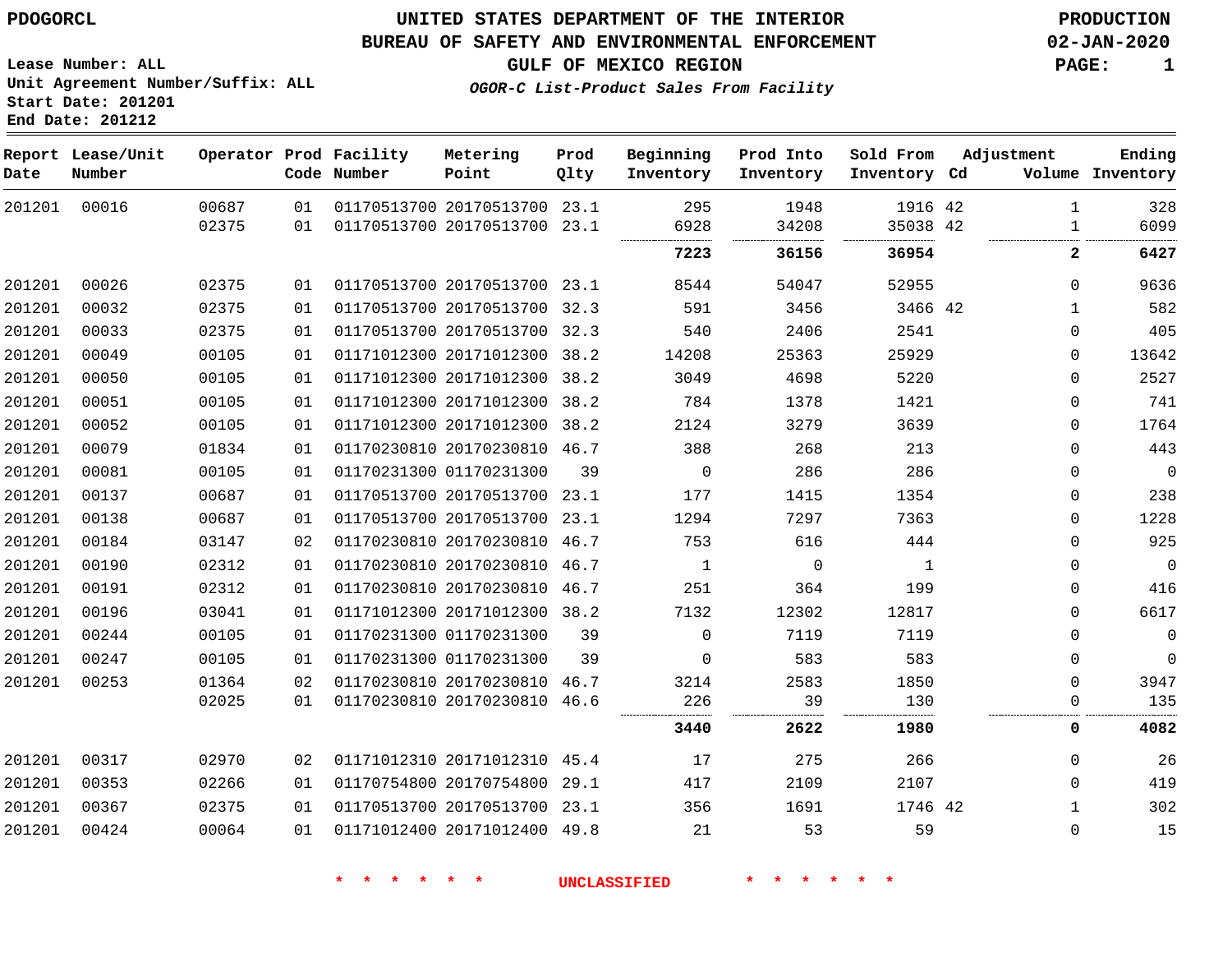**Start Date: 201201 End Date: 201212**

# **UNITED STATES DEPARTMENT OF THE INTERIOR PDOGORCL PRODUCTION**

### **BUREAU OF SAFETY AND ENVIRONMENTAL ENFORCEMENT 02-JAN-2020**

**Lease Number: ALL Unit Agreement Number/Suffix: ALL**

**GULF OF MEXICO REGION PAGE: 2**

**OGOR-C List-Product Sales From Facility**

| Date   | Report Lease/Unit<br>Number |       |    | Operator Prod Facility<br>Code Number | Metering<br>Point            | Prod<br>Qlty | Beginning<br>Inventory | Prod Into<br>Inventory | Sold From<br>Inventory Cd | Adjustment   | Ending<br>Volume Inventory |
|--------|-----------------------------|-------|----|---------------------------------------|------------------------------|--------------|------------------------|------------------------|---------------------------|--------------|----------------------------|
| 201201 | 00434                       | 01284 | 01 |                                       | 01177112605 2017711260Y 33.4 |              | $\Omega$               | 547                    | 541                       | $\Omega$     | 6                          |
| 201201 | 00453                       | 01284 | 01 |                                       | 01177112605 2017711260Y 33.4 |              | $\Omega$               | 5742                   | 5683                      | $\Omega$     | 59                         |
| 201201 | 00466                       | 00064 | 01 |                                       | 01171012400 20171012400 49.8 |              | 1233                   | 2604                   | 3115                      | $\mathbf 0$  | 722                        |
| 201201 | 00479                       | 00105 | 01 |                                       | 01171012500 20171012500 37.5 |              | 638                    | 5119                   | 5288                      | 0            | 469                        |
| 201201 | 00487                       | 03033 | 01 |                                       | 01171132800 21171132800 43.1 |              | 412                    | 5527                   | 4022                      | $\Omega$     | 1917                       |
| 201201 | 00495                       | 03033 | 01 |                                       | 01171132800 21171132800 43.1 |              | 141                    | 1453                   | 1080 42                   | $\mathbf{1}$ | 515                        |
| 201201 | 00518                       | 03033 | 01 |                                       | 01170230450 20170230450      | 50.3         | 128                    | 1385                   | 1397 42                   | $-1$         | 115                        |
| 201201 | 00526                       | 00105 | 01 |                                       | 01170230810 20170230810 46.6 |              | 1708                   | 1149                   | 927                       | 0            | 1930                       |
| 201201 | 00541                       | 03033 | 01 |                                       | 01170530900 20170530900 44.3 |              | $\Omega$               | 4                      | $\overline{a}$            | $\Omega$     | $\overline{2}$             |
| 201201 | 00560                       | 00687 | 01 |                                       | 01171131600 20171131600 43.5 |              | 23                     | 551                    | 548                       | $\mathbf{0}$ | 26                         |
| 201201 | 00577                       | 03059 | 01 |                                       | 01171012300 20171012300 38.2 |              | $\mathbf 0$            | 33901                  | 32848 47                  | 17181        | 18234                      |
| 201201 | 00593                       | 01834 | 01 |                                       | 01171012300 20171012300 38.2 |              | 14108                  | 15092                  | 15325 42                  | 1            | 13876                      |
| 201201 | 00605                       | 02899 | 01 |                                       | 01170573602 20170573602 44.1 |              | 2170                   | 2039                   | 2991                      | 0            | 1218                       |
| 201201 | 00680                       | 03033 | 01 |                                       | 01170230700 20170230700 50.2 |              | 433                    | 4570                   | 4089                      | $\mathbf 0$  | 914                        |
| 201201 | 00691                       | 02312 | 02 |                                       | 01170754201 01170754201 36.9 |              | 594                    | 1559                   | 1338                      | $\Omega$     | 815                        |
| 201201 | 00693                       | 02266 | 02 |                                       | 01170754800 20170754800 29.1 |              | 161                    | 780                    | 786                       | 0            | 155                        |
| 201201 | 00694                       | 02266 | 01 |                                       | 01170754800 20170754800 29.1 |              | 2284                   | 11286                  | 11328                     | 0            | 2242                       |
| 201201 | 00697                       | 02266 | 01 |                                       | 01170754800 20170754800 29.1 |              | 431                    | 2239                   | 2226                      | $\mathbf 0$  | 444                        |
| 201201 | 00758                       | 00105 | 01 |                                       | 01170230810 20170230810 46.6 |              | 363                    | 236                    | 194                       | $\Omega$     | 405                        |
| 201201 | 00763                       | 01284 | 01 |                                       | 01170230810 20170230810 46.7 |              | 134                    | 560                    | 225                       | 0            | 469                        |
| 201201 | 00767                       | 00105 | 01 |                                       | 01170230810 20170230810 46.7 |              | 71                     | 46                     | 38                        | 0            | 79                         |
| 201201 | 00775                       | 01834 | 01 |                                       | 01171131600 20171131600 43.5 |              | 200                    | 6460                   | 6360                      | 0            | 300                        |
| 201201 | 00777                       | 03033 | 01 |                                       | 01171132000 20171132000 43.6 |              | 4                      | $\mathbf 0$            | 4                         | $\Omega$     | $\Omega$                   |
| 201201 | 00778                       | 03033 | 01 |                                       | 01171132000 20171132000 43.6 |              | 77                     | 2355                   | 2296 42                   | $\mathbf{1}$ | 137                        |
| 201201 | 00796                       | 02628 | 01 |                                       | 01171012300 20171012300 38.2 |              | 10375                  | 18260                  | 18813                     | 0            | 9822                       |
| 201201 | 00797                       | 00105 | 01 |                                       | 01171012300 20171012300 38.2 |              | 650                    | $\mathbf 0$            | 650                       | $\mathbf{0}$ | $\Omega$                   |
| 201201 | 00819                       | 00078 | 01 |                                       | 01171132800 21171132800 43.1 |              | 170                    | 72                     | 163 42                    | $-1$         | 78                         |
| 201201 | 00828                       | 01284 | 01 |                                       | 01171092651 20171092650 48.7 |              | 926                    | $\Omega$               | 926                       | $\mathbf 0$  | $\mathbf{0}$               |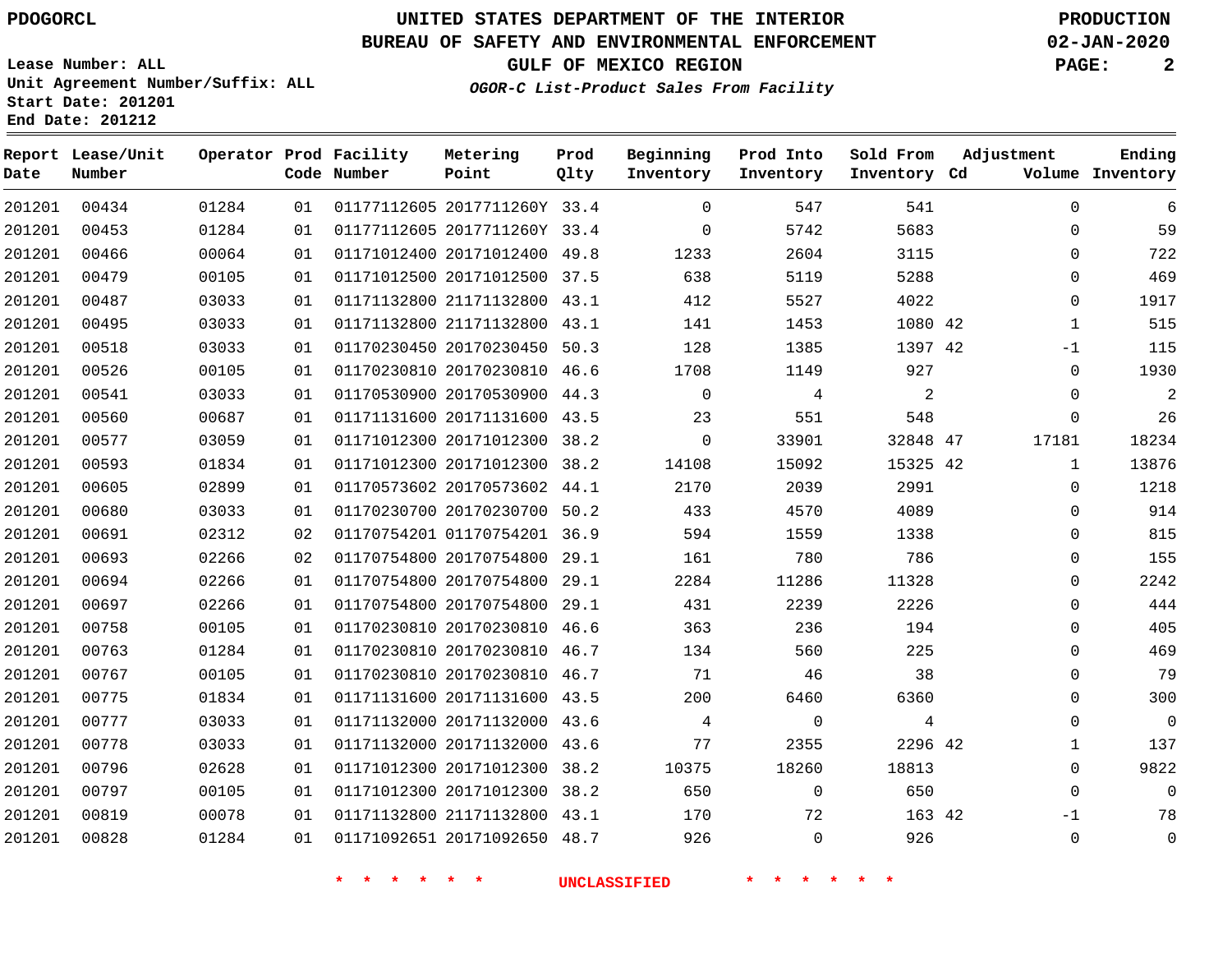**End Date: 201212**

# **UNITED STATES DEPARTMENT OF THE INTERIOR PDOGORCL PRODUCTION**

### **BUREAU OF SAFETY AND ENVIRONMENTAL ENFORCEMENT 02-JAN-2020**

**Lease Number: ALL Unit Agreement Number/Suffix: ALL Start Date: 201201**

## **GULF OF MEXICO REGION PAGE: 3**

**OGOR-C List-Product Sales From Facility**

| Date   | Report Lease/Unit<br>Number |       |    | Operator Prod Facility<br>Code Number | Metering<br>Point            | Prod<br>Qlty   | Beginning<br>Inventory | Prod Into<br>Inventory | Sold From<br>Inventory Cd | Adjustment   | Ending<br>Volume Inventory |
|--------|-----------------------------|-------|----|---------------------------------------|------------------------------|----------------|------------------------|------------------------|---------------------------|--------------|----------------------------|
| 201201 | 00839                       | 02451 | 01 |                                       | 01170513800 20170513800 32.5 |                | 802                    | 2918                   | 3380                      | $\Omega$     | 340                        |
|        | 201201 754302006A           | 00078 | 01 |                                       | 01170573601 20170573601 26.9 |                | 203                    | 1090                   | 1216 42                   | $-1$         | 76                         |
|        | 201201 754303001A           | 00059 | 01 |                                       | 01170230811 20170230811 47.2 |                | 343                    | 4496                   | 3286 09                   | $-1060$      | 493                        |
|        | 201201 754304003A           | 00078 | 01 |                                       | 01170230400 20170230400 53.2 |                | 2                      | $\mathbf 0$            | $\sqrt{2}$                | $\mathbf 0$  | $\mathbb O$                |
|        | 201201 754307005A           | 00078 | 01 |                                       | 01170573601 20170573601 26.9 |                | 193                    | 1001                   | 1123 42                   | $-1$         | 70                         |
|        | 201201 754307017A           | 00362 | 02 |                                       | 01170230811 20170230811 47.2 |                | 215                    | 3023                   | 2906                      | $\Omega$     | 332                        |
|        | 201201 754309002A           | 00981 | 01 |                                       | 01170753850 20170753850      | $\Omega$       | 530                    | 192                    | $\Omega$                  | $\Omega$     | 722                        |
|        | 201201 754310009A           | 00078 | 01 |                                       | 01170573601 20170573601 26.9 |                | 32                     | 140                    | 162                       | $\mathbf 0$  | 10                         |
|        | 201201 7543880060           | 00105 | 01 |                                       | 01170230450 20170230450      | 50.2           | 12                     | 116                    | 118                       | 0            | 10                         |
|        | 201201 7543890080           | 02375 | 01 |                                       | 01170513700 20170513700 32.9 |                | 225                    | 4823                   | 4236                      | $\Omega$     | 812                        |
|        | 201201 7543890220           | 00105 | 01 |                                       | 01608158271 01608158271      | 66             | $\overline{0}$         | 84                     | 84                        | 0            | $\mathbf 0$                |
|        | 201201 7543900080           | 00105 | 01 |                                       | 01177245111 01177245111      | $\Omega$       | 133                    | $\mathbf 0$            | $\overline{0}$            | 0            | 133                        |
|        | 201201 7543930100           | 00362 | 02 |                                       | 01170230450 20170230450      | 50.3           | 269                    | 3847                   | 3797                      | $\Omega$     | 319                        |
|        | 201201 7543930200           | 00105 | 01 |                                       | 01171012310 20171012310 45.4 |                | 1410                   | 18219                  | 17934                     | 0            | 1695                       |
|        |                             | 01284 | 01 |                                       | 0117709260L 2017709260L 41.5 |                | 0                      | 1467                   | 1467                      | 0            | $\overline{0}$             |
|        |                             |       |    |                                       |                              |                | 1410                   | 19686                  | 19401                     | 0            | 1695                       |
|        | 201201 7543940080           | 03035 | 01 |                                       | 01170230811 20170230811 47.2 |                | 21                     | 560                    | 536 42                    | 16           | 61                         |
|        | 201201 754395019A           | 00105 | 01 |                                       | 01420390101 01420390101      | $\overline{0}$ | 69                     | $\overline{0}$         | $\overline{0}$            | $\mathbf 0$  | 69                         |
|        | 201201 754396015A           | 01284 | 01 |                                       | 01608103650 20608103650 33.3 |                | 14                     | 8744                   | 8734                      | $\Omega$     | 24                         |
|        | 201201 8910020210           | 02451 | 01 |                                       | 01170513800 20170513800 32.5 |                | 7702                   | 74224                  | 73274                     | $\Omega$     | 8652                       |
|        | 201201 8910024540           | 02451 | 01 |                                       | 01170513800 20170513800      | 32.5           | 12093                  | 94155                  | 95273                     | $\Omega$     | 10975                      |
|        | 201201 8910029320           | 02375 | 01 |                                       | 01170513700 20170513700 32.3 |                | 17238                  | 95426                  | 96607 42                  | $\mathbf{1}$ | 16058                      |
|        | 201201 8910034440           | 00730 | 01 |                                       | 01170513700 20170513700 36.1 |                | 1466                   | 8770                   | 8774 42                   | 1            | 1463                       |
|        |                             | 02375 | 01 |                                       | 01170513700 20170513700 33.8 |                | 10854                  | 61502                  | 62005 42                  | $-2$         | 10349                      |
|        |                             |       |    |                                       |                              |                | 12320                  | 70272                  | 70779                     | -1           | 11812                      |
|        | 201201 8910039150           | 00078 |    | 01 01170573601 20170573601 26.8       |                              |                | 1708                   | 4908                   | 6271 42                   | $-1$         | 344                        |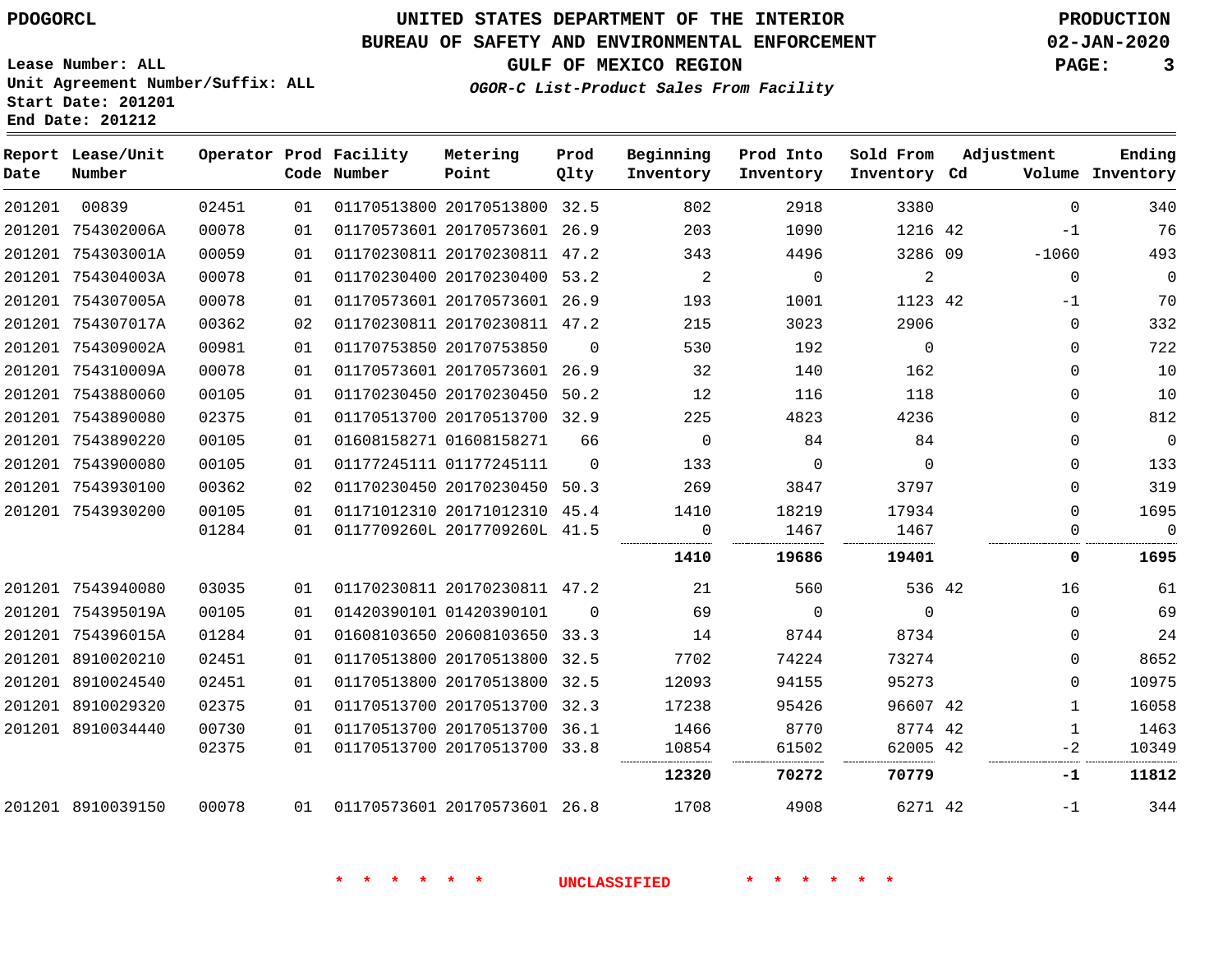**Start Date: 201201 End Date: 201212**

 891011687D 891011687E 8910117330 8910123210 8910123270 8910123320 8910123330

## **UNITED STATES DEPARTMENT OF THE INTERIOR PDOGORCL PRODUCTION**

#### **BUREAU OF SAFETY AND ENVIRONMENTAL ENFORCEMENT 02-JAN-2020**

**Lease Number: ALL Unit Agreement Number/Suffix: ALL**

**GULF OF MEXICO REGION PAGE: 4**

**OGOR-C List-Product Sales From Facility**

-37  $\Omega$  $\Omega$  $\Omega$   $\Omega$   $\Omega$  $\Omega$   $\Omega$  $\Omega$  $\Omega$  $\Omega$  $\Omega$ 

| Date   | Report Lease/Unit<br>Number |       |    | Operator Prod Facility<br>Code Number | Metering<br>Point            | Prod<br>Qlty | Beginning<br>Inventory | Prod Into<br>Inventory | Sold From<br>Inventory | Adjustment<br>Volume<br>Cd | Ending<br>Inventory |
|--------|-----------------------------|-------|----|---------------------------------------|------------------------------|--------------|------------------------|------------------------|------------------------|----------------------------|---------------------|
| 201201 | 8910063810                  | 00105 | 01 |                                       | 01170230450 20170230450      | 50.3         | -1                     | 3                      | 4                      | $\Omega$                   | 0                   |
|        |                             | 03035 | 01 |                                       | 01170230450 20170230450      | 50.3         | 146<br>                | 1981                   | 1963                   | 0                          | 164                 |
|        |                             |       |    |                                       |                              |              | 147                    | 1984                   | 1967                   | 0                          | 164                 |
| 201201 | 8910086400                  | 02893 | 02 |                                       | 01171012400 20171012400      | 49.8         | 206                    | 623                    | 656                    | $\Omega$                   | 173                 |
| 201201 | 8910087640                  | 00105 | 01 |                                       | 01171092800 21171132800      | 43.1         | 2142                   | 2502                   | 3145                   | $\Omega$                   | 1499                |
|        | 201201 8910087670           | 02312 | 01 |                                       | 01170754201 01170754201 36.9 |              | 307                    | 700                    | 641                    | $\Omega$                   | 366                 |
| 201201 | 8910087840                  | 00162 | 01 |                                       | 01177122606 20177122606      | 39.3         | $\Omega$               | 3364                   | 3364                   | 0                          | 0                   |
|        | 201201 8910088130           | 00078 | 01 |                                       | 01171132800 21171132800      | 43.1         | 552                    | 1378                   | 1290 42                |                            | 641                 |
| 201201 | 8910088160                  | 01284 | 01 |                                       | 01171132800 21171132800      | 43.1         | $\Omega$               | 2                      | $\mathbf 1$            | $\Omega$                   | 1                   |
| 201201 | 8910089160                  | 02375 | 01 |                                       | 01170513700 20170513700      | 27.3         | 784                    | 5230                   | 5133 42                | $-1$                       | 880                 |
| 201201 | 891008927AE                 | 00078 | 01 |                                       | 01170230400 20170230400      | 53.1         | 82                     | 531                    | 366 09                 | $-144$                     | 103                 |
| 201201 | 891008927AG                 | 00078 | 01 |                                       | 01170230400 20170230400      | 53.2         | 180                    | 313                    | 395 09                 | $-37$                      | 61                  |
| 201201 | 891008927Y                  | 00078 | 01 |                                       | 01170230400 20170230400      | 53.1         | 23                     | 274                    | 244                    | $\mathbf{0}$               | 53                  |
| 201201 | 891008946C                  | 01834 | 01 |                                       | 01171012500 20171012500      | 37.5         | $\Omega$               | 172                    | 157 42                 |                            | 16                  |
|        | 201201 8910116580           | 02375 | 01 |                                       | 01170513700 20170513700      | 27.3         | 668                    | 4169                   | 4135                   | $\Omega$                   | 702                 |
|        | 201201 8910116740           | 02375 | 01 |                                       | 01170513700 20170513700      | 27.3         | 367                    | 2568                   | 2503                   | $\Omega$                   | 432                 |
|        | 201201 8910116770           | 02375 | 01 |                                       | 01170513700 20170513700      | 27.3         | 269                    | 1906                   | 1854                   | 0                          | 321                 |
| 201201 | 8910116790                  | 02375 | 01 |                                       | 01170513700 20170513700      | 27.3         | 1876                   | 12709                  | 12446                  | $\Omega$                   | 2139                |
| 201201 | 8910116800                  | 02375 | 01 |                                       | 01170513700 20170513700      | 27.3         | 1774                   | 10953                  | 10884                  | $\Omega$                   | 1843                |
| 201201 | 891011687A                  | 02266 | 01 |                                       | 01170754800 20170754800      | 29.1         | 87                     | 542                    | 522                    | $\Omega$                   | 107                 |
|        | 201201 891011687C           | 02266 | 01 |                                       | 01170754800 20170754800      | 29.1         | 114                    | 585                    | 583                    | $\Omega$                   | 116                 |

 20170754800 29.1 20170754800 29.1 20170754800 29.1 0117709260A 2017709260A 35.8 20177215102 30.3 20177215102 30.3 20177215102 30.3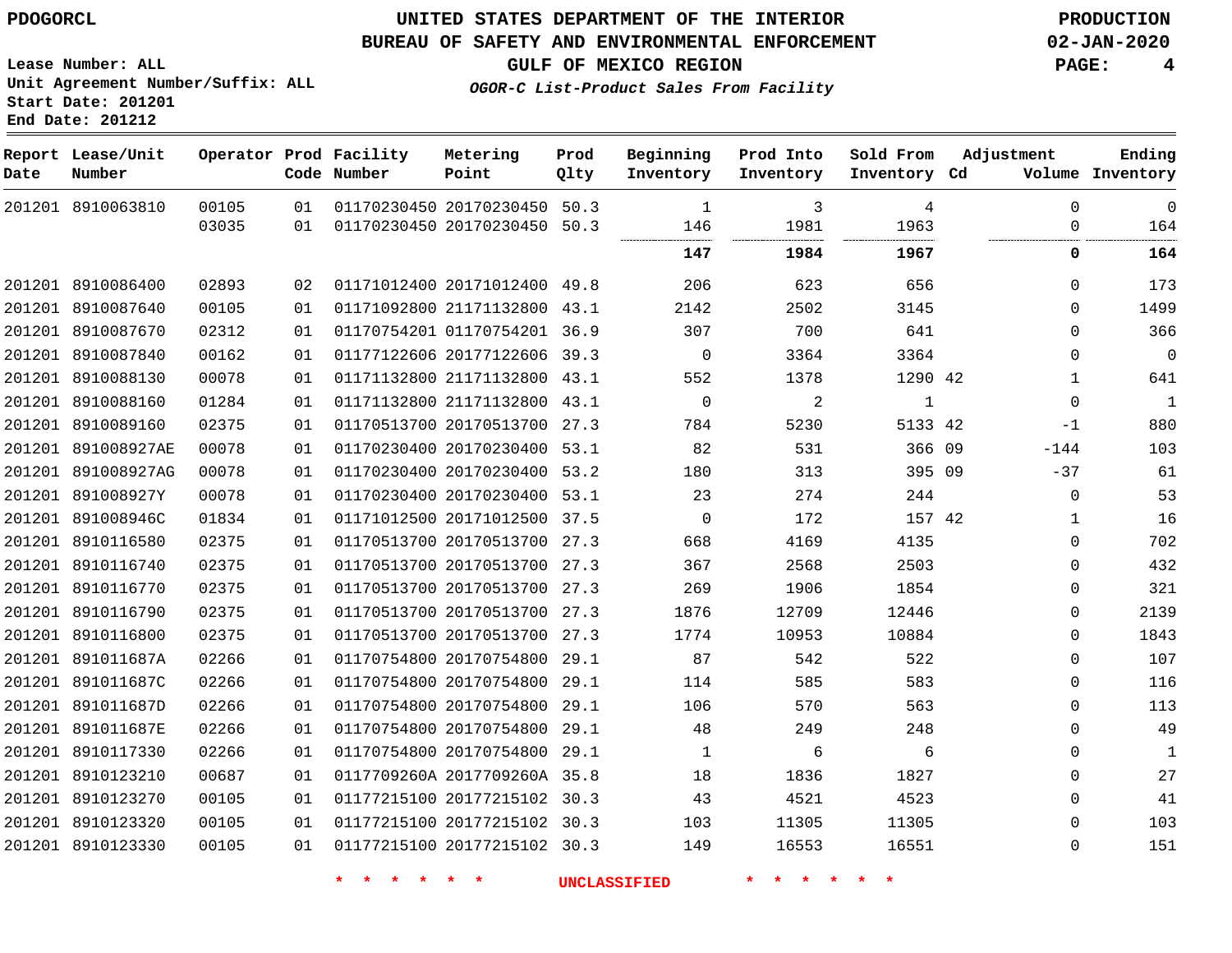**End Date: 201212**

# **UNITED STATES DEPARTMENT OF THE INTERIOR PDOGORCL PRODUCTION**

### **BUREAU OF SAFETY AND ENVIRONMENTAL ENFORCEMENT 02-JAN-2020**

**Lease Number: ALL Unit Agreement Number/Suffix: ALL Start Date: 201201**

**OGOR-C List-Product Sales From Facility**

**GULF OF MEXICO REGION PAGE: 5**

| Date | Report Lease/Unit<br>Number |       |    | Operator Prod Facility<br>Code Number | Metering<br>Point            | Prod<br>Qlty | Beginning<br>Inventory | Prod Into<br>Inventory | Sold From<br>Inventory Cd | Adjustment |              | Ending<br>Volume Inventory |
|------|-----------------------------|-------|----|---------------------------------------|------------------------------|--------------|------------------------|------------------------|---------------------------|------------|--------------|----------------------------|
|      | 201201 8910123350           | 03033 | 02 |                                       | 01171012500 20171012500 37.1 |              | 45                     | 215                    | 241                       |            | $\Omega$     | 19                         |
|      | 201201 8910123390           | 00105 | 01 |                                       | 01171131800 20171131800      | $\Omega$     | 240                    | $\mathbf 0$            | $\Omega$                  |            | 0            | 240                        |
|      | 201201 8910169280           | 02628 | 01 |                                       | 01171132000 20171132000 43.6 |              | 165                    | 3651                   | 3605                      |            | $\Omega$     | 211                        |
|      | 201201 8910169290           | 02628 | 01 |                                       | 01171132000 20171132000 43.6 |              | 54                     | 3399                   | 3257                      |            | $\Omega$     | 196                        |
|      | 201201 8910169300           | 00491 | 01 |                                       | 01170230810 20170230810 46.6 |              | 174                    | 115                    | 94                        |            | $\Omega$     | 195                        |
|      | 201201 8910169370           | 02628 | 01 |                                       | 01171132000 20171132000 43.6 |              | 92                     | 4898                   | 4705                      |            | 0            | 285                        |
|      | 201201 8910202350           | 00276 | 01 |                                       | 01170513700 20170513700 30.2 |              | 5917                   | 35875                  | 35757 42                  |            | 2            | 6037                       |
|      | 201201 8910202550           | 00105 | 01 |                                       | 01170230810 20170230810 46.6 |              | 106                    | 39                     | 52                        |            | 0            | 93                         |
|      | 201201 8910202560           | 02375 | 01 |                                       | 01170513700 20170513700 33.1 |              | 1160                   | 7754                   | 7609                      |            | $\Omega$     | 1305                       |
|      | 201201 G00971               | 00105 | 01 |                                       | 01171132000 20171132000 43.5 |              | 1                      | 38                     | 37                        |            | 0            | 2                          |
|      | 201201 G00974               | 00105 | 01 |                                       | 01171132000 20171132000 43.5 |              | 42                     | 1122                   | 1099                      |            | $\Omega$     | 65                         |
|      | 201201 G00985               | 00687 | 01 |                                       | 0117709260A 2017709260A 35.8 |              | 99                     | 11335                  | 11265                     |            | $\Omega$     | 169                        |
|      | 201201 G00987               | 00105 | 01 |                                       | 01171132800 21171132800 43.1 |              | 209                    | 547                    | 512                       |            | $\Omega$     | 244                        |
|      | 201201 G01027               | 00162 | 01 |                                       | 01177122606 20177122606 39.3 |              | $\Omega$               | 4231                   | 4231                      |            | 0            | $\overline{0}$             |
|      | 201201 G01036               | 03033 | 01 |                                       | 01420390101 20171092650 48.7 |              | 2866                   | 4904                   | 4555 42                   |            | $\mathbf{1}$ | 3216                       |
|      | 201201 G01082               | 01364 | 02 |                                       | 01170753510 20170753510 57.9 |              | 379                    | 8                      | 17                        |            | 0            | 370                        |
|      | 201201 G01083               | 02375 | 01 |                                       | 01170513700 20170513700 27.3 |              | 1836                   | 14113                  | 13573 42                  |            | $-1$         | 2375                       |
|      | 201201 G01090               | 02375 | 01 |                                       | 01170513700 20170513700 27.3 |              | 1760                   | 11626                  | 11430 42                  |            | $\mathbf{1}$ | 1957                       |
|      | 201201 G01091               | 02375 | 01 |                                       | 01170513700 20170513700 27.3 |              | 184                    | 2547                   | 2302                      |            | 0            | 429                        |
|      | 201201 G01092               | 02375 | 01 |                                       | 01170513700 20170513700 27.3 |              | 1316                   | 9365                   | 9106 42                   |            | $\mathbf{1}$ | 1576                       |
|      | 201201 G01153               | 01834 | 01 |                                       | 01171132800 21171132800 43.1 |              | 91                     | 50                     | 96 42                     |            | $\mathbf{1}$ | 46                         |
|      | 201201 G01196               | 03041 | 01 |                                       | 01171132800 21171132800 43.1 |              | 15                     | 58                     | 49                        |            | 0            | 24                         |
|      | 201201 G01198               | 00105 | 01 |                                       | 01171092651 20171092650 48.6 |              | 187                    | 447                    | 341                       |            | 0            | 293                        |
|      | 201201 G01208               | 00105 | 01 |                                       | 01171092651 20171092650 48.7 |              | 478                    | 654                    | 703                       |            | $\Omega$     | 429                        |
|      | 201201 G01210               | 03041 | 01 |                                       | 01171132800 21171132800 43.1 |              | 792                    | 766                    | 1055                      |            | $\Omega$     | 503                        |
|      | 201201 G01220               | 00105 | 01 |                                       | 01177092600 20177092600 45.4 |              | 197                    | 4538                   | 4598                      |            | $\Omega$     | 137                        |
|      | 201201 G01248               | 02628 | 01 |                                       | 01171012500 20171012500 37.5 |              | 3427                   | 22604                  | 23987                     |            | $\Omega$     | 2044                       |
|      | 201201 G01256               | 02628 | 01 |                                       | 01171012500 20171012500 37.5 |              | 9                      | 31                     | 37                        |            | $\Omega$     | $\overline{3}$             |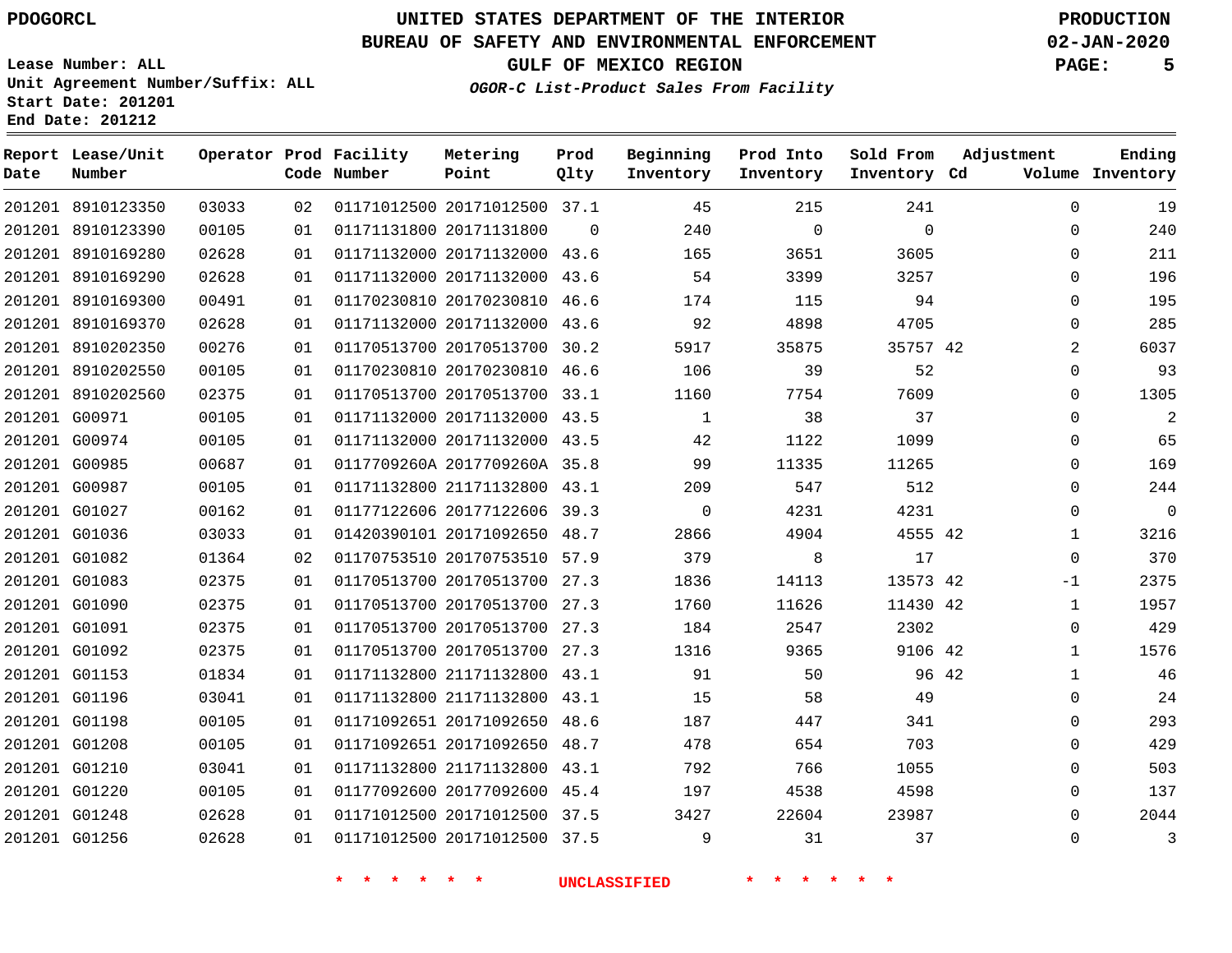### **BUREAU OF SAFETY AND ENVIRONMENTAL ENFORCEMENT 02-JAN-2020**

**Lease Number: ALL Unit Agreement Number/Suffix: ALL Start Date: 201201**

**Operator Prod Facility**

**End Date: 201212**

**Report Lease/Unit**

**GULF OF MEXICO REGION PAGE: 6**

**Prod Qlty**

**OGOR-C List-Product Sales From Facility**

**Beginning**

**Prod Into Inventory**

**Sold From Inventory**

**Adjustment**

**Ending**

| Date | Number        |       |    | Code Number | Point                        | Qlty     | Inventory    | Inventory | Inventory Cd | Volume Inventory           |
|------|---------------|-------|----|-------------|------------------------------|----------|--------------|-----------|--------------|----------------------------|
|      | 201201 G01261 | 03033 | 02 |             | 01171012500 20171012500 37.1 |          | 7            | 33        | 37           | $\Omega$<br>3              |
|      | 201201 G01269 | 03033 | 02 |             | 01171012500 20171012500 37.1 |          | 33           | 290       | 297          | 26<br>$\Omega$             |
|      | 201201 G01351 | 00078 | 01 |             | 01170230400 20170230400 53.1 |          | 34           | 265       | 247          | 52<br>$\Omega$             |
|      | 201201 G01441 | 00105 | 01 |             | 01177112701 20177112700      | $\Omega$ | 1486         | 744       | $\Omega$     | 2230<br>$\Omega$           |
|      | 201201 G01447 | 02375 | 01 |             | 01170513700 20170513700 23.1 |          | 237          | 1263      | 1275         | 225<br>$\Omega$            |
|      | 201201 G01477 | 03026 | 01 |             | 01170230810 20170230810 46.7 |          | 2192         | 1332      | 1143         | 2381<br>$\Omega$           |
|      | 201201 G01497 | 02451 | 01 |             | 01170513800 20170513800 32.5 |          | 5350         | 47090     | 46951        | 5489<br>$\Omega$           |
|      | 201201 G01498 | 02451 | 01 |             | 01170513800 20170513800 32.5 |          | 636          | 6965      | 6789         | 812<br>$\Omega$            |
|      | 201201 G01528 | 01284 | 01 |             | 01171092651 20171092650 48.7 |          | 185          | 0         | 185          | 0<br>$\Omega$              |
|      | 201201 G01580 | 02451 | 01 |             | 01170513800 20170513800 32.5 |          | 11           | 19        | 28           | $\overline{c}$<br>$\Omega$ |
|      | 201201 G01610 | 00105 | 01 |             | 01177215100 20177215102 30.3 |          | 11           | 1138      | 1139         | 10<br>$\Omega$             |
|      | 201201 G01619 | 02375 | 01 |             | 01170513700 20170513700 32.9 |          | 9235         | 63744     | 62252        | 10727<br>$\Omega$          |
|      | 201201 G01620 | 02375 | 01 |             | 01170513700 20170513700 32.9 |          | 1182         | 6246      | 6376 42      | 1051<br>$-1$               |
|      | 201201 G01754 | 00003 | 01 |             | 01423210051 20423210050      | 55       | 22           | 56        | 61           | 17<br>$\mathbf 0$          |
|      | 201201 G01757 | 00003 | 01 |             | 01423210051 20423210050      | 55       | 186          | 414       | 473          | 127<br>0                   |
|      | 201201 G01860 | 00105 | 01 |             | 01170231110 20170231110      | 42       | 6553         | 4475      | 7775         | 3253<br>$\mathbf 0$        |
|      | 201201 G01865 | 00078 | 01 |             | 01171012500 20171012500 37.5 |          | 543          | 4318      | 4470 42      | 390<br>-1                  |
|      | 201201 G01880 | 00105 | 01 |             | 01171132000 20171132000 43.5 |          | 5            | 132       | 129          | $\mathbf 0$<br>8           |
|      | 201201 G01898 | 02312 | 01 |             | 01171012500 20171012500 37.5 |          | 716          | 5380      | 5603         | 493<br>$\Omega$            |
|      | 201201 G01901 | 00105 | 01 |             | 01177215100 20177215102 30.3 |          | $\mathbf{1}$ | 61        | 61           | $\Omega$<br>$\mathbf{1}$   |
|      | 201201 G01953 | 00105 | 01 |             | 01170230811 20170230811 47.1 |          | 14           | 175       | 170          | 19<br>$\Omega$             |
|      | 201201 G01966 | 00105 | 01 |             | 01177215100 20177215102 30.3 |          | 75           | 8725      | 8720         | 80<br>$\Omega$             |
|      | 201201 G01967 | 00105 | 01 |             | 01177215100 20177215102 30.3 |          | 129          | 13748     | 13752        | 125<br>$\Omega$            |
|      | 201201 G01972 | 03033 | 01 |             | 01170230810 20170230810 46.7 |          | 282          | 253       | 174          | 361<br>$\Omega$            |
|      | 201201 G01997 | 01071 | 02 |             | 01170230810 20170230810 47.2 |          | 37           | 96        | 96           | 37<br>$\Omega$             |
|      | 201201 G01998 | 00105 | 01 |             | 01170230810 20170230810      | 41       | 101          | 103       | 66           | 138<br>$\Omega$            |
|      | 201201 G02006 | 03026 | 01 |             | 01170530900 20170530900 44.3 |          | 8            | 8         | 11 42        | $-1$<br>4                  |
|      | 201201 G02023 | 02312 | 02 |             | 01170230811 20170230811 47.2 |          | 90           | 991       | 972          | 109<br>$\mathbf 0$         |

**Metering Point**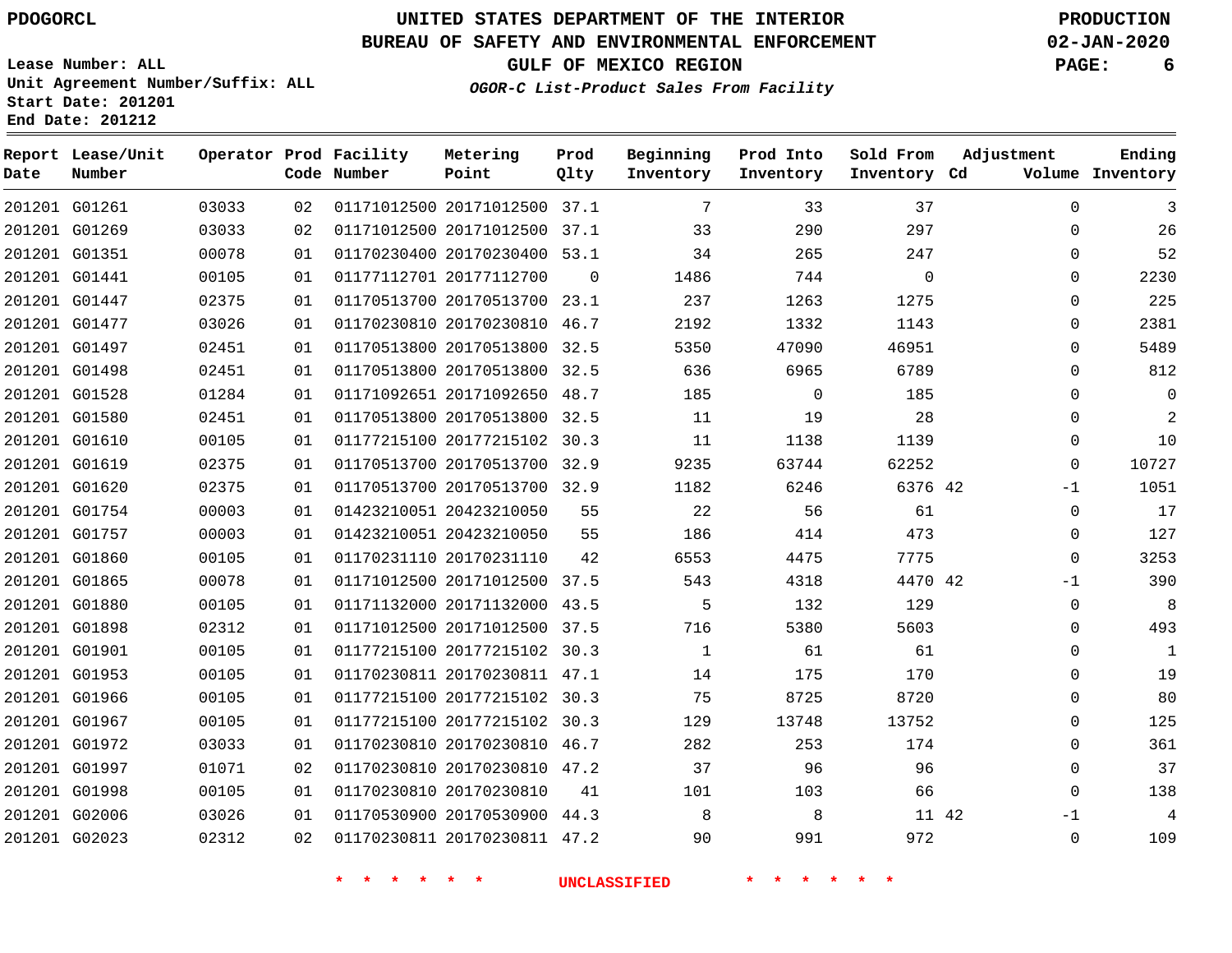### **BUREAU OF SAFETY AND ENVIRONMENTAL ENFORCEMENT 02-JAN-2020**

**Lease Number: ALL Unit Agreement Number/Suffix: ALL Start Date: 201201**

**End Date: 201212**

**GULF OF MEXICO REGION PAGE: 7**

**OGOR-C List-Product Sales From Facility**

| Date | Report Lease/Unit<br>Number |       |    | Operator Prod Facility<br>Code Number | Metering<br>Point            | Prod<br>Qlty | Beginning<br>Inventory | Prod Into<br>Inventory | Sold From<br>Inventory Cd | Adjustment | Ending<br>Volume Inventory |
|------|-----------------------------|-------|----|---------------------------------------|------------------------------|--------------|------------------------|------------------------|---------------------------|------------|----------------------------|
|      | 201201 G02037               | 02222 | 01 |                                       | 01170530900 20170530900 44.3 |              | 19                     | 177                    | 105 42                    |            | 92<br>1                    |
|      | 201201 G02045               | 00105 | 01 |                                       | 01170530900 20170530900 44.3 |              | 16                     | 120                    | 74                        |            | 62<br>$\Omega$             |
|      | 201201 G02104               | 00687 | 01 |                                       | 01171132000 20171132000 43.6 |              | 14                     | 902                    | 864                       |            | 52<br>$\Omega$             |
|      | 201201 G02111               | 02628 | 01 |                                       | 01171132000 20171132000 43.6 |              | 2256                   | 53946                  | 53071                     |            | 3131<br>$\Omega$           |
|      | 201201 G02127               | 02312 | 01 |                                       | 01170230810 20170230810 46.7 |              | 402                    | 467                    | 282                       |            | 587<br>$\Omega$            |
|      | 201201 G02161               | 00105 | 01 |                                       | 01171012500 20171012500 37.4 |              | 769                    | 5850                   | 6090                      |            | 529<br>0                   |
|      | 201201 G02163               | 00105 | 01 |                                       | 01171012500 20171012500 37.4 |              | 249                    | 1906                   | 1983                      |            | 0<br>172                   |
|      | 201201 G02317               | 00105 | 01 |                                       | 01171132000 20171132000 43.6 |              | 19                     | 446                    | 439                       |            | 26<br>0                    |
|      | 201201 G02353               | 01284 | 01 |                                       | 01170230450 20170230450 50.3 |              | 198                    | 2263                   | 2273                      |            | 188<br>$\mathbf{0}$        |
|      | 201201 G02354               | 01284 | 01 |                                       | 01170230450 20170230450 50.3 |              | 159                    | 2268                   | 2239                      |            | 188<br>$\Omega$            |
|      | 201201 G02404               | 03033 | 01 |                                       | 01170230810 20170230810 46.7 |              | 895                    | 238                    | 368 42                    |            | 766<br>1                   |
|      | 201201 G02429               | 00491 | 01 |                                       | 01170230810 20170230810 46.6 |              | 134                    | 69                     | 66                        |            | 137<br>$\mathbf 0$         |
|      | 201201 G02433               | 00491 | 01 |                                       | 01170230810 20170230810 46.6 |              | $\mathbf{1}$           | $\mathbf 0$            |                           | 042        | $\mathbf 0$<br>$-1$        |
|      | 201201 G02580               | 00105 | 01 |                                       | 01171012400 20171012400 49.7 |              | 7891                   | 21526                  | 23447                     |            | 5970<br>0                  |
|      | 201201 G02601               | 01834 | 01 |                                       | 01171092651 20171092650 47.9 |              | 414                    | 560                    | 607                       |            | 367<br>0                   |
|      | 201201 G02628               | 00105 | 01 |                                       | 01171012500 20171012500 37.4 |              | 277                    | 1662                   | 1789                      |            | 150<br>0                   |
|      | 201201 G02665               | 02451 | 01 |                                       | 01423210051 20423210050      | 55           | 302                    | 667                    | 765                       |            | 204<br>0                   |
|      | 201201 G02688               | 00105 | 01 |                                       | 01170230810 20170230810 46.6 |              | 180                    | 279                    | 149                       |            | 310<br>$\mathbf{0}$        |
|      | 201201 G02735               | 03035 | 01 |                                       | 01170230810 20170230810 46.7 |              | 4169                   | 3019                   | 2332 42                   |            | 4855<br>$-1$               |
|      | 201201 G02819               | 00105 | 01 |                                       | 01170231110 20170231110      | 42           | 124                    | 80                     | 146                       |            | 58<br>0                    |
|      | 201201 G02825               | 00105 | 01 |                                       | 01170230810 20170230810 46.6 |              | 483                    | 381                    | 281                       |            | 583<br>$\mathbf{0}$        |
|      | 201201 G02826               | 00105 | 01 |                                       | 01170230810 20170230810 46.6 |              | 315                    | 252                    | 183                       |            | 384<br>$\Omega$            |
|      |                             |       | 01 |                                       | 01170231110 20170231110      | 42           | 895                    | 57                     | 911                       |            | 41<br>0                    |
|      |                             |       |    |                                       |                              |              | 1210                   | 309                    | 1094                      |            | 425<br>0                   |
|      | 201201 G02870               | 03035 | 01 |                                       | 01170230810 20170230810 46.7 |              | 7                      | 10                     |                           | 6 42       | 12<br>1                    |
|      | 201201 G02885               | 02312 | 01 |                                       | 01171132000 20171132000 43.6 |              | 3                      | 79                     | 77                        |            | 5<br>0                     |
|      | 201201 G02886               | 02312 | 02 |                                       | 01171132000 20171132000 43.6 |              | 3                      | 55                     | 55                        |            | $\mathbf{0}$<br>3          |
|      | 201201 G02895               | 02579 | 02 |                                       | 01171092651 20171092650 47.9 |              | 349                    | 658                    | 576                       |            | 431<br>$\Omega$            |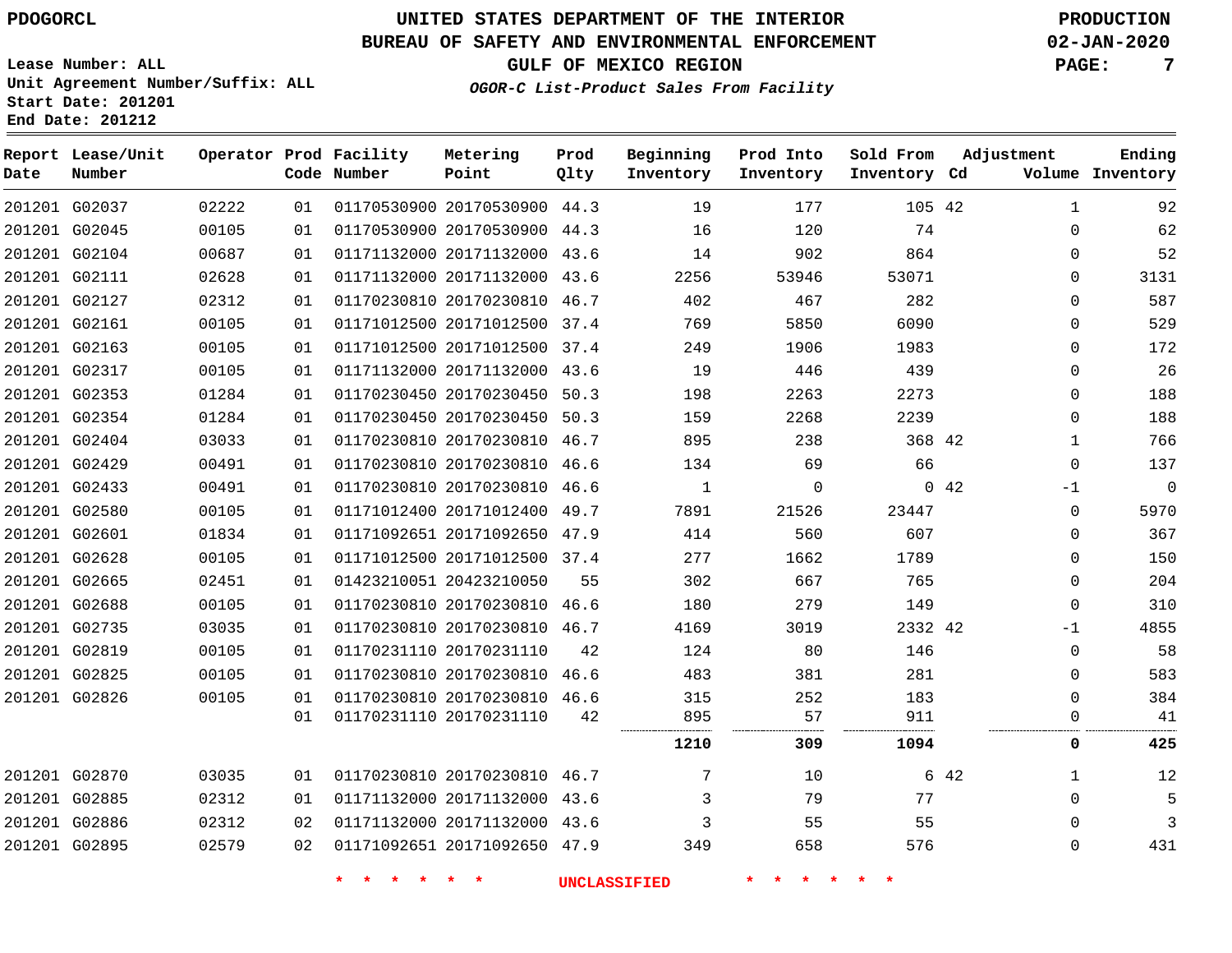### **BUREAU OF SAFETY AND ENVIRONMENTAL ENFORCEMENT 02-JAN-2020**

**OGOR-C List-Product Sales From Facility**

**GULF OF MEXICO REGION PAGE: 8**

**Lease Number: ALL Unit Agreement Number/Suffix: ALL Start Date: 201201 End Date: 201212**

| Date | Report Lease/Unit<br>Number |       |    | Operator Prod Facility<br>Code Number | Metering<br>Point            | Prod<br>Qlty | Beginning<br>Inventory | Prod Into<br>Inventory | Sold From<br>Inventory Cd | Adjustment   | Ending<br>Volume Inventory |
|------|-----------------------------|-------|----|---------------------------------------|------------------------------|--------------|------------------------|------------------------|---------------------------|--------------|----------------------------|
|      | 201201 G02898               | 01834 | 01 |                                       | 01171012300 20171012300 38.2 |              | 573                    | 1077                   | 1070 42                   | $-1$         | 579                        |
|      | 201201 G02899               | 01834 | 01 |                                       | 01171012300 20171012300 38.2 |              | 389                    | 678                    | 702                       | $\Omega$     | 365                        |
|      | 201201 G03061               | 00105 | 01 |                                       | 01423210051 20423210050      | 55           | 375                    | 842                    | 959                       | $\Omega$     | 258                        |
|      | 201201 G03068               | 00105 | 01 |                                       | 01423210051 20423210050      | 55           | 56                     | 81                     | 112                       | $\mathbf{0}$ | 25                         |
|      | 201201 G03145               | 03041 | 01 |                                       | 01171132800 21171132800 43.1 |              | 110                    | 175                    | 193                       | $\Omega$     | 92                         |
|      | 201201 G03152               | 00105 | 01 |                                       | 01177092600 20177092600 45.4 |              | 145                    | 2923                   | 2980                      | 0            | 88                         |
|      | 201201 G03169               | 01284 | 01 |                                       | 01171092651 20171092650 48.7 |              | 9                      | $\Omega$               | 9                         | 0            | $\mathbf 0$                |
|      | 201201 G03236               | 03041 | 01 |                                       | 01170230450 20170230450 50.3 |              | 11                     | 129                    | 129                       | 0            | 11                         |
|      | 201201 G03264               | 00003 | 01 |                                       | 01170230811 20170230811 47.2 |              | 5                      | 47                     | 47                        | 0            | 5                          |
|      | 201201 G03265               | 01284 | 02 |                                       | 01170530900 20170530900 44.3 |              | 32                     | 341                    | 197                       | 0            | 176                        |
|      | 201201 G03331               | 02312 | 01 |                                       | 01171132800 21171132800 43.1 |              | 2851                   | 4600                   | 5046                      | 0            | 2405                       |
|      | 201201 G03414               | 00105 | 01 |                                       | 01170753510 20170753510 57.9 |              | 239                    | 3                      | 11                        | $\mathbf{0}$ | 231                        |
|      | 201201 G03593               | 03035 | 01 |                                       | 01171012500 20171012500 37.5 |              | 21                     | 79                     |                           | 92 42<br>-1  | 7                          |
|      | 201201 G03738               | 00064 | 01 |                                       | 01170230450 20170230450 50.3 |              | 3                      | 28                     | 29                        | $\Omega$     | 2                          |
|      | 201201 G03793               | 03035 | 01 |                                       | 01171012500 20171012500 37.5 |              | 32                     | 383                    | 380                       | $\Omega$     | 35                         |
|      | 201201 G03811               | 00105 | 01 |                                       | 01171092651 20171092650 48.7 |              | 500                    | 996                    | 843                       | $\Omega$     | 653                        |
|      | 201201 G03940               | 00105 | 01 |                                       | 01423210051 20423210050      | 55           | 17                     | 21                     | 32                        | $\Omega$     | 6                          |
|      | 201201 G03958               | 00105 | 01 |                                       | 01170230510 20170230510      | 48           | 1693                   | 41                     | 414                       | $\Omega$     | 1320                       |
|      | 201201 G04003               | 00105 | 01 |                                       | 01171012500 20171012500 37.4 |              | 1264                   | 10060                  | 10414                     | $\Omega$     | 910                        |
|      | 201201 G04065               | 02628 | 01 |                                       | 01423210051 20423210050      | 55           | 158                    | 262                    | 338                       | 0            | 82                         |
|      | 201201 G04081               | 03035 | 01 |                                       | 01170230450 20170230810 46.7 |              | 2382                   | 1778                   | 1350                      | $\Omega$     | 2810                       |
|      | 201201 G04085               | 00687 | 01 |                                       | 01170230811 20170230811 47.2 |              | 392                    | 8201                   | 7693                      | 0            | 900                        |
|      | 201201 G04087               | 02899 | 01 |                                       | 01177008150 01177008150      | 35           | 3699                   | 5624                   | 5416                      | 0            | 3907                       |
|      | 201201 G04098               | 01963 | 02 |                                       | 01170230810 20170230810 46.7 |              | 717                    | 523                    | 658                       | 0            | 582                        |
|      | 201201 G04143               | 00105 | 01 |                                       | 01170230510 20170230510      | 48           | 274                    | 7                      | 67                        | $\Omega$     | 214                        |
|      | 201201 G04232               | 00105 | 01 |                                       | 01171012500 20171012500 37.4 |              | 16                     | 144                    | 147                       | 0            | 13                         |
|      |                             | 00730 | 01 |                                       | 01171012500 20171012500 37.5 |              | 960                    | 6658                   | 7008                      | 0            | 610                        |
|      |                             |       |    |                                       |                              |              | 976                    | 6802                   | 7155                      | 0            | 623                        |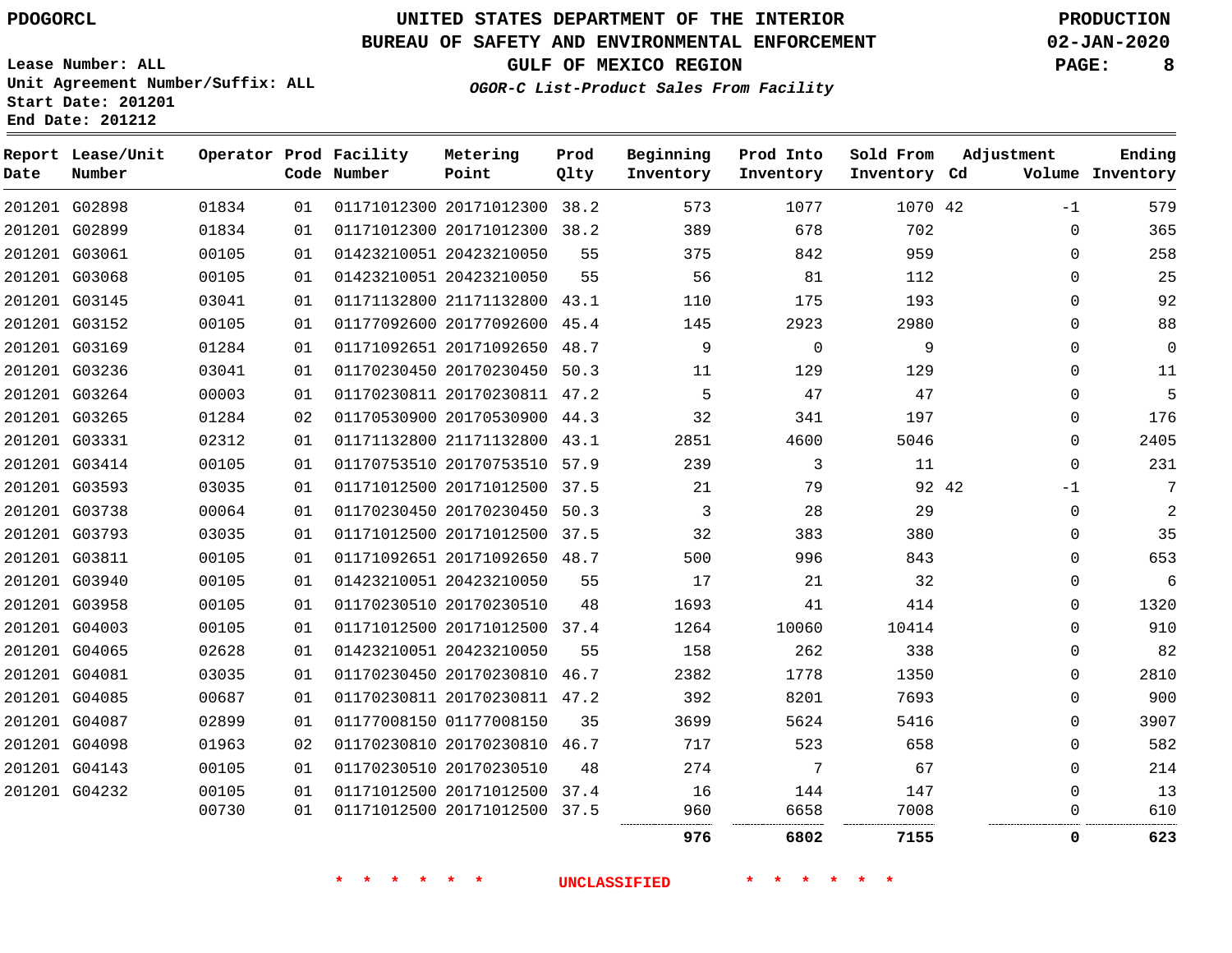**Start Date: 201201 End Date: 201212**

# **UNITED STATES DEPARTMENT OF THE INTERIOR PDOGORCL PRODUCTION**

### **BUREAU OF SAFETY AND ENVIRONMENTAL ENFORCEMENT 02-JAN-2020**

**Lease Number: ALL Unit Agreement Number/Suffix: ALL**

**OGOR-C List-Product Sales From Facility**

| GULF OF MEXICO REGION                         | PAGE: |
|-----------------------------------------------|-------|
| $2 - \alpha$ Iist Drodust Color From Forility |       |

| Date | Report Lease/Unit<br>Number |       |                 | Operator Prod Facility<br>Code Number | Metering<br>Point            | Prod<br>Qlty | Beginning<br>Inventory | Prod Into<br>Inventory | Sold From<br>Inventory Cd | Adjustment    | Ending<br>Volume Inventory |
|------|-----------------------------|-------|-----------------|---------------------------------------|------------------------------|--------------|------------------------|------------------------|---------------------------|---------------|----------------------------|
|      | 201201 G04397               | 00105 | 01              |                                       | 01170230810 20170230810 46.6 |              | $\mathbf{1}$           | $\Omega$               | $\mathbf{1}$              | $\Omega$      | $\Omega$                   |
|      | 201201 G04398               | 00105 | 01              |                                       | 01170230810 20170230810 46.6 |              | 212                    | 56                     | 103                       | $\mathbf 0$   | 165                        |
|      | 201201 G04421               | 00105 | 01              |                                       | 01171131600 20171131600 43.5 |              | 688                    | 17495                  | 17370                     | $\Omega$      | 813                        |
|      | 201201 G04453               | 03033 | 01              |                                       | 01171012300 20171012300 38.2 |              | 1167                   | 1488                   | 1855                      | $\Omega$      | 800                        |
|      | 201201 G04537               | 03033 | 01              |                                       | 01420470030 20420470030 47.2 |              | 1031                   | 123                    |                           | 87 42<br>$-1$ | 1066                       |
|      | 201201 G04565               | 01284 | 01              |                                       | 01420390101 01420390101      | $\Omega$     | 26                     | $\mathbf 0$            | $\mathbf 0$               | $\mathbf 0$   | 26                         |
|      | 201201 G04800               | 03026 | 01              |                                       | 01171132800 21171132800 43.1 |              | 3015                   | 5655                   | 5871 42                   | -1            | 2798                       |
|      | 201201 G04818               | 03035 | 01              |                                       | 01170230500 20170230500 43.5 |              | 12                     | 16                     | 24                        | $\Omega$      | 4                          |
|      | 201201 G05006               | 01284 | 02 <sub>o</sub> |                                       | 01170230510 20170230510 48.1 |              | 110                    | $\mathbf{1}$           | 65                        | $\Omega$      | 46                         |
|      | 201201 G05283               | 01376 | 01              |                                       | 01170231300 01170231300 39.1 |              | $\mathbf 0$            | 4219                   | 4219                      | $\Omega$      | $\overline{0}$             |
|      | 201201 G05286               | 03033 | 02              |                                       | 01170230810 20170230810 46.7 |              | 1971                   | 1399                   | 1054 04                   | $-1$          | 2315                       |
|      | 201201 G05292               | 00003 | 01              |                                       | 01170230811 20170230811 47.2 |              | 29                     | 347                    | 338                       | $\Omega$      | 38                         |
|      | 201201 G05370               | 03033 | 01              |                                       | 01170530900 20170530900 44.3 |              | 7                      | 213                    | 110                       | $\mathbf 0$   | 110                        |
|      | 201201 G05392               | 02672 | 02              |                                       | 01171132000 20171132000 43.6 |              | 63                     | 173                    | 222                       | $\Omega$      | 14                         |
|      | 201201 G05431               | 02970 | 02              |                                       | 01177062608 2017706260A 36.4 |              | 76                     | 13948                  | 13922                     | $\Omega$      | 102                        |
|      | 201201 G05494               | 02871 | 02 <sub>o</sub> |                                       | 01171132800 21171132800 43.1 |              | 27                     | 29                     | 38                        | $\Omega$      | 18                         |
|      | 201201 G05504               | 00105 | 01              |                                       | 01171132800 21171132800 43.1 |              | 1284                   | 2078                   | 2277                      | $\Omega$      | 1085                       |
|      |                             |       | 01              |                                       | 01171012300 20171012300      | 38.2         | 520                    | 978                    | 972                       | $\Omega$      | 526                        |
|      |                             | 00730 | 01              |                                       | 01171132800 21171132800 43.1 |              | 345                    | 453                    | 540                       | 0             | 258                        |
|      |                             | 02970 | 02              |                                       | 01171132800 21171132800 43.1 |              | 6893                   | 5375                   | 8308                      | $\Omega$      | 3960                       |
|      |                             |       |                 |                                       |                              |              | 9042                   | 8884                   | 12097                     | 0             | 5829                       |
|      | 201201 G05505               | 00078 | 01              |                                       | 01171132800 21171132800 43.1 |              | 95                     | 88                     | 142                       | $\Omega$      | 41                         |
|      | 201201 G05602               | 01834 | 01              |                                       | 01171012500 20171012500 37.5 |              | 445                    | 2569                   | 2779                      | $\Omega$      | 235                        |
|      | 201201 G05610               | 02312 | 01              |                                       | 01171012500 20171012500 37.5 |              | 16                     | 136                    | 140                       | $\Omega$      | 12                         |
|      | 201201 G05612               | 00105 | 01              |                                       | 01171012500 20171012500 37.4 |              | 726                    | 4546                   | 4861                      | $\Omega$      | 411                        |
|      | 201201 G05613               | 00105 | 01              |                                       | 01171012500 20171012500 37.4 |              | 2                      | 34                     | 33                        | $\mathbf 0$   | 3                          |
|      | 201201 G06069               | 00105 | 01              |                                       | 01423210051 20423210050      | 55           | 11                     | 66                     | 57                        | $\Omega$      | 20                         |
|      | 201201 G06105               | 03033 | 01              |                                       | 01420390110 20420390110      | 53           | 25                     | 84                     | 14                        | $\Omega$      | 95                         |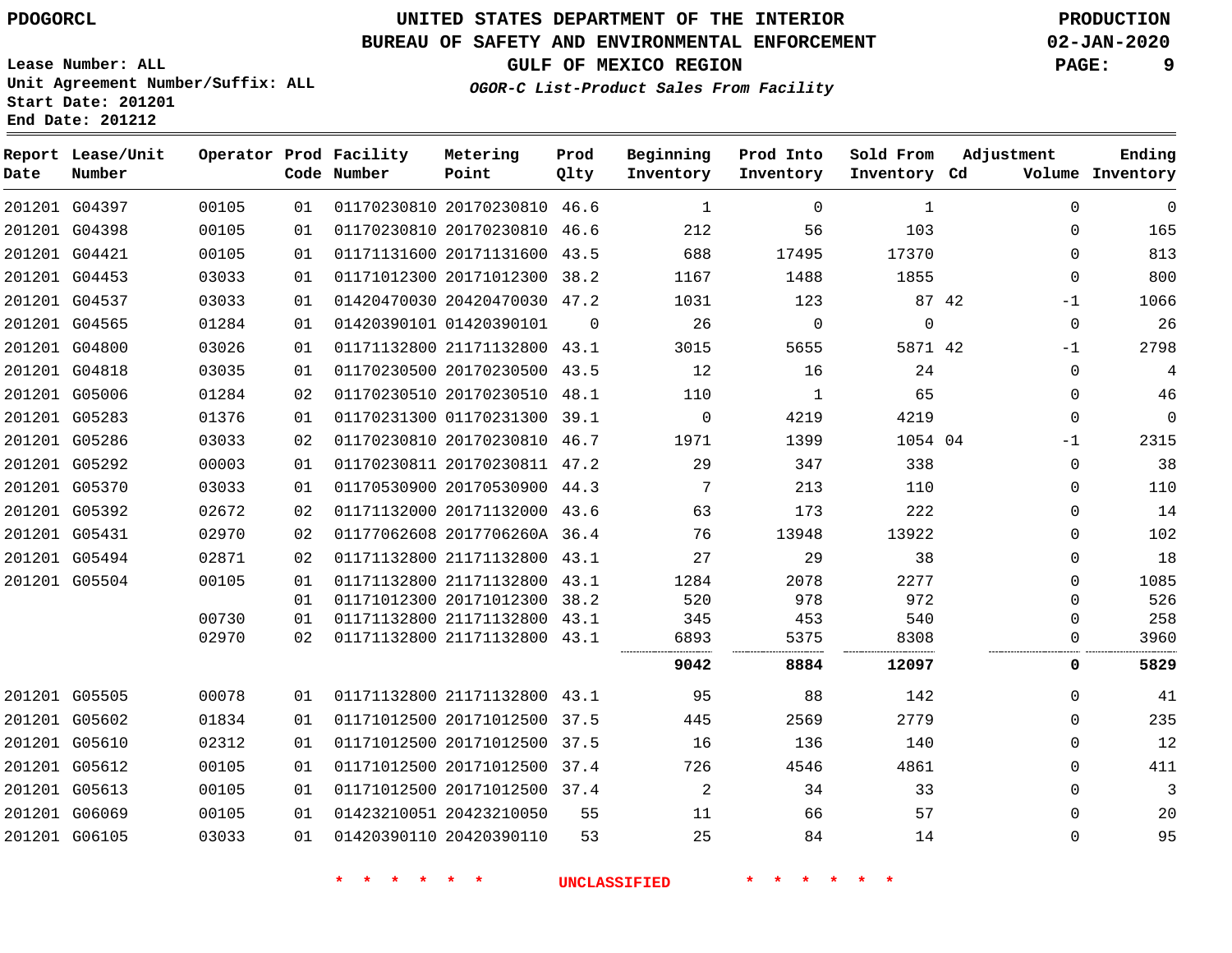### **BUREAU OF SAFETY AND ENVIRONMENTAL ENFORCEMENT 02-JAN-2020**

**Lease Number: ALL Unit Agreement Number/Suffix: ALL Start Date: 201201**

**OGOR-C List-Product Sales From Facility**

**GULF OF MEXICO REGION PAGE: 10**

**End Date: 201212**

| Date | Report Lease/Unit<br>Number |       |    | Operator Prod Facility<br>Code Number | Metering<br>Point            | Prod<br>Qlty | Beginning<br>Inventory | Prod Into<br>Inventory | Sold From<br>Inventory Cd | Adjustment   | Ending<br>Volume Inventory |
|------|-----------------------------|-------|----|---------------------------------------|------------------------------|--------------|------------------------|------------------------|---------------------------|--------------|----------------------------|
|      | 201201 G06156               | 00105 | 01 |                                       | 01422450350 20422450350 46.6 |              | 25                     | $\Omega$               | 25                        | $\Omega$     | $\mathbf 0$                |
|      |                             |       | 01 |                                       | 01170230810 20170230810 46.7 |              | 28                     | 7                      | 10                        | $\Omega$     | 25                         |
|      |                             |       |    |                                       |                              |              | 53                     | 7                      | 35.                       | 0            | 25                         |
|      | 201201 G06166               | 00105 | 01 |                                       | 01170230450 20170230450 50.2 |              | 6                      | 44                     | 46                        | $\Omega$     | $\overline{4}$             |
|      | 201201 G06668               | 00276 | 01 |                                       | 01171132000 20171132000 43.6 |              | 267                    | 7045                   | 6903                      | $\Omega$     | 409                        |
|      | 201201 G06767               | 01834 | 01 |                                       | 01171012500 20171012500 37.5 |              | 16                     | $\mathbf 0$            | 16                        | $\Omega$     | $\mathbb O$                |
|      | 201201 G07215               | 03041 | 01 |                                       | 01420390120 01420390120 52.6 |              | 135                    | 106                    | 167                       | 0            | 74                         |
|      | 201201 G07703               | 03041 | 01 |                                       | 01171132800 21171132800 43.1 |              | 434                    | 626                    | 718                       | $\mathbf{0}$ | 342                        |
|      | 201201 G07736               | 02312 | 01 |                                       | 01171132800 21171132800 43.1 |              | 973                    | 1412                   | 1615                      | 0            | 770                        |
|      | 201201 G07760               | 01284 | 01 |                                       | 01177122950 20177122950 30.7 |              | 31                     | 10189                  | 10152                     | $\mathbf{0}$ | 68                         |
|      | 201201 G07802               | 01284 | 02 |                                       | 01177258041 01177258041      | 28           | $\mathbf 0$            | $\mathbf{1}$           | $\mathbf 0$               | 0            | $\mathbf{1}$               |
|      | 201201 G07917               | 01834 | 01 |                                       | 01170573602 20170573602 32.4 |              | 34986                  | 41490                  | 51689                     | $\Omega$     | 24787                      |
|      | 201201 G08120               | 02312 | 01 |                                       | 01423210051 20423210050      | 55           | 5                      | 9                      | 11                        | $\Omega$     | 3                          |
|      | 201201 G09010               | 03041 | 01 |                                       | 01420390120 01420390120 52.6 |              | 292                    | 1030                   | 911                       | $\mathbf{0}$ | 411                        |
|      | 201201 G09500               | 02899 | 01 |                                       | 01177058270 01177058270 37.8 |              | 1202                   | 593                    | $\mathbf 0$               | $\Omega$     | 1795                       |
|      | 201201 G09631               | 01284 | 01 |                                       | 01177122950 20177122950 30.7 |              | 13                     | 4181                   | 4169                      | $\Omega$     | 25                         |
|      | 201201 G10487               | 00981 | 01 |                                       | 01170753850 20170753850      | $\Omega$     | 628                    | 216                    | $\mathbf 0$               | $\Omega$     | 844                        |
|      | 201201 G10584               | 03075 | 02 |                                       | 01170230811 20170230811 47.2 |              | 12                     | 397                    | 365                       | $\Omega$     | 44                         |
|      | 201201 G10636               | 03035 | 01 |                                       | 01170230811 20170230811 47.2 |              | 170                    | 2891                   | 2744                      | 0            | 317                        |
|      | 201201 G10665               | 02899 | 01 |                                       | 01177058270 01177058270 37.8 |              | 31                     | $\Omega$               | $\Omega$                  | $\Omega$     | 31                         |
|      | 201201 G10794               | 03035 | 01 |                                       | 01177122950 20177122950 30.7 |              | 41                     | 11736                  | 11700 42                  | $\mathbf{1}$ | 78                         |
|      | 201201 G10910               | 00162 | 01 |                                       | 01177245110 2017724511G 44.2 |              | $\Omega$               | 7343                   | 7343                      | $\Omega$     | $\mathbf 0$                |
|      | 201201 G11243               | 03033 | 01 |                                       | 01420470030 20420470030 47.2 |              | 759                    | 139                    | 64                        | 0            | 834                        |
|      | 201201 G11870               | 00276 | 01 |                                       | 01171132000 20171132000 43.6 |              | 433                    | 13553                  | 13199                     | $\Omega$     | 787                        |
|      | 201201 G11983               | 01284 | 01 |                                       | 01177112605 2017711260Y 33.4 |              | $\mathbf 0$            | $\Omega$               | $\Omega$                  | $\Omega$     | $\mathbf 0$                |
|      | 201201 G11984               | 03008 | 02 |                                       | 01171092651 20171092650 49.6 |              | 61                     | 86                     | 90                        | $\Omega$     | 57                         |
|      | 201201 G12020               | 03035 | 01 |                                       | 01171012500 20171012500 37.5 |              | 276                    | 2297                   | 2362                      | $\Omega$     | 211                        |
|      | 201201 G12024               | 02312 | 02 |                                       | 01171012500 20171012500 37.5 |              | 38                     | 269                    | 282                       | $\Omega$     | 25                         |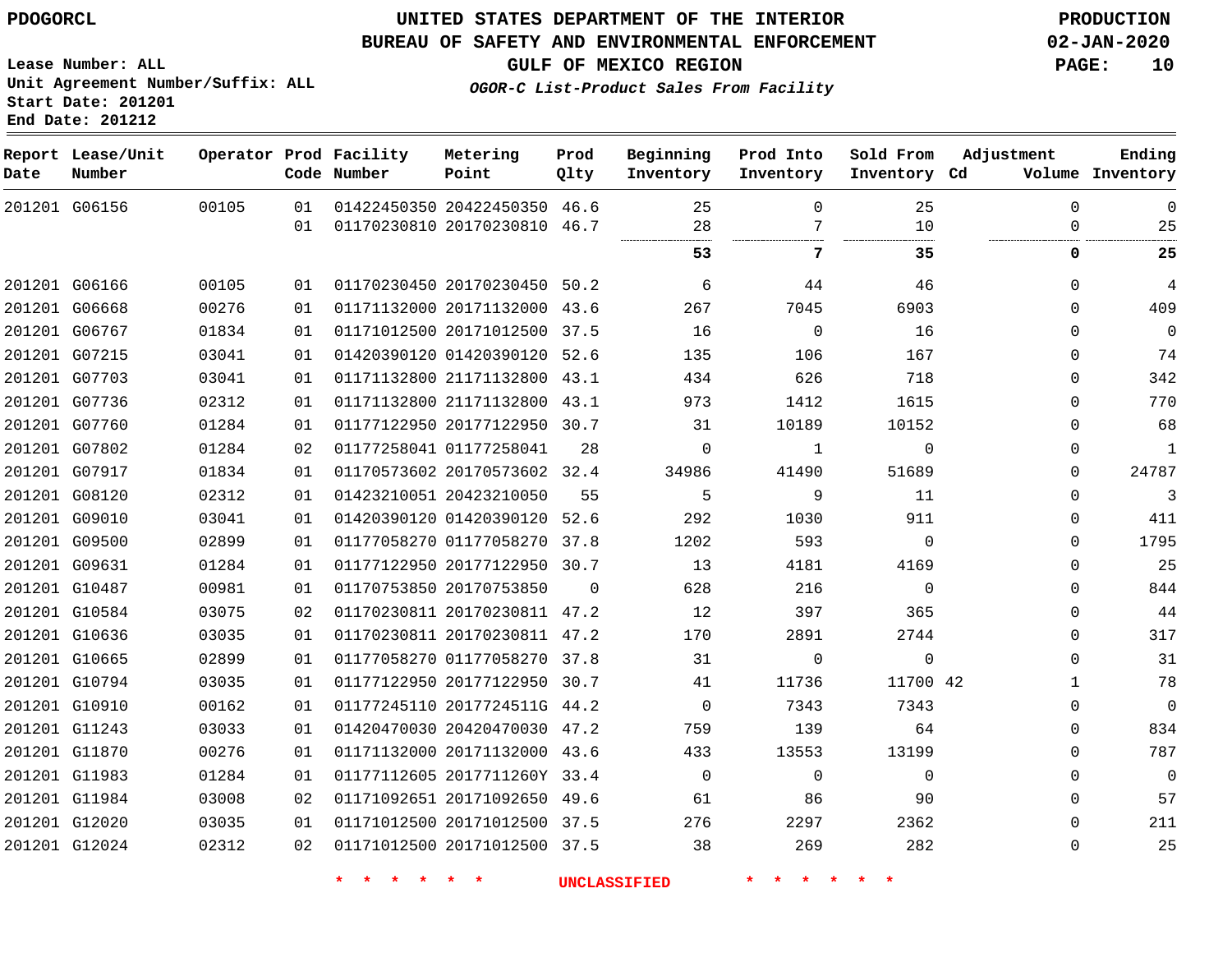**Start Date: 201201 End Date: 201212**

# **UNITED STATES DEPARTMENT OF THE INTERIOR PDOGORCL PRODUCTION**

### **BUREAU OF SAFETY AND ENVIRONMENTAL ENFORCEMENT 02-JAN-2020**

**Lease Number: ALL Unit Agreement Number/Suffix: ALL**

**GULF OF MEXICO REGION PAGE: 11**

**OGOR-C List-Product Sales From Facility**

| Date | Report Lease/Unit<br>Number |       |    | Operator Prod Facility<br>Code Number | Metering<br>Point            | Prod<br>Qlty | Beginning<br>Inventory | Prod Into<br>Inventory | Sold From<br>Inventory Cd | Adjustment   | Ending<br>Volume Inventory |
|------|-----------------------------|-------|----|---------------------------------------|------------------------------|--------------|------------------------|------------------------|---------------------------|--------------|----------------------------|
|      | 201201 G12355               | 03033 | 01 |                                       | 01171012300 20171012300 38.2 |              | 7429                   | 13001                  | 13438 42                  | $\mathbf{1}$ | 6993                       |
|      | 201201 G12497               | 03033 | 01 |                                       | 01420390101 01420390101      | $\Omega$     | 3                      | $\mathbf 0$            | $\mathbf{0}$              | $\Omega$     | 3                          |
|      | 201201 G12564               | 02603 | 01 |                                       | 01170230510 20170230510 48.1 |              | 51                     | 2                      | 12                        | $\Omega$     | 41                         |
|      | 201201 G12803               | 03033 | 01 |                                       | 01171132000 20171132000 43.6 |              | $\overline{0}$         | 15                     | 15 42                     | 1            | $\mathbf{1}$               |
|      | 201201 G13560               | 03033 | 02 |                                       | 01170230810 20170230810 46.7 |              | 162                    | 93                     | 121 42                    | -1           | 133                        |
|      | 201201 G13563               | 03033 | 01 |                                       | 01170230811 20170230811 47.2 |              | 1124                   | 14626                  | 14145                     | 0            | 1605                       |
|      | 201201 G13576               | 03147 | 02 |                                       | 01170230810 20170230810 46.7 |              | $\mathbf{1}$           | $\mathbf 0$            | $\mathbf{1}$              | $\Omega$     | $\mathbf 0$                |
|      | 201201 G13937               | 02628 | 02 |                                       | 01171092651 20171092650 48.7 |              | 115                    | 371                    | 243                       | $\Omega$     | 243                        |
|      | 201201 G13938               | 01284 | 01 |                                       | 01171012500 20171012500 37.5 |              | 1496                   | 11072                  | 11554                     | 0            | 1014                       |
|      | 201201 G14535               | 02628 | 01 |                                       | 01171012500 20171012500 37.5 |              | 2194                   | 16093                  | 16832                     | $\Omega$     | 1455                       |
|      | 201201 G14864               | 02871 | 02 |                                       | 01170230450 20170230450 50.3 |              | 435                    | 5699                   | 5661                      | 0            | 473                        |
|      | 201201 G15050               | 00105 | 01 |                                       | 01170231110 20170231110      | 42           | 9163                   | 5937                   | 10784                     | $\Omega$     | 4316                       |
|      | 201201 G15078               | 00064 | 01 |                                       | 01170230810 20170230810 46.7 |              | 3137                   | 394                    | 323                       | $\Omega$     | 3208                       |
|      | 201201 G15110               | 02714 | 01 |                                       | 01170530900 20170530900 44.3 |              | 14                     | 42                     | 34                        | $\Omega$     | 22                         |
|      | 201201 G15189               | 02970 | 02 |                                       | 01171132800 21171132800 43.1 |              | $\Omega$               | 29                     | 20                        | $\Omega$     | 9                          |
|      | 201201 G15239               | 03041 | 01 |                                       | 01171012500 20171012500 37.5 |              | 5                      | 40                     | 41                        | 0            | 4                          |
|      | 201201 G15241               | 00105 | 01 |                                       | 01171092651 20171092650 48.7 |              | 467                    | $\mathbf 0$            | 467                       | $\Omega$     | $\overline{0}$             |
|      | 201201 G15263               | 00105 | 01 |                                       | 01171132000 20171132000 43.6 |              | 101                    | 2193                   | 2167                      | $\Omega$     | 127                        |
|      | 201201 G15277               | 03035 | 01 |                                       | 01171012400 20171012400 49.8 |              | 1972                   | 6270                   | 6503                      | 0            | 1739                       |
|      | 201201 G15299               | 02200 | 02 |                                       | 01171092651 20171092650      | 48           | 1238                   | 1731                   | 1834                      | $\Omega$     | 1135                       |
|      | 201201 G15312               | 00105 | 01 |                                       | 01171092651 20171092650      | 48.6         | 2712                   | 6372                   | 4906                      | $\Omega$     | 4178                       |
|      | 201201 G15740               | 00105 | 01 |                                       | 01170230450 20170230450      | 50.2         | 58                     | 77                     | 129                       | $\Omega$     | 6                          |
|      |                             | 02893 | 02 |                                       | 01170230450 20170230450 50.3 |              | 94                     | 754                    | 786 42                    | 1            | 63                         |
|      |                             |       |    |                                       |                              |              | 152                    | 831                    | 915                       | 1            | 69                         |
|      | 201201 G16104               | 00105 | 01 |                                       | 01170231110 20170231110      | 42           | 23                     | 0                      | 23                        | $\Omega$     | $\mathbf 0$                |
|      | 201201 G16121               | 00687 | 01 |                                       | 01170230811 20170230811 47.2 |              | 10                     | 206                    | 193                       | $\mathbf 0$  | 23                         |
|      | 201201 G16201               | 03026 | 01 |                                       | 01170530900 20170530900 44.3 |              | $\Omega$               | 36                     | 17 42                     | -1           | 18                         |
|      | 201201 G16314               | 00105 | 01 |                                       | 01171012400 20171012400 49.7 |              | 640                    | 2073                   | 2138                      | $\mathbf 0$  | 575                        |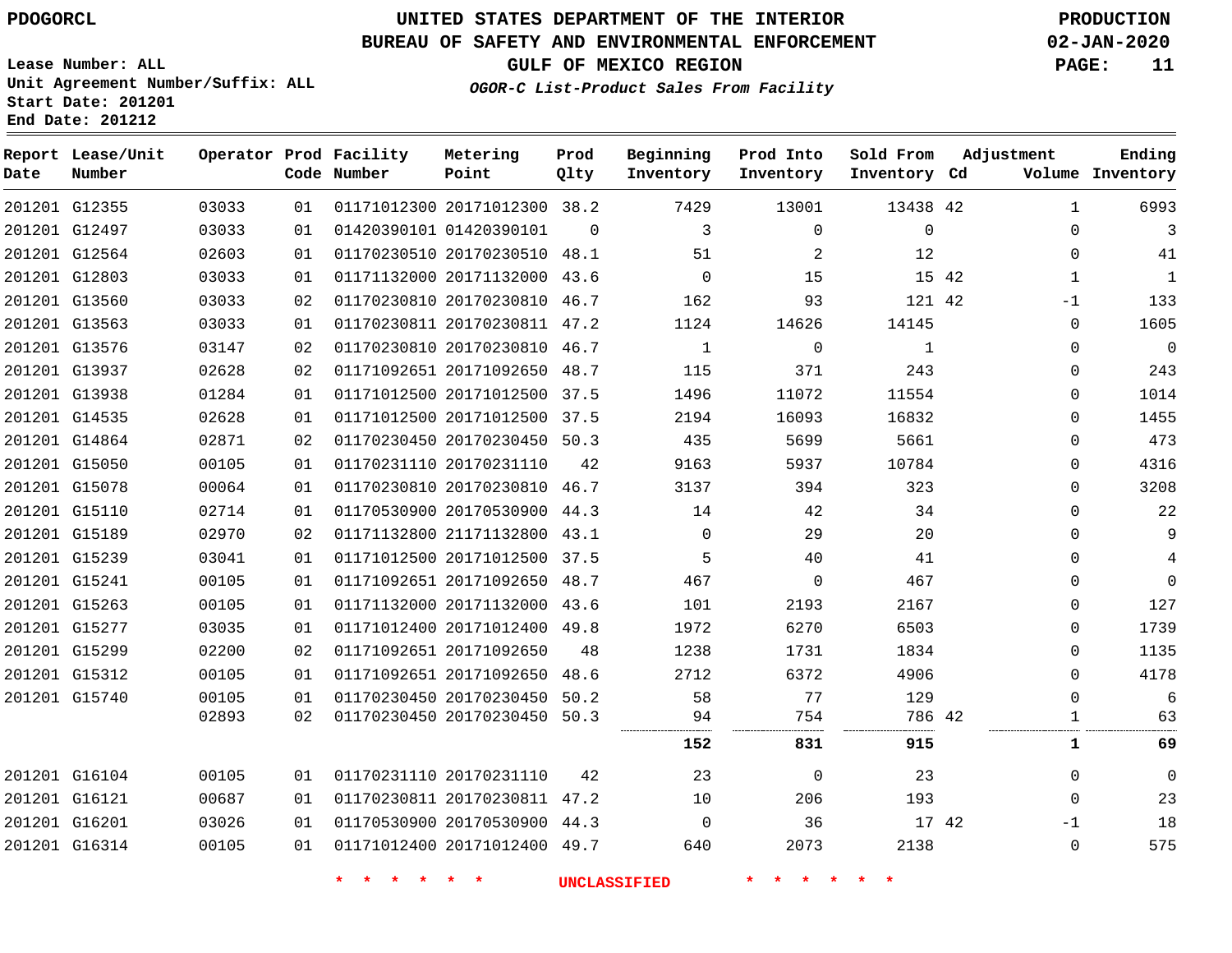**Date**

## **UNITED STATES DEPARTMENT OF THE INTERIOR PDOGORCL PRODUCTION**

#### **BUREAU OF SAFETY AND ENVIRONMENTAL ENFORCEMENT 02-JAN-2020**

**Lease Number: ALL Unit Agreement Number/Suffix: ALL Start Date: 201201**

**Operator Prod Facility**

**Code Number**

**End Date: 201212**

**Report Lease/Unit**

**Number**

**GULF OF MEXICO REGION PAGE: 12**

**Prod Qlty**

**OGOR-C List-Product Sales From Facility**

**Beginning Inventory**

**Prod Into Inventory**

**Sold From Inventory**

**Inventory Cd Volume**

**Adjustment**

  $\Omega$  $\Omega$  $\Omega$  $\Omega$  $\Omega$   $\Omega$   $\Omega$ -1  $\overline{0}$  $\Omega$   $\Omega$  $\Omega$  $\Omega$  $\Omega$ 

**Ending**

|               | 201201 G16325 | 00105 | 01 | 01171012400 20171012400 49.8 |             | 782            | 2902           | 2879         |                 | $\Omega$       |
|---------------|---------------|-------|----|------------------------------|-------------|----------------|----------------|--------------|-----------------|----------------|
|               | 201201 G16353 | 03033 | 01 | 01171132000 20171132000 43.6 |             | $\overline{4}$ | 122            | 119          |                 | $\Omega$       |
|               | 201201 G16469 | 03026 | 02 | 01170753510 20170753510 57.9 |             | 64             | 2              |              | 3 4 2           | 1              |
|               | 201201 G16515 | 00162 | 01 | 01177245110 2017724511G 44.2 |             | $\Omega$       | 21978          | 21978        |                 | $\mathbf 0$    |
|               | 201201 G16575 | 00730 | 01 | 01608103650 20608103650 33.3 |             | $\Omega$       | 79             | 79           |                 | 0              |
|               | 201201 G16890 | 00981 | 01 | 01170753850 20170753850      | $\Omega$    | 451            | 85             | $\mathbf{0}$ |                 | 0              |
|               | 201201 G17124 | 02871 | 02 | 01170230450 20170230450 50.3 |             | 2              | 14             | 15           |                 | 0              |
|               | 201201 G17133 | 03033 | 01 | 01423210051 20423210050      | 55          | 23             | 105            | 96           |                 | 0              |
|               | 201201 G17190 | 02312 | 02 | 01170230810 20170230810 46.7 |             | 123            | 74             | 64           |                 | 0              |
|               | 201201 G17295 | 01284 | 01 | 01170230810 20170230810      | $\mathbf 0$ | $\overline{0}$ | $\mathbf{0}$   | $\mathbf 0$  |                 | 0              |
|               | 201201 G17754 | 02025 | 01 | 01170230510 20170230510 48.1 |             | 2740           | 61             | 894          |                 | 0              |
|               | 201201 G17789 | 00105 | 01 | 01170230810 20170230810 46.7 |             | 159            | 103            | 85           |                 | $\mathbf 0$    |
|               | 201201 G17842 | 03026 | 01 | 01170230810 20170230810 46.7 |             | 5              | $\overline{0}$ |              | 2 4 2           | $-1$           |
| 201201 G17858 |               | 00105 | 01 | 01170530900 20170530900 44.3 |             | 77             | 513            | 325          |                 | $\mathbf 0$    |
|               | 201201 G17898 | 01963 | 02 | 01171131600 20171131600 43.5 |             | 7              | 273            | 267          |                 | $\mathbf 0$    |
|               | 201201 G17913 | 01834 | 01 | 01171132800 21171132800 43.1 |             | 631            | 1976           | 1766 42      |                 | 1              |
| 201201 G17921 |               | 03026 | 01 | 01171012500 20177062959 26.4 |             | $\Omega$       | 45441          | 45441        |                 | $\mathbf 0$    |
|               | 201201 G17966 | 00105 | 01 | 01171012300 20171012300 38.2 |             | 48             | $\Omega$       | 48           |                 | 0              |
|               | 201201 G17973 | 00730 | 01 | 01171012400 20171012400 49.8 |             | 1237           | 741            | 1773         |                 | $\mathbf 0$    |
| 201201 G17977 |               | 02312 | 02 | 01171132800 21171132800 43.1 |             | 542            | 617            | 785          |                 | $\Omega$       |
|               | 201201 G18043 | 03059 | 01 | 01171012500 20171012500 37.5 |             | $\overline{0}$ | 10395          | 10923 47     |                 | 1481           |
|               | 201201 G18577 | 00981 | 01 | 01170753850 20170753850      | $\Omega$    | 1461           | 565            | $\mathbf 0$  |                 | $\overline{0}$ |
| 201201 G18863 |               | 02312 | 02 | 01420470030 20420470030 47.2 |             | 14             | $\Omega$       | 1            |                 | 0              |
|               | 201201 G18936 | 02871 | 01 | 01422450350 20422450350 49.4 |             | 47             | 16             | 10           |                 | $\overline{0}$ |
|               | 201201 G19030 | 02806 | 01 | 01423210051 20423210050      | 49          | 57             | 134            |              | $0$ 09          | $-150$         |
|               | 201201 G19127 | 03165 | 01 | 01170230811 20170230811 47.2 |             | 3              | 62             |              | 0 <sub>09</sub> | $-58$          |
|               | 201201 G19760 | 03035 | 01 | 01171132800 21171132800 43.1 |             | 23482          | 31745          | 37401 42     |                 | $-1$           |
|               | 201201 G19839 | 02777 | 01 | 01170753510 20170753510 45.5 |             | $\Omega$       | 3              | $\mathbf{1}$ |                 | $\overline{0}$ |

**Metering Point**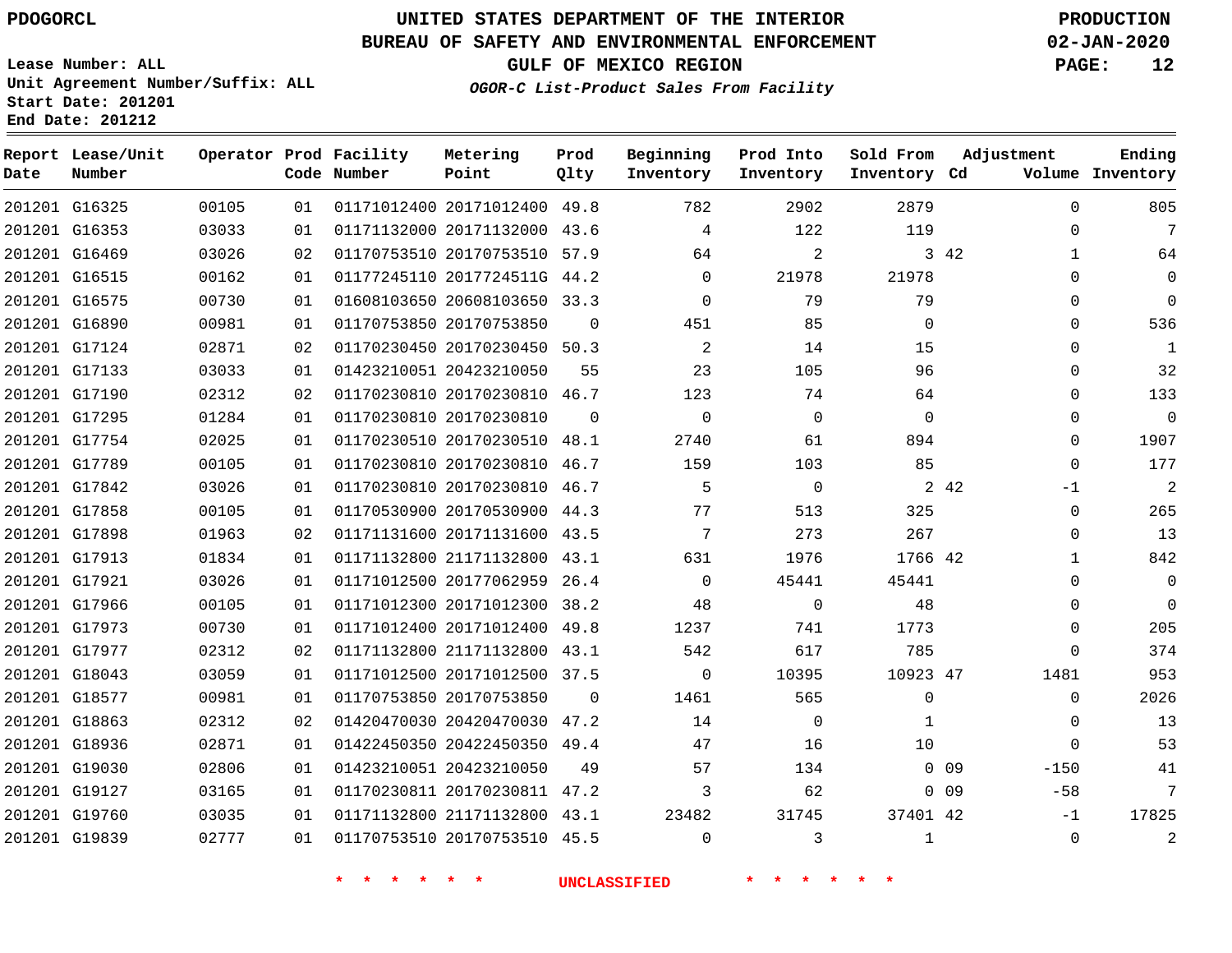G20605 G20655 G20656 G20660

**Date**

**Report Lease/Unit**

**Number**

# **UNITED STATES DEPARTMENT OF THE INTERIOR PDOGORCL PRODUCTION**

**Prod Qlty**

### **BUREAU OF SAFETY AND ENVIRONMENTAL ENFORCEMENT 02-JAN-2020**

**Lease Number: ALL Unit Agreement Number/Suffix: ALL Start Date: 201201 End Date: 201212**

**Operator Prod Facility**

**Code Number**

 20423550140 26.9 20170230510 48.1 20422450350 49.4 20170230450 50.3

**Metering Point**

**GULF OF MEXICO REGION PAGE: 13**

**Inventory Cd Volume**

**Adjustment**

  $\Omega$  $\Omega$   $\Omega$  $\Omega$  $\Omega$  $\Omega$  -1  $\Omega$  $\overline{0}$   $\Omega$  $\overline{0}$  $\Omega$  $\Omega$  $\Omega$  $-1$  -1  $\Omega$ 

**Ending**

47

**Sold From Inventory**

> 

 

|               |       |                 |  | <b>水</b>                     |          | <b>UNCLASSIFIED</b> |                |                |
|---------------|-------|-----------------|--|------------------------------|----------|---------------------|----------------|----------------|
| 201201 G22613 | 02655 | 02 <sub>o</sub> |  | 01171132800 21171132800 43.1 |          | 221                 | 60             | 191            |
| 201201 G22605 | 01834 | 01              |  | 01171132800 21171132800 43.1 |          | 149                 | 458            | 412            |
| 201201 G22587 | 02200 | 02              |  | 01171132000 20171132000 43   |          | 16                  | 285            | 285            |
| 201201 G22582 | 01834 | 01              |  | 01170530900 20170530900 44.3 |          | 1326                | 4692           | 3593           |
| 201201 G22549 | 02222 | 01              |  | 01170530900 20170530900 44.3 |          | 4                   | 13             | 10             |
| 201201 G22513 | 02579 | 02              |  | 01170230500 20170230500 43.5 |          | 664                 | 1522           | 1780           |
| 201201 G22510 | 00162 | 01              |  | 01170230810 20170230810 46.7 |          | 5523                | 4071           | 3113           |
| 201201 G22505 | 02025 | 01              |  | 01170230811 20170230811 47.1 |          | 216                 | 3171           | 3039           |
| 201201 G22501 | 00078 | 01              |  | 01170230400 20170230400 53.1 |          | 123                 | 478            | 507            |
| 201201 G22268 | 02777 | 01              |  | 01170230810 2042709015I 42.7 |          | $\overline{0}$      | 1354           | 1354           |
| 201201 G22246 | 01284 | 02              |  | 01423210051 20170230500 43.5 |          | 140                 | 567            | 556            |
| 201201 G22236 | 00105 | 01              |  | 01170230450 20170230450 50.3 |          | 34                  | 174            | 194            |
| 201201 G22219 | 03033 | 01              |  | 01423210051 20423210050      | 55       | 11                  | 514            | 368            |
| 201201 G21826 | 00981 | 01              |  | 01170753850 20170753850      | $\Omega$ | 24                  | $\overline{0}$ | $\overline{0}$ |
| 201201 G21825 | 00981 | 01              |  | 01170753850 20170753850      | $\Omega$ | 304                 | 98             | $\overline{0}$ |
| 201201 G21700 | 00105 | 01              |  | 01177258153 01177258153 28.1 |          | 1439                | $\overline{0}$ | 1439           |
| 201201 G21655 | 01834 | 01              |  | 01171132800 21171132800 43.1 |          | 2093                | 3843           | 4025           |
| 201201 G21652 | 01834 | 01              |  | 01171132800 21171132800 43.1 |          | $\Omega$            | 27             | 13             |
| 201201 G21592 | 02628 | 02              |  | 01171132000 20171132000 43.6 |          | $\mathsf{3}$        | 109            | 106            |
| 201201 G21534 | 02807 | 01              |  | 01170230811 20170230811 47.2 |          | 93                  | 754            | 764            |
| 201201 G21532 | 02807 | 01              |  | 01170230811 20170230811 47.2 |          | 213                 | 1453           | 1507           |
| 201201 G21111 | 02266 | 01              |  | 01171132800 21171132800 43.1 |          | 64                  | 8              | 49             |
| 201201 G21096 | 00105 | 01              |  | 01170230811 20170230811 47.2 |          | 12                  | 184            | 176            |
| 201201 G21070 | 02970 | 02              |  | 01171132800 21171132800 43.1 |          | 142                 | 97             | 162            |

### **OGOR-C List-Product Sales From Facility**

**Beginning Inventory**

**Prod Into Inventory**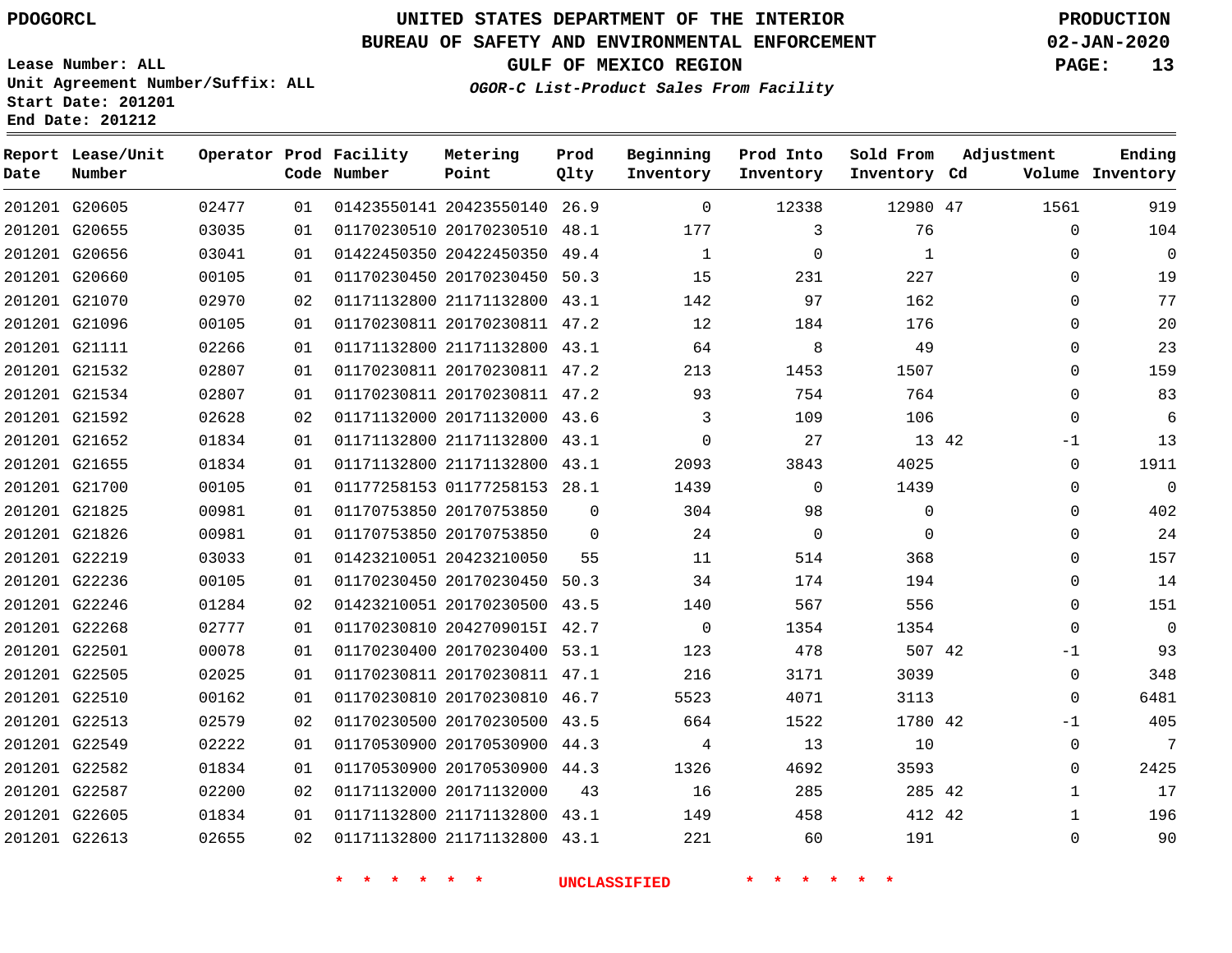#### **BUREAU OF SAFETY AND ENVIRONMENTAL ENFORCEMENT 02-JAN-2020**

**Lease Number: ALL Unit Agreement Number/Suffix: ALL Start Date: 201201 End Date: 201212**

**OGOR-C List-Product Sales From Facility**

**GULF OF MEXICO REGION PAGE: 14**

**Metering Prod Beginning Prod Into**

| Date | Report Lease/Unit<br>Number |       |    | Operator Prod Facility<br>Code Number | Metering<br>Point            | Prod<br>Qlty | Beginning<br>Inventory | Prod Into<br>Inventory | Sold From<br>Inventory Cd | Adjustment    | Ending<br>Volume Inventory |
|------|-----------------------------|-------|----|---------------------------------------|------------------------------|--------------|------------------------|------------------------|---------------------------|---------------|----------------------------|
|      | 201201 G22621               | 01834 | 01 |                                       | 01171132800 21171132800 43.1 |              | 5708                   | 9124                   | 10045 42                  | $\mathbf{1}$  | 4788                       |
|      | 201201 G22660               | 02058 | 02 |                                       | 01171012310 20171012310 45.4 |              | 45                     | 456                    | 459                       | $\Omega$      | 42                         |
|      | 201201 G22699               | 00730 | 01 |                                       | 01171012500 20171012500 37.5 |              | 1157                   | 8274                   | 8672 42                   | $-1$          | 758                        |
|      | 201201 G22702               | 01834 | 01 |                                       | 01171132800 21171132800 43.1 |              | 4                      | $\mathbf 0$            | 4                         | $\mathbf 0$   | $\mathbf 0$                |
|      | 201201 G22712               | 03035 | 01 |                                       | 01171012500 20171012500 37.5 |              | 41                     | 327                    | 338                       | $\Omega$      | 30                         |
|      | 201201 G22772               | 00105 | 01 |                                       | 01170513800 20170513800 32.5 |              | 175                    | 1620                   | 1606                      | $\Omega$      | 189                        |
|      | 201201 G22781               | 03035 | 01 |                                       | 01170754751 01170754751      | $\Omega$     | 2931                   | 733                    | $\Omega$                  | $\Omega$      | 3664                       |
|      | 201201 G22792               | 03035 | 02 |                                       | 01177258041 01177258041      | 28           | 532                    | 1421                   | 945                       | $\Omega$      | 1008                       |
|      | 201201 G22840               | 00730 | 01 |                                       | 01608103650 20608103650 33.3 |              | 2                      | 1043                   | 1042                      | $\mathbf 0$   | 3                          |
|      | 201201 G23125               | 02312 | 02 |                                       | 01420470030 20420470030 47.2 |              | 173                    | 24                     | 14                        | $\mathbf 0$   | 183                        |
|      | 201201 G23181               | 01963 | 01 |                                       | 01423210051 20423210050      | 55           | 103                    | 40                     | 41                        | $\mathbf 0$   | 102                        |
|      | 201201 G23199               | 00105 | 01 |                                       | 01170230450 20170230450 50.3 |              | 222                    | 3198                   | 3155                      | $\mathbf 0$   | 265                        |
|      | 201201 G23473               | 00981 | 01 |                                       | 01170753850 20170753850      | $\Omega$     | 192                    | $\Omega$               | $\Omega$                  | $\Omega$      | 192                        |
|      | 201201 G23480               | 00981 | 01 |                                       | 01170753850 20170753850      | 0            | 1869                   | 0                      | $\Omega$                  | $\mathbf{0}$  | 1869                       |
|      | 201201 G23528               | 00981 | 01 |                                       | 01170753850 20170753850      | $\Omega$     | 1133                   | 533                    | $\Omega$                  | $\mathbf 0$   | 1666                       |
|      | 201201 G23529               | 00981 | 01 |                                       | 01170753850 20170753850      | $\Omega$     | 1525                   | 532                    | $\Omega$                  | $\mathbf 0$   | 2057                       |
|      | 201201 G23730               | 01978 | 02 |                                       | 01170230810 20170230811 47.2 |              | 24                     | 86                     | 100                       | $\Omega$      | 10                         |
|      | 201201 G23735               | 00162 | 01 |                                       | 01170230810 20170230810 46.7 |              | $\Omega$               | 145                    | 145                       | $\Omega$      | $\mathbf 0$                |
|      | 201201 G23736               | 02312 | 02 |                                       | 01170230810 20170230810 46.7 |              | 123                    | 68                     | 62                        | $\mathbf 0$   | 129                        |
|      | 201201 G23748               | 02312 | 02 |                                       | 01170230810 20170230810 46.7 |              | 74                     | 73                     | 48                        | $\mathbf 0$   | 99                         |
|      | 201201 G23851               | 02503 | 02 |                                       | 01171012400 20171012400 49.8 |              | 321                    | 0                      | 321                       | $\mathbf 0$   | $\mathbf 0$                |
|      | 201201 G23853               | 02266 | 02 |                                       | 01171012310 20171012310 45.4 |              | $\overline{2}$         | $\Omega$               | 2                         | $\Omega$      | $\mathbf 0$                |
|      | 201201 G23933               | 00064 | 01 |                                       | 01171092651 20171092650 48.7 |              | $\overline{2}$         | 8                      |                           | 4 4 2<br>$-1$ | 5                          |
|      | 201201 G23956               | 02807 | 01 |                                       | 01170753510 20170753510 57.9 |              | 2984                   | 40                     | 132                       | $\mathbf 0$   | 2892                       |
|      | 201201 G24425               | 02312 | 02 |                                       | 01170230810 20170230810 46.7 |              | 17                     | 0                      | 6                         | $\mathbf 0$   | 11                         |
|      | 201201 G24429               | 02312 | 02 |                                       | 01170230810 20170230810 46.7 |              | 8                      | $\Omega$               | 2                         | $\Omega$      | 6                          |
|      | 201201 G24700               | 02312 | 02 |                                       | 01170230811 20170230811 47.2 |              | 20                     | 273                    | 263                       | $\Omega$      | 30                         |
|      | 201201 G24710               | 02025 | 01 |                                       | 01170230811 20170230811 47.2 |              | 383                    | 4422                   | 4320                      | $\Omega$      | 485                        |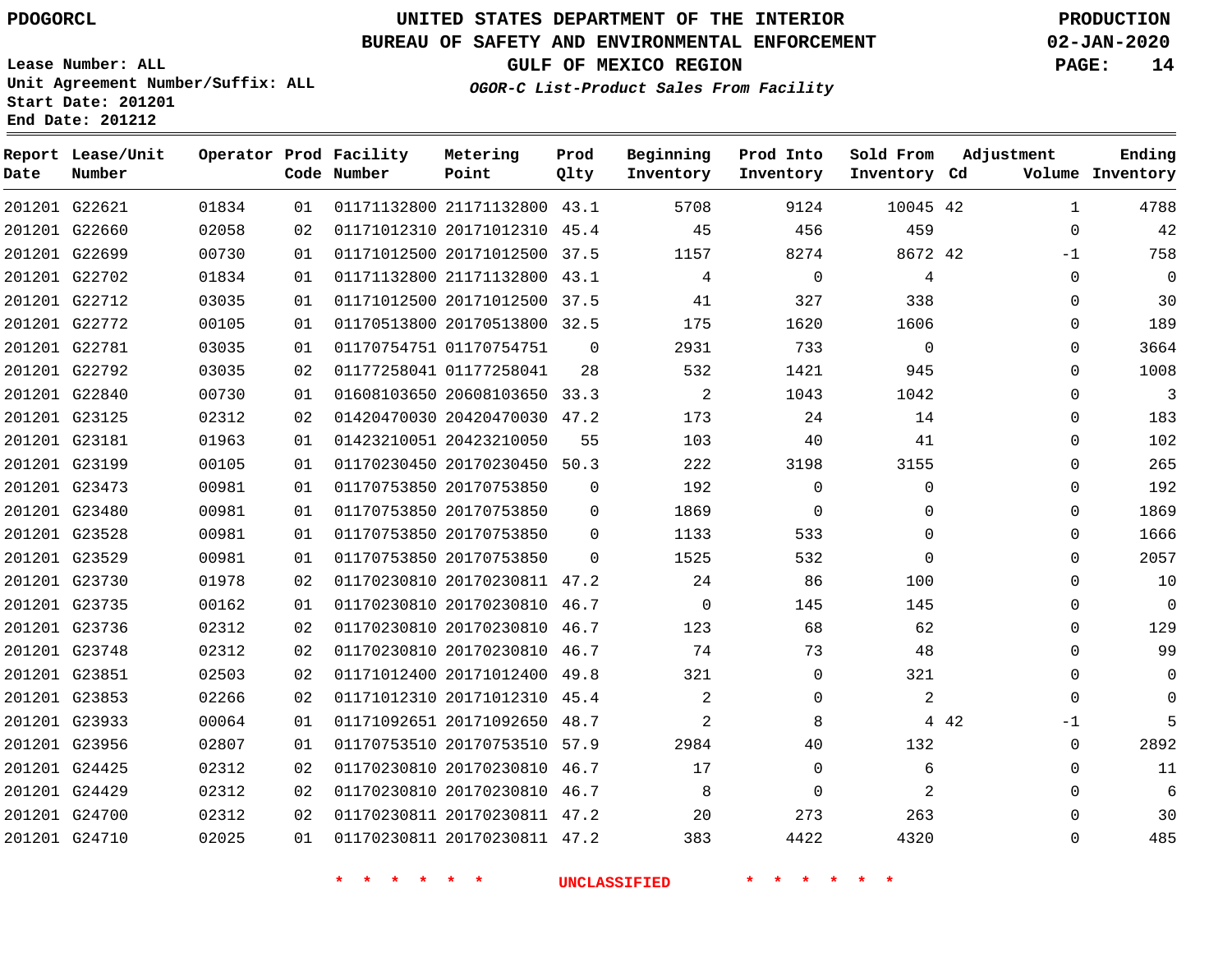### **BUREAU OF SAFETY AND ENVIRONMENTAL ENFORCEMENT 02-JAN-2020**

**OGOR-C List-Product Sales From Facility**

**GULF OF MEXICO REGION PAGE: 15**

**Lease Number: ALL Unit Agreement Number/Suffix: ALL Start Date: 201201 End Date: 201212**

| Report Lease/Unit<br>Number |       |          | Metering<br>Point                     | Prod<br>Qlty                                                                  | Beginning<br>Inventory                                                                                                                                                                                                                                                                                                                                                                                                                                                                                                                                                                                                                                                                                             | Prod Into<br>Inventory | Sold From   | Adjustment    | Ending<br>Volume Inventory                                      |
|-----------------------------|-------|----------|---------------------------------------|-------------------------------------------------------------------------------|--------------------------------------------------------------------------------------------------------------------------------------------------------------------------------------------------------------------------------------------------------------------------------------------------------------------------------------------------------------------------------------------------------------------------------------------------------------------------------------------------------------------------------------------------------------------------------------------------------------------------------------------------------------------------------------------------------------------|------------------------|-------------|---------------|-----------------------------------------------------------------|
| 201201 G24730               | 00105 | 01<br>01 |                                       |                                                                               | 583<br>821                                                                                                                                                                                                                                                                                                                                                                                                                                                                                                                                                                                                                                                                                                         | 264<br>3048            | 275<br>3057 | $\Omega$<br>0 | 572<br>812                                                      |
|                             |       |          |                                       |                                                                               | 1404                                                                                                                                                                                                                                                                                                                                                                                                                                                                                                                                                                                                                                                                                                               | 3312                   | 3332        | 0             | 1384                                                            |
| 201201 G24767               | 02628 | 01       |                                       |                                                                               | 43                                                                                                                                                                                                                                                                                                                                                                                                                                                                                                                                                                                                                                                                                                                 | 341                    |             | -8            | 176                                                             |
| 201201 G24791               | 02989 | 01       |                                       |                                                                               | 33                                                                                                                                                                                                                                                                                                                                                                                                                                                                                                                                                                                                                                                                                                                 | 904                    | 895         | $\Omega$      | 42                                                              |
| 201201 G24873               | 03035 | 01       |                                       |                                                                               | 37                                                                                                                                                                                                                                                                                                                                                                                                                                                                                                                                                                                                                                                                                                                 | 85                     |             | 2             | 24                                                              |
| 201201 G24874               | 02058 | 02       |                                       |                                                                               | 228                                                                                                                                                                                                                                                                                                                                                                                                                                                                                                                                                                                                                                                                                                                | 1002                   | 952         | 0             | 278                                                             |
| 201201 G24878               | 02628 | 02       |                                       |                                                                               | 178                                                                                                                                                                                                                                                                                                                                                                                                                                                                                                                                                                                                                                                                                                                | 1239                   | 615         | 0             | 802                                                             |
| 201201 G24883               | 02628 | 02       |                                       |                                                                               | 38                                                                                                                                                                                                                                                                                                                                                                                                                                                                                                                                                                                                                                                                                                                 | 2                      | 40          | 0             | $\mathbf 0$                                                     |
| 201201 G24898               | 02807 | 01       |                                       |                                                                               | 477                                                                                                                                                                                                                                                                                                                                                                                                                                                                                                                                                                                                                                                                                                                | 557                    | 880         | 0             | 154                                                             |
|                             |       | 01       |                                       |                                                                               | 1682                                                                                                                                                                                                                                                                                                                                                                                                                                                                                                                                                                                                                                                                                                               | 3858                   | 3465        | 0             | 2075                                                            |
|                             |       |          |                                       |                                                                               | 2159                                                                                                                                                                                                                                                                                                                                                                                                                                                                                                                                                                                                                                                                                                               | 4415                   | 4345        | 0             | 2229                                                            |
| 201201 G24924               | 01834 | 01       |                                       |                                                                               | 3971                                                                                                                                                                                                                                                                                                                                                                                                                                                                                                                                                                                                                                                                                                               | 6002                   |             | $\mathbf{1}$  | 3220                                                            |
| 201201 G24926               | 01834 | 01       |                                       |                                                                               | $\mathbf 1$                                                                                                                                                                                                                                                                                                                                                                                                                                                                                                                                                                                                                                                                                                        | $\mathbf 0$            | 1           | 0             | $\mathbf 0$                                                     |
| 201201 G24929               | 03008 | 02       |                                       |                                                                               | $\Omega$                                                                                                                                                                                                                                                                                                                                                                                                                                                                                                                                                                                                                                                                                                           | 1                      | 1           | $\Omega$      | $\mathbf 0$                                                     |
| 201201 G24990               | 01284 | 01       |                                       |                                                                               | 2                                                                                                                                                                                                                                                                                                                                                                                                                                                                                                                                                                                                                                                                                                                  | 1523                   | 1520        | 0             | 5                                                               |
| 201201 G25008               | 02777 | 01       |                                       |                                                                               | 154                                                                                                                                                                                                                                                                                                                                                                                                                                                                                                                                                                                                                                                                                                                | 13                     | 6           | $\Omega$      | 161                                                             |
| 201201 G25514               | 02813 | 02       |                                       | 55                                                                            | $\overline{2}$                                                                                                                                                                                                                                                                                                                                                                                                                                                                                                                                                                                                                                                                                                     | 5                      | 6           | $\Omega$      | $\mathbf{1}$                                                    |
| 201201 G25515               | 02813 | 02       |                                       | 55                                                                            | 40                                                                                                                                                                                                                                                                                                                                                                                                                                                                                                                                                                                                                                                                                                                 | 55                     |             | $-1$          | 17                                                              |
| 201201 G25524               | 00105 | 01       |                                       | 50.3                                                                          | 206                                                                                                                                                                                                                                                                                                                                                                                                                                                                                                                                                                                                                                                                                                                | 2510                   | 2508        | $\mathbf{0}$  | 208                                                             |
| 201201 G25540               | 03033 | 01       |                                       | 40                                                                            | 613                                                                                                                                                                                                                                                                                                                                                                                                                                                                                                                                                                                                                                                                                                                | $\Omega$               | $\Omega$    | $\Omega$      | 613                                                             |
| 201201 G25561               | 02058 | 02       |                                       |                                                                               | 556                                                                                                                                                                                                                                                                                                                                                                                                                                                                                                                                                                                                                                                                                                                | 7318                   | 7267        | $\Omega$      | 607                                                             |
| 201201 G25579               | 00105 | 01       |                                       |                                                                               | 345                                                                                                                                                                                                                                                                                                                                                                                                                                                                                                                                                                                                                                                                                                                | 26                     | 122         | $\Omega$      | 249                                                             |
| 201201 G25605               | 00105 | 01       |                                       | 46.7                                                                          | $\mathbf 0$                                                                                                                                                                                                                                                                                                                                                                                                                                                                                                                                                                                                                                                                                                        | $\mathbf 0$            | $\mathbf 0$ | 0             | $\mathbf 0$                                                     |
| 201201 G25606               | 02025 | 01       |                                       |                                                                               | 647                                                                                                                                                                                                                                                                                                                                                                                                                                                                                                                                                                                                                                                                                                                | 422                    | 347         | $\Omega$      | 722                                                             |
| 201201 G25872               | 02025 | 01       |                                       |                                                                               | 7                                                                                                                                                                                                                                                                                                                                                                                                                                                                                                                                                                                                                                                                                                                  | $\Omega$               | 7           | $\Omega$      | $\Omega$                                                        |
| 201201 G25937               | 03075 | 02       |                                       |                                                                               | 3658                                                                                                                                                                                                                                                                                                                                                                                                                                                                                                                                                                                                                                                                                                               | 2234                   |             | $\mathbf{1}$  | 3981                                                            |
|                             |       |          | Operator Prod Facility<br>Code Number | 01423210051 20423210050<br>01423210051 20423210050<br>01420390101 01420390101 | 01170230810 20170230810 46.6<br>01170230500 20170230500 43.4<br>01170530900 20170530900 44.3<br>01171131600 20171131600 43.5<br>01171012400 20171012400 49.8<br>01171012400 20171012400 49.8<br>01171092651 20171092650 48.7<br>01171092651 20171092650 48.7<br>01171012400 20171012400 49.8<br>01171012300 20171012300 38.2<br>01171132800 21171132800 43.1<br>01171132800 21171132800 43.1<br>01171092651 20171092650 49.6<br>01608103650 20608103650 33.3<br>01170753510 20170753510 45.5<br>01170230450 20170230450<br>01170230450 20170230450 50.3<br>01170230810 20170230810 46.6<br>01170230810 20170230810<br>01170230810 20170230810 46.6<br>01170230811 20170230811 47.1<br>01170230810 20170230810 46.7 |                        | .           |               | Inventory Cd<br>200 42<br>100 42<br>6754 42<br>77 42<br>1912 42 |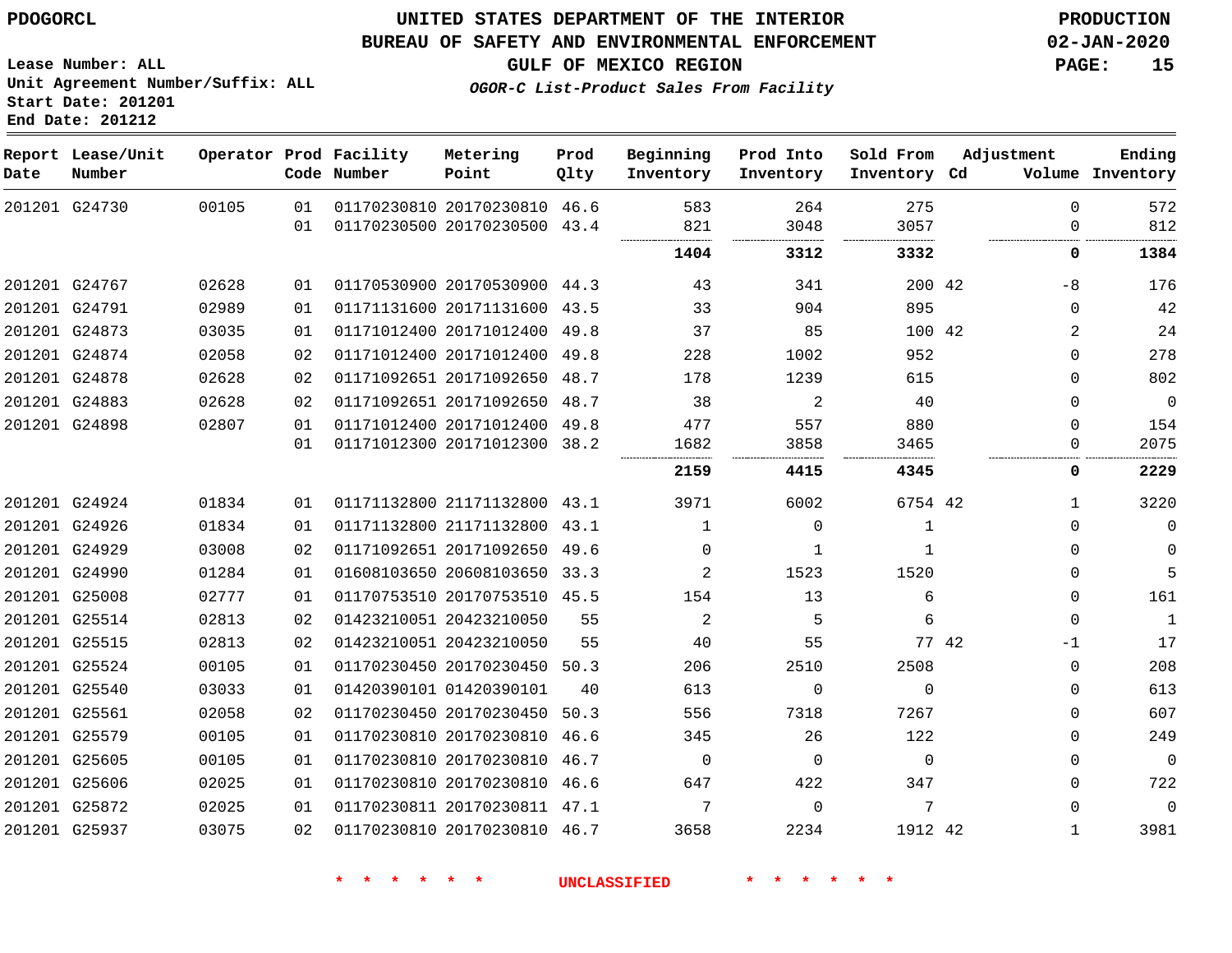**Date**

**Report Lease/Unit**

**Number**

## **UNITED STATES DEPARTMENT OF THE INTERIOR PDOGORCL PRODUCTION**

**Prod Qlty**

#### **BUREAU OF SAFETY AND ENVIRONMENTAL ENFORCEMENT 02-JAN-2020**

**Lease Number: ALL Unit Agreement Number/Suffix: ALL Start Date: 201201 End Date: 201212**

**Operator Prod Facility**

**Code Number**

**OGOR-C List-Product Sales From Facility**

**Beginning Inventory** **Prod Into Inventory** **Sold From Inventory**

**GULF OF MEXICO REGION PAGE: 16**

**Inventory Cd Volume**

**Adjustment**

**Ending**

|                                |                |          | 一天<br>$\star$           | $\rightarrow$<br>一大                                          | <b>UNCLASSIFIED</b> |                | $\star$<br>$\star$<br>$\star$ |              |      |                          |
|--------------------------------|----------------|----------|-------------------------|--------------------------------------------------------------|---------------------|----------------|-------------------------------|--------------|------|--------------------------|
| 201201 G32267                  | 00105          | 01       |                         | 01177298272 01177298272 45.5                                 |                     | 13             | 14                            | 25           |      | $\Omega$                 |
| 201201 G32197                  | 01364          | 02       |                         | 01171012500 20171012500 37.5                                 |                     | 503            | 3170                          | 3382         |      | $\Omega$                 |
| 201201 G32113                  | 02477          | 01       |                         | 01170230811 20170230811 47.2                                 |                     | 899            | 8542                          | 8504         |      | $\Omega$                 |
| 201201 G31369                  | 02628          | 01       |                         | 01171012300 20171012300 38.2                                 |                     | 25005          | 46302                         | 46403        |      | $\mathbf 0$              |
| 201201 G31304                  | 02714          | 01       |                         | 01170230811 20170230811 47.2                                 |                     | 338            | 7446                          | 3892         |      | $\Omega$                 |
| 201201 G31040                  | 02058          | 02       |                         | 01170230450 20170230450 50.3                                 |                     | 436            | 3614                          | 3750         |      | $\Omega$                 |
| 201201 G31003                  | 02579          | 02       |                         | 01423210051 20423210050                                      | 55                  | 182            | 409                           | 467 42       |      | $\mathbf 1$              |
| 201201 G30654                  | 02777          | 02       |                         | 01170230810 20170230810 41.5                                 |                     | 428            | 338                           | 249          |      | $\overline{0}$           |
| 201201 G27988                  | 00730          | 01       |                         | 01608103650 20608103650 33.3                                 |                     | 205            | 121418                        | 121283       |      | $\Omega$                 |
| 201201 G27927                  | 02503          | 02       |                         | 01171092651 20171092650 48.7                                 |                     | 9229           | 8892                          | 12291 42     |      | $\mathbf 1$              |
| 201201 G27851                  | 02628          | 02       |                         | 01171132000 20171132000 43.6                                 |                     | $\overline{0}$ | 3                             | $\mathbf{3}$ |      | $\Omega$                 |
| 201201 G27831                  | 02795          | 02       |                         | 01170530900 20170530900 44.3                                 |                     | 24             | $\Omega$                      | 24           |      | $\Omega$                 |
| 201201 G27789                  | 01284          | 01       |                         | 01170530900 20170530900 44.3                                 |                     | 1813           | 8790                          | 6061         |      | $\Omega$                 |
| 201201 G27215                  | 01586          | 02       |                         | 01177288152 01177288152 33.3                                 |                     | 33             | $\mathbf{0}$                  | $\mathbf 0$  |      | $\Omega$                 |
| 201201 G27194                  | 01586          | 01       |                         | 01177258152 01177258152 40.9                                 |                     | 192            | $\overline{0}$                | $\mathbf 0$  |      | $\Omega$                 |
| 201201 G27173                  | 00105          | 01       |                         | 01170513800 20170513800 32.5                                 |                     | 2472           | 10002                         | 11308        |      | $\mathbf 0$              |
| 201201 G27169                  | 01284          | 01       |                         | 01171012500 20171012500 37.5                                 |                     | 1156           | 8460                          | 8840         |      | $\Omega$                 |
| 201201 G27121                  | 02312          | 01       |                         | 01171012400 20171012400 49.8                                 |                     | 46             | 108                           | 124          |      | $\mathbf 0$              |
| 201201 G27100                  | 01978          | 02       |                         | 01171012310 20171012310 45.4                                 |                     | 52             | 608                           | 604          |      | $\Omega$                 |
| 201201 G27036                  | 03075          | 02       |                         | 01170230810 20170230810 46.8                                 |                     | 788            | $\overline{0}$                | $\mathbf 0$  |      | $\mathbf 0$              |
| 201201 G27003                  | 02807          | 01       |                         | 01170230810 20170230810 46.7                                 |                     | 112            | 129                           | 64 42        |      | $-1$                     |
| 201201 G26480                  | 01978          | 02       | 01423210051 20423210050 |                                                              | 55                  | 96             | 564                           | 575          |      | $\mathbf 0$              |
| 201201 G26146<br>201201 G26281 | 01586<br>02528 | 01<br>02 |                         | 01170753850 20170753850 34.2                                 |                     | 433<br>58      | 151<br>$\overline{0}$         | $\Omega$     |      | $\mathbf{1}$<br>$\Omega$ |
| 201201 G26074                  | 01284          | 01       |                         | 01177122950 20177122950 30.7<br>01177258152 01177258152 40.9 |                     | 51             | 15893                         | 15837        | 0.42 |                          |
| 201201 G26032                  | 03059          | 01       |                         | 01171012300 20171012300 38.2                                 |                     | $\Omega$       | 182                           | 223 47       |      | 139<br>$\Omega$          |
| 201201 G26023                  | 02579          | 02       |                         | 01171012500 20171012500 37.5                                 |                     | 44             | 286                           | 304          |      | $\overline{0}$           |
| 201201 G26001                  | 02628          | 01       |                         | 01171132800 21171132800 43.1                                 |                     | 246            | 198                           | 300          |      | $\mathbf 0$              |
|                                |                |          |                         |                                                              |                     |                |                               |              |      |                          |

**Metering Point**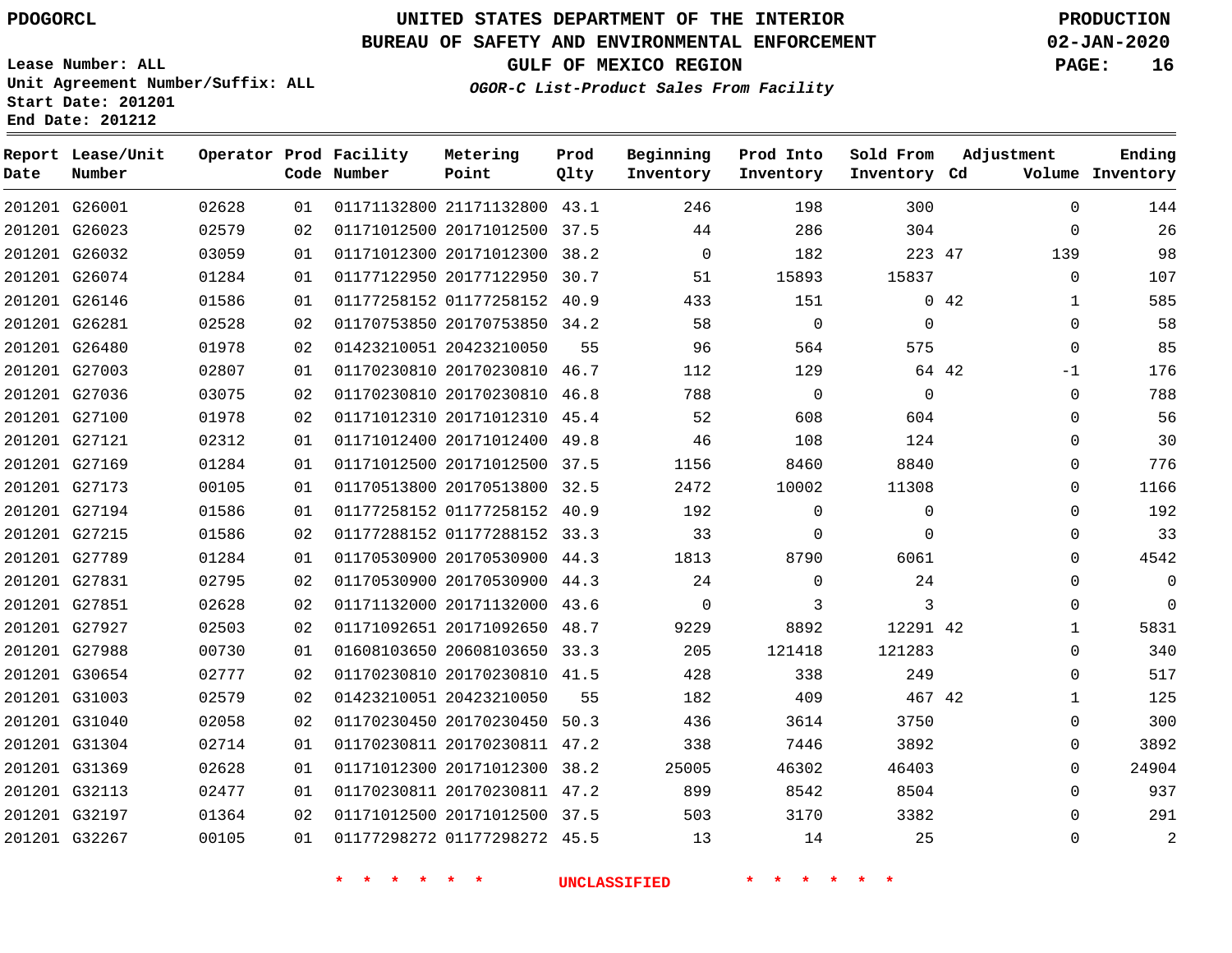G32268 G33388 G33407 G33408 G33596 00016

**Date**

**Report Lease/Unit**

**Number**

## **UNITED STATES DEPARTMENT OF THE INTERIOR PDOGORCL PRODUCTION**

#### **BUREAU OF SAFETY AND ENVIRONMENTAL ENFORCEMENT 02-JAN-2020**

**Lease Number: ALL Unit Agreement Number/Suffix: ALL Start Date: 201201 End Date: 201212**

**OGOR-C List-Product Sales From Facility**

**GULF OF MEXICO REGION PAGE: 17**

|       |    | Operator Prod Facility<br>Code Number | Metering<br>Point       | Prod<br>Qlty | Beginning<br>Inventory | Prod Into<br>Inventory | Sold From<br>Inventory Cd |     | Adjustment<br>Volume | Ending<br>Inventory |
|-------|----|---------------------------------------|-------------------------|--------------|------------------------|------------------------|---------------------------|-----|----------------------|---------------------|
| 00105 | 01 |                                       | 01177298272 01177298272 | 45.5         | 20                     | 63                     | 76                        |     | 0                    | 7                   |
| 02967 | 01 |                                       | 01420470030 20420470030 | 48.8         | 173                    | 101                    | 20                        |     |                      | 254                 |
| 02967 | 02 |                                       | 01170230810 20170230810 | 41.3         | 64                     | 26                     | 29                        |     | O                    | 61                  |
| 03075 | 02 |                                       | 01422450350 20422450350 | 49.4         | 866                    | 157                    | 160 42                    |     | $-1$                 | 862                 |
| 02503 | 02 |                                       | 01171132000 20171132000 | 43.6         | 734                    | 19500                  | 19102                     |     | 0                    | 1132                |
| 00687 | 01 |                                       | 01170513700 20170513700 | 22.8         | 328                    | 2336                   | 2260 42                   |     | $-1$                 | 403                 |
| 02375 | 01 |                                       | 01170513700 20170513700 | 22.8         | 6099                   | 29097                  | 29962 42                  |     | $-1$                 | 5233                |
|       |    |                                       |                         |              | <br>6427               | <br>31433              | <br>32222                 |     | $-2$                 | 5636                |
| 02375 | 01 |                                       | 01170513700 20170513700 | 22.8         | 9636                   | 40370                  | 42745                     | -42 | - 1                  | 7260                |

| 7260           | $-1$     |        | 42745 42 | 40370 | 9636        | 22.8     | 01170513700 20170513700 | 01 | 02375 | 00026 | 201202 |
|----------------|----------|--------|----------|-------|-------------|----------|-------------------------|----|-------|-------|--------|
| 512            | $-1$     |        | 3035 42  | 2966  | 582         | 30.9     | 01170513700 20170513700 | 01 | 02375 | 00032 | 201202 |
| 574            | $\Omega$ |        | 3153     | 3322  | 405         | 30.9     | 01170513700 20170513700 | 01 | 02375 | 00033 | 201202 |
| 15681          | $\Omega$ |        | 22766    | 24805 | 13642       | 38       | 01171012300 20171012300 | 01 | 00105 | 00049 | 201202 |
| 3395           | $\Omega$ |        | 4502     | 5370  | 2527        | 38       | 01171012300 20171012300 | 01 | 00105 | 00050 | 201202 |
| 802            | $\Omega$ |        | 1208     | 1269  | 741         | 38       | 01171012300 20171012300 | 01 | 00105 | 00051 | 201202 |
| 1659           | $\Omega$ |        | 2729     | 2624  | 1764        | 38       | 01171012300 20171012300 | 01 | 00105 | 00052 | 201202 |
| 294            | $-1$     | 432 42 |          | 284   | 443         | 47.7     | 01170230810 20170230810 | 01 | 01834 | 00079 | 201202 |
| $\overline{0}$ | $\Omega$ |        | 386      | 386   | $\mathbf 0$ | 38.8     | 01170231300 01170231300 | 01 | 00105 | 00081 | 201202 |
| 217            | $\Omega$ |        | 1280     | 1259  | 238         | 22.8     | 01170513700 20170513700 | 01 | 00687 | 00137 | 201202 |
| 1870           | $-1$     |        | 10186 42 | 10829 | 1228        | 22.8     | 01170513700 20170513700 | 01 | 00687 | 00138 | 201202 |
| 537            | $\Omega$ |        | 788      | 400   | 925         | 47.7     | 01170230810 20170230810 | 02 | 03147 | 00184 | 201202 |
| 3              | $\Omega$ |        | 0        |       | 0           | $\Omega$ | 01170230810 20170230810 | 01 | 02312 | 00190 | 201202 |
| 293            | $\Omega$ |        | 435      | 312   | 416         | 47.7     | 01170230810 20170230810 | 01 | 02312 | 00191 | 201202 |
| 7960           | $\Omega$ |        | 11248    | 12591 | 6617        | 38       | 01171012300 20171012300 | 01 | 03041 | 00196 | 201202 |
| $\overline{0}$ | $\Omega$ |        | 3792     | 3792  | 0           | 38.8     | 01170231300 01170231300 | 01 | 00105 | 00244 | 201202 |
| 0              | $\Omega$ |        | 558      | 558   | 0           | 38.8     | 01170231300 01170231300 | 01 | 00105 | 00247 | 201202 |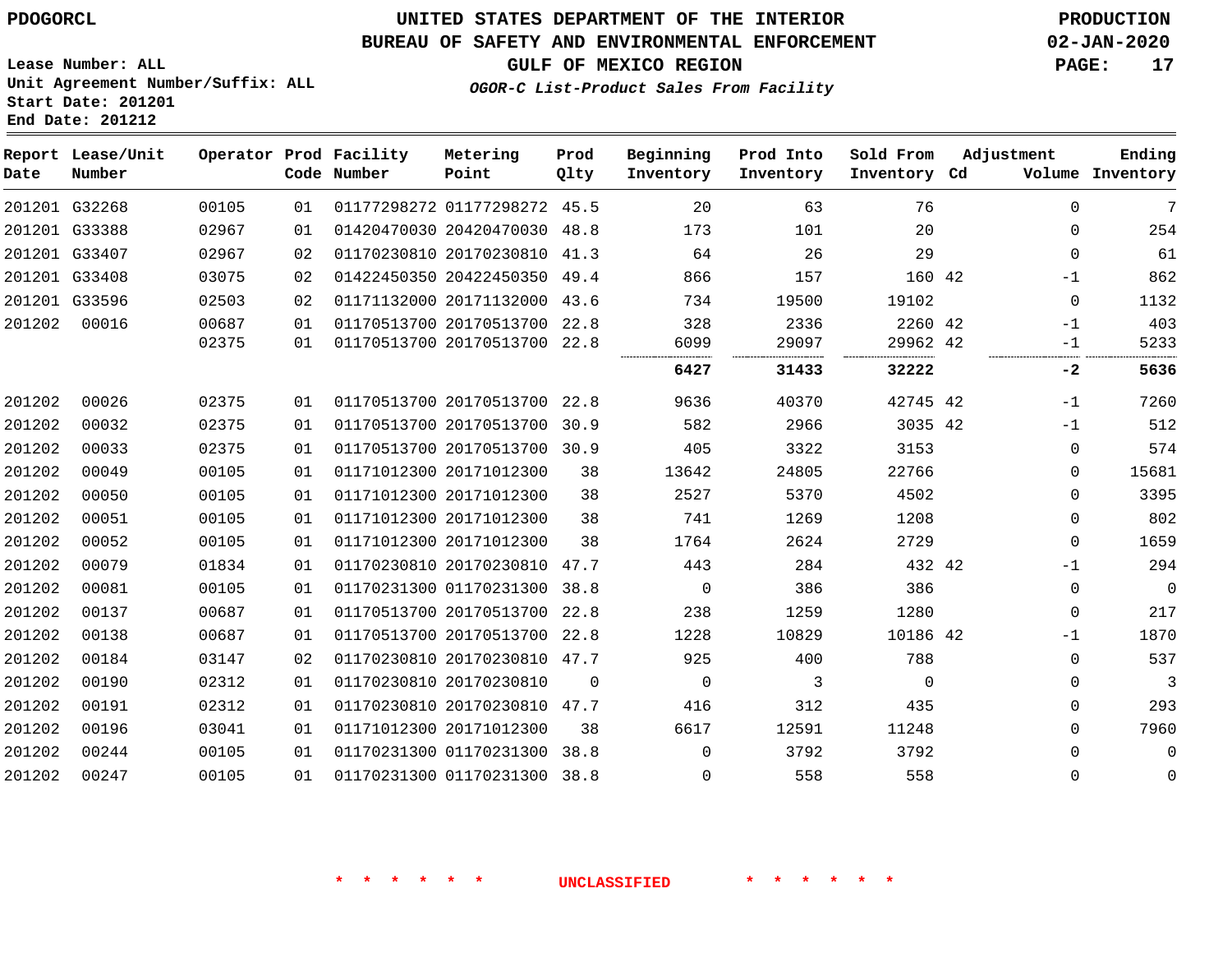**Lease Number: ALL**

**Report Lease/Unit**

## **UNITED STATES DEPARTMENT OF THE INTERIOR PDOGORCL PRODUCTION**

**Prod**

#### **BUREAU OF SAFETY AND ENVIRONMENTAL ENFORCEMENT 02-JAN-2020**

**Metering**

**Operator Prod Facility**

**GULF OF MEXICO REGION PAGE: 18**

**Adjustment**

**Ending**

**Unit Agreement Number/Suffix: ALL Start Date: 201201 End Date: 201212**

**OGOR-C List-Product Sales From Facility**

**Beginning**

**Prod Into Inventory** **Sold From**

| Date   | Number |       |    | Code Number | Point                        | Qlty | Inventory | Inventory | Inventory Cd |             | Volume Inventory |
|--------|--------|-------|----|-------------|------------------------------|------|-----------|-----------|--------------|-------------|------------------|
| 201202 | 00253  | 01364 | 02 |             | 01170230810 20170230810 47.7 |      | 3947      | 2420      | 3802         | $\mathbf 0$ | 2565             |
|        |        | 02025 | 01 |             | 01170230810 20170230810      | 47.6 | 135       | 21        | 130          | $\Omega$    | 26               |
|        |        |       |    |             |                              |      | 4082      | 2441      | 3932         | 0           | 2591             |
| 201202 | 00317  | 02970 | 02 |             | 01171012310 20171012310 45.4 |      | 25        | 212       | 215 42       | 1           | 23               |
| 201202 | 00353  | 02266 | 01 |             | 01170754800 20170754800      | 28.3 | 419       | 721       | 993          | 0           | 147              |
| 201202 | 00367  | 02375 | 01 |             | 01170513700 20170513700      | 22.8 | 295       | 781       | 936          | $\mathbf 0$ | 140              |
| 201202 | 00424  | 00064 | 01 |             | 01171012400 20171012400 48.9 |      | 15        | 36        | 41           | $\Omega$    | 10               |
| 201202 | 00434  | 01284 | 01 |             | 01177112605 2017711260Y 34.1 |      | 6         | 1410      | 1406         | $\mathbf 0$ | 10               |
| 201202 | 00453  | 01284 | 01 |             | 01177112605 2017711260Y 34.1 |      | 59        | 7531      | 7535         | $\mathbf 0$ | 55               |
| 201202 | 00466  | 00064 | 01 |             | 01171012400 20171012400 48.9 |      | 722       | 2418      | 2501         | 0           | 639              |
| 201202 | 00479  | 00105 | 01 |             | 01171012500 20171012500      | 37.5 | 469       | 4525      | 4299         | $\mathbf 0$ | 695              |
| 201202 | 00487  | 03033 | 01 |             | 01171132800 21171132800 43.8 |      | 1917      | 2998      | 3786         | $\mathbf 0$ | 1129             |
| 201202 | 00495  | 03033 | 01 |             | 01171132800 21171132800 43.8 |      | 515       | 876       | 1071 42      | -1          | 319              |
| 201202 | 00518  | 03033 | 01 |             | 01170230450 20170230450      | 50.8 | 115       | 862       | 809          | 0           | 168              |
| 201202 | 00526  | 00105 | 01 |             | 01170230810 20170230810 47.6 |      | 1930      | 1208      | 1867         | 0           | 1271             |
| 201202 | 00541  | 03033 | 01 |             | 01170530900 20170530900 44.4 |      | 2         | 0         | 2            | $\mathbf 0$ | $\mathbf 0$      |
| 201202 | 00560  | 00687 | 01 |             | 01171131600 20171131600 45.4 |      | 26        | 368       | 370 42       | $-1$        | 23               |
| 201202 | 00577  | 03059 | 01 |             | 01171012300 20171012300      | 38   | 18234     | 31713     | 29899        | $\mathbf 0$ | 20048            |
| 201202 | 00593  | 01834 | 01 |             | 01171012300 20171012300      | 38   | 13876     | 14576     | 13479        | 0           | 14973            |
| 201202 | 00605  | 02899 | 01 |             | 01170573602 20170573602 43.7 |      | 1218      | 506       | 193 42       | $\mathbf 1$ | 1532             |
| 201202 | 00680  | 03033 | 01 |             | 01170230700 20170230700      | 49.2 | 914       | 4283      | 4440         | 0           | 757              |
| 201202 | 00691  | 02312 | 02 |             | 01170754201 01170754201 36.6 |      | 815       | 1313      | 1318         | $\mathbf 0$ | 810              |
| 201202 | 00693  | 02266 | 02 |             | 01170754800 20170754800      | 28.3 | 155       | 793       | 787          | $\mathbf 0$ | 161              |
| 201202 | 00694  | 02266 | 01 |             | 01170754800 20170754800      | 28.3 | 2242      | 11050     | 11048        | $\Omega$    | 2244             |
| 201202 | 00697  | 02266 | 01 |             | 01170754800 20170754800      | 28.3 | 444       | 2098      | 2117         | $\mathbf 0$ | 425              |
| 201202 | 00758  | 00105 | 01 |             | 01170230810 20170230810 47.6 |      | 405       | 266       | 399          | 0           | 272              |
| 201202 | 00763  | 01284 | 01 |             | 01170230810 20170230810 47.7 |      | 469       | 611       | 642          | $\mathbf 0$ | 438              |

**\* \* \* \* \* \* UNCLASSIFIED \* \* \* \* \* \***

01170230810 20170230810 47.7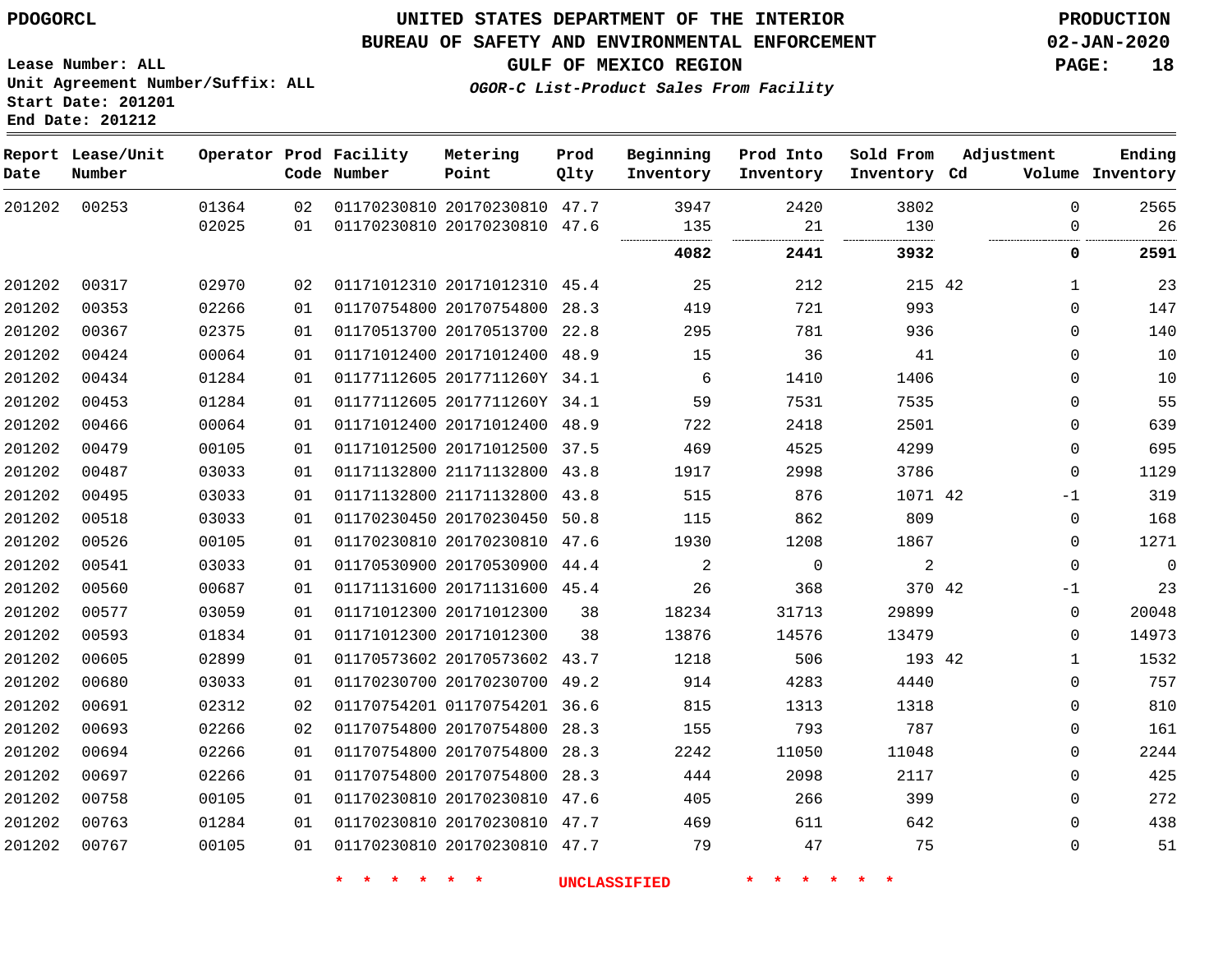### **BUREAU OF SAFETY AND ENVIRONMENTAL ENFORCEMENT 02-JAN-2020**

**Lease Number: ALL Unit Agreement Number/Suffix: ALL Start Date: 201201 End Date: 201212**

**OGOR-C List-Product Sales From Facility**

**GULF OF MEXICO REGION PAGE: 19**

| Date   | Report Lease/Unit<br>Number |       |    | Operator Prod Facility<br>Code Number | Metering<br>Point            | Prod<br>Qlty | Beginning<br>Inventory | Prod Into<br>Inventory | Sold From<br>Inventory Cd | Adjustment |                | Ending<br>Volume Inventory |
|--------|-----------------------------|-------|----|---------------------------------------|------------------------------|--------------|------------------------|------------------------|---------------------------|------------|----------------|----------------------------|
| 201202 | 00775                       | 01834 | 01 |                                       | 01171131600 20171131600 45.4 |              | 300                    | 1742                   | 1934                      |            | $\Omega$       | 108                        |
| 201202 | 00777                       | 03033 | 01 |                                       | 01171132000 20171132000 43.5 |              | $\overline{0}$         | 20                     | 18                        |            | $\Omega$       | 2                          |
| 201202 | 00778                       | 03033 | 01 |                                       | 01171132000 20171132000 43.5 |              | 137                    | 1476                   | 1476                      |            | $\Omega$       | 137                        |
| 201202 | 00796                       | 02628 | 01 |                                       | 01171012300 20171012300      | 38           | 9822                   | 9571                   | 13342                     |            | $\Omega$       | 6051                       |
| 201202 | 00819                       | 00078 | 01 |                                       | 01171132800 21171132800 43.8 |              | 78                     | 34                     |                           | 87 42      | 1              | 26                         |
| 201202 | 00839                       | 02451 | 01 |                                       | 01170513800 20170513800 32.6 |              | 340                    | 3007                   | 2976                      |            | $\Omega$       | 371                        |
|        | 201202 754302006A           | 00078 | 01 |                                       | 01170573601 20170573601 25.8 |              | 76                     | 1141                   | 964                       |            | $\Omega$       | 253                        |
|        | 201202 754303001A           | 00059 | 01 |                                       | 01170230811 20170230811 46.9 |              | 493                    | 4189                   | 3352 09                   | $-1080$    |                | 250                        |
|        | 201202 754306012A           | 01207 | 01 |                                       | 01608128270 20608128270      | $\Omega$     | $\Omega$               | 11648                  | $\mathbf 0$               |            | $\mathbf 0$    | 11648                      |
|        | 201202 754307005A           | 00078 | 01 |                                       | 01170573601 20170573601 25.8 |              | 70                     | 908                    | 777 42                    |            | $\mathbf{1}$   | 202                        |
|        | 201202 754307017A           | 00362 | 02 |                                       | 01170230811 20170230811 46.9 |              | 332                    | 3446                   | 3572                      |            | $\Omega$       | 206                        |
|        | 201202 754309002A           | 00981 | 01 |                                       | 01170753850 20170753850 32.8 |              | 722                    | 164                    |                           | $0$ 09     | $-11$          | 875                        |
|        | 201202 754310009A           | 00078 | 01 |                                       | 01170573601 20170573601 26.8 |              | 10                     | $\Omega$               | 10                        |            | $\Omega$       | 0                          |
|        | 201202 7543880060           | 00105 | 01 |                                       | 01170230450 20170230450 50.7 |              | 10                     | 22                     | 28                        |            | $\Omega$       | 4                          |
|        | 201202 7543890080           | 02375 | 01 |                                       | 01170513700 20170513700 32.3 |              | 812                    | 2595                   | 2959                      |            | $\Omega$       | 448                        |
|        | 201202 7543900080           | 00105 | 01 |                                       | 01177245111 01177245111 54.1 |              | 133                    | 45                     | 99                        |            | $\Omega$       | 79                         |
|        | 201202 7543930100           | 00362 | 02 |                                       | 01170230450 20170230450 50.8 |              | 319                    | 2725                   | 2513                      |            | $\Omega$       | 531                        |
|        | 201202 7543930200           | 00105 | 01 |                                       | 01171012310 20171012310 45.4 |              | 1695                   | 15706                  | 15768                     |            | $\Omega$       | 1633                       |
|        |                             | 01284 | 01 |                                       | 0117709260L 2017709260L 40.6 |              | $\mathbf 0$            | 407                    | 407                       |            | 0              | $\mathbf 0$                |
|        |                             |       |    |                                       |                              |              | 1695                   | 16113                  | 16175                     |            | 0              | 1633                       |
|        | 201202 7543940080           | 03035 | 01 |                                       | 01170230811 20170230811 46.9 |              | 61                     | 665                    | 686                       |            | $\Omega$       | 40                         |
|        | 201202 754395019A           | 00105 | 01 |                                       | 01420390101 01420390101      | $\Omega$     | 69                     | $\overline{0}$         | $\overline{0}$            |            | $\Omega$       | 69                         |
|        | 201202 754396015A           | 01284 | 01 |                                       | 01608103650 20608103650 33.3 |              | 24                     | 6237                   | 6243                      |            | $\Omega$       | 18                         |
|        | 201202 8910020210           | 02451 | 01 |                                       | 01170513800 20170513800 32.6 |              | 8652                   | 77774                  | 76834                     |            | $\Omega$       | 9592                       |
|        | 201202 8910024540           | 02451 | 01 |                                       | 01170513800 20170513800 32.6 |              | 10975                  | 88973                  | 88974                     |            | $\Omega$       | 10974                      |
|        | 201202 8910029320           | 02375 | 01 |                                       | 01170513700 20170513700 30.9 |              | 16058                  | 97895                  | 97048 42                  |            | $\overline{2}$ | 16907                      |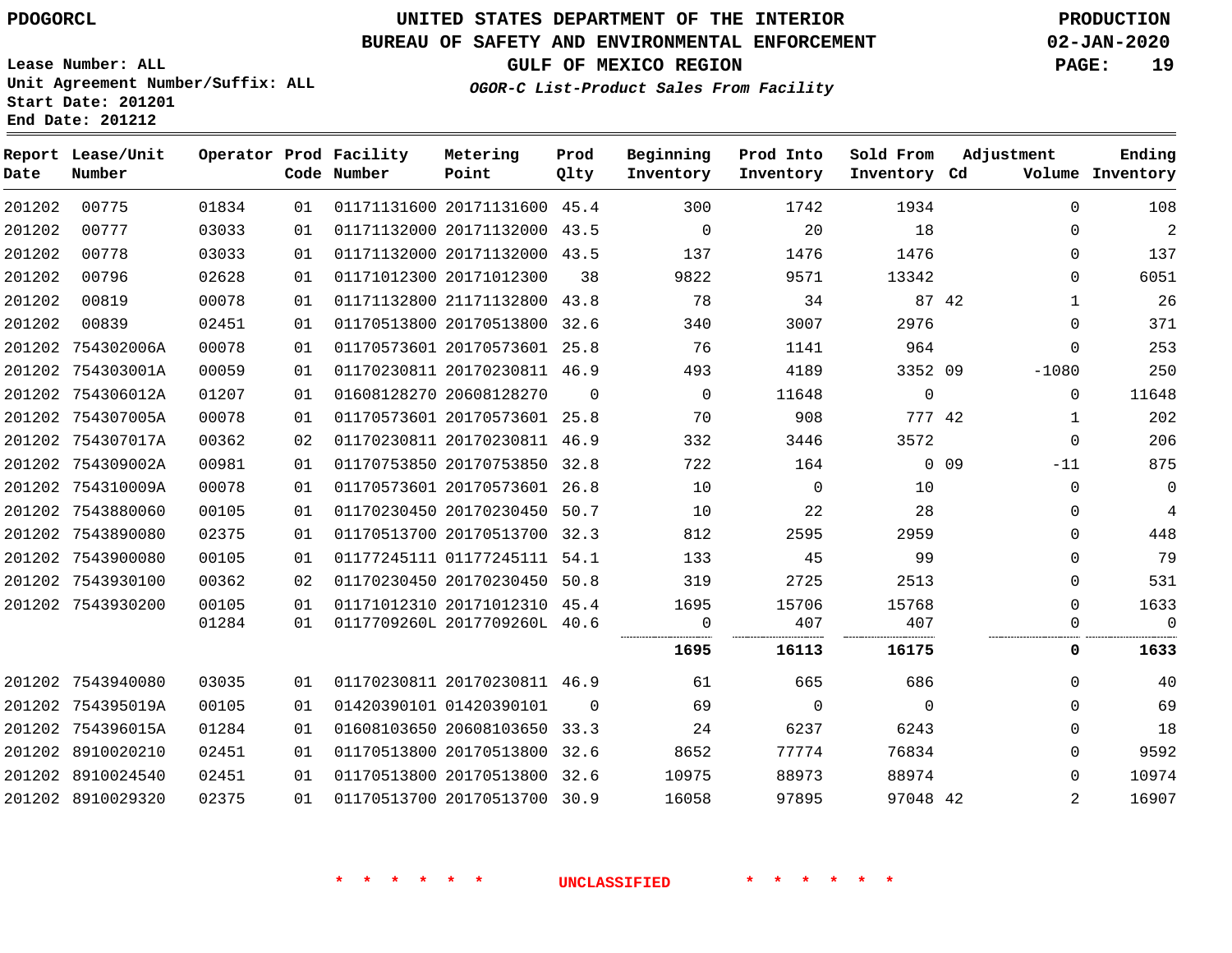### **BUREAU OF SAFETY AND ENVIRONMENTAL ENFORCEMENT 02-JAN-2020**

**Lease Number: ALL Unit Agreement Number/Suffix: ALL Start Date: 201201**

**End Date: 201212**

**GULF OF MEXICO REGION PAGE: 20**

**OGOR-C List-Product Sales From Facility**

| Date | Report Lease/Unit<br>Number |       |    | Operator Prod Facility<br>Code Number | Metering<br>Point            | Prod<br>Qlty | Beginning<br>Inventory | Prod Into<br>Inventory | Sold From<br>Inventory Cd | Adjustment   | Ending<br>Volume Inventory |
|------|-----------------------------|-------|----|---------------------------------------|------------------------------|--------------|------------------------|------------------------|---------------------------|--------------|----------------------------|
|      | 201202 8910034440           | 00730 | 01 |                                       | 01170513700 20170513700 34.4 |              | 1463                   | 9018                   | 8923 42                   | -1           | 1557                       |
|      |                             | 02375 | 01 |                                       | 01170513700 20170513700      | 34.1         | 10349                  | 73622<br>.             | 71255 42<br>              | $-2$         | 12714                      |
|      |                             |       |    |                                       |                              |              | 11812                  | 82640                  | 80178                     | -3           | 14271                      |
|      | 201202 8910039150           | 00078 | 01 |                                       | 01170573601 20170573601 25.9 |              | 344                    | 2293                   | 2129 42                   | 1            | 509                        |
|      | 201202 8910063810           | 00105 | 01 |                                       | 01170230450 20170230450 50.8 |              | $\mathbf 0$            | 7                      | 6                         | $\Omega$     | 1                          |
|      |                             | 03035 | 01 |                                       | 01170230450 20170230450 50.8 |              | 164<br>                | 1098<br>               | 1049 42<br>               | 1            | 214                        |
|      |                             |       |    |                                       |                              |              | 164                    | 1105                   | 1055                      | 1            | 215                        |
|      | 201202 8910086400           | 02893 | 02 |                                       | 01171012400 20171012400 48.9 |              | 173                    | 577                    | 597 42                    | $-1$         | 152                        |
|      | 201202 8910087640           | 00105 | 01 |                                       | 01171092800 21171132800 43.8 |              | 1499                   | 2244                   | 2883                      | $\Omega$     | 860                        |
|      | 201202 8910087670           | 02312 | 01 |                                       | 01170754201 01170754201 36.6 |              | 366                    | 768                    | 659 42                    | $-1$         | 474                        |
|      | 201202 8910087840           | 00162 | 01 |                                       | 01177122606 20177122606      | 39.6         | $\mathbf 0$            | 2879                   | 2879                      | $\Omega$     | $\mathbf 0$                |
|      | 201202 8910088130           | 00078 | 01 |                                       | 01171132800 21171132800      | 43.8         | 641                    | 636                    | 1051                      | $\mathbf 0$  | 226                        |
|      | 201202 8910088160           | 01284 | 01 |                                       | 01171132800 21171132800 43.8 |              | 1                      | 0                      | 1                         | 0            | $\mathbf 0$                |
|      | 201202 8910089160           | 02375 | 01 |                                       | 01170513700 20170513700 27.1 |              | 880                    | 5096                   | 5096                      | $\mathbf 0$  | 880                        |
|      | 201202 891008927AE          | 00078 | 01 |                                       | 01170230400 20170230400      | 52           | 103                    | 481                    | 326 09                    | $-129$       | 129                        |
|      | 201202 891008927AG          | 00078 | 01 |                                       | 01170230400 20170230400      | 52           | 61                     | 684                    | 514 09                    | $-47$        | 184                        |
|      | 201202 891008927Y           | 00078 | 01 |                                       | 01170230400 20170230400      | 52           | 53                     | 288                    | 264                       | $\mathbf 0$  | 77                         |
|      | 201202 891008946C           | 01834 | 01 |                                       | 01171012500 20171012500 37.5 |              | 16                     | 313                    | 280 42                    | -1           | 48                         |
|      | 201202 8910116580           | 02375 | 01 |                                       | 01170513700 20170513700 27.1 |              | 702                    | 3570                   | 3655                      | $\mathbf 0$  | 617                        |
|      | 201202 8910116740           | 02375 | 01 |                                       | 01170513700 20170513700 27.1 |              | 432                    | 2160                   | 2219                      | $\mathbf 0$  | 373                        |
|      | 201202 8910116770           | 02375 | 01 |                                       | 01170513700 20170513700 27.1 |              | 321                    | 1624                   | 1664 42                   | -1           | 280                        |
|      | 201202 8910116790           | 02375 | 01 |                                       | 01170513700 20170513700 27.1 |              | 2139                   | 10519                  | 10842 42                  | $\mathbf{1}$ | 1817                       |
|      | 201202 8910116800           | 02375 | 01 |                                       | 01170513700 20170513700 27.1 |              | 1843                   | 10385                  | 10435                     | $\Omega$     | 1793                       |
|      | 201202 891011687A           | 02266 | 01 |                                       | 01170754800 20170754800      | 28.3         | 107                    | 511                    | 514                       | $\mathbf 0$  | 104                        |
|      | 201202 891011687C           | 02266 | 01 |                                       | 01170754800 20170754800 28.3 |              | 116                    | 528                    | 537                       | $\Omega$     | 107                        |
|      | 201202 891011687D           | 02266 | 01 |                                       | 01170754800 20170754800 28.3 |              | 113                    | 537                    | 541                       | $\Omega$     | 109                        |
|      | 201202 891011687E           | 02266 | 01 |                                       | 01170754800 20170754800 28.3 |              | 49                     | 220                    | 224                       | $\Omega$     | 45                         |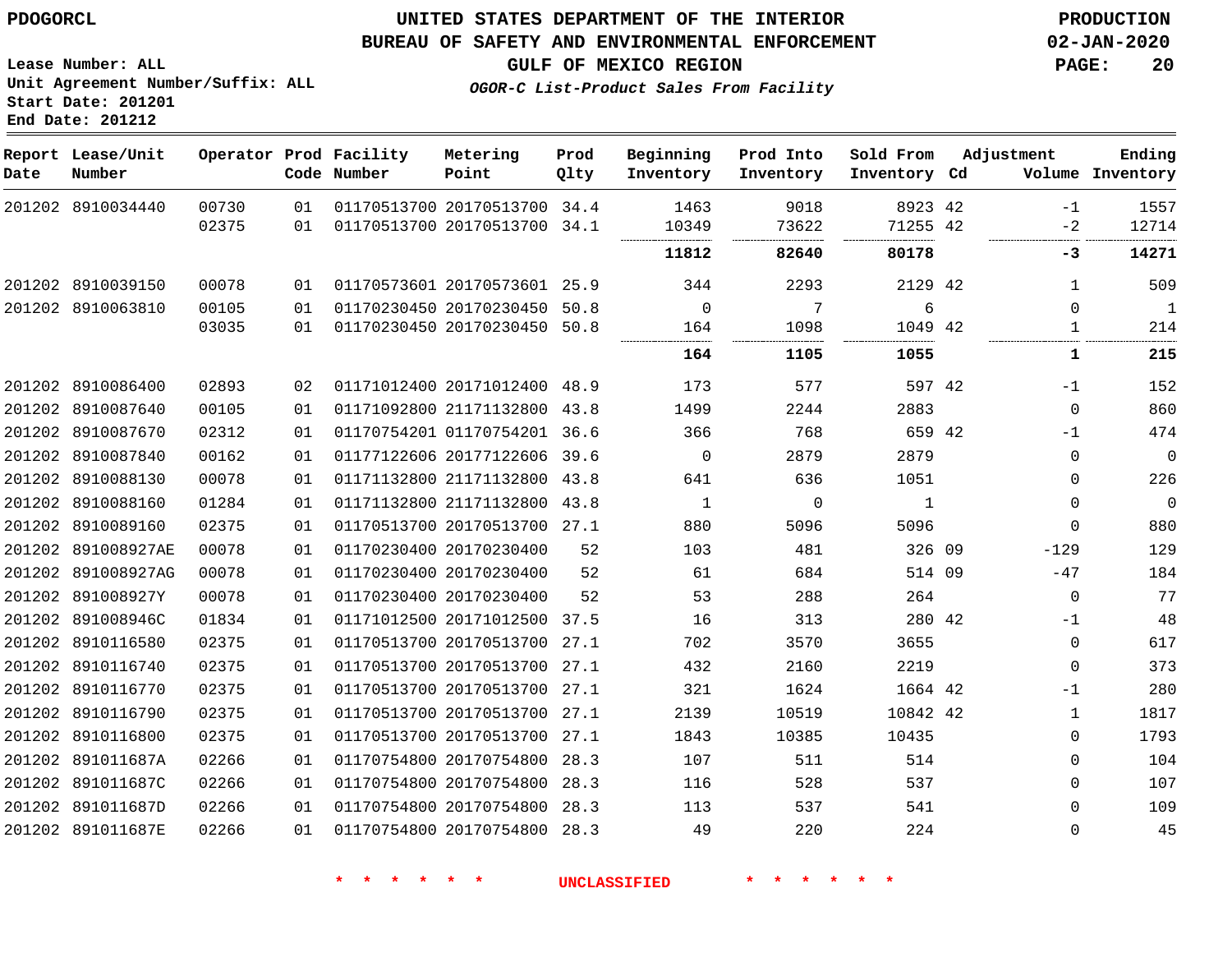**Date**

**Report Lease/Unit**

**Number**

# **UNITED STATES DEPARTMENT OF THE INTERIOR PDOGORCL PRODUCTION**

**Prod Qlty**

### **BUREAU OF SAFETY AND ENVIRONMENTAL ENFORCEMENT 02-JAN-2020**

**Lease Number: ALL Unit Agreement Number/Suffix: ALL Start Date: 201201 End Date: 201212**

**Operator Prod Facility**

**Code Number**

**OGOR-C List-Product Sales From Facility**

**Beginning Inventory** **Prod Into Inventory** **Sold From Inventory**

**GULF OF MEXICO REGION PAGE: 21**

**Inventory Cd Volume**

**Adjustment**

**Ending**

|                         |       |    | * * * * * *                       |                                 | UNCLASSIFIED                         | * * * * * *     |                 |  |
|-------------------------|-------|----|-----------------------------------|---------------------------------|--------------------------------------|-----------------|-----------------|--|
| 201202 G01198           | 00105 |    |                                   |                                 |                                      |                 | 705<br>811      |  |
| 201202 G01196           | 03041 | 01 |                                   |                                 | 01171132800 21171132800 43.8 24      | 11              | 26              |  |
| 201202 G01153           | 01834 | 01 |                                   |                                 | 01171132800 21171132800 43.8 46      | 106             | 117             |  |
| 201202 G01092           | 02375 | 01 | 01170513700 20170513700 27.1 1576 |                                 |                                      | 7525            | 7801            |  |
| 201202 G01091           | 02375 | 01 |                                   |                                 | 01170513700 20170513700 27.1 429     | 2274            | 2310            |  |
| 201202 G01090           | 02375 | 01 |                                   |                                 | 01170513700 20170513700 27.1 1957    | 11559           | 11518 42        |  |
| 201202 G01083           | 02375 | 01 |                                   |                                 | 01170513700 20170513700 27.1 2375    | 13463           | 13513           |  |
| 201202 G01082           | 01364 | 02 |                                   |                                 | 01170753510 20170753510 51.6 370     | 38              | 21              |  |
| 201202 G01036           | 03033 | 01 |                                   |                                 | 01420390101 20171092650 47.4 3216    | 4737            | 6697            |  |
| 201202 G01027           | 00162 | 01 |                                   | 01177122606 20177122606 39.6    | $\overline{0}$                       | 4963            | 4963            |  |
| 201202 G00987           | 00105 | 01 |                                   |                                 | 01171132800 21171132800 43.8 244 278 |                 | 402             |  |
| 201202 G00985           | 00687 | 01 |                                   |                                 | 0117709260A 2017709260A 35.8 169     | 9617            | 9494 42         |  |
| 201202 G00974           | 00105 | 01 |                                   |                                 | 01171132000 20171132000 43.5 65 675  |                 | 677             |  |
| 201202 G00971           | 00105 | 01 |                                   | 01171132000 20171132000 43.4 2  |                                      | 25              | 25              |  |
| 201202 8910202560       | 02375 | 01 |                                   |                                 | 01170513700 20170513700 28.1 1305    | 7660            | 7642            |  |
| 201202 8910202550       | 00105 | 01 |                                   |                                 | 01170230810 20170230810 47.6 93      | $\overline{0}$  | 93              |  |
| 201202 8910202350       | 00276 | 01 | 01170513700 20170513700 32.8      |                                 | 6037 600                             | 25293           | 26962           |  |
| 201202 8910169370       | 02628 | 01 |                                   | 01171132000 20171132000 43.5    | 285                                  | 3132            | 3125            |  |
| 201202 8910169300       | 00491 | 01 | 01170230810 20170230810 47.6      |                                 | 195                                  | 74              | 160             |  |
| 201202 8910169290       | 02628 | 01 | 01171132000 20171132000 43.5      |                                 | 196                                  | 2071            | 2076            |  |
| 201202 8910169280       | 02628 | 01 | 01171132000 20171132000 43.5      |                                 | 211                                  | 4554            | 4343            |  |
| 201202 8910123390       | 00105 | 01 |                                   | 01171131800 20171131800 46.7    | 240                                  | $\overline{0}$  | $\overline{4}$  |  |
| 201202 8910123350       | 03033 | 01 |                                   |                                 | 01171012500 20171012500 37.5 20      | 186             | 178 42          |  |
| 201202 8910123330       | 00105 | 01 |                                   | 01177215100 20177215102 30.2    | 151                                  | 16105           | 16098           |  |
| 201202 8910123320       | 00105 | 01 | 01177215100 20177215102 30.2      |                                 |                                      | 103 9145        | 9158            |  |
| 201202 8910123270       | 00105 | 01 |                                   | 01177215100 20177215102 30.2 41 |                                      | 4177            | 4177            |  |
| 201202 8910123210       | 00687 | 01 |                                   |                                 | 0117709260A 2017709260A 35.8 27      | 2818            | 2760            |  |
| 201202 8910117330 02266 |       |    |                                   |                                 | 01 01170754800 20170754800 28.3 1    | $6\overline{6}$ | $6\overline{6}$ |  |

**Metering Point**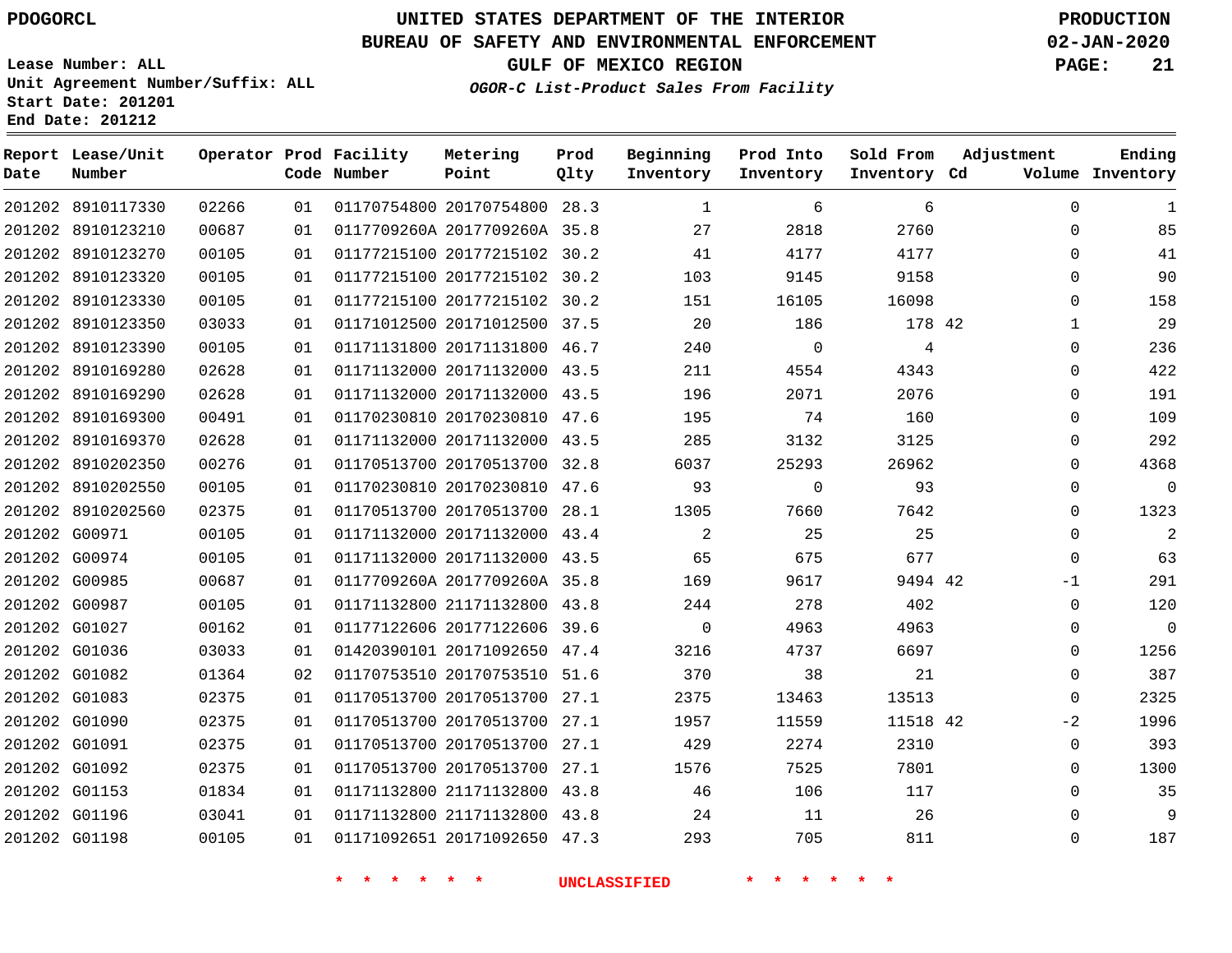### **BUREAU OF SAFETY AND ENVIRONMENTAL ENFORCEMENT 02-JAN-2020**

**Lease Number: ALL Unit Agreement Number/Suffix: ALL Start Date: 201201 End Date: 201212**

**GULF OF MEXICO REGION PAGE: 22**

**OGOR-C List-Product Sales From Facility**

| Date | Report Lease/Unit<br>Number |       |    | Operator Prod Facility<br>Code Number | Metering<br>Point            | Prod<br>Qlty | Beginning<br>Inventory | Prod Into<br>Inventory | Sold From<br>Inventory Cd | Adjustment   | Ending<br>Volume Inventory |
|------|-----------------------------|-------|----|---------------------------------------|------------------------------|--------------|------------------------|------------------------|---------------------------|--------------|----------------------------|
|      | 201202 G01208               | 00105 | 01 |                                       | 01171092651 20171092650 47.4 |              | 429                    | 799                    | 1016                      | $\mathbf 0$  | 212                        |
|      | 201202 G01210               | 03041 | 01 |                                       | 01171132800 21171132800 43.8 |              | 503                    | 687                    | 906                       | $\mathbf 0$  | 284                        |
|      | 201202 G01220               | 00105 | 01 |                                       | 01177092600 20177092600 46.2 |              | 137                    | 4007                   | 3923                      | 0            | 221                        |
|      | 201202 G01248               | 02628 | 01 |                                       | 01171012500 20171012500 37.5 |              | 2044                   | 24358                  | 22658                     | 0            | 3744                       |
|      | 201202 G01256               | 02628 | 01 |                                       | 01171012500 20171012500 37.5 |              | 3                      | 0                      | 3                         | $\Omega$     | $\mathbf 0$                |
|      | 201202 G01261               | 03033 | 01 |                                       | 01171012500 20171012500 37.5 |              | 3                      | 38                     | 35                        | $\Omega$     | 6                          |
|      | 201202 G01269               | 03033 | 01 |                                       | 01171012500 20171012500 37.5 |              | 26                     | 166                    | 166                       | $\mathbf 0$  | 26                         |
|      | 201202 G01351               | 00078 | 01 |                                       | 01170230400 20170230400      | 52           | 52                     | 194                    | 193 42                    | $-1$         | 52                         |
|      | 201202 G01441               | 00105 | 01 |                                       | 01177112701 20177112700      | 40           | 2230                   | 659                    | 2100                      | $\Omega$     | 789                        |
|      | 201202 G01447               | 02375 | 01 |                                       | 01170513700 20170513700 22.8 |              | 225                    | 1152                   | 1170                      | 0            | 207                        |
|      | 201202 G01477               | 03026 | 02 |                                       | 01170230810 20170230810 47.7 |              | 2381                   | 1358                   | 2225 42                   | 2            | 1516                       |
|      | 201202 G01497               | 02451 | 01 |                                       | 01170513800 20170513800 32.6 |              | 5489                   | 45158                  | 45077                     | 0            | 5570                       |
|      | 201202 G01498               | 02451 | 01 |                                       | 01170513800 20170513800 32.6 |              | 812                    | 7103                   | 7039                      | $\Omega$     | 876                        |
|      | 201202 G01580               | 02451 | 01 |                                       | 01170513800 20170513800 32.5 |              | 2                      | 25                     | 24                        | 0            | 3                          |
|      | 201202 G01610               | 00105 | 01 |                                       | 01177215100 20177215102 30.2 |              | 10                     | 945                    | 946                       | 0            | 9                          |
|      | 201202 G01619               | 02375 | 01 |                                       | 01170513700 20170513700 32.3 |              | 10727                  | 62279                  | 62250                     | 0            | 10756                      |
|      | 201202 G01620               | 02375 | 01 |                                       | 01170513700 20170513700 32.3 |              | 1051                   | 6561                   | 6479                      | $\Omega$     | 1133                       |
|      | 201202 G01754               | 00003 | 01 |                                       | 01423210051 20423210050 54.5 |              | 17                     | 108                    | 104                       | $\mathbf 0$  | 21                         |
|      | 201202 G01757               | 00003 | 01 |                                       | 01423210051 20423210050 54.5 |              | 127                    | 892                    | 842                       | $\mathbf 0$  | 177                        |
|      | 201202 G01860               | 00105 | 01 |                                       | 01170231110 20170231110      | $\Omega$     | 3253                   | 4228                   | $\mathbf 0$               | $\Omega$     | 7481                       |
|      | 201202 G01865               | 00078 | 01 |                                       | 01171012500 20171012500 37.5 |              | 390                    | 1485                   | 1646 42                   | $-1$         | 228                        |
|      | 201202 G01880               | 00105 | 01 |                                       | 01171132000 20171132000 43.4 |              | 8                      | 75                     | 76                        | $\Omega$     | 7                          |
|      | 201202 G01898               | 02312 | 01 |                                       | 01171012500 20171012500 37.5 |              | 493                    | 5229                   | 4919                      | $\mathbf 0$  | 803                        |
|      | 201202 G01901               | 00105 | 01 |                                       | 01177215100 20177215102 30.2 |              | 1                      | 77                     | 77                        | $\mathbf 0$  | $\mathbf{1}$               |
|      | 201202 G01953               | 00105 | 01 |                                       | 01170230811 20170230811 46.8 |              | 19                     | 170                    | 179                       | $\Omega$     | 10                         |
|      | 201202 G01966               | 00105 | 01 |                                       | 01177215100 20177215102 30.2 |              | 80                     | 7983                   | 7985                      | $\mathbf 0$  | 78                         |
|      | 201202 G01967               | 00105 | 01 |                                       | 01177215100 20177215102 30.2 |              | 125                    | 13652                  | 13643                     | $\mathbf 0$  | 134                        |
|      | 201202 G01972               | 03033 | 02 |                                       | 01170230810 20170230810 47.7 |              | 361                    | 124                    | 289 42                    | $\mathbf{1}$ | 197                        |
|      |                             |       |    |                                       |                              |              |                        |                        |                           |              |                            |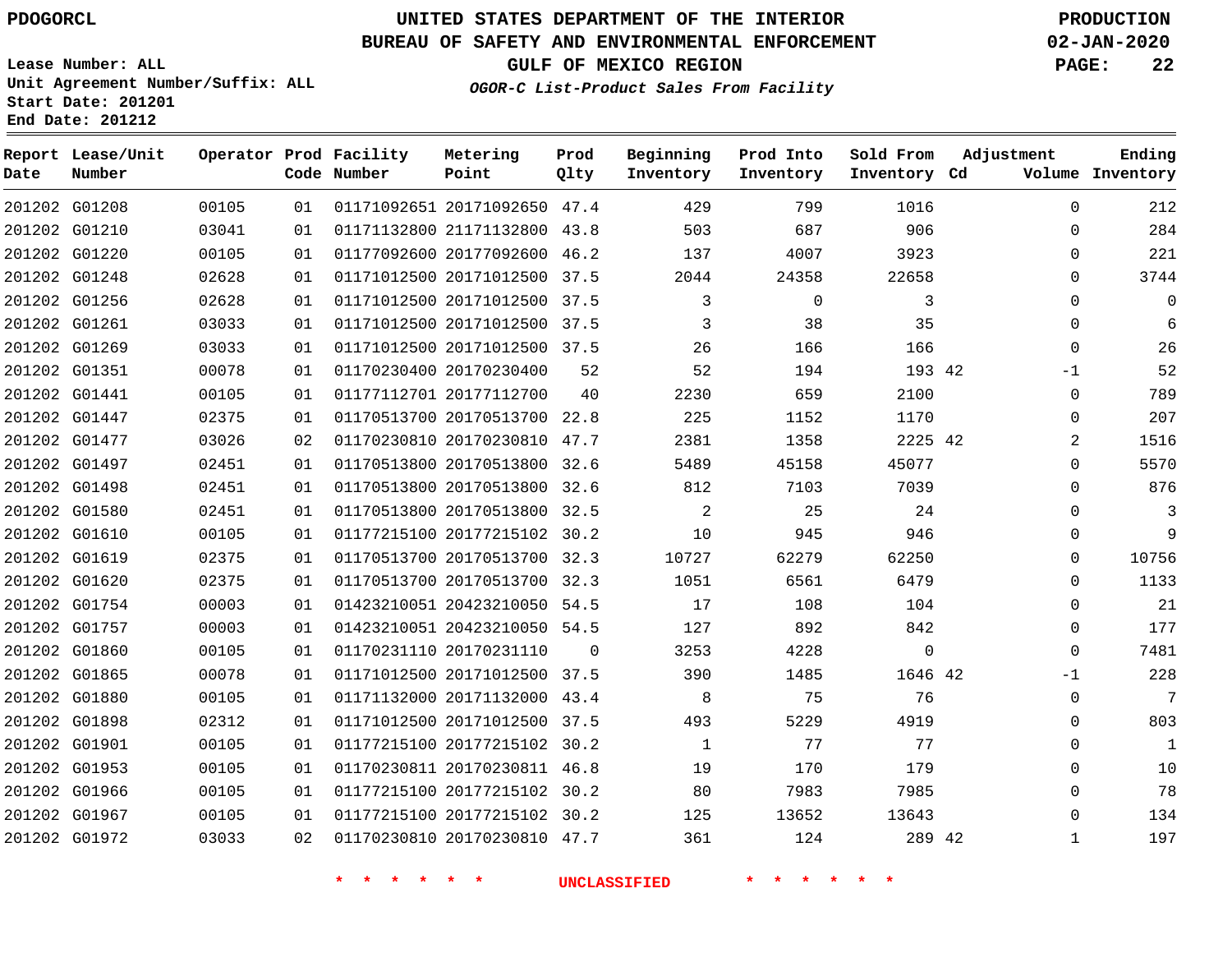**Report Lease/Unit**

**Number**

**Date**

# **UNITED STATES DEPARTMENT OF THE INTERIOR PDOGORCL PRODUCTION**

**Prod Qlty**

### **BUREAU OF SAFETY AND ENVIRONMENTAL ENFORCEMENT 02-JAN-2020**

**Lease Number: ALL Unit Agreement Number/Suffix: ALL Start Date: 201201 End Date: 201212**

**Operator Prod Facility**

**Code Number**

**OGOR-C List-Product Sales From Facility**

**Beginning Inventory** **Prod Into Inventory** **Sold From Inventory**

**GULF OF MEXICO REGION PAGE: 23**

**Inventory Cd Volume**

**Adjustment**

**Ending**

|        |       |    |                              |          | 425      | 1427         | 414          | 0            | 1438        |
|--------|-------|----|------------------------------|----------|----------|--------------|--------------|--------------|-------------|
|        |       | 01 | 01170231110 20170231110      | $\Omega$ | 41<br>   | 1115<br>     | $\Omega$<br> | $\Omega$<br> | 1156        |
| G02826 | 00105 | 01 | 01170230810 20170230810 47.6 |          | 384      | 312          | 414          | $\Omega$     | 282         |
| G02825 | 00105 | 01 | 01170230810 20170230810 47.6 |          | 583      | 471          | 627          | $\Omega$     | 427         |
| G02819 | 00105 | 01 | 01170231110 20170231110      | $\Omega$ | 58       | 67           | $\Omega$     | $\Omega$     | 125         |
| G02735 | 03035 | 01 | 01170230810 20170230810 47.7 |          | 4855     | 3294         | 4848 42      | $\mathbf{1}$ | 3302        |
| G02688 | 00105 | 01 | 01170230810 20170230810 47.6 |          | 310      | 164          | 282          | 0            | 192         |
| G02665 | 02451 | 01 | 01423210051 20423210050 54.4 |          | 204      | 1329         | 1269         | $\Omega$     | 264         |
| G02628 | 00105 | 01 | 01171012500 20171012500 37.4 |          | 150      | 1970         | 1817         | $\Omega$     | 303         |
| G02601 | 01834 | 01 | 01171092651 20171092650 47.9 |          | 367      | 1522         | 1486         | $\Omega$     | 403         |
| G02580 | 00105 | 01 | 01171012400 20171012400 48.8 |          | 5970     | 26918        | 25774        | $\Omega$     | 7114        |
| G02433 | 00491 | 01 | 01170230810 20170230810 47.6 |          | $\Omega$ | 0            | $\Omega$     | $\Omega$     | $\mathbf 0$ |
| G02429 | 00491 | 01 | 01170230810 20170230810 47.6 |          | 137      | 112          | 148          | $\Omega$     | 101         |
| G02404 | 03033 | 01 | 01170230810 20170230810 47.7 |          | 766      | 244          | 601          | $\Omega$     | 409         |
| G02354 | 01284 | 01 | 01170230450 20170230450 50.8 |          | 188      | 1640         | 1508         | 0            | 320         |
| G02353 | 01284 | 01 | 01170230450 20170230450 50.8 |          | 188      | 1841         | 1670         | 0            | 359         |
| G02317 | 00105 | 01 | 01171132000 20171132000 43.5 |          | 26       | 337          | 332          | $\Omega$     | 31          |
| G02163 | 00105 | 01 | 01171012500 20171012500 37.4 |          | 172      | 1731         | 1637         | $\Omega$     | 266         |
| G02161 | 00105 | 01 | 01171012500 20171012500 37.4 |          | 529      | 5859         | 5488         | $\Omega$     | 900         |
| G02127 | 02312 | 02 | 01170230810 20170230810 47.7 |          | 587      | 271          | 510          | $\Omega$     | 348         |
| G02111 | 02628 | 01 | 01171132000 20171132000 43.5 |          | 3131     | 40048        | 39459        | 0            | 3720        |
| G02104 | 00687 | 01 | 01171132000 20171132000 43.5 |          | 52       | 639          | 632          | $\Omega$     | 59          |
| G02045 | 00105 | 01 | 01170530900 20170530900 44.4 |          | 62       | 1            | 32           | $\mathbf{0}$ | 31          |
| G02037 | 02222 | 01 | 01170530900 20170530900 44.4 |          | 92       | $\mathbf{1}$ | 48 42        | -1           | 44          |
| G02023 | 02312 | 02 | 01170230811 20170230811 46.9 |          | 109      | $\Omega$     | 109          | $\Omega$     | $\mathbf 0$ |
| G02006 | 03026 | 02 | 01170530900 20170530900 44.4 |          | 4        | 0            | 3            | $\Omega$     | 1           |
| G01998 | 00105 | 01 | 01170230810 20170230810 47.7 |          | 138      | 117          | 152          | $\Omega$     | 103         |
| G01997 | 01071 | 02 | 01170230810 20170230810 47.2 |          | 37       | 13           | 13           | $\Omega$     | 37          |

**Metering Point**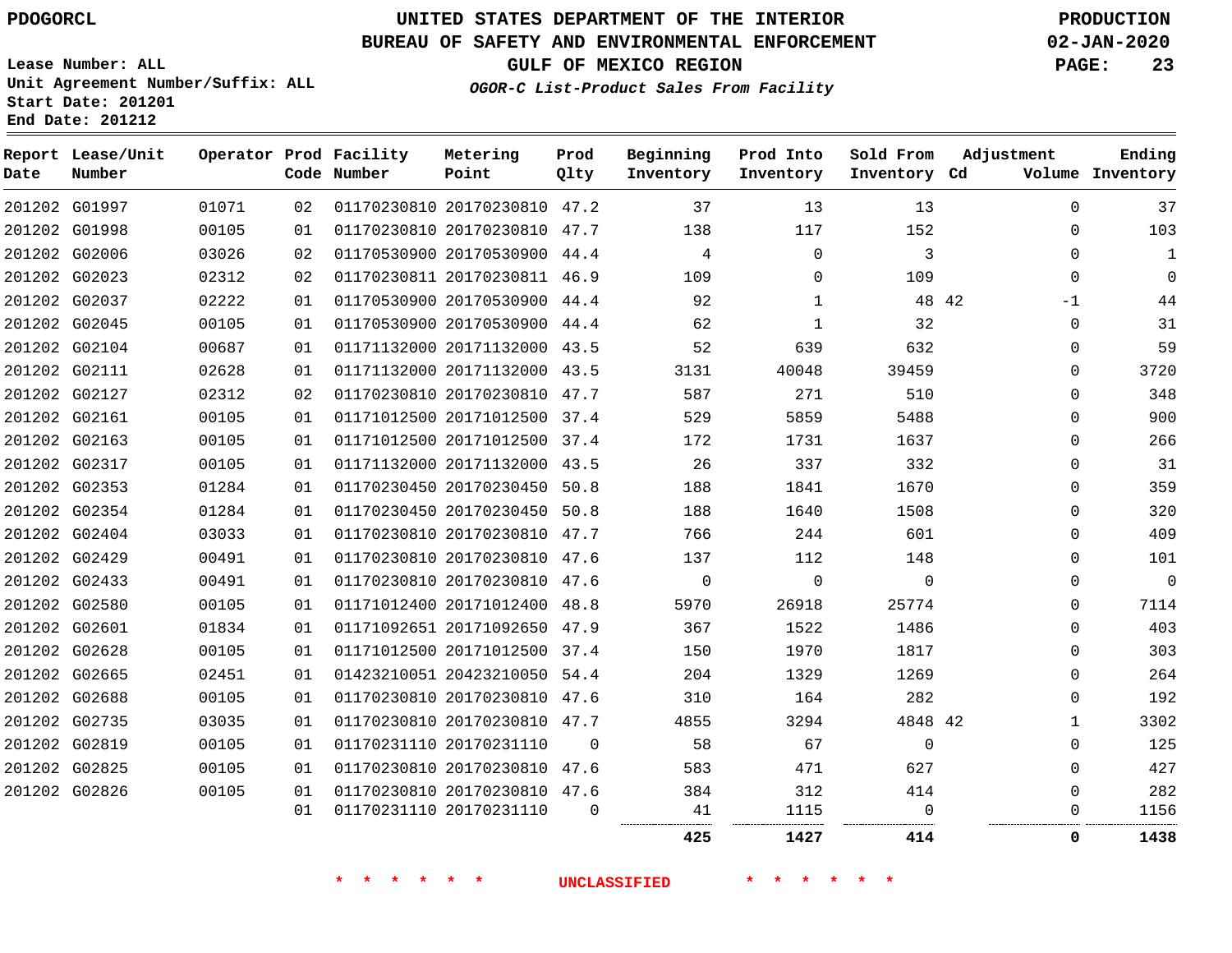**End Date: 201212**

## **UNITED STATES DEPARTMENT OF THE INTERIOR PDOGORCL PRODUCTION**

### **BUREAU OF SAFETY AND ENVIRONMENTAL ENFORCEMENT 02-JAN-2020**

**Lease Number: ALL Unit Agreement Number/Suffix: ALL Start Date: 201201**

**GULF OF MEXICO REGION PAGE: 24**

**OGOR-C List-Product Sales From Facility**

| Date | Report Lease/Unit<br>Number |       |    | Operator Prod Facility<br>Code Number | Metering<br>Point            | Prod<br>Qlty | Beginning<br>Inventory | Prod Into<br>Inventory | Sold From<br>Inventory Cd | Adjustment  | Ending<br>Volume Inventory |
|------|-----------------------------|-------|----|---------------------------------------|------------------------------|--------------|------------------------|------------------------|---------------------------|-------------|----------------------------|
|      | 201202 G02870               | 03035 | 01 |                                       | 01170230810 20170230810 47.7 |              | $12 \overline{ }$      | $\Omega$               | 7                         | $\Omega$    | 5                          |
|      | 201202 G02885               | 02312 | 01 |                                       | 01171132000 20171132000 43.5 |              | 5                      | 52                     | 52                        | $\mathbf 0$ |                            |
|      | 201202 G02886               | 02312 | 02 |                                       | 01171132000 20171132000 43.5 |              | 3                      | 31                     | 31                        | $\mathbf 0$ | 3                          |
|      | 201202 G02895               | 02579 | 02 |                                       | 01171092651 20171092650 47.4 |              | 431                    | 1376                   | 1442                      | $\Omega$    | 365                        |
|      |                             | 02628 | 02 |                                       | 01171092651 20171092650 47.4 |              | 0                      | 605                    | 445                       | 0           | 160                        |
|      |                             |       |    |                                       |                              |              | 431                    | 1981                   | 1887                      | 0           | 525                        |
|      | 201202 G02898               | 01834 | 01 |                                       | 01171012300 20171012300      | 40           | 579                    | 988                    | 942 42                    | 1           | 626                        |
|      | 201202 G02899               | 01834 | 01 |                                       | 01171012300 20171012300      | 40           | 365                    | 601                    | 585                       | $\Omega$    | 381                        |
|      | 201202 G03061               | 00105 | 01 |                                       | 01423210051 20423210050 54.4 |              | 258                    | 1633                   | 1566                      | $\mathbf 0$ | 325                        |
|      | 201202 G03068               | 00105 | 01 |                                       | 01423210051 20423210050 54.4 |              | 25                     | 157                    | 151                       | $\mathbf 0$ | 31                         |
|      | 201202 G03145               | 03041 | 01 |                                       | 01171132800 21171132800 43.8 |              | 92                     | 147                    | 185                       | $\mathbf 0$ | 54                         |
|      | 201202 G03152               | 00105 | 01 |                                       | 01177092600 20177092600 46.2 |              | 88                     | 2997                   | 2920                      | $\Omega$    | 165                        |
|      | 201202 G03236               | 03041 | 01 |                                       | 01170230450 20170230450 50.8 |              | 11                     | 115                    | 104                       | $\mathbf 0$ | 22                         |
|      | 201202 G03264               | 00003 | 01 |                                       | 01170230811 20170230811 46.9 |              | 5                      | 50                     | 52                        | $\mathbf 0$ | 3                          |
|      | 201202 G03265               | 01284 | 02 |                                       | 01170530900 20170530900 44.4 |              | 176                    | $\mathbf{1}$           | 94                        | $\mathbf 0$ | 83                         |
|      | 201202 G03331               | 02312 | 01 |                                       | 01171132800 21171132800 43.8 |              | 2405                   | 3805                   | 4784                      | $\Omega$    | 1426                       |
|      | 201202 G03414               | 00105 | 01 |                                       | 01170753510 20170753510 51.6 |              | 231                    | 31                     | 14                        | $\Omega$    | 248                        |
|      | 201202 G03593               | 03035 | 01 |                                       | 01171012500 20171012500 37.5 |              | 7                      | 114                    | 104 42                    | 1           | 18                         |
|      | 201202 G03738               | 00064 | 01 |                                       | 01170230450 20170230450 50.8 |              | 2                      | $\overline{0}$         | 2                         | 0           | $\mathbf 0$                |
|      | 201202 G03793               | 03035 | 01 |                                       | 01171012500 20171012500 37.5 |              | 35                     | 332                    | 316                       | $\mathbf 0$ | 51                         |
|      | 201202 G03811               | 00105 | 01 |                                       | 01171092651 20171092650 47.4 |              | 653                    | 1339                   | 1637                      | 0           | 355                        |
|      | 201202 G03940               | 00105 | 01 |                                       | 01423210051 20423210050 54.5 |              | 6                      | 58                     | 53                        | $\mathbf 0$ | 11                         |
|      | 201202 G03958               | 00105 | 01 |                                       | 01170230510 20170230510      | 48           | 1320                   | 106                    | 371                       | $\mathbf 0$ | 1055                       |
|      | 201202 G04003               | 00105 | 01 |                                       | 01171012500 20171012500 37.4 |              | 910                    | 10367                  | 9684                      | $\mathbf 0$ | 1593                       |
|      | 201202 G04065               | 02628 | 01 |                                       | 01423210051 20423210050      | 55           | 82                     | $\mathbf 0$            | 82                        | $\mathbf 0$ | $\mathbf 0$                |
|      | 201202 G04081               | 03035 | 01 |                                       | 01170230450 20170230810 47.7 |              | 2810                   | 1861                   | 2778 42                   | $-1$        | 1892                       |
|      | 201202 G04085               | 00687 | 01 |                                       | 01170230811 20170230811 46.9 |              | 900                    | 11271                  | 11498                     | $\mathbf 0$ | 673                        |
|      | 201202 G04087               | 02899 | 01 |                                       | 01177008150 01177008150 35.4 |              | 3907                   | 5671                   | 4772 42                   | $-1$        | 4805                       |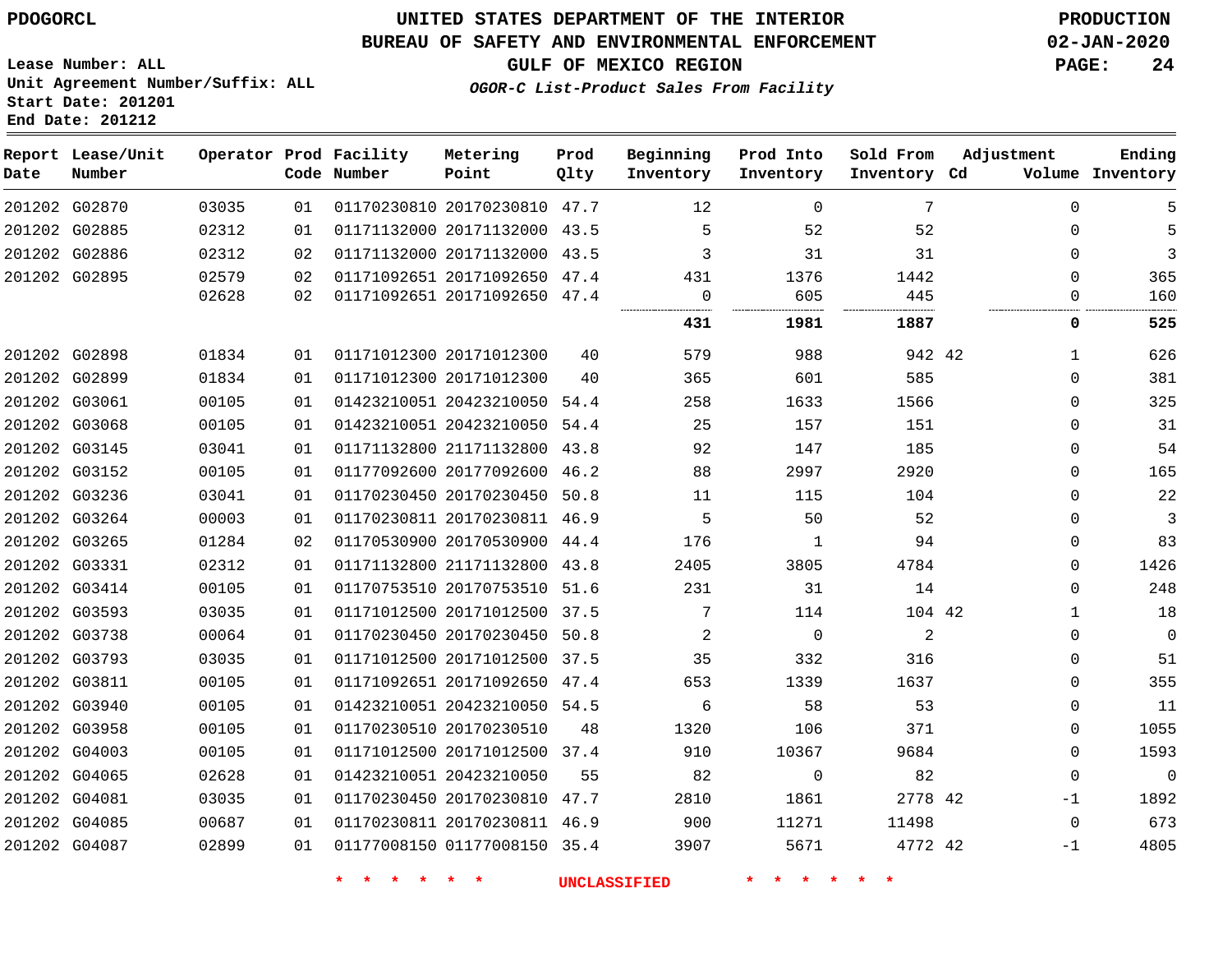### **BUREAU OF SAFETY AND ENVIRONMENTAL ENFORCEMENT 02-JAN-2020**

**Lease Number: ALL Unit Agreement Number/Suffix: ALL Start Date: 201201 End Date: 201212**

**OGOR-C List-Product Sales From Facility**

**GULF OF MEXICO REGION PAGE: 25**

| Date | Report Lease/Unit<br>Number |       |                 | Operator Prod Facility<br>Code Number | Metering<br>Point            | Prod<br>Qlty | Beginning<br>Inventory | Prod Into<br>Inventory | Sold From<br>Inventory Cd |       | Adjustment   | Ending<br>Volume Inventory |
|------|-----------------------------|-------|-----------------|---------------------------------------|------------------------------|--------------|------------------------|------------------------|---------------------------|-------|--------------|----------------------------|
|      | 201202 G04098               | 01963 | 02              |                                       | 01170230810 20170230810 47.7 |              | 582                    | 267                    | 849                       |       | $\mathbf{0}$ | $\mathbf 0$                |
|      | 201202 G04143               | 00105 | 01              |                                       | 01170230510 20170230510      | 48           | 214                    | 6                      | 60                        |       | $\Omega$     | 160                        |
|      | 201202 G04232               | 00105 | 01              |                                       | 01171012500 20171012500      | 37.4         | 13                     | 138                    | 130                       |       | $\Omega$     | 21                         |
|      |                             | 00730 | 01              |                                       | 01171012500 20171012500 37.5 |              | 610                    | 16809                  | 14837                     |       | $\Omega$     | 2582                       |
|      |                             |       |                 |                                       |                              |              | 623                    | 16947                  | 14967                     |       | 0            | 2603                       |
|      | 201202 G04397               | 00105 | 01              |                                       | 01170230810 20170230810 47.6 |              | $\overline{0}$         | $\mathbf 0$            | $\mathbf 0$               |       | $\mathbf{0}$ | $\mathbf{0}$               |
|      | 201202 G04398               | 00105 | 01              |                                       | 01170230810 20170230810 47.6 |              | 165                    | 6                      | 165                       |       | $\mathbf{0}$ | 6                          |
|      | 201202 G04421               | 00105 | 01              |                                       | 01171131600 20171131600 45.3 |              | 813                    | 12314                  | 12362 42                  |       | $-1$         | 764                        |
|      | 201202 G04453               | 03033 | 01              |                                       | 01171012300 20171012300      | 38           | 800                    | 77                     | 828                       |       | $\mathbf 0$  | 49                         |
|      | 201202 G04537               | 03033 | 01              |                                       | 01420470030 20420470030      | $\Omega$     | 1066                   | 0                      | $\Omega$                  |       | $\mathbf 0$  | 1066                       |
|      | 201202 G04565               | 01284 | 01              |                                       | 01420390101 01420390101      | $\Omega$     | 26                     | 0                      | $\Omega$                  |       | $\Omega$     | 26                         |
|      | 201202 G04800               | 03026 | 02              |                                       | 01171132800 21171132800 43.8 |              | 2798                   | 4092                   | 5307 42                   |       | $-1$         | 1582                       |
|      | 201202 G04818               | 03035 | 01              |                                       | 01170230500 20170230500      | 44.1         | 4                      | 12                     |                           | 14 42 | $\mathbf{1}$ | 3                          |
|      | 201202 G05006               | 01284 | 02              |                                       | 01170230510 20170230510      | 48           | 46                     | 3                      | 14                        |       | 0            | 35                         |
|      | 201202 G05283               | 01376 | 01              |                                       | 01170231300 01170231300      | 38.9         | $\mathbf 0$            | 5603                   | 5603                      |       | $\mathbf{0}$ | $\mathbf{0}$               |
|      | 201202 G05286               | 03033 | 02              |                                       | 01170230810 20170230810      | 47.7         | 2315                   | 681                    | 1770                      |       | $\mathbf{0}$ | 1226                       |
|      | 201202 G05292               | 00003 | 01              |                                       | 01170230811 20170230811 46.9 |              | 38                     | 446                    | 458 42                    |       | $\mathbf{1}$ | 27                         |
|      | 201202 G05370               | 03033 | 01              |                                       | 01170530900 20170530900 44.4 |              | 110                    | $\mathbf 0$            | 90                        |       | $\mathbf{0}$ | 20                         |
|      | 201202 G05392               | 02672 | 02              |                                       | 01171132000 20171132000 43.6 |              | 14                     | 0                      | 14                        |       | $\Omega$     | $\mathbf{0}$               |
|      | 201202 G05431               | 02970 | 02              |                                       | 01177062608 2017706260A 36.5 |              | 102                    | 12794                  | 12803                     |       | $\Omega$     | 93                         |
|      | 201202 G05494               | 02871 | 02              |                                       | 01171132800 21171132800 43.8 |              | 18                     | 43                     | 47                        |       | $\Omega$     | 14                         |
|      | 201202 G05504               | 00105 | 01              |                                       | 01171012300 20171012300      | 38           | 526                    | 890                    | 854                       |       | $\Omega$     | 562                        |
|      |                             |       | 01              |                                       | 01171132800 21171132800      | 43.8         | 1085                   | 1605                   | 2072                      |       | $\Omega$     | 618                        |
|      |                             | 00730 | 01              |                                       | 01171132800 21171132800      | 43.8         | 258                    | 320                    | 445                       |       | $\Omega$     | 133                        |
|      |                             | 02970 | 02 <sub>o</sub> |                                       | 01171132800 21171132800 43.8 |              | 3959                   | 9755                   | 10565 42                  |       | $\mathbf{1}$ | 3150                       |
|      |                             |       |                 |                                       |                              |              | 5828                   | 12570                  | 13936                     |       | 1            | 4463                       |
|      | 201202 G05505               | 00078 | 01              |                                       | 01171132800 21171132800 43.8 |              | 41                     | 611                    | 435                       |       | $\Omega$     | 217                        |
|      | 201202 G05549               | 01834 | 01              |                                       | 01171092651 20171092650 47.4 |              | $\Omega$               | 83                     | 61                        |       | $\mathbf 0$  | 22                         |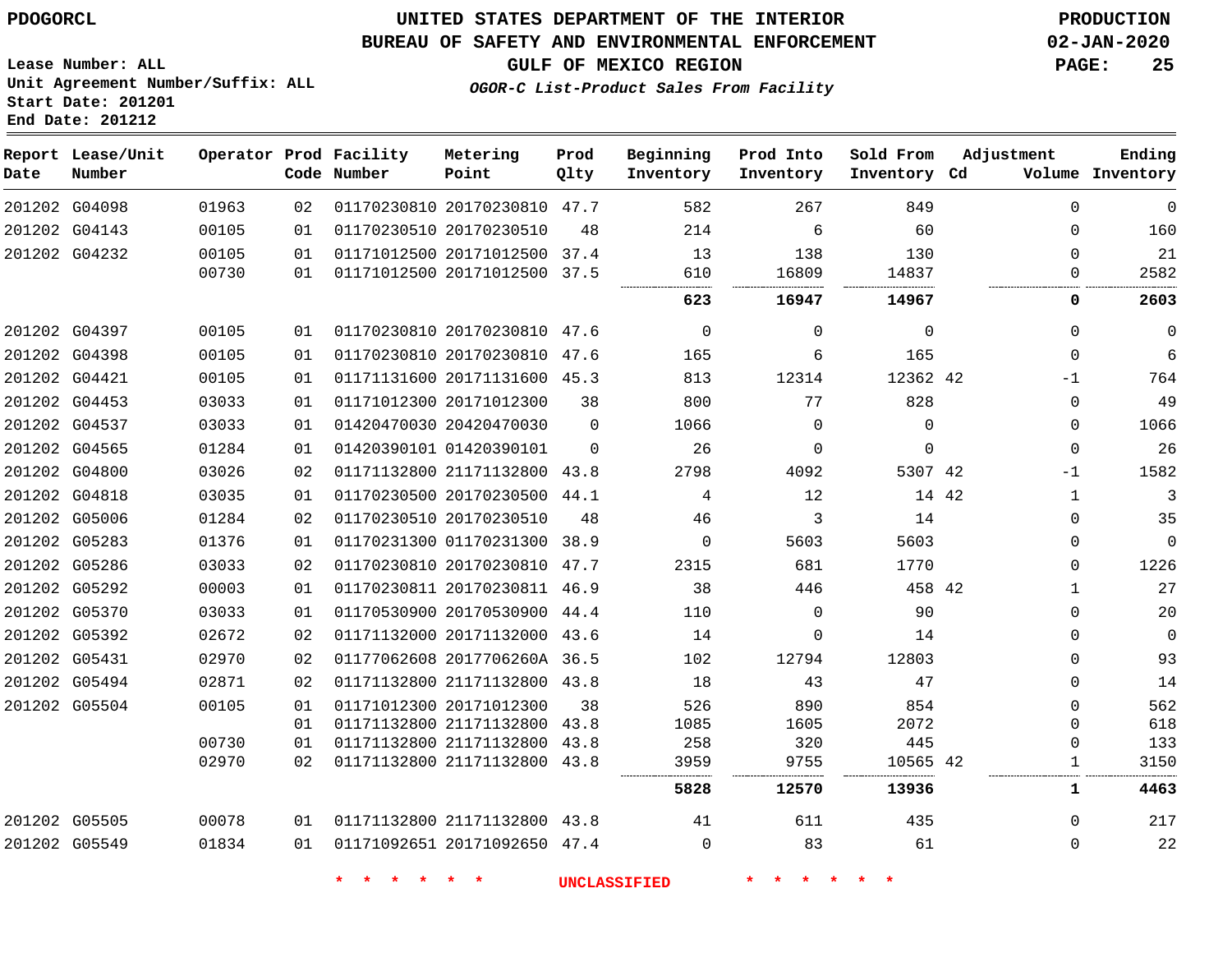## **UNITED STATES DEPARTMENT OF THE INTERIOR PDOGORCL PRODUCTION**

**Prod**

**Metering**

#### **BUREAU OF SAFETY AND ENVIRONMENTAL ENFORCEMENT 02-JAN-2020**

**Lease Number: ALL Unit Agreement Number/Suffix: ALL Start Date: 201201 End Date: 201212**

**OGOR-C List-Product Sales From Facility**

**Beginning**

**GULF OF MEXICO REGION PAGE: 26**

**Adjustment**

**Ending**

| Date | Report Lease/Unit<br>Number |       |    | Operator Prod Facility<br>Code Number | Metering<br>Point            | Prod<br>Qlty | Beginning<br>Inventory | Prod Into<br>Inventory | Sold From<br>Inventory Cd | Adjustment    | Ending<br>Volume Inventory |
|------|-----------------------------|-------|----|---------------------------------------|------------------------------|--------------|------------------------|------------------------|---------------------------|---------------|----------------------------|
|      | 201202 G05602               | 01834 | 01 |                                       | 01171012500 20171012500 37.5 |              | 235                    | 2188                   | 2087 42                   | 1             | 337                        |
|      | 201202 G05610               | 02312 | 01 |                                       | 01171012500 20171012500 37.5 |              | 12                     | 81                     | 81                        | $\Omega$      | 12                         |
|      | 201202 G05612               | 00105 | 01 |                                       | 01171012500 20171012500 37.4 |              | 411                    | 4718                   | 4404                      | $\Omega$      | 725                        |
|      | 201202 G05613               | 00105 | 01 |                                       | 01171012500 20171012500 37.4 |              | 3                      | 7                      | 9                         | $\Omega$      | $\mathbf{1}$               |
|      | 201202 G06069               | 00105 | 01 |                                       | 01423210051 20423210050 54.4 |              | 20                     | 68                     | 75                        | $\Omega$      | 13                         |
|      | 201202 G06105               | 03033 | 01 |                                       | 01420390110 20420390110 54.3 |              | 95                     | 50                     |                           | 46 42<br>$-1$ | 98                         |
|      | 201202 G06156               | 00105 | 01 |                                       | 01170230810 20170230810 47.6 |              | 25                     | $\Omega$               | 18                        | $\Omega$      | 7                          |
|      | 201202 G06166               | 00105 | 01 |                                       | 01170230450 20170230450 50.7 |              | 4                      | 7                      | 10                        | $\Omega$      | $\mathbf{1}$               |
|      | 201202 G06668               | 00276 | 01 |                                       | 01171132000 20171132000 43.5 |              | 409                    | 5061                   | 5000                      | $\Omega$      | 470                        |
|      | 201202 G07215               | 03041 | 01 |                                       | 01420390120 01420390120 53.5 |              | 74                     | 28                     | 82                        | $\Omega$      | 20                         |
|      | 201202 G07703               | 03041 | 01 |                                       | 01171132800 21171132800 43.8 |              | 342                    | 311                    | 514                       | $\Omega$      | 139                        |
|      | 201202 G07736               | 02312 | 01 |                                       | 01171132800 21171132800 43.8 |              | 770                    | 1103                   | 1443                      | $\Omega$      | 430                        |
|      | 201202 G07760               | 01284 | 01 |                                       | 01177122950 20177122950 30.6 |              | 68                     | 8451                   | 8463                      | $\Omega$      | 56                         |
|      | 201202 G07802               | 01284 | 02 |                                       | 01177258041 01177258041 27.7 |              | $\mathbf{1}$           | $\Omega$               | $\mathbf{1}$              | $\Omega$      | $\overline{0}$             |
|      | 201202 G07917               | 01834 | 01 |                                       | 01170573602 20170573602 33.2 |              | 24787                  | 43416                  | 3919                      | $\Omega$      | 64284                      |
|      | 201202 G08120               | 02312 | 01 |                                       | 01423210051 20423210050 54.5 |              | 3                      | 18                     | 17                        | $\Omega$      | 4                          |
|      | 201202 G09010               | 03041 | 01 |                                       | 01420390120 01420390120 53.5 |              | 411                    | 837                    | 989                       | $\Omega$      | 259                        |
|      | 201202 G09500               | 02899 | 01 |                                       | 01177058270 01177058270 37.8 |              | 1795                   | $\mathbf 0$            | $\Omega$                  | $\Omega$      | 1795                       |
|      | 201202 G09631               | 01284 | 01 |                                       | 01177122950 20177122950 30.6 |              | 25                     | 3282                   | 3288                      | $\Omega$      | 19                         |
|      | 201202 G10487               | 00981 | 01 |                                       | 01170753850 20170753850 32.8 |              | 844                    | 174                    | 13                        | $\Omega$      | 1005                       |
|      | 201202 G10584               | 03075 | 02 |                                       | 01170230811 20170230811 46.9 |              | 44                     | 465                    | 481                       | $\Omega$      | 28                         |
|      | 201202 G10636               | 03035 | 01 |                                       | 01170230811 20170230811 46.9 |              | 317                    | 1956                   | 2156                      | $\Omega$      | 117                        |
|      | 201202 G10665               | 02899 | 01 |                                       | 01177058270 01177058270 37.8 |              | 31                     | $\mathbf 0$            | $\Omega$                  | $\Omega$      | 31                         |
|      | 201202 G10794               | 03035 | 01 |                                       | 01177122950 20177122950 30.6 |              | 78                     | 10959                  | 10964                     | $\Omega$      | 73                         |
|      | 201202 G10910               | 00162 | 01 |                                       | 01177245110 2017724511G 43.5 |              | $\Omega$               | 6911                   | 6911                      | $\Omega$      | $\Omega$                   |
|      | 201202 G11243               | 03033 | 01 |                                       | 01420470030 20420470030      | $\Omega$     | 834                    | $\Omega$               | $\Omega$                  | $\Omega$      | 834                        |
|      | 201202 G11870               | 00276 | 01 |                                       | 01171132000 20171132000 43.5 |              | 787                    | 8329                   | 8342                      | $\Omega$      | 774                        |
|      | 201202 G11984               | 03008 | 02 |                                       | 01171092651 20171092650 47.4 |              | 57                     | 148                    | 166                       | $\Omega$      | 39                         |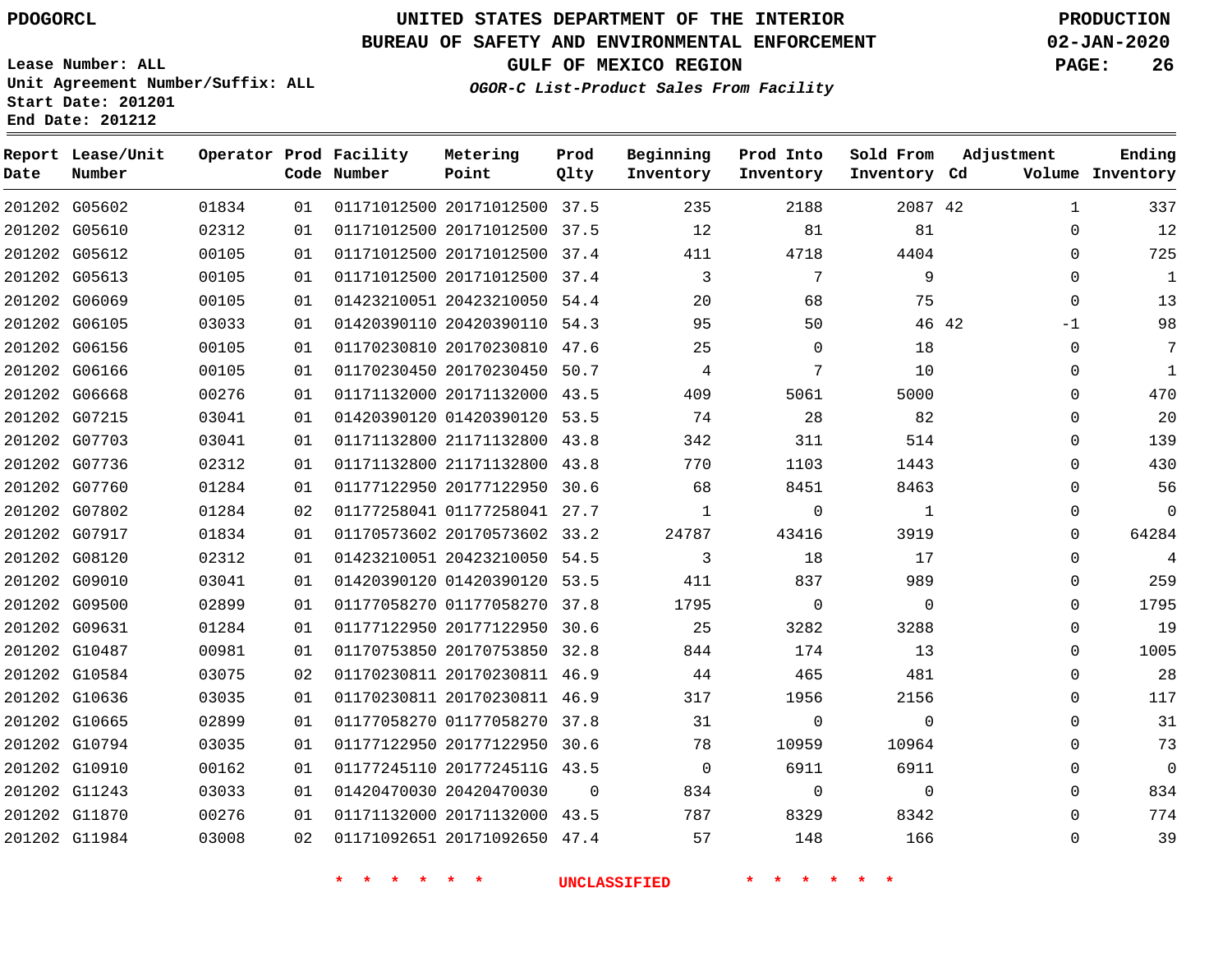**End Date: 201212**

## **UNITED STATES DEPARTMENT OF THE INTERIOR PDOGORCL PRODUCTION**

### **BUREAU OF SAFETY AND ENVIRONMENTAL ENFORCEMENT 02-JAN-2020**

**Lease Number: ALL Unit Agreement Number/Suffix: ALL Start Date: 201201**

**GULF OF MEXICO REGION PAGE: 27**

**OGOR-C List-Product Sales From Facility**

| Date | Report Lease/Unit<br>Number |       |    | Operator Prod Facility<br>Code Number | Metering<br>Point            | Prod<br>Qlty | Beginning<br>Inventory | Prod Into<br>Inventory | Sold From<br>Inventory Cd | Adjustment  | Ending<br>Volume Inventory |
|------|-----------------------------|-------|----|---------------------------------------|------------------------------|--------------|------------------------|------------------------|---------------------------|-------------|----------------------------|
|      | 201202 G12020               | 03035 | 01 |                                       | 01171012500 20171012500 37.5 |              | 211                    | 1491                   | 1473                      | $\Omega$    | 229                        |
|      | 201202 G12024               | 02312 | 02 |                                       | 01171012500 20171012500 37.5 |              | 25                     | 266                    | 250                       | $\Omega$    | 41                         |
|      | 201202 G12355               | 03033 | 01 |                                       | 01171012300 20171012300      | 38           | 6993                   | 10358                  | 10803                     | $\Omega$    | 6548                       |
|      | 201202 G12497               | 03033 | 01 |                                       | 01420390101 01420390101      | $\Omega$     | 3                      | $\mathbf 0$            | $\mathbf 0$               | $\mathbf 0$ | 3                          |
|      | 201202 G12564               | 02603 | 01 |                                       | 01170230510 20170230510      | 48           | 40                     | 6                      | 11                        | $\Omega$    | 35                         |
|      | 201202 G12803               | 03033 | 01 |                                       | 01171132000 20171132000 43.5 |              | 1                      | $\Omega$               | $\mathbf{1}$              | 0           | $\overline{0}$             |
|      | 201202 G13560               | 03033 | 02 |                                       | 01170230810 20170230810 47.7 |              | 133                    | 17                     | 102                       | 0           | 48                         |
|      | 201202 G13563               | 03033 | 01 |                                       | 01170230811 20170230811 49.9 |              | 1605                   | 16481                  | 17101                     | $\Omega$    | 985                        |
|      | 201202 G13576               | 03147 | 02 |                                       | 01170230810 20170230810 47.7 |              | $\mathbf 0$            | $\mathbf 0$            | $\Omega$                  | 0           | $\mathbf{0}$               |
|      | 201202 G13937               | 02628 | 02 |                                       | 01171092651 20171092650 47.4 |              | 243                    | 269                    | 441                       | $\Omega$    | 71                         |
|      | 201202 G13938               | 01284 | 01 |                                       | 01171012500 20171012500 37.5 |              | 1015                   | 10458                  | 9867                      | 0           | 1606                       |
|      | 201202 G14535               | 02628 | 01 |                                       | 01171012500 20171012500 37.5 |              | 1455                   | 20004                  | 18400                     | $\Omega$    | 3059                       |
|      | 201202 G14864               | 02871 | 02 |                                       | 01170230450 20170230450 50.8 |              | 473                    | 3243                   | 3083                      | $\Omega$    | 633                        |
|      | 201202 G15050               | 00105 | 01 |                                       | 01170231110 20170231110      | $\Omega$     | 4316                   | 5954                   | $\Omega$                  | 0           | 10270                      |
|      | 201202 G15078               | 00064 | 01 |                                       | 01170230810 20170230810 47.7 |              | 3208                   | 687                    | 745                       | 0           | 3150                       |
|      | 201202 G15110               | 02714 | 01 |                                       | 01170530900 20170530900 44.4 |              | 22                     | $\Omega$               | 15                        | $\Omega$    | 7                          |
|      | 201202 G15189               | 02970 | 02 |                                       | 01171132800 21171132800 43.8 |              | 9                      | $\mathbf 0$            | 9                         | $\mathbf 0$ | $\Omega$                   |
|      | 201202 G15239               | 03041 | 01 |                                       | 01171012500 20171012500 37.5 |              | 4                      | $\mathbf 0$            | 4                         | 0           | $\mathbf{0}$               |
|      | 201202 G15263               | 00105 | 01 |                                       | 01171132000 20171132000 43.5 |              | 127                    | 1581                   | 1561                      | 0           | 147                        |
|      | 201202 G15277               | 03035 | 01 |                                       | 01171012400 20171012400 48.9 |              | 1739                   | 6167                   | 6276                      | 0           | 1630                       |
|      | 201202 G15299               | 02200 | 02 |                                       | 01171092651 20171092650      | 48           | 1135                   | 2881                   | 3252                      | $\Omega$    | 764                        |
|      | 201202 G15312               | 00105 | 01 |                                       | 01171092651 20171092650 47.3 |              | 4178                   | 9335                   | 11039                     | $\mathbf 0$ | 2474                       |
|      | 201202 G15740               | 00105 | 01 |                                       | 01170230450 20170230450 50.7 |              | 6                      | 225                    | 187                       | $\mathbf 0$ | 44                         |
|      |                             | 02893 | 02 |                                       | 01170230450 20170230450 50.8 |              | 63                     | 520                    | 481 42                    | $-1$        | 101                        |
|      |                             |       |    |                                       |                              |              | 69                     | 745                    | 668                       | $-1$        | 145                        |
|      | 201202 G16121               | 00687 | 01 |                                       | 01170230811 20170230811 46.9 |              | 23                     | 344                    | 346                       | $\mathbf 0$ | 21                         |
|      | 201202 G16201               | 03026 | 02 |                                       | 01170530900 20170530900 44.4 |              | 18                     | $\mathbf{0}$           | 13                        | $\mathbf 0$ | 5                          |
|      | 201202 G16314               | 00105 | 01 |                                       | 01171012400 20171012400 48.8 |              | 575                    | 1396                   | 1602                      | $\Omega$    | 369                        |
|      |                             |       |    | $\star$ $\star$<br>$\star$ $\star$    | $*$ *                        |              | <b>UNCLASSIFIED</b>    | * * * * * *            |                           |             |                            |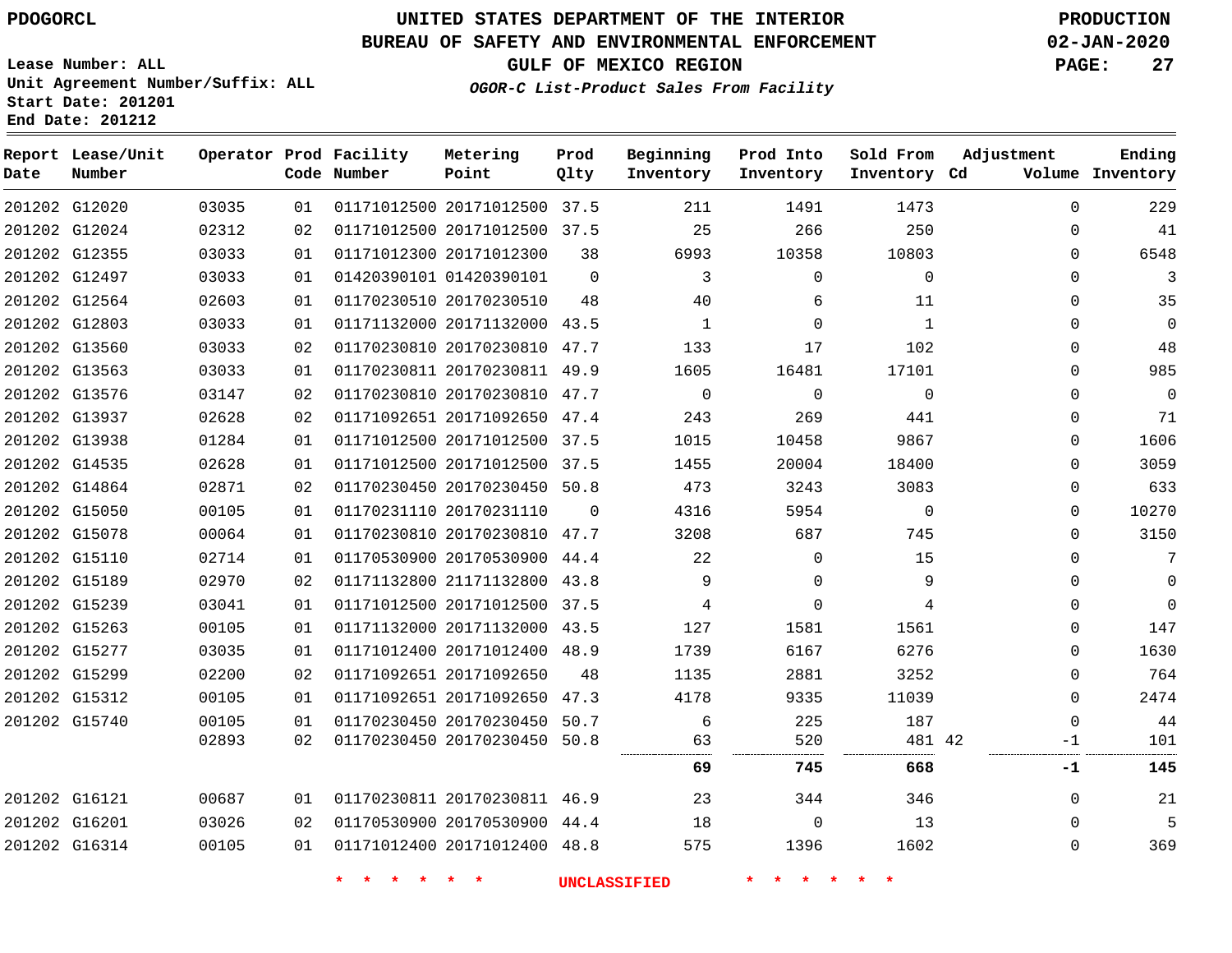### **BUREAU OF SAFETY AND ENVIRONMENTAL ENFORCEMENT 02-JAN-2020**

**Lease Number: ALL Unit Agreement Number/Suffix: ALL Start Date: 201201 End Date: 201212**

**GULF OF MEXICO REGION PAGE: 28**

**OGOR-C List-Product Sales From Facility**

| Date | Report Lease/Unit<br>Number |       |    | Operator Prod Facility<br>Code Number | Metering<br>Point            | Prod<br>Qlty | Beginning<br>Inventory | Prod Into<br>Inventory | Sold From<br>Inventory Cd | Adjustment                | Ending<br>Volume Inventory |
|------|-----------------------------|-------|----|---------------------------------------|------------------------------|--------------|------------------------|------------------------|---------------------------|---------------------------|----------------------------|
|      | 201202 G16325               | 00105 | 01 |                                       | 01171012400 20171012400 48.9 |              | 805                    | 3151                   | 3123                      | $\Omega$                  | 833                        |
|      | 201202 G16353               | 03033 | 01 |                                       | 01171132000 20171132000 43.5 |              | 7                      | 77                     | 77                        | $\Omega$                  | 7                          |
|      | 201202 G16469               | 03026 | 02 |                                       | 01170753510 20170753510 51.6 |              | 64                     | 8                      | 4                         | $\Omega$                  | 68                         |
|      | 201202 G16515               | 00162 | 01 |                                       | 01177245110 2017724511G 43.5 |              | $\Omega$               | 21907                  | 21907                     | $\Omega$                  | $\mathbf 0$                |
|      | 201202 G16575               | 00730 | 01 |                                       | 01608103650 20608103650 33.3 |              | $\Omega$               | 60                     | 60                        | $\Omega$                  | $\mathbf{0}$               |
|      | 201202 G16890               | 00981 | 01 |                                       | 01170753850 20170753850 32.8 |              | 536                    | 69                     |                           | $0$ 09<br>$-8$            | 597                        |
|      | 201202 G17124               | 02871 | 02 |                                       | 01170230450 20170230450 50.3 |              | 2                      | 14                     | 15                        | $\mathbf 0$               | $\mathbf{1}$               |
|      | 201202 G17133               | 03033 | 02 |                                       | 01423210051 20423210050 54.5 |              | 32                     | 8                      | 38                        | 0                         | $\overline{2}$             |
|      | 201202 G17190               | 02312 | 02 |                                       | 01170230810 20170230810 47.7 |              | 133                    | 67                     | 119                       | $\Omega$                  | 81                         |
|      | 201202 G17295               | 01284 | 01 |                                       | 01170230810 20170230810      | $\Omega$     | $\Omega$               | $\Omega$               | $\Omega$                  | $\Omega$                  | $\mathbf 0$                |
|      | 201202 G17754               | 02025 | 01 |                                       | 01170230510 20170230510      | 48           | 1907                   | 153                    | 439                       | $\Omega$                  | 1621                       |
|      | 201202 G17789               | 00105 | 01 |                                       | 01170230810 20170230810 47.7 |              | 177                    | 85                     | 156                       | $\Omega$                  | 106                        |
|      | 201202 G17842               | 03026 | 02 |                                       | 01170230810 20170230810 47.7 |              | 2                      | $\Omega$               | 2                         | $\Omega$                  | $\mathbf 0$                |
|      | 201202 G17858               | 00105 | 01 |                                       | 01170530900 20170530900 44.4 |              | 265                    | 1                      | 150                       | $\mathbf 0$               | 116                        |
|      | 201202 G17898               | 01963 | 02 |                                       | 01171131600 20171131600 45.4 |              | 13                     | 101                    | 108                       | $\mathbf 0$               | 6                          |
|      | 201202 G17913               | 01834 | 01 |                                       | 01171132800 21171132800 43.8 |              | 842                    | 1310                   | 1657 42                   | $-1$                      | 494                        |
|      | 201202 G17921               | 03026 | 01 |                                       | 01171012500 20177062959 25.9 |              | $\Omega$               | 41650                  | 41650                     | $\Omega$                  | $\mathbf 0$                |
|      | 201202 G17973               | 00730 | 01 |                                       | 01171012400 20171012400 48.9 |              | 205                    | $\Omega$               | 205                       | $\Omega$                  | $\Omega$                   |
|      | 201202 G17977               | 02312 | 02 |                                       | 01171132800 21171132800 43.8 |              | 374                    | 735                    | 854                       | $\Omega$                  | 255                        |
|      | 201202 G18043               | 03059 | 01 |                                       | 01171012500 20171012500 37.5 |              | 953                    | 10234                  | 9615                      | $\Omega$                  | 1572                       |
|      | 201202 G18577               | 00981 | 01 |                                       | 01170753850 20170753850 32.8 |              | 2026                   | 484                    |                           | $0$ 09<br>$-32$           | 2478                       |
|      | 201202 G18863               | 02312 | 02 |                                       | 01420470030 20420470030      | $\Omega$     | 13                     | $\overline{0}$         | $\Omega$                  | $\mathbf 0$               | 13                         |
|      | 201202 G18936               | 02871 | 01 |                                       | 01422450350 20422450350 48.8 |              | 53                     | 68                     | 29                        | $\Omega$                  | 92                         |
|      | 201202 G19030               | 02806 | 01 |                                       | 01423210051 20423210050      | 51           | 41                     | 191                    |                           | 0 <sub>09</sub><br>$-194$ | 38                         |
|      | 201202 G19127               | 03165 | 01 |                                       | 01170230811 20170230811 46.9 |              | 7                      | 55                     |                           | 0 <sub>09</sub><br>$-59$  | $\mathbf{3}$               |
|      | 201202 G19760               | 03035 | 01 |                                       | 01171132800 21171132800 43.8 |              | 17825                  | 15153                  | 25404 42                  | $\mathbf{1}$              | 7575                       |
|      | 201202 G19839               | 02777 | 01 |                                       | 01170753510 20170753510 45.5 |              | 2                      | 11                     | 4                         | $\mathbf 0$               | 9                          |
|      | 201202 G20605               | 02477 | 01 |                                       | 01423550141 20423550140 26.7 |              | 919                    | 11343                  | 11511                     | $\Omega$                  | 751                        |
|      |                             |       |    |                                       |                              |              |                        |                        |                           |                           |                            |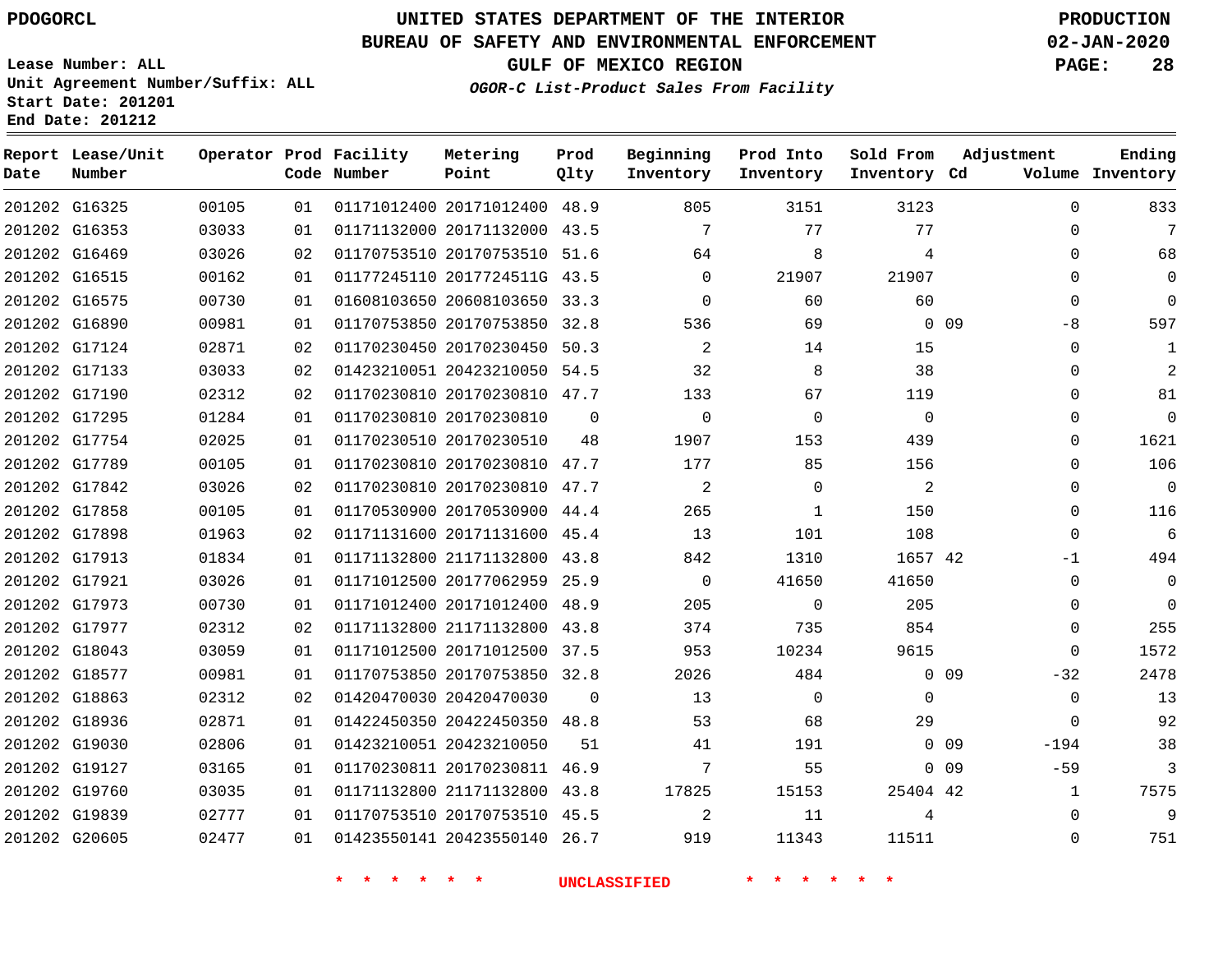#### **BUREAU OF SAFETY AND ENVIRONMENTAL ENFORCEMENT 02-JAN-2020**

**Lease Number: ALL Unit Agreement Number/Suffix: ALL Start Date: 201201**

**End Date: 201212**

**GULF OF MEXICO REGION PAGE: 29**

**Prod**

**Metering**

**Adjustment**

**Ending**

**OGOR-C List-Product Sales From Facility**

| Date | Report Lease/Unit<br>Number |       |    | Operator Prod Facility<br>Code Number | Metering<br>Point            | Prod<br>Qlty | Beginning<br>Inventory | Prod Into<br>Inventory | Sold From<br>Inventory Cd | Adjustment            | Ending<br>Volume Inventory |
|------|-----------------------------|-------|----|---------------------------------------|------------------------------|--------------|------------------------|------------------------|---------------------------|-----------------------|----------------------------|
|      | 201202 G20655               | 03035 | 01 |                                       | 01170230510 20170230510      | 48           | 104                    | 8                      | 31                        | $\Omega$              | 81                         |
|      | 201202 G20656               | 03041 | 01 |                                       | 01422450350 20422450350 48.8 |              | $\Omega$               | 30                     | 7                         | $\Omega$              | 23                         |
|      | 201202 G20660               | 00105 | 01 |                                       | 01170230450 20170230450 50.8 |              | 19                     | 99                     | 99                        | $\Omega$              | 19                         |
|      | 201202 G21070               | 02970 | 02 |                                       | 01171132800 21171132800      | 43.8         | 77                     | $\mathbf 0$            | 77                        | 0                     | $\mathbf 0$                |
|      | 201202 G21096               | 00105 | 01 |                                       | 01170230811 20170230811 46.9 |              | 20                     | 266                    | 270                       | 0                     | 16                         |
|      | 201202 G21111               | 02266 | 01 |                                       | 01171132800 21171132800 43.8 |              | 23                     | $\mathbf 0$            | 23                        | $\Omega$              | $\mathbf 0$                |
|      | 201202 G21532               | 02807 | 01 |                                       | 01170230811 20170230811 46.9 |              | 159                    | 6175                   | 5965                      | $\Omega$              | 369                        |
|      | 201202 G21534               | 02807 | 01 |                                       | 01170230811 20170230811 46.9 |              | 83                     | 362                    | 423                       | $\Omega$              | 22                         |
|      | 201202 G21592               | 02628 | 02 |                                       | 01171132000 20171132000 43.5 |              | 6                      | 62                     | 62                        | 0                     | 6                          |
|      | 201202 G21652               | 01834 | 01 |                                       | 01171132800 21171132800 43.8 |              | 13                     | 23                     |                           | 28 42<br>1            | 9                          |
|      | 201202 G21655               | 01834 | 01 |                                       | 01171132800 21171132800 43.8 |              | 1911                   | 2922                   | 3724 42                   | 1                     | 1110                       |
|      | 201202 G21825               | 00981 | 01 |                                       | 01170753850 20170753850 32.8 |              | 402                    | 84                     |                           | 0 <sub>09</sub><br>-6 | 480                        |
|      | 201202 G21826               | 00981 | 01 |                                       | 01170753850 20170753850      | $\Omega$     | 24                     | $\mathbf 0$            | $\Omega$                  | $\mathbf 0$           | 24                         |
|      | 201202 G22219               | 03033 | 02 |                                       | 01423210051 20423210050 54.5 |              | 157                    | 1181                   | 1103                      | 0                     | 235                        |
|      | 201202 G22236               | 00105 | 01 |                                       | 01170230450 20170230450 50.8 |              | 14                     | 221                    | 192                       | 0                     | 43                         |
|      | 201202 G22246               | 01284 | 02 |                                       | 01423210051 20170230500 44.1 |              | 151                    | 300                    | 385                       | $\Omega$              | 66                         |
|      | 201202 G22268               | 02777 | 01 |                                       | 01170230810 2042709015I 42.7 |              | $\mathbf 0$            | 840                    | 840                       | $\Omega$              | $\mathbf 0$                |
|      | 201202 G22501               | 00078 | 01 |                                       | 01170230400 20170230400      | 52           | 93                     | 520                    | 473                       | $\Omega$              | 140                        |
|      | 201202 G22505               | 02025 | 01 |                                       | 01170230811 20170230811 46.9 |              | 348                    | 4081                   | 4185                      | 0                     | 244                        |
|      | 201202 G22510               | 00162 | 01 |                                       | 01170230810 20170230810 47.7 |              | 6481                   | 4192                   | 6349                      | $\Omega$              | 4324                       |
|      | 201202 G22513               | 02579 | 02 |                                       | 01170230500 20170230500 44.1 |              | 405                    | 1130                   | 1288 42                   | $\mathbf{1}$          | 248                        |
|      | 201202 G22549               | 02222 | 01 |                                       | 01170530900 20170530900 44.4 |              | 7                      | $\Omega$               | 7                         | $\Omega$              | $\Omega$                   |
|      | 201202 G22582               | 01834 | 01 |                                       | 01170530900 20170530900 44.4 |              | 2425                   | 5                      | 1981                      | $\Omega$              | 449                        |
|      | 201202 G22587               | 02200 | 02 |                                       | 01171132000 20171132000      | 43           | 17                     | 213                    | 210                       | 0                     | 20                         |
|      | 201202 G22605               | 01834 | 01 |                                       | 01171132800 21171132800      | 43.8         | 196                    | 359                    | 428 42                    | $\mathbf 1$           | 128                        |
|      | 201202 G22613               | 02655 | 02 |                                       | 01171132800 21171132800 43.8 |              | 90                     | $\mathbf 0$            | 91 42                     | $\mathbf 1$           | $\mathbf 0$                |
|      | 201202 G22621               | 01834 | 01 |                                       | 01171132800 21171132800 43.8 |              | 4788                   | 7261                   | 9281 42                   | $-1$                  | 2767                       |
|      | 201202 G22660               | 02058 | 02 |                                       | 01171012310 20171012310 45.4 |              | 42                     | 164                    | 189                       | $\Omega$              | 17                         |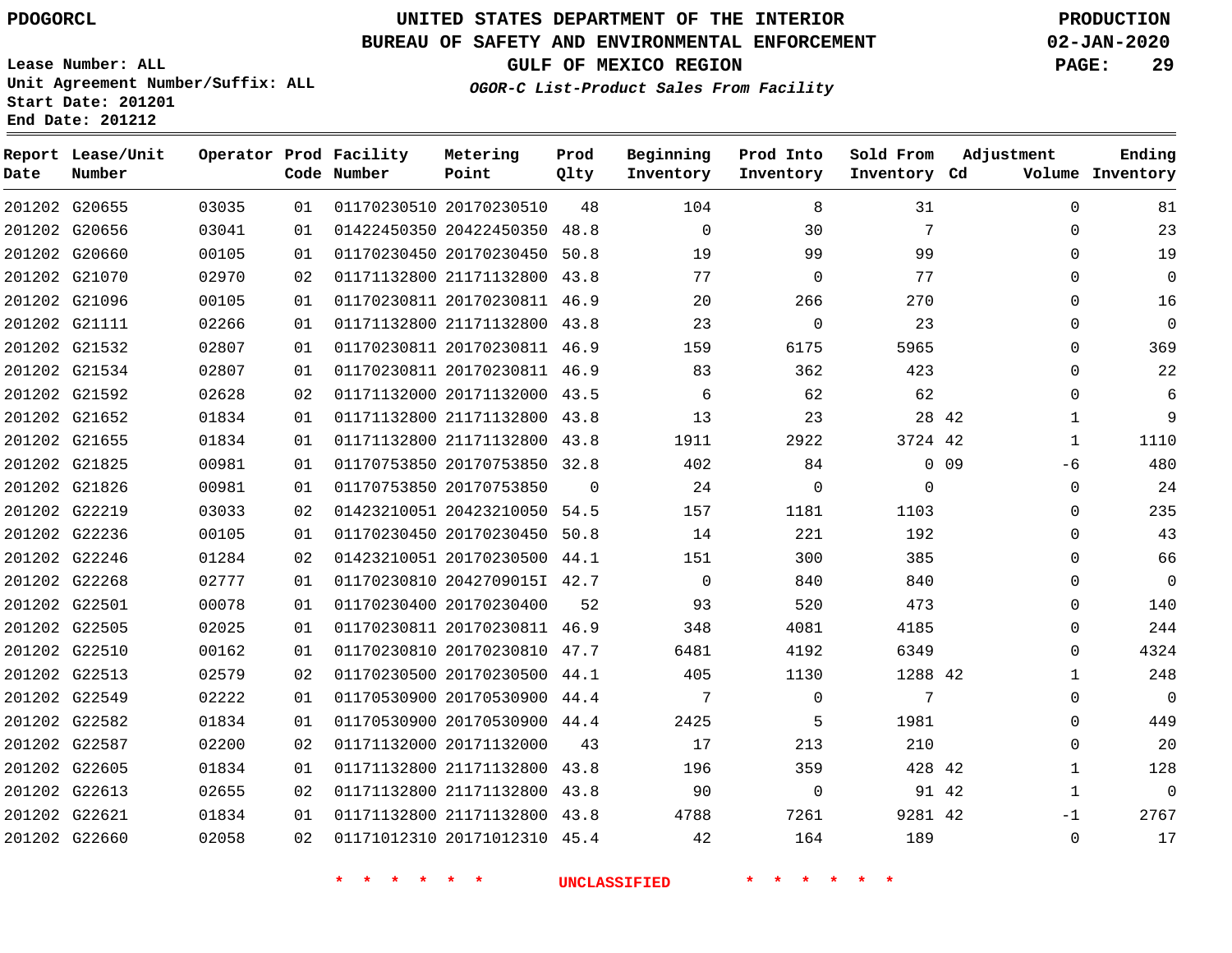**Date**

**Report Lease/Unit**

**Number**

## **UNITED STATES DEPARTMENT OF THE INTERIOR PDOGORCL PRODUCTION**

**Prod Qlty**

### **BUREAU OF SAFETY AND ENVIRONMENTAL ENFORCEMENT 02-JAN-2020**

**Lease Number: ALL Unit Agreement Number/Suffix: ALL Start Date: 201201 End Date: 201212**

**Operator Prod Facility**

**Code Number**

**OGOR-C List-Product Sales From Facility**

**Beginning Inventory** **Prod Into Inventory** **Sold From Inventory**

**Inventory Cd Volume**

**Adjustment**

  $-1$   $\Omega$  $\Omega$  $\Omega$   $\Omega$   $\Omega$  $\overline{0}$  $\overline{0}$  $\Omega$  $\overline{0}$  $\Omega$  $\Omega$  $\Omega$  $\Omega$  

**GULF OF MEXICO REGION PAGE: 30**

**Ending**

| 201202 G22699 | 00730 | 01 |                         | 01171012500 20171012500 37.5 |          | 758            | 8398     | 7866        |      |
|---------------|-------|----|-------------------------|------------------------------|----------|----------------|----------|-------------|------|
| 201202 G22702 | 01834 | 01 |                         | 01171132800 21171132800 43.8 |          | $\Omega$       | 2        |             | 1 42 |
| 201202 G22712 | 03035 | 01 |                         | 01171012500 20171012500 37.5 |          | 30             | 178      | 181         |      |
| 201202 G22772 | 00105 | 01 |                         | 01170513800 20170513800 32.6 |          | 189            | 1591     | 1584        |      |
| 201202 G22781 | 03035 | 01 | 01170754751 01170754751 |                              | $\Omega$ | 3664           | 561      | $\mathbf 0$ |      |
| 201202 G22792 | 03035 | 02 |                         | 01177258041 01177258041 27.9 |          | 1008           | 2140     | 2819        |      |
| 201202 G22840 | 00730 | 01 |                         | 01608103650 20608103650 33.3 |          | $\overline{3}$ | 1085     | 1085        |      |
| 201202 G23125 | 02312 | 02 | 01420470030 20420470030 |                              | $\Omega$ | 183            | $\Omega$ | 0           |      |
| 201202 G23181 | 01963 | 01 |                         | 01423210051 20423210050 54.5 |          | 102            | $\Omega$ | $\Omega$    |      |
| 201202 G23199 | 00105 | 01 |                         | 01170230450 20170230450 50.8 |          | 265            | 2016     | 1888        |      |
| 201202 G23473 | 00981 | 01 |                         | 01170753850 20170753850 32.8 |          | 192            | $\Omega$ | 3           |      |
| 201202 G23480 | 00981 | 01 |                         | 01170753850 20170753850 32.8 |          | 1869           | $\Omega$ | 29          |      |
| 201202 G23481 | 00981 | 01 | 01170753850 20170753850 |                              | $\Omega$ | $\Omega$       | 26       | $\Omega$    |      |
| 201202 G23528 | 00981 | 01 |                         | 01170753850 20170753850 32.8 |          | 1666           | 437      | 26          |      |
| 201202 G23529 | 00981 | 01 |                         | 01170753850 20170753850 32.8 |          | 2057           | 465      | 32          |      |
| 201202 G23730 | 01978 | 02 |                         | 01170230810 20170230811 46.9 |          | 10             | 195      | 192         |      |
| 201202 G23735 | 00162 | 01 |                         | 01170230810 20170230810 47.7 |          | $\overline{0}$ | 325      | 325         |      |
| 201202 G23736 | 02312 | 02 |                         | 01170230810 20170230810 47.7 |          | 129            | 75       | 121         |      |
| 201202 G23748 | 02312 | 02 |                         | 01170230810 20170230810 47.7 |          | 99             | 66       | 98          |      |
| 201202 G23851 | 02503 | 02 |                         | 01171012400 20171012400 48.9 |          | $\Omega$       | 2830     | 2082        |      |
| 201202 G23853 | 02266 | 01 |                         | 01171012310 20171012310 45.4 |          | $\Omega$       | 203      | 182         |      |
| 201202 G23933 | 00064 | 01 |                         | 01171092651 20171092650 47.4 |          | 5              | 4        | 8           |      |
| 201202 G23956 | 02807 | 01 |                         | 01170753510 20170753510 51.6 |          | 2892           | $\Omega$ | 150         |      |
| 201202 G24425 | 02312 | 02 |                         | 01170230810 20170230810 47.7 |          | 11             | $\Omega$ | 6           |      |
| 201202 G24429 | 02312 | 02 |                         | 01170230810 20170230810 47.7 |          | 6              | $\Omega$ | 4           |      |
| 201202 G24700 | 02312 | 02 |                         | 01170230811 20170230811 46.9 |          | 30             | 241      | 257         |      |
| 201202 G24710 | 02025 | 01 |                         | 01170230811 20170230811 46.9 |          | 485            | 4734     | 4936        |      |
|               |       |    |                         |                              |          |                |          |             |      |

**Metering Point**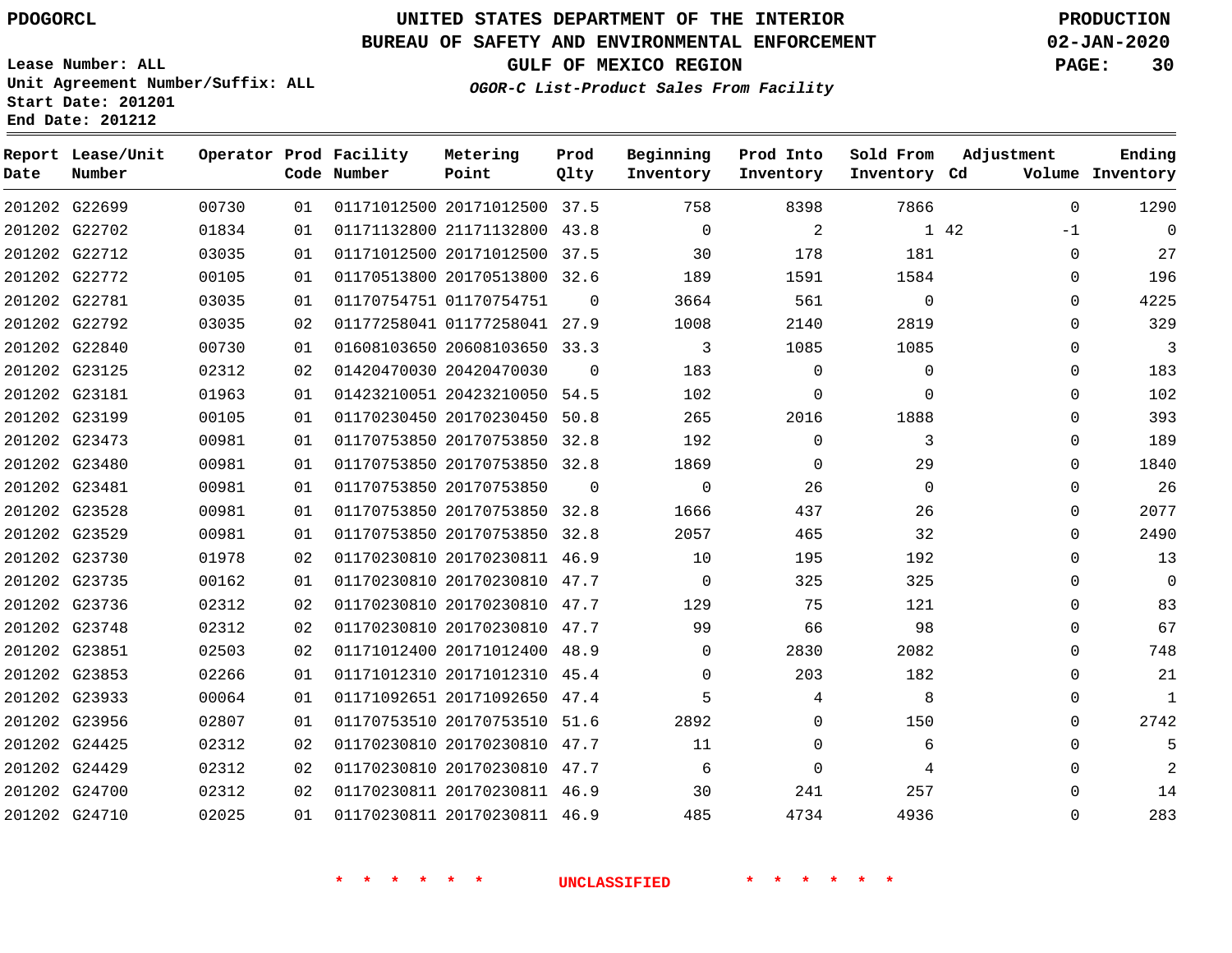### **BUREAU OF SAFETY AND ENVIRONMENTAL ENFORCEMENT 02-JAN-2020**

**GULF OF MEXICO REGION PAGE: 31**

**Lease Number: ALL Unit Agreement Number/Suffix: ALL Start Date: 201201 End Date: 201212**

**OGOR-C List-Product Sales From Facility**

| Date | Report Lease/Unit<br>Number |       |          | Operator Prod Facility<br>Code Number | Metering<br>Point                                       | Prod<br>Qlty | Beginning<br>Inventory | Prod Into<br>Inventory | Sold From<br>Inventory Cd | Adjustment           | Ending<br>Volume Inventory |
|------|-----------------------------|-------|----------|---------------------------------------|---------------------------------------------------------|--------------|------------------------|------------------------|---------------------------|----------------------|----------------------------|
|      | 201202 G24730               | 00105 | 01<br>01 |                                       | 01170230500 20170230500<br>01170230810 20170230810 47.6 | 44           | 812<br>572             | 2016<br>387            | 2386<br>571               | $\Omega$<br>$\Omega$ | 442<br>388                 |
|      |                             |       |          |                                       |                                                         |              | 1384                   | 2403                   | 2957                      | 0                    | 830                        |
|      |                             |       |          |                                       |                                                         |              |                        |                        |                           |                      |                            |
|      | 201202 G24767               | 02628 | 01       |                                       | 01170530900 20170530900 44.4                            |              | 176                    | $\mathbf{1}$           | 68                        | $\Omega$             | 109                        |
|      | 201202 G24791               | 02989 | 01       |                                       | 01171131600 20171131600 45.4                            |              | 42                     | 541                    | 549                       | $\Omega$             | 34                         |
|      | 201202 G24873               | 03035 | 01       |                                       | 01171012400 20171012400 48.9                            |              | 24                     | 70                     | 75 42                     | $-1$                 | 18                         |
|      | 201202 G24874               | 02058 | 02       |                                       | 01171012400 20171012400 48.9                            |              | 278                    | 748                    | 828                       | $\mathbf{0}$         | 198                        |
|      | 201202 G24878               | 02628 | 02       |                                       | 01171092651 20171092650 47.4                            |              | 802                    | 1136                   | 1647                      | $\Omega$             | 291                        |
|      | 201202 G24883               | 02628 | 02       |                                       | 01171092651 20171092650 48.7                            |              | $\Omega$               | $\Omega$               | $\Omega$                  | $\Omega$             | $\overline{0}$             |
|      | 201202 G24898               | 02807 | 01       |                                       | 01171012400 20171012400 48.9                            |              | 154                    | 72                     | 207                       | $\Omega$             | 19                         |
|      |                             |       | 01       |                                       | 01171012300 20171012300                                 | 38           | 2075                   | 5119                   | 3958                      | 0                    | 3236                       |
|      |                             |       |          |                                       |                                                         |              | 2229                   | 5191                   | 4165                      | 0                    | 3255                       |
|      | 201202 G24924               | 01834 | 01       |                                       | 01171132800 21171132800 43.8                            |              | 3220                   | 5023                   | 6349 42                   | $-1$                 | 1893                       |
|      | 201202 G24990               | 01284 | 01       |                                       | 01608103650 20608103650 33.3                            |              | 5                      | 1182                   | 1184                      | $\mathbf{0}$         | $\overline{3}$             |
|      | 201202 G25008               | 02777 | 01       |                                       | 01170753510 20170753510 45.5                            |              | 161                    | 13                     | 5                         | $\Omega$             | 169                        |
|      | 201202 G25514               | 02813 | 02       |                                       | 01423210051 20423210050 54.5                            |              | $\mathbf{1}$           | 59                     | 49                        | $\Omega$             | 11                         |
|      | 201202 G25515               | 02813 | 02       |                                       | 01423210051 20423210050 54.5                            |              | 17                     | 275                    | 237                       | $\Omega$             | 55                         |
|      | 201202 G25524               | 00105 | 01       |                                       | 01170230450 20170230450 50.8                            |              | 208                    | 1391                   | 1328                      | $\mathbf 0$          | 271                        |
|      | 201202 G25540               | 03033 | 01       |                                       | 01420390101 01420390101                                 | $\Omega$     | 613                    | $\Omega$               | $\Omega$                  | $\Omega$             | 613                        |
|      | 201202 G25561               | 02058 | 02       |                                       | 01170230450 20170230450 50.8                            |              | 607                    | 3590                   | 3497                      | $\Omega$             | 700                        |
|      | 201202 G25579               | 00105 | 01       |                                       | 01170230810 20170230810 47.6                            |              | 249                    | $\mathbf 0$            | 145                       | $\Omega$             | 104                        |
|      |                             |       | 01       |                                       | 01170230500 20170230500 44.1                            |              | $\Omega$               | 37                     | 29                        | $\Omega$             | 8                          |
|      |                             |       |          |                                       |                                                         |              | 249                    | 37                     | 174                       | 0                    | 112                        |
|      | 201202 G25605               | 00105 | 01       |                                       | 01170230810 20170230810 47.7                            |              | $\Omega$               | 1                      | 1                         | $\Omega$             | $\mathbf 0$                |
|      | 201202 G25606               | 02025 | 01       |                                       | 01170230810 20170230810 47.6                            |              | 722                    | 685                    | 837                       | $\mathbf 0$          | 570                        |
|      | 201202 G25937               | 03075 | 02       |                                       | 01170230810 20170230810 47.7                            |              | 3981                   | 2906                   | 4097                      | $\Omega$             | 2790                       |
|      | 201202 G26001               | 02628 | 01       |                                       | 01171132800 21171132800 43.8                            |              | 144                    | 1089                   | 949                       | $\Omega$             | 284                        |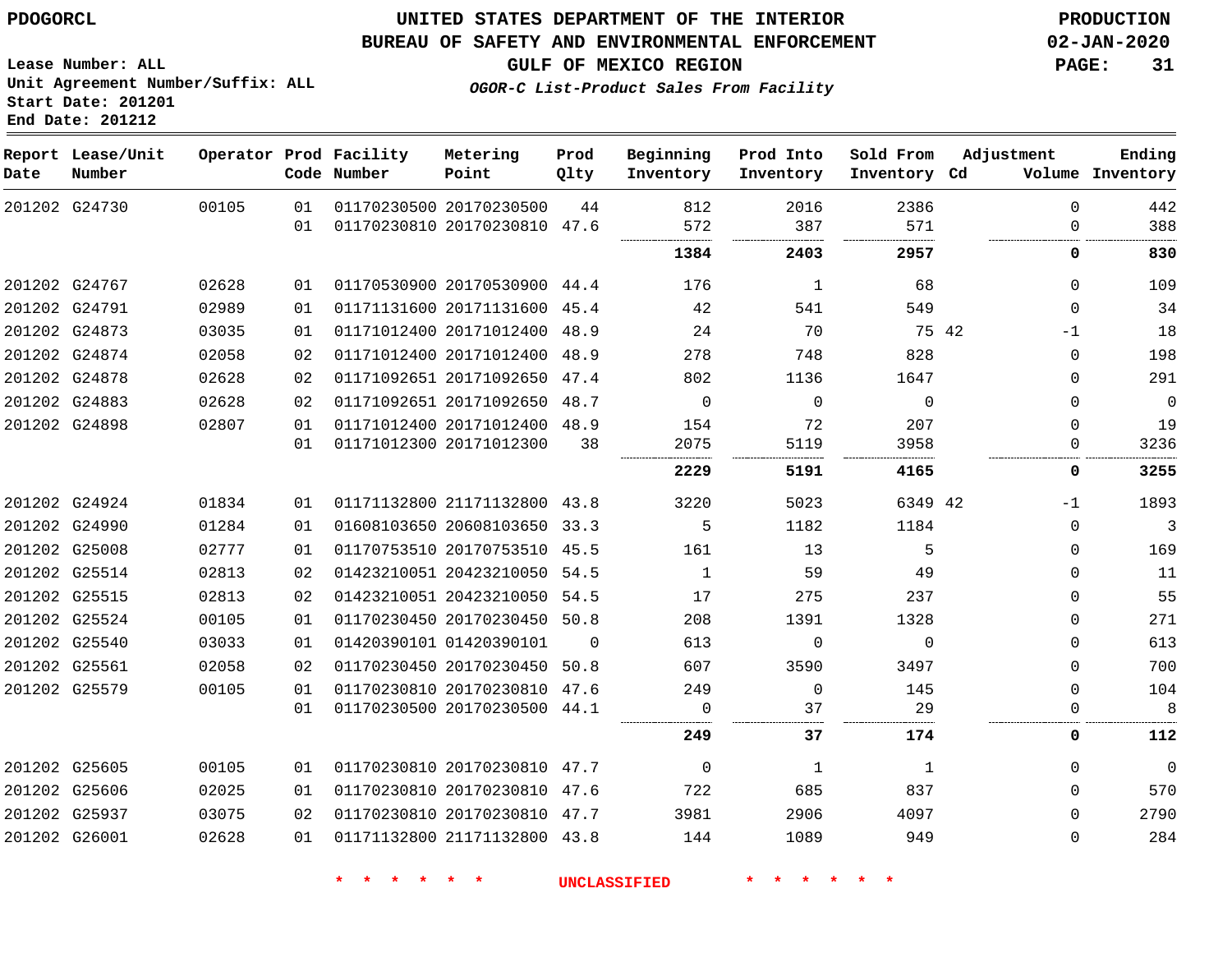**Report Lease/Unit**

**Number**

**End** 

**Date**

 G31304 G31369 G32113 G32197

## **UNITED STATES DEPARTMENT OF THE INTERIOR PDOGORCL PRODUCTION**

#### **BUREAU OF SAFETY AND ENVIRONMENTAL ENFORCEMENT 02-JAN-2020**

**Lease Number: ALL Unit Agreement Number/Suffix: ALL Star** 

**GULF OF MEXICO REGION PAGE: 32**

**Prod Qlty**

**OGOR-C List-Product Sales From Facility**

**Beginning Inventory**

**Sold From Inventory**

**Prod Into Inventory**

**Inventory Cd Volume**

**Adjustment**

 $\Omega$  $\Omega$  $\Omega$  $\Omega$  **Ending**

| Date: 201212                   |  |
|--------------------------------|--|
| rt Date: 201201 <sup>.</sup>   |  |
| . Agleement Number/Sullix: And |  |

**Operator Prod Facility**

**Code Number**

 

| 201202 G26023 | 02579 | 02 | 01171012500 20171012500 37.5 |    | 26       | 271                      | 256 42         |             |          | 42   |
|---------------|-------|----|------------------------------|----|----------|--------------------------|----------------|-------------|----------|------|
|               |       | 02 | 01171012500 20171012500 37.5 |    | 26<br>   | 271<br>----------------- | 255<br>        |             |          | 42   |
|               |       |    |                              |    | 52       | 542                      | 511            |             |          | 84   |
| 201202 G26032 | 03059 | 01 | 01171012300 20171012300      | 38 | 98       | 128                      | 145            |             | $\Omega$ | 81   |
| 201202 G26074 | 01284 | 01 | 01177122950 20177122950 30.6 |    | 107      | 13094                    | 13113          |             | $\Omega$ | 88   |
| 201202 G26146 | 01586 | 01 | 01177258152 01177258152 40.9 |    | 585      | 110                      |                | $0\quad 42$ | $-2$     | 693  |
| 201202 G26281 | 02528 | 02 | 01170753850 20170753850 32.8 |    | 58       | $\Omega$                 | 1              |             | $\Omega$ | 57   |
| 201202 G26480 | 01978 | 02 | 01423210051 20423210050 54.5 |    | 85       | 1172                     | 1124           |             | $\Omega$ | 133  |
| 201202 G27003 | 02807 | 01 | 01170230810 20170230810 47.7 |    | 176      | 196                      | 170 42         |             | 1        | 203  |
| 201202 G27036 | 03075 | 02 | 01170230810 20170230810 47.7 |    | 788      | $\Omega$                 | 124 42         |             | $-1$     | 663  |
| 201202 G27100 | 01978 | 02 | 01171012310 20171012310 55.1 |    | 56       | 597                      | 590            |             | $\Omega$ | 63   |
| 201202 G27121 | 02312 | 01 | 01171012400 20171012400 48.9 |    | 30       | 117                      | 116            |             | 0        | 31   |
| 201202 G27169 | 01284 | 01 | 01171012500 20171012500 37.5 |    | 776      | 8048                     | 7587           |             | $\Omega$ | 1237 |
| 201202 G27173 | 00105 | 01 | 01170513800 20170513800 32.6 |    | 1166     | 655                      | 1740           |             | $\Omega$ | 81   |
| 201202 G27194 | 01586 | 01 | 01177258152 01177258152 40.9 |    | 192      | 13                       |                | $0\quad 42$ | $-1$     | 204  |
| 201202 G27215 | 01586 | 02 | 01177288152 01177288152 33.3 |    | 33       | $\Omega$                 | $\Omega$       |             | 0        | 33   |
| 201202 G27789 | 01284 | 01 | 01170530900 20170530900 44.4 |    | 4542     | 25                       | 2432           |             | 0        | 2135 |
| 201202 G27831 | 02795 | 02 | 01170530900 20170530900 44.4 |    | $\Omega$ | $\Omega$                 | $\Omega$       |             | 0        | 0    |
| 201202 G27851 | 02628 | 02 | 01171132000 20171132000 43.5 |    | $\Omega$ |                          | $\mathfrak{D}$ |             | $\Omega$ | 0    |
| 201202 G27927 | 02503 | 02 | 01171092651 20171092650 47.4 |    | 5831     | 11884                    | 14564 42       |             | $-1$     | 3150 |
| 201202 G27988 | 00730 | 01 | 01608103650 20608103650 33.3 |    | 340      | 111749                   | 111767 42      |             | $-1$     | 321  |
| 201202 G30654 | 02777 | 02 | 01170230810 20170230810 41.5 |    | 517      | 273                      | 470            |             | 0        | 320  |
| 201202 G31003 | 02579 | 02 | 01423210051 20423210050 54.5 |    | 125      | 728                      | 709 42         |             | 1        | 145  |
| 201202 G31040 | 02058 | 02 | 01170230450 20170230450 50.8 |    | 300      | 3277                     | 2938           |             | $\Omega$ | 639  |

 20171012500 37.5 

20170230811 46.9

**Metering Point**

20170230811 46.9

20171012300

 

**\* \* \* \* \* \* UNCLASSIFIED \* \* \* \* \* \***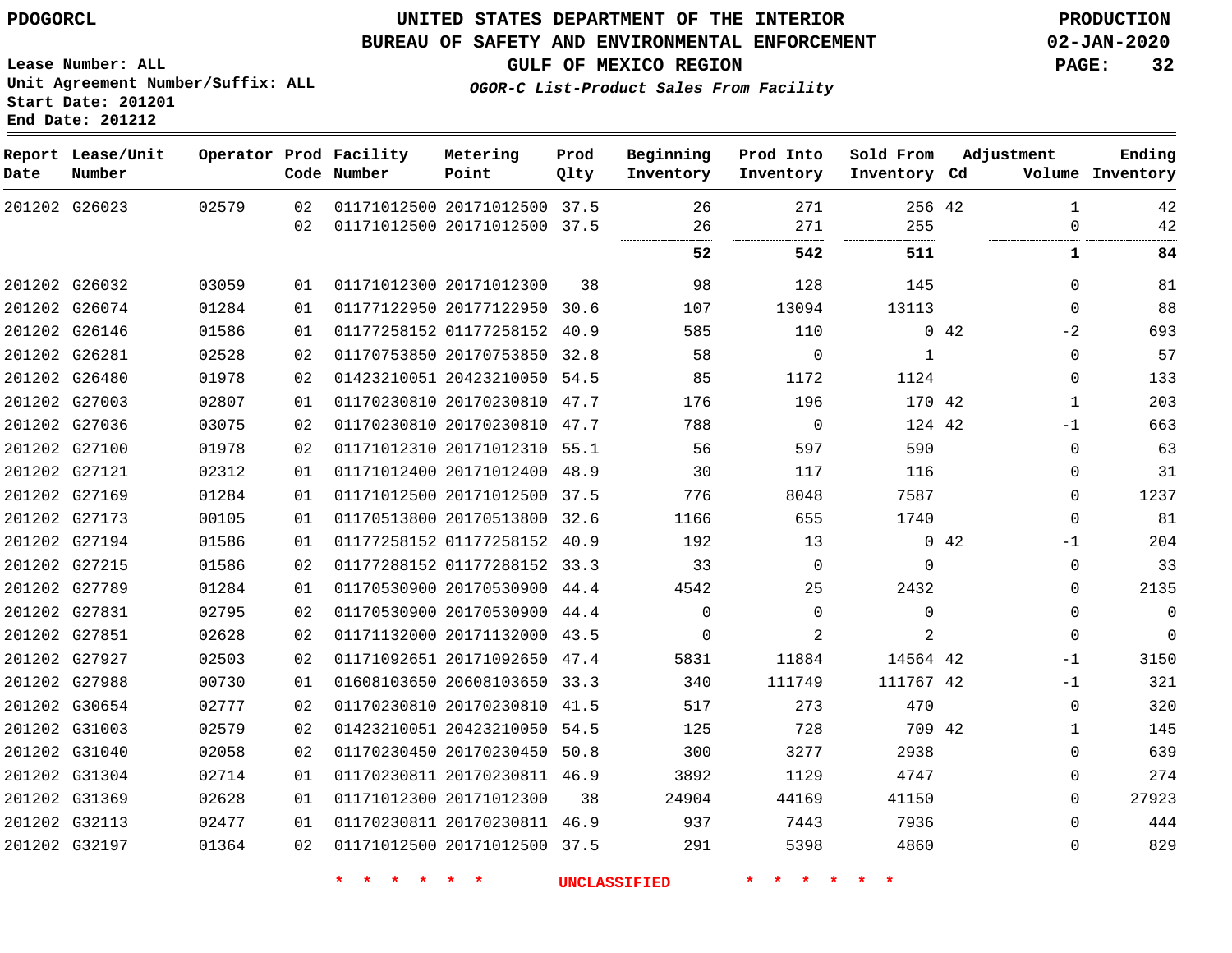#### **BUREAU OF SAFETY AND ENVIRONMENTAL ENFORCEMENT 02-JAN-2020**

**Lease Number: ALL Unit Agreement Number/Suffix: ALL Start Date: 201201**

**End Date: 201212**

**GULF OF MEXICO REGION PAGE: 33**

**OGOR-C List-Product Sales From Facility**

| Date   | Report Lease/Unit<br>Number |                |          | Operator Prod Facility<br>Code Number | Metering<br>Point                                            | Prod<br>Qlty | Beginning<br>Inventory | Prod Into<br>Inventory | Sold From<br>Inventory Cd | Adjustment                 | Ending<br>Volume Inventory |
|--------|-----------------------------|----------------|----------|---------------------------------------|--------------------------------------------------------------|--------------|------------------------|------------------------|---------------------------|----------------------------|----------------------------|
|        | 201202 G32267               | 00105          | 01       |                                       | 01177298272 01177298272                                      | $\Omega$     | 2                      | $\Omega$               | $\Omega$                  | $\Omega$                   | $\overline{a}$             |
|        | 201202 G32268               | 00105          | 01       |                                       | 01177298272 01177298272                                      | $\Omega$     | 7                      | 70                     | $\Omega$                  | $\mathbf 0$                | 77                         |
|        | 201202 G33388               | 02967          | 01       |                                       | 01420470030 20420470030 44.3                                 |              | 254                    | $\Omega$               | $\Omega$                  | $\Omega$                   | 254                        |
|        | 201202 G33407               | 02967          | 02       |                                       | 01170230810 20170230810                                      | 41.5         | 61                     | 21                     |                           | 50 42<br>2                 | 34                         |
|        | 201202 G33408               | 03075          | 02       |                                       | 01422450350 20422450350 48.8                                 |              | 862                    | 1441                   | 550                       | $\Omega$                   | 1753                       |
|        | 201202 G33596               | 02503          | 02       |                                       | 01171132000 20171132000 43.5                                 |              | 1132                   | 12820                  | 12761                     | $\Omega$                   | 1191                       |
| 201203 | 00016                       | 00687<br>02375 | 01<br>01 |                                       | 01170513700 20170513700 21.7<br>01170513700 20170513700 21.7 |              | 403<br>5233            | 1574<br>39118          | 1872<br>41581 42          | $\Omega$<br>$\overline{a}$ | 105<br>2772                |
|        |                             |                |          |                                       |                                                              |              | 5636                   | 40692                  | <br>43453                 | 2                          | 2877                       |
| 201203 | 00026                       | 02375          | 01       |                                       | 01170513700 20170513700 21.7                                 |              | 7260                   | 56730                  | 59973 42                  | 3                          | 4020                       |
| 201203 | 00032                       | 02375          | 01       |                                       | 01170513700 20170513700 35.8                                 |              | 512                    | 3386                   | 3672                      | $\Omega$                   | 226                        |
| 201203 | 00033                       | 02375          | 01       |                                       | 01170513700 20170513700 35.8                                 |              | 574                    | 4068                   | 4370                      | $\Omega$                   | 272                        |
| 201203 | 00049                       | 00105          | 01       |                                       | 01171012300 20171012300 38.2                                 |              | 15681                  | 27147                  | 29298                     | $\mathbf 0$                | 13530                      |
| 201203 | 00050                       | 00105          | 01       |                                       | 01171012300 20171012300 38.2                                 |              | 3395                   | 16853                  | 11849                     | $\mathbf 0$                | 8399                       |
| 201203 | 00051                       | 00105          | 01       |                                       | 01171012300 20171012300 38.2                                 |              | 802                    | 1358                   | 1483                      | $\mathbf 0$                | 677                        |
| 201203 | 00052                       | 00105          | 01       |                                       | 01171012300 20171012300 38.2                                 |              | 1659                   | 2868                   | 3098                      | $\mathbf 0$                | 1429                       |
| 201203 | 00079                       | 01834          | 01       |                                       | 01170230810 20170230810 48.2                                 |              | 294                    | 349                    | 419                       | $\Omega$                   | 224                        |
| 201203 | 00081                       | 00105          | 01       |                                       | 01170231300 01170231300 38.7                                 |              | $\mathbf 0$            | 242                    | 242                       | $\mathbf 0$                | $\Omega$                   |
| 201203 | 00090                       | 03035          | 01       |                                       | 01170230810 20170230810 48.2                                 |              | $\Omega$               | 129                    | 46                        | $\Omega$                   | 83                         |
| 201203 | 00137                       | 00687          | 01       |                                       | 01170513700 20170513700 21.7                                 |              | 217                    | 1185                   | 1323                      | $\mathbf 0$                | 79                         |
| 201203 | 00138                       | 00687          | 01       |                                       | 01170513700 20170513700 21.7                                 |              | 1870                   | 14502                  | 15403                     | $\Omega$                   | 969                        |
| 201203 | 00184                       | 03147          | 02       |                                       | 01170230810 20170230810 48.2                                 |              | 537                    | 835                    | 835                       | $\mathbf 0$                | 537                        |
| 201203 | 00190                       | 02312          | 01       |                                       | 01170230810 20170230810                                      | 48.2         | 3                      | 50                     | 21                        | $\mathbf 0$                | 32                         |
| 201203 | 00191                       | 02312          | 01       |                                       | 01170230810 20170230810 48.2                                 |              | 293                    | 36                     | 306                       | $\Omega$                   | 23                         |
| 201203 | 00196                       | 03041          | 01       |                                       | 01171012300 20171012300 38.2                                 |              | 7960                   | 15834                  | 15902                     | $\mathbf 0$                | 7892                       |
| 201203 | 00244                       | 00105          | 01       |                                       | 01170231300 01170231300 38.7                                 |              | $\Omega$               | 8118                   | 8118                      | $\Omega$                   | $\mathbf 0$                |
| 201203 | 00247                       | 00105          | 01       |                                       | 01170231300 01170231300 38.8                                 |              | $\Omega$               | 623                    | 623                       | $\mathbf 0$                | $\mathbf 0$                |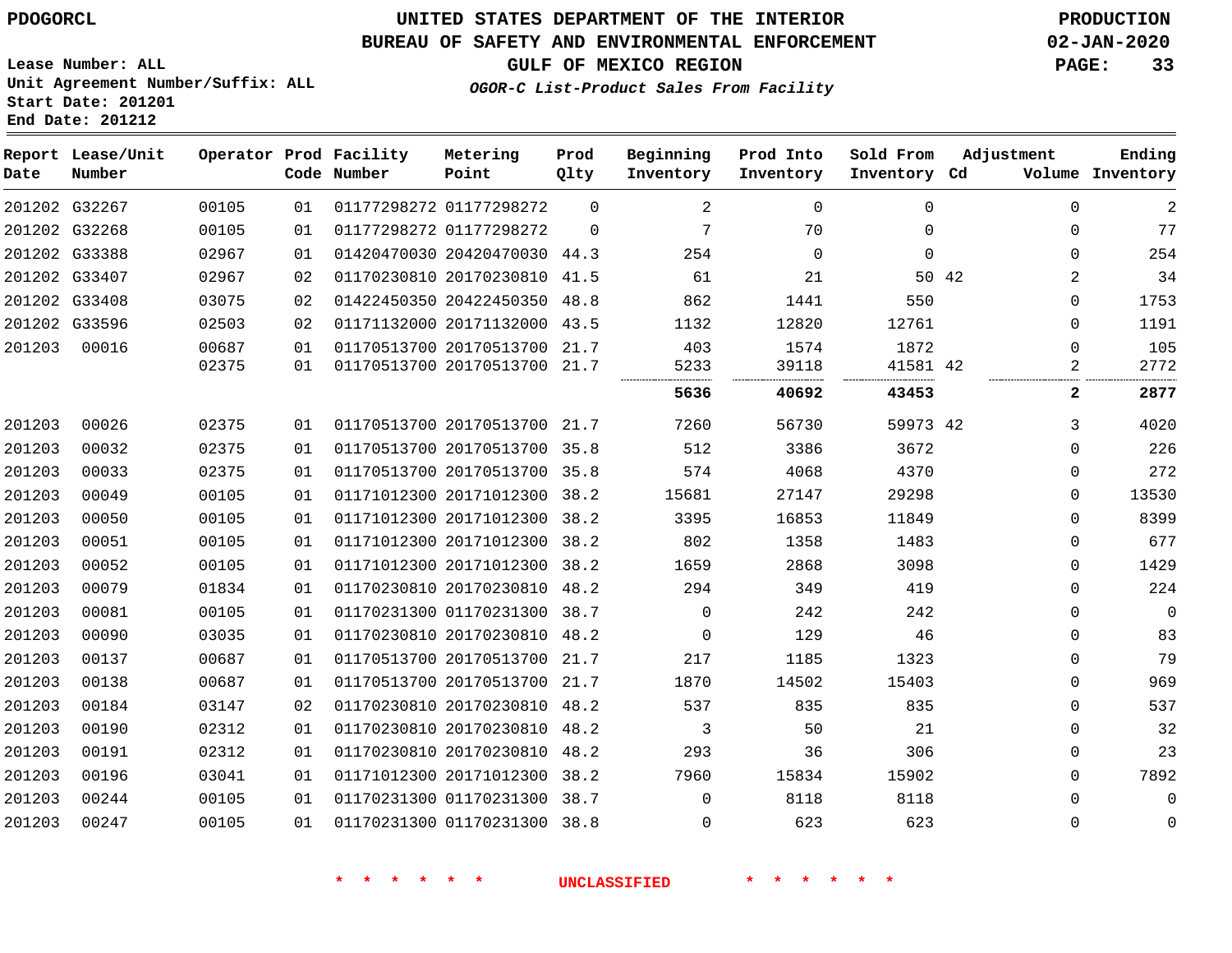**End Date: 201212**

## **UNITED STATES DEPARTMENT OF THE INTERIOR PDOGORCL PRODUCTION**

### **BUREAU OF SAFETY AND ENVIRONMENTAL ENFORCEMENT 02-JAN-2020**

**Lease Number: ALL Unit Agreement Number/Suffix: ALL Start Date: 201201**

**GULF OF MEXICO REGION PAGE: 34**

**OGOR-C List-Product Sales From Facility**

| Date   | Report Lease/Unit<br>Number |       |    | Operator Prod Facility<br>Code Number | Metering<br>Point            | Prod<br>Qlty | Beginning<br>Inventory | Prod Into<br>Inventory | Sold From<br>Inventory Cd | Adjustment           | Ending<br>Volume Inventory |
|--------|-----------------------------|-------|----|---------------------------------------|------------------------------|--------------|------------------------|------------------------|---------------------------|----------------------|----------------------------|
| 201203 | 00253                       | 01364 | 02 |                                       | 01170230810 20170230810 48.2 |              | 2565                   | 1995                   | 3278                      | $\Omega$             | 1282                       |
|        |                             | 02025 | 01 |                                       | 01170230810 20170230810 48.1 |              | 26<br>                 | 28<br>.                | 36<br>.                   | $\Omega$             | 18                         |
|        |                             |       |    |                                       |                              |              | 2591                   | 2023                   | 3314                      | 0                    | 1300                       |
| 201203 | 00317                       | 02970 | 02 |                                       | 01171012310 20171012310 46.1 |              | 22                     | 217                    | 219                       | $\mathbf 0$          | 20                         |
| 201203 | 00353                       | 02266 | 01 |                                       | 01170754800 20170754800 28.8 |              | 147                    | 2300                   | 1992                      | $\Omega$             | 455                        |
| 201203 | 00367                       | 02375 | 01 |                                       | 01170513700 20170513700 21.7 |              | 140                    | 1064                   | 1129                      | $\Omega$             | 75                         |
| 201203 | 00424                       | 00064 | 01 |                                       | 01171012400 20171012400 48.5 |              | 10                     | 57                     | 50                        | $\mathbf 0$          | 17                         |
| 201203 | 00434                       | 01284 | 01 |                                       | 01177112605 2017711260Y 34.7 |              | 10                     | 6198                   | 6150                      | $\Omega$             | 58                         |
| 201203 | 00453                       | 01284 | 01 |                                       | 01177112605 2017711260Y 34.7 |              | 55                     | 7256                   | 7242                      | $\Omega$             | 69                         |
| 201203 | 00466                       | 00064 | 01 |                                       | 01171012400 20171012400 48.9 |              | 639                    | 2324                   | 2281 42                   | $-1$                 | 681                        |
| 201203 | 00479                       | 00105 | 01 |                                       | 01171012500 20171012500      | 37.5         | 695                    | 4418                   | 4672                      | $\mathbf 0$          | 441                        |
| 201203 | 00487                       | 03033 | 01 |                                       | 01171132800 21171132800 44.5 |              | 1129                   | 4013                   | 3513 42                   | $-1$                 | 1628                       |
| 201203 | 00495                       | 03033 | 01 |                                       | 01171132800 21171132800 43.8 |              | 319                    | 658                    | 668 42                    | $\mathbf{1}$         | 310                        |
| 201203 | 00518                       | 03033 | 01 |                                       | 01170230450 20170230450 50.2 |              | 168                    | 914                    | 864                       | $\Omega$             | 218                        |
| 201203 | 00526                       | 00105 | 01 |                                       | 01170230810 20170230810 48.1 |              | 1271                   | $\Omega$               | 1271                      | $\Omega$             | $\mathbf 0$                |
| 201203 | 00541                       | 03033 | 01 |                                       | 01170530900 20170530900 44.5 |              | $\mathbf 0$            | 6                      |                           | 5 42<br>$\mathbf{1}$ | $\overline{2}$             |
| 201203 | 00560                       | 00687 | 01 |                                       | 01171131600 20171131600 43.3 |              | 23                     | 651                    | 591                       | $\Omega$             | 83                         |
| 201203 | 00577                       | 03059 | 01 |                                       | 01171012300 20171012300 38.2 |              | 20048                  | 35072                  | 37641                     | $\Omega$             | 17479                      |
| 201203 | 00593                       | 01834 | 01 |                                       | 01171012300 20171012300      | 38           | 14973                  | 16267                  | 17374                     | $\Omega$             | 13866                      |
| 201203 | 00605                       | 02899 | 01 |                                       | 01170573602 20170573602 33.4 |              | 1532                   | 775                    | 1297                      | $\Omega$             | 1010                       |
| 201203 | 00680                       | 03033 | 01 |                                       | 01170230700 20170230700 47.4 |              | 757                    | 4308                   | 4497                      | $\Omega$             | 568                        |
| 201203 | 00691                       | 02312 | 02 |                                       | 01170754201 01170754201 36.4 |              | 810                    | 1431                   | 1749                      | $\Omega$             | 492                        |
| 201203 | 00693                       | 02266 | 02 |                                       | 01170754800 20170754800 28.8 |              | 161                    | 804                    | 806                       | $\Omega$             | 159                        |
| 201203 | 00694                       | 02266 | 01 |                                       | 01170754800 20170754800 28.8 |              | 2244                   | 10814                  | 10922                     | $\Omega$             | 2136                       |
| 201203 | 00697                       | 02266 | 01 |                                       | 01170754800 20170754800      | 28.8         | 425                    | 2264                   | 2242                      | $\mathbf 0$          | 447                        |
| 201203 | 00758                       | 00105 | 01 |                                       | 01170230810 20170230810 48.1 |              | 272                    | 238                    | 357                       | $\Omega$             | 153                        |
| 201203 | 00763                       | 01284 | 01 |                                       | 01170230810 20170230810 48.2 |              | 438                    | 550                    | 634                       | $\Omega$             | 354                        |
| 201203 | 00767                       | 00105 | 01 |                                       | 01170230810 20170230810 48.2 |              | 51                     | 39                     | 65                        | $\mathbf 0$          | 25                         |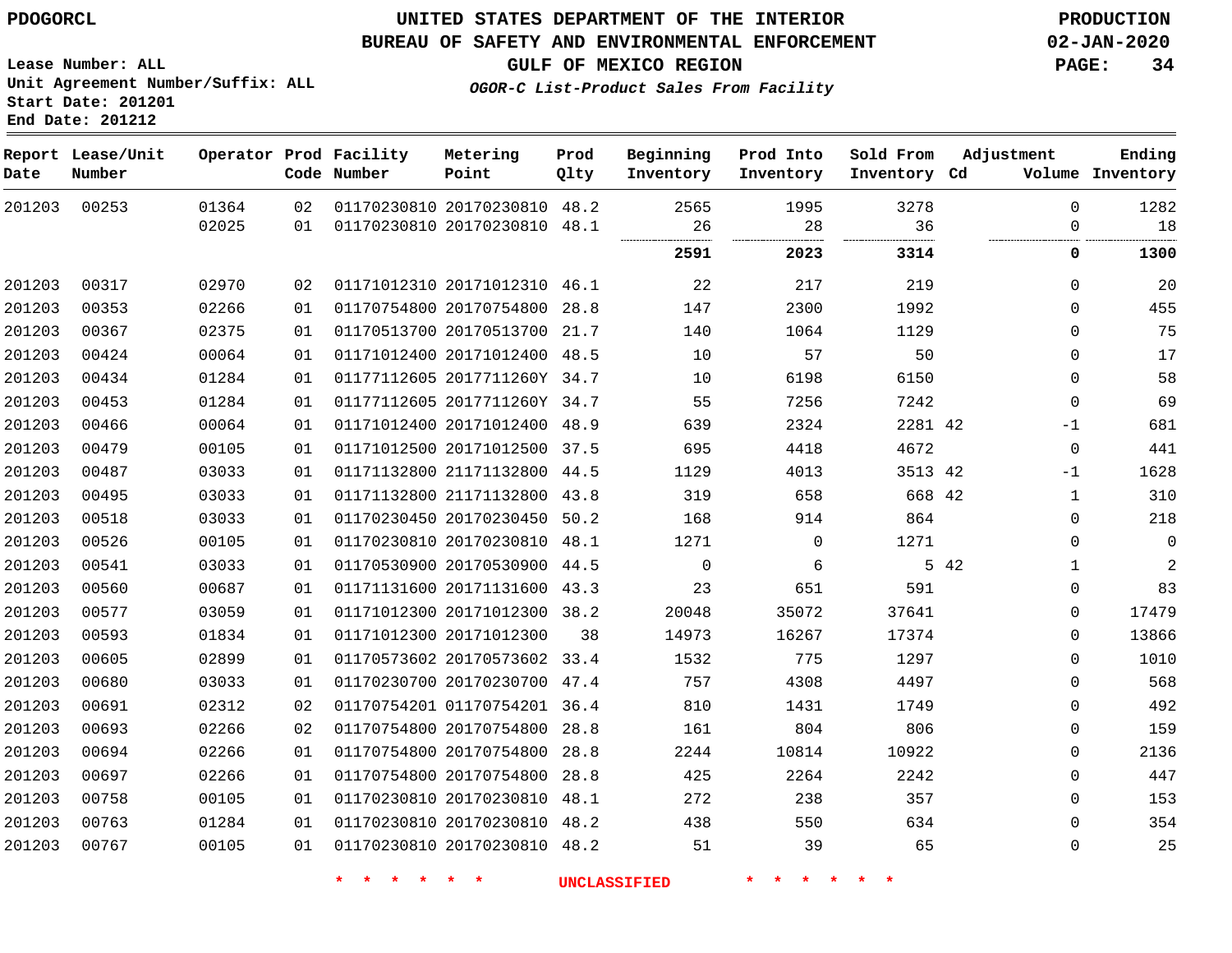**Report Date**

8910029320

**End Date: 201212**

## **UNITED STATES DEPARTMENT OF THE INTERIOR PDOGORCL PRODUCTION**

#### **BUREAU OF SAFETY AND ENVIRONMENTAL ENFORCEMENT 02-JAN-2020**

**Lease Number: ALL Unit Agreement Number/Suffix: ALL Start Date: 201201**

**OGOR-C List-Product Sales From Facility**

**GULF OF MEXICO REGION PAGE: 35**

42

| Lease/Unit<br>Number |       |    | Operator Prod Facility<br>Code Number | Metering<br>Point            | Prod<br>Qlty | Beginning<br>Inventory | Prod Into<br>Inventory | Sold From<br>Inventory Cd | Adjustment               | Ending<br>Volume Inventory |
|----------------------|-------|----|---------------------------------------|------------------------------|--------------|------------------------|------------------------|---------------------------|--------------------------|----------------------------|
| 00775                | 01834 | 01 |                                       | 01171131600 20171131600 43.3 |              | 108                    | 3150                   | 2858 42                   | $\mathbf{1}$             | 401                        |
| 00777                | 03033 | 01 |                                       | 01171132000 20171132000 43.2 |              | 2                      | 44                     | 44                        | $\Omega$                 | $\mathbf{2}$               |
| 00778                | 03033 | 01 |                                       | 01171132000 20171132000      | 43.2         | 137                    | 1787                   | 1846                      | $\Omega$                 | 78                         |
| 00796                | 02628 | 01 |                                       | 01171012300 20171012300 38.2 |              | 6051                   | 27856                  | 20024                     | $\Omega$                 | 13883                      |
| 00819                | 00078 | 01 |                                       | 01171132800 21171132800      | 44.5         | 26                     | 9                      | 24                        | $\Omega$                 | 11                         |
| 00839                | 02451 | 01 |                                       | 01170513800 20170513800 32.8 |              | 371                    | 7052                   | 6824                      | $\Omega$                 | 599                        |
| 754302006A           | 00078 | 01 |                                       | 01170573601 20170573601 24.8 |              | 253                    | 1549                   | 1540                      | $\Omega$                 | 262                        |
| 754303001A           | 00059 | 01 |                                       | 01170230811 20170230811 47.2 |              | 250                    | 6266                   | 4738 09                   | $-1527$                  | 251                        |
| 754306012A           | 01207 | 01 |                                       | 01608128270 20608128270      | 25.8         | 11648                  | 85107                  | $\Omega$                  | $\Omega$                 | 96755                      |
| 754307005A           | 00078 | 01 |                                       | 01170573601 20170573601      | 24.8         | 202                    | 641                    | 735                       | $\Omega$                 | 108                        |
| 754307017A           | 00362 | 02 |                                       | 01170230811 20170230811      | 47.2         | 206                    | 5742                   | 5718                      | $\mathbf 0$              | 230                        |
| 754309002A           | 00981 | 01 |                                       | 01170753850 20170753850      | 32           | 875                    | 157                    |                           | 0 <sub>09</sub><br>$-45$ | 987                        |
| 7543880060           | 00105 | 01 |                                       | 01170230450 20170230450      | 48.5         | 4                      | 105                    | 84                        | $\Omega$                 | 25                         |
| 7543890080           | 02375 | 01 |                                       | 01170513700 20170513700      | 32           | 448                    | 1974                   | 2291 42                   | $\mathbf 1$              | 132                        |
| 7543900080           | 00105 | 01 |                                       | 01177245111 01177245111      | $\Omega$     | 79                     | 81                     | $\mathbf 0$               | $\Omega$                 | 160                        |
| 7543930100           | 00362 | 02 |                                       | 01170230450 20170230450      | 48.5         | 531                    | 4007                   | 3583                      | 0                        | 955                        |
| 7543930200           | 00105 | 01 |                                       | 01171012310 20171012310 46.1 |              | 1633                   | 17383                  | 17344                     | $\Omega$                 | 1672                       |
|                      | 01284 | 01 |                                       | 0117709260L 2017709260L 39.9 |              | $\Omega$               | 2350                   | 2350                      | $\Omega$                 | $\Omega$                   |
|                      |       |    |                                       |                              |              | 1633                   | 19733                  | 19694                     | 0                        | 1672                       |
| 7543940080           | 03035 | 01 |                                       | 01170230811 20170230811 47.2 |              | 40                     | 892                    | 896                       | $\Omega$                 | 36                         |
| 754395019A           | 00105 | 01 |                                       | 01420390101 01420390101      | $\Omega$     | 69                     | $\mathbf 0$            | $\Omega$                  | $\Omega$                 | 69                         |
| 754396015A           | 01284 | 01 |                                       | 01608103650 20608103650      | 31.7         | 18                     | 7144                   | 7141                      | 0                        | 21                         |
| 8910020210           | 02451 | 01 |                                       | 01170513800 20170513800 32.8 |              | 9592                   | 79630                  | 82461                     | $\Omega$                 | 6761                       |
| 8910024540           | 02451 | 01 |                                       | 01170513800 20170513800 32.8 |              | 10974                  | 98766                  | 101355                    | $\Omega$                 | 8385                       |
|                      |       |    |                                       |                              |              |                        |                        |                           |                          |                            |

01170513700 20170513700 35.8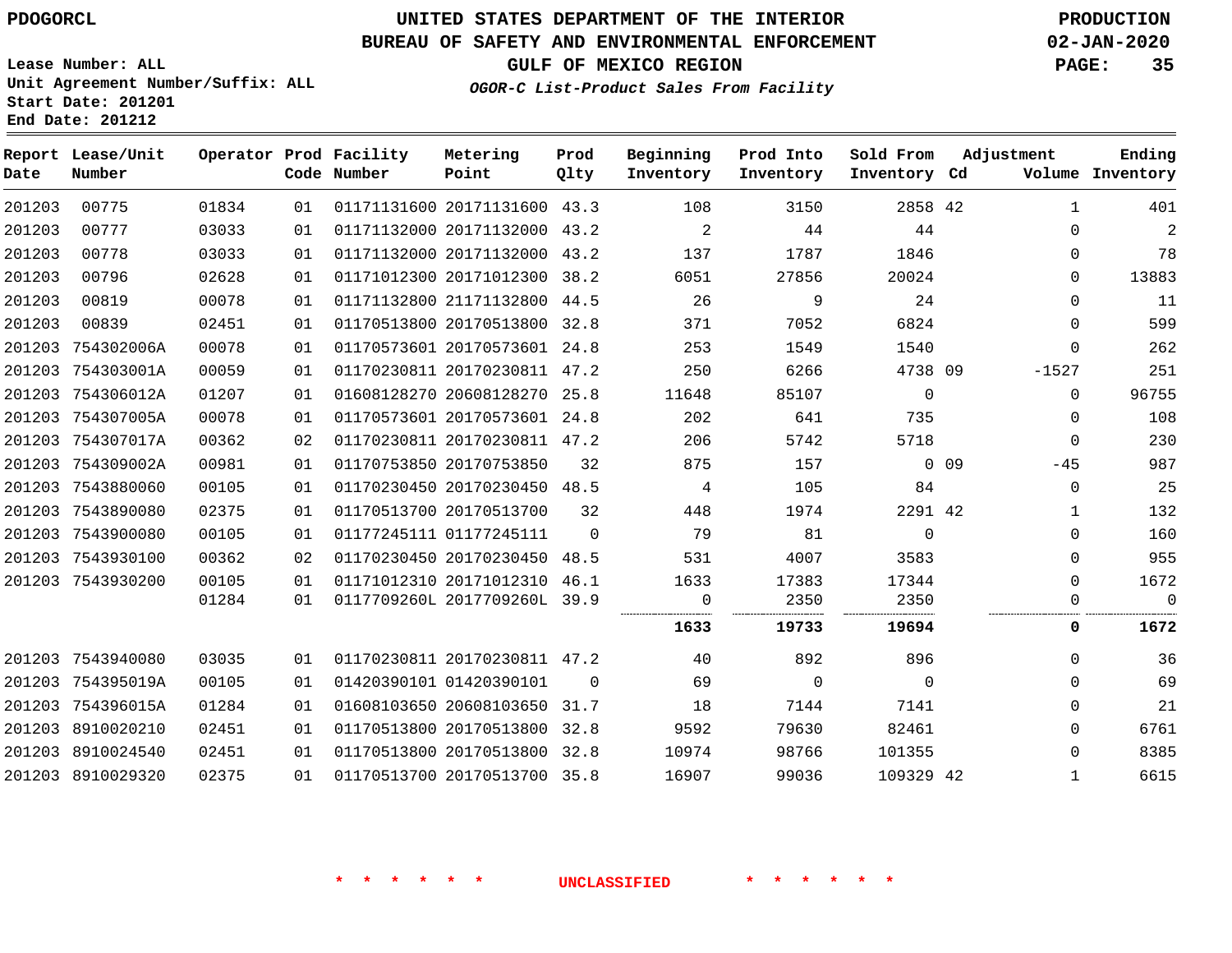**Date**

**Report Lease/Unit**

**Number**

 8910116800 891011687A 891011687C 891011687D 891011687E

## **UNITED STATES DEPARTMENT OF THE INTERIOR PDOGORCL PRODUCTION**

**Prod Qlty**

#### **BUREAU OF SAFETY AND ENVIRONMENTAL ENFORCEMENT 02-JAN-2020**

**Lease Number: ALL Unit Agreement Number/Suffix: ALL Start Date: 201201 End Date: 201212**

**Operator Prod Facility**

**Code Number**

**OGOR-C List-Product Sales From Facility**

**Beginning Inventory** **Prod Into Inventory** **Sold From Inventory**

**Inventory Cd Volume**

**Adjustment**

 

 $-4$   $\Omega$ 

  $\Omega$  $-1$   $\Omega$  $\Omega$  $\Omega$  $-127$ -68  $\Omega$  $\Omega$  $\Omega$  $\Omega$   $\Omega$  

**GULF OF MEXICO REGION PAGE: 36**

 

**Ending**

 

|        | 201203 8910034440  | 00730 | 01 | 01170513700 20170513700 34.4 |      | 1557      | 6905      | 8002 42                       |  |
|--------|--------------------|-------|----|------------------------------|------|-----------|-----------|-------------------------------|--|
|        |                    | 02375 | 01 | 01170513700 20170513700 33.9 |      | 12714<br> | 59345<br> | 68098 42<br>------------<br>. |  |
|        |                    |       |    |                              |      | 14271     | 66250     | 76100                         |  |
|        | 201203 8910039150  | 00078 | 01 | 01170573601 20170573601 24.8 |      | 509       | 3316      | 3261 42                       |  |
|        | 201203 8910063810  | 00105 | 01 | 01170230450 20170230450 48.5 |      | 1         | 17        | 14                            |  |
|        |                    | 03035 | 01 | 01170230450 20170230450 48.5 |      | 214       | 1469      | 1333                          |  |
|        |                    |       |    |                              |      | 215       | 1486      | 1347                          |  |
|        | 201203 8910086400  | 02893 | 02 | 01171012400 20171012400 48.5 |      | 152       | 576       | 559                           |  |
|        | 201203 8910087640  | 00105 | 01 | 01171092800 21171132800 44.5 |      | 860       | 2054      | 1991                          |  |
| 201203 | 8910087670         | 02312 | 01 | 01170754201 01170754201 36.4 |      | 474       | 668       | 912 42                        |  |
|        | 201203 8910087840  | 00162 | 01 | 01177122606 20177122606 39.2 |      | $\Omega$  | 3507      | 3507                          |  |
| 201203 | 8910088130         | 00078 | 01 | 01171132800 21171132800      | 44.5 | 226       | 198       | 334                           |  |
| 201203 | 8910088160         | 01284 | 01 | 01171132800 21171132800      | 43.8 | $\Omega$  | $\Omega$  | $\Omega$                      |  |
|        | 201203 8910089160  | 02375 | 01 | 01170513700 20170513700 28.1 |      | 880       | 5930      | 6414                          |  |
|        | 201203 891008927AE | 00078 | 01 | 01170230400 20170230400 51.5 |      | 129       | 383       | 321 09                        |  |
| 201203 | 891008927AG        | 00078 | 01 | 01170230400 20170230400 51.5 |      | 184       | 745       | 736 09                        |  |
| 201203 | 891008927Y         | 00078 | 01 | 01170230400 20170230400 51.5 |      | 77        | 224       | 264 42                        |  |
| 201203 | 891008946C         | 01834 | 01 | 01171012500 20171012500      | 37.5 | 48        | $\Omega$  | 48                            |  |
| 201203 | 8910116580         | 02375 | 01 | 01170513700 20170513700      | 28.1 | 617       | 4391      | 4715                          |  |
| 201203 | 8910116740         | 02375 | 01 | 01170513700 20170513700      | 28.1 | 373       | 2589      | 2789                          |  |
| 201203 | 8910116770         | 02375 | 01 | 01170513700 20170513700      | 28.1 | 280       | 1810      | 1969                          |  |
|        | 201203 8910116790  | 02375 | 01 | 01170513700 20170513700 28.1 |      | 1817      | 12235     | 13235                         |  |
|        |                    |       |    |                              |      |           |           |                               |  |

**Metering Point**

 20170513700 28.1 20170754800 28.8 20170754800 28.8 20170754800 28.8 20170754800 28.8

**\* \* \* \* \* \* UNCLASSIFIED \* \* \* \* \* \***

42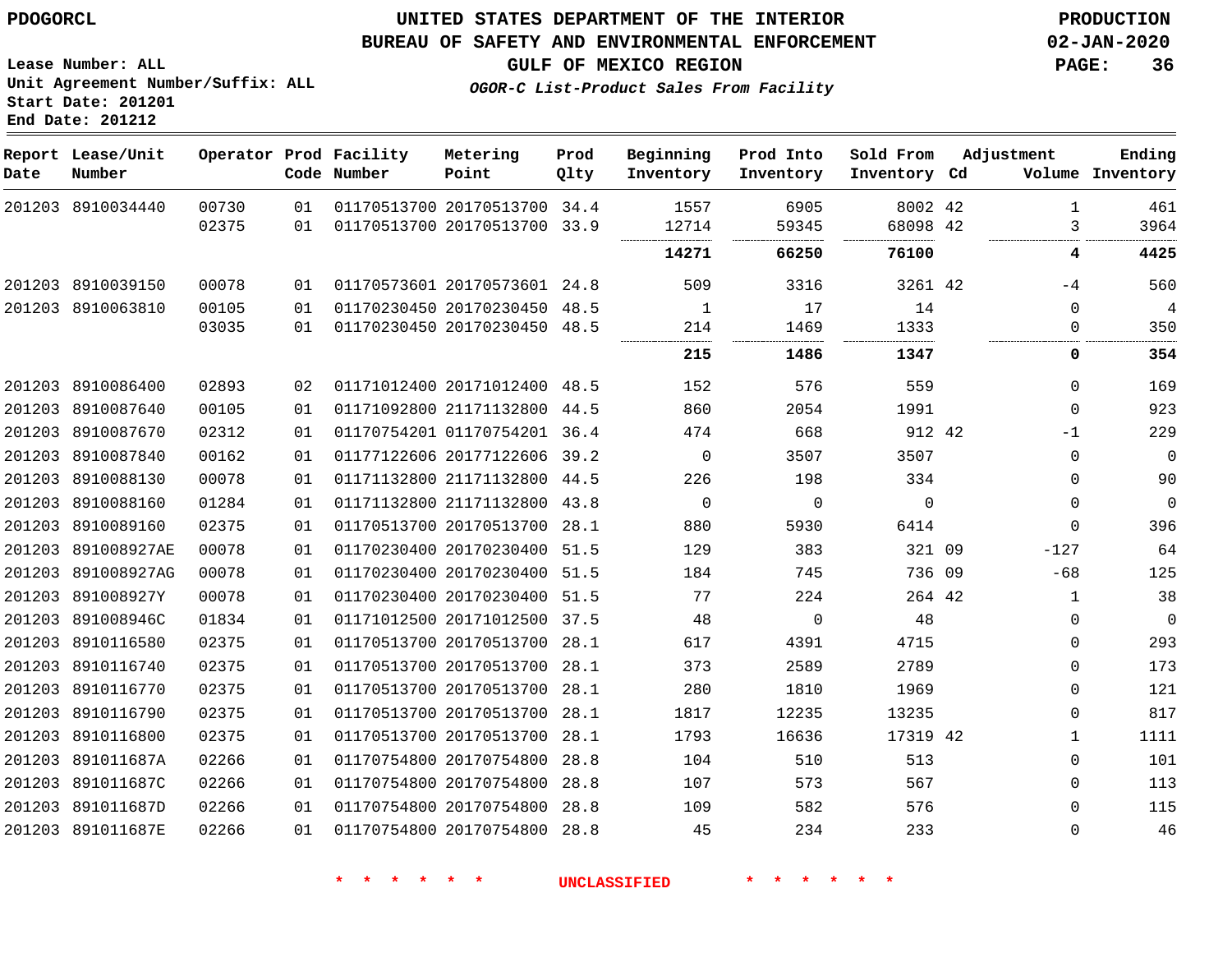8910117330

**Report Lease/Unit**

**Number**

**Date**

# **UNITED STATES DEPARTMENT OF THE INTERIOR PDOGORCL PRODUCTION**

**Prod Qlty**

### **BUREAU OF SAFETY AND ENVIRONMENTAL ENFORCEMENT 02-JAN-2020**

**Lease Number: ALL Unit Agreement Number/Suffix: ALL Start Date: 201201 End Date: 201212**

**Operator Prod Facility**

**Code Number**

20170754800 28.8

**Metering Point**

**OGOR-C List-Product Sales From Facility**

**Sold From Inventory**

**Prod Into Inventory**

**Beginning Inventory**

**GULF OF MEXICO REGION PAGE: 37**

**Inventory Cd Volume**

**Adjustment**

  $\Omega$  $\Omega$   $\Omega$ -1  $\Omega$   $\Omega$  $\Omega$   $\Omega$  $\overline{0}$  $\overline{0}$  $\Omega$  $\overline{0}$  $\Omega$  $\Omega$  $\Omega$ -1788  $\Omega$   $\Omega$   $\Omega$   $\Omega$ 

**Ending**

|                   |       |    | $\star$ $\star$<br>* * * * |                              |          | <b>UNCLASSIFIED</b> | $\star$ $\star$<br>$\star$ $\star$ | $\star$ $\star$ |  |
|-------------------|-------|----|----------------------------|------------------------------|----------|---------------------|------------------------------------|-----------------|--|
| 201203 G01198     | 00105 | 01 |                            | 01171092651 20171092650 46.8 |          | 187                 | 1261                               | 1209            |  |
| 201203 G01196     | 03041 | 01 |                            | 01171132800 21171132800 44.5 |          | 9                   | $\Omega$                           | 9               |  |
| 201203 G01153     | 01834 | 01 |                            | 01171132800 21171132800 44.5 |          | 35                  | 107                                | 97              |  |
| 201203 G01092     | 02375 | 01 |                            | 01170513700 20170513700 28.1 |          | 1300                | 8952                               | 9654            |  |
| 201203 G01091     | 02375 | 01 |                            | 01170513700 20170513700 28.1 |          | 393                 | 2616                               | 2834            |  |
| 201203 G01090     | 02375 | 01 |                            | 01170513700 20170513700 28.1 |          | 1996                | 13213                              | 14327           |  |
| 201203 G01083     | 02375 | 01 |                            | 01170513700 20170513700 28.1 |          | 2325                | 26897                              | 27427 42        |  |
| 201203 G01082     | 01364 | 02 |                            | 01170753510 20170753510 57.3 |          | 387                 | 27                                 | 165             |  |
| 201203 G01036     | 03033 | 01 |                            | 01420390101 20171092650 46.9 |          | 1256                | 9421                               | 8889 45         |  |
| 201203 G01027     | 00162 | 01 |                            | 01177122606 20177122606 39.2 |          | $\overline{0}$      | 5632                               | 5632            |  |
| 201203 G00987     | 00105 | 01 |                            | 01171132800 21171132800 44.5 |          | 120                 | 141                                | 178             |  |
| 201203 G00985     | 00687 | 01 |                            | 0117709260A 2017709260A 35.8 |          | 291                 | 11051                              | 11045           |  |
| 201203 G00974     | 00105 | 01 |                            | 01171132000 20171132000 43.2 |          | 63                  | 729                                | 760             |  |
| 201203 G00971     | 00105 | 01 |                            | 01171132000 20171132000 43.1 |          | 2                   | 34                                 | 35              |  |
| 201203 8910202560 | 02375 | 01 |                            | 01170513700 20170513700 32.4 |          | 1323                | 8231                               | 9004            |  |
| 201203 8910202550 | 00105 | 01 |                            | 01170230810 20170230810 48.1 |          | $\mathbf 0$         | 33                                 | 12              |  |
| 201203 8910202350 | 00276 | 01 |                            | 01170513700 20170513700 30.2 |          | 4368                | 26925                              | 29494           |  |
| 201203 8910169370 | 02628 | 01 |                            | 01171132000 20171132000 43.2 |          | 292                 | 3401                               | 3542            |  |
| 201203 8910169300 | 00491 | 01 |                            | 01170230810 20170230810 48.1 |          | 109                 | 69                                 | 134             |  |
| 201203 8910169290 | 02628 | 01 |                            | 01171132000 20171132000 43.2 |          | 191                 | 2475                               | 2558            |  |
| 201203 8910169280 | 02628 | 01 |                            | 01171132000 20171132000 43.2 |          | 422                 | 6414                               | 6555            |  |
| 201203 8910123390 | 00105 | 01 |                            | 01171131800 20171131800      | $\Omega$ | 236                 | 4                                  | $\overline{0}$  |  |
| 201203 8910123350 | 03033 | 01 |                            | 01171012500 20171012500 37.5 |          | 29                  | 213                                | 220 42          |  |
| 201203 8910123330 | 00105 | 01 |                            | 01177215100 20177215102      | 30       | 158                 | 16120                              | 16113           |  |
| 201203 8910123320 | 00105 | 01 |                            | 01177215100 20177215102      | 30       | 90                  | 10601                              | 10583           |  |
| 201203 8910123270 | 00105 | 01 |                            | 01177215100 20177215102      | 30       | 41                  | 4045                               | 4045            |  |
| 201203 8910123210 | 00687 | 01 |                            | 0117709260A 2017709260A 35.8 |          | 85                  | 2984                               | 2989            |  |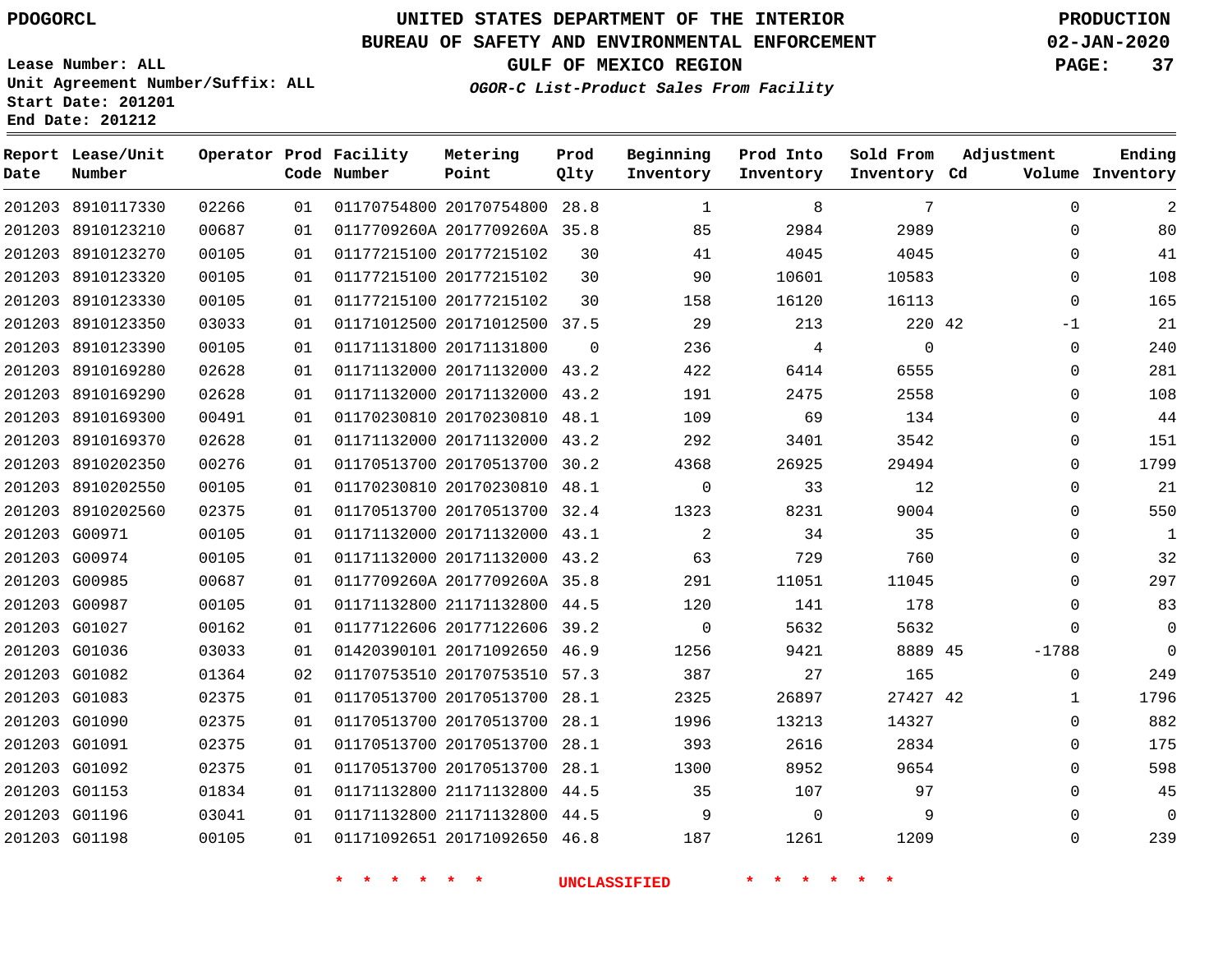### **BUREAU OF SAFETY AND ENVIRONMENTAL ENFORCEMENT 02-JAN-2020**

**Lease Number: ALL Unit Agreement Number/Suffix: ALL Start Date: 201201 End Date: 201212**

**GULF OF MEXICO REGION PAGE: 38**

**OGOR-C List-Product Sales From Facility**

| Date | Report Lease/Unit<br>Number |       |                 | Operator Prod Facility<br>Code Number | Metering<br>Point            | Prod<br>Qlty | Beginning<br>Inventory | Prod Into<br>Inventory | Sold From<br>Inventory Cd | Adjustment   | Ending<br>Volume Inventory |
|------|-----------------------------|-------|-----------------|---------------------------------------|------------------------------|--------------|------------------------|------------------------|---------------------------|--------------|----------------------------|
|      | 201203 G01208               | 00105 | 01              |                                       | 01171092651 20171092650 46.9 |              | 212                    | 1372                   | 1324                      | $\Omega$     | 260                        |
|      | 201203 G01210               | 03041 | 01              |                                       | 01171132800 21171132800 44.5 |              | 284                    | 707                    | 676                       | $\mathbf 0$  | 315                        |
|      | 201203 G01220               | 00105 | 01              |                                       | 01177092600 20177092600 44.1 |              | 221                    | 7048                   | 7038                      | $\Omega$     | 231                        |
|      | 201203 G01248               | 02628 | 01              |                                       | 01171012500 20171012500 37.5 |              | 3744                   | 25465                  | 26651                     | $\mathbf 0$  | 2558                       |
|      | 201203 G01261               | 03033 | 01              |                                       | 01171012500 20171012500 37.5 |              | 6                      | 67                     | 66                        | $\Omega$     | 7                          |
|      | 201203 G01269               | 03033 | 01              |                                       | 01171012500 20171012500 37.5 |              | 26                     | 320                    | 313 42                    | $-1$         | 32                         |
|      | 201203 G01351               | 00078 | 01              |                                       | 01170230400 20170230400 51.5 |              | 52                     | 178                    | 200                       | $\mathbf 0$  | 30                         |
|      | 201203 G01441               | 00105 | 01              |                                       | 01177112701 20177112700      | 0            | 789                    | 693                    | $\mathbf 0$               | $\mathbf 0$  | 1482                       |
|      | 201203 G01447               | 02375 | 01              |                                       | 01170513700 20170513700 21.7 |              | 207                    | 1518                   | 1618 42                   | $\mathbf{1}$ | 108                        |
|      | 201203 G01477               | 03026 | 02              |                                       | 01170230810 20170230810 48.2 |              | 1516                   | 1512                   | 2056                      | $\mathbf 0$  | 972                        |
|      | 201203 G01497               | 02451 | 01              |                                       | 01170513800 20170513800 32.6 |              | 5570                   | 45564                  | 47266                     | $\Omega$     | 3868                       |
|      | 201203 G01498               | 02451 | 01              |                                       | 01170513800 20170513800 32.6 |              | 876                    | 7208                   | 7472                      | $\Omega$     | 612                        |
|      | 201203 G01580               | 02451 | 01              |                                       | 01170513800 20170513800 32.5 |              | 3                      | 27                     | 27                        | $\Omega$     | 3                          |
|      | 201203 G01610               | 00105 | 01              |                                       | 01177215100 20177215102      | 30           | 9                      | 1072                   | 1070                      | $\mathbf 0$  | 11                         |
|      | 201203 G01619               | 02375 | 01              |                                       | 01170513700 20170513700      | 32           | 10756                  | 50407                  | 57797                     | $\Omega$     | 3366                       |
|      | 201203 G01620               | 02375 | 01              |                                       | 01170513700 20170513700      | 32           | 1133                   | 5080                   | 5874                      | $\mathbf 0$  | 339                        |
|      | 201203 G01754               | 00003 | 01              |                                       | 01423210051 20423210050 58.3 |              | 21                     | 103                    | 101                       | $\mathbf 0$  | 23                         |
|      | 201203 G01757               | 00003 | 01              |                                       | 01423210051 20423210050 58.3 |              | 177                    | 763                    | 769 42                    | 1            | 172                        |
|      | 201203 G01860               | 00105 | 01              |                                       | 01170231110 20170231110 41.7 |              | 7481                   | 4404                   | 7751                      | $\mathbf 0$  | 4134                       |
|      | 201203 G01865               | 00078 | 01              |                                       | 01171012500 20171012500 37.5 |              | 228                    | 3482                   | 3362                      | $\mathbf 0$  | 348                        |
|      | 201203 G01880               | 00105 | 01              |                                       | 01171132000 20171132000 43.1 |              | 7                      | 90                     | 93                        | $\mathbf 0$  | $\overline{4}$             |
|      | 201203 G01898               | 02312 | 01              |                                       | 01171012500 20171012500 37.5 |              | 803                    | 5770                   | 5997                      | $\Omega$     | 576                        |
|      | 201203 G01901               | 00105 | 01              |                                       | 01177215100 20177215102      | 30           | 1                      | 111                    | 111                       | 0            | 1                          |
|      | 201203 G01953               | 00105 | 01              |                                       | 01170230811 20170230811 47.1 |              | 10                     | 277                    | 276                       | $\mathbf 0$  | 11                         |
|      | 201203 G01966               | 00105 | 01              |                                       | 01177215100 20177215102      | 30           | 78                     | 6810                   | 6818                      | $\mathbf 0$  | 70                         |
|      | 201203 G01967               | 00105 | 01              |                                       | 01177215100 20177215102      | 30           | 134                    | 11182                  | 11202                     | $\Omega$     | 114                        |
|      | 201203 G01972               | 03033 | 02              |                                       | 01170230810 20170230810 48.2 |              | 197                    | 94                     | 230 42                    | -1           | 60                         |
|      | 201203 G01997               | 01071 | 02 <sub>o</sub> |                                       | 01170230810 20170230810 47.2 |              | 37                     | 6                      | 6                         | $\mathbf 0$  | 37                         |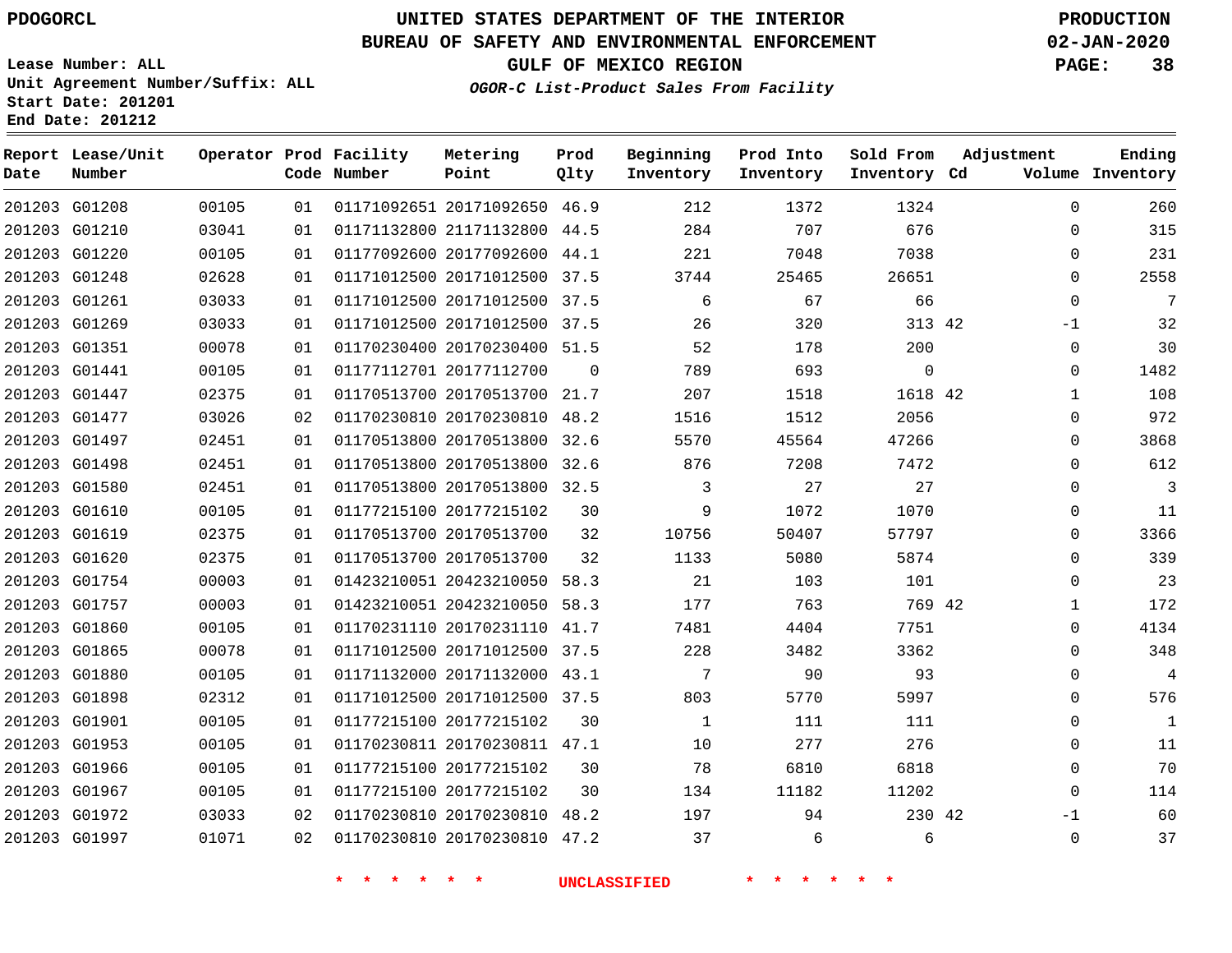### **BUREAU OF SAFETY AND ENVIRONMENTAL ENFORCEMENT 02-JAN-2020**

**Lease Number: ALL Unit Agreement Number/Suffix: ALL Start Date: 201201**

**End Date: 201212**

**GULF OF MEXICO REGION PAGE: 39**

**OGOR-C List-Product Sales From Facility**

| Date | Report Lease/Unit<br>Number |       |    | Operator Prod Facility<br>Code Number | Metering<br>Point            | Prod<br>Qlty | Beginning<br>Inventory | Prod Into<br>Inventory     | Sold From<br>Inventory Cd | Adjustment    | Ending<br>Volume Inventory |
|------|-----------------------------|-------|----|---------------------------------------|------------------------------|--------------|------------------------|----------------------------|---------------------------|---------------|----------------------------|
|      | 201203 G01998               | 00105 | 01 |                                       | 01170230810 20170230810 48.2 |              | 103                    | 114                        | 144                       | $\Omega$      | 73                         |
|      | 201203 G02006               | 03026 | 02 |                                       | 01170530900 20170530900 44.5 |              | $\mathbf{1}$           | 10                         |                           | 7 42<br>$-1$  | $\overline{3}$             |
|      | 201203 G02037               | 02222 | 01 |                                       | 01170530900 20170530900 44.5 |              | 44                     | 35                         |                           | 66 42<br>$-1$ | 12                         |
|      | 201203 G02045               | 00105 | 01 |                                       | 01170530900 20170530900 44.5 |              | 31                     | 66                         | 74                        | $\Omega$      | 23                         |
|      | 201203 G02104               | 00687 | 01 |                                       | 01171132000 20171132000 43.2 |              | 59                     | 473                        | 512 42                    | 1             | 21                         |
|      | 201203 G02111               | 02628 | 01 |                                       | 01171132000 20171132000 43.2 |              | 3720                   | 56694                      | 57926                     | $\Omega$      | 2488                       |
|      | 201203 G02127               | 02312 | 02 |                                       | 01170230810 20170230810 48.2 |              | 348                    | 248                        | 436                       | $\mathbf 0$   | 160                        |
|      | 201203 G02161               | 00105 | 01 |                                       | 01171012500 20171012500 37.4 |              | 900                    | 6468                       | 6722                      | $\Omega$      | 646                        |
|      | 201203 G02163               | 00105 | 01 |                                       | 01171012500 20171012500 37.4 |              | 266                    | 1588                       | 1694                      | $\Omega$      | 160                        |
|      | 201203 G02317               | 00105 | 01 |                                       | 01171132000 20171132000 43.2 |              | 31                     | 403                        | 416                       | $\Omega$      | 18                         |
|      | 201203 G02353               | 01284 | 01 |                                       | 01170230450 20170230450 48.5 |              | 359                    | 1973                       | 1861                      | 0             | 471                        |
|      | 201203 G02354               | 01284 | 01 |                                       | 01170230450 20170230450 48.5 |              | 320                    | 2005                       | 1847                      | $\Omega$      | 478                        |
|      | 201203 G02404               | 03033 | 01 |                                       | 01170230810 20170230810 48.2 |              | 409                    | 299                        | 516                       | $\Omega$      | 192                        |
|      | 201203 G02428               | 00105 | 01 |                                       | 01170230810 20170230810 48.2 |              | $\mathbf 0$            | $\mathbf{1}$               | $\mathsf{O}\xspace$       | $\Omega$      | $\mathbf{1}$               |
|      | 201203 G02429               | 00491 | 01 |                                       | 01170230810 20170230810 48.1 |              | 101                    | 177                        | 164                       | 0             | 114                        |
|      | 201203 G02433               | 00491 | 01 |                                       | 01170230810 20170230810 48.2 |              | $\mathbf 0$            | 34                         | 12                        | $\Omega$      | 22                         |
|      | 201203 G02580               | 00105 | 01 |                                       | 01171012400 20171012400 48.4 |              | 7114                   | 23727                      | 23888                     | $\Omega$      | 6953                       |
|      | 201203 G02601               | 01834 | 01 |                                       | 01171092651 20171092650 47.9 |              | 403                    | 2941                       | 2786                      | $\Omega$      | 558                        |
|      | 201203 G02628               | 00105 | 01 |                                       | 01171012500 20171012500 37.4 |              | 303                    | 2132                       | 2221                      | $\Omega$      | 214                        |
|      | 201203 G02665               | 02451 | 01 |                                       | 01423210051 20423210050 58.2 |              | 264                    | 1224                       | 1213                      | $\Omega$      | 275                        |
|      | 201203 G02688               | 00105 | 01 |                                       | 01170230810 20170230810 48.1 |              | 192                    | 107                        | 230                       | $\Omega$      | 69                         |
|      | 201203 G02735               | 03035 | 01 |                                       | 01170230810 20170230810 48.2 |              | 3302                   | 2288                       | 4119                      | 0             | 1471                       |
|      | 201203 G02819               | 00105 | 01 |                                       | 01170231110 20170231110 41.7 |              | 125                    | 97                         | 131                       | 0             | 91                         |
|      | 201203 G02825               | 00105 | 01 |                                       | 01170230810 20170230810 48.1 |              | 427                    | 360                        | 556                       | $\Omega$      | 231                        |
|      | 201203 G02826               | 00105 | 01 |                                       | 01170230810 20170230810 48.1 |              | 282                    | 251                        | 371                       | $\Omega$      | 162                        |
|      |                             |       | 01 |                                       | 01170231110 20170231110 41.7 |              | 1156<br>               | 111<br>                    | 1163<br>.                 | $\Omega$      | 104                        |
|      |                             |       |    |                                       |                              |              | 1438                   | 362                        | 1534                      | 0             | 266                        |
|      | 201203 G02870               | 03035 | 01 |                                       | 01170230810 20170230810 48.2 |              | 5                      | 7                          | 7                         | $\Omega$      | 5                          |
|      |                             |       |    | $\star$ $\star$<br>$\star$<br>$\star$ | $\star$ $\star$              |              | <b>UNCLASSIFIED</b>    | $\star$<br>$\star$ $\star$ | $*$ *                     |               |                            |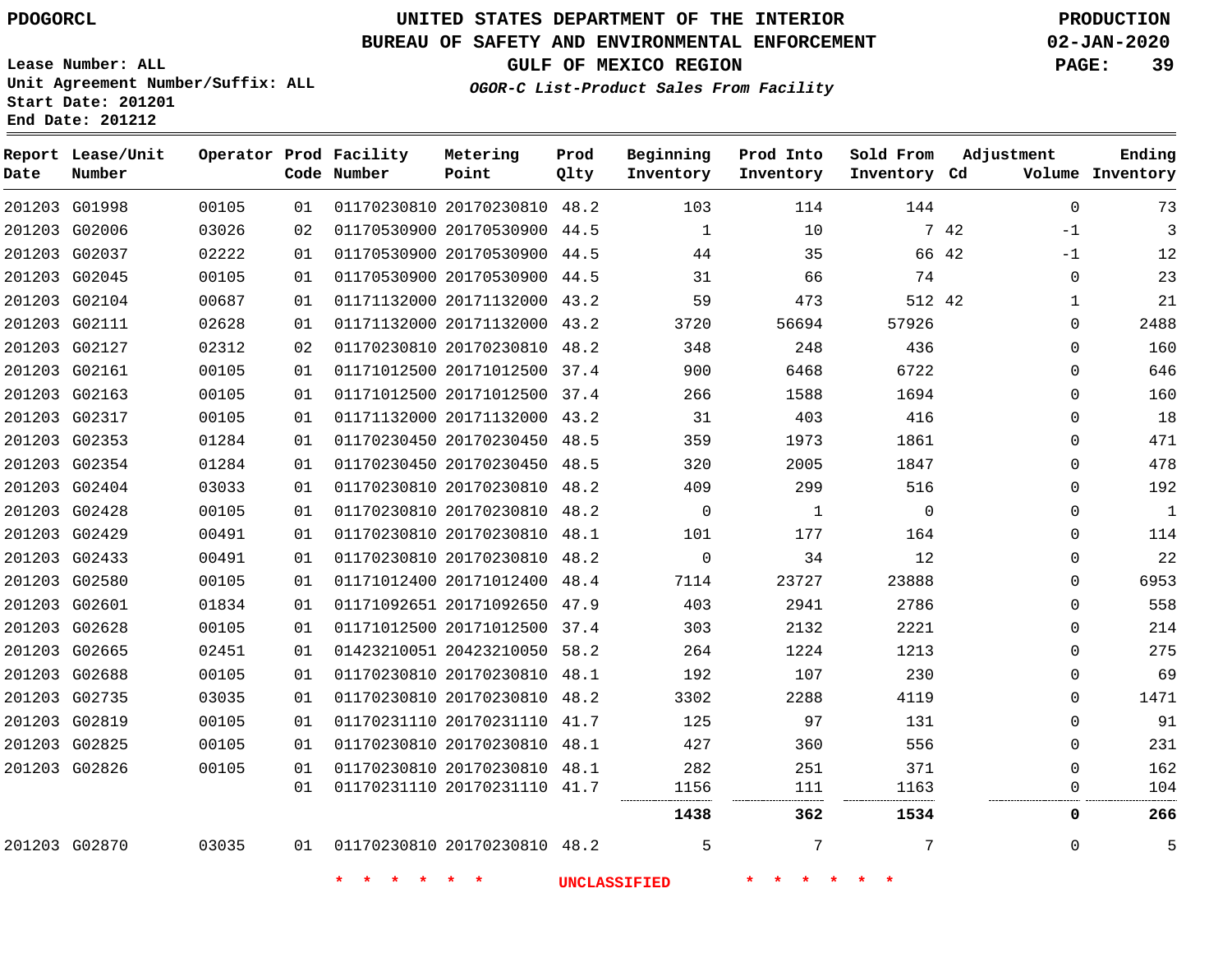### **BUREAU OF SAFETY AND ENVIRONMENTAL ENFORCEMENT 02-JAN-2020**

**Lease Number: ALL Unit Agreement Number/Suffix: ALL**

**GULF OF MEXICO REGION PAGE: 40**

**OGOR-C List-Product Sales From Facility**

| UILL AGLEEMENC NUMBER/BULLIA. ADD<br>Start Date: 201201<br>End Date: 201212 |                             |  |  |                                       |  |  |  |  |  |  |  |
|-----------------------------------------------------------------------------|-----------------------------|--|--|---------------------------------------|--|--|--|--|--|--|--|
| Date                                                                        | Report Lease/Unit<br>Number |  |  | Operator Prod Facility<br>Code Number |  |  |  |  |  |  |  |

| Date | Report Lease/Unit<br>Number |       |    | Operator Prod Facility<br>Code Number | Metering<br>Point            | Prod<br>Qlty | Beginning<br>Inventory | Prod Into<br>Inventory | Sold From<br>Inventory Cd | Adjustment    | Ending<br>Volume Inventory |
|------|-----------------------------|-------|----|---------------------------------------|------------------------------|--------------|------------------------|------------------------|---------------------------|---------------|----------------------------|
|      | 201203 G02885               | 02312 | 01 |                                       | 01171132000 20171132000 43.2 |              | 5                      | 21                     | 25                        | $\mathbf 0$   | 1                          |
|      | 201203 G02886               | 02312 | 02 |                                       | 01171132000 20171132000 43.2 |              | 3                      | 15                     | 17                        | $\Omega$      | 1                          |
|      | 201203 G02895               | 02579 | 02 |                                       | 01171092651 20171092650 47.9 |              | 365                    | 1203                   | 1339 42                   | $-1$          | 228                        |
|      |                             | 02628 | 02 |                                       | 01171092651 20171092650 46.9 |              | 160                    | 1990                   | 1773                      | $\mathbf 0$   | 377                        |
|      |                             |       |    |                                       |                              |              | 525                    | 3193                   | 3112                      | -1            | 605                        |
|      | 201203 G02898               | 01834 | 01 |                                       | 01171012300 20171012300      | 38           | 626                    | 896                    | 1075                      | $\Omega$      | 447                        |
|      | 201203 G02899               | 01834 | 01 |                                       | 01171012300 20171012300      | 38           | 381                    | 627                    | 696                       | $\Omega$      | 312                        |
|      | 201203 G03061               | 00105 | 01 |                                       | 01423210051 20423210050 58.2 |              | 325                    | 1383                   | 1397                      | $\Omega$      | 311                        |
|      | 201203 G03068               | 00105 | 01 |                                       | 01423210051 20423210050      | 58.2         | 31                     | 112                    | 118                       | 0             | 25                         |
|      | 201203 G03145               | 03041 | 01 |                                       | 01171132800 21171132800 44.5 |              | 54                     | 139                    | 129                       | $\Omega$      | 64                         |
|      | 201203 G03152               | 00105 | 01 |                                       | 01177092600 20177092600      | 44.1         | 165                    | 3675                   | 3720                      | 0             | 120                        |
|      | 201203 G03236               | 03041 | 01 |                                       | 01170230450 20170230450 48.5 |              | 22                     | 144                    | 132                       | $\Omega$      | 34                         |
|      | 201203 G03244               | 02871 | 01 |                                       | 01170230810 20170230810 48.2 |              | 0                      | 50                     | 18                        | $\Omega$      | 32                         |
|      | 201203 G03264               | 00003 | 01 |                                       | 01170230811 20170230811 47.2 |              | 3                      | 112                    | 111 42                    | 1             | 5                          |
|      | 201203 G03265               | 01284 | 02 |                                       | 01170530900 20170530900 44.5 |              | 83                     | 193                    | 209                       | 0             | 67                         |
|      | 201203 G03331               | 02312 | 01 |                                       | 01171132800 21171132800 44.5 |              | 1426                   | 2697                   | 2817                      | $\Omega$      | 1306                       |
|      | 201203 G03414               | 00105 | 01 |                                       | 01170753510 20170753510 57.3 |              | 248                    | 25                     | 109                       | $\Omega$      | 164                        |
|      | 201203 G03593               | 03035 | 01 |                                       | 01171012500 20171012500 37.5 |              | 18                     | 45                     |                           | 58 42<br>$-1$ | 4                          |
|      | 201203 G03793               | 03035 | 01 |                                       | 01171012500 20171012500 37.5 |              | 51                     | 102                    | 143                       | 0             | 10                         |
|      | 201203 G03811               | 00105 | 01 |                                       | 01171092651 20171092650 46.9 |              | 355                    | 2147                   | 2095                      | $\Omega$      | 407                        |
|      | 201203 G03940               | 00105 | 01 |                                       | 01423210051 20423210050 58.3 |              | 11                     | 26                     | 31                        | 0             | 6                          |
|      | 201203 G03958               | 00105 | 01 |                                       | 01170230510 20170230510 47.8 |              | 1055                   | $\mathbf{1}$           | 35                        | $\Omega$      | 1021                       |
|      | 201203 G04003               | 00105 | 01 |                                       | 01171012500 20171012500 37.4 |              | 1593                   | 9445                   | 10088                     | $\Omega$      | 950                        |
|      | 201203 G04065               | 02628 | 01 |                                       | 01423210051 20423210050      | 55           | $\mathbf 0$            | $\mathbf 0$            | $\mathbf 0$               | $\Omega$      | $\mathbf 0$                |
|      | 201203 G04081               | 03035 | 01 |                                       | 01170230450 20170230810 48.2 |              | 1892                   | 1941                   | 2585 42                   | $-1$          | 1247                       |
|      | 201203 G04085               | 00687 | 01 |                                       | 01170230811 20170230811 47.2 |              | 673                    | 7069                   | 7460 42                   | $\mathbf{1}$  | 283                        |
|      | 201203 G04087               | 02899 | 01 |                                       | 01177008150 01177008150 34.2 |              | 4805                   | 5956                   | 6715                      | $\Omega$      | 4046                       |
|      | 201203 G04098               | 01963 | 02 |                                       | 01170230810 20170230810 48.2 |              | 0                      | 231                    | 231                       | $\Omega$      | $\mathbf 0$                |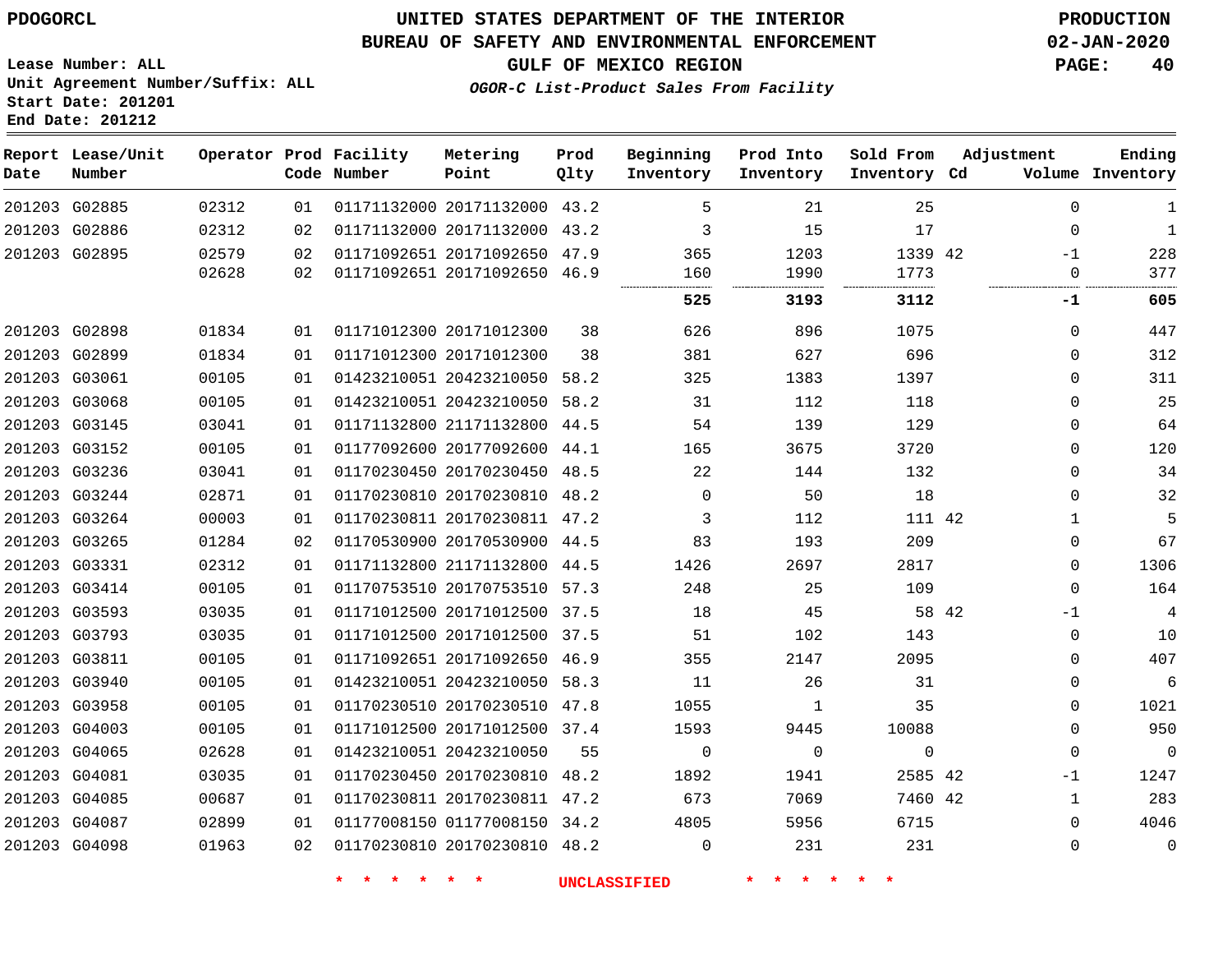### **UNITED STATES DEPARTMENT OF THE INTERIOR PDOGORCL PRODUCTION**

### **BUREAU OF SAFETY AND ENVIRONMENTAL ENFORCEMENT 02-JAN-2020**

**Lease Number: ALL Unit Agreement Number/Suffix: ALL Start Date: 201201**

**GULF OF MEXICO REGION PAGE: 41**

**OGOR-C List-Product Sales From Facility**

| Date | Report Lease/Unit<br>Number |                |          | Operator Prod Facility<br>Code Number | Metering<br>Point                                            | Prod<br>Qlty | Beginning<br>Inventory | Prod Into<br>Inventory | Sold From<br>Inventory Cd | Adjustment        | Ending<br>Volume Inventory |
|------|-----------------------------|----------------|----------|---------------------------------------|--------------------------------------------------------------|--------------|------------------------|------------------------|---------------------------|-------------------|----------------------------|
|      | 201203 G04143               | 00105          | 01       |                                       | 01170230510 20170230510 47.8                                 |              | 160                    | $\Omega$               | 5                         | $\Omega$          | 155                        |
|      | 201203 G04232               | 00105          | 01       |                                       | 01171012500 20171012500 37.5                                 |              | 21                     | 116                    | 125                       | $\Omega$          | 12                         |
|      |                             | 00730          | 01       |                                       | 01171012500 20171012500 37.5                                 |              | 2582                   | 17416                  | 18258                     | 0                 | 1740                       |
|      |                             |                |          |                                       |                                                              |              | 2603                   | 17532                  | 18383                     | 0                 | 1752                       |
|      | 201203 G04398               | 00105          | 01       |                                       | 01170230810 20170230810 48.1                                 |              | 6                      | 3                      | 7                         | 0                 | $\sqrt{2}$                 |
|      | 201203 G04421               | 00105          | 01       |                                       | 01171131600 20171131600 43.3                                 |              | 764                    | 23325                  | 21121                     | $\mathbf 0$       | 2968                       |
|      | 201203 G04453               | 03033          | 02       |                                       | 01171012300 20171012300 38.2                                 |              | 49                     | $\Omega$               | 49                        | $\Omega$          | $\mathbb O$                |
|      | 201203 G04537               | 03033          | 01       |                                       | 01420470030 20420470030                                      | $\Omega$     | 1066                   | $\Omega$               | $\Omega$                  | $\Omega$          | 1066                       |
|      | 201203 G04565               | 01284          | 01       |                                       | 01420390101 01420390101                                      | $\Omega$     | 26                     | $\Omega$               | $\Omega$                  | $\mathbf 0$       | 26                         |
|      | 201203 G04800               | 03026          | 02       |                                       | 01171132800 21171132800 44.5                                 |              | 1582                   | 2401                   | 2722                      | $\Omega$          | 1261                       |
|      | 201203 G04818               | 03035          | 01       |                                       | 01170230500 20170230500 43.6                                 |              | 3                      | 25                     | 22                        | $\Omega$          | $\sqrt{6}$                 |
|      | 201203 G05006               | 01284          | 02       |                                       | 01170230510 20170230510 47.9                                 |              | 35                     | $\mathbf 0$            | 1                         | $\mathbf 0$       | 34                         |
|      | 201203 G05283               | 01376          | 01       |                                       | 01170231300 01170231300 38.8                                 |              | $\Omega$               | 3608                   | 3608                      | $\mathbf 0$       | $\mathbf 0$                |
|      | 201203 G05286               | 03033          | 02       |                                       | 01170230810 20170230810 48.2                                 |              | 1226                   | 2135                   | 1989                      | $\mathbf 0$       | 1372                       |
|      | 201203 G05292               | 00003          | 01       |                                       | 01170230811 20170230811 47.2                                 |              | 27                     | 690                    | 688 42                    | $-1$              | 28                         |
|      | 201203 G05370               | 03033          | 01       |                                       | 01170530900 20170530900 44.5                                 |              | 20                     | 33                     | 42 42                     | $\mathbf{1}$      | 12                         |
|      | 201203 G05431               | 02970          | 02       |                                       | 01177062608 2017706260A 36.5                                 |              | 93                     | 13103                  | 13079                     | $\Omega$          | 117                        |
|      | 201203 G05494               | 02871          | 02       |                                       | 01171132800 21171132800 44.5                                 |              | 14                     | 40                     | 37                        | $\Omega$          | 17                         |
|      | 201203 G05504               | 00105          | 01       |                                       | 01171132800 21171132800 44.5                                 |              | 618                    | 1835                   | 1676                      | $\Omega$          | 777                        |
|      |                             |                | 01       |                                       | 01171012300 20171012300                                      | 38           | 562                    | 963                    | 1045                      | $\Omega$          | 480                        |
|      |                             | 00730<br>02970 | 01<br>02 |                                       | 01171132800 21171132800 44.5<br>01171132800 21171132800 43.8 |              | 133<br>3150            | 386<br>12150           | 354 42<br>10455           | -1<br>$\mathbf 0$ | 164<br>4845                |
|      |                             |                |          |                                       |                                                              |              | 4463                   | 15334                  | 13530                     | -1                | 6266                       |
|      |                             |                |          |                                       |                                                              |              |                        |                        |                           |                   |                            |
|      | 201203 G05505               | 00078          | 01       |                                       | 01171132800 21171132800 44.5                                 |              | 217                    | 827                    | 669                       | 0                 | 375                        |
|      | 201203 G05549               | 01834          | 01       |                                       | 01171092651 20171092650 46.9                                 |              | 22                     | 235                    | 212                       | 0                 | 45                         |
|      | 201203 G05602               | 01834          | 01       |                                       | 01171012500 20171012500 37.5                                 |              | 337                    | 1783                   | 1941 42                   | $-1$              | 178                        |
|      | 201203 G05610               | 02312          | 01       |                                       | 01171012500 20171012500 37.5                                 |              | 12                     | 119                    | 119                       | $\mathbf 0$       | 12                         |
|      | 201203 G05612               | 00105          | 01       |                                       | 01171012500 20171012500 37.4                                 |              | 725                    | 6584                   | 6651                      | 0                 | 658                        |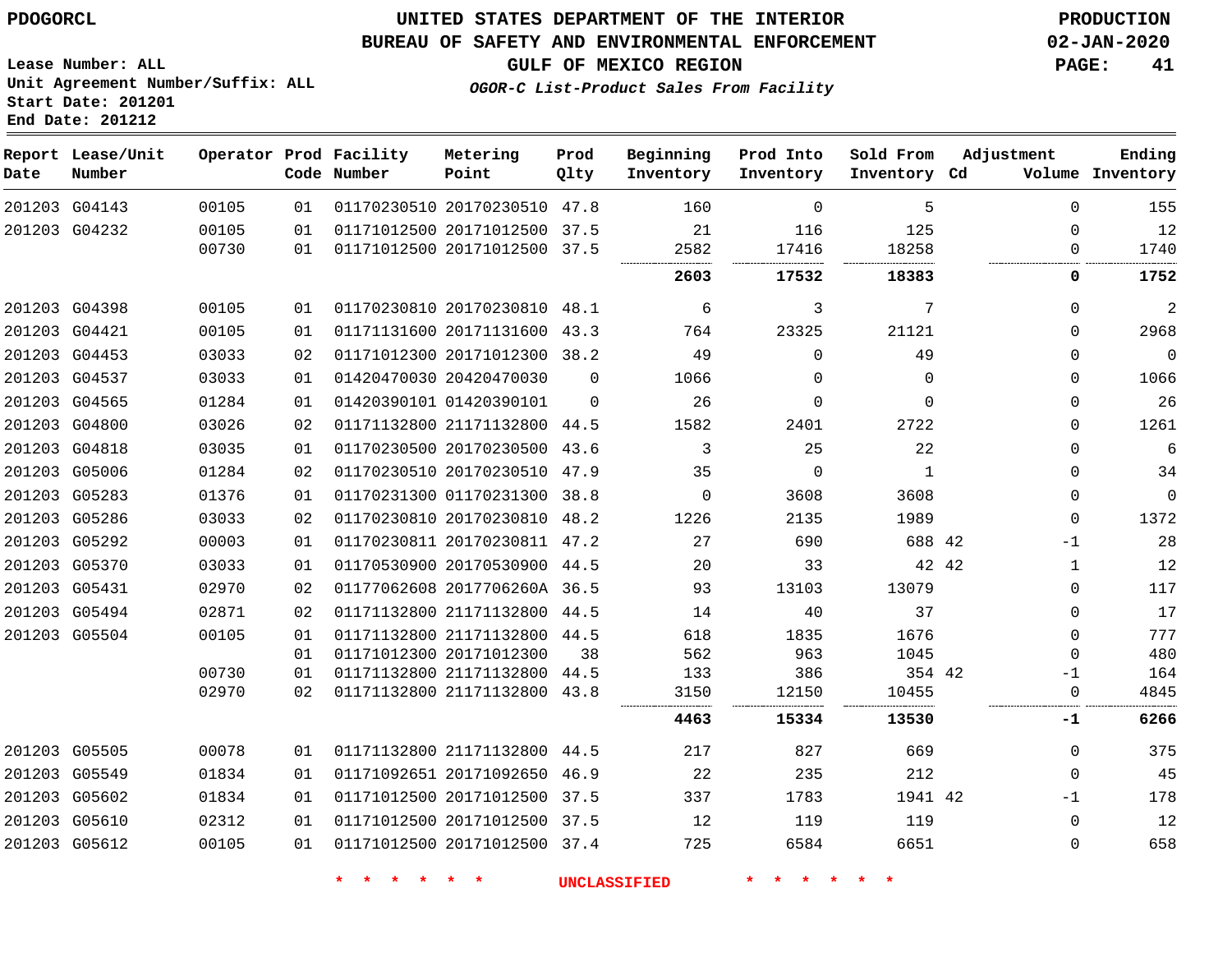### **BUREAU OF SAFETY AND ENVIRONMENTAL ENFORCEMENT 02-JAN-2020**

**Lease Number: ALL Unit Agreement Number/Suffix: ALL**

**GULF OF MEXICO REGION PAGE: 42**

**OGOR-C List-Product Sales From Facility**

**Start Date: 201201 End Date: 201212**

| Date          | Report Lease/Unit<br>Number |       |     | Operator Prod Facility<br>Code Number | Metering<br>Point            | Prod<br>Qlty | Beginning<br>Inventory | Prod Into<br>Inventory | Sold From<br>Inventory Cd | Adjustment |              | Ending<br>Volume Inventory |
|---------------|-----------------------------|-------|-----|---------------------------------------|------------------------------|--------------|------------------------|------------------------|---------------------------|------------|--------------|----------------------------|
| 201203 G05613 |                             | 00105 | 01  |                                       | 01171012500 20171012500 37.4 |              | 1                      | 66                     | 60                        |            | $\mathbf 0$  | 7                          |
|               | 201203 G06027               | 00105 | 0 1 |                                       | 01423210051 20423210050 58.2 |              | $\Omega$               | 31                     | 24                        |            | $\mathbf 0$  | 7                          |
|               | 201203 G06069               | 00105 | 01  |                                       | 01423210051 20423210050 58.2 |              | 13                     | 48                     | 50                        |            | $\mathbf 0$  | 11                         |
|               | 201203 G06105               | 03033 | 0 1 |                                       | 01420390110 20420390110 54.3 |              | 95                     | 50                     |                           | 46 42      | $-1$         | 98                         |
|               | 201203 G06156               | 00105 | 01  |                                       | 01170230810 20170230810 48.2 |              | 7                      | $\Omega$               | 7                         |            | $\Omega$     | $\mathbf 0$                |
|               | 201203 G06166               | 00105 | 01  |                                       | 01170230450 20170230450 48.4 |              | $\mathbf{1}$           | $\Omega$               | $\mathbf{1}$              |            | $\Omega$     | $\Omega$                   |
| 201203 G06668 |                             | 00276 | 01  |                                       | 01171132000 20171132000 43.2 |              | 470                    | 4998                   | 5249                      |            | $\mathbf 0$  | 219                        |
| 201203 G07215 |                             | 03041 | 01  |                                       | 01420390120 01420390120      | 54           | 20                     | 19                     | 27                        |            | $\mathbf 0$  | 12                         |
| 201203 G07703 |                             | 03041 | 01  |                                       | 01171132800 21171132800 44.5 |              | 139                    | 306                    | 305                       |            | $\mathbf 0$  | 140                        |
|               | 201203 G07736               | 02312 | 01  |                                       | 01171132800 21171132800 44.5 |              | 430                    | 846                    | 872                       |            | $\Omega$     | 404                        |
|               | 201203 G07760               | 01284 | 01  |                                       | 01177122950 20177122950 30.5 |              | 56                     | 5775                   | 5798                      |            | $\mathbf 0$  | 33                         |
|               | 201203 G07917               | 01834 | 01  |                                       | 01170573602 20170573602 33.4 |              | 64284                  | 37996                  | 63564                     |            | $\Omega$     | 38716                      |
| 201203 G08120 |                             | 02312 | 01  |                                       | 01423210051 20423210050 58.3 |              | 4                      | 18                     | 18                        |            | $\mathbf 0$  | 4                          |
|               | 201203 G09010               | 03041 | 01  |                                       | 01420390120 01420390120      | 54           | 259                    | 832                    | 732                       |            | $\Omega$     | 359                        |
|               | 201203 G09500               | 02899 | 01  |                                       | 01177058270 01177058270 37.8 |              | 1795                   | $\mathbf 0$            | $\mathbf 0$               |            | $\mathbf 0$  | 1795                       |
|               | 201203 G09631               | 01284 | 01  |                                       | 01177122950 20177122950 30.5 |              | 19                     | 3035                   | 3039                      |            | $\mathbf 0$  | 15                         |
| 201203 G10487 |                             | 00981 | 01  |                                       | 01170753850 20170753850      | 32           | 1005                   | 166                    | 51                        |            | $\mathbf 0$  | 1120                       |
|               | 201203 G10584               | 03075 | 02  |                                       | 01170230811 20170230811 47.2 |              | 28                     | 538                    | 544                       |            | $\Omega$     | 22                         |
|               | 201203 G10636               | 03035 | 01  |                                       | 01170230811 20170230811 47.2 |              | 117                    | 5947                   | 5825 42                   |            | $-1$         | 238                        |
| 201203 G10665 |                             | 02899 | 01  |                                       | 01177058270 01177058270 37.8 |              | 31                     | $\Omega$               | $\Omega$                  |            | $\mathbf 0$  | 31                         |
|               | 201203 G10794               | 03035 | 01  |                                       | 01177122950 20177122950 30.5 |              | 73                     | 9771                   | 9788                      |            | $\mathbf 0$  | 56                         |
|               | 201203 G10910               | 00162 | 01  |                                       | 01177245110 2017724511G 43.5 |              | $\Omega$               | 7659                   | 7659                      |            | $\Omega$     | $\Omega$                   |
|               | 201203 G11243               | 03033 | 01  |                                       | 01420470030 20420470030      | $\Omega$     | 834                    | 0                      | $\Omega$                  |            | $\mathbf 0$  | 834                        |
|               | 201203 G11870               | 00276 | 01  |                                       | 01171132000 20171132000 43.2 |              | 774                    | 6830                   | 7304                      |            | $\mathbf 0$  | 300                        |
|               | 201203 G11984               | 03008 | 02  |                                       | 01171092651 20171092650 46.9 |              | 39                     | 760                    | 655                       |            | $\mathbf 0$  | 144                        |
| 201203 G12020 |                             | 03035 | 01  |                                       | 01171012500 20171012500 37.5 |              | 229                    | 1476                   | 1557 42                   |            | $-1$         | 147                        |
|               | 201203 G12024               | 02312 | 02  |                                       | 01171012500 20171012500 37.5 |              | 41                     | 297                    | 308                       |            | $\mathbf 0$  | 30                         |
| 201203 G12355 |                             | 03033 | 01  |                                       | 01171012300 20171012300 38.2 |              | 6548                   | 13418                  | 13279 42                  |            | $\mathbf{1}$ | 6688                       |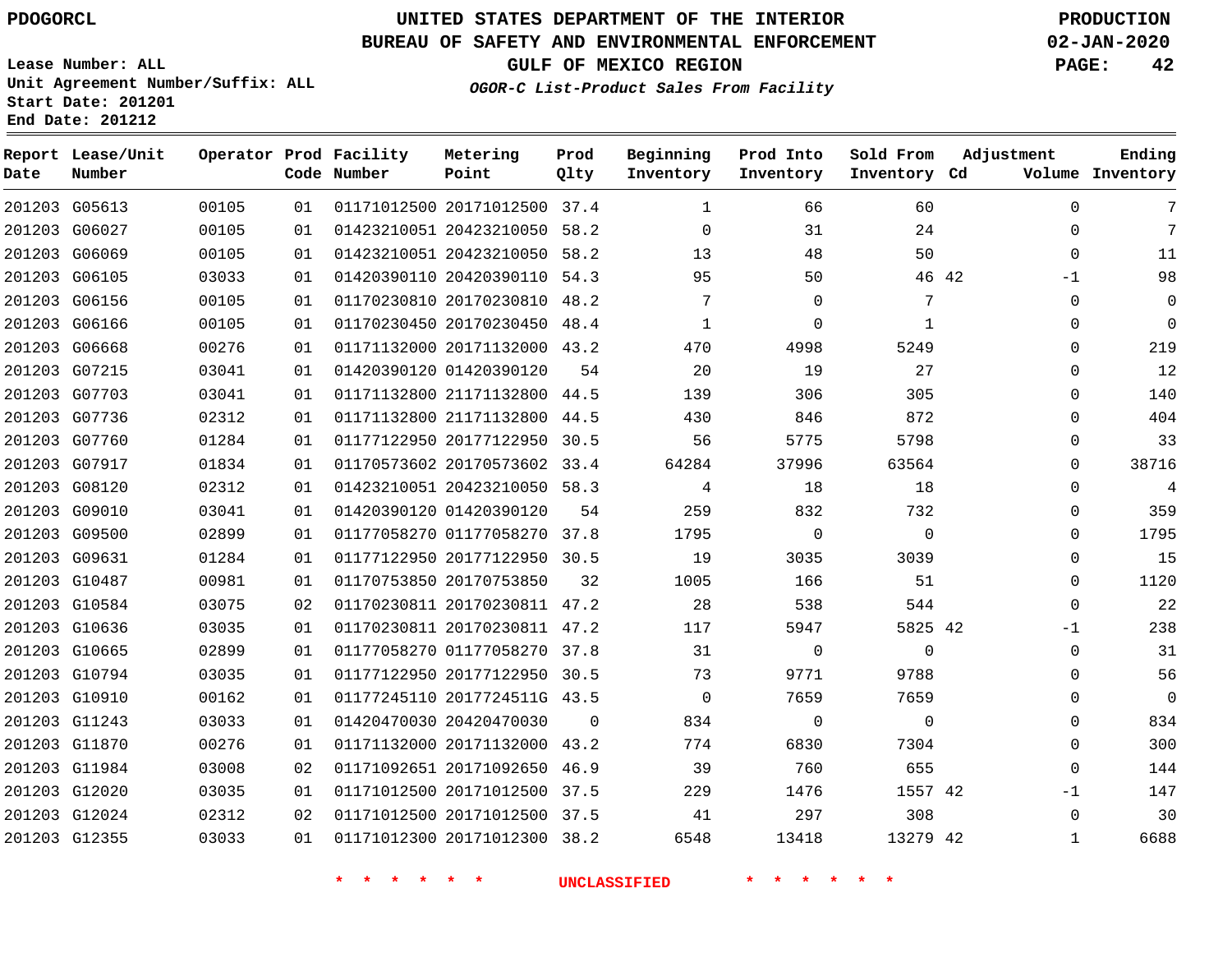G12497

**Date**

**Report Lease/Unit**

**Number**

G16325

## **UNITED STATES DEPARTMENT OF THE INTERIOR PDOGORCL PRODUCTION**

 $\Omega$ 

**Prod Qlty**

#### **BUREAU OF SAFETY AND ENVIRONMENTAL ENFORCEMENT 02-JAN-2020**

**Lease Number: ALL Unit Agreement Number/Suffix: ALL Start Date: 201201 End Date: 201212**

**Operator Prod Facility**

**Code Number**

01420390101

**Metering Point**

**OGOR-C List-Product Sales From Facility**

**Sold From Inventory**

**Prod Into Inventory**

**Beginning Inventory**

**GULF OF MEXICO REGION PAGE: 43**

**Inventory Cd Volume**

**Adjustment**

**Ending**

  $\Omega$  $\Omega$  $\Omega$ 

| 201203 G12564 | 02603 | 01 | 01170230510 20170230510 47.9 |    | 35       | 0        | 1        |       | $\mathbf 0$ | 34             |
|---------------|-------|----|------------------------------|----|----------|----------|----------|-------|-------------|----------------|
| 201203 G12803 | 03033 | 01 | 01171132000 20171132000 43.2 |    | $\Omega$ | 3        |          | 2 4 2 | $-1$        | 0              |
| 201203 G13560 | 03033 | 02 | 01170230810 20170230810 48.2 |    | 48       | 137      | 97       |       | 0           | 88             |
| 201203 G13563 | 03033 | 02 | 01170230811 20170230811 47.2 |    | 985      | 24064    | 24084    |       | 0           | 965            |
| 201203 G13576 | 03147 | 02 | 01170230810 20170230810 48.2 |    | $\Omega$ | $\Omega$ | $\Omega$ |       | 0           | 0              |
| 201203 G13850 | 03033 | 02 | 01170230811 20170230811 47.2 |    | $\Omega$ | 14       | 13       |       | 0           | 1              |
| 201203 G13897 | 03033 | 01 | 01171132000 20171132000 43.2 |    | $\Omega$ | 49       | 47       |       | 0           | 2              |
| 201203 G13937 | 02628 | 02 | 01171092651 20171092650 46.9 |    | 71       | 738      | 669      |       | $\Omega$    | 140            |
| 201203 G13938 | 01284 | 01 | 01171012500 20171012500 37.5 |    | 1606     | 10873    | 11393    |       | 0           | 1086           |
| 201203 G14535 | 02628 | 01 | 01171012500 20171012500 37.5 |    | 3059     | 16417    | 17839    |       | 0           | 1637           |
| 201203 G14864 | 02871 | 02 | 01170230450 20170230450 48.5 |    | 633      | 5435     | 4772     |       | 0           | 1296           |
| 201203 G15050 | 00105 | 01 | 01170231110 20170231110 41.7 |    | 10270    | 5888     | 10632    |       | 0           | 5526           |
| 201203 G15078 | 00064 | 01 | 01170230810 20170230810 48.2 |    | 3150     | 689      | 924      |       | 0           | 2915           |
| 201203 G15110 | 02714 | 01 | 01170530900 20170530900 44.5 |    | 7        | $\Omega$ | 7        |       | $\Omega$    | 0              |
| 201203 G15189 | 02970 | 02 | 01171132800 21171132800 44.5 |    | $\Omega$ | 5        | 3        |       | $\Omega$    | $\overline{2}$ |
| 201203 G15239 | 03041 | 01 | 01171012500 20171012500 37.5 |    | $\Omega$ | 22       | 20       |       | $\Omega$    | $\overline{a}$ |
| 201203 G15263 | 00105 | 01 | 01171132000 20171132000 43.2 |    | 147      | 1803     | 1871     |       | $\mathbf 0$ | 79             |
| 201203 G15277 | 03035 | 01 | 01171012400 20171012400 48.5 |    | 1635     | 5619     | 5602 42  |       | $-5$        | 1647           |
| 201203 G15299 | 02200 | 02 | 01171092651 20171092650      | 48 | 764      | 4601     | 4492     |       | $\Omega$    | 873            |
| 201203 G15312 | 00105 | 01 | 01171092651 20171092650 46.8 |    | 2474     | 14824    | 14485    |       | 0           | 2813           |
| 201203 G15740 | 00105 | 01 | 01170230450 20170230450 48.4 |    | 44       | 423      | 366      |       | $\Omega$    | 101            |
|               | 02893 | 02 | 01170230450 20170230450 48.5 |    | 101      | 44       | 135 42   |       |             | 11             |
|               |       |    |                              |    | 145      | 467      | 501      |       | 1           | 112            |
| 201203 G16121 | 00687 | 01 | 01170230811 20170230811 47.2 |    | 21       | $\Omega$ | 21       |       | $\Omega$    | 0              |
| 201203 G16201 | 03026 | 02 | 01170530900 20170530900 44.5 |    | 5        | 11       | 12       |       | $\Omega$    | 4              |
| 201203 G16314 | 00105 | 01 | 01171012400 20171012400 48.4 |    | 369      | 895      | 1002     |       | $\Omega$    | 262            |

20171012400 48.5

**\* \* \* \* \* \* UNCLASSIFIED \* \* \* \* \* \***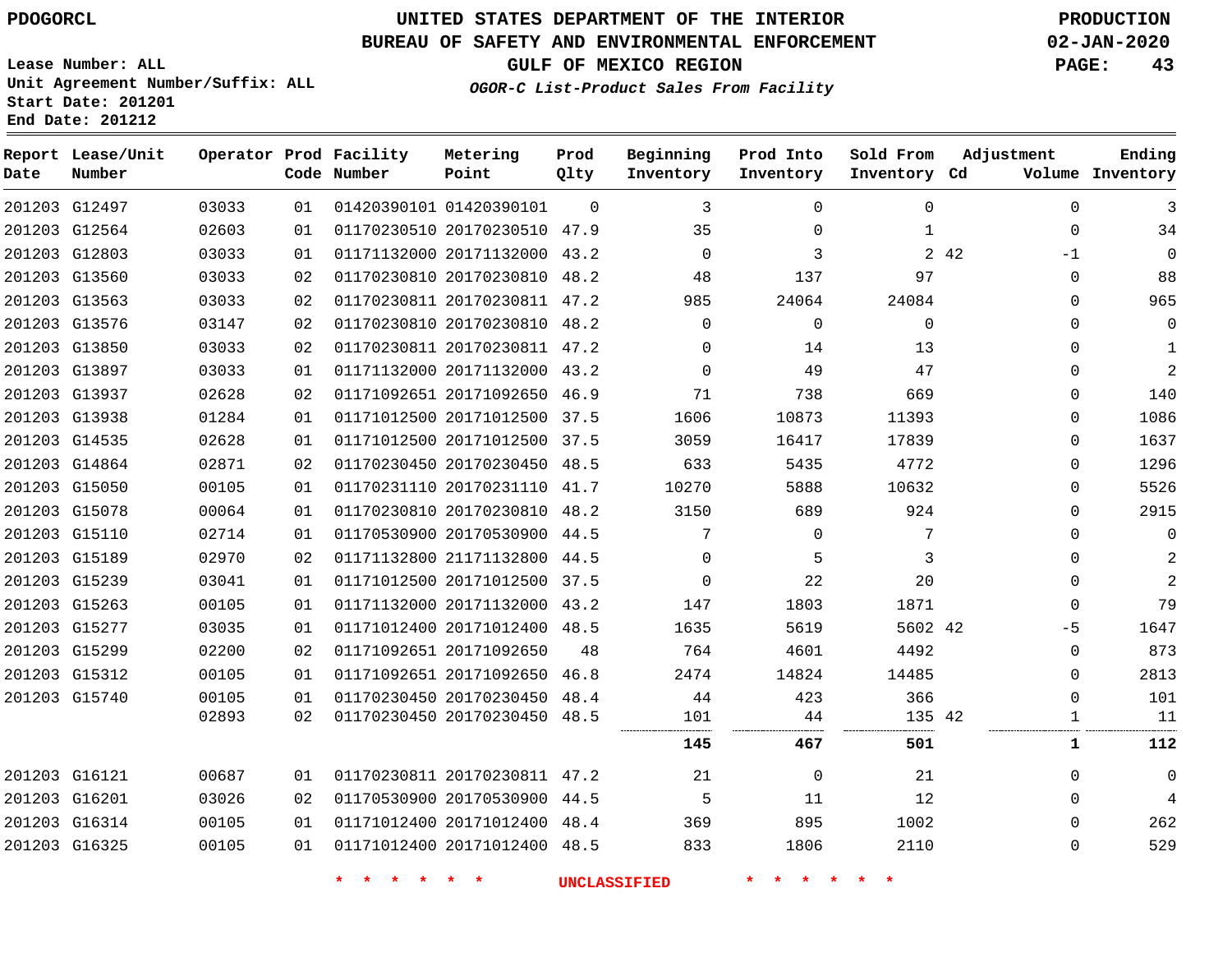### **BUREAU OF SAFETY AND ENVIRONMENTAL ENFORCEMENT 02-JAN-2020**

**Lease Number: ALL Unit Agreement Number/Suffix: ALL Start Date: 201201**

### **OGOR-C List-Product Sales From Facility**

**GULF OF MEXICO REGION PAGE: 44**

**End Date: 201212**

| Date | Report Lease/Unit<br>Number |       |    | Operator Prod Facility<br>Code Number | Metering<br>Point            | Prod<br>Olty | Beginning<br>Inventory | Prod Into<br>Inventory | Sold From<br>Inventory Cd | Adjustment                | Ending<br>Volume Inventory |
|------|-----------------------------|-------|----|---------------------------------------|------------------------------|--------------|------------------------|------------------------|---------------------------|---------------------------|----------------------------|
|      | 201203 G16353               | 03033 | 01 |                                       | 01171132000 20171132000 43.2 |              | $7\phantom{.0}$        | 79                     | 83                        |                           | $\mathbf 0$<br>3           |
|      | 201203 G16469               | 03026 | 02 |                                       | 01170753510 20170753510 57.3 |              | 68                     | 16                     |                           | 34 42                     | $\mathbf 1$<br>51          |
|      | 201203 G16515               | 00162 | 01 |                                       | 01177245110 2017724511G 43.5 |              | $\Omega$               | 33870                  | 33870                     |                           | $\Omega$<br>$\Omega$       |
|      | 201203 G16575               | 00730 | 01 |                                       | 01608103650 20608103650 31.7 |              | $\Omega$               | 82                     | 82                        |                           | $\Omega$<br>$\Omega$       |
|      | 201203 G16890               | 00981 | 01 |                                       | 01170753850 20170753850      | 32           | 597                    | 41                     |                           | 0.09<br>$-30$             | 608                        |
|      | 201203 G17133               | 03033 | 02 |                                       | 01423210051 20423210050 58.3 |              | 2                      | $\Omega$               | 2                         |                           | $\Omega$<br>$\Omega$       |
|      | 201203 G17190               | 02312 | 02 |                                       | 01170230810 20170230810 48.2 |              | 81                     | 64                     | 104                       |                           | $\mathbf 0$<br>41          |
|      | 201203 G17295               | 01284 | 01 |                                       | 01170230810 20170230810      | $\Omega$     | $\Omega$               | $\Omega$               | $\Omega$                  |                           | $\mathbf 0$<br>$\Omega$    |
|      | 201203 G17754               | 02025 | 01 |                                       | 01170230510 20170230510 47.9 |              | 1621                   | $\mathbf{1}$           | 54                        |                           | 1568<br>$\Omega$           |
|      | 201203 G17789               | 00105 | 01 |                                       | 01170230810 20170230810      | 48.2         | 106                    | 91                     | 139                       |                           | 58<br>$\Omega$             |
|      | 201203 G17842               | 03026 | 02 |                                       | 01170230810 20170230810      | 48.2         | 0                      | 10                     | 4                         |                           | 6<br>$\Omega$              |
|      | 201203 G17858               | 00105 | 01 |                                       | 01170530900 20170530900      | 44.5         | 116                    | 292                    | 306                       |                           | 102<br>$\Omega$            |
|      | 201203 G17898               | 01963 | 02 |                                       | 01171131600 20171131600 43.3 |              | 6                      | 123                    | 114                       |                           | 15<br>$\Omega$             |
|      | 201203 G17913               | 01834 | 01 |                                       | 01171132800 21171132800      | 44.5         | 494                    | 1530                   | 1383                      |                           | 641<br>$\Omega$            |
|      | 201203 G17921               | 03026 | 01 |                                       | 01171012500 20177062959      | 25.7         | $\Omega$               | 45512                  | 45512                     |                           | $\Omega$<br>$\Omega$       |
|      | 201203 G17977               | 02312 | 02 |                                       | 01171132800 21171132800      | 44.5         | 255                    | 781                    | 708                       |                           | 328<br>$\mathbf{0}$        |
|      | 201203 G18043               | 03059 | 01 |                                       | 01171012500 20171012500 37.5 |              | 1572                   | 10200                  | 10753                     |                           | 1019<br>$\Omega$           |
|      | 201203 G18577               | 00981 | 01 |                                       | 01170753850 20170753850      | 32           | 2478                   | 454                    |                           | 0 <sub>09</sub><br>$-126$ | 2806                       |
|      | 201203 G18863               | 02312 | 02 |                                       | 01420470030 20420470030      | $\Omega$     | 13                     | $\Omega$               | $\Omega$                  |                           | $\Omega$<br>13             |
|      | 201203 G18936               | 02871 | 01 |                                       | 01422450350 20422450350 49.8 |              | 92                     | $\mathbf 0$            | 51 42                     |                           | 42<br>1                    |
|      | 201203 G19030               | 02806 | 01 |                                       | 01423210051 20423210050      | 51           | 38                     | 203                    |                           | 0.09<br>$-195$            | 46                         |
|      | 201203 G19127               | 03165 | 01 |                                       | 01170230811 20170230811 47.2 |              | 3                      | 419                    |                           | 0.09<br>$-405$            | 17                         |
|      | 201203 G19760               | 03035 | 01 |                                       | 01171132800 21171132800 44.5 |              | 7575                   | 20398                  | 19114 42                  | $-1$                      | 8858                       |
|      | 201203 G19839               | 02777 | 01 |                                       | 01170753510 20170753510      | 45.5         | 9                      | $\mathbf 0$            | 19 42                     | 10                        | $\mathbf 0$                |
|      | 201203 G20605               | 02477 | 01 |                                       | 01423550141 20423550140      | 26.7         | 751                    | 12589                  | 12430                     |                           | 910<br>$\mathbf 0$         |
|      | 201203 G20655               | 03035 | 01 |                                       | 01170230510 20170230510      | 47.9         | 81                     | $\Omega$               | 3                         |                           | 78<br>$\Omega$             |
|      | 201203 G20656               | 03041 | 01 |                                       | 01422450350 20422450350      | 49.9         | 23                     | 0                      | 13                        |                           | 10<br>$\mathbf{0}$         |
|      | 201203 G20660               | 00105 | 01 |                                       | 01170230450 20170230450 48.5 |              | 19                     | 75                     | 76                        |                           | $\Omega$<br>18             |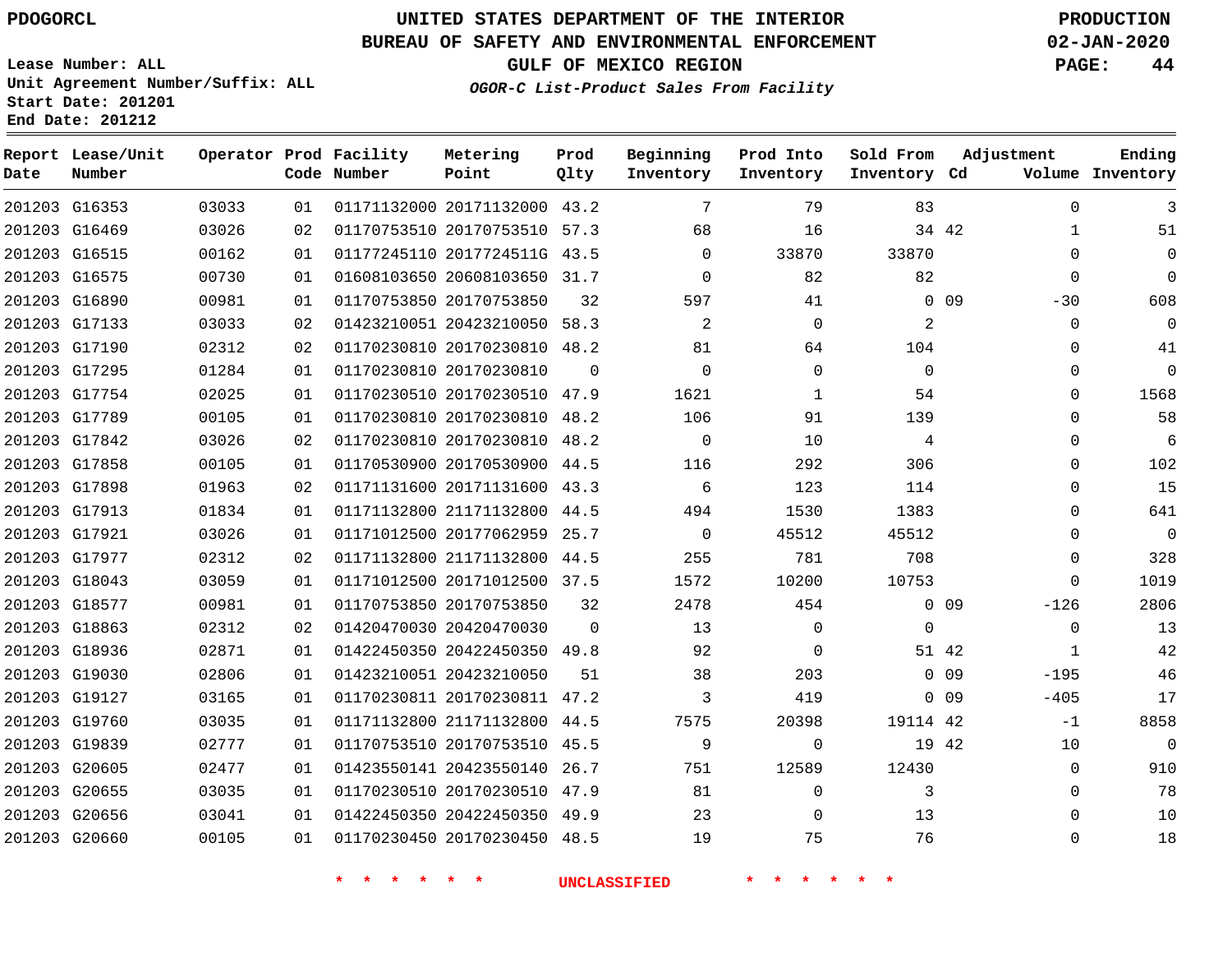## **UNITED STATES DEPARTMENT OF THE INTERIOR PDOGORCL PRODUCTION**

### **BUREAU OF SAFETY AND ENVIRONMENTAL ENFORCEMENT 02-JAN-2020**

**Lease Number: ALL Unit Agreement Number/Suffix: ALL Start Date: 201201**

### **OGOR-C List-Product Sales From Facility**

**GULF OF MEXICO REGION PAGE: 45**

| Date | Report Lease/Unit<br>Number |       |    | Operator Prod Facility<br>Code Number | Metering<br>Point            | Prod<br>Qlty | Beginning<br>Inventory | Prod Into<br>Inventory | Sold From<br>Inventory Cd | Adjustment            | Ending<br>Volume Inventory |
|------|-----------------------------|-------|----|---------------------------------------|------------------------------|--------------|------------------------|------------------------|---------------------------|-----------------------|----------------------------|
|      | 201203 G21070               | 02970 | 02 |                                       | 01171132800 21171132800 44.5 |              | $\Omega$               | 126                    | 86                        | $\Omega$              | 40                         |
|      | 201203 G21096               | 00105 | 01 |                                       | 01170230811 20170230811 47.2 |              | 16                     | 346                    | 348                       | $\Omega$              | 14                         |
|      | 201203 G21530               | 00078 | 01 |                                       | 01170230400 20170230400 51.4 |              | $\Omega$               | 356                    | 296                       | $\Omega$              | 60                         |
|      | 201203 G21532               | 02807 | 01 |                                       | 01170230811 20170230811 47.2 |              | 369                    | 3369                   | 3603                      | $\mathbf 0$           | 135                        |
|      | 201203 G21534               | 02807 | 01 |                                       | 01170230811 20170230811 47.2 |              | 22                     | 2251                   | 2182 42                   | -1                    | 90                         |
|      | 201203 G21592               | 02628 | 02 |                                       | 01171132000 20171132000 43.2 |              | 6                      | 71                     | 74                        | $\mathbf 0$           | 3                          |
|      | 201203 G21652               | 01834 | 01 |                                       | 01171132800 21171132800 44.5 |              | 9                      | 11                     | 15                        | $\mathbf 0$           | 5                          |
|      | 201203 G21655               | 01834 | 01 |                                       | 01171132800 21171132800 44.5 |              | 1110                   | 3657                   | 3256                      | $\mathbf 0$           | 1511                       |
|      | 201203 G21825               | 00981 | 01 |                                       | 01170753850 20170753850      | 32           | 480                    | 77                     |                           | $0$ 09<br>$-24$       | 533                        |
|      | 201203 G21826               | 00981 | 01 |                                       | 01170753850 20170753850      | 32           | 24                     | 0                      |                           | $0\quad09$<br>$-1$    | 23                         |
|      | 201203 G22219               | 03033 | 02 |                                       | 01423210051 20423210050 54.5 |              | 235                    | 1151                   | 1127                      | $\mathbf 0$           | 259                        |
|      | 201203 G22236               | 00105 | 01 |                                       | 01170230450 20170230450      | 48.5         | 43                     | 120                    | 134                       | $\mathbf 0$           | 29                         |
|      | 201203 G22246               | 01284 | 02 |                                       | 01423210051 20170230500 43.6 |              | 66                     | 492                    | 447                       | $\Omega$              | 111                        |
|      | 201203 G22268               | 02777 | 01 |                                       | 01170230810 2042709015I 42.8 |              | $\mathbf 0$            | 721                    | 721                       | 0                     | $\mathbf 0$                |
|      | 201203 G22501               | 00078 | 01 |                                       | 01170230400 20170230400 51.5 |              | 140                    | 447                    | 512                       | $\mathbf 0$           | 75                         |
|      | 201203 G22505               | 02025 | 01 |                                       | 01170230811 20170230811 47.2 |              | 244                    | 6434                   | 6420                      | $\mathbf 0$           | 258                        |
|      | 201203 G22510               | 00162 | 01 |                                       | 01170230810 20170230810 48.2 |              | 4324                   | 4036                   | 5766                      | $\Omega$              | 2594                       |
|      | 201203 G22513               | 02579 | 02 |                                       | 01170230500 20170230500 43.6 |              | 248                    | 1660                   | 1532 42                   | $-1$                  | 375                        |
|      | 201203 G22549               | 02222 | 01 |                                       | 01170530900 20170530900 44.5 |              | $\mathbf 0$            | $\mathbf{1}$           |                           | 042<br>$-1$           | $\mathbf 0$                |
|      | 201203 G22582               | 01834 | 01 |                                       | 01170530900 20170530900 44.5 |              | 449                    | 3215                   | 2544 42                   | $-1$                  | 1119                       |
|      | 201203 G22587               | 02200 | 02 |                                       | 01171132000 20171132000      | 43           | 20                     | 218                    | 228                       | $\mathbf 0$           | 10                         |
|      | 201203 G22605               | 01834 | 01 |                                       | 01171132800 21171132800 44.5 |              | 128                    | 449                    | 394                       | $\Omega$              | 183                        |
|      | 201203 G22613               | 02655 | 02 |                                       | 01171132800 21171132800 44.5 |              | $\Omega$               | 109                    | 75                        | $\Omega$              | 34                         |
|      | 201203 G22621               | 01834 | 01 |                                       | 01171132800 21171132800      | 44.5         | 2767                   | 8580                   | 7754 42                   | $\mathbf{1}$          | 3594                       |
|      | 201203 G22660               | 02058 | 02 |                                       | 01171012310 20171012310 46.1 |              | 17                     | 595                    | 555                       | $\Omega$              | 57                         |
|      | 201203 G22699               | 00730 | 01 |                                       | 01171012500 20171012500      | 37.5         | 1290                   | 9606                   | 9936                      | $\Omega$              | 960                        |
|      | 201203 G22702               | 01834 | 01 |                                       | 01171132800 21171132800 44.5 |              | $\Omega$               | 5                      |                           | 4 4 2<br>$\mathbf{1}$ | 2                          |
|      | 201203 G22712               | 03035 | 01 |                                       | 01171012500 20171012500 37.5 |              | 27                     | 630                    | 594                       | $\Omega$              | 63                         |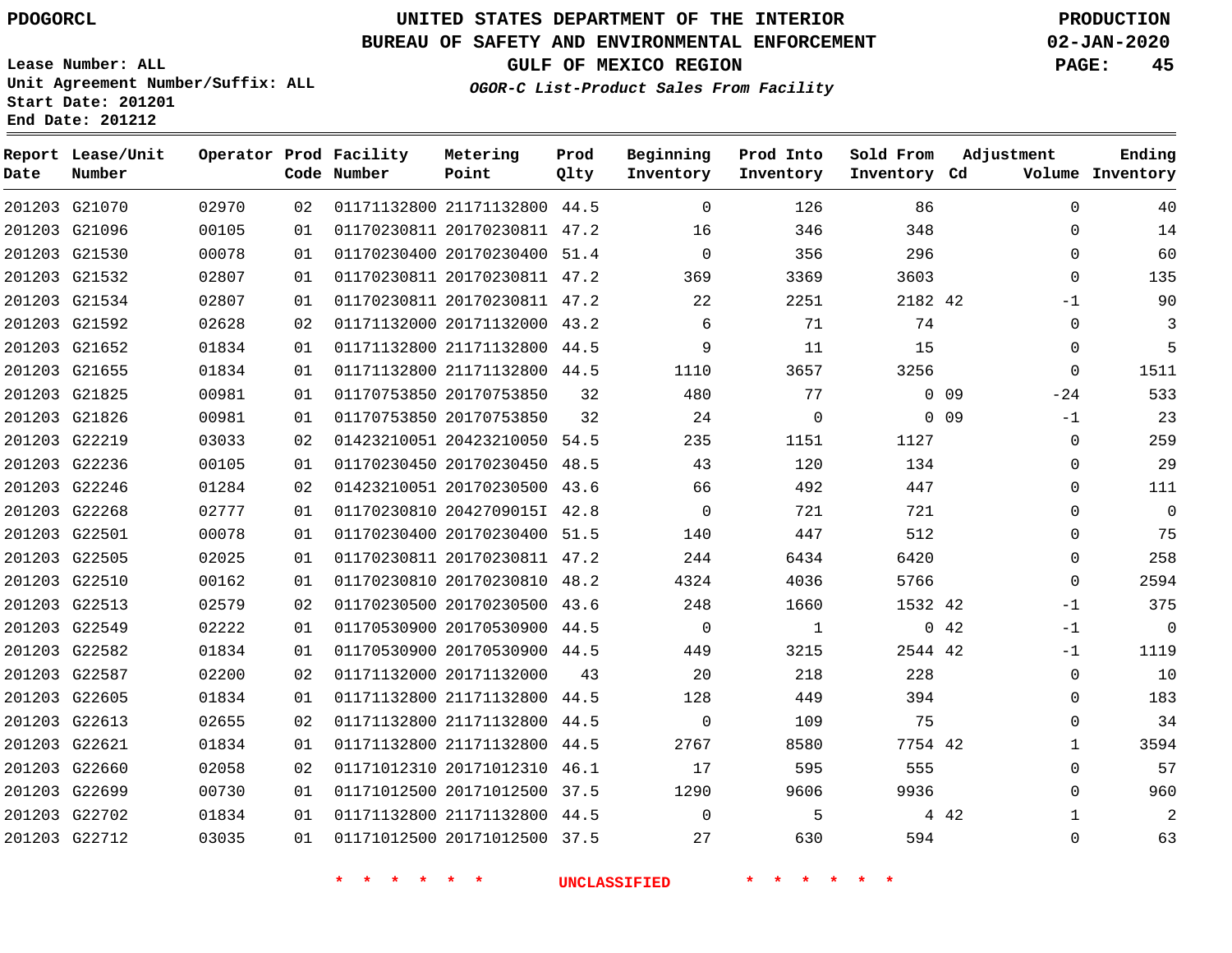### **BUREAU OF SAFETY AND ENVIRONMENTAL ENFORCEMENT 02-JAN-2020**

**GULF OF MEXICO REGION PAGE: 46**

**Lease Number: ALL Unit Agreement Number/Suffix: ALL Start Date: 201201 End Date: 201212**

| Date | Report Lease/Unit<br>Number |       |    | Operator Prod Facility<br>Code Number | Metering<br>Point            | Prod<br>Qlty | Beginning<br>Inventory | Prod Into<br>Inventory | Sold From<br>Inventory Cd | Adjustment           | Ending<br>Volume Inventory |
|------|-----------------------------|-------|----|---------------------------------------|------------------------------|--------------|------------------------|------------------------|---------------------------|----------------------|----------------------------|
|      | 201203 G22772               | 00105 | 01 |                                       | 01170513800 20170513800 32.8 |              | 196                    | 1300                   | 1386                      | $\Omega$             | 110                        |
|      | 201203 G22781               | 03035 | 01 |                                       | 01170754751 01170754751 33.7 |              | 4225                   | 2523                   | 4236                      | 0                    | 2512                       |
|      | 201203 G22792               | 03035 | 02 |                                       | 01177258041 01177258041      | 29           | 329                    | 2136                   | 1260                      | 0                    | 1205                       |
|      | 201203 G22840               | 00730 | 01 |                                       | 01608103650 20608103650 31.7 |              | 3                      | 1083                   | 1083                      | $\Omega$             | 3                          |
|      | 201203 G23125               | 02312 | 02 |                                       | 01420470030 20420470030      | $\Omega$     | 183                    | $\Omega$               | $\Omega$                  | $\mathbf{0}$         | 183                        |
|      | 201203 G23181               | 01963 | 01 |                                       | 01423210051 20423210050 58.3 |              | 102                    | 505                    | 459                       | 0                    | 148                        |
|      | 201203 G23199               | 00105 | 01 |                                       | 01170230450 20170230450 48.5 |              | 393                    | 3589                   | 3126                      | 0                    | 856                        |
|      | 201203 G23473               | 00981 | 01 |                                       | 01170753850 20170753850      | 32           | 189                    | 0                      | 10                        | 0                    | 179                        |
|      | 201203 G23480               | 00981 | 01 |                                       | 01170753850 20170753850      | 32           | 1840                   | $\Omega$               | 94                        | 0                    | 1746                       |
|      | 201203 G23481               | 00981 | 01 |                                       | 01170753850 20170753850      | 32           | 26                     | 269                    | 1                         | 0                    | 294                        |
|      | 201203 G23528               | 00981 | 01 |                                       | 01170753850 20170753850      | 32           | 2077                   | 429                    | 106                       | 0                    | 2400                       |
|      | 201203 G23529               | 00981 | 01 |                                       | 01170753850 20170753850      | 32           | 2490                   | 441                    | 127                       | $\mathbf{0}$         | 2804                       |
|      | 201203 G23730               | 01978 | 02 |                                       | 01170230810 20170230811 47.2 |              | 13                     | 271                    | 272                       | $\Omega$             | 12                         |
|      | 201203 G23735               | 00162 | 01 |                                       | 01170230810 20170230810 48.2 |              | $\mathbf{0}$           | 306                    | 306                       | 0                    | $\mathbf 0$                |
|      | 201203 G23736               | 02312 | 02 |                                       | 01170230810 20170230810 48.2 |              | 83                     | 79                     | 111                       | 0                    | 51                         |
|      | 201203 G23748               | 02312 | 02 |                                       | 01170230810 20170230810 48.2 |              | 67                     | 17                     | 73                        | 0                    | 11                         |
|      | 201203 G23754               | 02222 | 01 |                                       | 01170230811 20170230811 47.2 |              | $\mathbf 0$            | 15                     | 14                        | 0                    | 1                          |
|      | 201203 G23851               | 02503 | 02 |                                       | 01171012400 20171012400 48.5 |              | 748                    | $\Omega$               | 748                       | 0                    | $\mathbf 0$                |
|      | 201203 G23853               | 02266 | 02 |                                       | 01171012310 20171012310 46.1 |              | 21                     | 347                    | 335                       | $\mathbf{0}$         | 33                         |
|      | 201203 G23933               | 00064 | 01 |                                       | 01171092651 20171092650 46.9 |              | 1                      | 8                      |                           | 8 4 2<br>$\mathbf 1$ | $\overline{2}$             |
|      | 201203 G23956               | 02807 | 01 |                                       | 01170753510 20170753510 57.3 |              | 2742                   | 695                    | 1372                      | $\mathbf{0}$         | 2065                       |
|      | 201203 G24425               | 02312 | 02 |                                       | 01170230810 20170230810 48.2 |              | 5                      | $\mathbf 0$            | 5                         | 0                    | $\mathbf 0$                |
|      | 201203 G24429               | 02312 | 02 |                                       | 01170230810 20170230810 48.2 |              | 2                      | 0                      | 2                         | 0                    | 0                          |
|      | 201203 G24700               | 02312 | 02 |                                       | 01170230811 20170230811 47.2 |              | 14                     | 380                    | 379                       | 0                    | 15                         |
|      | 201203 G24710               | 02025 | 01 |                                       | 01170230811 20170230811 47.2 |              | 283                    | 5857                   | 5905                      | $\Omega$             | 235                        |
|      | 201203 G24730               | 00105 | 01 |                                       | 01170230500 20170230500 43.6 |              | 442                    | 2567                   | 2429                      | $\mathbf{0}$         | 580                        |
|      |                             |       | 01 |                                       | 01170230810 20170230810 48.1 |              | 388                    | 372                    | 522 42                    | 1                    | 239                        |
|      |                             |       |    |                                       |                              |              | 830                    | 2939                   | 2951                      | 1                    | 819                        |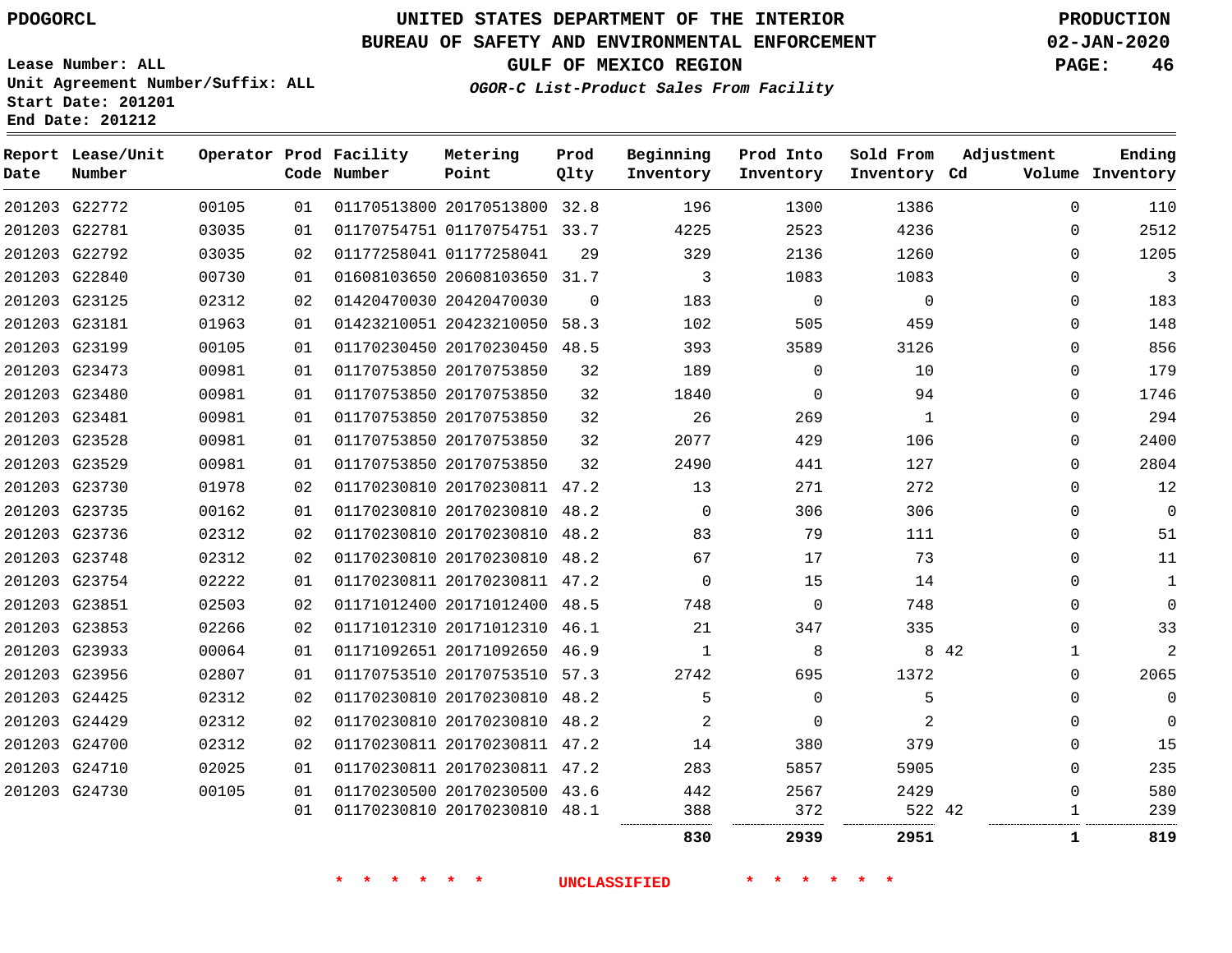# **UNITED STATES DEPARTMENT OF THE INTERIOR PDOGORCL PRODUCTION**

### **BUREAU OF SAFETY AND ENVIRONMENTAL ENFORCEMENT 02-JAN-2020**

**OGOR-C List-Product Sales From Facility**

**GULF OF MEXICO REGION PAGE: 47**

**Lease Number: ALL Unit Agreement Number/Suffix: ALL Start Date: 201201 End Date: 201212**

| Date   | Report Lease/Unit<br>Number |       |    | Operator Prod Facility<br>Code Number | Metering<br>Point            | Prod<br>Qlty | Beginning<br>Inventory | Prod Into<br>Inventory | Sold From<br>Inventory Cd | Adjustment     | Ending<br>Volume Inventory |
|--------|-----------------------------|-------|----|---------------------------------------|------------------------------|--------------|------------------------|------------------------|---------------------------|----------------|----------------------------|
|        | 201203 G24766               | 02628 | 02 |                                       | 01171132000 20171132000      | 40.9         | $\Omega$               | 0                      | $\mathbf 0$               | $\Omega$       | $\mathbf 0$                |
|        | 201203 G24767               | 02628 | 01 |                                       | 01170530900 20170530900      | 44.5         | 109                    | 3                      | 111                       | $\Omega$       | $\mathbf{1}$               |
|        | 201203 G24791               | 02989 | 01 |                                       | 01171131600 20171131600      | 43.3         | 34                     | 949                    | 862                       | $\Omega$       | 121                        |
|        | 201203 G24873               | 03035 | 01 |                                       | 01171012400 20171012400      | 48.5         | 18                     | 38                     | 45                        | $\Omega$       | 11                         |
|        | 201203 G24874               | 02058 | 02 |                                       | 01171012400 20171012400      | 48.5         | 198                    | 726                    | 711                       | 0              | 213                        |
|        | 201203 G24878               | 02628 | 02 |                                       | 01171092651 20171092650      | 46.9         | 291                    | 1411                   | 1443                      | $\Omega$       | 259                        |
|        | 201203 G24883               | 02628 | 02 |                                       | 01171092651 20171092650      | 48.7         | $\Omega$               | $\mathbf 0$            | $\mathbf 0$               | 0              | $\mathbf 0$                |
|        | 201203 G24898               | 02807 | 01 |                                       | 01171012400 20171012400      | 48.5         | 19                     | 1589                   | 1142                      | $\Omega$       | 466                        |
|        |                             |       | 01 |                                       | 01171012300 20171012300      | 38           | 3236                   | 6950                   | 6722                      | 0              | 3464                       |
|        |                             |       |    |                                       |                              |              | 3255                   | 8539                   | 7864                      | 0              | 3930                       |
|        | 201203 G24924               | 01834 | 01 |                                       | 01171132800 21171132800      | 44.5         | 1893                   | 5865                   | 5305 42                   | $\overline{2}$ | 2455                       |
|        | 201203 G24926               | 01834 | 01 |                                       | 01171132800 21171132800      | 44.5         | $\Omega$               | 25                     | 15 42                     | $\mathbf{1}$   | 11                         |
|        | 201203 G24990               | 01284 | 01 |                                       | 01608103650 20608103650      | 31.7         | 3                      | 1224                   | 1224                      | $\Omega$       | $\overline{3}$             |
|        | 201203 G25008               | 02777 | 01 |                                       | 01170753510 20170753510      | 45.5         | 169                    | $\Omega$               | 52                        | $\Omega$       | 117                        |
| 201203 | G25514                      | 02813 | 02 |                                       | 01423210051 20423210050      | 58.3         | 11                     | 32                     | 37 42                     | $\mathbf{1}$   | 7                          |
|        | 201203 G25515               | 02813 | 02 |                                       | 01423210051 20423210050      | 58.3         | 55                     | 107                    | 137                       | $\Omega$       | 25                         |
|        | 201203 G25524               | 00105 | 01 |                                       | 01170230450 20170230450 48.5 |              | 271                    | 1678                   | 1549                      | $\Omega$       | 400                        |
|        | 201203 G25540               | 03033 | 01 |                                       | 01420390101 01420390101      | $\Omega$     | 613                    | $\mathbf 0$            | $\Omega$                  | $\Omega$       | 613                        |
|        | 201203 G25561               | 02058 | 02 |                                       | 01170230450 20170230450      | 48.5         | 700                    | 4699                   | 4279                      | $\Omega$       | 1120                       |
|        | 201203 G25579               | 00105 | 01 |                                       | 01170230810 20170230810      | 48.1         | 104                    | $\Omega$               | 104                       | $\Omega$       | $\mathbf 0$                |
|        |                             |       | 01 |                                       | 01170230500 20170230500      | 43.6         | 8                      | 14                     | 19                        |                | 3                          |
|        |                             |       |    |                                       |                              |              | 112                    | 14                     | 123                       | 0              | 3                          |
|        | 201203 G25605               | 00105 | 01 |                                       | 01170230810 20170230810      | 48.2         | $\Omega$               | $\Omega$               | $\Omega$                  | $\Omega$       | $\Omega$                   |
|        | 201203 G25606               | 02025 | 01 |                                       | 01170230810 20170230810 48.2 |              | 570                    | 582                    | 778                       | $\Omega$       | 374                        |

 G25937 G26001 G26023 20170230810 48.2 21171132800 44.5 20171012500 37.5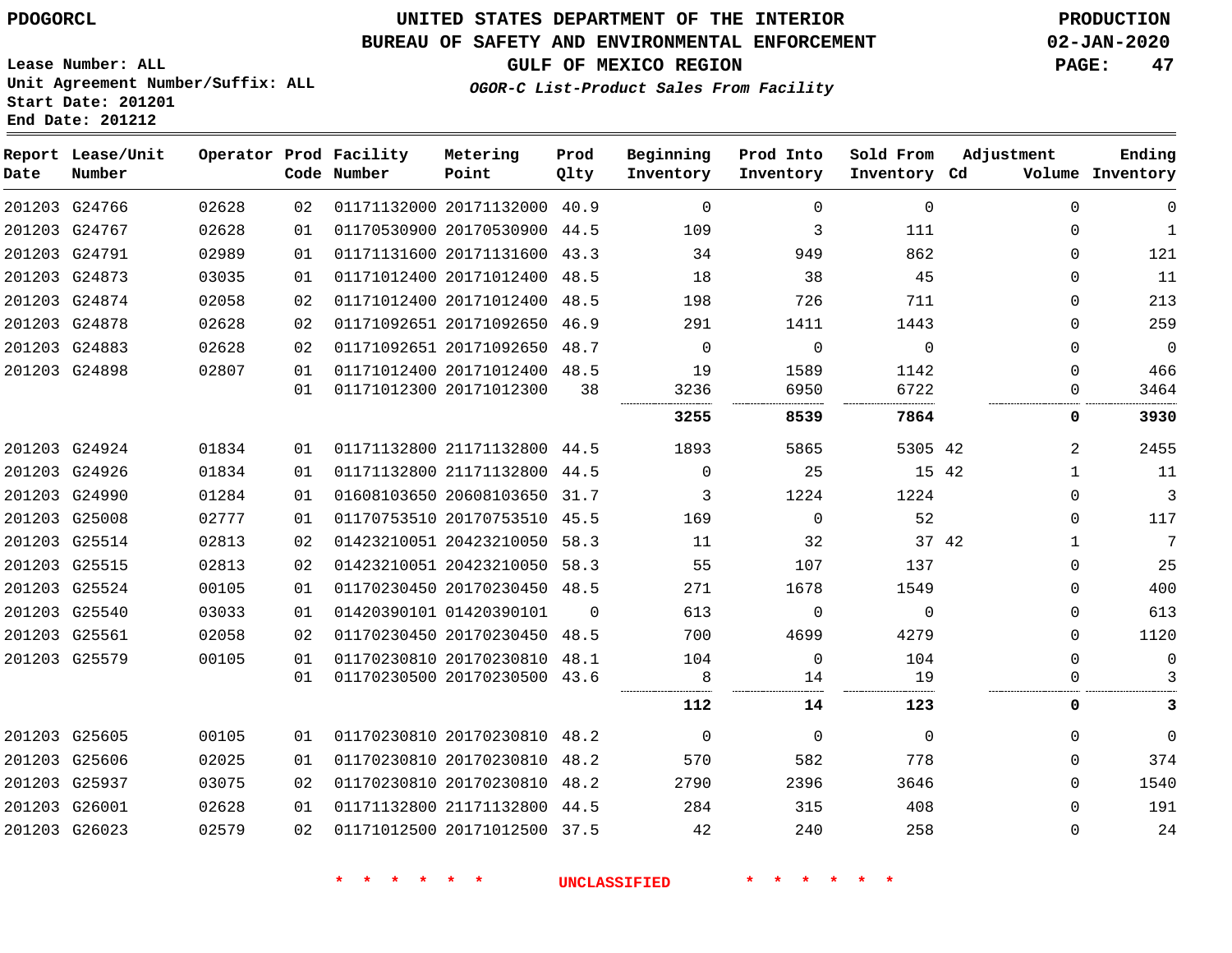## **UNITED STATES DEPARTMENT OF THE INTERIOR PDOGORCL PRODUCTION**

### **BUREAU OF SAFETY AND ENVIRONMENTAL ENFORCEMENT 02-JAN-2020**

**Lease Number: ALL Unit Agreement Number/Suffix: ALL Start Date: 201201**

**OGOR-C List-Product Sales From Facility**

**GULF OF MEXICO REGION PAGE: 48**

**Adjustment**

**Ending**

|  | Operator Prod Facility | Metering     | Prod                 | Beginning        |
|--|------------------------|--------------|----------------------|------------------|
|  | $\theta$               | <b>Dodna</b> | $\sim$ $\sim$ $\sim$ | Tween the Assess |

| Date          | Report Lease/Unit<br>Number |       |     | Operator Prod Facility<br>Code Number | Metering<br>Point            | Prod<br>Qlty | Beginning<br>Inventory | Prod Into<br>Inventory | Sold From<br>Inventory Cd | Adjustment  | Ending<br>Volume Inventory |
|---------------|-----------------------------|-------|-----|---------------------------------------|------------------------------|--------------|------------------------|------------------------|---------------------------|-------------|----------------------------|
| 201203 G26032 |                             | 03059 | 01  |                                       | 01171012300 20171012300 38.2 |              | 81                     | 8                      | 85                        |             | $\Omega$<br>4              |
| 201203 G26074 |                             | 01284 | 01  |                                       | 01177122950 20177122950      | 30.5         | 88                     | 12140                  | 12159                     |             | 69<br>$\Omega$             |
| 201203 G26146 |                             | 01586 | 01  |                                       | 01177258152 01177258152 40.9 |              | 693                    | 238                    |                           | $0\quad 42$ | 932<br>$\mathbf{1}$        |
| 201203 G26281 |                             | 02528 | 02  |                                       | 01170753850 20170753850      | 32           | 57                     | $\mathbf 0$            | 3                         |             | 54<br>$\Omega$             |
| 201203 G26480 |                             | 01978 | 02  |                                       | 01423210051 20423210050 58.3 |              | 133                    | 1226                   | 1115 42                   | $-3$        | 241                        |
| 201203 G27003 |                             | 02807 | 01  |                                       | 01170230810 20170230810      | 48.2         | 203                    | 163                    | 261                       |             | 105<br>$\mathbf 0$         |
| 201203 G27036 |                             | 03075 | 02  |                                       | 01170230810 20170230810 48.2 |              | 663                    | $\mathbf 0$            | 515 42                    |             | 149<br>$\mathbf{1}$        |
| 201203 G27070 |                             | 00064 | 01  |                                       | 01170230811 20170230811 47.2 |              | $\mathbf 0$            | 33                     | 32                        |             | 0<br>1                     |
| 201203 G27100 |                             | 01978 | 02  |                                       | 01171012310 20171012310 46.1 |              | 63                     | 612                    | 615                       |             | 60<br>0                    |
| 201203 G27121 |                             | 02312 | 01  |                                       | 01171012400 20171012400 48.5 |              | 31                     | 170                    | 151                       |             | 50<br>$\Omega$             |
| 201203 G27169 |                             | 01284 | 01  |                                       | 01171012500 20171012500 37.5 |              | 1237                   | 8328                   | 8732                      |             | $\Omega$<br>833            |
| 201203 G27173 |                             | 00105 | 01  |                                       | 01170513800 20170513800 32.8 |              | 81                     | $\Omega$               | 81                        |             | $\overline{0}$<br>0        |
|               | 201203 G27194               | 01586 | 01  |                                       | 01177258152 01177258152 40.9 |              | 204                    | 9                      | $\mathbf{0}$              |             | 213<br>0                   |
| 201203 G27215 |                             | 01586 | 02  |                                       | 01177288152 01177288152 33.3 |              | 33                     | $\Omega$               | $\Omega$                  |             | 33<br>0                    |
| 201203 G27789 |                             | 01284 | 01  |                                       | 01170530900 20170530900 44.5 |              | 2135                   | 4224                   | 4888                      |             | $\Omega$<br>1471           |
| 201203 G27831 |                             | 02795 | 02  |                                       | 01170530900 20170530900 44.5 |              | 0                      | 330                    | 215                       |             | 115<br>0                   |
| 201203 G27851 |                             | 02628 | 02  |                                       | 01171132000 20171132000      | 43.2         | 0                      | 3                      | 3                         |             | $\overline{0}$<br>0        |
| 201203 G27927 |                             | 02503 | 02  |                                       | 01171092651 20171092650 46.9 |              | 3150                   | 21172                  | 20304                     |             | 4018<br>$\Omega$           |
|               | 201203 G27949               | 02871 | 01  |                                       | 01171012500 20171012500 37.5 |              | 0                      | 621                    | 559                       |             | 62<br>$\Omega$             |
| 201203 G27988 |                             | 00730 | 01  |                                       | 01608103650 20608103650 31.7 |              | 321                    | 118659                 | 118632                    |             | 348<br>$\mathbf 0$         |
|               | 201203 G30654               | 02777 | 02  |                                       | 01170230810 20170230810 41.5 |              | 320                    | 377                    | 456                       |             | 241<br>0                   |
| 201203 G31003 |                             | 02579 | 02  |                                       | 01423210051 20423210050 58.3 |              | 145                    | 607                    | 615 42                    | $-1$        | 136                        |
| 201203 G31040 |                             | 02058 | 02  |                                       | 01170230450 20170230450 48.5 |              | 639                    | 4299                   | 3913                      |             | 1025<br>0                  |
| 201203 G31304 |                             | 02714 | 01  |                                       | 01170230811 20170230811 47.2 |              | 274                    | 5718                   | 5763                      |             | 229<br>$\mathbf 0$         |
| 201203 G31369 |                             | 02628 | 01  |                                       | 01171012300 20171012300      | 38.2         | 27923                  | 46904                  | 51450                     |             | 23377<br>0                 |
| 201203 G32113 |                             | 02477 | 01  |                                       | 01170230811 20170230811 47.2 |              | 444                    | 10665                  | 10682                     |             | 427<br>0                   |
| 201203 G32197 |                             | 01364 | 02  |                                       | 01171012500 20171012500 37.5 |              | 829                    | 3870                   | 4312                      |             | $\mathbf 0$<br>387         |
| 201203 G32267 |                             | 00105 | 0 1 |                                       | 01177298272 01177298272 44.5 |              | 2                      | 54                     | 35                        |             | 21<br>$\Omega$             |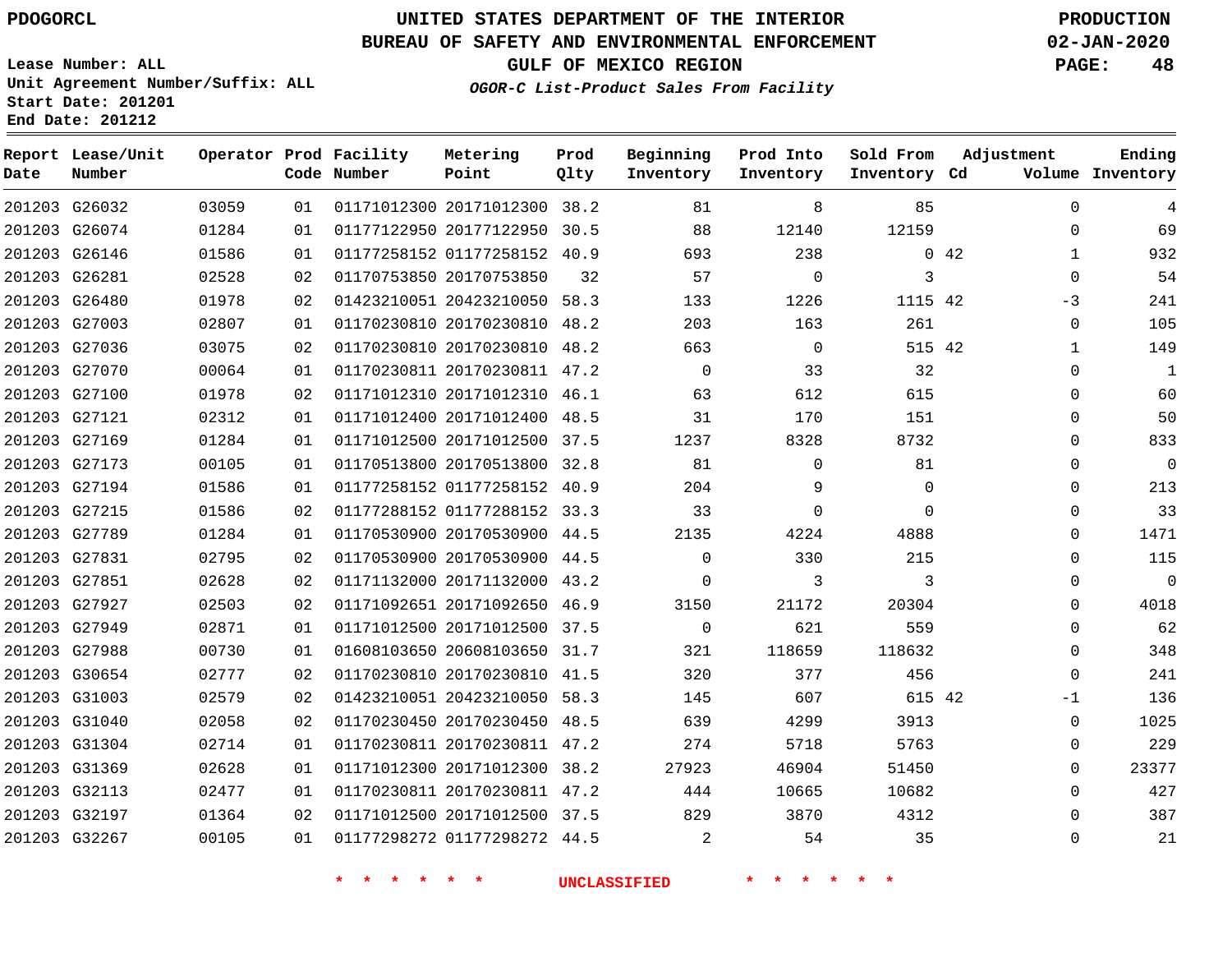#### **BUREAU OF SAFETY AND ENVIRONMENTAL ENFORCEMENT 02-JAN-2020**

**Lease Number: ALL Unit Agreement Number/Suffix: ALL Start Date: 201201**

**End Date: 201212**

**GULF OF MEXICO REGION PAGE: 49**

**OGOR-C List-Product Sales From Facility**

| Date   | Report Lease/Unit<br>Number |       |    | Operator Prod Facility<br>Code Number | Metering<br>Point            | Prod<br>Qlty | Beginning<br>Inventory | Prod Into<br>Inventory | Sold From<br>Inventory Cd | Adjustment   | Ending<br>Volume Inventory |
|--------|-----------------------------|-------|----|---------------------------------------|------------------------------|--------------|------------------------|------------------------|---------------------------|--------------|----------------------------|
|        | 201203 G32268               | 00105 | 01 |                                       | 01177298272 01177298272 44.4 |              | 77                     | 73                     | 121                       | $\Omega$     | 29                         |
|        | 201203 G33388               | 02967 | 01 |                                       | 01420470030 20420470030 45.1 |              | 254                    | $\Omega$               | $\Omega$                  | 0            | 254                        |
|        | 201203 G33407               | 02967 | 02 |                                       | 01170230810 20170230810 41.5 |              | 34                     | 37                     | 46                        | 0            | 25                         |
|        | 201203 G33408               | 03075 | 02 |                                       | 01422450350 20422450350 49.9 |              | 1753                   | 284                    | 1112                      | 0            | 925                        |
|        | 201203 G33596               | 02503 | 02 |                                       | 01171132000 20171132000 43.2 |              | 1191                   | 15150                  | 15676                     | $\Omega$     | 665                        |
| 201204 | 00016                       | 00687 | 01 |                                       | 01170513700 20170513700 26.9 |              | 105                    | 1693                   | 1693                      | $\Omega$     | 105                        |
|        |                             | 02375 | 01 |                                       | 01170513700 20170513700 22.7 |              | 2772                   | 24350                  | 25529                     | $\Omega$     | 1593                       |
|        |                             |       |    |                                       |                              |              | 2877                   | 26043                  | 27222                     | 0            | 1698                       |
| 201204 | 00026                       | 02375 | 01 |                                       | 01170513700 20170513700 22.7 |              | 4020                   | 56803                  | 57109 42                  | $\mathbf{1}$ | 3715                       |
| 201204 | 00032                       | 02375 | 01 |                                       | 01170513700 20170513700 35.8 |              | 226                    | 3227                   | 3252                      | 0            | 201                        |
| 201204 | 00033                       | 02375 | 01 |                                       | 01170513700 20170513700 35.8 |              | 272                    | 3980                   | 4005                      | $\Omega$     | 247                        |
| 201204 | 00049                       | 00105 | 01 |                                       | 01171012300 20171012300      | 38           | 13530                  | 24391                  | 23224                     | $\Omega$     | 14697                      |
| 201204 | 00050                       | 00105 | 01 |                                       | 01171012300 20171012300      | 38           | 8399                   | 12432                  | 13340                     | 0            | 7491                       |
| 201204 | 00051                       | 00105 | 01 |                                       | 01171012300 20171012300      | 38           | 677                    | 1468                   | 1260                      | $\Omega$     | 885                        |
| 201204 | 00052                       | 00105 | 01 |                                       | 01171012300 20171012300      | 38           | 1429                   | 3213                   | 2706                      | $\Omega$     | 1936                       |
| 201204 | 00079                       | 01834 | 01 |                                       | 01170230810 20170230810      | 49           | 224                    | 144                    | 91                        | 0            | 277                        |
| 201204 | 00081                       | 00105 | 01 |                                       | 01170231300 01170231300      | 39.3         | $\mathbf 0$            | 427                    | 427                       | $\mathbf 0$  | $\overline{0}$             |
| 201204 | 00090                       | 03035 | 01 |                                       | 01170230810 20170230810      | 49           | 83                     | 116                    | 49                        | $\Omega$     | 150                        |
| 201204 | 00137                       | 00687 | 01 |                                       | 01170513700 20170513700 26.9 |              | 79                     | 943                    | 964 42                    | 1            | 59                         |
| 201204 | 00138                       | 00687 | 01 |                                       | 01170513700 20170513700      | 26.9         | 969                    | 11288                  | 11555                     | $\mathbf 0$  | 702                        |
| 201204 | 00184                       | 03147 | 02 |                                       | 01170230810 20170230810      | 49           | 537                    | 414                    | 235                       | 0            | 716                        |
| 201204 | 00190                       | 02312 | 01 |                                       | 01170230810 20170230810      | 49           | 32                     | 11                     | 20                        | $\Omega$     | 23                         |
| 201204 | 00191                       | 02312 | 01 |                                       | 01170230810 20170230810      | 49           | 23                     | 74                     | 14                        | $\mathbf 0$  | 83                         |
| 201204 | 00196                       | 03041 | 01 |                                       | 01171012300 20171012300      | 38           | 7892                   | 16468                  | 14437                     | 0            | 9923                       |
| 201204 | 00244                       | 00105 | 01 |                                       | 01170231300 01170231300 39.3 |              | $\Omega$               | 3289                   | 3289                      | $\Omega$     | $\mathbf 0$                |
| 201204 | 00247                       | 00105 | 01 |                                       | 01170231300 01170231300 39.3 |              | $\mathbf{0}$           | 1031                   | 1031                      | $\Omega$     | $\mathbf 0$                |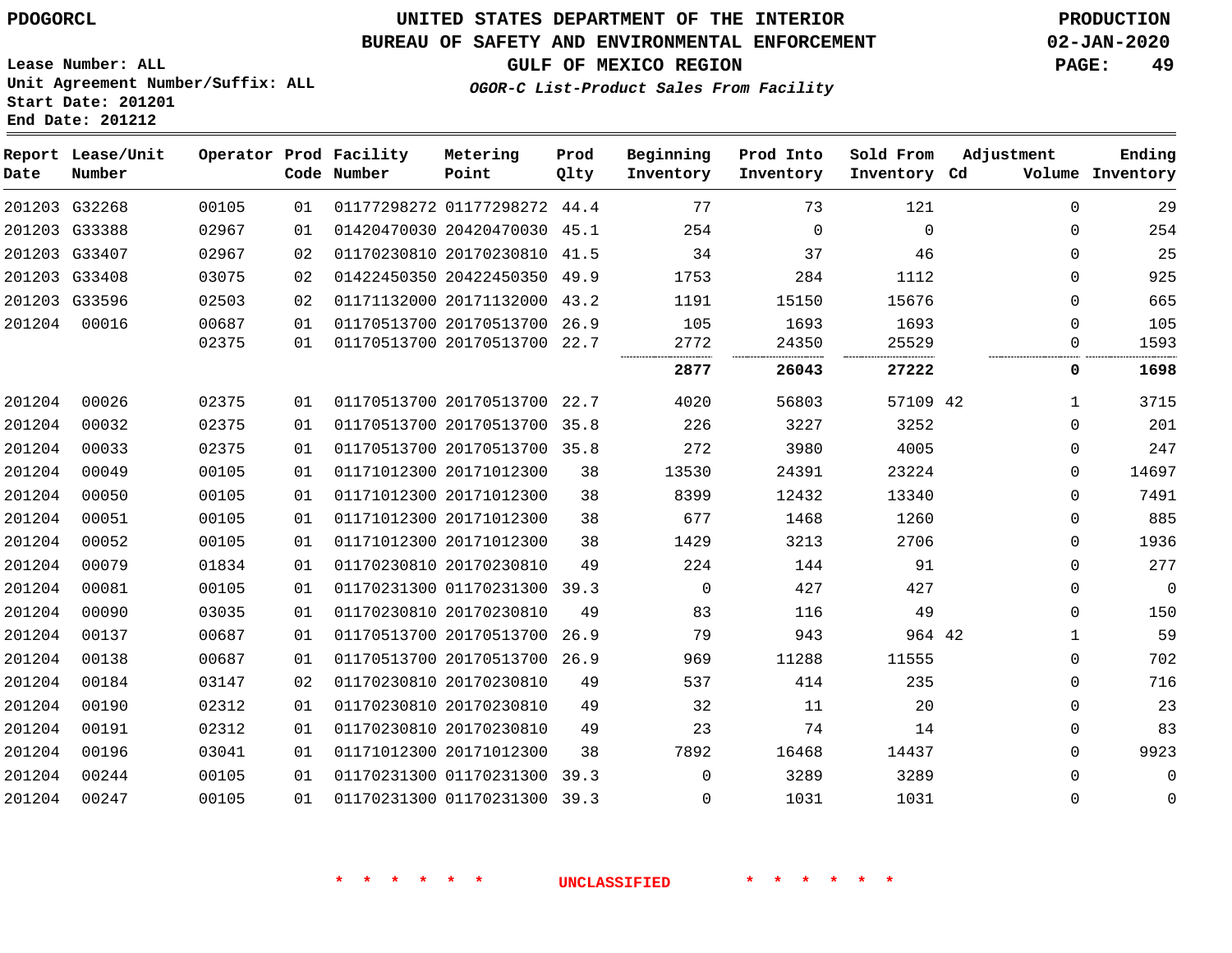**Start Date: 201201 End Date: 201212**

### **UNITED STATES DEPARTMENT OF THE INTERIOR PDOGORCL PRODUCTION**

### **BUREAU OF SAFETY AND ENVIRONMENTAL ENFORCEMENT 02-JAN-2020**

**Lease Number: ALL Unit Agreement Number/Suffix: ALL**

**GULF OF MEXICO REGION PAGE: 50**

**OGOR-C List-Product Sales From Facility**

| Date   | Report Lease/Unit<br>Number |       |    | Operator Prod Facility<br>Code Number | Metering<br>Point            | Prod<br>Qlty | Beginning<br>Inventory | Prod Into<br>Inventory | Sold From<br>Inventory Cd | Adjustment    | Ending<br>Volume Inventory |
|--------|-----------------------------|-------|----|---------------------------------------|------------------------------|--------------|------------------------|------------------------|---------------------------|---------------|----------------------------|
| 201204 | 00253                       | 01364 | 02 |                                       | 01170230810 20170230810      | 49           | 1282                   | 879                    | 590                       | $\Omega$      | 1571                       |
|        |                             | 02025 | 01 |                                       | 01170230810 20170230810      | 49           | 18                     | 13                     | 8                         | $\Omega$      | 23                         |
|        |                             |       |    |                                       |                              |              | 1300                   | 892                    | 598                       | 0             | 1594                       |
| 201204 | 00317                       | 02970 | 02 |                                       | 01171012310 20171012310 45.1 |              | 21                     | 185                    | 186                       | $\mathbf{0}$  | 20                         |
| 201204 | 00353                       | 02266 | 01 |                                       | 01170754800 20170754800 28.5 |              | 455                    | 1696                   | 1814 42                   | $-1$          | 336                        |
| 201204 | 00367                       | 02375 | 01 |                                       | 01170513700 20170513700 22.7 |              | 75                     | 788                    | 812 42                    | $\mathbf{1}$  | 52                         |
| 201204 | 00424                       | 00064 | 01 |                                       | 01171012400 20171012400 49.2 |              | 17                     | 94                     |                           | 63 42<br>$-1$ | 47                         |
| 201204 | 00434                       | 01284 | 01 |                                       | 01177112605 2017711260Y 33.4 |              | 58                     | 3495                   | 3528                      | $\mathbf 0$   | 25                         |
| 201204 | 00453                       | 01284 | 01 |                                       | 01177112605 2017711260Y 33.4 |              | 69                     | 5987                   | 6013                      | 0             | 43                         |
| 201204 | 00466                       | 00064 | 01 |                                       | 01171012400 20171012400 49.2 |              | 681                    | 2597                   | 1964                      | $\mathbf{0}$  | 1314                       |
| 201204 | 00479                       | 00105 | 01 |                                       | 01171012500 20171012500      | 36.4         | 441                    | 6185                   | 6221                      | $\mathbf 0$   | 405                        |
| 201204 | 00487                       | 03033 | 01 |                                       | 01171132800 21171132800 43.6 |              | 1628                   | 4900                   | 4627                      | $\mathbf{0}$  | 1901                       |
| 201204 | 00495                       | 03033 | 01 |                                       | 01171132800 21171132800 43.6 |              | 310                    | 683                    | 703 42                    | $-1$          | 289                        |
| 201204 | 00518                       | 03033 | 01 |                                       | 01170230450 20170230450 50.2 |              | 218                    | 514                    | 665                       | $\mathbf 0$   | 67                         |
| 201204 | 00526                       | 00105 | 01 |                                       | 01170230810 20170230810      | 49           | $\Omega$               | 356                    | 88                        | 0             | 268                        |
| 201204 | 00541                       | 03033 | 01 |                                       | 01170530900 20170530900 44.6 |              | 2                      | 0                      | $\overline{a}$            | 0             | $\mathbf 0$                |
| 201204 | 00560                       | 00687 | 01 |                                       | 01171131600 20171131600 43.3 |              | 83                     | 149                    | 199                       | 0             | 33                         |
| 201204 | 00577                       | 03059 | 01 |                                       | 01171012300 20171012300      | 38           | 17479                  | 31667                  | 30066                     | 0             | 19080                      |
| 201204 | 00593                       | 01834 | 01 |                                       | 01171012300 20171012300      | 38           | 13866                  | 14707                  | 13978                     | 0             | 14595                      |
| 201204 | 00605                       | 02899 | 01 |                                       | 01170573602 20170573602      | 34           | 1010                   | 276                    | 376                       | $\mathbf 0$   | 910                        |
| 201204 | 00680                       | 03033 | 01 |                                       | 01170230700 20170230700      | 46.9         | 568                    | 1521                   | 1435                      | 0             | 654                        |
| 201204 | 00691                       | 02312 | 02 |                                       | 01170754201 01170754201 36.9 |              | 492                    | 1622                   | 1428                      | 0             | 686                        |
| 201204 | 00693                       | 02266 | 02 |                                       | 01170754800 20170754800      | 28.5         | 159                    | 669                    | 695                       | 0             | 133                        |
| 201204 | 00694                       | 02266 | 01 |                                       | 01170754800 20170754800 28.5 |              | 2136                   | 11856                  | 11643                     | $\mathbf 0$   | 2349                       |
| 201204 | 00697                       | 02266 | 01 |                                       | 01170754800 20170754800 28.5 |              | 447                    | 2176                   | 2192                      | $\mathbf{0}$  | 431                        |
| 201204 | 00758                       | 00105 | 01 |                                       | 01170230810 20170230810      | 49           | 153                    | 1094                   | 309                       | $\mathbf 0$   | 938                        |
| 201204 | 00763                       | 01284 | 01 |                                       | 01170230810 20170230810      | 49           | 354                    | 286                    | 158                       | 0             | 482                        |
| 201204 | 00767                       | 00105 | 01 |                                       | 01170230810 20170230810      | 49           | 25                     | 23                     | 12                        | $\mathbf 0$   | 36                         |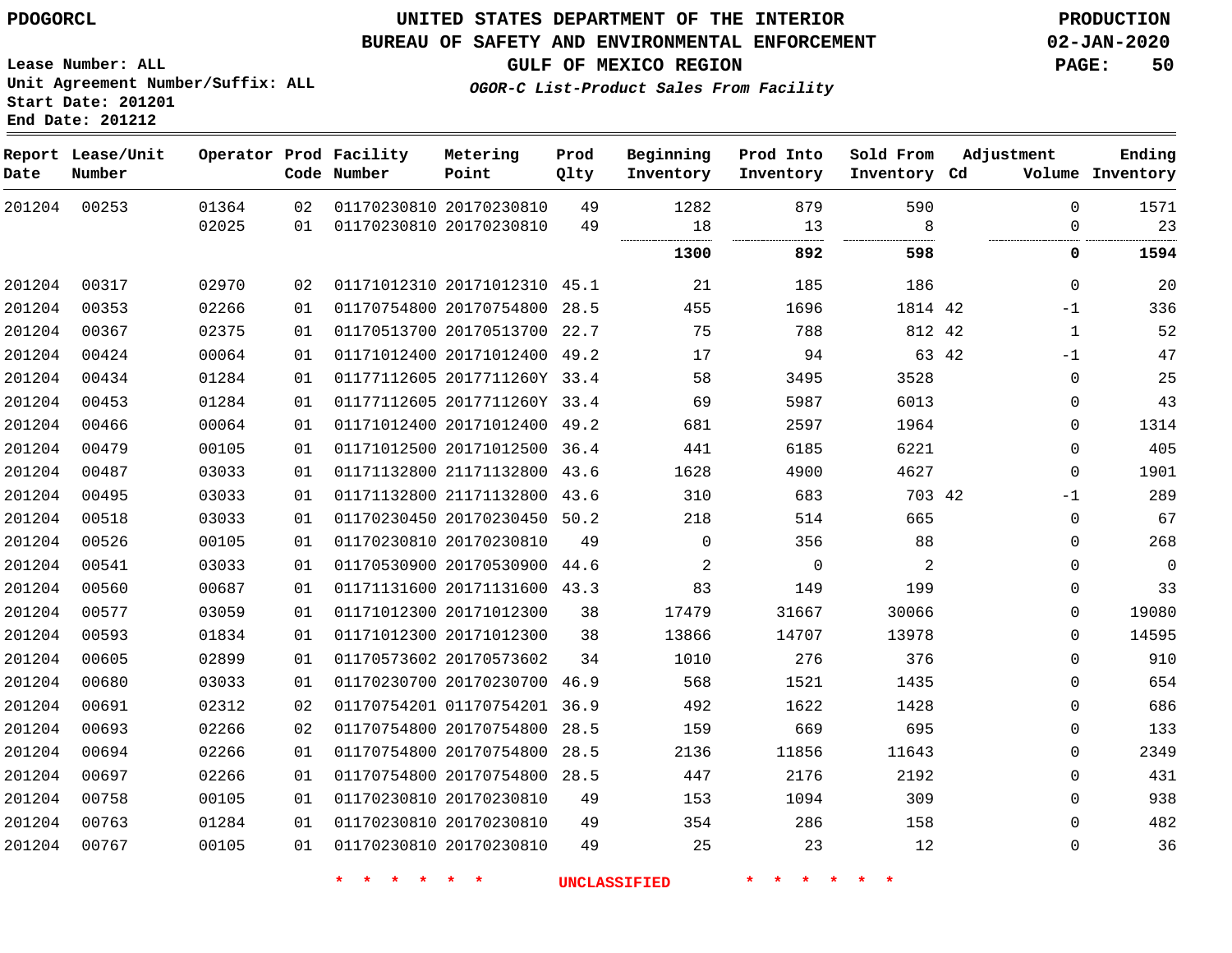**Lease Number: ALL**

**Report Lease/Unit**

## **UNITED STATES DEPARTMENT OF THE INTERIOR PDOGORCL PRODUCTION**

**Prod**  $Q1 + 3r$ 

### **BUREAU OF SAFETY AND ENVIRONMENTAL ENFORCEMENT 02-JAN-2020**

**Metering Point**

**Operator Prod Facility**

**GULF OF MEXICO REGION PAGE: 51**

**Ending**

**Unit Agreement Number/Suffix: ALL Start Date: 201201 End Date: 201212**

**OGOR-C List-Product Sales From Facility**

**Beginning**

**Prod Into Inventory**

**Sold From Inventory**

**Adjustment**

| Date   | Number            |       |     | Code Number | Point                        | Qlty     | Inventory | Inventory   | Inventory Cd |                 |             | Volume Inventory |
|--------|-------------------|-------|-----|-------------|------------------------------|----------|-----------|-------------|--------------|-----------------|-------------|------------------|
| 201204 | 00775             | 01834 | 01  |             | 01171131600 20171131600 43.3 |          | 401       | 688         | 935          |                 | $\Omega$    | 154              |
| 201204 | 00777             | 03033 | 01  |             | 01171132000 20171132000 42.9 |          | 2         | 126         | 123          |                 | $\Omega$    | 5                |
| 201204 | 00778             | 03033 | 01  |             | 01171132000 20171132000 42.9 |          | 78        | 1702        | 1710         |                 | $\Omega$    | 70               |
| 201204 | 00796             | 02628 | 01  |             | 01171012300 20171012300      | 38       | 13883     | 18277       | 21148        |                 | 0           | 11012            |
| 201204 | 00819             | 00078 | 01  |             | 01171132800 21171132800 43.6 |          | 11        | 96          | 76           |                 | $\Omega$    | 31               |
| 201204 | 00839             | 02451 | 0 1 |             | 01170513800 20170513800      | 33       | 599       | 2648        | 2885         |                 | $\mathbf 0$ | 362              |
|        | 201204 754302006A | 00078 | 01  |             | 01170573601 20170573601      | 27       | 262       | 1734        | 1836 42      |                 | $-1$        | 159              |
|        | 201204 754303001A | 00059 | 01  |             | 01170230811 20170230811 45.9 |          | 251       | 2268        | 1696 09      |                 | $-547$      | 276              |
|        | 201204 754306012A | 01207 | 01  |             | 01608128270 20608128270      | $\Omega$ | 96755     | 111449      | $\mathbf 0$  |                 | $\Omega$    | 208204           |
|        | 201204 754307005A | 00078 | 01  |             | 01170573601 20170573601      | 27       | 108       | 534         | 593          |                 | 0           | 49               |
|        | 201204 754307017A | 00362 | 02  |             | 01170230811 20170230811 45.9 |          | 230       | 1817        | 1826         |                 | $\mathbf 0$ | 221              |
|        | 201204 754309002A | 00981 | 01  |             | 01170753850 20170753850 32.3 |          | 987       | 169         |              | 0 <sub>09</sub> | $-11$       | 1145             |
|        | 201204 754310009A | 00078 | 01  |             | 01170573601 20170573601      | 27       | $\Omega$  | 36          | 33           |                 | $\mathbf 0$ | 3                |
|        | 201204 7543880060 | 00105 | 01  |             | 01170230450 20170230450 50.1 |          | 25        | 188         | 189          |                 | $\mathbf 0$ | 24               |
|        | 201204 7543890080 | 02375 | 01  |             | 01170513700 20170513700 33.5 |          | 132       | 1929        | 1940 42      |                 | $-1$        | 120              |
|        | 201204 7543890220 | 00105 | 01  |             | 01608158271 01608158271 22.2 |          | $\Omega$  | 55          | 55           |                 | 0           | $\overline{0}$   |
|        | 201204 7543900080 | 00105 | 01  |             | 01177245111 01177245111      | $\Omega$ | 160       | 49          | $\Omega$     |                 | 0           | 209              |
|        | 201204 7543930100 | 00362 | 02  |             | 01170230450 20170230450 50.2 |          | 955       | 3976        | 4415         |                 | $\Omega$    | 516              |
|        | 201204 7543930200 | 00105 | 01  |             | 01171012310 20171012310 45.1 |          | 1672      | 15352       | 15357        |                 | $\Omega$    | 1667             |
|        |                   | 01284 | 01  |             | 0117709260L 2017709260L 39.9 |          | 0         | 1659        | 1659         |                 | 0           | $\mathbf 0$      |
|        |                   |       |     |             |                              |          | 1672      | 17011       | 17016        |                 | 0           | 1667             |
|        | 201204 7543940080 | 03035 | 01  |             | 01170230811 20170230811 45.9 |          | 36        | 276         | 278          |                 | 0           | 34               |
|        | 201204 754395019A | 00105 | 01  |             | 01420390101 01420390101      | $\Omega$ | 69        | $\mathbf 0$ | $\Omega$     |                 | 0           | 69               |
|        | 201204 754396015A | 01284 | 01  |             | 01608103650 20608103650      | 32       | 21        | 6882        | 6884         |                 | 0           | 19               |
|        | 201204 8910020210 | 02451 | 01  |             | 01170513800 20170513800      | 33       | 6761      | 82789       | 78238        |                 | 0           | 11312            |
|        | 201204 8910024540 | 02451 | 01  |             | 01170513800 20170513800      | 33       | 8385      | 36426       | 39834        |                 | $\Omega$    | 4977             |
|        | 201204 8910029320 | 02375 | 01  |             | 01170513700 20170513700 35.8 |          | 6615      | 84599       | 85955 42     |                 | $-1$        | 5258             |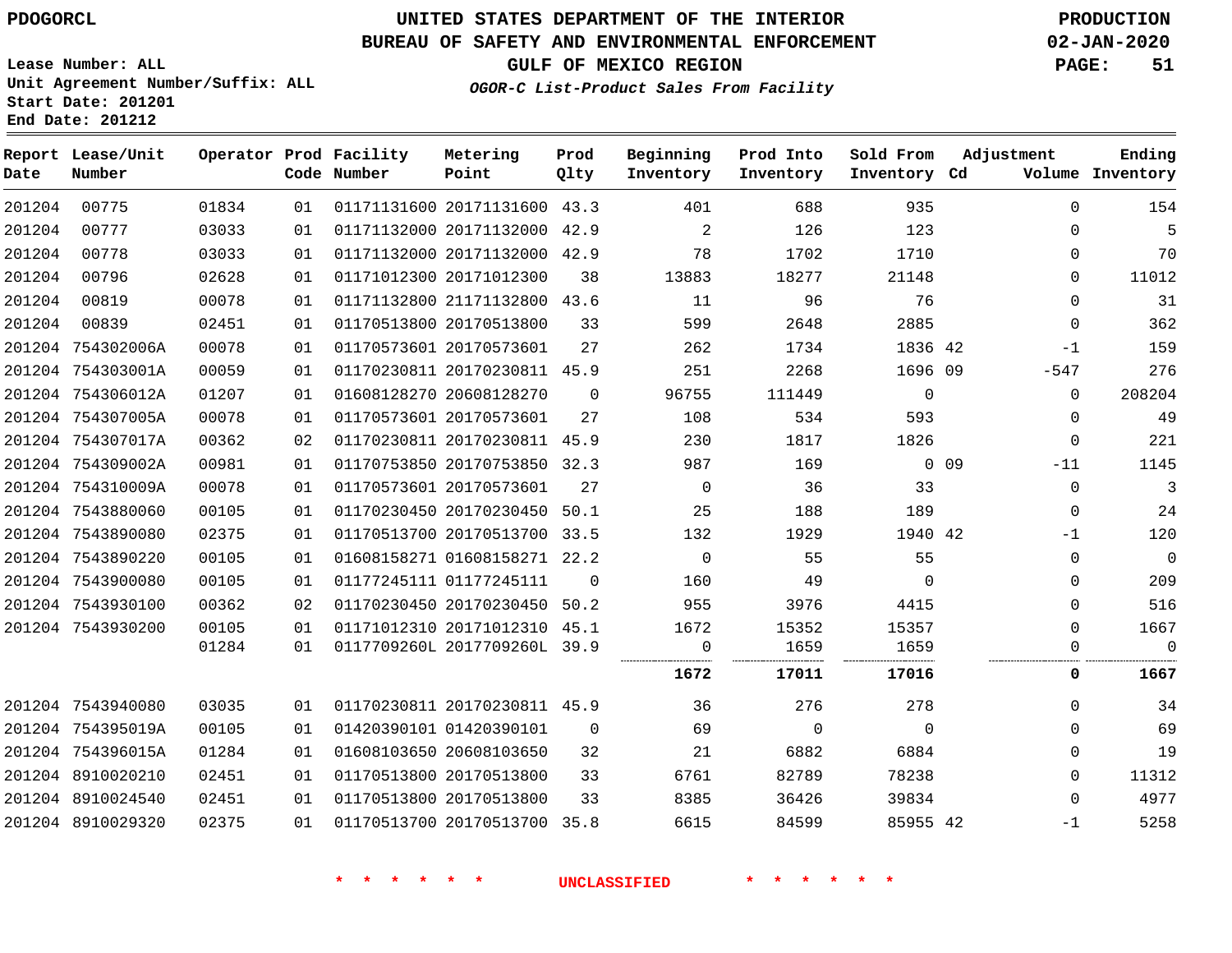### **BUREAU OF SAFETY AND ENVIRONMENTAL ENFORCEMENT 02-JAN-2020**

**Lease Number: ALL Unit Agreement Number/Suffix: ALL Start Date: 201201**

**OGOR-C List-Product Sales From Facility**

**GULF OF MEXICO REGION PAGE: 52**

**End Date: 201212**

| Date | Report Lease/Unit<br>Number |       |    | Operator Prod Facility<br>Code Number | Metering<br>Point            | Prod<br>Qlty | Beginning<br>Inventory | Prod Into<br>Inventory | Sold From<br>Inventory Cd | Adjustment |              | Ending<br>Volume Inventory |
|------|-----------------------------|-------|----|---------------------------------------|------------------------------|--------------|------------------------|------------------------|---------------------------|------------|--------------|----------------------------|
|      | 201204 8910034440           | 00730 | 01 |                                       | 01170513700 20170513700 35.5 |              | 461                    | 6103                   | 6185                      |            | 0            | 379                        |
|      |                             | 02375 | 01 |                                       | 01170513700 20170513700 35.5 |              | 3964                   | 69343                  | 68997                     |            | 0            | 4310                       |
|      |                             |       |    |                                       |                              |              | 4425                   | 75446                  | 75182                     |            | 0            | 4689                       |
|      | 201204 8910039150           | 00078 | 01 |                                       | 01170573601 20170573601      | 27           | 560                    | 8282                   | 8085 42                   |            | 2            | 759                        |
|      | 201204 8910063810           | 00105 | 01 |                                       | 01170230450 20170230450      | 50.2         | $\overline{4}$         | 20                     | 21                        |            | $\Omega$     | $\overline{\mathbf{3}}$    |
|      |                             | 03035 | 01 |                                       | 01170230450 20170230450 50.2 |              | 350                    | 2268                   | 2323                      |            | $\Omega$     | 295                        |
|      |                             |       |    |                                       |                              |              | 354                    | 2288                   | 2344                      |            | 0            | 298                        |
|      | 201204 8910086400           | 02893 | 02 |                                       | 01171012400 20171012400 49.2 |              | 169                    | 162                    | 248 42                    |            | -1           | 82                         |
|      | 201204 8910087640           | 00105 | 01 |                                       | 01171092800 21171132800      | 43.6         | 923                    | 3171                   | 2902                      |            | 0            | 1192                       |
|      | 201204 8910087670           | 02312 | 01 |                                       | 01170754201 01170754201 36.9 |              | 229                    | 373                    | 446 42                    |            | 2            | 158                        |
|      | 201204 8910087840           | 00162 | 01 |                                       | 01177122606 20177122606      | 39           | $\mathbf 0$            | 2901                   | 2901                      |            | $\mathbf 0$  | $\overline{0}$             |
|      | 201204 8910088130           | 00078 | 01 |                                       | 01171132800 21171132800 43.6 |              | 90                     | 227                    | 220                       |            | 0            | 97                         |
|      | 201204 8910088160           | 01284 | 01 |                                       | 01171132800 21171132800      | 43.8         | 0                      | 0                      | $\mathbf 0$               |            | 0            | $\overline{0}$             |
|      | 201204 8910089160           | 02375 | 01 |                                       | 01170513700 20170513700 24.4 |              | 396                    | 4959                   | 5047                      |            | $\Omega$     | 308                        |
|      | 201204 891008927AE          | 00078 | 01 |                                       | 01170230400 20170230400 50.9 |              | 64                     | 124                    | 110 09                    |            | $-44$        | 34                         |
|      | 201204 891008927AG          | 00078 | 01 |                                       | 01170230400 20170230400      | 51           | 125                    | 382                    | 368 09                    |            | $-34$        | 105                        |
|      | 201204 891008927Y           | 00078 | 01 |                                       | 01170230400 20170230400      | 50.9         | 38                     | 71                     | 89                        |            | $\mathbf 0$  | 20                         |
|      | 201204 8910116580           | 02375 | 01 |                                       | 01170513700 20170513700 24.4 |              | 293                    | 4446                   | 4463                      |            | 0            | 276                        |
|      | 201204 8910116740           | 02375 | 01 |                                       | 01170513700 20170513700 24.4 |              | 173                    | 2018                   | 2066                      |            | 0            | 125                        |
|      | 201204 8910116770           | 02375 | 01 |                                       | 01170513700 20170513700 24.4 |              | 121                    | 2114                   | 2104                      |            | 0            | 131                        |
|      | 201204 8910116790           | 02375 | 01 |                                       | 01170513700 20170513700      | 24.4         | 817                    | 10723                  | 10874                     |            | 0            | 666                        |
|      | 201204 8910116800           | 02375 | 01 |                                       | 01170513700 20170513700 24.4 |              | 1111                   | 20533                  | 20370 42                  |            | 2            | 1276                       |
|      | 201204 891011687A           | 02266 | 01 |                                       | 01170754800 20170754800      | 28.5         | 101                    | 489                    | 493                       |            | $\mathbf 0$  | 97                         |
|      | 201204 891011687C           | 02266 | 01 |                                       | 01170754800 20170754800      | 28.5         | 113                    | 586                    | 584                       |            | 0            | 115                        |
|      | 201204 891011687D           | 02266 | 01 |                                       | 01170754800 20170754800      | 28.5         | 115                    | 585                    | 584                       |            | $\Omega$     | 116                        |
|      | 201204 891011687E           | 02266 | 01 |                                       | 01170754800 20170754800 28.5 |              | 46                     | 208                    | 213                       |            | $\Omega$     | 41                         |
|      | 201204 8910117330           | 02266 | 01 |                                       | 01170754800 20170754800 28.5 |              | 2                      | 14                     | 13                        |            | $\mathbf{0}$ | 3                          |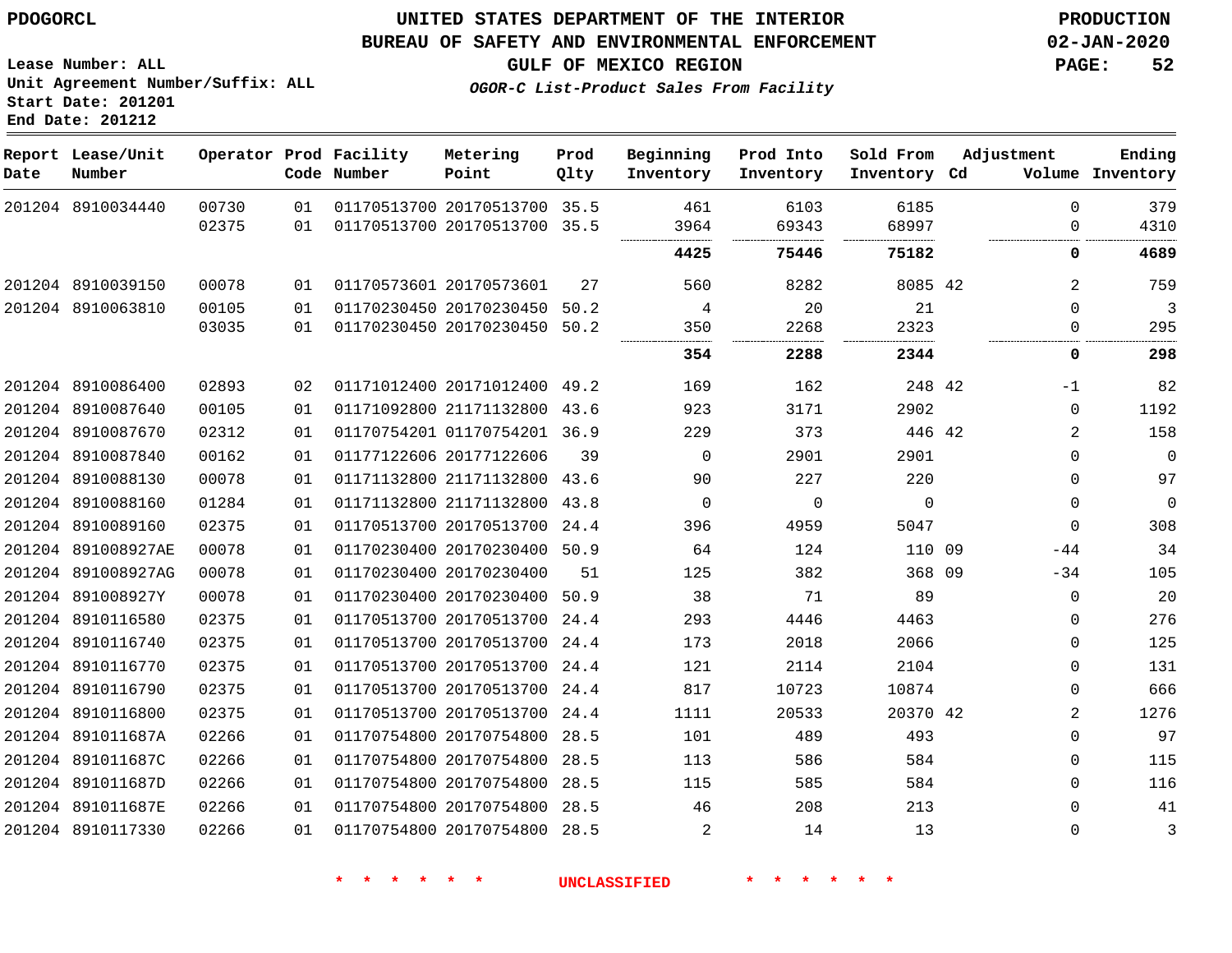**Date**

**Report Lease/Unit**

**Number**

## **UNITED STATES DEPARTMENT OF THE INTERIOR PDOGORCL PRODUCTION**

**Prod Qlty**

#### **BUREAU OF SAFETY AND ENVIRONMENTAL ENFORCEMENT 02-JAN-2020**

**Lease Number: ALL Unit Agreement Number/Suffix: ALL Start Date: 201201 End Date: 201212**

**Operator Prod Facility**

**Code Number**

**OGOR-C List-Product Sales From Facility**

**Beginning Inventory** **Prod Into Inventory** **Sold From Inventory**

**GULF OF MEXICO REGION PAGE: 53**

**Inventory Cd Volume**

**Adjustment**

**Ending**

|               | 201204 8910123210 | 00687 | 01 | 0117709260A 2017709260A 34.3 |                     | 80             | 2595     | 2612     |  |
|---------------|-------------------|-------|----|------------------------------|---------------------|----------------|----------|----------|--|
|               | 201204 8910123270 | 00105 | 01 | 01177215100 20177215102      | 30                  | 41             | 4428     | 4425     |  |
|               | 201204 8910123320 | 00105 | 01 | 01177215100 20177215102      | 30                  | 108            | 11072    | 11071    |  |
|               | 201204 8910123330 | 00105 | 01 | 01177215100 20177215102      | 30                  | 165            | 17084    | 17080    |  |
|               | 201204 8910123350 | 03033 | 01 | 01171012500 20171012500 36.4 |                     | 21             | 635      | 615 42   |  |
|               | 201204 8910123390 | 00105 | 01 | 01171131800 20171131800      | $\Omega$            | 240            | $\Omega$ | $\Omega$ |  |
|               | 201204 8910169280 | 02628 | 01 | 01171132000 20171132000 42.9 |                     | 281            | 9592     | 9478     |  |
|               | 201204 8910169290 | 02628 | 01 | 01171132000 20171132000 42.9 |                     | 108            | 5223     | 5116     |  |
|               | 201204 8910169300 | 00491 | 01 | 01170230810 20170230810      | 49                  | 44             | 32       | 19       |  |
|               | 201204 8910169370 | 02628 | 01 | 01171132000 20171132000 42.9 |                     | 151            | 6609     | 6486     |  |
|               | 201204 8910202350 | 00276 | 01 | 01170513700 20170513700 30.2 |                     | 1799           | 26107    | 26284 42 |  |
|               | 201204 8910202550 | 00105 | 01 | 01170230810 20170230810      | 49                  | 21             | 14       | 9        |  |
|               | 201204 8910202560 | 02375 | 01 | 01170513700 20170513700 32.5 |                     | 550            | 6798     | 6925 42  |  |
|               | 201204 G00971     | 00105 | 01 | 01171132000 20171132000 42.8 |                     | $\mathbf{1}$   | 69       | 67       |  |
| 201204 G00974 |                   | 00105 | 01 | 01171132000 20171132000 42.9 |                     | 32             | 1391     | 1366     |  |
| 201204 G00985 |                   | 00687 | 01 | 0117709260A 2017709260A 34.3 |                     | 297            | 8853     | 8935     |  |
| 201204 G00987 |                   | 00105 | 01 | 01171132800 21171132800 43.6 |                     | 83             | 222      | 216      |  |
| 201204 G01027 |                   | 00162 | 01 | 01177122606 20177122606      | 39                  | $\overline{0}$ | 4208     | 4208     |  |
| 201204 G01036 |                   | 02312 | 01 | 01171092651 20171092650 48.7 |                     | $\overline{0}$ | 2847     | 3505 47  |  |
| 201204 G01082 |                   | 01364 | 02 | 01170753510 20170753510 54.8 |                     | 249            | 19       | 29       |  |
| 201204 G01083 |                   | 02375 | 01 | 01170513700 20170513700 24.4 |                     | 1796           | 22439    | 22840    |  |
| 201204 G01090 |                   | 02375 | 01 | 01170513700 20170513700 24.4 |                     | 882            | 10912    | 11116    |  |
| 201204 G01091 |                   | 02375 | 01 | 01170513700 20170513700 24.4 |                     | 175            | 2298     | 2330     |  |
| 201204 G01092 |                   | 02375 | 01 | 01170513700 20170513700 24.4 |                     | 598            | 8415     | 8491 42  |  |
| 201204 G01153 |                   | 01834 | 01 | 01171132800 21171132800 43.6 |                     | 45             | 122      | 118 42   |  |
| 201204 G01198 |                   | 00105 | 01 | 01171092651 20171092650 48.6 |                     | 239            | 439      | 504      |  |
| 201204 G01208 |                   | 00105 | 01 | 01171092651 20171092650 48.7 |                     | 260            | 308      | 446      |  |
| 201204 G01210 |                   | 03041 | 01 | 01171132800 21171132800 43.6 |                     | 315            | 788      | 782      |  |
|               |                   |       |    |                              | <b>UNCLASSIFIED</b> |                | $\ast$   |          |  |

**Metering Point**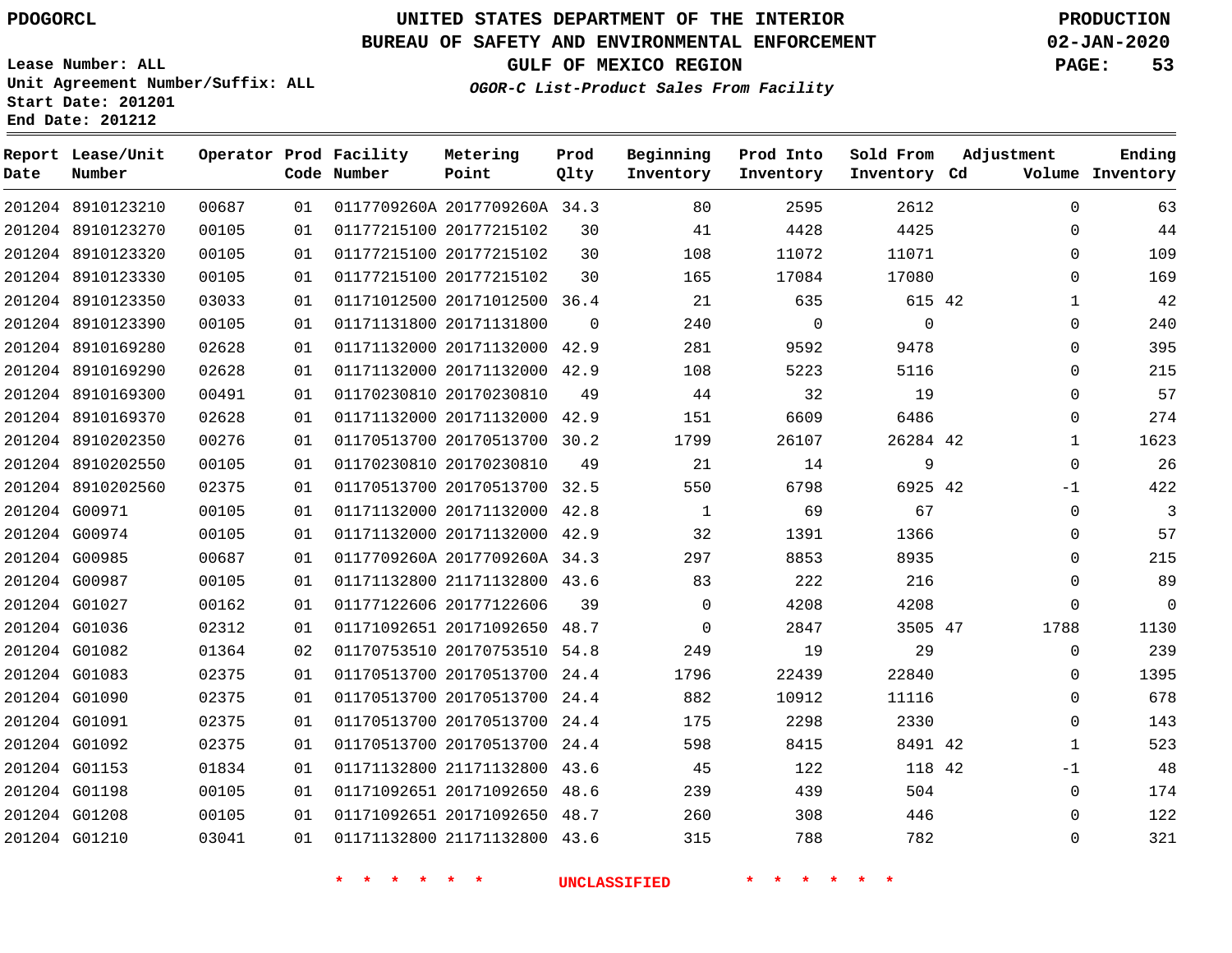**Report Lease/Unit**

**Number**

 G01220 G01248 G01261 G01269 G01351

**Date**

## **UNITED STATES DEPARTMENT OF THE INTERIOR PDOGORCL PRODUCTION**

#### **BUREAU OF SAFETY AND ENVIRONMENTAL ENFORCEMENT 02-JAN-2020**

**Lease Number: ALL Unit Agreement Number/Suffix: ALL Start Date: 201201**

  **OGOR-C List-Product Sales From Facility**

 

 

**GULF OF MEXICO REGION PAGE: 54**

**Inventory Cd Volume**

**Adjustment**

  $\Omega$ -1  $\Omega$  $\Omega$ 

**Ending**

42

 

> 

#### **Operator Prod Facility Code Number** 20177092600 45.9 20171012500 36.4 **Metering Point Prod Qlty Beginning Inventory Prod Into Inventory Sold From Inventory**

 20171012500 36.4 20171012500 36.4 20170230400 50.9

|               | 201204 G01441 | 00105 | 01 | 01177112701 20177112700 |                              | $\Omega$ | 1482 | 196      | 0        | $\Omega$ |
|---------------|---------------|-------|----|-------------------------|------------------------------|----------|------|----------|----------|----------|
| 201204 G01447 |               | 02375 | 01 | 01170513700 20170513700 |                              | 22.7     | 108  | 955      | 1000 42  | $-1$     |
|               | 201204 G01477 | 03026 | 02 | 01170230810 20170230810 |                              | 49       | 972  | 867      | 454      | $\Omega$ |
| 201204 G01497 |               | 02451 | 01 | 01170513800 20170513800 |                              | 33       | 3868 | 17348    | 18846    | $\Omega$ |
| 201204 G01498 |               | 02451 | 01 | 01170513800 20170513800 |                              | 33       | 612  | 2771     | 3004     | $\Omega$ |
| 201204 G01580 |               | 02451 | 01 |                         | 01170513800 20170513800      | 32.5     | 3    | 9        | 11       | $\Omega$ |
| 201204 G01610 |               | 00105 | 01 | 01177215100 20177215102 |                              | 30       | 11   | 1062     | 1063     | $\Omega$ |
|               | 201204 G01619 | 02375 | 01 |                         | 01170513700 20170513700 33.5 |          | 3366 | 51538    | 51700 42 | $-1$     |
| 201204 G01620 |               | 02375 | 01 |                         | 01170513700 20170513700 33.5 |          | 339  | 4727     | 4773 42  | 1        |
| 201204 G01754 |               | 00003 | 01 |                         | 01423210051 20423210050 60.8 |          | 23   | 84       | 69       | $\Omega$ |
| 201204 G01757 |               | 00003 | 01 |                         | 01423210051 20423210050 60.8 |          | 172  | 744      | 578 42   | $-1$     |
| 201204 G01860 |               | 00105 | 01 | 01170231110 20170231110 |                              | $\Omega$ | 4134 | 4436     | $\Omega$ | $\Omega$ |
| 201204 G01865 |               | 00078 | 01 | 01171012500 20171012500 |                              | 36.4     | 348  | 6604     | 6519     | 0        |
| 201204 G01880 |               | 00105 | 01 | 01171132000 20171132000 |                              | 42.8     | 4    | 167      | 164      | $\Omega$ |
| 201204 G01898 |               | 02312 | 01 |                         | 01171012500 20171012500 36.4 |          | 576  | 9326     | 9291     | $\Omega$ |
| 201204 G01901 |               | 00105 | 01 | 01177215100 20177215102 |                              | 30       | 1    | 154      | 153      | $\Omega$ |
|               | 201204 G01953 | 00105 | 01 |                         | 01170230811 20170230811      | 45.8     | 11   | 79       | 80       | $\Omega$ |
| 201204 G01966 |               | 00105 | 01 | 01177215100 20177215102 |                              | 30       | 70   | 6665     | 6669     | $\Omega$ |
| 201204 G01967 |               | 00105 | 01 | 01177215100 20177215102 |                              | 30       | 114  | 11259    | 11262    | 0        |
| 201204 G01972 |               | 03033 | 02 | 01170230810 20170230810 |                              | 48.2     | 60   | 48       | 27       | $\Omega$ |
| 201204 G01997 |               | 01071 | 02 |                         | 01170230810 20170230810      | 47.2     | 37   | 6        | 6        | 0        |
| 201204 G01998 |               | 00105 | 01 | 01170230810 20170230810 |                              | 49       | 73   | 44       | 29       | 0        |
|               | 201204 G02006 | 03026 | 02 |                         | 01170530900 20170530900 44.6 |          | 3    | $\Omega$ | 3        | 0        |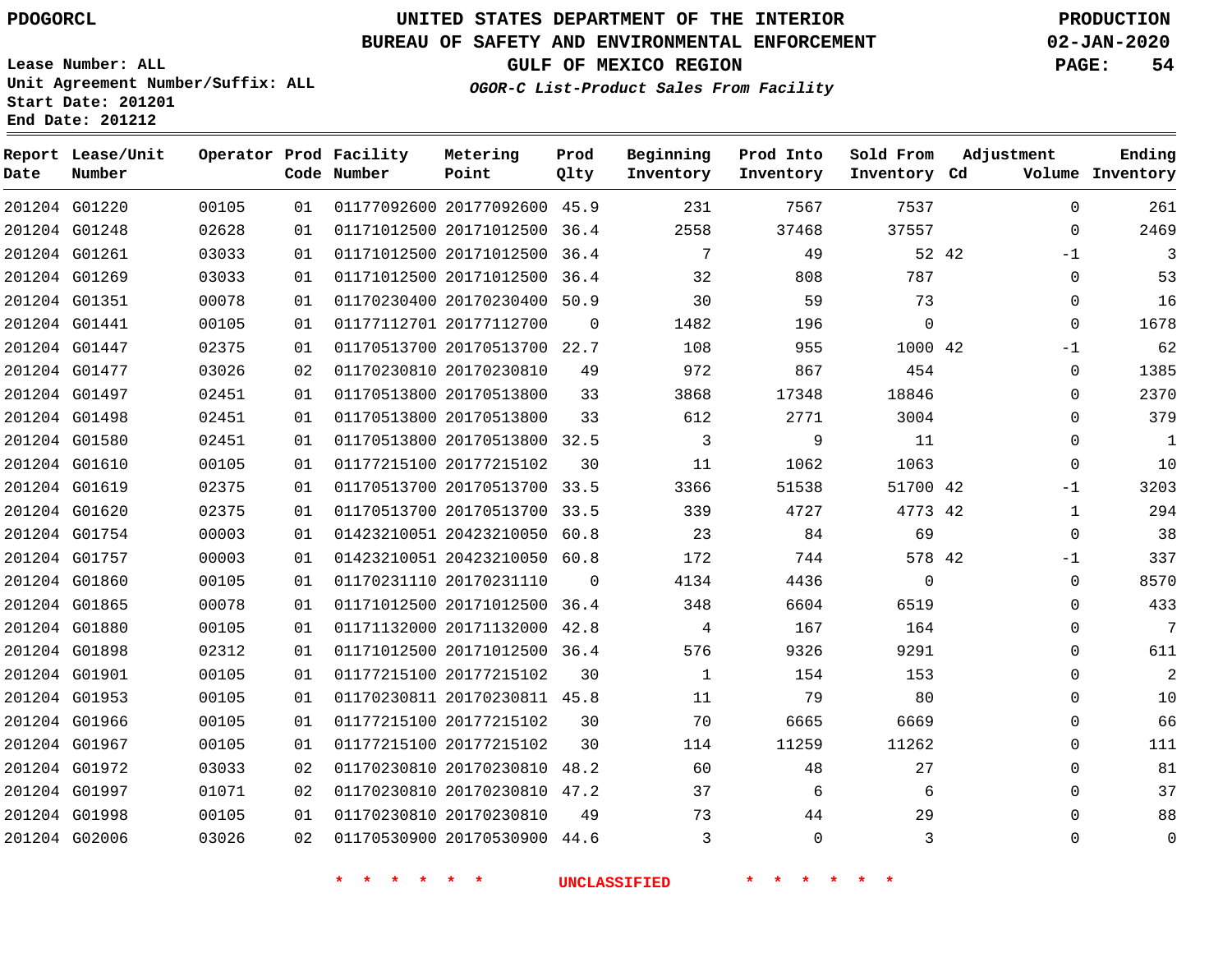**Prod**

**Metering**

#### **BUREAU OF SAFETY AND ENVIRONMENTAL ENFORCEMENT 02-JAN-2020**

**Lease Number: ALL Unit Agreement Number/Suffix: ALL Start Date: 201201**

**Operator Prod Facility**

**End Date: 201212**

**Report Lease/Unit**

**GULF OF MEXICO REGION PAGE: 55**

**Ending**

**OGOR-C List-Product Sales From Facility**

**Beginning**

**Prod Into**

**Sold From**

**Adjustment**

| Date | Number        |       |    | Code Number | Point                        | Qlty        | Inventory | Inventory   | Inventory Cd |       |             | Volume Inventory |
|------|---------------|-------|----|-------------|------------------------------|-------------|-----------|-------------|--------------|-------|-------------|------------------|
|      | 201204 G02037 | 02222 | 01 |             | 01170530900 20170530900 44.6 |             | 12        | 5           |              | 16 42 | 1           | 2                |
|      | 201204 G02045 | 00105 | 01 |             | 01170530900 20170530900 44.6 |             | 23        | 63          | 63           |       | 0           | 23               |
|      | 201204 G02104 | 00687 | 01 |             | 01171132000 20171132000 42.9 |             | 21        | 1179        | 1151         |       | $\Omega$    | 49               |
|      | 201204 G02111 | 02628 | 01 |             | 01171132000 20171132000 42.9 |             | 2488      | 46091       | 46678        |       | 0           | 1901             |
|      | 201204 G02127 | 02312 | 02 |             | 01170230810 20170230810      | 49          | 160       | 273         | 107          |       | $\Omega$    | 326              |
|      | 201204 G02161 | 00105 | 01 |             | 01171012500 20171012500      | 37          | 646       | 10753       | 10695        |       | $\Omega$    | 704              |
|      | 201204 G02163 | 00105 | 01 |             | 01171012500 20171012500 36.3 |             | 160       | 2943        | 2910         |       | $\Omega$    | 193              |
|      | 201204 G02317 | 00105 | 01 |             | 01171132000 20171132000 42.9 |             | 18        | 747         | 734          |       | $\Omega$    | 31               |
|      | 201204 G02353 | 01284 | 01 |             | 01170230450 20170230450 50.2 |             | 471       | 2529        | 2671         |       | 0           | 329              |
|      | 201204 G02354 | 01284 | 01 |             | 01170230450 20170230450 50.2 |             | 478       | 2092        | 2298         |       | $\Omega$    | 272              |
|      | 201204 G02404 | 03033 | 01 |             | 01170230810 20170230810      | 49          | 192       | 131         | 80           |       | 0           | 243              |
|      | 201204 G02428 | 00105 | 01 |             | 01170230810 20170230810      | 49          | 1         | $\mathbf 0$ | 1            |       | $\Omega$    | 0                |
|      | 201204 G02429 | 00491 | 01 |             | 01170230810 20170230810      | 49          | 114       | 48          | 40           |       | $\Omega$    | 122              |
|      | 201204 G02433 | 00491 | 01 |             | 01170230810 20170230810      | 49          | 22        | 20          | 9            |       | 0           | 33               |
|      | 201204 G02439 | 02375 | 01 |             | 01171132000 20171132000      | 42.9        | $\Omega$  | 24          | 24           |       | $\Omega$    | 0                |
|      | 201204 G02580 | 00105 | 01 |             | 01171012400 20171012400      | 49.1        | 6927      | 24510       | 19037        |       | $\Omega$    | 12400            |
|      | 201204 G02601 | 01834 | 01 |             | 01171092651 20171092650 47.9 |             | 558       | 833         | 1060         |       | $\Omega$    | 331              |
|      | 201204 G02628 | 00105 | 01 |             | 01171012500 20171012500      | 36.3        | 214       | 3371        | 3364         |       | $\Omega$    | 221              |
|      | 201204 G02665 | 02451 | 01 |             | 01423210051 20423210050 60.7 |             | 275       | 1221        | 943          |       | $\Omega$    | 553              |
|      | 201204 G02688 | 00105 | 01 |             | 01170230810 20170230810      | 49          | 69        | 60          | 32           |       | $\Omega$    | 97               |
|      | 201204 G02735 | 03035 | 01 |             | 01170230810 20170230810      | 49          | 1471      | 648         | 525          |       | $\Omega$    | 1594             |
|      | 201204 G02819 | 00105 | 01 |             | 01170231110 20170231110      | $\Omega$    | 91        | 106         | $\Omega$     |       | $\Omega$    | 197              |
|      | 201204 G02825 | 00105 | 01 |             | 01170230810 20170230810      | 49          | 231       | 168         | 100          |       | 0           | 299              |
|      | 201204 G02826 | 00105 | 01 |             | 01170231110 20170231110      | $\mathbf 0$ | 104       | 114         | $\mathbf 0$  |       | $\mathbf 0$ | 218              |
|      |               |       | 01 |             | 01170230810 20170230810      | 49          | 162       | 125<br>     | 71           |       | 0           | 216              |
|      |               |       |    |             |                              |             | 266       | 239         | 71           |       | 0           | 434              |
|      | 201204 G02870 | 03035 | 01 |             | 01170230810 20170230810      | 49          | 5         | $\Omega$    |              | 1 42  | $-1$        | 3                |
|      | 201204 G02885 | 02312 | 01 |             | 01171132000 20171132000 42.9 |             |           | 0           | 1            |       | $\mathbf 0$ | $\mathbf 0$      |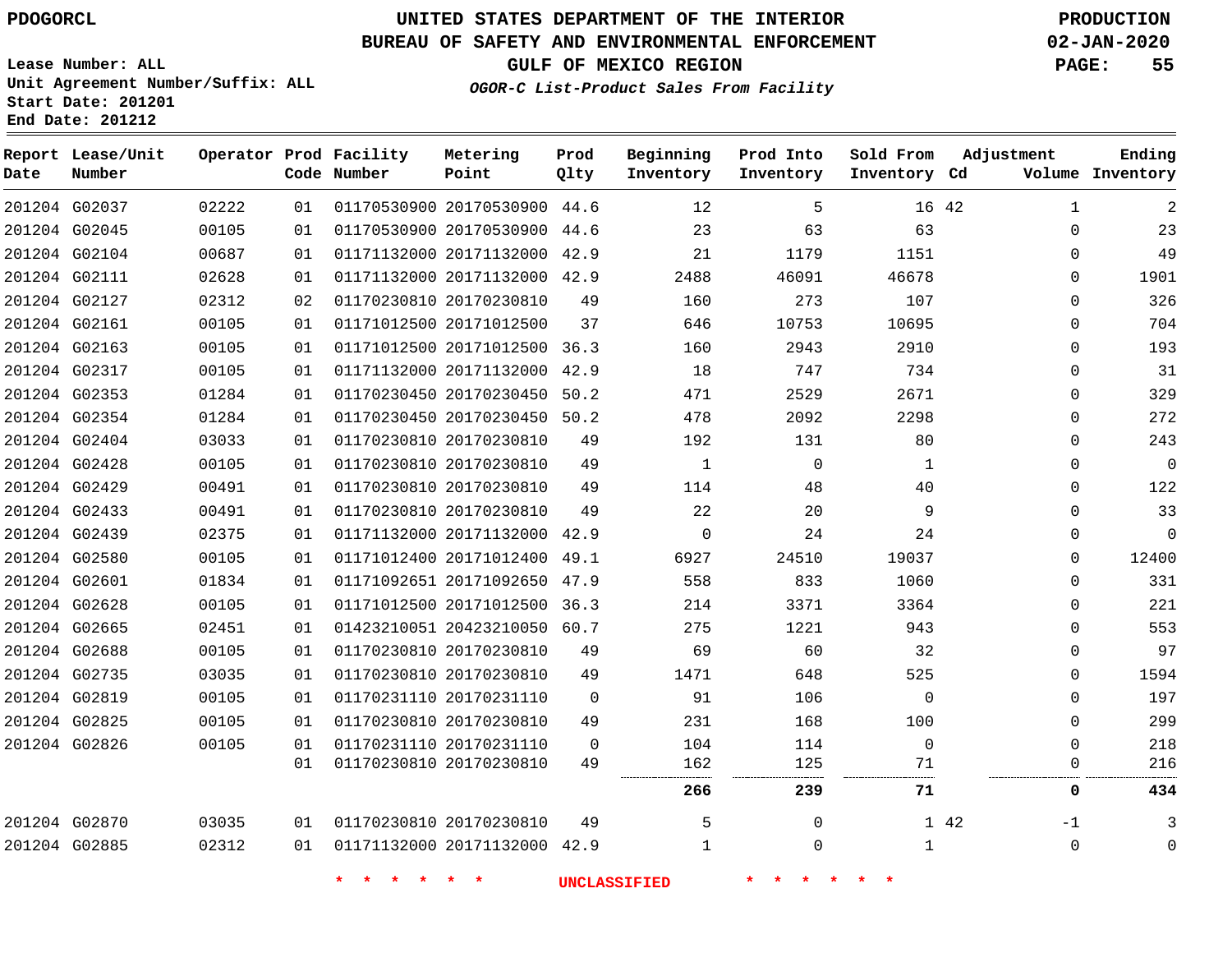**Date**

 G02898 G02899 G03061 G03068 G03145 G03152 G03236 G03244 G03264 G03265 G03331 G03414 G03593 G03793 G03811 G03940 G03958 G04003 G04081 G04085 G04087 G04098 G04143

### **UNITED STATES DEPARTMENT OF THE INTERIOR PDOGORCL PRODUCTION**

#### **BUREAU OF SAFETY AND ENVIRONMENTAL ENFORCEMENT 02-JAN-2020**

**Lease Number: ALL Unit Agreement Number/Suffix: ALL Start Date: 201201**

**OGOR-C List-Product Sales From Facility**

**GULF OF MEXICO REGION PAGE: 56**

  $\Omega$  $\Omega$  $\Omega$  $\Omega$   $\Omega$  $\Omega$  $\Omega$  $\Omega$  $\Omega$   $\Omega$   $\Omega$  $\Omega$   $\Omega$  $\Omega$  $\Omega$ 

 

| Date | Report Lease/Unit<br>Number |       |    | Operator Prod Facility<br>Code Number | Metering<br>Point            | Prod<br>Qlty | Beginning<br>Inventory | Prod Into<br>Inventory | Sold From<br>Inventory Cd | Adjustment  | Ending<br>Volume Inventory |
|------|-----------------------------|-------|----|---------------------------------------|------------------------------|--------------|------------------------|------------------------|---------------------------|-------------|----------------------------|
|      | 201204 G02886               | 02312 | 02 |                                       | 01171132000 20171132000      | 42.9         | $\overline{1}$         | 92                     | 89                        | 0           | 4                          |
|      | 201204 G02895               | 02579 | 02 |                                       | 01171092651 20171092650      | 47.9         | 228                    | 182                    | 338                       | $\Omega$    | 72                         |
|      |                             | 02628 | 02 |                                       | 01171092651 20171092650      | 48.7         | 377                    | 738                    | 823                       | 0           | 292                        |
|      |                             |       |    |                                       |                              |              | 605                    | 920                    | 1161                      | 0           | 364                        |
|      | 201204 G02898               | 01834 | 01 |                                       | 01171012300 20171012300      | 38           | 447                    | 934                    | 818                       | $\Omega$    | 563                        |
|      | 201204 G02899               | 01834 | 01 |                                       | 01171012300 20171012300      | 38           | 312                    | 520                    | 519                       | $\Omega$    | 313                        |
|      | 201204 G03061               | 00105 | 01 |                                       | 01423210051 20423210050      | 60.7         | 311                    | 1189                   | 961                       | $\Omega$    | 539                        |
|      | 201204 G03068               | 00105 | 01 |                                       | 01423210051 20423210050      | 60.7         | 25                     | 241                    | 157                       | $\mathbf 0$ | 109                        |
|      | 201204 G03145               | 03041 | 01 |                                       | 01171132800 21171132800      | 43.6         | 64                     | 148                    | 150                       | $\Omega$    | 62                         |
|      | 201204 G03152               | 00105 | 01 |                                       | 01177092600 20177092600      | 45.9         | 120                    | 2759                   | 2784                      | $\Omega$    | 95                         |
|      | 201204 G03236               | 03041 | 01 |                                       | 01170230450 20170230450      | 50.2         | 34                     | 91                     | 113                       | $\Omega$    | 12                         |
|      | 201204 G03244               | 02871 | 01 |                                       | 01170230810 20170230810      | 49           | 32                     | $\Omega$               | 8                         | 0           | 24                         |
|      | 201204 G03264               | 00003 | 01 |                                       | 01170230811 20170230811      | 45.9         | 5                      | 24                     | 26                        | $\Omega$    | 3                          |
|      | 201204 G03265               | 01284 | 02 |                                       | 01170530900 20170530900      | 44.6         | 67                     | 271                    | 240                       | $\mathbf 0$ | 98                         |
|      | 201204 G03331               | 02312 | 01 |                                       | 01171132800 21171132800      | 43.6         | 1306                   | 4197                   | 3901                      | $\Omega$    | 1602                       |
|      | 201204 G03414               | 00105 | 01 |                                       | 01170753510 20170753510      | 54.8         | 164                    | 5                      | 18                        | 0           | 151                        |
|      | 201204 G03593               | 03035 | 01 |                                       | 01171012500 20171012500      | 36.4         | 4                      | 69                     | 69                        | $\Omega$    | 4                          |
|      | 201204 G03793               | 03035 | 01 |                                       | 01171012500 20171012500 36.4 |              | 10                     | 247                    | 241                       | $\mathbf 0$ | 16                         |
|      |                             |       |    |                                       |                              |              |                        |                        |                           |             |                            |

**\* \* \* \* \* \* UNCLASSIFIED \* \* \* \* \* \***

 20171092650 48.7 20423210050 60.8

20171012500 36.3

 20170230811 45.9 01177008150 33.5

20170230510

20170230810

 20170230810 20170230510

 

42 42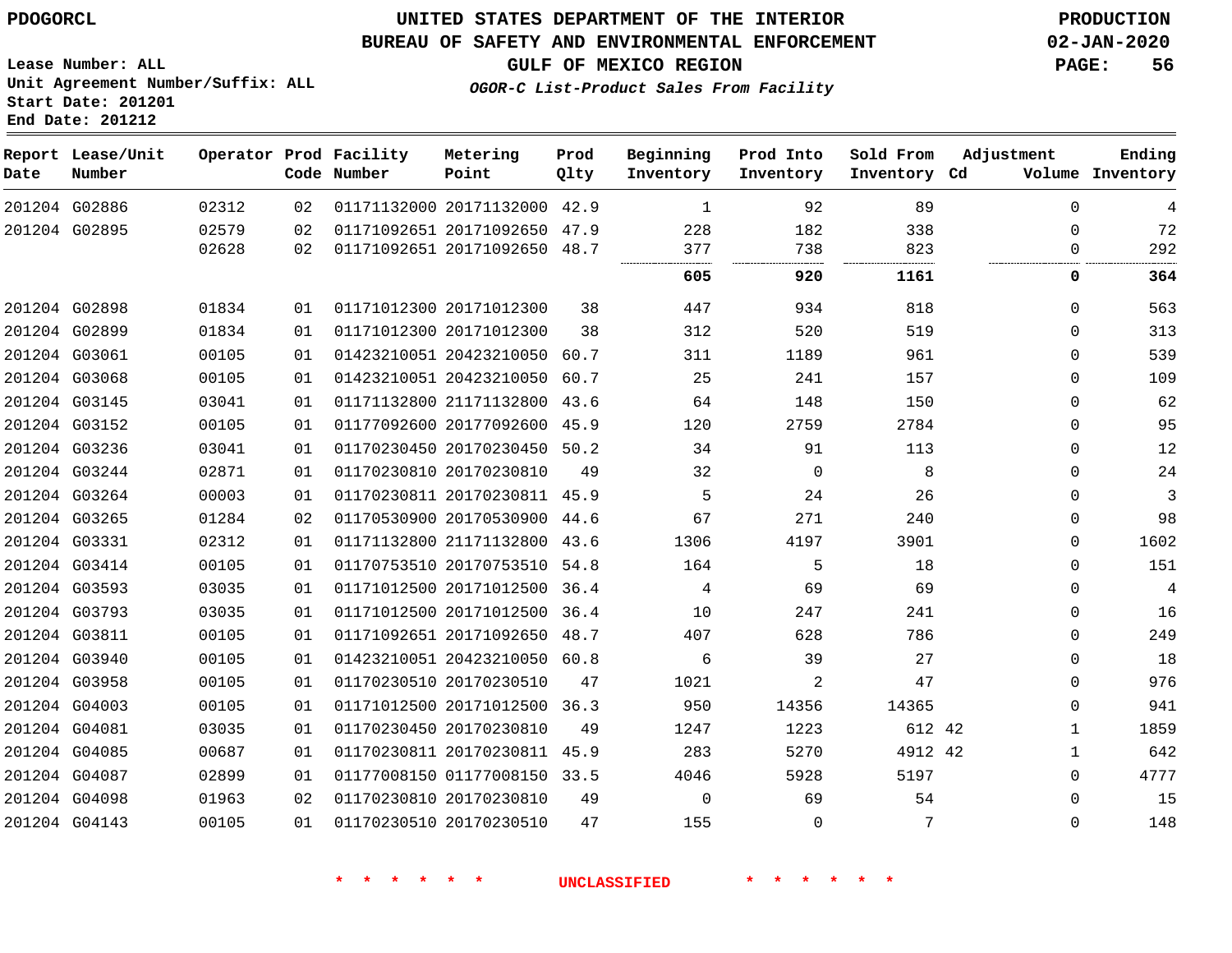**Report Lease/Unit**

### **UNITED STATES DEPARTMENT OF THE INTERIOR PDOGORCL PRODUCTION**

#### **BUREAU OF SAFETY AND ENVIRONMENTAL ENFORCEMENT 02-JAN-2020**

**Lease Number: ALL Unit Agreement Number/Suffix: ALL Start Date: 201201**

**Operator Prod Facility**

**GULF OF MEXICO REGION PAGE: 57**

**Prod**

**Metering**

**OGOR-C List-Product Sales From Facility**

**Beginning**

**Prod Into**

**Sold From**

**Adjustment**

**Ending**

**Number Point Date Code Number Qlty Inventory Inventory Inventory Inventory Cd Volume** G04232 20171012500 36.3  $\Omega$  20171012500 36.4  $\Omega$  . . . . . . . . . . . . G04398 20170230810  $\Omega$   $\Omega$  G04421 20171131600 43.3  $\Omega$  G04453 20171012300  $\Omega$   $\Omega$  G04537 20420470030 47.2  $\Omega$  G04565 01420390101  $\Omega$   $\Omega$  $\Omega$  $\Omega$  G04800 21171132800 44.4  $\Omega$  G04818 20170230500 43.5  $\Omega$  G05006 20170230510  $\Omega$ 42 G05283 01170231300 39.4  $\Omega$   $\Omega$  G05286 20170230810  $\Omega$  G05292 20170230811 45.9  $\Omega$  G05370 20170530900 44.6  $\Omega$   $\Omega$  $\Omega$  G05392 20171132000 42.9  $\Omega$   $\Omega$  $\Omega$  G05431 2017706260A 36.4  $\Omega$  G05494 21171132800 43.6  $\Omega$  G05504 20171012300  $\Omega$   $\Omega$  21171132800 43.6 21171132800 43.6 42 21171132800 43.6  $\Omega$  G05505 21171132800 43.6 G05549 20171092650 48.7 G05602 20171012500 36.4  $\Omega$  G05610 20171012500 36.4  $\Omega$  G05612 20171012500 36.4  $\Omega$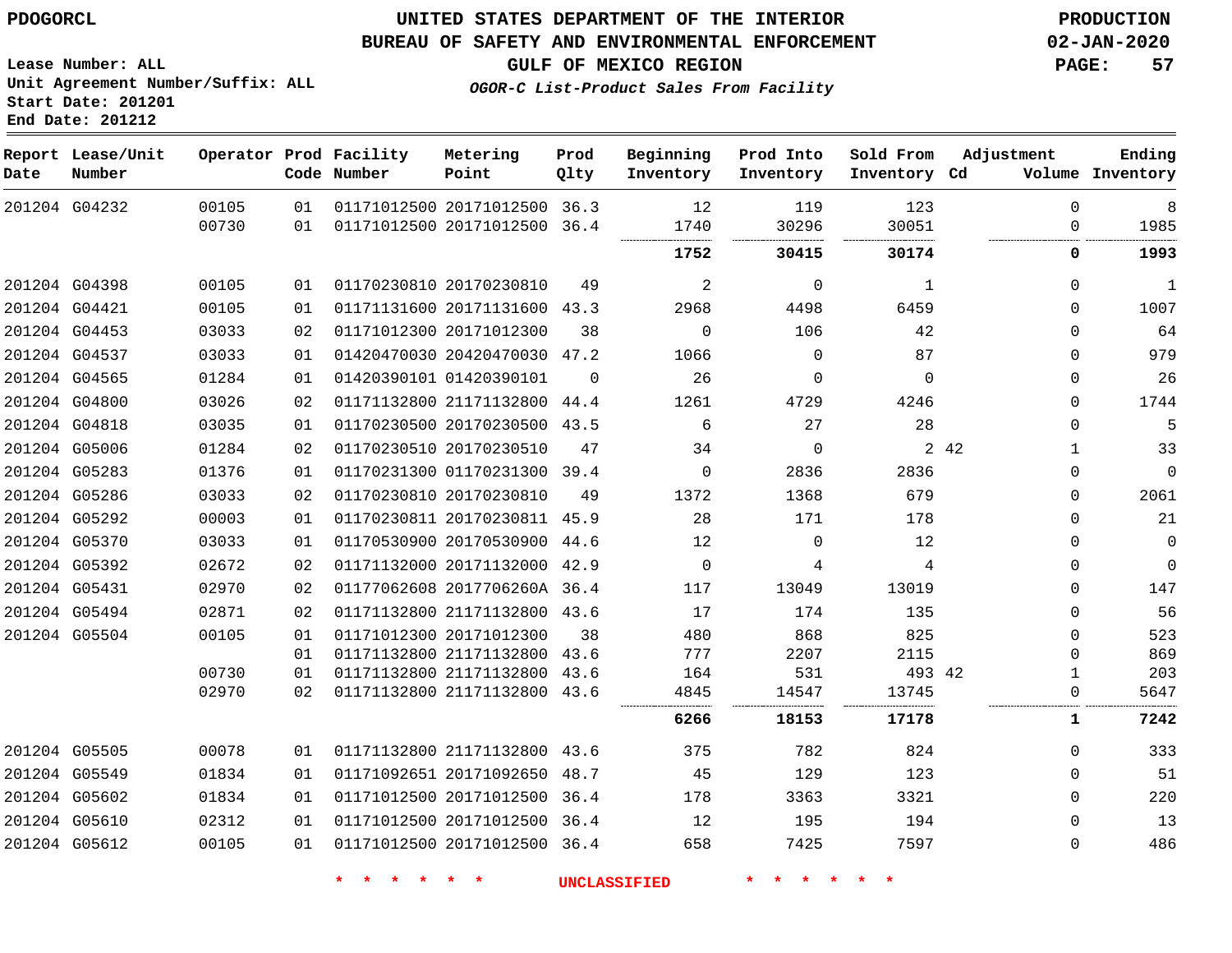**Prod Qlty**

### **BUREAU OF SAFETY AND ENVIRONMENTAL ENFORCEMENT 02-JAN-2020**

**Lease Number: ALL Unit Agreement Number/Suffix: ALL Start Date: 201201**

**Operator Prod Facility**

**Code Number**

**Metering Point**

**End Date: 201212**

**Date**

**Report Lease/Unit**

**Number**

**GULF OF MEXICO REGION PAGE: 58**

**Inventory Cd Volume**

**Adjustment**

**Ending**

**OGOR-C List-Product Sales From Facility**

**Beginning Inventory** **Prod Into Inventory** **Sold From Inventory**

| 201204 G05613 | 00105 | 01 | 01171012500 20171012500 36.4 |          | 7        | 89          | 90          | $\Omega$     | 6           |
|---------------|-------|----|------------------------------|----------|----------|-------------|-------------|--------------|-------------|
| 201204 G06027 | 00105 | 01 | 01423210051 20423210050      | 60.7     | 7        | 33          | 25          | $\Omega$     | 15          |
| 201204 G06069 | 00105 | 01 | 01423210051 20423210050 60.7 |          | 11       | 46          | 36          | $\Omega$     | 21          |
| 201204 G06105 | 03033 | 01 | 01420390110 20420390110 51.7 |          | 109      | 62          | 71          | $\Omega$     | 100         |
| 201204 G06668 | 00276 | 01 | 01171132000 20171132000 42.9 |          | 219      | 10531       | 10316       | $\Omega$     | 434         |
| 201204 G07215 | 03041 | 01 | 01420390120 01420390120 54.4 |          | 12       | 72          | 63          | $\Omega$     | 21          |
| 201204 G07703 | 03041 | 01 | 01171132800 21171132800      | 43.6     | 140      | 397         | 381         | 0            | 156         |
| 201204 G07736 | 02312 | 01 | 01171132800 21171132800      | 43.6     | 404      | 1203        | 1139        | $\Omega$     | 468         |
| 201204 G07760 | 01284 | 01 | 01177122950 20177122950 30.8 |          | 33       | 2790        | 2812        | $\Omega$     | 11          |
| 201204 G07917 | 01834 | 01 | 01170573602 20170573602      | 34       | 38716    | 40774       | 55650       | $\Omega$     | 23840       |
| 201204 G08120 | 02312 | 01 | 01423210051 20423210050      | 60.8     | 4        | 18          | 14          | $\Omega$     | 8           |
| 201204 G09010 | 03041 | 01 | 01420390120 01420390120 54.4 |          | 359      | 631         | 726         | $\Omega$     | 264         |
| 201204 G09500 | 02899 | 01 | 01177058270 01177058270      | 37.8     | 1795     | $\mathbf 0$ | $\mathbf 0$ | $\Omega$     | 1795        |
| 201204 G09631 | 01284 | 01 | 01177122950 20177122950      | 30.8     | 15       | 3104        | 3109        | $\Omega$     | 10          |
| 201204 G10487 | 00981 | 01 | 01170753850 20170753850 32.3 |          | 1120     | 190         | 13          | $\Omega$     | 1297        |
| 201204 G10584 | 03075 | 02 | 01170230811 20170230811 45.9 |          | 22       | 175         | 176         | 0            | 21          |
| 201204 G10636 | 03035 | 01 | 01170230811 20170230811 45.9 |          | 238      | 1960        | 1959        | $\Omega$     | 239         |
| 201204 G10665 | 02899 | 01 | 01177058270 01177058270 37.8 |          | 31       | $\Omega$    | $\Omega$    | $\Omega$     | 31          |
| 201204 G10794 | 03035 | 01 | 01177122950 20177122950 30.8 |          | 56       | 0           | 56          | $\Omega$     | $\mathbf 0$ |
| 201204 G10910 | 00162 | 01 | 01177245110 2017724511G 43.5 |          | $\Omega$ | 4529        | 4529        | $\Omega$     | $\Omega$    |
| 201204 G11243 | 03033 | 01 | 01420470030 20420470030 47.2 |          | 834      | 0           | 68          | $\Omega$     | 766         |
| 201204 G11870 | 00276 | 01 | 01171132000 20171132000 42.9 |          | 300      | 10667       | 10527       | $\Omega$     | 440         |
| 201204 G11984 | 03008 | 02 | 01171092651 20171092650      | 48.7     | 144      | 146         | 232         | $\Omega$     | 58          |
| 201204 G12020 | 03035 | 01 | 01171012500 20171012500 36.4 |          | 147      | 2316        | 2312 42     | $\mathbf{1}$ | 152         |
| 201204 G12024 | 02312 | 02 | 01171012500 20171012500 36.4 |          | 30       | 592         | 583         | $\mathbf 0$  | 39          |
| 201204 G12355 | 03033 | 01 | 01171012300 20171012300      | 38       | 6688     | 14275       | 12361 42    | $-2$         | 8600        |
| 201204 G12497 | 03033 | 01 | 01420390101 01420390101      | $\Omega$ | 3        | 0           | $\Omega$    | $\Omega$     | 3           |
| 201204 G12564 | 02603 | 01 | 01170230510 20170230510      | 47       | 34       | $\Omega$    | 2           | $\Omega$     | 32          |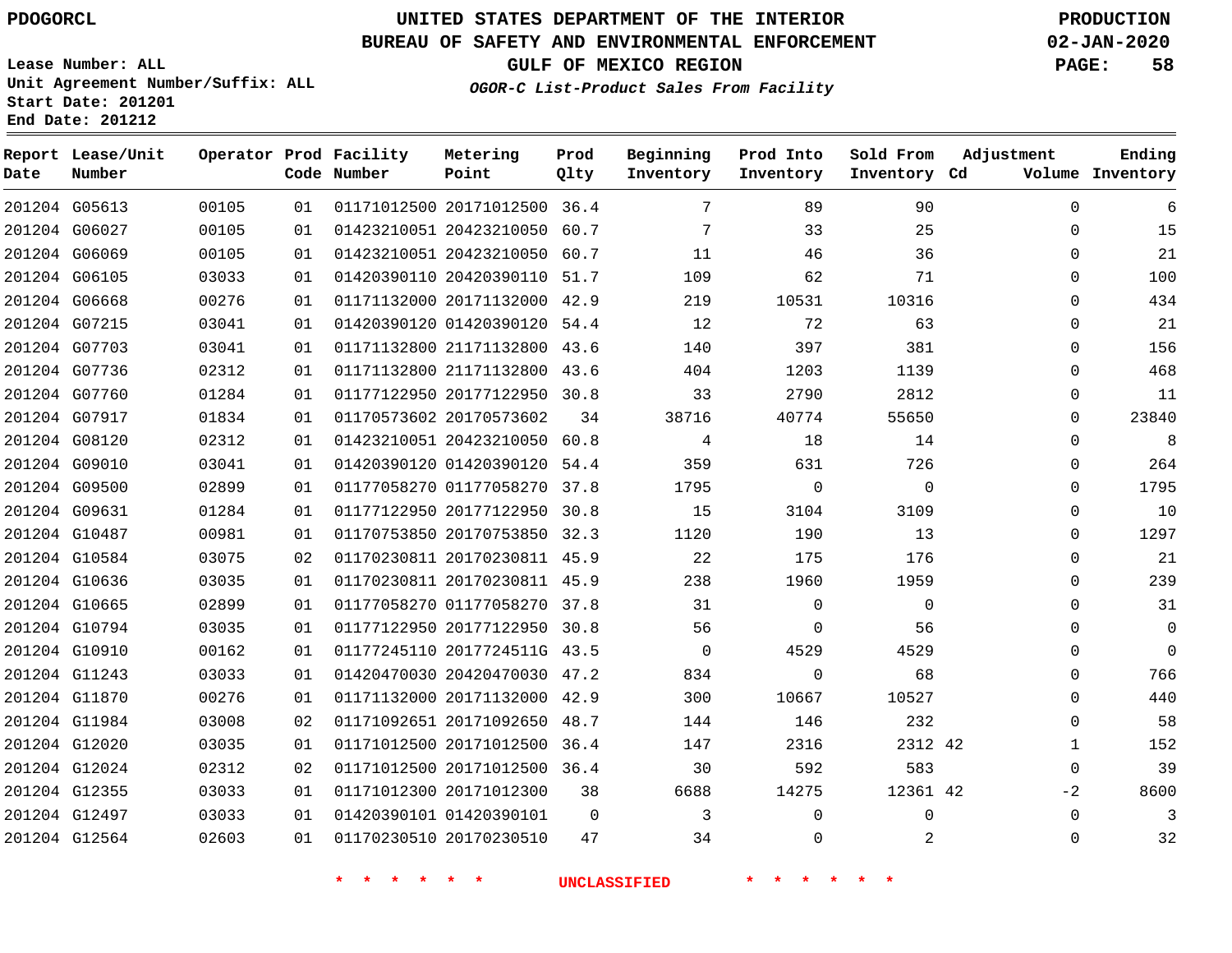# **UNITED STATES DEPARTMENT OF THE INTERIOR PDOGORCL PRODUCTION**

### **BUREAU OF SAFETY AND ENVIRONMENTAL ENFORCEMENT 02-JAN-2020**

**Lease Number: ALL Unit Agreement Number/Suffix: ALL Start Date: 201201**

### **OGOR-C List-Product Sales From Facility**

**GULF OF MEXICO REGION PAGE: 59**

| Date          | Report Lease/Unit<br>Number |       |    | Operator Prod Facility<br>Code Number | Metering<br>Point            | Prod<br>Qlty | Beginning<br>Inventory | Prod Into<br>Inventory | Sold From<br>Inventory Cd | Adjustment | Ending<br>Volume Inventory |
|---------------|-----------------------------|-------|----|---------------------------------------|------------------------------|--------------|------------------------|------------------------|---------------------------|------------|----------------------------|
| 201204 G12802 |                             | 02200 | 01 |                                       | 01170230811 20170230811      | 46           | $\mathbf 0$            | 681                    | 598                       | $\Omega$   | 83                         |
| 201204 G13560 |                             | 03033 | 02 |                                       | 01170230810 20170230810      | 49           | 88                     | 90                     | 44                        | $\Omega$   | 134                        |
| 201204 G13563 |                             | 03033 | 02 |                                       | 01170230811 20170230811 45.9 |              | 965                    | 5533                   | 5824                      | $\Omega$   | 674                        |
| 201204 G13576 |                             | 03147 | 02 |                                       | 01170230810 20170230810      | 49           | 0                      | $\Omega$               | $\Omega$                  | $\Omega$   | $\mathbf 0$                |
| 201204 G13850 |                             | 03033 | 02 |                                       | 01170230811 20170230811 45.9 |              | 1                      | $\Omega$               | $\mathbf{1}$              | $\Omega$   | $\mathbf 0$                |
| 201204 G13897 |                             | 03033 | 01 |                                       | 01171132000 20171132000      | 42.9         | 2                      | 363                    | 350                       | 0          | 15                         |
| 201204 G13937 |                             | 02628 | 02 |                                       | 01171092651 20171092650      | 48.7         | 140                    | 299                    | 320                       | 0          | 119                        |
| 201204 G13938 |                             | 01284 | 01 |                                       | 01171012500 20171012500      | 36.4         | 1086                   | 15677                  | 15736                     | $\Omega$   | 1027                       |
| 201204 G14342 |                             | 02200 | 01 |                                       | 01170230811 20170230811      | 46           | 0                      | 1382                   | 1214                      | $\Omega$   | 168                        |
| 201204 G14535 |                             | 02628 | 01 |                                       | 01171012500 20171012500      | 36.4         | 1637                   | 20465                  | 20765                     | $\Omega$   | 1337                       |
|               | 201204 G14864               | 02871 | 02 |                                       | 01170230450 20170230450 50.2 |              | 1296                   | 5824                   | 6364                      | $\Omega$   | 756                        |
| 201204 G15050 |                             | 00105 | 01 |                                       | 01170231110 20170231110      | 0            | 5526                   | 4605                   | $\mathbf 0$               | $\Omega$   | 10131                      |
| 201204 G15078 |                             | 00064 | 01 |                                       | 01170230810 20170230810      | 49           | 2915                   | 343                    | 194 42                    | 1          | 3065                       |
| 201204 G15189 |                             | 02970 | 02 |                                       | 01171132800 21171132800      | 43.6         | 2                      | 41                     | 30                        | $\Omega$   | 13                         |
| 201204 G15239 |                             | 03041 | 01 |                                       | 01171012500 20171012500      | 36.4         | 2                      | 43                     | 42                        | 0          | 3                          |
| 201204 G15263 |                             | 00105 | 01 |                                       | 01171132000 20171132000      | 42.9         | 79                     | 3360                   | 3300                      | $\Omega$   | 139                        |
| 201204 G15277 |                             | 03035 | 01 |                                       | 01171012400 20171012400      | 49.2         | 1647                   | 5949                   | 4586                      | $\Omega$   | 3010                       |
| 201204 G15299 |                             | 02200 | 02 |                                       | 01171092651 20171092650      | 48           | 873                    | 1498                   | 1776                      | $\Omega$   | 595                        |
| 201204 G15312 |                             | 00105 | 01 |                                       | 01171092651 20171092650      | 48.6         | 2813                   | 5202                   | 5950                      | $\Omega$   | 2065                       |
| 201204 G15740 |                             | 00105 | 01 |                                       | 01170230450 20170230450      | 50.1         | 101                    | 223                    | 295                       | 0          | 29                         |
|               |                             | 02893 | 02 |                                       | 01170230450 20170230450      | 48.5         | 11                     | 0                      | 11                        | 0          | $\mathbf 0$                |
|               |                             |       |    |                                       |                              |              | 112                    | 223                    | 306                       | 0          | 29                         |
| 201204 G16121 |                             | 00687 | 01 |                                       | 01170230811 20170230811 45.9 |              | $\Omega$               | 246                    | 216                       | $\Omega$   | 30                         |
| 201204 G16201 |                             | 03026 | 02 |                                       | 01170530900 20170530900      | 44.6         | 4                      | 14                     | 13                        | $\Omega$   | 5                          |
| 201204 G16314 |                             | 00105 | 01 |                                       | 01171012400 20171012400      | 49.1         | 261                    | 784                    | 649                       | 0          | 396                        |
| 201204 G16325 |                             | 00105 | 01 |                                       | 01171012400 20171012400 49.2 |              | 529                    | 2068                   | 1551                      | $\Omega$   | 1046                       |
| 201204 G16353 |                             | 03033 | 01 |                                       | 01171132000 20171132000      | 42.9         | 3                      | 155                    | 152                       | $\Omega$   | 6                          |
| 201204 G16469 |                             | 03026 | 02 |                                       | 01170753510 20170753510 54.8 |              | 51                     | 13                     | 7                         | 0          | 57                         |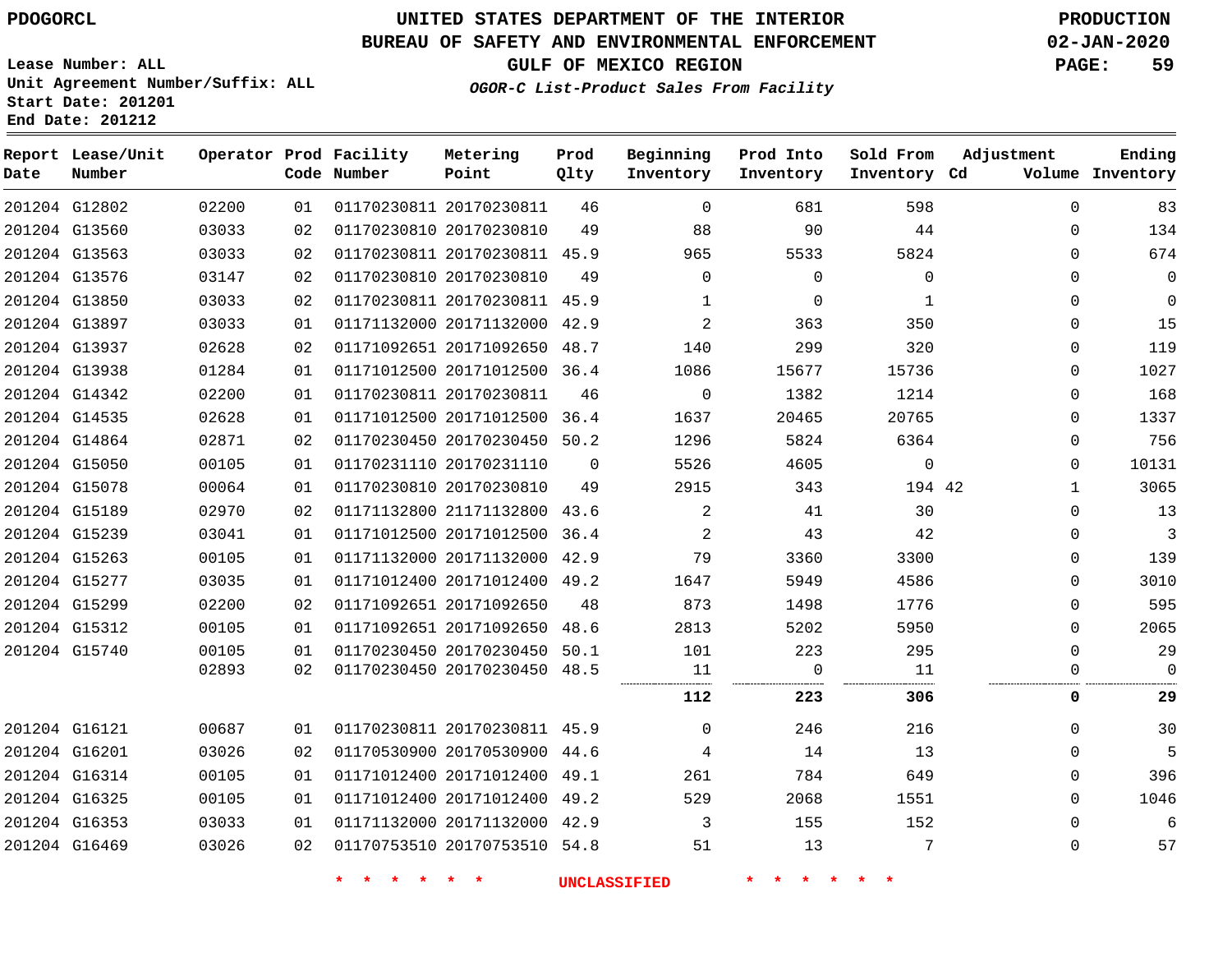## **UNITED STATES DEPARTMENT OF THE INTERIOR PDOGORCL PRODUCTION**

### **BUREAU OF SAFETY AND ENVIRONMENTAL ENFORCEMENT 02-JAN-2020**

**Lease Number: ALL Unit Agreement Number/Suffix: ALL Start Date: 201201**

**GULF OF MEXICO REGION PAGE: 60**

**OGOR-C List-Product Sales From Facility**

| Date | Report Lease/Unit<br>Number |       |    | Operator Prod Facility<br>Code Number | Metering<br>Point            | Prod<br>Qlty | Beginning<br>Inventory | Prod Into<br>Inventory | Sold From<br>Inventory Cd | Adjustment      | Ending<br>Volume Inventory |
|------|-----------------------------|-------|----|---------------------------------------|------------------------------|--------------|------------------------|------------------------|---------------------------|-----------------|----------------------------|
|      | 201204 G16515               | 00162 | 01 |                                       | 01177245110 2017724511G 43.5 |              | $\overline{0}$         | 24608                  | 24608                     |                 | $\mathsf 0$<br>$\mathbf 0$ |
|      | 201204 G16890               | 00981 | 01 |                                       | 01170753850 20170753850 32.3 |              | 608                    | $\mathbf 0$            |                           | 0 <sub>09</sub> | $-7$<br>601                |
|      | 201204 G17190               | 02312 | 02 |                                       | 01170230810 20170230810      | 49           | 41                     | 23                     | 16                        |                 | 48<br>$\mathbf{0}$         |
|      | 201204 G17295               | 01284 | 01 |                                       | 01170230810 20170230810      | $\mathbf 0$  | $\Omega$               | $\mathbf 0$            | $\mathbf 0$               |                 | $\mathbf 0$<br>0           |
|      | 201204 G17754               | 02025 | 01 |                                       | 01170230510 20170230510      | 47           | 1568                   | 3                      | 72                        |                 | 1499<br>$\mathbf 0$        |
|      | 201204 G17789               | 00105 | 01 |                                       | 01170230810 20170230810      | 49           | 58                     | 26                     | 21                        |                 | 63<br>$\Omega$             |
|      | 201204 G17842               | 03026 | 02 |                                       | 01170230810 20170230810      | 49           | 6                      | $\Omega$               | 3                         |                 | $\Omega$<br>3              |
|      | 201204 G17858               | 00105 | 01 |                                       | 01170530900 20170530900 44.6 |              | 102                    | 324                    | 308                       |                 | $\Omega$<br>118            |
|      | 201204 G17898               | 01963 | 02 |                                       | 01171131600 20171131600 43.3 |              | 15                     | 78                     | 76                        |                 | 17<br>$\Omega$             |
|      | 201204 G17913               | 01834 | 01 |                                       | 01171132800 21171132800 43.6 |              | 641                    | 2265                   | 2060                      |                 | 846<br>$\Omega$            |
|      | 201204 G17921               | 03026 | 01 |                                       | 01171012500 20177062959      | 25.6         | $\overline{0}$         | 41006                  | 41006                     |                 | $\mathbf 0$<br>$\Omega$    |
|      | 201204 G17977               | 02312 | 02 |                                       | 01171132800 21171132800 43.6 |              | 328                    | 561                    | 630                       |                 | 259<br>$\Omega$            |
|      | 201204 G18043               | 03059 | 01 |                                       | 01171012500 20171012500      | 36.4         | 1019                   | 16005                  | 15975                     |                 | $\Omega$<br>1049           |
|      | 201204 G18577               | 00981 | 01 |                                       | 01170753850 20170753850 32.3 |              | 2806                   | 502                    |                           | $0\quad09$      | 3276<br>$-32$              |
|      | 201204 G18863               | 02312 | 02 |                                       | 01420470030 20420470030 47.2 |              | 13                     | $\mathbf 0$            | $\mathbf{1}$              |                 | $\mathbf 0$<br>12          |
|      | 201204 G18936               | 02871 | 01 |                                       | 01422450350 20422450350      | 49           | 42                     | 46                     | 26                        |                 | 62<br>$\Omega$             |
|      | 201204 G19030               | 02806 | 01 |                                       | 01423210051 20423210050      | 51           | 46                     | 177                    |                           | $-143$<br>0 09  | 80                         |
|      | 201204 G19127               | 03165 | 01 |                                       | 01170230811 20170230811 45.9 |              | 17                     | 75                     |                           | $0\quad09$      | 9<br>$-83$                 |
|      | 201204 G19760               | 03035 | 01 |                                       | 01171132800 21171132800 43.6 |              | 8858                   | 17860                  | 18938                     |                 | 7780<br>$\Omega$           |
|      | 201204 G19839               | 02777 | 01 |                                       | 01170753510 20170753510 45.5 |              | 0                      | 2                      |                           | 7 42            | 5<br>0                     |
|      | 201204 G20605               | 02477 | 01 |                                       | 01423550141 20423550140 26.7 |              | 910                    | 12716                  | 12080                     |                 | 1546<br>$\Omega$           |
|      | 201204 G20655               | 03035 | 01 |                                       | 01170230510 20170230510      | 47           | 78                     | 1                      | 4                         |                 | 75<br>$\Omega$             |
|      | 201204 G20656               | 03041 | 01 |                                       | 01422450350 20422450350 49.9 |              | 10                     | 0                      | 3                         |                 | 7<br>$\Omega$              |
|      | 201204 G20660               | 00105 | 01 |                                       | 01170230450 20170230450      | 50.2         | 18                     | $\mathbf 0$            | 18                        |                 | $\Omega$<br>$\Omega$       |
|      | 201204 G21070               | 02970 | 02 |                                       | 01171132800 21171132800 43.8 |              | 40                     | 247                    | 203                       |                 | $\Omega$<br>84             |
|      | 201204 G21096               | 00105 | 01 |                                       | 01170230811 20170230811 45.9 |              | 14                     | 55                     | 62                        |                 | $\mathbf 0$                |
|      | 201204 G21378               | 01819 | 01 |                                       | 01170230811 20170230811 45.9 |              | $\Omega$               | 45                     | 40                        |                 | 5<br>$\Omega$              |
|      | 201204 G21530               | 00078 | 01 |                                       | 01170230400 20170230400      | 51           | 60                     | 215                    | 216                       |                 | $\Omega$<br>59             |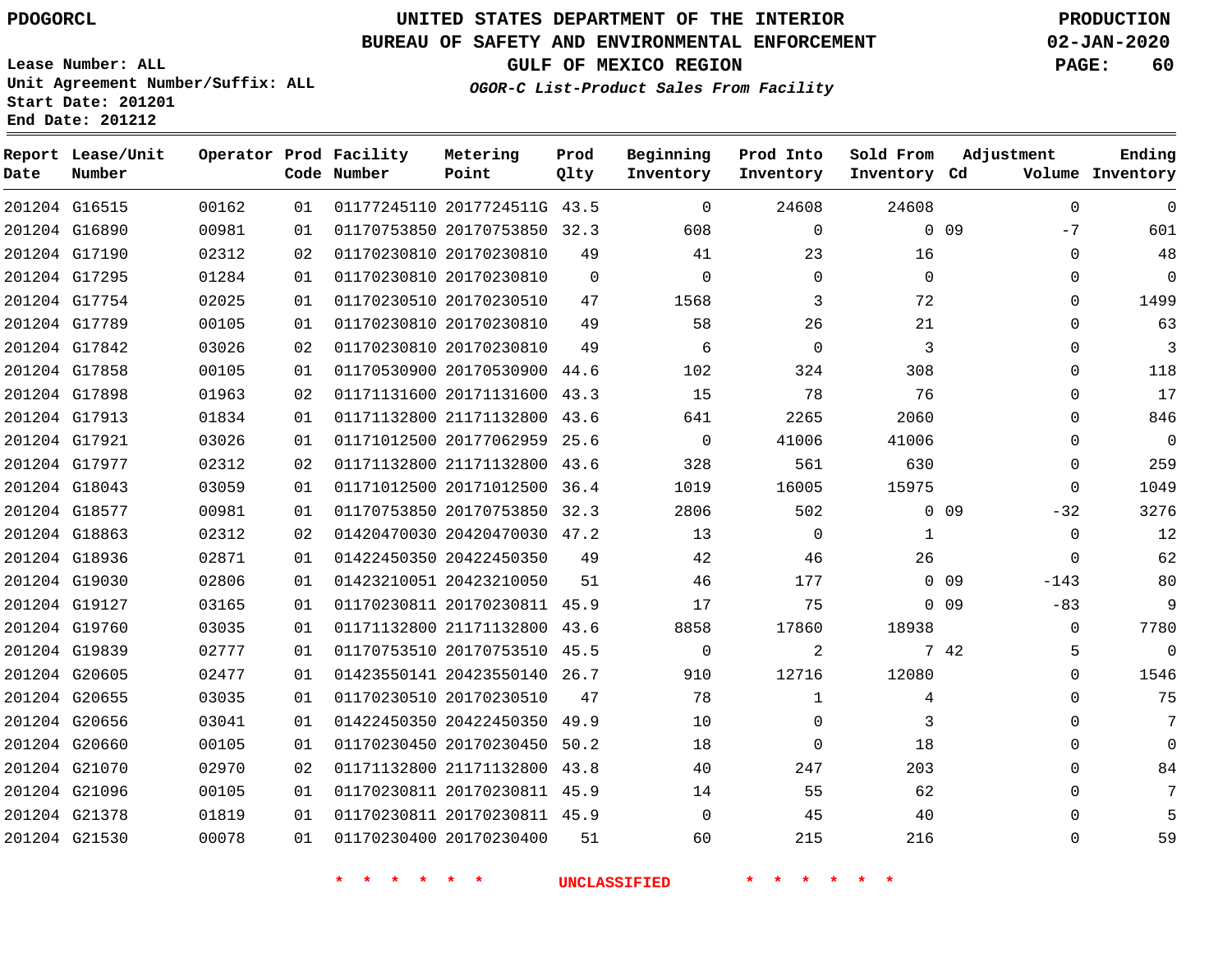**End Date: 201212**

**Report Lease/Unit**

# **UNITED STATES DEPARTMENT OF THE INTERIOR PDOGORCL PRODUCTION**

### **BUREAU OF SAFETY AND ENVIRONMENTAL ENFORCEMENT 02-JAN-2020**

**Lease Number: ALL Unit Agreement Number/Suffix: ALL Start Date: 201201**

**Operator Prod**

**OGOR-C List-Product Sales From Facility**

**GULF OF MEXICO REGION PAGE: 61**

**Adjustment**

**Ending**

| Facility | Metering                     | Prod | Beginning | Prod Into | Sold From |
|----------|------------------------------|------|-----------|-----------|-----------|
| Number   | Point                        | Olty | Inventory | Inventory | Inventory |
|          | 01170230811 20170230811 45.9 |      | 135       | 726       | 773       |

| Date          | Number        |       |    | Code Number             | Point                        | Qlty     | Inventory   | Inventory      | Inventory Cd |            |                | Volume Inventory |
|---------------|---------------|-------|----|-------------------------|------------------------------|----------|-------------|----------------|--------------|------------|----------------|------------------|
|               | 201204 G21532 | 02807 | 01 |                         | 01170230811 20170230811 45.9 |          | 135         | 726            | 773          |            | $\Omega$       | 88               |
|               | 201204 G21534 | 02807 | 01 |                         | 01170230811 20170230811 45.9 |          | 90          | 596            | 614 42       |            | $\mathbf{1}$   | 73               |
|               | 201204 G21592 | 02628 | 02 |                         | 01171132000 20171132000 42.9 |          | 3           | 107            | 105          |            | $\Omega$       | 5                |
|               | 201204 G21652 | 01834 | 01 |                         | 01171132800 21171132800 43.6 |          | 5           | 98             | 66           |            | 0              | 37               |
|               | 201204 G21655 | 01834 | 01 |                         | 01171132800 21171132800 43.6 |          | 1511        | 4827           | 4500         |            | $\mathbf 0$    | 1838             |
|               | 201204 G21825 | 00981 | 01 |                         | 01170753850 20170753850 32.3 |          | 533         | 85             |              | $0\quad09$ | -6             | 612              |
|               | 201204 G21826 | 00981 | 01 |                         | 01170753850 20170753850      | $\Omega$ | 22          | $\mathbf 0$    | $\Omega$     |            | $\mathbf 0$    | 22               |
|               | 201204 G22219 | 03033 | 02 |                         | 01423210051 20423210050 60.8 |          | 259         | 1108           | 865          |            | $\Omega$       | 502              |
|               | 201204 G22236 | 00105 | 01 |                         | 01170230450 20170230450 50.2 |          | 29          | 308            | 297          |            | 0              | 40               |
|               | 201204 G22246 | 01284 | 02 |                         | 01423210051 20170230500 43.5 |          | 111         | 888            | 836          |            | 0              | 163              |
|               | 201204 G22268 | 02777 | 01 |                         | 01170230810 2042709015I 42.8 |          | $\mathbf 0$ | 91             |              | 93 42      | $\overline{a}$ | $\mathbf 0$      |
| 201204 G22501 |               | 00078 | 01 |                         | 01170230400 20170230400      | 51       | 75          | 202            | 222          |            | 0              | 55               |
|               | 201204 G22505 | 02025 | 01 |                         | 01170230811 20170230811 45.9 |          | 258         | 2003           | 2017         |            | 0              | 244              |
|               | 201204 G22510 | 00162 | 01 |                         | 01170230810 20170230810      | 49       | 2594        | 2908           | 1362         |            | $\Omega$       | 4140             |
|               | 201204 G22513 | 02579 | 02 |                         | 01170230500 20170230500 43.5 |          | 375         | 1099           | 1273         |            | $\Omega$       | 201              |
|               | 201204 G22549 | 02222 | 01 |                         | 01170530900 20170530900 44.6 |          | $\mathbf 0$ | 2              |              | 2 42       | $\mathbf{1}$   | $\mathbf{1}$     |
|               | 201204 G22582 | 01834 | 01 |                         | 01170530900 20170530900 44.6 |          | 1119        | 3951           | 3638         |            | $\mathbf{0}$   | 1432             |
|               | 201204 G22587 | 02200 | 02 |                         | 01171132000 20171132000      | 43       | 10          | 236            | 236          |            | $\mathbf 0$    | 10               |
|               | 201204 G22605 | 01834 | 01 |                         | 01171132800 21171132800 43.6 |          | 183         | 578            | 539 42       |            | $-1$           | 221              |
|               | 201204 G22613 | 02655 | 02 |                         | 01171132800 21171132800 43.6 |          | 34          | 230            | 188          |            | $\mathbf 0$    | 76               |
| 201204 G22621 |               | 01834 | 01 |                         | 01171132800 21171132800 43.6 |          | 3594        | 10358          | 9889 42      |            | $-1$           | 4062             |
|               | 201204 G22660 | 02058 | 02 |                         | 01171012310 20171012310      | 45.1     | 57          | 347            | 366          |            | $\mathbf 0$    | 38               |
|               | 201204 G22699 | 00730 | 01 |                         | 01171012500 20171012500 36.4 |          | 960         | 11712          | 11904 42     |            | $-1$           | 767              |
|               | 201204 G22702 | 01834 | 01 |                         | 01171132800 21171132800 43.6 |          | 2           | $\overline{a}$ | 3            |            | $\mathbf 0$    | 1                |
|               | 201204 G22712 | 03035 | 01 |                         | 01171012500 20171012500 36.4 |          | 63          | $\Omega$       | 63           |            | $\mathbf{0}$   | $\Omega$         |
|               | 201204 G22772 | 00105 | 01 | 01170513800 20170513800 |                              | 33       | 110         | 778            | 782          |            | $\Omega$       | 106              |
| 201204 G22781 |               | 03035 | 01 |                         | 01170754751 01170754751 33.7 |          | 2512        | 3071           | 4107 42      |            | $\mathbf{1}$   | 1477             |
|               | 201204 G22792 | 03035 | 01 | 01177258041 01177258041 |                              | 29       | 1205        | 2699           | 3372         |            | 0              | 532              |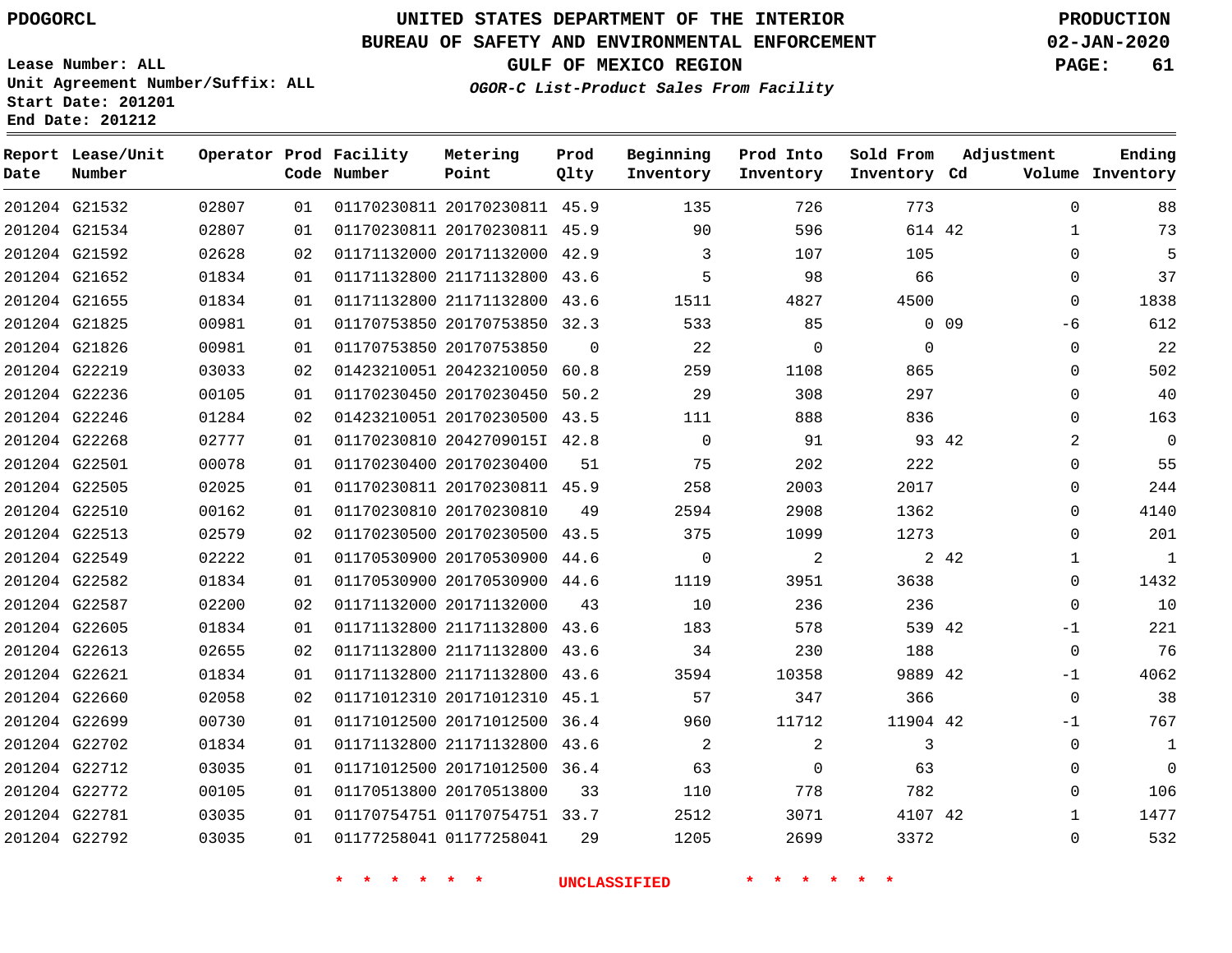# **UNITED STATES DEPARTMENT OF THE INTERIOR PDOGORCL PRODUCTION**

### **BUREAU OF SAFETY AND ENVIRONMENTAL ENFORCEMENT 02-JAN-2020**

**Lease Number: ALL Unit Agreement Number/Suffix: ALL Start Date: 201201**

**GULF OF MEXICO REGION PAGE: 62**

**OGOR-C List-Product Sales From Facility**

| Date | Report Lease/Unit<br>Number |       |    | Operator Prod Facility<br>Code Number | Metering<br>Point            | Prod<br>Qlty | Beginning<br>Inventory | Prod Into<br>Inventory | Sold From<br>Inventory Cd | Adjustment    | Ending<br>Volume Inventory |
|------|-----------------------------|-------|----|---------------------------------------|------------------------------|--------------|------------------------|------------------------|---------------------------|---------------|----------------------------|
|      | 201204 G22840               | 00730 | 01 |                                       | 01608103650 20608103650      | 32           | 3                      | 1349                   | 1348                      | $\mathbf 0$   | 4                          |
|      | 201204 G23125               | 02312 | 02 |                                       | 01420470030 20420470030 47.2 |              | 183                    | $\mathbf 0$            | 15                        | 0             | 168                        |
|      | 201204 G23181               | 01963 | 01 |                                       | 01423210051 20423210050 60.8 |              | 148                    | 587                    | 462                       | $\Omega$      | 273                        |
|      | 201204 G23199               | 00105 | 01 |                                       | 01170230450 20170230450      | 50.2         | 856                    | 2516                   | 3045                      | $\mathbf 0$   | 327                        |
|      | 201204 G23473               | 00981 | 01 |                                       | 01170753850 20170753850 30.9 |              | 179                    | $\Omega$               | 2                         | $\mathbf{0}$  | 177                        |
|      | 201204 G23480               | 00981 | 01 |                                       | 01170753850 20170753850 32.3 |              | 1746                   | 0                      | 20                        | $\Omega$      | 1726                       |
|      | 201204 G23481               | 00981 | 01 |                                       | 01170753850 20170753850 32.3 |              | 294                    | 303                    | 3                         | $\mathbf 0$   | 594                        |
|      | 201204 G23528               | 00981 | 01 |                                       | 01170753850 20170753850 32.3 |              | 2400                   | 468                    | 27                        | $\mathbf 0$   | 2841                       |
|      | 201204 G23529               | 00981 | 01 |                                       | 01170753850 20170753850 32.3 |              | 2804                   | 474                    | 32                        | $\mathbf 0$   | 3246                       |
|      | 201204 G23730               | 01978 | 02 |                                       | 01170230810 20170230811 45.9 |              | 12                     | 52                     | 56                        | $\Omega$      | 8                          |
|      | 201204 G23735               | 00162 | 01 |                                       | 01170230810 20170230810      | 49           | $\Omega$               | 74                     | 74                        | $\mathbf 0$   | $\Omega$                   |
|      | 201204 G23736               | 02312 | 02 |                                       | 01170230810 20170230810      | 49           | 51                     | 46                     | 24                        | $\mathbf 0$   | 73                         |
|      | 201204 G23748               | 02312 | 02 |                                       | 01170230810 20170230810      | 49           | 11                     | 0                      | 3                         | 0             | 8                          |
|      | 201204 G23754               | 02222 | 01 |                                       | 01170230811 20170230811 45.9 |              | $\mathbf{1}$           | 64                     | 56 42                     | $-1$          | 8                          |
|      | 201204 G23851               | 02503 | 02 |                                       | 01171012400 20171012400 49.2 |              | $\Omega$               | $\Omega$               | $\Omega$                  | $\mathbf 0$   | $\Omega$                   |
|      | 201204 G23853               | 02266 | 02 |                                       | 01171012310 20171012310 45.1 |              | 33                     | 220                    | 229                       | $\mathbf{0}$  | 24                         |
|      | 201204 G23933               | 00064 | 01 |                                       | 01171092651 20171092650      | 48.7         | 2                      | 1                      |                           | 2 4 2<br>$-1$ | $\Omega$                   |
|      | 201204 G23956               | 02807 | 01 |                                       | 01170753510 20170753510 54.8 |              | 2065                   | 1012                   | 329 42                    | $-1$          | 2747                       |
|      | 201204 G24429               | 02312 | 02 |                                       | 01170230810 20170230810      | 49           | $\mathbf 0$            | 916                    | 227                       | 0             | 689                        |
|      | 201204 G24700               | 02312 | 02 |                                       | 01170230811 20170230811 45.9 |              | 15                     | 92                     | 96                        | $\mathbf 0$   | 11                         |
|      | 201204 G24710               | 02025 | 01 |                                       | 01170230811 20170230811 45.9 |              | 235                    | 1637                   | 1673                      | $\mathbf 0$   | 199                        |
|      | 201204 G24730               | 00105 | 01 |                                       | 01170230500 20170230500 43.4 |              | 580                    | 2343                   | 2494                      | $\mathbf 0$   | 429                        |
|      |                             |       | 01 |                                       | 01170230810 20170230810      | 49           | 239                    | 291                    | 131                       | 0             | 399                        |
|      |                             |       |    |                                       |                              |              | 819                    | 2634                   | 2625                      | 0             | 828                        |
|      | 201204 G24767               | 02628 | 01 |                                       | 01170530900 20170530900 44.6 |              | $\mathbf{1}$           | 0                      | 1                         | $\mathbf 0$   | $\Omega$                   |
|      | 201204 G24791               | 02989 | 01 |                                       | 01171131600 20171131600 43.3 |              | 121                    | 143                    | 232                       | $\Omega$      | 32                         |
|      | 201204 G24873               | 03035 | 01 |                                       | 01171012400 20171012400 49.2 |              | 11                     | 97                     | 59                        | $\Omega$      | 49                         |
|      | 201204 G24874               | 02058 | 02 |                                       | 01171012400 20171012400 49.2 |              | 213                    | 107                    | 266                       | $\mathbf 0$   | 54                         |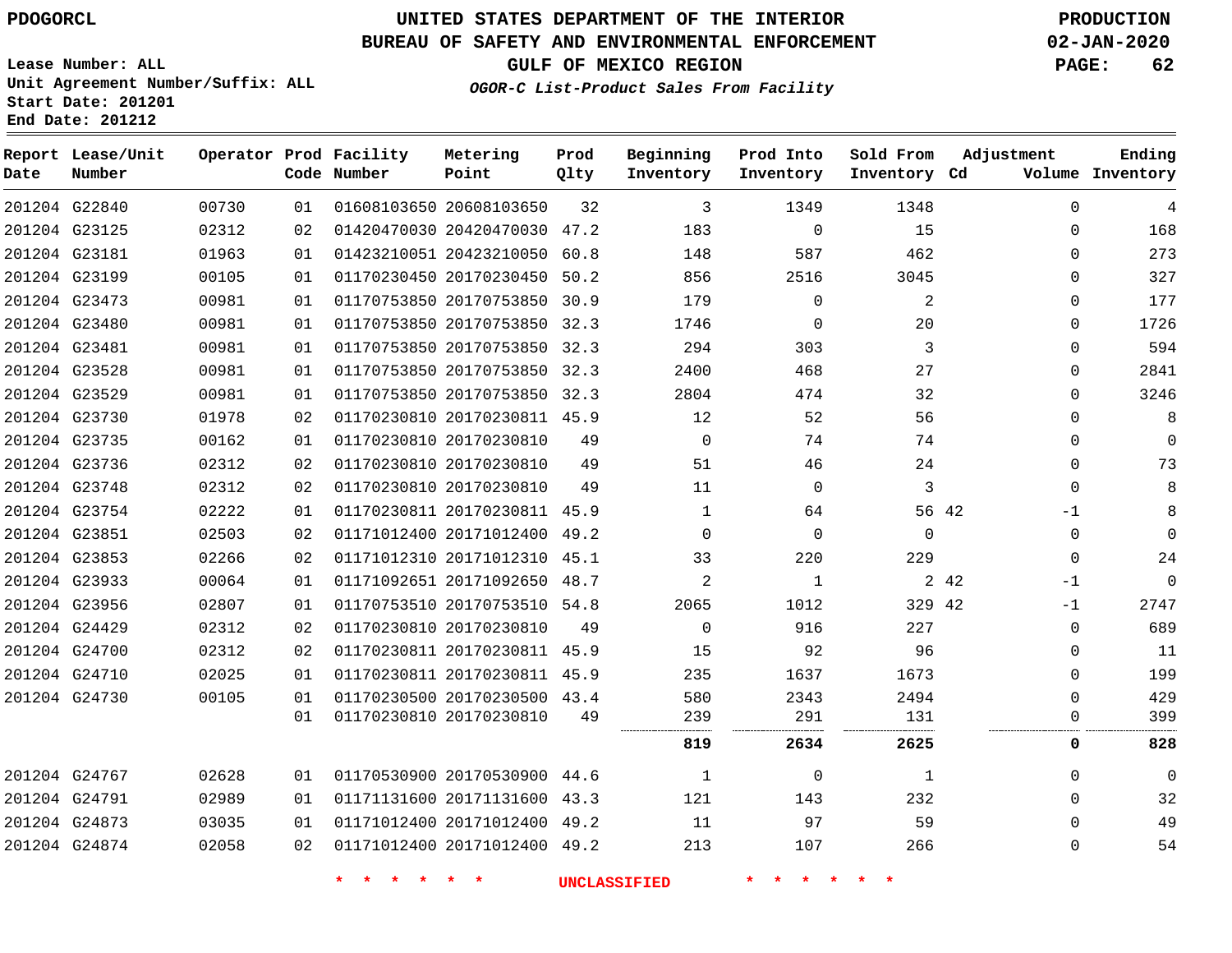### **UNITED STATES DEPARTMENT OF THE INTERIOR PDOGORCL PRODUCTION**

### **BUREAU OF SAFETY AND ENVIRONMENTAL ENFORCEMENT 02-JAN-2020**

**Lease Number: ALL Unit Agreement Number/Suffix: ALL Start Date: 201201**

**GULF OF MEXICO REGION PAGE: 63**

**OGOR-C List-Product Sales From Facility**

| Date          | Report Lease/Unit<br>Number |       |    | Operator Prod Facility<br>Code Number | Metering<br>Point            | Prod<br>Qlty | Beginning<br>Inventory | Prod Into<br>Inventory | Sold From<br>Inventory Cd | Adjustment    | Ending<br>Volume Inventory |
|---------------|-----------------------------|-------|----|---------------------------------------|------------------------------|--------------|------------------------|------------------------|---------------------------|---------------|----------------------------|
|               | 201204 G24878               | 02628 | 02 |                                       | 01171092651 20171092650 48.7 |              | 259                    | 106                    | 332                       | $\Omega$      | 33                         |
| 201204 G24883 |                             | 02628 | 02 |                                       | 01171092651 20171092650      | 48.7         | $\Omega$               | 0                      | $\mathbf 0$               | 0             | $\mathbf 0$                |
| 201204 G24898 |                             | 02807 | 01 |                                       | 01171012400 20171012400 49.2 |              | 466                    | 4350                   | 2615                      | $\Omega$      | 2201                       |
|               |                             |       | 01 |                                       | 01171012300 20171012300      | 38           | 3464                   | 8091                   | 6680                      | 0             | 4875                       |
|               |                             |       |    |                                       |                              |              | 3930                   | 12441                  | 9295                      | 0             | 7076                       |
| 201204 G24924 |                             | 01834 | 01 |                                       | 01171132800 21171132800 43.6 |              | 2455                   | 6382                   | 6264 42                   | $-1$          | 2572                       |
|               | 201204 G24926               | 01834 | 01 |                                       | 01171132800 21171132800      | 43.6         | 11                     | 36                     | 32                        | $\Omega$      | 15                         |
|               | 201204 G24990               | 01284 | 01 |                                       | 01608103650 20608103650      | 32           | 3                      | 1077                   | 1077                      | 0             | 3                          |
| 201204 G25008 |                             | 02777 | 01 |                                       | 01170753510 20170753510 45.5 |              | 117                    | 1                      | 5                         | $\Omega$      | 113                        |
|               | 201204 G25514               | 02813 | 02 |                                       | 01423210051 20423210050      | 60.8         | 7                      | 95                     | 61 42                     | $-1$          | 40                         |
|               | 201204 G25515               | 02813 | 02 |                                       | 01423210051 20423210050      | 60.8         | 25                     | 122                    | 88 42                     | $-1$          | 58                         |
|               | 201204 G25524               | 00105 | 01 |                                       | 01170230450 20170230450 50.2 |              | 400                    | 2000                   | 2140                      | $\mathbf 0$   | 260                        |
|               | 201204 G25540               | 03033 | 01 |                                       | 01420390101 01420390101      | 0            | 613                    | 0                      | $\Omega$                  | 0             | 613                        |
|               | 201204 G25561               | 02058 | 02 |                                       | 01170230450 20170230450 50.2 |              | 1120                   | 4633                   | 5151                      | $\mathbf 0$   | 602                        |
|               | 201204 G25579               | 00105 | 01 |                                       | 01170230500 20170230500 43.4 |              | 3                      | 13                     | 14                        | $\Omega$      | $\overline{a}$             |
|               | 201204 G25605               | 00105 | 01 |                                       | 01170230810 20170230810      | 49           | 0                      | 1                      | $\mathbf 0$               | 0             | 1                          |
|               | 201204 G25606               | 02025 | 01 |                                       | 01170230810 20170230810      | 49           | 374                    | 246                    | 155                       | $\Omega$      | 465                        |
| 201204 G25937 |                             | 03075 | 02 |                                       | 01170230810 20170230810      | 49           | 1540                   | 1467                   | 744 42                    | $-1$          | 2262                       |
|               | 201204 G26001               | 02628 | 01 |                                       | 01171132800 21171132800 43.6 |              | 191                    | 1274                   | 1037                      | $\mathbf 0$   | 428                        |
|               | 201204 G26023               | 02579 | 02 |                                       | 01171012500 20171012500 36.4 |              | 24                     | 277                    | 283                       | $\Omega$      | 18                         |
|               | 201204 G26032               | 03059 | 01 |                                       | 01171012300 20171012300      | 38           | 4                      | 64                     | 29                        | $\Omega$      | 39                         |
| 201204 G26074 |                             | 01284 | 01 |                                       | 01177122950 20177122950      | 30.8         | 69                     | 11923                  | 11945                     | 0             | 47                         |
|               | 201204 G26146               | 01586 | 01 |                                       | 01177258152 01177258152 33.9 |              | 932                    | 66                     | 636                       | $\mathbf 0$   | 362                        |
|               | 201204 G26281               | 02528 | 02 |                                       | 01170753850 20170753850 32.3 |              | 54                     | 0                      | 1                         | $\mathbf 0$   | 53                         |
|               | 201204 G26480               | 01978 | 02 |                                       | 01423210051 20423210050      | 60.8         | 241                    | 1030                   | 811                       | $\Omega$      | 460                        |
|               | 201204 G27003               | 02807 | 01 |                                       | 01170230810 20170230810      | 49           | 105                    | 315                    |                           | 48 42<br>$-1$ | 371                        |
|               | 201204 G27036               | 03075 | 02 |                                       | 01170230810 20170230810      | 49           | 149                    | $\mathbf 0$            | 0                         | $\mathbf 0$   | 149                        |
|               | 201204 G27070               | 00064 | 01 |                                       | 01170230811 20170230811 45.9 |              | 1                      | $\Omega$               | 1                         | $\Omega$      | $\mathbf 0$                |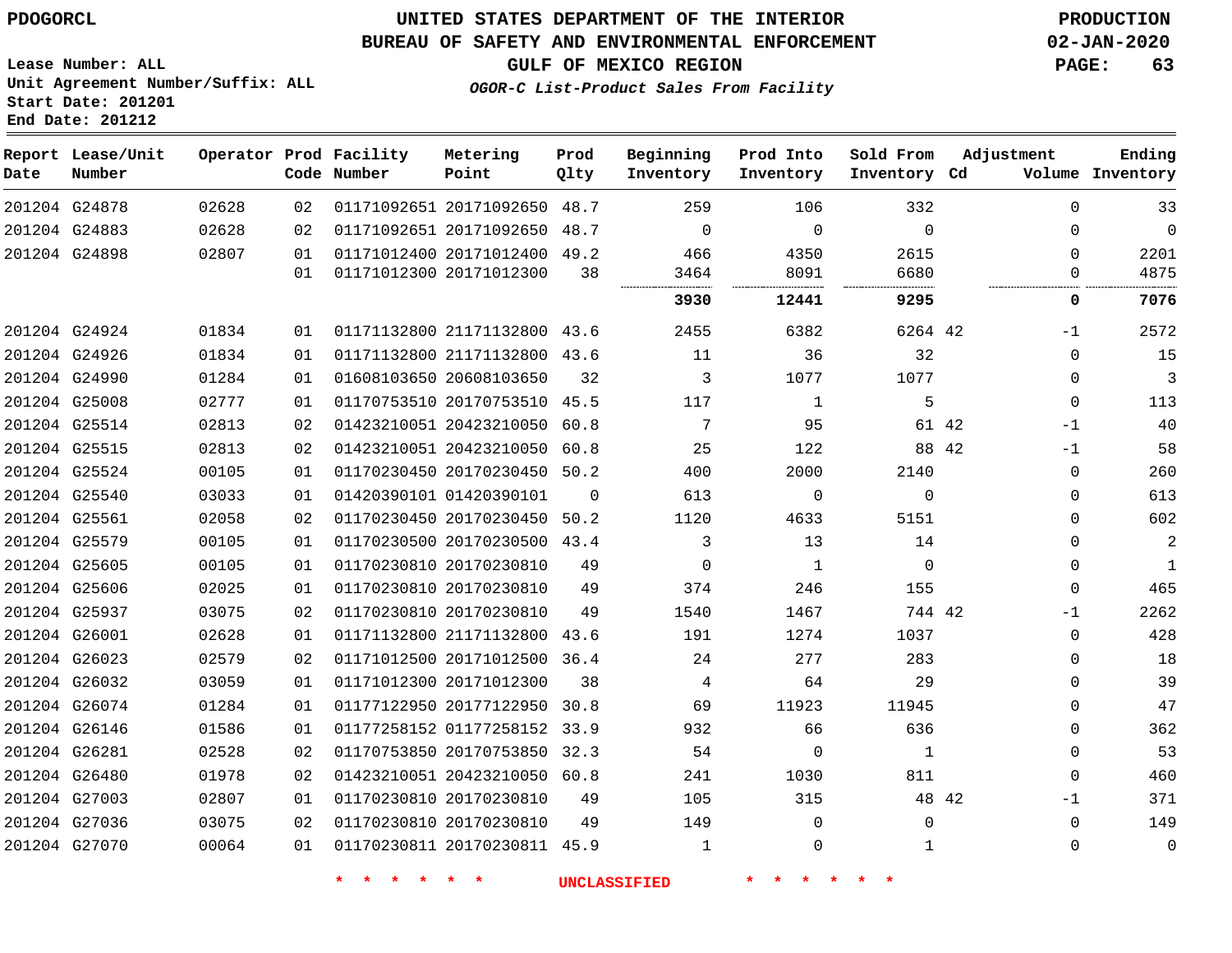# **UNITED STATES DEPARTMENT OF THE INTERIOR PDOGORCL PRODUCTION**

### **BUREAU OF SAFETY AND ENVIRONMENTAL ENFORCEMENT 02-JAN-2020**

**Lease Number: ALL Unit Agreement Number/Suffix: ALL Start Date: 201201**

**GULF OF MEXICO REGION PAGE: 64**

**OGOR-C List-Product Sales From Facility**

| Date   | Report Lease/Unit<br>Number |       |    | Operator Prod Facility<br>Code Number | Metering<br>Point            | Prod<br>Qlty | Beginning<br>Inventory | Prod Into<br>Inventory | Sold From<br>Inventory Cd | Adjustment |              | Ending<br>Volume Inventory |
|--------|-----------------------------|-------|----|---------------------------------------|------------------------------|--------------|------------------------|------------------------|---------------------------|------------|--------------|----------------------------|
|        | 201204 G27100               | 01978 | 02 |                                       | 01171012310 20171012310 55.1 |              | 60                     | 511                    | 515                       |            | $\mathbf 0$  | 56                         |
|        | 201204 G27121               | 02312 | 01 |                                       | 01171012400 20171012400 49.2 |              | 50                     | 77                     | 88                        |            | $\mathbf 0$  | 39                         |
|        | 201204 G27169               | 01284 | 01 |                                       | 01171012500 20171012500 37.5 |              | 833                    | 11280                  | 11373                     |            | $\Omega$     | 740                        |
|        | 201204 G27194               | 01586 | 01 |                                       | 01177258152 01177258152 33.9 |              | 213                    | 3                      | 138                       |            | $\Omega$     | 78                         |
|        | 201204 G27215               | 01586 | 02 |                                       | 01177288152 01177288152      | 33           | 33                     | 43                     | 65                        |            | $\mathbf 0$  | 11                         |
|        | 201204 G27509               | 02970 | 02 |                                       | 01170230450 20170230450 50.2 |              | $\Omega$               | 10433                  | 9078                      |            | $\Omega$     | 1355                       |
|        | 201204 G27789               | 01284 | 01 |                                       | 01170530900 20170530900 44.6 |              | 1471                   | 4037                   | 4044                      |            | $\mathbf 0$  | 1464                       |
|        | 201204 G27831               | 02795 | 02 |                                       | 01170530900 20170530900 44.6 |              | 115                    | 56                     | 151                       |            | $\Omega$     | 20                         |
|        | 201204 G27851               | 02628 | 02 |                                       | 01171132000 20171132000 42.9 |              | $\mathbf 0$            | 8                      | 8                         |            | 0            | $\mathbf 0$                |
|        | 201204 G27927               | 02503 | 02 |                                       | 01171092651 20171092650 48.7 |              | 4017                   | 12133                  | 11334                     |            | $\mathbf 0$  | 4816                       |
|        | 201204 G27949               | 02871 | 01 |                                       | 01171012500 20171012500 36.4 |              | 62                     | 1840                   | 1782 42                   |            | $\mathbf{1}$ | 121                        |
|        | 201204 G27988               | 00730 | 01 |                                       | 01608103650 20608103650      | 32           | 348                    | 113535                 | 113563                    |            | $\mathbf 0$  | 320                        |
|        | 201204 G30654               | 02777 | 02 |                                       | 01170230810 20170230810 41.5 |              | 241                    | 186                    | 104                       |            | $\mathbf 0$  | 323                        |
|        | 201204 G31003               | 02579 | 02 |                                       | 01423210051 20423210050 60.8 |              | 136                    | 613                    | 472 42                    |            | $\mathbf{1}$ | 278                        |
|        | 201204 G31040               | 02058 | 02 |                                       | 01170230450 20170230450 50.2 |              | 1025                   | 3541                   | 4106                      |            | $\mathbf 0$  | 460                        |
|        | 201204 G31304               | 02714 | 01 |                                       | 01170230811 20170230811 45.9 |              | 229                    | 1378                   | 1439                      |            | $\Omega$     | 168                        |
|        | 201204 G31369               | 02628 | 01 |                                       | 01171012300 20171012300      | 38           | 23377                  | 38692                  | 38756                     |            | $\Omega$     | 23313                      |
|        | 201204 G32113               | 02477 | 01 |                                       | 01170230811 20170230811 45.9 |              | 427                    | 637                    | 987                       |            | $\mathbf 0$  | 77                         |
|        | 201204 G32197               | 01364 | 02 |                                       | 01171012500 20171012500 36.4 |              | 387                    | 4288                   | 4394                      |            | $\Omega$     | 281                        |
|        | 201204 G32267               | 00105 | 01 |                                       | 01177298272 01177298272 44.6 |              | 21                     | $\mathbf 0$            | 21                        |            | $\mathbf 0$  | $\mathbf{0}$               |
|        | 201204 G32268               | 00105 | 01 |                                       | 01177298272 01177298272 44.6 |              | 29                     | 158                    | 125                       |            | $\mathbf 0$  | 62                         |
|        | 201204 G33388               | 02967 | 01 |                                       | 01420470030 20420470030 45.1 |              | 254                    | $\Omega$               | 21                        |            | $\Omega$     | 233                        |
|        | 201204 G33407               | 02967 | 02 |                                       | 01170230810 20170230810 41.5 |              | 25                     | 53                     | 21                        |            | $\mathbf 0$  | 57                         |
|        | 201204 G33408               | 03075 | 02 |                                       | 01422450350 20422450350      | 49           | 925                    | 962                    | 563 42                    |            | $-1$         | 1323                       |
|        | 201204 G33596               | 02503 | 02 |                                       | 01171132000 20171132000 42.9 |              | 665                    | 28600                  | 28085 42                  |            | -1           | 1179                       |
| 201205 | 00016                       | 00687 | 01 |                                       | 01170513700 20170513700 26.7 |              | 105                    | 2266                   | 2233                      |            | 0            | 138                        |
|        |                             | 02375 | 01 |                                       | 01170513700 20170513700 23.1 |              | 1593                   | 33796                  | 33176 42                  |            | 11           | 2224                       |
|        |                             |       |    |                                       |                              |              | 1698                   | 36062                  | 35409                     |            | 11           | 2362                       |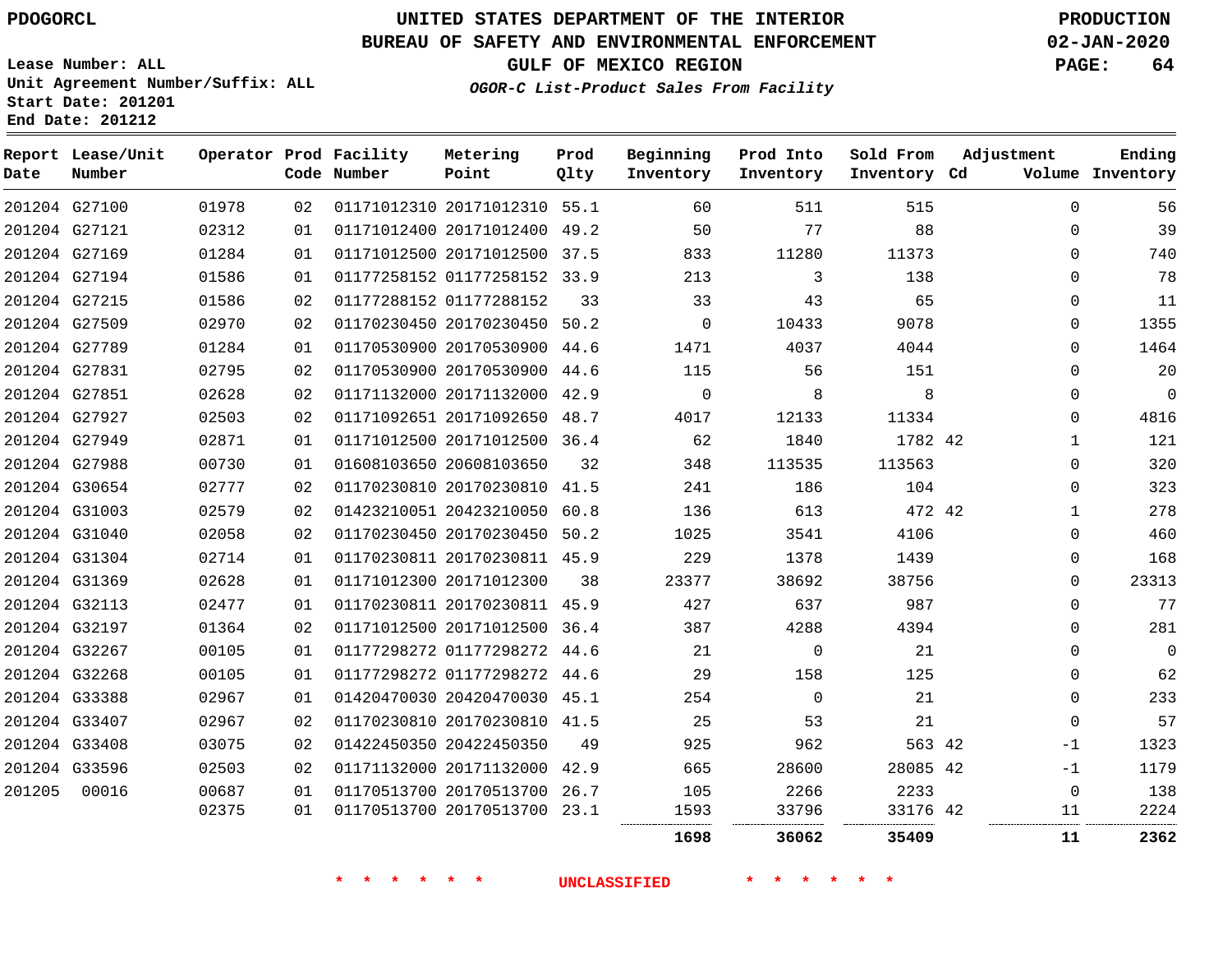### **BUREAU OF SAFETY AND ENVIRONMENTAL ENFORCEMENT 02-JAN-2020**

**Unit Agreement Number/Suffix: ALL**

**GULF OF MEXICO REGION PAGE: 65**

**OGOR-C List-Product Sales From Facility**

**Start Date: 201201 End Date: 201212**

**Lease Number: ALL**

| Date   | Report Lease/Unit<br>Number |       |    | Operator Prod Facility<br>Code Number | Metering<br>Point            | Prod<br>Qlty | Beginning<br>Inventory | Prod Into<br>Inventory | Sold From<br>Inventory Cd | Adjustment |              | Ending<br>Volume Inventory |
|--------|-----------------------------|-------|----|---------------------------------------|------------------------------|--------------|------------------------|------------------------|---------------------------|------------|--------------|----------------------------|
| 201205 | 00026                       | 02375 | 01 |                                       | 01170513700 20170513700      | 23.1         | 3715                   | 59395                  | 59193 42                  |            | $-9$         | 3908                       |
| 201205 | 00032                       | 02375 | 01 |                                       | 01170513700 20170513700 27.3 |              | 201                    | 2409                   | 2462 42                   |            | $-1$         | 147                        |
| 201205 | 00033                       | 02375 | 01 |                                       | 01170513700 20170513700 27.3 |              | 247                    | 4101                   | 4099 42                   |            | $\mathbf 1$  | 250                        |
| 201205 | 00049                       | 00105 | 01 |                                       | 01171012300 20171012300      | 38           | 14697                  | 23999                  | 30374                     |            | 0            | 8322                       |
| 201205 | 00050                       | 00105 | 01 |                                       | 01171012300 20171012300      | 38           | 7491                   | 10170                  | 14134                     |            | $\mathbf 0$  | 3527                       |
| 201205 | 00051                       | 00105 | 01 |                                       | 01171012300 20171012300      | 38           | 885                    | 1479                   | 1851                      |            | $\mathbf{0}$ | 513                        |
| 201205 | 00052                       | 00105 | 01 |                                       | 01171012300 20171012300      | 38           | 1936                   | 3669                   | 4333                      |            | 0            | 1272                       |
| 201205 | 00079                       | 01834 | 01 |                                       | 01170230810 20170230810 48.6 |              | 277                    | 261                    | 326                       |            | $\mathbf{0}$ | 212                        |
| 201205 | 00081                       | 00105 | 01 |                                       | 01170231300 01170231300      | 39.2         | $\mathbf 0$            | 387                    | 387                       |            | $\mathbf{0}$ | $\mathbf 0$                |
| 201205 | 00082                       | 00105 | 01 |                                       | 01170231300 01170231300 39.2 |              | $\mathbf 0$            | 46                     | 46                        |            | $\mathbf{0}$ | $\mathbf 0$                |
| 201205 | 00090                       | 03035 | 01 |                                       | 01170230810 20170230810 48.6 |              | 150                    | 113                    | 171 42                    |            | $-1$         | 91                         |
| 201205 | 00137                       | 00687 | 01 |                                       | 01170513700 20170513700 26.7 |              | 59                     | 1145                   | 1134                      |            | $\mathbf 0$  | 70                         |
| 201205 | 00138                       | 00687 | 01 |                                       | 01170513700 20170513700 26.7 |              | 702                    | 10917                  | 10953 42                  |            | $-1$         | 665                        |
| 201205 | 00184                       | 03147 | 02 |                                       | 01170230810 20170230810      | 49           | 716                    | 1039                   | 912                       |            | $\mathbf 0$  | 843                        |
| 201205 | 00190                       | 02312 | 01 |                                       | 01170230810 20170230810 48.6 |              | 23                     | 42                     | 31                        |            | $\Omega$     | 34                         |
| 201205 | 00191                       | 02312 | 01 |                                       | 01170230810 20170230810 48.6 |              | 83                     | 340                    | 147                       |            | $\mathbf{0}$ | 276                        |
| 201205 | 00196                       | 03041 | 01 |                                       | 01171012300 20171012300      | 38           | 9923                   | 15689                  | 20172                     |            | $\mathbf{0}$ | 5440                       |
| 201205 | 00244                       | 00105 | 01 |                                       | 01170231300 01170231300      | 39.2         | $\Omega$               | 803                    | 803                       |            | $\Omega$     | $\mathbf 0$                |
| 201205 | 00247                       | 00105 | 01 |                                       | 01170231300 01170231300      | 39.2         | $\mathbf 0$            | 953                    | 953                       |            | $\mathbf 0$  | $\mathbf 0$                |
| 201205 | 00253                       | 01364 | 02 |                                       | 01170230810 20170230810 48.6 |              | 1571                   | 1746                   | 1900                      |            | $\mathbf 0$  | 1417                       |
|        |                             | 02025 | 01 |                                       | 01170230810 20170230810 48.5 |              | 23                     | 37                     | 30                        |            | $\Omega$     | 30                         |
|        |                             |       |    |                                       |                              |              | 1594                   | 1783                   | 1930                      |            | 0            | 1447                       |
| 201205 | 00317                       | 02970 | 02 |                                       | 01171012310 20171012310      | 45           | 20                     | 194                    | 194                       |            | $\Omega$     | 20                         |
| 201205 | 00353                       | 02266 | 01 |                                       | 01170754800 20170754800      | 28.9         | 337                    | 2528                   | 2378                      |            | $\Omega$     | 487                        |
| 201205 | 00367                       | 02375 | 01 |                                       | 01170513700 20170513700      | 23.1         | 52                     | 1355                   | 1317 42                   |            | $-1$         | 89                         |
| 201205 | 00424                       | 00064 | 01 |                                       | 01171012400 20171012400 50.8 |              | 47                     | 46                     | 77                        |            | $\Omega$     | 16                         |
| 201205 | 00434                       | 01284 | 01 |                                       | 01177112605 2017711260Y 32.3 |              | 25                     | 5863                   | 5848                      |            | $\mathbf{0}$ | 40                         |
| 201205 | 00453                       | 01284 | 01 |                                       | 01177112605 2017711260Y 33.4 |              | 44                     | 4300                   | 4315                      |            | 0            | 29                         |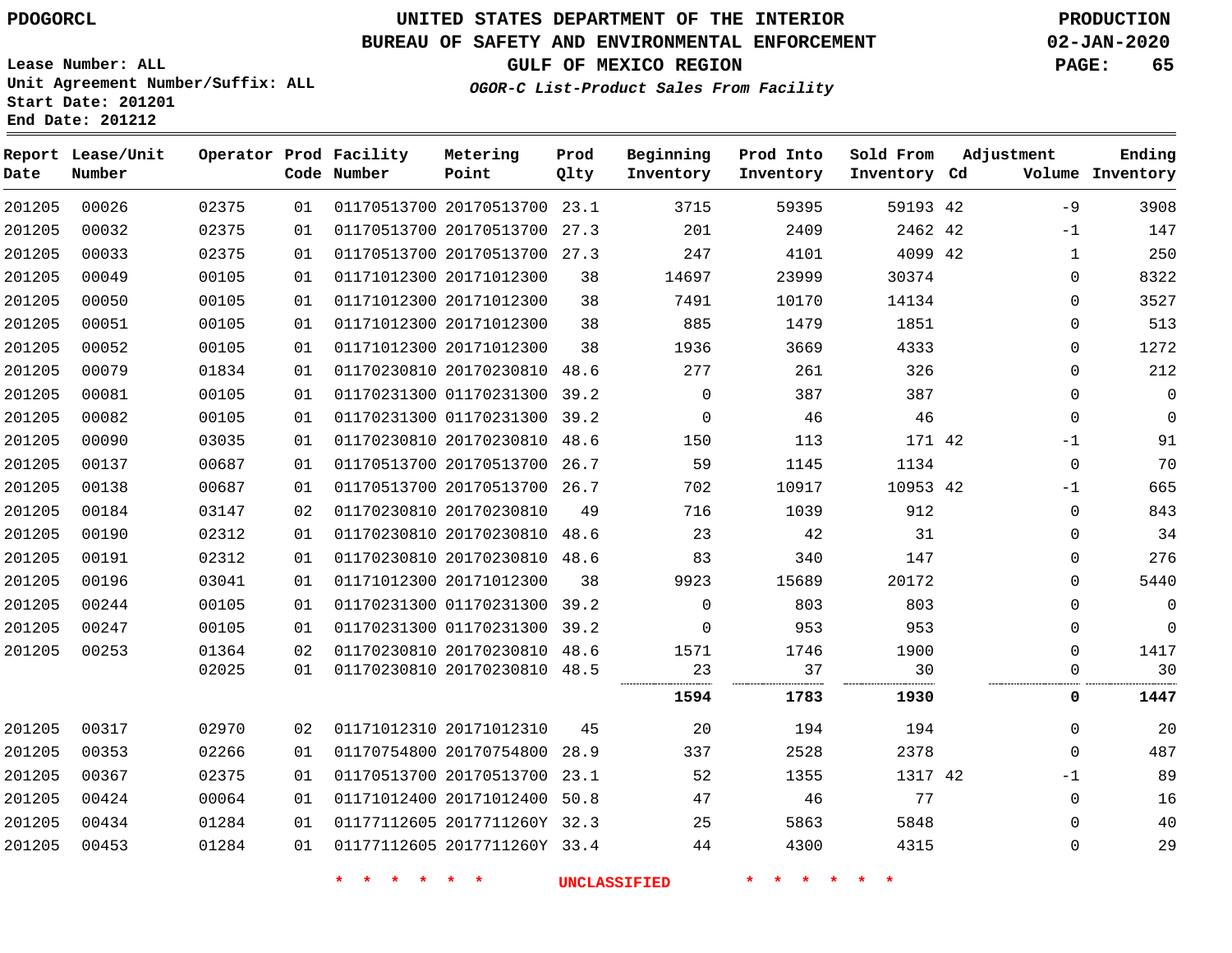**Report Lease/Unit**

**Number**

**Date**

754303001A

# **UNITED STATES DEPARTMENT OF THE INTERIOR PDOGORCL PRODUCTION**

**Prod Qlty**

#### **BUREAU OF SAFETY AND ENVIRONMENTAL ENFORCEMENT 02-JAN-2020**

**Lease Number: ALL Unit Agreement Number/Suffix: ALL Start Date: 201201 End Date: 201212**

> 

**Operator Prod Facility**

**Code Number**

 20171012400 50.8 20171012500 37.1

**Metering Point**

 

**OGOR-C List-Product Sales From Facility**

     

**Sold From Inventory**

**Prod Into Inventory**

**Beginning Inventory**

**GULF OF MEXICO REGION PAGE: 66**

**Inventory Cd Volume**

**Adjustment**

  $\Omega$  $\Omega$   $\Omega$  $\Omega$  $\Omega$  $\Omega$  $\Omega$  $\Omega$  $\overline{2}$  $\Omega$  $\overline{0}$  $\overline{0}$  $\Omega$  $\overline{0}$  $\Omega$  $\Omega$  $\Omega$  $\Omega$   $\Omega$  -685

**Ending**

| 201205 | 00487      | 03033 | 01 | 01171132800 21171132800      | 43.6 | 1901     | 4187  | 3751    |  |
|--------|------------|-------|----|------------------------------|------|----------|-------|---------|--|
| 201205 | 00495      | 03033 | 01 | 01171132800 21171132800      | 43.6 | 289      | 616   | 561     |  |
| 201205 | 00518      | 03033 | 01 | 01170230450 20170230450      | 50.1 | 67       | 280   | 328     |  |
| 201205 | 00526      | 00105 | 01 | 01170230810 20170230810      | 48.5 | 268      | 911   | 439     |  |
| 201205 | 00541      | 03033 | 01 | 01170530900 20170530900      | 44.3 | $\Omega$ | 4     | 2       |  |
| 201205 | 00560      | 00687 | 01 | 01171131600 20171131600      | 44.1 | 33       | 300   | 281     |  |
| 201205 | 00577      | 03059 | 01 | 01171012300 20171012300      | 38   | 19080    | 32972 | 40619   |  |
| 201205 | 00593      | 01834 | 01 | 01171012300 20171012300      | 38   | 14595    | 15141 | 18728   |  |
| 201205 | 00605      | 02899 | 01 | 01170573602 20170573602 33.6 |      | 910      | 312   | 712 42  |  |
| 201205 | 00680      | 03033 | 01 | 01170230700 20170230700      | 45.5 | 655      | 201   | 353     |  |
| 201205 | 00691      | 02312 | 02 | 01170754201 01170754201      | 36.4 | 686      | 1627  | 1296    |  |
| 201205 | 00693      | 02266 | 01 | 01170754800 20170754800      | 28.9 | 133      | 888   | 850     |  |
| 201205 | 00694      | 02266 | 01 | 01170754800 20170754800      | 28.9 | 2349     | 10741 | 11021   |  |
| 201205 | 00697      | 02266 | 01 | 01170754800 20170754800      | 28.9 | 431      | 2323  | 2307    |  |
| 201205 | 00758      | 00105 | 01 | 01170230810 20170230810      | 48.6 | 938      | 2571  | 1422    |  |
| 201205 | 00763      | 01284 | 01 | 01170230810 20170230810      | 48.6 | 482      | 672   | 608     |  |
| 201205 | 00767      | 00105 | 01 | 01170230810 20170230810      | 48.6 | 36       | 68    | 49      |  |
| 201205 | 00775      | 01834 | 01 | 01171131600 20171131600      | 44.1 | 154      | 56    | 200     |  |
| 201205 | 00777      | 03033 | 01 | 01171132000 20171132000      | 43.7 | 5        | 79    | 81      |  |
| 201205 | 00778      | 03033 | 01 | 01171132000 20171132000      | 43.7 | 70       | 1050  | 1079 42 |  |
| 201205 | 00796      | 02628 | 01 | 01171012300 20171012300      | 38   | 11012    | 25177 | 27459   |  |
| 201205 | 00797      | 00105 | 01 | 01171012300 20171012300      | 38   | 0        | 885   | 578     |  |
| 201205 | 00819      | 00078 | 01 | 01171132800 21171132800      | 43.9 | 31       | 13    | 27      |  |
| 201205 | 00839      | 02451 | 01 | 01170513800 20170513800      | 33.4 | 362      | 0     | 362     |  |
| 201205 | 754302006A | 00078 | 01 | 01170573601 20170573601      | 24.1 | 159      | 1257  | 1298    |  |

20170230811 46.1

2129 09

**\* \* \* \* \* \* UNCLASSIFIED \* \* \* \* \* \***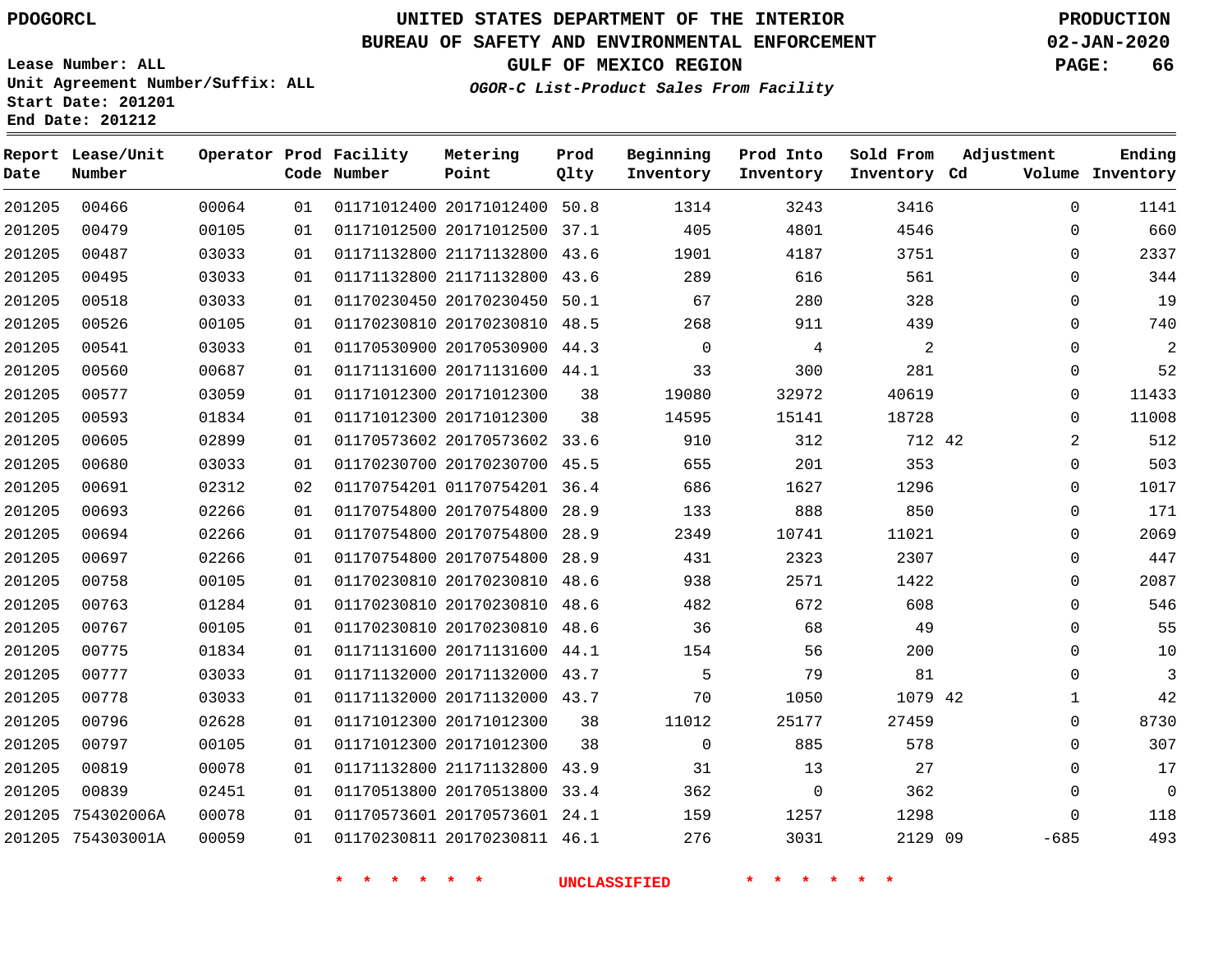# **UNITED STATES DEPARTMENT OF THE INTERIOR PDOGORCL PRODUCTION**

### **BUREAU OF SAFETY AND ENVIRONMENTAL ENFORCEMENT 02-JAN-2020**

**Lease Number: ALL Unit Agreement Number/Suffix: ALL Start Date: 201201**

**GULF OF MEXICO REGION PAGE: 67**

**OGOR-C List-Product Sales From Facility**

| Date | Report Lease/Unit<br>Number |       |    | Operator Prod Facility<br>Code Number | Metering<br>Point            | Prod<br>Qlty | Beginning<br>Inventory | Prod Into<br>Inventory | Sold From<br>Inventory Cd | Adjustment |              | Ending<br>Volume Inventory |
|------|-----------------------------|-------|----|---------------------------------------|------------------------------|--------------|------------------------|------------------------|---------------------------|------------|--------------|----------------------------|
|      | 201205 754306012A           | 01207 | 01 |                                       | 01608128270 20608128270      | $\Omega$     | 208204                 | 160739                 | $\Omega$                  |            | $\Omega$     | 368943                     |
|      | 201205 754307005A           | 00078 | 01 |                                       | 01170573601 20170573601 24.1 |              | 49                     | 728                    | 709                       |            | $\Omega$     | 68                         |
|      | 201205 754307017A           | 00362 | 02 |                                       | 01170230811 20170230811 46.1 |              | 222                    | 2662                   | 2451                      |            | $\Omega$     | 433                        |
|      | 201205 754309002A           | 00981 | 01 |                                       | 01170753850 20170753850 30.9 |              | 1145                   | 177                    |                           | $0$ 09     | $-22$        | 1300                       |
|      | 201205 754310009A           | 00078 | 01 |                                       | 01170573601 20170573601 24.1 |              | 3                      | 56                     | 54                        |            | $\Omega$     | 5                          |
|      | 201205 7543880060           | 00105 | 01 |                                       | 01170230450 20170230450      | 50           | 24                     | 12                     | 35                        |            | $\Omega$     | 1                          |
|      | 201205 7543890080           | 02375 | 01 |                                       | 01170513700 20170513700 31.1 |              | 120                    | 1294                   | 1335                      |            | $\Omega$     | 79                         |
|      | 201205 7543890220           | 00105 | 01 |                                       | 01608158271 01608158271 22.8 |              | $\overline{0}$         | 48                     | 48                        |            | $\Omega$     | $\overline{0}$             |
|      | 201205 7543900080           | 00105 | 01 |                                       | 01177245111 01177245111      | $\Omega$     | 209                    | $\Omega$               | $\Omega$                  |            | $\Omega$     | 209                        |
|      | 201205 7543930100           | 00362 | 02 |                                       | 01170230450 20170230450 50.1 |              | 516                    | 3950                   | 4207 45                   |            | $-259$       | $\mathbb O$                |
|      | 201205 7543930200           | 00105 | 01 |                                       | 01171012310 20171012310      | 45           | 1667                   | 17008                  | 16884                     |            | $\Omega$     | 1791                       |
|      |                             | 01284 | 01 |                                       | 0117709260L 2017709260L 40.4 |              | $\overline{0}$         | 874                    | 874                       |            | $\mathbf 0$  | $\Omega$                   |
|      |                             |       |    |                                       |                              |              | 1667                   | 17882                  | 17758                     |            | 0            | 1791                       |
|      | 201205 7543940080           | 03035 | 01 |                                       | 01170230811 20170230811 46.1 |              | 34                     | 404                    | 372                       |            | $\Omega$     | 66                         |
|      | 201205 754395019A           | 00105 | 01 |                                       | 01420390101 01420390101      | $\Omega$     | 69                     | $\overline{0}$         | $\overline{0}$            |            | $\Omega$     | 69                         |
|      | 201205 754396015A           | 01284 | 01 |                                       | 01608103650 20608103650 32.9 |              | 19                     | 6858                   | 6864                      |            | $\Omega$     | 13                         |
|      | 201205 8910020210           | 02451 | 01 |                                       | 01170513800 20170513800 33.4 |              | 11312                  | 97667                  | 84828                     |            | $\Omega$     | 24151                      |
|      | 201205 8910024540           | 02451 | 01 |                                       | 01170513800 20170513800 33.4 |              | 4977                   | $\Omega$               | 4977                      |            | $\Omega$     | $\mathbb O$                |
|      | 201205 8910029320           | 02375 | 01 |                                       | 01170513700 20170513700 27.3 |              | 5258                   | 130119                 | 127449 42                 |            | $-1$         | 7927                       |
|      | 201205 8910034440           | 00730 | 01 |                                       | 01170513700 20170513700 32.5 |              | 379                    | 6226                   | 6226                      |            | $\Omega$     | 379                        |
|      |                             | 02375 | 01 |                                       | 01170513700 20170513700 32.4 |              | 4310                   | 99599                  | 97842 42                  |            | $\mathbf{1}$ | 6068                       |
|      |                             |       |    |                                       |                              |              | 4689                   | 105825                 | 104068                    |            | 1            | 6447                       |
|      | 201205 8910039150           | 00078 | 01 |                                       | 01170573601 20170573601 24.1 |              | 759                    | 13079                  | 12613 42                  |            | $-1$         | 1224                       |
|      | 201205 8910063810           | 00105 | 01 |                                       | 01170230450 20170230450 50.1 |              | 3                      | $\mathbf 0$            | 3                         |            | $\Omega$     | $\overline{0}$             |
|      |                             | 03035 | 01 |                                       | 01170230450 20170230450 50.1 |              | 295                    | 2202                   | 2352                      |            | $\Omega$     | 145                        |
|      |                             |       |    |                                       |                              |              | 298                    | 2202                   | 2355                      |            | 0            | 145                        |
|      | 201205 8910086400           | 02893 |    | 02 01171012400 20171012400 50.8       |                              |              | 82                     | 420                    | 354                       |            | $\Omega$     | 148                        |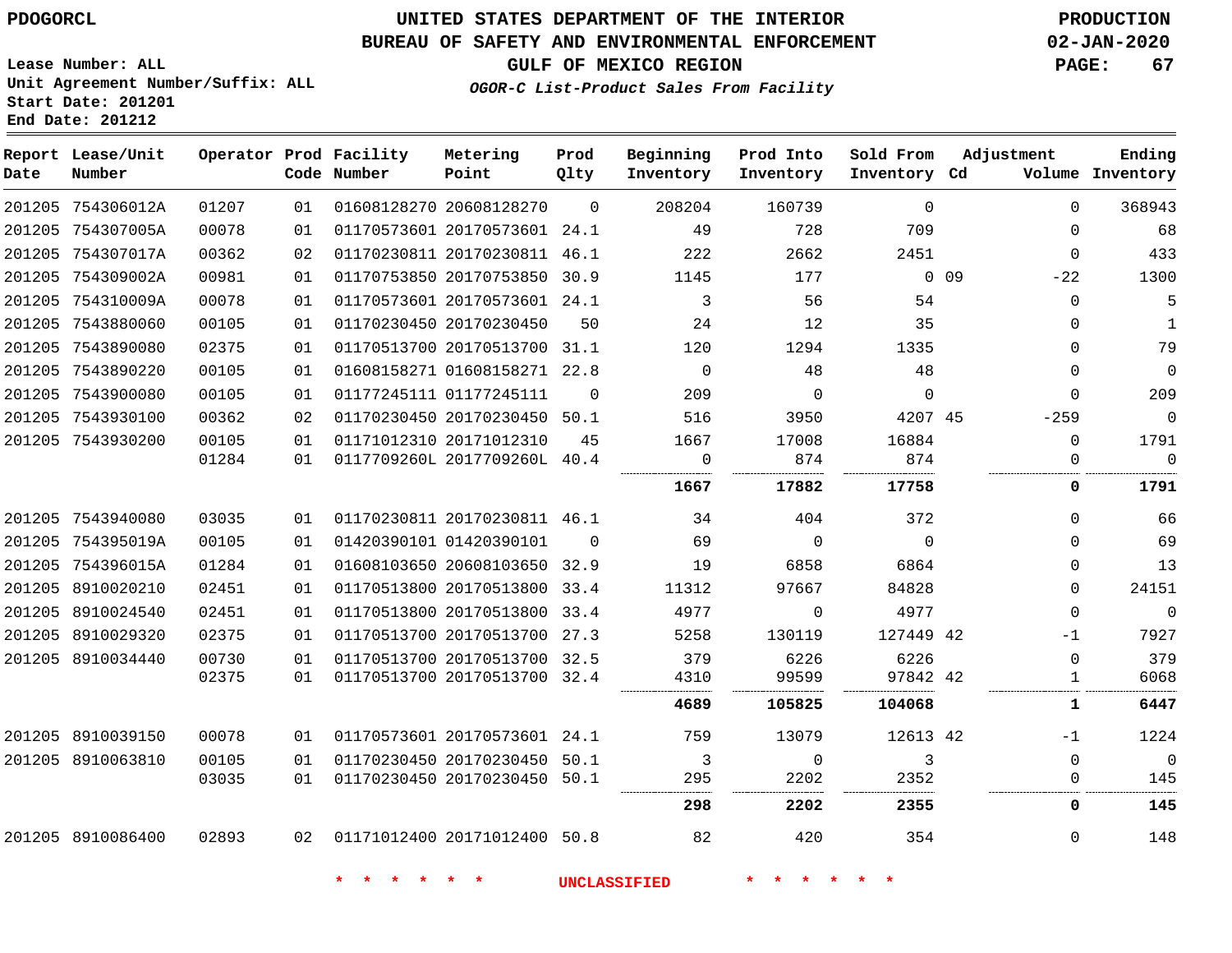**Report Date**

# **UNITED STATES DEPARTMENT OF THE INTERIOR PDOGORCL PRODUCTION**

### **BUREAU OF SAFETY AND ENVIRONMENTAL ENFORCEMENT 02-JAN-2020**

**Lease Number: ALL Unit Agreement Number/Suffix: ALL Start Date: 201201 End Date: 201212**

**OGOR-C List-Product Sales From Facility**

**GULF OF MEXICO REGION PAGE: 68**

**Ending Inventory**

| Lease/Unit<br>Number |       |    | Operator Prod Facility<br>Code Number | Metering<br>Point            | Prod<br>Qlty | Beginning<br>Inventory | Prod Into<br>Inventory | Sold From<br>Inventory Cd |    | Adjustment<br>Volume |
|----------------------|-------|----|---------------------------------------|------------------------------|--------------|------------------------|------------------------|---------------------------|----|----------------------|
| 8910087640           | 00105 | 01 |                                       | 01171092800 21171132800      | 43.9         | 1192                   | 3049                   | 2615                      |    | $\mathbf 0$          |
| 8910087670           | 02312 | 01 |                                       | 01170754201 01170754201 36.4 |              | 158                    | 693                    | 418                       |    | $\mathbf 0$          |
| 8910087840           | 00162 | 01 |                                       | 01177122606 20177122606      | 38.8         | $\mathbf 0$            | 2368                   | 2368                      |    | $\Omega$             |
| 8910088130           | 00078 | 01 |                                       | 01171132800 21171132800 43.9 |              | 97                     | 404                    | 300 42                    |    | $-2$                 |
| 8910088160           | 01284 | 01 |                                       | 01171132800 21171132800      | 43.9         | $\Omega$               | 125                    | 77                        |    | $\Omega$             |
| 8910089160           | 02375 | 01 |                                       | 01170513700 20170513700      | 29.2         | 308                    | 7129                   | 7002 42                   |    | $-1$                 |
| 891008927AC          | 00078 | 01 |                                       | 01170230400 20170230400      | 50.8         | $\Omega$               | 312                    | 237                       |    | $\Omega$             |
| 891008927AE          | 00078 | 01 |                                       | 01170230400 20170230400      | 50.8         | 34                     | 121                    | 90 09                     |    | $-36$                |
| 891008927AG          | 00078 | 01 |                                       | 01170230400 20170230400      | 50.9         | 105                    | 264                    | 279                       | 09 | $-27$                |
| 891008927Y           | 00078 | 01 |                                       | 01170230400 20170230400      | 50.8         | 20                     | 85                     | 84                        | 42 | $-1$                 |
| 8910116580           | 02375 | 01 |                                       | 01170513700 20170513700      | 29.2         | 276                    | 5168                   | 5130 42                   |    | $\mathbf{1}$         |
| 8910116740           | 02375 | 01 |                                       | 01170513700 20170513700      | 29.2         | 125                    | 1318                   | 1363                      |    | $\mathbf 0$          |
| 8910116770           | 02375 | 01 |                                       | 01170513700 20170513700      | 29.2         | 131                    | 2202                   | 2199                      |    | $\Omega$             |
| 8910116790           | 02375 | 01 |                                       | 01170513700 20170513700 29.2 |              | 666                    | 13075                  | 12944 42                  |    | $-1$                 |
| 8910116800           | 02375 | 01 |                                       | 01170513700 20170513700      | 29.2         | 1276                   | 22457                  | 22366 42                  |    | $\mathbf{1}$         |
| 891011687A           | 02266 | 01 |                                       | 01170754800 20170754800      | 28.9         | 97                     | 556                    | 546                       |    | $\Omega$             |
| 891011687C           | 02266 | 01 |                                       | 01170754800 20170754800      | 28.9         | 115                    | 599                    | 600                       |    | 0                    |
| 891011687D           | 02266 | 01 |                                       | 01170754800 20170754800      | 28.9         | 116                    | 720                    | 697                       |    | $\Omega$             |
| 891011687E           | 02266 | 01 |                                       | 01170754800 20170754800      | 28.9         | 41                     | 286                    | 272                       |    | $\mathbf 0$          |
| 8910117330           | 02266 | 01 |                                       | 01170754800 20170754800      | 28.9         | 3                      | 14                     | 14                        |    | $\mathbf 0$          |
| 8910123210           | 00687 | 01 |                                       | 0117709260A 2017709260A 34.7 |              | 63                     | 2091                   | 2100                      |    | $\mathbf 0$          |
| 8910123270           | 00105 | 01 |                                       | 01177215100 20177215102      | 30.2         | 44                     | 4829                   | 4830                      |    | $\mathbf 0$          |
| 8910123320           | 00105 | 01 |                                       | 01177215100 20177215102      | 30.2         | 109                    | 12041                  | 12042                     |    | $\mathbf 0$          |
| 8910123330           | 00105 | 01 |                                       | 01177215100 20177215102 30.2 |              | 169                    | 18830                  | 18831                     |    | $\Omega$             |
| 8910123350           | 03033 | 01 |                                       | 01171012500 20171012500 37.1 |              | 42                     | 390                    | 378                       |    | $\mathbf 0$          |
| 8910123390           | 00105 | 01 |                                       | 01171131800 20171131800      | $\Omega$     | 240                    | $\Omega$               | $\Omega$                  |    | $\Omega$             |
| 8910169280           | 02628 | 01 |                                       | 01171132000 20171132000 43.7 |              | 395                    | 8538                   | 8592                      |    | $\mathbf 0$          |
| 8910169290           | 02628 | 01 |                                       | 01171132000 20171132000      | 43.7         | 215                    | 4009                   | 4064                      |    | $\Omega$             |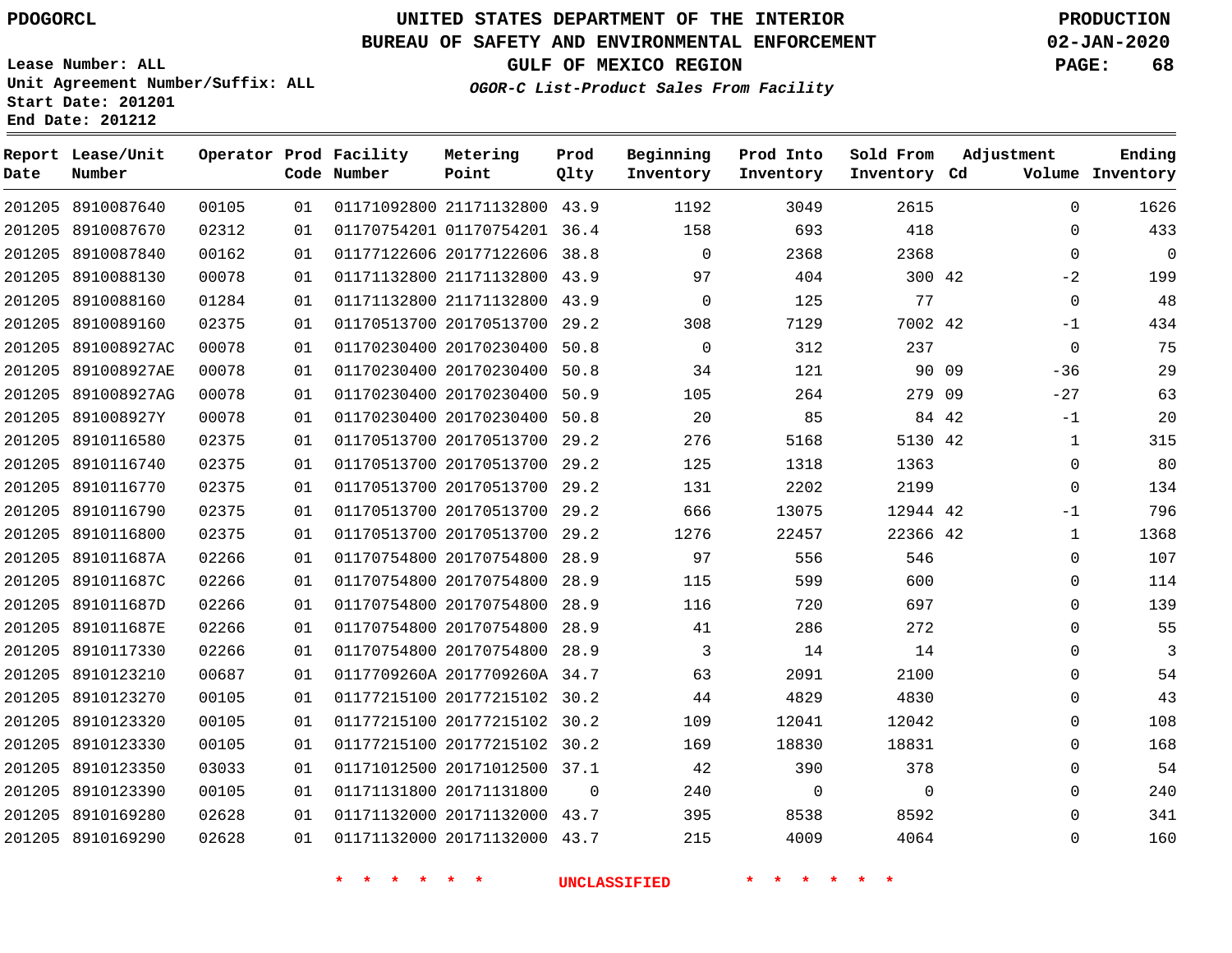**Date**

**End Date: 201212**

8910169300

**Report Lease/Unit**

**Number**

 G00971 G00974 G00985 G00987 G01027 G01036 G01082 G01083 G01090 G01091 G01092 G01153 G01198 G01208 G01210 G01220 G01248 G01261 G01269 G01351 G01441 G01447 G01477

# **UNITED STATES DEPARTMENT OF THE INTERIOR PDOGORCL PRODUCTION**

**Prod Qlty**

### **BUREAU OF SAFETY AND ENVIRONMENTAL ENFORCEMENT 02-JAN-2020**

**Lease Number: ALL Unit Agreement Number/Suffix: ALL Start Date: 201201**

**Operator Prod Facility**

**Code Number**

20170230810 48.6

**Metering Point**

    **OGOR-C List-Product Sales From Facility**

**Sold From Inventory**

**Prod Into Inventory**

**Beginning Inventory**

**GULF OF MEXICO REGION PAGE: 69**

**Inventory Cd Volume**

**Adjustment**

  $\Omega$   $\Omega$  $\Omega$  $-1$  $\Omega$  $\Omega$  $\Omega$  $\Omega$  $\overline{0}$   $-1$  $-2$   $\Omega$  $\Omega$  $\Omega$   $\Omega$  $\Omega$   $\Omega$   $\Omega$ 

**Ending**

|       | 5402     | 5344  | 274  | 43.7 | 01171132000 20171132000      | 01 | 02628 | 201205 8910169370 |        |
|-------|----------|-------|------|------|------------------------------|----|-------|-------------------|--------|
|       | 27506 42 | 27561 | 1623 | 32.5 | 01170513700 20170513700      | 01 | 00276 | 8910202350        | 201205 |
|       | 33       | 40    | 26   |      | 01170230810 20170230810 48.5 | 01 | 00105 | 201205 8910202550 |        |
|       | 7602 42  | 7645  | 422  |      | 01170513700 20170513700 33.5 | 01 | 02375 | 8910202560        | 201205 |
|       | 55       | 54    | 3    | 43.6 | 01171132000 20171132000      | 01 | 00105 | 201205 G00971     |        |
|       | 887      | 865   | 57   | 43.7 | 01171132000 20171132000      | 01 | 00105 | G00974            | 201205 |
|       | 9283 42  | 9308  | 215  |      | 0117709260A 2017709260A 34.7 | 01 | 00687 | G00985            | 201205 |
|       | 199      | 234   | 89   | 43.9 | 01171132800 21171132800      | 01 | 00105 | 201205 G00987     |        |
|       | 2644     | 2644  | 0    | 38.8 | 01177122606 20177122606      | 01 | 00162 | 201205 G01027     |        |
|       | 2534     | 3147  | 1130 |      | 01171092651 20171092650 47.4 | 01 | 02312 | 201205 G01036     |        |
|       | 15       | 67    | 239  | 55.1 | 01170753510 20170753510      | 02 | 01364 | G01082            | 201205 |
|       | 27097    | 27369 | 1395 | 29.2 | 01170513700 20170513700      | 01 | 02375 | G01083            | 201205 |
|       | 12108    | 12171 | 678  | 29.2 | 01170513700 20170513700      | 01 | 02375 | 201205 G01090     |        |
|       | 2487 42  | 2497  | 143  | 29.2 | 01170513700 20170513700      | 01 | 02375 | 201205 G01091     |        |
|       | 8392 42  | 8381  | 523  | 29.2 | 01170513700 20170513700      | 01 | 02375 | 201205 G01092     |        |
| 93 42 |          | 102   | 48   | 43.9 | 01171132800 21171132800      | 01 | 01834 | G01153            | 201205 |
|       | 527      | 790   | 174  | 47.3 | 01171092651 20171092650      | 01 | 00105 | 201205 G01198     |        |
|       | 604      | 1081  | 122  | 47.4 | 01171092651 20171092650      | 01 | 00105 | 201205 G01208     |        |
|       | 614      | 663   | 321  | 43.9 | 01171132800 21171132800      | 01 | 03041 | 201205 G01210     |        |
|       | 7651     | 7652  | 261  | 45.8 | 01177092600 20177092600      | 01 | 00105 | 201205 G01220     |        |
|       | 26506    | 27886 | 2469 | 37.1 | 01171012500 20171012500      | 01 | 02628 | 201205 G01248     |        |
|       | 3        | 0     | 3    | 37.1 | 01171012500 20171012500      | 01 | 03033 | 201205 G01261     |        |
|       | 969      | 1062  | 53   |      | 01171012500 20171012500 36.4 | 01 | 03033 | 201205 G01269     |        |
|       | 68       | 68    | 16   | 50.8 | 01170230400 20170230400      | 01 | 00078 | 201205 G01351     |        |

20177112700

 20170513700 23.1 20170230810 48.6

 

 $\Omega$ 

**\* \* \* \* \* \* UNCLASSIFIED \* \* \* \* \* \***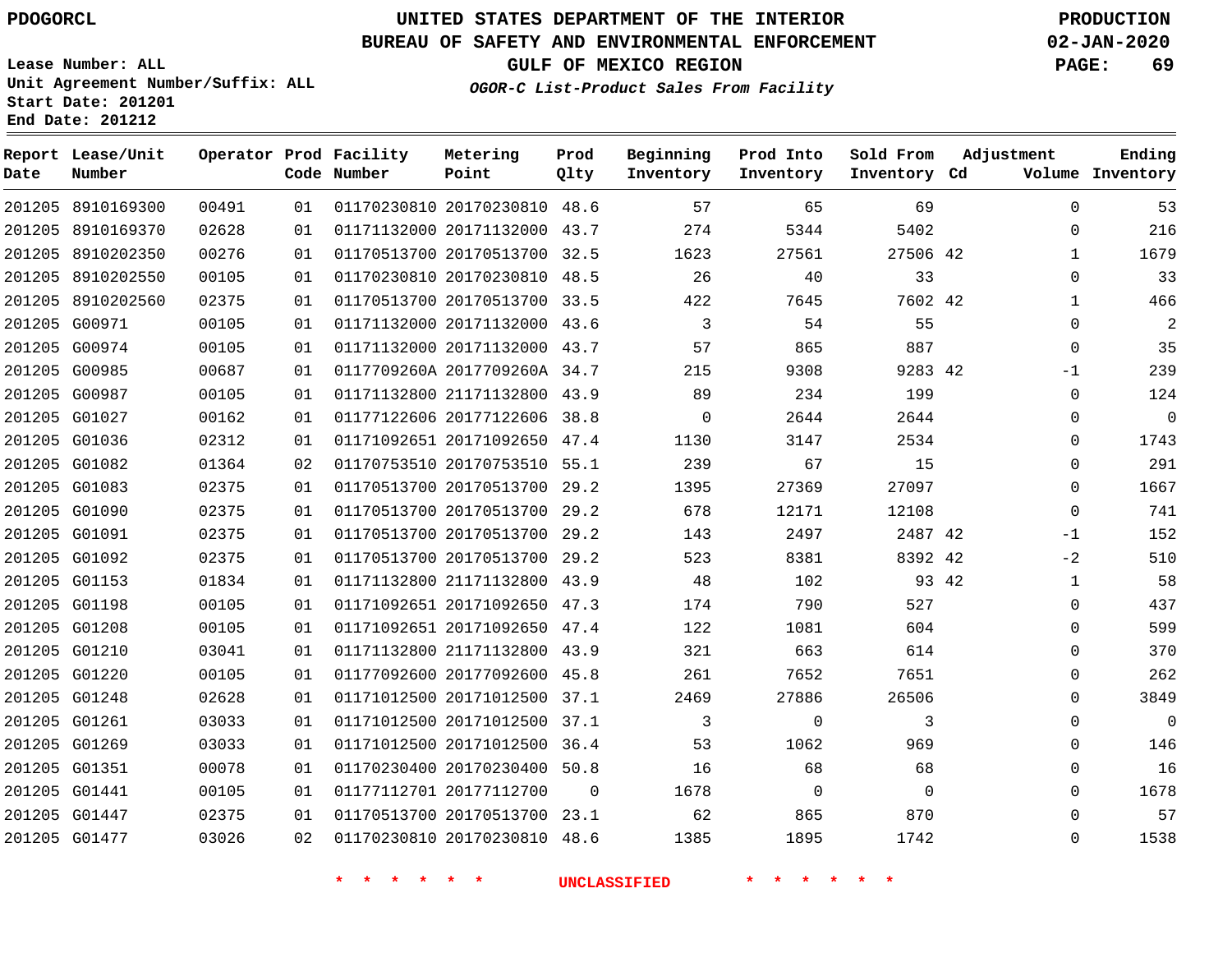G01497

**Date**

**Report Lease/Unit**

**Number**

# **UNITED STATES DEPARTMENT OF THE INTERIOR PDOGORCL PRODUCTION**

**Prod Qlty**

### **BUREAU OF SAFETY AND ENVIRONMENTAL ENFORCEMENT 02-JAN-2020**

**Lease Number: ALL Unit Agreement Number/Suffix: ALL Start Date: 201201 End Date: 201212**

**Operator Prod Facility**

**Code Number**

20170513800 33.4

**Metering Point**

**OGOR-C List-Product Sales From Facility**

**Sold From Inventory**

**Prod Into Inventory**

**Beginning Inventory**

**GULF OF MEXICO REGION PAGE: 70**

**Inventory Cd Volume**

**Adjustment**

  $\Omega$  $\Omega$   $\Omega$  $\Omega$  -1  $\Omega$  $\overline{0}$   $\Omega$  $\overline{0}$  $\Omega$  $\Omega$  $\Omega$  $\Omega$  -1  $\Omega$ 

**Ending**

|               |       |    | * * * * * |                                 |    | UNCLASSIFIED                      | * * * * * *    |                |  |
|---------------|-------|----|-----------|---------------------------------|----|-----------------------------------|----------------|----------------|--|
| 201205 G02317 | 00105 | 01 |           | 01171132000 20171132000 43.7 31 |    |                                   | 613            | 619            |  |
| 201205 G02163 | 00105 | 01 |           | 01171012500 20171012500 37      |    | 193                               | 2267           | 2148           |  |
| 201205 G02161 | 00105 | 01 |           | 01171012500 20171012500 37.1    |    | 704                               | 8026           | 7626           |  |
| 201205 G02127 | 02312 | 02 |           | 01170230810 20170230810 48.6    |    | 326                               | 642            | 447            |  |
| 201205 G02111 | 02628 | 01 |           |                                 |    | 01171132000 20171132000 43.7 1901 | 81647          | 80288 42       |  |
| 201205 G02104 | 00687 | 01 |           | 01171132000 20171132000 43.7 49 |    |                                   | 727            | 746 42         |  |
| 201205 G02045 | 00105 | 01 |           | 01170530900 20170530900 44.3    |    | 23                                | 46             | 44             |  |
| 201205 G02037 | 02222 | 01 |           | 01170530900 20170530900 44.3    |    | 2                                 | $\Omega$       | 2              |  |
| 201205 G02006 | 03026 | 02 |           | 01170530900 20170530900 44.3    |    | $\overline{0}$                    | $\overline{0}$ | $\mathbf 0$    |  |
| 201205 G01998 | 00105 | 01 |           | 01170230810 20170230810 48.6    |    | 88                                | 138            | 114            |  |
| 201205 G01997 | 01071 | 02 |           | 01170230810 20170230810 47.2    |    | 37                                | 19             | 19             |  |
| 201205 G01972 | 03033 | 01 |           | 01170230810 20170230810 48.6 81 |    |                                   | 202            | 120            |  |
| 201205 G01967 | 00105 | 01 |           | 01177215100 20177215102 30.2    |    | 111                               | 12364          | 12364          |  |
| 201205 G01966 | 00105 | 01 |           | 01177215100 20177215102 30.2 66 |    |                                   | 7867           | 7863           |  |
| 201205 G01953 | 00105 | 01 |           | 01170230811 20170230811         | 46 | 10                                | 80             | 77             |  |
| 201205 G01901 | 00105 | 01 |           | 01177215100 20177215102 30.2    |    | $\overline{\phantom{0}}^2$        | 162            | 163            |  |
| 201205 G01898 | 02312 | 01 |           | 01171012500 20171012500 37.1    |    | 611                               | 2123           | 2442           |  |
| 201205 G01880 | 00105 | 01 |           | 01171132000 20171132000 43.6    |    | $\overline{7}$                    | 134            | 136            |  |
| 201205 G01865 | 00078 | 01 |           | 01171012500 20171012500 37.1    |    | 433                               | 5446           | 5129 42        |  |
| 201205 G01860 | 00105 | 01 |           | 01170231110 20170231110 42.8    |    | 8570 35                           | 4602           | 8753           |  |
| 201205 G01757 | 00003 | 01 |           | 01423210051 20423210050         | 57 | 337                               | 564            | 534            |  |
| 201205 G01754 | 00003 | 01 |           | 01423210051 20423210050         | 57 | 38                                | 65             | 61 42          |  |
| 201205 G01620 | 02375 | 01 |           | 01170513700 20170513700 31.1    |    | 294                               | 3606           | 3680           |  |
| 201205 G01619 | 02375 | 01 |           | 01170513700 20170513700 31.1    |    | 3203                              | 62802          | 62179          |  |
| 201205 G01610 | 00105 | 01 |           | 01177215100 20177215102 30.2 10 |    |                                   | 1050           | 1051           |  |
| 201205 G01580 | 02451 | 01 |           | 01170513800 20170513800 33.5    |    | $\overline{1}$                    | $\overline{0}$ | $\overline{1}$ |  |
| 201205 G01498 | 02451 | 01 |           | 01170513800 20170513800 33.4    |    | 379                               | $\Omega$       | 379            |  |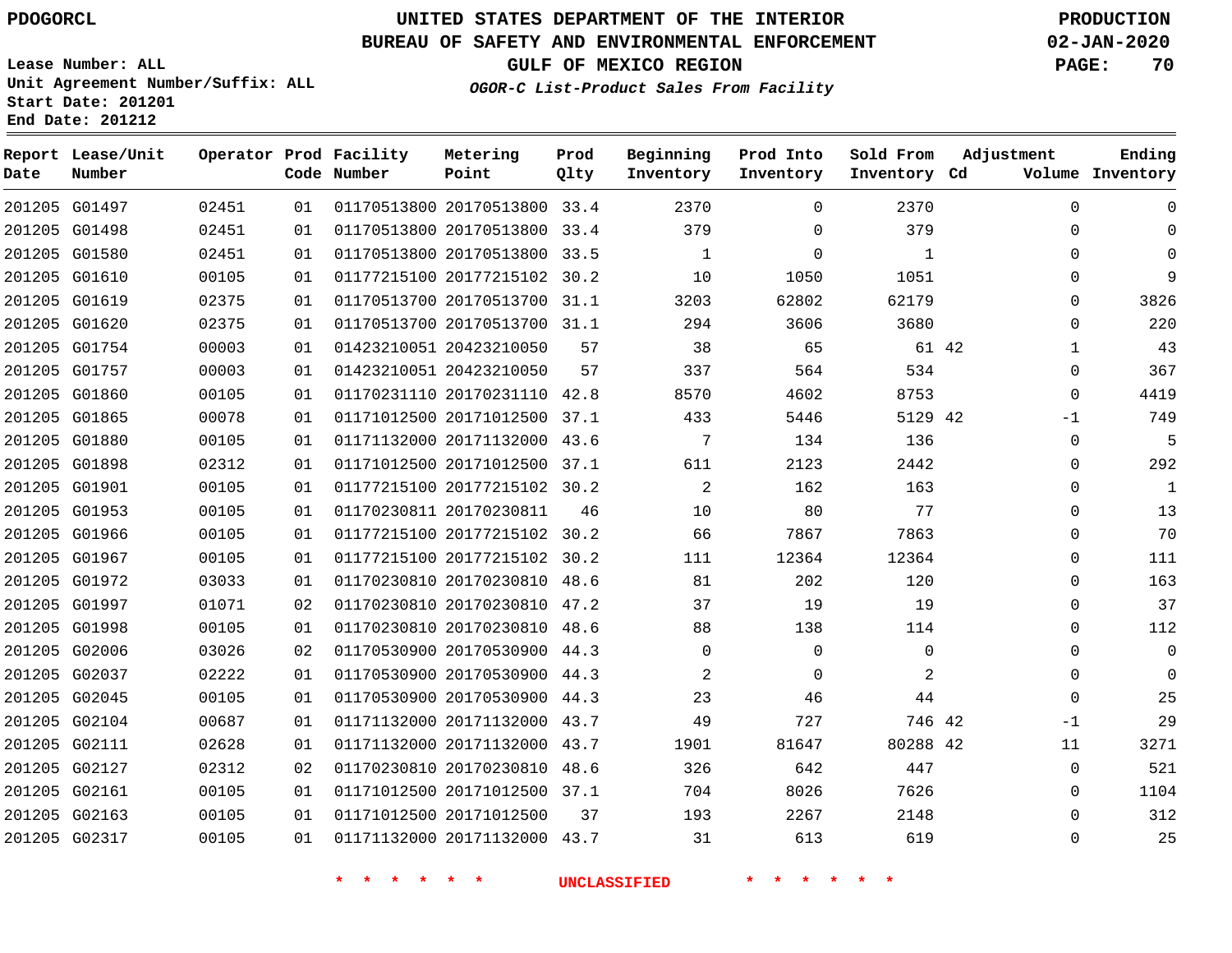## **UNITED STATES DEPARTMENT OF THE INTERIOR PDOGORCL PRODUCTION**

### **BUREAU OF SAFETY AND ENVIRONMENTAL ENFORCEMENT 02-JAN-2020**

**Lease Number: ALL Unit Agreement Number/Suffix: ALL Start Date: 201201**

# **GULF OF MEXICO REGION PAGE: 71**

**OGOR-C List-Product Sales From Facility**

| Date | Report Lease/Unit<br>Number |       |    | Operator Prod Facility<br>Code Number | Metering<br>Point            | Prod<br>Qlty | Beginning<br>Inventory | Prod Into<br>Inventory | Sold From<br>Inventory Cd | Adjustment   | Ending<br>Volume Inventory |
|------|-----------------------------|-------|----|---------------------------------------|------------------------------|--------------|------------------------|------------------------|---------------------------|--------------|----------------------------|
|      | 201205 G02353               | 01284 | 01 |                                       | 01170230450 20170230450 50.1 |              | 329                    | 2852                   | 2993                      | $\Omega$     | 188                        |
|      | 201205 G02354               | 01284 | 01 |                                       | 01170230450 20170230450 50.1 |              | 272                    | 2181                   | 2310                      | $\Omega$     | 143                        |
|      | 201205 G02404               | 03033 | 01 |                                       | 01170230810 20170230810 48.6 |              | 243                    | 325                    | 305 42                    | $\mathbf{1}$ | 264                        |
|      | 201205 G02428               | 00105 | 01 |                                       | 01170230810 20170230810 48.6 |              | $\Omega$               | $\mathbf 0$            | $\mathbf 0$               | $\Omega$     | $\mathbf 0$                |
|      | 201205 G02429               | 00491 | 01 |                                       | 01170230810 20170230810 48.5 |              | 122                    | 112                    | 143                       | $\Omega$     | 91                         |
|      | 201205 G02433               | 00491 | 01 |                                       | 01170230810 20170230810 48.5 |              | 33                     | 100                    | 52                        | $\Omega$     | 81                         |
|      | 201205 G02439               | 02375 | 01 |                                       | 01171132000 20171132000 43.7 |              | $\Omega$               | 33                     | 33                        | $\mathbf{0}$ | $\mathbf 0$                |
|      | 201205 G02580               | 00105 | 01 |                                       | 01171012400 20171012400 50.7 |              | 12400                  | 5754                   | 16130                     | $\Omega$     | 2024                       |
|      | 201205 G02601               | 01834 | 01 |                                       | 01171092651 20171092650 47.9 |              | 331                    | 885                    | 725 42                    | $-1$         | 490                        |
|      | 201205 G02613               | 02628 | 01 |                                       | 01171132000 20171132000 43.7 |              | $\Omega$               | 11                     | 11                        | $\Omega$     | $\mathbf 0$                |
|      | 201205 G02628               | 00105 | 01 |                                       | 01171012500 20171012500      | 37           | 221                    | 2643                   | 2500                      | $\Omega$     | 364                        |
|      | 201205 G02665               | 02451 | 01 |                                       | 01423210051 20423210050      | 57           | 553                    | 880                    | 860                       | $\Omega$     | 573                        |
|      | 201205 G02688               | 00105 | 01 |                                       | 01170230810 20170230810 48.5 |              | 97                     | 80                     | 112                       | $\Omega$     | 65                         |
|      | 201205 G02735               | 03035 | 01 |                                       | 01170230810 20170230810 48.6 |              | 1594                   | 1820                   | 1937                      | 0            | 1477                       |
|      | 201205 G02819               | 00105 | 01 |                                       | 01170231110 20170231110      | 42.8         | 197                    | 107                    | 201                       | 0            | 103                        |
|      | 201205 G02825               | 00105 | 01 |                                       | 01170230810 20170230810 48.5 |              | 299                    | 377                    | 370                       | 0            | 306                        |
|      | 201205 G02826               | 00105 | 01 |                                       | 01170231110 20170231110 42.8 |              | 218                    | 219                    | 226                       | 0            | 211                        |
|      |                             |       | 01 |                                       | 01170230810 20170230810 48.5 |              | 216                    | 300                    | 273                       | 0            | 243                        |
|      |                             |       |    |                                       |                              |              | 434                    | 519                    | 499                       | 0            | 454                        |
|      | 201205 G02870               | 03035 | 01 |                                       | 01170230810 20170230810 48.6 |              | 3                      | 22                     |                           | 8 4 2<br>1   | 18                         |
|      | 201205 G02885               | 02312 | 01 |                                       | 01171132000 20171132000 43.7 |              | $\Omega$               | 21                     | 20                        | $\Omega$     | 1                          |
|      | 201205 G02886               | 02312 | 02 |                                       | 01171132000 20171132000 43.7 |              | 4                      | 113                    | 112                       | $\Omega$     | 5                          |
|      | 201205 G02895               | 02579 | 02 |                                       | 01171092651 20171092650 47.4 |              | 72                     | 275                    | 195                       | $\Omega$     | 152                        |
|      |                             | 02628 | 02 |                                       | 01171092651 20171092650 47.4 |              | 292                    | 1372                   | 905                       | $\Omega$     | 759                        |
|      |                             |       |    |                                       |                              |              | 364                    | 1647                   | 1100                      | 0            | 911                        |
|      | 201205 G02898               | 01834 | 01 |                                       | 01171012300 20171012300      | 38           | 563                    | 902                    | 1152                      | $\Omega$     | 313                        |
|      | 201205 G02899               | 01834 | 01 |                                       | 01171012300 20171012300      | 38           | 313                    | 504                    | 642                       | $\Omega$     | 175                        |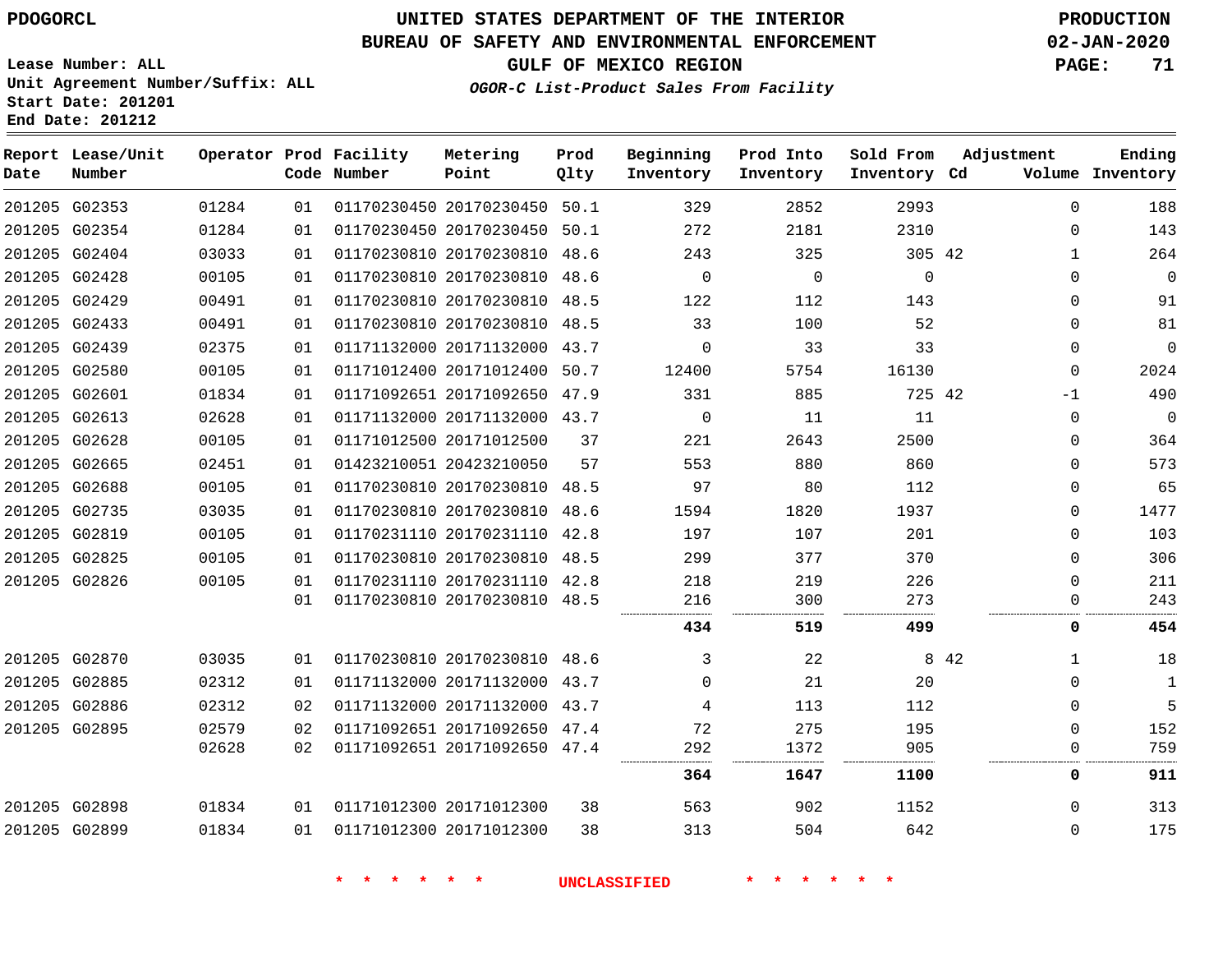# **UNITED STATES DEPARTMENT OF THE INTERIOR PDOGORCL PRODUCTION**

### **BUREAU OF SAFETY AND ENVIRONMENTAL ENFORCEMENT 02-JAN-2020**

**Lease Number: ALL Unit Agreement Number/Suffix: ALL Start Date: 201201**

**GULF OF MEXICO REGION PAGE: 72**

**OGOR-C List-Product Sales From Facility**

| Date | Report Lease/Unit<br>Number |       |    | Operator Prod Facility<br>Code Number            | Metering<br>Point            | Prod<br>Qlty | Beginning<br>Inventory | Prod Into<br>Inventory | Sold From<br>Inventory Cd | Adjustment   | Ending<br>Volume Inventory |
|------|-----------------------------|-------|----|--------------------------------------------------|------------------------------|--------------|------------------------|------------------------|---------------------------|--------------|----------------------------|
|      | 201205 G03061               | 00105 | 01 |                                                  | 01423210051 20423210050      | 57           | 539                    | 992                    | 885                       | $\Omega$     | 646                        |
|      | 201205 G03068               | 00105 | 01 |                                                  | 01423210051 20423210050      | 57           | 109                    | 162                    | 166                       | 0            | 105                        |
|      | 201205 G03145               | 03041 | 01 |                                                  | 01171132800 21171132800 43.9 |              | 62                     | 169                    | 144                       | $\mathbf{0}$ | 87                         |
|      | 201205 G03152               | 00105 | 01 |                                                  | 01177092600 20177092600 45.8 |              | 95                     | 3041                   | 3032                      | $\mathbf 0$  | 104                        |
|      | 201205 G03236               | 03041 | 01 |                                                  | 01170230450 20170230450      | 50.2         | 12                     | 66                     |                           | 73 42<br>-1  | $\overline{4}$             |
|      | 201205 G03244               | 02871 | 01 |                                                  | 01170230810 20170230810 48.6 |              | 24                     | $\mathbf 0$            | 24                        | $\mathbf 0$  | 0                          |
|      | 201205 G03264               | 00003 | 01 |                                                  | 01170230811 20170230811 46.1 |              | 3                      | 50                     | 45                        | $\Omega$     | 8                          |
|      | 201205 G03265               | 01284 | 02 |                                                  | 01170530900 20170530900 44.3 |              | 98                     | 216                    | 198                       | 0            | 116                        |
|      | 201205 G03331               | 02312 | 01 |                                                  | 01171132800 21171132800 43.9 |              | 1602                   | 4213                   | 3586                      | 0            | 2229                       |
|      | 201205 G03414               | 00105 | 01 |                                                  | 01170753510 20170753510 55.1 |              | 151                    | 74                     | 11                        | $\Omega$     | 214                        |
|      | 201205 G03593               | 03035 | 01 |                                                  | 01171012500 20171012500 37.1 |              | 4                      | 251                    | 221 42                    | $\mathbf 1$  | 35                         |
|      | 201205 G03793               | 03035 | 01 |                                                  | 01171012500 20171012500 37.1 |              | 16                     | 388                    | 351                       | 0            | 53                         |
|      | 201205 G03811               | 00105 | 01 |                                                  | 01171092651 20171092650 47.4 |              | 249                    | 1205                   | 787                       | $\Omega$     | 667                        |
|      | 201205 G03940               | 00105 | 01 |                                                  | 01423210051 20423210050      | 57           | 18                     | 29                     | 28                        | 0            | 19                         |
|      | 201205 G03958               | 00105 | 01 |                                                  | 01170230510 20170230510      | 50           | 976                    | 3748                   | 3350                      | 0            | 1374                       |
|      | 201205 G04003               | 00105 | 01 |                                                  | 01171012500 20171012500      | 37           | 941                    | 11645                  | 10984                     | $\Omega$     | 1602                       |
|      | 201205 G04065               | 02628 | 01 |                                                  | 01423210051 20423210050      | 57           | $\mathbf 0$            | 9                      | 3                         | 0            | $\epsilon$                 |
|      | 201205 G04081               | 03035 | 01 |                                                  | 01170230450 20170230810 48.6 |              | 1859                   | 2797                   | 2385 42                   | -1           | 2270                       |
|      | 201205 G04085               | 00687 | 01 |                                                  | 01170230811 20170230811 46.1 |              | 642                    | 9893                   | 8926 42                   | $\mathbf{1}$ | 1610                       |
|      | 201205 G04087               | 02899 | 01 |                                                  | 01177008150 01177008150 32.2 |              | 4777                   | 5252                   | 4897                      | $\Omega$     | 5132                       |
|      | 201205 G04098               | 01963 | 02 |                                                  | 01170230810 20170230810 48.6 |              | 15                     | 269                    | 126                       | 0            | 158                        |
|      | 201205 G04143               | 00105 | 01 |                                                  | 01170230510 20170230510      | 50           | 148                    | $\mathbf 0$            | 148                       | 0            | $\mathbf 0$                |
|      | 201205 G04232               | 00105 | 01 |                                                  | 01171012500 20171012500      | 37           | 8                      | 1653                   | 1434                      | $\mathbf{0}$ | 227                        |
|      |                             | 00730 | 01 |                                                  | 01171012500 20171012500 37.1 |              | 1985                   | 24842                  | 23410                     | 0            | 3417                       |
|      |                             |       |    |                                                  |                              |              | 1993                   | 26495                  | 24844                     | 0            | 3644                       |
|      | 201205 G04398               | 00105 | 01 |                                                  | 01170230810 20170230810 48.5 |              | $\mathbf{1}$           | $\mathbf 0$            | $\mathbf{1}$              | $\mathbf 0$  | $\mathbf 0$                |
|      | 201205 G04421               | 00105 | 01 |                                                  | 01171131600 20171131600 44.1 |              | 1007                   | 13506                  | 12151                     | $\Omega$     | 2362                       |
|      | 201205 G04453               | 03033 | 02 |                                                  | 01171012300 20171012300      | 38           | 64                     | 156                    | 166                       | $\Omega$     | 54                         |
|      |                             |       |    | $\bullet$<br>$\star$<br>$\rightarrow$<br>$\star$ | $\star$ $\star$              |              | <b>UNCLASSIFIED</b>    | * * * *                | $\star$ $\star$           |              |                            |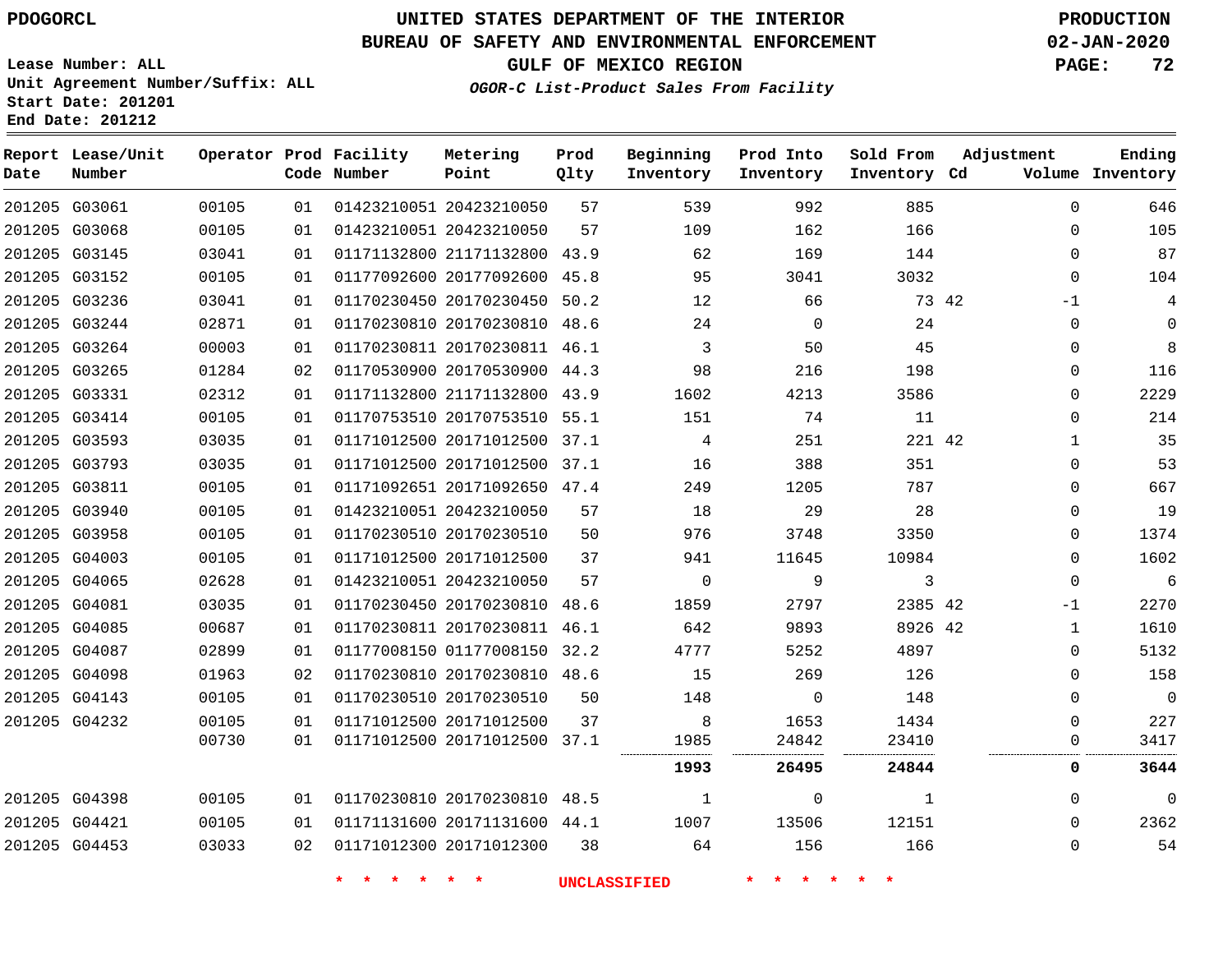#### **BUREAU OF SAFETY AND ENVIRONMENTAL ENFORCEMENT 02-JAN-2020**

**OGOR-C List-Product Sales From Facility**

**GULF OF MEXICO REGION PAGE: 73**

**Lease Number: ALL Unit Agreement Number/Suffix: ALL Start Date: 201201 End Date: 201212**

| Date | Report Lease/Unit<br>Number |       |    | Operator Prod Facility<br>Code Number | Metering<br>Point            | Prod<br>Qlty | Beginning<br>Inventory | Prod Into<br>Inventory | Sold From<br>Inventory Cd | Adjustment   | Ending<br>Volume Inventory |
|------|-----------------------------|-------|----|---------------------------------------|------------------------------|--------------|------------------------|------------------------|---------------------------|--------------|----------------------------|
|      | 201205 G04537               | 03033 | 01 |                                       | 01420470030 20420470030      | $\Omega$     | 979                    | $\mathbf 0$            | $\mathbf 0$               | $\Omega$     | 979                        |
|      | 201205 G04800               | 03026 | 02 |                                       | 01171132800 21171132800 43.9 |              | 1744                   | 2511                   | 2624                      | $\Omega$     | 1631                       |
|      | 201205 G04818               | 03035 | 01 |                                       | 01170230500 20170230500      | 43.3         | 5                      | 21                     | 17                        | $\Omega$     | 9                          |
|      | 201205 G05006               | 01284 | 02 |                                       | 01170230510 20170230510 50.1 |              | 33                     | 97                     | 94                        | 0            | 36                         |
|      | 201205 G05283               | 01376 | 01 |                                       | 01170231300 01170231300 39.3 |              | 0                      | 475                    | 475                       | $\Omega$     | $\mathbf 0$                |
|      | 201205 G05286               | 03033 | 02 |                                       | 01170230810 20170230810 48.3 |              | 2061                   | 1746                   | 2390                      | 0            | 1417                       |
|      | 201205 G05292               | 00003 | 01 |                                       | 01170230811 20170230811 46.1 |              | 21                     | 243                    | 225 42                    | $\mathbf{1}$ | 40                         |
|      | 201205 G05431               | 02970 | 02 |                                       | 01177062608 2017706260A 36.4 |              | 147                    | 13199                  | 13265                     | $\Omega$     | 81                         |
|      | 201205 G05494               | 02871 | 02 |                                       | 01171132800 21171132800 43.9 |              | 56                     | 154                    | 129 42                    | -1           | 80                         |
|      | 201205 G05504               | 00105 | 01 |                                       | 01171012300 20171012300      | 38           | 523                    | 851                    | 1079                      | $\mathbf 0$  | 295                        |
|      |                             |       | 01 |                                       | 01171132800 21171132800 43.9 |              | 869                    | 1957                   | 1743                      | $\mathbf 0$  | 1083                       |
|      |                             | 00730 | 01 |                                       | 01171132800 21171132800      | 43.6         | 203                    | 451                    | 403 42                    | -1           | 250                        |
|      |                             | 02970 | 02 |                                       | 01171132800 21171132800 43.9 |              | 5647                   | 11652                  | 10668                     | 0            | 6631                       |
|      |                             |       |    |                                       |                              |              | 7242                   | 14911                  | 13893                     | -1           | 8259                       |
|      | 201205 G05505               | 00078 | 01 |                                       | 01171132800 21171132800 43.9 |              | 333                    | 1084                   | 880 42                    | $-2$         | 535                        |
|      | 201205 G05549               | 01834 | 01 |                                       | 01171092651 20171092650      | 47.4         | 51                     | 124                    | 106 42                    | $-1$         | 68                         |
|      | 201205 G05602               | 01834 | 01 |                                       | 01171012500 20171012500 37.1 |              | 220                    | 2472                   | 2352                      | $\mathbf 0$  | 340                        |
|      | 201205 G05610               | 02312 | 01 |                                       | 01171012500 20171012500 37.1 |              | 13                     | 133                    | 128                       | $\Omega$     | 18                         |
|      | 201205 G05612               | 00105 | 01 |                                       | 01171012500 20171012500      | 37           | 486                    | 3899                   | 3849                      | $\mathbf 0$  | 536                        |
|      | 201205 G05613               | 00105 | 01 |                                       | 01171012500 20171012500      | 37           | 6                      | 17                     | 21                        | 0            | $\mathbf{2}$               |
|      | 201205 G06027               | 00105 | 01 |                                       | 01423210051 20423210050      | 57           | 15                     | $\mathbf 0$            | 15                        | 0            | $\mathbf 0$                |
|      | 201205 G06069               | 00105 | 01 |                                       | 01423210051 20423210050      | 57           | 21                     | 40                     | 35                        | $\Omega$     | 26                         |
|      | 201205 G06105               | 03033 | 01 |                                       | 01420390110 20420390110 54.3 |              | 100                    | 37                     | 43                        | $\Omega$     | 94                         |
|      | 201205 G06668               | 00276 | 01 |                                       | 01171132000 20171132000 43.7 |              | 434                    | 8294                   | 8397 42                   | 1            | 332                        |
|      | 201205 G07215               | 03041 | 01 |                                       | 01420390120 01420390120 54.6 |              | 21                     | 66                     | 59                        | 0            | 28                         |
|      | 201205 G07703               | 03041 | 01 |                                       | 01171132800 21171132800 43.9 |              | 156                    | 272                    | 266                       | 0            | 162                        |
|      | 201205 G07736               | 02312 | 01 |                                       | 01171132800 21171132800 43.9 |              | 468                    | 1184                   | 1019                      | 0            | 633                        |
|      | 201205 G07760               | 01284 | 01 |                                       | 01177122950 20177122950 30.3 |              | 11                     | 3024                   | 3022                      | $\Omega$     | 13                         |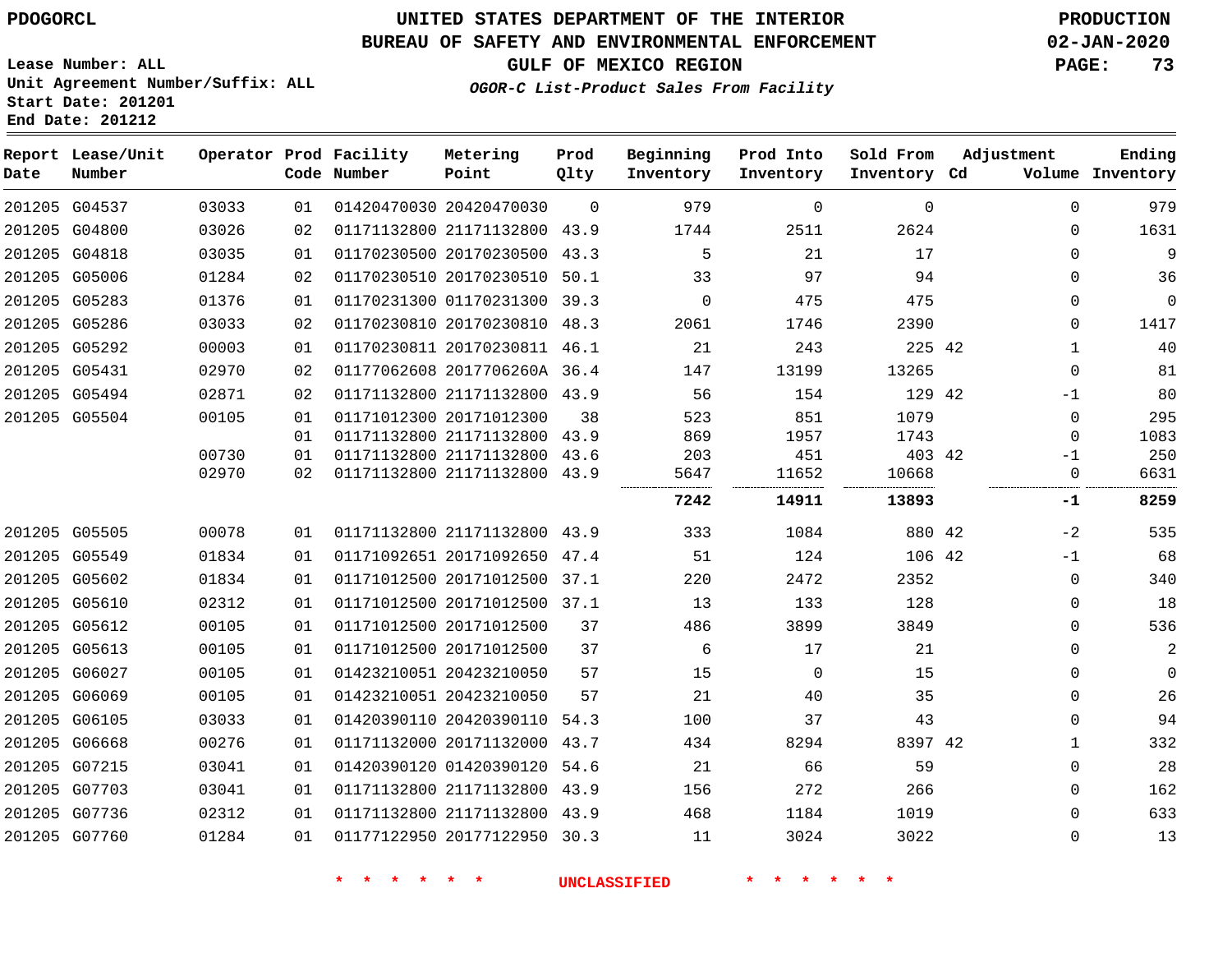#### **BUREAU OF SAFETY AND ENVIRONMENTAL ENFORCEMENT 02-JAN-2020**

**Lease Number: ALL Unit Agreement Number/Suffix: ALL Start Date: 201201**

**OGOR-C List-Product Sales From Facility**

**GULF OF MEXICO REGION PAGE: 74**

**End Date: 201212**

| Date | Report Lease/Unit<br>Number |       |    | Operator Prod Facility<br>Code Number | Metering<br>Point            | Prod<br>Qlty | Beginning<br>Inventory | Prod Into<br>Inventory | Sold From<br>Inventory Cd | Adjustment   | Ending<br>Volume Inventory |
|------|-----------------------------|-------|----|---------------------------------------|------------------------------|--------------|------------------------|------------------------|---------------------------|--------------|----------------------------|
|      | 201205 G07917               | 01834 | 01 |                                       | 01170573602 20170573602 37.9 |              | 23840                  | 44609                  | 39809 42                  | $-1$         | 28639                      |
|      | 201205 G08120               | 02312 | 01 |                                       | 01423210051 20423210050      | 57           | 8                      | 4                      | 9                         | 0            | 3                          |
|      | 201205 G09010               | 03041 | 01 |                                       | 01420390120 01420390120 54.6 |              | 264                    | 546                    | 538                       | $\Omega$     | 272                        |
|      | 201205 G09032               | 00730 | 01 |                                       | 01170230450 20170230450 50.1 |              | $\Omega$               | 35                     | 33                        | $\Omega$     | $\overline{2}$             |
|      | 201205 G09500               | 02899 | 01 |                                       | 01177058270 01177058270 37.8 |              | 1795                   | $\mathbf 0$            | $\mathbf 0$               | 0            | 1795                       |
|      | 201205 G09631               | 01284 | 01 |                                       | 01177122950 20177122950 30.3 |              | 10                     | 2915                   | 2914                      | $\Omega$     | 11                         |
|      | 201205 G10487               | 00981 | 01 |                                       | 01170753850 20170753850      | 30.9         | 1297                   | 187                    | 25                        | 0            | 1459                       |
|      | 201205 G10584               | 03075 | 02 |                                       | 01170230811 20170230811 46.1 |              | 21                     | 259                    | 238                       | $\Omega$     | 42                         |
|      | 201205 G10636               | 03035 | 01 |                                       | 01170230811 20170230811 46.1 |              | 239                    | 3030                   | 2776                      | $\Omega$     | 493                        |
|      | 201205 G10665               | 02899 | 01 |                                       | 01177058270 01177058270 37.8 |              | 31                     | 0                      | $\mathbf 0$               | 0            | 31                         |
|      | 201205 G10910               | 00162 | 01 |                                       | 01177245110 2017724511G      | 44           | $\Omega$               | 6557                   | 6557                      | $\Omega$     | $\mathbf{0}$               |
|      | 201205 G11243               | 03033 | 01 |                                       | 01420470030 20420470030      | 0            | 766                    | 0                      | $\mathbf 0$               | 0            | 766                        |
|      | 201205 G11870               | 00276 | 01 |                                       | 01171132000 20171132000 43.7 |              | 440                    | 3215                   | 3527 42                   | $\mathbf{1}$ | 129                        |
|      | 201205 G11984               | 03008 | 02 |                                       | 01171092651 20171092650 47.4 |              | 58                     | 365                    | 220                       | $\mathbf 0$  | 203                        |
|      | 201205 G12020               | 03035 | 01 |                                       | 01171012500 20171012500 37.1 |              | 152                    | 1893                   | 1784 42                   | $-1$         | 260                        |
|      | 201205 G12024               | 02312 | 02 |                                       | 01171012500 20171012500 37.1 |              | 39                     | 488                    | 460                       | $\mathbf 0$  | 67                         |
|      | 201205 G12355               | 03033 | 01 |                                       | 01171012300 20171012300      | 38           | 8600                   | 14151                  | 17844                     | 0            | 4907                       |
|      | 201205 G12497               | 03033 | 01 |                                       | 01420390101 01420390101      | $\Omega$     | 3                      | $\mathbf 0$            | $\Omega$                  | $\mathbf 0$  | 3                          |
|      | 201205 G12564               | 02603 | 01 |                                       | 01170230510 20170230510 50.1 |              | 32                     | 362                    | 262                       | $\Omega$     | 132                        |
|      | 201205 G12802               | 02200 | 01 |                                       | 01170230811 20170230811      | 46           | 83                     | 1929                   | 1693                      | $\mathbf 0$  | 319                        |
|      | 201205 G13560               | 03033 | 01 |                                       | 01170230810 20170230810 48.3 |              | 135                    | 108                    | 155                       | $\Omega$     | 88                         |
|      | 201205 G13563               | 03033 | 01 |                                       | 01170230811 20170230811 46.1 |              | 674                    | $\mathbf 0$            | 674                       | $\mathbf 0$  | $\mathbf 0$                |
|      | 201205 G13576               | 03147 | 02 |                                       | 01170230810 20170230810      | 49           | $\Omega$               | 0                      | $\Omega$                  | 0            | $\Omega$                   |
|      | 201205 G13897               | 03033 | 01 |                                       | 01171132000 20171132000 43.7 |              | 15                     | 25                     | 39                        | 0            | $\mathbf{1}$               |
|      | 201205 G13937               | 02628 | 02 |                                       | 01171092651 20171092650 47.4 |              | 119                    | 988                    | 560                       | 0            | 547                        |
|      | 201205 G13938               | 01284 | 01 |                                       | 01171012500 20171012500 37.1 |              | 1027                   | 15420                  | 14326                     | $\Omega$     | 2121                       |
|      | 201205 G14342               | 02200 | 01 |                                       | 01170230811 20170230811      | 46           | 168                    | 4294                   | 3768                      | $\mathbf 0$  | 694                        |
|      | 201205 G14535               | 02628 | 01 |                                       | 01171012500 20171012500 37.1 |              | 1337                   | 23137                  | 21295                     | $\Omega$     | 3179                       |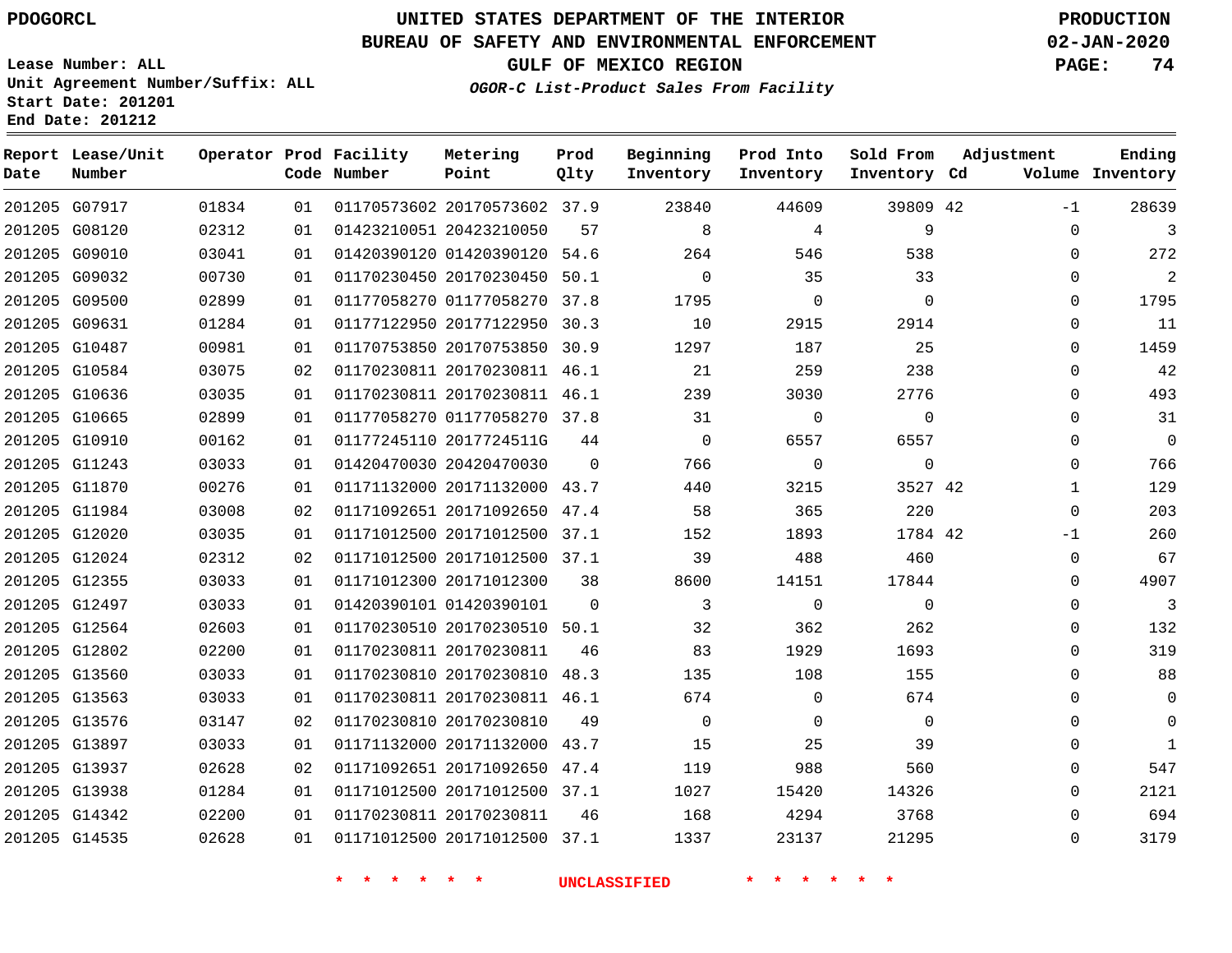**Lease Number: ALL**

**Start Date: 201201**

### **UNITED STATES DEPARTMENT OF THE INTERIOR PDOGORCL PRODUCTION**

#### **BUREAU OF SAFETY AND ENVIRONMENTAL ENFORCEMENT 02-JAN-2020**

**Unit Agreement Number/Suffix: ALL**

**GULF OF MEXICO REGION PAGE: 75**

**OGOR-C List-Product Sales From Facility**

|      | End Date: 201212            |       |    |                                       |                              |              |                        |                        |                           |                          |                            |
|------|-----------------------------|-------|----|---------------------------------------|------------------------------|--------------|------------------------|------------------------|---------------------------|--------------------------|----------------------------|
| Date | Report Lease/Unit<br>Number |       |    | Operator Prod Facility<br>Code Number | Metering<br>Point            | Prod<br>Qlty | Beginning<br>Inventory | Prod Into<br>Inventory | Sold From<br>Inventory Cd | Adjustment               | Ending<br>Volume Inventory |
|      | 201205 G14864               | 02871 | 02 |                                       | 01170230450 20170230450 50.1 |              | 756                    | 3072                   | 3627                      | $\mathbf{0}$             | 201                        |
|      | 201205 G15050               | 00105 | 01 |                                       | 01170231110 20170231110      | 42.8         | 10131                  | 6385                   | 10384                     | $\mathbf{0}$             | 6132                       |
|      | 201205 G15078               | 00064 | 01 |                                       | 01170230810 20170230810 48.6 |              | 3065                   | 850                    | 752 42                    | $-1$                     | 3162                       |
|      | 201205 G15189               | 02970 | 02 |                                       | 01171132800 21171132800      | 43.6         | 12                     | 85                     | 60                        | $\mathbf 0$              | 37                         |
|      | 201205 G15239               | 03041 | 01 |                                       | 01171012500 20171012500      | 37.1         | 3                      | 9                      | 11                        | $\Omega$                 | $\mathbf{1}$               |
|      | 201205 G15263               | 00105 | 01 |                                       | 01171132000 20171132000      | 43.7         | 139                    | 2538                   | 2575                      | $\Omega$                 | 102                        |
|      | 201205 G15277               | 03035 | 01 |                                       | 01171012400 20171012400      | 50.8         | 3010                   | 11297                  | 10333 42                  | -1                       | 3973                       |
|      | 201205 G15299               | 02200 | 02 |                                       | 01171092651 20171092650      | 48           | 595                    | 2995                   | 1931                      | $\Omega$                 | 1659                       |
|      | 201205 G15312               | 00105 | 01 |                                       | 01171092651 20171092650 47.3 |              | 2065                   | 8916                   | 6043                      | $\Omega$                 | 4938                       |
|      | 201205 G15740               | 00105 | 01 |                                       | 01170230450 20170230450      | 50           | 29                     | 384                    | 388                       | $\mathbf 0$              | 25                         |
|      |                             | 02893 | 02 |                                       | 01170230450 20170230450      | 48.5         | 0                      | $\mathbf 0$<br>        | $\Omega$<br>              | $\Omega$                 | $\mathbf 0$<br>            |
|      |                             |       |    |                                       |                              |              | 29                     | 384                    | 388                       | 0                        | 25                         |
|      | 201205 G16121               | 00687 | 01 |                                       | 01170230811 20170230811 46.1 |              | 30                     | 549                    | 489 42                    | $-1$                     | 89                         |
|      | 201205 G16201               | 03026 | 02 |                                       | 01170530900 20170530900      | 44.3         | 5                      | 13                     | 11                        | $\Omega$                 | 7                          |
|      | 201205 G16314               | 00105 | 01 |                                       | 01171012400 20171012400      | 50.7         | 396                    | 234                    | 548                       | $\mathbf{0}$             | 82                         |
|      | 201205 G16325               | 00105 | 01 |                                       | 01171012400 20171012400      | 50.8         | 1046                   | 2235                   | 2495                      | $\Omega$                 | 786                        |
|      | 201205 G16353               | 03033 | 01 |                                       | 01171132000 20171132000      | 43.7         | 6                      | 98                     | 100                       | $\mathbf 0$              | 4                          |
|      | 201205 G16469               | 03026 | 02 |                                       | 01170753510 20170753510 54.8 |              | 57                     | 8                      |                           | 3 42<br>$-1$             | 61                         |
|      | 201205 G16515               | 00162 | 01 |                                       | 01177245110 2017724511G      | 44           | $\mathbf 0$            | 34357                  | 34357                     | $\Omega$                 | $\Omega$                   |
|      | 201205 G16890               | 00981 | 01 |                                       | 01170753850 20170753850 30.9 |              | 601                    | $\mathbf{0}$           |                           | 0 <sub>09</sub><br>$-12$ | 589                        |
|      | 201205 G17133               | 03033 | 01 |                                       | 01423210051 20423210050      | 57           | $\Omega$               | 26                     | 9                         | $\Omega$                 | 17                         |
|      | 201205 G17190               | 02312 | 02 |                                       | 01170230810 20170230810 48.6 |              | 48                     | 114                    | 70                        | 0                        | 92                         |
|      | 201205 G17295               | 01284 | 01 |                                       | 01170230810 20170230810      | $\Omega$     | $\mathbf 0$            | $\mathbf 0$            | $\mathbf 0$               | $\mathsf 0$              | 0                          |
|      | 201205 G17754               | 02025 | 01 |                                       | 01170230510 20170230510      | 50.1         | 1499                   | 3742                   | 3869                      | 0                        | 1372                       |
|      | 201205 G17789               | 00105 | 01 |                                       | 01170230810 20170230810      | 48.6         | 63                     | 13                     | 66                        | 0                        | 10                         |
|      | 201205 G17842               | 03026 | 02 |                                       | 01170230810 20170230810      | 48.6         | 3                      | 5                      | 4                         | $\Omega$                 | $\overline{4}$             |
|      | 201205 G17858               | 00105 | 01 |                                       | 01170530900 20170530900      | 44.3         | 118                    | 253                    | 235                       | $\Omega$                 | 136                        |
|      | 201205 G17898               | 01963 | 02 |                                       | 01171131600 20171131600 44.1 |              | 17                     | 233                    | 210                       | $\mathbf{0}$             | 40                         |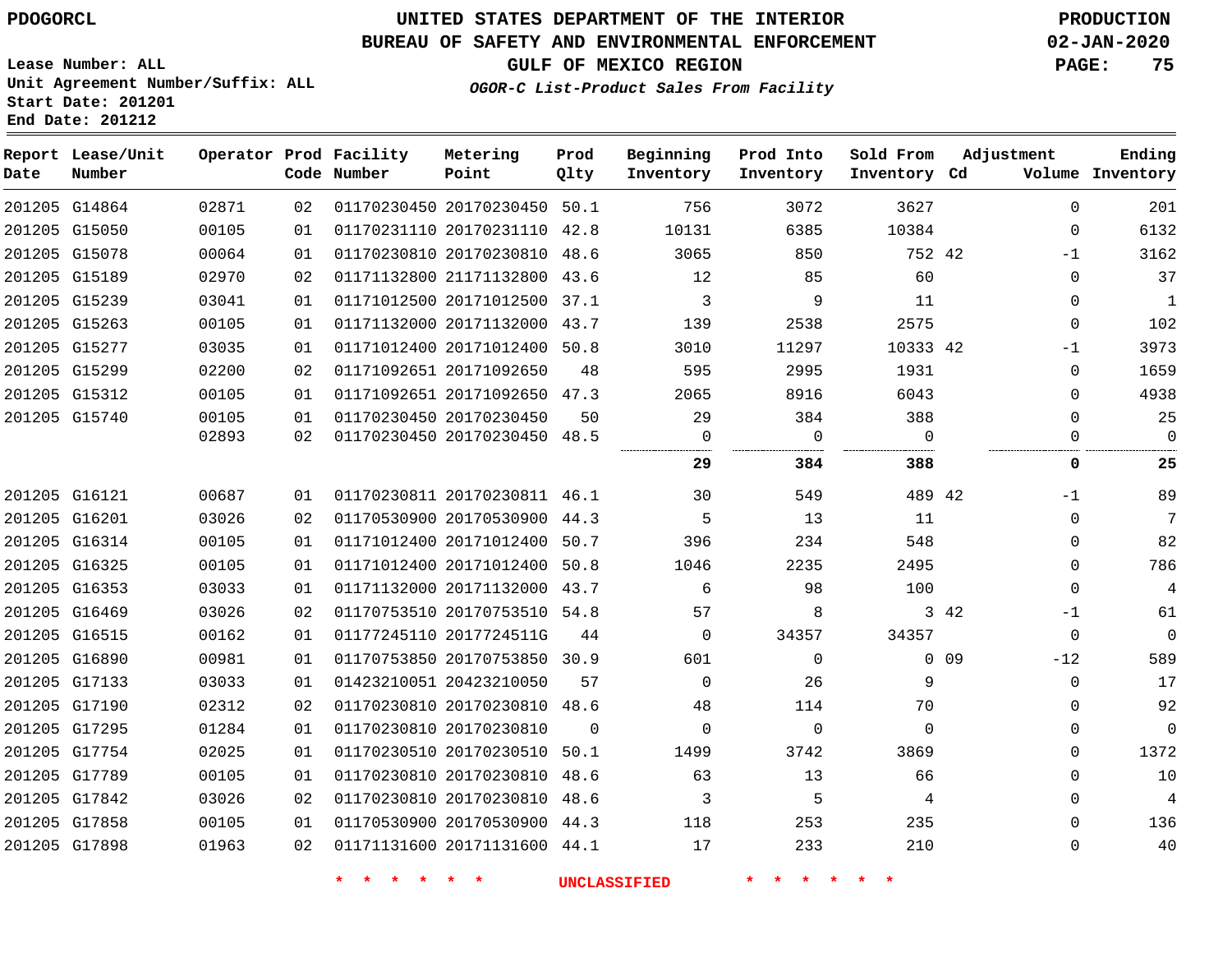#### **BUREAU OF SAFETY AND ENVIRONMENTAL ENFORCEMENT 02-JAN-2020**

**Lease Number: ALL Unit Agreement Number/Suffix: ALL Start Date: 201201**

**End Date: 201212**

**GULF OF MEXICO REGION PAGE: 76**

**OGOR-C List-Product Sales From Facility**

| Date | Report Lease/Unit<br>Number |       |    | Operator Prod Facility<br>Code Number | Metering<br>Point            | Prod<br>Qlty | Beginning<br>Inventory | Prod Into<br>Inventory | Sold From<br>Inventory Cd | Adjustment                | Ending<br>Volume Inventory |
|------|-----------------------------|-------|----|---------------------------------------|------------------------------|--------------|------------------------|------------------------|---------------------------|---------------------------|----------------------------|
|      | 201205 G17913               | 01834 | 01 |                                       | 01171132800 21171132800 43.9 |              | 846                    | 1594                   | 1505                      | $\mathbf 0$               | 935                        |
|      | 201205 G17921               | 03026 | 01 |                                       | 01171012500 20177062959 25.6 |              | $\Omega$               | 40761                  | 40761                     | $\Omega$                  | $\mathsf{O}$               |
|      | 201205 G17977               | 02312 | 02 |                                       | 01171132800 21171132800      | 43.9         | 259                    | 362                    | 383                       | $\Omega$                  | 238                        |
|      | 201205 G18043               | 03059 | 01 |                                       | 01171012500 20171012500      | 37.1         | 1049                   | 12412                  | 11754                     | $\Omega$                  | 1707                       |
|      | 201205 G18577               | 00981 | 01 |                                       | 01170753850 20170753850      | 30.9         | 3276                   | 333                    |                           | 0 <sub>09</sub><br>-64    | 3545                       |
|      | 201205 G18863               | 02312 | 02 |                                       | 01420470030 20420470030      | $\Omega$     | 12                     | $\mathbf 0$            | $\mathbf 0$               | $\mathbf 0$               | 12                         |
|      | 201205 G18936               | 02871 | 01 |                                       | 01422450350 20422450350      | 48           | 62                     | 2                      | 8                         | $\mathbf 0$               | 56                         |
|      | 201205 G19030               | 02806 | 01 |                                       | 01423210051 20423210050      | 51           | 80                     | 142                    |                           | $-130$<br>0 <sub>09</sub> | 92                         |
|      | 201205 G19127               | 03165 | 01 |                                       | 01170230811 20170230811 46.1 |              | 9                      | 99                     |                           | 0 <sub>09</sub><br>$-92$  | 16                         |
|      | 201205 G19760               | 03035 | 01 |                                       | 01171132800 21171132800 43.9 |              | 7780                   | 15642                  | 14444                     | 0                         | 8978                       |
|      | 201205 G19839               | 02777 | 01 |                                       | 01170753510 20170753510 45.5 |              | $\mathbf 0$            | 62                     | 8                         | $\mathbf 0$               | 54                         |
|      | 201205 G20605               | 02477 | 01 |                                       | 01423550141 20423550140      | 26.5         | 1546                   | 11787                  | 12135                     | $\mathbf 0$               | 1198                       |
|      | 201205 G20655               | 03035 | 01 |                                       | 01170230510 20170230510 50.1 |              | 75                     | 8274                   | 5316                      | $\Omega$                  | 3033                       |
|      | 201205 G20656               | 03041 | 01 |                                       | 01422450350 20422450350      | 48           | $7\phantom{.0}$        | 0                      | $\mathbf{1}$              | $\Omega$                  | 6                          |
|      | 201205 G21070               | 02970 | 02 |                                       | 01171132800 21171132800 43.9 |              | 84                     | 205                    | 178                       | $\Omega$                  | 111                        |
|      | 201205 G21096               | 00105 | 01 |                                       | 01170230811 20170230811 46.1 |              | 7                      | 47                     | 46                        | $\mathbf 0$               | 8                          |
|      | 201205 G21378               | 01819 | 01 |                                       | 01170230811 20170230811 46.1 |              | 5                      | $\Omega$               | 5                         | $\Omega$                  | $\Omega$                   |
|      | 201205 G21530               | 00078 | 01 |                                       | 01170230400 20170230400      | 51           | 59                     | 6                      |                           | 64 42<br>$\mathbf{1}$     | $\overline{2}$             |
|      | 201205 G21532               | 02807 | 01 |                                       | 01170230811 20170230811 46.1 |              | 89                     | 1432                   | 1288                      | $\mathbf 0$               | 233                        |
|      | 201205 G21534               | 02807 | 01 |                                       | 01170230811 20170230811 46.1 |              | 73                     | 779                    | 725                       | $\mathbf 0$               | 127                        |
|      | 201205 G21592               | 02628 | 02 |                                       | 01171132000 20171132000 43.7 |              | 5                      | 74                     | 76                        | $\mathbf 0$               | 3                          |
|      | 201205 G21652               | 01834 | 01 |                                       | 01171132800 21171132800 43.9 |              | 37                     | 47                     | 60                        | $\mathbf 0$               | 24                         |
|      | 201205 G21655               | 01834 | 01 |                                       | 01171132800 21171132800 43.9 |              | 1838                   | 5230                   | 4351                      | $\Omega$                  | 2717                       |
|      | 201205 G21825               | 00981 | 01 |                                       | 01170753850 20170753850 30.9 |              | 612                    | 85                     |                           | $0$ 09<br>$-12$           | 685                        |
|      | 201205 G21826               | 00981 | 01 |                                       | 01170753850 20170753850      | $\Omega$     | 22                     | $\mathbf 0$            | $\mathbf 0$               | $\mathbf 0$               | 22                         |
|      | 201205 G22219               | 03033 | 01 |                                       | 01423210051 20423210050      | 57           | 502                    | 800                    | 781                       | $\mathbf 0$               | 521                        |
|      | 201205 G22236               | 00105 | 01 |                                       | 01170230450 20170230450      | 50.1         | 40                     | 595                    | 596                       | $\Omega$                  | 39                         |
|      | 201205 G22246               | 01284 | 02 |                                       | 01423210051 20170230500 43.3 |              | 163                    | 519                    | 452                       | $\mathbf 0$               | 230                        |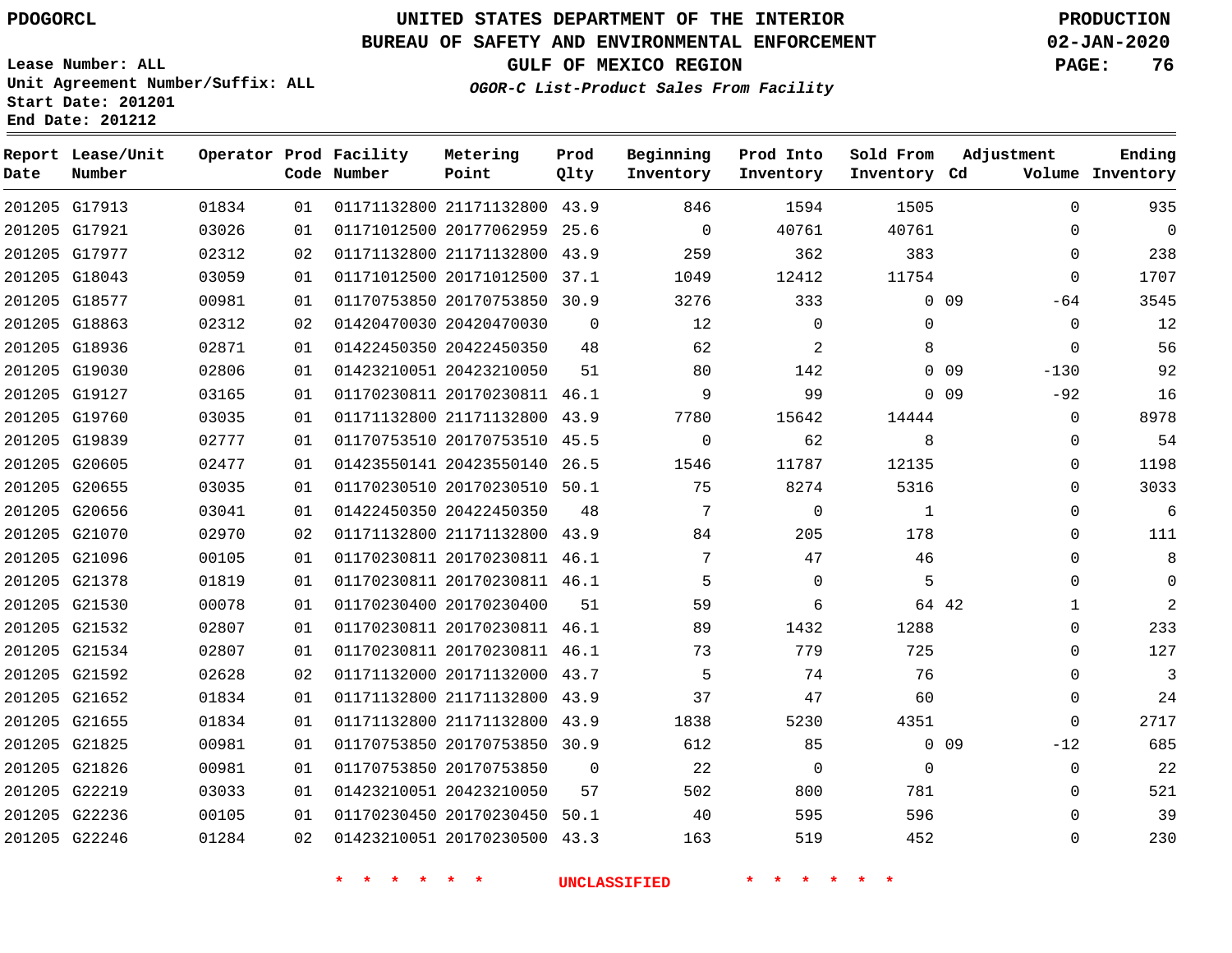#### **BUREAU OF SAFETY AND ENVIRONMENTAL ENFORCEMENT 02-JAN-2020**

**Lease Number: ALL Unit Agreement Number/Suffix: ALL Start Date: 201201**

**OGOR-C List-Product Sales From Facility**

**GULF OF MEXICO REGION PAGE: 77**

# **End Date: 201212**

| Date | Report Lease/Unit<br>Number |       |    | Operator Prod Facility<br>Code Number | Metering<br>Point            | Prod<br>Qlty | Beginning<br>Inventory | Prod Into<br>Inventory | Sold From<br>Inventory Cd | Adjustment   | Ending<br>Volume Inventory |
|------|-----------------------------|-------|----|---------------------------------------|------------------------------|--------------|------------------------|------------------------|---------------------------|--------------|----------------------------|
|      | 201205 G22268               | 02777 | 01 |                                       | 01170230810 2042709015I 42.8 |              | $\Omega$               | 91                     | 91                        | $\Omega$     | $\mathbf 0$                |
|      | 201205 G22501               | 00078 | 01 |                                       | 01170230400 20170230400 50.8 |              | 55                     | 358                    | 327                       | 0            | 86                         |
|      | 201205 G22505               | 02025 | 01 |                                       | 01170230811 20170230811 46.1 |              | 244                    | 2804                   | 2592                      | 0            | 456                        |
|      | 201205 G22510               | 00162 | 01 |                                       | 01170230810 20170230810      | 48.6         | 4140                   | 5977                   | 5266 42                   | $\mathbf{1}$ | 4852                       |
|      | 201205 G22513               | 02579 | 02 |                                       | 01170230500 20170230500 43.3 |              | 201                    | 1039                   | 781 42                    | $\mathbf{1}$ | 460                        |
|      | 201205 G22549               | 02222 | 01 |                                       | 01170530900 20170530900 44.3 |              | 1                      | 4                      | 3                         | 0            | $\overline{2}$             |
|      | 201205 G22582               | 01834 | 01 |                                       | 01170530900 20170530900 44.3 |              | 1432                   | 1473                   | 2113 42                   | $\mathbf 1$  | 793                        |
|      | 201205 G22587               | 02200 | 02 | 01171132000 20171132000               |                              | 44           | 10                     | 158                    | 161 42                    | $-1$         | 6                          |
|      | 201205 G22605               | 01834 | 01 |                                       | 01171132800 21171132800 43.9 |              | 221                    | 507                    | 449                       | 0            | 279                        |
|      | 201205 G22613               | 02655 | 02 |                                       | 01171132800 21171132800 43.9 |              | 76                     | 426                    | 310                       | 0            | 192                        |
|      | 201205 G22621               | 01834 | 01 |                                       | 01171132800 21171132800 43.9 |              | 4062                   | 8668                   | 7850 42                   | $-1$         | 4879                       |
|      | 201205 G22660               | 02058 | 02 |                                       | 01171012310 20171012310      | 45           | 38                     | $\mathbf 0$            | 38                        | 0            | $\mathbf 0$                |
|      | 201205 G22699               | 00730 | 01 |                                       | 01171012500 20171012500 37.1 |              | 767                    | 10165                  | 9534                      | $\Omega$     | 1398                       |
|      | 201205 G22702               | 01834 | 01 |                                       | 01171132800 21171132800 43.9 |              | 1                      | $\Omega$               | $\mathbf{1}$              | $\Omega$     | $\mathbf 0$                |
|      | 201205 G22772               | 00105 | 01 |                                       | 01170513800 20170513800 33.5 |              | 106                    | $\Omega$               | 106                       | $\Omega$     | $\Omega$                   |
|      | 201205 G22781               | 03035 | 01 |                                       | 01170754751 01170754751 40.5 |              | 1477                   | 3430                   | 3667 42                   | $-1$         | 1239                       |
|      | 201205 G22792               | 03035 | 02 |                                       | 01177258041 01177258041 28.1 |              | 532                    | 3257                   | 2303                      | 0            | 1486                       |
|      | 201205 G22840               | 00730 | 01 |                                       | 01608103650 20608103650      | 32           | 4                      | 1539                   | 1540                      | 0            | 3                          |
|      | 201205 G23125               | 02312 | 02 |                                       | 01420470030 20420470030      | $\mathbf 0$  | 168                    | 0                      | $\mathbf 0$               | 0            | 168                        |
|      | 201205 G23181               | 01963 | 01 |                                       | 01423210051 20423210050      | 57           | 273                    | 304                    | 343                       | 0            | 234                        |
|      | 201205 G23199               | 00105 | 01 |                                       | 01170230450 20170230450      | 50.1         | 327                    | 2623                   | 2778                      | 0            | 172                        |
|      | 201205 G23473               | 00981 | 01 |                                       | 01170753850 20170753850      | 30.9         | 177                    | $\mathbf 0$            | 3                         | 0            | 174                        |
|      | 201205 G23480               | 00981 | 01 |                                       | 01170753850 20170753850      | 30.9         | 1726                   | 1                      | 34                        | 0            | 1693                       |
|      | 201205 G23481               | 00981 | 01 |                                       | 01170753850 20170753850      | 30.9         | 594                    | 255                    | 12                        | 0            | 837                        |
|      | 201205 G23528               | 00981 | 01 |                                       | 01170753850 20170753850      | 30.9         | 2841                   | 466                    | 55                        | 0            | 3252                       |
|      | 201205 G23529               | 00981 | 01 |                                       | 01170753850 20170753850 30.9 |              | 3246                   | 472                    | 63                        | $\Omega$     | 3655                       |
|      | 201205 G23730               | 01978 | 02 |                                       | 01170230810 20170230811 46.1 |              | 8                      | 79                     | 73                        | 0            | 14                         |
|      | 201205 G23735               | 00162 | 01 |                                       | 01170230810 20170230810 48.5 |              | 0                      | 365                    | 365                       | 0            | $\mathbf 0$                |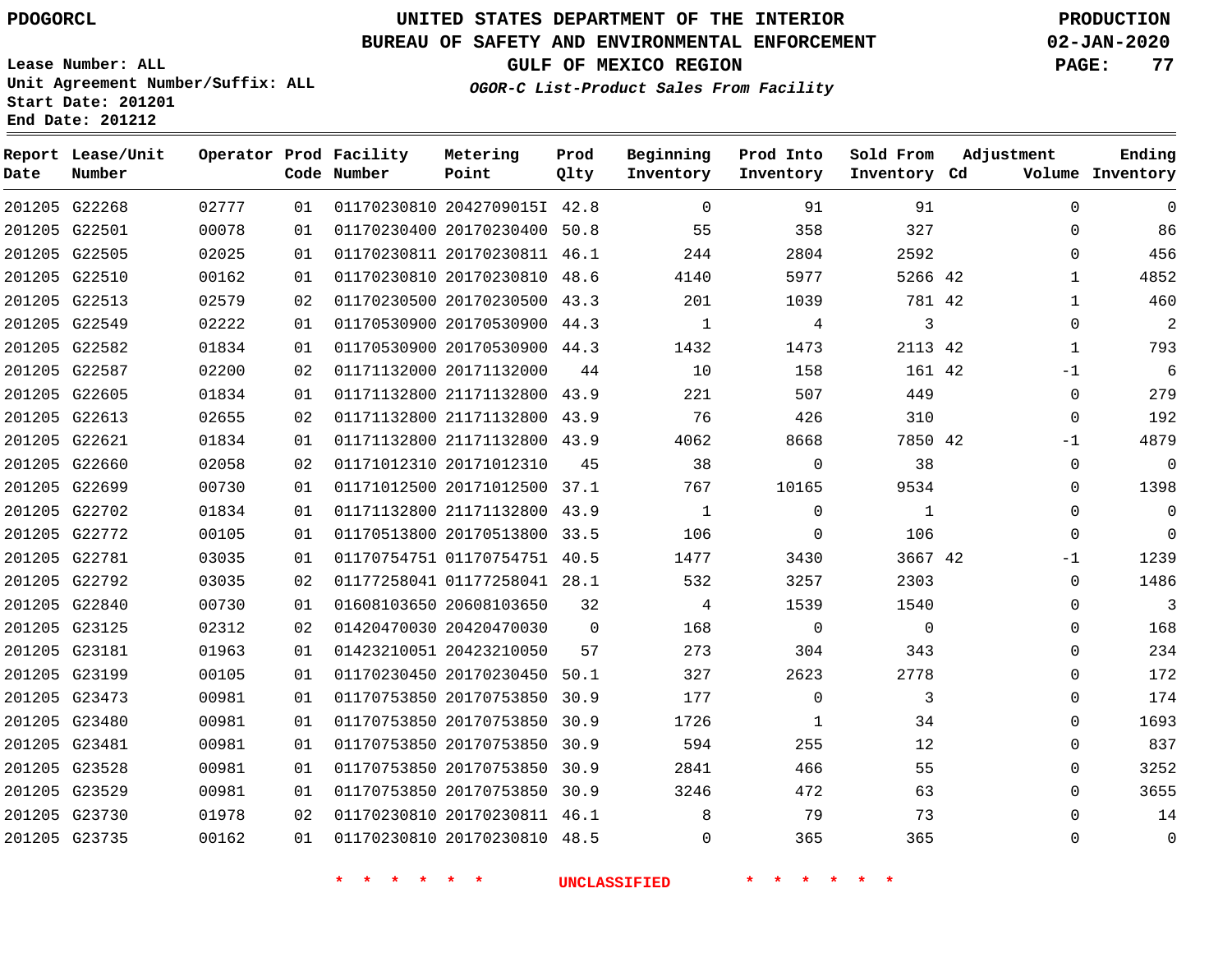#### **BUREAU OF SAFETY AND ENVIRONMENTAL ENFORCEMENT 02-JAN-2020**

**Lease Number: ALL Unit Agreement Number/Suffix: ALL Start Date: 201201 End Date: 201212**

#### **OGOR-C List-Product Sales From Facility**

**GULF OF MEXICO REGION PAGE: 78**

| Date | Report Lease/Unit<br>Number |       |    | Operator Prod Facility<br>Code Number | Metering<br>Point            | Prod<br>Qlty | Beginning<br>Inventory | Prod Into<br>Inventory | Sold From<br>Inventory Cd | Adjustment    | Ending<br>Volume Inventory |
|------|-----------------------------|-------|----|---------------------------------------|------------------------------|--------------|------------------------|------------------------|---------------------------|---------------|----------------------------|
|      | 201205 G23736               | 02312 | 02 |                                       | 01170230810 20170230810 48.6 |              | 73                     | 98                     | 92                        | $\Omega$      | 79                         |
|      | 201205 G23748               | 02312 | 02 |                                       | 01170230810 20170230810 48.6 |              | 8                      | $\Omega$               | 8                         | $\Omega$      | $\mathsf{O}$               |
|      | 201205 G23754               | 02222 | 01 |                                       | 01170230811 20170230811      | 46.1         | 8                      | 93                     |                           | 85 42<br>$-1$ | 15                         |
|      | 201205 G23851               | 02503 | 02 |                                       | 01171012400 20171012400 50.8 |              | $\Omega$               | $\Omega$               | $\Omega$                  | $\Omega$      | $\mathbf 0$                |
|      | 201205 G23853               | 02266 | 02 |                                       | 01171012310 20171012310      | 45           | 24                     | 96                     | 110                       | $\Omega$      | 10                         |
|      | 201205 G23956               | 02807 | 01 |                                       | 01170753510 20170753510 55.1 |              | 2747                   | 515                    | 155                       | $\Omega$      | 3107                       |
|      | 201205 G24425               | 02312 | 02 |                                       | 01170230810 20170230810      | 48.6         | $\Omega$               | 9                      | 2                         | $\Omega$      | 7                          |
|      | 201205 G24429               | 02312 | 02 |                                       | 01170230810 20170230810      | 48.6         | 689                    | 4443                   | 1525                      | $\Omega$      | 3607                       |
|      | 201205 G24700               | 02312 | 02 |                                       | 01170230811 20170230811      | 46.1         | 11                     | 130                    | 120                       | $\Omega$      | 21                         |
|      | 201205 G24710               | 02025 | 01 |                                       | 01170230811 20170230811 46.1 |              | 199                    | 2287                   | 2114                      | $\Omega$      | 372                        |
|      | 201205 G24730               | 00105 | 01 |                                       | 01170230810 20170230810      | 48.5         | 399                    | 480                    | 489                       | $\Omega$      | 390                        |
|      |                             |       | 01 |                                       | 01170230500 20170230500 43.3 |              | 429                    | 2053                   | 1574                      | $\Omega$      | 908                        |
|      |                             |       |    |                                       |                              |              | 828                    | 2533                   | 2063                      | 0             | 1298                       |
|      | 201205 G24767               | 02628 | 01 |                                       | 01170530900 20170530900 44.6 |              | 1                      | 0                      | 1                         | $\Omega$      | $\mathbf 0$                |
|      | 201205 G24791               | 02989 | 01 |                                       | 01171131600 20171131600      | 44.1         | 32                     | 422                    | 381 42                    | 1             | 74                         |
|      | 201205 G24873               | 03035 | 01 |                                       | 01171012400 20171012400      | 50.8         | 49                     | 83                     | 103                       | $\Omega$      | 29                         |
|      | 201205 G24874               | 02058 | 02 |                                       | 01171012400 20171012400      | 50.8         | 54                     | 156                    | 155                       | $\Omega$      | 55                         |
|      | 201205 G24878               | 02628 | 02 |                                       | 01171092651 20171092650      | 47.4         | 33                     | 405                    | 222                       | $\Omega$      | 216                        |
|      | 201205 G24883               | 02628 | 02 |                                       | 01171092651 20171092650 48.7 |              | $\Omega$               | $\Omega$               | $\Omega$                  | $\Omega$      | $\mathbf 0$                |
|      | 201205 G24898               | 02807 | 01 |                                       | 01171012300 20171012300      | 38           | 4875                   | 3599                   | 7226                      | $\mathbf{0}$  | 1248                       |
|      |                             |       | 01 |                                       | 01171012400 20171012400 50.8 |              | 2201                   | 6                      | 2205                      | 0             | $\overline{2}$             |
|      |                             |       |    |                                       |                              |              | 7076                   | 3605                   | 9431                      | 0             | 1250                       |
|      | 201205 G24924               | 01834 | 01 |                                       | 01171132800 21171132800 43.9 |              | 2572                   | 5423                   | 4925                      | $\Omega$      | 3070                       |
|      | 201205 G24926               | 01834 | 01 |                                       | 01171132800 21171132800      | 43.9         | 15                     | $\mathbf 0$            | 15                        | $\Omega$      | $\mathbf 0$                |
|      | 201205 G24929               | 03008 | 02 |                                       | 01171092651 20171092650 47.4 |              | $\Omega$               | 5                      | 3                         | $\Omega$      | 2                          |
|      | 201205 G24990               | 01284 | 01 |                                       | 01608103650 20608103650      | 32           | 3                      | 1077                   | 1077                      | $\Omega$      | 3                          |
|      | 201205 G25008               | 02777 | 01 |                                       | 01170753510 20170753510 45.5 |              | 113                    | $\Omega$               | $\Omega$                  | $\Omega$      | 113                        |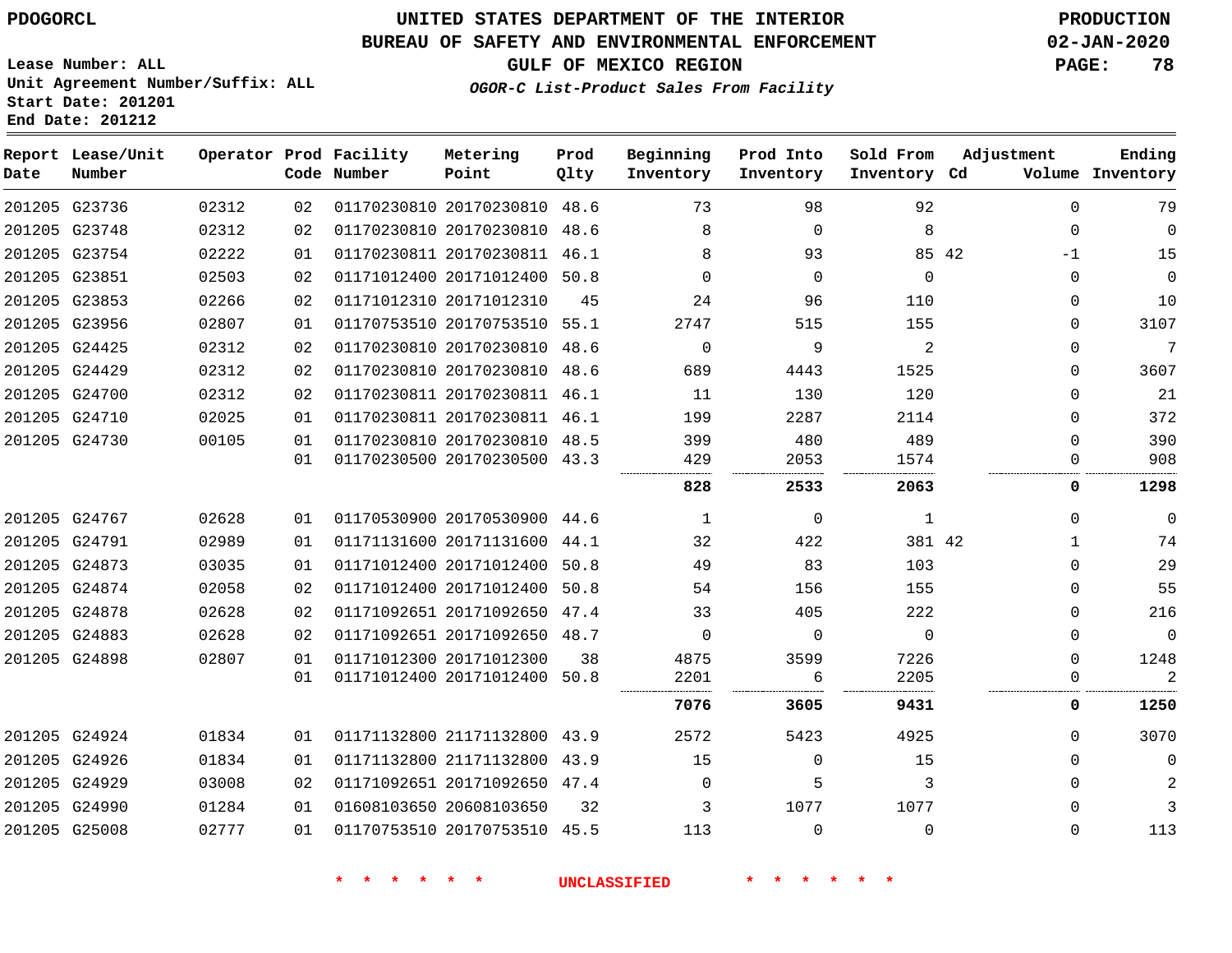**Report Date**

### **UNITED STATES DEPARTMENT OF THE INTERIOR PDOGORCL PRODUCTION**

#### **BUREAU OF SAFETY AND ENVIRONMENTAL ENFORCEMENT 02-JAN-2020**

**Lease Number: ALL Unit Agreement Number/Suffix: ALL Start Date: 201201 End Date: 201212**

**OGOR-C List-Product Sales From Facility**

**GULF OF MEXICO REGION PAGE: 79**

**Ending Inventory**

|       |                 | Metering                              | Prod                                                                                                                                                                    | Beginning                                                                                                                                                                                                                                                                                                                                                                                                                                                                                                                                                                                                                                                                                                                            | Prod Into   | Sold From    | Adjustment                              |
|-------|-----------------|---------------------------------------|-------------------------------------------------------------------------------------------------------------------------------------------------------------------------|--------------------------------------------------------------------------------------------------------------------------------------------------------------------------------------------------------------------------------------------------------------------------------------------------------------------------------------------------------------------------------------------------------------------------------------------------------------------------------------------------------------------------------------------------------------------------------------------------------------------------------------------------------------------------------------------------------------------------------------|-------------|--------------|-----------------------------------------|
|       |                 |                                       |                                                                                                                                                                         |                                                                                                                                                                                                                                                                                                                                                                                                                                                                                                                                                                                                                                                                                                                                      |             |              | Volume                                  |
| 02813 | 02              |                                       | 57                                                                                                                                                                      | 40                                                                                                                                                                                                                                                                                                                                                                                                                                                                                                                                                                                                                                                                                                                                   | 54          | 62           | $\mathbf 0$                             |
| 02813 | 02              |                                       | 57                                                                                                                                                                      | 58                                                                                                                                                                                                                                                                                                                                                                                                                                                                                                                                                                                                                                                                                                                                   | 56          |              | $-1$                                    |
| 00105 | 01              |                                       |                                                                                                                                                                         | 260                                                                                                                                                                                                                                                                                                                                                                                                                                                                                                                                                                                                                                                                                                                                  | 1453        | 1618         | $\mathbf 0$                             |
| 03033 | 01              |                                       | $\mathbf 0$                                                                                                                                                             | 613                                                                                                                                                                                                                                                                                                                                                                                                                                                                                                                                                                                                                                                                                                                                  | $\mathbf 0$ | $\mathbf 0$  | $\mathbf 0$                             |
| 02058 | 02              |                                       |                                                                                                                                                                         | 602                                                                                                                                                                                                                                                                                                                                                                                                                                                                                                                                                                                                                                                                                                                                  | 3791        | 4144         | 0                                       |
| 00105 | 01              |                                       |                                                                                                                                                                         | $\overline{a}$                                                                                                                                                                                                                                                                                                                                                                                                                                                                                                                                                                                                                                                                                                                       | 0           | 2            | 0                                       |
| 00105 | 01              |                                       |                                                                                                                                                                         | $\mathbf{1}$                                                                                                                                                                                                                                                                                                                                                                                                                                                                                                                                                                                                                                                                                                                         | $\mathbf 0$ | $\mathbf{1}$ | $\Omega$                                |
| 02025 | 01              |                                       |                                                                                                                                                                         | 465                                                                                                                                                                                                                                                                                                                                                                                                                                                                                                                                                                                                                                                                                                                                  | 508         | 560          | $\Omega$                                |
| 03075 | 02              |                                       |                                                                                                                                                                         | 2262                                                                                                                                                                                                                                                                                                                                                                                                                                                                                                                                                                                                                                                                                                                                 | 3461        |              | $\mathbf 1$                             |
| 02628 | 01              |                                       |                                                                                                                                                                         | 428                                                                                                                                                                                                                                                                                                                                                                                                                                                                                                                                                                                                                                                                                                                                  | 92          | 320          | $\Omega$                                |
| 02579 | 02              |                                       |                                                                                                                                                                         | 18                                                                                                                                                                                                                                                                                                                                                                                                                                                                                                                                                                                                                                                                                                                                   | 126         | 127          | $\Omega$                                |
| 03059 | 01              |                                       | 39                                                                                                                                                                      | 39                                                                                                                                                                                                                                                                                                                                                                                                                                                                                                                                                                                                                                                                                                                                   | 286         | 227          | $\Omega$                                |
| 01284 | 01              |                                       |                                                                                                                                                                         | 47                                                                                                                                                                                                                                                                                                                                                                                                                                                                                                                                                                                                                                                                                                                                   | 10593       | 10595        | $\Omega$                                |
| 01586 | 01              |                                       |                                                                                                                                                                         | 362                                                                                                                                                                                                                                                                                                                                                                                                                                                                                                                                                                                                                                                                                                                                  | 112         |              | $\mathbf{1}$                            |
| 02528 | 02              |                                       |                                                                                                                                                                         | 53                                                                                                                                                                                                                                                                                                                                                                                                                                                                                                                                                                                                                                                                                                                                   | $\mathbf 0$ | 1            | $\Omega$                                |
| 01978 | 02              |                                       | 57                                                                                                                                                                      | 460                                                                                                                                                                                                                                                                                                                                                                                                                                                                                                                                                                                                                                                                                                                                  | 639         | 719          | $\Omega$                                |
| 02807 | 01              |                                       |                                                                                                                                                                         | 371                                                                                                                                                                                                                                                                                                                                                                                                                                                                                                                                                                                                                                                                                                                                  | 74          | 385          | 0                                       |
| 03075 | 02              |                                       |                                                                                                                                                                         | 149                                                                                                                                                                                                                                                                                                                                                                                                                                                                                                                                                                                                                                                                                                                                  | 313         | 147          | 0                                       |
| 01978 | 02              |                                       | 45                                                                                                                                                                      | 56                                                                                                                                                                                                                                                                                                                                                                                                                                                                                                                                                                                                                                                                                                                                   | 421         | 432          | $\Omega$                                |
| 02312 | 01              |                                       |                                                                                                                                                                         | 39                                                                                                                                                                                                                                                                                                                                                                                                                                                                                                                                                                                                                                                                                                                                   | 53          | 73           | $\Omega$                                |
| 01284 | 01              |                                       |                                                                                                                                                                         | 740                                                                                                                                                                                                                                                                                                                                                                                                                                                                                                                                                                                                                                                                                                                                  | 10435       | 9740         | $\Omega$                                |
| 01586 | 01              |                                       |                                                                                                                                                                         | 78                                                                                                                                                                                                                                                                                                                                                                                                                                                                                                                                                                                                                                                                                                                                   | 0           | $\mathbf{0}$ | $\Omega$                                |
| 01586 | 02              |                                       |                                                                                                                                                                         | 11                                                                                                                                                                                                                                                                                                                                                                                                                                                                                                                                                                                                                                                                                                                                   | 0           | $\mathbf 0$  | $\Omega$                                |
| 02970 | 02              |                                       |                                                                                                                                                                         | 1355                                                                                                                                                                                                                                                                                                                                                                                                                                                                                                                                                                                                                                                                                                                                 | 27576       | 27120        | $\Omega$                                |
| 01284 | 01              |                                       |                                                                                                                                                                         | 1464                                                                                                                                                                                                                                                                                                                                                                                                                                                                                                                                                                                                                                                                                                                                 | 3435        | 3051         | 0                                       |
| 02795 | 02              |                                       |                                                                                                                                                                         | 20                                                                                                                                                                                                                                                                                                                                                                                                                                                                                                                                                                                                                                                                                                                                   | $\mathbf 0$ | 20           | $\Omega$                                |
| 02628 | 02              |                                       |                                                                                                                                                                         | 0                                                                                                                                                                                                                                                                                                                                                                                                                                                                                                                                                                                                                                                                                                                                    | 5           | 5            | $\Omega$                                |
| 02503 | 02 <sub>o</sub> |                                       |                                                                                                                                                                         | 4816                                                                                                                                                                                                                                                                                                                                                                                                                                                                                                                                                                                                                                                                                                                                 | 11830       | 10094        | 0                                       |
|       |                 | Operator Prod Facility<br>Code Number | Point<br>01423210051 20423210050<br>01423210051 20423210050<br>01420390101 01420390101<br>01171012300 20171012300<br>01423210051 20423210050<br>01171012310 20171012310 | Qlty<br>01170230450 20170230450 50.1<br>01170230450 20170230450 50.1<br>01170230500 20170230500 43.3<br>01170230810 20170230810 48.6<br>01170230810 20170230810 48.5<br>01170230810 20170230810 48.6<br>01171132800 21171132800 43.9<br>01171012500 20171012500 37.1<br>01177122950 20177122950 30.3<br>01177258152 01177258152 42.2<br>01170753850 20170753850 30.9<br>01170230810 20170230810 48.6<br>01170230810 20170230810 48.6<br>01171012400 20171012400 50.8<br>01171012500 20171012500 37.1<br>01177258152 01177258152 42.2<br>01177288152 01177288152 33.3<br>01170230450 20170230450 50.1<br>01170530900 20170530900 44.3<br>01170530900 20170530900 44.3<br>01171132000 20171132000 43.7<br>01171092651 20171092650 47.4 | Inventory   | Inventory    | Inventory Cd<br>74 42<br>2914 42<br>042 |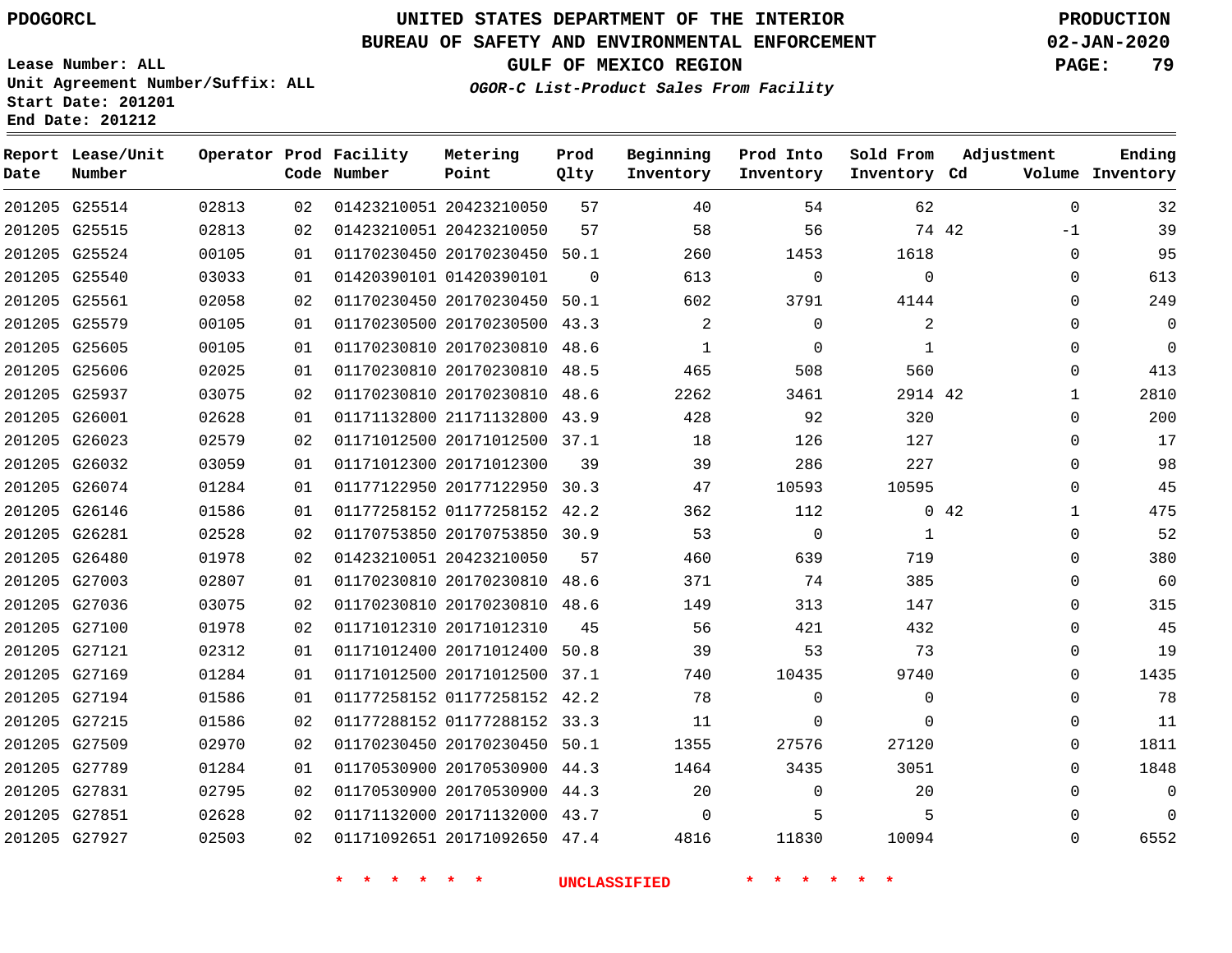#### **BUREAU OF SAFETY AND ENVIRONMENTAL ENFORCEMENT 02-JAN-2020**

**OGOR-C List-Product Sales From Facility**

**GULF OF MEXICO REGION PAGE: 80**

**Lease Number: ALL Unit Agreement Number/Suffix: ALL Start Date: 201201 End Date: 201212**

| Date   | Report Lease/Unit<br>Number |       |    | Operator Prod Facility<br>Code Number | Metering<br>Point            | Prod<br>Qlty | Beginning<br>Inventory | Prod Into<br>Inventory | Sold From<br>Inventory Cd | Adjustment  | Ending<br>Volume Inventory |
|--------|-----------------------------|-------|----|---------------------------------------|------------------------------|--------------|------------------------|------------------------|---------------------------|-------------|----------------------------|
|        | 201205 G27949               | 02871 | 01 |                                       | 01171012500 20171012500 37.1 |              | 121                    | 1414                   | 1340                      | $\Omega$    | 195                        |
|        | 201205 G27988               | 00730 | 01 |                                       | 01608103650 20608103650      | 32           | 320                    | 118102                 | 118185                    | 0           | 237                        |
|        | 201205 G30654               | 02777 | 02 |                                       | 01170230810 20170230810 41.5 |              | 323                    | 501                    | 417                       | $\mathbf 0$ | 407                        |
|        | 201205 G31003               | 02579 | 02 |                                       | 01423210051 20423210050      | 57           | 278                    | 436                    | 430                       | 0           | 284                        |
|        | 201205 G31040               | 02058 | 02 |                                       | 01170230450 20170230450 50.1 |              | 460                    | 4081                   | 4273                      | 0           | 268                        |
|        | 201205 G31304               | 02714 | 01 |                                       | 01170230811 20170230811 46.1 |              | 168                    | 2054                   | 1888                      | 0           | 334                        |
|        | 201205 G31369               | 02628 | 01 |                                       | 01171012300 20171012300      | 38           | 23313                  | 37830                  | 48026                     | $\mathbf 0$ | 13117                      |
|        | 201205 G32113               | 02477 | 01 |                                       | 01170230811 20170230811 46.1 |              | 77                     | $\mathsf{O}$           | 77                        | $\mathbf 0$ | $\mathbf 0$                |
|        | 201205 G32197               | 01364 | 02 |                                       | 01171012500 20171012500 37.1 |              | 281                    | 4267                   | 3961                      | 0           | 587                        |
|        | 201205 G32268               | 00105 | 01 |                                       | 01177298272 01177298272 44.4 |              | 62                     | 78                     | 63                        | 0           | 77                         |
|        | 201205 G33388               | 02967 | 01 |                                       | 01420470030 20420470030 45.1 |              | 233                    | $\mathbf 0$            | $\mathbf 0$               | 0           | 233                        |
|        | 201205 G33407               | 02967 | 02 |                                       | 01170230810 20170230810 41.5 |              | 57                     | 90                     | 74                        | 0           | 73                         |
|        | 201205 G33408               | 03075 | 02 |                                       | 01422450350 20422450350      | 48           | 1323                   | 127                    | 187                       | 0           | 1263                       |
|        | 201205 G33596               | 02503 | 02 |                                       | 01171132000 20171132000 43.7 |              | 1179                   | 19416                  | 19818 42                  | 1           | 778                        |
| 201206 | 00016                       | 00687 | 01 |                                       | 01170513700 20170513700 26.6 |              | 138                    | 1540                   | 1586                      | $\mathbf 0$ | 92                         |
|        |                             | 02375 | 01 |                                       | 01170513700 20170513700 19.8 |              | 2224                   | 29383                  | 29788 42                  | $-1$        | 1818                       |
|        |                             |       |    |                                       |                              |              | 2362                   | 30923                  | 31374                     | -1          | 1910                       |
| 201206 | 00026                       | 02375 | 01 |                                       | 01170513700 20170513700 19.8 |              | 3908                   | 52839                  | 53477 42                  | $-1$        | 3269                       |
| 201206 | 00032                       | 02375 | 01 |                                       | 01170513700 20170513700      | 28           | 147                    | 1895                   | 1928 42                   | $-1$        | 113                        |
| 201206 | 00033                       | 02375 | 01 |                                       | 01170513700 20170513700      | 28           | 250                    | 2835                   | 2916                      | $\mathbf 0$ | 169                        |
| 201206 | 00049                       | 00105 | 01 |                                       | 01171012300 20171012300 37.9 |              | 8322                   | 24838                  | 21672                     | 0           | 11488                      |
| 201206 | 00050                       | 00105 | 01 |                                       | 01171012300 20171012300 37.9 |              | 3527                   | 8661                   | 8182                      | 0           | 4006                       |
| 201206 | 00051                       | 00105 | 01 |                                       | 01171012300 20171012300 37.9 |              | 513                    | 1583                   | 1364                      | 0           | 732                        |
| 201206 | 00052                       | 00105 | 01 |                                       | 01171012300 20171012300 37.9 |              | 1272                   | 3622                   | 3219                      | $\mathbf 0$ | 1675                       |
| 201206 | 00079                       | 01834 | 01 |                                       | 01170230810 20170230810 48.8 |              | 212                    | 190                    | 203                       | 0           | 199                        |
| 201206 | 00081                       | 00105 | 01 |                                       | 01170231300 01170231300 39.4 |              | $\mathbf 0$            | 220                    | 220                       | $\mathbf 0$ | $\mathbf 0$                |
| 201206 | 00090                       | 03035 | 01 |                                       | 01170230810 20170230810 48.8 |              | 91                     | 50                     | 71                        | 0           | 70                         |
| 201206 | 00137                       | 00687 | 01 |                                       | 01170513700 20170513700 26.6 |              | 70                     | 1021                   | 1030                      | $\mathbf 0$ | 61                         |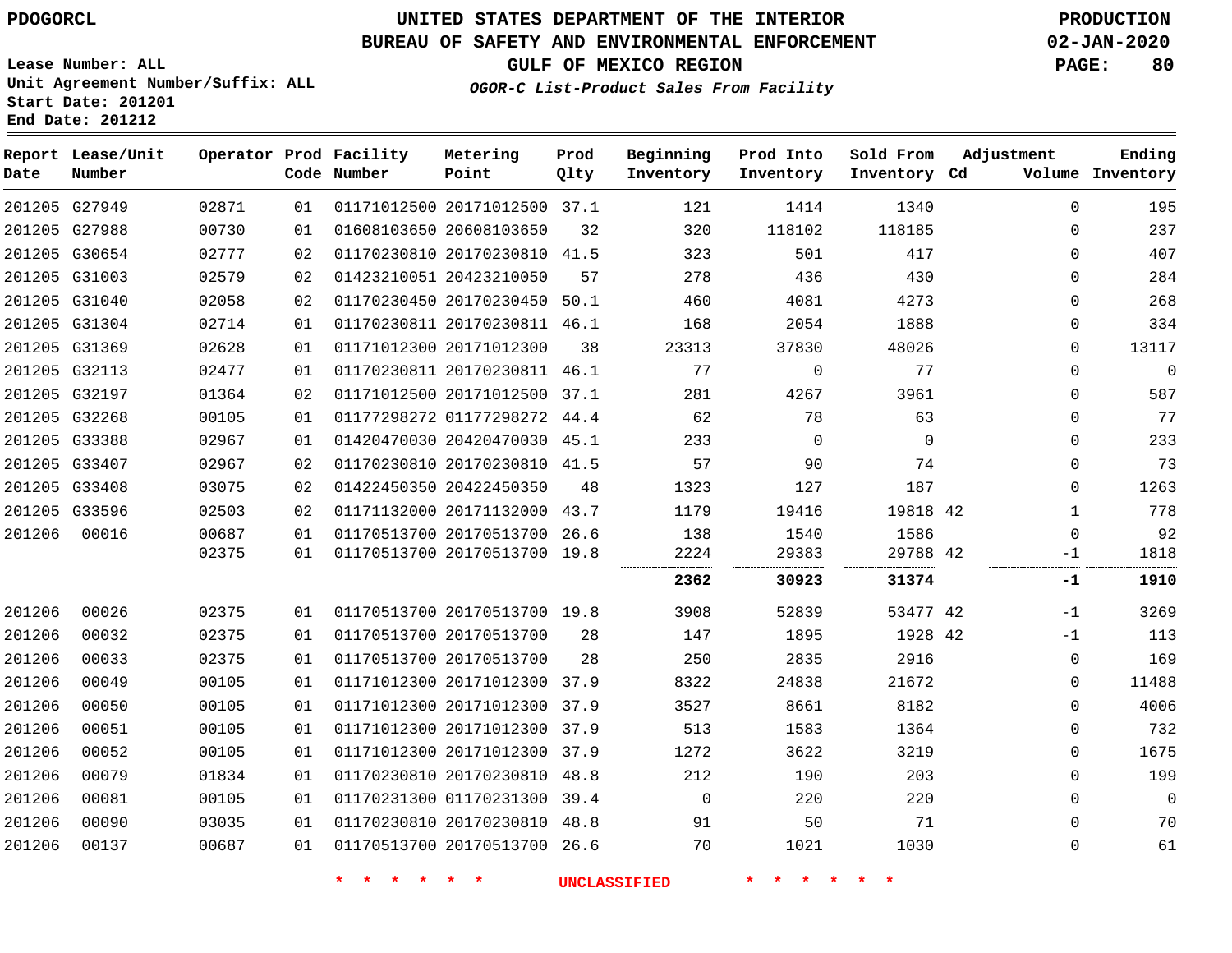**End Date: 201212**

### **UNITED STATES DEPARTMENT OF THE INTERIOR PDOGORCL PRODUCTION**

#### **BUREAU OF SAFETY AND ENVIRONMENTAL ENFORCEMENT 02-JAN-2020**

**Lease Number: ALL Unit Agreement Number/Suffix: ALL Start Date: 201201**

#### **GULF OF MEXICO REGION PAGE: 81**

**OGOR-C List-Product Sales From Facility**

| Date   | Report Lease/Unit<br>Number |       |    | Operator Prod Facility<br>Code Number | Metering<br>Point            | Prod<br>Qlty | Beginning<br>Inventory | Prod Into<br>Inventory | Sold From<br>Inventory Cd | Adjustment   | Ending<br>Volume Inventory |
|--------|-----------------------------|-------|----|---------------------------------------|------------------------------|--------------|------------------------|------------------------|---------------------------|--------------|----------------------------|
| 201206 | 00138                       | 00687 | 01 |                                       | 01170513700 20170513700 26.6 |              | 665                    | 7686                   | 7892                      | $\Omega$     | 459                        |
| 201206 | 00184                       | 03147 | 02 |                                       | 01170230810 20170230810 48.8 |              | 843                    | 691                    | 778                       | $\mathbf 0$  | 756                        |
| 201206 | 00190                       | 02312 | 01 |                                       | 01170230810 20170230810      | 48.8         | 34                     | 31                     | 27                        | $\mathbf 0$  | 38                         |
| 201206 | 00191                       | 02312 | 01 |                                       | 01170230810 20170230810      | 48.8         | 276                    | 146                    | 219                       | $\mathbf 0$  | 203                        |
| 201206 | 00196                       | 03041 | 01 |                                       | 01171012300 20171012300 37.9 |              | 5440                   | 14061                  | 12998                     | 0            | 6503                       |
| 201206 | 00244                       | 00105 | 01 |                                       | 01170231300 01170231300 39.5 |              | $\mathbf 0$            | 891                    | 891                       | 0            | $\overline{0}$             |
| 201206 | 00247                       | 00105 | 01 |                                       | 01170231300 01170231300 39.4 |              | $\Omega$               | 382                    | 382                       | 0            | $\mathbf 0$                |
| 201206 | 00253                       | 01364 | 02 |                                       | 01170230810 20170230810 48.8 |              | 1417                   | 951                    | 1183                      | $\mathbf 0$  | 1185                       |
|        |                             | 02025 | 01 |                                       | 01170230810 20170230810 48.7 |              | 30                     | 22                     | 25                        | 0            | 27                         |
|        |                             |       |    |                                       |                              |              | 1447                   | 973                    | 1208                      | 0            | 1212                       |
| 201206 | 00317                       | 02970 | 02 |                                       | 01171012310 20171012310 44.2 |              | 20                     | 190                    | 186                       | $\mathbf 0$  | 24                         |
| 201206 | 00353                       | 02266 | 01 |                                       | 01170754800 20170754800 29.1 |              | 487                    | 2079                   | 2133                      | $\Omega$     | 433                        |
| 201206 | 00367                       | 02375 | 01 |                                       | 01170513700 20170513700 19.8 |              | 89                     | 1077                   | 1100 42                   | $\mathbf{1}$ | 67                         |
| 201206 | 00424                       | 00064 | 01 |                                       | 01171012400 20171012400 52.2 |              | 16                     | 1                      | 16                        | $\mathbf 0$  | $\mathbf{1}$               |
| 201206 | 00434                       | 01284 | 01 |                                       | 01177112605 2017711260Y 32.9 |              | 40                     | 4568                   | 4568                      | 0            | 40                         |
| 201206 | 00453                       | 01284 | 01 |                                       | 01177112605 2017711260Y 32.9 |              | 29                     | 3362                   | 3362                      | $\mathbf 0$  | 29                         |
| 201206 | 00466                       | 00064 | 01 |                                       | 01171012400 20171012400 52.2 |              | 1141                   | 912                    | 1325                      | $\mathbf 0$  | 728                        |
| 201206 | 00479                       | 00105 | 01 |                                       | 01171012500 20171012500 36.4 |              | 660                    | 2120                   | 2188                      | 0            | 592                        |
| 201206 | 00487                       | 03033 | 01 |                                       | 01171132800 21171132800 43.4 |              | 2337                   | 3093                   | 3759                      | $\mathbf 0$  | 1671                       |
| 201206 | 00495                       | 03033 | 01 |                                       | 01171132800 21171132800      | 43.4         | 344                    | 612                    | 625                       | $\mathbf 0$  | 331                        |
| 201206 | 00518                       | 03033 | 01 |                                       | 01170230450 20170230450 50.6 |              | 18                     | 207                    | 175                       | $\Omega$     | 50                         |
| 201206 | 00526                       | 00105 | 01 |                                       | 01170230810 20170230810      | 48.7         | 740                    | 780                    | 767                       | $\mathbf 0$  | 753                        |
| 201206 | 00541                       | 03033 | 01 |                                       | 01170530900 20170530900      | 45.6         | 2                      | $\mathsf{O}$           | $\sqrt{2}$                | 0            | $\Omega$                   |
| 201206 | 00560                       | 00687 | 01 |                                       | 01171131600 20171131600      | 42.9         | 52                     | 358                    | 392 42                    | 1            | 19                         |
| 201206 | 00577                       | 03059 | 01 |                                       | 01171012300 20171012300 37.9 |              | 11433                  | 25935                  | 25372                     | $\mathbf 0$  | 11996                      |
| 201206 | 00593                       | 01834 | 01 |                                       | 01171012300 20171012300      | 38           | 11008                  | 14371                  | 12974                     | $\mathbf 0$  | 12405                      |
| 201206 | 00605                       | 02899 | 01 |                                       | 01170573602 20170573602 33.7 |              | 512                    | 2310                   | 1372                      | $\mathbf 0$  | 1450                       |
| 201206 | 00680                       | 03033 | 01 |                                       | 01170230700 20170230700 45.8 |              | 503                    | 3023                   | 2667 42                   | $\mathbf 1$  | 860                        |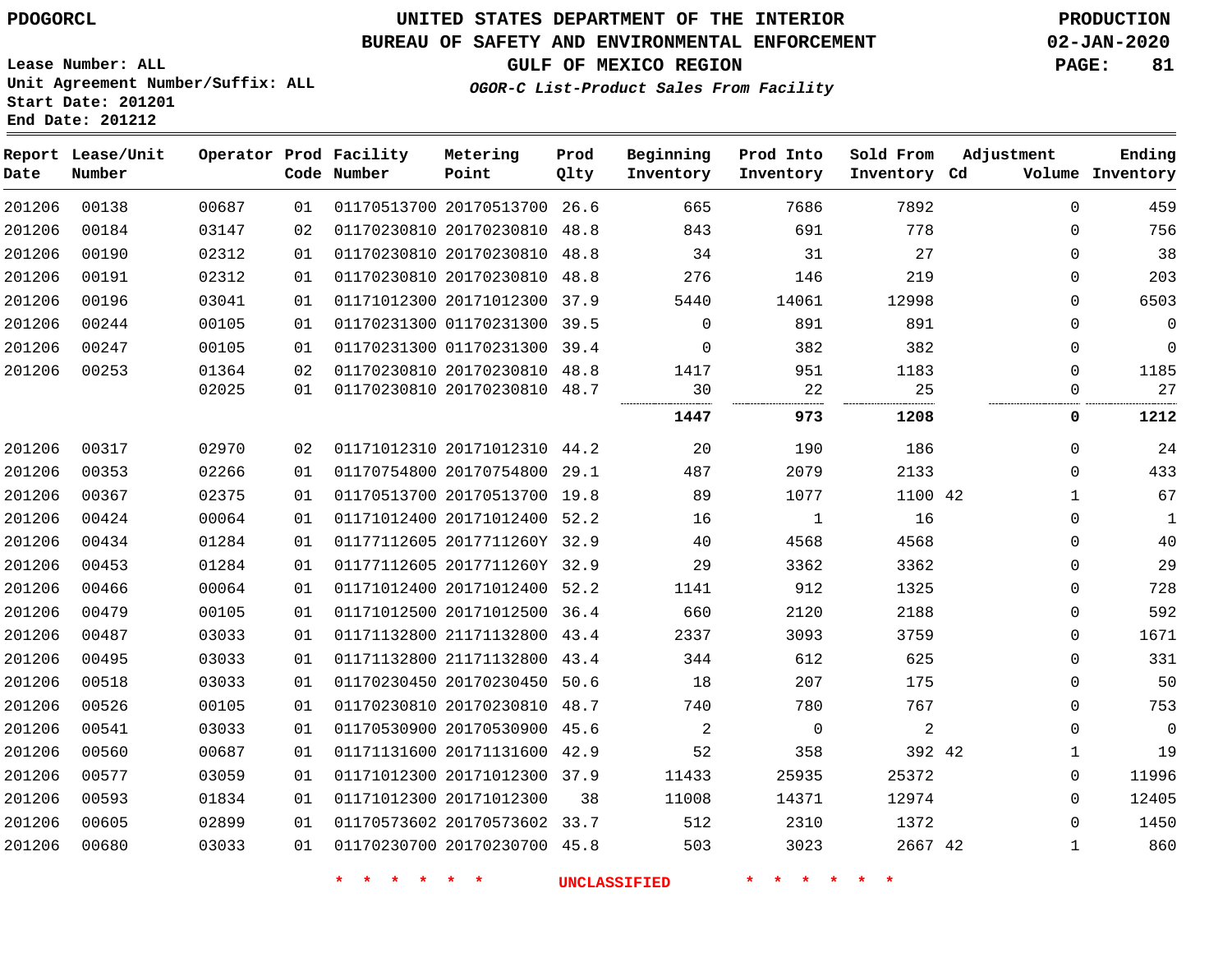**Date**

**End Date: 201212**

**Report Lease/Unit**

**Number**

### **UNITED STATES DEPARTMENT OF THE INTERIOR PDOGORCL PRODUCTION**

**Prod Qlty**

#### **BUREAU OF SAFETY AND ENVIRONMENTAL ENFORCEMENT 02-JAN-2020**

**Lease Number: ALL Unit Agreement Number/Suffix: ALL Start Date: 201201**

**Operator Prod Facility**

**Code Number**

**OGOR-C List-Product Sales From Facility**

**Sold From Inventory**

**Prod Into Inventory**

**Beginning Inventory**

**GULF OF MEXICO REGION PAGE: 82**

**Inventory Cd Volume**

**Adjustment**

**Ending**

|                  |                   |                |          | $\star$<br>一大<br>$\star$<br>$\star$ | $*$ $*$                                                      |          | <b>UNCLASSIFIED</b> | $\star$ $\star$ $\star$<br>$\star$ | $\star$<br>$\star$ |            |               |             |
|------------------|-------------------|----------------|----------|-------------------------------------|--------------------------------------------------------------|----------|---------------------|------------------------------------|--------------------|------------|---------------|-------------|
|                  |                   |                |          |                                     |                                                              |          | 1791                | 22779                              | 22415              |            | 0             | 2155        |
|                  |                   | 01284          | 01       |                                     | 0117709260L 2017709260L 40.7                                 |          | 0                   | 6172                               | 6172               |            | 0             | $\mathbf 0$ |
|                  | 201206 7543930200 | 00105          | 01       |                                     | 01171012310 20171012310 44.2                                 |          | 1791                | 16607                              | 16243              |            | 0             | 2155        |
|                  | 201206 7543930100 | 03026          | 02       |                                     | 01170230450 20170230450 50.2                                 |          | $\mathbf 0$         | 3021                               | 2547 47            |            | 259           | 733         |
|                  | 201206 7543900080 | 00105          | 01       |                                     | 01177245111 01177245111                                      | $\Omega$ | 209                 | $\mathbf 0$                        | $\mathbf 0$        |            | $\mathbf{0}$  | 209         |
|                  | 201206 7543890220 | 00105          | 01       |                                     | 01608158271 01608158271 22.5                                 |          | $\mathbf 0$         | 65                                 | 65                 |            | 0             | $\mathbf 0$ |
|                  | 201206 7543890080 | 02375          | 01       |                                     | 01170513700 20170513700                                      | 32       | 79                  | 1209                               | 1216               |            | 0             | 72          |
|                  | 201206 7543880060 | 00105          | 01       |                                     | 01170230450 20170230450 50.5                                 |          | 1                   | 0                                  | $\mathbf{1}$       |            | 0             | $\mathbf 0$ |
|                  | 201206 754310009A | 00078          | 01       |                                     | 01170573601 20170573601 23.2                                 |          | 5                   | 379                                | 340 42             |            | 1             | 45          |
|                  | 201206 754309002A | 00981          | 01       |                                     | 01170753850 20170753850 30.4                                 |          | 1300                | 125                                |                    | $0\quad09$ | $-22$         | 1403        |
|                  | 201206 754307017A | 02970          | 02       |                                     | 01171132800 20170230811                                      | 46       | $\overline{0}$      | 3224                               | 3182 47            |            | 433           | 475         |
|                  | 201206 754307005A | 00078          | 01       |                                     | 01170573601 20170573601 23.2                                 |          | 68                  | 734                                | 715                |            | 0             | 87          |
|                  | 201206 754306012A | 01207          | 01       |                                     | 01608128270 20608128270 24.2                                 |          | 368943              | 167897                             |                    | $0$ 09     | $-279000$     | 257840      |
|                  | 201206 754303001A | 00059          | 01       |                                     | 01170230811 20170230811                                      | 46       | 493                 | 2914                               | 2252 09            |            | $-725$        | 430         |
|                  | 201206 754302006A | 00078          | 01       |                                     | 01170573601 20170573601 23.3                                 |          | 118                 | 750                                | 778 42             |            | $-1$          | 89          |
| 201206           | 00819             | 00078          | 01       |                                     | 01171132800 21171132800 43.4                                 |          | 17                  | 16                                 | 22 42              |            | $-1$          | 10          |
| 201206           | 00797             | 00105          | 01       |                                     | 01171012300 20171012300 37.9                                 |          | 307                 | 4877                               | 2928               |            | $\Omega$      | 2256        |
| 201206           | 00796             | 02628          | 01       |                                     | 01171012300 20171012300 37.9                                 |          | 8730                | 26536                              | 22992              |            | 0             | 12274       |
| 201206           | 00778             | 03033          | 01       |                                     | 01171132000 20171132000 44.4                                 |          | 42                  | 924                                | 936                |            | 0             | 30          |
| 201206           | 00777             | 03033          | 01       |                                     | 01171132000 20171132000 44.4                                 |          | 3                   | 39                                 | 41                 |            | 0             | 1           |
| 201206           | 00775             | 01834          | 01       |                                     | 01171131600 20171131600 42.9                                 |          | 10                  | $\overline{0}$                     | 10                 |            | $\Omega$      | 0           |
| 201206           | 00767             | 00105          | 01       |                                     | 01170230810 20170230810 48.8                                 |          | 55                  | 17                                 | 36                 |            | 0             | 36          |
| 201206<br>201206 | 00758<br>00763    | 00105<br>01284 | 01<br>01 |                                     | 01170230810 20170230810 48.8<br>01170230810 20170230810 48.8 |          | 2087<br>546         | 1240<br>298                        | 1716<br>426        |            | 0<br>$\Omega$ | 1611<br>418 |
| 201206           | 00697             | 02266          | 01       |                                     | 01170754800 20170754800 29.1                                 |          | 447                 | 2030                               | 2055               |            | 0             | 422         |
| 201206           | 00694             | 02266          | 01       |                                     | 01170754800 20170754800 29.1                                 |          | 2069                | 9416                               | 9528               |            | 0             | 1957        |
| 201206           | 00693             | 02266          | 02       |                                     | 01170754800 20170754800 29.1                                 |          | 171                 | 641                                | 679                |            | 0             | 133         |
| 201206           | 00691             | 02312          | 02       |                                     | 01170754201 01170754201 36.4                                 |          | 1017                | 1260                               | 1080               |            | $\mathbf 0$   | 1197        |
|                  |                   |                |          |                                     |                                                              |          |                     |                                    |                    |            |               |             |

**Metering Point**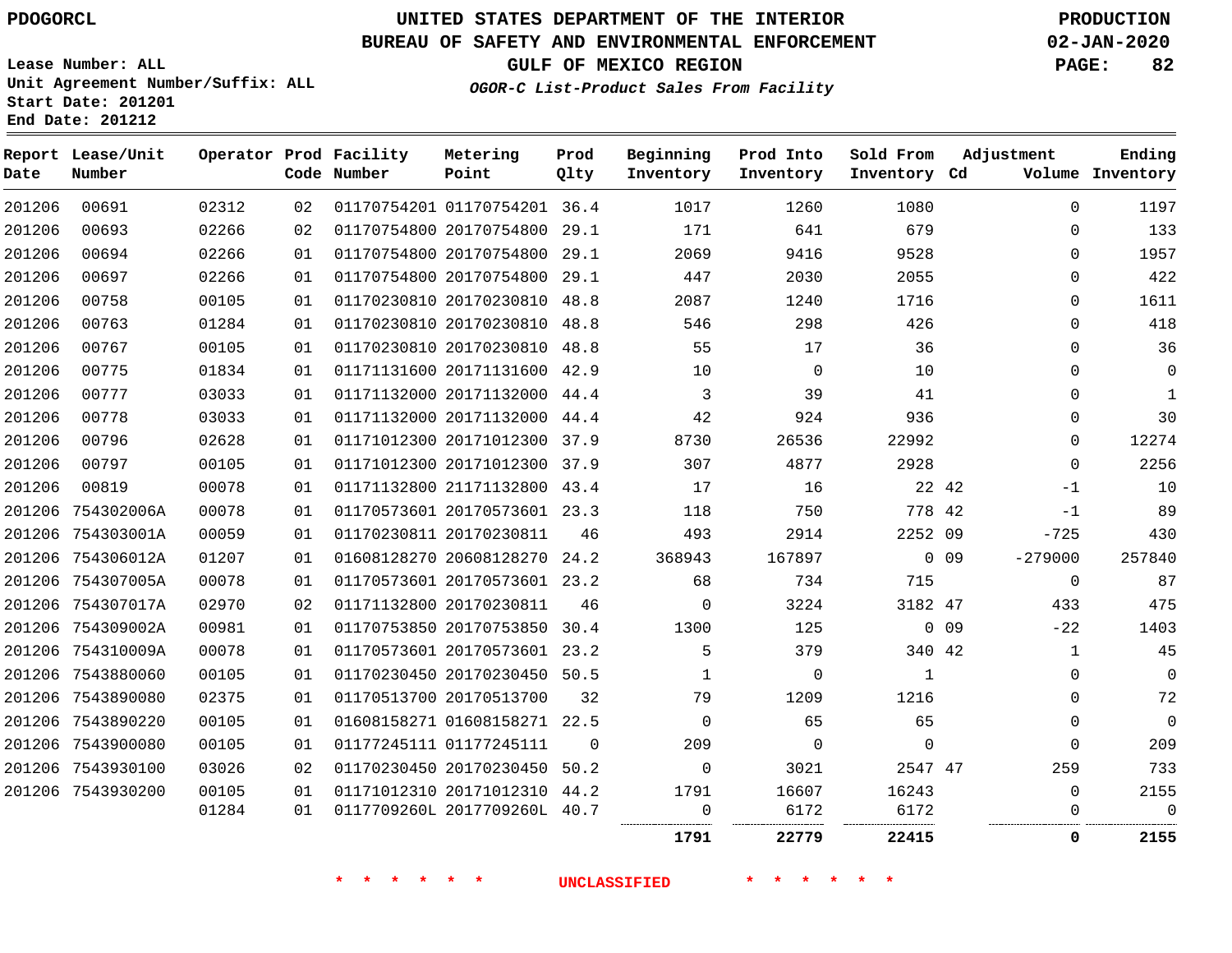#### **BUREAU OF SAFETY AND ENVIRONMENTAL ENFORCEMENT 02-JAN-2020**

**Lease Number: ALL Unit Agreement Number/Suffix: ALL Start Date: 201201 End Date: 201212**

**OGOR-C List-Product Sales From Facility**

**GULF OF MEXICO REGION PAGE: 83**

| Date | Report Lease/Unit<br>Number |       |    | Operator Prod Facility<br>Code Number | Metering<br>Point            | Prod<br>Qlty | Beginning<br>Inventory | Prod Into<br>Inventory | Sold From<br>Inventory Cd | Adjustment   | Ending<br>Volume Inventory |
|------|-----------------------------|-------|----|---------------------------------------|------------------------------|--------------|------------------------|------------------------|---------------------------|--------------|----------------------------|
|      | 201206 7543940080           | 03035 | 01 |                                       | 01170230811 20170230811      | 46           | 66                     | 900                    | 833                       | $\Omega$     | 133                        |
|      | 201206 754395019A           | 00105 | 01 |                                       | 01420390101 01420390101      | $\Omega$     | 69                     | $\mathbf 0$            | $\Omega$                  | $\Omega$     | 69                         |
|      | 201206 754396015A           | 01284 | 01 |                                       | 01608103650 20608103650 32.2 |              | 13                     | 5782                   | 5786                      | 0            | 9                          |
|      | 201206 8910020210           | 02451 | 01 |                                       | 01170513800 20170513800      | 33.2         | 24151                  | 85303                  | 89955                     | 0            | 19499                      |
|      | 201206 8910029320           | 02375 | 01 |                                       | 01170513700 20170513700      | 28           | 7927                   | 105050                 | 106696 42                 | $-1$         | 6280                       |
|      | 201206 8910034440           | 00730 | 01 |                                       | 01170513700 20170513700      | 29.3         | 379                    | 4229                   | 4355                      | $\Omega$     | 253                        |
|      |                             | 02375 | 01 |                                       | 01170513700 20170513700      | 29.2         | 6067                   | 65536                  | 67685                     | 0            | 3918                       |
|      |                             |       |    |                                       |                              |              | 6446                   | 69765                  | 72040                     | 0            | 4171                       |
|      | 201206 8910039150           | 00078 | 01 |                                       | 01170573601 20170573601      | 23.3         | 1224                   | 8572                   | 8778                      | $\Omega$     | 1018                       |
|      | 201206 8910063810           | 00105 | 01 |                                       | 01170230450 20170230450      | 50.6         | $\Omega$               | 6                      | 5                         | $\Omega$     | $\mathbf{1}$               |
|      |                             | 03035 | 01 |                                       | 01170230450 20170230450 50.6 |              | 145                    | 1004                   | 905                       | $\Omega$     | 244                        |
|      |                             |       |    |                                       |                              |              | 145                    | 1010                   | 910                       | 0            | 245                        |
|      | 201206 8910086400           | 02893 | 02 |                                       | 01171012400 20171012400 52.2 |              | 148                    | 458                    | 240 42                    | $-1$         | 365                        |
|      | 201206 8910087640           | 00105 | 01 |                                       | 01171092800 21171132800 43.4 |              | 1626                   | 2364                   | 2739                      | 0            | 1251                       |
|      | 201206 8910087670           | 02312 | 01 |                                       | 01170754201 01170754201 36.4 |              | 433                    | 471                    | 458 42                    | 1            | 447                        |
|      | 201206 8910087840           | 00162 | 01 |                                       | 01177122606 20177122606      | 39           | $\mathbf 0$            | 2727                   | 2727                      | 0            | $\mathbf 0$                |
|      | 201206 8910088130           | 00078 | 01 |                                       | 01171132800 21171132800 43.4 |              | 199                    | 108                    | 260                       | 0            | 47                         |
|      | 201206 8910088160           | 01284 | 01 |                                       | 01171132800 21171132800 43.4 |              | 48                     | 152                    | 137                       | $\Omega$     | 63                         |
|      | 201206 8910089160           | 02375 | 01 |                                       | 01170513700 20170513700 28.1 |              | 434                    | 6329                   | 6385                      | 0            | 378                        |
|      | 201206 891008927AC          | 00078 | 01 |                                       | 01170230400 20170230400      | 50           | 75                     | 225                    | 241                       | 0            | 59                         |
|      | 201206 891008927AE          | 00078 | 01 |                                       | 01170230400 20170230400      | 50           | 29                     | 102                    | 75 09                     | $-30$        | 26                         |
|      | 201206 891008927AG          | 00078 | 01 |                                       | 01170230400 20170230400 49.9 |              | 63                     | 269                    | 240 09                    | $-22$        | 70                         |
|      | 201206 891008927Y           | 00078 | 01 |                                       | 01170230400 20170230400      | 49.9         | 20                     | 132                    | 118                       | 0            | 34                         |
|      | 201206 8910116580           | 02375 | 01 |                                       | 01170513700 20170513700      | 28.1         | 315                    | 4389                   | 4441 42                   | $-1$         | 262                        |
|      | 201206 8910116740           | 02375 | 01 |                                       | 01170513700 20170513700      | 28.1         | 80                     | 1306                   | 1308                      | 0            | 78                         |
|      | 201206 8910116770           | 02375 | 01 |                                       | 01170513700 20170513700      | 28.1         | 134                    | 2451                   | 2439 42                   | $\mathbf{1}$ | 147                        |
|      | 201206 8910116790           | 02375 | 01 |                                       | 01170513700 20170513700      | 28.1         | 796                    | 11264                  | 11388 42                  | $\mathbf{1}$ | 673                        |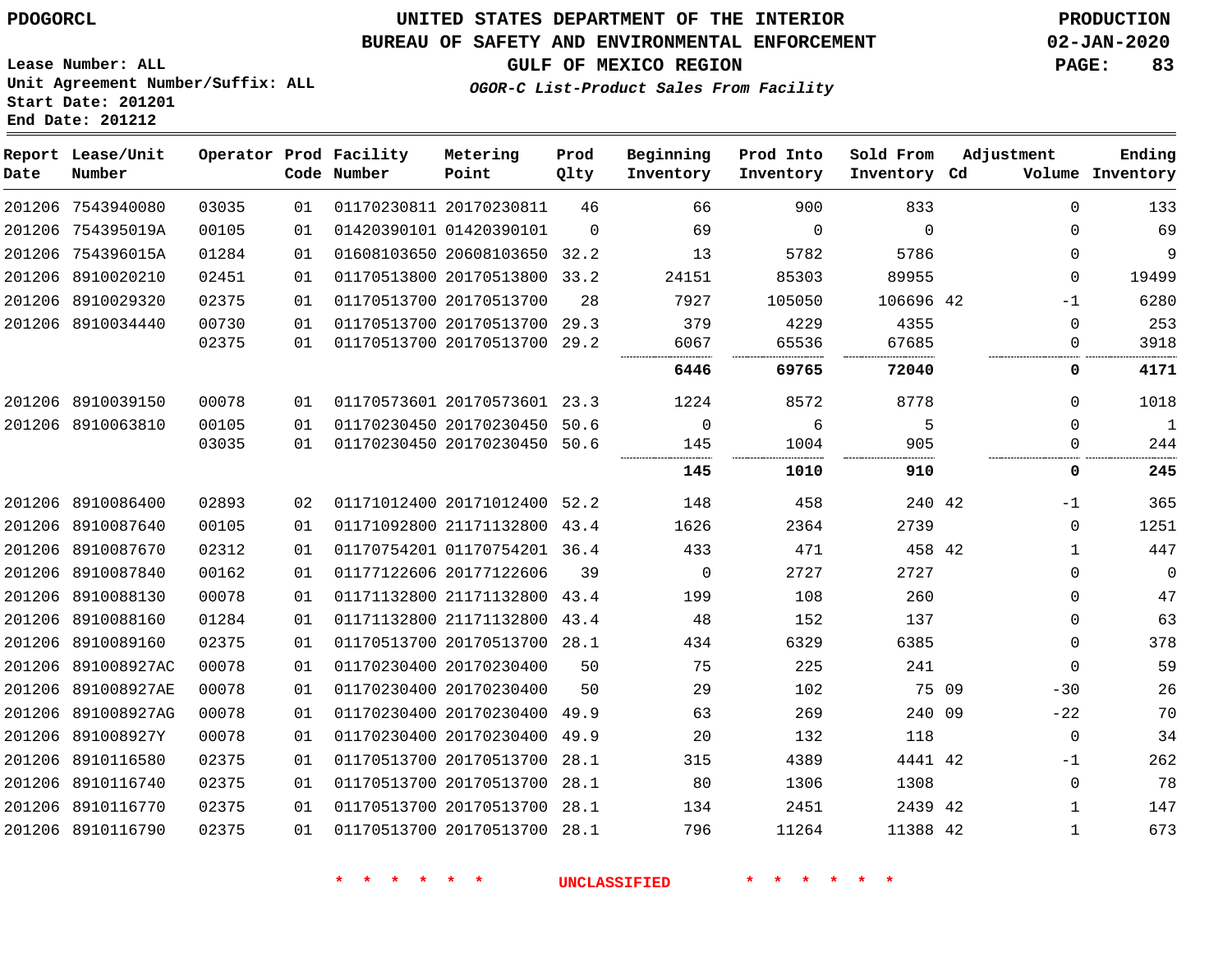#### **BUREAU OF SAFETY AND ENVIRONMENTAL ENFORCEMENT 02-JAN-2020**

**Lease Number: ALL Unit Agreement Number/Suffix: ALL Start Date: 201201 End Date: 201212**

**GULF OF MEXICO REGION PAGE: 84**

**OGOR-C List-Product Sales From Facility**

| Date | Report Lease/Unit<br>Number |       |    | Operator Prod Facility<br>Code Number | Metering<br>Point            | Prod<br>Qlty | Beginning<br>Inventory | Prod Into<br>Inventory | Sold From<br>Inventory Cd | Adjustment  | Ending<br>Volume Inventory |
|------|-----------------------------|-------|----|---------------------------------------|------------------------------|--------------|------------------------|------------------------|---------------------------|-------------|----------------------------|
|      | 201206 8910116800           | 02375 | 01 |                                       | 01170513700 20170513700 28.1 |              | 1368                   | 12313                  | 12945                     | $\mathbf 0$ | 736                        |
|      | 201206 891011687A           | 02266 | 01 |                                       | 01170754800 20170754800      | 29.1         | 107                    | 462                    | 473                       | 0           | 96                         |
|      | 201206 891011687C           | 02266 | 01 |                                       | 01170754800 20170754800 29.1 |              | 114                    | 465                    | 483                       | $\Omega$    | 96                         |
|      | 201206 891011687D           | 02266 | 01 |                                       | 01170754800 20170754800 29.1 |              | 139                    | 718                    | 708                       | 0           | 149                        |
|      | 201206 891011687E           | 02266 | 01 |                                       | 01170754800 20170754800      | 29.1         | 55                     | 236                    | 242                       | $\mathbf 0$ | 49                         |
|      | 201206 8910117330           | 02266 | 01 |                                       | 01170754800 20170754800 29.1 |              | 3                      | 18                     | 17                        | $\mathbf 0$ | $\overline{4}$             |
|      | 201206 8910123210           | 00687 | 01 |                                       | 0117709260A 2017709260A 34.5 |              | 54                     | 1813                   | 1821                      | 0           | 46                         |
|      | 201206 8910123270           | 00105 | 01 |                                       | 01177215100 20177215102 30.2 |              | 43                     | 4471                   | 4467                      | $\mathbf 0$ | 47                         |
|      | 201206 8910123320           | 00105 | 01 |                                       | 01177215100 20177215102 30.2 |              | 108                    | 10104                  | 10107                     | 0           | 105                        |
|      | 201206 8910123330           | 00105 | 01 |                                       | 01177215100 20177215102 30.2 |              | 168                    | 15091                  | 15101                     | $\mathbf 0$ | 158                        |
|      | 201206 8910123350           | 03033 | 01 |                                       | 01171012500 20171012500      | 40           | 54                     | 74                     | 107                       | 0           | 21                         |
|      | 201206 8910123390           | 00105 | 01 |                                       | 01171131800 20171131800      | $\Omega$     | 240                    | $\Omega$               | $\Omega$                  | $\mathbf 0$ | 240                        |
|      | 201206 8910169280           | 02628 | 01 |                                       | 01171132000 20171132000 44.4 |              | 341                    | 6085                   | 6228                      | $\mathbf 0$ | 198                        |
|      | 201206 8910169290           | 02628 | 01 |                                       | 01171132000 20171132000 44.4 |              | 160                    | 2453                   | 2533                      | $\mathbf 0$ | 80                         |
|      | 201206 8910169300           | 00491 | 01 |                                       | 01170230810 20170230810 48.8 |              | 53                     | 26                     | 40                        | $\mathbf 0$ | 39                         |
|      | 201206 8910169370           | 02628 | 01 |                                       | 01171132000 20171132000 44.4 |              | 216                    | 3481                   | 3582                      | $\mathbf 0$ | 115                        |
|      | 201206 8910202350           | 00276 | 01 |                                       | 01170513700 20170513700 35.8 |              | 1679                   | 15835                  | 16567                     | $\mathbf 0$ | 947                        |
|      | 201206 8910202550           | 00105 | 01 |                                       | 01170230810 20170230810 48.7 |              | 33                     | 23                     | 25                        | $\mathbf 0$ | 31                         |
|      | 201206 8910202560           | 02375 | 01 |                                       | 01170513700 20170513700 33.4 |              | 466                    | 6017                   | 6123                      | $\mathbf 0$ | 360                        |
|      | 201206 G00971               | 00105 | 01 |                                       | 01171132000 20171132000 44.3 |              | 2                      | 42                     | 43                        | $\mathbf 0$ | $\mathbf{1}$               |
|      | 201206 G00974               | 00105 | 01 |                                       | 01171132000 20171132000 44.4 |              | 35                     | 674                    | 687                       | $\mathbf 0$ | 22                         |
|      | 201206 G00985               | 00687 | 01 |                                       | 0117709260A 2017709260A 34.5 |              | 239                    | 9314                   | 9316                      | $\mathbf 0$ | 237                        |
|      | 201206 G00987               | 00105 | 01 |                                       | 01171132800 21171132800 43.4 |              | 124                    | 127                    | 172                       | $\Omega$    | 79                         |
|      | 201206 G01027               | 00162 | 01 |                                       | 01177122606 20177122606      | 39           | $\mathbf 0$            | 1698                   | 1698                      | 0           | $\overline{0}$             |
|      | 201206 G01036               | 02312 | 01 |                                       | 01171092651 20171092650 48.1 |              | 1743                   | 4481                   | 4682                      | 0           | 1542                       |
|      | 201206 G01082               | 01364 | 02 |                                       | 01170753510 20170753510 55.3 |              | 291                    | 48                     | 22                        | $\mathbf 0$ | 317                        |
|      | 201206 G01083               | 02375 | 01 |                                       | 01170513700 20170513700 28.2 |              | 1667                   | 23796                  | 24041                     | $\Omega$    | 1422                       |
|      | 201206 G01084               | 02375 | 01 |                                       | 01170513700 20170513700 28.1 |              | $\Omega$               | 871                    | 818 42                    | $-1$        | 52                         |
|      |                             |       |    |                                       |                              |              |                        |                        |                           |             |                            |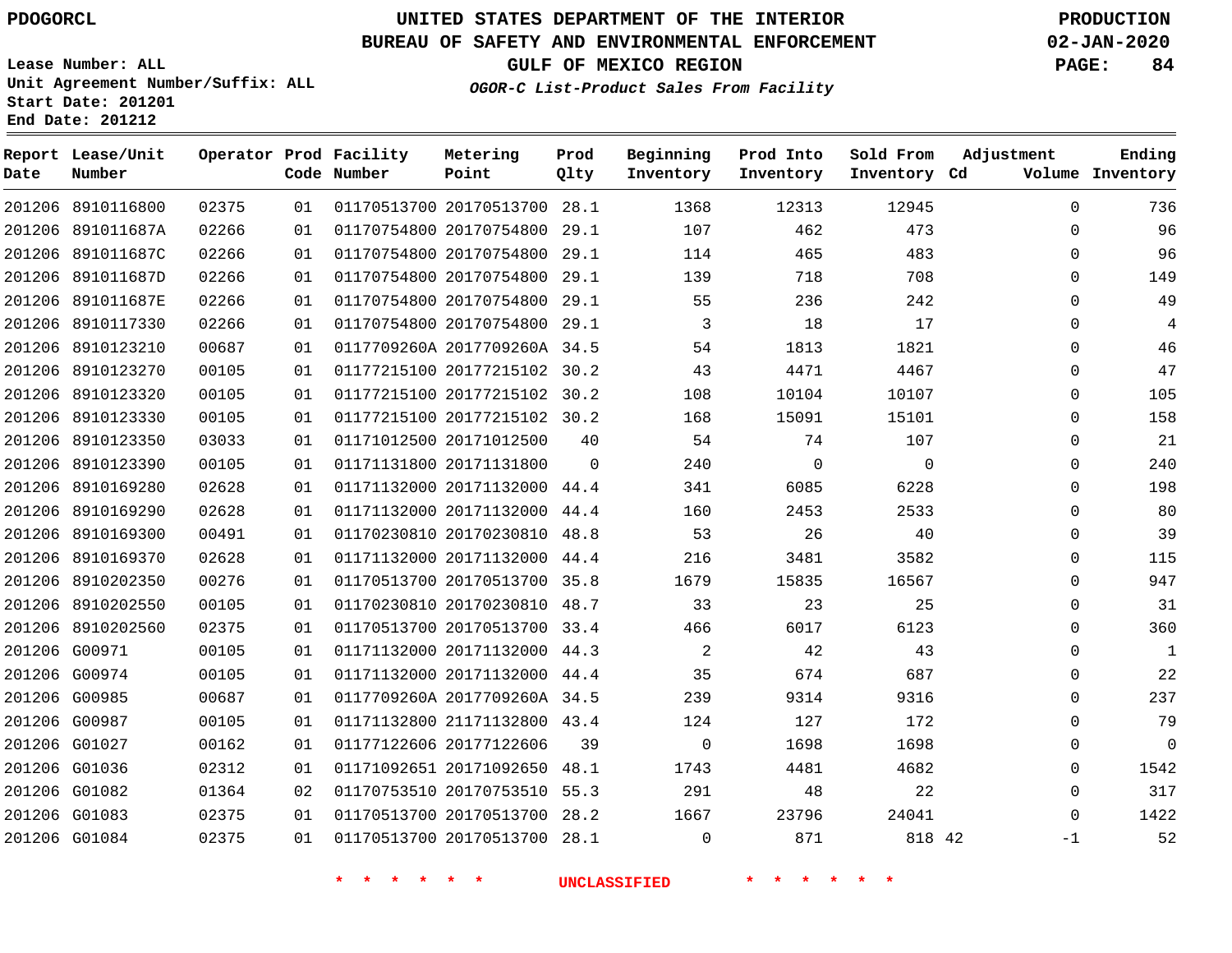#### **BUREAU OF SAFETY AND ENVIRONMENTAL ENFORCEMENT 02-JAN-2020**

**Lease Number: ALL Unit Agreement Number/Suffix: ALL Start Date: 201201**

**End Date: 201212**

**GULF OF MEXICO REGION PAGE: 85**

**OGOR-C List-Product Sales From Facility**

| Date | Report Lease/Unit<br>Number |       |    | Operator Prod Facility<br>Code Number | Metering<br>Point            | Prod<br>Qlty | Beginning<br>Inventory | Prod Into<br>Inventory | Sold From<br>Inventory Cd | Adjustment   | Ending<br>Volume Inventory |
|------|-----------------------------|-------|----|---------------------------------------|------------------------------|--------------|------------------------|------------------------|---------------------------|--------------|----------------------------|
|      | 201206 G01090               | 02375 | 01 |                                       | 01170513700 20170513700 28.1 |              | 741                    | 10504                  | 10617                     | $\Omega$     | 628                        |
|      | 201206 G01091               | 02375 | 01 |                                       | 01170513700 20170513700      | 28.1         | 152                    | 2140                   | 2165 42                   | $\mathbf{1}$ | 128                        |
|      | 201206 G01092               | 02375 | 01 |                                       | 01170513700 20170513700 28.1 |              | 510                    | 7162                   | 7244                      | $\mathbf 0$  | 428                        |
|      | 201206 G01153               | 01834 | 01 |                                       | 01171132800 21171132800 43.4 |              | 58                     | 50                     | 74                        | $\mathbf 0$  | 34                         |
|      | 201206 G01198               | 00105 | 01 |                                       | 01171092651 20171092650      | 48           | 437                    | 631                    | 851                       | 0            | 217                        |
|      | 201206 G01208               | 00105 | 01 |                                       | 01171092651 20171092650      | 48.1         | 599                    | 804                    | 1126                      | $\mathbf 0$  | 277                        |
|      | 201206 G01210               | 03041 | 01 |                                       | 01171132800 21171132800 43.4 |              | 370                    | 726                    | 767                       | $\mathbf 0$  | 329                        |
|      | 201206 G01220               | 00105 | 01 |                                       | 01177092600 20177092600 45.5 |              | 262                    | 6887                   | 6916                      | 0            | 233                        |
|      | 201206 G01248               | 02628 | 01 |                                       | 01171012500 20171012500 36.4 |              | 3849                   | 18734                  | 17338                     | $\mathbf 0$  | 5245                       |
|      | 201206 G01269               | 03033 | 01 |                                       | 01171012500 20171012500 36.4 |              | 146                    | 121                    | 233                       | $\mathbf 0$  | 34                         |
|      | 201206 G01351               | 00078 | 01 |                                       | 01170230400 20170230400 49.9 |              | 16                     | 74                     | 71                        | 0            | 19                         |
|      | 201206 G01441               | 00105 | 01 |                                       | 01177112701 20177112700      | $\Omega$     | 1678                   | $\mathbf 0$            | $\Omega$                  | $\mathbf 0$  | 1678                       |
|      | 201206 G01447               | 02375 | 01 |                                       | 01170513700 20170513700 19.8 |              | 57                     | 840                    | 845                       | $\mathbf 0$  | 52                         |
|      | 201206 G01477               | 03026 | 02 |                                       | 01170230810 20170230810 48.8 |              | 1538                   | 1025                   | 1292                      | $\mathbf 0$  | 1271                       |
|      | 201206 G01610               | 00105 | 01 |                                       | 01177215100 20177215102 30.2 |              | 9                      | 1030                   | 1028                      | $\mathbf 0$  | 11                         |
|      | 201206 G01619               | 02375 | 01 |                                       | 01170513700 20170513700      | 32           | 3826                   | 41919                  | 43239                     | $\mathbf 0$  | 2506                       |
|      | 201206 G01620               | 02375 | 01 |                                       | 01170513700 20170513700      | 32           | 220                    | 3291                   | 3314                      | 0            | 197                        |
|      | 201206 G01754               | 00003 | 01 |                                       | 01423210051 20423210050 49.9 |              | 43                     | 96                     | 111                       | $\mathbf 0$  | 28                         |
|      | 201206 G01757               | 00003 | 01 |                                       | 01423210051 20423210050 49.9 |              | 367                    | 833                    | 959                       | $\mathbf 0$  | 241                        |
|      | 201206 G01860               | 00105 | 01 |                                       | 01170231110 20170231110      | $\Omega$     | 4419                   | 5504                   | $\mathbf 0$               | $\mathbf 0$  | 9923                       |
|      | 201206 G01865               | 00078 | 01 |                                       | 01171012500 20171012500 36.4 |              | 749                    | 1572                   | 1881 42                   | $-1$         | 439                        |
|      | 201206 G01880               | 00105 | 01 |                                       | 01171132000 20171132000 44.3 |              | 5                      | 79                     | 81                        | $\mathbf 0$  | 3                          |
|      | 201206 G01898               | 02312 | 01 |                                       | 01171012500 20171012500 36.4 |              | 292                    | 583                    | 712                       | 0            | 163                        |
|      | 201206 G01901               | 00105 | 01 |                                       | 01177215100 20177215102 30.2 |              | $\mathbf{1}$           | 237                    | 236                       | $\mathbf 0$  | 2                          |
|      | 201206 G01953               | 00105 | 01 |                                       | 01170230811 20170230811      | 46           | 13                     | 74                     | 76                        | $\mathbf 0$  | 11                         |
|      | 201206 G01966               | 00105 | 01 |                                       | 01177215100 20177215102 30.2 |              | 70                     | 6373                   | 6376                      | $\mathbf 0$  | 67                         |
|      | 201206 G01967               | 00105 | 01 |                                       | 01177215100 20177215102 30.2 |              | 111                    | 11641                  | 11631                     | $\mathbf 0$  | 121                        |
|      | 201206 G01972               | 03033 | 01 |                                       | 01170230810 20170230810 48.8 |              | 163                    | 16                     | 91 42                     | $\mathbf{1}$ | 89                         |
|      |                             |       |    |                                       |                              |              |                        |                        |                           |              |                            |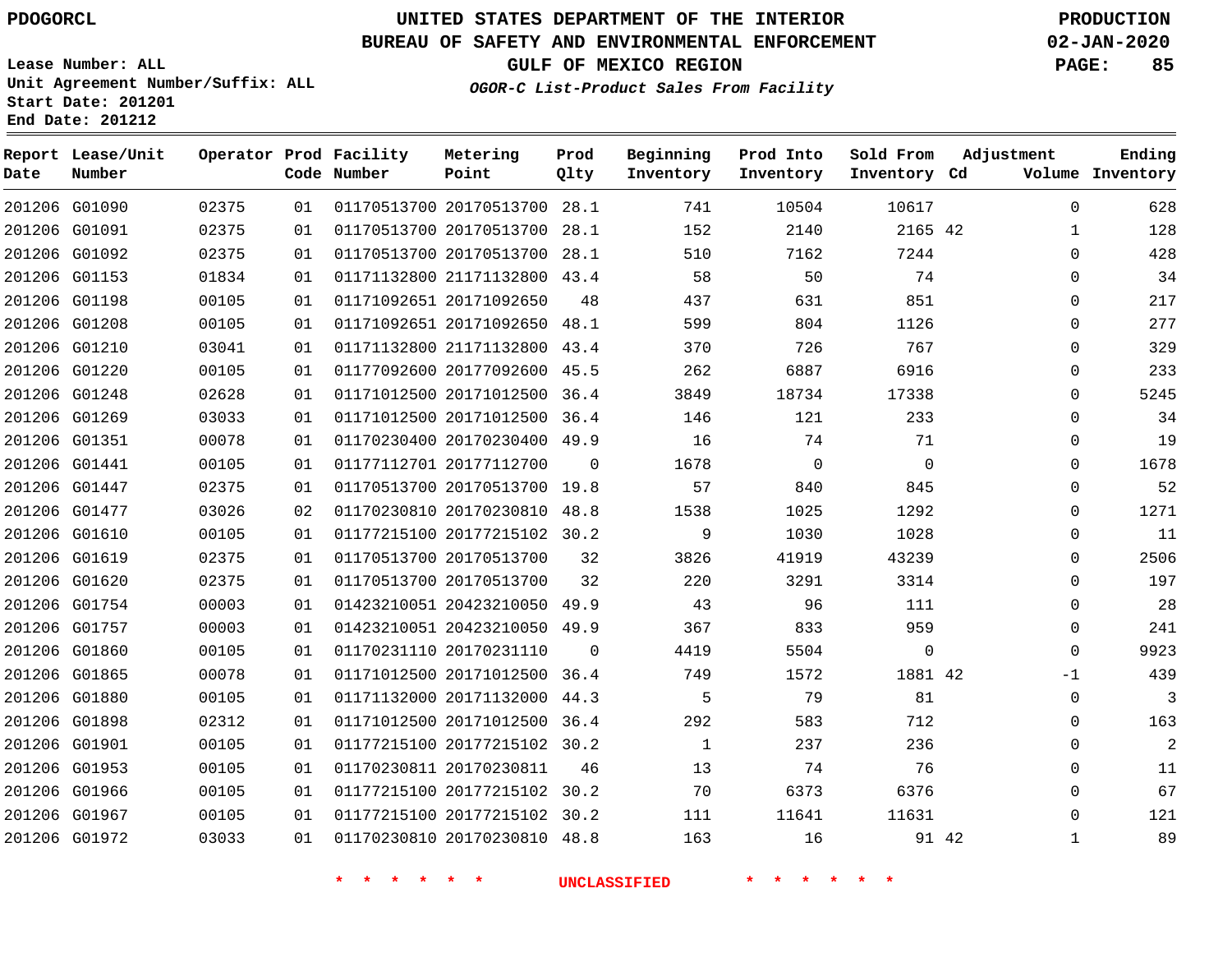**Date**

### **UNITED STATES DEPARTMENT OF THE INTERIOR PDOGORCL PRODUCTION**

**Prod Qlty**

#### **BUREAU OF SAFETY AND ENVIRONMENTAL ENFORCEMENT 02-JAN-2020**

**Lease Number: ALL Unit Agreement Number/Suffix: ALL Start Date: 201201**

**Operator Prod Facility**

**Code Number**

**OGOR-C List-Product Sales From Facility**

**Beginning Inventory** **Prod Into Inventory** **Sold From Inventory**

**GULF OF MEXICO REGION PAGE: 86**

**Inventory Cd Volume**

**Adjustment**

**Ending**

| 201206 G01997 | 01071 | 02 | 01170230810 20170230810 47.2 |          | 37          | 46       | 46           | 0        | 37           |
|---------------|-------|----|------------------------------|----------|-------------|----------|--------------|----------|--------------|
| 201206 G01998 | 00105 | 01 | 01170230810 20170230810 48.8 |          | 112         | 31       | 72           | $\Omega$ | 71           |
| 201206 G02006 | 03026 | 02 | 01170530900 20170530900 44.3 |          | $\mathbf 0$ | 0        | $\mathbf{0}$ | 0        | 0            |
| 201206 G02045 | 00105 | 01 | 01170530900 20170530900 45.6 |          | 25          | 100      | 96           | $\Omega$ | 29           |
| 201206 G02104 | 00687 | 01 | 01171132000 20171132000 44.4 |          | 29          | 491      | 504          | $\Omega$ | 16           |
| 201206 G02111 | 02628 | 01 | 01171132000 20171132000 44.4 |          | 3271        | 76053    | 76839        | $\Omega$ | 2485         |
| 201206 G02127 | 02312 | 02 | 01170230810 20170230810 48.8 |          | 521         | 47       | 287          | 0        | 281          |
| 201206 G02161 | 00105 | 01 | 01171012500 20171012500 36.3 |          | 1104        | 2216     | 2701         | $\Omega$ | 619          |
| 201206 G02163 | 00105 | 01 | 01171012500 20171012500 36.4 |          | 312         | 782      | 876          | 0        | 218          |
| 201206 G02317 | 00105 | 01 | 01171132000 20171132000 44.4 |          | 25          | 445      | 455          | $\Omega$ | 15           |
| 201206 G02353 | 01284 | 01 | 01170230450 20170230450 50.6 |          | 188         | 2201     | 1854         | $\Omega$ | 535          |
| 201206 G02354 | 01284 | 01 | 01170230450 20170230450 50.6 |          | 143         | 1659     | 1400         | $\Omega$ | 402          |
| 201206 G02404 | 03033 | 01 | 01170230810 20170230810 48.8 |          | 264         | 150      | 209          | $\Omega$ | 205          |
| 201206 G02429 | 00491 | 01 | 01170230810 20170230810 48.8 |          | 91          | 57       | 75           | 0        | 73           |
| 201206 G02433 | 00491 | 01 | 01170230810 20170230810 48.8 |          | 81          | 23       | 67           | $\Omega$ | 37           |
| 201206 G02439 | 02375 | 01 | 01171132000 20171132000 44.4 |          | $\mathbf 0$ | 43       | 43           | 0        | 0            |
| 201206 G02580 | 00105 | 01 | 01171012400 20171012400 52.1 |          | 2024        | $\Omega$ | 2024         | $\Omega$ | 0            |
| 201206 G02601 | 01834 | 01 | 01171092651 20171092650 47.9 |          | 490         | 877      | 1065         | $\Omega$ | 302          |
| 201206 G02613 | 02628 | 01 | 01171132000 20171132000 44.4 |          | $\Omega$    | 36       | 35           | $\Omega$ | $\mathbf{1}$ |
| 201206 G02628 | 00105 | 01 | 01171012500 20171012500 36.4 |          | 364         | 864      | 987          | $\Omega$ | 241          |
| 201206 G02665 | 02451 | 01 | 01423210051 20423210050 49.8 |          | 573         | 1422     | 1583         | $\Omega$ | 412          |
| 201206 G02688 | 00105 | 01 | 01170230810 20170230810 48.7 |          | 65          | 135      | 101          | $\Omega$ | 99           |
| 201206 G02735 | 03035 | 01 | 01170230810 20170230810 48.8 |          | 1477        | 507      | 1002 42      | 1        | 983          |
| 201206 G02819 | 00105 | 01 | 01170231110 20170231110      | $\Omega$ | 103         | 258      | $\mathbf{0}$ | $\Omega$ | 361          |
| 201206 G02825 | 00105 | 01 | 01170230810 20170230810 48.7 |          | 306         | 199      | 255          | $\Omega$ | 250          |
| 201206 G02826 | 00105 | 01 | 01170231110 20170231110      | $\Omega$ | 211         | 308      | $\mathbf{0}$ | 0        | 519          |
|               |       | 01 | 01170230810 20170230810 48.7 |          | 243         | 155      | 201          | 0        | 197          |
|               |       |    |                              |          | 454         | 463      | 201          | 0        | 716          |

**Metering Point**

**\* \* \* \* \* \* UNCLASSIFIED \* \* \* \* \* \***

**End Date: 201212**

**Report Lease/Unit**

**Number**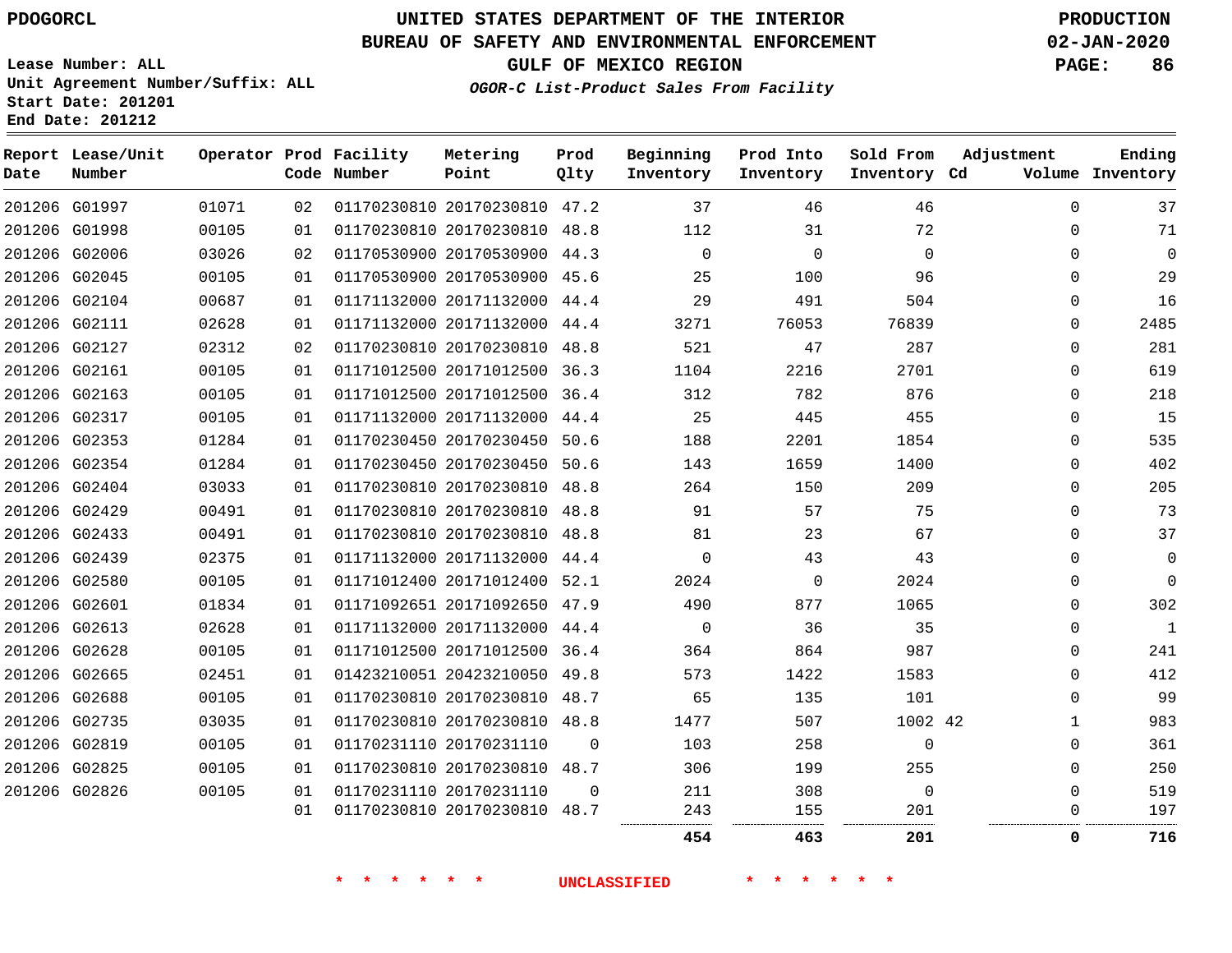**Report Date**

 G04081 G04085 G04087    

### **UNITED STATES DEPARTMENT OF THE INTERIOR PDOGORCL PRODUCTION**

#### **BUREAU OF SAFETY AND ENVIRONMENTAL ENFORCEMENT 02-JAN-2020**

**Lease Number: ALL Unit Agreement Number/Suffix: ALL Start Date: 201201 End Date: 201212**

**OGOR-C List-Product Sales From Facility**

**GULF OF MEXICO REGION PAGE: 87**

  $\Omega$  $\Omega$   $\Omega$   $\Omega$  -1

| Date | Report Lease/Unit<br>Number |       |    | Operator Prod Facility<br>Code Number | Metering<br>Point            | Prod<br>Qlty | Beginning<br>Inventory | Prod Into<br>Inventory | Sold From<br>Inventory Cd | Adjustment  | Ending<br>Volume Inventory |
|------|-----------------------------|-------|----|---------------------------------------|------------------------------|--------------|------------------------|------------------------|---------------------------|-------------|----------------------------|
|      | 201206 G02870               | 03035 | 01 |                                       | 01170230810 20170230810 48.8 |              | 18                     | $\mathbf 0$            | 9                         | $\mathbf 0$ | 9                          |
|      | 201206 G02885               | 02312 | 01 |                                       | 01171132000 20171132000 44.4 |              | 1                      | 109                    | 106                       | $\mathbf 0$ |                            |
|      | 201206 G02886               | 02312 | 02 |                                       | 01171132000 20171132000 44.4 |              | 5                      | $\Omega$               | 5                         | $\Omega$    | 0                          |
|      | 201206 G02895               | 02579 | 02 |                                       | 01171092651 20171092650 47.9 |              | 152                    | 163                    | 259                       | $\Omega$    | 56                         |
|      |                             | 02628 | 02 |                                       | 01171092651 20171092650 48.1 |              | 759<br>                | 1120<br>               | 1495<br>                  | 0           | 384                        |
|      |                             |       |    |                                       |                              |              | 911                    | 1283                   | 1754                      | 0           | 440                        |
|      | 201206 G02898               | 01834 | 01 |                                       | 01171012300 20171012300      | 38           | 313                    | 797                    | 741                       | $\Omega$    | 369                        |
|      | 201206 G02899               | 01834 | 01 |                                       | 01171012300 20171012300      | 38           | 175                    | 434                    | 408                       | $\Omega$    | 201                        |
|      | 201206 G02900               | 03033 | 01 |                                       | 01171132000 20171132000 44.4 |              | $\mathbf 0$            | 298                    | 288                       | $\mathbf 0$ | 10                         |
|      | 201206 G03061               | 00105 | 01 |                                       | 01423210051 20423210050 49.8 |              | 646                    | 2008                   | 2073                      | $\Omega$    | 581                        |
|      | 201206 G03068               | 00105 | 01 |                                       | 01423210051 20423210050 49.8 |              | 105                    | 128                    | 196                       | $\Omega$    | 37                         |
|      | 201206 G03145               | 03041 | 01 |                                       | 01171132800 21171132800      | 43.4         | 87                     | 113                    | 138                       | 0           | 62                         |
|      | 201206 G03152               | 00105 | 01 |                                       | 01177092600 20177092600 45.5 |              | 104                    | 3115                   | 3114                      | $\Omega$    | 105                        |
|      | 201206 G03236               | 03041 | 01 |                                       | 01170230450 20170230450 50.6 |              | 4                      | 41                     | 35                        | $\Omega$    | 10                         |
|      | 201206 G03264               | 00003 | 01 |                                       | 01170230811 20170230811      | 46           | 8                      | 64                     | 63                        | $\Omega$    | 9                          |
|      | 201206 G03265               | 01284 | 02 |                                       | 01170530900 20170530900 45.6 |              | 116                    | 508                    | 479                       | $\Omega$    | 145                        |
|      | 201206 G03331               | 02312 | 01 |                                       | 01171132800 21171132800 43.4 |              | 2229                   | 3276                   | 3779                      | $\mathbf 0$ | 1726                       |
|      | 201206 G03414               | 00105 | 01 |                                       | 01170753510 20170753510 55.3 |              | 214                    | 63                     | 18                        | $\mathbf 0$ | 259                        |
|      | 201206 G03593               | 03035 | 01 |                                       | 01171012500 20171012500 36.4 |              | 35                     | 29                     | 55 42                     | $-1$        | 8                          |
|      | 201206 G03793               | 03035 | 01 |                                       | 01171012500 20171012500 36.4 |              | 53                     | 187                    | 188                       | $\mathbf 0$ | 52                         |
|      | 201206 G03811               | 00105 | 01 |                                       | 01171092651 20171092650 48.1 |              | 667                    | 1029                   | 1342                      | $\mathbf 0$ | 354                        |
|      | 201206 G03940               | 00105 | 01 |                                       | 01423210051 20423210050 49.9 |              | 19                     | 38                     | 46                        | $\mathbf 0$ | 11                         |
|      | 201206 G03958               | 00105 | 01 |                                       | 01170230510 20170230510 47.5 |              | 1374                   | 178                    | 407                       | $\Omega$    | 1145                       |
|      | 201206 G04003               | 00105 | 01 |                                       | 01171012500 20171012500 36.3 |              | 1602                   | 3717                   | 4281                      | $\Omega$    | 1038                       |
|      | 201206 G04065               | 02628 | 01 |                                       | 01423210051 20423210050 49.9 |              | 6                      | 5                      | 9                         | $\Omega$    | $\overline{2}$             |

**\* \* \* \* \* \* UNCLASSIFIED \* \* \* \* \* \***

20170230811

20170230810 48.8

01177008150 33.5

 

 

42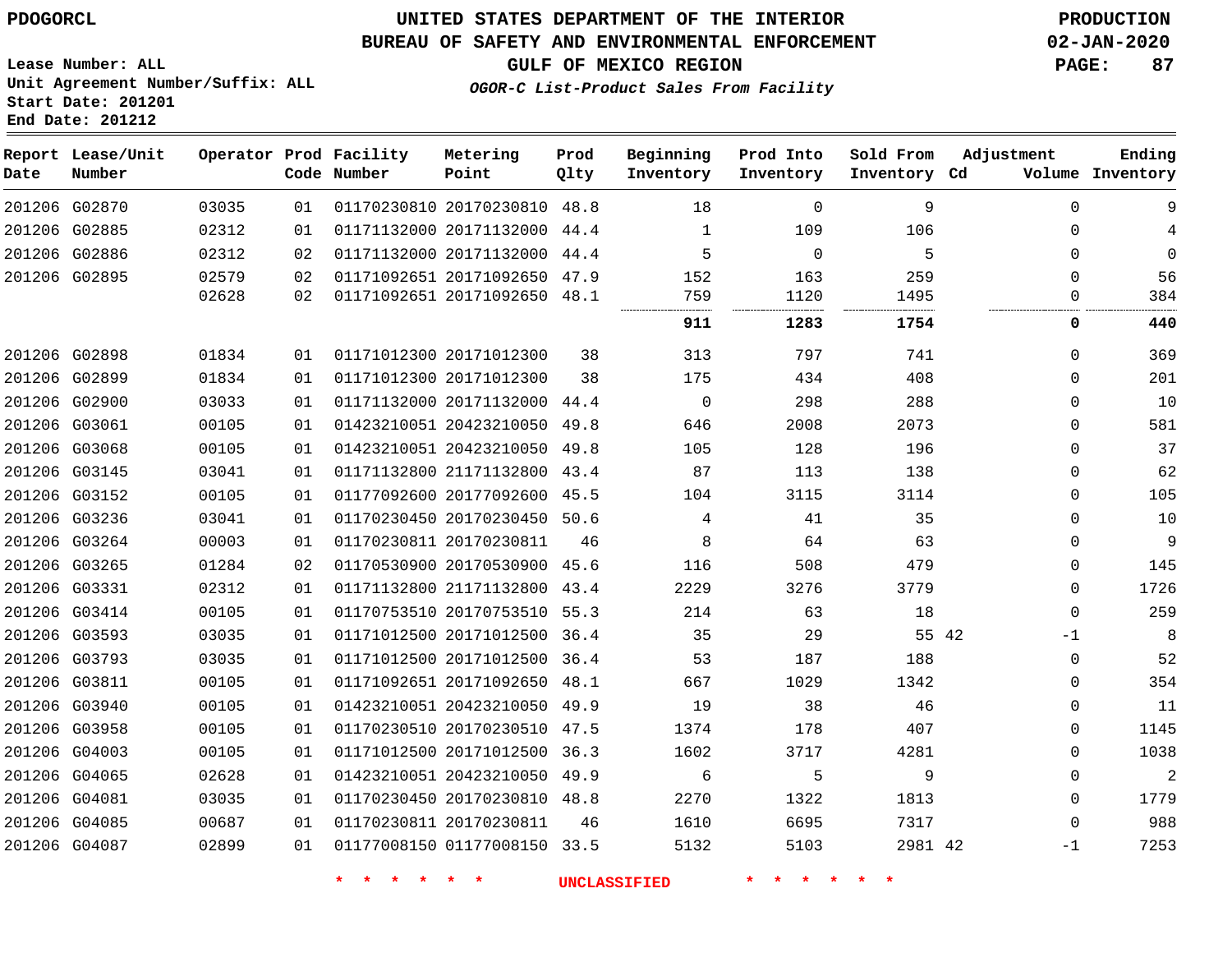#### **BUREAU OF SAFETY AND ENVIRONMENTAL ENFORCEMENT 02-JAN-2020**

**Lease Number: ALL Unit Agreement Number/Suffix: ALL Start Date: 201201**

**End Date: 201212**

**GULF OF MEXICO REGION PAGE: 88**

**OGOR-C List-Product Sales From Facility**

| Date | Report Lease/Unit<br>Number |       |    | Operator Prod Facility<br>Code Number | Metering<br>Point            | Prod<br>Qlty | Beginning<br>Inventory | Prod Into<br>Inventory | Sold From<br>Inventory Cd | Adjustment            | Ending<br>Volume Inventory |
|------|-----------------------------|-------|----|---------------------------------------|------------------------------|--------------|------------------------|------------------------|---------------------------|-----------------------|----------------------------|
|      | 201206 G04098               | 01963 | 02 |                                       | 01170230810 20170230810 48.8 |              | 158                    | 17                     | 60                        | $\mathbf 0$           | 115                        |
|      | 201206 G04232               | 00105 | 01 |                                       | 01171012500 20171012500 36.3 |              | 227                    | 991                    | 941                       | $\mathbf 0$           | 277                        |
|      |                             | 00730 | 01 |                                       | 01171012500 20171012500 36.4 |              | 3417                   | 8225                   | 9345                      | $\mathbf 0$<br>       | 2297                       |
|      |                             |       |    |                                       |                              |              | 3644                   | 9216                   | 10286                     | 0                     | 2574                       |
|      | 201206 G04397               | 00105 | 01 |                                       | 01170230810 20170230810      | $\Omega$     | $\mathbf 0$            | 72                     | $\mathbf 0$               | $\mathbf 0$           | 72                         |
|      | 201206 G04421               | 00105 | 01 |                                       | 01171131600 20171131600 42.9 |              | 2362                   | 15534                  | 17076                     | $\Omega$              | 820                        |
|      | 201206 G04453               | 03033 | 02 |                                       | 01171012300 20171012300 37.9 |              | 54                     | $\Omega$               | 54                        | $\mathbf 0$           | $\Omega$                   |
|      | 201206 G04537               | 03033 | 01 |                                       | 01420470030 20420470030      | $\Omega$     | 979                    | $\Omega$               | $\Omega$                  | $\mathbf 0$           | 979                        |
|      | 201206 G04800               | 03026 | 02 |                                       | 01171132800 21171132800 43.4 |              | 1631                   | 2064                   | 2537                      | $\mathbf 0$           | 1158                       |
|      | 201206 G04818               | 03035 | 01 |                                       | 01170230500 20170230500 42.5 |              | 9                      | 13                     | 18                        | $\mathbf 0$           |                            |
|      | 201206 G05006               | 01284 | 02 |                                       | 01170230510 20170230510 47.5 |              | 36                     | $\Omega$               | 9                         | $\mathbf 0$           | 27                         |
|      | 201206 G05286               | 03033 | 01 |                                       | 01170230810 20170230810 48.8 |              | 1417                   | 700                    | 1062                      | $\Omega$              | 1055                       |
|      | 201206 G05292               | 00003 | 01 |                                       | 01170230811 20170230811      | 46           | 40                     | 284                    | 282                       | $\Omega$              | 42                         |
|      | 201206 G05431               | 02970 | 02 |                                       | 01177062608 2017706260A      | 36           | 82                     | 3160                   | 3149                      | $\mathbf 0$           | 93                         |
|      | 201206 G05494               | 02871 | 02 |                                       | 01171132800 21171132800 43.4 |              | 80                     | 49                     |                           | 89 42<br>$\mathbf{1}$ | 41                         |
|      | 201206 G05504               | 00105 | 01 |                                       | 01171012300 20171012300      | 38           | 295                    | 746                    | 696                       | $\Omega$              | 345                        |
|      |                             |       | 01 |                                       | 01171132800 21171132800      | 43.4         | 1083                   | 1280                   | 1622                      | 0                     | 741                        |
|      |                             | 00730 | 01 |                                       | 01171132800 21171132800      | 43.4         | 250                    | 321                    | 392                       | $\Omega$              | 179                        |
|      |                             | 02970 | 02 |                                       | 01171132800 21171132800      | 43.4         | 6631                   | 9304                   | 10940                     | 0                     | 4995                       |
|      |                             |       |    |                                       |                              |              | 8259                   | 11651                  | 13650                     | 0                     | 6260                       |
|      | 201206 G05505               | 00078 | 01 |                                       | 01171132800 21171132800 43.4 |              | 535                    | 1771                   | 1533 42                   | $-1$                  | 772                        |
|      | 201206 G05549               | 01834 | 01 |                                       | 01171092651 20171092650      | 48.1         | 68                     | 21                     | 82                        | $\mathbf 0$           | 7                          |
|      | 201206 G05602               | 01834 | 01 |                                       | 01171012500 20171012500      | 36.4         | 340                    | 489                    | 692 42                    | $-1$                  | 136                        |
|      | 201206 G05610               | 02312 | 01 |                                       | 01171012500 20171012500      | 36.4         | 18                     | 36                     | 44                        | 0                     | 10                         |
|      | 201206 G05612               | 00105 | 01 |                                       | 01171012500 20171012500 36.4 |              | 536                    | 2295                   | 2190                      | $\mathbf 0$           | 641                        |
|      | 201206 G05613               | 00105 | 01 |                                       | 01171012500 20171012500 36.4 |              | $\overline{a}$         | 1                      | 3                         | $\mathbf 0$           | $\Omega$                   |
|      | 201206 G06069               | 00105 | 01 |                                       | 01423210051 20423210050 49.8 |              | 26                     | 83                     | 85                        | $\Omega$              | 24                         |
|      | 201206 G06105               | 03033 | 01 |                                       | 01420390110 20420390110      | $\Omega$     | 94                     | 36                     | $\Omega$                  | $\mathbf 0$           | 130                        |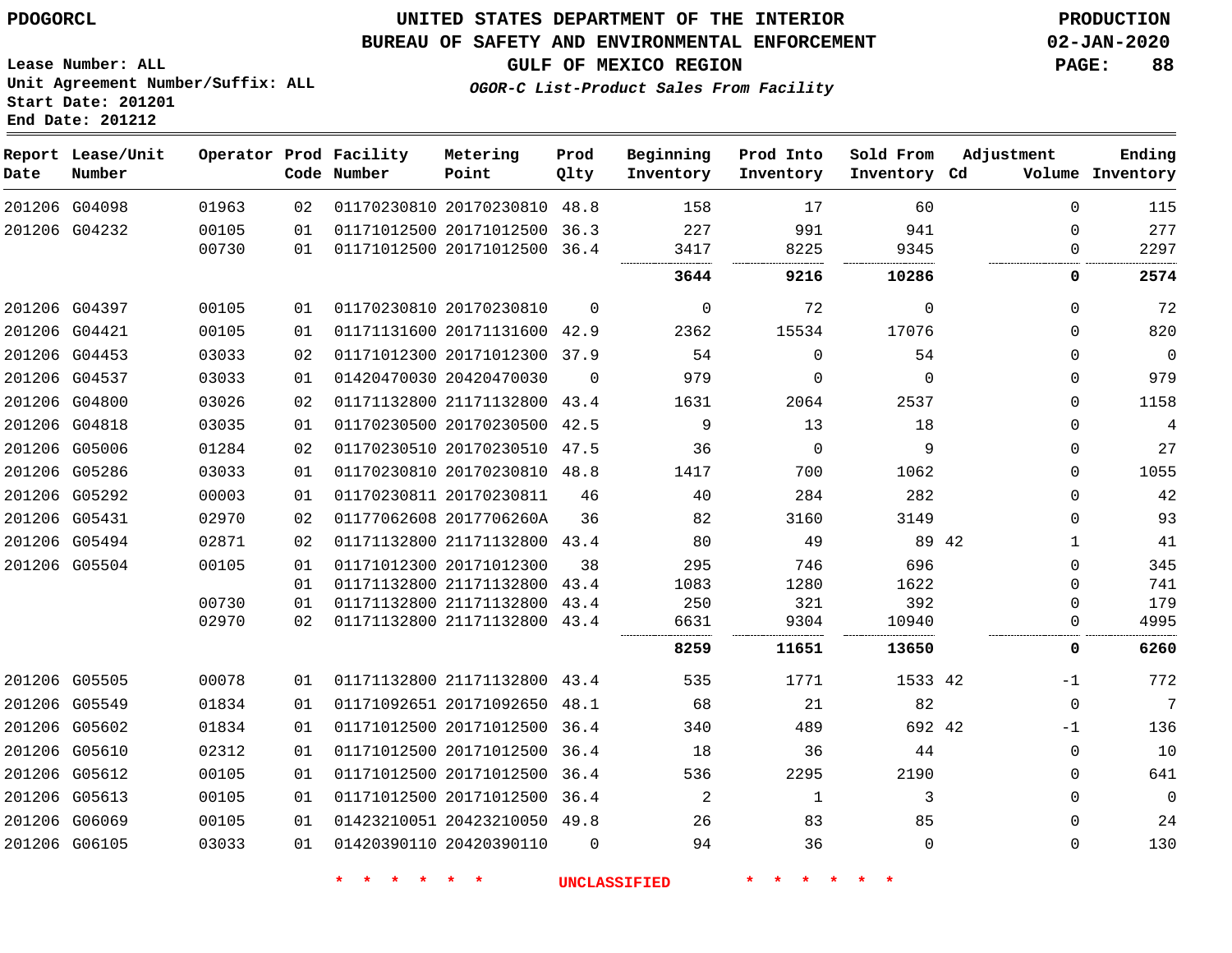### **UNITED STATES DEPARTMENT OF THE INTERIOR PDOGORCL PRODUCTION**

#### **BUREAU OF SAFETY AND ENVIRONMENTAL ENFORCEMENT 02-JAN-2020**

**Lease Number: ALL Unit Agreement Number/Suffix: ALL Start Date: 201201**

**End Date: 201212**

**GULF OF MEXICO REGION PAGE: 89**

**OGOR-C List-Product Sales From Facility**

| Date | Report Lease/Unit<br>Number |       |    | Operator Prod Facility<br>Code Number | Metering<br>Point            | Prod<br>Qlty | Beginning<br>Inventory | Prod Into<br>Inventory | Sold From<br>Inventory Cd | Adjustment   | Ending<br>Volume Inventory |
|------|-----------------------------|-------|----|---------------------------------------|------------------------------|--------------|------------------------|------------------------|---------------------------|--------------|----------------------------|
|      | 201206 G06168               | 03008 | 02 |                                       | 01170230450 20170230450 50.6 |              | $\mathbf 0$            | 124                    | 94                        | $\mathbf{0}$ | 30                         |
|      | 201206 G06668               | 00276 | 01 |                                       | 01171132000 20171132000 44.4 |              | 332                    | 6233                   | 6362 42                   | $\mathbf 1$  | 204                        |
|      | 201206 G07215               | 03041 | 01 |                                       | 01420390120 01420390120 54.6 |              | 28                     | 56                     | 60                        | $\Omega$     | 24                         |
|      | 201206 G07703               | 03041 | 01 |                                       | 01171132800 21171132800 43.4 |              | 162                    | 7                      | 120                       | $\Omega$     | 49                         |
|      | 201206 G07736               | 02312 | 01 |                                       | 01171132800 21171132800 43.4 |              | 633                    | 856                    | 1022                      | $\Omega$     | 467                        |
|      | 201206 G07760               | 01284 | 01 |                                       | 01177122950 20177122950 30.3 |              | 13                     | 3554                   | 3541                      | 0            | 26                         |
|      | 201206 G07917               | 01834 | 01 |                                       | 01170573602 20170573602 33.7 |              | 28639                  | 35816                  | 31493                     | 0            | 32962                      |
|      | 201206 G08120               | 02312 | 01 |                                       | 01423210051 20423210050 49.9 |              | 3                      | 34                     | 27                        | 0            | 10                         |
|      | 201206 G09010               | 03041 | 01 |                                       | 01420390120 01420390120 54.6 |              | 272                    | 461                    | 510                       | 0            | 223                        |
|      | 201206 G09032               | 00730 | 01 |                                       | 01170230450 20170230450 50.6 |              | $\overline{2}$         | 46                     | 37                        | $\mathbf{0}$ | 11                         |
|      | 201206 G09500               | 02899 | 01 |                                       | 01177058270 01177058270 37.8 |              | 1795                   | $\mathbf 0$            | $\Omega$                  | $\Omega$     | 1795                       |
|      | 201206 G09631               | 01284 | 01 |                                       | 01177122950 20177122950 30.3 |              | 11                     | 1210                   | 1213                      | $\mathbf 0$  | 8                          |
|      | 201206 G10487               | 00981 | 01 |                                       | 01170753850 20170753850 30.4 |              | 1459                   | 131                    | 25                        | $\Omega$     | 1565                       |
|      | 201206 G10584               | 03075 | 02 |                                       | 01170230811 20170230811      | 46           | 42                     | 375                    | 362                       | $\Omega$     | 55                         |
|      | 201206 G10636               | 03035 | 01 |                                       | 01170230811 20170230811      | 46           | 493                    | 6101                   | 5694                      | $\Omega$     | 900                        |
|      | 201206 G10665               | 02899 | 01 |                                       | 01177058270 01177058270 37.8 |              | 31                     | $\mathbf 0$            | $\Omega$                  | $\Omega$     | 31                         |
|      | 201206 G10910               | 00162 | 01 |                                       | 01177245110 2017724511G 46.4 |              | $\Omega$               | 4351                   | 4351                      | $\Omega$     | $\mathbf 0$                |
|      | 201206 G11243               | 03033 | 01 |                                       | 01420470030 20420470030      | $\Omega$     | 766                    | $\mathbf 0$            | $\mathbf 0$               | $\Omega$     | 766                        |
|      | 201206 G11870               | 00276 | 01 |                                       | 01171132000 20171132000 44.4 |              | 129                    | 5712                   | 5654                      | $\Omega$     | 187                        |
|      | 201206 G11984               | 03008 | 02 |                                       | 01171092651 20171092650 48.1 |              | 203                    | 151                    | 301                       | $\Omega$     | 53                         |
|      | 201206 G12020               | 03035 | 01 |                                       | 01171012500 20171012500 36.4 |              | 260                    | 818                    | 850 42                    | $\mathbf 1$  | 229                        |
|      | 201206 G12024               | 02312 | 02 |                                       | 01171012500 20171012500 36.4 |              | 67                     | 179                    | 196                       | $\mathbf 0$  | 50                         |
|      | 201206 G12355               | 03033 | 01 |                                       | 01171012300 20171012300 37.9 |              | 4907                   | 13279                  | 12044 42                  | $-1$         | 6141                       |
|      | 201206 G12497               | 03033 | 01 |                                       | 01420390101 01420390101      | $\Omega$     | 3                      | $\mathbf 0$            | 0                         | $\mathbf 0$  | 3                          |
|      | 201206 G12564               | 02603 | 01 |                                       | 01170230510 20170230510 47.5 |              | 133                    | 26                     | 39                        | $\Omega$     | 120                        |
|      | 201206 G12802               | 02200 | 01 |                                       | 01170230811 20170230811      | 46           | 319                    | 2143                   | 2222                      | $\Omega$     | 240                        |
|      | 201206 G13560               | 03033 | 01 |                                       | 01170230810 20170230810 48.8 |              | 88                     | 30                     | 66                        | $\Omega$     | 52                         |
|      | 201206 G13563               | 03033 | 01 |                                       | 01170230811 20170230811      | 46           | $\Omega$               | 11846                  | 10098                     | $\Omega$     | 1748                       |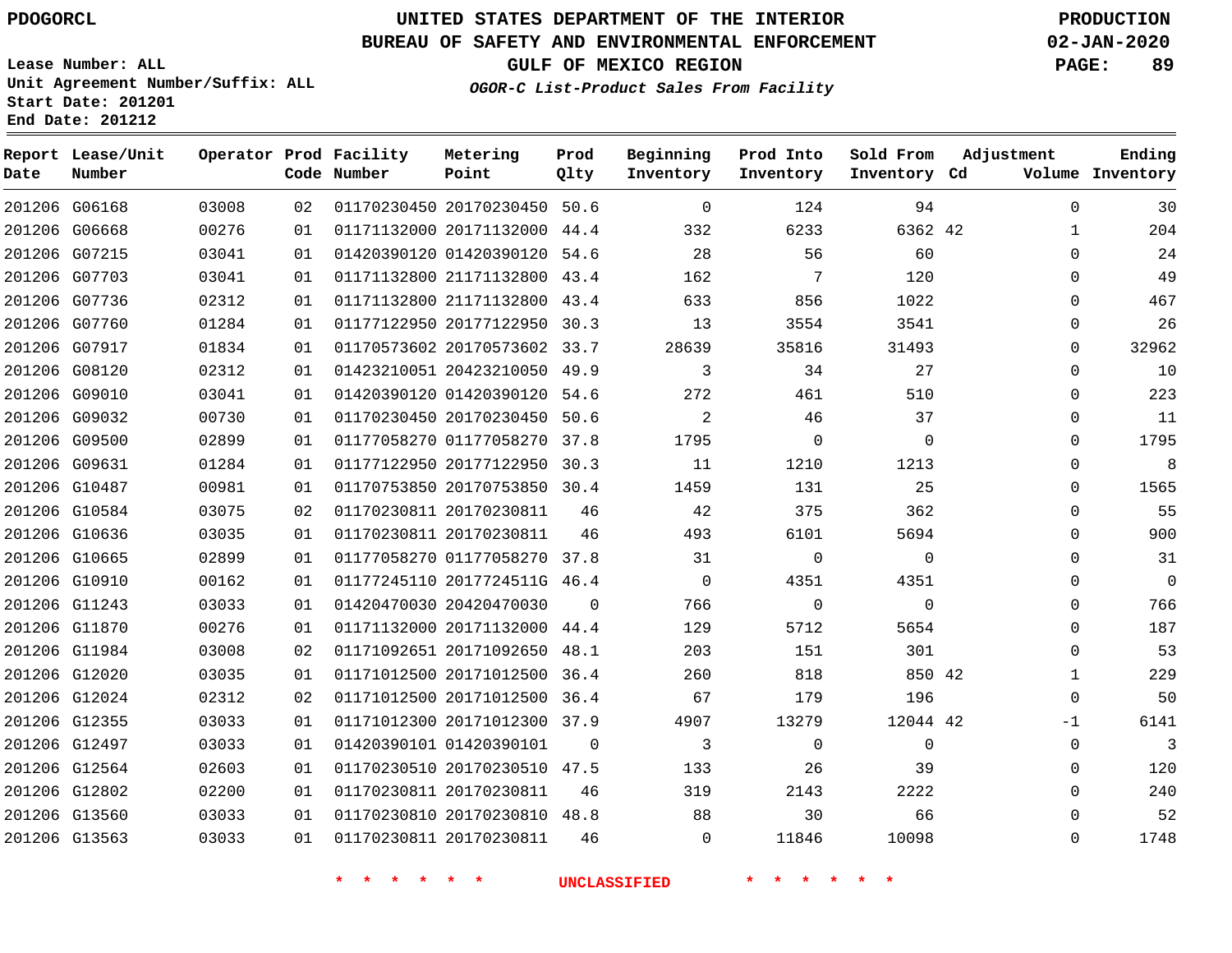**Start Date: 201201 End Date: 201212**

## **UNITED STATES DEPARTMENT OF THE INTERIOR PDOGORCL PRODUCTION**

#### **BUREAU OF SAFETY AND ENVIRONMENTAL ENFORCEMENT 02-JAN-2020**

**Lease Number: ALL Unit Agreement Number/Suffix: ALL**

**GULF OF MEXICO REGION PAGE: 90**

**OGOR-C List-Product Sales From Facility**

| Date | Report Lease/Unit<br>Number |       |    | Operator Prod Facility<br>Code Number | Metering<br>Point            | Prod<br>Qlty | Beginning<br>Inventory | Prod Into<br>Inventory | Sold From<br>Inventory Cd | Adjustment               | Ending<br>Volume Inventory |
|------|-----------------------------|-------|----|---------------------------------------|------------------------------|--------------|------------------------|------------------------|---------------------------|--------------------------|----------------------------|
|      | 201206 G13576               | 03147 | 02 |                                       | 01170230810 20170230810 48.8 |              | $\Omega$               | 6                      | $\mathbf 0$               | $\mathbf 0$              | 6                          |
|      | 201206 G13897               | 03033 | 01 |                                       | 01171132000 20171132000      | 44.4         | $\mathbf{1}$           | $\Omega$               | 1                         | $\Omega$                 | $\Omega$                   |
|      | 201206 G13937               | 02628 | 02 |                                       | 01171092651 20171092650      | 48.1         | 547                    | 11                     | 554                       | $\Omega$                 | 4                          |
|      | 201206 G13938               | 01284 | 01 |                                       | 01171012500 20171012500 36.4 |              | 2121                   | 5485                   | 6074                      | $\Omega$                 | 1532                       |
|      | 201206 G14342               | 02200 | 01 |                                       | 01170230811 20170230811      | 46           | 694                    | 3352                   | 3475                      | $\Omega$                 | 571                        |
|      | 201206 G14535               | 02628 | 01 |                                       | 01171012500 20171012500 36.4 |              | 3179                   | 11721                  | 11630                     | $\Omega$                 | 3270                       |
|      | 201206 G14864               | 02871 | 02 |                                       | 01170230450 20170230450      | 50.6         | 202                    | $\Omega$               | 202                       | $\Omega$                 | $\mathbf 0$                |
|      | 201206 G15050               | 00105 | 01 |                                       | 01170231110 20170231110      | $\Omega$     | 6132                   | 16670                  | $\Omega$                  | $\mathbf 0$              | 22802                      |
|      | 201206 G15078               | 00064 | 01 |                                       | 01170230810 20170230810 48.8 |              | 3162                   | 332                    | 519                       | $\Omega$                 | 2975                       |
|      | 201206 G15110               | 02714 | 01 |                                       | 01170530900 20170530900      | 45.6         | $\mathbf 0$            | 2                      | 1                         | $\mathbf 0$              | $\mathbf{1}$               |
|      | 201206 G15189               | 02970 | 02 |                                       | 01171132800 21171132800 43.4 |              | 37                     | 70                     | 74                        | $\Omega$                 | 33                         |
|      | 201206 G15239               | 03041 | 01 |                                       | 01171012500 20171012500      | 36.4         | 1                      | 35                     | 26                        | $\Omega$                 | 10                         |
|      | 201206 G15263               | 00105 | 01 |                                       | 01171132000 20171132000      | 44.4         | 102                    | 1953                   | 1991                      | $\Omega$                 | 64                         |
|      | 201206 G15277               | 03035 | 01 |                                       | 01171012400 20171012400 52.2 |              | 3973                   | 6104                   | 5206                      | $\Omega$                 | 4871                       |
|      | 201206 G15299               | 02200 | 02 |                                       | 01171092651 20171092650      | 48           | 1659                   | 2166                   | 3079                      | $\mathbf 0$              | 746                        |
|      | 201206 G15312               | 00105 | 01 |                                       | 01171092651 20171092650      | 48           | 4938                   | 6931                   | 9484                      | $\Omega$                 | 2385                       |
|      | 201206 G15740               | 00105 | 01 |                                       | 01170230450 20170230450 50.5 |              | 25                     | 309                    | 259                       | $\Omega$                 | 75                         |
|      |                             | 02893 | 02 |                                       | 01170230450 20170230450 48.5 |              | $\Omega$<br>           | 0                      | $\Omega$                  | $\Omega$                 | $\Omega$                   |
|      |                             |       |    |                                       |                              |              | 25                     | 309                    | 259                       | 0                        | 75                         |
|      | 201206 G16121               | 00687 | 01 |                                       | 01170230811 20170230811      | 46           | 89                     | 769                    | 745 42                    | $\mathbf{1}$             | 114                        |
|      | 201206 G16201               | 03026 | 02 |                                       | 01170530900 20170530900 45.6 |              | 7                      | 70                     | 57                        | $\Omega$                 | 20                         |
|      | 201206 G16314               | 00105 | 01 |                                       | 01171012400 20171012400 52.1 |              | 82                     | $\Omega$               | 82                        | $\Omega$                 | $\Omega$                   |
|      | 201206 G16325               | 00105 | 01 |                                       | 01171012400 20171012400      | 52.2         | 786                    | 2321                   | 1255                      | $\Omega$                 | 1852                       |
|      | 201206 G16353               | 03033 | 01 |                                       | 01171132000 20171132000      | 44.4         | 4                      | 10                     | 14                        | $\mathbf 0$              | $\mathbf 0$                |
|      | 201206 G16469               | 03026 | 02 |                                       | 01170753510 20170753510      | 55.3         | 61                     | 61                     | 8                         | $\mathbf 0$              | 114                        |
|      | 201206 G16515               | 00162 | 01 |                                       | 01177245110 2017724511G 46.4 |              | $\Omega$               | 29133                  | 29133                     | $\Omega$                 | $\Omega$                   |
|      | 201206 G16575               | 00730 | 01 |                                       | 01608103650 20608103650 31.7 |              | $\mathbf 0$            | 8                      | 8                         | $\mathbf 0$              | $\Omega$                   |
|      | 201206 G16890               | 00981 | 01 |                                       | 01170753850 20170753850 30.4 |              | 589                    | $\Omega$               |                           | 0 <sub>09</sub><br>$-10$ | 579                        |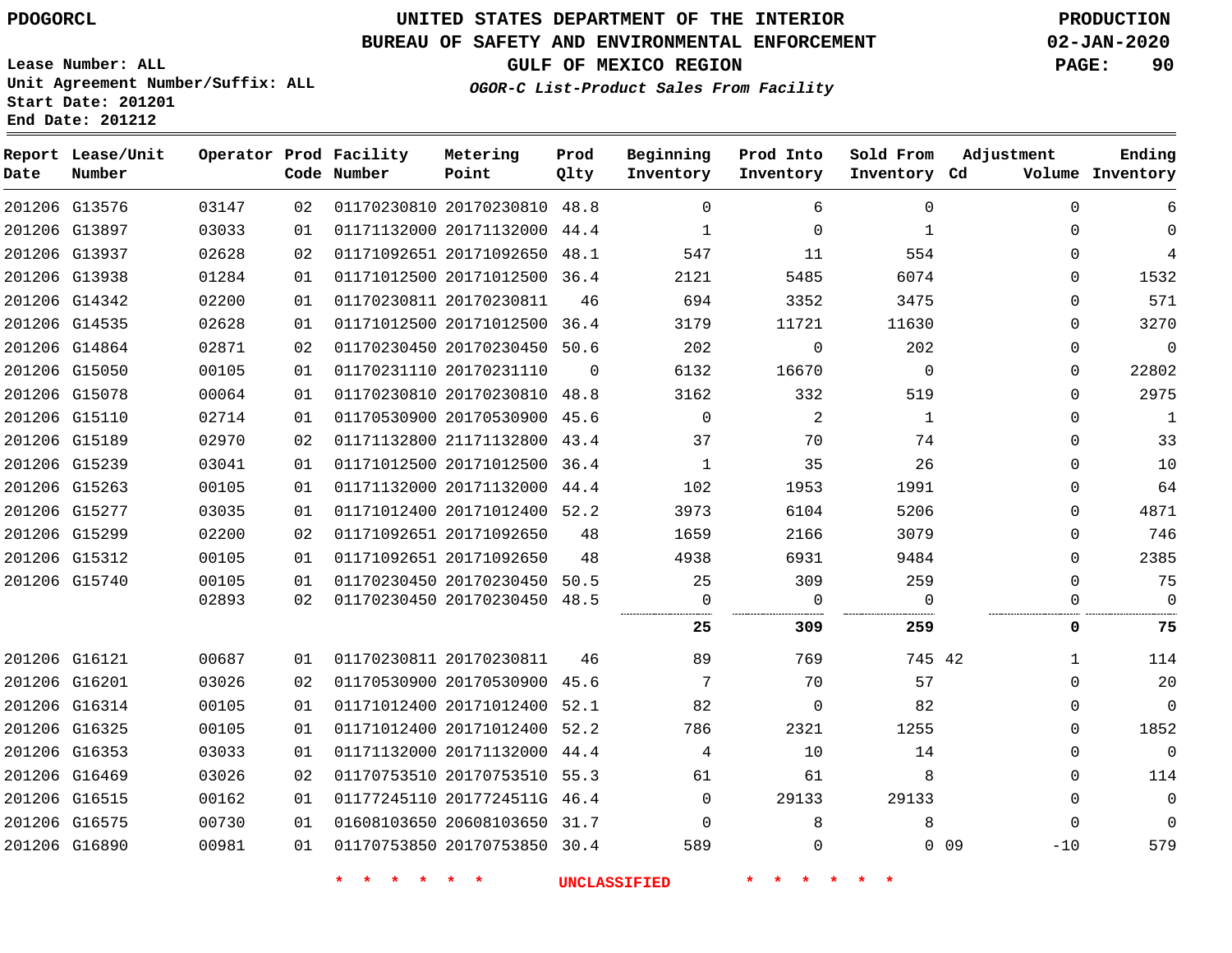G17133 G17190 G17295 G17754 G17789 G17842 G17858 G17898 G17913 G17921 G17966 G17977 G18043 G18577 G18863 G18936 G19030 G19127 G19760 G19839 G20605 G20655 G20656 G21070 G21096 G21378 G21530 G21532

**Date**

**Report Lease/Unit**

**Number**

### **UNITED STATES DEPARTMENT OF THE INTERIOR PDOGORCL PRODUCTION**

**Prod Qlty**

#### **BUREAU OF SAFETY AND ENVIRONMENTAL ENFORCEMENT 02-JAN-2020**

**Lease Number: ALL Unit Agreement Number/Suffix: ALL Start Date: 201201 End Date: 201212**

**Operator Prod Facility**

**Code Number**

  $\sim$ 

**OGOR-C List-Product Sales From Facility**

  $\sim$ 

**Sold From Inventory**

**Prod Into Inventory**

**Beginning Inventory**

**GULF OF MEXICO REGION PAGE: 91**

**Inventory Cd Volume**

**Adjustment**

  $\Omega$  $\Omega$  $\Omega$  $\Omega$  $\Omega$  $\Omega$  $\Omega$ -1  $\Omega$  $\Omega$  $\Omega$  $\overline{0}$  $-60$  $\Omega$  $\overline{0}$ -273 -187  $\Omega$  $\Omega$  $\Omega$  $\Omega$  $\Omega$   $\Omega$  $\Omega$ -1 -1

**Ending**

| 02312 | 02 | 01170230810 20170230810 | 48.8        | 92       | 37          | 65          |    |
|-------|----|-------------------------|-------------|----------|-------------|-------------|----|
| 01284 | 01 | 01170230810 20170230810 | $\Omega$    | 0        | $\Omega$    | $\Omega$    |    |
| 02025 | 01 | 01170230510 20170230510 | 47.5        | 1372     | 270         | 428         |    |
| 00105 | 01 | 01170230810 20170230810 | 48.8        | 10       | 58          | 34          |    |
| 03026 | 02 | 01170230810 20170230810 | 48.8        | 4        | $\Omega$    | 4           |    |
| 00105 | 01 | 01170530900 20170530900 | 45.6        | 136      | 455         | 461         |    |
| 01963 | 02 | 01171131600 20171131600 | 42.9        | 40       | 75          | 111         |    |
| 01834 | 01 | 01171132800 21171132800 | 43.4        | 935      | 1418        | 1615 42     |    |
| 03026 | 01 | 01171012500 20177062959 | 27          | $\Omega$ | 41904       | 41904       |    |
| 00105 | 01 | 01171012300 20171012300 | 37.9        | 0        | 215         | 116         |    |
| 02312 | 02 | 01171132800 21171132800 | 43.4        | 238      | 300         | 369         |    |
| 03059 | 01 | 01171012500 20171012500 | 36.4        | 1707     | 4240        | 4763        |    |
| 00981 | 01 | 01170753850 20170753850 | 30.4        | 3545     | 173         | $\Omega$    | 09 |
| 02312 | 02 | 01420470030 20420470030 | $\mathbf 0$ | 12       | $\mathbf 0$ | $\mathbf 0$ |    |
| 02871 | 01 | 01422450350 20422450350 | 47.9        | 56       | 70          | 21          |    |
| 02806 | 01 | 01423210051 20423210050 | 51          | 93       | 254         | $\Omega$    | 09 |
| 03165 | 01 | 01170230811 20170230811 | 46          | 16       | 200         | $\Omega$    | 09 |
| 03035 | 01 | 01171132800 21171132800 | 43.4        | 8978     | 11271       | 13902       |    |
| 02777 | 01 | 01170753510 20170753510 | 45.5        | 54       | 35          | 12          |    |
| 02477 | 01 | 01423550141 20423550140 | 26.5        | 1198     | 8289        | 8225        |    |
| 03035 | 01 | 01170230510 20170230510 | 47.5        | 3033     | 166         | 834         |    |
|       |    |                         |             |          |             |             |    |

20423210050 49.9

**Metering Point**

 20422450350 47.9 21171132800 43.4

 20170230811 46.1 20170230400 49.9

20170230811

20170230811

**\* \* \* \* \* \* UNCLASSIFIED \* \* \* \* \* \***

 $\Omega$   $\Omega$  $\Omega$  

42 42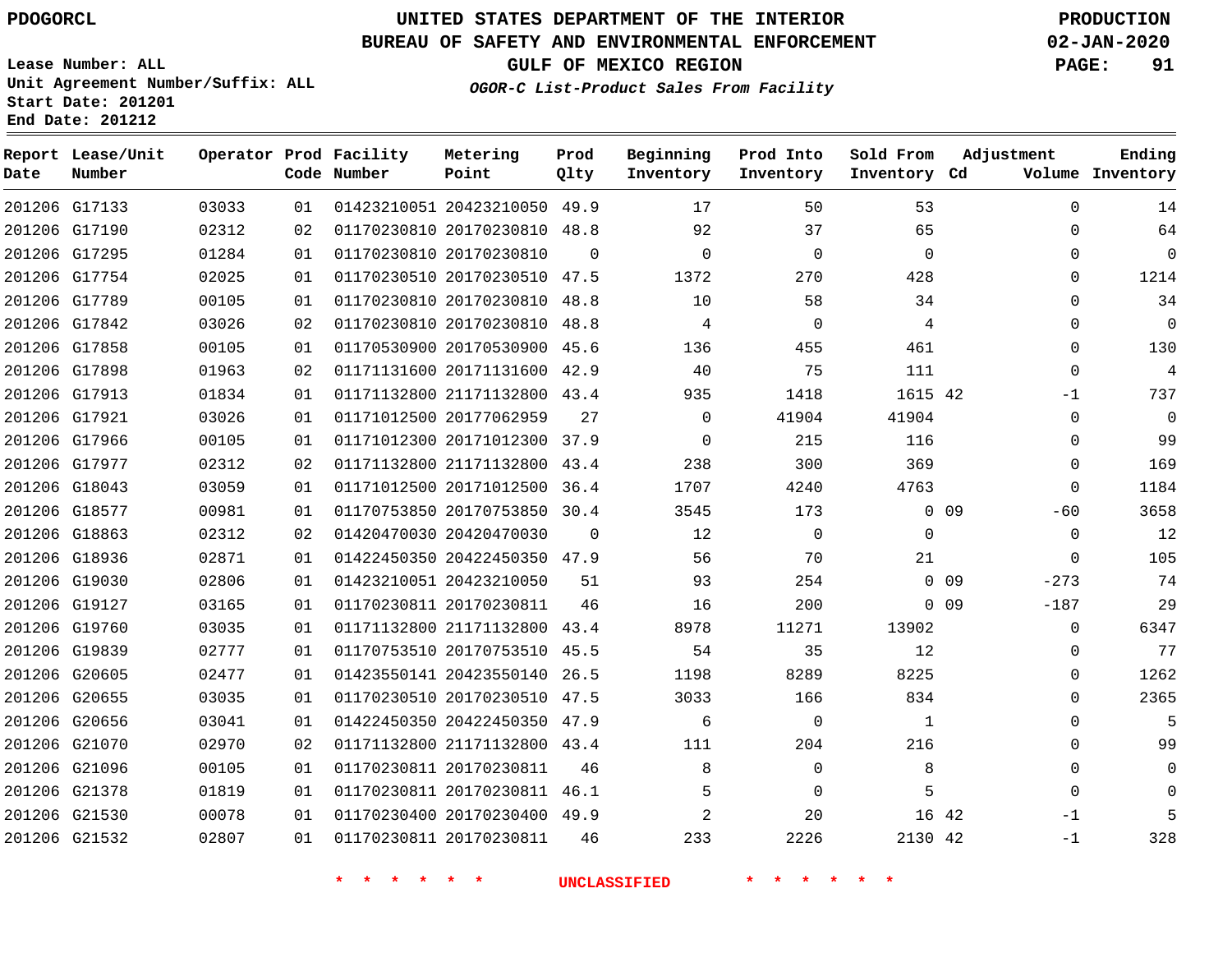**Date**

### **UNITED STATES DEPARTMENT OF THE INTERIOR PDOGORCL PRODUCTION**

#### **BUREAU OF SAFETY AND ENVIRONMENTAL ENFORCEMENT 02-JAN-2020**

**Lease Number: ALL Unit Agreement Number/Suffix: ALL Start Date: 201201 End Date: 201212**

**OGOR-C List-Product Sales From Facility**

**Prod Into Inventory**

**Sold From Inventory**

**GULF OF MEXICO REGION PAGE: 92**

**Inventory Cd Volume**

**Adjustment**

**Ending**

| Date | Report Lease/Unit<br>Number      |                                                          | Operator Prod Facility<br>Code Number | Metering<br>Point | Prod<br>Olty | Beginning<br>Inventory |
|------|----------------------------------|----------------------------------------------------------|---------------------------------------|-------------------|--------------|------------------------|
|      | 201206 G21534                    | 02807                                                    | 01 01170230811 20170230811            |                   | 46           | 127                    |
|      | $\begin{array}{c} \n\end{array}$ | $\mathbf{a} \mathbf{a} \mathbf{a} \mathbf{a} \mathbf{a}$ |                                       |                   |              |                        |

|               | 201206 G21534 | 02807 | 01 | 01170230811 20170230811      | 46       | 127            | 848         | 850            |        | $\Omega$    | 125            |
|---------------|---------------|-------|----|------------------------------|----------|----------------|-------------|----------------|--------|-------------|----------------|
| 201206 G21592 |               | 02628 | 02 | 01171132000 20171132000 44.4 |          | 3              | 48          | 49             |        | 0           | 2              |
|               | 201206 G21652 | 01834 | 01 | 01171132800 21171132800 43.4 |          | 24             | 19          | 34             |        | $\Omega$    | 9              |
| 201206 G21655 |               | 01834 | 01 | 01171132800 21171132800 43.4 |          | 2717           | 4601        | 5020           |        | 0           | 2298           |
| 201206 G21825 |               | 00981 | 01 | 01170753850 20170753850 30.4 |          | 685            | 56          |                | $0$ 09 | $-12$       | 729            |
| 201206 G21826 |               | 00981 | 01 | 01170753850 20170753850      | $\Omega$ | 22             | 0           | $\mathbf 0$    |        | $\Omega$    | 22             |
| 201206 G22219 |               | 03033 | 01 | 01423210051 20423210050 49.9 |          | 521            | 989         | 1223 42        |        | $-1$        | 286            |
| 201206 G22236 |               | 00105 | 01 | 01170230450 20170230450 50.6 |          | 39             | 240         | 221            |        | $\mathbf 0$ | 58             |
| 201206 G22246 |               | 01284 | 02 | 01423210051 20170230500 42.5 |          | 230            | 245         | 397            |        | $\Omega$    | 78             |
| 201206 G22268 |               | 02777 | 01 | 01170230810 2042709015I 42.7 |          | $\overline{0}$ | 1827        | 1827           |        | $\Omega$    | $\overline{0}$ |
| 201206 G22501 |               | 00078 | 01 | 01170230400 20170230400 49.9 |          | 86             | 354         | 348            |        | 0           | 92             |
| 201206 G22505 |               | 02025 | 01 | 01170230811 20170230811      | 46       | 456            | 2426        | 2524           |        | $\Omega$    | 358            |
| 201206 G22510 |               | 00162 | 01 | 01170230810 20170230810 48.8 |          | 4852           | 2873        | 3899 42        |        | $-1$        | 3825           |
| 201206 G22513 |               | 02579 | 02 | 01170230500 20170230500 42.5 |          | 460            | 2215        | 1974 42        |        | $-1$        | 700            |
| 201206 G22549 |               | 02222 | 01 | 01170530900 20170530900 45.6 |          | 2              | $\mathbf 0$ | 2              |        | 0           | $\overline{0}$ |
| 201206 G22582 |               | 01834 | 01 | 01170530900 20170530900 45.6 |          | 793            | 1034        | 1531           |        | $\mathbf 0$ | 296            |
| 201206 G22587 |               | 02200 | 02 | 01171132000 20171132000      | 44       | 6              | 459         | 451 42         |        | 1           | 15             |
| 201206 G22605 |               | 01834 | 01 | 01171132800 21171132800 43.4 |          | 279            | 382         | 454            |        | 0           | 207            |
| 201206 G22613 |               | 02655 | 02 | 01171132800 21171132800 43.4 |          | 192            | 332         | 360            |        | 0           | 164            |
| 201206 G22621 |               | 01834 | 01 | 01171132800 21171132800 43.4 |          | 4879           | 6284        | 7664           |        | 0           | 3499           |
| 201206 G22660 |               | 02058 | 02 | 01171012310 20171012310 44.2 |          | $\mathbf 0$    | 313         | 272            |        | 0           | 41             |
| 201206 G22699 |               | 00730 | 01 | 01171012500 20171012500 36.4 |          | 1398           | 3409        | 3855           |        | 0           | 952            |
| 201206 G22781 |               | 03035 | 01 | 01170754751 01170754751      | $\Omega$ | 1239           | 2839        | $\mathbf 0$    |        | 0           | 4078           |
|               | 201206 G22792 | 03035 | 02 | 01177258041 01177258041 29.8 |          | 1486           | 691         | 1442           |        | 0           | 735            |
| 201206 G22840 |               | 00730 | 01 | 01608103650 20608103650 32.2 |          | 3              | 1234        | 1235           |        | 0           | $\overline{2}$ |
| 201206 G23125 |               | 02312 | 02 | 01420470030 20420470030      | $\Omega$ | 168            | $\mathbf 0$ | $\overline{0}$ |        | $\Omega$    | 168            |
| 201206 G23181 |               | 01963 | 01 | 01423210051 20423210050 49.9 |          | 234            | 386         | 418            |        | 0           | 202            |
|               | 201206 G23199 | 00105 | 01 | 01170230450 20170230450 50.6 |          | 172            | 1211        | 1089           |        | 0           | 294            |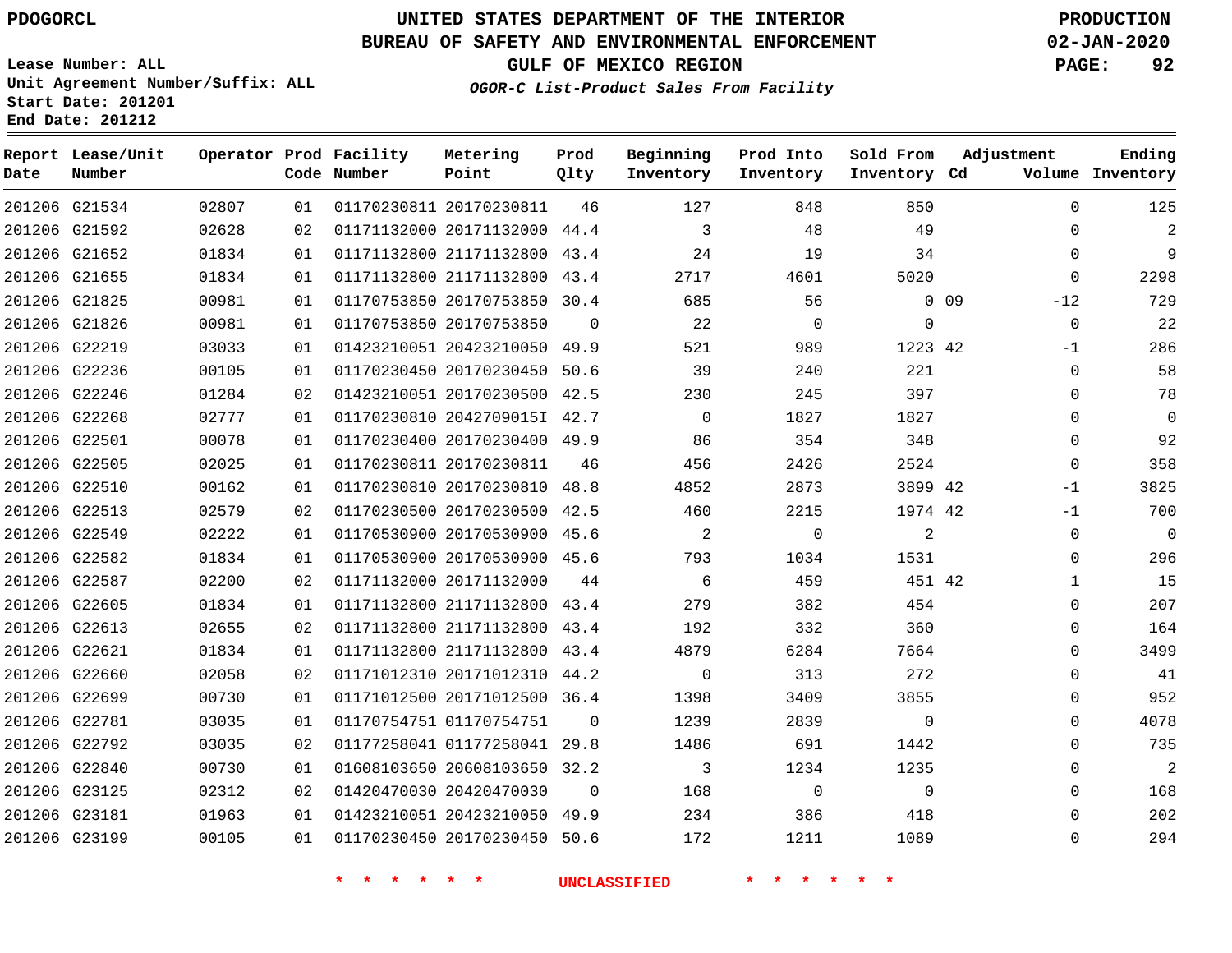#### **BUREAU OF SAFETY AND ENVIRONMENTAL ENFORCEMENT 02-JAN-2020**

**Lease Number: ALL Unit Agreement Number/Suffix: ALL Start Date: 201201 End Date: 201212**

**GULF OF MEXICO REGION PAGE: 93**

**OGOR-C List-Product Sales From Facility**

| Date | Report Lease/Unit<br>Number |       |                 | Operator Prod Facility<br>Code Number | Metering<br>Point            | Prod<br>Qlty | Beginning<br>Inventory | Prod Into<br>Inventory | Sold From<br>Inventory Cd | Adjustment   | Ending<br>Volume Inventory |
|------|-----------------------------|-------|-----------------|---------------------------------------|------------------------------|--------------|------------------------|------------------------|---------------------------|--------------|----------------------------|
|      | 201206 G23473               | 00981 | 01              |                                       | 01170753850 20170753850 30.4 |              | 174                    | $\Omega$               | 3                         | 0            | 171                        |
|      | 201206 G23480               | 00981 | 01              |                                       | 01170753850 20170753850      | 30.4         | 1693                   | 0                      | 29                        | $\Omega$     | 1664                       |
|      | 201206 G23481               | 00981 | 01              |                                       | 01170753850 20170753850      | 30.4         | 837                    | 167                    | 14                        | $\Omega$     | 990                        |
|      | 201206 G23528               | 00981 | 01              |                                       | 01170753850 20170753850 30.4 |              | 3252                   | 234                    | 55                        | 0            | 3431                       |
|      | 201206 G23529               | 00981 | 01              |                                       | 01170753850 20170753850      | 30.4         | 3655                   | 309                    | 62                        | $\Omega$     | 3902                       |
|      | 201206 G23730               | 01978 | 02              |                                       | 01170230810 20170230811 46.1 |              | 14                     | 137                    | 129                       | $\Omega$     | 22                         |
|      | 201206 G23735               | 00162 | 01              |                                       | 01170230810 20170230810 48.7 |              | $\Omega$               | 531                    | 531                       | 0            | $\mathbf 0$                |
|      | 201206 G23736               | 02312 | 02              |                                       | 01170230810 20170230810 48.8 |              | 79                     | 40                     | 60                        | $\Omega$     | 59                         |
|      | 201206 G23748               | 02312 | 02              |                                       | 01170230810 20170230810 48.8 |              | $\Omega$               | 18                     | 9                         | $\Omega$     | 9                          |
|      | 201206 G23754               | 02222 | 01              |                                       | 01170230811 20170230811      | 46           | 15                     | 550                    | 484                       | $\Omega$     | 81                         |
|      | 201206 G23851               | 02503 | 02              |                                       | 01171012400 20171012400 52.2 |              | $\Omega$               | $\Omega$               | $\Omega$                  | 0            | $\mathbf 0$                |
|      | 201206 G23853               | 02266 | 02              |                                       | 01171012310 20171012310 44.2 |              | 10                     | 9                      | 18                        | 0            | $\mathbf{1}$               |
|      | 201206 G23956               | 02807 | 01              |                                       | 01170753510 20170753510      | 55.3         | 3107                   | 319                    | 220 42                    | $\mathbf{1}$ | 3207                       |
|      | 201206 G24425               | 02312 | 02              |                                       | 01170230810 20170230810 48.8 |              | 7                      | $\Omega$               | 5                         | 0            | 2                          |
|      | 201206 G24429               | 02312 | 02              |                                       | 01170230810 20170230810 48.8 |              | 3607                   | 1095                   | 2372                      | 0            | 2330                       |
|      | 201206 G24700               | 02312 | 02              |                                       | 01170230811 20170230811      | 46           | 21                     | 170                    | 166                       | 0            | 25                         |
|      | 201206 G24710               | 02025 | 01              |                                       | 01170230811 20170230811      | 46           | 372                    | 2005                   | 2081                      | $\Omega$     | 296                        |
|      | 201206 G24730               | 00105 | 01              |                                       | 01170230810 20170230810      | 48.7         | 390                    | $\Omega$               | 197                       | $\Omega$     | 193                        |
|      |                             |       | 01              |                                       | 01170230500 20170230500 42.5 |              | 908<br>                | 2622                   | 2701                      | 0            | 829                        |
|      |                             |       |                 |                                       |                              |              | 1298                   | 2622                   | 2898                      | 0            | 1022                       |
|      | 201206 G24767               | 02628 | 01              |                                       | 01170530900 20170530900 44.6 |              | $\Omega$               | $\Omega$               | 0                         | $\Omega$     | $\mathbf 0$                |
|      | 201206 G24791               | 02989 | 01              |                                       | 01171131600 20171131600      | 42.9         | 74                     | 440                    | 490 42                    | -1           | 23                         |
|      | 201206 G24873               | 03035 | 01              |                                       | 01171012400 20171012400      | 52.2         | 29                     | 31                     | 35                        | $\Omega$     | 25                         |
|      | 201206 G24874               | 02058 | 02              |                                       | 01171012400 20171012400 52.2 |              | 55                     | 110                    | 77                        | $\Omega$     | 88                         |
|      | 201206 G24878               | 02628 | 02              |                                       | 01171092651 20171092650 48.1 |              | 216                    | 345                    | 450                       | $\Omega$     | 111                        |
|      | 201206 G24883               | 02628 | 02 <sub>o</sub> |                                       | 01171092651 20171092650 48.1 |              | 0                      | 453                    | 297                       | $\Omega$     | 156                        |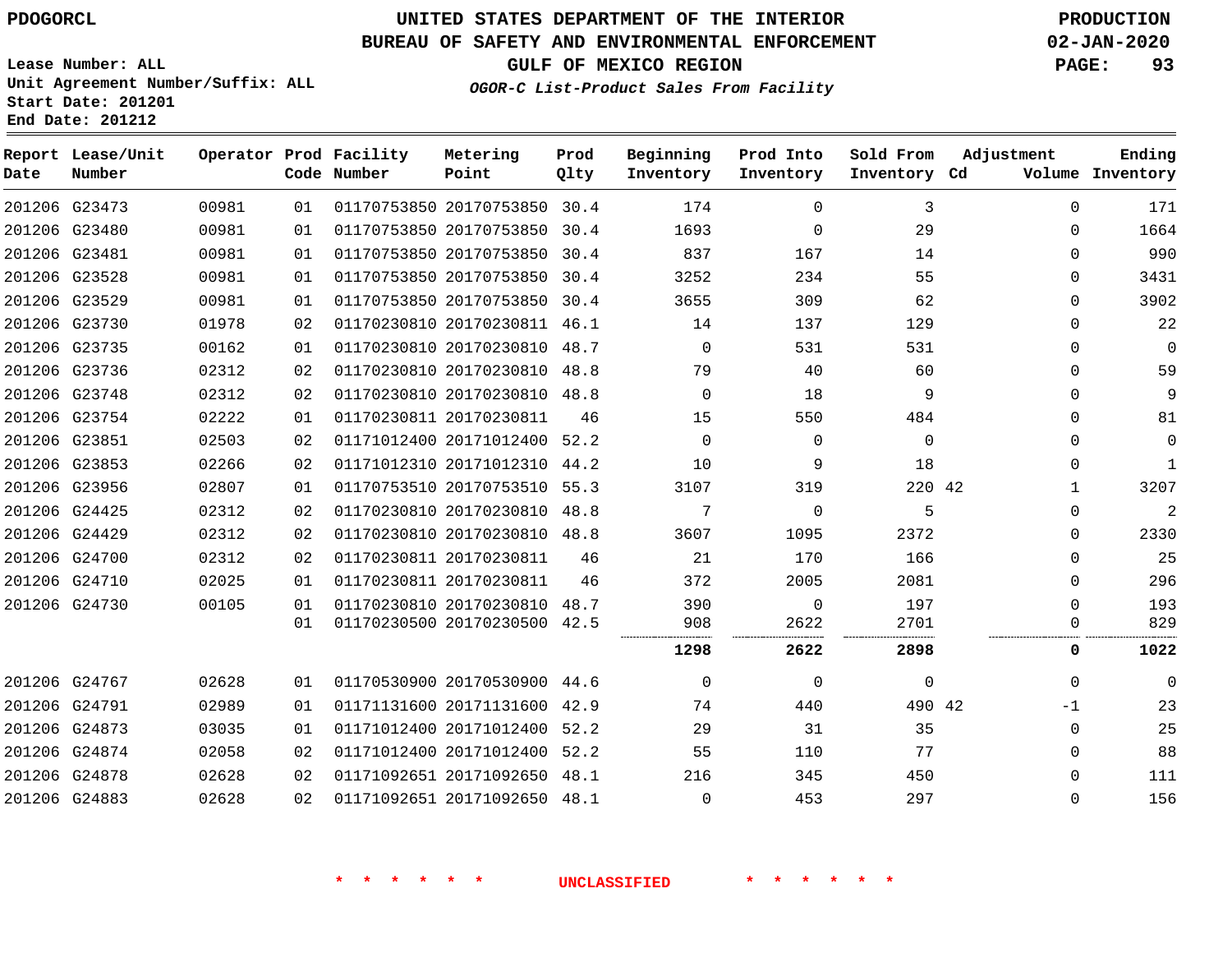**End Date: 201212**

#### **UNITED STATES DEPARTMENT OF THE INTERIOR PDOGORCL PRODUCTION**

#### **BUREAU OF SAFETY AND ENVIRONMENTAL ENFORCEMENT 02-JAN-2020**

**Lease Number: ALL Unit Agreement Number/Suffix: ALL Start Date: 201201**

**GULF OF MEXICO REGION PAGE: 94**

**OGOR-C List-Product Sales From Facility**

| Date | Report Lease/Unit<br>Number |       |          | Operator Prod Facility<br>Code Number | Metering<br>Point                                       | Prod<br>Qlty | Beginning<br>Inventory | Prod Into<br>Inventory | Sold From<br>Inventory Cd | Adjustment               | Ending<br>Volume Inventory |
|------|-----------------------------|-------|----------|---------------------------------------|---------------------------------------------------------|--------------|------------------------|------------------------|---------------------------|--------------------------|----------------------------|
|      | 201206 G24898               | 02807 | 01<br>01 |                                       | 01171012400 20171012400 52.2<br>01171012300 20171012300 | 38           | 2<br>1248              | 21<br>4744             | 3798                      | 6 42<br>$-1$<br>$\Omega$ | 16<br>2194                 |
|      |                             |       |          |                                       |                                                         |              | 1250                   | 4765                   | 3804                      | -1                       | 2210                       |
|      | 201206 G24924               | 01834 | 01       |                                       | 01171132800 21171132800 43.4                            |              | 3070                   | 3902                   | 4797 42                   | $\mathbf{1}$             | 2176                       |
|      | 201206 G24926               | 01834 | 01       |                                       | 01171132800 21171132800 43.4                            |              | $\Omega$               | 39                     | 17                        | $\Omega$                 | 22                         |
|      | 201206 G24929               | 03008 | 02       |                                       | 01171092651 20171092650 48.1                            |              | 2                      | $\overline{c}$         | 4                         | $\mathbf 0$              | $\mathbf 0$                |
|      | 201206 G24990               | 01284 | 01       |                                       | 01608103650 20608103650 32.2                            |              | 3                      | 958                    | 959                       | 0                        | $\overline{a}$             |
|      | 201206 G25008               | 02777 | 01       |                                       | 01170753510 20170753510 45.5                            |              | 113                    | $\mathbf 0$            | $\Omega$                  | $\mathbf 0$              | 113                        |
|      | 201206 G25514               | 02813 | 02       |                                       | 01423210051 20423210050 49.9                            |              | 32                     | 68                     | 79                        | $\Omega$                 | 21                         |
|      | 201206 G25515               | 02813 | 02       |                                       | 01423210051 20423210050 49.9                            |              | 39                     | 133                    | 135                       | $\Omega$                 | 37                         |
|      | 201206 G25524               | 00105 | 01       |                                       | 01170230450 20170230450 50.6                            |              | 95                     | 1351                   | 1118                      | 0                        | 328                        |
|      | 201206 G25540               | 03033 | 01       |                                       | 01420390101 01420390101                                 | $\Omega$     | 613                    | $\mathbf 0$            | $\Omega$                  | $\Omega$                 | 613                        |
|      | 201206 G25561               | 02058 | 02       |                                       | 01170230450 20170230450 50.6                            |              | 249                    | 2791                   | 2362                      | 0                        | 678                        |
|      | 201206 G25605               | 00105 | 01       |                                       | 01170230810 20170230810 48.8                            |              | $\mathbf 0$            | $\mathbf 0$            | $\Omega$                  | 0                        | $\mathbf 0$                |
|      | 201206 G25606               | 02025 | 01       |                                       | 01170230810 20170230810 48.8                            |              | 413                    | 296                    | 343                       | $\mathbf 0$              | 366                        |
|      | 201206 G25937               | 03075 | 02       |                                       | 01170230810 20170230810 48.8                            |              | 2810                   | 1655                   | 2254                      | 0                        | 2211                       |
|      | 201206 G26001               | 02628 | 01       |                                       | 01171132800 21171132800 43.4                            |              | 200                    | 243                    | 304                       | $\mathbf 0$              | 139                        |
|      | 201206 G26023               | 02579 | 02       |                                       | 01171012500 20171012500 36.4                            |              | 17                     | $\Omega$               | 17                        | $\Omega$                 | $\mathbf 0$                |
|      | 201206 G26032               | 03059 | 01       |                                       | 01171012300 20171012300 37.9                            |              | 98                     | 156                    | 183                       | 0                        | 71                         |
|      | 201206 G26074               | 01284 | 01       |                                       | 01177122950 20177122950                                 | 30           | 45                     | 4720                   | 4730                      | $\Omega$                 | 35                         |
|      | 201206 G26146               | 01586 | 01       |                                       | 01177258152 01177258152 44.4                            |              | 475                    | 98                     | $\Omega$                  | $\Omega$                 | 573                        |
|      | 201206 G26281               | 02528 | 02       |                                       | 01170753850 20170753850 30.4                            |              | 52                     | $\mathbf 0$            | 1                         | $\mathbf 0$              | 51                         |
|      | 201206 G26480               | 01978 | 02       |                                       | 01423210051 20423210050 49.9                            |              | 380                    | 1258                   | 1363                      | 0                        | 275                        |
|      | 201206 G27003               | 02807 | 01       |                                       | 01170230810 20170230810                                 | 48.8         | 60                     | 12                     | 50                        | $\mathbf 0$              | 22                         |
|      | 201206 G27036               | 03075 | 02       |                                       | 01170230810 20170230810 48.8                            |              | 315                    | 63                     | 219 42                    | -1                       | 158                        |
|      | 201206 G27100               | 01978 | 02       |                                       | 01171012310 20171012310 44.2                            |              | 45                     | 366                    | 363                       | $\Omega$                 | 48                         |
|      | 201206 G27121               | 02312 | 01       |                                       | 01171012400 20171012400 52.2                            |              | 19                     | 4                      | 19                        | $\Omega$                 | 4                          |
|      | 201206 G27169               | 01284 | 01       |                                       | 01171012500 20171012500 36.4                            |              | 1435                   | 3883                   | 4234                      | $\Omega$                 | 1084                       |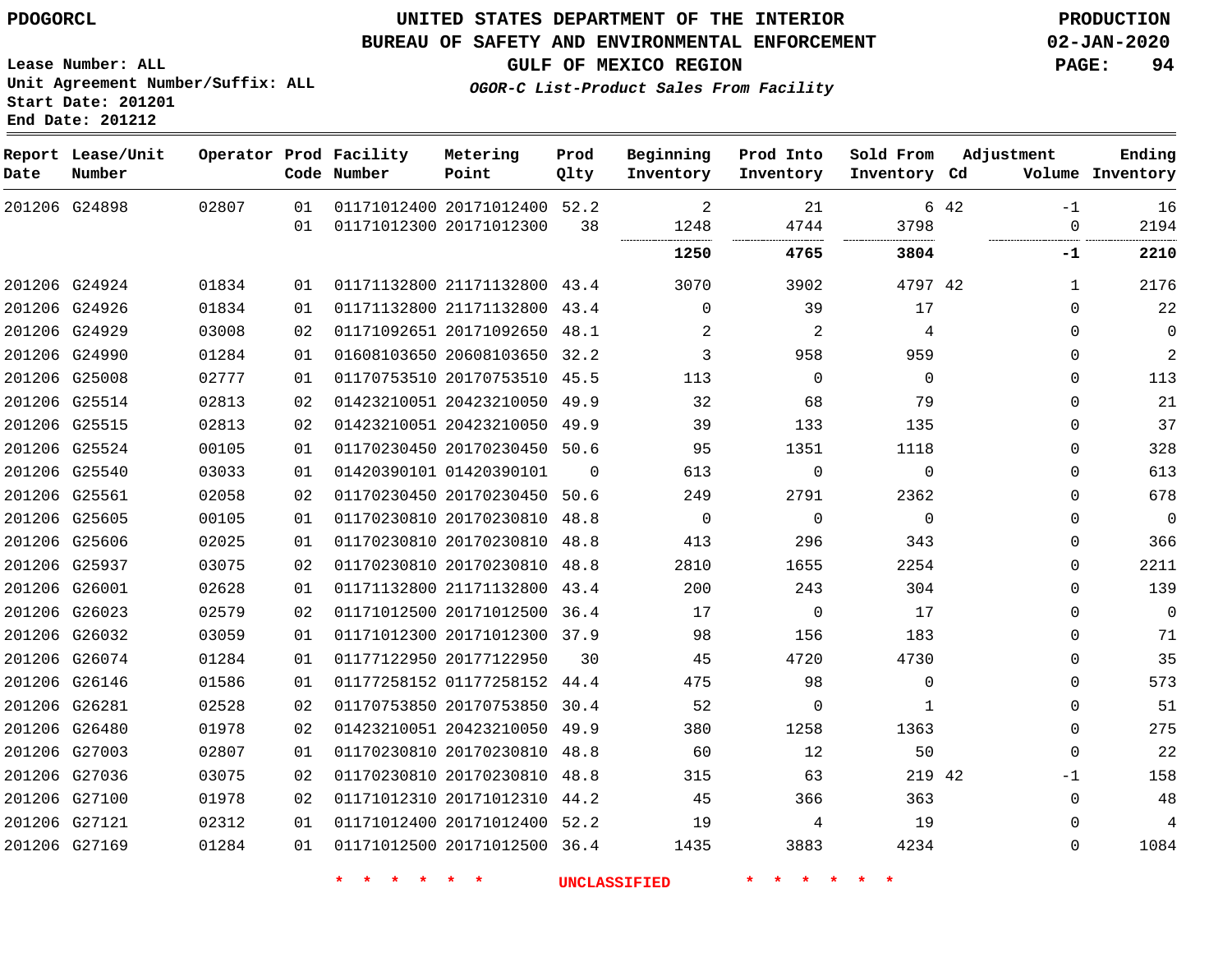G27194

**Date**

**Report Lease/Unit**

**Number**

### **UNITED STATES DEPARTMENT OF THE INTERIOR PDOGORCL PRODUCTION**

**Prod Qlty**

#### **BUREAU OF SAFETY AND ENVIRONMENTAL ENFORCEMENT 02-JAN-2020**

**Lease Number: ALL Unit Agreement Number/Suffix: ALL Start Date: 201201 End Date: 201212**

**Operator Prod Facility**

**Code Number**

01177258152 44.4

**Metering Point**

**OGOR-C List-Product Sales From Facility**

**Sold From Inventory**

**Prod Into Inventory**

**Beginning Inventory**

**GULF OF MEXICO REGION PAGE: 95**

**Inventory Cd Volume**

**Adjustment**

**Ending**

| 11           | 0            | 0            | $\Omega$ | 11          |    | 01177288152 01177288152 33.3 |                         | 02 | 01586 | 201206 G27215 |        |
|--------------|--------------|--------------|----------|-------------|----|------------------------------|-------------------------|----|-------|---------------|--------|
| 5763         | 0            | 19782        | 23734    | 1811        |    | 01170230450 20170230450 50.6 |                         | 02 | 02970 | 201206 G27509 |        |
| 1795         | 0            | 6325         | 6272     | 1848        |    | 01170530900 20170530900 45.6 |                         | 01 | 01284 | 201206 G27789 |        |
| 0            | 0            | 7            | 7        | 0           |    | 01171132000 20171132000 44.4 |                         | 02 | 02628 | 201206 G27851 |        |
| 2617         | $\Omega$     | 11540        | 7605     | 6552        |    | 01171092651 20171092650 48.1 |                         | 02 | 02503 | 201206 G27927 |        |
| 201          | 0            | 712          | 718      | 195         |    | 01171012500 20171012500 36.4 |                         | 01 | 02871 | 201206 G27949 |        |
| 189          | 0            | 116670       | 116622   | 237         |    | 01608103650 20608103650 32.2 |                         | 01 | 00730 | 201206 G27988 |        |
| 315          | 0            | 322          | 230      | 407         |    | 01170230810 20170230810 41.5 |                         | 02 | 02777 | 201206 G30654 |        |
| 175          | $\Omega$     | 712          | 603      | 284         |    | 01423210051 20423210050 49.9 |                         | 02 | 02579 | 201206 G31003 |        |
| 772          | 0            | 2677         | 3181     | 268         |    | 01170230450 20170230450 50.6 |                         | 02 | 02058 | 201206 G31040 |        |
| 294          | 0            | 2033         | 1993     | 334         | 46 |                              | 01170230811 20170230811 | 01 | 02714 | 201206 G31304 |        |
| 19959        | 0            | 36312        | 43154    | 13117       |    | 01171012300 20171012300 37.9 |                         | 01 | 02628 | 201206 G31369 |        |
| 0            | $\Omega$     | $\Omega$     | 0        | $\mathbf 0$ |    | 01170230811 20170230811 46.1 |                         | 01 | 02477 | 201206 G32113 |        |
| 574          | 0            | 2068         | 2055     | 587         |    | 01171012500 20171012500 36.4 |                         | 02 | 01364 | 201206 G32197 |        |
| $\mathbf{1}$ | 0            | $\Omega$     | 1        | $\Omega$    |    | 01177298272 01177298272 43.7 |                         | 01 | 00105 | 201206 G32267 |        |
| 30           | $\Omega$     | 95           | 48       | 77          |    | 01177298272 01177298272 43.7 |                         | 01 | 00105 | 201206 G32268 |        |
| 233          | 0            | $\Omega$     | $\Omega$ | 233         |    | 01420470030 20420470030 45.1 |                         | 01 | 02967 | 201206 G33388 |        |
| 56           | $\Omega$     | 56           | 39       | 73          |    | 01170230810 20170230810 41.5 |                         | 02 | 02967 | 201206 G33407 |        |
| 1830         | 0            | 370          | 937      | 1263        |    | 01422450350 20422450350 47.9 |                         | 02 | 03075 | 201206 G33408 |        |
| 449          | 0            | 14072        | 13743    | 778         |    | 01171132000 20171132000 44.4 |                         | 02 | 02503 | 201206 G33596 |        |
| 96           | 0            | 1640         | 1644     | 92          |    | 01170513700 20170513700 25.6 |                         | 01 | 00687 | 00016         | 201207 |
| 1995         |              | 31811 42<br> | 31987    | 1818<br>    |    | 01170513700 20170513700 25.8 |                         | 01 | 02375 |               |        |
| 2091         | 1            | 33451        | 33631    | 1910        |    |                              |                         |    |       |               |        |
| 3435         | 1            | 54902 42     | 55067    | 3269        |    | 01170513700 20170513700 25.8 |                         | 01 | 02375 | 00026         | 201207 |
| 67           | $\mathbf{1}$ | 1193 42      | 1146     | 113         |    | 01170513700 20170513700 30.4 |                         | 01 | 02375 | 00032         | 201207 |
| 77           | 1            | 1410 42      | 1317     | 169         |    | 01170513700 20170513700 30.4 |                         | 01 | 02375 | 00033         | 201207 |
| 10021        | $\Omega$     | 26610        | 25143    | 11488       |    | 01171012300 20171012300 38.1 |                         | 01 | 00105 | 00049         | 201207 |
|              |              |              |          |             |    |                              |                         |    |       |               |        |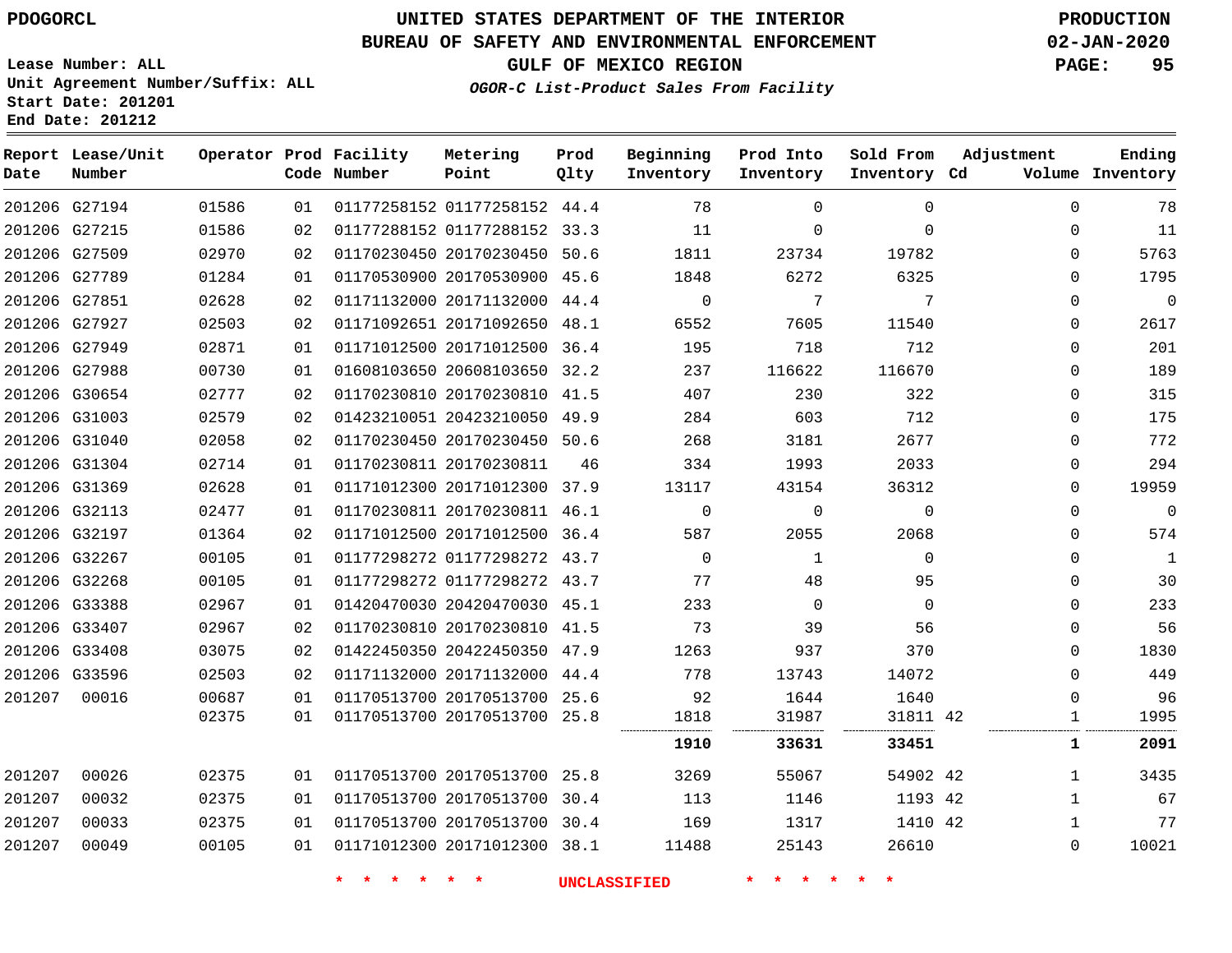#### **BUREAU OF SAFETY AND ENVIRONMENTAL ENFORCEMENT 02-JAN-2020**

**OGOR-C List-Product Sales From Facility**

**GULF OF MEXICO REGION PAGE: 96**

**Lease Number: ALL Unit Agreement Number/Suffix: ALL Start Date: 201201 End Date: 201212**

| Date   | Report Lease/Unit<br>Number |       |    | Operator Prod Facility<br>Code Number | Metering<br>Point            | Prod<br>Qlty | Beginning<br>Inventory | Prod Into<br>Inventory | Sold From<br>Inventory Cd | Adjustment   | Ending<br>Volume Inventory |
|--------|-----------------------------|-------|----|---------------------------------------|------------------------------|--------------|------------------------|------------------------|---------------------------|--------------|----------------------------|
| 201207 | 00050                       | 00105 | 01 |                                       | 01171012300 20171012300 38.1 |              | 4006                   | 9141                   | 9504                      | $\Omega$     | 3643                       |
| 201207 | 00051                       | 00105 | 01 |                                       | 01171012300 20171012300      | 38.1         | 732                    | 1462                   | 1611                      | $\mathbf 0$  | 583                        |
| 201207 | 00052                       | 00105 | 01 |                                       | 01171012300 20171012300      | 38.1         | 1675                   | 2930                   | 3437                      | $\mathbf 0$  | 1168                       |
| 201207 | 00079                       | 01834 | 01 |                                       | 01170230810 20170230810      | 48.6         | 199                    | 311                    | 199                       | $\mathbf 0$  | 311                        |
| 201207 | 00081                       | 00105 | 01 |                                       | 01170231300 01170231300 39.5 |              | $\Omega$               | 375                    | 375                       | $\mathbf 0$  | $\overline{0}$             |
| 201207 | 00090                       | 03035 | 01 |                                       | 01170230810 20170230810 48.6 |              | 70                     | 4                      | 29                        | 0            | 45                         |
| 201207 | 00137                       | 00687 | 01 |                                       | 01170513700 20170513700 25.6 |              | 61                     | 817                    | 831 42                    | $\mathbf{1}$ | 48                         |
| 201207 | 00138                       | 00687 | 01 |                                       | 01170513700 20170513700      | 25.6         | 459                    | 7828                   | 7831                      | 0            | 456                        |
| 201207 | 00184                       | 03147 | 02 |                                       | 01170230810 20170230810      | 48.6         | 756                    | 1469                   | 892                       | $\mathbf 0$  | 1333                       |
| 201207 | 00190                       | 02312 | 01 |                                       | 01170230810 20170230810 48.6 |              | 38                     | 39                     | 32                        | 0            | 45                         |
| 201207 | 00191                       | 02312 | 01 |                                       | 01170230810 20170230810 48.6 |              | 203                    | 235                    | 169                       | 0            | 269                        |
| 201207 | 00196                       | 03041 | 01 |                                       | 01171012300 20171012300 38.1 |              | 6503                   | 16947                  | 16696                     | $\mathbf 0$  | 6754                       |
| 201207 | 00244                       | 00105 | 01 |                                       | 01170231300 01170231300      | 39.5         | $\mathbf 0$            | 902                    | 902                       | $\mathbf{0}$ | $\overline{0}$             |
| 201207 | 00247                       | 00105 | 01 |                                       | 01170231300 01170231300 39.5 |              | $\Omega$               | 613                    | 613                       | $\mathbf 0$  | $\overline{0}$             |
| 201207 | 00253                       | 01364 | 02 |                                       | 01170230810 20170230810 48.6 |              | 1185                   | 1252                   | 944                       | $\Omega$     | 1493                       |
|        |                             | 02025 | 01 |                                       | 01170230810 20170230810      | 48.6         | 27                     | 35                     | 22                        | 0            | 40                         |
|        |                             |       |    |                                       |                              |              | 1212                   | 1287                   | 966                       | 0            | 1533                       |
| 201207 | 00317                       | 02970 | 02 |                                       | 01171012310 20171012310 45.4 |              | 24                     | 187                    | 192                       | $\mathbf 0$  | 19                         |
| 201207 | 00353                       | 02266 | 01 |                                       | 01170754800 20170754800 28.6 |              | 433                    | 3094                   | 2855                      | $\mathbf 0$  | 672                        |
| 201207 | 00367                       | 02375 | 01 |                                       | 01170513700 20170513700      | 25.8         | 67                     | 1132                   | 1128                      | $\mathbf 0$  | 71                         |
| 201207 | 00424                       | 00064 | 01 |                                       | 01171012400 20171012400 53.3 |              | 1                      | $\mathsf{O}$           | $\mathbf{1}$              | $\mathbf 0$  | $\overline{0}$             |
| 201207 | 00434                       | 01284 | 01 |                                       | 01177112605 2017711260Y 32.9 |              | 40                     | 5597                   | 5597                      | $\Omega$     | 40                         |
| 201207 | 00453                       | 01284 | 01 |                                       | 01177112605 2017711260Y 32.9 |              | 29                     | 3969                   | 3970                      | 0            | 28                         |
| 201207 | 00466                       | 00064 | 01 |                                       | 01171012400 20171012400 53.3 |              | 728                    | 1034                   | 1105                      | $\mathbf 0$  | 657                        |
| 201207 | 00479                       | 00105 | 01 |                                       | 01171012500 20171012500 36.8 |              | 592                    | 2919                   | 3120                      | $\mathbf 0$  | 391                        |
| 201207 | 00487                       | 03033 | 01 |                                       | 01171132800 21171132800      | 42.6         | 1671                   | 3148                   | 3456                      | $\mathbf 0$  | 1363                       |
| 201207 | 00495                       | 03033 | 01 |                                       | 01171132800 21171132800 42.6 |              | 331                    | 700                    | 727 42                    | $-1$         | 303                        |
| 201207 | 00518                       | 03033 | 01 |                                       | 01170230450 20170230450 51.5 |              | 50                     | 33                     | 82                        | 0            | $\mathbf{1}$               |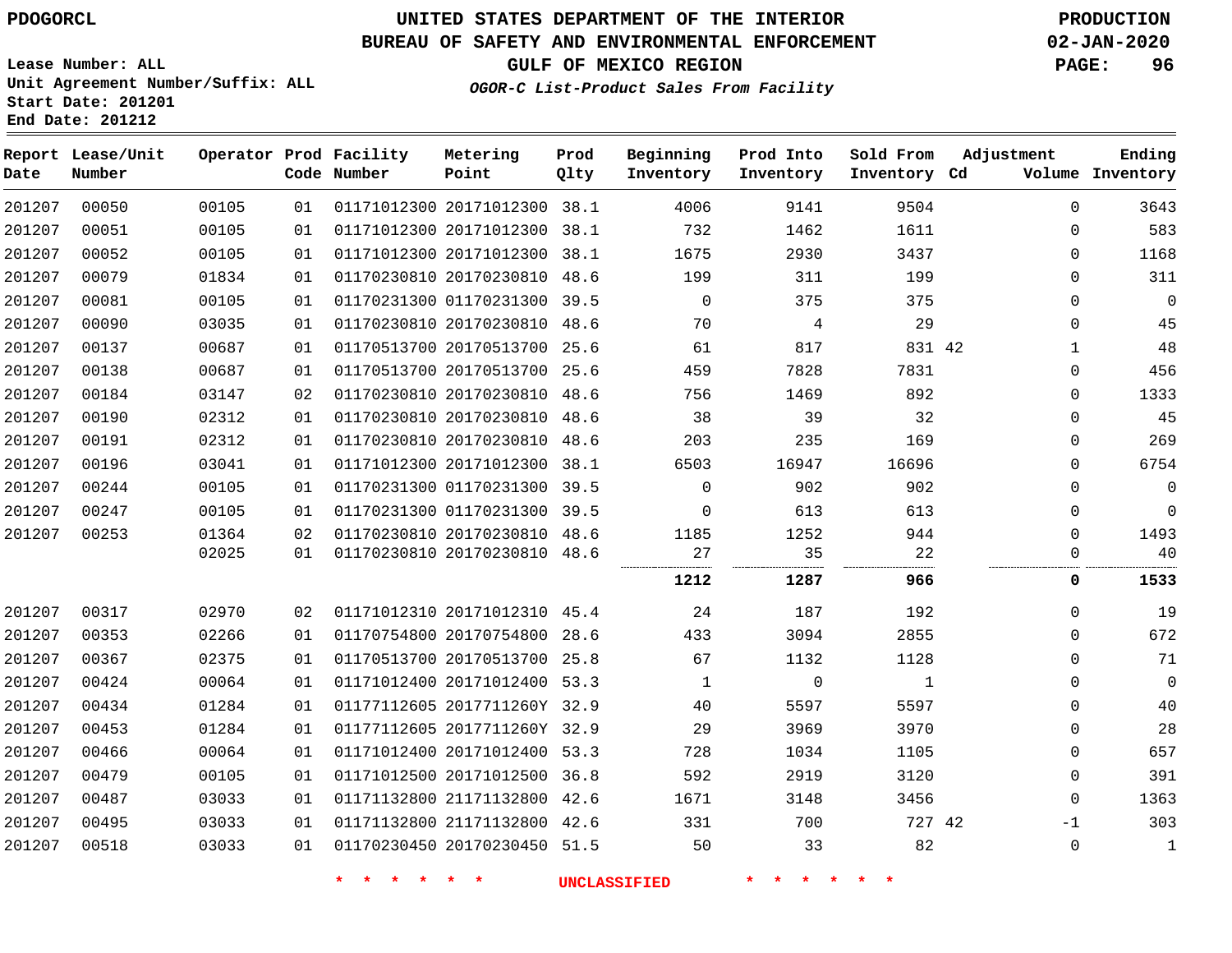**End Date: 201212**

## **UNITED STATES DEPARTMENT OF THE INTERIOR PDOGORCL PRODUCTION**

#### **BUREAU OF SAFETY AND ENVIRONMENTAL ENFORCEMENT 02-JAN-2020**

**Lease Number: ALL Unit Agreement Number/Suffix: ALL Start Date: 201201**

**GULF OF MEXICO REGION PAGE: 97**

**OGOR-C List-Product Sales From Facility**

| Date   | Report Lease/Unit<br>Number |       |    | Operator Prod Facility<br>Code Number | Metering<br>Point            | Prod<br>Qlty | Beginning<br>Inventory | Prod Into<br>Inventory | Sold From<br>Inventory Cd | Adjustment | Ending<br>Volume Inventory |
|--------|-----------------------------|-------|----|---------------------------------------|------------------------------|--------------|------------------------|------------------------|---------------------------|------------|----------------------------|
| 201207 | 00526                       | 00105 | 01 |                                       | 01170230810 20170230810 48.5 |              | 753                    | 1187                   | 757                       |            | $\Omega$<br>1183           |
| 201207 | 00541                       | 03033 | 01 |                                       | 01170530900 20170530900 46.8 |              | $\Omega$               | 4297                   | 1846                      |            | 2451<br>$\Omega$           |
| 201207 | 00560                       | 00687 | 01 |                                       | 01171131600 20171131600 43.1 |              | 19                     | 233                    | 233 42                    |            | 20<br>$\mathbf{1}$         |
| 201207 | 00577                       | 03059 | 01 |                                       | 01171012300 20171012300 38.1 |              | 11996                  | 30029                  | 30056                     |            | 11969<br>0                 |
| 201207 | 00593                       | 01834 | 01 |                                       | 01171012300 20171012300      | 38           | 12405                  | 15064                  | 15707                     |            | 11762<br>0                 |
| 201207 | 00605                       | 02899 | 01 |                                       | 01170573602 20170573602 34.2 |              | 1450                   | 1629                   | 1385 42                   |            | 1695<br>$\mathbf{1}$       |
| 201207 | 00680                       | 03033 | 01 |                                       | 01170230700 20170230700 45.4 |              | 860                    | 362                    | 540 42                    | $-1$       | 681                        |
| 201207 | 00691                       | 02312 | 02 |                                       | 01170754201 01170754201 36.1 |              | 1197                   | 1216                   | 1098                      |            | 1315<br>0                  |
| 201207 | 00693                       | 02266 | 02 |                                       | 01170754800 20170754800      | 28.6         | 133                    | 725                    | 701                       |            | 157<br>0                   |
| 201207 | 00694                       | 02266 | 01 |                                       | 01170754800 20170754800      | 28.6         | 1957                   | 9245                   | 9195                      |            | 2007<br>0                  |
| 201207 | 00697                       | 02266 | 01 |                                       | 01170754800 20170754800      | 28.6         | 422                    | 2178                   | 2127                      |            | 473<br>0                   |
| 201207 | 00758                       | 00105 | 01 |                                       | 01170230810 20170230810      | 48.5         | 1611                   | 1339                   | 1395                      |            | 1555<br>0                  |
| 201207 | 00763                       | 01284 | 01 |                                       | 01170230810 20170230810      | 48.6         | 418                    | 412                    | 324                       |            | 506<br>0                   |
| 201207 | 00767                       | 00105 | 01 |                                       | 01170230810 20170230810 48.6 |              | 36                     | 24                     | 24                        |            | 36<br>0                    |
| 201207 | 00777                       | 03033 | 01 |                                       | 01171132000 20171132000      | 39.2         | 1                      | 24                     | 21                        |            | $\overline{4}$<br>$\Omega$ |
| 201207 | 00778                       | 03033 | 01 |                                       | 01171132000 20171132000 39.2 |              | 30                     | 1020                   | 867 42                    |            | 184<br>$\mathbf{1}$        |
| 201207 | 00796                       | 02628 | 01 |                                       | 01171012300 20171012300 38.1 |              | 12274                  | 24420                  | 26960                     |            | 9734<br>0                  |
| 201207 | 00797                       | 00105 | 01 |                                       | 01171012300 20171012300 38.1 |              | 2256                   | 4468                   | 4943                      |            | 1781<br>0                  |
| 201207 | 00819                       | 00078 | 01 |                                       | 01171132800 21171132800 42.6 |              | 10                     | 15                     | 18                        |            | $\overline{7}$<br>$\Omega$ |
| 201207 | 00839                       | 02451 | 01 |                                       | 01170513800 20170513800 32.5 |              | $\overline{0}$         | 1369                   | 1135                      |            | 234<br>0                   |
| 201207 | 754302006A                  | 00078 | 01 |                                       | 01170573601 20170573601 24.6 |              | 89                     | 590                    | 601                       |            | 78<br>0                    |
|        | 201207 754303001A           | 00059 | 01 |                                       | 01170230811 20170230811 47.1 |              | 430                    | 1569                   | 1407 09                   | $-453$     | 139                        |
|        | 201207 754306012A           | 01207 | 01 |                                       | 01608128270 20608128270      | $\Omega$     | 257840                 | 144020                 | $\mathbf{0}$              |            | 401860<br>$\Omega$         |
|        | 201207 754307005A           | 00078 | 01 |                                       | 01170573601 20170573601 24.8 |              | 87                     | 149                    | 217 42                    |            | 20<br>$\mathbf{1}$         |
|        | 201207 754307017A           | 02970 | 02 |                                       | 01171132800 20170230811 47.1 |              | 476                    | 3567                   | 3727                      |            | 316<br>0                   |
|        | 201207 754309002A           | 00981 | 01 |                                       | 01170753850 20170753850      | $\mathbf 0$  | 1403                   | 157                    | $\mathbf{0}$              |            | 1560<br>$\mathbf 0$        |
|        | 201207 754310009A           | 00078 | 01 |                                       | 01170573601 20170573601 24.6 |              | 45                     | 414                    | 404 42                    | $-1$       | 54                         |
|        | 201207 7543890080           | 02375 | 01 |                                       | 01170513700 20170513700 31.8 |              | 72                     | 1471                   | 1458 42                   |            | 86<br>1                    |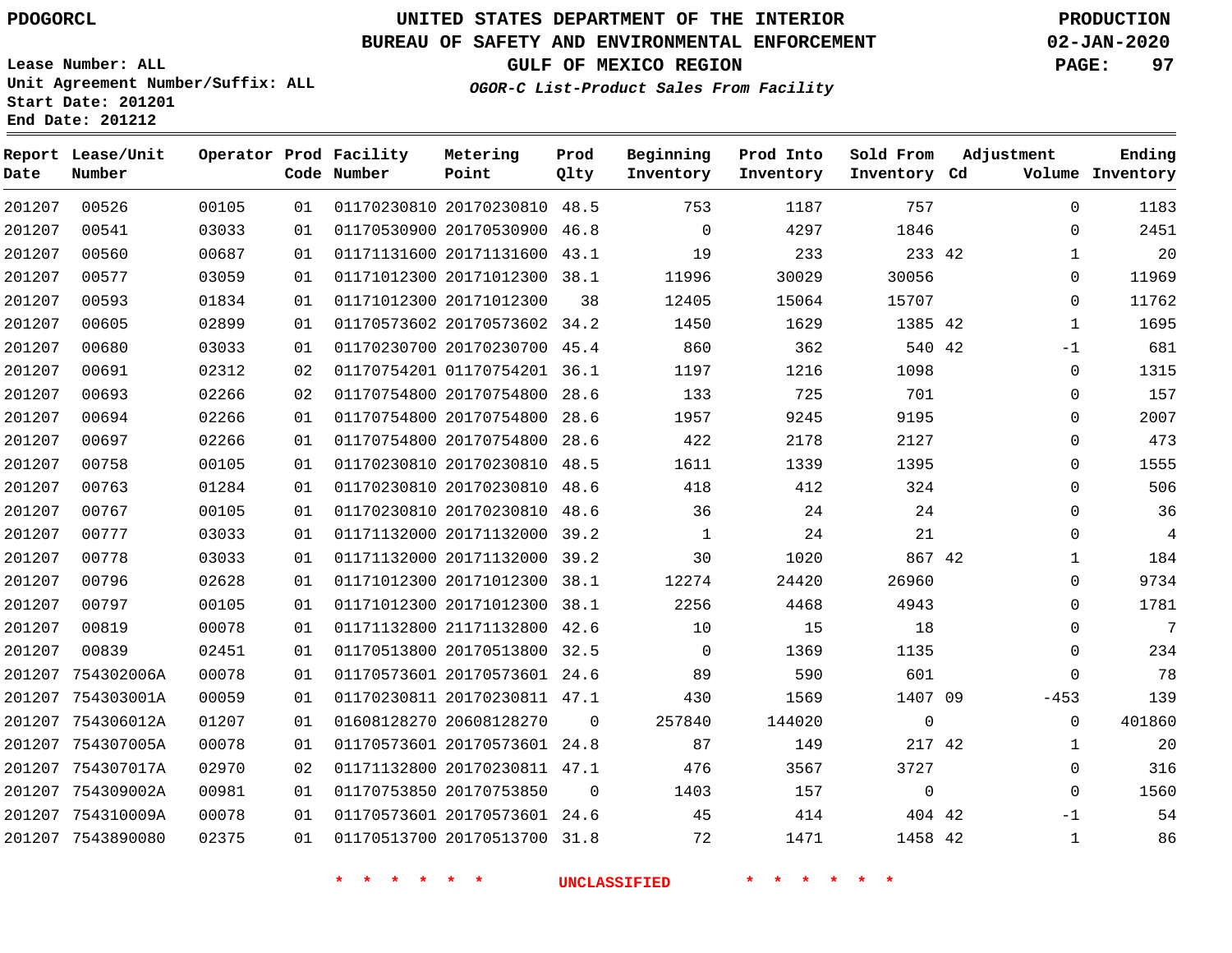**End Date: 201212**

### **UNITED STATES DEPARTMENT OF THE INTERIOR PDOGORCL PRODUCTION**

#### **BUREAU OF SAFETY AND ENVIRONMENTAL ENFORCEMENT 02-JAN-2020**

**Lease Number: ALL Unit Agreement Number/Suffix: ALL Start Date: 201201**

**GULF OF MEXICO REGION PAGE: 98**

**OGOR-C List-Product Sales From Facility**

| Date | Report Lease/Unit<br>Number |       |    | Operator Prod Facility<br>Code Number | Metering<br>Point            | Prod<br>Qlty | Beginning<br>Inventory | Prod Into<br>Inventory | Sold From<br>Inventory Cd | Adjustment |              | Ending<br>Volume Inventory |
|------|-----------------------------|-------|----|---------------------------------------|------------------------------|--------------|------------------------|------------------------|---------------------------|------------|--------------|----------------------------|
|      | 201207 7543900080           | 00105 | 01 |                                       | 01177245111 01177245111      | $\Omega$     | 209                    | $\Omega$               | $\mathbf 0$               |            | $\Omega$     | 209                        |
|      | 201207 7543930100           | 03026 | 02 |                                       | 01170230450 20170230450 51.5 |              | 733                    | 4006                   | 4662 42                   |            | 1            | 78                         |
|      | 201207 7543930200           | 00105 | 01 |                                       | 01171012310 20171012310 45.4 |              | 2155                   | 16447                  | 16874                     |            | $\Omega$     | 1728                       |
|      |                             | 01284 | 01 |                                       | 0117709260L 2017709260L 41.6 |              | 0<br>.                 | 2540                   | 2540                      |            | $\mathbf{0}$ | $\mathbf 0$<br>.           |
|      |                             |       |    |                                       |                              |              | 2155                   | 18987                  | 19414                     |            | 0            | 1728                       |
|      | 201207 7543940080           | 03035 | 01 |                                       | 01170230811 20170230811 47.1 |              | 133                    | 528                    | 614                       |            | $\Omega$     | 47                         |
|      | 201207 754395019A           | 00105 | 01 |                                       | 01420390101 01420390101      | $\Omega$     | 69                     | $\Omega$               | $\Omega$                  |            | $\Omega$     | 69                         |
|      | 201207 754396015A           | 01284 | 01 |                                       | 01608103650 20608103650 36.2 |              | 9                      | 3836                   | 3837                      |            | $\Omega$     | 8                          |
|      | 201207 8910020210           | 02451 | 01 |                                       | 01170513800 20170513800      | 32.4         | 19499                  | 96950                  | 99885                     |            | 0            | 16564                      |
|      | 201207 8910024540           | 02451 | 01 |                                       | 01170513800 20170513800      | 32.5         | 0                      | 24173                  | 20043                     |            | $\Omega$     | 4130                       |
|      | 201207 8910029320           | 02375 | 01 |                                       | 01170513700 20170513700      | 30.4         | 6280                   | 76962                  | 78758 42                  |            | -2           | 4482                       |
|      | 201207 8910034440           | 00730 | 01 |                                       | 01170513700 20170513700 31.7 |              | 253                    | 6541                   | 6413                      |            | $\mathbf{0}$ | 381                        |
|      |                             | 02375 | 01 |                                       | 01170513700 20170513700 31.6 |              | 3918                   | 79474                  | 78765 42                  |            | 1            | 4628                       |
|      |                             |       |    |                                       |                              |              | 4171                   | 86015                  | 85178                     |            | 1            | 5009                       |
|      | 201207 8910039150           | 00078 | 01 |                                       | 01170573601 20170573601 24.6 |              | 1018                   | 9119                   | 8937 42                   |            | -1           | 1199                       |
|      | 201207 8910063810           | 00105 | 01 |                                       | 01170230450 20170230450      | 51.5         | 1                      | $\Omega$               | 1                         |            | $\Omega$     | $\overline{0}$             |
|      |                             | 03035 | 01 |                                       | 01170230450 20170230450      | 51.5         | 244                    | 1145                   | 1367                      |            | 0            | 22                         |
|      |                             |       |    |                                       |                              |              | 245                    | 1145                   | 1368                      |            | 0            | 22                         |
|      | 201207 8910086400           | 02893 | 02 |                                       | 01171012400 20171012400 53.3 |              | 365                    | 462                    | 534 42                    |            | $\mathbf 1$  | 294                        |
|      | 201207 8910087640           | 00105 | 01 |                                       | 01171092800 21171132800 42.6 |              | 1251                   | 2826                   | 2916                      |            | $\mathbf{0}$ | 1161                       |
|      | 201207 8910087670           | 02312 | 01 |                                       | 01170754201 01170754201 36.1 |              | 447                    | 590                    | 410 42                    |            | $-1$         | 626                        |
|      | 201207 8910087840           | 00162 | 01 |                                       | 01177122606 20177122606      | 39.5         | $\overline{0}$         | 5292                   | 5292                      |            | 0            | $\overline{0}$             |
|      | 201207 8910088130           | 00078 | 01 |                                       | 01171132800 21171132800      | 42.6         | 47                     | 288                    | 194 42                    |            | $-1$         | 140                        |
|      | 201207 8910088160           | 01284 | 01 |                                       | 01171132800 21171132800 43.4 |              | 63                     | 84                     | 102                       |            | 0            | 45                         |
|      | 201207 8910089160           | 02375 | 01 |                                       | 01170513700 20170513700 24.9 |              | 378                    | 2654                   | 2879 42                   |            | 2            | 155                        |
|      | 201207 891008927AC          | 00078 | 01 |                                       | 01170230400 20170230400 49.7 |              | 59                     | 22                     | 74                        |            | $\Omega$     | $7\phantom{.0}$            |
|      | 201207 891008927AE          | 00078 | 01 |                                       | 01170230400 20170230400 49.8 |              | 26                     | 131                    | 85 09                     |            | $-32$        | 40                         |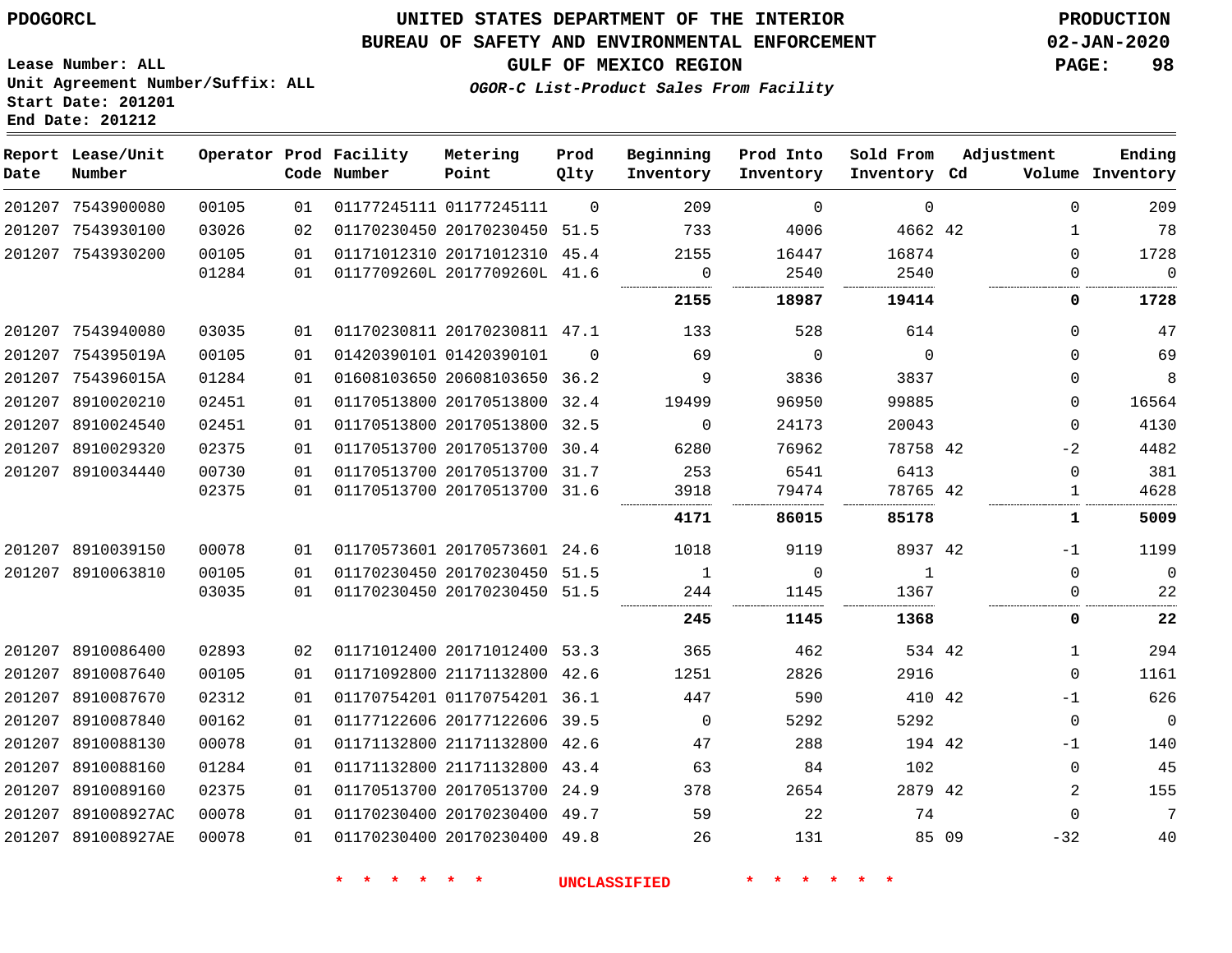**Date**

891008927AG

**Number**

**Report Lease/Unit**

 G00971 G00974

## **UNITED STATES DEPARTMENT OF THE INTERIOR PDOGORCL PRODUCTION**

**Prod Qlty**

#### **BUREAU OF SAFETY AND ENVIRONMENTAL ENFORCEMENT 02-JAN-2020**

**Lease Number: ALL Unit Agreement Number/Suffix: ALL Start Date: 201201 End Date: 201212**

**Operator Prod Facility**

**Code Number**

20170230400 49.8

**Metering Point**

**OGOR-C List-Product Sales From Facility**

**Prod Into Inventory**

**Beginning Inventory**

**GULF OF MEXICO REGION PAGE: 99**

**Inventory Cd Volume**

**Adjustment**

 $-10$   $\Omega$  $\Omega$ -1  $\Omega$  $\Omega$  $\Omega$  $\Omega$  $\Omega$  $\Omega$  $\overline{0}$ -1  $\Omega$  $\overline{0}$  $\Omega$  $-1$  $\Omega$  $\Omega$   $\Omega$  $\Omega$   $\Omega$   $\Omega$ 

**Ending**

125 09

**Sold From Inventory**

|        | 201207 891008927Y | 00078 | 01 |                         | 01170230400 20170230400 49.8 |          | 34          | 122      | 120 42      |       |
|--------|-------------------|-------|----|-------------------------|------------------------------|----------|-------------|----------|-------------|-------|
|        | 201207 891008946C | 01834 | 01 |                         | 01171012500 20171012500 36.8 |          | $\mathbf 0$ | 94       |             | 82 42 |
|        | 201207 8910116580 | 02375 | 01 |                         | 01170513700 20170513700 24.9 |          | 262         | 2731     | 2834        |       |
|        | 201207 8910116740 | 02375 | 01 |                         | 01170513700 20170513700 24.9 |          | 78          | 623      | 665         |       |
| 201207 | 8910116770        | 02375 | 01 |                         | 01170513700 20170513700 24.9 |          | 147         | 1965     | 1997 42     |       |
|        | 201207 8910116790 | 02375 | 01 |                         | 01170513700 20170513700 24.9 |          | 673         | 5422     | 5779        |       |
| 201207 | 8910116800        | 02375 | 01 |                         | 01170513700 20170513700      | 24.9     | 736         | 6227     | 6600        |       |
|        | 201207 891011687A | 02266 | 01 |                         | 01170754800 20170754800 28.6 |          | 96          | 473      | 466         |       |
|        | 201207 891011687C | 02266 | 01 |                         | 01170754800 20170754800      | 28.6     | 96          | 441      | 441         |       |
|        | 201207 891011687D | 02266 | 01 |                         | 01170754800 20170754800 28.6 |          | 149         | 842      | 809         |       |
| 201207 | 891011687E        | 02266 | 01 |                         | 01170754800 20170754800 28.6 |          | 49          | 234      | 232         |       |
| 201207 | 8910117330        | 02266 | 01 |                         | 01170754800 20170754800 28.6 |          | 4           | 17       | 17          |       |
| 201207 | 8910123210        | 00687 | 01 |                         | 0117709260A 2017709260A 34.5 |          | 46          | 1387     | 1388 42     |       |
| 201207 | 8910123270        | 00105 | 01 |                         | 01177215100 20177215102 30.1 |          | 47          | 4729     | 4729        |       |
|        | 201207 8910123320 | 00105 | 01 |                         | 01177215100 20177215102 30.1 |          | 105         | 10688    | 10686       |       |
| 201207 | 8910123330        | 00105 | 01 |                         | 01177215100 20177215102 30.1 |          | 158         | 15092    | 15099       |       |
|        | 201207 8910123350 | 03033 | 01 |                         | 01171012500 20171012500 36.8 |          | 21          | 223      | 213 42      |       |
| 201207 | 8910123390        | 00105 | 01 | 01171131800 20171131800 |                              | $\Omega$ | 240         | $\Omega$ | $\mathbf 0$ |       |
|        | 201207 8910169280 | 02628 | 01 |                         | 01171132000 20171132000 39.2 |          | 198         | 1843     | 1710        |       |
| 201207 | 8910169290        | 02628 | 01 |                         | 01171132000 20171132000 39.2 |          | 80          | 610      | 581         |       |
|        | 201207 8910169300 | 00491 | 01 |                         | 01170230810 20170230810 48.8 |          | 39          | 79       | 46          |       |
| 201207 | 8910169370        | 02628 | 01 |                         | 01171132000 20171132000 39.2 |          | 115         | 1483     | 1330        |       |
|        | 201207 8910202350 | 00276 | 01 |                         | 01170513700 20170513700 35.8 |          | 947         | 30226    | 29412       |       |
|        | 201207 8910202550 | 00105 | 01 |                         | 01170230810 20170230810 48.5 |          | 31          | 33       | 26          |       |
|        | 201207 8910202560 | 02375 | 01 |                         | 01170513700 20170513700 33.5 |          | 360         | 6888     | 6847        |       |
|        | 201207 G00971     | 00105 | 01 |                         | 01171132000 20171132000 39.1 |          | 1           | 12       | 11          |       |

**\* \* \* \* \* \* UNCLASSIFIED \* \* \* \* \* \***

20171132000 39.1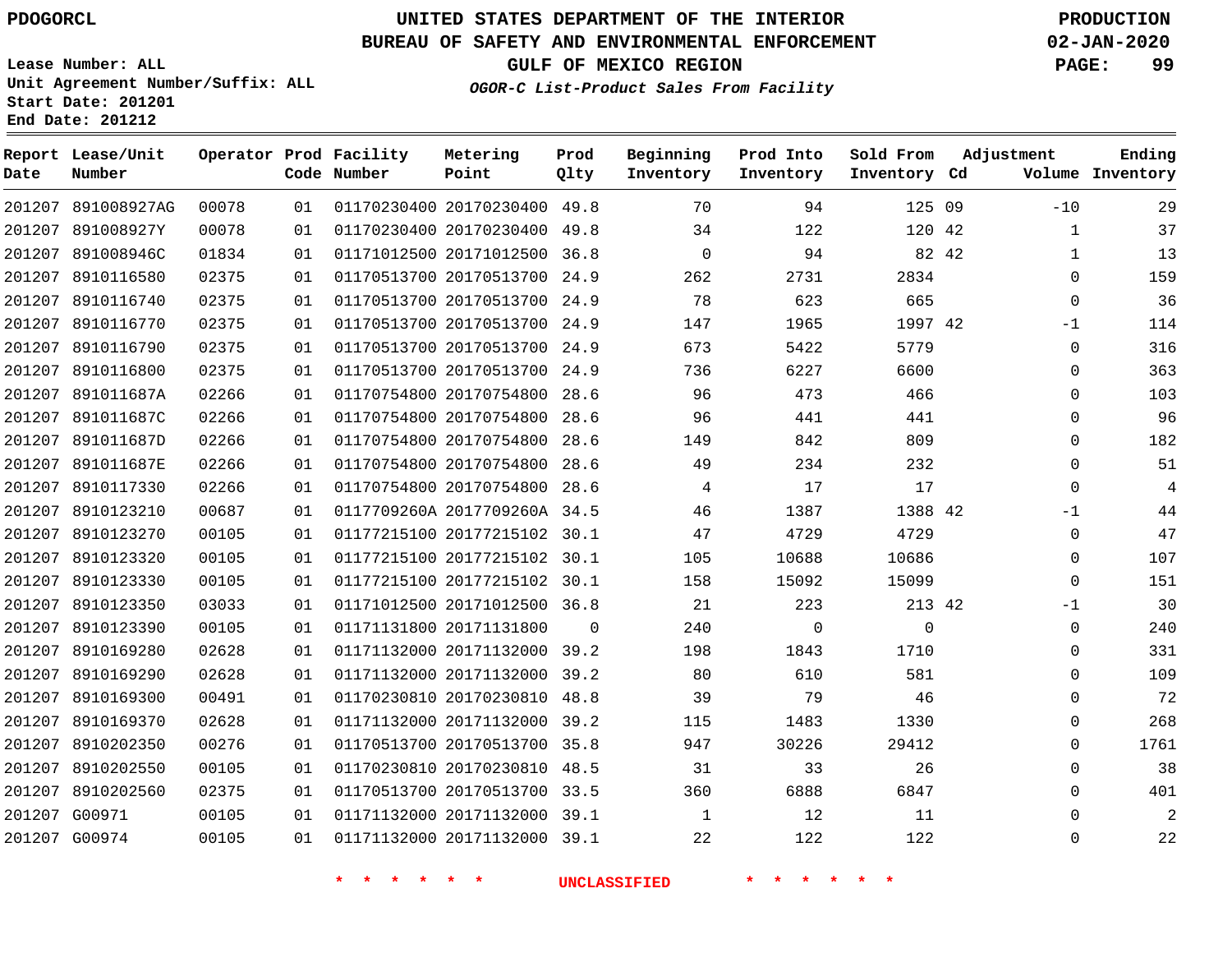**Date**

### **UNITED STATES DEPARTMENT OF THE INTERIOR PDOGORCL PRODUCTION**

**Prod Qlty**

#### **BUREAU OF SAFETY AND ENVIRONMENTAL ENFORCEMENT 02-JAN-2020**

**Lease Number: ALL Unit Agreement Number/Suffix: ALL Start Date: 201201**

**Operator Prod Facility**

**Code Number**

**Metering Point**

**End Date: 201212**

**Report Lease/Unit**

**Number**

**GULF OF MEXICO REGION PAGE: 100**

**Inventory Cd Volume**

**Adjustment**

**Ending**

**OGOR-C List-Product Sales From Facility**

**Beginning Inventory**

**Prod Into Inventory** **Sold From Inventory**

|        | 201207 G00985 | 00687 | 01 | 0117709260A 2017709260A 34.5 |          | 237      | 8681        | 8641 42     | $\mathbf 1$ | 278  |
|--------|---------------|-------|----|------------------------------|----------|----------|-------------|-------------|-------------|------|
|        | 201207 G00987 | 00105 | 01 | 01171132800 21171132800 42.6 |          | 79       | 187         | 190         | $\Omega$    | 76   |
|        | 201207 G01027 | 00162 | 01 | 01177122606 20177122606 39.5 |          | $\Omega$ | 7578        | 7578        | $\Omega$    | 0    |
|        | 201207 G01036 | 02312 | 01 | 01171092651 20171092650 46.9 |          | 1542     | 6794        | 6088        | $\Omega$    | 2248 |
|        | 201207 G01082 | 01364 | 02 | 01170753510 20170753510      | 54.4     | 317      | 248         | 9           | 0           | 556  |
| 201207 | G01083        | 02375 | 01 | 01170513700 20170513700      | 24.9     | 1422     | 18407       | 18758 42    | 1           | 1072 |
|        | 201207 G01084 | 02375 | 01 | 01170513700 20170513700      | 24.9     | 52       | 140         | 184         | 0           | 8    |
|        | 201207 G01090 | 02375 | 01 | 01170513700 20170513700 24.9 |          | 628      | 8131        | 8286 42     | 1           | 474  |
|        | 201207 G01091 | 02375 | 01 | 01170513700 20170513700 24.9 |          | 128      | 1723        | 1750 42     | -1          | 100  |
|        | 201207 G01092 | 02375 | 01 | 01170513700 20170513700      | 24.9     | 428      | 5377        | 5492        | 0           | 313  |
|        | 201207 G01153 | 01834 | 01 | 01171132800 21171132800 42.6 |          | 34       | 35          | 49          | $\Omega$    | 20   |
|        | 201207 G01198 | 00105 | 01 | 01171092651 20171092650 46.9 |          | 217      | 940         | 846         | $\Omega$    | 311  |
| 201207 | G01208        | 00105 | 01 | 01171092651 20171092650 46.9 |          | 277      | 892         | 874         | 0           | 295  |
|        | 201207 G01210 | 03041 | 01 | 01171132800 21171132800      | 42.6     | 329      | 974         | 919         | $\Omega$    | 384  |
|        | 201207 G01220 | 00105 | 01 | 01177092600 20177092600 45.2 |          | 233      | 7389        | 7383        | 0           | 239  |
| 201207 | G01248        | 02628 | 01 | 01171012500 20171012500      | 36.8     | 5245     | 14236       | 17559       | $\Omega$    | 1922 |
|        | 201207 G01269 | 03033 | 01 | 01171012500 20171012500      | 36.8     | 34       | 126         | 143         | $\Omega$    | 17   |
|        | 201207 G01351 | 00078 | 01 | 01170230400 20170230400 49.8 |          | 19       | 145         | 121 42      | 1           | 44   |
| 201207 | G01441        | 00105 | 01 | 01177112701 20177112700      | $\Omega$ | 1678     | $\mathbf 0$ | $\mathbf 0$ | $\Omega$    | 1678 |
|        | 201207 G01447 | 02375 | 01 | 01170513700 20170513700      | 25.8     | 52       | 804         | 806         | 0           | 50   |
|        | 201207 G01477 | 03026 | 02 | 01170230810 20170230810 48.6 |          | 1271     | 1295        | 1001        | $\Omega$    | 1565 |
| 201207 | G01497        | 02451 | 01 | 01170513800 20170513800      | 32.5     | $\Omega$ | 11590       | 9610        | $\Omega$    | 1980 |
|        | 201207 G01498 | 02451 | 01 | 01170513800 20170513800 32.5 |          | $\Omega$ | 1851        | 1535        | $\Omega$    | 316  |
|        | 201207 G01580 | 02451 | 01 | 01170513800 20170513800 32.5 |          | $\Omega$ | 179         | 148         | $\Omega$    | 31   |
| 201207 | G01610        | 00105 | 01 | 01177215100 20177215102      | 30.1     | 11       | 1169        | 1168        | 0           | 12   |
|        | 201207 G01619 | 02375 | 01 | 01170513700 20170513700 31.8 |          | 2506     | 49547       | 49167 42    | -1          | 2885 |
|        | 201207 G01620 | 02375 | 01 | 01170513700 20170513700 31.8 |          | 197      | 4034        | 3996        | 0           | 235  |
|        | 201207 G01754 | 00003 | 01 | 01423210051 20423210050 49.9 |          | 28       | 60          | 71          | $\Omega$    | 17   |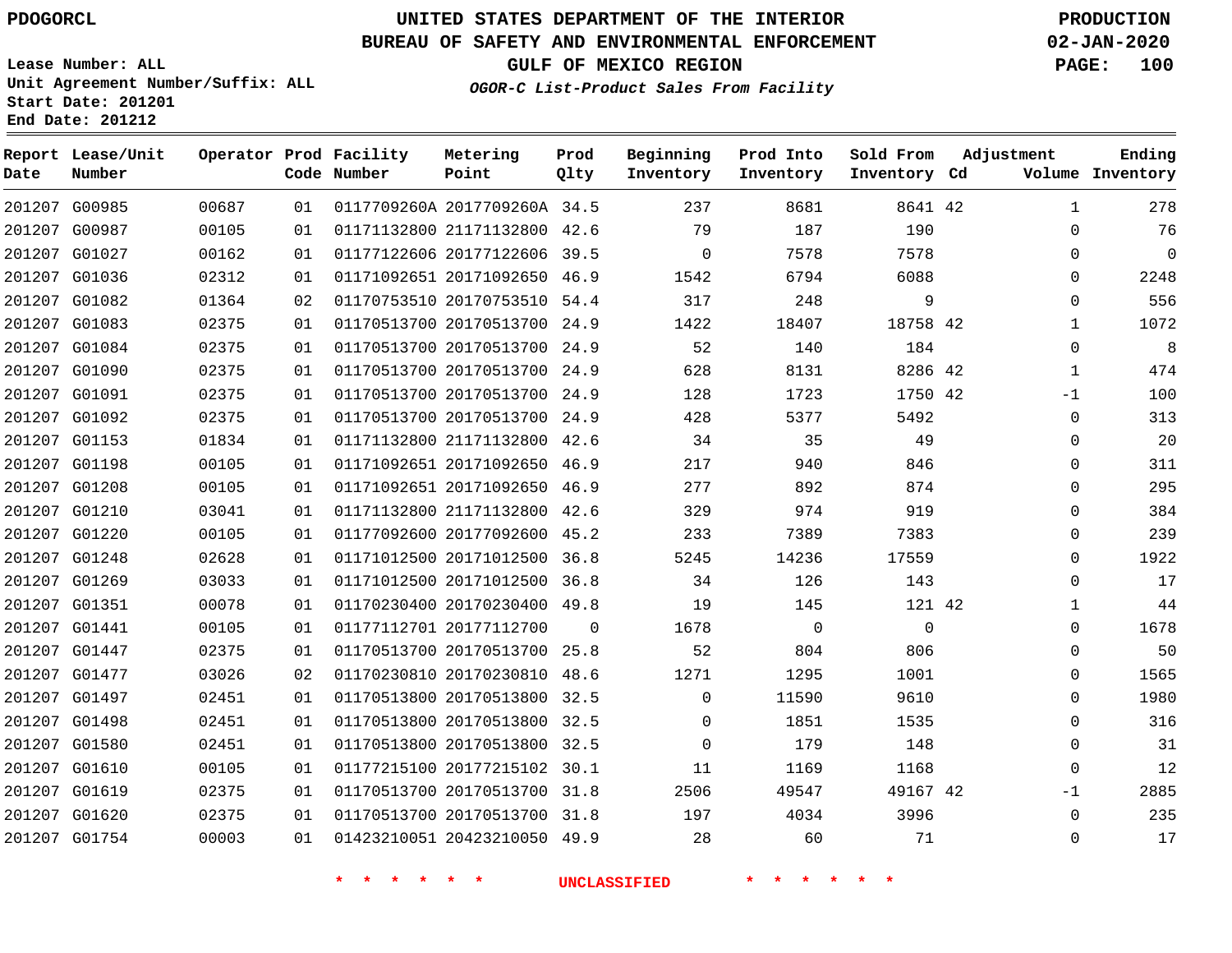G01757 G01860

**Date**

**Report Lease/Unit**

**Number**

### **UNITED STATES DEPARTMENT OF THE INTERIOR PDOGORCL PRODUCTION**

#### **BUREAU OF SAFETY AND ENVIRONMENTAL ENFORCEMENT 02-JAN-2020**

**Lease Number: ALL Unit Agreement Number/Suffix: ALL Start Date: 201201 End Date: 201212**

**Operator Prod Facility**

**Code Number**

**OGOR-C List-Product Sales From Facility**

**Beginning Inventory** **Prod Into Inventory** **Sold From Inventory**

**GULF OF MEXICO REGION PAGE: 101**

**Inventory Cd Volume**

**Adjustment**

  $-1$ 

 

**Ending**

| 00003 | 01 | 01423210051 20423210050 |             | 49.9 | 241            | 534   | 623   |    |
|-------|----|-------------------------|-------------|------|----------------|-------|-------|----|
| 00105 | 01 | 01170231110             | 20170231110 | 41.3 | 9923           | 4023  | 8890  |    |
| 00078 | 01 | 01171012500 20171012500 |             | 36.8 | 439            | 2119  | 2273  | 42 |
| 00105 | 01 | 01171132000             | 20171132000 | 39.1 | 3              | 22    | 21    |    |
| 02312 | 01 | 01171012500 20171012500 |             | 36.8 | 163            | 3838  | 3486  |    |
| 00105 | 01 | 01177215100 20177215102 |             | 30.1 | $\overline{a}$ | 409   | 407   |    |
| 00105 | 01 | 01170230811             | 20170230811 | 47   | 11             | 118   | 119   |    |
| 00105 | 01 | 01177215100             | 20177215102 | 30.1 | 67             | 6806  | 6805  |    |
| 00105 | 01 | 01177215100 20177215102 |             | 30.1 | 121            | 12099 | 12099 |    |
| 03033 | 01 | 01170230810 20170230810 |             | 48.6 | 89             | 322   | 160   |    |
| 01071 | 02 | 01170230810 20170230810 |             | 47.2 | 37             | 64    | 64    |    |
| 00105 | 01 | 01170230810 20170230810 |             | 48.6 | 71             | 53    | 48    |    |
| 03026 | 02 | 01170530900 20170530900 |             | 46.8 | $\Omega$       | 12    | 5     |    |
| 00105 | 01 | 01170530900             | 20170530900 | 46.8 | 29             | 51    | 51    |    |
| 00687 | 01 | 01171132000             | 20171132000 | 39.2 | 16             | 157   | 145   |    |
| 02628 | 01 | 01171132000             | 20171132000 | 39.2 | 2485           | 23325 | 21604 |    |
| 02312 | 02 | 01170230810             | 20170230810 | 48.6 | 281            | 447   | 284   |    |
| 00105 | 01 | 01171012500             | 20171012500 | 36.7 | 619            | 3895  | 3992  |    |
| 00105 | 01 | 01171012500 20171012500 |             | 36.8 | 218            | 1010  | 1093  |    |
| 00105 | 01 | 01171132000             | 20171132000 | 39.2 | 15             | 106   | 102   |    |

**Prod Qlty**

**Metering Point**

| 284            | $-1$     | 2273 42 | 2119  | 439            | 36.8 | 01171012500 20171012500      | 01 | 00078 | 201207 G01865 |  |
|----------------|----------|---------|-------|----------------|------|------------------------------|----|-------|---------------|--|
| $\overline{4}$ | $\Omega$ | 21      | 22    | 3              |      | 01171132000 20171132000 39.1 | 01 | 00105 | 201207 G01880 |  |
| 515            | $\Omega$ | 3486    | 3838  | 163            |      | 01171012500 20171012500 36.8 | 01 | 02312 | 201207 G01898 |  |
| $\overline{4}$ | $\Omega$ | 407     | 409   | 2              |      | 01177215100 20177215102 30.1 | 01 | 00105 | 201207 G01901 |  |
| 10             | $\Omega$ | 119     | 118   | 11             | 47   | 01170230811 20170230811      | 01 | 00105 | 201207 G01953 |  |
| 68             | $\Omega$ | 6805    | 6806  | 67             |      | 01177215100 20177215102 30.1 | 01 | 00105 | 201207 G01966 |  |
| 121            | $\Omega$ | 12099   | 12099 | 121            |      | 01177215100 20177215102 30.1 | 01 | 00105 | 201207 G01967 |  |
| 251            | $\Omega$ | 160     | 322   | 89             |      | 01170230810 20170230810 48.6 | 01 | 03033 | 201207 G01972 |  |
| 37             | 0        | 64      | 64    | 37             |      | 01170230810 20170230810 47.2 | 02 | 01071 | 201207 G01997 |  |
| 76             | $\Omega$ | 48      | 53    | 71             |      | 01170230810 20170230810 48.6 | 01 | 00105 | 201207 G01998 |  |
| 7              | $\Omega$ | 5       | 12    | $\Omega$       |      | 01170530900 20170530900 46.8 | 02 | 03026 | 201207 G02006 |  |
| 29             | $\Omega$ | 51      | 51    | 29             |      | 01170530900 20170530900 46.8 | 01 | 00105 | 201207 G02045 |  |
| 28             | $\Omega$ | 145     | 157   | 16             |      | 01171132000 20171132000 39.2 | 01 | 00687 | 201207 G02104 |  |
| 4206           | $\Omega$ | 21604   | 23325 | 2485           |      | 01171132000 20171132000 39.2 | 01 | 02628 | 201207 G02111 |  |
| 444            | $\Omega$ | 284     | 447   | 281            |      | 01170230810 20170230810 48.6 | 02 | 02312 | 201207 G02127 |  |
| 522            | $\Omega$ | 3992    | 3895  | 619            |      | 01171012500 20171012500 36.7 | 01 | 00105 | 201207 G02161 |  |
| 135            | $\Omega$ | 1093    | 1010  | 218            |      | 01171012500 20171012500 36.8 | 01 | 00105 | 201207 G02163 |  |
| 19             | $\Omega$ | 102     | 106   | 15             |      | 01171132000 20171132000 39.2 | 01 | 00105 | 201207 G02317 |  |
| 49             | $\Omega$ | 2982    | 2496  | 535            |      | 01170230450 20170230450 51.5 | 01 | 01284 | 201207 G02353 |  |
| 39             | $\Omega$ | 2392    | 2029  | 402            |      | 01170230450 20170230450 51.5 | 01 | 01284 | 201207 G02354 |  |
| 299            | $\Omega$ | 191     | 285   | 205            |      | 01170230810 20170230810 48.6 | 01 | 03033 | 201207 G02404 |  |
| $\mathbf 0$    | $\Omega$ | 9       | 9     | $\overline{0}$ |      | 01170230810 20170230810 48.6 | 01 | 00105 | 201207 G02428 |  |
| 88             | $\Omega$ | 57      | 72    | 73             |      | 01170230810 20170230810 48.8 | 01 | 00491 | 201207 G02429 |  |
| 41             | $\Omega$ | 31      | 35    | 37             | 48   | 01170230810 20170230810      | 01 | 00491 | 201207 G02433 |  |
| $\mathbf 0$    | 0        | 6       | 6     | $\Omega$       |      | 01171132000 20171132000 39.2 | 01 | 02375 | 201207 G02439 |  |
| 414            | $\Omega$ | 1138    | 1250  | 302            |      | 01171092651 20171092650 47.9 | 01 | 01834 | 201207 G02601 |  |
|                |          |         |       |                |      |                              |    |       |               |  |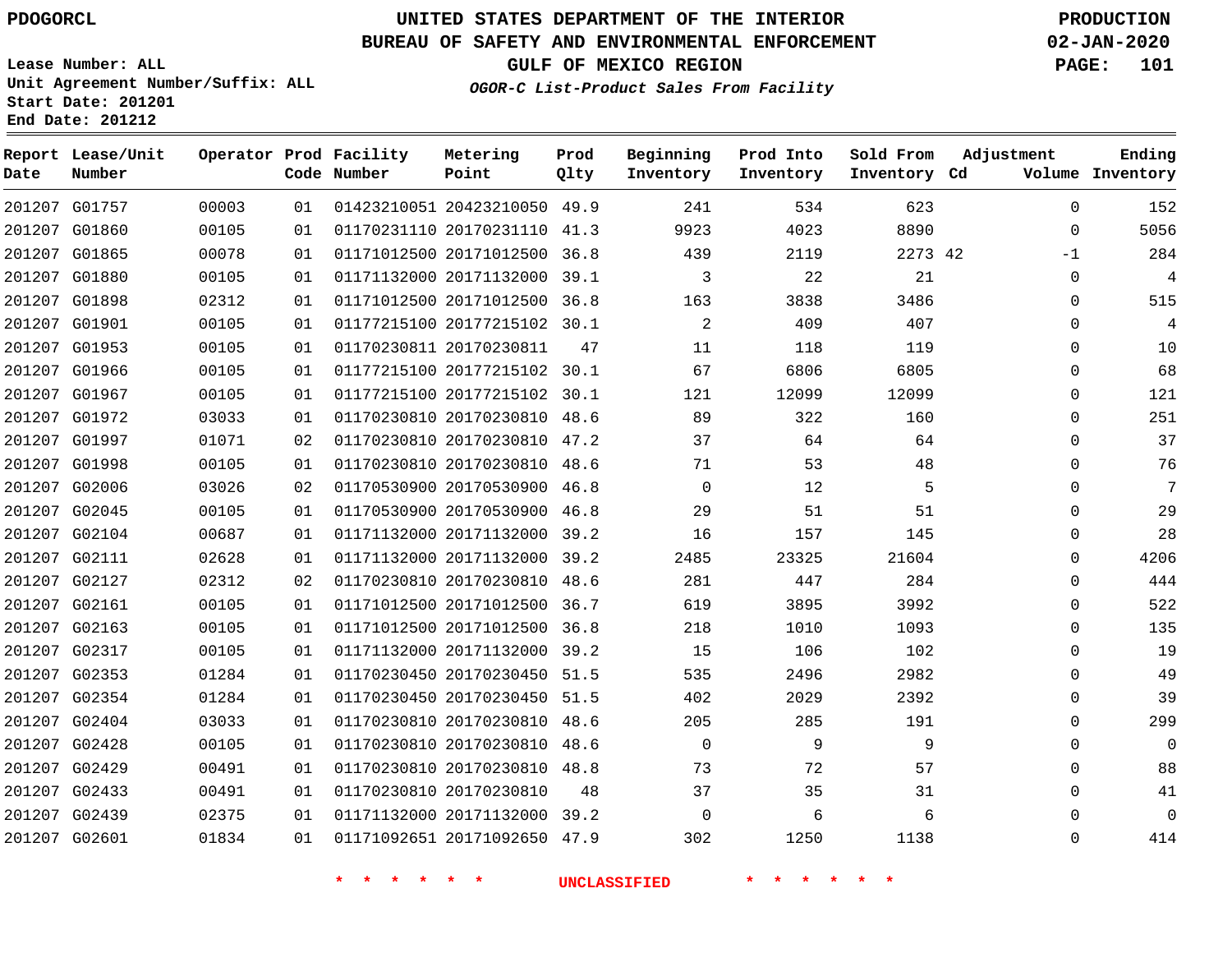**Lease Number: ALL**

**Start Date: 201201 End Date: 201212**

## **UNITED STATES DEPARTMENT OF THE INTERIOR PDOGORCL PRODUCTION**

#### **BUREAU OF SAFETY AND ENVIRONMENTAL ENFORCEMENT 02-JAN-2020**

**Unit Agreement Number/Suffix: ALL**

**GULF OF MEXICO REGION PAGE: 102**

**OGOR-C List-Product Sales From Facility**

| Date | Report Lease/Unit<br>Number |       |    | Operator Prod Facility<br>Code Number | Metering<br>Point            | Prod<br>Qlty | Beginning<br>Inventory | Prod Into<br>Inventory | Sold From<br>Inventory | Adjustment<br>Cd | Ending<br>Volume Inventory |
|------|-----------------------------|-------|----|---------------------------------------|------------------------------|--------------|------------------------|------------------------|------------------------|------------------|----------------------------|
|      | 201207 G02613               | 02628 | 01 |                                       | 01171132000 20171132000 39.2 |              | 1                      | 1                      | 2                      | $\mathbf 0$      | $\mathbf 0$                |
|      | 201207 G02628               | 00105 | 01 |                                       | 01171012500 20171012500      | 36.7         | 241                    | 1186                   | 1268                   | $\Omega$         | 159                        |
|      | 201207 G02665               | 02451 | 01 |                                       | 01423210051 20423210050      | 49.5         | 412                    | 849                    | 1020                   | $\Omega$         | 241                        |
|      | 201207 G02688               | 00105 | 01 |                                       | 01170230810 20170230810 48.5 |              | 99                     | 770                    | 339                    | $\Omega$         | 530                        |
|      | 201207 G02735               | 03035 | 01 |                                       | 01170230810 20170230810      | 48.6         | 983                    | 518                    | 586 42                 | $\mathbf{1}$     | 916                        |
|      | 201207 G02819               | 00105 | 01 |                                       | 01170231110 20170231110 41.3 |              | 361                    | 199                    | 354                    | $\Omega$         | 206                        |
|      | 201207 G02825               | 00105 | 01 |                                       | 01170230810 20170230810 48.6 |              | 250                    | 291                    | 210                    | $\mathbf 0$      | 331                        |
|      | 201207 G02826               | 00105 | 01 |                                       | 01170230810 20170230810 48.6 |              | 197                    | 224                    | 165                    | $\Omega$         | 256                        |
|      |                             |       | 01 |                                       | 01170231110 20170231110 41.3 |              | 519                    | 163                    | 443                    | $\Omega$         | 239                        |
|      |                             |       |    |                                       |                              |              | 716                    | 387                    | 608                    | 0                | 495                        |
|      | 201207 G02870               | 03035 | 01 |                                       | 01170230810 20170230810 48.6 |              | 9                      | 11                     |                        | 7 42<br>-1       | 12                         |
|      | 201207 G02885               | 02312 | 01 |                                       | 01171132000 20171132000      | 39.2         | 4                      | 46                     | 42                     | $\mathbf 0$      | 8                          |
|      | 201207 G02895               | 02579 | 02 |                                       | 01171092651 20171092650 46.9 |              | 56                     | 194                    | 186                    | $\Omega$         | 64                         |
|      |                             | 02628 | 02 |                                       | 01171092651 20171092650      | 46.9         | 384                    | 1808                   | 1595<br>.              | $\Omega$         | 597                        |
|      |                             |       |    |                                       |                              |              | 440                    | 2002                   | 1781                   | 0                | 661                        |
|      | 201207 G02898               | 01834 | 01 |                                       | 01171012300 20171012300      | 38           | 369                    | 908                    | 915                    | $\Omega$         | 362                        |
|      | 201207 G02899               | 01834 | 01 |                                       | 01171012300 20171012300      | 38           | 201                    | 429                    | 459                    | $\Omega$         | 171                        |
|      | 201207 G02900               | 03033 | 01 |                                       | 01171132000 20171132000      | 39.2         | 10                     | $\mathbf{0}$           | 10                     | $\Omega$         | $\mathbf 0$                |
|      | 201207 G03061               | 00105 | 01 |                                       | 01423210051 20423210050      | 49.5         | 581                    | 622                    | 1026                   | $\Omega$         | 177                        |
|      | 201207 G03068               | 00105 | 01 |                                       | 01423210051 20423210050      | 49.5         | 37                     | 59                     | 79                     | $\Omega$         | 17                         |
|      | 201207 G03145               | 03041 | 01 |                                       | 01171132800 21171132800      | 42.6         | 62                     | 155                    | 155                    | $\Omega$         | 62                         |
|      | 201207 G03152               | 00105 | 01 |                                       | 01177092600 20177092600      | 45.2         | 105                    | 2742                   | 2758                   | $\Omega$         | 89                         |
|      | 201207 G03236               | 03041 | 01 |                                       | 01170230450 20170230450      | 51.5         | 10                     | 65                     | 74                     | $\Omega$         | 1                          |
|      | 201207 G03244               | 02871 | 01 |                                       | 01170230810 20170230810 47.4 |              | $\mathbf 0$            | 5                      | 2                      | $\Omega$         | 3                          |
|      | 201207 G03264               | 00003 | 01 |                                       | 01170230811 20170230811 47.1 |              | 9                      | 43                     | 45 42                  | $\mathbf{1}$     | 8                          |
|      | 201207 G03265               | 01284 | 02 |                                       | 01170530900 20170530900 46.8 |              | 145                    | 306                    | 276                    | $\Omega$         | 175                        |
|      | 201207 G03331               | 02312 | 01 |                                       | 01171132800 21171132800      | 42.6         | 1726                   | 3987                   | 4086                   | $\Omega$         | 1627                       |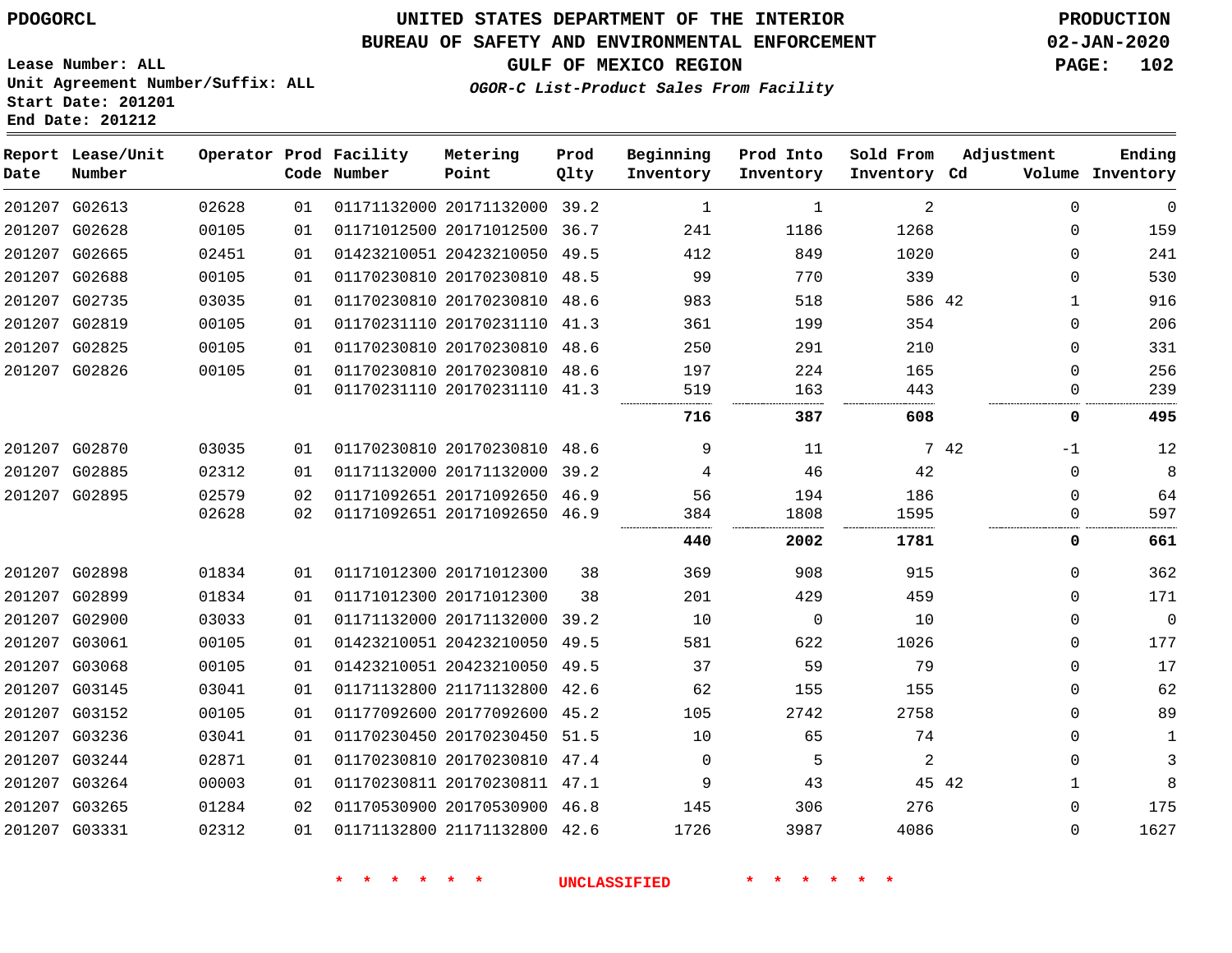G05494

**End Date: 201212**

**Report Lease/Unit**

### **UNITED STATES DEPARTMENT OF THE INTERIOR PDOGORCL PRODUCTION**

**Prod Qlty**

#### **BUREAU OF SAFETY AND ENVIRONMENTAL ENFORCEMENT 02-JAN-2020**

**Lease Number: ALL Unit Agreement Number/Suffix: ALL Start Date: 201201**

**Operator Prod Facility**

**OGOR-C List-Product Sales From Facility**

**Beginning Inventory** **Prod Into Inventory** **Sold From**

**GULF OF MEXICO REGION PAGE: 103**

**Adjustment**

 $\Omega$   $\Omega$   $\Omega$  $\Omega$   $\Omega$   $\Omega$  $\Omega$ 

**Ending**

| Date   | Number        |       |    | Code Number | Point                        | Qlty | Inventory   | Inventory   | Inventory Cd |          | Volume Inventory |
|--------|---------------|-------|----|-------------|------------------------------|------|-------------|-------------|--------------|----------|------------------|
| 201207 | G03414        | 00105 | 01 |             | 01170753510 20170753510 54.4 |      | 259         | 146         | 7            | $\Omega$ | 398              |
|        | 201207 G03593 | 03035 | 01 |             | 01171012500 20171012500 36.8 |      | 8           | 38          | 41           | $\Omega$ | 5                |
|        | 201207 G03793 | 03035 | 01 |             | 01171012500 20171012500      | 36.8 | 52          | 257         | 275          | $\Omega$ | 34               |
|        | 201207 G03811 | 00105 | 01 |             | 01171092651 20171092650 46.9 |      | 354         | 1504        | 1360         | 0        | 498              |
|        | 201207 G03940 | 00105 | 01 |             | 01423210051 20423210050 49.6 |      | 11          | 27          | 30           | $\Omega$ | 8                |
|        | 201207 G03958 | 00105 | 01 |             | 01170230510 20170230510      | 47   | 1145        | $\Omega$    | 35           | $\Omega$ | 1110             |
|        | 201207 G04003 | 00105 | 01 |             | 01171012500 20171012500 36.7 |      | 1038        | 5936        | 6178         | 0        | 796              |
|        | 201207 G04065 | 02628 | 01 |             | 01423210051 20423210050 49.6 |      | 2           | 24          | 19           | 0        | 7                |
|        | 201207 G04081 | 03035 | 01 |             | 01170230450 20170230810 48.6 |      | 1779        | 2125        | 1523         | 0        | 2381             |
|        | 201207 G04085 | 00687 | 01 |             | 01170230811 20170230811 47.1 |      | 988         | 4547        | 5133         | $\Omega$ | 402              |
|        | 201207 G04087 | 02899 | 01 |             | 01177008150 01177008150 32.1 |      | 7253        | 5007        | 8440         | $\Omega$ | 3820             |
|        | 201207 G04098 | 01963 | 02 |             | 01170230810 20170230810 48.6 |      | 115         | 51          | 36           | $\Omega$ | 130              |
|        | 201207 G04232 | 00105 | 01 |             | 01171012500 20171012500 36.7 |      | 277         | 1002        | 1145         | $\Omega$ | 134              |
|        |               | 00730 | 01 |             | 01171012500 20171012500 36.8 |      | 2297        | 8900        | 10004        | 0        | 1193             |
|        |               |       |    |             |                              |      | 2574        | 9902        | 11149        | 0        | 1327             |
|        | 201207 G04397 | 00105 | 01 |             | 01170230810 20170230810 48.6 |      | 72          | 713         | 62           | $\Omega$ | 723              |
|        | 201207 G04421 | 00105 | 01 |             | 01171131600 20171131600      | 43   | 820         | 12267       | 12047        | $\Omega$ | 1040             |
|        | 201207 G04453 | 03033 | 02 |             | 01171012300 20171012300 38.1 |      | $\mathbf 0$ | 92          | 55           | 0        | 37               |
|        | 201207 G04537 | 03033 | 01 |             | 01420470030 20420470030 47.2 |      | 979         | $\Omega$    | 84           | $\Omega$ | 895              |
|        | 201207 G04800 | 03026 | 02 |             | 01171132800 21171132800 42.6 |      | 1158        | 2909        | 2909         | $\Omega$ | 1158             |
|        | 201207 G04818 | 03035 | 01 |             | 01170230500 20170230500      | 43   | 4           | 14          | 13           | $\Omega$ | 5                |
|        | 201207 G05006 | 01284 | 02 |             | 01170230510 20170230510      | 47   | 27          | $\mathbf 0$ | 1            | 0        | 26               |
|        | 201207 G05283 | 01376 | 01 |             | 01170231300 01170231300      | 39.6 | $\mathbf 0$ | 992         | 992          | 0        | $\mathbf 0$      |
|        | 201207 G05286 | 03033 | 01 |             | 01170230810 20170230810 48.6 |      | 1055        | 1183        | 870          | $\Omega$ | 1368             |
|        | 201207 G05292 | 00003 | 01 |             | 01170230811 20170230811 47.1 |      | 42          | 527         | 472          | $\Omega$ | 97               |
|        | 201207 G05431 | 02970 | 02 |             | 01177062608 2017706260A      | 38   | 93          | 9474        | 9369         | $\Omega$ | 198              |

**Metering Point**

21171132800 42.6

**\* \* \* \* \* \* UNCLASSIFIED \* \* \* \* \* \***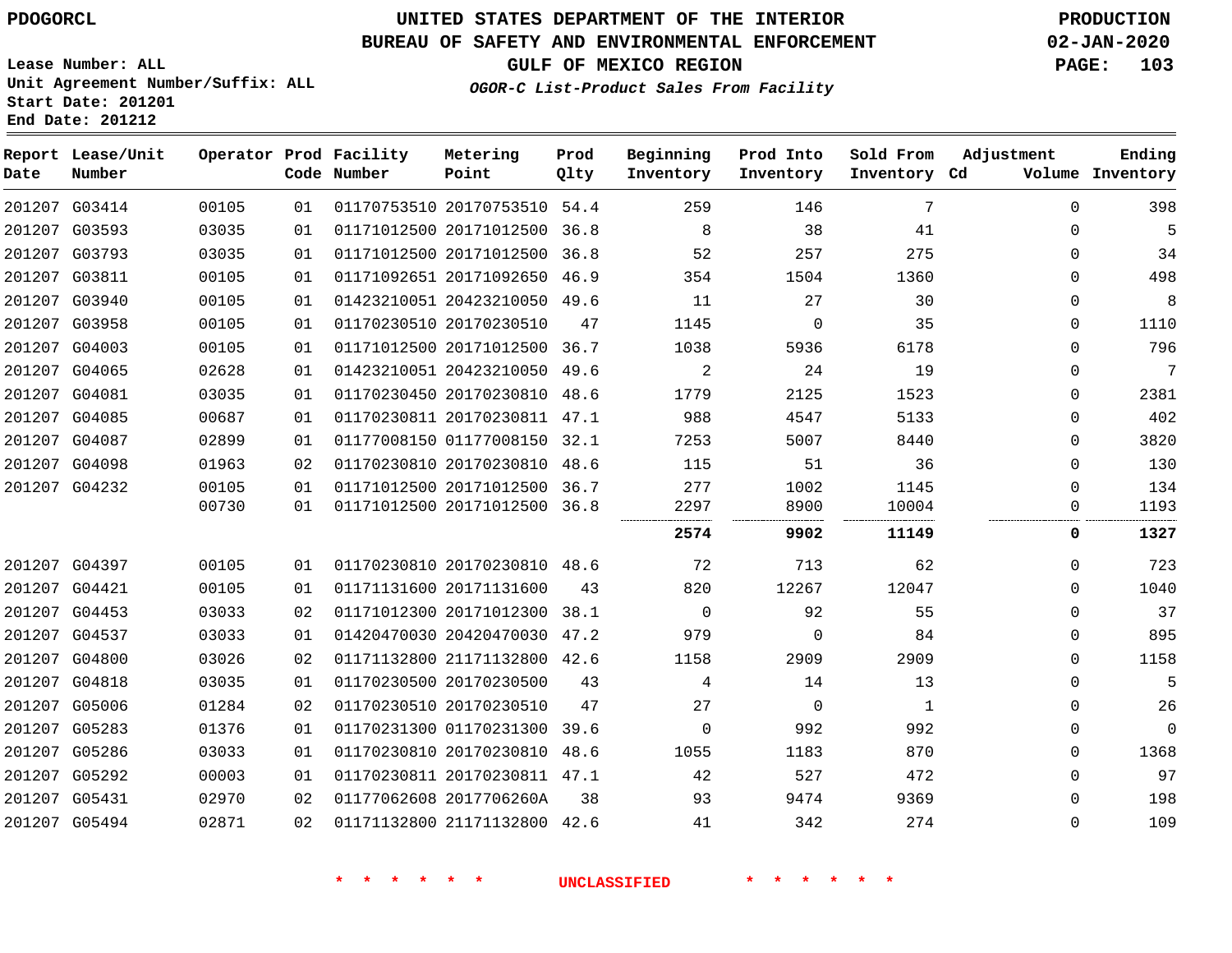#### **BUREAU OF SAFETY AND ENVIRONMENTAL ENFORCEMENT 02-JAN-2020**

**Lease Number: ALL Unit Agreement Number/Suffix: ALL Start Date: 201201 End Date: 201212**

**GULF OF MEXICO REGION PAGE: 104**

**OGOR-C List-Product Sales From Facility**

| Date | Report Lease/Unit<br>Number |       |    | Operator Prod Facility<br>Code Number | Metering<br>Point            | Prod<br>Qlty | Beginning<br>Inventory | Prod Into<br>Inventory | Sold From<br>Inventory Cd | Adjustment   | Ending<br>Volume Inventory |
|------|-----------------------------|-------|----|---------------------------------------|------------------------------|--------------|------------------------|------------------------|---------------------------|--------------|----------------------------|
|      | 201207 G05504               | 00105 | 01 |                                       | 01171012300 20171012300      | 38           | 345                    | 514                    | 654                       | $\Omega$     | 205                        |
|      |                             |       | 01 |                                       | 01171132800 21171132800 42.6 |              | 741                    | 770                    | 1081                      | $\Omega$     | 430                        |
|      |                             | 00730 | 01 |                                       | 01171132800 21171132800      | 42.6         | 179                    | 169                    | 249                       | 0            | 99                         |
|      |                             | 02970 | 02 |                                       | 01171132800 21171132800 42.6 |              | 4995                   | 11371                  | 11704                     | $\Omega$     | 4662                       |
|      |                             |       |    |                                       |                              |              | 6260                   | 12824                  | 13688                     | 0            | 5396                       |
|      | 201207 G05505               | 00078 | 01 |                                       | 01171132800 21171132800 42.6 |              | 772                    | 860                    | 1212 42                   | $-1$         | 419                        |
|      | 201207 G05549               | 01834 | 01 |                                       | 01171092651 20171092650 46.9 |              | 7                      | $\overline{0}$         | 7                         | $\mathbf 0$  | $\mathbf{0}$               |
|      | 201207 G05602               | 01834 | 01 |                                       | 01171012500 20171012500 36.8 |              | 136                    | 824                    | 850 42                    | 1            | 111                        |
|      | 201207 G05610               | 02312 | 01 |                                       | 01171012500 20171012500 36.8 |              | 10                     | 36                     | 41                        | $\Omega$     | 5                          |
|      | 201207 G05612               | 00105 | 01 |                                       | 01171012500 20171012500 36.7 |              | 641                    | 2634                   | 2922                      | 0            | 353                        |
|      | 201207 G05613               | 00105 | 01 |                                       | 01171012500 20171012500 36.7 |              | $\Omega$               | $\Omega$               | $\Omega$                  | $\Omega$     | $\mathbf{0}$               |
|      | 201207 G06069               | 00105 | 01 |                                       | 01423210051 20423210050 49.5 |              | 24                     | 20                     | 38                        | 0            | 6                          |
|      | 201207 G06105               | 03033 | 01 |                                       | 01420390110 20420390110      | 54           | 130                    | 1                      | 21                        | $\Omega$     | 110                        |
|      | 201207 G06156               | 00105 | 01 |                                       | 01170230500 20170230500 42.9 |              | $\Omega$               | 235                    | 154                       | $\Omega$     | 81                         |
|      | 201207 G06168               | 03008 | 02 |                                       | 01170230450 20170230450 51.5 |              | 30                     | $\mathbf 0$            | 30                        | 0            | $\mathbf{0}$               |
|      | 201207 G06668               | 00276 | 01 |                                       | 01171132000 20171132000 39.2 |              | 204                    | 1697                   | 1595                      | $\Omega$     | 306                        |
|      | 201207 G07215               | 03041 | 01 |                                       | 01420390120 01420390120 54.7 |              | 24                     | 66                     | 72                        | $\Omega$     | 18                         |
|      | 201207 G07703               | 03041 | 01 |                                       | 01171132800 21171132800 42.6 |              | 49                     | 214                    | 201                       | 0            | 62                         |
|      | 201207 G07736               | 02312 | 01 |                                       | 01171132800 21171132800 42.6 |              | 467                    | 965                    | 1024                      | 0            | 408                        |
|      | 201207 G07760               | 01284 | 01 |                                       | 01177122950 20177122950      | 30           | 26                     | 7815                   | 7789                      | 0            | 52                         |
|      | 201207 G07917               | 01834 | 01 |                                       | 01170573602 20170573602 34.2 |              | 32962                  | 42729                  | 33056 42                  | $\mathbf{1}$ | 42636                      |
|      | 201207 G08120               | 02312 | 01 |                                       | 01423210051 20423210050 49.6 |              | 10                     | 17                     | 22                        | $\mathbf 0$  | 5                          |
|      | 201207 G09010               | 03041 | 01 |                                       | 01420390120 01420390120 54.7 |              | 223                    | 450                    | 522                       | $\mathbf 0$  | 151                        |
|      | 201207 G09032               | 00730 | 01 |                                       | 01170230450 20170230450 51.5 |              | 11                     | 58                     | 68                        | $\mathbf 0$  | $\mathbf{1}$               |
|      | 201207 G09500               | 02899 | 01 |                                       | 01177058270 01177058270 37.8 |              | 1795                   | $\mathbf 0$            | 1813 42                   | 18           | $\mathbf 0$                |
|      | 201207 G09631               | 01284 | 01 |                                       | 01177122950 20177122950      | 30           | 8                      | 2618                   | 2610                      | $\Omega$     | 16                         |
|      | 201207 G10487               | 00981 | 01 |                                       | 01170753850 20170753850      | $\Omega$     | 1565                   | 188                    | $\Omega$                  | $\Omega$     | 1753                       |
|      | 201207 G10584               | 03075 | 02 |                                       | 01170230811 20170230811 47.1 |              | 55                     | 647                    | 645                       | $\Omega$     | 57                         |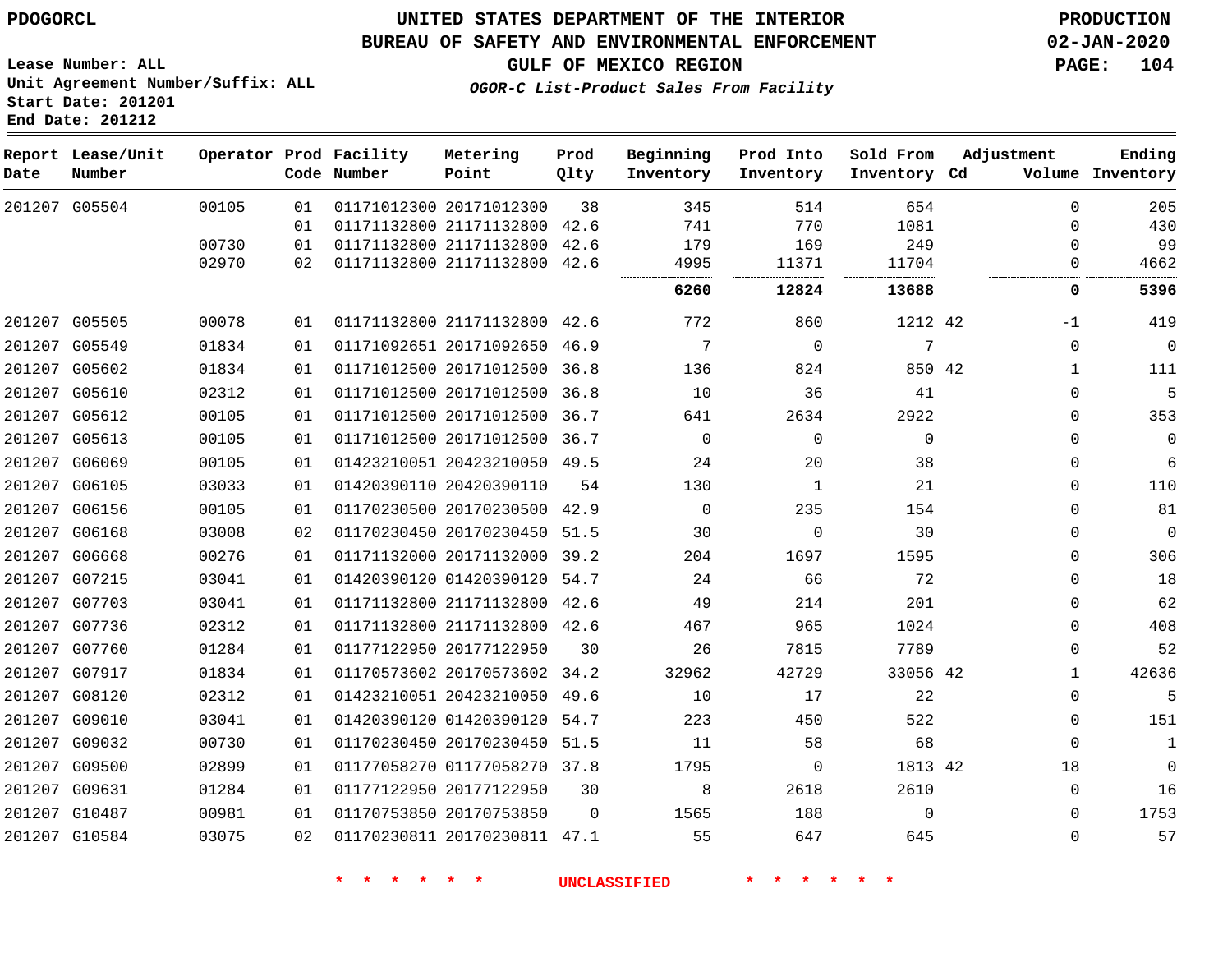**Report Lease/Unit**

### **UNITED STATES DEPARTMENT OF THE INTERIOR PDOGORCL PRODUCTION**

**Prod**

#### **BUREAU OF SAFETY AND ENVIRONMENTAL ENFORCEMENT 02-JAN-2020**

**Lease Number: ALL Unit Agreement Number/Suffix: ALL Start Date: 201201 End Date: 201212**

**Operator Prod Facility Metering**

**OGOR-C List-Product Sales From Facility**

**Beginning Prod Into Sold From Adjustment**

**GULF OF MEXICO REGION PAGE: 105**

**Ending**

| Date | Number        |       |    | Code Number   | Point                        | Qlty           | Inventory           | Inventory     | Inventory Cd |             | Volume Inventory |
|------|---------------|-------|----|---------------|------------------------------|----------------|---------------------|---------------|--------------|-------------|------------------|
|      | 201207 G10636 | 03035 | 01 |               | 01170230811 20170230811 47.1 |                | 900                 | 4074          | 4614         | $\mathbf 0$ | 360              |
|      | 201207 G10665 | 02899 | 01 |               | 01177058270 01177058270 39.7 |                | 31                  | $\Omega$      | 106 42       | 75          | $\Omega$         |
|      | 201207 G10794 | 03035 | 01 |               | 01177122950 20177122950      | 30             | $\Omega$            | 5455          | 5419         | $\Omega$    | 36               |
|      | 201207 G10910 | 00162 | 01 |               | 01177245110 2017724511G 46.4 |                | $\Omega$            | 6114          | 6114         | $\Omega$    | $\overline{0}$   |
|      | 201207 G11243 | 03033 | 01 |               | 01420470030 20420470030 47.2 |                | 766                 | $\mathbf{1}$  | 66           | $\mathbf 0$ | 701              |
|      | 201207 G11870 | 00276 | 01 |               | 01171132000 20171132000 39.2 |                | 187                 | 1730          | 1604 42      | $-1$        | 312              |
|      | 201207 G11984 | 03008 | 02 |               | 01171092651 20171092650 46.9 |                | 52                  | 206           | 190          | $\mathbf 0$ | 68               |
|      | 201207 G12020 | 03035 | 01 |               | 01171012500 20171012500 36.8 |                | 229                 | 942           | 1044 42      | $-1$        | 126              |
|      | 201207 G12024 | 02312 | 02 |               | 01171012500 20171012500 36.8 |                | 50                  | 216           | 237          | $\Omega$    | 29               |
|      | 201207 G12355 | 03033 | 01 |               | 01171012300 20171012300 38.1 |                | 6141                | 14445         | 14829        | $\Omega$    | 5757             |
|      | 201207 G12497 | 03033 | 01 |               | 01420390101 01420390101      | $\overline{0}$ | $\mathbf{3}$        | $\mathbf 0$   | $\mathbf 0$  | $\mathbf 0$ | $\overline{3}$   |
|      | 201207 G12564 | 02603 | 01 |               | 01170230510 20170230510      | 47             | 120                 | $\Omega$      | 4            | $\Omega$    | 116              |
|      | 201207 G12802 | 02200 | 01 |               | 01170230811 20170230811      | 46             | 240                 | 861           | 1025         | $\Omega$    | 76               |
|      | 201207 G12803 | 03033 | 01 |               | 01171132000 20171132000 39.2 |                | $\overline{0}$      | 2             | 2            | $\mathbf 0$ | $\overline{0}$   |
|      | 201207 G13560 | 03033 | 01 |               | 01170230810 20170230810 48.6 |                | 52                  | 50            | 43           | $\mathbf 0$ | 59               |
|      | 201207 G13563 | 03033 | 01 |               | 01170230811 20170230811 47.1 |                | 1748                | 10585         | 11396 42     | $-1$        | 936              |
|      | 201207 G13576 | 03147 | 02 |               | 01170230810 20170230810 48.6 |                | 6                   | 93            | 15           | $\mathbf 0$ | 84               |
|      | 201207 G13937 | 02628 | 02 |               | 01171092651 20171092650 46.9 |                | 4                   | 96            | 68           | $\mathbf 0$ | 32               |
|      | 201207 G13938 | 01284 | 01 |               | 01171012500 20171012500 36.8 |                | 1532                | 7085          | 7670         | $\Omega$    | 947              |
|      | 201207 G14342 | 02200 | 01 |               | 01170230811 20170230811      | 46             | 571                 | 1916          | 2317         | $\mathbf 0$ | 170              |
|      | 201207 G14428 | 02871 | 01 |               | 01171012400 20171012400 53.3 |                | $\overline{0}$      | 2253          | 821          | 0           | 1432             |
|      | 201207 G14535 | 02628 | 01 |               | 01171012500 20171012500 36.8 |                | 3270                | 13989         | 15387        | $\Omega$    | 1872             |
|      | 201207 G15050 | 00105 | 01 |               | 01170231110 20170231110 41.3 |                | 22802               | 26512         | 29298        | $\mathbf 0$ | 20016            |
|      | 201207 G15078 | 00064 | 01 |               | 01170230810 20170230810 48.6 |                | 2975                | 589           | 425          | $\Omega$    | 3139             |
|      | 201207 G15110 | 02714 | 01 |               | 01170530900 20170530900      | $\Omega$       | 1                   | $\Omega$      | $\Omega$     | $\Omega$    | $\mathbf{1}$     |
|      | 201207 G15189 | 02970 | 02 |               | 01171132800 21171132800 42.6 |                | 34                  | 64            | 70           | $\Omega$    | 28               |
|      | 201207 G15239 | 03041 | 01 |               | 01171012500 20171012500 36.8 |                | 10                  | $\Omega$      | 10           | $\Omega$    | $\mathbf 0$      |
|      | 201207 G15263 | 00105 | 01 |               | 01171132000 20171132000 39.2 |                | 64                  | 462           | 443          | 0           | 83               |
|      |               |       |    | $\star$<br>一大 | $\star$ $\star$              |                | <b>UNCLASSIFIED</b> | $\star$<br>一大 |              |             |                  |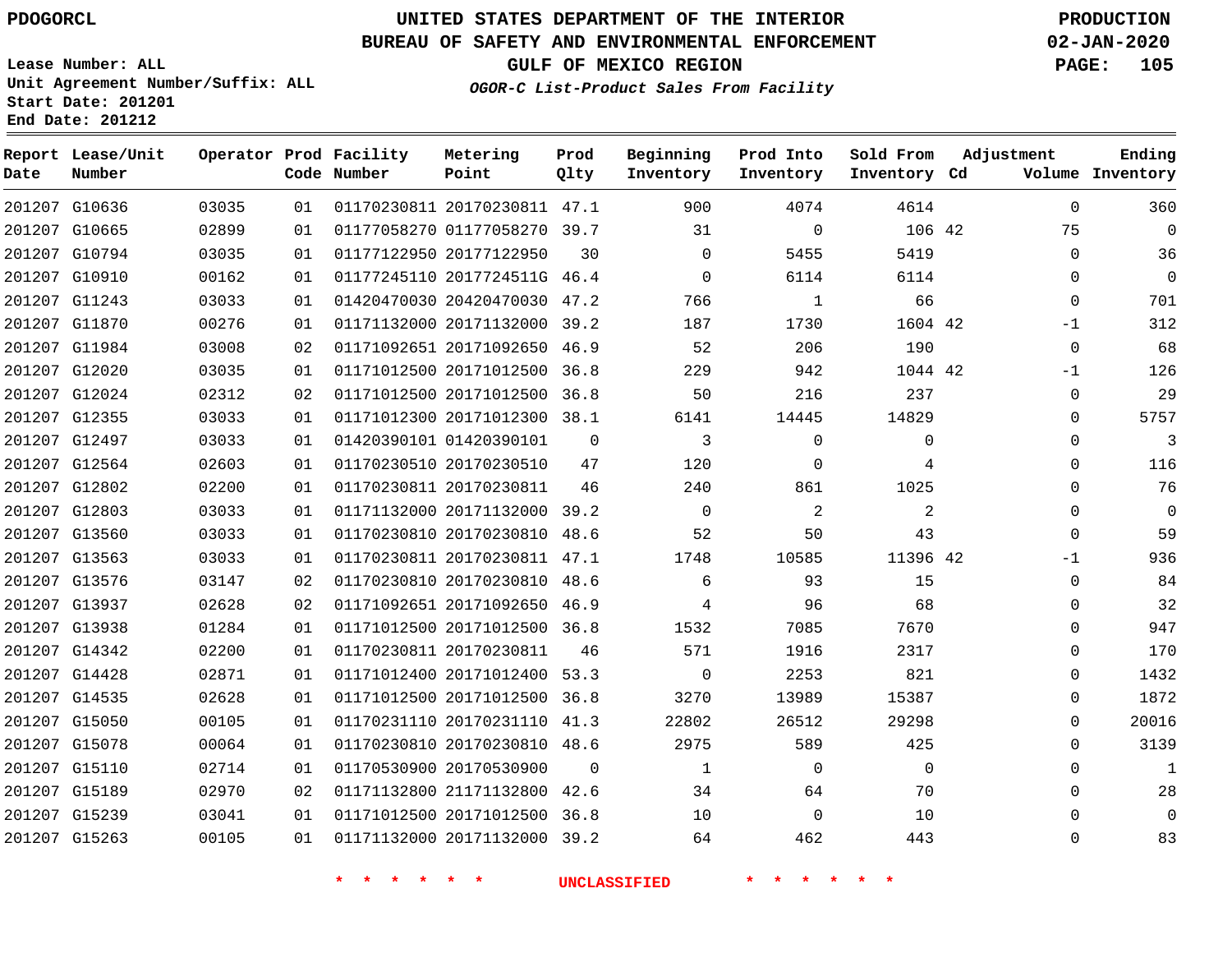#### **BUREAU OF SAFETY AND ENVIRONMENTAL ENFORCEMENT 02-JAN-2020**

**Lease Number: ALL Unit Agreement Number/Suffix: ALL Start Date: 201201 End Date: 201212**

**GULF OF MEXICO REGION PAGE: 106**

| OGOR-C List-Product Sales From Facility |  |  |
|-----------------------------------------|--|--|
|                                         |  |  |

| Date | Report Lease/Unit<br>Number |       |    | Operator Prod Facility<br>Code Number | Metering<br>Point            | Prod<br>Qlty | Beginning<br>Inventory | Prod Into<br>Inventory | Sold From<br>Inventory Cd |       | Adjustment   | Ending<br>Volume Inventory |
|------|-----------------------------|-------|----|---------------------------------------|------------------------------|--------------|------------------------|------------------------|---------------------------|-------|--------------|----------------------------|
|      | 201207 G15277               | 03035 | 01 |                                       | 01171012400 20171012400 53.3 |              | 4871                   | 7100                   | 7461 42                   |       | $\mathbf{1}$ | 4511                       |
|      | 201207 G15299               | 02200 | 02 |                                       | 01171092651 20171092650      | 48           | 746                    | 3531                   | 3108 42                   |       | $-1$         | 1168                       |
|      | 201207 G15312               | 00105 | 01 |                                       | 01171092651 20171092650 46.8 |              | 2385                   | 10085                  | 9133                      |       | $\Omega$     | 3337                       |
|      | 201207 G15740               | 00105 | 01 |                                       | 01170230450 20170230450 51.5 |              | 75                     | 347                    | 415                       |       | $\Omega$     | 7                          |
|      |                             | 02893 | 02 |                                       | 01170230450 20170230450 48.5 |              | $\mathbf 0$<br>        | $\overline{0}$         | $\Omega$                  |       | 0            | $\mathbf 0$                |
|      |                             |       |    |                                       |                              |              | 75                     | 347                    | 415                       |       | 0            | 7                          |
|      | 201207 G16121               | 00687 | 01 |                                       | 01170230811 20170230811 47.1 |              | 114                    | 1675                   | 1640 42                   |       | $-1$         | 148                        |
|      | 201207 G16201               | 03026 | 02 |                                       | 01170530900 20170530900 46.8 |              | 20                     | 17                     | 27                        |       | $\Omega$     | 10                         |
|      | 201207 G16325               | 00105 | 01 |                                       | 01171012400 20171012400 53.3 |              | 1852                   | 1964                   | 2568                      |       | $\Omega$     | 1248                       |
|      | 201207 G16469               | 03026 | 02 |                                       | 01170753510 20170753510 54.4 |              | 114                    | 133                    |                           | 4 4 2 | $\mathbf{1}$ | 244                        |
|      | 201207 G16515               | 00162 | 01 |                                       | 01177245110 2017724511G 46.4 |              | 0                      | 28876                  | 28876                     |       | $\mathbf 0$  | $\mathbf 0$                |
|      | 201207 G16575               | 00730 | 01 |                                       | 01608103650 20608103650 36.2 |              | $\Omega$               | 4                      | 4                         |       | $\Omega$     | $\overline{0}$             |
|      | 201207 G16890               | 00981 | 01 |                                       | 01170753850 20170753850      | $\Omega$     | 579                    | $\Omega$               | $\Omega$                  |       | $\Omega$     | 579                        |
|      | 201207 G17133               | 03033 | 01 |                                       | 01423210051 20423210050 49.6 |              | 14                     | 10                     |                           | 22 42 | $\mathbf{1}$ | 3                          |
|      | 201207 G17190               | 02312 | 02 |                                       | 01170230810 20170230810 48.6 |              | 64                     | 54                     | 46                        |       | $\mathbf{0}$ | 72                         |
|      | 201207 G17754               | 02025 | 01 |                                       | 01170230510 20170230510 47.1 |              | 1214                   | $\mathbf{1}$           | 37                        |       | $\Omega$     | 1178                       |
|      | 201207 G17789               | 00105 | 01 |                                       | 01170230810 20170230810 48.6 |              | 34                     | 113                    | 57                        |       | $\Omega$     | 90                         |
|      | 201207 G17858               | 00105 | 01 |                                       | 01170530900 20170530900 46.8 |              | 130                    | 372                    | 290                       |       | $\Omega$     | 212                        |
|      | 201207 G17898               | 01963 | 02 |                                       | 01171131600 20171131600 43.1 |              | 4                      | $\overline{0}$         | 4                         |       | $\mathbf{0}$ | $\mathbf 0$                |
|      | 201207 G17912               | 02970 | 02 |                                       | 01177062608 2017706260A      | 38           | $\mathbf 0$            | 3531                   | 3458                      |       | $\mathbf{0}$ | 73                         |
|      | 201207 G17913               | 01834 | 01 |                                       | 01171132800 21171132800 42.6 |              | 737                    | 1534                   | 1625 42                   |       | $\mathbf{1}$ | 647                        |
|      | 201207 G17921               | 03026 | 01 |                                       | 01171012500 20177062959 25.2 |              | $\mathbf 0$            | 40270                  | 40270                     |       | $\mathbf 0$  | $\mathbf 0$                |
|      | 201207 G17966               | 00105 | 01 |                                       | 01171012300 20171012300 38.1 |              | 99                     | 616                    | 470                       |       | $\mathbf 0$  | 245                        |
|      | 201207 G17977               | 02312 | 02 |                                       | 01171132800 21171132800 42.6 |              | 169                    | 104                    | 195                       |       | $\mathbf{0}$ | 78                         |
|      | 201207 G18043               | 03059 | 01 |                                       | 01171012500 20171012500 36.8 |              | 1184                   | 4852                   | 5385                      |       | $\mathbf{0}$ | 651                        |
|      | 201207 G18577               | 00981 | 01 |                                       | 01170753850 20170753850      | $\Omega$     | 3658                   | 318                    | $\Omega$                  |       | $\Omega$     | 3976                       |
|      | 201207 G18863               | 02312 | 02 |                                       | 01420470030 20420470030 47.2 |              | 12                     | $\overline{0}$         | 1                         |       | $\Omega$     | 11                         |
|      | 201207 G18936               | 02871 | 01 |                                       | 01422450350 20422450350 47.2 |              | 105                    | 78                     | 42                        |       | $\Omega$     | 141                        |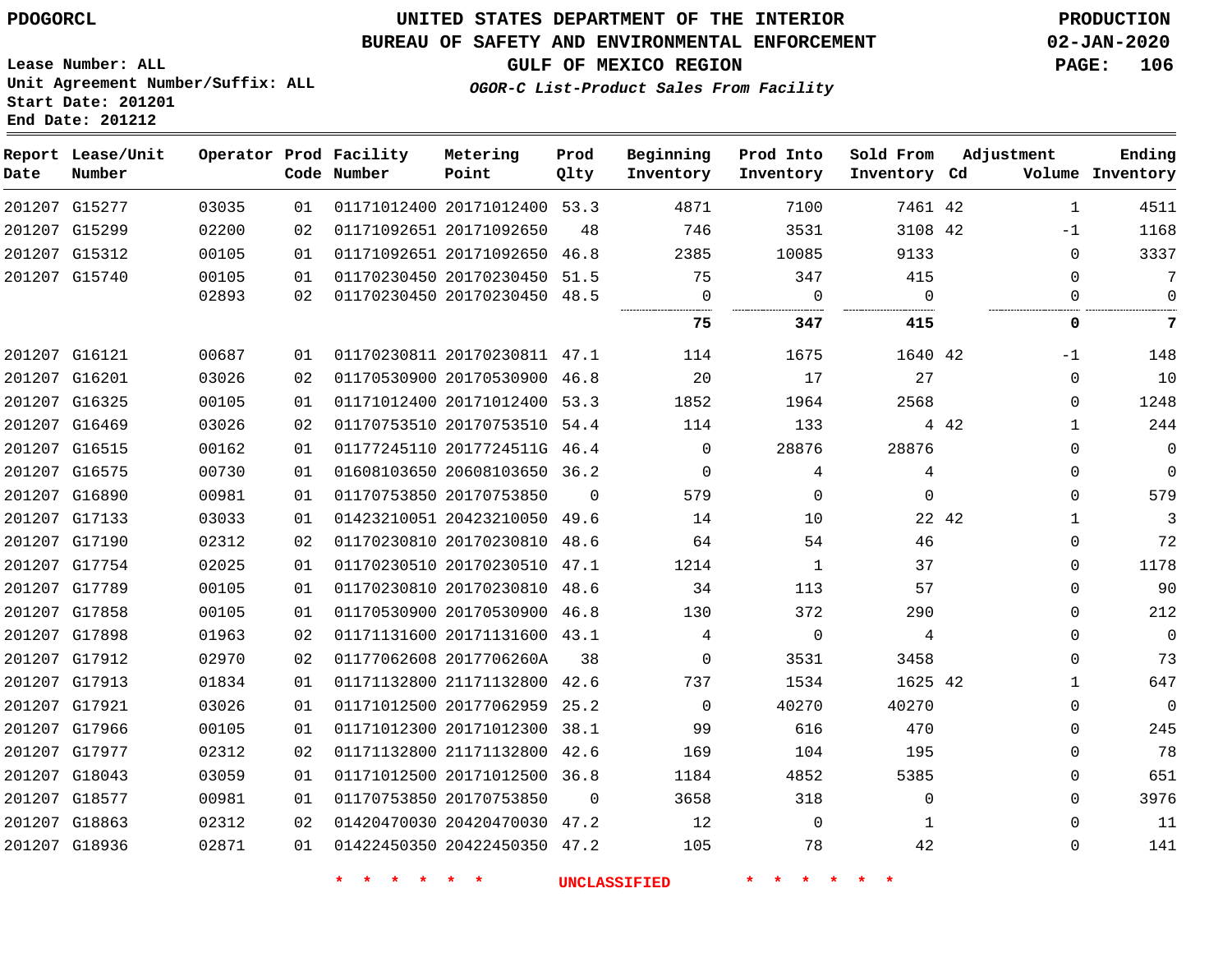**Date**

**Report Lease/Unit**

**Number**

### **UNITED STATES DEPARTMENT OF THE INTERIOR PDOGORCL PRODUCTION**

**Prod Qlty**

#### **BUREAU OF SAFETY AND ENVIRONMENTAL ENFORCEMENT 02-JAN-2020**

**Lease Number: ALL Unit Agreement Number/Suffix: ALL Start Date: 201201 End Date: 201212**

**Operator Prod Facility**

**Code Number**

**Metering Point**

**OGOR-C List-Product Sales From Facility**

**Beginning Inventory** **Prod Into Inventory** **Sold From Inventory**

**GULF OF MEXICO REGION PAGE: 107**

**Inventory Cd Volume**

**Adjustment**

**Ending**

|                                |                |    |  | * * * * * *                           | UNCLASSIFIED                             | * * * * * *    |                                 |        |
|--------------------------------|----------------|----|--|---------------------------------------|------------------------------------------|----------------|---------------------------------|--------|
| 201207 G22605                  | 01834          |    |  | 01   01171132800   21171132800   42.6 |                                          | 207 — 207      | 523<br>524 and $\overline{524}$ |        |
| 201207 G22587                  | 02200          | 02 |  | 01171132000 20171132000 44            | 15                                       | 27             | 37                              |        |
| 201207 G22582                  | 01834          | 01 |  | 01170530900 20170530900 46.8          | 296 — 10                                 | 20             | 305 42                          |        |
| 201207 G22513                  | 02579          | 02 |  | 01170230500 20170230500 43            |                                          |                | 1356<br>1589 42                 |        |
| 201207 G22510                  | 00162          | 01 |  | 01170230810 20170230810 48.6          | 3825                                     |                | 3973 — 100<br>3043 42           |        |
| 201207 G22505                  | 02025          | 01 |  |                                       | 01170230811 20170230811 47.1 358         | 3877           | 3892                            |        |
| 201207 G22501                  | 00078          | 01 |  |                                       | 01170230400 20170230400 49.8 92          | 497            | 438 42                          |        |
| 201207 G22268                  | 02777          | 01 |  | 01170230810 2042709015I 43            | $\overline{0}$                           |                | 2487<br>2487                    |        |
| 201207 G22246                  | 01284          | 02 |  |                                       | 01423210051 20170230500 42.9 78          | 551            | 438                             |        |
| 201207 G22236                  | 00105          | 01 |  | 01170230450 20170230450 51.5          | 58                                       | 266            | 319                             |        |
| 201207 G22219                  | 03033          | 01 |  | 01423210051 20423210050 49.6          |                                          | 286 28         | 699 — 100<br>787 42             |        |
| 201207 G21826                  | 00981          | 01 |  |                                       | 01170753850 20170753850 0 22             | $\overline{0}$ | $\overline{0}$                  |        |
| 201207 G21825                  | 00981          | 01 |  | 01170753850 20170753850 0             | 729                                      | 75             | $\overline{0}$                  |        |
| 201207 G21655                  | 01834          | 01 |  | 01171132800 21171132800 42.6          | 2298 — 120                               |                | 5419<br>5518                    |        |
| 201207 G21652                  | 01834          | 01 |  | 01171132800 21171132800 42.6          | $\overline{9}$                           | 12             | 16                              |        |
| 201207 G21592                  | 02628          | 02 |  |                                       | 01171132000 20171132000 39.2 2           | $5^{\circ}$    | 6                               |        |
| 201207 G21534                  | 02807          |    |  |                                       | 01 01170230811 20170230811 47.1 125      |                | 1344<br>1337                    |        |
| 201207 G21532                  | 02807          | 01 |  |                                       | 01170230811 20170230811 47.1 328         |                | 3560 42<br>3545                 |        |
| 201207 G21530                  | 00078          |    |  | 01 01170230400 20170230400 49.8       | $5 - 5$                                  | 149            | 109                             |        |
| 201207 G21120                  | 02058          | 02 |  |                                       | 01171012500 20171012500 36.8 0           | 530            | 459                             |        |
| 201207 G21070                  | 02970          | 02 |  | 01171132800 21171132800 42.6          | 99                                       | 142            | 172                             |        |
| 201207 G20656                  | 03041          | 01 |  | 01422450350 20422450350 47.2          | $5^{\circ}$                              | $\overline{0}$ | $\overline{1}$                  |        |
| 201207 G20655                  | 03035          | 01 |  |                                       | 01170230510 20170230510 47 2365          | $\overline{0}$ | 71                              |        |
| 201207 G20605                  | 02477          | 01 |  |                                       | 01423550141 20423550140 26.9 1262        |                | 11050<br>11617                  |        |
| 201207 G19839                  | 03035<br>02777 | 01 |  | 01170753510 20170753510 45.5          | 77                                       | 12144<br>203   | $\overline{6}$                  |        |
| 201207 G19127<br>201207 G19760 | 03165          | 01 |  | 01   01170230811   20170230811   47.1 | 29<br>01171132800 21171132800 42.6 6347  | 34             | $0\quad09$<br>13225 42          |        |
|                                |                |    |  |                                       |                                          |                |                                 |        |
| 201207 G19030                  | 02806          |    |  |                                       | 01   01423210051   20423210050   51   74 | 178            |                                 | $0$ 09 |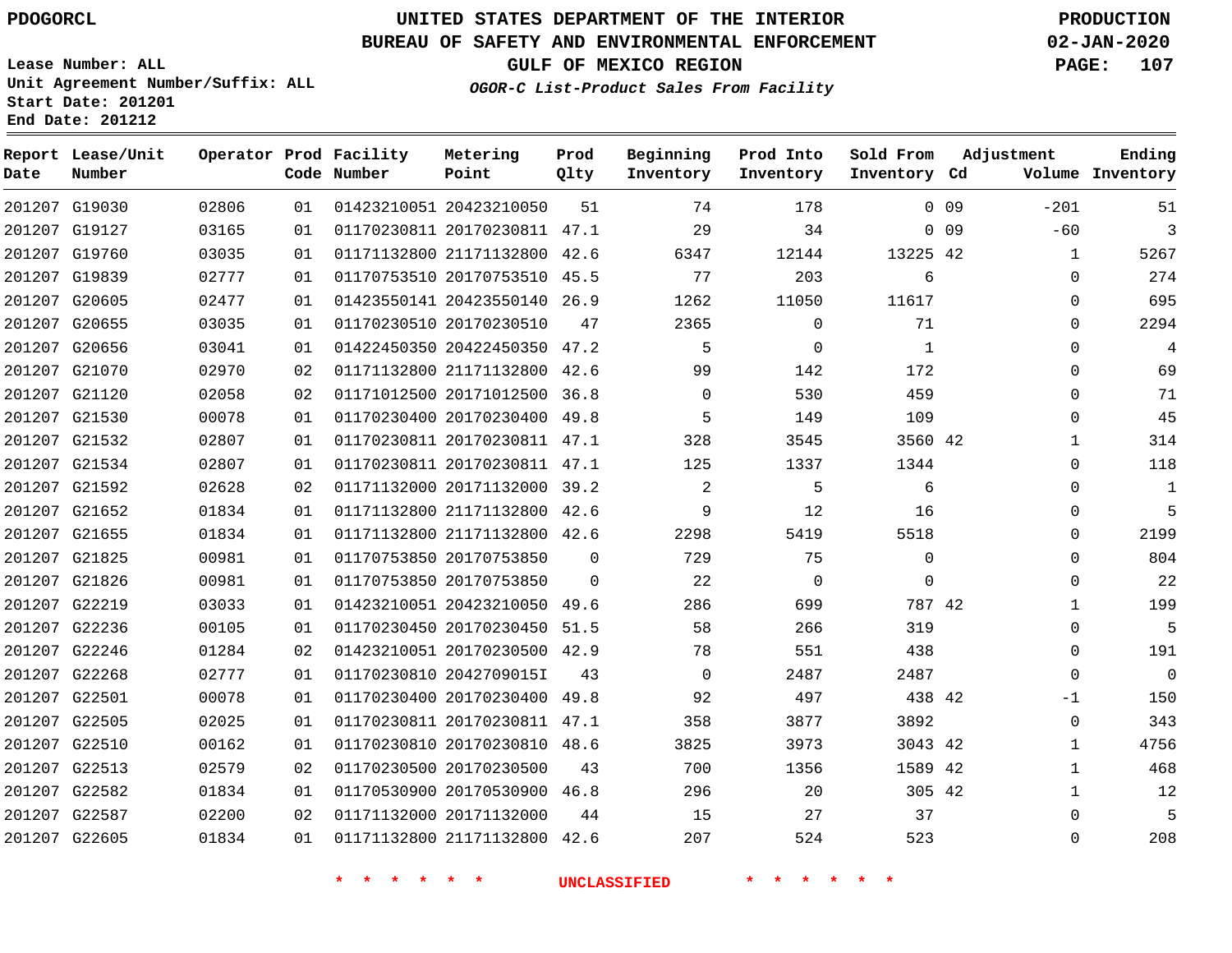#### **BUREAU OF SAFETY AND ENVIRONMENTAL ENFORCEMENT 02-JAN-2020**

**Lease Number: ALL Unit Agreement Number/Suffix: ALL Start Date: 201201 End Date: 201212**

**OGOR-C List-Product Sales From Facility**

**GULF OF MEXICO REGION PAGE: 108**

| OGOR-C List-Product Sales From Facility |  |  |
|-----------------------------------------|--|--|
|                                         |  |  |

| Date | Report Lease/Unit<br>Number |       |    | Operator Prod Facility<br>Code Number | Metering<br>Point            | Prod<br>Qlty | Beginning<br>Inventory | Prod Into<br>Inventory | Sold From<br>Inventory Cd | Adjustment    | Ending<br>Volume Inventory |
|------|-----------------------------|-------|----|---------------------------------------|------------------------------|--------------|------------------------|------------------------|---------------------------|---------------|----------------------------|
|      | 201207 G22613               | 02655 | 02 |                                       | 01171132800 21171132800 42.6 |              | 164                    | 561                    | 518                       | $\mathbf 0$   | 207                        |
|      | 201207 G22621               | 01834 | 01 |                                       | 01171132800 21171132800 42.6 |              | 3499                   | 7672                   | 7990 42                   | $\mathbf{1}$  | 3182                       |
|      | 201207 G22660               | 02058 | 02 |                                       | 01171012310 20171012310 45.4 |              | 41                     | 150                    | 175                       | $\Omega$      | 16                         |
|      | 201207 G22699               | 00730 | 01 |                                       | 01171012500 20171012500 36.8 |              | 952                    | 3393                   | 3890                      | $\Omega$      | 455                        |
|      | 201207 G22702               | 01834 | 01 |                                       | 01171132800 21171132800 42.6 |              | $\mathbf 0$            | 1                      | $\mathbf{1}$              | $\Omega$      | $\Omega$                   |
|      | 201207 G22772               | 00105 | 01 |                                       | 01170513800 20170513800 32.5 |              | $\Omega$               | 491                    | 407                       | 0             | 84                         |
|      | 201207 G22781               | 03035 | 01 |                                       | 01170754751 01170754751 40.5 |              | 4078                   | 2886                   | 4194                      | $\Omega$      | 2770                       |
|      | 201207 G22792               | 03035 | 02 |                                       | 01177258041 01177258041 33.5 |              | 735                    | 3337                   | 3602                      | $\Omega$      | 470                        |
|      | 201207 G22840               | 00730 | 01 |                                       | 01608103650 20608103650 32.2 |              | 2                      | 1148                   | 1148                      | $\Omega$      | $\overline{2}$             |
|      | 201207 G23125               | 02312 | 02 |                                       | 01420470030 20420470030 47.2 |              | 168                    | $\mathbf 0$            | 14                        | 0             | 154                        |
|      | 201207 G23181               | 01963 | 01 |                                       | 01423210051 20423210050 49.6 |              | 202                    | 255                    | 337                       | $\Omega$      | 120                        |
|      | 201207 G23199               | 00105 | 01 |                                       | 01170230450 20170230450 51.5 |              | 294                    | 1381                   | 1648                      | $\Omega$      | 27                         |
|      | 201207 G23473               | 00981 | 01 |                                       | 01170753850 20170753850      | $\Omega$     | 171                    | $\Omega$               | $\Omega$                  | $\Omega$      | 171                        |
|      | 201207 G23480               | 00981 | 01 |                                       | 01170753850 20170753850      | $\Omega$     | 1664                   | 0                      | $\Omega$                  | $\mathbf 0$   | 1664                       |
|      | 201207 G23481               | 00981 | 01 |                                       | 01170753850 20170753850      | $\Omega$     | 990                    | 231                    | $\Omega$                  | $\Omega$      | 1221                       |
|      | 201207 G23528               | 00981 | 01 |                                       | 01170753850 20170753850      | $\Omega$     | 3431                   | 114                    | $\mathbf 0$               | $\mathbf 0$   | 3545                       |
|      | 201207 G23529               | 00981 | 01 |                                       | 01170753850 20170753850      | $\Omega$     | 3902                   | 415                    | $\Omega$                  | $\mathbf 0$   | 4317                       |
|      | 201207 G23730               | 01978 | 02 |                                       | 01170230810 20170230811 47.1 |              | 22                     | 217                    | 218                       | $\mathbf 0$   | 21                         |
|      | 201207 G23735               | 00162 | 01 |                                       | 01170230810 20170230810 48.5 |              | $\Omega$               | 418                    | 418                       | $\mathbf 0$   | $\mathbf 0$                |
|      | 201207 G23736               | 02312 | 02 |                                       | 01170230810 20170230810      | 48.6         | 59                     | 92                     | 59                        | $\Omega$      | 92                         |
|      | 201207 G23748               | 02312 | 02 |                                       | 01170230810 20170230810 48.6 |              | 9                      | 94                     | 40                        | $\Omega$      | 63                         |
|      | 201207 G23754               | 02222 | 01 |                                       | 01170230811 20170230811 47.1 |              | 81                     | 176                    | 241                       | $\Omega$      | 16                         |
|      | 201207 G23851               | 02503 | 02 |                                       | 01171012400 20171012400 53.3 |              | $\Omega$               | $\mathbf 0$            | $\Omega$                  | $\Omega$      | $\mathbf 0$                |
|      | 201207 G23853               | 02266 | 01 |                                       | 01171012310 20171012310      | 45.4         | 1                      | 7                      | 7                         | $\Omega$      | $\mathbf{1}$               |
|      | 201207 G23933               | 00064 | 01 |                                       | 01171092651 20171092650      | 48.1         | $\mathbf 0$            | 10                     | 6                         | 42<br>-1      | 3                          |
|      | 201207 G23956               | 02807 | 01 |                                       | 01170753510 20170753510 54.4 |              | 3207                   | $\Omega$               |                           | 2596<br>95 42 | 5708                       |
|      | 201207 G24425               | 02312 | 02 |                                       | 01170230810 20170230810      | 48.6         | 2                      | $\Omega$               | 1                         | 0             | 1                          |
|      | 201207 G24429               | 02312 | 02 |                                       | 01170230810 20170230810 48.6 |              | 2330                   | 259                    | 1010                      | $\Omega$      | 1579                       |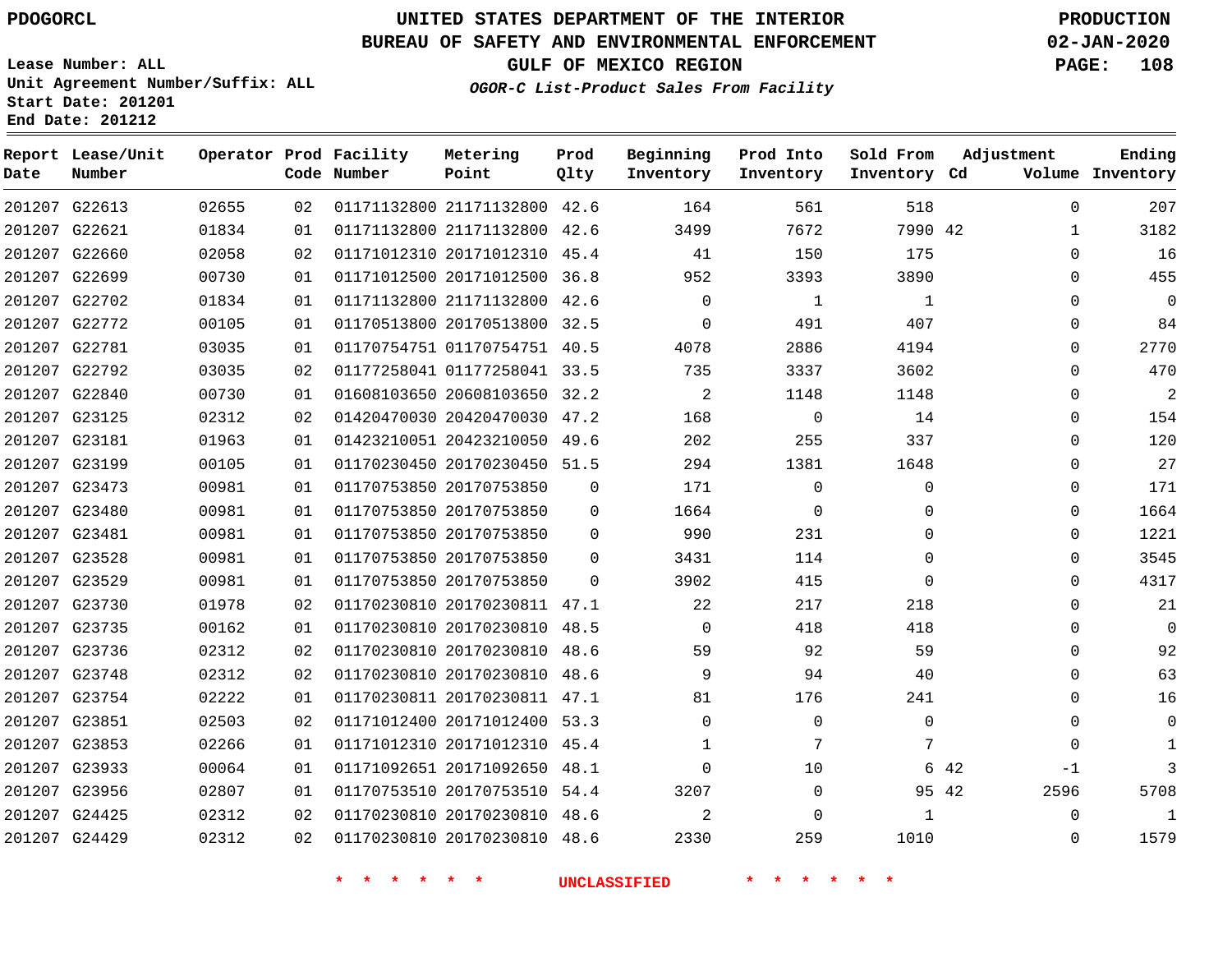**Report Lease/Unit**

**Number**

## **UNITED STATES DEPARTMENT OF THE INTERIOR PDOGORCL PRODUCTION**

#### **BUREAU OF SAFETY AND ENVIRONMENTAL ENFORCEMENT 02-JAN-2020**

**Lease Number: ALL Unit Agreement Number/Suffix: ALL Start Date: 201201 End Date: 201212**

**Operator Prod**

**OGOR-C List-Product Sales From Facility**

**GULF OF MEXICO REGION PAGE: 109**

**Adjustment**

**Ending**

| Prod Facility<br>Code Number    | Metering<br>Point | Prod<br>Oltv | Beginning<br>Inventory | Prod Into<br>Inventory | Sold From<br>Inventory Cd | A |
|---------------------------------|-------------------|--------------|------------------------|------------------------|---------------------------|---|
| 00 01170000011 00170000011 17 1 |                   |              | ⌒冖                     | 170 <sup>-</sup>       | າດດ                       |   |

| Date | Number        |       |    | Code Number | Point                        | Qlty     | Inventory      | Inventory      | Inventory Cd |       |              | Volume Inventory |
|------|---------------|-------|----|-------------|------------------------------|----------|----------------|----------------|--------------|-------|--------------|------------------|
|      | 201207 G24700 | 02312 | 02 |             | 01170230811 20170230811 47.1 |          | 25             | 179            | 188          |       | $\Omega$     | 16               |
|      | 201207 G24710 | 02025 | 01 |             | 01170230811 20170230811 47.1 |          | 296            | 1651           | 1801         |       | $\Omega$     | 146              |
|      | 201207 G24730 | 00105 | 01 |             | 01170230810 20170230810 48.5 |          | 193            | 169            | 141          |       | $\Omega$     | 221              |
|      |               |       | 01 |             | 01170230500 20170230500 42.9 |          | 829            | 2850           | 2696         |       | 0            | 983              |
|      |               |       |    |             |                              |          | 1022           | 3019           | 2837         |       | 0            | 1204             |
|      | 201207 G24767 | 02628 | 01 |             | 01170530900 20170530900 46.8 |          | $\overline{0}$ | 173            | 74           |       | $\Omega$     | 99               |
|      | 201207 G24791 | 02989 | 01 |             | 01171131600 20171131600 44.4 |          | 23             | 367            | 359          |       | $\Omega$     | 31               |
|      | 201207 G24874 | 02058 | 02 |             | 01171012400 20171012400 53.3 |          | 88             | $\overline{0}$ | 88           |       | $\Omega$     | $\mathbf 0$      |
|      | 201207 G24878 | 02628 | 02 |             | 01171092651 20171092650 46.9 |          | 111            | 80             | 172          |       | 0            | 19               |
|      | 201207 G24883 | 02628 | 02 |             | 01171092651 20171092650 46.9 |          | 156            | 1092           | 886          |       | 0            | 362              |
|      | 201207 G24898 | 02807 | 01 |             | 01171012300 20171012300      | 38       | 2194           | 3288           | 4172 42      |       | $\mathbf{1}$ | 1311             |
|      |               |       | 01 |             | 01171012400 20171012400 53.3 |          | 16             | -7             | 19           |       | 0            | $\overline{4}$   |
|      |               |       |    |             |                              |          | 2210           | 3295           | 4191         |       | 1            | 1315             |
|      | 201207 G24924 | 01834 | 01 |             | 01171132800 21171132800 42.6 |          | 2176           | 5486           | 5476         |       | $\Omega$     | 2186             |
|      | 201207 G24926 | 01834 | 01 |             | 01171132800 21171132800 42.6 |          | 22             | 22             | 35           |       | $\Omega$     | 9                |
|      | 201207 G24929 | 03008 | 02 |             | 01171092651 20171092650 46.9 |          | $\mathbf{1}$   | $\overline{0}$ | 1            |       | 0            | $\mathbf 0$      |
|      | 201207 G24990 | 01284 | 01 |             | 01608103650 20608103650 36.2 |          | $\overline{2}$ | 810            | 810          |       | 0            | $\sqrt{2}$       |
|      | 201207 G25008 | 02777 | 01 |             | 01170753510 20170753510 45.5 |          | 113            | $\Omega$       | $\mathbf 0$  |       | $\Omega$     | 113              |
|      | 201207 G25514 | 02813 | 02 |             | 01423210051 20423210050 49.6 |          | 21             | 22             |              | 35 42 | $\mathbf{1}$ | 9                |
|      | 201207 G25515 | 02813 | 02 |             | 01423210051 20423210050 49.6 |          | 37             | 111            | 119          |       | 0            | 29               |
|      | 201207 G25524 | 00105 | 01 |             | 01170230450 20170230450 51.5 |          | 328            | 2037           | 2325         |       | 0            | 40               |
|      | 201207 G25540 | 03033 | 01 |             | 01420390101 01420390101      | $\Omega$ | 613            | $\Omega$       | $\Omega$     |       | $\Omega$     | 613              |
|      | 201207 G25561 | 02058 | 02 |             | 01170230450 20170230450 51.5 |          | 678            | 2178           | 2813         |       | 0            | 43               |
|      | 201207 G25605 | 00105 | 01 |             | 01170230810 20170230810 48.6 |          | $\overline{0}$ | $\Omega$       | $\Omega$     |       | 0            | $\mathsf 0$      |
|      | 201207 G25606 | 02025 | 01 |             | 01170230810 20170230810 48.6 |          | 366            | 431            | 308          |       | 0            | 489              |
|      | 201207 G25937 | 03075 | 02 |             | 01170230810 20170230810 48.6 |          | 2211           | 2354           | 1782 42      |       | $\mathbf{1}$ | 2784             |
|      | 201207 G26001 | 02628 | 01 |             | 01171132800 21171132800 42.6 |          | 139            | 301            | 315          |       | 0            | 125              |
|      |               |       |    |             |                              |          |                |                |              |       |              |                  |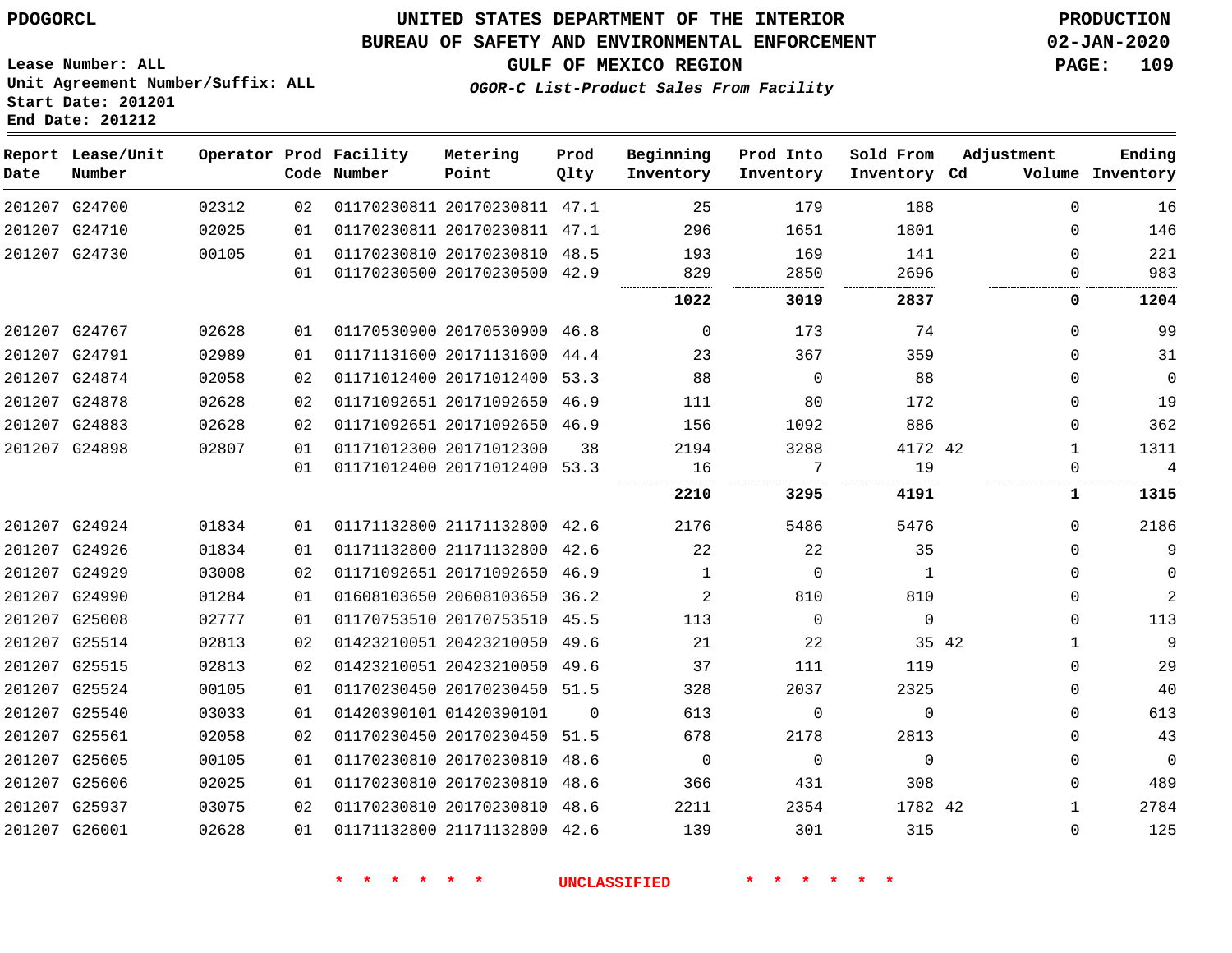**Report Lease/Unit**

**Number**

## **UNITED STATES DEPARTMENT OF THE INTERIOR PDOGORCL PRODUCTION**

**Prod Qlty**

#### **BUREAU OF SAFETY AND ENVIRONMENTAL ENFORCEMENT 02-JAN-2020**

**Lease Number: ALL Unit Agreement Number/Suffix: ALL Start Date: 201201 End Date: 201212**

**Operator Prod Facility**

**Code Number**

**OGOR-C List-Product Sales From Facility**

**Beginning Inventory** **Prod Into Inventory** **Sold From Inventory**

**GULF OF MEXICO REGION PAGE: 110**

**Inventory Cd Volume**

**Adjustment**

  $-1$   $\Omega$ -1  $\Omega$   $\Omega$  $\Omega$   $\Omega$  $\overline{0}$   $\Omega$  $\overline{0}$  $\Omega$  $\Omega$  $-1$  $\Omega$  -1  $\Omega$ 

**Ending**

| 201207 G26032 |               | 03059 | 01              | 01171012300 20171012300 38.1 |    | 71             | 146            | 160         |     |
|---------------|---------------|-------|-----------------|------------------------------|----|----------------|----------------|-------------|-----|
|               | 201207 G26074 | 01284 | 01              | 01177122950 20177122950      | 30 | 35             | 9454           | 9427        |     |
|               | 201207 G26146 | 01586 | 01              | 01177258152 01177258152 44.4 |    | 573            | 80             |             | 042 |
|               | 201207 G26281 | 02528 | 02              | 01170753850 20170753850 30.4 |    | 51             | $\overline{0}$ | $\mathbf 0$ |     |
| 201207 G26480 |               | 01978 | 02              | 01423210051 20423210050 49.6 |    | 275            | 529            | 700         |     |
| 201207 G27003 |               | 02807 | 01              | 01170230810 20170230810 48.6 |    | 22             | $\overline{0}$ | 17 42       |     |
| 201207 G27036 |               | 03075 | 02              | 01170230810 20170230810 48.6 |    | 158            | 286            | 202         |     |
| 201207 G27100 |               | 01978 | 02 <sub>o</sub> | 01171012310 20171012310 45.4 |    | 48             | 331            | 344         |     |
| 201207 G27121 |               | 02312 | 01              | 01171012400 20171012400 53.3 |    | 4              | 44             | 20          |     |
| 201207 G27169 |               | 01284 | 01              | 01171012500 20171012500 36.8 |    | 1084           | 4698           | 5154        |     |
|               | 201207 G27194 | 01586 | 01              | 01177258152 01177258152 44.4 |    | 78             | $\Omega$       | $\mathbf 0$ |     |
| 201207 G27214 |               | 01586 | 02              | 01177288152 01177288152      | 33 | $\Omega$       | 5              | $\mathbf 0$ |     |
| 201207 G27215 |               | 01586 | 02              | 01177288152 01177288152      | 33 | 11             | $\overline{2}$ | $\Omega$    |     |
| 201207 G27509 |               | 02970 | 02              | 01170230450 20170230450 51.5 |    | 5763           | 29091          | 34286       |     |
| 201207 G27789 |               | 01284 | 01              | 01170530900 20170530900 46.8 |    | 1795           | 3994           | 3510        |     |
|               | 201207 G27831 | 02795 | 02              | 01170530900 20170530900 46.8 |    | $\overline{0}$ | 3270           | 1405        |     |
|               | 201207 G27851 | 02628 | 02              | 01171132000 20171132000 39.2 |    | $\overline{0}$ | $\overline{0}$ | 0           |     |
|               | 201207 G27927 | 02503 | 02              | 01171092651 20171092650 46.9 |    | 2617           | 12491          | 10975       |     |
| 201207 G27949 |               | 02871 | 01              | 01171012500 20171012500 36.8 |    | 201            | 904            | 983 42      |     |
| 201207 G27988 |               | 00730 | 01              | 01608103650 20608103650 36.2 |    | 189            | 120722         | 120652      |     |
|               | 201207 G30654 | 02777 | 02              | 01170230810 20170230810 40.6 |    | 315            | 379            | 271         |     |
| 201207 G31003 |               | 02579 | 02              | 01423210051 20423210050 49.6 |    | 175            | 325            | 407 42      |     |
| 201207 G31040 |               | 02058 | 02              | 01170230450 20170230450 51.5 |    | 772            | 3789           | 4487        |     |
|               | 201207 G31304 | 02714 | 01              | 01170230811 20170230811 47.1 |    | 295            | 2775           | 2825        |     |
| 201207 G31369 |               | 02628 | 01              | 01171012300 20171012300 38.1 |    | 19959          | 44317          | 46614       |     |
|               | 201207 G32197 | 01364 | 02              | 01171012500 20171012500 36.8 |    | 574            | 2424           | 2673        |     |
|               | 201207 G32267 | 00105 | 01              | 01177298272 01177298272 42.5 |    | $\overline{1}$ | 42             | 14          |     |
| 201207 G32268 |               | 00105 | 01              | 01177298272 01177298272 42.5 |    | 30             | 71             | 53          |     |
|               |               |       |                 |                              |    |                |                |             |     |

**Metering Point**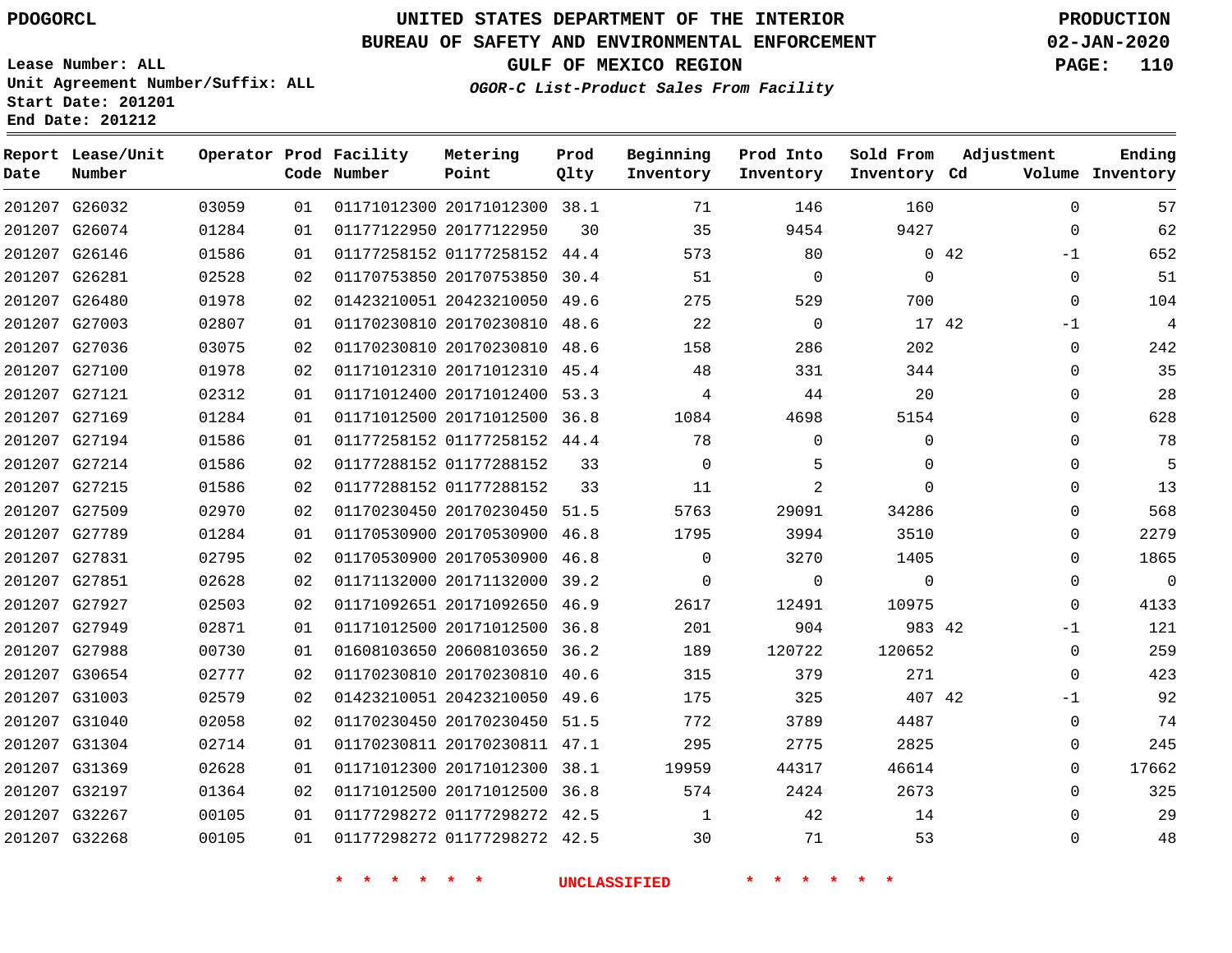#### **BUREAU OF SAFETY AND ENVIRONMENTAL ENFORCEMENT 02-JAN-2020**

**OGOR-C List-Product Sales From Facility**

**GULF OF MEXICO REGION PAGE: 111**

**Lease Number: ALL Unit Agreement Number/Suffix: ALL Start Date: 201201 End Date: 201212**

| Date   | Report Lease/Unit<br>Number |       |    | Operator Prod Facility<br>Code Number | Metering<br>Point            | Prod<br>Qlty | Beginning<br>Inventory | Prod Into<br>Inventory | Sold From<br>Inventory Cd | Adjustment            | Ending<br>Volume Inventory |
|--------|-----------------------------|-------|----|---------------------------------------|------------------------------|--------------|------------------------|------------------------|---------------------------|-----------------------|----------------------------|
|        | 201207 G33388               | 02967 | 01 |                                       | 01420470030 20420470030      | 48           | 233                    | $\Omega$               |                           | $\mathbf{1}$<br>20 42 | 214                        |
|        | 201207 G33407               | 02967 | 02 |                                       | 01170230810 20170230810      | 40.6         | 56                     | 63                     | 46                        | $\mathbf{0}$          | 73                         |
| 201207 | G33408                      | 03075 | 02 |                                       | 01422450350 20422450350      | 47.2         | 1830                   | 506                    | 535 42                    | $-1$                  | 1800                       |
| 201207 | G33596                      | 02503 | 02 |                                       | 01171132000 20171132000      | 39.2         | 449                    | 3745                   | 3519                      | $\Omega$              | 675                        |
| 201208 | 00016                       | 00687 | 01 |                                       | 01170513700 20170513700 26.4 |              | 96                     | 1149                   | 1142                      | 0                     | 103                        |
|        |                             | 02375 | 01 |                                       | 01170513700 20170513700      | 25.9         | 1995                   | 27814                  | 27234                     | 0                     | 2575                       |
|        |                             |       |    |                                       |                              |              | 2091                   | 28963                  | 28376                     | 0                     | 2678                       |
| 201208 | 00026                       | 02375 | 01 |                                       | 01170513700 20170513700 25.9 |              | 3435                   | 41839                  | 41398 42                  | $-2$                  | 3874                       |
| 201208 | 00032                       | 02375 | 01 |                                       | 01170513700 20170513700      | 36.2         | 67                     | 1135                   | 1100 42                   | $-1$                  | 101                        |
| 201208 | 00033                       | 02375 | 01 |                                       | 01170513700 20170513700      | 36.2         | 77                     | 1180                   | 1152                      | 0                     | 105                        |
| 201208 | 00049                       | 00105 | 01 |                                       | 01171012300 20171012300 38.1 |              | 10021                  | 17484                  | 17447                     | 0                     | 10058                      |
| 201208 | 00050                       | 00105 | 01 |                                       | 01171012300 20171012300      | 38.1         | 3643                   | 7624                   | 6881                      | 0                     | 4386                       |
| 201208 | 00051                       | 00105 | 01 |                                       | 01171012300 20171012300      | 38.1         | 583                    | 1667                   | 1291                      | 0                     | 959                        |
| 201208 | 00052                       | 00105 | 01 |                                       | 01171012300 20171012300 38.1 |              | 1168                   | 6559                   | 3954                      | $\mathbf{0}$          | 3773                       |
| 201208 | 00079                       | 01834 | 01 |                                       | 01170230810 20170230810      | 48           | 311                    | 138                    | 190 42                    | $\mathbf{1}$          | 260                        |
| 201208 | 00081                       | 00105 | 01 |                                       | 01170231300 01170231300 39.7 |              | $\mathbf 0$            | 362                    | 362                       | 0                     | $\mathbf 0$                |
| 201208 | 00090                       | 03035 | 01 |                                       | 01170230810 20170230810      | 48           | 45                     | 37                     | 35                        | $\mathbf{0}$          | 47                         |
| 201208 | 00137                       | 00687 | 01 |                                       | 01170513700 20170513700      | 26.4         | 48                     | 847                    | 819                       | $\Omega$              | 76                         |
| 201208 | 00138                       | 00687 | 01 |                                       | 01170513700 20170513700 26.4 |              | 456                    | 7198                   | 7010 42                   | $-2$                  | 642                        |
| 201208 | 00184                       | 03147 | 02 |                                       | 01170230810 20170230810      | 48           | 1333                   | 384                    | 718                       | $\mathbf{0}$          | 999                        |
| 201208 | 00190                       | 02312 | 01 |                                       | 01170230810 20170230810      | 48           | 45                     | 18                     | 25                        | $\Omega$              | 38                         |
| 201208 | 00191                       | 02312 | 01 |                                       | 01170230810 20170230810      | 48           | 269                    | 85                     | 151                       | 0                     | 203                        |
| 201208 | 00196                       | 03041 | 01 |                                       | 01171012300 20171012300      | 38.1         | 6754                   | 14449                  | 12891                     | 0                     | 8312                       |
| 201208 | 00244                       | 00105 | 01 |                                       | 01170231300 01170231300      | 39.8         | $\Omega$               | 1053                   | 1053                      | 0                     | 0                          |
| 201208 | 00247                       | 00105 | 01 |                                       | 01170231300 01170231300 39.7 |              | 0                      | 378                    | 378                       | 0                     | $\mathbf{0}$               |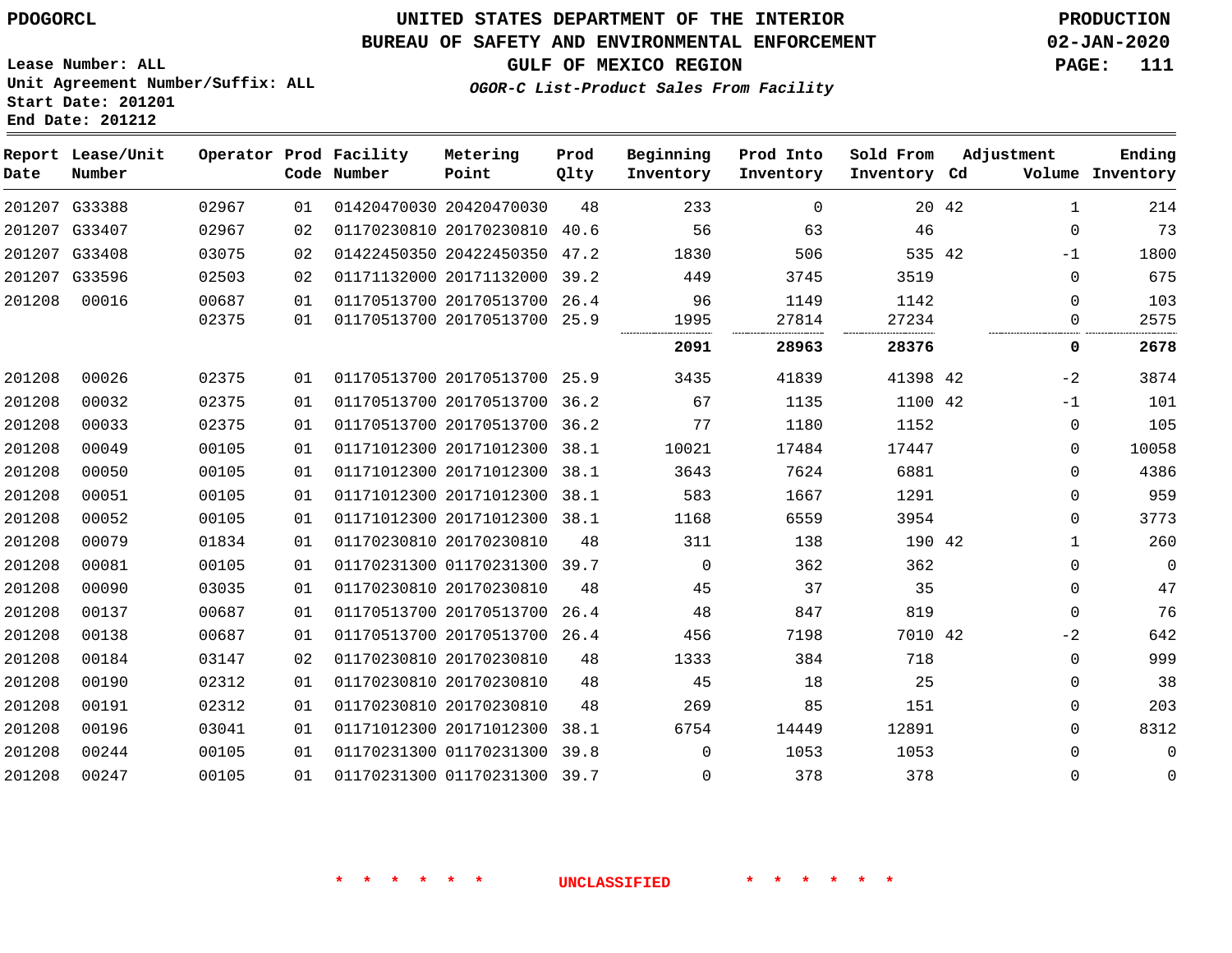**Start Date: 201201 End Date: 201212**

#### **UNITED STATES DEPARTMENT OF THE INTERIOR PDOGORCL PRODUCTION**

#### **BUREAU OF SAFETY AND ENVIRONMENTAL ENFORCEMENT 02-JAN-2020**

**Lease Number: ALL Unit Agreement Number/Suffix: ALL**

**GULF OF MEXICO REGION PAGE: 112**

**OGOR-C List-Product Sales From Facility**

| Date   | Report Lease/Unit<br>Number |       |    | Operator Prod Facility<br>Code Number | Metering<br>Point            | Prod<br>Qlty | Beginning<br>Inventory | Prod Into<br>Inventory | Sold From<br>Inventory Cd | Adjustment     | Ending<br>Volume Inventory  |
|--------|-----------------------------|-------|----|---------------------------------------|------------------------------|--------------|------------------------|------------------------|---------------------------|----------------|-----------------------------|
| 201208 | 00253                       | 01364 | 02 |                                       | 01170230810 20170230810      | 48           | 1493                   | 589                    | 882                       |                | 1200<br>$\Omega$            |
|        |                             | 02025 | 01 |                                       | 01170230810 20170230810      | 48           | 40                     | 22<br>                 |                           | 23 45<br>$-39$ | $\mathbf 0$                 |
|        |                             |       |    |                                       |                              |              | 1533                   | 611                    | 905                       | $-39$          | 1200                        |
| 201208 | 00317                       | 02970 | 02 |                                       | 01171012310 20171012310 45.2 |              | 20                     | 166                    | 163                       |                | 23<br>$\mathbf 0$           |
| 201208 | 00353                       | 02266 | 01 |                                       | 01170754800 20170754800 28.3 |              | 672                    | 2782                   | 2809                      |                | 645<br>$\mathbf 0$          |
| 201208 | 00367                       | 02375 | 01 |                                       | 01170513700 20170513700 25.9 |              | 71                     | 1167                   | 1129 42                   | -1             | 108                         |
| 201208 | 00424                       | 03035 | 01 |                                       | 01171012400 20171012400 50.2 |              | $\mathbf 0$            | 215                    |                           | 83 42          | 133<br>$\mathbf{1}$         |
| 201208 | 00434                       | 01284 | 01 |                                       | 01177112605 2017711260Y 32.2 |              | 40                     | 3301                   | 3308                      |                | 33<br>0                     |
| 201208 | 00453                       | 01284 | 01 |                                       | 01177112605 2017711260Y 32.2 |              | 28                     | 3343                   | 3337                      |                | 34<br>$\mathbf 0$           |
| 201208 | 00466                       | 03035 | 01 |                                       | 01171012400 20171012400 50.2 |              | $\Omega$               | 1794                   | 1343 47                   | 657            | 1108                        |
| 201208 | 00479                       | 00105 | 01 |                                       | 01171012500 20171012500 36.6 |              | 391                    | 4107                   | 4138                      |                | 360<br>$\mathbf 0$          |
| 201208 | 00487                       | 03033 | 01 |                                       | 01171132800 21171132800 41.1 |              | 1363                   | 2537                   | 1562                      |                | 2338<br>0                   |
| 201208 | 00495                       | 03033 | 01 |                                       | 01171132800 21171132800      | 41.1         | 303                    | 511                    | 343                       |                | $\mathbf{0}$<br>471         |
| 201208 | 00518                       | 03033 | 01 |                                       | 01170230450 20170230450 50.3 |              | $\mathbf{1}$           | 5                      | 5                         |                | $\mathbf{1}$<br>$\mathbf 0$ |
| 201208 | 00526                       | 00105 | 01 |                                       | 01170230810 20170230810      | 48           | 1183                   | 521                    | 720                       |                | 984<br>$\mathbf{0}$         |
| 201208 | 00541                       | 03033 | 01 |                                       | 01170530900 20170530900      | 48           | 2451                   | 6830                   | 7173                      |                | 2108<br>$\mathbf 0$         |
| 201208 | 00560                       | 00687 | 01 |                                       | 01171131600 20171131600 42.8 |              | 20                     | 474                    | 479                       |                | 15<br>$\mathbf{0}$          |
| 201208 | 00577                       | 03059 | 01 |                                       | 01171012300 20171012300 38.1 |              | 11969                  | 22251                  | 21420                     |                | $\mathbf 0$<br>12800        |
| 201208 | 00593                       | 01834 | 01 |                                       | 01171012300 20171012300 38.1 |              | 11762                  | 11747                  | 10994 42                  |                | 12516<br>$\mathbf{1}$       |
| 201208 | 00605                       | 02899 | 01 |                                       | 01170573602 20170573602 34.3 |              | 1695                   | 0                      | 674                       |                | 1021<br>$\mathbf{0}$        |
| 201208 | 00680                       | 03033 | 01 |                                       | 01170230700 20170230700      | $\mathbf 0$  | 681                    | 130                    | $\Omega$                  |                | 811<br>0                    |
| 201208 | 00691                       | 02312 | 02 |                                       | 01170754201 01170754201 36.2 |              | 1315                   | 1221                   | 1287                      |                | 1249<br>$\mathbf{0}$        |
| 201208 | 00693                       | 02266 | 02 |                                       | 01170754800 20170754800 28.3 |              | 157                    | 780                    | 756                       |                | 181<br>$\mathbf{0}$         |
| 201208 | 00694                       | 02266 | 01 |                                       | 01170754800 20170754800 28.3 |              | 2007                   | 8115                   | 8239                      |                | 1883<br>$\mathbf{0}$        |
| 201208 | 00697                       | 02266 | 01 |                                       | 01170754800 20170754800 28.3 |              | 473                    | 2037                   | 2037                      |                | 473<br>$\mathbf 0$          |
| 201208 | 00758                       | 00105 | 01 |                                       | 01170230810 20170230810      | 48           | 1555                   | 894                    | 915                       |                | 1534<br>$\Omega$            |
| 201208 | 00763                       | 01284 | 01 |                                       | 01170230810 20170230810      | 48           | 506                    | 231                    | 311                       |                | 426<br>$\mathbf{0}$         |
| 201208 | 00767                       | 00105 | 01 |                                       | 01170230810 20170230810      | 48           | 37                     | $\mathbf 1$            | 16                        |                | 22<br>$\mathbf{0}$          |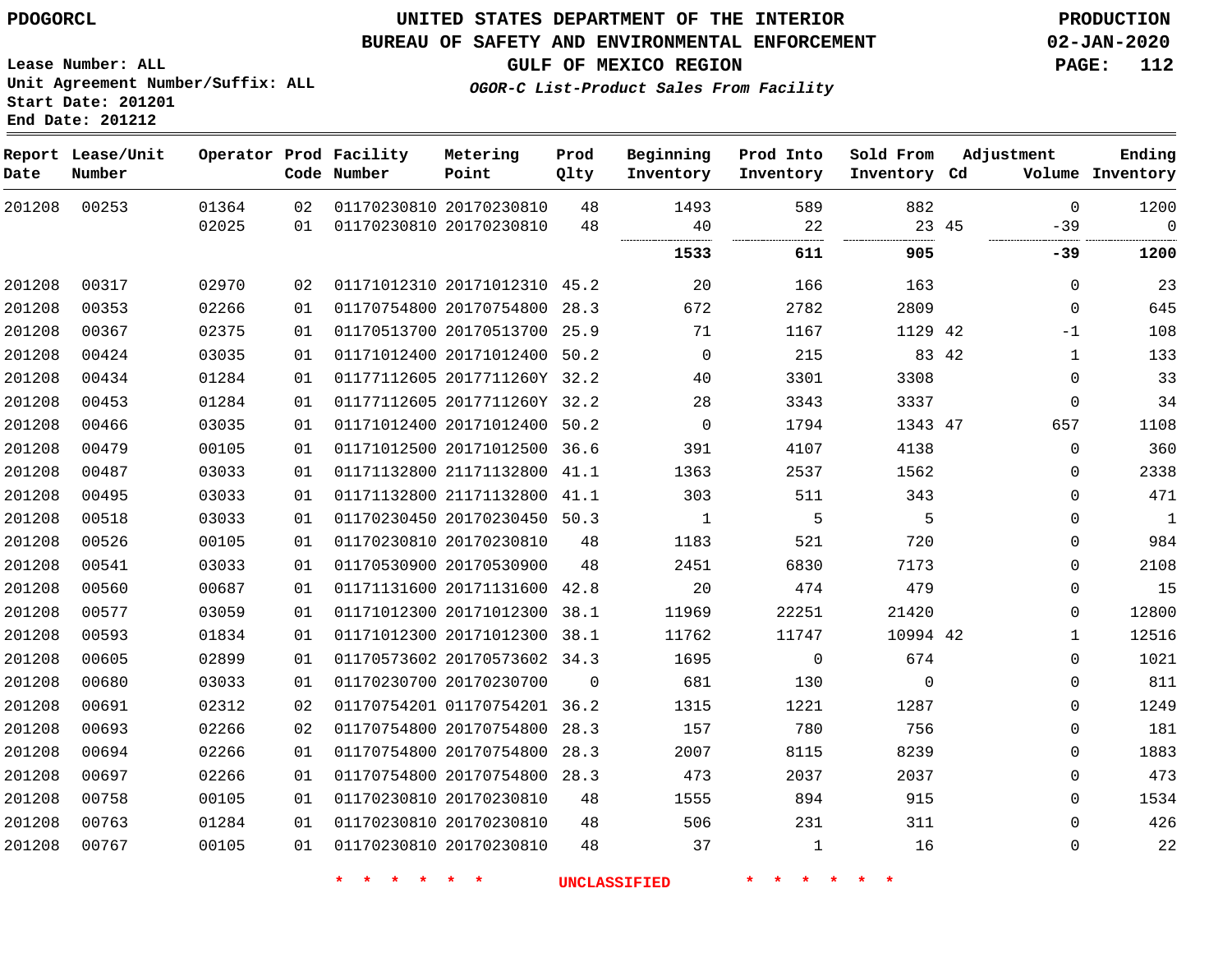#### **BUREAU OF SAFETY AND ENVIRONMENTAL ENFORCEMENT 02-JAN-2020**

**Lease Number: ALL Unit Agreement Number/Suffix: ALL Start Date: 201201 End Date: 201212**

**GULF OF MEXICO REGION PAGE: 113**

**OGOR-C List-Product Sales From Facility**

| Ending<br>Volume Inventory | Adjustment   |        | Sold From<br>Inventory Cd | Prod Into<br>Inventory | Beginning<br>Inventory | Prod<br>Qlty | Metering<br>Point            | Operator Prod Facility<br>Code Number |    |       | Report Lease/Unit<br>Number | Date   |
|----------------------------|--------------|--------|---------------------------|------------------------|------------------------|--------------|------------------------------|---------------------------------------|----|-------|-----------------------------|--------|
| 9                          | $\Omega$     |        | 137                       | 142                    | 4                      |              | 01171132000 20171132000 40.5 |                                       | 01 | 03033 | 00777                       | 201208 |
| 700                        | $\mathbf{1}$ |        | 10393 42                  | 10908                  | 184                    | 40.5         | 01171132000 20171132000      |                                       | 01 | 03033 | 00778                       | 201208 |
| 10861                      | $\mathbf 0$  |        | 17751                     | 18878                  | 9734                   | 38.1         | 01171012300 20171012300      |                                       | 01 | 02628 | 00796                       | 201208 |
| 2237                       | $\Omega$     |        | 3433                      | 3889                   | 1781                   |              | 01171012300 20171012300 38.1 |                                       | 01 | 00105 | 00797                       | 201208 |
| $\overline{9}$             | $\mathbf{1}$ | 6 42   |                           | 7                      | 7                      | 42.3         | 01171132800 21171132800      |                                       | 01 | 00078 | 00819                       | 201208 |
| 681                        | $\Omega$     |        | 4661                      | 5108                   | 234                    |              | 01170513800 20170513800 32.3 |                                       | 01 | 02451 | 00839                       | 201208 |
| 37                         | $\mathbf 0$  |        | 226                       | 185                    | 78                     | 25           |                              | 01170573601 20170573601               | 01 | 00078 | 754302006A                  | 201208 |
| 472                        | $-297$       |        | 918 09                    | 1548                   | 139                    |              | 01170230811 20170230811 46.1 |                                       | 01 | 00059 | 201208 754303001A           |        |
| 275843                     | $-209000$    | 0 0 9  |                           | 82983                  | 401860                 |              | 01608128270 20608128270 24.6 |                                       | 01 | 01207 | 201208 754306012A           |        |
| $\mathbf{1}$               | $\Omega$     |        | 23                        | 4                      | 20                     | 25           |                              | 01170573601 20170573601               | 01 | 00078 | 201208 754307005A           |        |
| 817                        | $\Omega$     |        | 2176                      | 2678                   | 315                    |              | 01171132800 20170230811 46.1 |                                       | 02 | 02970 | 201208 754307017A           |        |
| 1643                       | $-45$        | $0$ 09 |                           | 128                    | 1560                   | 29.7         | 01170753850 20170753850      |                                       | 01 | 00981 | 201208 754309002A           |        |
| 21                         | 1            |        | 139 42                    | 105                    | 54                     | 25           |                              | 01170573601 20170573601               | 01 | 00078 | 201208 754310009A           |        |
| 86                         | $\Omega$     |        | 958                       | 958                    | 86                     |              | 01170513700 20170513700 31.3 |                                       | 01 | 02375 | 201208 7543890080           |        |
| $\mathbf 0$                | $\Omega$     |        | 50                        | 50                     | $\mathbf 0$            |              | 01608158271 01608158271 22.5 |                                       | 01 | 00105 | 201208 7543890220           |        |
| 50                         | $\Omega$     |        | 165                       | 6                      | 209                    |              | 01177245111 01177245111 43.5 |                                       | 01 | 00105 | 201208 7543900080           |        |
| 579                        | $\mathbf 0$  |        | 3486                      | 3987                   | 78                     |              | 01170230450 20170230450 50.3 |                                       | 02 | 03026 | 201208 7543930100           |        |
| 1857                       | $\Omega$     |        | 13351                     | 13480                  | 1728                   |              | 01171012310 20171012310 45.2 |                                       | 01 | 00105 | 201208 7543930200           |        |
| $\mathbf 0$                | $\mathbf{0}$ |        | 1416<br>                  | 1416<br>.              | $\mathbf 0$<br>        |              | 0117709260L 2017709260L 40.6 |                                       | 01 | 01284 |                             |        |
| 1857                       | 0            |        | 14767                     | 14896                  | 1728                   |              |                              |                                       |    |       |                             |        |
| 142                        | $-1$         |        | 370 42                    | 466                    | 47                     |              | 01170230811 20170230811 46.1 |                                       | 01 | 03035 | 201208 7543940080           |        |
| 69                         | $\Omega$     |        | $\Omega$                  | $\mathbf 0$            | 69                     | $\Omega$     |                              | 01420390101 01420390101               | 01 | 00105 | 201208 754395019A           |        |
| 5                          | $\Omega$     |        | 2680                      | 2677                   | 8                      | 31.6         | 01608103650 20608103650      |                                       | 01 | 01284 | 201208 754396015A           |        |
| 9767                       | $\Omega$     |        | 80078                     | 73281                  | 16564                  | 32.3         | 01170513800 20170513800      |                                       | 01 | 02451 | 201208 8910020210           |        |
| 10483                      | $\Omega$     |        | 72300                     | 78653                  | 4130                   |              | 01170513800 20170513800 32.3 |                                       | 01 | 02451 | 201208 8910024540           |        |
| 4808                       | $-1$         |        | 53538 42                  | 53865                  | 4482                   |              | 01170513700 20170513700 36.2 |                                       | 01 | 02375 | 201208 8910029320           |        |
|                            |              |        |                           |                        |                        |              |                              |                                       |    |       |                             |        |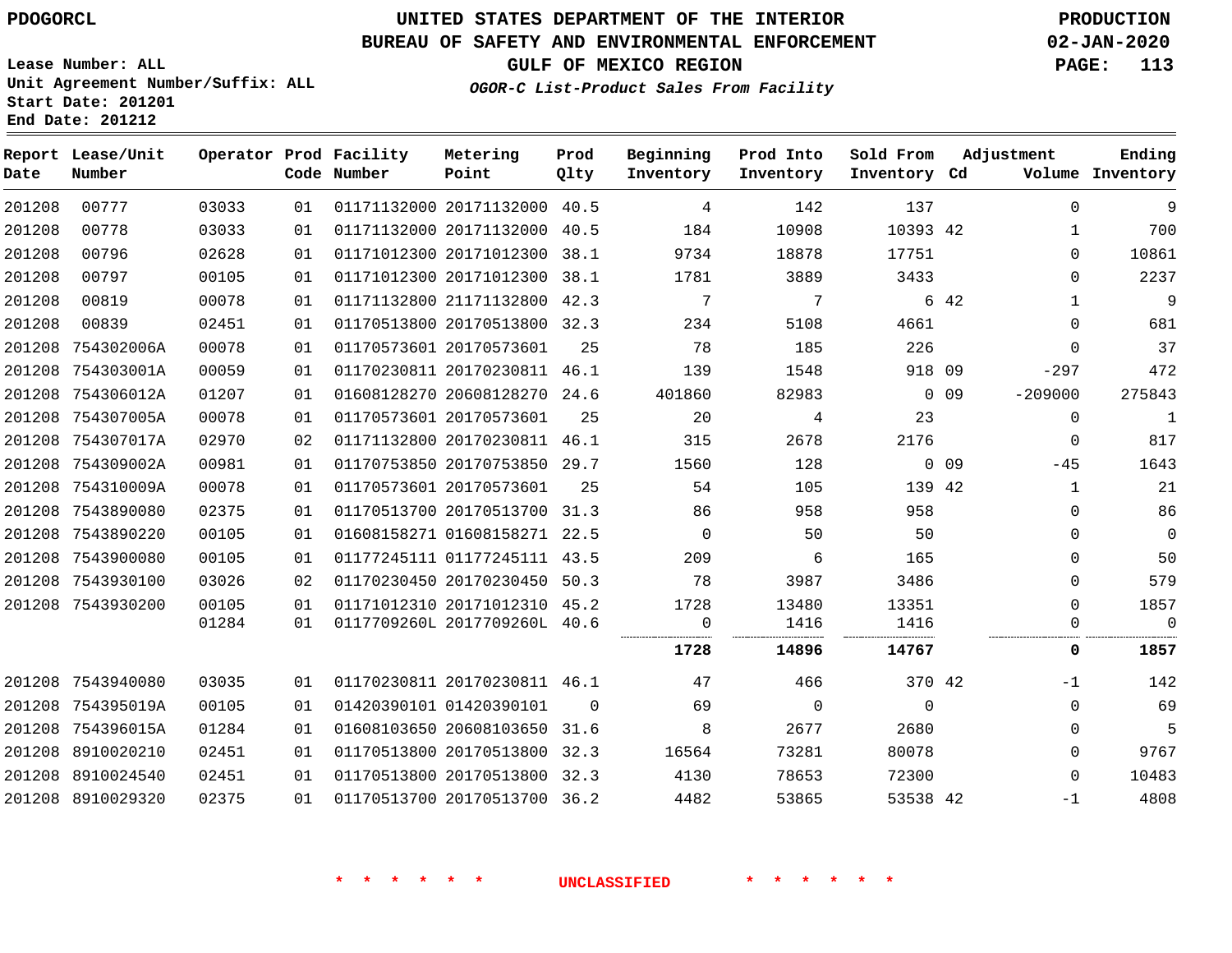**End Date: 201212**

#### **UNITED STATES DEPARTMENT OF THE INTERIOR PDOGORCL PRODUCTION**

#### **BUREAU OF SAFETY AND ENVIRONMENTAL ENFORCEMENT 02-JAN-2020**

**Lease Number: ALL Unit Agreement Number/Suffix: ALL Start Date: 201201**

**GULF OF MEXICO REGION PAGE: 114**

**OGOR-C List-Product Sales From Facility**

| Date   | Report Lease/Unit<br>Number |       |    | Operator Prod Facility<br>Code Number | Metering<br>Point            | Prod<br>Qlty | Beginning<br>Inventory | Prod Into<br>Inventory | Sold From<br>Inventory Cd | Adjustment            | Ending<br>Volume Inventory |
|--------|-----------------------------|-------|----|---------------------------------------|------------------------------|--------------|------------------------|------------------------|---------------------------|-----------------------|----------------------------|
|        | 201208 8910034440           | 00730 | 01 |                                       | 01170513700 20170513700 32.4 |              | 381                    | 6675                   | 6460                      | $\Omega$              | 596                        |
|        |                             | 02375 | 01 |                                       | 01170513700 20170513700 32.4 |              | 4628                   | 64390                  | 63271                     | $\Omega$              | 5747                       |
|        |                             |       |    |                                       |                              |              | 5009                   | 71065                  | 69731                     | 0                     | 6343                       |
|        | 201208 8910039150           | 00078 | 01 |                                       | 01170573601 20170573601 25.1 |              | 1199                   | 8261                   | 7833 42                   | $\mathbf{1}$          | 1628                       |
|        | 201208 8910063810           | 03035 | 01 |                                       | 01170230450 20170230450 50.3 |              | 22                     | 443                    | 401                       | $\Omega$              | 64                         |
|        | 201208 8910086400           | 02893 | 02 |                                       | 01171012400 20171012400 50.2 |              | 294                    | 369                    | 435                       | 0                     | 228                        |
|        | 201208 8910087640           | 00105 | 01 |                                       | 01171092800 21171132800      | 42.3         | 1161                   | 1877                   | 1228                      | $\mathbf{0}$          | 1810                       |
|        | 201208 8910087670           | 02312 | 01 |                                       | 01170754201 01170754201 36.2 |              | 626                    | 543                    | 613                       | $\Omega$              | 556                        |
|        | 201208 8910087840           | 00162 | 01 |                                       | 01177122606 20177122606 46.3 |              | $\mathbf 0$            | 839                    | 839                       | $\Omega$              | $\mathbf 0$                |
|        | 201208 8910088130           | 00078 | 01 |                                       | 01171132800 21171132800 42.3 |              | 140                    | 363                    | 231                       | $\Omega$              | 272                        |
|        | 201208 8910088160           | 01284 | 01 |                                       | 01171132800 21171132800 42.3 |              | 45                     | 0                      | 18                        | $\mathbf 0$           | 27                         |
|        | 201208 8910089160           | 02375 | 01 |                                       | 01170513700 20170513700 26.5 |              | 155                    | 6380                   | 5965 42                   | $-1$                  | 569                        |
| 201208 | 891008927AC                 | 00078 | 01 |                                       | 01170230400 20170230400      | 50           | 7                      | $\Omega$               | 7                         | $\Omega$              | $\mathbf 0$                |
|        | 201208 891008927AE          | 00078 | 01 |                                       | 01170230400 20170230400 50.2 |              | 40                     | 117                    |                           | 91 09<br>$-36$        | 30                         |
|        | 201208 891008927AG          | 00078 | 01 |                                       | 01170230400 20170230400 50.3 |              | 29                     | 285                    | 221 09                    | $-20$                 | 73                         |
|        | 201208 891008927Y           | 00078 | 01 |                                       | 01170230400 20170230400 50.1 |              | 37                     | 25                     |                           | 56 42<br>$\mathbf{1}$ | 7                          |
|        | 201208 891008946C           | 01834 | 01 |                                       | 01171012500 20171012500      | 40           | 13                     | 67                     | 74                        | 0                     | 6                          |
|        | 201208 8910116580           | 02375 | 01 |                                       | 01170513700 20170513700      | 26.5         | 159                    | 4427                   | 4191                      | 0                     | 395                        |
|        | 201208 8910116740           | 02375 | 01 |                                       | 01170513700 20170513700 26.5 |              | 36                     | 673                    | 649                       | $\mathbf 0$           | 60                         |
|        | 201208 8910116770           | 02375 | 01 |                                       | 01170513700 20170513700      | 26.5         | 114                    | 2019                   | 1953                      | $\mathbf 0$           | 180                        |
|        | 201208 8910116790           | 02375 | 01 |                                       | 01170513700 20170513700 26.5 |              | 316                    | 10542                  | 9916 42                   | $-1$                  | 941                        |
|        | 201208 8910116800           | 02375 | 01 |                                       | 01170513700 20170513700 26.5 |              | 363                    | 10680                  | 10089 42                  | $-1$                  | 953                        |
|        | 201208 891011687A           | 02266 | 01 |                                       | 01170754800 20170754800 28.3 |              | 103                    | 409                    | 417                       | $\Omega$              | 95                         |
|        | 201208 891011687C           | 02266 | 01 |                                       | 01170754800 20170754800      | 28.3         | 96                     | 370                    | 380                       | 0                     | 86                         |
|        | 201208 891011687D           | 02266 | 01 |                                       | 01170754800 20170754800      | 28.3         | 182                    | 830                    | 819                       | 0                     | 193                        |
|        | 201208 891011687E           | 02266 | 01 |                                       | 01170754800 20170754800 28.3 |              | 51                     | 229                    | 227                       | $\Omega$              | 53                         |
|        | 201208 8910117330           | 02266 | 01 |                                       | 01170754800 20170754800 28.3 |              | 4                      | 13                     | 14                        | $\Omega$              | 3                          |
|        | 201208 8910123210           | 00687 | 01 |                                       | 0117709260A 2017709260A 34.5 |              | 44                     | 1525                   | 1515                      | $\mathbf{0}$          | 54                         |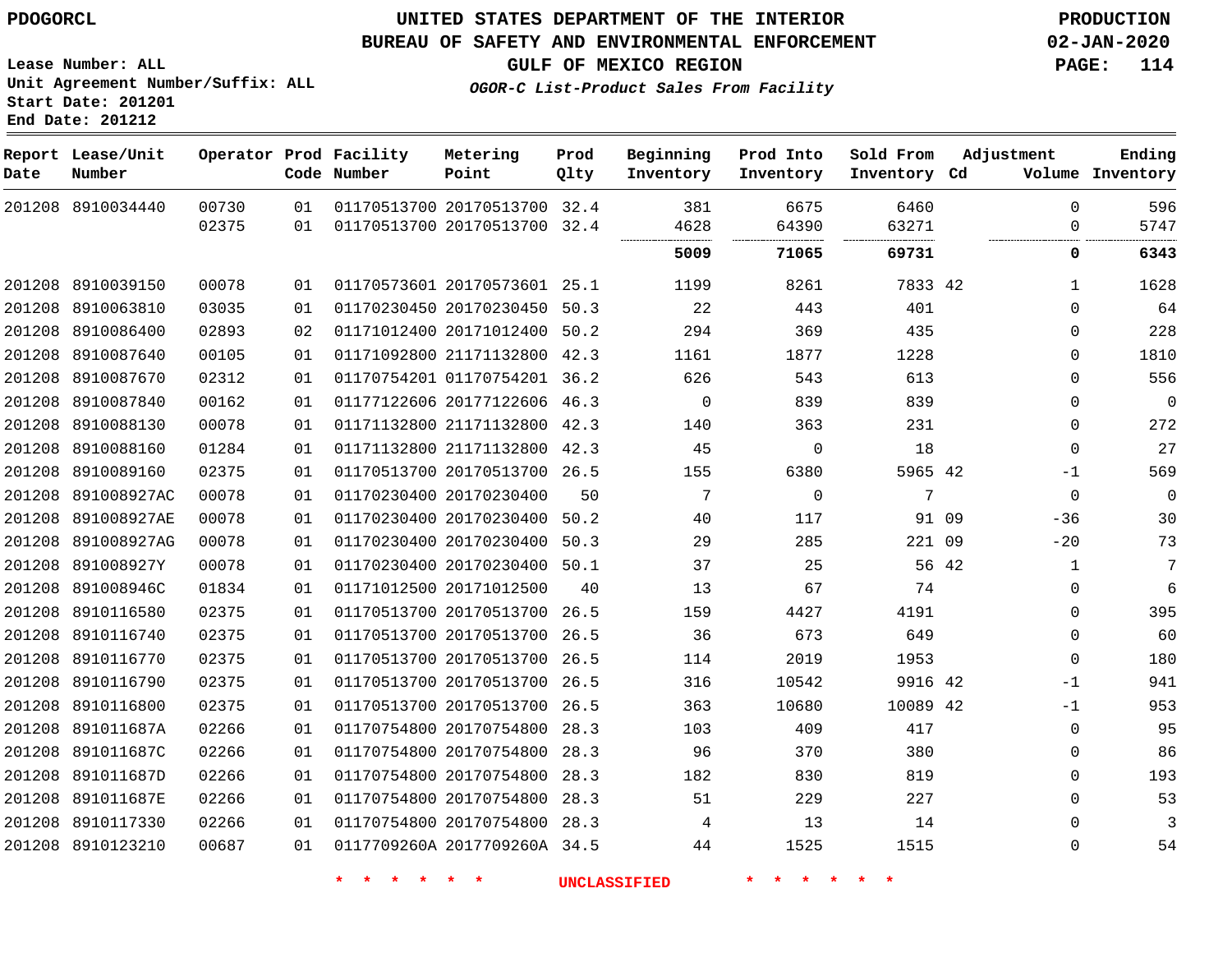**Report Lease/Unit**

**Number**

## **UNITED STATES DEPARTMENT OF THE INTERIOR PDOGORCL PRODUCTION**

**Prod Qlty**

#### **BUREAU OF SAFETY AND ENVIRONMENTAL ENFORCEMENT 02-JAN-2020**

**Lease Number: ALL Unit Agreement Number/Suffix: ALL Start Date: 201201 End Date: 201212**

**Operator Prod Facility**

**Code Number**

**OGOR-C List-Product Sales From Facility**

**Beginning Inventory** **Prod Into Inventory** **Sold From Inventory**

**GULF OF MEXICO REGION PAGE: 115**

**Inventory Cd Volume**

**Adjustment**

**Ending**

|               |                                        |                |          | $\star$<br>$\star$                                           | $\star$<br>一大 |          | <b>UNCLASSIFIED</b> |              |              |       |                            |
|---------------|----------------------------------------|----------------|----------|--------------------------------------------------------------|---------------|----------|---------------------|--------------|--------------|-------|----------------------------|
| 201208 G01208 |                                        | 00105          | 01       | 01171092651 20171092650                                      |               | 47       | 295                 | 279          | 314          |       | $\mathsf 0$                |
| 201208 G01198 |                                        | 00105          | 01       | 01171092651 20171092650                                      |               | 47       | 311                 | 429          | 340          |       | $\mathbf 0$                |
|               | 201208 G01196                          | 03041          | 01       | 01171132800 21171132800 42.3                                 |               |          | $\overline{0}$      | 8            | 3            |       | $\mathbf 0$                |
| 201208 G01153 |                                        | 01834          | 01       | 01171132800 21171132800 42.3                                 |               |          | 20                  | 49           | 28           |       | $\mathbb O$                |
|               | 201208 G01092                          | 02375          | 01       | 01170513700 20170513700 26.5                                 |               |          | 313                 | 6787         | 6493 42      |       | $-1$                       |
| 201208 G01091 |                                        | 02375          | 01       | 01170513700 20170513700 26.5                                 |               |          | 100                 | 2114         | 2026 42      |       | $\mathbf{1}$               |
|               | 201208 G01090                          | 02375          | 01       | 01170513700 20170513700 26.5                                 |               |          | 474                 | 9156         | 8813         |       | $\mathbf 0$                |
|               | 201208 G01084                          | 02375          | 01       | 01170513700 20170513700 26.5                                 |               |          | 8                   | 614          | 567          |       | $\mathbf 0$                |
| 201208 G01083 |                                        | 02375          | 01       | 01170513700 20170513700 26.5                                 |               |          | 1072                | 36318        | 34147 42     |       | $-1$                       |
|               | 201208 G01082                          | 01364          | 02       | 01170753510 20170753510 55.3                                 |               |          | 556                 | 27           | 278          |       | $\mathbf 0$                |
|               | 201208 G01036                          | 02312          | 01       | 01171092651 20171092650                                      |               | 47       | 2248                | 3186         | 2465         |       | $\mathbf 0$                |
| 201208 G01027 |                                        | 00162          | 01       | 01177122606 20177122606 46.3                                 |               |          | $\Omega$            | 10461        | 10461        |       | $\Omega$                   |
| 201208 G00987 |                                        | 00105          | 01       | 01171132800 21171132800 42.3                                 |               |          | 76                  | 201          | 112          |       | $\Omega$                   |
| 201208 G00985 |                                        | 00687          | 01       | 0117709260A 2017709260A 34.5                                 |               |          | 278                 | 8512         | 8490         |       | $\overline{0}$             |
|               | 201208 G00974                          | 00105          | 01       | 01171132000 20171132000 40.4                                 |               |          | 22                  | 655          | 635          |       | $\overline{0}$             |
|               | 201208 G00971                          | 00105          | 01       | 01171132000 20171132000 40.4                                 |               |          | 2                   | 41           | 40           |       | $\overline{0}$             |
|               | 201208 8910202560                      | 02375          | 01       | 01170513700 20170513700 33.5                                 |               |          | 401                 | 5344         | 5268         |       | $\overline{0}$             |
|               | 201208 8910202550                      | 00105          | 01       | 01170230810 20170230810                                      |               | 48       | 38                  | 9            | 22           |       | $\mathbf 0$                |
|               | 201208 8910202350                      | 00276          | 01       | 01170513700 20170513700 33.8                                 |               |          | 1761                | 21367        | 21220        |       | $\mathbf 0$                |
|               | 201208 8910169370                      | 02628          | 01       | 01171132000 20171132000 40.5                                 |               |          | 268                 | 3114         | 3182         |       | $\mathbf 0$                |
|               | 201208 8910169300                      | 00491          | 01       | 01170230810 20170230810                                      |               | 48       | 72                  | 54           |              | 53 45 | $-73$                      |
|               | 201208 8910169290                      | 02628          | 01       | 01171132000 20171132000 40.5                                 |               |          | 109                 | 1310         | 1336         |       | $\mathbf 0$                |
|               | 201208 8910169280                      | 02628          | 01       | 01171132000 20171132000 40.5                                 |               |          | 331                 | 4507         | 4550         |       | $\mathbf 0$                |
| 201208        | 8910123390                             | 00105          | 01       | 01171131800 20171131800                                      |               | $\Omega$ | 240                 | $\mathbf 0$  | $\mathbf 0$  |       | $\mathbf 0$                |
|               | 201208 8910123350                      | 03033          | 01       | 01171012500 20171012500 36.6                                 |               |          | 30                  | 8            |              | 37 42 | $-1$                       |
|               | 201208 8910123320<br>201208 8910123330 | 00105<br>00105 | 01<br>01 | 01177215100 20177215102 30.4<br>01177215100 20177215102 30.4 |               |          | 107<br>151          | 8736<br>9725 | 8716<br>9734 |       | $\mathbf 0$<br>$\mathbf 0$ |
|               | 201208 8910123270                      | 00105          | 01       | 01177215100 20177215102 30.4                                 |               |          | 47                  | 4394         | 4377         |       | $\mathbf 0$                |
|               |                                        |                |          |                                                              |               |          |                     |              |              |       |                            |

**Metering Point**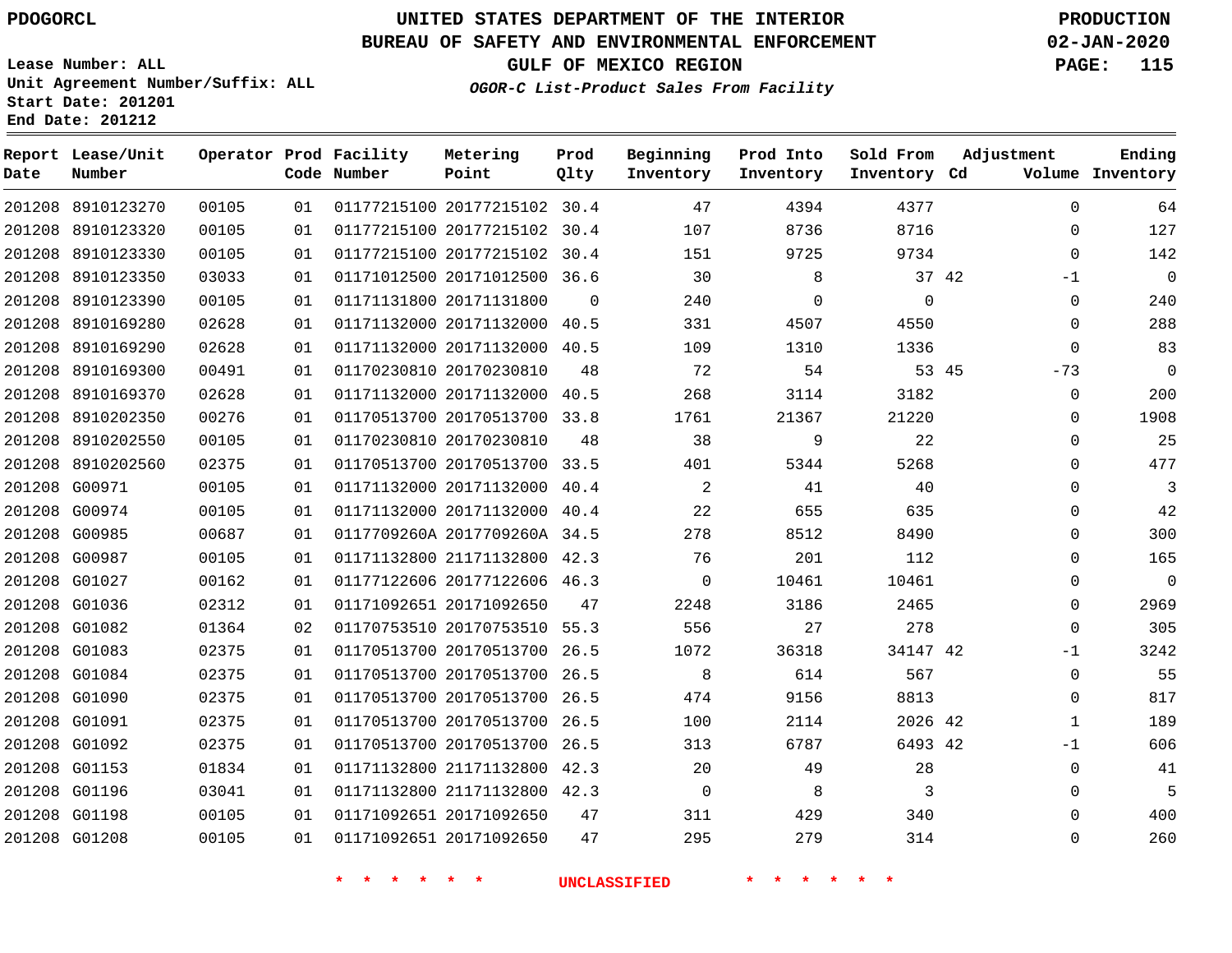**Report Lease/Unit**

**Number**

## **UNITED STATES DEPARTMENT OF THE INTERIOR PDOGORCL PRODUCTION**

**Prod Qlty**

#### **BUREAU OF SAFETY AND ENVIRONMENTAL ENFORCEMENT 02-JAN-2020**

**Lease Number: ALL Unit Agreement Number/Suffix: ALL Start Date: 201201 End Date: 201212**

**Operator Prod Facility**

**Code Number**

**OGOR-C List-Product Sales From Facility**

**Beginning Inventory** **Prod Into Inventory** **Sold From Inventory**

**GULF OF MEXICO REGION PAGE: 116**

**Inventory Cd Volume**

**Adjustment**

**Ending**

| 201208 G01210 | 03041 | 01 | 01171132800 21171132800 42.3 |                | 384          | 674            | 426            | $\Omega$       |
|---------------|-------|----|------------------------------|----------------|--------------|----------------|----------------|----------------|
| 201208 G01220 | 00105 | 01 | 01177092600 20177092600 44.8 |                | 239          | 5573           | 5812           | $\Omega$       |
| 201208 G01248 | 02628 | 01 | 01171012500 20171012500 36.6 |                | 1922         | 17810          | 18157          | 0              |
| 201208 G01256 | 02628 | 01 | 01171012500 20171012500 36.6 |                | $\mathbf{0}$ | 20             | 19             | $\mathbf 0$    |
| 201208 G01261 | 03033 | 01 | 01171012500 20171012500 36.6 |                | $\Omega$     | 93             | 85             | $\Omega$       |
| 201208 G01269 | 03033 | 01 | 01171012500 20171012500 36.6 |                | 17           | 116            | 122 42         | $-1$           |
| 201208 G01351 | 00078 | 01 | 01170230400 20170230400 50.2 |                | 44           | 170            | 170 42         | -1             |
| 201208 G01441 | 00105 | 01 | 01177112701 20177112700      | $\overline{0}$ | 1678         | $\overline{0}$ | $\overline{0}$ | $\mathbf 0$    |
| 201208 G01447 | 02375 | 01 | 01170513700 20170513700 25.9 |                | 50           | 597            | 592            | $\mathbf 0$    |
| 201208 G01477 | 03026 | 02 | 01170230810 20170230810      | 48             | 1565         | 621            | 924            | $\Omega$       |
| 201208 G01497 | 02451 | 01 | 01170513800 20170513800 32.3 |                | 1980         | 36090          | 33260          | $\Omega$       |
| 201208 G01498 | 02451 | 01 | 01170513800 20170513800 32.5 |                | 316          | 5710           | 5265           | $\Omega$       |
| 201208 G01580 | 02451 | 01 | 01170513800 20170513800 32.3 |                | 31           | 1412           | 1255           | $\mathbf 0$    |
| 201208 G01610 | 00105 | 01 | 01177215100 20177215102 30.4 |                | 12           | 1093           | 1089           | $\mathbf 0$    |
| 201208 G01619 | 02375 | 01 | 01170513700 20170513700 31.3 |                | 2885         | 38115          | 37598          | $\mathbf 0$    |
| 201208 G01620 | 02375 | 01 | 01170513700 20170513700 31.3 |                | 235          | 3784           | 3681           | $\mathbf 0$    |
| 201208 G01754 | 00003 | 01 | 01423210051 20423210050 49.9 |                | 17           | 163            | 163            | $\Omega$       |
| 201208 G01757 | 00003 | 01 | 01423210051 20423210050 49.9 |                | 152          | 1566           | 1557 42        | $-1$           |
| 201208 G01860 | 00105 | 01 | 01170231110 20170231110 41.6 |                | 5056         | 2291           | 7186           | $\overline{0}$ |
| 201208 G01865 | 00078 | 01 | 01171012500 20171012500 36.6 |                | 284          | 2657           | 2707 42        | -1             |
| 201208 G01880 | 00105 | 01 | 01171132000 20171132000 40.5 |                | 4            | 301            | 286            | $\Omega$       |
| 201208 G01898 | 02312 | 01 | 01171012500 20171012500 36.6 |                | 515          | 4060           | 4219           | $\mathbf 0$    |
| 201208 G01901 | 00105 | 01 | 01177215100 20177215102 30.4 |                | 4            | 80             | 83             | $\mathbf 0$    |
| 201208 G01953 | 00105 | 01 | 01170230811 20170230811      | 46             | 10           | 7              | 15             | $\mathbf 0$    |
| 201208 G01966 | 00105 | 01 | 01177215100 20177215102 30.4 |                | 68           | 4420           | 4424           | $\mathbf 0$    |
| 201208 G01967 | 00105 | 01 | 01177215100 20177215102 30.4 |                | 121          | 6587           | 6612           | $\Omega$       |
| 201208 G01972 | 03033 | 01 | 01170230810 20170230810      | 48             | 251          | 104            | 150            | $\mathbf 0$    |
| 201208 G01997 | 01071 | 02 | 01170230810 20170230810 47.2 |                | 37           | 12             | 12             | $\mathbf 0$    |
|               |       |    |                              |                |              |                |                |                |

**Metering Point**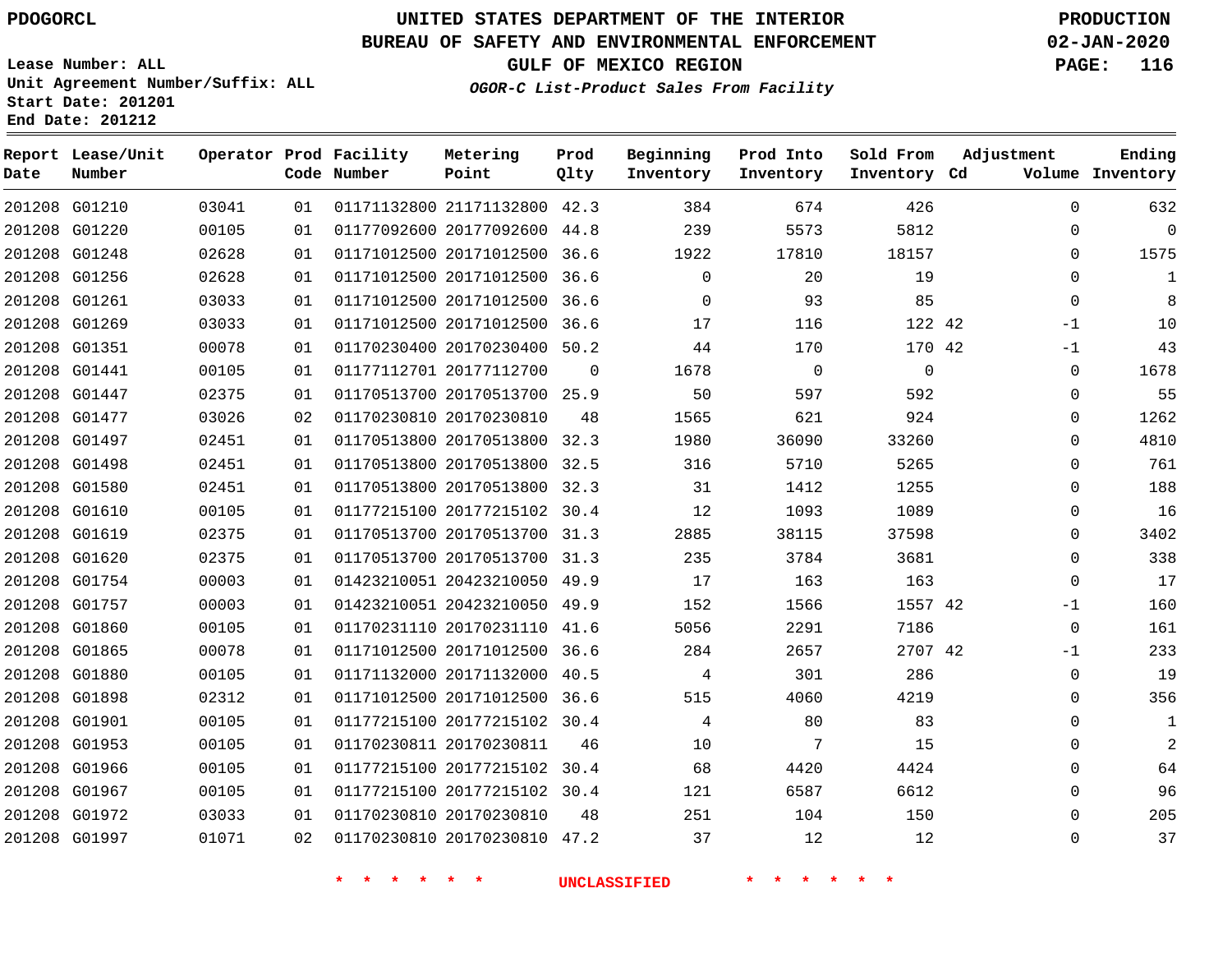## **UNITED STATES DEPARTMENT OF THE INTERIOR PDOGORCL PRODUCTION**

#### **BUREAU OF SAFETY AND ENVIRONMENTAL ENFORCEMENT 02-JAN-2020**

**Lease Number: ALL Unit Agreement Number/Suffix: ALL Start Date: 201201 End Date: 201212**

**OGOR-C List-Product Sales From Facility**

**GULF OF MEXICO REGION PAGE: 117**

-1

| Date | Report Lease/Unit<br>Number |       |    | Operator Prod Facility<br>Code Number | Metering<br>Point            | Prod<br>Qlty | Beginning<br>Inventory | Prod Into<br>Inventory | Sold From<br>Inventory Cd | Adjustment   | Ending<br>Volume Inventory |
|------|-----------------------------|-------|----|---------------------------------------|------------------------------|--------------|------------------------|------------------------|---------------------------|--------------|----------------------------|
|      | 201208 G01998               | 00105 | 01 |                                       | 01170230810 20170230810      | 48           | 76                     | 29                     | 44                        | $\Omega$     | 61                         |
|      | 201208 G02006               | 03026 | 02 |                                       | 01170530900 20170530900      | 48           | 7                      | 5                      | 11 42                     | $\mathbf{1}$ | $\overline{2}$             |
|      | 201208 G02045               | 00105 | 01 |                                       | 01170530900 20170530900      | 48           | 29                     | 58                     | 69                        | $\Omega$     | 18                         |
|      | 201208 G02104               | 00687 | 01 |                                       | 01171132000 20171132000 40.5 |              | 28                     | 529                    | 523                       | 0            | 34                         |
|      | 201208 G02111               | 02628 | 01 |                                       | 01171132000 20171132000 40.5 |              | 4206                   | 57619                  | 58126                     | 0            | 3699                       |
|      | 201208 G02127               | 02312 | 02 |                                       | 01170230810 20170230810      | 48           | 444                    | 240                    | 289                       | 0            | 395                        |
|      | 201208 G02161               | 00105 | 01 |                                       | 01171012500 20171012500 36.6 |              | 522                    | 4298                   | 4443                      | 0            | 377                        |
|      | 201208 G02163               | 00105 | 01 |                                       | 01171012500 20171012500 36.5 |              | 135                    | 1141                   | 1176                      | $\Omega$     | 100                        |
|      | 201208 G02317               | 00105 | 01 |                                       | 01171132000 20171132000 40.5 |              | 19                     | 397                    | 391                       | $\Omega$     | 25                         |
|      | 201208 G02353               | 01284 | 01 |                                       | 01170230450 20170230450 50.3 |              | 49                     | 3257                   | 2833                      | 0            | 473                        |
|      | 201208 G02354               | 01284 | 01 |                                       | 01170230450 20170230450 50.3 |              | 39                     | 2607                   | 2268                      | $\mathbf 0$  | 378                        |
|      | 201208 G02404               | 03033 | 01 |                                       | 01170230810 20170230810      | 48           | 299                    | 106                    | 171                       | $\mathbf 0$  | 234                        |
|      | 201208 G02428               | 00105 | 01 |                                       | 01170230810 20170230810      | 48           | $\Omega$               | 10                     | 4                         | $\Omega$     | 6                          |
|      | 201208 G02429               | 00491 | 01 |                                       | 01170230810 20170230810      | 48           | 88                     | 42                     | 55 45                     | $-75$        | $\mathbf 0$                |
|      | 201208 G02433               | 00491 | 01 |                                       | 01170230810 20170230810      | 48           | 41                     | 22                     | 27                        | $\mathbf 0$  | 36                         |
|      | 201208 G02439               | 02375 | 01 |                                       | 01171132000 20171132000 40.5 |              | $\Omega$               | 51                     | 51                        | $\mathbf 0$  | $\mathbf 0$                |
|      | 201208 G02601               | 01834 | 01 |                                       | 01171092651 20171092650 47.9 |              | 414                    | 560                    | 452                       | $\mathbf 0$  | 522                        |
|      | 201208 G02613               | 02628 | 01 |                                       | 01171132000 20171132000      | 40.5         | $\mathbf{0}$           | $\mathbf 0$            | $\Omega$                  | $\Omega$     | 0                          |
|      | 201208 G02628               | 00105 | 01 |                                       | 01171012500 20171012500 36.5 |              | 159                    | 1231                   | 1282                      | $\Omega$     | 108                        |
|      | 201208 G02665               | 02451 | 01 |                                       | 01423210051 20423210050 49.8 |              | 241                    | 1970                   | 2010                      | $\mathbf 0$  | 201                        |
|      | 201208 G02688               | 00105 | 01 |                                       | 01170230810 20170230810      | 48           | 530                    | 17                     | 231                       | $\mathbf 0$  | 316                        |
|      | 201208 G02735               | 03035 | 01 |                                       | 01170230810 20170230810      | 48           | 916                    | 126                    | 440 42                    | -1           | 601                        |
|      | 201208 G02819               | 00105 | 01 |                                       | 01170231110 20170231110 41.6 |              | 206                    | 109                    | 307                       | $\Omega$     | 8                          |
|      | 201208 G02825               | 00105 | 01 |                                       | 01170230810 20170230810      | 48           | 331                    | 190                    | 220                       | $\Omega$     | 301                        |
|      | 201208 G02826               | 00105 | 01 |                                       | 01170231110 20170231110 41.6 |              | 239                    | 113                    | 344                       | $\Omega$     | 8                          |
|      |                             |       | 01 |                                       | 01170230810 20170230810      | 48           | 256                    | 146<br>.               | 170<br>.                  | $\Omega$<br> | 232                        |
|      |                             |       |    |                                       |                              |              | 495                    | 259                    | 514                       | 0            | 240                        |

G02870

**\* \* \* \* \* \* UNCLASSIFIED \* \* \* \* \* \***

20170230810

42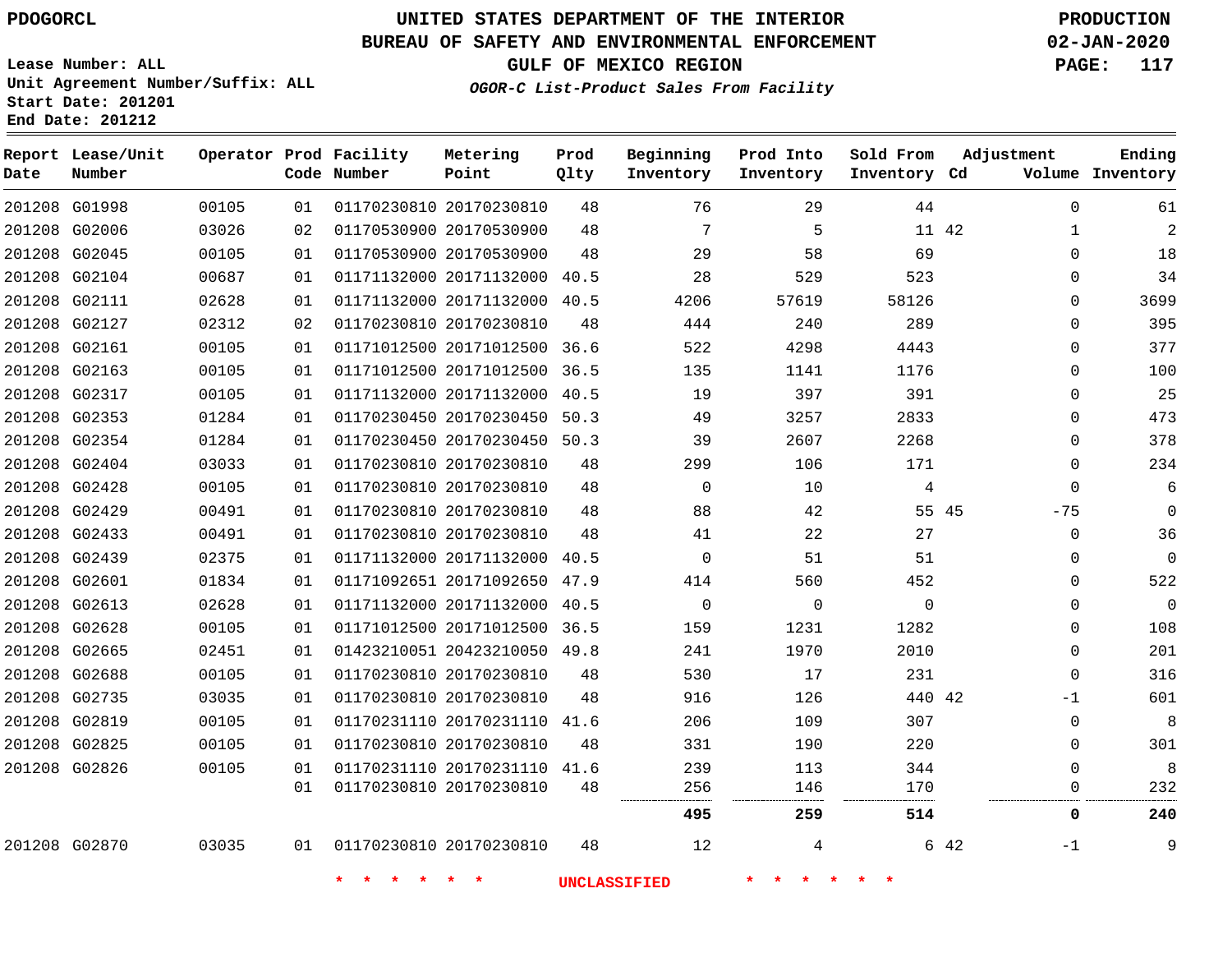#### **BUREAU OF SAFETY AND ENVIRONMENTAL ENFORCEMENT 02-JAN-2020**

**Lease Number: ALL Unit Agreement Number/Suffix: ALL Start Date: 201201 End Date: 201212**

**OGOR-C List-Product Sales From Facility**

**GULF OF MEXICO REGION PAGE: 118**

| Date | Report Lease/Unit<br>Number |       |    | Operator Prod Facility<br>Code Number | Metering<br>Point            | Prod<br>Qlty | Beginning<br>Inventory | Prod Into<br>Inventory | Sold From<br>Inventory Cd | Adjustment    | Ending<br>Volume Inventory |
|------|-----------------------------|-------|----|---------------------------------------|------------------------------|--------------|------------------------|------------------------|---------------------------|---------------|----------------------------|
|      | 201208 G02885               | 02312 | 01 |                                       | 01171132000 20171132000 40.5 |              | 8                      | 261                    | 251 42                    | $-1$          | 17                         |
|      | 201208 G02895               | 02579 | 02 |                                       | 01171092651 20171092650      | 47           | 64                     | 75                     | 69                        | $\Omega$      | 70                         |
|      |                             | 02628 | 02 |                                       | 01171092651 20171092650      | 47           | 597                    | 750                    | 649                       | 0             | 698                        |
|      |                             |       |    |                                       |                              |              | 661                    | 825                    | 718                       | 0             | 768                        |
|      | 201208 G02898               | 01834 | 01 |                                       | 01171012300 20171012300 38.1 |              | 362                    | 671                    | 647                       | $\mathbf 0$   | 386                        |
|      | 201208 G02899               | 01834 | 01 |                                       | 01171012300 20171012300      | 38.1         | 171                    | 251                    | 278                       | 0             | 144                        |
|      | 201208 G03061               | 00105 | 01 |                                       | 01423210051 20423210050      | 49.8         | 177                    | 2509                   | 2430                      | $\Omega$      | 256                        |
|      | 201208 G03068               | 00105 | 01 |                                       | 01423210051 20423210050 49.9 |              | 17                     | $\mathbf 0$            | 17                        | $\Omega$      | $\overline{0}$             |
|      | 201208 G03145               | 03041 | 01 |                                       | 01171132800 21171132800      | 42.3         | 62                     | 190                    | 102                       | $\Omega$      | 150                        |
|      | 201208 G03152               | 00105 | 01 |                                       | 01177092600 20177092600      | 44.8         | 89                     | 2506                   | 2595                      | $\Omega$      | $\overline{0}$             |
|      | 201208 G03236               | 03041 | 01 |                                       | 01170230450 20170230450 50.3 |              | $\mathbf{1}$           | 164                    | 141                       | $\mathbf 0$   | 24                         |
|      | 201208 G03244               | 02871 | 01 |                                       | 01170230810 20170230810      | 48           | 3                      | $\mathbf 0$            | $\mathbf{1}$              | $\mathbf 0$   | $\mathbf{2}$               |
|      | 201208 G03264               | 00003 | 01 |                                       | 01170230811 20170230811 46.1 |              | 8                      | 14                     |                           | 16 42<br>$-1$ | 5                          |
|      | 201208 G03265               | 01284 | 02 |                                       | 01170530900 20170530900      | 48           | 175                    | 261                    | 355                       | $\Omega$      | 81                         |
|      | 201208 G03331               | 02312 | 01 |                                       | 01171132800 21171132800      | 42.3         | 1627                   | 2962                   | 1855                      | 0             | 2734                       |
|      | 201208 G03414               | 00105 | 01 |                                       | 01170753510 20170753510      | 55.3         | 398                    | 32                     | 205                       | $\mathbf 0$   | 225                        |
|      | 201208 G03593               | 03035 | 01 |                                       | 01171012500 20171012500      | 36.6         | 5                      | 24                     | 27                        | $\mathbf 0$   | $\mathbf{2}$               |
|      | 201208 G03793               | 03035 | 01 |                                       | 01171012500 20171012500 36.6 |              | 34                     | 323                    | 329                       | $\mathbf 0$   | 28                         |
|      | 201208 G03811               | 00105 | 01 |                                       | 01171092651 20171092650      | 47           | 498                    | 526                    | 533                       | $\Omega$      | 491                        |
|      | 201208 G03940               | 00105 | 01 |                                       | 01423210051 20423210050      | 49.9         | 8                      | 60                     | 62                        | $\mathbf 0$   | 6                          |
|      | 201208 G03958               | 00105 | 01 |                                       | 01170230510 20170230510 46.8 |              | 1110                   | 5                      | 23                        | 0             | 1092                       |
|      | 201208 G04003               | 00105 | 01 |                                       | 01171012500 20171012500 36.5 |              | 796                    | 5388                   | 5711                      | $\mathbf 0$   | 473                        |
|      | 201208 G04065               | 02628 | 01 |                                       | 01423210051 20423210050 49.9 |              | 7                      | 62                     | 62                        | $\mathbf 0$   | 7                          |
|      | 201208 G04081               | 03035 | 01 |                                       | 01170230450 20170230810      | 48           | 2381                   | 1036                   | 1443 42                   | $-1$          | 1973                       |
|      | 201208 G04085               | 00687 | 01 |                                       | 01170230811 20170230811 46.1 |              | 402                    | 1920                   | 1736                      | $\Omega$      | 586                        |
|      | 201208 G04087               | 02899 | 01 |                                       | 01177008150 01177008150 33.1 |              | 3820                   | 3817                   | 6769                      | 0             | 868                        |
|      | 201208 G04098               | 01963 | 02 |                                       | 01170230810 20170230810 48.6 |              | 130                    | 107                    | 68                        | $\mathbf 0$   | 169                        |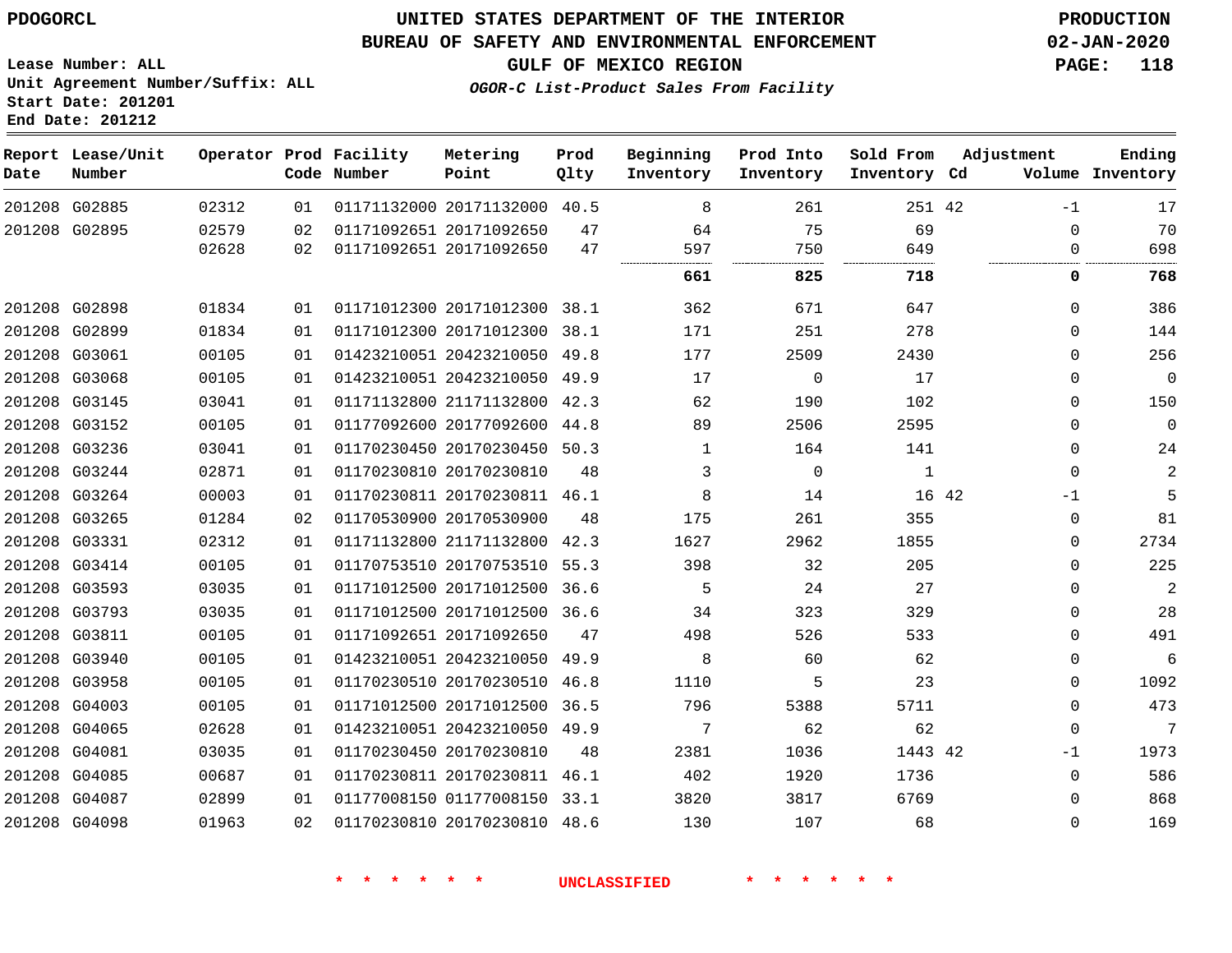#### **BUREAU OF SAFETY AND ENVIRONMENTAL ENFORCEMENT 02-JAN-2020**

**GULF OF MEXICO REGION PAGE: 119**

**Lease Number: ALL Unit Agreement Number/Suffix: ALL Start Date: 201201 End Date: 201212**

**OGOR-C List-Product Sales From Facility**

| Date          | Report Lease/Unit<br>Number |                |          | Operator Prod Facility<br>Code Number | Metering<br>Point                                       | Prod<br>Qlty | Beginning<br>Inventory | Prod Into<br>Inventory | Sold From<br>Inventory Cd | Adjustment               | Ending<br>Volume Inventory |
|---------------|-----------------------------|----------------|----------|---------------------------------------|---------------------------------------------------------|--------------|------------------------|------------------------|---------------------------|--------------------------|----------------------------|
| 201208 G04232 |                             | 00105<br>00730 | 01<br>01 |                                       | 01171012500 20171012500 36.5<br>01171012500 20171012500 | 36.6         | 134<br>1193            | 1080<br>9210           | 1119<br>9596 42           | $\Omega$<br>$\mathbf{1}$ | 95<br>808                  |
|               |                             |                |          |                                       |                                                         |              | <br>1327               | 10290                  | 10715                     | 1                        | 903                        |
|               |                             |                |          |                                       |                                                         |              |                        |                        |                           |                          |                            |
| 201208 G04397 |                             | 00105          | 01       |                                       | 01170230810 20170230810                                 | 48           | 723                    | $\Omega$               | 425                       | $\mathbf 0$              | 298                        |
| 201208 G04421 |                             | 00105          | 01       |                                       | 01171131600 20171131600 42.8                            |              | 1040                   | 29472                  | 29584                     | $\mathbf{0}$             | 928                        |
| 201208 G04453 |                             | 03033          | 02       |                                       | 01171012300 20171012300                                 | 38.1         | 37                     | 52                     | 59                        | $\mathbf{0}$             | 30                         |
| 201208 G04537 |                             | 03033          | 01       |                                       | 01420470030 20420470030                                 | $\Omega$     | 895                    | $\mathbf 0$            | $\mathbf 0$               | $\mathbf{0}$             | 895                        |
| 201208 G04800 |                             | 03026          | 02       |                                       | 01171132800 21171132800 42.3                            |              | 1158                   | 2489                   | 1474                      | $\mathbf{0}$             | 2173                       |
| 201208 G04818 |                             | 03035          | 01       |                                       | 01170230500 20170230500 42.8                            |              | 5                      | 10                     | 10 42                     | $-1$                     | $\overline{4}$             |
| 201208 G05006 |                             | 01284          | 02       |                                       | 01170230510 20170230510 46.9                            |              | 26                     | $\Omega$               | $\mathbf{1}$              | $\mathbf{0}$             | 25                         |
| 201208 G05283 |                             | 01376          | 01       |                                       | 01170231300 01170231300 39.8                            |              | $\mathbf 0$            | 3359                   | 3359                      | $\mathbf{0}$             | $\mathbf 0$                |
| 201208 G05286 |                             | 03033          | 01       |                                       | 01170230810 20170230810                                 | 48           | 1368                   | 696                    | 872                       | $\mathbf{0}$             | 1192                       |
| 201208 G05292 |                             | 00003          | 01       |                                       | 01170230811 20170230811 46.1                            |              | 97                     | 213                    | 227 42                    | $-1$                     | 82                         |
| 201208 G05431 |                             | 02970          | 02       |                                       | 01177062608 2017706260A                                 | 38           | 199                    | $\overline{0}$         | $\overline{0}$            | 0                        | 199                        |
| 201208 G05494 |                             | 02871          | 02       |                                       | 01171132800 21171132800                                 | 42.3         | 109                    | 380                    | 198                       | 0                        | 291                        |
| 201208 G05504 |                             | 00105          | 01       |                                       | 01171132800 21171132800                                 | 42.3         | 430                    | 563                    | 401                       | $\mathbf{0}$             | 592                        |
|               |                             |                | 01       |                                       | 01171012300 20171012300 38.1                            |              | 205                    | 444                    | 394                       | $\mathbf 0$              | 255                        |
|               |                             | 00730          | 01       |                                       | 01171132800 21171132800 42.3                            |              | 99                     | 158                    | 104                       | 0                        | 153                        |
|               |                             | 02970          | 02       |                                       | 01171132800 21171132800 42.3                            |              | 4661                   | 9437                   | 5698                      | $\mathbf{0}$             | 8400                       |
|               |                             |                |          |                                       |                                                         |              | 5395                   | 10602                  | 6597                      | 0                        | 9400                       |
| 201208 G05505 |                             | 00078          | 01       |                                       | 01171132800 21171132800 42.3                            |              | 419                    | 1792                   | 866                       | $\mathbf{0}$             | 1345                       |
| 201208 G05602 |                             | 01834          | 01       |                                       | 01171012500 20171012500                                 | 40           | 111                    | 1271                   | 1270                      | $\mathbf{0}$             | 112                        |
| 201208 G05610 |                             | 02312          | 01       |                                       | 01171012500 20171012500                                 | 36.6         | 5                      | 81                     | 79                        | 0                        | 7                          |
| 201208 G05612 |                             | 00105          | 01       |                                       | 01171012500 20171012500 36.6                            |              | 353                    | 3571                   | 3611                      | $\mathbf 0$              | 313                        |
| 201208 G06069 |                             | 00105          | 01       |                                       | 01423210051 20423210050 49.8                            |              | 6                      | 33                     | 36                        | $\Omega$                 | $\overline{3}$             |
| 201208 G06105 |                             | 03033          | 01       |                                       | 01420390110 20420390110 53.8                            |              | 110                    | 62                     |                           | 82 42<br>$\mathbf{1}$    | 91                         |
| 201208 G06156 |                             | 00105          | 01       |                                       | 01170230500 20170230500 42.8                            |              | 81                     | 51                     | 109                       | 0                        | 23                         |
| 201208 G06668 |                             | 00276          | 01       |                                       | 01171132000 20171132000 40.5                            |              | 306                    | 6089                   | 6004                      | 0                        | 391                        |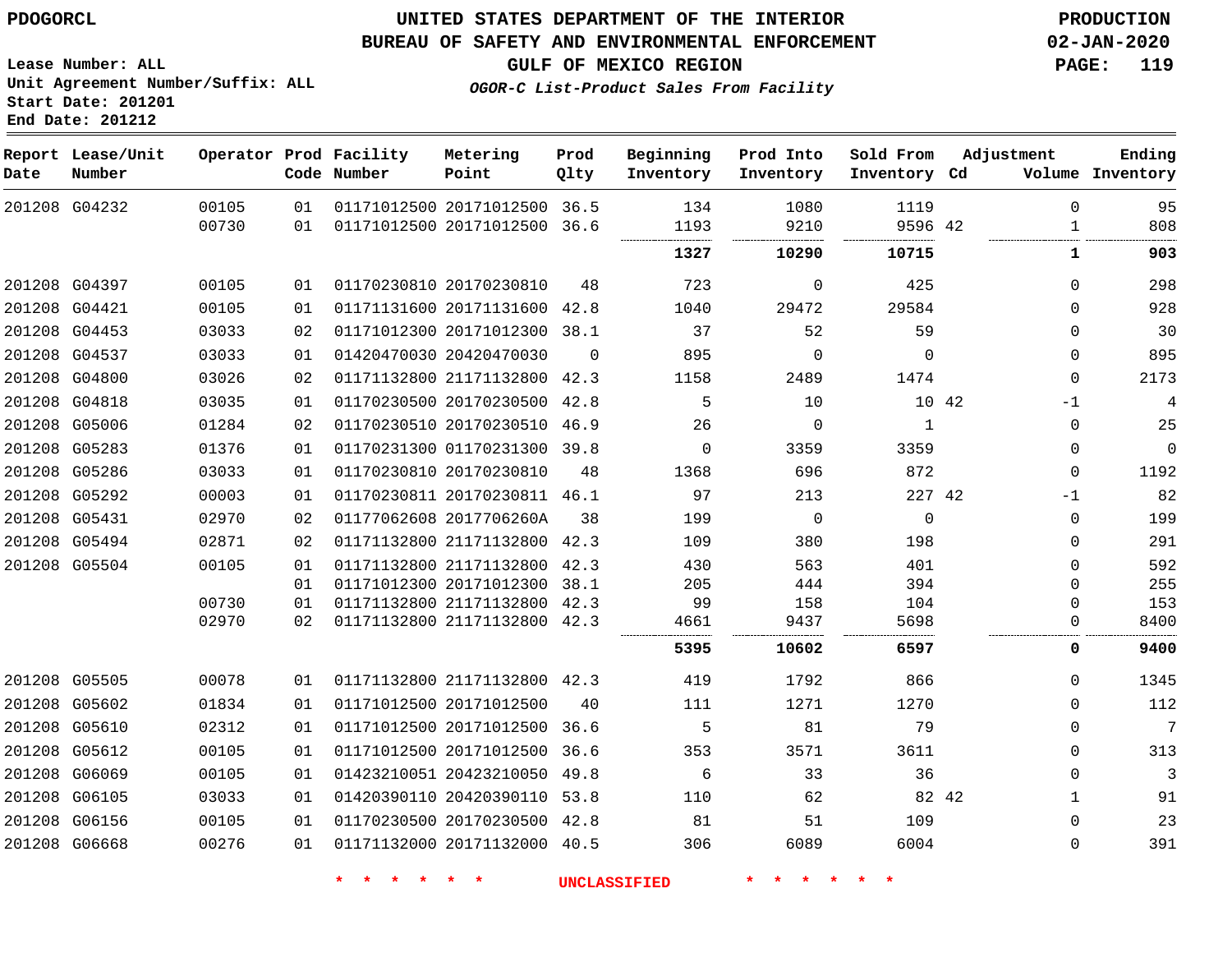G07215 G07703 G07736 G07760 G07917 G08120 G09010 G09032 G09631 G10487 G10584 G10636 G10794 G10910 G11243 G11870 G11984 G12020 G12024 G12355 G12564 G12802 G12803 G13560 G13563 G13576 G13937 G13938

**Date**

**Report Lease/Unit**

**Number**

## **UNITED STATES DEPARTMENT OF THE INTERIOR PDOGORCL PRODUCTION**

**Prod Qlty**

#### **BUREAU OF SAFETY AND ENVIRONMENTAL ENFORCEMENT 02-JAN-2020**

**Lease Number: ALL Unit Agreement Number/Suffix: ALL Start Date: 201201 End Date: 201212**

**Operator Prod Facility**

**Code Number**

**Metering Point**

**OGOR-C List-Product Sales From Facility**

**Prod Into Inventory**

**Beginning Inventory**

**GULF OF MEXICO REGION PAGE: 120**

**Inventory Cd Volume**

**Adjustment**

  $\Omega$  $\Omega$  $\Omega$   $\Omega$  $\Omega$  $\Omega$  $\Omega$  $\Omega$  $\Omega$   $-1$   $\Omega$  $\Omega$  $\Omega$   $\Omega$  $\Omega$   $\Omega$  $\Omega$   $\Omega$   $\Omega$  $\Omega$ 

**Ending**

| 03035 | 01 |  |  | 01177122950 20177122950 | 30.4 |                     | 36       |  | 1662     |  |   |
|-------|----|--|--|-------------------------|------|---------------------|----------|--|----------|--|---|
| 00162 | 01 |  |  | 01177245110 2017724511G | 46.4 |                     | $\Omega$ |  | 6991     |  |   |
| 03033 | 01 |  |  | 01420470030 20420470030 | 0    |                     | 701      |  | 0        |  |   |
| 00276 | 01 |  |  | 01171132000 20171132000 | 40.5 |                     | 312      |  | 5918     |  |   |
| 03008 | 02 |  |  | 01171092651 20171092650 | 47   |                     | 68       |  | 179      |  |   |
| 03035 | 01 |  |  | 01171012500 20171012500 | 36.6 |                     | 126      |  | 1046     |  |   |
| 02312 | 02 |  |  | 01171012500 20171012500 | 36.6 |                     | 29       |  | 274      |  |   |
| 03033 | 01 |  |  | 01171012300 20171012300 | 38.1 |                     | 5757     |  | 12177    |  | 1 |
| 02603 | 01 |  |  | 01170230510 20170230510 | 46.9 |                     | 116      |  | 1        |  |   |
| 02200 | 01 |  |  | 01170230811 20170230811 | 46   |                     | 76       |  | $\Omega$ |  |   |
| 03033 | 01 |  |  | 01171132000 20171132000 | 40.5 |                     | $\Omega$ |  | 2        |  |   |
| 03033 | 01 |  |  | 01170230810 20170230810 | 48   |                     | 59       |  | 29       |  |   |
| 03033 | 01 |  |  | 01170230811 20170230811 | 46.1 |                     | 936      |  | 4410     |  |   |
| 03147 | 02 |  |  | 01170230810 20170230810 | 48   |                     | 84       |  | 6        |  |   |
| 02628 | 02 |  |  | 01171092651 20171092650 | 47   |                     | 32       |  | 198      |  |   |
| 01284 | 01 |  |  | 01171012500 20171012500 | 36.6 |                     | 947      |  | 8092     |  |   |
|       |    |  |  |                         |      | <b>UNCLASSIFIED</b> |          |  |          |  |   |
|       |    |  |  |                         |      |                     |          |  |          |  |   |

42

**Sold From Inventory**

> 42 42

42

 

 

42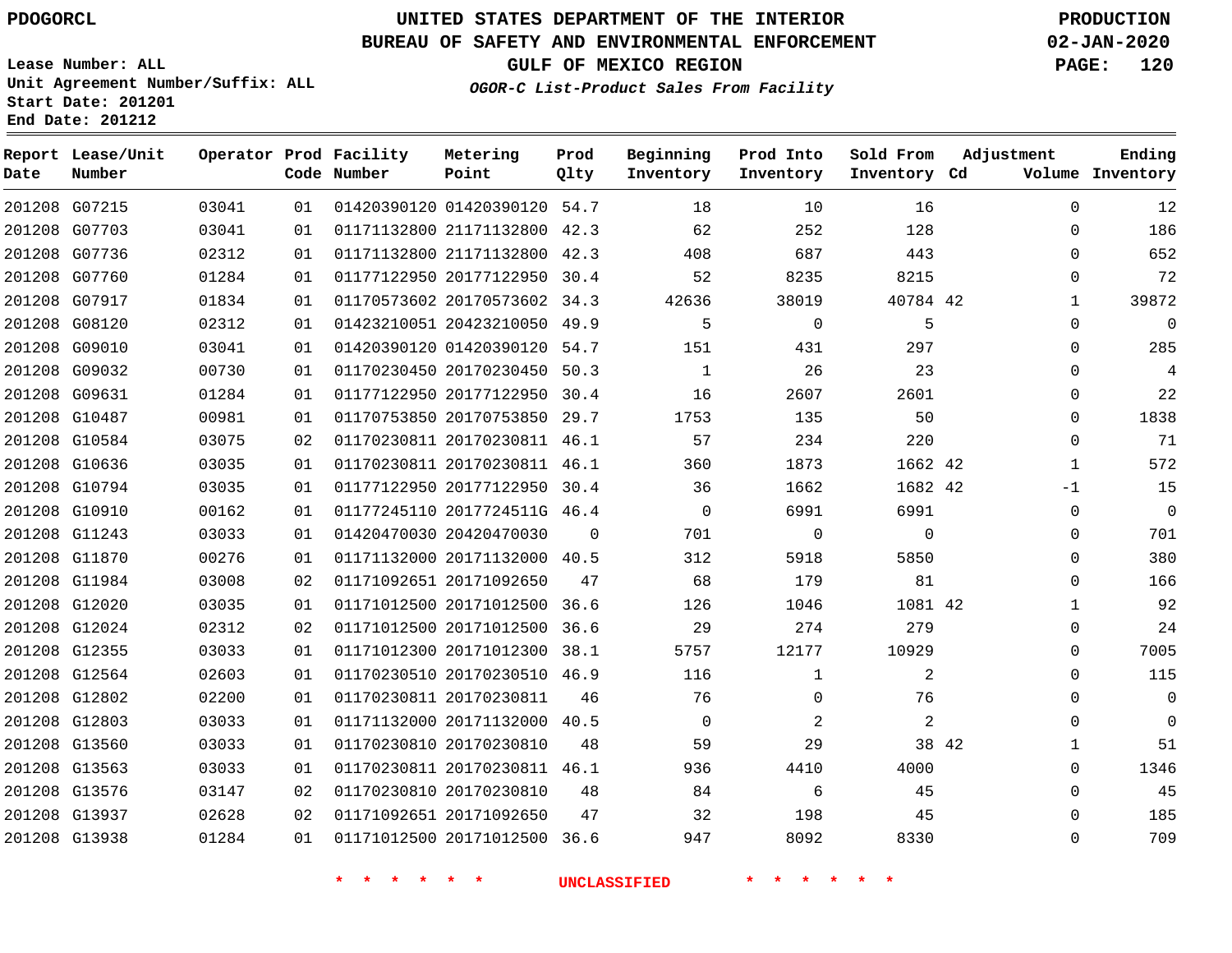#### **BUREAU OF SAFETY AND ENVIRONMENTAL ENFORCEMENT 02-JAN-2020**

**GULF OF MEXICO REGION PAGE: 121**

**OGOR-C List-Product Sales From Facility**

**Lease Number: ALL Unit Agreement Number/Suffix: ALL Start Date: 201201 End Date: 201212**

| Date          | Report Lease/Unit<br>Number |       |    | Operator Prod Facility<br>Code Number | Metering<br>Point            | Prod<br>Qlty | Beginning<br>Inventory | Prod Into<br>Inventory | Sold From<br>Inventory Cd | Adjustment |          | Ending<br>Volume Inventory |
|---------------|-----------------------------|-------|----|---------------------------------------|------------------------------|--------------|------------------------|------------------------|---------------------------|------------|----------|----------------------------|
|               | 201208 G14342               | 02200 | 01 |                                       | 01170230811 20170230811      | 46           | 170                    | $\Omega$               | 170                       |            | $\Omega$ | $\mathbf 0$                |
| 201208 G14428 |                             | 02871 | 01 |                                       | 01171012400 20171012400      | 50.2         | 1432                   | 4534                   | 3166                      |            | $\Omega$ | 2800                       |
| 201208 G14535 |                             | 02628 | 01 |                                       | 01171012500 20171012500 36.6 |              | 1872                   | 17362                  | 17714                     |            | $\Omega$ | 1520                       |
| 201208 G15050 |                             | 00105 | 01 |                                       | 01170231110 20170231110 41.6 |              | 20016                  | 11889                  | 31071                     |            | $\Omega$ | 834                        |
| 201208 G15078 |                             | 03035 | 01 |                                       | 01170230810 20170230810      | 48           | $\mathbf 0$            | 235                    | 379 47                    |            | 667      | 523                        |
|               | 201208 G15110               | 02714 | 01 |                                       | 01170530900 20170530900      | 48           | 1                      | 4                      | 3                         |            | $\Omega$ | 2                          |
| 201208 G15189 |                             | 02970 | 02 |                                       | 01171132800 21171132800 42.3 |              | 28                     | 47                     | 31                        |            | 0        | 44                         |
| 201208 G15239 |                             | 03041 | 01 |                                       | 01171012500 20171012500 36.6 |              | $\Omega$               | 80                     | 73                        |            | $\Omega$ | 7                          |
| 201208 G15263 |                             | 00105 | 01 |                                       | 01171132000 20171132000 40.5 |              | 83                     | 1662                   | 1638                      |            | $\Omega$ | 107                        |
|               | 201208 G15277               | 03035 | 01 |                                       | 01171012400 20171012400 50.2 |              | 4511                   | 4268                   | 6144                      |            | $\Omega$ | 2635                       |
| 201208 G15299 |                             | 02200 | 02 |                                       | 01171092651 20171092650      | 48           | 1168                   | 1682                   | 1283                      |            | $\Omega$ | 1567                       |
| 201208 G15312 |                             | 00105 | 01 |                                       | 01171092651 20171092650      | 47           | 3337                   | 4954                   | 3675                      |            | $\Omega$ | 4616                       |
| 201208 G15740 |                             | 00105 | 01 |                                       | 01170230450 20170230450 50.3 |              | 7                      | 427                    | 372                       |            | $\Omega$ | 62                         |
|               |                             | 02893 | 02 |                                       | 01170230450 20170230450 48.5 |              | 0<br>                  | $\mathbf 0$            | $\Omega$                  |            | 0        | $\mathbf 0$                |
|               |                             |       |    |                                       |                              |              | 7                      | 427                    | 372                       |            | 0        | 62                         |
| 201208 G16121 |                             | 00687 | 01 |                                       | 01170230811 20170230811 46.1 |              | 148                    | 794                    | 700                       |            | $\Omega$ | 242                        |
| 201208 G16201 |                             | 03026 | 02 |                                       | 01170530900 20170530900      | 48           | 10                     | 11                     |                           | 17 42      | $-1$     | $\overline{3}$             |
| 201208 G16325 |                             | 00105 | 01 |                                       | 01171012400 20171012400 50.2 |              | 1248                   | 1403                   | 1785                      |            | $\Omega$ | 866                        |
|               | 201208 G16469               | 03026 | 02 |                                       | 01170753510 20170753510 55.3 |              | 244                    | 33                     | 132                       |            | $\Omega$ | 145                        |
| 201208 G16515 |                             | 00162 | 01 |                                       | 01177245110 2017724511G 46.4 |              | $\mathbf 0$            | 26914                  | 26914                     |            | $\Omega$ | $\overline{0}$             |
| 201208 G16890 |                             | 00981 | 01 |                                       | 01170753850 20170753850 29.7 |              | 579                    | $\mathbf{1}$           |                           | $0$ 09     | $-17$    | 563                        |
| 201208 G17133 |                             | 03033 | 01 |                                       | 01423210051 20423210050 49.9 |              | 3                      | 3                      |                           | 5 42       | $-1$     | $\overline{0}$             |
|               | 201208 G17190               | 02312 | 02 |                                       | 01170230810 20170230810      | 48           | 72                     | 32                     | 44                        |            | $\Omega$ | 60                         |
| 201208 G17754 |                             | 02025 | 01 |                                       | 01170230510 20170230510 46.1 |              | 1178                   | 7                      |                           | 25 45      | $-1160$  | $\mathbf 0$                |
| 201208 G17789 |                             | 00105 | 01 |                                       | 01170230810 20170230810      | 48           | 90                     | 43                     | 56                        |            | $\Omega$ | 77                         |
| 201208 G17858 |                             | 00105 | 01 |                                       | 01170530900 20170530900      | 48           | 212                    | 384                    | 478                       |            | $\Omega$ | 118                        |
| 201208 G17898 |                             | 01963 | 02 |                                       | 01171131600 20171131600 43.1 |              | $\mathbf 0$            | $\mathbf 0$            | $\Omega$                  |            | 0        | $\overline{0}$             |
| 201208 G17912 |                             | 02970 | 02 |                                       | 01177062608 2017706260A      | 38           | 73                     | $\mathbf 0$            | $\mathbf 0$               |            | 0        | 73                         |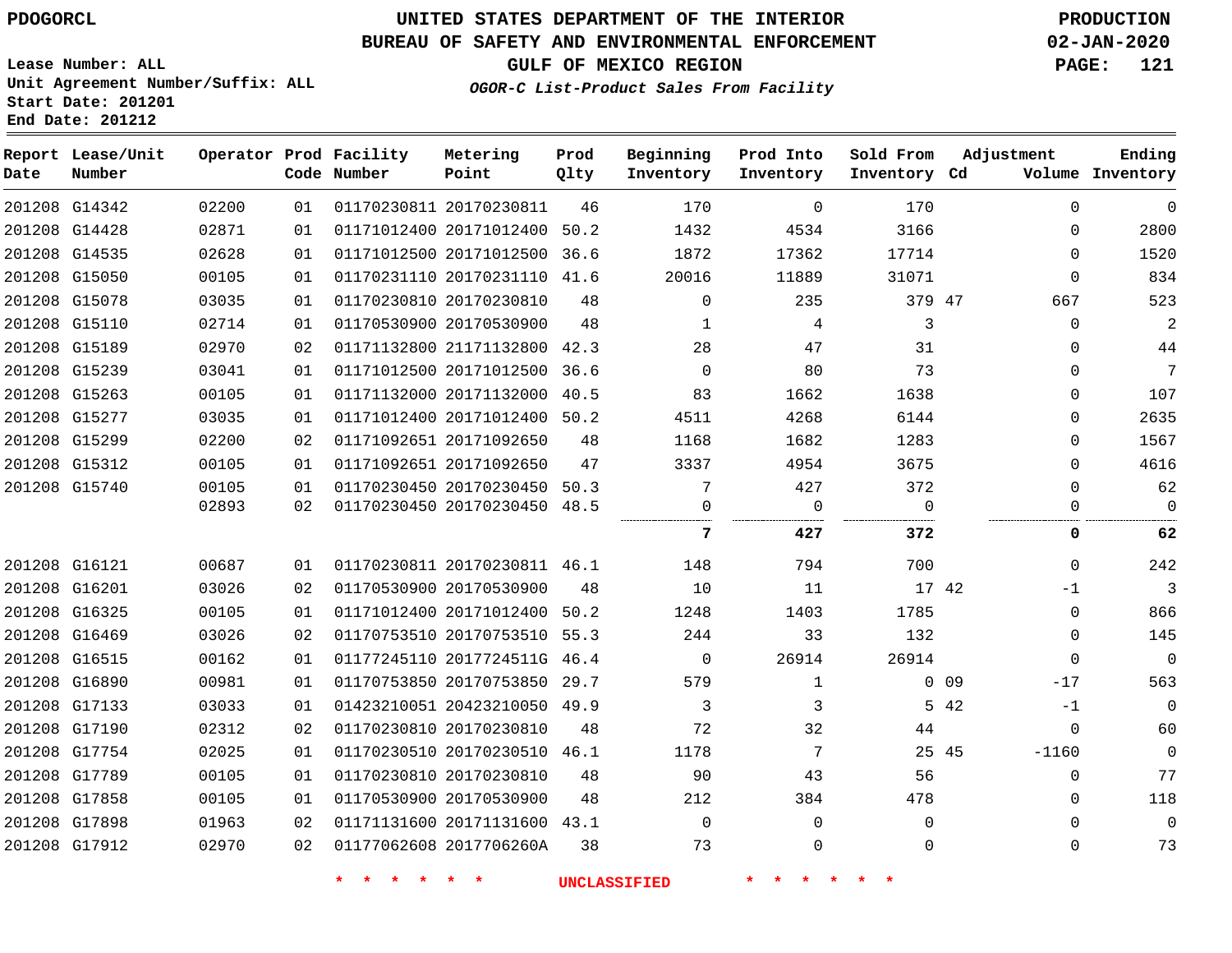**Report Lease/Unit**

**Number**

## **UNITED STATES DEPARTMENT OF THE INTERIOR PDOGORCL PRODUCTION**

**Prod Qlty**

#### **BUREAU OF SAFETY AND ENVIRONMENTAL ENFORCEMENT 02-JAN-2020**

**Lease Number: ALL Unit Agreement Number/Suffix: ALL Start Date: 201201 End Date: 201212**

**Operator Prod Facility**

**Code Number**

**OGOR-C List-Product Sales From Facility**

**Beginning Inventory**

**Prod Into Inventory**

**Sold From Inventory**

**GULF OF MEXICO REGION PAGE: 122**

**Inventory Cd Volume**

**Adjustment**

**Ending**

|               | 201208 G17913 | 01834 | 01 | 01171132800 21171132800 42.3 |          | 647                      | 722            | 553            |                 | $\Omega$       |
|---------------|---------------|-------|----|------------------------------|----------|--------------------------|----------------|----------------|-----------------|----------------|
|               | 201208 G17921 | 03026 | 01 | 01171012500 20177062959 25.3 |          | $\overline{0}$           | 34214          | 34214          |                 | $\mathbf 0$    |
|               | 201208 G17966 | 00105 | 01 | 01171012300 20171012300 38.1 |          | 245                      | 56             | 269            |                 | $\mathbf 0$    |
|               | 201208 G17977 | 02312 | 02 | 01171132800 21171132800 42.3 |          | 78                       | $\Omega$       | 78             |                 | $\mathbf 0$    |
|               | 201208 G18043 | 03059 | 01 | 01171012500 20171012500 36.6 |          | 651                      | 5430           | 5604           |                 | $\Omega$       |
|               | 201208 G18577 | 00981 | 01 | 01170753850 20170753850 29.7 |          | 3976                     | 260            |                | 0 <sub>09</sub> | $-114$         |
|               | 201208 G18863 | 02312 | 02 | 01420470030 20420470030      | $\Omega$ | 11                       | 0              | $\Omega$       |                 | $\overline{0}$ |
|               | 201208 G18936 | 02871 | 01 | 01422450350 20422450350 47.2 |          | 141                      | 36             | 37             |                 | $\Omega$       |
|               | 201208 G19030 | 02806 | 01 | 01423210051 20423210050      | 51       | 51                       | 579            |                | 0 <sub>09</sub> | $-571$         |
|               | 201208 G19127 | 03165 | 01 | 01170230811 20170230811 46.1 |          | $\overline{\phantom{a}}$ | 38             |                | 0 <sub>09</sub> | $-29$          |
|               | 201208 G19760 | 03035 | 01 | 01171132800 21171132800 42.3 |          | 5267                     | 10450          | 6353 42        |                 | $\mathbf{1}$   |
|               | 201208 G19839 | 02777 | 01 | 01170753510 20170753510 45.5 |          | 274                      | $\mathbf 0$    | 98             |                 | $\mathbf 0$    |
|               | 201208 G20605 | 02477 | 01 | 01423550141 20423550140 26.9 |          | 695                      | 8904           | 8180           |                 | $\mathbf 0$    |
|               | 201208 G20655 | 03035 | 01 | 01170230510 20170230510 46.9 |          | 2294                     | $\mathbf{1}$   | 48             |                 | $\mathbf 0$    |
|               | 201208 G20656 | 03041 | 01 | 01422450350 20422450350 47.2 |          | $\overline{4}$           | 2              | $\overline{1}$ |                 | $\Omega$       |
|               | 201208 G21070 | 02970 | 02 | 01171132800 21171132800 42.3 |          | 69                       | 44             | 45             |                 | $\Omega$       |
|               | 201208 G21120 | 02058 | 02 | 01171012500 20171012500 36.6 |          | 71                       | 639            | 654            |                 | $\Omega$       |
|               | 201208 G21530 | 00078 | 01 | 01170230400 20170230400      | 50       | 45                       | 0              | 45             |                 | $\Omega$       |
|               | 201208 G21532 | 02807 | 01 | 01170230811 20170230811 46.1 |          | 314                      | 4518           | 3453           |                 | $\Omega$       |
|               | 201208 G21534 | 02807 | 01 | 01170230811 20170230811 46.1 |          | 118                      | 385            | 386            |                 | 0              |
|               | 201208 G21592 | 02628 | 02 | 01171132000 20171132000 40.5 |          | $\overline{1}$           | $\overline{0}$ | 1              |                 | 0              |
|               | 201208 G21652 | 01834 | 01 | 01171132800 21171132800 42.3 |          | $5^{\circ}$              | 0              | 5              |                 | $\mathbf 0$    |
|               | 201208 G21655 | 01834 | 01 | 01171132800 21171132800 42.3 |          | 2199                     | 3830           | 2434           |                 | $\Omega$       |
|               | 201208 G21825 | 00981 | 01 | 01170753850 20170753850 29.7 |          | 804                      | 63             |                | 0 <sub>09</sub> | $-23$          |
|               | 201208 G21826 | 00981 | 01 | 01170753850 20170753850 29.7 |          | 22                       | $\overline{0}$ |                | $0$ 09          | $-1$           |
| 201208 G22219 |               | 03033 | 01 | 01423210051 20423210050 49.9 |          | 199                      | 1202           | 1277 42        |                 | $-1$           |
|               | 201208 G22236 | 00105 | 01 | 01170230450 20170230450 50.3 |          | 5                        | 191            | 168            |                 | $\mathbf 0$    |
|               | 201208 G22246 | 01284 | 02 | 01423210051 20170230500 42.8 |          | 191                      | 59             | 222            |                 | $\mathbf 0$    |
|               |               |       |    |                              |          |                          |                |                |                 |                |

**Metering Point**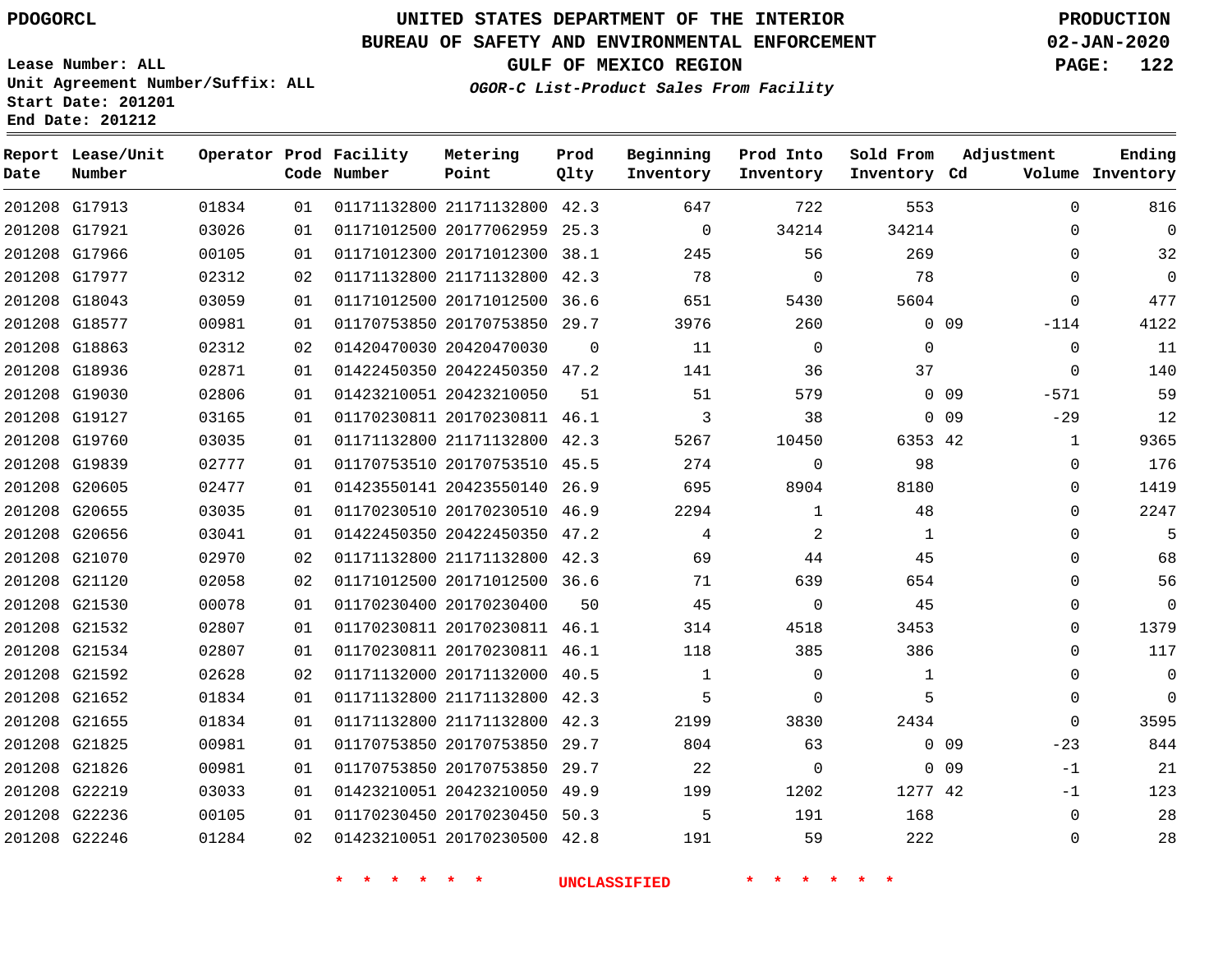#### **BUREAU OF SAFETY AND ENVIRONMENTAL ENFORCEMENT 02-JAN-2020**

**Lease Number: ALL Unit Agreement Number/Suffix: ALL Start Date: 201201 End Date: 201212**

**OGOR-C List-Product Sales From Facility**

**GULF OF MEXICO REGION PAGE: 123**

| Date | Report Lease/Unit<br>Number |       |    | Operator Prod Facility<br>Code Number    | Metering<br>Point            | Prod<br>Qlty | Beginning<br>Inventory | Prod Into<br>Inventory | Sold From<br>Inventory Cd | Adjustment  | Ending<br>Volume Inventory |
|------|-----------------------------|-------|----|------------------------------------------|------------------------------|--------------|------------------------|------------------------|---------------------------|-------------|----------------------------|
|      | 201208 G22268               | 02777 | 01 |                                          | 01170230810 2042709015I      | 43           | $\mathbf{0}$           | 704                    | 704                       | $\mathbf 0$ | $\Omega$                   |
|      | 201208 G22501               | 00078 | 01 |                                          | 01170230400 20170230400 50.2 |              | 150                    | 377                    | 431                       | $\mathbf 0$ | 96                         |
|      | 201208 G22505               | 02025 | 01 |                                          | 01170230811 20170230811 46.1 |              | 343                    | 2804                   | 2291 45                   | $-856$      | $\mathbf 0$                |
|      | 201208 G22510               | 00162 | 01 |                                          | 01170230810 20170230810      | 48           | 4756                   | 1301                   | 2559                      | 0           | 3498                       |
|      | 201208 G22513               | 02579 | 02 |                                          | 01170230500 20170230500 42.8 |              | 468                    | 2511                   | 1827                      | $\Omega$    | 1152                       |
|      | 201208 G22549               | 02222 | 01 |                                          | 01170530900 20170530900      | 48           | $\mathbf 0$            | 19                     | 13                        | $\Omega$    | 6                          |
|      | 201208 G22582               | 01834 | 01 |                                          | 01170530900 20170530900      | 48           | 12                     | 0                      | 12                        | $\Omega$    | $\Omega$                   |
|      | 201208 G22587               | 02200 | 02 |                                          | 01171132000 20171132000      | 44           | 5                      | $\mathsf 0$            | 5                         | $\mathbf 0$ | $\Omega$                   |
|      | 201208 G22605               | 01834 | 01 |                                          | 01171132800 21171132800 42.3 |              | 208                    | 388                    | 241                       | $\mathbf 0$ | 355                        |
|      | 201208 G22613               | 02655 | 02 |                                          | 01171132800 21171132800 42.3 |              | 207                    | 386                    | 240                       | $\Omega$    | 353                        |
|      | 201208 G22621               | 01834 | 01 |                                          | 01171132800 21171132800 42.3 |              | 3182                   | 5884                   | 3664                      | $\Omega$    | 5402                       |
|      | 201208 G22660               | 02058 | 02 |                                          | 01171012310 20171012310 45.2 |              | 16                     | 79                     | 84                        | $\Omega$    | 11                         |
|      | 201208 G22699               | 00730 | 01 |                                          | 01171012500 20171012500 36.6 |              | 455                    | 4733                   | 4773                      | $\Omega$    | 415                        |
|      | 201208 G22772               | 00105 | 01 |                                          | 01170513800 20170513800 32.3 |              | 84                     | 1488                   | 1374                      | $\Omega$    | 198                        |
|      | 201208 G22781               | 03035 | 01 |                                          | 01170754751 01170754751 34.7 |              | 2770                   | 2264                   | 4061                      | $\Omega$    | 973                        |
|      | 201208 G22792               | 03035 | 02 |                                          | 01177258041 01177258041      | 29           | 470                    | 3391                   | 2112                      | $\mathbf 0$ | 1749                       |
|      | 201208 G22840               | 00730 | 01 |                                          | 01608103650 20608103650 32.2 |              | 2                      | 1182                   | 1182                      | $\Omega$    | $\overline{c}$             |
|      | 201208 G23125               | 02312 | 02 |                                          | 01420470030 20420470030      | $\Omega$     | 154                    | $\mathbf 0$            | $\mathbf 0$               | $\Omega$    | 154                        |
|      | 201208 G23181               | 01963 | 01 |                                          | 01423210051 20423210050 49.9 |              | 120                    | 452                    | 440                       | $\mathbf 0$ | 132                        |
|      | 201208 G23199               | 00105 | 01 |                                          | 01170230450 20170230450 50.3 |              | 27                     | 2164                   | 1877                      | $\Omega$    | 314                        |
|      | 201208 G23473               | 00981 | 01 |                                          | 01170753850 20170753850 29.7 |              | 171                    | 0                      | 5                         | $\Omega$    | 166                        |
|      | 201208 G23480               | 00981 | 01 |                                          | 01170753850 20170753850 29.7 |              | 1664                   | $\mathbf{1}$           | 48                        | $\mathbf 0$ | 1617                       |
|      | 201208 G23481               | 00981 | 01 |                                          | 01170753850 20170753850 29.7 |              | 1221                   | 149                    | 35                        | $\mathbf 0$ | 1335                       |
|      | 201208 G23528               | 00981 | 01 |                                          | 01170753850 20170753850 29.7 |              | 3545                   | 61                     | 101                       | $\mathbf 0$ | 3505                       |
|      | 201208 G23529               | 00981 | 01 |                                          | 01170753850 20170753850 29.7 |              | 4317                   | 312                    | 123                       | $\Omega$    | 4506                       |
|      | 201208 G23730               | 01978 | 02 |                                          | 01170230810 20170230811 47.1 |              | 21                     | 105                    | 92 45                     | $-34$       | 0                          |
|      | 201208 G23735               | 00162 | 01 |                                          | 01170230810 20170230810      | 48           | $\mathbf{0}$           | 406                    | 406                       | 0           | $\Omega$                   |
|      | 201208 G23736               | 02312 | 02 |                                          | 01170230810 20170230810      | 48           | 92                     | 34                     | 53                        | $\Omega$    | 73                         |
|      |                             |       |    | $\star$<br>$\star$<br>$\star$<br>$\star$ | $\star$ .                    |              | <b>UNCLASSIFIED</b>    |                        |                           |             |                            |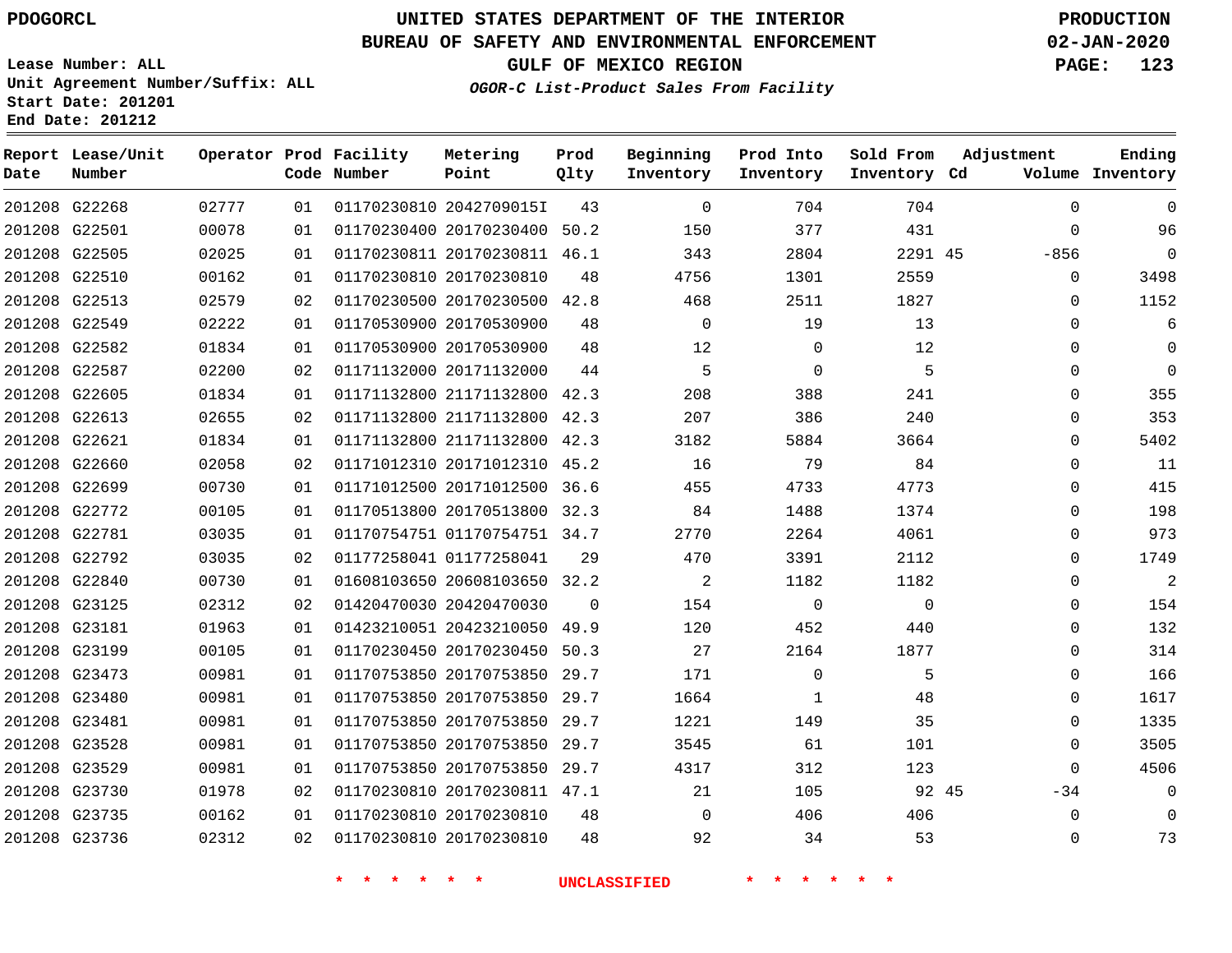#### **BUREAU OF SAFETY AND ENVIRONMENTAL ENFORCEMENT 02-JAN-2020**

**GULF OF MEXICO REGION PAGE: 124**

**Lease Number: ALL Unit Agreement Number/Suffix: ALL Start Date: 201201 End Date: 201212**

|  |  | OGOR-C List-Product Sales From Facility |  |
|--|--|-----------------------------------------|--|
|  |  |                                         |  |
|  |  |                                         |  |

| Date          | Report Lease/Unit<br>Number |       |    | Operator Prod Facility<br>Code Number | Metering<br>Point            | Prod<br>Qlty | Beginning<br>Inventory | Prod Into<br>Inventory | Sold From<br>Inventory Cd | Adjustment    | Ending<br>Volume Inventory |
|---------------|-----------------------------|-------|----|---------------------------------------|------------------------------|--------------|------------------------|------------------------|---------------------------|---------------|----------------------------|
|               | 201208 G23748               | 02312 | 02 |                                       | 01170230810 20170230810      | 48           | 63                     | $\Omega$               | 27                        | $\Omega$      | 36                         |
|               | 201208 G23754               | 02222 | 01 |                                       | 01170230811 20170230811      | 46.1         | 16                     | 83                     |                           | 73 42<br>$-1$ | 25                         |
|               | 201208 G23851               | 02503 | 02 |                                       | 01171012400 20171012400      | 50.2         | $\Omega$               | 3877                   | 1483                      | 0             | 2394                       |
|               | 201208 G23853               | 02266 | 02 |                                       | 01171012310 20171012310 45.2 |              | 1                      | 5                      | 5                         | $\Omega$      | $\mathbf{1}$               |
|               | 201208 G23933               | 03035 | 01 |                                       | 01171092651 20171092650      | 47           | $\Omega$               | 2                      |                           | 3<br>3 47     | $\overline{2}$             |
|               | 201208 G23956               | 02807 | 01 |                                       | 01170753510 20170753510 55.3 |              | 5708                   | $\Omega$               | 2724                      | 0             | 2984                       |
|               | 201208 G24425               | 02312 | 02 |                                       | 01170230810 20170230810      | 48           | 1                      | $\mathbf{1}$           | 1                         | 0             | $\mathbf{1}$               |
| 201208 G24429 |                             | 02312 | 02 |                                       | 01170230810 20170230810      | 48           | 1579                   | 127                    | 721                       | $\Omega$      | 985                        |
|               | 201208 G24700               | 02312 | 02 |                                       | 01170230811 20170230811      | 46.1         | 16                     | 141                    | 114                       | 0             | 43                         |
|               | 201208 G24710               | 02025 | 01 |                                       | 01170230811 20170230811 46.1 |              | 146                    | 1162                   | 953 45                    | $-355$        | $\mathbf 0$                |
|               | 201208 G24730               | 00105 | 01 |                                       | 01170230810 20170230810      | 48           | 221                    | $\Omega$               | 94                        | $\Omega$      | 127                        |
|               |                             |       | 01 |                                       | 01170230500 20170230500 42.8 |              | 983                    | 2267                   | 2210                      | 0             | 1040                       |
|               |                             |       |    |                                       |                              |              | 1204                   | 2267                   | 2304                      | 0             | 1167                       |
|               | 201208 G24767               | 02628 | 01 |                                       | 01170530900 20170530900      | 48           | 99                     | 206                    | 241                       | $\Omega$      | 64                         |
| 201208 G24791 |                             | 02989 | 01 |                                       | 01171131600 20171131600      | 42.8         | 31                     | 804                    | 810                       | $\Omega$      | 25                         |
|               | 201208 G24878               | 02628 | 02 |                                       | 01171092651 20171092650      | 47           | 19                     | 194                    | 39                        | $\Omega$      | 174                        |
|               | 201208 G24883               | 02628 | 02 |                                       | 01171092651 20171092650      | 47           | 362                    | 487                    | 394                       | $\Omega$      | 455                        |
|               | 201208 G24898               | 02807 | 01 |                                       | 01171012300 20171012300      | 38.1         | 1311                   | $\mathbf 0$            | 1311                      | $\Omega$      | $\mathbf 0$                |
|               |                             |       | 01 |                                       | 01171012400 20171012400      | 50.2         | 4                      | 0                      | 4                         | 0             | $\Omega$                   |
|               |                             |       |    |                                       |                              |              | 1315                   | 0                      | 1315                      | 0             | 0                          |
|               | 201208 G24924               | 01834 | 01 |                                       | 01171132800 21171132800 42.3 |              | 2186                   | 3805                   | 2417 42                   | $\mathbf{1}$  | 3575                       |
|               | 201208 G24926               | 01834 | 01 |                                       | 01171132800 21171132800 42.3 |              | 9                      | $\Omega$               | 9                         | $\Omega$      | $\mathbf 0$                |
|               | 201208 G24990               | 01284 | 01 |                                       | 01608103650 20608103650 31.6 |              | 2                      | 575                    | 576                       | $\mathbf 0$   | 1                          |
| 201208 G25008 |                             | 02777 | 01 |                                       | 01170753510 20170753510 45.5 |              | 113                    | $\Omega$               | 79                        | $\mathbf 0$   | 34                         |
|               | 201208 G25514               | 02813 | 02 |                                       | 01423210051 20423210050 49.9 |              | 9                      | 34                     |                           | 39 42<br>-1   | 3                          |
| 201208 G25515 |                             | 02813 | 02 |                                       | 01423210051 20423210050 49.9 |              | 29                     | 68                     | 90                        | $\mathbf 0$   | 7                          |
|               | 201208 G25524               | 00105 | 01 |                                       | 01170230450 20170230450 50.3 |              | 40                     | 2278                   | 1987                      | $\Omega$      | 331                        |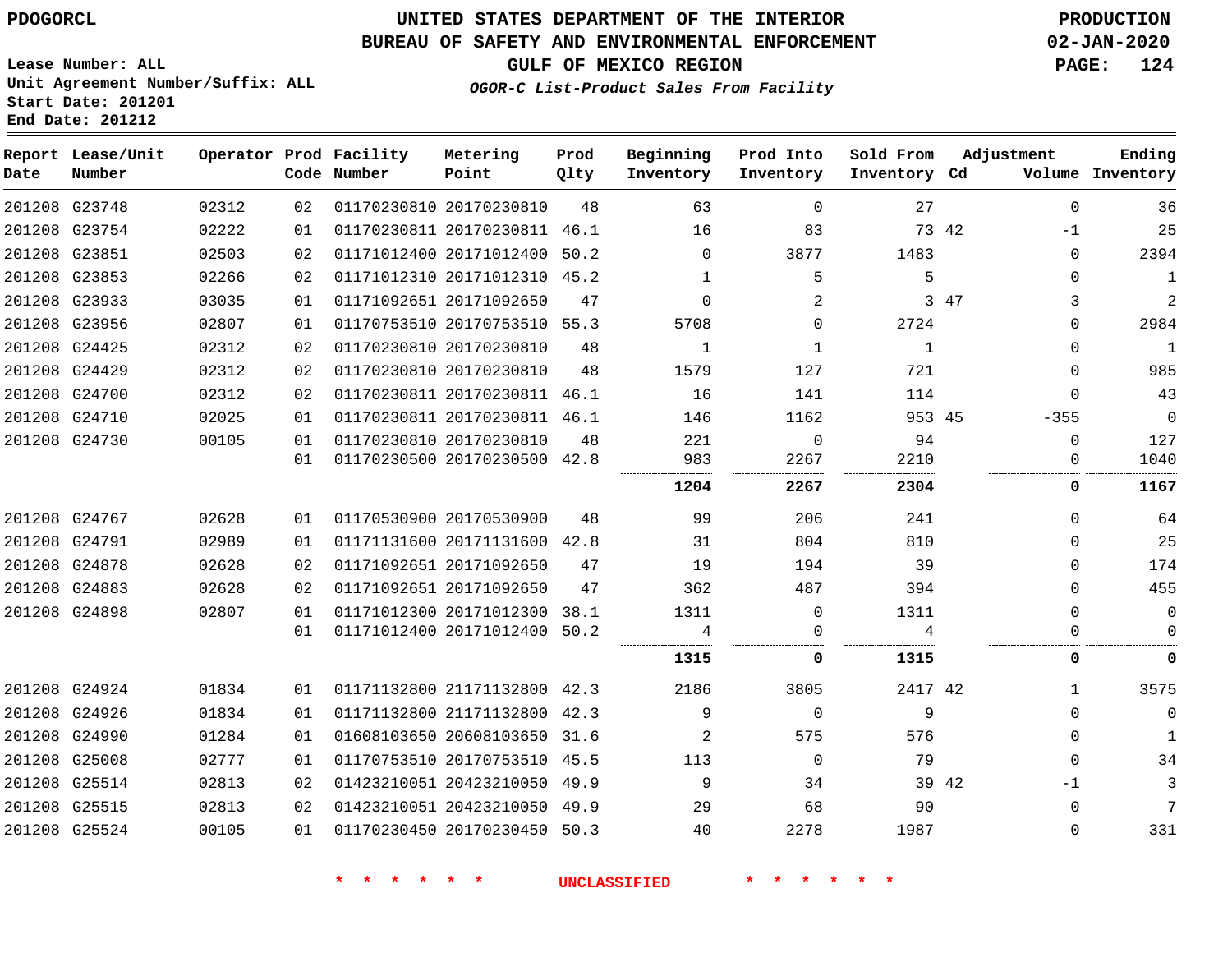## **UNITED STATES DEPARTMENT OF THE INTERIOR PDOGORCL PRODUCTION**

#### **BUREAU OF SAFETY AND ENVIRONMENTAL ENFORCEMENT 02-JAN-2020**

**Lease Number: ALL Unit Agreement Number/Suffix: ALL Start Date: 201201 End Date: 201212**

**OGOR-C List-Product Sales From Facility**

**GULF OF MEXICO REGION PAGE: 125**

| Date          | Report Lease/Unit<br>Number |       |    | Operator Prod Facility<br>Code Number | Metering<br>Point            | Prod<br>Qlty | Beginning<br>Inventory | Prod Into<br>Inventory | Sold From<br>Inventory Cd | Adjustment           | Ending<br>Volume Inventory |
|---------------|-----------------------------|-------|----|---------------------------------------|------------------------------|--------------|------------------------|------------------------|---------------------------|----------------------|----------------------------|
|               | 201208 G25540               | 03033 | 01 |                                       | 01420390101 01420390101      | $\Omega$     | 613                    | $\Omega$               | $\mathbf 0$               | $\mathbf 0$          | 613                        |
| 201208 G25561 |                             | 02058 | 02 |                                       | 01170230450 20170230450 50.3 |              | 43                     | 1952                   | 1711                      | $\mathbf 0$          | 284                        |
| 201208 G25605 |                             | 00105 | 01 |                                       | 01170230810 20170230810      | 48           | $\Omega$               | $\Omega$               | $\Omega$                  | $\Omega$             | $\Omega$                   |
|               | 201208 G25606               | 02025 | 01 |                                       | 01170230810 20170230810 48.6 |              | 489                    | 259                    | 316 45                    | $-432$               | $\Omega$                   |
| 201208 G25937 |                             | 03075 | 02 |                                       | 01170230810 20170230810      | 48           | 2784                   | 1306                   | 1728                      | $\mathbf 0$          | 2362                       |
| 201208 G26001 |                             | 02628 | 01 |                                       | 01171132800 21171132800 42.3 |              | 125                    | 126                    | 102                       | $\mathbf 0$          | 149                        |
|               | 201208 G26032               | 03059 | 01 |                                       | 01171012300 20171012300 38.1 |              | 57                     | 117                    | 107                       | $\Omega$             | 67                         |
|               | 201208 G26074               | 01284 | 01 |                                       | 01177122950 20177122950 30.4 |              | 62                     | 8707                   | 8693                      | $\mathbf 0$          | 76                         |
|               | 201208 G26146               | 01586 | 01 |                                       | 01177258152 01177258152 44.4 |              | 652                    | 54                     | $\Omega$                  | $\Omega$             | 706                        |
| 201208 G26281 |                             | 02528 | 02 |                                       | 01170753850 20170753850 29.7 |              | 51                     | $\mathbf 0$            | $\mathbf{1}$              | $\mathbf 0$          | 50                         |
| 201208 G26480 |                             | 01978 | 02 |                                       | 01423210051 20423210050 49.9 |              | 104                    | 2463                   | 2400                      | $\Omega$             | 167                        |
|               | 201208 G27003               | 02807 | 01 |                                       | 01170230810 20170230810      | 48           | 4                      | $\mathbf 0$            |                           | 3 42<br>$\mathbf{1}$ | $\overline{2}$             |
|               | 201208 G27036               | 03075 | 02 |                                       | 01170230810 20170230810 48.6 |              | 242                    | 657                    | 413                       | $\Omega$             | 486                        |
|               | 201208 G27100               | 01978 | 02 |                                       | 01171012310 20171012310 45.2 |              | 34                     | 282                    | 278                       | $\mathbf 0$          | 38                         |
| 201208 G27121 |                             | 02312 | 01 |                                       | 01171012400 20171012400 50.2 |              | 28                     | $\Omega$               | 28                        | $\mathbf 0$          | $\Omega$                   |
| 201208 G27169 |                             | 01284 | 01 |                                       | 01171012500 20171012500 36.6 |              | 628                    | 5258                   | 5425                      | $\mathbf 0$          | 461                        |
|               | 201208 G27194               | 01586 | 01 |                                       | 01177258152 01177258152 44.4 |              | 78                     | 0                      | $\Omega$                  | $\Omega$             | 78                         |
|               | 201208 G27214               | 01586 | 02 |                                       | 01177288152 01177288152      | 33           | 5                      | 0                      | $\mathbf 0$               | $\mathbf 0$          | 5                          |
| 201208 G27215 |                             | 01586 | 02 |                                       | 01177288152 01177288152      | 33           | 13                     | 4                      | $\Omega$                  | $\mathbf 0$          | 17                         |
| 201208 G27509 |                             | 02970 | 02 |                                       | 01170230450 20170230450 50.3 |              | 567                    | 26324                  | 23067                     | $\mathbf 0$          | 3824                       |
| 201208 G27789 |                             | 01284 | 01 |                                       | 01170530900 20170530900      | 48           | 2278                   | 1851                   | 3558                      | $\Omega$             | 571                        |
| 201208 G27831 |                             | 02795 | 02 |                                       | 01170530900 20170530900 46.8 |              | 1865                   | 383                    | 2130                      | $\mathbf 0$          | 118                        |
| 201208 G27851 |                             | 02628 | 02 |                                       | 01171132000 20171132000 40.5 |              | $\Omega$               | 26                     | 25                        | $\mathbf 0$          | $\mathbf{1}$               |
| 201208 G27927 |                             | 02503 | 02 |                                       | 01171092651 20171092650      | 47           | 4133                   | 3579                   | 4377                      | $\mathbf 0$          | 3335                       |
| 201208 G27949 |                             | 02871 | 01 |                                       | 01171012500 20171012500 36.6 |              | 121                    | 1005                   | 1038                      | $\Omega$             | 88                         |
| 201208 G27988 |                             | 00730 | 01 |                                       | 01608103650 20608103650 31.6 |              | 259                    | 98788                  | 98852                     | $\Omega$             | 195                        |
| 201208 G30654 |                             | 02777 | 02 |                                       | 01170230810 20170230810 42.9 |              | 423                    | 178                    | 254                       | $\Omega$             | 347                        |
|               | 201208 G31003               | 02579 | 02 |                                       | 01423210051 20423210050 49.9 |              | 92                     | 931                    | 928                       | $\Omega$             | 95                         |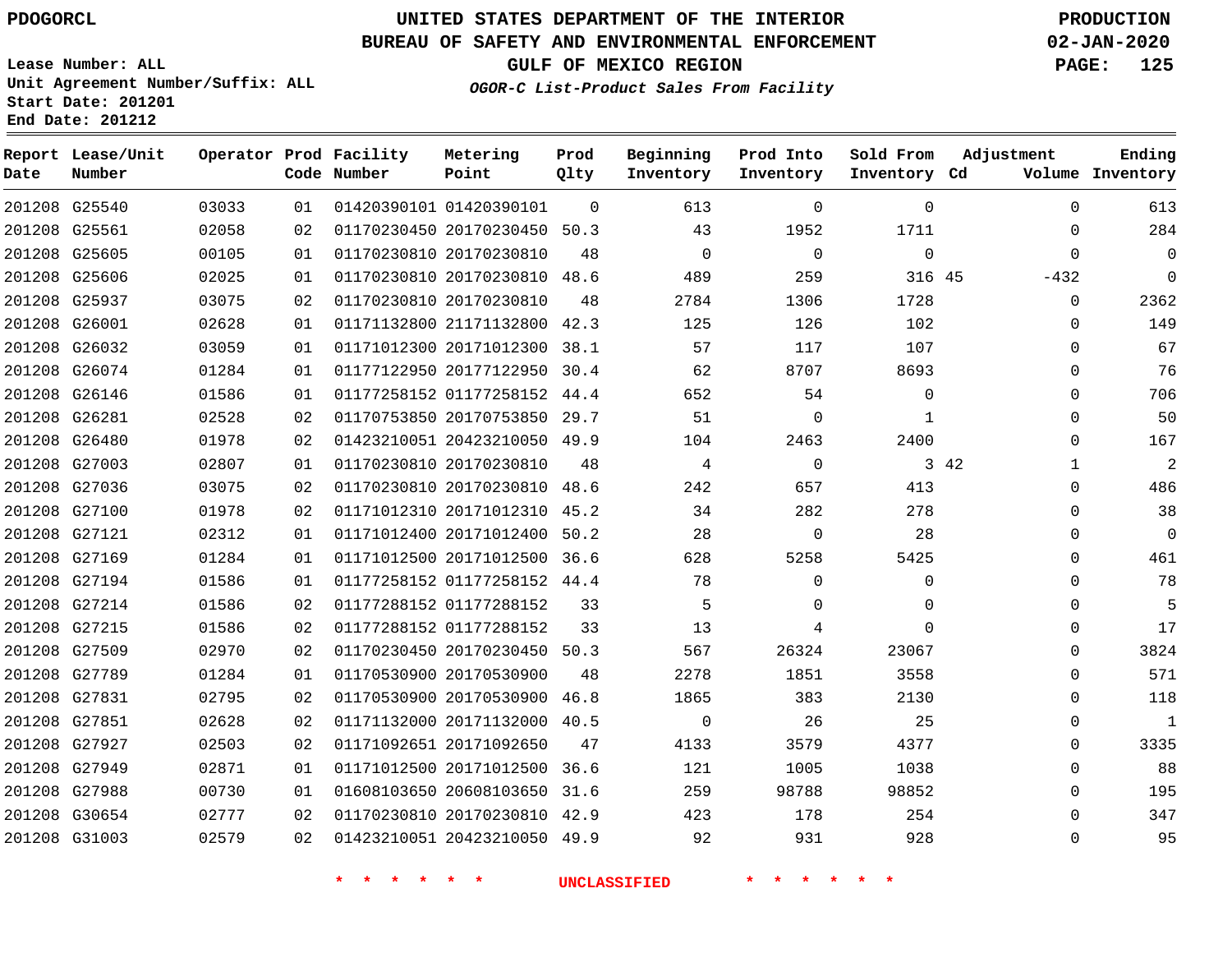**End Date: 201212**

## **UNITED STATES DEPARTMENT OF THE INTERIOR PDOGORCL PRODUCTION**

#### **BUREAU OF SAFETY AND ENVIRONMENTAL ENFORCEMENT 02-JAN-2020**

**Lease Number: ALL Unit Agreement Number/Suffix: ALL Start Date: 201201**

**GULF OF MEXICO REGION PAGE: 126**

**OGOR-C List-Product Sales From Facility**

| Date   | Report Lease/Unit<br>Number |       |    | Operator Prod Facility<br>Code Number | Metering<br>Point            | Prod<br>Qlty | Beginning<br>Inventory | Prod Into<br>Inventory | Sold From<br>Inventory Cd | Adjustment   | Ending<br>Volume Inventory |
|--------|-----------------------------|-------|----|---------------------------------------|------------------------------|--------------|------------------------|------------------------|---------------------------|--------------|----------------------------|
|        | 201208 G31040               | 02058 | 02 |                                       | 01170230450 20170230450 50.3 |              | 74                     | 4055                   | 3540                      | $\Omega$     | 589                        |
|        | 201208 G31304               | 02714 | 01 |                                       | 01170230811 20170230811 46.1 |              | 245                    | 1806                   | 1500                      | $\mathbf 0$  | 551                        |
|        | 201208 G31369               | 02628 | 01 |                                       | 01171012300 20171012300      | 38.1         | 17662                  | 36267                  | 33067                     | $\mathbf 0$  | 20862                      |
|        | 201208 G32197               | 01364 | 02 |                                       | 01171012500 20171012500      | 36.6         | 325                    | 2780                   | 2861                      | $\mathbf 0$  | 244                        |
|        | 201208 G32267               | 00105 | 01 |                                       | 01177298272 01177298272      | 43           | 29                     | 41                     | 56                        | $\mathbf 0$  | 14                         |
|        | 201208 G32268               | 00105 | 01 |                                       | 01177298272 01177298272      | 43           | 48                     | 106                    | 118                       | $\Omega$     | 36                         |
|        | 201208 G33388               | 02967 | 01 |                                       | 01420470030 20420470030      | 48.4         | 214                    | $\mathbf 0$            | $\mathbf 0$               | $\mathbf 0$  | 214                        |
|        | 201208 G33407               | 02967 | 02 |                                       | 01170230810 20170230810 42.9 |              | 73                     | 32                     | 44                        | $\mathbf 0$  | 61                         |
|        | 201208 G33408               | 03075 | 02 |                                       | 01422450350 20422450350 47.2 |              | 1800                   | 833                    | 551 42                    | $\mathbf{1}$ | 2083                       |
|        | 201208 G33596               | 02503 | 02 |                                       | 01171132000 20171132000      | 40.5         | 675                    | 13536                  | 13343                     | $\Omega$     | 868                        |
| 201209 | 00016                       | 00687 | 01 |                                       | 01170513700 20170513700      | 25.6         | 103                    | 304                    | 355 42                    | $-1$         | 51                         |
|        |                             | 02375 | 01 |                                       | 01170513700 20170513700 18.6 |              | 2575                   | 15549                  | 15502                     | $\mathbf 0$  | 2622                       |
|        |                             |       |    |                                       |                              |              | 2678                   | 15853                  | 15857                     | -1           | 2673                       |
| 201209 | 00026                       | 02375 | 01 |                                       | 01170513700 20170513700 18.6 |              | 3874                   | 37950                  | 35424 42                  | $-2$         | 6398                       |
| 201209 | 00032                       | 02375 | 01 |                                       | 01170513700 20170513700      | 34           | 101                    | 2953                   | 2556                      | $\mathbf 0$  | 498                        |
| 201209 | 00033                       | 02375 | 01 |                                       | 01170513700 20170513700      | 34           | 105                    | 2197                   | 1932                      | $\mathbf 0$  | 370                        |
| 201209 | 00049                       | 00105 | 01 |                                       | 01171012300 20171012300      | 38.4         | 10058                  | 13181                  | 16704                     | $\mathbf 0$  | 6535                       |
| 201209 | 00050                       | 00105 | 01 |                                       | 01171012300 20171012300      | 38.4         | 4386                   | 6621                   | 7724                      | $\mathbf 0$  | 3283                       |
| 201209 | 00051                       | 00105 | 01 |                                       | 01171012300 20171012300      | 38.4         | 959                    | 1392                   | 1661                      | $\mathbf 0$  | 690                        |
| 201209 | 00052                       | 00105 | 01 |                                       | 01171012300 20171012300 38.4 |              | 3773                   | 4519                   | 6052                      | $\mathbf 0$  | 2240                       |
| 201209 | 00079                       | 01834 | 01 |                                       | 01170230810 20170230810      | 40           | 260                    | 765                    | 237 42                    | $-1$         | 787                        |
| 201209 | 00081                       | 00105 | 01 |                                       | 01170231300 01170231300      | 41           | $\Omega$               | 859                    | 859                       | $\mathbf 0$  | $\Omega$                   |
| 201209 | 00090                       | 03035 | 01 |                                       | 01170230810 20170230810 47.8 |              | 47                     | 23                     | 16                        | $\mathbf 0$  | 54                         |
| 201209 | 00137                       | 00687 | 01 |                                       | 01170513700 20170513700      | 25.6         | 76                     | 466                    | 463                       | $\mathbf 0$  | 79                         |
| 201209 | 00138                       | 00687 | 01 |                                       | 01170513700 20170513700 25.6 |              | 642                    | 3761                   | 3769                      | $\mathbf 0$  | 634                        |
| 201209 | 00184                       | 03147 | 02 |                                       | 01170230810 20170230810      | 47.8         | 999                    | 1371                   | 535                       | $\mathbf 0$  | 1835                       |
| 201209 | 00190                       | 02312 | 01 |                                       | 01170230810 20170230810 47.8 |              | 38                     | 17                     | 26                        | $\Omega$     | 29                         |
| 201209 | 00191                       | 02312 | 01 |                                       | 01170230810 20170230810 47.8 |              | 203                    | 468                    | 142                       | $\Omega$     | 529                        |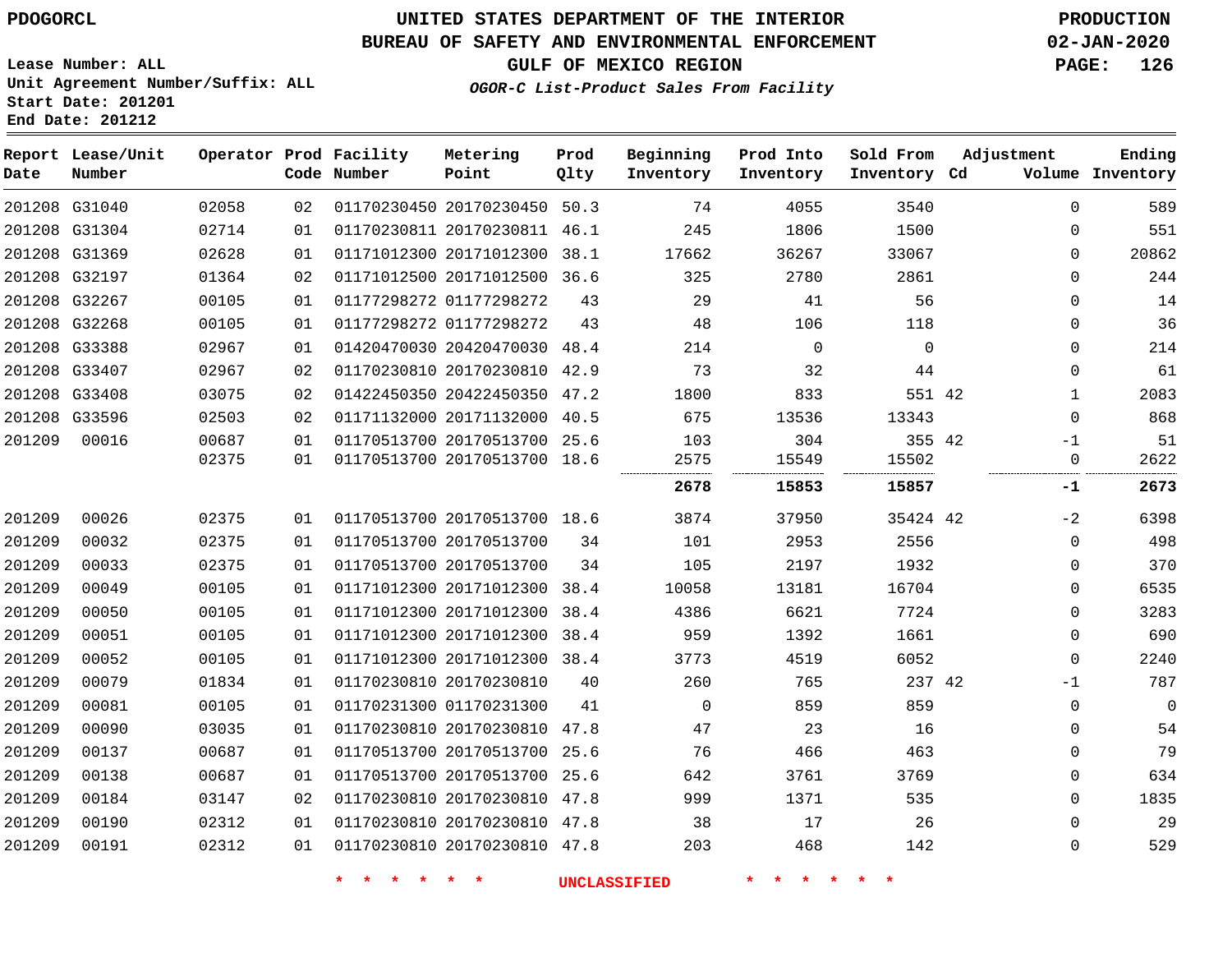**Start Date: 201201 End Date: 201212**

### **UNITED STATES DEPARTMENT OF THE INTERIOR PDOGORCL PRODUCTION**

#### **BUREAU OF SAFETY AND ENVIRONMENTAL ENFORCEMENT 02-JAN-2020**

**Lease Number: ALL Unit Agreement Number/Suffix: ALL**

**GULF OF MEXICO REGION PAGE: 127**

**OGOR-C List-Product Sales From Facility**

| Date   | Report Lease/Unit<br>Number |       |    | Operator Prod Facility<br>Code Number | Metering<br>Point            | Prod<br>Qlty | Beginning<br>Inventory | Prod Into<br>Inventory | Sold From<br>Inventory Cd | Adjustment   | Ending<br>Volume Inventory |
|--------|-----------------------------|-------|----|---------------------------------------|------------------------------|--------------|------------------------|------------------------|---------------------------|--------------|----------------------------|
| 201209 | 00196                       | 03041 | 01 |                                       | 01171012300 20171012300 38.4 |              | 8312                   | 16069                  | 16414                     | $\Omega$     | 7967                       |
| 201209 | 00244                       | 00105 | 01 |                                       | 01170231300 01170231300      | 41           | $\mathbf 0$            | 867                    | 867                       | $\mathbf{0}$ | $\overline{0}$             |
| 201209 | 00247                       | 00105 | 01 |                                       | 01170231300 01170231300      | 41           | $\Omega$               | 785                    | 785                       | $\mathbf{0}$ | $\mathbf 0$                |
| 201209 | 00253                       | 01364 | 02 |                                       | 01170230810 20170230810 47.8 |              | 1200                   | 1163                   | 547                       | $\Omega$     | 1816                       |
|        |                             | 02375 | 02 |                                       | 01170230810 20170230810 47.8 |              | $\mathbf 0$            | 30                     |                           | 15 47<br>39  | 54                         |
|        |                             |       |    |                                       |                              |              | 1200                   | 1193                   | 562                       | 39           | 1870                       |
| 201209 | 00317                       | 02970 | 02 |                                       | 01171012310 20171012310 44.8 |              | 23                     | 171                    | 175                       | $\mathbf 0$  | 19                         |
| 201209 | 00353                       | 02266 | 01 |                                       | 01170754800 20170754800 28.4 |              | 645                    | 1458                   | 1655                      | $\mathbf 0$  | 448                        |
| 201209 | 00367                       | 02375 | 01 |                                       | 01170513700 20170513700 18.6 |              | 108                    | 0                      | 108                       | $\mathbf 0$  | $\overline{0}$             |
| 201209 | 00424                       | 03035 | 01 |                                       | 01171012400 20171012400 51.4 |              | 133                    | 239                    | 331                       | $\mathbf{0}$ | 41                         |
| 201209 | 00434                       | 01284 | 01 |                                       | 01177112605 2017711260Y 33.4 |              | 33                     | 1421                   | 1427                      | $\mathbf{0}$ | 27                         |
| 201209 | 00453                       | 01284 | 01 |                                       | 01177112605 2017711260Y 33.4 |              | 34                     | 2013                   | 2008                      | $\mathbf{0}$ | 39                         |
| 201209 | 00466                       | 03035 | 01 |                                       | 01171012400 20171012400 51.4 |              | 1108                   | 4285                   | 4662                      | $\mathbf{0}$ | 731                        |
| 201209 | 00479                       | 00105 | 01 |                                       | 01171012500 20171012500      | 36           | 360                    | 5520                   | 4692                      | $\mathbf{0}$ | 1188                       |
| 201209 | 00487                       | 03033 | 01 |                                       | 01171132800 21171132800 42.6 |              | 2338                   | 4048                   | 3124                      | $\mathbf{0}$ | 3262                       |
| 201209 | 00495                       | 03033 | 01 |                                       | 01171132800 21171132800 42.6 |              | 471                    | 3120                   | 1076                      | 0            | 2515                       |
| 201209 | 00518                       | 03033 | 01 |                                       | 01170230450 20170230450 49.1 |              | $\mathbf{1}$           | 0                      | $\mathbf{1}$              | 0            | $\mathbf 0$                |
| 201209 | 00526                       | 00105 | 01 |                                       | 01170230810 20170230810 47.7 |              | 984                    | 1887                   | 665                       | $\mathbf 0$  | 2206                       |
| 201209 | 00541                       | 03033 | 01 |                                       | 01170530900 20170530900 48.5 |              | 2108                   | 6                      | 131                       | $\mathbf 0$  | 1983                       |
| 201209 | 00560                       | 00687 | 01 |                                       | 01171131600 20171131600 43.7 |              | 15                     | 153                    | 123 42                    | $\mathbf{1}$ | 46                         |
| 201209 | 00577                       | 03059 | 01 |                                       | 01171012300 20171012300 38.4 |              | 12800                  | 22854                  | 24323                     | 0            | 11331                      |
| 201209 | 00593                       | 01834 | 01 |                                       | 01171012300 20171012300      | 38           | 12515                  | 7820                   | 10700                     | 0            | 9635                       |
| 201209 | 00605                       | 02899 | 01 |                                       | 01170573602 20170573602 34.3 |              | 1021                   | 632                    | 701 42                    | $\mathbf{1}$ | 953                        |
| 201209 | 00680                       | 03033 | 01 |                                       | 01170230700 20170230700 45.1 |              | 811                    | 193                    | 166                       | 0            | 838                        |
| 201209 | 00691                       | 02312 | 02 |                                       | 01170754201 01170754201 36.4 |              | 1249                   | 622                    | 208                       | 0            | 1663                       |
| 201209 | 00693                       | 02266 | 02 |                                       | 01170754800 20170754800 28.4 |              | 181                    | 453                    | 495                       | 0            | 139                        |
| 201209 | 00694                       | 02266 | 01 |                                       | 01170754800 20170754800 28.4 |              | 1883                   | 3296                   | 4166                      | $\mathbf{0}$ | 1013                       |
| 201209 | 00697                       | 02266 | 01 |                                       | 01170754800 20170754800 28.4 |              | 473                    | 1188                   | 1296                      | $\Omega$     | 365                        |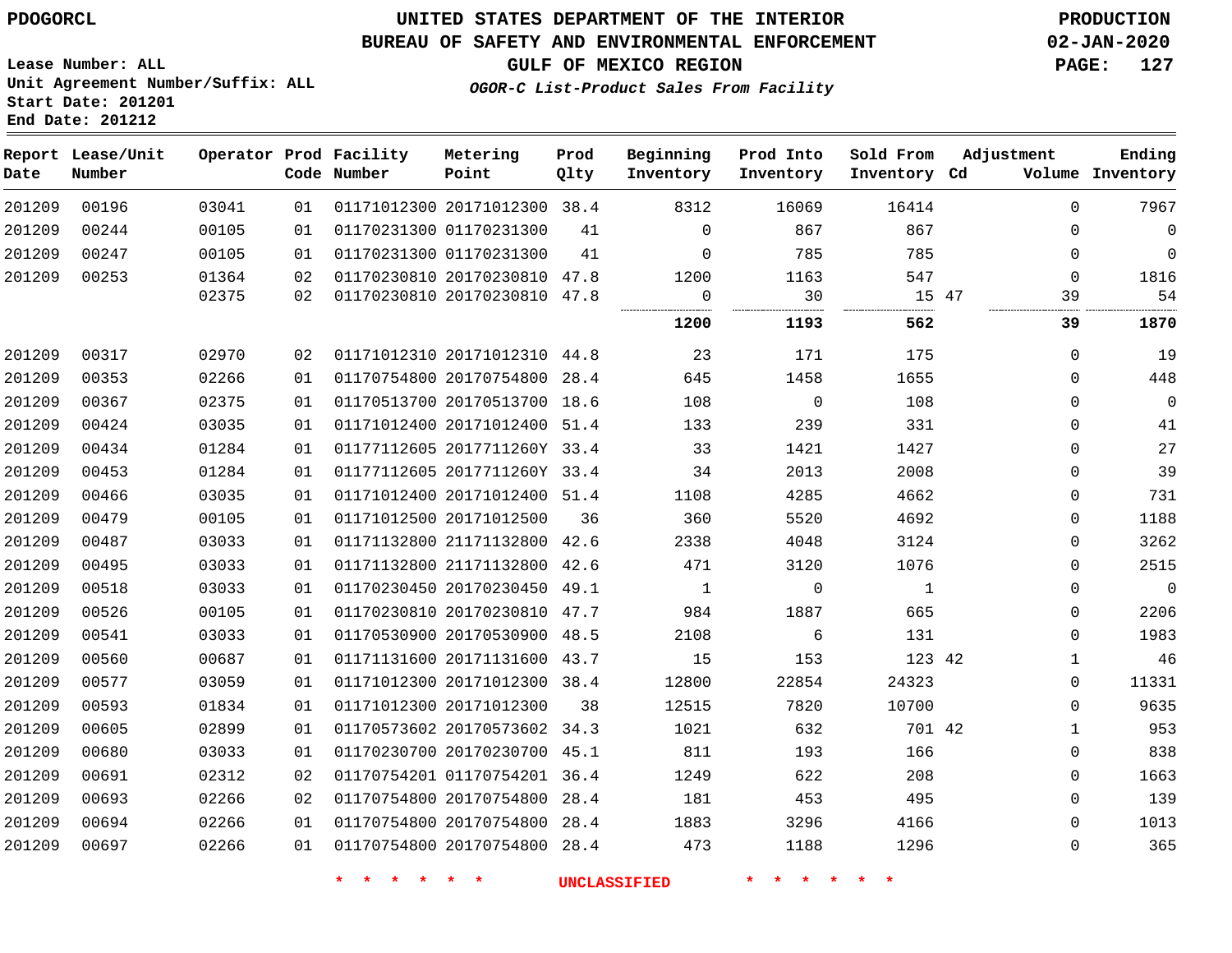#### **BUREAU OF SAFETY AND ENVIRONMENTAL ENFORCEMENT 02-JAN-2020**

**Lease Number: ALL Unit Agreement Number/Suffix: ALL Start Date: 201201 End Date: 201212**

**GULF OF MEXICO REGION PAGE: 128**

**OGOR-C List-Product Sales From Facility**

| Date   | Report Lease/Unit<br>Number |       |    | Operator Prod Facility<br>Code Number | Metering<br>Point            | Prod<br>Qlty | Beginning<br>Inventory | Prod Into<br>Inventory | Sold From<br>Inventory Cd |            | Adjustment   | Ending<br>Volume Inventory |
|--------|-----------------------------|-------|----|---------------------------------------|------------------------------|--------------|------------------------|------------------------|---------------------------|------------|--------------|----------------------------|
| 201209 | 00758                       | 00105 | 01 |                                       | 01170230810 20170230810 47.7 |              | 1534                   | 2797                   | 898                       |            | $\Omega$     | 3433                       |
| 201209 | 00763                       | 01284 | 01 |                                       | 01170230810 20170230810 47.8 |              | 426                    | 874                    | 301                       |            | $\Omega$     | 999                        |
| 201209 | 00767                       | 00105 | 01 |                                       | 01170230810 20170230810 47.8 |              | 22                     | $\Omega$               | 5                         |            | $\Omega$     | 17                         |
| 201209 | 00777                       | 03033 | 01 |                                       | 01171132000 20171132000 41.4 |              | 9                      | 9                      | 18                        |            | $\Omega$     | $\overline{0}$             |
| 201209 | 00778                       | 03033 | 01 |                                       | 01171132000 20171132000 41.4 |              | 700                    | 4419                   | 4788 42                   |            | $-1$         | 330                        |
| 201209 | 00796                       | 02628 | 01 |                                       | 01171012300 20171012300 38.4 |              | 10861                  | 18686                  | 20281                     |            | $\Omega$     | 9266                       |
|        |                             |       | 02 |                                       | 01171092651 20171092650 50.1 |              | $\overline{0}$         | 324                    | 144                       |            | 0            | 180                        |
|        |                             |       |    |                                       |                              |              | 10861                  | 19010                  | 20425                     |            | 0            | 9446                       |
| 201209 | 00797                       | 00105 | 01 | 01171012300 20171012300 38.4          |                              |              | 2237                   | 3694                   | 4100                      |            | 0            | 1831                       |
| 201209 | 00819                       | 00078 | 01 |                                       | 01171132800 21171132800 42.6 |              | 9                      | 81                     | 38                        |            | 0            | 52                         |
| 201209 | 00839                       | 02451 | 01 |                                       | 01170513800 20170513800 32.4 |              | 681                    | 2009                   | 2423                      |            | $\Omega$     | 267                        |
| 201209 | 754302006A                  | 00078 | 01 |                                       | 01170573601 20170573601      | 24           | 37                     | $\mathbf 0$            | 37                        |            | $\Omega$     | $\overline{0}$             |
|        | 201209 754303001A           | 00059 | 01 |                                       | 01170230811 20170230811 45.5 |              | 472                    | 2255                   | 1896 09                   |            | $-611$       | 220                        |
| 201209 | 754306012A                  | 01207 | 01 |                                       | 01608128270 20608128270 24.6 |              | 275843                 | 152836                 |                           | $0$ 09     | $-160881$    | 267798                     |
|        | 201209 754306013A           | 01207 | 01 |                                       | 01608128270 20608128270 24.6 |              | $\Omega$               | 141633                 |                           | $0\quad09$ | $-37119$     | 104514                     |
|        | 201209 754307005A           | 00078 | 01 |                                       | 01170573601 20170573601 23.8 |              | $\mathbf{1}$           | $\mathbf 0$            | $\mathbf{1}$              |            | $\Omega$     | $\overline{0}$             |
|        | 201209 754307017A           | 02970 | 02 |                                       | 01171132800 20170230811 45.5 |              | 817                    | 3480                   | 3959                      |            | $\mathbf 0$  | 338                        |
|        | 201209 754309002A           | 00981 | 01 |                                       | 01170753850 20170753850 29.3 |              | 1643                   | 127                    |                           | $0$ 09     | $-11$        | 1759                       |
|        | 201209 754310009A           | 00078 | 01 |                                       | 01170573601 20170573601 23.9 |              | 21                     | 46                     | 43                        |            | $\mathbf 0$  | 24                         |
|        | 201209 7543880060           | 00105 | 01 | 01170230450 20170230450               |                              | 49           | $\overline{0}$         | 46                     | 39                        |            | $\mathbf 0$  | $7\phantom{.0}$            |
|        | 201209 7543890080           | 02375 | 01 |                                       | 01170513700 20170513700 30.1 |              | 86                     | 1052                   | 960 42                    |            | -1           | 177                        |
|        | 201209 7543900080           | 00105 | 01 | 01177245111 01177245111               |                              | $\Omega$     | 50                     | $\mathbf 0$            | $\overline{0}$            |            | $\mathbf{0}$ | 50                         |
|        | 201209 7543930100           | 03026 | 02 |                                       | 01170230450 20170230450 49.1 |              | 579                    | 3009                   | 3125                      |            | $\Omega$     | 463                        |
|        | 201209 7543930200           | 00105 | 01 |                                       | 01171012310 20171012310 44.8 |              | 1857                   | 17246                  | 17236                     |            | $\mathbf{0}$ | 1867                       |
|        |                             | 01284 | 01 |                                       | 0117709260L 2017709260L 40.7 |              | $\mathbf 0$            | 1143                   | 1143                      |            | $\Omega$     | $\overline{0}$             |
|        |                             |       |    |                                       |                              |              | 1857                   | 18389                  | 18379                     |            | 0            | 1867                       |
|        | 201209 7543940080           | 03035 |    | 01 01170230811 20170230811 45.5       |                              |              | 142                    | 437                    | 537 42                    |            | $\mathbf{1}$ | 43                         |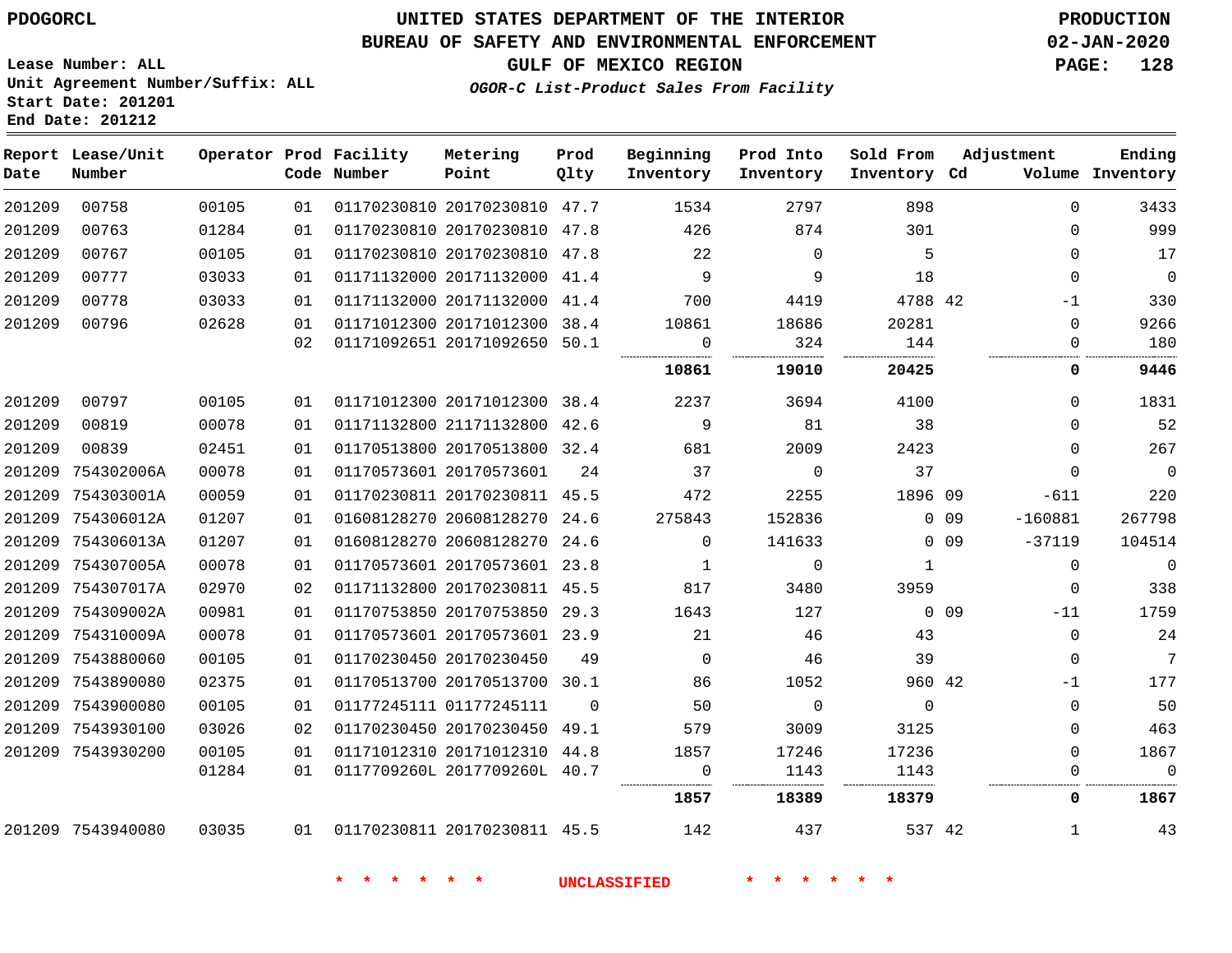#### **BUREAU OF SAFETY AND ENVIRONMENTAL ENFORCEMENT 02-JAN-2020**

**Lease Number: ALL Unit Agreement Number/Suffix: ALL Start Date: 201201**

## **GULF OF MEXICO REGION PAGE: 129**

**OGOR-C List-Product Sales From Facility**

# **End Date: 201212**

| Date | Report Lease/Unit<br>Number |       |    | Operator Prod Facility<br>Code Number | Metering<br>Point            | Prod<br>Qlty | Beginning<br>Inventory | Prod Into<br>Inventory | Sold From<br>Inventory Cd | Adjustment |              | Ending<br>Volume Inventory |
|------|-----------------------------|-------|----|---------------------------------------|------------------------------|--------------|------------------------|------------------------|---------------------------|------------|--------------|----------------------------|
|      | 201209 754395019A           | 00105 | 01 |                                       | 01420390101 01420390101      | $\Omega$     | 69                     | $\Omega$               | $\Omega$                  |            | $\Omega$     | 69                         |
|      | 201209 754396015A           | 01284 | 01 |                                       | 01608103650 20608103650 30.8 |              | 5                      | 3275                   | 3269                      |            | $\Omega$     | 11                         |
|      | 201209 8910020210           | 02451 | 01 |                                       | 01170513800 20170513800      | 32.4         | 9767                   | 31627                  | 37198                     |            | $\Omega$     | 4196                       |
|      | 201209 8910024540           | 02451 | 01 |                                       | 01170513800 20170513800 32.4 |              | 10483                  | 39927                  | 45112                     |            | $\Omega$     | 5298                       |
|      | 201209 8910029320           | 02375 | 01 |                                       | 01170513700 20170513700      | 34           | 4808                   | 53265                  | 49092                     |            | $\Omega$     | 8981                       |
|      | 201209 8910034440           | 00730 | 01 |                                       | 01170513700 20170513700      | 36           | 596                    | 5592                   | 5245                      |            | 0            | 943                        |
|      |                             | 02375 | 01 |                                       | 01170513700 20170513700 32.7 |              | 5747                   | 55672                  | 52032 42                  |            | $-1$         | 9386                       |
|      |                             |       |    |                                       |                              |              | 6343                   | 61264                  | 57277                     |            | -1           | 10329                      |
|      | 201209 8910039150           | 00078 | 01 |                                       | 01170573601 20170573601 23.9 |              | 1628                   | 4716                   | 3897 42                   |            | 3            | 2450                       |
|      | 201209 8910063810           | 03035 | 01 |                                       | 01170230450 20170230450 49.1 |              | 64                     | 279                    | 301 42                    |            | 1            | 43                         |
|      | 201209 8910086400           | 02893 | 02 |                                       | 01171012400 20171012400 51.4 |              | 228                    | 721                    | 826                       |            | 0            | 123                        |
|      | 201209 8910087640           | 00105 | 01 |                                       | 01171092800 21171132800 42.6 |              | 1810                   | 1447                   | 1371                      |            | 0            | 1886                       |
|      | 201209 8910087670           | 02312 | 01 |                                       | 01170754201 01170754201 36.4 |              | 556                    | 436                    | 91 42                     |            | $-2$         | 899                        |
|      | 201209 8910087840           | 00162 | 01 |                                       | 01177122606 20177122606 47.3 |              | $\Omega$               | 570                    | 570                       |            | 0            | $\mathbf 0$                |
|      | 201209 8910088130           | 00078 | 01 |                                       | 01171132800 21171132800      | 42.6         | 272                    | 34                     | 197 42                    |            | 1            | 110                        |
|      | 201209 8910088160           | 01284 | 01 |                                       | 01171132800 21171132800 42.6 |              | 27                     | $\mathbf 0$            | 11                        |            | 0            | 16                         |
|      | 201209 8910089160           | 02375 | 01 |                                       | 01170513700 20170513700 25.2 |              | 569                    | 5691                   | 5301 42                   |            | $\mathbf{1}$ | 960                        |
|      | 201209 891008927AE          | 00078 | 01 |                                       | 01170230400 20170230400 50.3 |              | 30                     | 126                    | 88                        | - 09       | $-35$        | 33                         |
|      | 201209 891008927AG          | 00078 | 01 |                                       | 01170230400 20170230400 50.3 |              | 73                     | 637                    | 498 09                    |            | $-45$        | 167                        |
|      | 201209 891008927Y           | 00078 | 01 |                                       | 01170230400 20170230400 50.2 |              | 7                      | 326                    | 247 42                    |            | $-1$         | 85                         |
|      | 201209 891008946C           | 01834 | 01 |                                       | 01171012500 20171012500      | 40           | 6                      | 2                      |                           | 7 42       | $-1$         | $\mathbf 0$                |
|      | 201209 8910116580           | 02375 | 01 |                                       | 01170513700 20170513700 25.2 |              | 395                    | 4537                   | 4167                      |            | 0            | 765                        |
|      | 201209 8910116740           | 02375 | 01 |                                       | 01170513700 20170513700 25.2 |              | 60                     | 518                    | 491                       |            | 0            | 87                         |
|      | 201209 8910116770           | 02375 | 01 |                                       | 01170513700 20170513700 25.2 |              | 180                    | 1561                   | 1478                      |            | 0            | 263                        |
|      | 201209 8910116790           | 02375 | 01 |                                       | 01170513700 20170513700      | 25.2         | 941                    | 38511                  | 32959                     |            | 0            | 6493                       |
|      | 201209 8910116800           | 02375 | 01 |                                       | 01170513700 20170513700 25.2 |              | 953                    | 9593                   | 8929 42                   |            | $\mathbf{1}$ | 1618                       |
|      | 201209 891011687A           | 02266 | 01 |                                       | 01170754800 20170754800      | 28.4         | 95                     | 149                    | 198                       |            | 0            | 46                         |
|      | 201209 891011687C           | 02266 | 01 |                                       | 01170754800 20170754800 28.4 |              | 86                     | 109                    | 162                       |            | 0            | 33                         |
|      |                             |       |    |                                       |                              |              |                        |                        |                           |            |              |                            |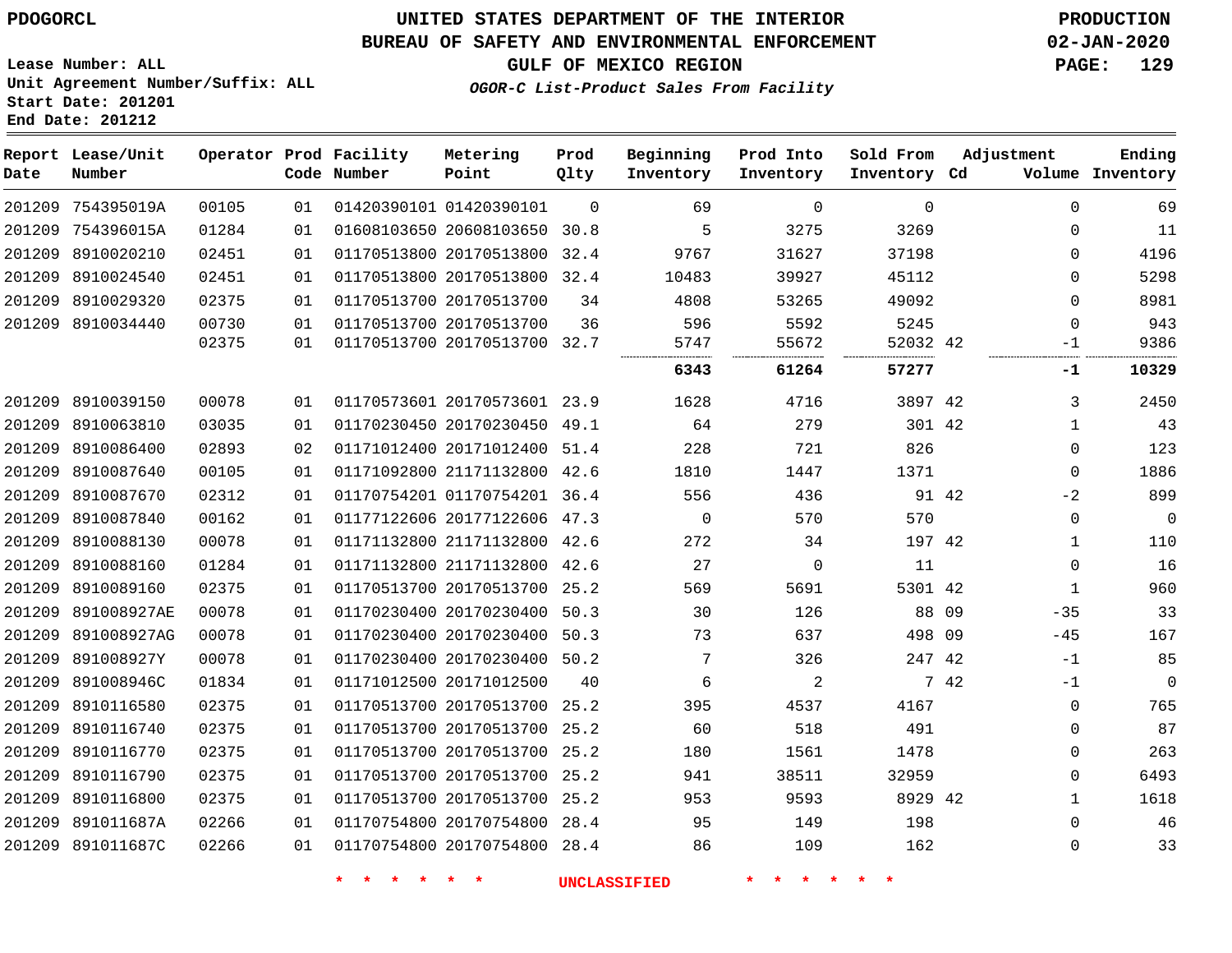#### **BUREAU OF SAFETY AND ENVIRONMENTAL ENFORCEMENT 02-JAN-2020**

**Lease Number: ALL Unit Agreement Number/Suffix: ALL Start Date: 201201 End Date: 201212**

**OGOR-C List-Product Sales From Facility**

**GULF OF MEXICO REGION PAGE: 130**

| Date | Report Lease/Unit<br>Number |       |    | Operator Prod Facility<br>Code Number | Metering<br>Point            | Prod<br>Qlty   | Beginning<br>Inventory | Prod Into<br>Inventory | Sold From<br>Inventory Cd | Adjustment   | Ending<br>Volume Inventory |
|------|-----------------------------|-------|----|---------------------------------------|------------------------------|----------------|------------------------|------------------------|---------------------------|--------------|----------------------------|
|      | 201209 891011687D           | 02266 | 01 |                                       | 01170754800 20170754800 28.4 |                | 193                    | 211                    | 339                       | 0            | 65                         |
|      | 201209 891011687E           | 02266 | 01 |                                       | 01170754800 20170754800 28.4 |                | 53                     | 130                    | 143                       | 0            | 40                         |
|      | 201209 8910117330           | 02266 | 01 |                                       | 01170754800 20170754800 28.4 |                | 3                      | 12                     | 11                        | $\Omega$     | $\overline{4}$             |
|      | 201209 8910123210           | 00687 | 01 |                                       | 0117709260A 2017709260A 33.6 |                | 54                     | 1347                   | 1358                      | $\Omega$     | 43                         |
|      | 201209 8910123270           | 00105 | 01 |                                       | 01177215100 20177215102 30.2 |                | 64                     | 3026                   | 3036                      | $\Omega$     | 54                         |
|      | 201209 8910123320           | 00105 | 01 |                                       | 01177215100 20177215102 30.2 |                | 127                    | 5895                   | 5917                      | $\Omega$     | 105                        |
|      | 201209 8910123330           | 00105 | 01 |                                       | 01177215100 20177215102 30.2 |                | 142                    | 7945                   | 7945                      | $\Omega$     | 142                        |
|      | 201209 8910123350           | 03033 | 01 |                                       | 01171012500 20171012500      | 36             | $\Omega$               | 941                    | 739                       | $\Omega$     | 202                        |
|      | 201209 8910123390           | 00105 | 01 |                                       | 01171131800 20171131800      | $\overline{0}$ | 240                    | $\mathbf 0$            | 0                         | 0            | 240                        |
|      | 201209 8910169280           | 02628 | 01 |                                       | 01171132000 20171132000 41.4 |                | 288                    | 5674                   | 5540                      | 0            | 422                        |
|      | 201209 8910169290           | 02628 | 01 |                                       | 01171132000 20171132000 41.4 |                | 83                     | 1451                   | 1427                      | $\mathbf 0$  | 107                        |
|      | 201209 8910169300           | 02375 | 02 |                                       | 01170230810 20170230810 47.8 |                | $\mathbf 0$            | 212                    | 66 47                     | 73           | 219                        |
|      | 201209 8910169370           | 02628 | 01 |                                       | 01171132000 20171132000 41.4 |                | 200                    | 3873                   | 3784                      | 0            | 289                        |
|      | 201209 8910202350           | 00276 | 01 |                                       | 01170513700 20170513700 34.7 |                | 1908                   | 23510                  | 21453                     | 0            | 3965                       |
|      | 201209 8910202550           | 00105 | 01 |                                       | 01170230810 20170230810 47.8 |                | 25                     | $\mathbf 0$            | 6                         | $\Omega$     | 19                         |
|      | 201209 8910202560           | 02375 | 01 |                                       | 01170513700 20170513700 33.5 |                | 477                    | 4394                   | 4130                      | $\Omega$     | 741                        |
|      | 201209 G00971               | 00105 | 01 |                                       | 01171132000 20171132000 41.3 |                | 3                      | 34                     | 34                        | $\Omega$     | 3                          |
|      | 201209 G00974               | 00105 | 01 |                                       | 01171132000 20171132000 41.3 |                | 42                     | 617                    | 613                       | $\Omega$     | 46                         |
|      | 201209 G00985               | 00687 | 01 |                                       | 0117709260A 2017709260A 33.6 |                | 300                    | 8435                   | 8465 42                   | 1            | 271                        |
|      | 201209 G00987               | 00105 | 01 |                                       | 01171132800 21171132800 42.6 |                | 165                    | 194                    | 151                       | 0            | 208                        |
|      | 201209 G01027               | 00162 | 01 |                                       | 01177122606 20177122606 47.3 |                | $\mathbf{0}$           | 10204                  | 10204                     | 0            | $\mathbf{0}$               |
|      | 201209 G01036               | 02312 | 01 |                                       | 01171092651 20171092650 50.1 |                | 2969                   | 4773                   | 5080                      | 0            | 2662                       |
|      | 201209 G01082               | 01364 | 02 |                                       | 01170753510 20170753510 55.2 |                | 305                    | 19                     | 24                        | 0            | 300                        |
|      | 201209 G01083               | 02375 | 01 |                                       | 01170513700 20170513700 25.2 |                | 3242                   | 26779                  | 25506                     | $\Omega$     | 4515                       |
|      | 201209 G01084               | 02375 | 01 |                                       | 01170513700 20170513700 25.2 |                | 55                     | 1740                   | 1501 42                   | $-1$         | 293                        |
|      | 201209 G01090               | 02375 | 01 |                                       | 01170513700 20170513700 25.2 |                | 817                    | 6810                   | 6479                      | $\mathbf 0$  | 1148                       |
|      | 201209 G01091               | 02375 | 01 |                                       | 01170513700 20170513700 25.2 |                | 189                    | 1708                   | 1609                      | $\Omega$     | 288                        |
|      | 201209 G01092               | 02375 | 01 |                                       | 01170513700 20170513700 25.2 |                | 606                    | 6099                   | 5677 42                   | $\mathbf{1}$ | 1029                       |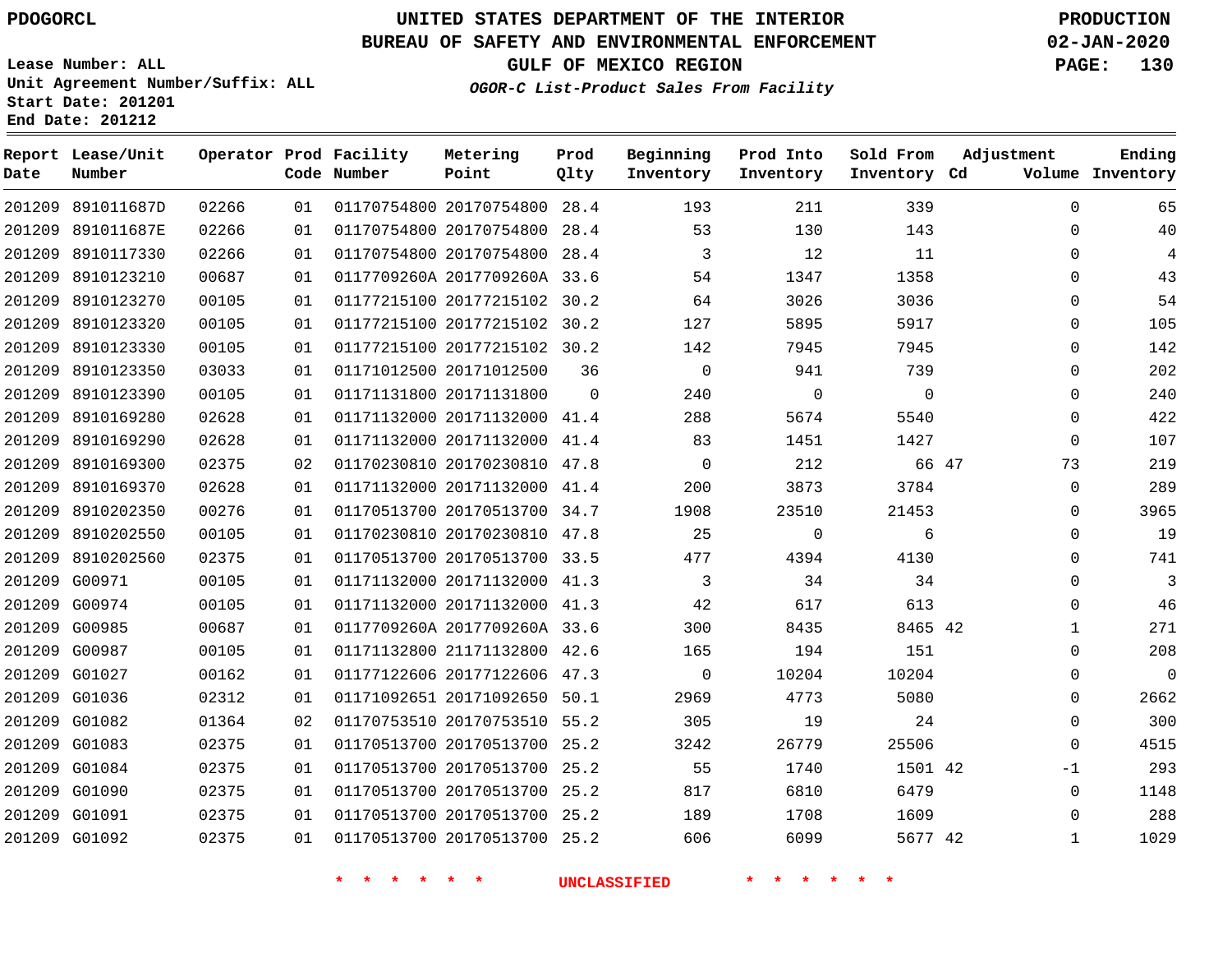#### **BUREAU OF SAFETY AND ENVIRONMENTAL ENFORCEMENT 02-JAN-2020**

**Lease Number: ALL Unit Agreement Number/Suffix: ALL Start Date: 201201 End Date: 201212**

**GULF OF MEXICO REGION PAGE: 131**

**OGOR-C List-Product Sales From Facility**

| Date | Report Lease/Unit<br>Number |       |    | Operator Prod Facility<br>Code Number | Metering<br>Point            | Prod<br>Qlty | Beginning<br>Inventory | Prod Into<br>Inventory | Sold From<br>Inventory Cd | Adjustment          | Ending<br>Volume Inventory |
|------|-----------------------------|-------|----|---------------------------------------|------------------------------|--------------|------------------------|------------------------|---------------------------|---------------------|----------------------------|
|      | 201209 G01153               | 01834 | 01 |                                       | 01171132800 21171132800 42.6 |              | 41                     | 86                     |                           | 53 42<br>$-1$       | 73                         |
|      | 201209 G01196               | 03041 | 01 |                                       | 01171132800 21171132800 42.6 |              | 5                      | $\mathbf 0$            | 5                         | $\mathbf 0$         | $\mathbf 0$                |
|      | 201209 G01198               | 00105 | 01 |                                       | 01171092651 20171092650 50.1 |              | 400                    | 716                    | 717                       | $\mathbf 0$         | 399                        |
|      | 201209 G01208               | 00105 | 01 |                                       | 01171092651 20171092650 50.1 |              | 260                    | 332                    | 407                       | $\mathbf 0$         | 185                        |
|      | 201209 G01210               | 03041 | 01 |                                       | 01171132800 21171132800 42.6 |              | 632                    | 759                    | 586                       | $\mathbf{0}$        | 805                        |
|      | 201209 G01220               | 00105 | 01 |                                       | 01177092600 20177092600 44.9 |              | $\mathsf{O}$           | 6902                   | 6636                      | $\mathbf 0$         | 266                        |
|      | 201209 G01248               | 02628 | 01 |                                       | 01171012500 20171012500      | 36           | 1575                   | 22010                  | 18839 42                  | $-12$               | 4734                       |
|      | 201209 G01256               | 02628 | 01 |                                       | 01171012500 20171012500      | 36           | $\mathbf{1}$           | 63                     | 51                        | $\mathsf{O}\xspace$ | 13                         |
|      | 201209 G01261               | 03033 | 01 |                                       | 01171012500 20171012500      | 36           | 8                      | 423                    | 341 42                    | $\mathbf{1}$        | 91                         |
|      | 201209 G01269               | 03033 | 01 |                                       | 01171012500 20171012500      | 36           | 10                     | 273                    | 225 42                    | $\mathbf{1}$        | 59                         |
|      | 201209 G01351               | 00078 | 01 |                                       | 01170230400 20170230400 50.4 |              | 43                     | 51                     | 81                        | 0                   | 13                         |
|      | 201209 G01441               | 00105 | 01 |                                       | 01177112701 20177112700      | 40           | 1678                   | $\mathbf 0$            | 1497                      | $\mathbf 0$         | 181                        |
|      | 201209 G01447               | 02375 | 01 |                                       | 01170513700 20170513700 18.6 |              | 55                     | 35                     | 84                        | 0                   | $\sqrt{6}$                 |
|      | 201209 G01477               | 03026 | 02 |                                       | 01170230810 20170230810 47.8 |              | 1262                   | 3955                   | 1208                      | $\mathbf 0$         | 4009                       |
|      | 201209 G01497               | 02451 | 01 |                                       | 01170513800 20170513800 32.4 |              | 4810                   | 16372                  | 19010                     | $\mathsf{O}$        | 2172                       |
|      | 201209 G01498               | 02451 | 01 |                                       | 01170513800 20170513800 32.4 |              | 761                    | 2108                   | 2589                      | $\mathbf 0$         | 280                        |
|      | 201209 G01580               | 02451 | 01 |                                       | 01170513800 20170513800 32.4 |              | 188                    | 263                    | 416                       | 0                   | 35                         |
|      | 201209 G01610               | 00105 | 01 |                                       | 01177215100 20177215102 30.2 |              | 16                     | 791                    | 793                       | $\mathbf 0$         | 14                         |
|      | 201209 G01619               | 02375 | 01 |                                       | 01170513700 20170513700 30.1 |              | 3402                   | 35469                  | 32891                     | $\mathbf 0$         | 5980                       |
|      | 201209 G01620               | 02375 | 01 |                                       | 01170513700 20170513700 30.1 |              | 338                    | 3546                   | 3286                      | $\mathbf 0$         | 598                        |
|      | 201209 G01754               | 00003 | 01 |                                       | 01423210051 20423210050      | 51           | 17                     | 74                     |                           | 72 42<br>$-1$       | 18                         |
|      | 201209 G01757               | 00003 | 01 |                                       | 01423210051 20423210050      | 51           | 160                    | 633                    | 638                       | $\mathbf 0$         | 155                        |
|      | 201209 G01848               | 00105 | 01 |                                       | 01170230500 20170230500      | 43           | $\mathbf 0$            | 1265                   | 886                       | $\mathbf 0$         | 379                        |
|      |                             | 01978 | 02 |                                       | 01170230500 20170230500      | 43           | 0                      | 859                    | 722                       | 0                   | 137                        |
|      |                             |       |    |                                       |                              |              | 0                      | 2124                   | 1608                      | 0                   | 516                        |
|      | 201209 G01860               | 00105 | 01 |                                       | 01170231110 20170231110      | 41           | 161                    | 6698                   | 3325                      | $\mathbf 0$         | 3534                       |
|      | 201209 G01865               | 00078 | 01 |                                       | 01171012500 20171012500      | 36           | 233                    | 3340                   | 2855                      | $\mathbf 0$         | 718                        |
|      | 201209 G01880               | 00105 | 01 |                                       | 01171132000 20171132000 41.3 |              | 19                     | 532                    | 511                       | 0                   | 40                         |
|      |                             |       |    |                                       |                              |              | <b>UNCLASSIFIED</b>    |                        |                           |                     |                            |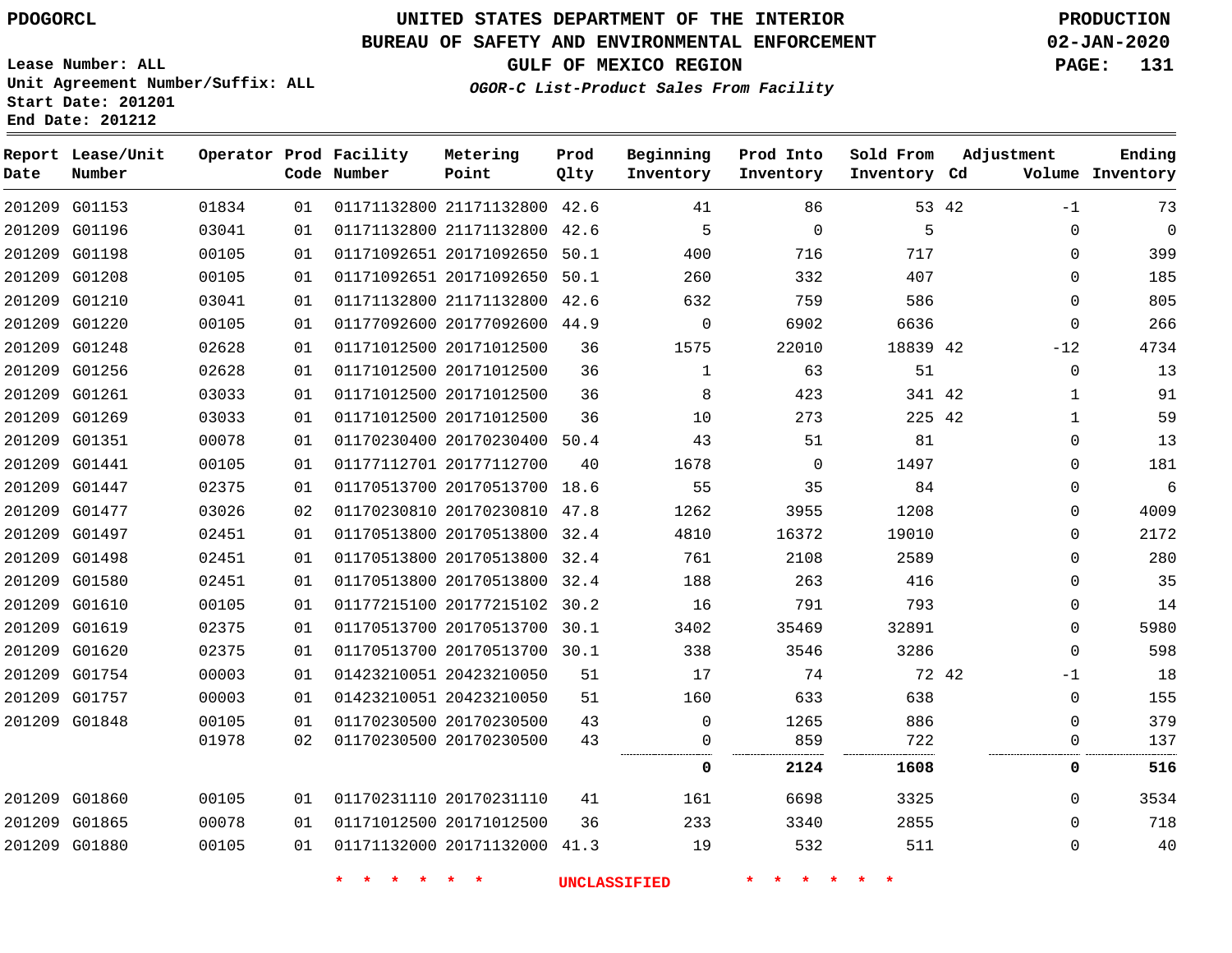G01898

**Date**

**Report Lease/Unit**

**Number**

 G02665 G02688

## **UNITED STATES DEPARTMENT OF THE INTERIOR PDOGORCL PRODUCTION**

**Prod Qlty**

#### **BUREAU OF SAFETY AND ENVIRONMENTAL ENFORCEMENT 02-JAN-2020**

**Lease Number: ALL Unit Agreement Number/Suffix: ALL Start Date: 201201 End Date: 201212**

> 

**Operator Prod Facility**

**Code Number**

20171012500

**Metering Point**

 

    **OGOR-C List-Product Sales From Facility**

 

   

**Sold From Inventory**

**Prod Into Inventory**

**Beginning Inventory**

**GULF OF MEXICO REGION PAGE: 132**

**Inventory Cd Volume**

**Adjustment**

  $\Omega$  $\Omega$   $\Omega$  $\Omega$  $\Omega$  $\Omega$  $\Omega$  $\Omega$  $\Omega$  $\Omega$  $\overline{0}$   $\Omega$  $\overline{0}$  $\Omega$  $\Omega$  $\Omega$  $\Omega$   $\Omega$   $\Omega$   $\Omega$ 

**Ending**

| 201209 | G01901        | 00105 | 01 | 01177215100 20177215102      | 30.2 | 1              | 87          | 86           |       |
|--------|---------------|-------|----|------------------------------|------|----------------|-------------|--------------|-------|
| 201209 | G01953        | 00105 | 01 | 01170230811 20170230811      | 45.4 | 2              | $\Omega$    | 2            |       |
| 201209 | G01966        | 00105 | 01 | 01177215100 20177215102      | 30.2 | 64             | 4116        | 4107         |       |
| 201209 | G01967        | 00105 | 01 | 01177215100 20177215102 30.2 |      | 96             | 6791        | 6766         |       |
| 201209 | G01972        | 03033 | 01 | 01170230810 20170230810      | 47.8 | 205            | 425         | 146          |       |
| 201209 | G01997        | 01071 | 02 | 01170230810 20170230810      | 47.2 | 37             | $\mathbf 0$ | 0            |       |
| 201209 | G01998        | 00105 | 01 | 01170230810 20170230810      | 47.8 | 61             | 171         | 54           |       |
| 201209 | G02006        | 03026 | 02 | 01170530900 20170530900      | 48.5 | $\overline{2}$ | 0           | $\Omega$     |       |
| 201209 | G02045        | 00105 | 01 | 01170530900 20170530900      | 48.5 | 18             | $\mathbf 0$ | $\mathbf{1}$ |       |
| 201209 | G02104        | 00687 | 01 | 01171132000 20171132000      | 41.4 | 34             | 598         | 587          |       |
| 201209 | G02111        | 02628 | 01 | 01171132000 20171132000      | 41.4 | 3699           | 71711       | 70049        |       |
| 201209 | G02127        | 02312 | 02 | 01170230810 20170230810 47.8 |      | 395            | 1371        | 409          |       |
| 201209 | G02161        | 00105 | 01 | 01171012500 20171012500      | 36   | 377            | 4603        | 3990         |       |
| 201209 | G02163        | 00105 | 01 | 01171012500 20171012500      | 36   | 100            | 606         | 576          |       |
| 201209 | G02317        | 00105 | 01 | 01171132000 20171132000 41.4 |      | 25             | 437         | 429          |       |
| 201209 | G02353        | 01284 | 01 | 01170230450 20170230450      | 49.1 | 473            | 2081        | 2234         |       |
| 201209 | G02354        | 01284 | 01 | 01170230450 20170230450 49.1 |      | 379            | 1671        | 1792         |       |
| 201209 | G02404        | 03033 | 01 | 01170230810 20170230810      | 47.8 | 234            | 465         | 162          |       |
| 201209 | G02428        | 00105 | 01 | 01170230810 20170230810 47.8 |      | 6              | 0           | 2            |       |
| 201209 | G02429        | 02375 | 02 | 01170230811 20170230810      | 47.8 | 0              | 180         | 59           | 47    |
| 201209 | G02433        | 02375 | 02 | 01170230810 20170230810 47.8 |      | 0              | 68          |              | 24 47 |
| 201209 | G02439        | 02375 | 01 | 01171132000 20171132000      | 41.4 | $\Omega$       | 31          | 31           |       |
|        | 201209 G02601 | 01834 | 01 | 01171092651 20171092650 50.1 |      | 522            | 825         | 887          |       |
| 201209 | G02613        | 02628 | 01 | 01171132000 20171132000 40.5 |      | $\Omega$       | $\mathbf 0$ | $\Omega$     |       |
|        | 201209 G02628 | 00105 | 01 | 01171012500 20171012500      | 36   | 108            | 380         | 406          |       |
|        |               |       |    |                              |      |                |             |              |       |

**\* \* \* \* \* \* UNCLASSIFIED \* \* \* \* \* \***

20170230810 47.7

20423210050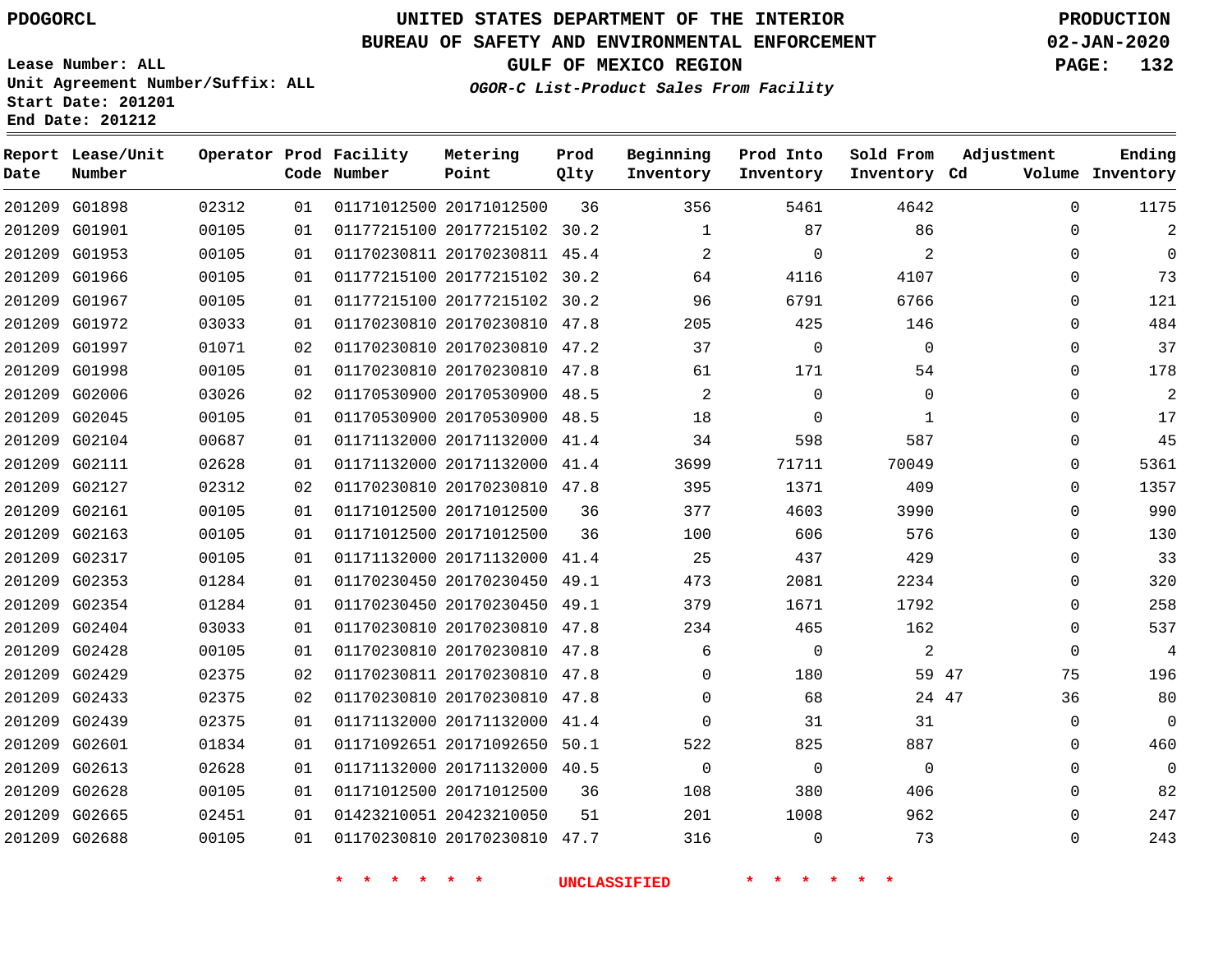#### **BUREAU OF SAFETY AND ENVIRONMENTAL ENFORCEMENT 02-JAN-2020**

**GULF OF MEXICO REGION PAGE: 133**

**Lease Number: ALL Unit Agreement Number/Suffix: ALL Start Date: 201201 End Date: 201212**

#### **OGOR-C List-Product Sales From Facility**

| Date | Report Lease/Unit<br>Number |       |    | Operator Prod Facility<br>Code Number | Metering<br>Point            | Prod<br>Qlty | Beginning<br>Inventory | Prod Into<br>Inventory | Sold From<br>Inventory Cd | Adjustment   | Ending<br>Volume Inventory |
|------|-----------------------------|-------|----|---------------------------------------|------------------------------|--------------|------------------------|------------------------|---------------------------|--------------|----------------------------|
|      | 201209 G02735               | 03035 | 01 |                                       | 01170230810 20170230810 47.8 |              | 601                    | 212                    | 188                       | $\Omega$     | 625                        |
|      | 201209 G02819               | 00105 | 01 |                                       | 01170231110 20170231110      | 41           | 8                      | 337                    | 167                       | 0            | 178                        |
|      | 201209 G02825               | 00105 | 01 |                                       | 01170230810 20170230810 47.7 |              | 301                    | 570                    | 198                       | $\mathbf 0$  | 673                        |
|      | 201209 G02826               | 00105 | 01 |                                       | 01170231110 20170231110      | 41           | 8                      | 440                    | 216                       | 0            | 232                        |
|      |                             |       | 01 |                                       | 01170230810 20170230810 47.7 |              | 232                    | 415                    | 153                       | $\mathbf 0$  | 494                        |
|      |                             |       |    |                                       |                              |              | 240                    | 855                    | 369                       | 0            | 726                        |
|      | 201209 G02870               | 03035 | 01 |                                       | 01170230810 20170230810 47.8 |              | 9                      | 31                     | 9                         | $\mathbf 0$  | 31                         |
|      | 201209 G02885               | 02312 | 01 |                                       | 01171132000 20171132000 41.4 |              | 17                     | 306                    | 300                       | $\Omega$     | 23                         |
|      | 201209 G02895               | 02579 | 02 |                                       | 01171092651 20171092650 50.1 |              | 70                     | 143                    | 133                       | $\Omega$     | 80                         |
|      |                             | 02628 | 02 |                                       | 01171092651 20171092650 50.1 |              | 698                    | 1126                   | 1197                      | 0            | 627                        |
|      |                             |       |    |                                       |                              |              | 768                    | 1269                   | 1330                      | 0            | 707                        |
|      | 201209 G02898               | 01834 | 01 |                                       | 01171012300 20171012300      | 38           | 386                    | 654                    | 716                       | $\mathbf 0$  | 324                        |
|      | 201209 G02899               | 01834 | 01 |                                       | 01171012300 20171012300      | 38           | 144                    | 302                    | 297 42                    | $\mathbf{1}$ | 150                        |
|      | 201209 G03061               | 00105 | 01 |                                       | 01423210051 20423210050      | 51           | 256                    | 952                    | 975                       | $\mathbf 0$  | 233                        |
|      | 201209 G03145               | 03041 | 01 |                                       | 01171132800 21171132800 42.6 |              | 150                    | 318                    | 194                       | 0            | 274                        |
|      | 201209 G03152               | 00105 | 01 |                                       | 01177092600 20177092600      | 44.9         | $\mathbf 0$            | 2731                   | 2626                      | $\mathbf 0$  | 105                        |
|      | 201209 G03236               | 03041 | 01 |                                       | 01170230450 20170230450 49.1 |              | 24                     | 114                    | 120                       | $\Omega$     | 18                         |
|      | 201209 G03244               | 02871 | 01 |                                       | 01170230810 20170230810 47.8 |              | 2                      | $\mathbf 0$            | 2                         | $\mathbf{0}$ | $\Omega$                   |
|      | 201209 G03264               | 00003 | 01 |                                       | 01170230811 20170230811 46.1 |              | 5                      | 56                     | 56                        | $\mathbf{0}$ | 5                          |
|      | 201209 G03265               | 01284 | 02 |                                       | 01170530900 20170530900 48.5 |              | 81                     | 0                      | 5                         | 0            | 76                         |
|      | 201209 G03331               | 02312 | 01 |                                       | 01171132800 21171132800 42.6 |              | 2734                   | 2008                   | 1996                      | 0            | 2746                       |
|      | 201209 G03414               | 00105 | 01 |                                       | 01170753510 20170753510 55.2 |              | 225                    | 37                     | 19                        | $\mathbf 0$  | 243                        |
|      | 201209 G03593               | 03035 | 01 |                                       | 01171012500 20171012500      | 36           | 2                      | 72                     | 59 42                     | $\mathbf{1}$ | 16                         |
|      | 201209 G03793               | 03035 | 01 |                                       | 01171012500 20171012500      | 36           | 28                     | 352                    | 305 42                    | $\mathbf{1}$ | 76                         |
|      | 201209 G03811               | 00105 | 01 |                                       | 01171092651 20171092650 50.1 |              | 491                    | 491                    | 708                       | 0            | 274                        |
|      | 201209 G03940               | 00105 | 01 |                                       | 01423210051 20423210050      | 51           | 6                      | 42                     | 38                        | 0            | 10                         |
|      | 201209 G03958               | 00105 | 01 |                                       | 01170230510 20170230510 48.8 |              | 1092                   | 2860                   | 2462                      | 0            | 1490                       |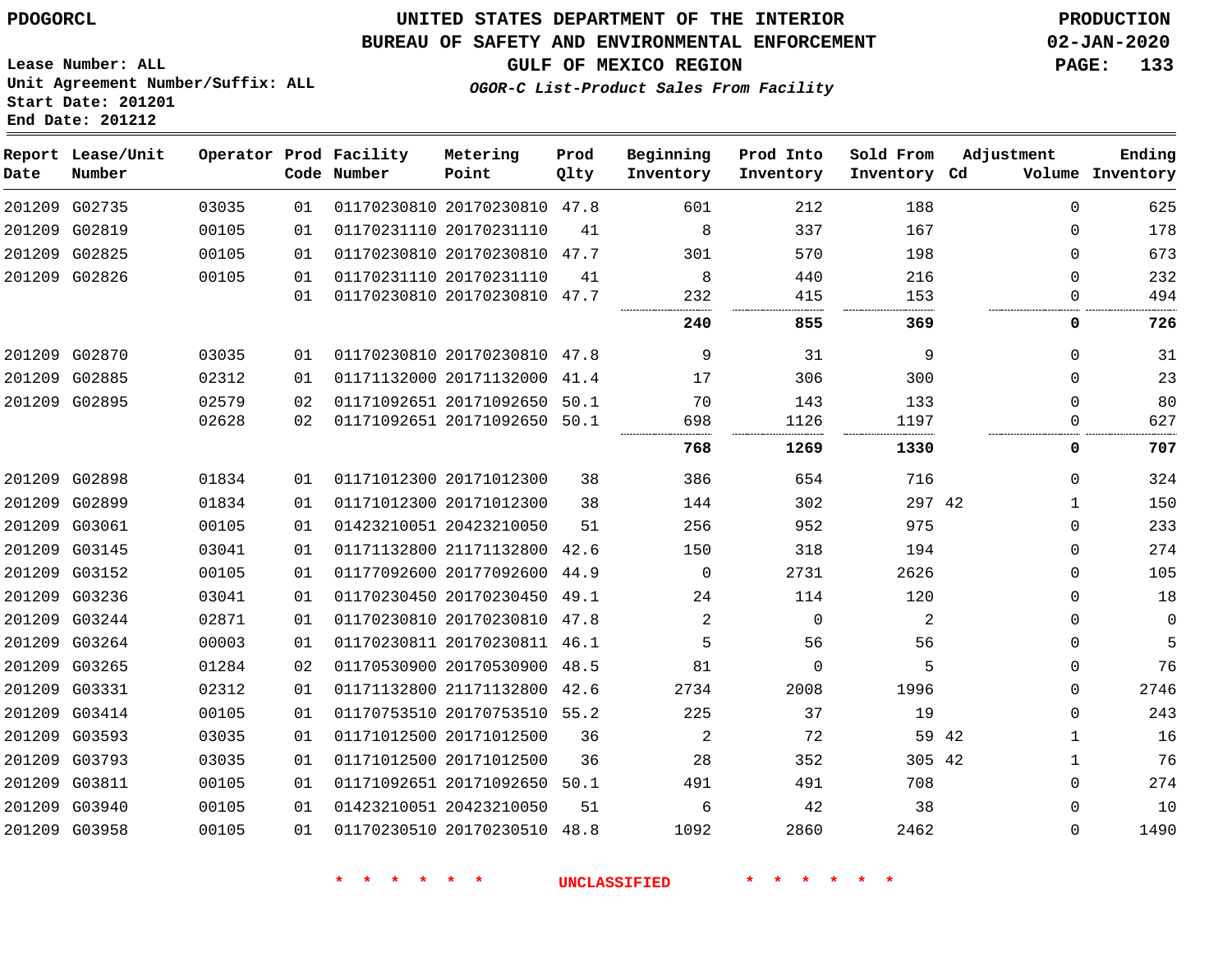**Lease Number: ALL**

**Start Date: 201201 End Date: 201212**

## **UNITED STATES DEPARTMENT OF THE INTERIOR PDOGORCL PRODUCTION**

#### **BUREAU OF SAFETY AND ENVIRONMENTAL ENFORCEMENT 02-JAN-2020**

**Unit Agreement Number/Suffix: ALL**

**GULF OF MEXICO REGION PAGE: 134**

**OGOR-C List-Product Sales From Facility**

| Date | Report Lease/Unit<br>Number |       |    | Operator Prod Facility<br>Code Number | Metering<br>Point            | Prod<br>Qlty | Beginning<br>Inventory | Prod Into<br>Inventory | Sold From<br>Inventory Cd | Adjustment   | Ending<br>Volume Inventory |
|------|-----------------------------|-------|----|---------------------------------------|------------------------------|--------------|------------------------|------------------------|---------------------------|--------------|----------------------------|
|      | 201209 G04003               | 00105 | 01 |                                       | 01171012500 20171012500      | 36           | 473                    | 2808                   | 2677                      | $\Omega$     | 604                        |
|      | 201209 G04065               | 02628 | 01 |                                       | 01423210051 20423210050      | 51           | 7                      | 224                    | 176                       | $\mathbf{0}$ | 55                         |
|      | 201209 G04081               | 03035 | 01 |                                       | 01170230450 20170230810 47.8 |              | 1973                   | 4279                   | 1448                      | $\mathbf{0}$ | 4804                       |
|      | 201209 G04085               | 00687 | 01 |                                       | 01170230811 20170230811      | 45.5         | 586                    | 4303                   | 4469 42                   | $-1$         | 419                        |
|      | 201209 G04087               | 02899 | 01 |                                       | 01177008150 01177008150      | 32.7         | 868                    | 3024                   | 2888                      | $\mathbf{0}$ | 1004                       |
|      | 201209 G04098               | 01963 | 02 |                                       | 01170230810 20170230810 47.8 |              | 170                    | 331                    | 102                       | $\mathbf 0$  | 399                        |
|      | 201209 G04232               | 00105 | 01 |                                       | 01171012500 20171012500      | 36           | 95                     | 1325                   | 1135                      | $\Omega$     | 285                        |
|      |                             | 00730 | 01 |                                       | 01171012500 20171012500      | 36           | 808                    | 9365                   | 8158                      | 0            | 2015                       |
|      |                             |       |    |                                       |                              |              | 903                    | 10690                  | 9293                      | 0            | 2300                       |
|      | 201209 G04397               | 00105 | 01 |                                       | 01170230810 20170230810 47.7 |              | 298                    | $\mathbf 0$            | 174                       | $\mathbf{0}$ | 124                        |
|      | 201209 G04421               | 00105 | 01 |                                       | 01171131600 20171131600      | 43.6         | 928                    | 3960                   | 3710                      | 0            | 1178                       |
|      | 201209 G04453               | 03033 | 02 |                                       | 01171012300 20171012300 38.4 |              | 30                     | $\Omega$               | 30                        | $\Omega$     | $\mathbf 0$                |
|      | 201209 G04537               | 03033 | 01 |                                       | 01420470030 20420470030      | $\Omega$     | 895                    | $\Omega$               | $\mathbf 0$               | $\mathbf{0}$ | 895                        |
|      | 201209 G04800               | 03026 | 02 |                                       | 01171132800 21171132800 42.6 |              | 2173                   | 3848                   | 2535 42                   | $\mathbf{1}$ | 3487                       |
|      | 201209 G04818               | 03035 | 01 |                                       | 01170230500 20170230500      | 43           | 4                      | 9                      | 10                        | $\mathbf{0}$ | 3                          |
|      | 201209 G05006               | 01284 | 02 |                                       | 01170230510 20170230510      | 48.9         | 25                     | 100                    | 73                        | 0            | 52                         |
|      | 201209 G05283               | 01376 | 01 |                                       | 01170231300 01170231300      | 41           | $\mathbf 0$            | 3024                   | 3024                      | $\mathbf 0$  | $\mathbf 0$                |
|      | 201209 G05286               | 03033 | 01 |                                       | 01170230810 20170230810      | 47.8         | 1192                   | 863                    | 476 42                    | $\mathbf{1}$ | 1580                       |
|      | 201209 G05292               | 00003 | 01 |                                       | 01170230811 20170230811 46.1 |              | 82                     | 29                     | 108                       | $\mathbf{0}$ | 3                          |
|      | 201209 G05431               | 02970 | 02 |                                       | 01177062608 2017706260A      | 38           | 199                    | $\Omega$               | $\Omega$                  | $\Omega$     | 199                        |
|      | 201209 G05494               | 02871 | 02 |                                       | 01171132800 21171132800      | 42.6         | 291                    | 297                    | 247 42                    | $-1$         | 340                        |
|      | 201209 G05504               | 00105 | 01 |                                       | 01171132800 21171132800 42.6 |              | 592                    | 1843                   | 1025                      | $\mathbf 0$  | 1410                       |
|      |                             |       | 01 |                                       | 01171012300 20171012300      | 38           | 255                    | 1025                   | 772                       | $\mathbf 0$  | 508                        |
|      |                             | 00730 | 01 |                                       | 01171132800 21171132800      | 42.6         | 153                    | 396                    | 231                       | $\mathbf{0}$ | 318                        |
|      |                             | 02970 | 02 |                                       | 01171132800 21171132800      | 42.3         | 8400                   | 12143                  | 8648                      | $\mathbf{0}$ | 11895                      |
|      |                             |       |    |                                       |                              |              | 9400                   | 15407                  | 10676                     | 0            | 14131                      |
|      | 201209 G05505               | 00078 | 01 |                                       | 01171132800 21171132800 42.6 |              | 1345                   | 1134                   | 975 42                    | $-1$         | 1503                       |
|      | 201209 G05602               | 01834 | 01 |                                       | 01171012500 20171012500      | 40           | 112                    | 2144                   | 1794 42                   | -1           | 461                        |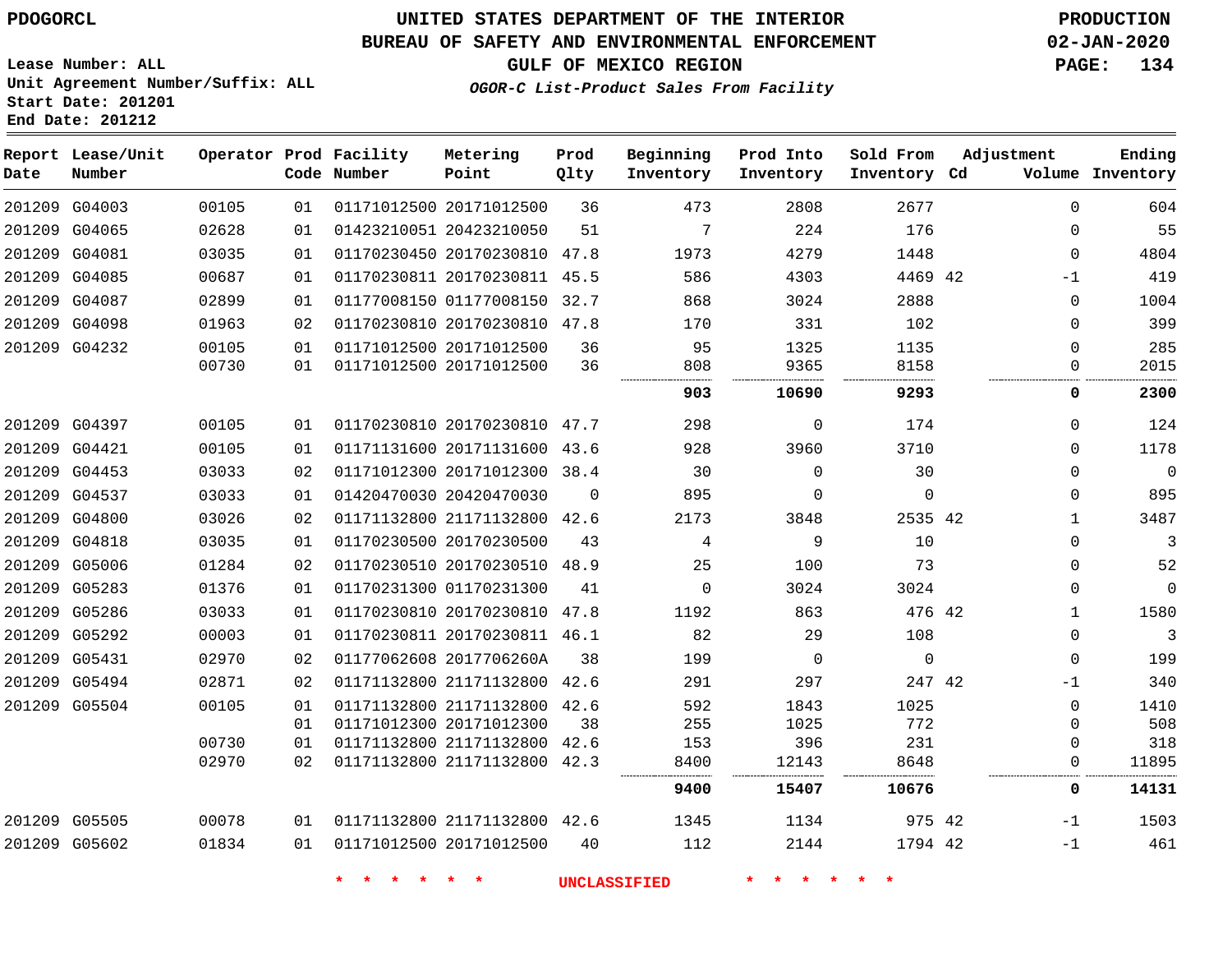#### **BUREAU OF SAFETY AND ENVIRONMENTAL ENFORCEMENT 02-JAN-2020**

**Lease Number: ALL Unit Agreement Number/Suffix: ALL Start Date: 201201**

**Operator Prod Facility**

**End Date: 201212**

**Report Lease/Unit**

**GULF OF MEXICO REGION PAGE: 135**

**Prod**

**OGOR-C List-Product Sales From Facility**

**Beginning Prod Into Sold From**

**Adjustment**

**Ending**

| Date | Number        |       |    | Code Number                         | Point                        | Qlty     | Inventory           | Inventory    | Inventory Cd    |       |             | Volume Inventory |
|------|---------------|-------|----|-------------------------------------|------------------------------|----------|---------------------|--------------|-----------------|-------|-------------|------------------|
|      | 201209 G05610 | 02312 | 01 |                                     | 01171012500 20171012500      | 36       | 7                   | 83           | 72              |       | $\mathbf 0$ | 18               |
|      | 201209 G05612 | 00105 | 01 |                                     | 01171012500 20171012500      | 36       | 313                 | 4931         | 4183            |       | 0           | 1061             |
|      | 201209 G06069 | 00105 | 01 |                                     | 01423210051 20423210050      | 51       | 3                   | 122          | 95              |       | $\Omega$    | 30               |
|      | 201209 G06105 | 03033 | 01 |                                     | 01420390110 20420390110 52.5 |          | 91                  | $\mathbf 0$  | 31              |       | 0           | 60               |
|      | 201209 G06156 | 00105 | 01 |                                     | 01170230500 20170230500      | 43       | 23                  | 21           | 37              |       | 0           | $\overline{7}$   |
|      | 201209 G06166 | 00105 | 01 |                                     | 01170230450 20170230450      | 49       | $\Omega$            | 1702         | 1440            |       | 0           | 262              |
|      | 201209 G06668 | 00276 | 01 |                                     | 01171132000 20171132000 41.4 |          | 391                 | 6141         | 6072 42         |       | $-1$        | 459              |
|      | 201209 G07215 | 03041 | 01 |                                     | 01420390120 01420390120 53.8 |          | 12                  | $\mathsf{O}$ | 12              |       | 0           | $\mathbf 0$      |
|      | 201209 G07703 | 03041 | 01 |                                     | 01171132800 21171132800 42.6 |          | 186                 | 126          | 133             |       | $\mathbf 0$ | 179              |
|      | 201209 G07736 | 02312 | 01 |                                     | 01171132800 21171132800 42.6 |          | 652                 | 840          | 628             |       | $\mathbf 0$ | 864              |
|      | 201209 G07760 | 01284 | 01 |                                     | 01177122950 20177122950 30.1 |          | 72                  | 6922         | 6969            |       | 0           | 25               |
|      | 201209 G07917 | 01834 | 01 |                                     | 01170573602 20170573602      | 34       | 39872               | 26419        | 28106           |       | $\mathbf 0$ | 38185            |
|      | 201209 G08120 | 02312 | 01 |                                     | 01423210051 20423210050      | 51       | $\mathbf 0$         | 19           | 14              |       | $\mathbf 0$ | 5                |
|      | 201209 G09010 | 03041 | 01 |                                     | 01420390120 01420390120 53.8 |          | 285                 | 380          | 473             |       | $\Omega$    | 192              |
|      | 201209 G09032 | 00730 | 01 |                                     | 01170230450 20170230450 49.1 |          | 4                   | 42           |                 | 39 42 | $-1$        | 6                |
|      | 201209 G09631 | 01284 | 01 |                                     | 01177122950 20177122950 30.1 |          | 22                  | 2491         | 2506            |       | $\mathbf 0$ | $\overline{7}$   |
|      | 201209 G10487 | 00981 | 01 |                                     | 01170753850 20170753850 29.3 |          | 1838                | 141          | 12              |       | 0           | 1967             |
|      | 201209 G10584 | 03075 | 02 |                                     | 01170230811 20170230811 45.5 |          | 71                  | 297          | 339             |       | $\mathbf 0$ | 29               |
|      | 201209 G10636 | 03035 | 01 |                                     | 01170230811 20170230811 45.5 |          | 572                 | 2446         | 2780            |       | $\mathbf 0$ | 238              |
|      | 201209 G10794 | 03035 | 01 |                                     | 01177122950 20177122950 30.1 |          | 15                  | 6103         | 6095 42         |       | $-1$        | 22               |
|      | 201209 G10910 | 00162 | 01 |                                     | 01177245110 2017724511G 46.4 |          | $\overline{0}$      | 7854         | 7854            |       | $\mathbf 0$ | $\overline{0}$   |
|      | 201209 G11243 | 03033 | 01 |                                     | 01420470030 20420470030      | $\Omega$ | 701                 | $\mathbf 0$  | $\mathbf 0$     |       | $\mathbf 0$ | 701              |
|      | 201209 G11870 | 00276 | 01 |                                     | 01171132000 20171132000 41.4 |          | 380                 | 6337         | 6243 42         |       | -1          | 473              |
|      | 201209 G11984 | 03008 | 02 |                                     | 01171092651 20171092650 50.1 |          | 167                 | $\mathbf 0$  | 167             |       | $\mathbf 0$ | $\overline{0}$   |
|      | 201209 G12020 | 03035 | 01 |                                     | 01171012500 20171012500      | 36       | 92                  | 1314         | 1123            |       | $\Omega$    | 283              |
|      | 201209 G12024 | 02312 | 02 |                                     | 01171012500 20171012500      | 36       | 24                  | 252          | 222             |       | 0           | 54               |
|      | 201209 G12355 | 03033 | 01 |                                     | 01171012300 20171012300 38.4 |          | 7005                | 11290        | 12697           |       | $\mathbf 0$ | 5598             |
|      | 201209 G12564 | 02603 | 01 |                                     | 01170230510 20170230510 48.9 |          | 115                 | 440          | 326             |       | $\mathbf 0$ | 229              |
|      |               |       |    | $\star$<br>$\star$<br>一大<br>$\star$ | $\star$ $\star$              |          | <b>UNCLASSIFIED</b> | * * * *      | $\star$ $\star$ |       |             |                  |

**Metering**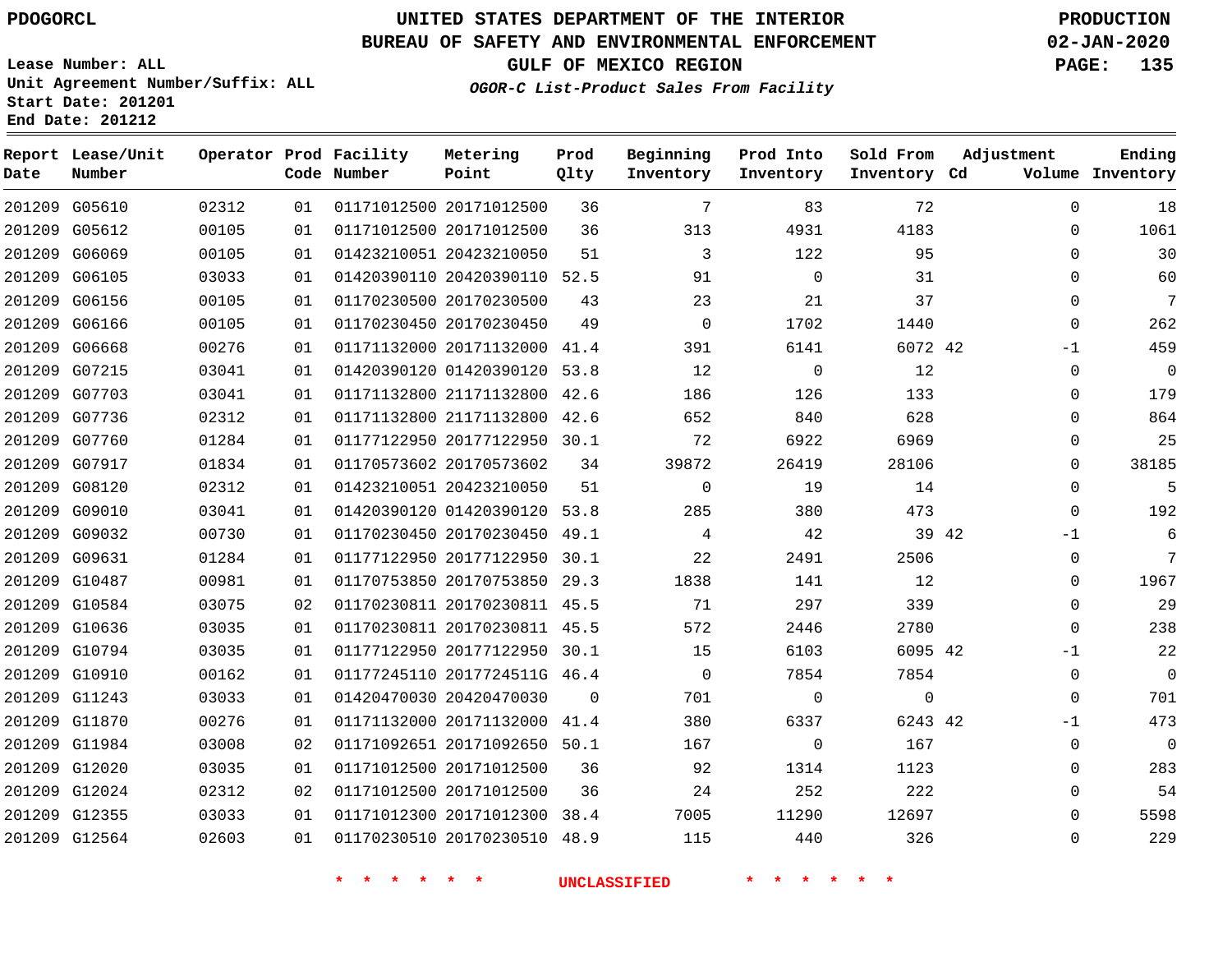**Prod Qlty**

#### **BUREAU OF SAFETY AND ENVIRONMENTAL ENFORCEMENT 02-JAN-2020**

**Lease Number: ALL Unit Agreement Number/Suffix: ALL Start Date: 201201**

**Operator Prod Facility Metering**

**Code Number**

01171132000 20171132000 41.4

**Point**

**End Date: 201212**

**Report Lease/Unit**

**Number**

G12803

**Date**

G17190

**GULF OF MEXICO REGION PAGE: 136**

**Inventory Cd Volume**

**OGOR-C List-Product Sales From Facility**

**Inventory**

**Beginning Prod Into**

**Inventory**

**Sold From Adjustment**

**Inventory**

|        | 201209 G13560 | 03033 | 01 | 01170230810 20170230810 47.8 |          | 51       | 37       |          | 20 42           | $-1$     | 67           |
|--------|---------------|-------|----|------------------------------|----------|----------|----------|----------|-----------------|----------|--------------|
|        | 201209 G13563 | 03033 | 01 | 01170230811 20170230811 45.5 |          | 1346     | $\Omega$ | 1346     |                 | $\Omega$ | $\mathbf{0}$ |
|        | 201209 G13576 | 03147 | 02 | 01170230810 20170230810 47.8 |          | 45       | $\Omega$ | 24       |                 | $\Omega$ | 21           |
|        | 201209 G13937 | 02628 | 02 | 01171092651 20171092650      | 50.1     | 185      | 354      | 325      |                 | $\Omega$ | 214          |
|        | 201209 G13938 | 01284 | 01 | 01171012500 20171012500      | 36       | 709      | 11367    | 9637     |                 | $\Omega$ | 2439         |
| 201209 | G14428        | 02871 | 01 | 01171012400 20171012400 51.4 |          | 2800     | 7684     | 9172 42  |                 | -1       | 1311         |
|        | 201209 G14535 | 02628 | 01 | 01171012500 20171012500      | 36       | 1520     | 15149    | 13415    |                 | $\Omega$ | 3254         |
|        | 201209 G15050 | 00105 | 01 | 01170231110 20170231110      | 41       | 834      | 31633    | 15779    |                 | $\Omega$ | 16688        |
|        | 201209 G15078 | 03035 | 01 | 01170230810 20170230810 47.8 |          | 523      | 0        | 121      |                 | 0        | 402          |
|        | 201209 G15110 | 02714 | 01 | 01170530900 20170530900      | $\Omega$ | 2        | $\Omega$ | $\Omega$ |                 | 0        | 2            |
|        | 201209 G15189 | 02970 | 02 | 01171132800 21171132800      | 42.6     | 45       | 60       | 45       |                 | $\Omega$ | 60           |
|        | 201209 G15239 | 03041 | 01 | 01171012500 20171012500      | 36       | 7        | 98       | 84       |                 | $\Omega$ | 21           |
| 201209 | G15241        | 00105 | 01 | 01171092651 20171092650      | 50.1     | $\Omega$ | 11       | 5        |                 | $\Omega$ | 6            |
|        | 201209 G15263 | 00105 | 01 | 01171132000 20171132000      | 41.4     | 107      | 2091     | 2042     |                 | $\Omega$ | 156          |
|        | 201209 G15277 | 03035 | 01 | 01171012400 20171012400 51.4 |          | 2635     | 8633     | 9795     |                 | $\Omega$ | 1473         |
|        | 201209 G15299 | 02200 | 02 | 01171092651 20171092650      | 50       | 1567     | 2774     | 2794     |                 | 0        | 1547         |
|        | 201209 G15312 | 00105 | 01 | 01171092651 20171092650      | 50       | 4616     | 7592     | 7974     |                 | $\Omega$ | 4234         |
|        | 201209 G15740 | 00105 | 01 | 01170230450 20170230450      | 49.1     | 62       | 0        | 62       |                 | 0        | 0            |
|        |               | 02893 | 02 | 01170230450 20170230450 48.5 |          | 0        |          | ∩        |                 |          | $\Omega$     |
|        |               |       |    |                              |          | 62       | 0        | 62       |                 | 0        | 0            |
|        | 201209 G16121 | 00687 | 01 | 01170230811 20170230811 45.5 |          | 242      | 1334     | 1447 42  |                 |          | 130          |
|        | 201209 G16201 | 03026 | 02 | 01170530900 20170530900 48.5 |          | 3        | $\Omega$ | $\Omega$ |                 | $\Omega$ | 3            |
|        | 201209 G16325 | 00105 | 01 | 01171012400 20171012400 51.4 |          | 866      | 639      | 1396     |                 | 0        | 109          |
| 201209 | G16469        | 03026 | 02 | 01170753510 20170753510      | 55.2     | 145      | 0        | 11       |                 | $\Omega$ | 134          |
|        | 201209 G16515 | 00162 | 01 | 01177245110 2017724511G 46.4 |          | $\Omega$ | 23942    | 23942    |                 | $\Omega$ | $\Omega$     |
|        | 201209 G16890 | 00981 | 01 | 01170753850 20170753850 29.3 |          | 563      | $\Omega$ |          | 0 <sub>09</sub> | -4       | 559          |

**\* \* \* \* \* \* UNCLASSIFIED \* \* \* \* \* \***

01170230810 20170230810 47.8

**Ending**

 $\Omega$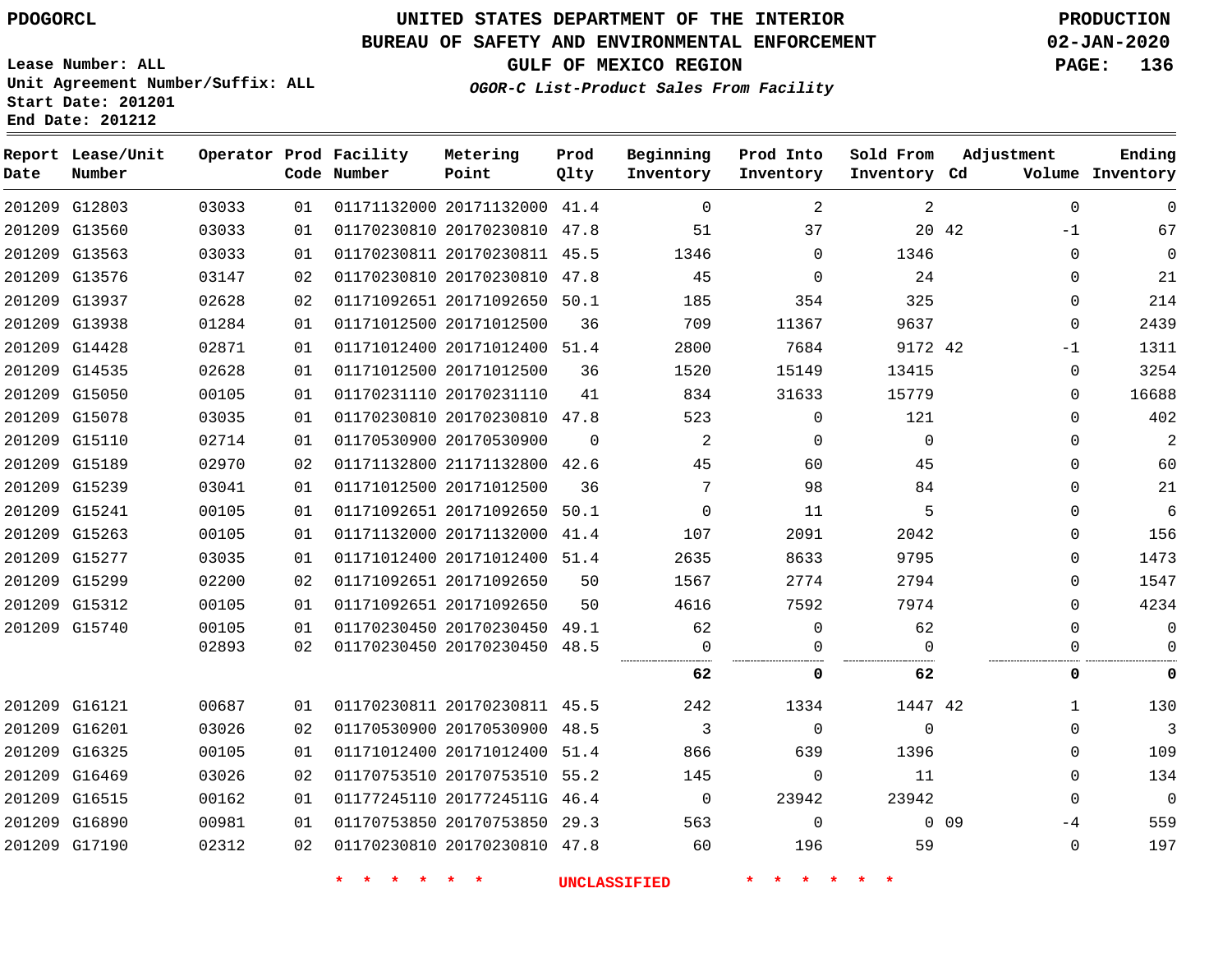G17754 G17789

**Date**

**Report Lease/Unit**

**Number**

## **UNITED STATES DEPARTMENT OF THE INTERIOR PDOGORCL PRODUCTION**

**Prod Qlty**

#### **BUREAU OF SAFETY AND ENVIRONMENTAL ENFORCEMENT 02-JAN-2020**

**Lease Number: ALL Unit Agreement Number/Suffix: ALL Start Date: 201201 End Date: 201212**

> 

**Operator Prod Facility**

**Code Number**

 20170230510 48.9 20170230810 47.8

**Metering Point**

  **OGOR-C List-Product Sales From Facility**

 

 

**Prod Into Inventory**

**Beginning Inventory**

**GULF OF MEXICO REGION PAGE: 137**

**Inventory Cd Volume**

**Adjustment**

  $\Omega$  $\Omega$  -1  $\Omega$   $-28$   $\Omega$  $-247$  $-293$  $\overline{0}$  $\overline{0}$  $\Omega$  $\Omega$  $\Omega$  $\Omega$   $\Omega$  

**Ending**

47

**Sold From Inventory**

|               |       |    |  |                              |          | <b>UNCLASSIFIED</b> |       |                            |                 |
|---------------|-------|----|--|------------------------------|----------|---------------------|-------|----------------------------|-----------------|
| 201209 G21655 | 01834 | 01 |  | 01171132800 21171132800 42.6 |          | 3595                | 4831  | 3548 42                    |                 |
| 201209 G21652 | 01834 | 01 |  | 01171132800 21171132800      | $\Omega$ | $\Omega$            |       | $\mathbf{1}$<br>$\Omega$   |                 |
| 201209 G21592 | 02628 | 02 |  | 01171132000 20171132000 41.4 |          | $\Omega$            |       | 32<br>34                   |                 |
| 201209 G21534 | 02807 | 01 |  | 01170230811 20170230811 45.5 |          | 117                 | 2178  | 2083                       |                 |
| 201209 G21532 | 02807 | 01 |  | 01170230811 20170230811 45.5 |          | 1379                | 3402  | 4449                       |                 |
| 201209 G21530 | 00078 | 01 |  | 01170230400 20170230400 50.2 |          | $\mathbf 0$         |       | 83<br>61                   |                 |
| 201209 G21120 | 02058 | 02 |  | 01171012500 20171012500      | 36       | 56                  | 627   | 548                        |                 |
| 201209 G21096 | 00105 | 01 |  | 01170230811 20170230811 45.5 |          | $\Omega$            | 331   | 299                        |                 |
| 201209 G21070 | 02970 | 02 |  | 01171132800 21171132800 42.6 |          | 67                  | 111   | 75                         |                 |
| 201209 G20656 | 03041 | 01 |  | 01422450350 20422450350 49.2 |          | 5                   |       | 2<br>0                     |                 |
| 201209 G20655 | 03035 | 01 |  | 01170230510 20170230510 48.9 |          | 2247                |       | 366<br>2422                |                 |
| 201209 G20605 | 02477 | 01 |  | 01423550141 20423550140 27.3 |          | 1419                | 8594  | 8068                       |                 |
| 201209 G19839 | 02777 | 01 |  | 01170753510 20170753510 45.5 |          | 176                 |       | 0<br>8                     |                 |
| 201209 G19760 | 03035 | 01 |  | 01171132800 21171132800 42.6 |          | 9365                | 216   | 5490                       |                 |
| 201209 G19127 | 03165 | 01 |  | 01170230811 20170230811 45.5 |          | 11                  | 312   |                            | 0 <sub>09</sub> |
| 201209 G19030 | 02806 | 01 |  | 01423210051 20423210050      | 51       | 59                  | 248   |                            | 0 <sub>09</sub> |
| 201209 G18936 | 02871 | 01 |  | 01422450350 20422450350 49.2 |          | 140                 |       | 78<br>64                   |                 |
| 201209 G18863 | 02312 | 02 |  | 01420470030 20420470030      | $\Omega$ | 11                  |       | 0<br>$\Omega$              |                 |
| 201209 G18577 | 00981 | 01 |  | 01170753850 20170753850 29.3 |          | 4122                |       | 279                        | $0$ 09          |
| 201209 G18043 | 03059 | 01 |  | 01171012500 20171012500      | 36       | 477                 | 9021  | 7557                       |                 |
| 201209 G17966 | 00105 | 01 |  | 01171012300 20171012300 38.4 |          | 32                  |       | $\mathbf 0$<br>32          |                 |
| 201209 G17921 | 03026 | 01 |  | 01171012500 20177062959 27.3 |          | $\Omega$            | 37012 | 37012                      |                 |
| 201209 G17913 | 01834 | 01 |  | 01171132800 21171132800 42.6 |          | 816                 | 783   |                            | 673 42          |
| 201209 G17912 | 02970 | 02 |  | 01177062608 2017706260A      | 38       | 73                  |       | $\mathbf 0$<br>$\mathbf 0$ |                 |
| 201209 G17898 | 01963 | 02 |  | 01171131600 20171131600 43.1 |          | $\Omega$            |       | $\mathbf 0$<br>$\Omega$    |                 |
| 201209 G17858 | 00105 | 01 |  | 01170530900 20170530900 48.5 |          | 118                 |       | 7<br>$\mathbf 0$           |                 |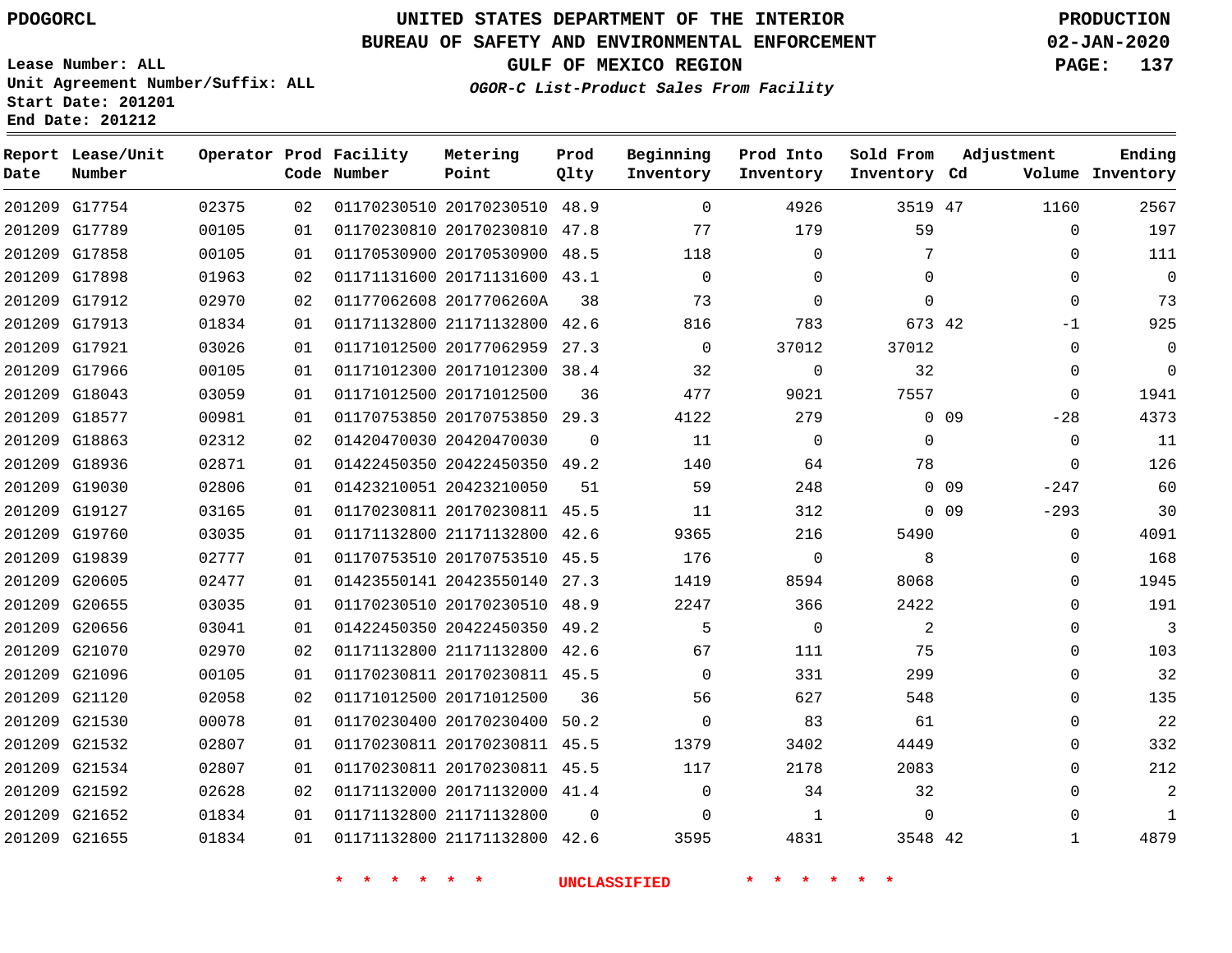#### **BUREAU OF SAFETY AND ENVIRONMENTAL ENFORCEMENT 02-JAN-2020**

**Lease Number: ALL Unit Agreement Number/Suffix: ALL Start Date: 201201 End Date: 201212**

**GULF OF MEXICO REGION PAGE: 138**

**OGOR-C List-Product Sales From Facility**

| Date | Report Lease/Unit<br>Number |       |    | Operator Prod Facility<br>Code Number | Metering<br>Point            | Prod<br>Qlty   | Beginning<br>Inventory | Prod Into<br>Inventory | Sold From<br>Inventory Cd | Adjustment   | Ending<br>Volume Inventory |
|------|-----------------------------|-------|----|---------------------------------------|------------------------------|----------------|------------------------|------------------------|---------------------------|--------------|----------------------------|
|      | 201209 G21825               | 00981 | 01 |                                       | 01170753850 20170753850 29.3 |                | 844                    | 68                     |                           | 0.09<br>-6   | 906                        |
|      | 201209 G21826               | 00981 | 01 |                                       | 01170753850 20170753850      | $\Omega$       | 21                     | $\mathbf 0$            | $\mathbf{0}$              | 0            | 21                         |
|      | 201209 G22219               | 03033 | 01 |                                       | 01423210051 20423210050      | 51             | 123                    | 800                    | 727                       | $\Omega$     | 196                        |
|      | 201209 G22236               | 00105 | 01 |                                       | 01170230450 20170230450 49.1 |                | 28                     | 128                    | 136                       | $\Omega$     | 20                         |
|      | 201209 G22246               | 01284 | 02 |                                       | 01423210051 20170230500 43.1 |                | 28                     | 5                      | 31                        | $\Omega$     | 2                          |
|      | 201209 G22268               | 02777 | 01 |                                       | 01170230810 2042709015I      | 43             | $\mathbf 0$            | 454                    | 454                       | $\mathbf{0}$ | $\mathbf 0$                |
|      | 201209 G22501               | 00078 | 01 |                                       | 01170230400 20170230400 50.3 |                | 96                     | 567                    | 515 42                    | $\mathbf{1}$ | 149                        |
|      | 201209 G22505               | 02375 | 02 |                                       | 01170230811 20170230811 45.5 |                | $\mathbf 0$            | 4218                   | 4662 47                   | 855          | 411                        |
|      | 201209 G22510               | 00162 | 01 |                                       | 01170230810 20170230810 47.8 |                | 3498                   | 7907                   | 2641                      | $\mathbf 0$  | 8764                       |
|      | 201209 G22513               | 02579 | 02 |                                       | 01170230500 20170230500      | 43             | 1152                   | 2931                   | 3056 42                   | $-1$         | 1026                       |
|      | 201209 G22549               | 02222 | 01 |                                       | 01170530900 20170530900 48.5 |                | 6                      | $\mathbf 0$            | $\mathbf 0$               | $\mathbf 0$  | 6                          |
|      | 201209 G22605               | 01834 | 01 |                                       | 01171132800 21171132800      | 42.6           | 355                    | 628                    | 414 42                    | $\mathbf{1}$ | 570                        |
|      | 201209 G22613               | 02655 | 02 |                                       | 01171132800 21171132800 42.6 |                | 353                    | 491                    | 355                       | 0            | 489                        |
|      | 201209 G22621               | 01834 | 01 |                                       | 01171132800 21171132800 42.6 |                | 5402                   | 8479                   | 5843                      | 0            | 8038                       |
|      | 201209 G22660               | 02058 | 02 |                                       | 01171012310 20171012310 44.8 |                | 11                     | 103                    | 103                       | 0            | 11                         |
|      | 201209 G22699               | 00730 | 01 |                                       | 01171012500 20171012500      | 36             | 415                    | 5968                   | 5099                      | $\Omega$     | 1284                       |
|      | 201209 G22772               | 00105 | 01 |                                       | 01170513800 20170513800 32.4 |                | 198                    | 86                     | 273                       | 0            | 11                         |
|      | 201209 G22781               | 03035 | 01 |                                       | 01170754751 01170754751      | $\overline{0}$ | 973                    | $\mathbf 0$            | $\mathbf 0$               | 0            | 973                        |
|      | 201209 G22792               | 03035 | 01 |                                       | 01177258041 01177258041      | 30             | 1749                   | 178                    | 1398                      | 0            | 529                        |
|      | 201209 G22840               | 00730 | 01 |                                       | 01608103650 20608103650 30.8 |                | 2                      | 1212                   | 1210                      | $\Omega$     | 4                          |
|      | 201209 G23125               | 02312 | 02 |                                       | 01420470030 20420470030      | $\mathbf 0$    | 154                    | 0                      | $\mathbf 0$               | $\mathbf{0}$ | 154                        |
|      | 201209 G23181               | 01963 | 01 |                                       | 01423210051 20423210050      | 51             | 131                    | 208                    | 205                       | $\Omega$     | 134                        |
|      | 201209 G23199               | 00105 | 01 |                                       | 01170230450 20170230450 49.1 |                | 314                    | 2055                   | 2053                      | 0            | 316                        |
|      | 201209 G23473               | 00981 | 01 |                                       | 01170753850 20170753850 29.3 |                | 166                    | 0                      | 1                         | 0            | 165                        |
|      | 201209 G23480               | 00981 | 01 |                                       | 01170753850 20170753850 29.3 |                | 1617                   | $\mathbf 0$            | 11                        | $\Omega$     | 1606                       |
|      | 201209 G23481               | 00981 | 01 |                                       | 01170753850 20170753850 29.3 |                | 1335                   | 210                    | 9                         | 0            | 1536                       |
|      | 201209 G23528               | 00981 | 01 |                                       | 01170753850 20170753850 29.3 |                | 3505                   | 27                     | 24                        | 0            | 3508                       |
|      | 201209 G23529               | 00981 | 01 |                                       | 01170753850 20170753850 29.3 |                | 4506                   | 403                    | 31                        | 0            | 4878                       |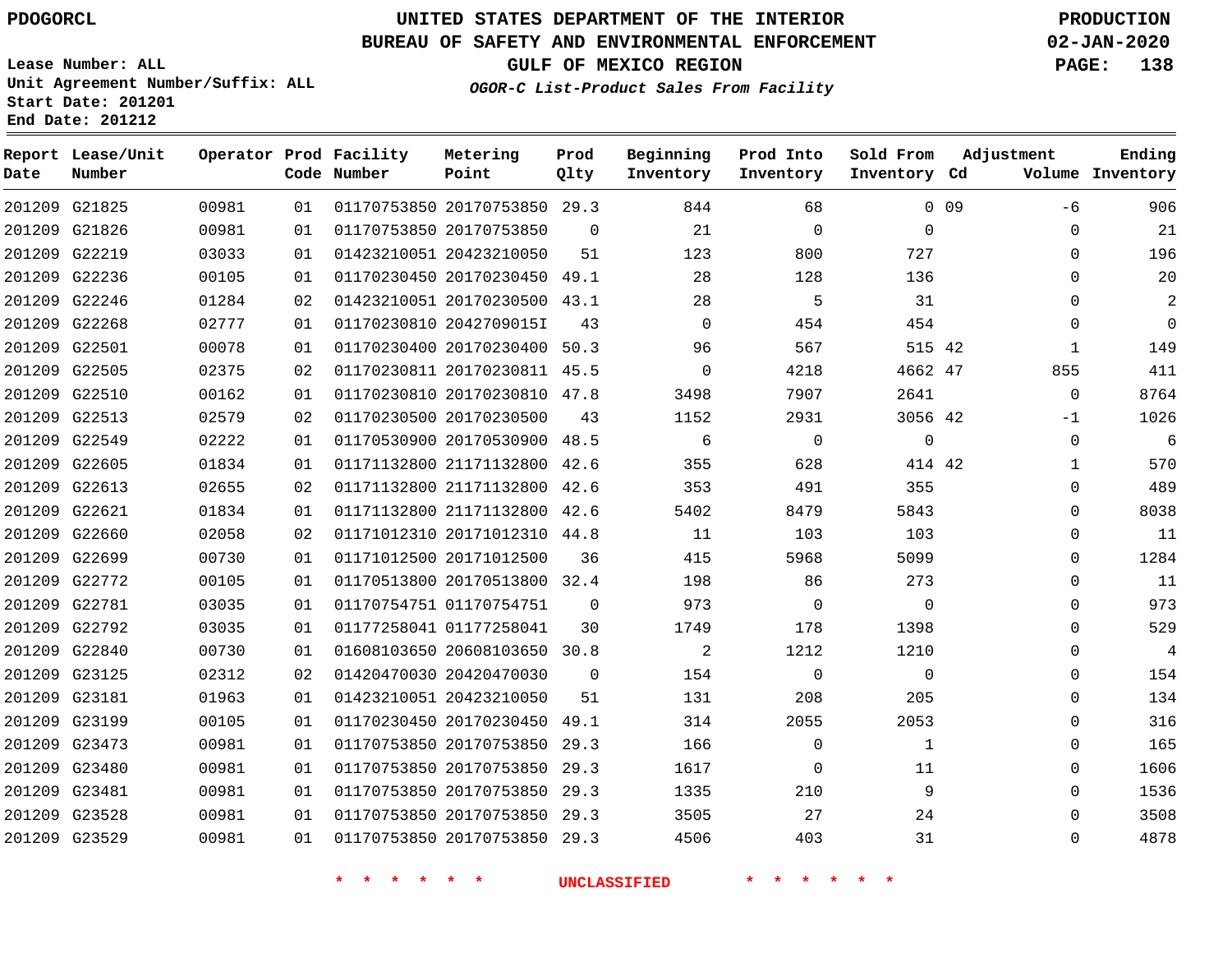**End Date: 201212**

**Report Lease/Unit**

**Number**

 G23730 G23735 G23736

**Date**

## **UNITED STATES DEPARTMENT OF THE INTERIOR PDOGORCL PRODUCTION**

**Prod**

#### **BUREAU OF SAFETY AND ENVIRONMENTAL ENFORCEMENT 02-JAN-2020**

**Lease Number: ALL Unit Agreement Number/Suffix: ALL Start Date: 201201**

**Operator Prod Facility**

**OGOR-C List-Product Sales From Facility**

**Beginning**

**Prod Into**

**GULF OF MEXICO REGION PAGE: 139**

**Inventory Cd Volume**

**Adjustment**

 

**Ending**

**Sold From**

|       |    | Code Number | Point                        | Qlty | Inventory      | Inventory | Inventory Cd |  |
|-------|----|-------------|------------------------------|------|----------------|-----------|--------------|--|
| 02807 | 01 |             | 01170230810 20170230811 45.5 |      | $\Omega$       | 146       | 164 47       |  |
| 00162 | 01 |             | 01170230810 20170230810      | 47.7 | $\Omega$       | 432       | 432          |  |
| 02312 | 02 |             | 01170230810 20170230810      | 47.8 | 73             | 116       | 44           |  |
| 02312 | 02 |             | 01170230810 20170230810      | 47.8 | 36             | 0         | 8            |  |
| 02222 | 01 |             | 01170230811 20170230811 45.5 |      | 25             | 40        | 61           |  |
| 02503 | 02 |             | 01171012400 20171012400 51.4 |      | 2394           | 13600     | 13673        |  |
| 02266 | 01 |             | 01171012310 20171012310      | 45.2 |                | $\Omega$  |              |  |
| 03035 | 01 |             | 01171092651 20171092650      | 50.1 | $\mathfrak{D}$ | 11        | 7            |  |
| 02807 | 01 |             | 01170753510 20170753510 55.2 |      | 2984           | $\Omega$  | 219          |  |
| 02312 | 02 |             | 01170230810 20170230810      | 0    |                | 66        | $\Omega$     |  |
|       |    |             |                              |      |                |           |              |  |

**Metering**

| 201209 G23748 | 02312 | 02 | 01170230810 20170230810 47.8 |          | 36             | $\Omega$       | 8          | 0            | 28          |
|---------------|-------|----|------------------------------|----------|----------------|----------------|------------|--------------|-------------|
| 201209 G23754 | 02222 | 01 | 01170230811 20170230811 45.5 |          | 25             | 40             | 61         | $\Omega$     | 4           |
| 201209 G23851 | 02503 | 02 | 01171012400 20171012400 51.4 |          | 2394           | 13600          | 13673      | $\Omega$     | 2321        |
| 201209 G23853 | 02266 | 01 | 01171012310 20171012310 45.2 |          | 1              | $\Omega$       | 1          | $\Omega$     | $\Omega$    |
| 201209 G23933 | 03035 | 01 | 01171092651 20171092650 50.1 |          | 2              | 11             | 7          | 0            | 6           |
| 201209 G23956 | 02807 | 01 | 01170753510 20170753510 55.2 |          | 2984           | $\Omega$       | 219        | 0            | 2765        |
| 201209 G24425 | 02312 | 02 | 01170230810 20170230810      | $\Omega$ | $\mathbf{1}$   | 66             | $\bigcirc$ | $\Omega$     | 67          |
| 201209 G24429 | 02312 | 02 | 01170230810 20170230810 47.8 |          | 985            | 399            | 336        | $\Omega$     | 1048        |
| 201209 G24700 | 02312 | 02 | 01170230811 20170230811 45.5 |          | 43             | 148            | 177        | $\Omega$     | 14          |
| 201209 G24710 | 02058 | 01 | 01170230811 20170230811 45.5 |          | $\Omega$       | 1830           | 2006 47    | 354          | 178         |
| 201209 G24730 | 00105 | 01 | 01170230500 20170230500      | 43       | 1040           | 2392           | 2595       | $\Omega$     | 837         |
|               |       | 01 | 01170230810 20170230810 47.7 |          | 127            | $\overline{0}$ | 29         | $\Omega$     | 98          |
|               |       |    |                              |          | 1167           | 2392           | 2624       | 0            | 935         |
| 201209 G24767 | 02628 | 01 | 01170530900 20170530900 48.5 |          | 64             | $\Omega$       | 4          | $\Omega$     | 60          |
| 201209 G24791 | 02989 | 01 | 01171131600 20171131600 43.7 |          | 25             | 199            | 165        | $\Omega$     | 59          |
| 201209 G24878 | 02628 | 02 | 01171092651 20171092650 50.1 |          | 174            | 283            | 291 42     | -8           | 158         |
| 201209 G24883 | 02628 | 02 | 01171092651 20171092650      | 47       | 455            | 860            | 834 42     | $-2$         | 479         |
| 201209 G24924 | 01834 | 01 | 01171132800 21171132800 42.6 |          | 3575           | 6017           | 4038 42    | $\mathbf{1}$ | 5555        |
| 201209 G24990 | 01284 | 01 | 01608103650 20608103650 30.8 |          | $\overline{1}$ | 618            | 617        | $\Omega$     | 2           |
| 201209 G25008 | 02777 | 01 | 01170753510 20170753510 45.5 |          | 34             | $\Omega$       | 6          | 0            | 28          |
| 201209 G25514 | 02813 | 02 | 01423210051 20423210050 49.9 |          | 3              | 0              |            | $\Omega$     | $\mathbf 0$ |
|               |       |    |                              |          |                |                |            |              |             |
| 201209 G25515 | 02813 | 02 | 01423210051 20423210050      | 51       | 7              | $\Omega$       |            | $\Omega$     | $\mathbf 0$ |
| 201209 G25524 | 00105 | 01 | 01170230450 20170230450 49.1 |          | 331            | 1508           | 1607       | $\Omega$     | 232         |
| 201209 G25540 | 03033 | 01 | 01420390101 01420390101      | $\Omega$ | 613            | $\Omega$       | $\Omega$   | $\Omega$     | 613         |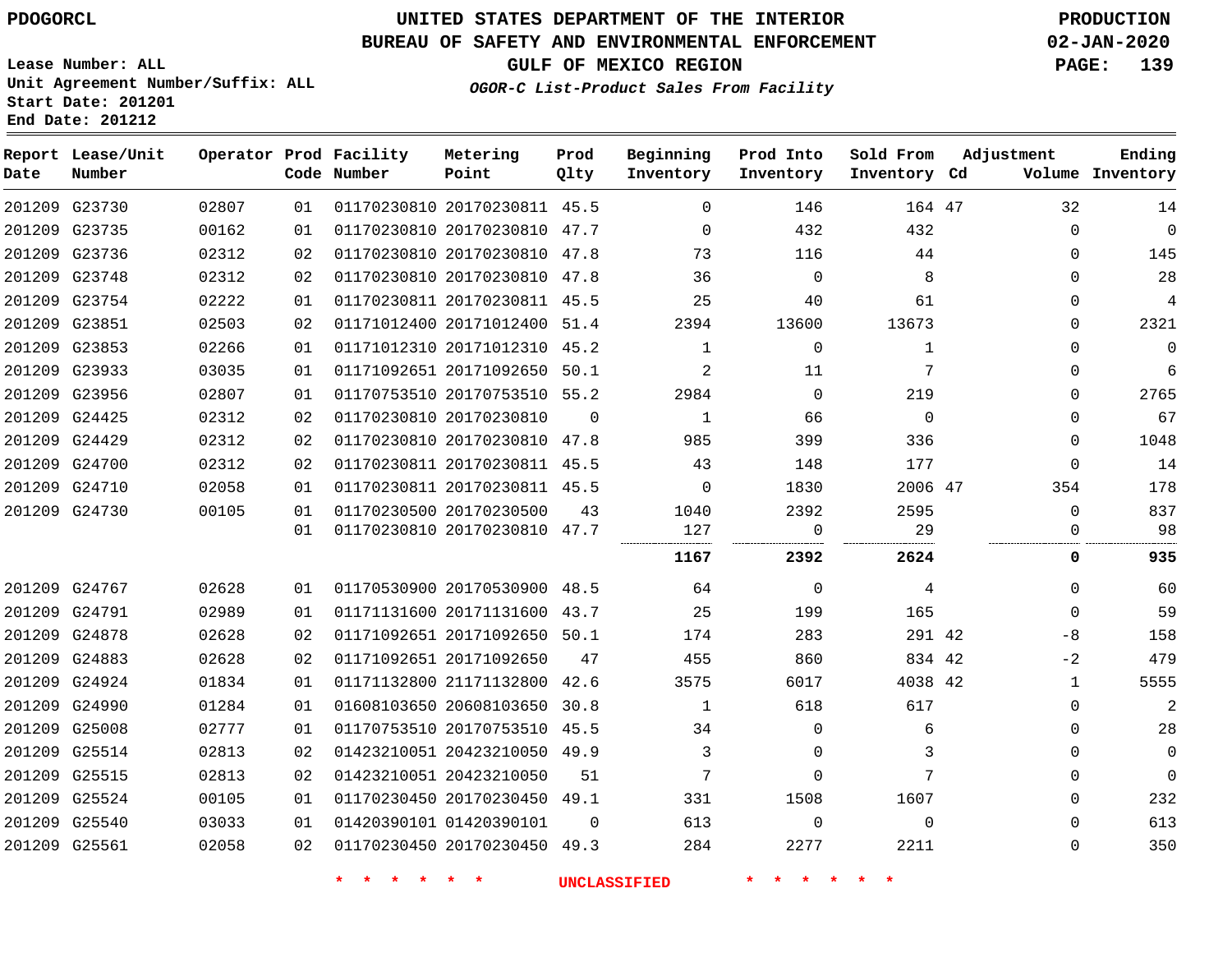**Report Lease/Unit**

**Number**

## **UNITED STATES DEPARTMENT OF THE INTERIOR PDOGORCL PRODUCTION**

**Prod Qlty**

#### **BUREAU OF SAFETY AND ENVIRONMENTAL ENFORCEMENT 02-JAN-2020**

**Lease Number: ALL Unit Agreement Number/Suffix: ALL Start Date: 201201 End Date: 201212**

**Operator Prod Facility**

**Code Number**

**OGOR-C List-Product Sales From Facility**

**Beginning Inventory**

 $\cap$ 

**Sold From Inventory**

**Prod Into Inventory**

**GULF OF MEXICO REGION PAGE: 140**

**Inventory Cd Volume**

**Adjustment**

  $\Omega$   $\Omega$  $\Omega$  $\Omega$   $\Omega$   $\Omega$  $\Omega$  $\overline{0}$  $\Omega$   $\Omega$  $\Omega$  $\Omega$  $\Omega$ -1 

**Ending**

|               | 201209 G25605 | 00105 | 01 |                              | 01170230810 20170230810 47.8 |    | $\overline{0}$ | 4              | $\mathbf{1}$   |     |
|---------------|---------------|-------|----|------------------------------|------------------------------|----|----------------|----------------|----------------|-----|
|               | 201209 G25606 | 02375 | 02 |                              | 01170230810 20170230810 47.8 |    | $\overline{0}$ | 848            | 297 47         |     |
|               | 201209 G25937 | 03075 | 02 |                              | 01170230810 20170230810 47.8 |    | 2362           | 6055           | 1949           |     |
|               | 201209 G26001 | 02628 | 01 |                              | 01171132800 21171132800 42.6 |    | 149            | 672            | 346            |     |
|               | 201209 G26032 | 03059 | 01 |                              | 01171012300 20171012300 38.4 |    | 67             | 166            | 151            |     |
|               | 201209 G26074 | 01284 | 01 |                              | 01177122950 20177122950 30.1 |    | 76             | 7617           | 7665           |     |
| 201209 G26146 |               | 01586 | 01 |                              | 01177258152 01177258152 44.4 |    | 706            | 56             | $\mathbf 0$    |     |
|               | 201209 G26281 | 02528 | 02 |                              | 01170753850 20170753850 29.3 |    | 50             | $\mathbf 0$    | $\mathbf 0$    |     |
|               | 201209 G26480 | 01978 | 02 | 01423210051 20423210050      |                              | 51 | 167            | 1097           | 1078           |     |
|               | 201209 G27003 | 02807 | 01 |                              | 01170230810 20170230810 47.8 |    | 2              | $\overline{0}$ | 2              |     |
|               | 201209 G27036 | 03075 | 02 |                              | 01170230810 20170230810 47.8 |    | 486            | 1690           | 518            |     |
|               | 201209 G27100 | 01978 | 02 |                              | 01171012310 20171012310 44.8 |    | 38             | 288            | 296            |     |
|               | 201209 G27169 | 01284 | 01 | 01171012500 20171012500      |                              | 36 | 461            | 7251           | 6156           |     |
|               | 201209 G27194 | 01586 | 01 |                              | 01177258152 01177258152 44.4 |    | 78             | 24             | $\Omega$       |     |
|               | 201209 G27214 | 01586 | 02 | 01177288152 01177288152      |                              | 33 | 5              | $\mathbf{1}$   | $\mathbf 0$    |     |
| 201209 G27215 |               | 01586 | 02 | 01177288152 01177288152      |                              | 33 | 17             | $\mathbf{1}$   |                | 042 |
|               | 201209 G27509 | 02970 | 02 |                              | 01170230450 20170230450 49.1 |    | 3824           | 16223          | 17551          |     |
|               | 201209 G27789 | 01284 | 01 |                              | 01170530900 20170530900 48.5 |    | 571            | $\mathbf{1}$   | 35             |     |
|               | 201209 G27831 | 02795 | 02 |                              | 01170530900 20170530900 48.5 |    | 118            | $\mathbf{1}$   | 7              |     |
|               | 201209 G27851 | 02628 | 02 |                              | 01171132000 20171132000 41.4 |    | $\overline{1}$ | 3              | $\overline{4}$ |     |
|               | 201209 G27927 | 02503 | 02 |                              | 01171092651 20171092650 50.1 |    | 3335           | 2219           | 4316 42        |     |
|               | 201209 G27949 | 02871 | 01 | 01171012500 20171012500      |                              | 36 | 88             | 1383           | 1174 42        |     |
|               | 201209 G27988 | 00730 | 01 |                              | 01608103650 20608103650 30.8 |    | 195            | 110129         | 109938         |     |
|               | 201209 G30654 | 02777 | 02 |                              | 01170230810 20170230810 42.9 |    | 347            | 705            | 244            |     |
|               | 201209 G31003 | 02579 | 02 | 01423210051 20423210050      |                              | 51 | 95             | 346            | 356            |     |
|               | 201209 G31040 | 02058 | 02 |                              | 01170230450 20170230450 49.1 |    | 589            | 2901           | 3044           |     |
|               | 201209 G31304 | 02714 | 01 | 01170230811 20170230811 45.5 |                              |    | 551            | 2516           | 2822           |     |
|               |               |       |    |                              |                              |    |                |                |                |     |
|               |               |       |    |                              |                              |    |                |                |                |     |
|               |               |       |    |                              |                              |    |                |                |                |     |

**Metering Point**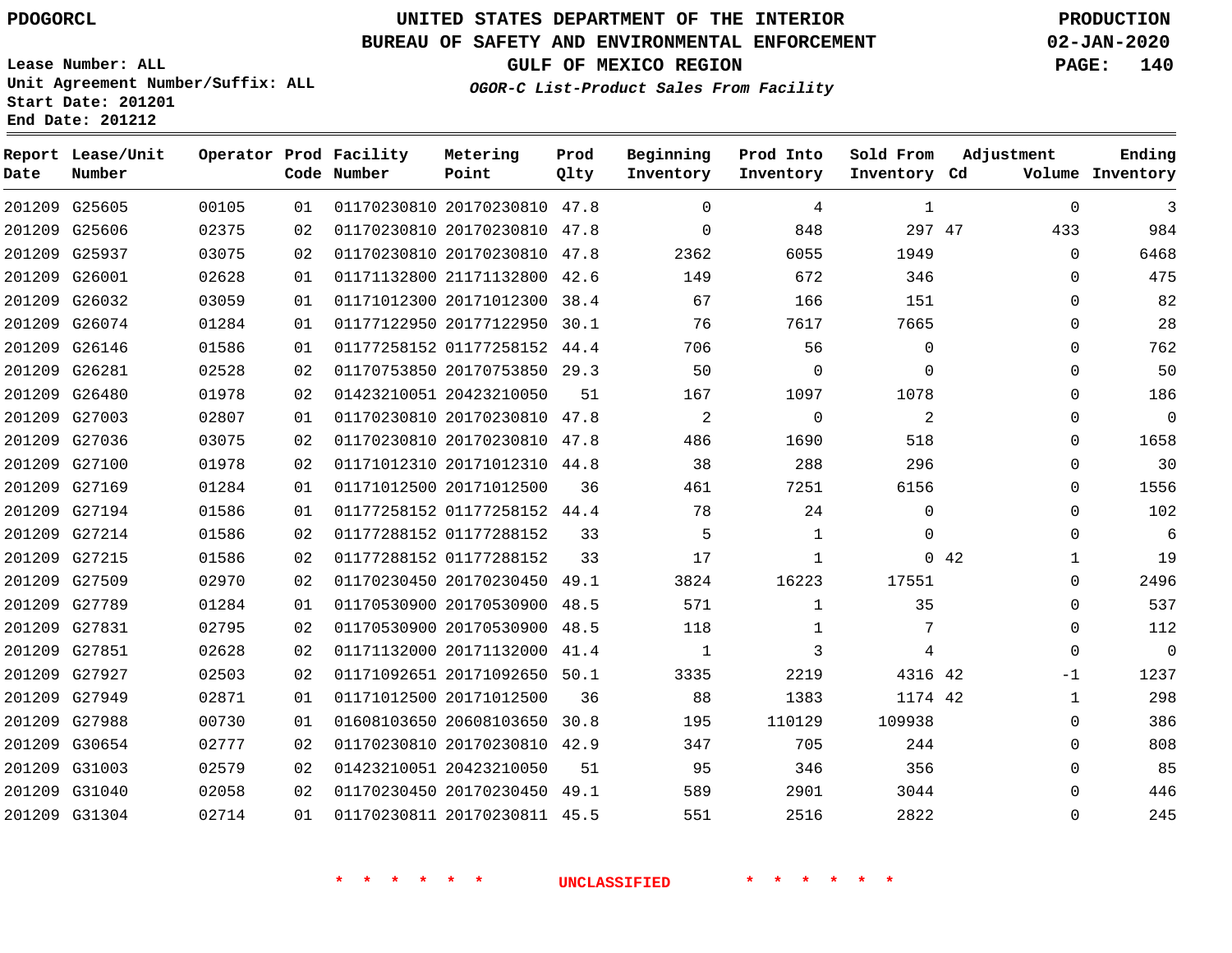#### **BUREAU OF SAFETY AND ENVIRONMENTAL ENFORCEMENT 02-JAN-2020**

**Lease Number: ALL Unit Agreement Number/Suffix: ALL Start Date: 201201**

**End Date: 201212**

**GULF OF MEXICO REGION PAGE: 141**

**OGOR-C List-Product Sales From Facility**

| Date   | Report Lease/Unit<br>Number |       |    | Operator Prod Facility<br>Code Number | Metering<br>Point            | Prod<br>Qlty | Beginning<br>Inventory | Prod Into<br>Inventory | Sold From<br>Inventory Cd | Adjustment   | Ending<br>Volume Inventory |
|--------|-----------------------------|-------|----|---------------------------------------|------------------------------|--------------|------------------------|------------------------|---------------------------|--------------|----------------------------|
|        | 201209 G31369               | 02628 | 01 |                                       | 01171012300 20171012300 38.4 |              | 20862                  | 40840                  | 41454                     | $\Omega$     | 20248                      |
|        |                             |       | 02 |                                       | 01171092651 20171092650 50.1 |              | $\overline{0}$         | 710                    | 314                       | $\Omega$     | 396                        |
|        |                             |       |    |                                       |                              |              | 20862                  | 41550                  | 41768                     | 0            | 20644                      |
|        | 201209 G32113               | 02477 | 01 |                                       | 01170230811 20170230811 45.5 |              | $\overline{0}$         | 325                    | 293                       | $\mathbf{0}$ | 32                         |
|        | 201209 G32197               | 01364 | 02 |                                       | 01171012500 20171012500      | 36           | 244                    | 581                    | 700                       | $\Omega$     | 125                        |
|        | 201209 G32267               | 00105 | 01 |                                       | 01177298272 01177298272 41.7 |              | 14                     | $\overline{0}$         | 14                        | $\Omega$     | $\mathbf 0$                |
|        | 201209 G32268               | 00105 | 01 |                                       | 01177298272 01177298272 41.7 |              | 36                     | 88                     | 80                        | $\mathbf 0$  | 44                         |
|        | 201209 G33388               | 02967 | 01 |                                       | 01420470030 20420470030 48.4 |              | 214                    | $\Omega$               | $\Omega$                  | $\Omega$     | 214                        |
|        | 201209 G33407               | 02967 | 02 |                                       | 01170230810 20170230810 42.9 |              | 61                     | 128                    | 43                        | $\Omega$     | 146                        |
|        | 201209 G33408               | 03075 | 02 |                                       | 01422450350 20422450350 49.2 |              | 2083                   | 816                    | 1112                      | $\Omega$     | 1787                       |
|        | 201209 G33596               | 02503 | 02 |                                       | 01171132000 20171132000 41.4 |              | 868                    | 7969                   | 8242                      | $\Omega$     | 595                        |
| 201210 | 00016                       | 00687 | 01 |                                       | 01170513700 20170513700 25.6 |              | 51                     | 2072                   | 1863                      | $\Omega$     | 260                        |
|        |                             | 02375 | 01 |                                       | 01170513700 20170513700 24.2 |              | 2622                   | 33149                  | 31609 42                  | 2            | 4164                       |
|        |                             |       |    |                                       |                              |              | 2673                   | 35221                  | 33472                     | 2            | 4424                       |
| 201210 | 00026                       | 02375 | 01 |                                       | 01170513700 20170513700 24.2 |              | 6398                   | 33564                  | 35744 42                  | $-3$         | 4215                       |
| 201210 | 00032                       | 02375 | 01 |                                       | 01170513700 20170513700      | 31           | 498                    | 5110                   | 4966                      | $\mathbf 0$  | 642                        |
| 201210 | 00033                       | 02375 | 01 |                                       | 01170513700 20170513700      | 31           | 370                    | 17602                  | 15762 42                  | $\mathbf{1}$ | 2211                       |
| 201210 | 00049                       | 00105 | 01 |                                       | 01171012300 20171012300 38.4 |              | 6535                   | 17985                  | 14697                     | $\Omega$     | 9823                       |
| 201210 | 00050                       | 00105 | 01 |                                       | 01171012300 20171012300 38.4 |              | 3283                   | 10445                  | 8023                      | $\Omega$     | 5705                       |
| 201210 | 00051                       | 00105 | 01 |                                       | 01171012300 20171012300 38.4 |              | 690                    | 2165                   | 1673                      | $\mathbf 0$  | 1182                       |
| 201210 | 00052                       | 00105 | 01 |                                       | 01171012300 20171012300 38.4 |              | 2240                   | 3669                   | 3905                      | $\Omega$     | 2004                       |
| 201210 | 00079                       | 01834 | 01 |                                       | 01170230810 20170230810      | 40           | 787                    | 479                    | 334                       | $\Omega$     | 932                        |
| 201210 | 00081                       | 00105 | 01 |                                       | 01170231300 01170231300 43.1 |              | $\overline{0}$         | 665                    | 665                       | $\mathbf 0$  | $\overline{0}$             |
| 201210 | 00090                       | 03035 | 01 |                                       | 01170230810 20170230810 50.2 |              | 54                     | $\Omega$               | 54                        | $\Omega$     | $\mathbf 0$                |
| 201210 | 00137                       | 00687 | 01 |                                       | 01170513700 20170513700 25.6 |              | 79                     | 1549                   | 1433                      | $\mathbf 0$  | 195                        |
| 201210 | 00138                       | 00687 | 01 |                                       | 01170513700 20170513700 25.6 |              | 634                    | 7966                   | 7600 42                   | 1            | 1001                       |
| 201210 | 00184                       | 03147 | 02 |                                       | 01170230810 20170230810 50.2 |              | 1835                   | 1200                   | 712                       | $\mathbf 0$  | 2323                       |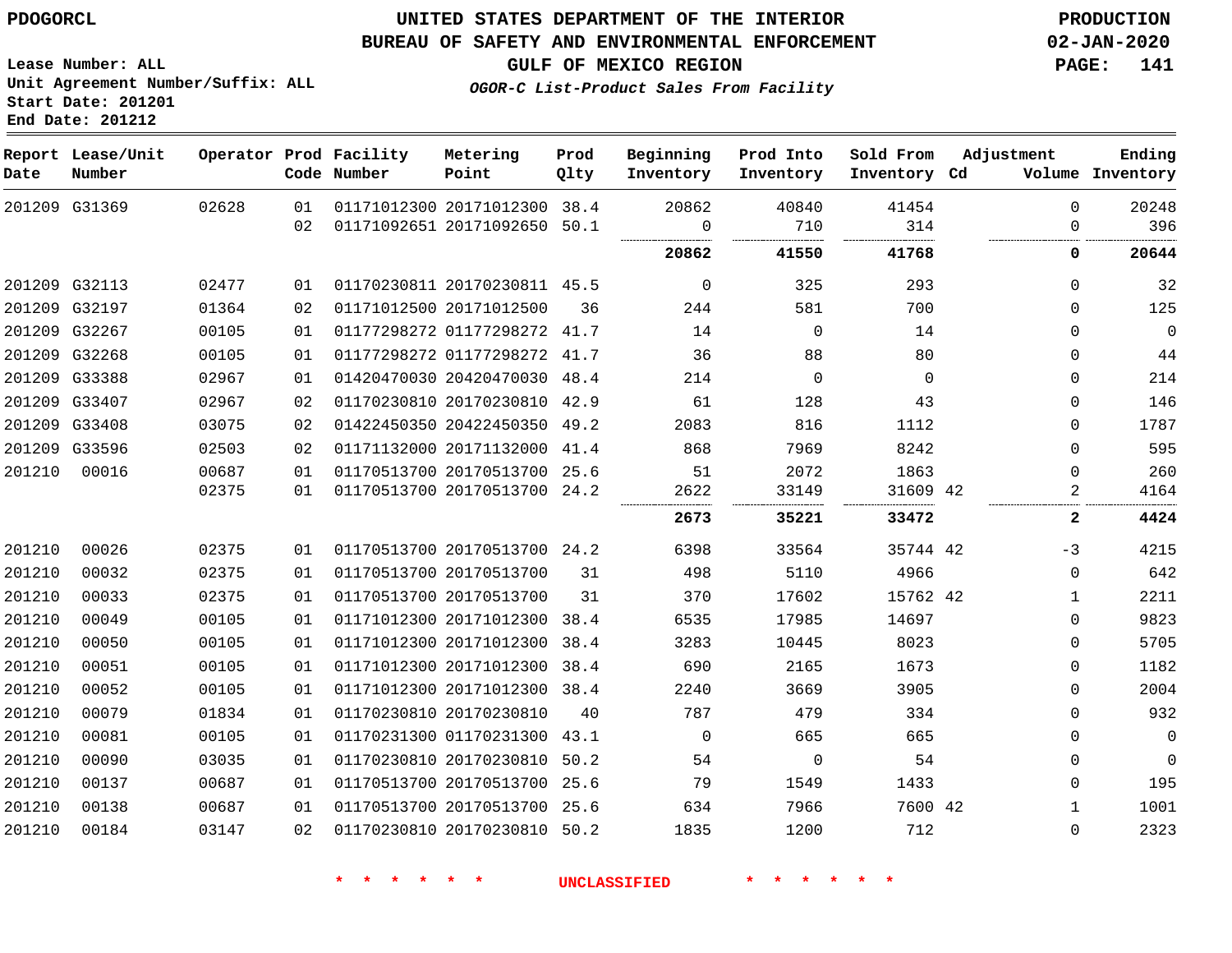#### **BUREAU OF SAFETY AND ENVIRONMENTAL ENFORCEMENT 02-JAN-2020**

**Lease Number: ALL Unit Agreement Number/Suffix: ALL Start Date: 201201 End Date: 201212**

**GULF OF MEXICO REGION PAGE: 142**

**OGOR-C List-Product Sales From Facility**

| Date   | Report Lease/Unit<br>Number |       |    | Operator Prod Facility<br>Code Number | Metering<br>Point            | Prod<br>Qlty | Beginning<br>Inventory | Prod Into<br>Inventory | Sold From<br>Inventory Cd | Adjustment  | Ending<br>Volume Inventory |
|--------|-----------------------------|-------|----|---------------------------------------|------------------------------|--------------|------------------------|------------------------|---------------------------|-------------|----------------------------|
| 201210 | 00190                       | 02312 | 01 |                                       | 01170230810 20170230810 50.2 |              | 29                     | 12                     | 14                        | $\Omega$    | 27                         |
| 201210 | 00191                       | 02312 | 01 |                                       | 01170230810 20170230810 50.2 |              | 529                    | 294                    | 254                       | 0           | 569                        |
| 201210 | 00196                       | 03041 | 01 |                                       | 01171012300 20171012300 38.1 |              | 7967                   | 15214                  | 14856 45                  | $-8325$     | 0                          |
| 201210 | 00244                       | 00105 | 01 |                                       | 01170231300 01170231300 43.1 |              | $\mathbf{0}$           | 6580                   | 6580                      | $\mathbf 0$ | 0                          |
| 201210 | 00247                       | 00105 | 01 |                                       | 01170231300 01170231300 43.1 |              | $\mathbf 0$            | 795                    | 795                       | 0           | $\mathbf 0$                |
| 201210 | 00253                       | 01364 | 02 |                                       | 01170230810 20170230810 50.2 |              | 1816                   | 323                    | 1461                      | $\Omega$    | 678                        |
|        |                             | 02375 | 02 |                                       | 01170230810 20170230810 50.2 |              | 54                     | 41                     | 65                        | 0           | 30                         |
|        |                             |       |    |                                       |                              |              | 1870                   | 364                    | 1526                      | 0           | 708                        |
| 201210 | 00317                       | 02970 | 02 |                                       | 01171012310 20171012310 44.8 |              | 19                     | 139                    | 139                       | $\mathbf 0$ | 19                         |
| 201210 | 00353                       | 02266 | 01 |                                       | 01170754800 20170754800 28.4 |              | 448                    | 2598                   | 2457                      | $\Omega$    | 589                        |
| 201210 | 00367                       | 02375 | 01 |                                       | 01170513700 20170513700 24.2 |              | $\mathbf{0}$           | 1302                   | 1138                      | $\Omega$    | 164                        |
| 201210 | 00424                       | 03035 | 01 |                                       | 01171012400 20171012400 52.3 |              | 41                     | $\mathbf 0$            | 41                        | 0           | 0                          |
| 201210 | 00434                       | 01284 | 01 |                                       | 01177112605 2017711260Y 32.6 |              | 27                     | 5471                   | 5467                      | 0           | 31                         |
| 201210 | 00453                       | 01284 | 01 |                                       | 01177112605 2017711260Y 32.6 |              | 39                     | 6010                   | 6015                      | $\mathbf 0$ | 34                         |
| 201210 | 00466                       | 03035 | 01 |                                       | 01171012400 20171012400 52.3 |              | 731                    | 2567                   | 2689 42                   | 1           | 610                        |
| 201210 | 00479                       | 00105 | 01 |                                       | 01171012500 20171012500 36.5 |              | 1188                   | 6804                   | 6584                      | 0           | 1408                       |
| 201210 | 00487                       | 03033 | 01 |                                       | 01171132800 21171132800 42.1 |              | 3262                   | 854                    | 3023                      | $\Omega$    | 1093                       |
| 201210 | 00495                       | 03033 | 01 |                                       | 01171132800 21171132800 42.1 |              | 2515                   | 1877                   | 2330                      | 0           | 2062                       |
| 201210 | 00526                       | 00105 | 01 |                                       | 01170230810 20170230810 50.1 |              | 2206                   | 1004                   | 1255                      | $\mathbf 0$ | 1955                       |
| 201210 | 00541                       | 03033 | 01 |                                       | 01170530900 20170530900 50.3 |              | 1983                   | 8757                   | 7852                      | $\mathbf 0$ | 2888                       |
| 201210 | 00560                       | 00687 | 01 |                                       | 01171131600 20171131600 44.9 |              | 46                     | 428                    | 423                       | $\Omega$    | 51                         |
| 201210 | 00577                       | 03059 | 01 |                                       | 01171012300 20171012300 38.4 |              | 11331                  | 28000                  | 24038                     | 0           | 15293                      |
| 201210 | 00593                       | 01834 | 01 |                                       | 01171012300 20171012300      | 38           | 9635                   | 14612                  | 10509 42                  | 1           | 13739                      |
| 201210 | 00605                       | 02899 | 01 |                                       | 01170573602 20170573602      | 36           | 953                    | 996                    | 652 42                    | $-2$        | 1295                       |
| 201210 | 00680                       | 03033 | 01 |                                       | 01170230700 20170230700 45.1 |              | 838                    | 290                    | 236                       | 0           | 892                        |
| 201210 | 00691                       | 02312 | 02 |                                       | 01170754201 01170754201 36.7 |              | 1663                   | 1569                   | 1824                      | 0           | 1408                       |
| 201210 | 00693                       | 02266 | 02 |                                       | 01170754800 20170754800 28.4 |              | 139                    | 797                    | 755                       | 0           | 181                        |
| 201210 | 00694                       | 02266 | 01 |                                       | 01170754800 20170754800 28.4 |              | 1013                   | 7460                   | 6784                      | $\Omega$    | 1689                       |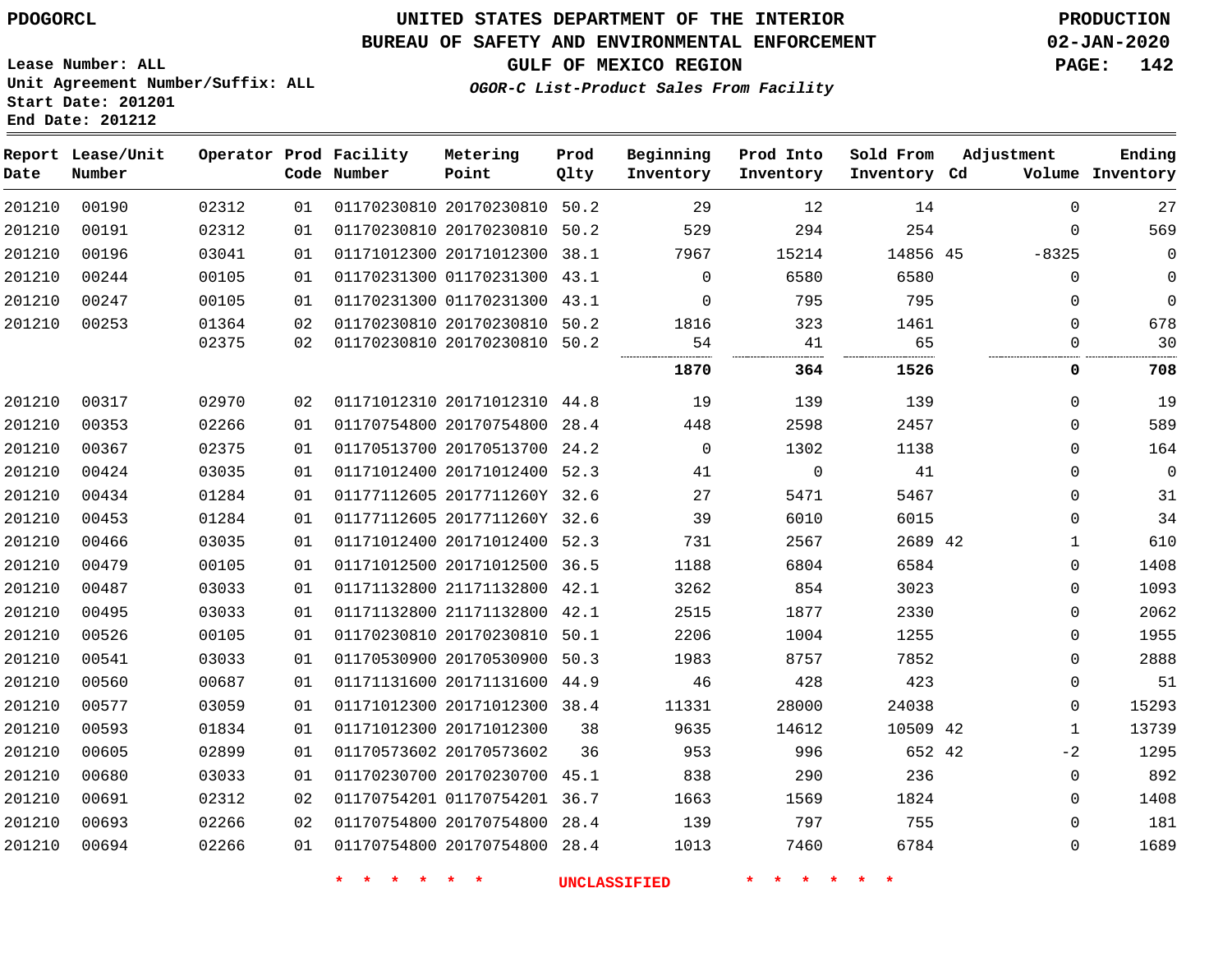#### **BUREAU OF SAFETY AND ENVIRONMENTAL ENFORCEMENT 02-JAN-2020**

**Lease Number: ALL Unit Agreement Number/Suffix: ALL Start Date: 201201 End Date: 201212**

**GULF OF MEXICO REGION PAGE: 143**

**OGOR-C List-Product Sales From Facility**

| Date   | Report Lease/Unit<br>Number |       |    | Operator Prod Facility<br>Code Number | Metering<br>Point            | Prod<br>Qlty | Beginning<br>Inventory | Prod Into<br>Inventory | Sold From<br>Inventory Cd |                 | Adjustment  | Ending<br>Volume Inventory |
|--------|-----------------------------|-------|----|---------------------------------------|------------------------------|--------------|------------------------|------------------------|---------------------------|-----------------|-------------|----------------------------|
| 201210 | 00697                       | 02266 | 01 |                                       | 01170754800 20170754800 28.4 |              | 365                    | 2034                   | 1938                      |                 | $\Omega$    | 461                        |
| 201210 | 00758                       | 00105 | 01 |                                       | 01170230810 20170230810 50.1 |              | 3433                   | 1513                   | 2007                      |                 | $\Omega$    | 2939                       |
| 201210 | 00763                       | 01284 | 01 |                                       | 01170230810 20170230810 50.2 |              | 999                    | 339                    | 678                       |                 | $\Omega$    | 660                        |
| 201210 | 00767                       | 00105 | 01 |                                       | 01170230810 20170230810 50.2 |              | 17                     | $\Omega$               | 17                        |                 | $\Omega$    | $\overline{0}$             |
| 201210 | 00778                       | 03033 | 01 |                                       | 01171132000 20171132000 41.6 |              | 330                    | 2022                   | 2243 42                   |                 | $\mathbf 1$ | 110                        |
| 201210 | 00796                       | 02628 | 01 |                                       | 01171012300 20171012300 38.4 |              | 9266                   | 31336                  | 23485                     |                 | $\mathbf 0$ | 17117                      |
|        |                             |       | 02 |                                       | 01171092651 20171092650 47.3 |              | 180                    | $\mathbf 0$            | 180                       |                 | $\Omega$    | $\overline{0}$             |
|        |                             |       |    |                                       |                              |              | 9446                   | 31336                  | 23665                     |                 | 0           | 17117                      |
| 201210 | 00797                       | 00105 | 01 |                                       | 01171012300 20171012300 38.4 |              | 1831                   | 3130                   | 3252                      |                 | $\Omega$    | 1709                       |
| 201210 | 00819                       | 00078 | 01 |                                       | 01171132800 21171132800 42.1 |              | 52                     | 9                      | 38 42                     |                 | $-1$        | 22                         |
| 201210 | 00839                       | 02451 | 01 |                                       | 01170513800 20170513800 32.4 |              | 267                    | 5974                   | 5160                      |                 | $\Omega$    | 1081                       |
|        | 201210 754303001A           | 00059 | 01 |                                       | 01170230811 20170230811 46.1 |              | 220                    | 5911                   | 4447 09                   |                 | $-1434$     | 250                        |
|        | 201210 754306012A           | 01207 | 01 |                                       | 01608128270 20608128270 25.6 |              | 267798                 | 111275                 |                           | 0 <sub>09</sub> | $-206953$   | 172120                     |
|        | 201210 754306013A           | 01207 | 01 |                                       | 01608128270 20608128270 25.6 |              | 104515                 | 190569                 |                           | 0 <sub>09</sub> | $-76047$    | 219037                     |
|        | 201210 754307017A           | 02970 | 02 |                                       | 01171132800 20170230811 46.1 |              | 339                    | 6789                   | 6841                      |                 | $\Omega$    | 287                        |
|        | 201210 754309002A           | 00981 | 01 |                                       | 01170753850 20170753850 28.1 |              | 1759                   | 95                     |                           | 0 <sub>09</sub> | $-93$       | 1761                       |
|        | 201210 754310009A           | 00078 | 01 |                                       | 01170573601 20170573601 27.1 |              | 24                     | 69                     | 75 42                     |                 | $-1$        | 17                         |
|        | 201210 754315006A           | 02266 | 01 |                                       | 01170754800 20170754800 28.4 |              | $\Omega$               | 114                    | 88                        |                 | $\Omega$    | 26                         |
|        | 201210 7543880060           | 00105 | 01 |                                       | 01170230450 20170230450 49.2 |              | $7\phantom{.0}$        | 48                     | 45                        |                 | $\Omega$    | 10                         |
|        | 201210 7543890080           | 02375 | 01 |                                       | 01170513700 20170513700 30.2 |              | 177                    | 2564                   | 2419                      |                 | $\Omega$    | 322                        |
|        | 201210 7543890220           | 00105 | 01 |                                       | 01608158271 01608158271 21.2 |              | $\overline{0}$         | 52                     | 52                        |                 | $\mathbf 0$ | $\overline{0}$             |
|        | 201210 7543900080           | 00105 | 01 |                                       | 01177245111 01177245111      | $\Omega$     | 50                     | $\overline{0}$         | $\overline{0}$            |                 | $\Omega$    | 50                         |
|        | 201210 7543930100           | 03026 | 02 |                                       | 01170230450 20170230450 49.3 |              | 463                    | 1116                   | 1338 42                   |                 | $-1$        | 240                        |
|        | 201210 7543930200           | 00105 | 01 |                                       | 01171012310 20171012310 44.8 |              | 1867                   | 15726                  | 15487                     |                 | $\Omega$    | 2106                       |
|        |                             | 01284 | 01 |                                       | 0117709260L 2017709260L 40.7 |              | $\Omega$               | 223<br>                | 223                       |                 | $\Omega$    | $\Omega$                   |
|        |                             |       |    |                                       |                              |              | 1867                   | 15949                  | 15710                     |                 | 0           | 2106                       |
|        | 201210 7543940080           | 03035 |    | 01 01170230811 20170230811 46.1       |                              |              | 43                     | 1244                   | 1234                      |                 | $\Omega$    | 53                         |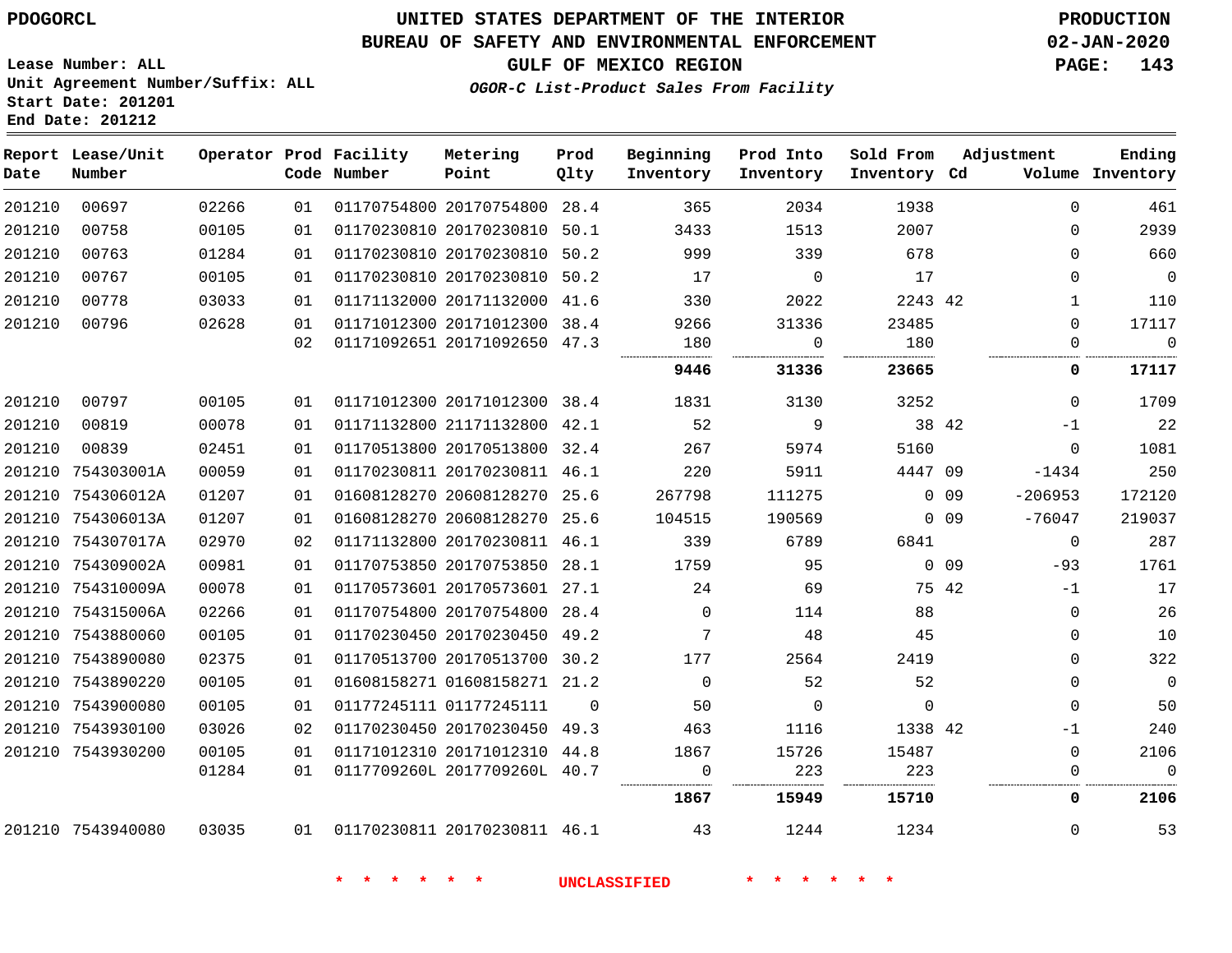#### **BUREAU OF SAFETY AND ENVIRONMENTAL ENFORCEMENT 02-JAN-2020**

**GULF OF MEXICO REGION PAGE: 144**

**Lease Number: ALL Unit Agreement Number/Suffix: ALL Start Date: 201201 End Date: 201212**

#### OGOR-C List-Prod

| -------------- |                          |  | -------- | _____ |
|----------------|--------------------------|--|----------|-------|
|                | luct Sales From Facility |  |          |       |
|                |                          |  |          |       |
|                |                          |  |          |       |

| Date   | Report Lease/Unit<br>Number |       |    | Operator Prod Facility<br>Code Number | Metering<br>Point            | Prod<br>Qlty | Beginning<br>Inventory | Prod Into<br>Inventory | Sold From<br>Inventory Cd | Adjustment |              | Ending<br>Volume Inventory |
|--------|-----------------------------|-------|----|---------------------------------------|------------------------------|--------------|------------------------|------------------------|---------------------------|------------|--------------|----------------------------|
|        | 201210 754395019A           | 00105 | 01 |                                       | 01420390101 01420390101      | $\Omega$     | 69                     | $\mathbf 0$            | $\mathbf 0$               |            | $\Omega$     | 69                         |
|        | 201210 754396015A           | 01284 | 01 |                                       | 01608103650 20608103650 31.8 |              | 11                     | 3282                   | 3285                      |            | $\Omega$     | 8                          |
|        | 201210 8910020210           | 02451 | 01 |                                       | 01170513800 20170513800 32.5 |              | 4196                   | 89158                  | 77218                     |            | $\Omega$     | 16136                      |
|        | 201210 8910024540           | 02451 | 01 |                                       | 01170513800 20170513800 32.5 |              | 5298                   | 64913                  | 58463                     |            | $\Omega$     | 11748                      |
|        | 201210 8910029320           | 02375 | 01 |                                       | 01170513700 20170513700      | 31           | 8981                   | 86273                  | 84416 42                  |            | $-2$         | 10836                      |
|        | 201210 8910034440           | 00730 | 01 |                                       | 01170513700 20170513700 35.6 |              | 943                    | 9149                   | 8943                      |            | $\Omega$     | 1149                       |
|        |                             | 02375 | 01 |                                       | 01170513700 20170513700 35.6 |              | 9386                   | 71342                  | 71768 42                  |            | $\mathbf{1}$ | 8961                       |
|        |                             |       |    |                                       |                              |              | 10329                  | 80491                  | 80711                     |            | 1            | 10110                      |
|        | 201210 8910039150           | 00078 | 01 |                                       | 01170573601 20170573601 27.1 |              | 2450                   | 7195                   | 7842 42                   |            | 1            | 1804                       |
|        | 201210 8910063810           | 00105 | 01 |                                       | 01170230450 20170230450 49.3 |              | $\mathbf{0}$           | 4                      | 3                         |            | $\Omega$     | $\mathbf{1}$               |
|        |                             | 03035 | 01 |                                       | 01170230450 20170230450 49.3 |              | 43                     | 438                    | 386 42                    |            | -1           | 94                         |
|        |                             |       |    |                                       |                              |              | 43                     | 442                    | 389                       |            | -1           | 95                         |
|        | 201210 8910086400           | 02893 | 02 |                                       | 01171012400 20171012400 52.3 |              | 123                    | 659                    | 626                       |            | $\Omega$     | 156                        |
|        | 201210 8910087640           | 00105 | 01 |                                       | 01171092800 21171132800 42.1 |              | 1886                   | $\overline{0}$         | 1886                      |            | $\Omega$     | $\overline{0}$             |
|        | 201210 8910087670           | 02312 | 01 |                                       | 01170754201 01170754201 36.7 |              | 899                    | 890                    | 990 42                    |            | $-1$         | 798                        |
|        | 201210 8910087840           | 00162 | 01 |                                       | 01177122606 20177122606 47.5 |              | $\mathbf 0$            | 1888                   | 1888                      |            | $\Omega$     | $\overline{0}$             |
| 201210 | 8910088130                  | 00078 | 01 |                                       | 01171132800 21171132800 42.1 |              | 109                    | 134                    | 128 42                    |            | $\mathbf{1}$ | 116                        |
|        |                             |       | 01 |                                       | 01171012400 20171012400 52.3 |              | 0                      | 1                      | $\mathbf{1}$              |            | $\Omega$     | $\overline{0}$             |
|        |                             |       |    |                                       |                              |              | 109                    | 135                    | 129                       |            | 1            | 116                        |
|        | 201210 8910088160           | 01284 | 01 |                                       | 01171132800 21171132800 42.1 |              | 16                     | $\mathbf 0$            | 10                        |            | $\mathbf{0}$ | 6                          |
|        | 201210 8910089160           | 02375 | 01 |                                       | 01170513700 20170513700 24.5 |              | 960                    | 8292                   | 8210 42                   |            | $-1$         | 1041                       |
|        | 201210 891008927AE          | 00078 | 01 |                                       | 01170230400 20170230400      | 50.9         | 33                     | 123                    | 92 09                     |            | $-36$        | 28                         |
|        | 201210 891008927AG          | 00078 | 01 |                                       | 01170230400 20170230400      | 50.9         | 167                    | 894                    | 785 09                    |            | $-72$        | 204                        |
| 201210 | 891008927Y                  | 00078 | 01 |                                       | 01170230400 20170230400      | 50.9         | 85                     | 325                    | 337 42                    |            | $\mathbf{1}$ | 74                         |
|        | 201210 891008946C           | 01834 | 01 |                                       | 01171012500 20171012500      | 40           | $\mathbf 0$            | 143                    | 114 42                    |            | $\mathbf{1}$ | 30                         |
|        | 201210 8910116580           | 02375 | 01 |                                       | 01170513700 20170513700 24.5 |              | 765                    | 6206                   | 6191 42                   |            | $-1$         | 779                        |
|        | 201210 8910116740           | 02375 | 01 |                                       | 01170513700 20170513700 24.5 |              | 87                     | 5141                   | 4583 42                   |            | $\mathbf{1}$ | 646                        |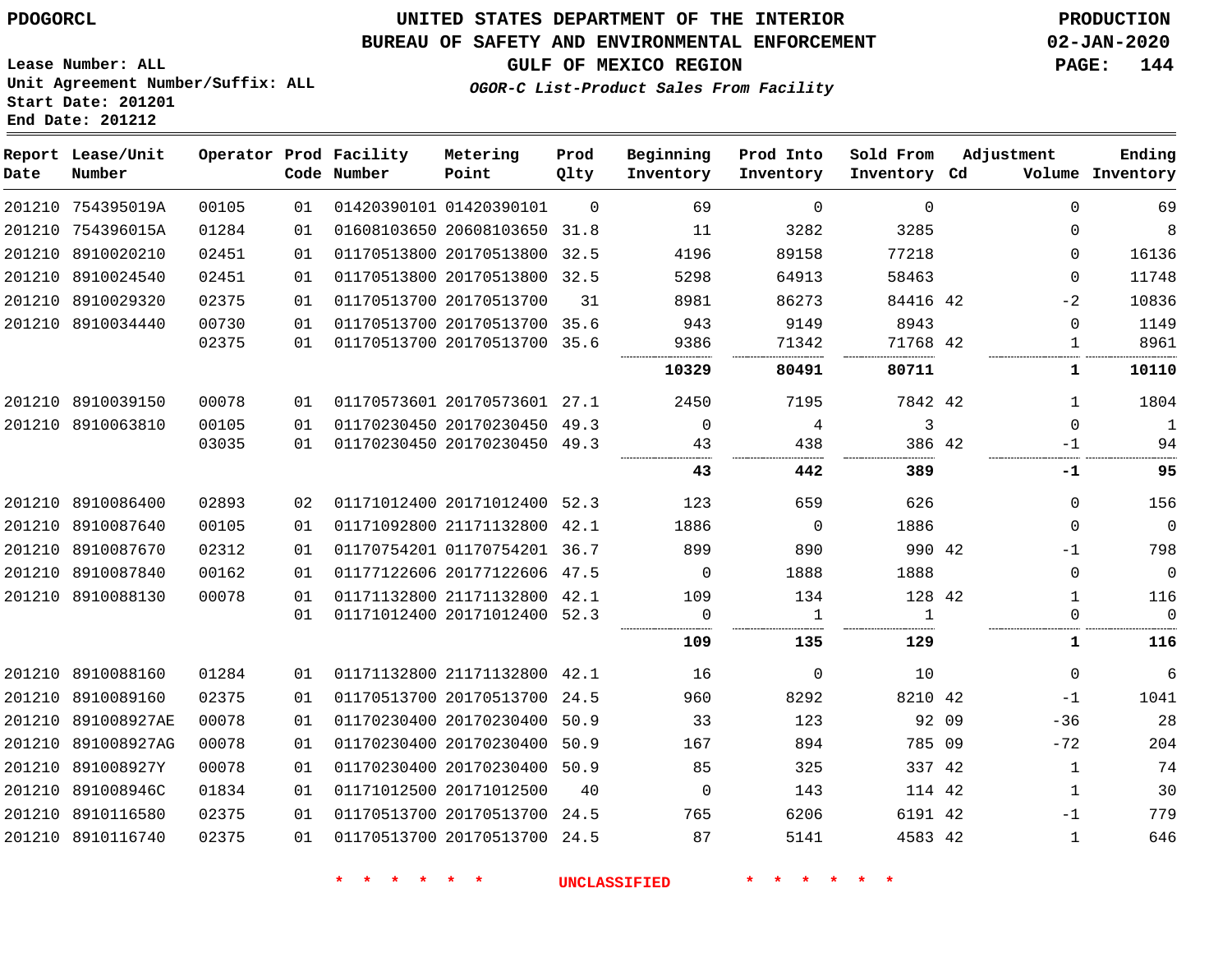### **BUREAU OF SAFETY AND ENVIRONMENTAL ENFORCEMENT 02-JAN-2020**

**Lease Number: ALL Unit Agreement Number/Suffix: ALL Start Date: 201201 End Date: 201212**

**OGOR-C List-Product Sales From Facility**

**GULF OF MEXICO REGION PAGE: 145**

| Date | Report Lease/Unit<br>Number |       |    | Operator Prod Facility<br>Code Number | Metering<br>Point            | Prod<br>Qlty | Beginning<br>Inventory | Prod Into<br>Inventory | Sold From<br>Inventory Cd | Adjustment   | Ending<br>Volume Inventory |
|------|-----------------------------|-------|----|---------------------------------------|------------------------------|--------------|------------------------|------------------------|---------------------------|--------------|----------------------------|
|      | 201210 8910116770           | 02375 | 01 |                                       | 01170513700 20170513700 24.5 |              | 263                    | 3074                   | 2951                      | $\mathbf 0$  | 386                        |
|      | 201210 8910116790           | 02375 | 01 |                                       | 01170513700 20170513700 24.5 |              | 6493                   | 45933                  | 46658 42                  | $\mathbf{1}$ | 5769                       |
|      | 201210 8910116800           | 02375 | 01 |                                       | 01170513700 20170513700 24.5 |              | 1618                   | 15953                  | 15566 42                  | $-1$         | 2004                       |
|      | 201210 891011687A           | 02266 | 01 |                                       | 01170754800 20170754800 28.4 |              | 46                     | 384                    | 343                       | $\Omega$     | 87                         |
|      | 201210 891011687C           | 02266 | 01 |                                       | 01170754800 20170754800      | 28.4         | 33                     | 353                    | 306                       | 0            | 80                         |
|      | 201210 891011687D           | 02266 | 01 |                                       | 01170754800 20170754800 28.4 |              | 65                     | 847                    | 720                       | $\Omega$     | 192                        |
|      | 201210 891011687E           | 02266 | 01 |                                       | 01170754800 20170754800      | 28.4         | 40                     | 219                    | 210                       | $\Omega$     | 49                         |
|      | 201210 8910117330           | 02266 | 01 |                                       | 01170754800 20170754800 28.4 |              | 4                      | 16                     | 16                        | $\Omega$     | 4                          |
|      | 201210 8910123210           | 00687 | 01 |                                       | 0117709260A 2017709260A 34.5 |              | 43                     | 1840                   | 1846                      | $\Omega$     | 37                         |
|      | 201210 8910123270           | 00105 | 01 |                                       | 01177215100 20177215102 30.3 |              | 54                     | 4148                   | 4153                      | $\Omega$     | 49                         |
|      | 201210 8910123320           | 00105 | 01 |                                       | 01177215100 20177215102 30.3 |              | 105                    | 8566                   | 8571                      | $\mathbf 0$  | 100                        |
|      | 201210 8910123330           | 00105 | 01 |                                       | 01177215100 20177215102 30.3 |              | 142                    | 12137                  | 12137                     | $\Omega$     | 142                        |
|      | 201210 8910123350           | 03033 | 01 |                                       | 01171012500 20171012500      | 36           | 202                    | 1864                   | 1681 42                   | 1            | 386                        |
|      | 201210 8910123390           | 00105 | 01 |                                       | 01171131800 20171131800 43.4 |              | 240                    | 1441                   | 917                       | $\Omega$     | 764                        |
|      | 201210 8910169280           | 02628 | 01 |                                       | 01171132000 20171132000      | 41.6         | 422                    | 4241                   | 4434                      | $\Omega$     | 229                        |
|      | 201210 8910169290           | 02628 | 01 |                                       | 01171132000 20171132000 41.6 |              | 107                    | 1677                   | 1694                      | $\mathbf 0$  | 90                         |
|      | 201210 8910169300           | 02375 | 02 |                                       | 01170230810 20170230810      | 50.2         | 219                    | 197                    | 33                        | $\Omega$     | 383                        |
|      | 201210 8910169370           | 02628 | 01 |                                       | 01171132000 20171132000 41.6 |              | 289                    | 4290                   | 4347                      | 0            | 232                        |
|      | 201210 8910202350           | 00276 | 01 |                                       | 01170513700 20170513700      | 38.1         | 3965                   | 29144                  | 29150                     | $\Omega$     | 3959                       |
|      | 201210 8910202550           | 00105 | 01 |                                       | 01170230810 20170230810      | 50.2         | 19                     | 0                      | 19                        | 0            | $\mathbf 0$                |
|      | 201210 8910202560           | 02375 | 01 |                                       | 01170513700 20170513700 33.4 |              | 741                    | 5919                   | 5916 42                   | $-1$         | 743                        |
|      | 201210 G00971               | 00105 | 01 |                                       | 01171132000 20171132000 41.5 |              | 3                      | 5                      | 7                         | 0            | $\mathbf{1}$               |
|      | 201210 G00974               | 00105 | 01 |                                       | 01171132000 20171132000 41.5 |              | 46                     | 220                    | 254                       | 0            | 12                         |
|      | 201210 G00985               | 00687 | 01 |                                       | 0117709260A 2017709260A 34.5 |              | 271                    | 12255                  | 12278                     | 0            | 248                        |
|      | 201210 G00987               | 00105 | 01 |                                       | 01171132800 21171132800 42.1 |              | 208                    | $\mathbf 0$            | 208                       | $\Omega$     | $\mathbf 0$                |
|      | 201210 G01027               | 00162 | 01 |                                       | 01177122606 20177122606 47.4 |              | $\mathbf{0}$           | 12076                  | 12076                     | $\Omega$     | $\Omega$                   |
|      | 201210 G01036               | 02312 | 01 |                                       | 01171092651 20171092650 47.3 |              | 2662                   | 7795                   | 7780                      | $\Omega$     | 2677                       |
|      | 201210 G01082               | 01364 | 02 |                                       | 01170753510 20170753510      | 55           | 300                    | 10                     | 188                       | $\Omega$     | 122                        |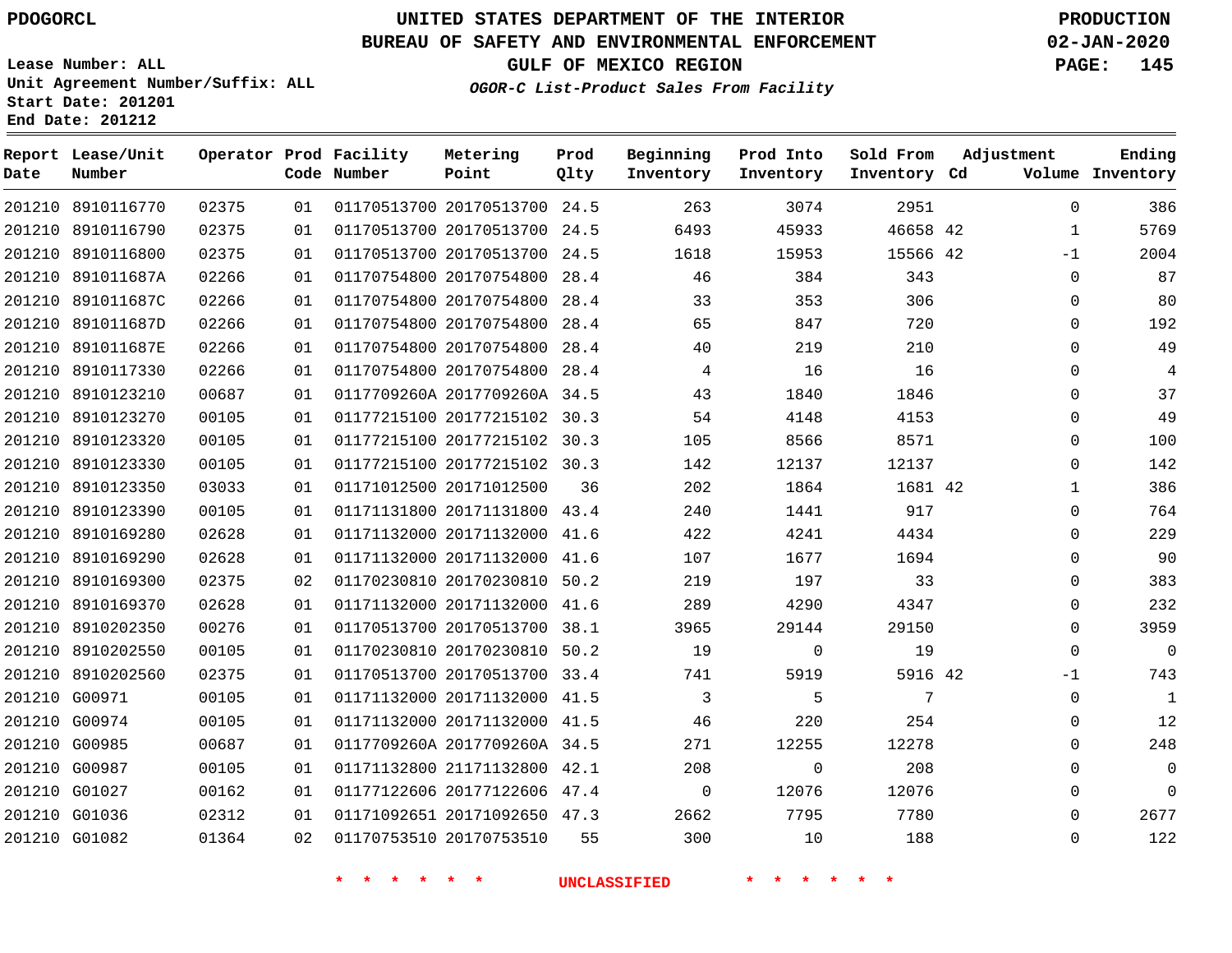### **BUREAU OF SAFETY AND ENVIRONMENTAL ENFORCEMENT 02-JAN-2020**

**Lease Number: ALL Unit Agreement Number/Suffix: ALL Start Date: 201201 End Date: 201212**

**OGOR-C List-Product Sales From Facility**

**GULF OF MEXICO REGION PAGE: 146**

| Metering | Prod | Beginning | Prod Into | Sold From |
|----------|------|-----------|-----------|-----------|

| Date | Report Lease/Unit<br>Number |       |    | Operator Prod Facility<br>Code Number | Metering<br>Point            | Prod<br>Qlty | Beginning<br>Inventory | Prod Into<br>Inventory | Sold From<br>Inventory Cd |       | Adjustment   | Ending<br>Volume Inventory |
|------|-----------------------------|-------|----|---------------------------------------|------------------------------|--------------|------------------------|------------------------|---------------------------|-------|--------------|----------------------------|
|      | 201210 G01083               | 02375 | 01 |                                       | 01170513700 20170513700 24.5 |              | 4515                   | 32999                  | 33370 42                  |       | $\mathbf{1}$ | 4145                       |
|      | 201210 G01084               | 02375 | 01 |                                       | 01170513700 20170513700 24.5 |              | 293                    | 2557                   | 2528 42                   |       | $-1$         | 321                        |
|      | 201210 G01090               | 02375 | 01 |                                       | 01170513700 20170513700 24.5 |              | 1148                   | 11041                  | 10802                     |       | $\mathbf 0$  | 1387                       |
|      | 201210 G01091               | 02375 | 01 |                                       | 01170513700 20170513700 24.5 |              | 288                    | 2534                   | 2504                      |       | $\mathbf 0$  | 318                        |
|      | 201210 G01092               | 02375 | 01 |                                       | 01170513700 20170513700 24.5 |              | 1029                   | 9520                   | 9354 42                   |       | $\mathbf{1}$ | 1196                       |
|      | 201210 G01153               | 01834 | 01 |                                       | 01171132800 21171132800 42.1 |              | 73                     | 59                     | 83                        |       | $\Omega$     | 49                         |
|      | 201210 G01196               | 03041 | 01 |                                       | 01171132800 21171132800 42.3 |              | $\mathbf 0$            | 122                    | 77 45                     |       | $-45$        | $\overline{0}$             |
|      | 201210 G01198               | 00105 | 01 |                                       | 01171092651 20171092650 47.3 |              | 399                    | 1081                   | 1109                      |       | $\mathbf 0$  | 371                        |
|      | 201210 G01208               | 00105 | 01 |                                       | 01171092651 20171092650 47.3 |              | 185                    | 227                    | 334                       |       | $\Omega$     | 78                         |
|      | 201210 G01210               | 03041 | 01 |                                       | 01171132800 21171132800 42.1 |              | 805                    | 415                    | 766 45                    |       | $-454$       | $\overline{0}$             |
|      | 201210 G01220               | 00105 | 01 |                                       | 01177092600 20177092600 44.9 |              | 266                    | 8062                   | 8039                      |       | $\mathbf 0$  | 289                        |
|      | 201210 G01248               | 02628 | 01 |                                       | 01171012500 20171012500 36.5 |              | 4734                   | 24811                  | 24411                     |       | 0            | 5134                       |
|      | 201210 G01256               | 02628 | 01 |                                       | 01171012500 20171012500 36.5 |              | 13                     | 72                     | 71                        |       | $\Omega$     | 14                         |
|      | 201210 G01261               | 03033 | 01 |                                       | 01171012500 20171012500 36.5 |              | 91                     | 767                    | 700 42                    |       | 1            | 159                        |
|      | 201210 G01269               | 03033 | 01 |                                       | 01171012500 20171012500 36.5 |              | 59                     | 333                    | 323                       |       | $\Omega$     | 69                         |
|      | 201210 G01351               | 00078 | 01 |                                       | 01170230400 20170230400      | 51           | 13                     | 23                     | 31                        |       | $\Omega$     |                            |
|      | 201210 G01441               | 00105 | 01 |                                       | 01177112701 20177112700      | $\Omega$     | 181                    | $\mathbf 0$            |                           | 0, 32 | $-181$       | $\Omega$                   |
|      | 201210 G01447               | 02375 | 01 |                                       | 01170513700 20170513700      | 24.2         | 6                      | 569                    | 504 42                    |       | $\mathbf{1}$ | 72                         |
|      | 201210 G01477               | 03026 | 02 |                                       | 01170230810 20170230810 50.2 |              | 4009                   | 2142                   | 1982 42                   |       | $\mathbf{1}$ | 4170                       |
|      | 201210 G01497               | 02451 | 01 |                                       | 01170513800 20170513800 32.5 |              | 2172                   | 43161                  | 37522                     |       | $\mathbf 0$  | 7811                       |
|      | 201210 G01498               | 02451 | 01 |                                       | 01170513800 20170513800 32.5 |              | 280                    | 6679                   | 5750                      |       | $\mathbf 0$  | 1209                       |
|      | 201210 G01580               | 02451 | 01 |                                       | 01170513800 20170513800 32.5 |              | 35                     | 166                    | 171                       |       | $\mathbf 0$  | 30                         |
|      | 201210 G01610               | 00105 | 01 |                                       | 01177215100 20177215102 30.3 |              | 14                     | 748                    | 753                       |       | $\mathbf 0$  | 9                          |
|      | 201210 G01619               | 02375 | 01 |                                       | 01170513700 20170513700      | 30.2         | 5980                   | 46751                  | 46859                     |       | $\mathbf 0$  | 5872                       |
|      | 201210 G01620               | 02375 | 01 |                                       | 01170513700 20170513700 30.2 |              | 598                    | 5458                   | 5370 42                   |       | $-1$         | 685                        |
|      | 201210 G01754               | 00003 | 01 |                                       | 01423210051 20423210050 50.1 |              | 18                     | 164                    | 161                       |       | $\mathbf 0$  | 21                         |
|      | 201210 G01757               | 00003 | 01 |                                       | 01423210051 20423210050 50.1 |              | 155                    | 1146                   | 1157                      |       | $\mathbf 0$  | 144                        |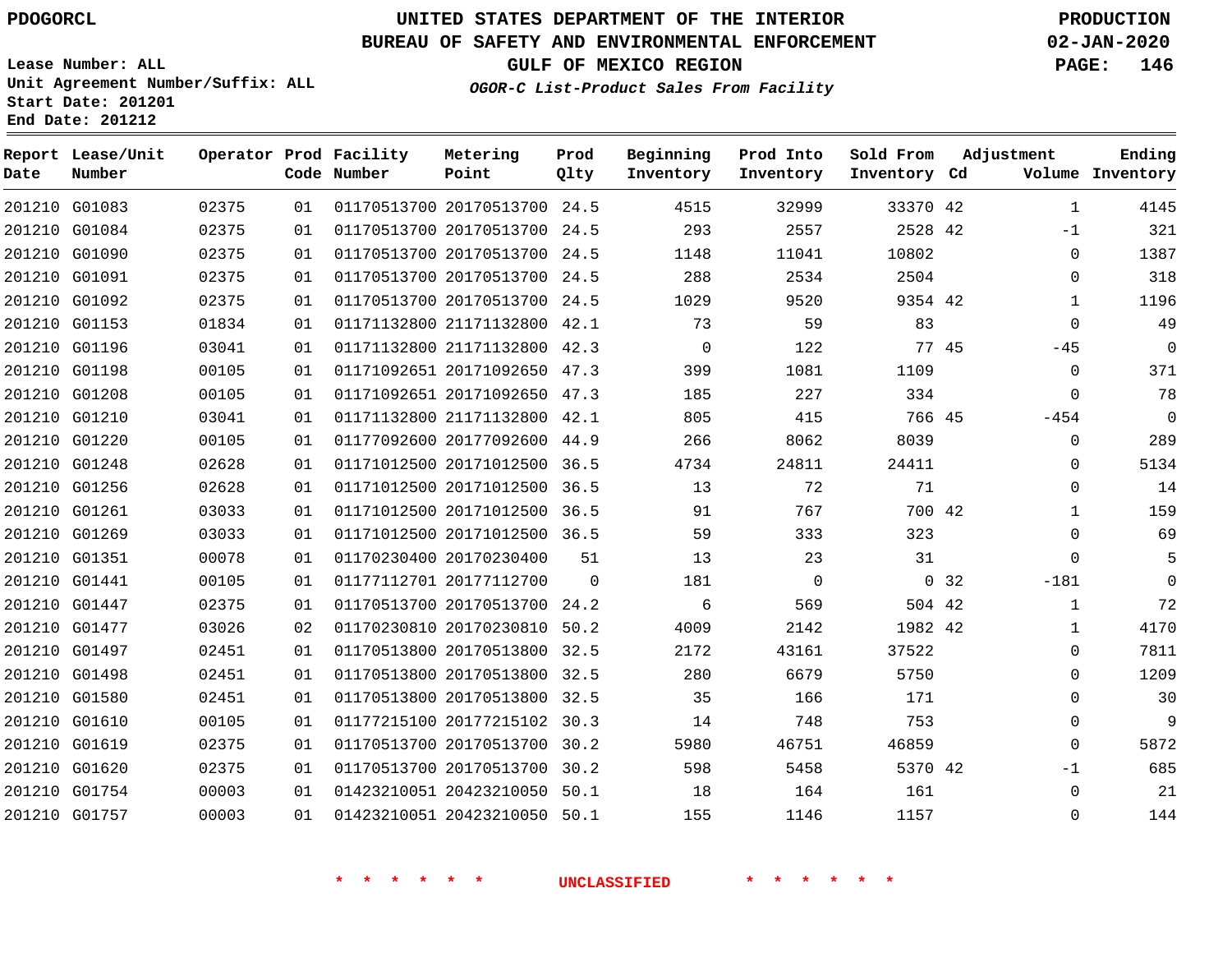**End Date: 201212**

## **UNITED STATES DEPARTMENT OF THE INTERIOR PDOGORCL PRODUCTION**

#### **BUREAU OF SAFETY AND ENVIRONMENTAL ENFORCEMENT 02-JAN-2020**

**Lease Number: ALL Unit Agreement Number/Suffix: ALL Start Date: 201201**

## **GULF OF MEXICO REGION PAGE: 147**

**OGOR-C List-Product Sales From Facility**

| Date          | Report Lease/Unit<br>Number |                |          | Operator Prod Facility<br>Code Number | Metering<br>Point            | Prod<br>Qlty | Beginning<br>Inventory | Prod Into<br>Inventory | Sold From<br>Inventory Cd | Adjustment           | Ending<br>Volume Inventory |
|---------------|-----------------------------|----------------|----------|---------------------------------------|------------------------------|--------------|------------------------|------------------------|---------------------------|----------------------|----------------------------|
|               | 201210 G01848               | 00105<br>01978 | 01<br>02 | 01170230500 20170230500               | 01170230500 20170230500 42.8 | 43           | 379<br>137             | 36<br>1255             | 407<br>1095               | $\Omega$<br>$\Omega$ | 8<br>297                   |
|               |                             |                |          |                                       |                              |              | 516                    | 1291                   | 1502                      | 0                    | 305                        |
|               | 201210 G01860               | 00105          | 01       |                                       | 01170231110 20170231110 41.3 |              | 3534                   | 5199                   | 7124                      | $\Omega$             | 1609                       |
|               | 201210 G01865               | 00078          | 01       | 01171012500 20171012500 36.5          |                              |              | 718                    | 4106                   | 3975 42                   | 1                    | 850                        |
|               | 201210 G01880               | 00105          | 01       |                                       | 01171132000 20171132000 41.5 |              | 40                     | 451                    | 466                       | $\Omega$             | 25                         |
|               | 201210 G01898               | 02312          | 01       |                                       | 01171012500 20171012500      | 36.5         | 1175                   | 6247                   | 6129                      | $\Omega$             | 1293                       |
| 201210 G01901 |                             | 00105          | 01       |                                       | 01177215100 20177215102 30.3 |              | $\overline{2}$         | 163                    | 163                       | $\Omega$             | $\overline{2}$             |
| 201210 G01966 |                             | 00105          | 01       |                                       | 01177215100 20177215102 30.3 |              | 73                     | 6860                   | 6853                      | $\Omega$             | 80                         |
|               | 201210 G01967               | 00105          | 01       |                                       | 01177215100 20177215102 30.3 |              | 121                    | 11029                  | 11021                     | 0                    | 129                        |
|               | 201210 G01972               | 03033          | 01       |                                       | 01170230810 20170230810      | 50.2         | 484                    | 256                    | 242 42                    | 1                    | 499                        |
|               | 201210 G01997               | 01071          | 02       |                                       | 01170230810 20170230810 47.2 |              | 37                     | $\overline{0}$         | $\mathbf 0$               | 0                    | 37                         |
|               | 201210 G01998               | 00105          | 01       |                                       | 01170230810 20170230810 50.2 |              | 178                    | 143                    | 42                        | $\Omega$             | 279                        |
|               | 201210 G02006               | 03026          | 02       | 01170530900 20170530900 50.3          |                              |              | 2                      | $\mathbf 0$            | $\overline{2}$            | $\mathbf{0}$         | $\mathbf 0$                |
|               | 201210 G02037               | 02222          | 01       |                                       | 01170530900 20170530900 50.3 |              | $\Omega$               | 21                     | 14                        | 0                    | 7                          |
| 201210 G02045 |                             | 00105          | 01       |                                       | 01170530900 20170530900 50.3 |              | 17                     | 57                     | 55                        | $\mathbf{0}$         | 19                         |
| 201210 G02104 |                             | 00687          | 01       |                                       | 01171132000 20171132000 41.6 |              | 45                     | 435                    | 456                       | $\Omega$             | 24                         |
|               | 201210 G02111               | 02628          | 01       |                                       | 01171132000 20171132000 41.6 |              | 5361                   | 83254                  | 84086                     | $\mathbf{0}$         | 4529                       |
|               | 201210 G02127               | 02312          | 02       |                                       | 01170230810 20170230810 50.2 |              | 1357                   | 778                    | 622                       | 0                    | 1513                       |
| 201210 G02161 |                             | 00105          | 01       |                                       | 01171012500 20171012500      | 36.5         | 990                    | $\mathbf 0$            | 990                       | $\mathbf 0$          | $\mathbf 0$                |
|               | 201210 G02163               | 00105          | 01       |                                       | 01171012500 20171012500 36.4 |              | 130                    | 1799                   | 1557                      | $\Omega$             | 372                        |
|               | 201210 G02317               | 00105          | 01       |                                       | 01171132000 20171132000 41.6 |              | 33                     | 282                    | 300                       | $\Omega$             | 15                         |
|               | 201210 G02353               | 01284          | 01       | 01170230450 20170230450 49.3          |                              |              | 320                    | 2132                   | 1993                      | $\Omega$             | 459                        |
|               | 201210 G02354               | 01284          | 01       |                                       | 01170230450 20170230450 49.3 |              | 258                    | 1586                   | 1502                      | 0                    | 342                        |
|               | 201210 G02404               | 03033          | 01       |                                       | 01170230810 20170230810      | 50.2         | 537                    | 300                    | 253 42                    | $\mathbf{1}$         | 585                        |
|               | 201210 G02428               | 00105          | 01       |                                       | 01170230810 20170230810 50.2 |              | 4                      | $\overline{0}$         | 4                         | $\Omega$             | $\mathbf 0$                |
|               | 201210 G02429               | 02375          | 02       |                                       | 01170230811 20170230810 50.2 |              | 196                    | 157                    | 47                        | $\Omega$             | 306                        |
|               | 201210 G02433               | 02375          | 02       |                                       | 01170230810 20170230810 50.2 |              | 80                     | 46                     | 43                        | $\Omega$             | 83                         |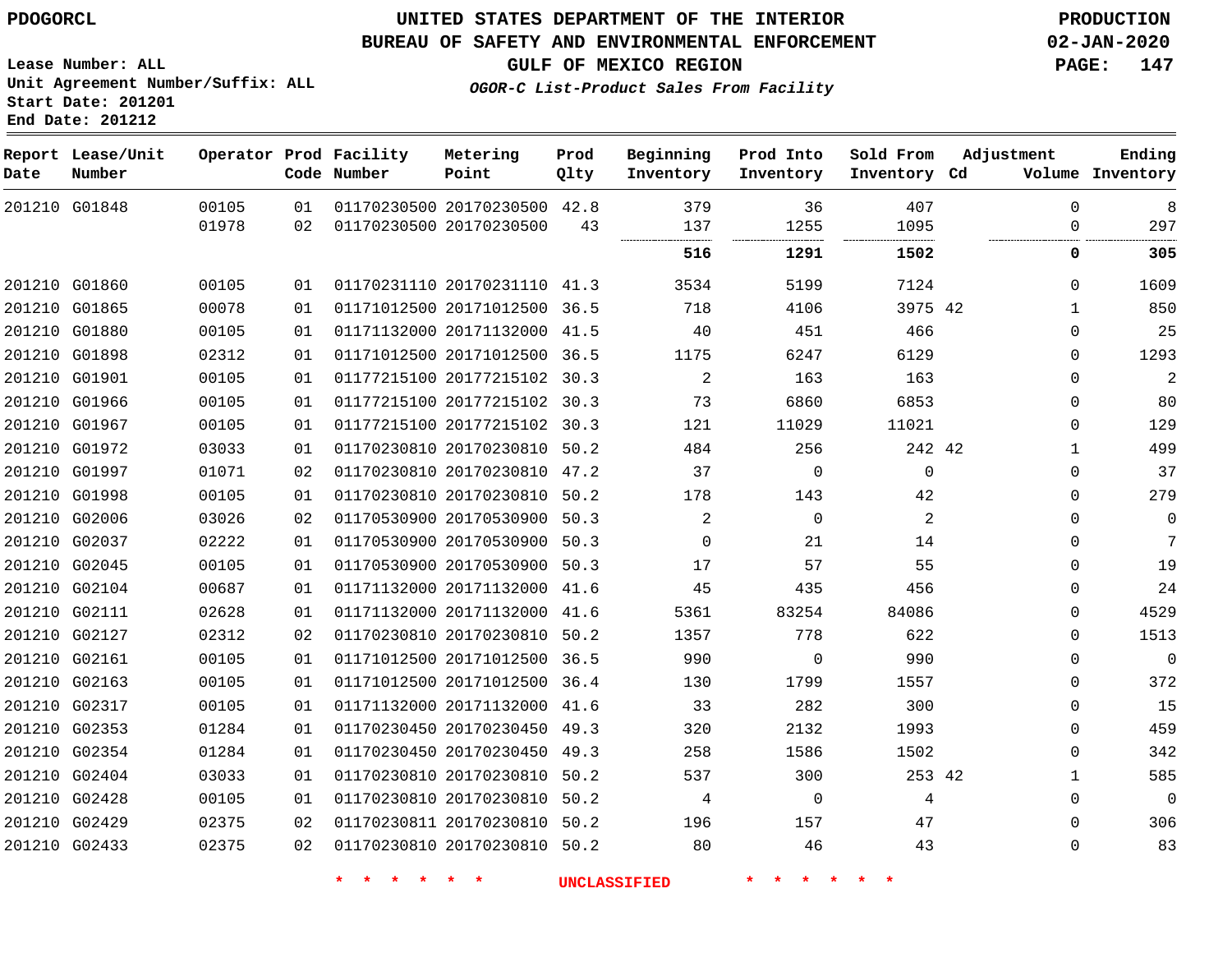G03265 G03331    

# **UNITED STATES DEPARTMENT OF THE INTERIOR PDOGORCL PRODUCTION**

#### **BUREAU OF SAFETY AND ENVIRONMENTAL ENFORCEMENT 02-JAN-2020**

**OGOR-C List-Product Sales From Facility**

**GULF OF MEXICO REGION PAGE: 148**

**Prod**

**Adjustment**

**Ending**

 

 

**Lease Number: ALL Unit Agreement Number/Suffix: ALL Start Date: 201201 End Date: 201212**

| Date | Report Lease/Unit<br>Number |       |    | Operator Prod Facility<br>Code Number | Metering<br>Point            | Prod<br>Qlty | Beginning<br>Inventory | Prod Into<br>Inventory | Sold From<br>Inventory Cd | Adjustment   | Ending<br>Volume Inventory |
|------|-----------------------------|-------|----|---------------------------------------|------------------------------|--------------|------------------------|------------------------|---------------------------|--------------|----------------------------|
|      | 201210 G02439               | 02375 | 01 |                                       | 01171132000 20171132000      | 41.6         | $\Omega$               | 9                      | 9                         | $\mathbf 0$  | $\mathbf 0$                |
|      | 201210 G02601               | 01834 | 01 |                                       | 01171092651 20171092650 47.3 |              | 460                    | 894                    | 1048 42                   | $\mathbf{1}$ | 307                        |
|      | 201210 G02613               | 02628 | 01 |                                       | 01171132000 20171132000      | 40.5         | $\Omega$               | $\Omega$               | $\Omega$                  | $\Omega$     | $\Omega$                   |
|      | 201210 G02628               | 00105 | 01 |                                       | 01171012500 20171012500 36.4 |              | 82                     | 1495                   | 1268                      | $\Omega$     | 309                        |
|      | 201210 G02665               | 02451 | 01 |                                       | 01423210051 20423210050      | 50           | 247                    | 1775                   | 1800                      | $\Omega$     | 222                        |
|      | 201210 G02688               | 00105 | 01 |                                       | 01170230810 20170230810 50.1 |              | 243                    | $\Omega$               | 243                       | $\Omega$     | $\mathbf 0$                |
|      | 201210 G02735               | 03035 | 01 |                                       | 01170230810 20170230810 50.2 |              | 625                    | 362                    | 283                       | $\mathbf 0$  | 704                        |
|      | 201210 G02819               | 00105 | 01 |                                       | 01170231110 20170231110 41.3 |              | 178                    | 246                    | 348                       | $\mathbf 0$  | 76                         |
|      | 201210 G02825               | 00105 | 01 |                                       | 01170230810 20170230810 50.1 |              | 673                    | 304                    | 356                       | $\Omega$     | 621                        |
|      | 201210 G02826               | 00105 | 01 |                                       | 01170230810 20170230810 50.1 |              | 494                    | 276                    | 261                       | $\Omega$     | 509                        |
|      |                             |       | 01 |                                       | 01170231110 20170231110 41.3 |              | 232                    | 323                    | 455                       | 0            | 100                        |
|      |                             |       |    |                                       |                              |              | 726                    | 599                    | 716                       | 0            | 609                        |
|      | 201210 G02870               | 03035 | 01 |                                       | 01170230810 20170230810 50.2 |              | 31                     | 0                      | 31                        | $\mathbf 0$  | $\mathbf 0$                |
|      | 201210 G02885               | 02312 | 01 |                                       | 01171132000 20171132000 41.6 |              | 23                     | 250                    | 259                       | $\mathbf 0$  | 14                         |
|      | 201210 G02886               | 02312 | 02 |                                       | 01171132000 20171132000 41.6 |              | $\Omega$               | 18                     | 17                        | $\Omega$     | $\mathbf{1}$               |
|      | 201210 G02895               | 02579 | 02 |                                       | 01171092651 20171092650 47.3 |              | 80                     | 188                    | 203                       | $\Omega$     | 65                         |
|      |                             | 02628 | 02 |                                       | 01171092651 20171092650 47.3 |              | 628                    | 1492                   | 1608                      | 0            | 512                        |
|      |                             |       |    |                                       |                              |              | 708                    | 1680                   | 1811                      | 0            | 577                        |
|      | 201210 G02898               | 01834 | 01 |                                       | 01171012300 20171012300      | 38           | 324                    | 820                    | 696                       | $\mathbf 0$  | 448                        |
|      | 201210 G02899               | 01834 | 01 |                                       | 01171012300 20171012300      | 38           | 150                    | 435                    | 347                       | $\mathbf 0$  | 238                        |
|      | 201210 G03061               | 00105 | 01 |                                       | 01423210051 20423210050      | 50           | 233                    | 1624                   | 1654                      | $\Omega$     | 203                        |
|      | 201210 G03145               | 03041 | 01 |                                       | 01171132800 21171132800      | 42.1         | 274                    | 135                    | 257 45                    | $-152$       | $\Omega$                   |
|      | 201210 G03152               | 00105 | 01 |                                       | 01177092600 20177092600      | 44.9         | 105                    | 2381                   | 2401                      | $\mathsf 0$  | 85                         |
|      | 201210 G03236               | 03041 | 01 |                                       | 01170230450 20170230450      | 49.3         | 18                     | 84                     | 84 45                     | $-18$        | $\mathbf 0$                |
|      | 201210 G03264               | 00003 | 01 |                                       | 01170230811 20170230811 46.1 |              | 5                      | 290                    | 283                       | $\mathbf 0$  | 12                         |

 20170530900 50.3 21171132800 42.1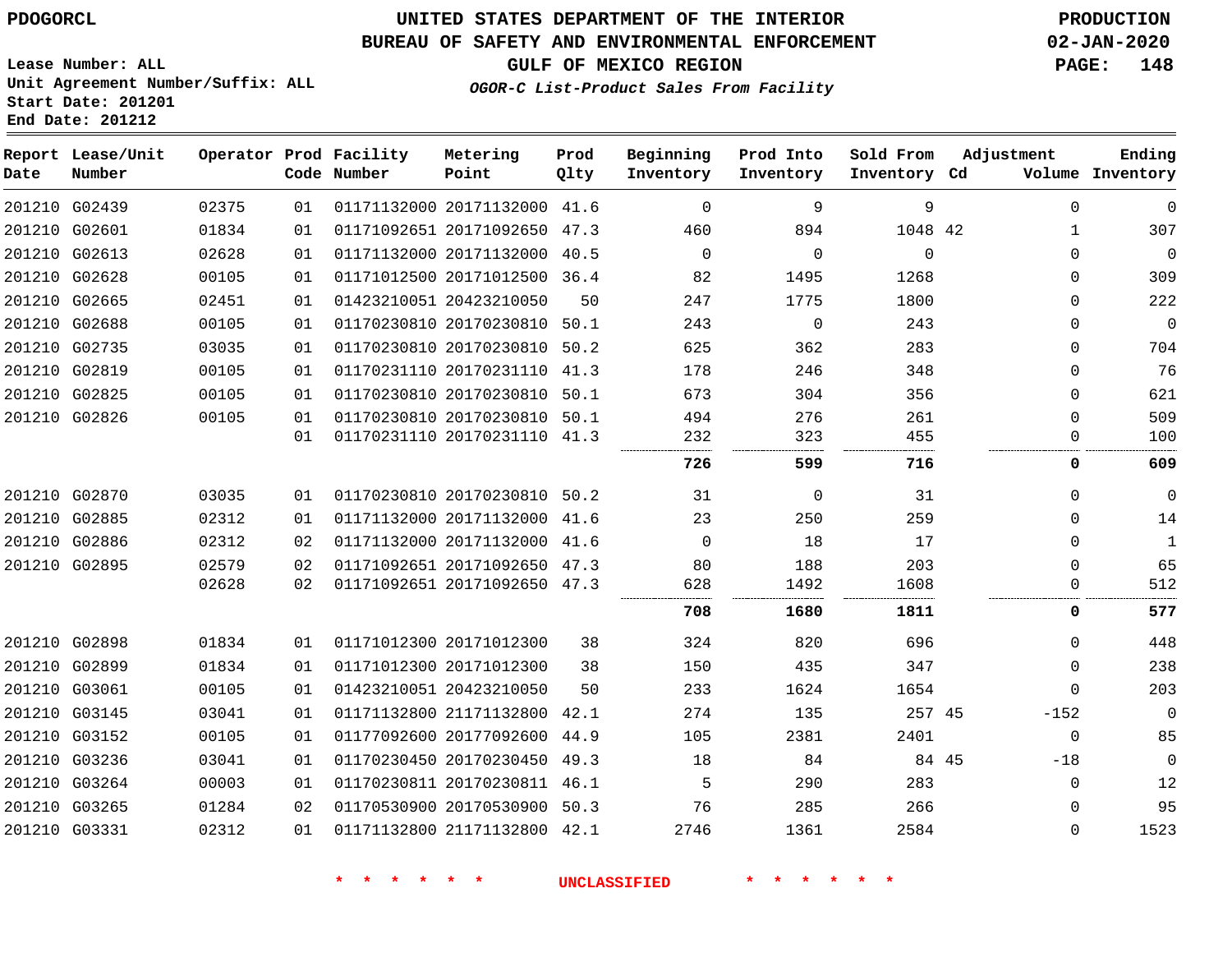**End Date: 201212**

**Report Lease/Unit**

**Number**

 G03414 G03593 G03793 G03811 G03940 G03958 G04003 G04065 G04081 G04085 G04087 G04098 G04232

**Date**

# **UNITED STATES DEPARTMENT OF THE INTERIOR PDOGORCL PRODUCTION**

**Prod Qlty**

#### **BUREAU OF SAFETY AND ENVIRONMENTAL ENFORCEMENT 02-JAN-2020**

**Lease Number: ALL Unit Agreement Number/Suffix: ALL Start Date: 201201**

**Operator Prod Facility**

**Code Number**

**OGOR-C List-Product Sales From Facility**

**Beginning Inventory** **Prod Into Inventory**

**GULF OF MEXICO REGION PAGE: 149**

**Inventory Cd Volume**

**Adjustment**

 -1  $\Omega$   $\Omega$  $\Omega$   $\Omega$   $\Omega$  $\overline{0}$ 

**Ending**

**Sold From Inventory**

<u>1</u>

| 163   | 25        | 243  | 55   | 01170753510 20170753510 |             | 01 | 00105 |
|-------|-----------|------|------|-------------------------|-------------|----|-------|
| 109   | 118       | 16   | 36.5 | 20171012500             | 01171012500 | 01 | 03035 |
| 293   | 274       | 76   | 36.5 | 20171012500             | 01171012500 | 01 | 03035 |
| 1068  | 1209      | 274  | 47.3 | 20171092650             | 01171092651 | 01 | 00105 |
| 69    | 67        | 10   | 50.1 | 20423210050             | 01423210051 | 01 | 00105 |
| 352   | 175       | 1490 | 48.5 | 20170230510             | 01170230510 | 01 | 00105 |
| 7103  | 8195      | 604  | 36.4 | 20171012500             | 01171012500 | 01 | 00105 |
| 420   | 417       | 55   | 50.1 | 20423210050             | 01423210051 | 01 | 02628 |
| 2418  | 2520      | 4804 | 50.2 | 20170230810             | 01170230450 | 01 | 03035 |
| 18299 | 18671     | 419  | 46.1 | 20170230811             | 01170230811 | 01 | 00687 |
| 2343  | 3824      | 1004 | 33.5 | 01177008150             | 01177008150 | 01 | 02899 |
| 392   | 68        | 400  | 50.2 | 20170230810             | 01170230810 | 02 | 01963 |
| 1168  | 1113      | 285  | 36.5 | 20171012500             | 01171012500 | 01 | 00105 |
| 10327 | 10480<br> | 2015 | 36.5 | 20171012500             | 01171012500 | 01 | 00730 |
|       |           |      |      |                         |             |    |       |

**Metering Point**

|               |       |    |                              |      | 2300 | 11593 | 11495 |              | 2399     |
|---------------|-------|----|------------------------------|------|------|-------|-------|--------------|----------|
| 201210 G04397 | 00105 | 01 | 01170230810 20170230810      | 50.2 | 124  | 48    | 72    | 0            | 100      |
| 201210 G04421 | 00105 | 01 | 01171131600 20171131600 44.9 |      | 1178 | 7176  | 7502  | $\mathbf 0$  | 852      |
| 201210 G04537 | 03033 | 01 | 01420470030 20420470030 46.2 |      | 895  |       | 172   | $\mathbf 0$  | 724      |
| 201210 G04800 | 03026 | 02 | 01171132800 21171132800 42.6 |      | 3487 | 281   | 2371  | 0            | 1397     |
| 201210 G04818 | 03035 | 01 | 01170230500 20170230500      | 42.8 |      | 47    | 39    | 0            | 11       |
| 201210 G05006 | 01284 | 02 | 01170230510 20170230510 48.6 |      | 52   |       | 46    | $\Omega$     | 7        |
| 201210 G05283 | 01376 | 01 | 01170231300 01170231300 43.2 |      |      | 3919  | 3919  | $\mathbf 0$  | $\Omega$ |
| 201210 G05286 | 03033 | 01 | 01170230810 20170230810      | 50.2 | 1580 | 1177  | 434   | $\mathbf 0$  | 2323     |
| 201210 G05292 | 00003 | 01 | 01170230811 20170230811 46.1 |      |      |       |       | $\mathbf{0}$ | 0        |
| 201210 G05392 | 02672 | 02 | 01170230811 20170230811 46.1 |      |      | 44    | 42    | $\mathbf 0$  | 2        |
| 201210 G05431 | 02970 | 02 | 01177062608 2017706260A 38.5 |      | 199  | 16320 | 16440 | $\mathbf 0$  | 79       |
| 201210 G05494 | 02871 | 02 | 01171132800 21171132800 42.1 |      | 340  | 137   | 300   | $\Omega$     | 177      |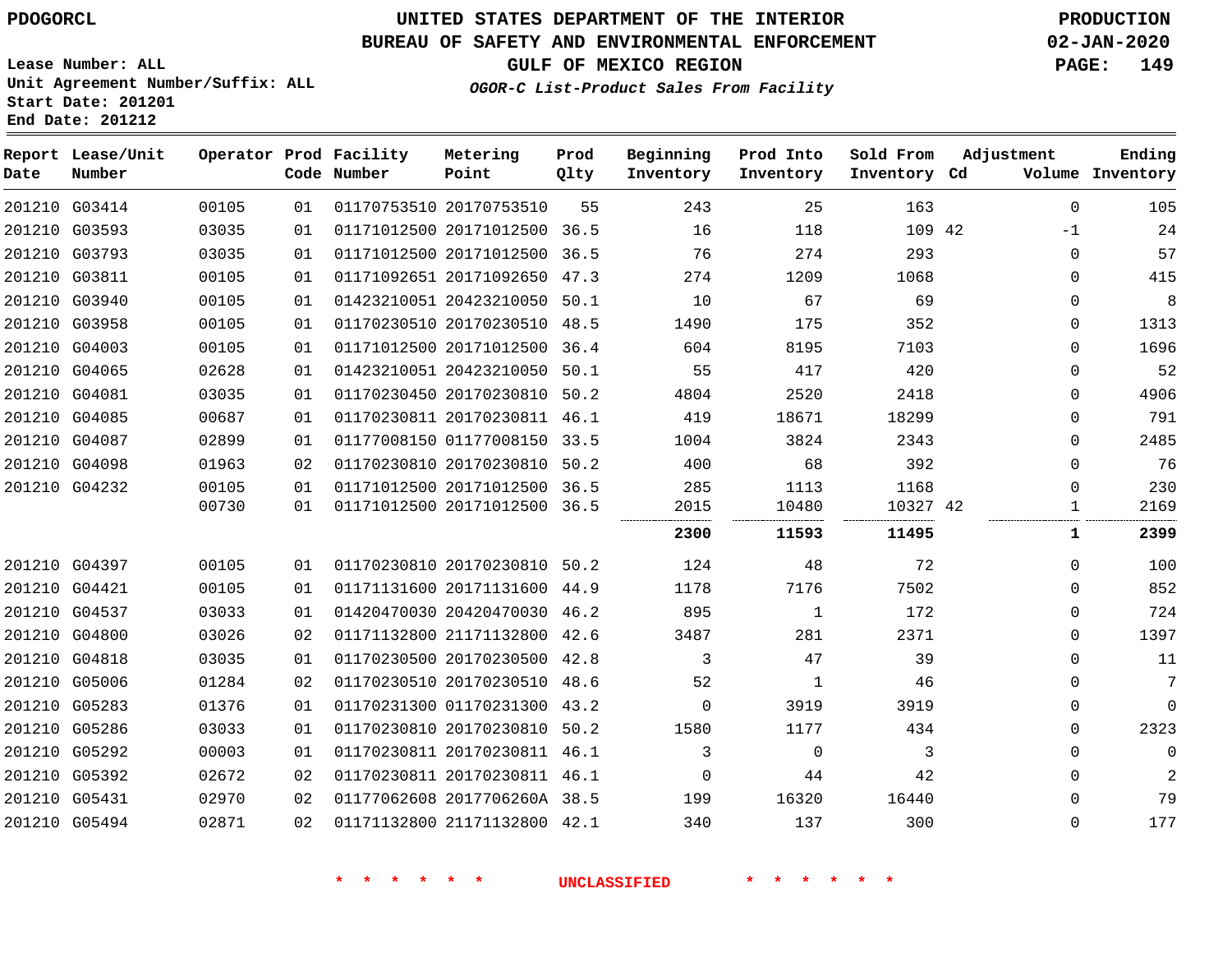**Report Lease/Unit**

## **UNITED STATES DEPARTMENT OF THE INTERIOR PDOGORCL PRODUCTION**

#### **BUREAU OF SAFETY AND ENVIRONMENTAL ENFORCEMENT 02-JAN-2020**

**Lease Number: ALL Unit Agreement Number/Suffix: ALL Start Date: 201201 End Date: 201212**

**OGOR-C List-Product Sales From Facility**

**GULF OF MEXICO REGION PAGE: 150**

**Ending**

**Operator Prod Facility Metering Point Prod**  $Q_1$ **Beginning Prod Into Sold From Adjustment**

| Date          | Number        |       |    | Code Number             | Point                        | Qlty     | Inventory | Inventory   | Inventory Cd |       |              | Volume Inventory |
|---------------|---------------|-------|----|-------------------------|------------------------------|----------|-----------|-------------|--------------|-------|--------------|------------------|
|               | 201210 G05504 | 00105 | 01 |                         | 01171132800 21171132800      | 42.1     | 1410      | 990         | 1510         |       | $\Omega$     | 890              |
|               |               |       | 01 | 01171012300 20171012300 |                              | 38       | 508       | 1029        | 975          |       | $\Omega$     | 562              |
|               |               | 00730 | 01 |                         | 01171132800 21171132800      | 42.1     | 318       | 281         | 377          |       | 0            | 222              |
|               |               | 02970 | 02 |                         | 01171132800 21171132800      | 42.1     | 11896     | 7483        | 12193        |       | $\Omega$     | 7186             |
|               |               |       |    |                         |                              |          | 14132     | 9783        | 15055        |       | 0            | 8860             |
| 201210 G05505 |               | 00078 | 01 |                         | 01171012400 20171012400      | 52.3     | 0         | 9           | 7            |       | $\mathbf 0$  | $\overline{2}$   |
|               |               |       | 01 |                         | 01171132800 21171132800      | 42.1     | 1504      | 1080        | 1651 42      |       | -1           | 932              |
|               |               |       |    |                         |                              |          | 1504      | 1089        | 1658         |       | -1           | 934              |
| 201210 G05602 |               | 01834 | 01 |                         | 01171012500 20171012500      | 40       | 461       | 2430        | 2388         |       | $\Omega$     | 503              |
|               | 201210 G05610 | 02312 | 01 |                         | 01171012500 20171012500      | 36.5     | 18        | 114         | 108          |       | 0            | 24               |
|               | 201210 G05612 | 00105 | 01 |                         | 01171012500 20171012500      | 36.5     | 1061      | 6532        | 6241         |       | 0            | 1352             |
|               | 201210 G06069 | 00105 | 01 |                         | 01423210051 20423210050      | 50       | 30        | 170         | 179          |       | $\Omega$     | 21               |
|               | 201210 G06105 | 03033 | 01 |                         | 01420390110 20420390110      | $\Omega$ | 60        | $\mathbf 0$ | $\Omega$     |       | 0            | 60               |
|               | 201210 G06156 | 00105 | 01 |                         | 01170230500 20170230500      | 42.8     | 7         | 152         | 123          |       | 0            | 36               |
| 201210 G06166 |               | 00105 | 01 |                         | 01170230450 20170230450      | 49.2     | 262       | 379         | 559          |       | 0            | 82               |
|               | 201210 G06668 | 00276 | 01 |                         | 01171132000 20171132000      | 41.6     | 459       | 4547        | 4759         |       | $\Omega$     | 247              |
|               | 201210 G07703 | 03041 | 01 |                         | 01171132800 21171132800      | 42.1     | 179       | 286         | 294 45       |       | $-171$       | $\mathbf 0$      |
|               | 201210 G07736 | 02312 | 01 |                         | 01171132800 21171132800      | 42.1     | 864       | 589         | 914          |       | 0            | 539              |
|               | 201210 G07760 | 01284 | 01 |                         | 01177122950 20177122950 31.4 |          | 26        | 5622        | 5625         |       | 0            | 23               |
|               | 201210 G07917 | 01834 | 01 |                         | 01170573602 20170573602      | 35       | 38185     | 41975       | 26839        |       | $\Omega$     | 53321            |
|               | 201210 G08120 | 02312 | 01 |                         | 01423210051 20423210050      | 50.1     | 5         | 33          | 34           |       | $\Omega$     | 4                |
|               | 201210 G09010 | 03041 | 01 |                         | 01420390120 01420390120      | 53.8     | 192       | 279         | 156 45       |       | $-315$       | $\mathbf 0$      |
|               | 201210 G09032 | 00730 | 01 |                         | 01170230450 20170230450 49.3 |          | 6         | 101         |              | 86 42 | $\mathbf{1}$ | 22               |
|               | 201210 G09631 | 01284 | 01 |                         | 01177122950 20177122950      | 31.4     | 7         | 2397        | 2395         |       | 0            | 9                |
|               | 201210 G10487 | 00981 | 01 |                         | 01170753850 20170753850      | 28.1     | 1967      | 109         | 104          |       | $\Omega$     | 1972             |
|               | 201210 G10584 | 03075 | 02 |                         | 01170230811 20170230811 46.1 |          | 29        | 402         | 414          |       | $\Omega$     | 17               |
|               | 201210 G10636 | 03035 | 01 |                         | 01170230811 20170230811 46.1 |          | 238       | 4854        | 4887 42      |       | $\mathbf{1}$ | 206              |
|               | 201210 G10794 | 03035 | 01 |                         | 01177122950 20177122950 31.4 |          | 22        | 6077        | 6071         |       | 0            | 28               |

**\* \* \* \* \* \* UNCLASSIFIED \* \* \* \* \* \***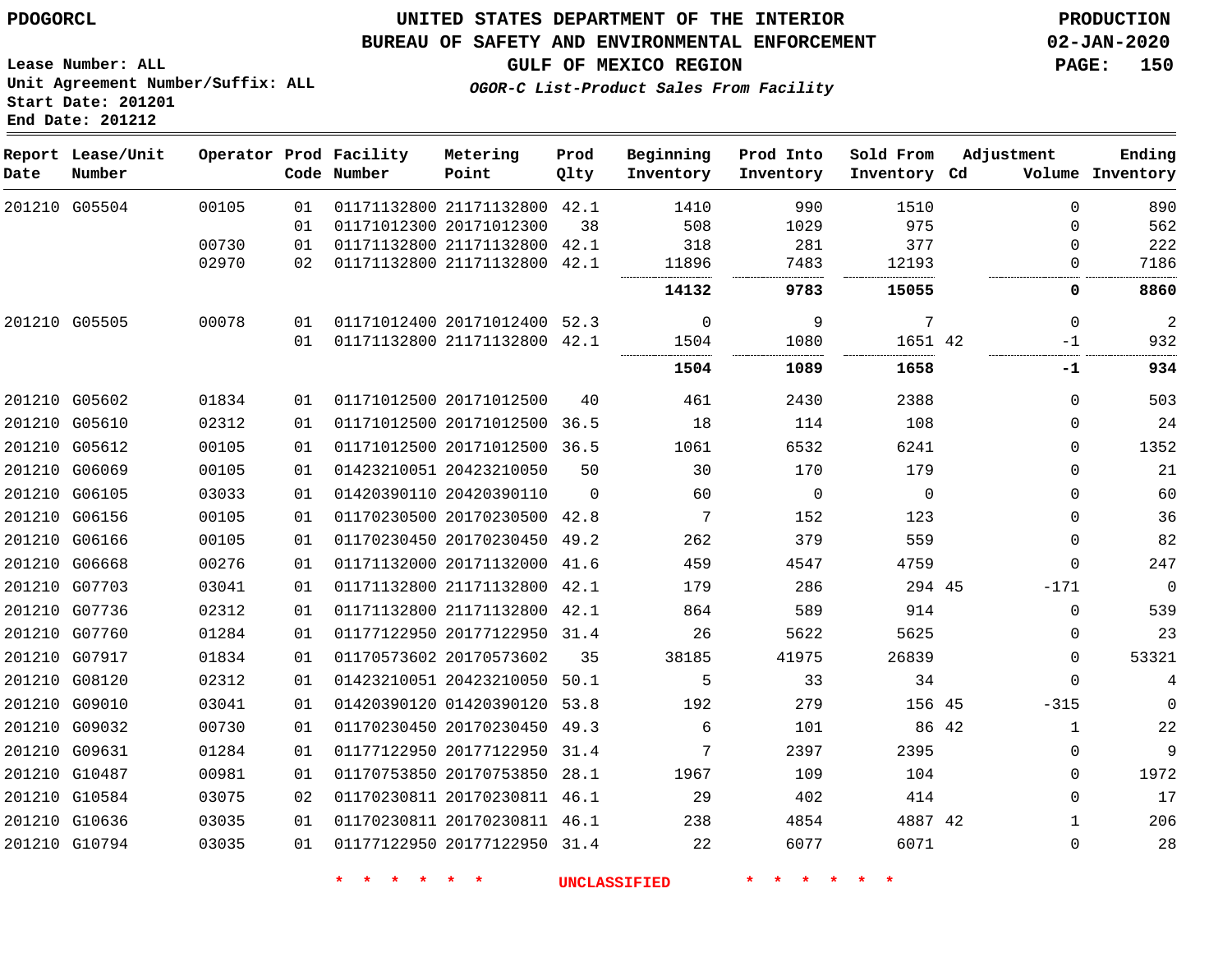#### **BUREAU OF SAFETY AND ENVIRONMENTAL ENFORCEMENT 02-JAN-2020**

**Lease Number: ALL Unit Agreement Number/Suffix: ALL Start Date: 201201 End Date: 201212**

**OGOR-C List-Product Sales From Facility**

**GULF OF MEXICO REGION PAGE: 151**

**Metering Prod Beginning Prod Into Sold From**

| Date          | Report Lease/Unit<br>Number |       |    | Operator Prod Facility<br>Code Number | Metering<br>Point            | Prod<br>Qlty | Beginning<br>Inventory | Prod Into<br>Inventory | Sold From<br>Inventory Cd | Adjustment  | Ending<br>Volume Inventory |
|---------------|-----------------------------|-------|----|---------------------------------------|------------------------------|--------------|------------------------|------------------------|---------------------------|-------------|----------------------------|
|               | 201210 G10910               | 00162 | 01 |                                       | 01177245110 2017724511G 46.4 |              | $\Omega$               | 6351                   | 6351                      | $\Omega$    | $\mathbf 0$                |
|               | 201210 G11243               | 03033 | 01 |                                       | 01420470030 20420470030 46.2 |              | 701                    | $\mathbf 0$            | 135                       | $\mathbf 0$ | 566                        |
|               | 201210 G11870               | 00276 | 01 |                                       | 01171132000 20171132000 41.6 |              | 473                    | 4442                   | 4674                      | $\mathbf 0$ | 241                        |
|               | 201210 G12020               | 03035 | 01 |                                       | 01171012500 20171012500 36.5 |              | 283                    | 1317                   | 1327                      | $\mathbf 0$ | 273                        |
|               | 201210 G12024               | 02312 | 02 |                                       | 01171012500 20171012500 36.5 |              | 54                     | 245                    | 248                       | $\Omega$    | 51                         |
|               | 201210 G12355               | 03033 | 01 |                                       | 01171012300 20171012300 38.4 |              | 5598                   | 12141                  | 11108                     | $\mathbf 0$ | 6631                       |
|               | 201210 G12564               | 02603 | 01 |                                       | 01170230510 20170230510 48.6 |              | 229                    | 35                     | 54                        | $\mathbf 0$ | 210                        |
|               | 201210 G12803               | 03033 | 01 |                                       | 01171132000 20171132000 41.6 |              | $\mathbf 0$            | 2                      | 2                         | $\mathbf 0$ | $\overline{0}$             |
|               | 201210 G13560               | 03033 | 01 |                                       | 01170230810 20170230810 50.2 |              | 67                     | 84                     | 18                        | $\Omega$    | 133                        |
|               | 201210 G13563               | 03033 | 01 |                                       | 01170230811 20170230811 46.1 |              | $\mathbf 0$            | 10362                  | 9923                      | 0           | 439                        |
|               | 201210 G13576               | 03147 | 02 |                                       | 01170230810 20170230810 50.2 |              | 21                     | $\Omega$               | 8                         | $\mathbf 0$ | 13                         |
|               | 201210 G13937               | 02628 | 02 |                                       | 01171092651 20171092650 47.3 |              | 214                    | 670                    | 637                       | $\mathbf 0$ | 247                        |
|               | 201210 G13938               | 01284 | 01 |                                       | 01171012500 20171012500 36.5 |              | 2439                   | 12368                  | 12248                     | $\Omega$    | 2559                       |
|               | 201210 G14428               | 02871 | 01 |                                       | 01171012400 20171012400 52.3 |              | 1311                   | 740                    | 1876 42                   | 1           | 176                        |
|               | 201210 G14535               | 02628 | 01 |                                       | 01171012500 20171012500 36.5 |              | 3254                   | 26158                  | 24003 42                  | 3           | 5412                       |
|               | 201210 G15050               | 00105 | 01 |                                       | 01170231110 20170231110      | 41.3         | 16688                  | 18193                  | 29251                     | $\Omega$    | 5630                       |
|               | 201210 G15078               | 03035 | 01 |                                       | 01170230810 20170230810 50.2 |              | 402                    | $\mathbf 0$            | 402                       | $\mathbf 0$ | $\overline{0}$             |
|               | 201210 G15110               | 02714 | 01 |                                       | 01170530900 20170530900 50.3 |              | 2                      | $\mathbf 0$            | 1                         | 0           | 1                          |
| 201210 G15189 |                             | 02970 | 02 |                                       | 01171132800 21171132800 42.1 |              | 61                     | 21                     | 52                        | $\Omega$    | 30                         |
| 201210 G15239 |                             | 03041 | 01 |                                       | 01171012500 20171012500 36.5 |              | 21                     | 84                     | 87 45                     | $-18$       | $\mathbf 0$                |
| 201210 G15241 |                             | 00105 | 01 |                                       | 01171092651 20171092650 47.3 |              | 6                      | $\mathbf 0$            | 6                         | $\mathbf 0$ | $\mathbf 0$                |
|               | 201210 G15263               | 00105 | 01 |                                       | 01171132000 20171132000 41.6 |              | 156                    | 1267                   | 1354                      | 0           | 69                         |
|               | 201210 G15277               | 03035 | 01 |                                       | 01171012400 20171012400 52.3 |              | 1473                   | 8294                   | 7796                      | 0           | 1971                       |
| 201210 G15299 |                             | 02200 | 02 |                                       | 01171092651 20171092650      | 47           | 1547                   | 4176                   | 4289                      | $\mathbf 0$ | 1434                       |
|               | 201210 G15312               | 00105 | 01 |                                       | 01171092651 20171092650 47.2 |              | 4234                   | 10668                  | 11238                     | 0           | 3664                       |
|               | 201210 G15740               | 02893 | 02 |                                       | 01170230450 20170230450 48.5 |              | $\mathbf 0$            | $\mathbf 0$            | $\mathbf 0$               | 0           | $\overline{0}$             |
| 201210 G16121 |                             | 00687 | 01 |                                       | 01170230811 20170230811 46.1 |              | 130                    | 2932                   | 2938                      | $\Omega$    | 124                        |
| 201210 G16201 |                             | 03026 | 02 |                                       | 01170530900 20170530900 50.3 |              | 3                      | $\mathbf 0$            | 3                         | $\Omega$    | $\overline{0}$             |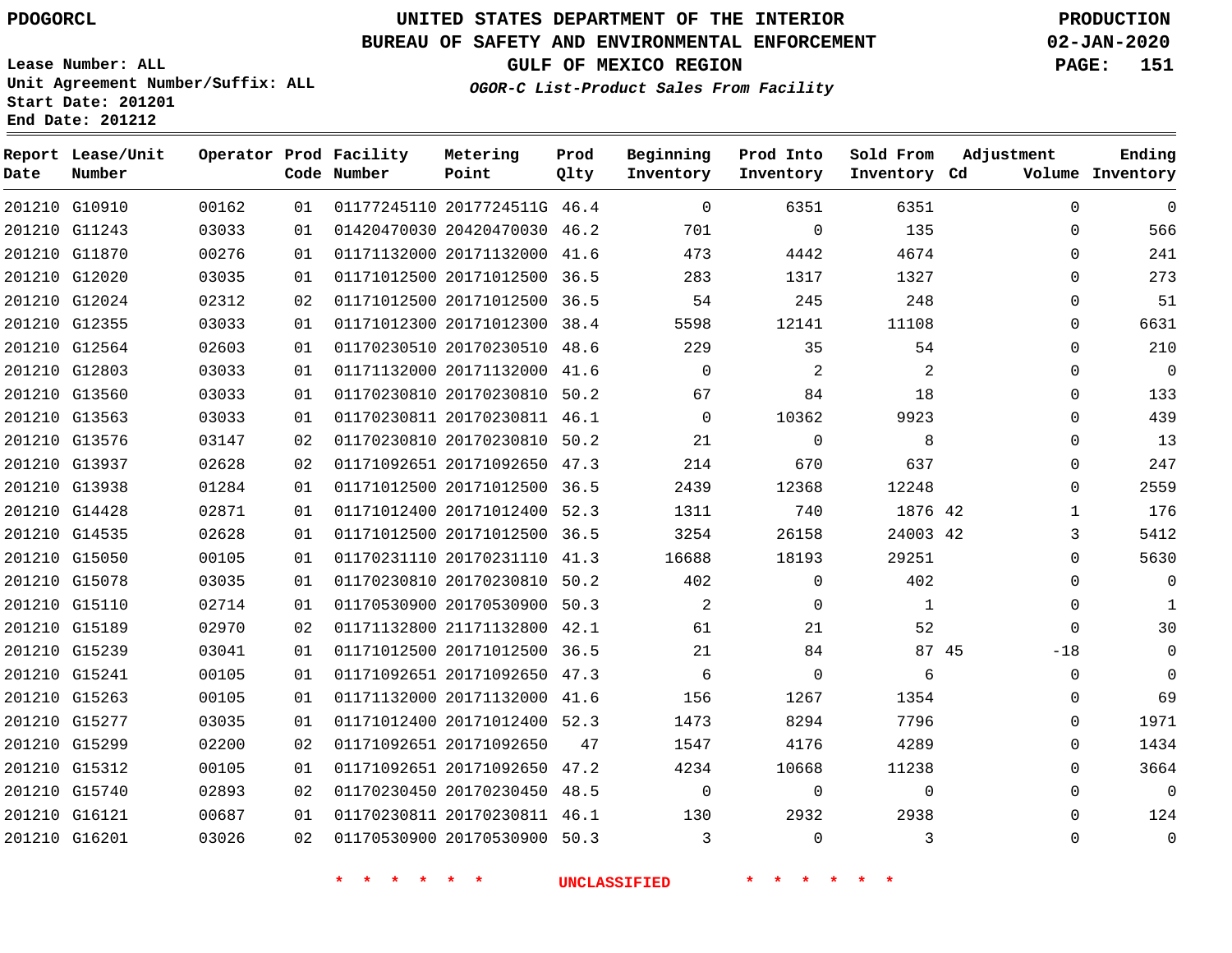### **BUREAU OF SAFETY AND ENVIRONMENTAL ENFORCEMENT 02-JAN-2020**

**Lease Number: ALL Unit Agreement Number/Suffix: ALL Start Date: 201201 End Date: 201212**

**OGOR-C List-Product Sales From Facility**

**GULF OF MEXICO REGION PAGE: 152**

|  |  |  | . <del>. 21</del> 60 - 1200000 <i>Da</i> io <i>u -</i> 120m - 001110, |  |
|--|--|--|-----------------------------------------------------------------------|--|
|  |  |  |                                                                       |  |
|  |  |  |                                                                       |  |
|  |  |  |                                                                       |  |

| Date          | Report Lease/Unit<br>Number |       |    | Operator Prod Facility<br>Code Number | Metering<br>Point            | Prod<br>Qlty | Beginning<br>Inventory | Prod Into<br>Inventory | Sold From<br>Inventory Cd | Adjustment                | Ending<br>Volume Inventory |
|---------------|-----------------------------|-------|----|---------------------------------------|------------------------------|--------------|------------------------|------------------------|---------------------------|---------------------------|----------------------------|
| 201210 G16325 |                             | 00105 | 01 |                                       | 01171012400 20171012400 52.3 |              | 109                    | $\Omega$               | 109                       | $\Omega$                  | $\mathbf 0$                |
| 201210 G16469 |                             | 03026 | 02 |                                       | 01170753510 20170753510      | 55           | 134                    | 7                      | 86                        | $\mathbf 0$               | 55                         |
| 201210 G16515 |                             | 00162 | 01 |                                       | 01177245110 2017724511G 46.4 |              | $\Omega$               | 26967                  | 26967                     | $\Omega$                  | $\Omega$                   |
| 201210 G16890 |                             | 00981 | 01 |                                       | 01170753850 20170753850 28.1 |              | 559                    | $\mathbf 0$            | 30                        | $\Omega$                  | 529                        |
| 201210 G17190 |                             | 02312 | 02 |                                       | 01170230810 20170230810      | 50.2         | 197                    | 68                     | 133                       | $\Omega$                  | 132                        |
| 201210 G17754 |                             | 02375 | 02 |                                       | 01170230510 20170230510 48.6 |              | 2567                   | 251                    | 996                       | 0                         | 1822                       |
| 201210 G17789 |                             | 00105 | 01 |                                       | 01170230810 20170230810      | 50.2         | 197                    | 81                     | 120                       | $\Omega$                  | 158                        |
| 201210 G17858 |                             | 00105 | 01 |                                       | 01170530900 20170530900 50.3 |              | 111                    | 379                    | 365                       | 0                         | 125                        |
| 201210 G17898 |                             | 01963 | 02 |                                       | 01171131600 20171131600 43.1 |              | $\Omega$               | 0                      | $\Omega$                  | $\Omega$                  | $\mathbf 0$                |
|               | 201210 G17912               | 02970 | 02 |                                       | 01177062608 2017706260A 38.5 |              | 73                     | 4936                   | 4985                      | 0                         | 24                         |
| 201210 G17913 |                             | 01834 | 01 |                                       | 01171132800 21171132800 42.1 |              | 925                    | 1078                   | 1261 42                   | $\mathbf{1}$              | 743                        |
| 201210 G17921 |                             | 03026 | 01 |                                       | 01171012500 20177062959      | 25.1         | $\mathbf 0$            | 44261                  | 44261                     | 0                         | $\mathbf 0$                |
| 201210 G18043 |                             | 03059 | 01 |                                       | 01171012500 20171012500 36.5 |              | 1941                   | 7948                   | 8244                      | $\Omega$                  | 1645                       |
|               | 201210 G18577               | 00981 | 01 |                                       | 01170753850 20170753850 28.1 |              | 4373                   | 217                    |                           | $0$ 09<br>$-231$          | 4359                       |
| 201210 G18863 |                             | 02312 | 02 |                                       | 01420470030 20420470030 46.2 |              | 11                     | $\Omega$               | $\overline{a}$            | $\Omega$                  | 9                          |
| 201210 G18936 |                             | 02871 | 01 |                                       | 01422450350 20422450350 48.2 |              | 126                    | 6                      | 66                        | $\Omega$                  | 66                         |
| 201210 G19030 |                             | 02806 | 01 |                                       | 01423210051 20423210050      | 51           | 59                     | 435                    |                           | $0$ 09<br>$-440$          | 54                         |
|               | 201210 G19127               | 03165 | 01 |                                       | 01170230811 20170230811 46.1 |              | 30                     | 381                    |                           | 0 <sub>09</sub><br>$-395$ | 16                         |
| 201210 G19760 |                             | 03035 | 01 |                                       | 01171132800 21171132800 42.1 |              | 4091                   | $\mathbf 0$            | 4091                      | $\mathbf 0$               | $\mathbf 0$                |
| 201210 G19839 |                             | 02777 | 01 |                                       | 01170753510 20170753510 45.5 |              | 168                    | $\mathbf 0$            | 81                        | 0                         | 87                         |
| 201210 G20605 |                             | 02477 | 01 |                                       | 01423550141 20423550140 27.2 |              | 1945                   | 9774                   | 10363                     | 0                         | 1356                       |
| 201210 G20655 |                             | 03035 | 01 |                                       | 01170230510 20170230510 48.6 |              | 191                    | 25                     | 37 42                     | -1                        | 178                        |
| 201210 G20656 |                             | 03041 | 01 |                                       | 01422450350 20422450350      | 48.2         | 3                      | 1                      |                           | 2 45<br>$-2$              | $\mathbf 0$                |
| 201210 G21070 |                             | 02970 | 02 |                                       | 01171132800 21171132800 42.1 |              | 103                    | 59                     | 102                       | $\Omega$                  | 60                         |
| 201210 G21096 |                             | 00105 | 01 |                                       | 01170230811 20170230811 46.1 |              | 32                     | 872                    | 867                       | 0                         | 37                         |
| 201210 G21120 |                             | 02058 | 02 |                                       | 01171012500 20171012500 36.5 |              | 135                    | 511                    | 540                       | $\Omega$                  | 106                        |
| 201210 G21530 |                             | 00078 | 01 |                                       | 01170230400 20170230400 51.1 |              | 22                     | $\mathbf 0$            | 22                        | 0                         | $\overline{0}$             |
| 201210 G21532 |                             | 02807 | 01 |                                       | 01170230811 20170230811 46.1 |              | 332                    | 12815                  | 12604                     | $\Omega$                  | 543                        |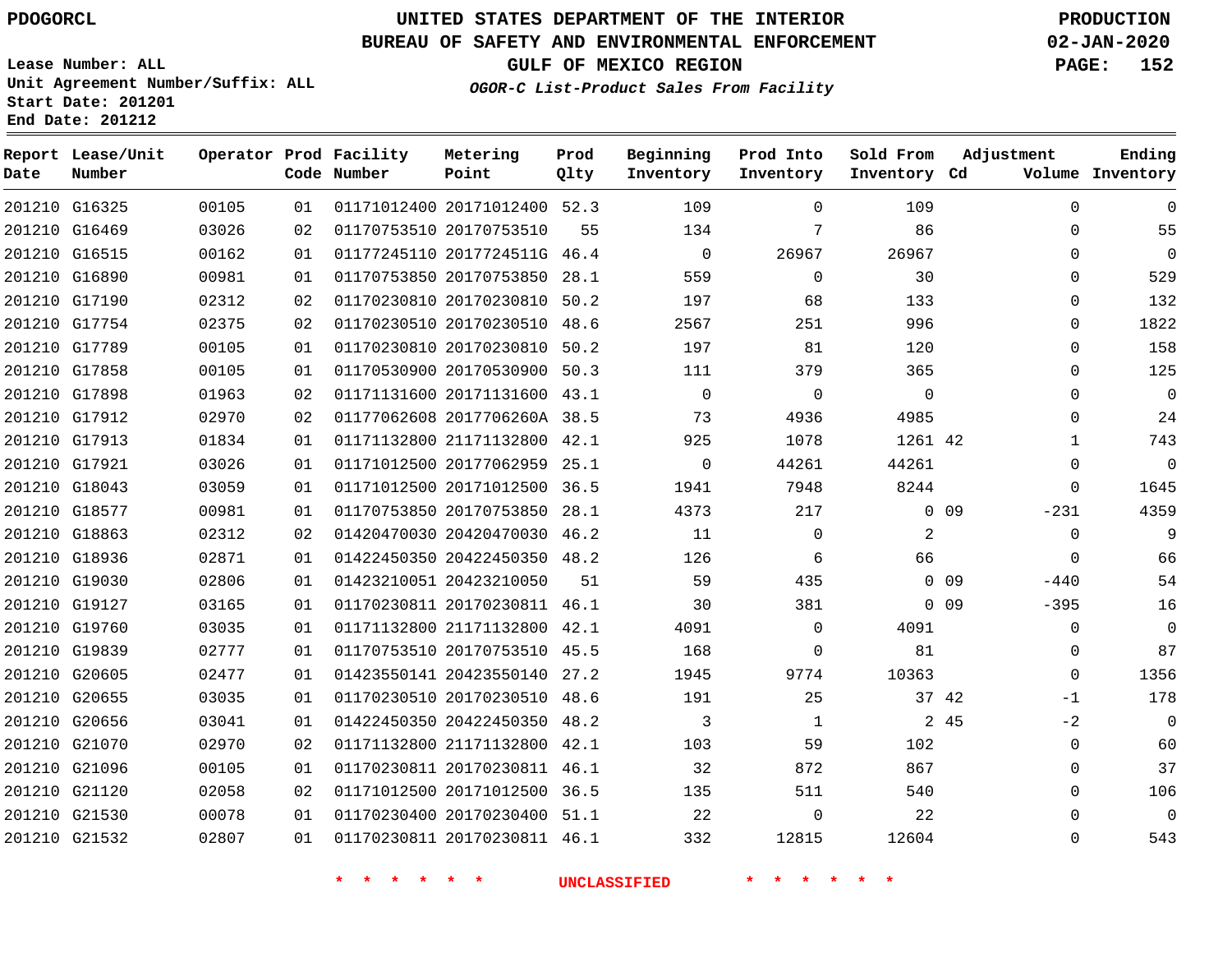#### **BUREAU OF SAFETY AND ENVIRONMENTAL ENFORCEMENT 02-JAN-2020**

**Lease Number: ALL Unit Agreement Number/Suffix: ALL Start Date: 201201 End Date: 201212**

**GULF OF MEXICO REGION PAGE: 153**

**OGOR-C List-Product Sales From Facility**

| Date | Report Lease/Unit<br>Number |       |    | Operator Prod Facility<br>Code Number | Metering<br>Point            | Prod<br>Qlty | Beginning<br>Inventory | Prod Into<br>Inventory | Sold From<br>Inventory Cd | Adjustment               | Ending<br>Volume Inventory |
|------|-----------------------------|-------|----|---------------------------------------|------------------------------|--------------|------------------------|------------------------|---------------------------|--------------------------|----------------------------|
|      | 201210 G21534               | 02807 | 01 |                                       | 01170230811 20170230811 46.1 |              | 212                    | $\mathbf 0$            | 212                       | $\mathbf 0$              | $\mathbf 0$                |
|      | 201210 G21592               | 02628 | 02 |                                       | 01171132000 20171132000 41.6 |              | $\overline{a}$         | 16                     | 17                        | $\mathbf 0$              | $\mathbf{1}$               |
|      | 201210 G21652               | 01834 | 01 |                                       | 01171132800 21171132800      | 42.1         | $\mathbf{1}$           | 6                      | $\overline{2}$            | $\mathbf 0$              | 5                          |
|      | 201210 G21655               | 01834 | 01 |                                       | 01171132800 21171132800      | 42.1         | 4879                   | 3359                   | 5186                      | $\Omega$                 | 3052                       |
|      | 201210 G21825               | 00981 | 01 |                                       | 01170753850 20170753850      | 28.1         | 906                    | 51                     |                           | 0 <sub>09</sub><br>$-48$ | 909                        |
|      | 201210 G21826               | 00981 | 01 |                                       | 01170753850 20170753850      | 28.1         | 21                     | $\mathbf 0$            |                           | 0 <sub>09</sub><br>$-1$  | 20                         |
|      | 201210 G22219               | 03033 | 01 |                                       | 01423210051 20423210050      | 50.1         | 196                    | 1091                   | 1151                      | $\mathbf{0}$             | 136                        |
|      | 201210 G22236               | 00105 | 01 |                                       | 01170230450 20170230450      | 49.1         | 20                     | 246                    | 213                       | $\mathbf 0$              | 53                         |
|      | 201210 G22246               | 01284 | 02 |                                       | 01423210051 20170230500 42.8 |              | 2                      | 96                     | 75                        | $\mathbf 0$              | 23                         |
|      | 201210 G22268               | 02777 | 01 |                                       | 01170230810 2042709015I 42.7 |              | $\mathbf 0$            | 790                    | 790                       | $\mathbf 0$              | $\mathbf 0$                |
|      | 201210 G22501               | 00078 | 01 |                                       | 01170230400 20170230400      | 51           | 149                    | 217                    | 317 42                    | $\mathbf{1}$             | 50                         |
|      | 201210 G22505               | 02375 | 02 |                                       | 01170230811 20170230811      | 46.1         | 411                    | 9329                   | 9344 42                   | $-1$                     | 395                        |
|      | 201210 G22510               | 00162 | 01 |                                       | 01170230810 20170230810      | 50.2         | 8764                   | 4956                   | 4072 42                   | $-1$                     | 9647                       |
|      | 201210 G22513               | 02579 | 02 |                                       | 01170230500 20170230500      | 42.8         | 1026                   | 3487                   | 3691 42                   | $\mathbf{1}$             | 823                        |
|      | 201210 G22549               | 02222 | 01 |                                       | 01170530900 20170530900      | 50.3         | 6                      | 5                      | 9                         | $\mathbf 0$              | $\overline{2}$             |
|      | 201210 G22605               | 01834 | 01 |                                       | 01171132800 21171132800 42.1 |              | 570                    | 403                    | 612 42                    | $-1$                     | 360                        |
|      | 201210 G22613               | 02655 | 02 |                                       | 01171132800 21171132800 42.1 |              | 489                    | 335                    | 518                       | $\mathbf 0$              | 306                        |
|      | 201210 G22621               | 01834 | 01 |                                       | 01171132800 21171132800 42.1 |              | 8038                   | 4706                   | 8019 42                   | $\mathbf 1$              | 4726                       |
|      | 201210 G22660               | 02058 | 02 |                                       | 01171012310 20171012310 44.8 |              | 11                     | $\mathbf 0$            | 11                        | $\mathbf 0$              | $\mathbf 0$                |
|      | 201210 G22699               | 00730 | 01 |                                       | 01171012500 20171012500 36.5 |              | 1284                   | 5731                   | 5829                      | $\mathbf 0$              | 1186                       |
|      | 201210 G22702               | 01834 | 01 |                                       | 01171132800 21171132800      | 42.1         | $\mathbf 0$            | 4                      | 3                         | $\mathbf 0$              | $\mathbf{1}$               |
|      | 201210 G22772               | 00105 | 01 |                                       | 01170513800 20170513800 32.5 |              | 11                     | 433                    | 366                       | 0                        | 78                         |
|      | 201210 G22781               | 03035 | 01 |                                       | 01170754751 01170754751      | $\Omega$     | 973                    | $\mathbf 0$            | $\Omega$                  | 0                        | 973                        |
|      | 201210 G22792               | 03035 | 02 |                                       | 01177258041 01177258041      | 29           | 529                    | 2407                   | 2607                      | $\mathbf 0$              | 329                        |
|      | 201210 G22840               | 00730 | 01 |                                       | 01608103650 20608103650      | 30.8         | 4                      | 1114                   | 1115                      | $\mathbf 0$              | 3                          |
|      | 201210 G23125               | 02312 | 02 |                                       | 01420470030 20420470030      | 46.2         | 154                    | 0                      | 30                        | $\mathbf 0$              | 124                        |
|      | 201210 G23181               | 01963 | 01 |                                       | 01423210051 20423210050 50.1 |              | 134                    | 191                    | 201                       | $\mathbf 0$              | 124                        |
|      | 201210 G23199               | 00105 | 01 |                                       | 01170230450 20170230450 49.3 |              | 316                    | 1889                   | 1798                      | 0                        | 407                        |
|      |                             |       |    |                                       |                              |              |                        |                        |                           |                          |                            |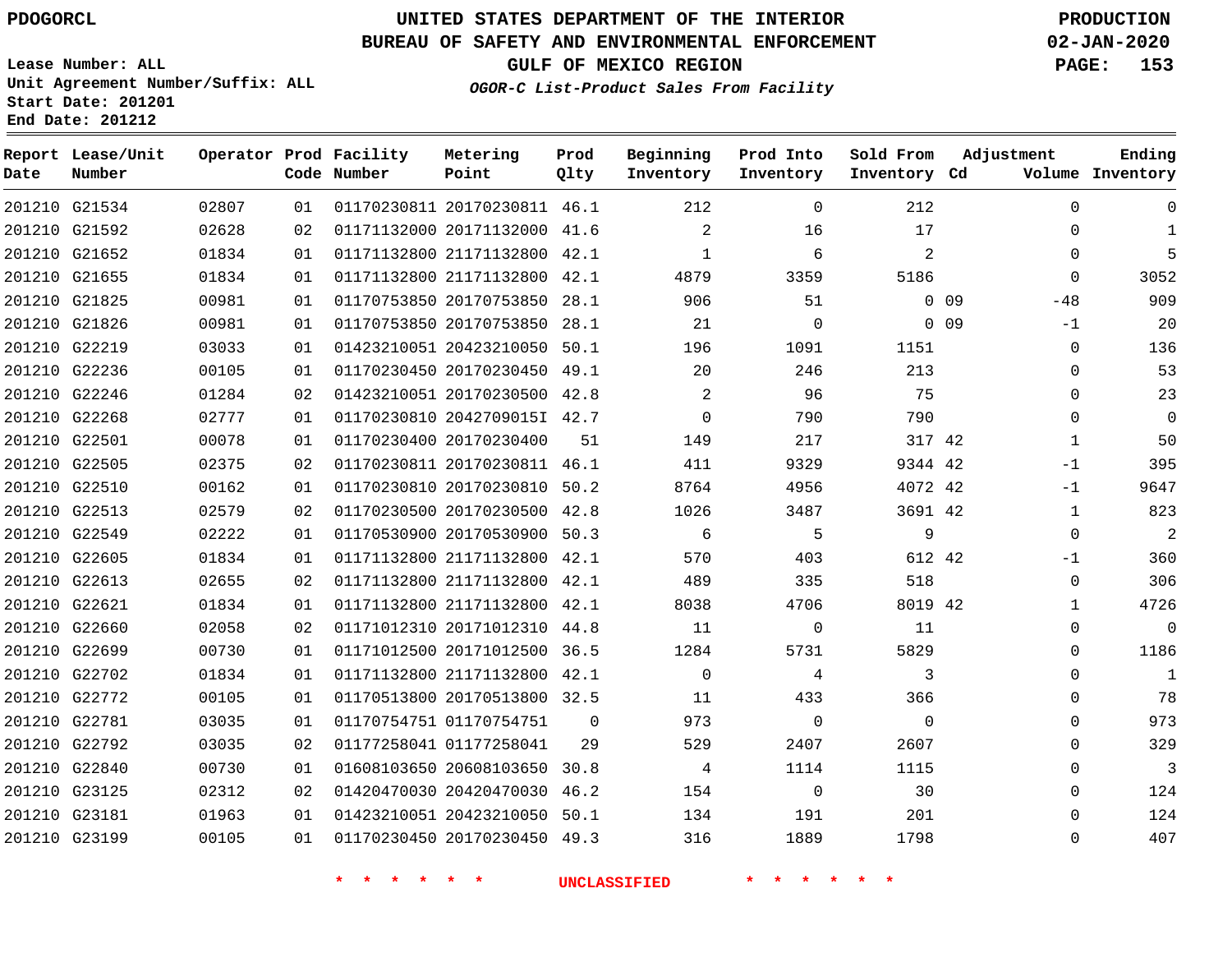### **BUREAU OF SAFETY AND ENVIRONMENTAL ENFORCEMENT 02-JAN-2020**

**Lease Number: ALL Unit Agreement Number/Suffix: ALL Start Date: 201201 End Date: 201212**

**GULF OF MEXICO REGION PAGE: 154**

**OGOR-C List-Product Sales From Facility**

| Date | Report Lease/Unit<br>Number |       |    | Operator Prod Facility<br>Code Number | Metering<br>Point            | Prod<br>Qlty | Beginning<br>Inventory | Prod Into<br>Inventory | Sold From<br>Inventory Cd | Adjustment | Ending<br>Volume Inventory |
|------|-----------------------------|-------|----|---------------------------------------|------------------------------|--------------|------------------------|------------------------|---------------------------|------------|----------------------------|
|      | 201210 G23473               | 00981 | 01 |                                       | 01170753850 20170753850 28.1 |              | 165                    | $\Omega$               | 9                         |            | 156<br>$\Omega$            |
|      | 201210 G23480               | 00981 | 01 |                                       | 01170753850 20170753850 28.1 |              | 1606                   | $\Omega$               | 85                        |            | 1521<br>$\Omega$           |
|      | 201210 G23481               | 00981 | 01 |                                       | 01170753850 20170753850 28.1 |              | 1536                   | 169                    | 81                        |            | 1624<br>$\Omega$           |
|      | 201210 G23528               | 00981 | 01 |                                       | 01170753850 20170753850 28.1 |              | 3508                   | $\mathbf 0$            | 185                       |            | 3323<br>$\mathbf 0$        |
|      | 201210 G23529               | 00981 | 01 |                                       | 01170753850 20170753850 28.1 |              | 4878                   | 381                    | 258                       |            | 5001<br>$\Omega$           |
|      | 201210 G23730               | 02807 | 01 |                                       | 01170230810 20170230811 46.1 |              | 14                     | 237                    | 242 42                    |            | 10<br>$\mathbf{1}$         |
|      | 201210 G23735               | 00162 | 01 |                                       | 01170230810 20170230810 50.1 |              | $\mathbf 0$            | 512                    | 512                       |            | $\mathbf 0$<br>$\mathbf 0$ |
|      | 201210 G23736               | 02312 | 02 |                                       | 01170230810 20170230810 50.2 |              | 145                    | 88                     | 62                        |            | 171<br>$\Omega$            |
|      | 201210 G23748               | 02312 | 02 |                                       | 01170230810 20170230810 50.2 |              | 28                     | $\mathbf 0$            | 28                        |            | $\overline{0}$<br>0        |
|      | 201210 G23754               | 02222 | 01 |                                       | 01170230811 20170230811 46.1 |              | 4                      | 73                     | 74                        |            | $\mathbf{3}$<br>$\Omega$   |
|      | 201210 G23851               | 02503 | 02 |                                       | 01171012400 20171012400 52.3 |              | 2321                   | 11984                  | 11457                     |            | 2848<br>$\Omega$           |
|      | 201210 G23933               | 03035 | 01 |                                       | 01171092651 20171092650 47.3 |              | 6                      | 4                      | 9                         |            | $\Omega$<br>$\mathbf{1}$   |
|      | 201210 G23956               | 02807 | 01 |                                       | 01170753510 20170753510      | 55           | 2765                   | $\Omega$               | 1679 45                   | $-1086$    | $\mathbf 0$                |
|      | 201210 G24425               | 02312 | 02 |                                       | 01170230810 20170230810 50.2 |              | 67                     | 20                     | 58                        |            | 29<br>$\mathbf 0$          |
|      | 201210 G24429               | 02312 | 02 |                                       | 01170230810 20170230810 50.2 |              | 1048                   | 142                    | 903                       |            | 287<br>$\Omega$            |
|      | 201210 G24700               | 02312 | 02 |                                       | 01170230811 20170230811 46.1 |              | 14                     | 302                    | 303                       |            | 13<br>$\Omega$             |
|      | 201210 G24710               | 02058 | 01 |                                       | 01170230811 20170230811 46.1 |              | 178                    | 4494                   | 4482                      |            | 190<br>$\Omega$            |
|      | 201210 G24730               | 00105 | 01 |                                       | 01170230810 20170230810 50.2 |              | 98                     | $\Omega$               | 98                        |            | $\Omega$<br>$\Omega$       |
|      |                             |       | 01 |                                       | 01170230500 20170230500 42.8 |              | 837                    | 2307                   | 2600                      |            | $\Omega$<br>544            |
|      |                             |       |    |                                       |                              |              | 935                    | 2307                   | 2698                      |            | 544<br>0                   |
|      | 201210 G24767               | 02628 | 01 |                                       | 01170530900 20170530900 50.3 |              | 60                     | $\mathbf 0$            | 60                        |            | $\Omega$<br>$\Omega$       |
|      | 201210 G24791               | 02989 | 01 |                                       | 01171131600 20171131600 44.9 |              | 59                     | 466                    | 464 42                    |            | 62<br>$\mathbf{1}$         |
|      | 201210 G24878               | 02628 | 02 |                                       | 01171092651 20171092650 47.3 |              | 158                    | 277                    | 339                       |            | 96<br>$\Omega$             |
|      | 201210 G24883               | 02628 | 02 |                                       | 01171092651 20171092650 47.3 |              | 479                    | 1383                   | 1388                      |            | 474<br>$\Omega$            |
|      | 201210 G24898               | 02807 | 01 |                                       | 01171012300 20171012300      | 38           | 0                      | 9539                   | 4329                      |            | 5210<br>$\Omega$           |
|      | 201210 G24924               | 01834 | 01 |                                       | 01171132800 21171132800 42.1 |              | 5555                   | 3332                   | 5592                      |            | 3295<br>$\Omega$           |
|      | 201210 G24990               | 01284 | 01 |                                       | 01608103650 20608103650 31.8 |              | 2                      | 690                    | 690                       |            | $\overline{a}$<br>$\Omega$ |
|      | 201210 G25008               | 02777 | 01 |                                       | 01170753510 20170753510 45.5 |              | 28                     | $\mathbf 0$            | 28                        |            | $\mathbf 0$<br>0           |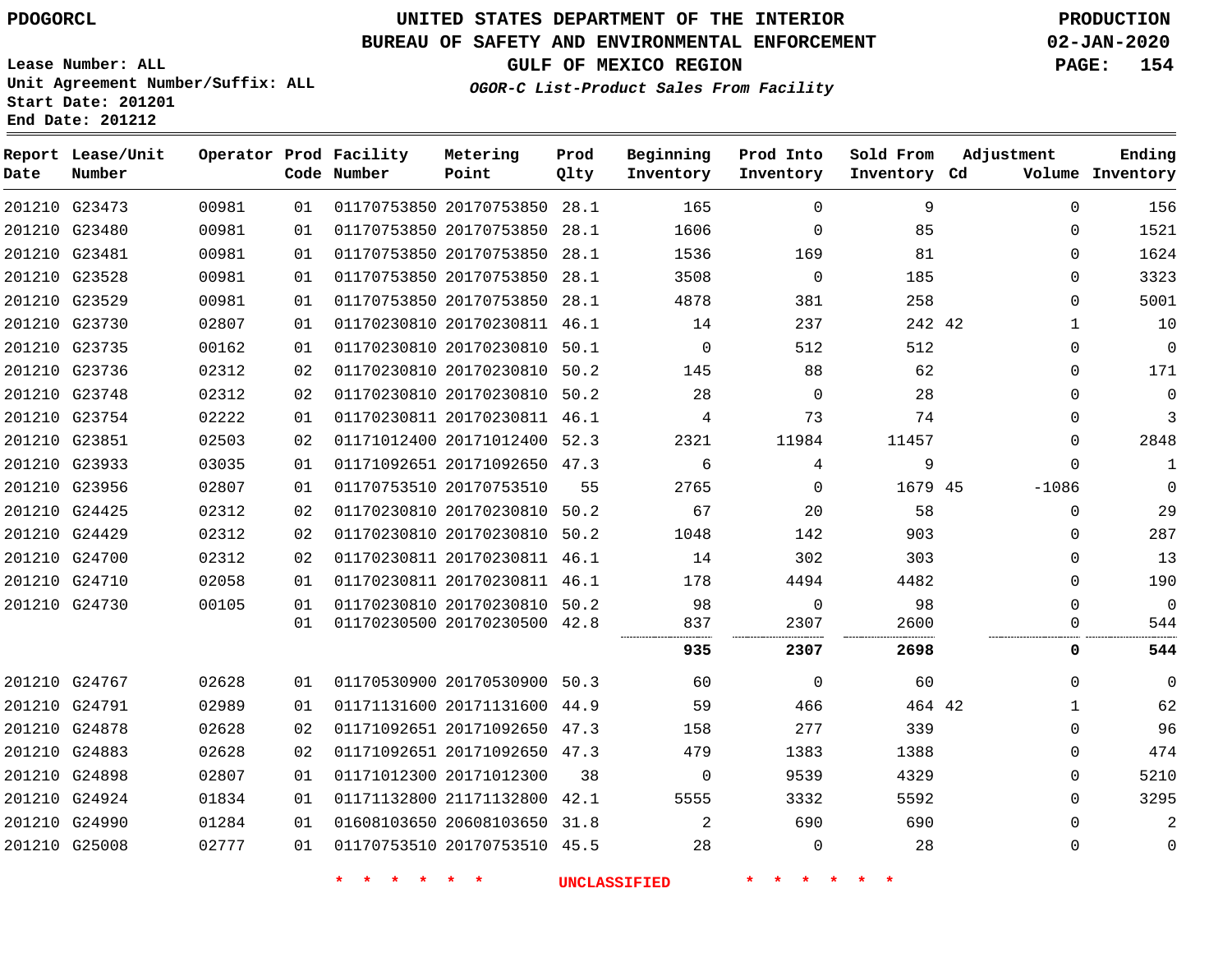### **BUREAU OF SAFETY AND ENVIRONMENTAL ENFORCEMENT 02-JAN-2020**

**Lease Number: ALL Unit Agreement Number/Suffix: ALL Start Date: 201201 End Date: 201212**

**OGOR-C List-Product Sales From Facility**

**GULF OF MEXICO REGION PAGE: 155**

| Date | Report Lease/Unit<br>Number |       |    | Operator Prod Facility<br>Code Number | Metering<br>Point            | Prod<br>Qlty | Beginning<br>Inventory | Prod Into<br>Inventory | Sold From<br>Inventory Cd | Adjustment   | Ending<br>Volume Inventory |
|------|-----------------------------|-------|----|---------------------------------------|------------------------------|--------------|------------------------|------------------------|---------------------------|--------------|----------------------------|
|      | 201210 G25524               | 00105 | 01 |                                       | 01170230450 20170230450 49.3 |              | 232                    | 1418                   | 1345                      | $\Omega$     | 305                        |
|      | 201210 G25540               | 03033 | 01 |                                       | 01420390101 01420390101      | $\Omega$     | 613                    | $\mathbf 0$            | $\mathbf 0$               | $\mathbf 0$  | 613                        |
|      | 201210 G25561               | 02058 | 02 |                                       | 01170230450 20170230450 49.3 |              | 350                    | 1627                   | 1627                      | $\Omega$     | 350                        |
|      | 201210 G25605               | 00105 | 01 |                                       | 01170230810 20170230810 50.2 |              | 3                      | $\mathbf 0$            | 3                         | 0            | $\overline{0}$             |
|      | 201210 G25606               | 02375 | 02 |                                       | 01170230810 20170230810 50.2 |              | 984                    | 499                    | 505                       | $\Omega$     | 978                        |
|      | 201210 G25933               | 02989 | 01 |                                       | 01171131600 20171131600 44.9 |              | $\mathbf 0$            | 56                     | 56                        | 0            | $\mathbf 0$                |
|      | 201210 G25937               | 03075 | 02 |                                       | 01170230810 20170230810 50.2 |              | 6468                   | 3409                   | 3242                      | $\mathbf{0}$ | 6635                       |
|      | 201210 G26001               | 02628 | 01 |                                       | 01171132800 21171132800 42.1 |              | 475                    | 370                    | 533                       | $\mathbf{0}$ | 312                        |
|      | 201210 G26032               | 03059 | 01 |                                       | 01171012300 20171012300 38.4 |              | 82                     | 192                    | 169                       | $\Omega$     | 105                        |
|      | 201210 G26074               | 01284 | 01 |                                       | 01177122950 20177122950 31.4 |              | 28                     | 7010                   | 7006                      | $\mathbf{0}$ | 32                         |
|      | 201210 G26146               | 01586 | 01 |                                       | 01177258152 01177258152 44.4 |              | 762                    | $\Omega$               | 625 42                    | $-10$        | 127                        |
|      | 201210 G26281               | 02528 | 02 |                                       | 01170753850 20170753850 28.1 |              | 50                     | 0                      | 3                         | $\mathbf 0$  | 47                         |
|      | 201210 G26480               | 01978 | 02 |                                       | 01423210051 20423210050 50.1 |              | 186                    | 1582                   | 1664 42                   | -6           | 98                         |
|      | 201210 G27036               | 03075 | 02 |                                       | 01170230810 20170230810 50.2 |              | 1658                   | 238                    | 1376                      | $\Omega$     | 520                        |
|      | 201210 G27100               | 01978 | 02 |                                       | 01171012310 20171012310 44.8 |              | 31                     | 234                    | 234 42                    | $-1$         | 30                         |
|      | 201210 G27169               | 01284 | 01 |                                       | 01171012500 20171012500 36.5 |              | 1556                   | 7635                   | 7611                      | $\mathbf 0$  | 1580                       |
|      | 201210 G27194               | 01586 | 01 |                                       | 01177258152 01177258152 44.4 |              | 102                    | $\Omega$               | 85                        | $\Omega$     | 17                         |
|      | 201210 G27214               | 01586 | 02 |                                       | 01177288152 01177288152      | 33           | 6                      | $\Omega$               | $\Omega$                  | $\Omega$     | 6                          |
|      | 201210 G27215               | 01586 | 02 |                                       | 01177288152 01177288152      | 33           | 19                     | 0                      | $\mathbf 0$               | $\mathbf 0$  | 19                         |
|      | 201210 G27509               | 02970 | 02 |                                       | 01170230450 20170230450 49.3 |              | 2495                   | 13273                  | 12909                     | $\Omega$     | 2859                       |
|      | 201210 G27789               | 01284 | 01 |                                       | 01170530900 20170530900 50.3 |              | 537                    | 1519                   | 1555                      | 0            | 501                        |
|      | 201210 G27851               | 02628 | 02 |                                       | 01171132000 20171132000 41.6 |              | $\Omega$               | 2                      | 2                         | $\Omega$     | $\mathbf 0$                |
|      | 201210 G27927               | 02503 | 02 |                                       | 01171092651 20171092650 47.3 |              | 1237                   | 10196                  | 7931                      | 0            | 3502                       |
|      | 201210 G27949               | 02871 | 01 |                                       | 01171012500 20171012500 36.5 |              | 298                    | 1757                   | 1691                      | $\mathbf 0$  | 364                        |
|      | 201210 G27988               | 00730 | 01 |                                       | 01608103650 20608103650 31.8 |              | 386                    | 120034                 | 120113                    | $\mathbf 0$  | 307                        |
|      | 201210 G30654               | 02777 | 02 |                                       | 01170230810 20170230810 40.6 |              | 808                    | 367                    | 471                       | $\Omega$     | 704                        |
|      | 201210 G31003               | 02579 | 02 |                                       | 01423210051 20423210050 50.1 |              | 85                     | 513                    | 534                       | $\Omega$     | 64                         |
|      | 201210 G31040               | 02058 | 02 |                                       | 01170230450 20170230450 49.3 |              | 446                    | 2845                   | 2678                      | $\Omega$     | 613                        |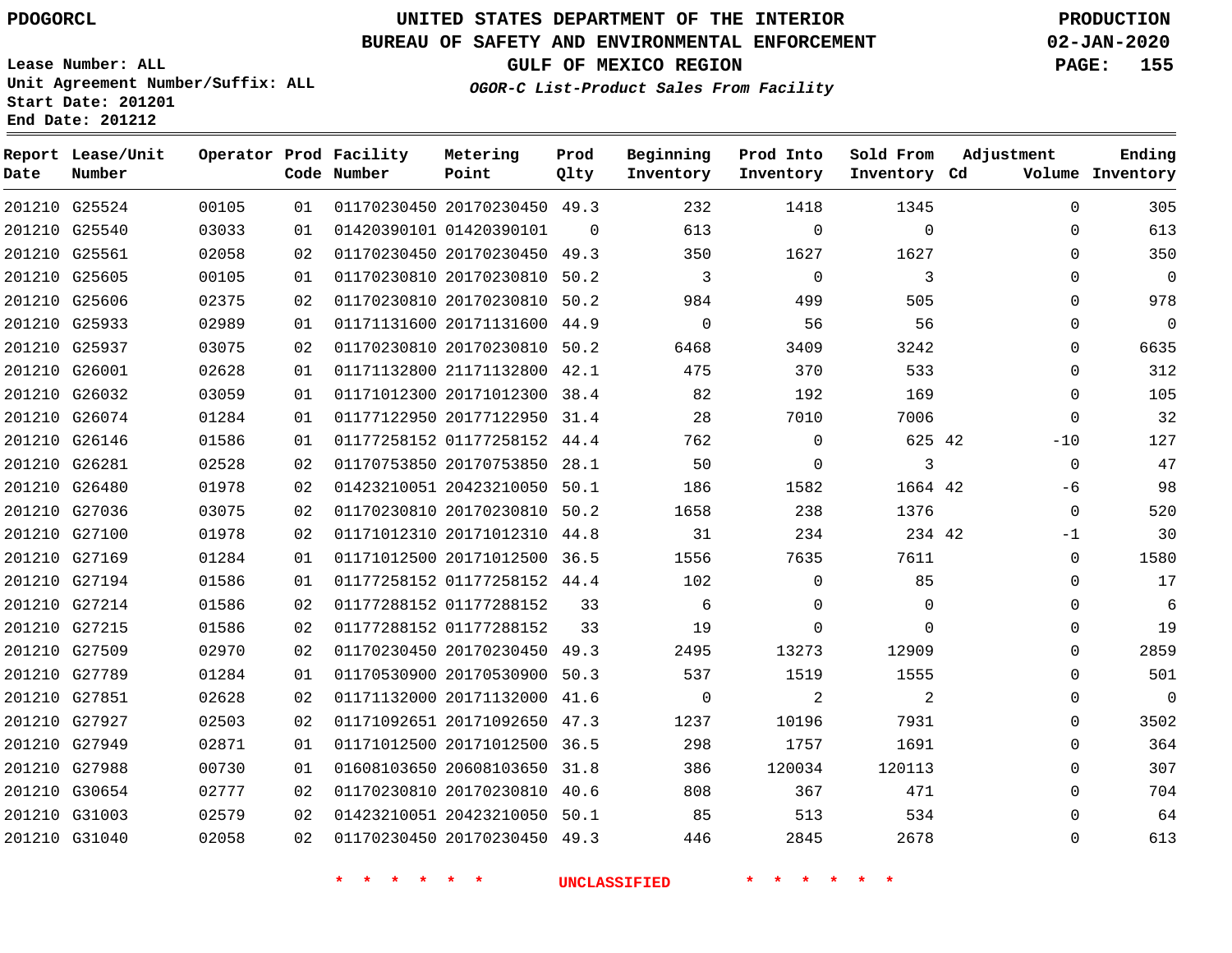**End Date: 201212**

## **UNITED STATES DEPARTMENT OF THE INTERIOR PDOGORCL PRODUCTION**

#### **BUREAU OF SAFETY AND ENVIRONMENTAL ENFORCEMENT 02-JAN-2020**

**Lease Number: ALL Unit Agreement Number/Suffix: ALL Start Date: 201201**

**GULF OF MEXICO REGION PAGE: 156**

**OGOR-C List-Product Sales From Facility**

| Date   | Report Lease/Unit<br>Number |       |    | Operator Prod Facility<br>Code Number | Metering<br>Point            | Prod<br>Qlty | Beginning<br>Inventory | Prod Into<br>Inventory | Sold From<br>Inventory Cd | Adjustment   | Ending<br>Volume Inventory |
|--------|-----------------------------|-------|----|---------------------------------------|------------------------------|--------------|------------------------|------------------------|---------------------------|--------------|----------------------------|
|        | 201210 G31304               | 02714 | 01 |                                       | 01170230811 20170230811 46.1 |              | 245                    | 4978                   | 5012                      | $\Omega$     | 211                        |
|        | 201210 G31369               | 02628 | 02 |                                       | 01171092651 20171092650      | 47.3         | 396                    | 0                      | 396                       | $\mathbf{0}$ | $\mathbf 0$                |
|        |                             |       | 01 |                                       | 01171012300 20171012300 38.4 |              | 20248                  | 40566                  | 38659                     | 0            | 22155                      |
|        |                             |       |    |                                       |                              |              | 20644                  | 40566                  | 39055                     | 0            | 22155                      |
|        | 201210 G32113               | 02477 | 01 |                                       | 01170230811 20170230811 46.1 |              | 32                     | 51070                  | 48938                     | 0            | 2164                       |
|        | 201210 G32197               | 01364 | 02 |                                       | 01171012500 20171012500 36.5 |              | 125                    | 487                    | 511                       | $\mathbf{0}$ | 101                        |
|        | 201210 G32267               | 00105 | 01 |                                       | 01177298272 01177298272 43.8 |              | $\mathbf 0$            | 42                     | 16                        | $\mathbf 0$  | 26                         |
|        | 201210 G32268               | 00105 | 01 |                                       | 01177298272 01177298272      | 43.8         | 44                     | 64                     | 69                        | $\mathbf 0$  | 39                         |
|        | 201210 G33388               | 02967 | 01 |                                       | 01420470030 20420470030 41.7 |              | 214                    | $\mathbf 0$            | 41                        | $\mathbf 0$  | 173                        |
|        | 201210 G33407               | 02967 | 02 |                                       | 01170230810 20170230810 40.6 |              | 146                    | 56                     | 81                        | 0            | 121                        |
|        | 201210 G33408               | 03075 | 02 |                                       | 01422450350 20422450350 48.2 |              | 1787                   | 413                    | 1107                      | $\mathbf 0$  | 1093                       |
|        | 201210 G33596               | 02503 | 02 |                                       | 01171132000 20171132000      | 41.6         | 595                    | 9662                   | 9732                      | $\mathbf{0}$ | 525                        |
| 201211 | 00016                       | 00687 | 01 |                                       | 01170513700 20170513700 25.6 |              | 260                    | 1816                   | 1953                      | 0            | 123                        |
|        |                             | 02375 | 01 |                                       | 01170513700 20170513700      | 22           | 4167                   | 26011                  | 28418 42                  | -4           | 1756                       |
|        |                             |       |    |                                       |                              |              | 4427                   | 27827                  | 30371                     | $-4$         | 1879                       |
| 201211 | 00026                       | 02375 | 01 |                                       | 01170513700 20170513700      | 22           | 4212                   | 18279                  | 21261 42                  | 4            | 1234                       |
| 201211 | 00032                       | 02375 | 01 |                                       | 01170513700 20170513700      | 34           | 642                    | 3433                   | 3843                      | 0            | 232                        |
| 201211 | 00033                       | 02375 | 01 |                                       | 01170513700 20170513700      | 34           | 2211                   | 12509                  | 13875                     | 0            | 845                        |
| 201211 | 00049                       | 00105 | 01 |                                       | 01171012300 20171012300      | 38.5         | 9823                   | 19977                  | 17494                     | 0            | 12306                      |
| 201211 | 00050                       | 00105 | 01 |                                       | 01171012300 20171012300      | 38.5         | 5705                   | 16999                  | 12232                     | $\mathbf 0$  | 10472                      |
| 201211 | 00051                       | 00105 | 01 |                                       | 01171012300 20171012300      | 38.5         | 1182                   | 1582                   | 1790                      | 0            | 974                        |
| 201211 | 00052                       | 00105 | 01 |                                       | 01171012300 20171012300 38.5 |              | 2004                   | 4399                   | 3693                      | 0            | 2710                       |
| 201211 | 00079                       | 01834 | 01 |                                       | 01170230810 20170230810      | 40           | 932                    | 281                    | 397                       | $\Omega$     | 816                        |
| 201211 | 00081                       | 00105 | 01 |                                       | 01170231300 01170231300      | 44           | $\mathbf 0$            | 448                    | 448                       | 0            | $\mathbf 0$                |
| 201211 | 00090                       | 03035 | 01 |                                       | 01170230810 20170230810      | 49.6         | $\mathbf 0$            | 6                      | 2                         | $\mathbf 0$  | $\overline{4}$             |
| 201211 | 00137                       | 00687 | 01 |                                       | 01170513700 20170513700 25.6 |              | 195                    | 830                    | 968 42                    | $-1$         | 56                         |
| 201211 | 00138                       | 00687 | 01 |                                       | 01170513700 20170513700      | 25.6         | 1001                   | 5546                   | 6172 42                   | $-1$         | 374                        |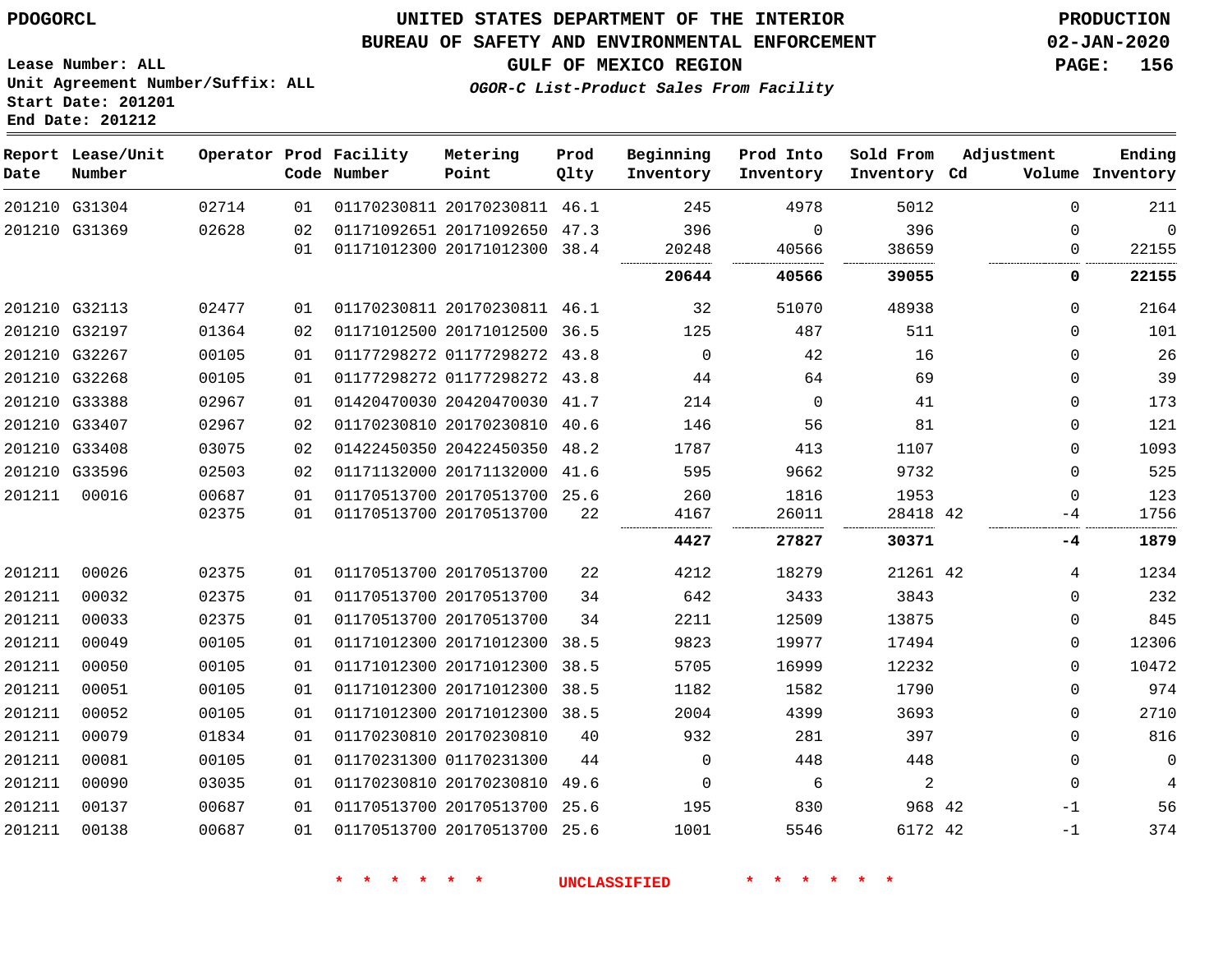**End Date: 201212**

## **UNITED STATES DEPARTMENT OF THE INTERIOR PDOGORCL PRODUCTION**

#### **BUREAU OF SAFETY AND ENVIRONMENTAL ENFORCEMENT 02-JAN-2020**

**Lease Number: ALL Unit Agreement Number/Suffix: ALL Start Date: 201201**

**GULF OF MEXICO REGION PAGE: 157**

**OGOR-C List-Product Sales From Facility**

| Date   | Report Lease/Unit<br>Number |       |    | Operator Prod Facility<br>Code Number | Metering<br>Point            | Prod<br>Qlty | Beginning<br>Inventory | Prod Into<br>Inventory | Sold From<br>Inventory Cd | Adjustment   | Ending<br>Volume Inventory |
|--------|-----------------------------|-------|----|---------------------------------------|------------------------------|--------------|------------------------|------------------------|---------------------------|--------------|----------------------------|
| 201211 | 00184                       | 03147 | 02 |                                       | 01170230810 20170230810 49.6 |              | 2323                   | 576                    | 948                       | $\mathbf 0$  | 1951                       |
| 201211 | 00190                       | 02312 | 01 |                                       | 01170230810 20170230810 49.6 |              | 27                     | $\overline{1}$         | 12                        | $\Omega$     | 16                         |
| 201211 | 00191                       | 02312 | 01 |                                       | 01170230810 20170230810 49.6 |              | 569                    | 182                    | 243                       | $\mathbf 0$  | 508                        |
| 201211 | 00196                       | 02266 | 01 |                                       | 01171012300 20171012300 39.5 |              | $\overline{0}$         | 14939                  | 14026 47                  | 8290         | 9203                       |
| 201211 | 00244                       | 00105 | 01 |                                       | 01170231300 01170231300      | 44           | $\mathbf{0}$           | 1245                   | 1245                      | $\mathbf 0$  | $\mathsf{O}$               |
| 201211 | 00247                       | 00105 | 01 |                                       | 01170231300 01170231300      | 44           | $\mathbf 0$            | 731                    | 731                       | $\mathbf 0$  | $\mathbf 0$                |
| 201211 | 00253                       | 01364 | 02 |                                       | 01170230810 20170230810 49.6 |              | 678                    | 180                    | 281 45                    | $-577$       | $\mathbf 0$                |
|        |                             | 02375 | 02 |                                       | 01170230810 20170230810 49.6 |              | 30                     | 31<br>                 | 20                        | $\mathbf 0$  | 41                         |
|        |                             |       |    |                                       |                              |              | 708                    | 211                    | 301                       | $-577$       | 41                         |
| 201211 | 00317                       | 02970 | 02 |                                       | 01171012310 20171012310 45.6 |              | 19                     | 130                    | 134                       | $\Omega$     | 15                         |
| 201211 | 00353                       | 02266 | 01 |                                       | 01170754800 20170754800 28.1 |              | 589                    | 2638                   | 2630                      | $\Omega$     | 597                        |
| 201211 | 00367                       | 02375 | 01 |                                       | 01170513700 20170513700      | 22           | 164                    | 1089                   | 1179                      | $\Omega$     | 74                         |
| 201211 | 00434                       | 01284 | 01 |                                       | 01177112605 2017711260Y 31.4 |              | 31                     | 6506                   | 6494                      | $\mathbf 0$  | 43                         |
| 201211 | 00453                       | 01284 | 01 |                                       | 01177112605 2017711260Y 31.4 |              | 34                     | 3762                   | 3772                      | 0            | 24                         |
| 201211 | 00466                       | 03035 | 01 |                                       | 01171012400 20171012400 52.1 |              | 610                    | 1898                   | 2051                      | 0            | 457                        |
| 201211 | 00479                       | 00105 | 01 |                                       | 01171012500 20171012500 37.2 |              | 1408                   | 7700                   | 8110                      | $\mathbf 0$  | 998                        |
| 201211 | 00487                       | 03033 | 01 |                                       | 01171132800 21171132800 43.6 |              | 1093                   | 4387                   | 2205                      | $\Omega$     | 3275                       |
| 201211 | 00495                       | 03033 | 01 |                                       | 01171132800 21171132800 43.6 |              | 2062                   | 2487                   | 2693                      | 0            | 1856                       |
| 201211 | 00526                       | 00105 | 01 |                                       | 01170230810 20170230810 49.5 |              | 1955                   | 1179                   | 1026                      | 0            | 2108                       |
| 201211 | 00541                       | 03033 | 01 |                                       | 01170530900 20170530900 50.7 |              | 2888                   | 83                     | 622                       | $\mathbf 0$  | 2349                       |
| 201211 | 00560                       | 00687 | 01 |                                       | 01171131600 20171131600 43.5 |              | 51                     | 353                    | 350 42                    | $-1$         | 53                         |
| 201211 | 00577                       | 03059 | 01 |                                       | 01171012300 20171012300 38.5 |              | 15293                  | 26490                  | 25465                     | $\mathbf 0$  | 16318                      |
| 201211 | 00593                       | 01834 | 01 |                                       | 01171012300 20171012300      | 38           | 13739                  | 12202                  | 12666                     | $\mathbf 0$  | 13275                      |
| 201211 | 00605                       | 02899 | 01 |                                       | 01170573602 20170573602 34.7 |              | 1295                   | $\overline{0}$         | 441 42                    | $\mathbf{1}$ | 855                        |
| 201211 | 00680                       | 03033 | 01 |                                       | 01170230700 20170230700 45.7 |              | 892                    | 104                    | 77                        | $\Omega$     | 919                        |
| 201211 | 00691                       | 02312 | 02 |                                       | 01170754201 01170754201 36.1 |              | 1408                   | 901                    | 1607                      | $\mathbf 0$  | 702                        |
| 201211 | 00693                       | 02266 | 02 |                                       | 01170754800 20170754800 28.1 |              | 181                    | 845                    | 835                       | $\mathbf 0$  | 191                        |
| 201211 | 00694                       | 02266 | 01 |                                       | 01170754800 20170754800 28.1 |              | 1689                   | 9830                   | 9297                      | $\Omega$     | 2222                       |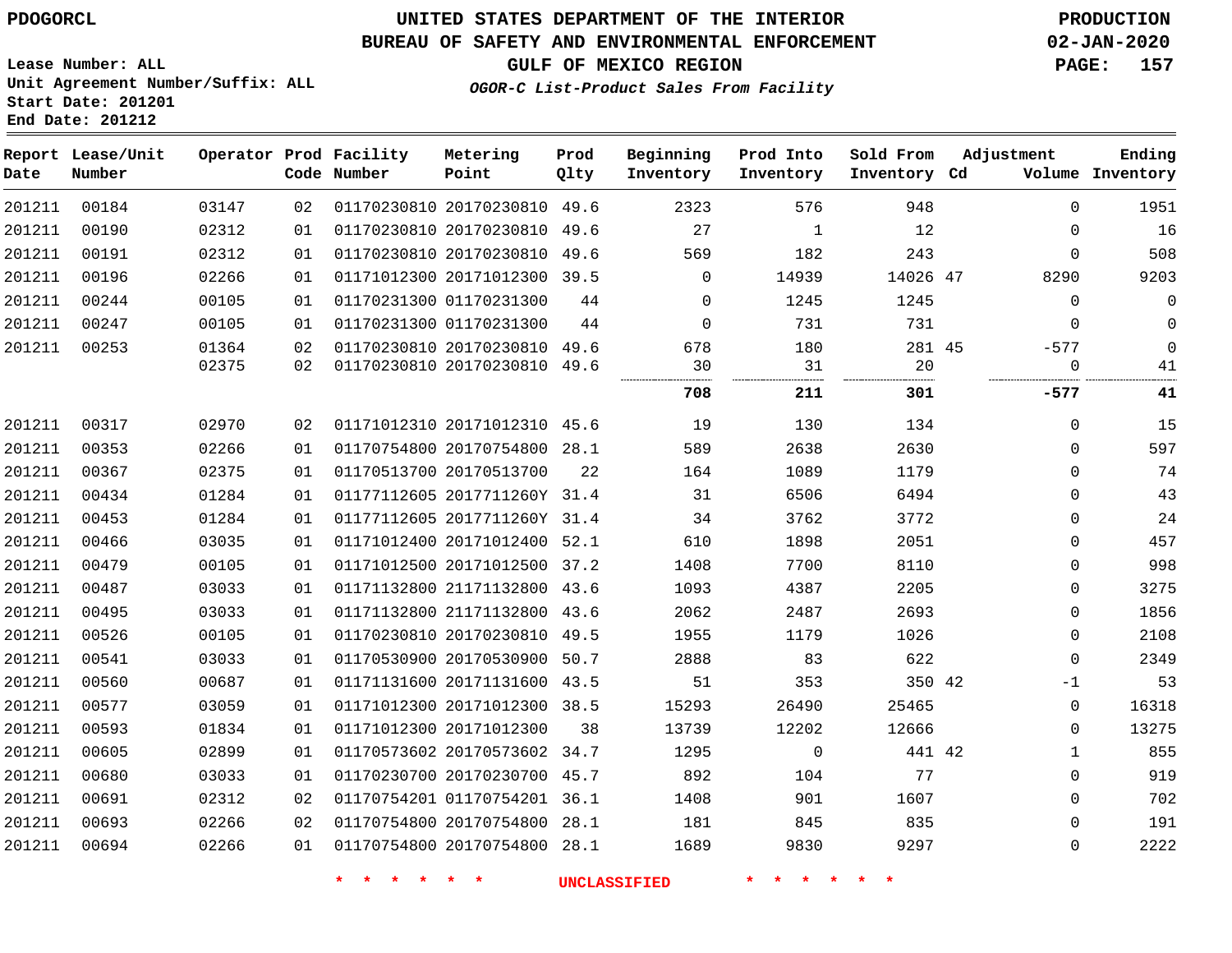**Report Lease/Unit**

# **UNITED STATES DEPARTMENT OF THE INTERIOR PDOGORCL PRODUCTION**

**Prod**

#### **BUREAU OF SAFETY AND ENVIRONMENTAL ENFORCEMENT 02-JAN-2020**

**Lease Number: ALL Unit Agreement Number/Suffix: ALL Start Date: 201201 End Date: 201212**

**Operator Prod Facility Metering**

**OGOR-C List-Product Sales From Facility**

**Beginning Prod Into Sold From Adjustment**

**GULF OF MEXICO REGION PAGE: 158**

**Ending**

| Date   | Number            |       |    | Code Number | Point                        | Qlty     | Inventory      | Inventory | Inventory Cd |            |              | Volume Inventory |
|--------|-------------------|-------|----|-------------|------------------------------|----------|----------------|-----------|--------------|------------|--------------|------------------|
| 201211 | 00697             | 02266 | 01 |             | 01170754800 20170754800 28.1 |          | 461            | 2131      | 2111         |            | $\Omega$     | 481              |
| 201211 | 00758             | 00105 | 01 |             | 01170230810 20170230810 49.5 |          | 2939           | 1019      | 1299 42      |            | 1            | 2660             |
| 201211 | 00763             | 01284 | 01 |             | 01170230810 20170230810 49.6 |          | 660            | 117       | 254          |            | $\Omega$     | 523              |
| 201211 | 00778             | 03033 | 01 |             | 01171132000 20171132000 41.6 |          | 110            | 2209      | 2236         |            | $\Omega$     | 83               |
| 201211 | 00796             | 02628 | 01 |             | 01171012300 20171012300 38.5 |          | 17117          | 25223     | 26800        |            | 0            | 15540            |
| 201211 | 00797             | 00105 | 01 |             | 01171012300 20171012300 38.5 |          | 1709           | 2640      | 2723         |            | 0            | 1626             |
| 201211 | 00819             | 00078 | 01 |             | 01171132800 21171132800 43.6 |          | 22             | 5         | 14 42        |            | 1            | 14               |
| 201211 | 00839             | 02451 | 01 |             | 01170513800 20170513800 32.5 |          | 1081           | 5119      | 4851         |            | $\mathbf{0}$ | 1349             |
|        | 201211 754303001A | 00059 | 01 |             | 01170230811 20170230811 44.5 |          | 250            | 2102      | 1658 09      |            | $-534$       | 160              |
|        | 201211 754306012A | 01207 | 01 |             | 01608128270 20608128270 25.9 |          | 172120         | 104506    |              | $0\quad09$ | $-197402$    | 79224            |
|        | 201211 754306013A | 01207 | 01 |             | 01608128270 20608128270 25.9 |          | 219037         | 258862    |              | $0$ 09     | $-294598$    | 183301           |
|        | 201211 754307017A | 02970 | 02 |             | 01171132800 20170230811 44.5 |          | 288            | 4417      | 4369         |            | $\mathbf 0$  | 336              |
|        | 201211 754309002A | 00981 | 01 |             | 01170753850 20170753850 27.1 |          | 1761           | 61        |              | 0.09       | $-93$        | 1729             |
|        | 201211 754310009A | 00078 | 01 |             | 01170573601 20170573601 28.1 |          | 17             | 5         | 21           |            | $\mathbf{0}$ | $\mathbf{1}$     |
|        | 201211 754315006A | 02266 | 01 |             | 01170754800 20170754800 28.1 |          | 26             | 924       | 741          |            | $\Omega$     | 209              |
|        | 201211 7543880060 | 00105 | 01 |             | 01170230450 20170230450 52.2 |          | 10             | 28        | 25           |            | $\mathbf{0}$ | 13               |
|        | 201211 7543890080 | 02375 | 01 |             | 01170513700 20170513700 31.1 |          | 323            | 2212      | 2385 42      |            | $-1$         | 149              |
|        | 201211 7543890220 | 00105 | 01 |             | 01608158271 01608158271 21.6 |          | $\overline{0}$ | 52        | 52           |            | 0            | $\mathbf 0$      |
|        | 201211 7543900080 | 00105 | 01 |             | 01177245111 01177245111      | $\Omega$ | 50             | 66        | $\Omega$     |            | $\Omega$     | 116              |
|        | 201211 7543930100 | 03026 | 02 |             | 01170230450 20170230450 52.3 |          | 240            | 1209      | 867          |            | $\Omega$     | 582              |
|        | 201211 7543930200 | 00105 | 01 |             | 01171012310 20171012310 45.6 |          | 2106           | 14908     | 15340        |            | $\Omega$     | 1674             |
|        |                   | 01284 | 01 |             | 0117709260L 2017709260L 41.4 |          | 0<br>          | 477       | 477          |            | 0            | 0                |
|        |                   |       |    |             |                              |          | 2106           | 15385     | 15817        |            | 0            | 1674             |
|        | 201211 7543940080 | 03035 | 01 |             | 01170230811 20170230811 44.5 |          | 53             | 649       | 651 42       |            | $-2$         | 49               |
|        | 201211 754395019A | 00105 | 01 |             | 01420390101 01420390101      | $\Omega$ | 69             | 0         | $\mathbf 0$  |            | $\mathbf 0$  | 69               |
|        | 201211 754396015A | 01284 | 01 |             | 01608103650 20608103650 31.4 |          | 8              | 8593      | 8575         |            | $\mathbf 0$  | 26               |
|        | 201211 8910020210 | 02451 | 01 |             | 01170513800 20170513800 32.5 |          | 16136          | 64578     | 63694        |            | $\Omega$     | 17020            |
|        | 201211 8910024540 | 02451 | 01 |             | 01170513800 20170513800 32.5 |          | 11747          | 70997     | 64032        |            | $\Omega$     | 18712            |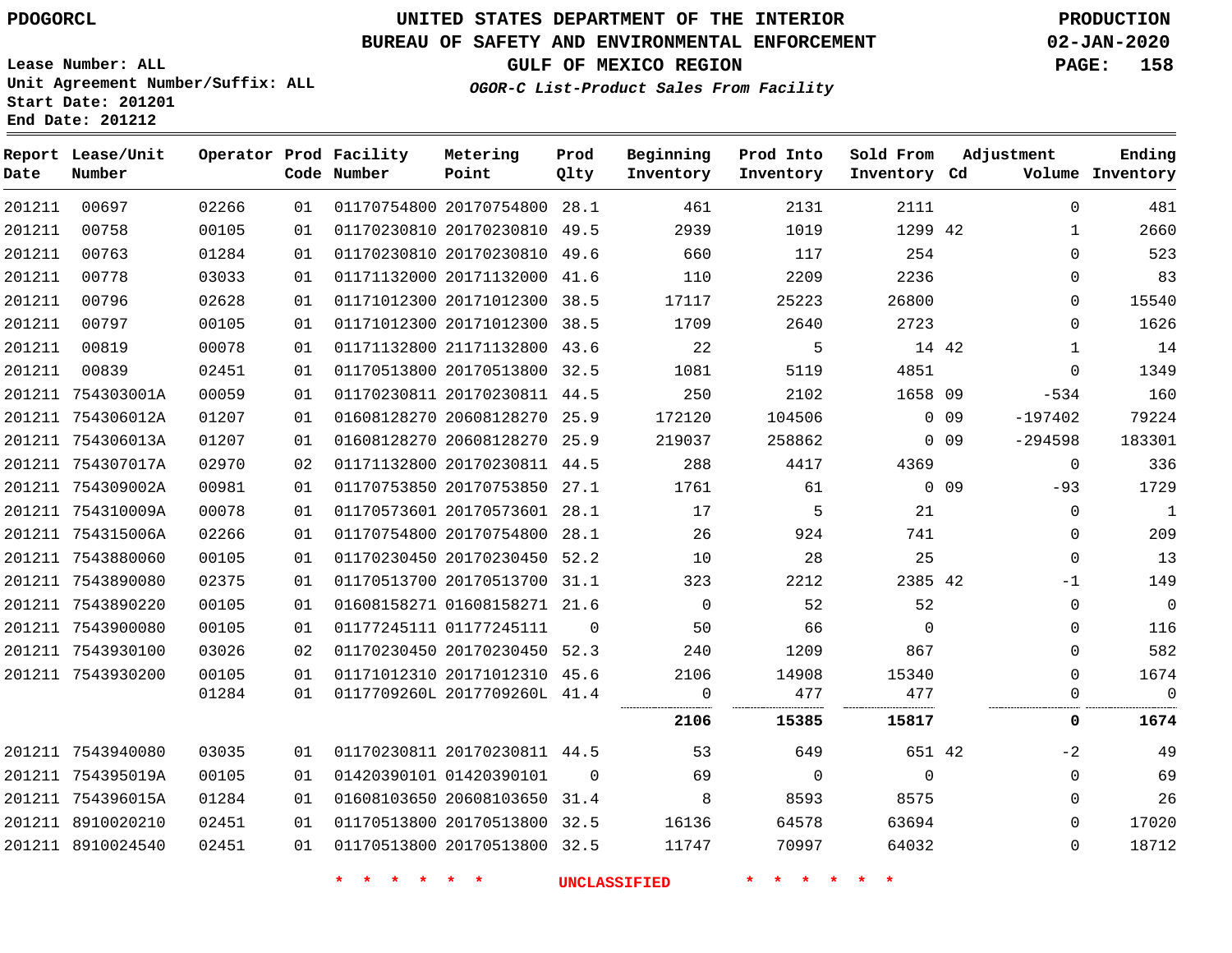#### **BUREAU OF SAFETY AND ENVIRONMENTAL ENFORCEMENT 02-JAN-2020**

**Lease Number: ALL Unit Agreement Number/Suffix: ALL Start Date: 201201 End Date: 201212**

**GULF OF MEXICO REGION PAGE: 159**

**OGOR-C List-Product Sales From Facility**

| Date | Report Lease/Unit<br>Number |       |    | Operator Prod Facility<br>Code Number | Metering<br>Point            | Prod<br>Qlty | Beginning<br>Inventory | Prod Into<br>Inventory | Sold From<br>Inventory Cd |       | Adjustment   | Ending<br>Volume Inventory |
|------|-----------------------------|-------|----|---------------------------------------|------------------------------|--------------|------------------------|------------------------|---------------------------|-------|--------------|----------------------------|
|      | 201211 8910029320           | 02375 | 01 |                                       | 01170513700 20170513700      | 34           | 10836                  | 75598                  | 81329 42                  |       | $-1$         | 5104                       |
|      | 201211 8910034440           | 00730 | 01 |                                       | 01170513700 20170513700 34.2 |              | 1149                   | 12228                  | 12552 42                  |       | 1            | 826                        |
|      |                             | 02375 | 01 |                                       | 01170513700 20170513700 34.3 |              | 8961                   | 48878                  | 54540 42                  |       | $\mathbf{1}$ | 3300                       |
|      |                             |       |    |                                       |                              |              | 10110                  | 61106                  | 67092                     |       | $\mathbf{2}$ | 4126                       |
|      | 201211 8910039150           | 00078 | 01 |                                       | 01170573601 20170573601 28.1 |              | 1804                   | 492                    | 2174 42                   |       | 1            | 123                        |
|      | 201211 8910063810           | 00105 | 01 |                                       | 01170230450 20170230450      | 52.3         | 1                      | 2                      | $\overline{2}$            |       | $\Omega$     | 1                          |
|      |                             | 03035 | 01 |                                       | 01170230450 20170230450      | 52.3         | 94                     | 80                     | 135 42                    |       | -1           | 38                         |
|      |                             |       |    |                                       |                              |              | 95                     | 82                     | 137                       |       | -1           | 39                         |
|      | 201211 8910086400           | 02893 | 02 |                                       | 01171012400 20171012400 52.1 |              | 156                    | 395                    | 457 42                    |       | 1            | 95                         |
|      | 201211 8910087670           | 02312 | 01 |                                       | 01170754201 01170754201 36.1 |              | 798                    | 662                    | 945 42                    |       | $\mathbf{1}$ | 516                        |
|      | 201211 8910087840           | 00162 | 01 |                                       | 01177122606 20177122606 47.5 |              | $\mathbf 0$            | 1681                   | 1681                      |       | $\Omega$     | $\mathsf 0$                |
|      | 201211 8910088130           | 00078 | 01 |                                       | 01171012400 20171012400      | $\Omega$     | 0                      | 0                      | $\mathbf{0}$              |       | 0            | 0                          |
|      |                             |       | 01 |                                       | 01171132800 21171132800 43.6 |              | 116                    | $\Omega$               | 116                       |       | 0            | $\mathbf 0$                |
|      |                             |       |    |                                       |                              |              | 116                    | 0                      | 116                       |       | 0            | 0                          |
|      | 201211 8910088160           | 01284 | 01 |                                       | 01171132800 21171132800 43.6 |              | 6                      | 37                     | 21                        |       | 0            | 22                         |
|      | 201211 8910089160           | 02375 | 01 |                                       | 01170513700 20170513700      | 26           | 1041                   | 5811                   | 6460                      |       | $\Omega$     | 392                        |
|      | 201211 891008927AE          | 00078 | 01 |                                       | 01170230400 20170230400 51.1 |              | 28                     | 134                    |                           | 93 09 | $-37$        | 32                         |
|      | 201211 891008927AG          | 00078 | 01 |                                       | 01170230400 20170230400      | 51           | 204                    | 446                    | 496 09                    |       | $-46$        | 108                        |
|      | 201211 891008927Y           | 00078 | 01 |                                       | 01170230400 20170230400      | 51           | 74                     | 105                    | 154 42                    |       | $\mathbf 1$  | 26                         |
|      | 201211 891008946C           | 01834 | 01 |                                       | 01171012500 20171012500      | 40           | 30                     | 0                      | 30                        |       | 0            | $\mathbf 0$                |
|      | 201211 8910116580           | 02375 | 01 |                                       | 01170513700 20170513700      | 26           | 779                    | 4926                   | 5373 42                   |       | $\mathbf 1$  | 333                        |
|      | 201211 8910116740           | 02375 | 01 | 01170513700 20170513700               |                              | 26           | 646                    | 7648                   | 7777 42                   |       | $-1$         | 516                        |
|      | 201211 8910116770           | 02375 | 01 |                                       | 01170513700 20170513700      | 26           | 386                    | 2670                   | 2876                      |       | 0            | 180                        |
|      | 201211 8910116790           | 02375 | 01 |                                       | 01170513700 20170513700      | 26           | 5769                   | 29373                  | 33159                     |       | 0            | 1983                       |
|      | 201211 8910116800           | 02375 | 01 |                                       | 01170513700 20170513700      | 26           | 2004                   | 12552                  | 13708 42                  |       | $-1$         | 847                        |
|      | 201211 891011687A           | 02266 | 01 |                                       | 01170754800 20170754800      | 28.1         | 87                     | 350                    | 358                       |       | 0            | 79                         |
|      | 201211 891011687C           | 02266 | 01 |                                       | 01170754800 20170754800 28.1 |              | 80                     | 405                    | 393                       |       | 0            | 92                         |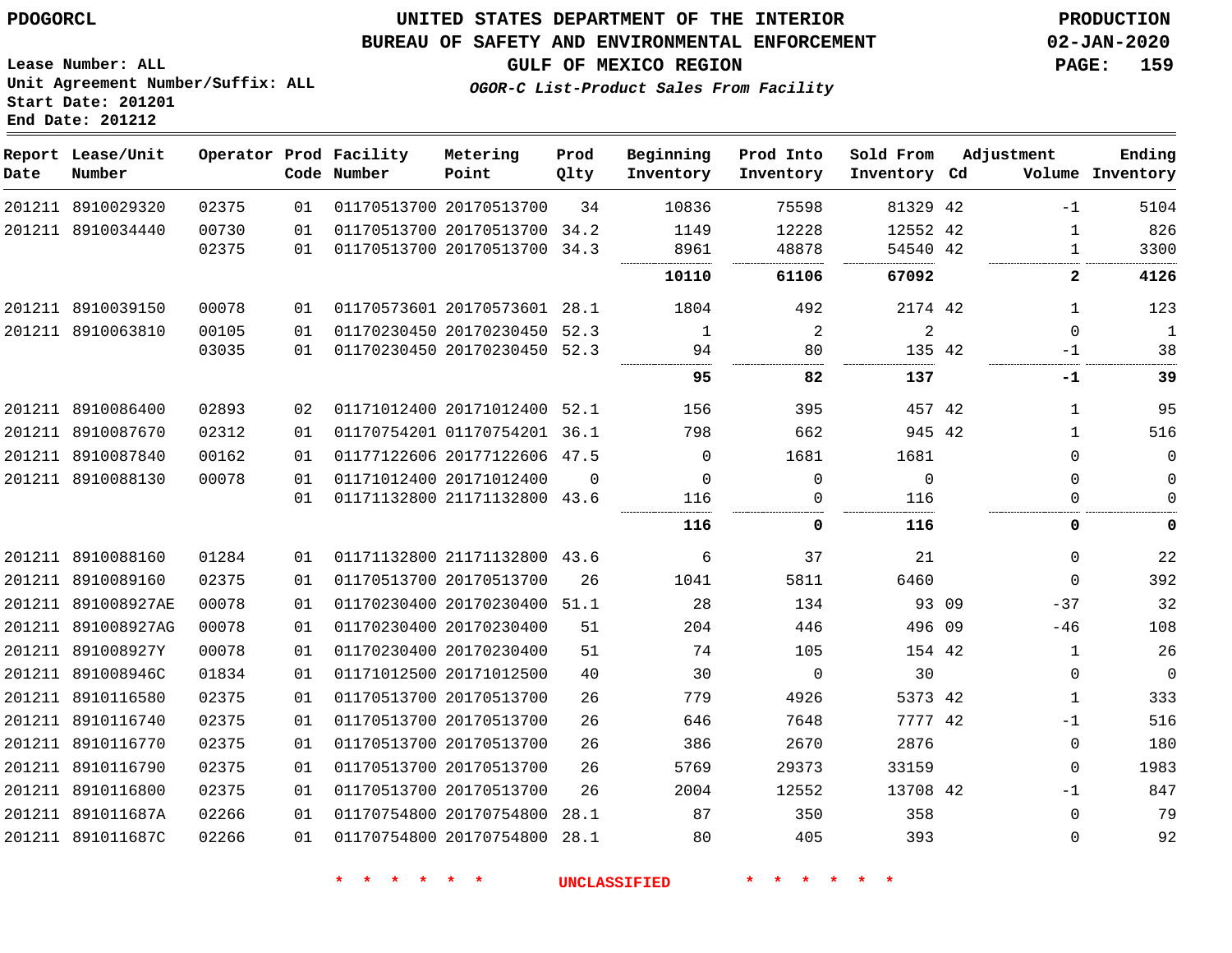**Report Lease/Unit**

**Number**

# **UNITED STATES DEPARTMENT OF THE INTERIOR PDOGORCL PRODUCTION**

**Prod Qlty**

#### **BUREAU OF SAFETY AND ENVIRONMENTAL ENFORCEMENT 02-JAN-2020**

**Lease Number: ALL Unit Agreement Number/Suffix: ALL Start Date: 201201 End Date: 201212**

**Operator Prod Facility**

**OGOR-C List-Product Sales From Facility**

**Beginning Inventory** **Prod Into Inventory**

**Sold From Inventory**

**GULF OF MEXICO REGION PAGE: 160**

**Adjustment**

**Ending**

| Date | Number            |       |    | Code Number                | Point                        | Qlty           | Inventory           | Inventory   | Inventory Cd    |      |              | Volume Inventory |
|------|-------------------|-------|----|----------------------------|------------------------------|----------------|---------------------|-------------|-----------------|------|--------------|------------------|
|      | 201211 891011687D | 02266 | 01 |                            | 01170754800 20170754800 28.1 |                | 192                 | 815         | 823             |      | $\Omega$     | 184              |
|      | 201211 891011687E | 02266 | 01 |                            | 01170754800 20170754800 28.1 |                | 49                  | 212         | 213             |      | $\Omega$     | 48               |
|      | 201211 8910117330 | 02266 | 01 |                            | 01170754800 20170754800 28.1 |                | $\overline{4}$      | 17          | 17              |      | $\mathbf 0$  | $\overline{4}$   |
|      | 201211 8910123210 | 00687 | 01 |                            | 0117709260A 2017709260A 34.7 |                | 37                  | 1487        | 1487 42         |      | $\mathbf{1}$ | 38               |
|      | 201211 8910123270 | 00105 | 01 |                            | 01177215100 20177215102 30.1 |                | 49                  | 4692        | 4695            |      | $\Omega$     | 46               |
|      | 201211 8910123320 | 00105 | 01 |                            | 01177215100 20177215102 30.1 |                | 100                 | 10814       | 10808           |      | $\Omega$     | 106              |
|      | 201211 8910123330 | 00105 | 01 |                            | 01177215100 20177215102 30.1 |                | 142                 | 14985       | 14980           |      | $\Omega$     | 147              |
|      | 201211 8910123350 | 03033 | 01 |                            | 01171012500 20171012500 37.2 |                | 386                 | 916         | 1183            |      | 0            | 119              |
|      | 201211 8910123390 | 00105 | 01 |                            | 01171131800 20171131800      | $\Omega$       | 764                 | 102         | $\overline{0}$  |      | $\Omega$     | 866              |
|      | 201211 8910169280 | 02628 | 01 |                            | 01171132000 20171132000 41.6 |                | 229                 | 5945        | 5953            |      | $\Omega$     | 221              |
|      | 201211 8910169290 | 02628 | 01 |                            | 01171132000 20171132000 41.6 |                | 90                  | 2329        | 2333            |      | $\Omega$     | 86               |
|      | 201211 8910169300 | 02375 | 02 |                            | 01170230810 20170230810 49.6 |                | 383                 | 121         | 165             |      | $\Omega$     | 339              |
|      | 201211 8910169370 | 02628 | 01 |                            | 01171132000 20171132000 41.6 |                | 232                 | 5179        | 5219 42         |      | 2            | 194              |
|      | 201211 8910202350 | 00276 | 01 |                            | 01170513700 20170513700 37.1 |                | 3959                | 27368       | 29478           |      | $\Omega$     | 1849             |
|      | 201211 8910202550 | 00105 | 01 |                            | 01170230810 20170230810      | $\overline{0}$ | $\overline{0}$      | $\mathbf 0$ | $\mathbf 0$     |      | $\mathbf 0$  | $\overline{0}$   |
|      | 201211 8910202560 | 02375 | 01 |                            | 01170513700 20170513700 33.4 |                | 743                 | 3423        | 3935            |      | $\Omega$     | 231              |
|      | 201211 G00971     | 00105 | 01 |                            | 01171132000 20171132000 41.5 |                | $\overline{0}$      | 31          | 30              |      | $\Omega$     | $\mathbf{1}$     |
|      | 201211 G00974     | 00105 | 01 |                            | 01171132000 20171132000 41.5 |                | 12                  | 520         | 513             |      | $\Omega$     | 19               |
|      | 201211 G00985     | 00687 | 01 |                            | 0117709260A 2017709260A 34.7 |                | 248                 | 8503        | 8536            |      | $\Omega$     | 215              |
|      | 201211 G01027     | 00162 | 01 |                            | 01177122606 20177122606 47.5 |                | $\overline{0}$      | 8057        | 8057            |      | 0            | $\overline{0}$   |
|      | 201211 G01036     | 02312 | 01 |                            | 01171092651 20171092650 48.7 |                | 2677                | 2331        | 3277            |      | $\Omega$     | 1731             |
|      | 201211 G01082     | 01364 | 02 |                            | 01170753510 20170753510 55.7 |                | 122                 | 8           |                 | 4 45 | $-126$       | $\overline{0}$   |
|      | 201211 G01083     | 02375 | 01 |                            | 01170513700 20170513700      | 26             | 4145                | 26571       | 28922           |      | $\Omega$     | 1794             |
|      | 201211 G01084     | 02375 | 01 |                            | 01170513700 20170513700      | 26             | 321                 | 1933        | 2123 42         |      | $-1$         | 130              |
|      | 201211 G01090     | 02375 | 01 |                            | 01170513700 20170513700      | 26             | 1387                | 9997        | 10710 42        |      | $\mathbf{1}$ | 675              |
|      | 201211 G01091     | 02375 | 01 |                            | 01170513700 20170513700      | 26             | 318                 | 1984        | 2168            |      | $\mathbf 0$  | 134              |
|      | 201211 G01092     | 02375 | 01 |                            | 01170513700 20170513700      | 26             | 1196                | 7711        | 8387 42         |      | $\mathbf{1}$ | 521              |
|      | 201211 G01153     | 01834 | 01 |                            | 01171132800 21171132800 43.6 |                | 49                  | 61          | 54              |      | 0            | 56               |
|      |                   |       |    | * * * *<br>$\star$ $\star$ |                              |                | <b>UNCLASSIFIED</b> | * * * *     | $\star$ $\star$ |      |              |                  |

**Metering Point**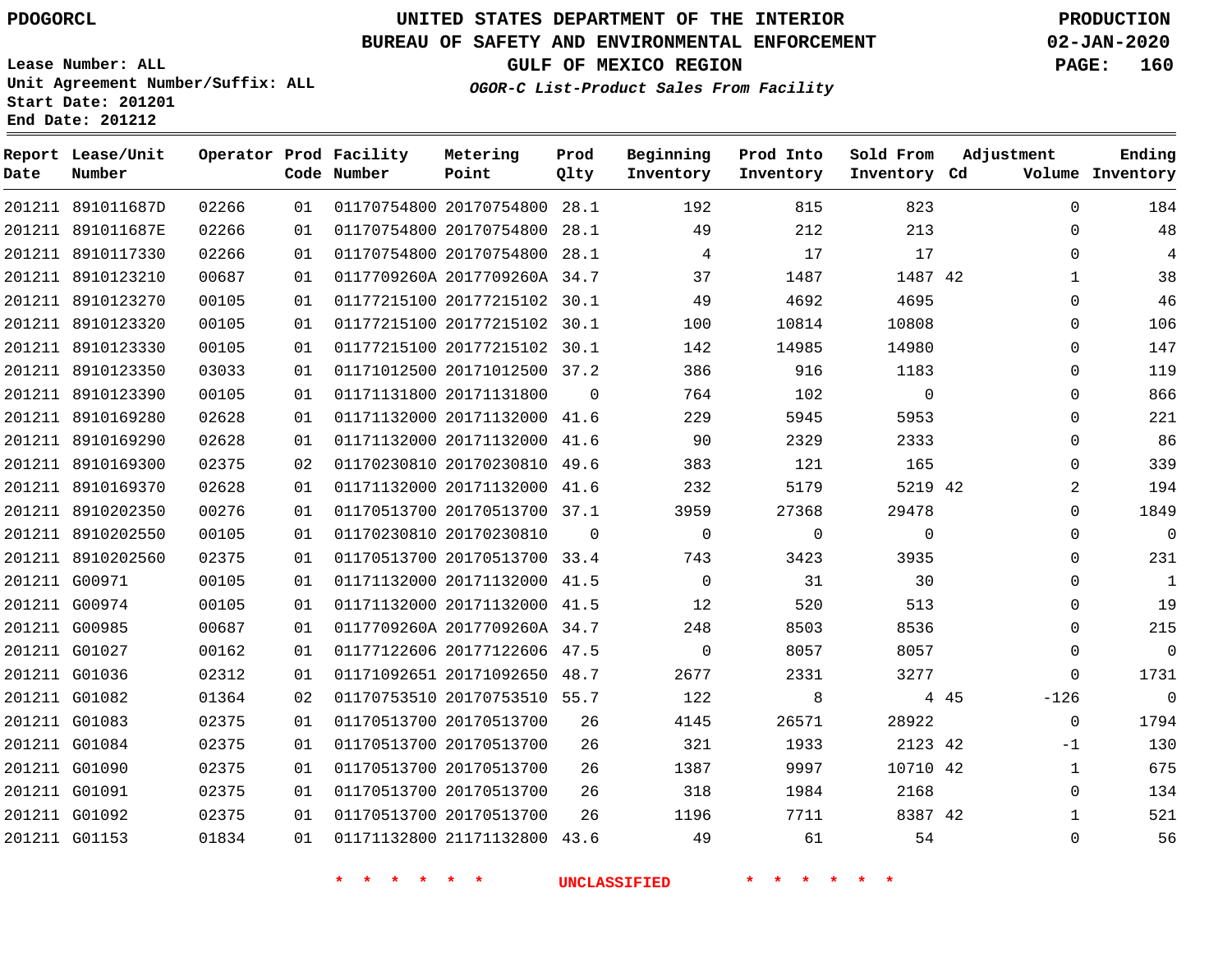G01196

**Date**

**Report Lease/Unit**

**Number**

# **UNITED STATES DEPARTMENT OF THE INTERIOR PDOGORCL PRODUCTION**

**Prod Qlty**

#### **BUREAU OF SAFETY AND ENVIRONMENTAL ENFORCEMENT 02-JAN-2020**

**Lease Number: ALL Unit Agreement Number/Suffix: ALL Start Date: 201201 End Date: 201212**

**Operator Prod Facility**

**Code Number**

21171132800 43.6

**Metering Point**

**OGOR-C List-Product Sales From Facility**

**Prod Into Inventory**

**Beginning Inventory**

**GULF OF MEXICO REGION PAGE: 161**

**Inventory Cd Volume**

**Adjustment**

**Ending**

47

**Sold From Inventory**

| 201211 G01198 | 00105 | 01 | 01171092651 20171092650 48.7 |    | 371      | 363   | 465      | $\Omega$     | 269         |
|---------------|-------|----|------------------------------|----|----------|-------|----------|--------------|-------------|
| 201211 G01208 | 00105 | 01 | 01171092651 20171092650 48.7 |    | 78       | 13    | 81       | $\mathbf 0$  | 10          |
| 201211 G01210 | 02266 | 01 | 01171132800 21171132800 43.6 |    | $\Omega$ | 1125  | 816 47   | 454          | 763         |
| 201211 G01220 | 00105 | 01 | 01177092600 20177092600 44.8 |    | 289      | 6878  | 6974     | $\Omega$     | 193         |
| 201211 G01248 | 02628 | 01 | 01171012500 20171012500 37.2 |    | 5134     | 12139 | 15700    | $\Omega$     | 1573        |
| 201211 G01256 | 02628 | 01 | 01171012500 20171012500 37.2 |    | 14       | 95    | 98 42    | 1            | 12          |
| 201211 G01261 | 03033 | 01 | 01171012500 20171012500 37.2 |    | 159      | 409   | 515      | $\Omega$     | 53          |
| 201211 G01269 | 03033 | 01 | 01171012500 20171012500 37.2 |    | 69       | 271   | 305      | $\Omega$     | 35          |
| 201211 G01351 | 00078 | 01 | 01170230400 20170230400 50.9 |    | 5        | 3     | 7        | $\Omega$     | 1           |
| 201211 G01447 | 02375 | 01 | 01170513700 20170513700      | 22 | 72       | 404   | 448 42   | -1           | 27          |
| 201211 G01477 | 03026 | 02 | 01170230810 20170230810 49.6 |    | 4170     | 1335  | 1803     | 0            | 3702        |
| 201211 G01497 | 02451 | 01 | 01170513800 20170513800 32.5 |    | 7811     | 34625 | 33310    | $\mathbf 0$  | 9126        |
| 201211 G01498 | 02451 | 01 | 01170513800 20170513800 32.5 |    | 1209     | 5147  | 4999     | $\Omega$     | 1357        |
| 201211 G01580 | 02451 | 01 | 01170513800 20170513800 32.5 |    | 30       | 88    | 95       | $\mathbf 0$  | 23          |
| 201211 G01610 | 00105 | 01 | 01177215100 20177215102 30.1 |    | 9        | 1116  | 1114     | $\mathbf 0$  | 11          |
| 201211 G01619 | 02375 | 01 | 01170513700 20170513700 31.1 |    | 5873     | 35835 | 39288 42 | $-1$         | 2419        |
| 201211 G01620 | 02375 | 01 | 01170513700 20170513700 31.1 |    | 684      | 4076  | 4486 42  | $\mathbf{1}$ | 275         |
| 201211 G01754 | 00003 | 01 | 01423210051 20423210050 54.4 |    | 21       | 46    | 46       | $\Omega$     | 21          |
| 201211 G01757 | 00003 | 01 | 01423210051 20423210050 54.4 |    | 144      | 332   | 323 42   | $-1$         | 152         |
| 201211 G01848 | 00105 | 01 | 01170230500 20170230500 42.6 |    | 8        | 465   | 295      | $\Omega$     | 178         |
|               | 01978 | 02 | 01170230500 20170230500 42.6 |    | 296      | 1444  | 1186     | 0            | 554         |
|               |       |    |                              |    | 304      | 1909  | 1481     | 0            | 732         |
| 201211 G01860 | 00105 | 01 | 01170231110 20170231110 41.1 |    | 1609     | 4844  | 4181     | $\mathbf 0$  | 2272        |
| 201211 G01865 | 00078 | 01 | 01171012500 20171012500 37.2 |    | 850      | 4084  | 4405     | $\Omega$     | 529         |
| 201211 G01880 | 00105 | 01 | 01171132000 20171132000 41.5 |    | 25       | 401   | 411      | $\Omega$     | 15          |
| 201211 G01898 | 02312 | 01 | 01171012500 20171012500 37.2 |    | 1293     | 6837  | 7244     | $\Omega$     | 886         |
| 201211 G01901 | 00105 | 01 | 01177215100 20177215102 30.1 |    | 2        | 106   | 107      | $\Omega$     | $\mathbf 1$ |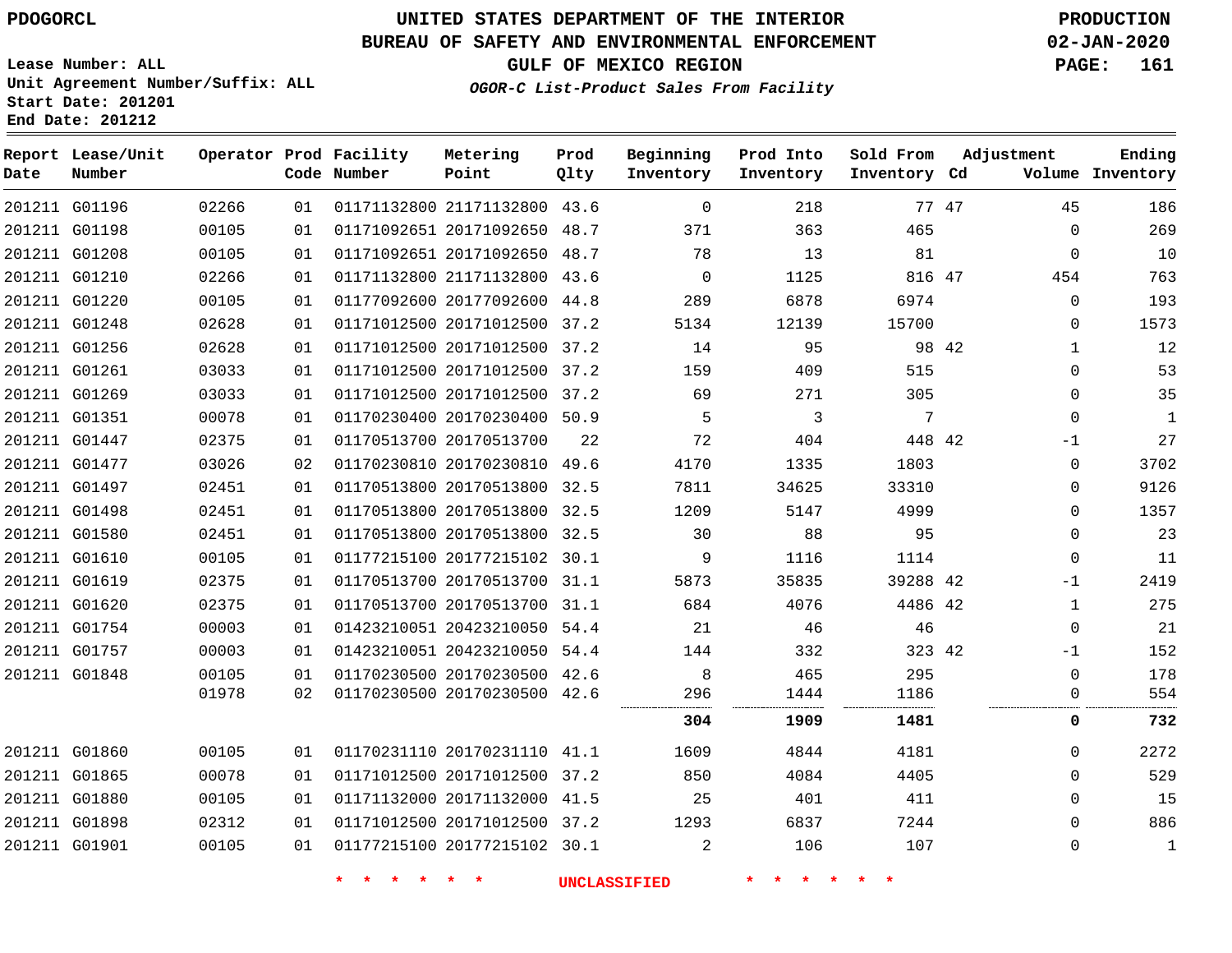### **BUREAU OF SAFETY AND ENVIRONMENTAL ENFORCEMENT 02-JAN-2020**

**Lease Number: ALL Unit Agreement Number/Suffix: ALL Start Date: 201201 End Date: 201212**

**GULF OF MEXICO REGION PAGE: 162**

**OGOR-C List-Product Sales From Facility**

| Date | Report Lease/Unit<br>Number |       |    | Operator Prod Facility<br>Code Number | Metering<br>Point            | Prod<br>Qlty | Beginning<br>Inventory | Prod Into<br>Inventory | Sold From<br>Inventory Cd | Adjustment   | Ending<br>Volume Inventory |
|------|-----------------------------|-------|----|---------------------------------------|------------------------------|--------------|------------------------|------------------------|---------------------------|--------------|----------------------------|
|      | 201211 G01966               | 00105 | 01 |                                       | 01177215100 20177215102 30.1 |              | 80                     | 7063                   | 7074                      | $\Omega$     | 69                         |
|      | 201211 G01967               | 00105 | 01 |                                       | 01177215100 20177215102 30.1 |              | 129                    | 13303                  | 13302                     | $\mathbf 0$  | 130                        |
|      | 201211 G01972               | 03033 | 01 |                                       | 01170230810 20170230810      | 49.6         | 499                    | 156                    | 215 42                    | $\mathbf{1}$ | 441                        |
|      | 201211 G01997               | 01071 | 02 |                                       | 01170230810 20170230810 47.2 |              | 37                     | $\mathbf 0$            | $\overline{0}$            | $\mathbf 0$  | 37                         |
|      | 201211 G01998               | 00105 | 01 |                                       | 01170230810 20170230810 49.6 |              | 279                    | 127                    | 133                       | $\Omega$     | 273                        |
|      | 201211 G02037               | 02222 | 01 |                                       | 01170530900 20170530900 50.7 |              | 7                      | 1                      | 2                         | 0            | 6                          |
|      | 201211 G02045               | 00105 | 01 |                                       | 01170530900 20170530900 50.7 |              | 19                     | $\mathbf 0$            | $\overline{4}$            | $\mathbf 0$  | 15                         |
|      | 201211 G02104               | 00687 | 01 |                                       | 01171132000 20171132000 41.6 |              | 24                     | 561                    | 563 42                    | -1           | 21                         |
|      | 201211 G02111               | 02628 | 01 |                                       | 01171132000 20171132000 41.6 |              | 4529                   | 113387                 | 113676 42                 | $-3$         | 4237                       |
|      | 201211 G02127               | 02312 | 02 |                                       | 01170230810 20170230810 49.6 |              | 1513                   | 307                    | 596                       | $\Omega$     | 1224                       |
|      | 201211 G02161               | 00105 | 01 |                                       | 01171012500 20171012500 37.2 |              | $\Omega$               | 2070                   | 1802                      | $\Omega$     | 268                        |
|      | 201211 G02163               | 00105 | 01 |                                       | 01171012500 20171012500 37.1 |              | 372                    | 2279                   | 2356                      | $\mathbf 0$  | 295                        |
|      | 201211 G02317               | 00105 | 01 |                                       | 01171132000 20171132000 41.6 |              | 15                     | 348                    | 350                       | $\mathbf 0$  | 13                         |
|      | 201211 G02353               | 01284 | 01 |                                       | 01170230450 20170230450 52.3 |              | 459                    | 882                    | 916                       | $\Omega$     | 425                        |
|      | 201211 G02354               | 01284 | 01 |                                       | 01170230450 20170230450 52.3 |              | 342                    | 829                    | 771                       | $\Omega$     | 400                        |
|      | 201211 G02404               | 03033 | 01 |                                       | 01170230810 20170230810 49.6 |              | 585                    | 126                    | 233                       | $\mathbf 0$  | 478                        |
|      | 201211 G02428               | 00105 | 01 |                                       | 01170230810 20170230810 49.6 |              | $\mathbf 0$            | $\mathbf{1}$           | $\mathbf 0$               | $\mathbf 0$  | 1                          |
|      | 201211 G02429               | 02375 | 02 |                                       | 01170230811 20170230810 49.6 |              | 306                    | 74                     | 125 42                    | $\mathbf 1$  | 256                        |
|      | 201211 G02433               | 02375 | 02 |                                       | 01170230810 20170230810 49.6 |              | 83                     | 40                     | 40                        | 0            | 83                         |
|      | 201211 G02439               | 02375 | 01 |                                       | 01171132000 20171132000 41.6 |              | $\Omega$               | 50                     | 50                        | 0            | $\mathbf 0$                |
|      | 201211 G02601               | 01834 | 01 |                                       | 01171092651 20171092650 48.7 |              | 307                    | 77                     | 327                       | 0            | 57                         |
|      | 201211 G02613               | 02628 | 01 |                                       | 01171132000 20171132000 40.5 |              | $\mathbf 0$            | $\Omega$               | $\Omega$                  | $\Omega$     | $\mathbf 0$                |
|      | 201211 G02628               | 00105 | 01 |                                       | 01171012500 20171012500 37.1 |              | 309                    | 1707                   | 1795                      | $\mathbf 0$  | 221                        |
|      | 201211 G02665               | 02451 | 01 |                                       | 01423210051 20423210050 54.3 |              | 222                    | 442                    | 462                       | $\mathbf 0$  | 202                        |
|      | 201211 G02735               | 03035 | 01 |                                       | 01170230810 20170230810 49.6 |              | 704                    | 275                    | 321 42                    | $\mathbf{1}$ | 659                        |
|      | 201211 G02819               | 00105 | 01 |                                       | 01170231110 20170231110 41.1 |              | 76                     | 251                    | 209                       | 0            | 118                        |
|      | 201211 G02825               | 00105 | 01 |                                       | 01170230810 20170230810 49.5 |              | 621                    | 187                    | 290                       | $\Omega$     | 518                        |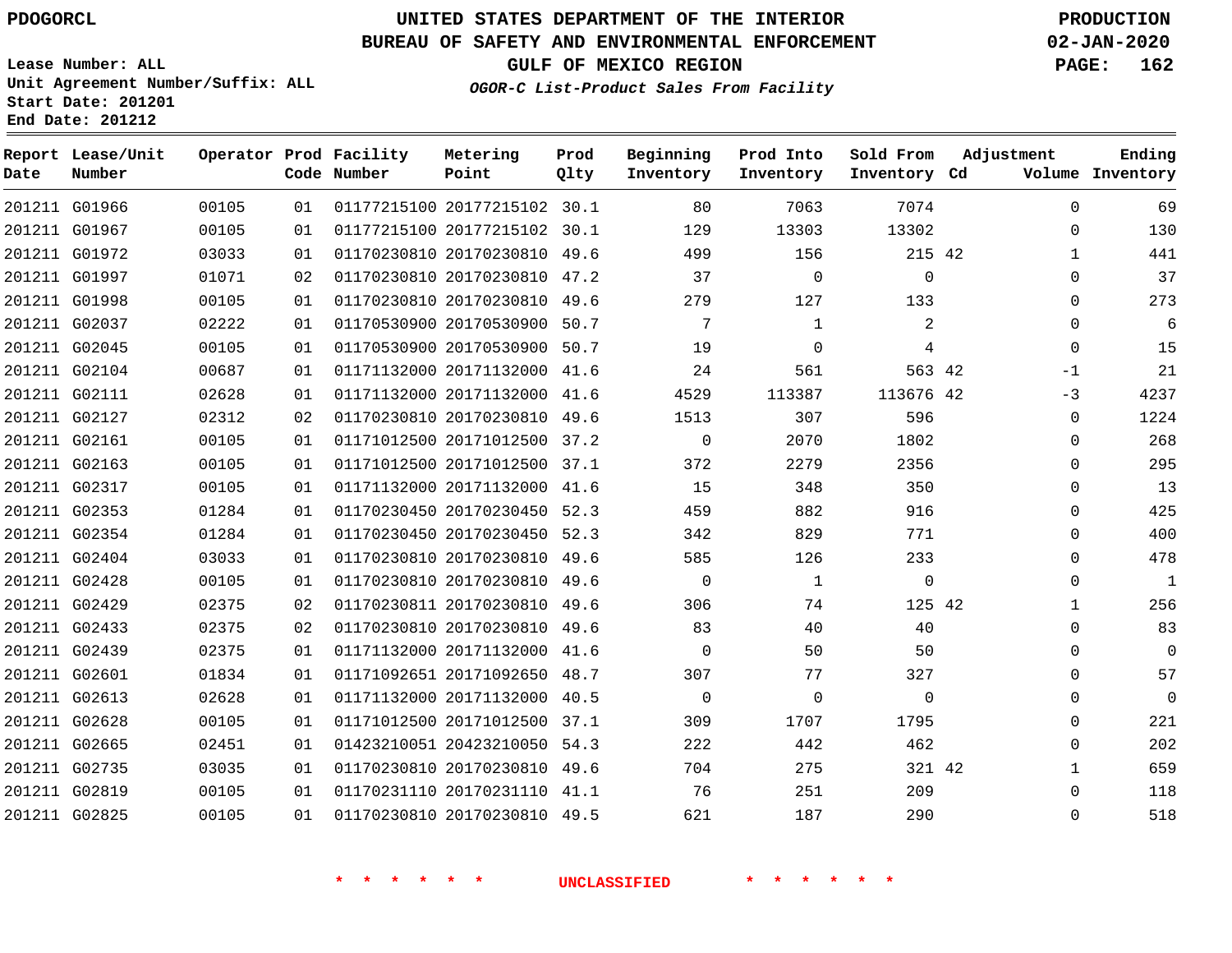**Date**

**Report Lease/Unit**

**Number**

 G03811 G03940 G03958 G04003 G04065 G04081 G04085

## **UNITED STATES DEPARTMENT OF THE INTERIOR PDOGORCL PRODUCTION**

**Prod Qlty**

#### **BUREAU OF SAFETY AND ENVIRONMENTAL ENFORCEMENT 02-JAN-2020**

**Lease Number: ALL Unit Agreement Number/Suffix: ALL Start Date: 201201 End Date: 201212**

**Operator Prod Facility**

**Code Number**

**OGOR-C List-Product Sales From Facility**

**Beginning Inventory** **Prod Into Inventory** **Sold From Inventory**

**Inventory Cd Volume**

**Adjustment**

...............

  $\Omega$ 

 $\Omega$   $\Omega$ 

 $\Omega$  $\Omega$   $\Omega$   $\Omega$  -2225  $\Omega$  $\Omega$  $\Omega$   $\Omega$   $\Omega$   $\Omega$ 

**GULF OF MEXICO REGION PAGE: 163**

 

. . . . . . . . .

**Ending**

. . . . . . . . .

|        | 201211 G02826 | 00105 | 01<br>01 | 01170230810 20170230810<br>01170231110 20170231110 |             | 49.5<br>41.1 | 509<br>100 | 295<br>453 | 238<br>341 |    |
|--------|---------------|-------|----------|----------------------------------------------------|-------------|--------------|------------|------------|------------|----|
|        |               |       |          |                                                    |             |              | 609        | <br>748    | 579        |    |
| 201211 | G02885        | 02312 | 01       | 01171132000 20171132000                            |             | 41.6         | 14         | 288        | 291        |    |
| 201211 | G02886        | 02312 | 02       | 01171132000                                        | 20171132000 | 41.6         |            | 47         | 46         |    |
| 201211 | G02895        | 02579 | 02       | 01171092651 20171092650                            |             | 43.3         | 65         | 86         | 87         |    |
|        |               | 02628 | 02       | 01171092651 20171092650                            |             | 48.7         | 512        | 456        | 630        |    |
|        |               |       |          |                                                    |             |              | <br>577    | .<br>542   | 717        |    |
| 201211 | G02898        | 01834 | 01       | 01171012300 20171012300                            |             | 38           | 448        | 693        | 714        |    |
| 201211 | G02899        | 01834 | 01       | 01171012300 20171012300                            |             | 38           | 238        | 390        | 387        |    |
| 201211 | G03061        | 00105 | 01       | 01423210051 20423210050                            |             | 54.3         | 203        | 461        | 453        |    |
| 201211 | G03145        | 02266 | 01       | 01171132800 21171132800                            |             | 43.6         | $\Omega$   | 77         | 163        | 47 |
| 201211 | G03152        | 00105 | 01       | 01177092600 20177092600                            |             | 44.8         | 85         | 2348       | 2367       |    |
| 201211 | G03236        | 02266 | 01       | 01170230450 20170230450                            |             | 52.3         | $\Omega$   | 37         | 37         | 47 |
| 201211 | G03264        | 00003 | 01       | 01170230811 20170230811                            |             | 44.5         | 12         | 79         | 85         |    |
| 201211 | G03265        | 01284 | 02       | 01170530900 20170530900                            |             | 50.7         | 95         | 6          | 21         |    |
| 201211 | G03331        | 02312 | 01       | 01171132800 21171132800                            |             | 43.6         | 1523       | 2826       | 2124 45    |    |
| 201211 | G03414        | 00105 | 01       | 01170753510 20170753510                            |             | 55.7         | 105        | 23         | 4          |    |
| 201211 | G03593        | 03035 | 01       | 01171012500 20171012500                            |             | 37.2         | 24         | 106        | 116        |    |
| 201211 | G03793        | 03035 | 01       | 01171012500 20171012500                            |             | 37.2         | 57         | 1201       | 1102       |    |
|        |               |       |          |                                                    |             |              |            |            |            |    |

20170230510

 20171092650 48.7 20423210050 54.4

**Metering Point**

 20171012500 37.1 20423210050 54.4 20170230810 49.6 20170230811 44.5

**\* \* \* \* \* \* UNCLASSIFIED \* \* \* \* \* \***

42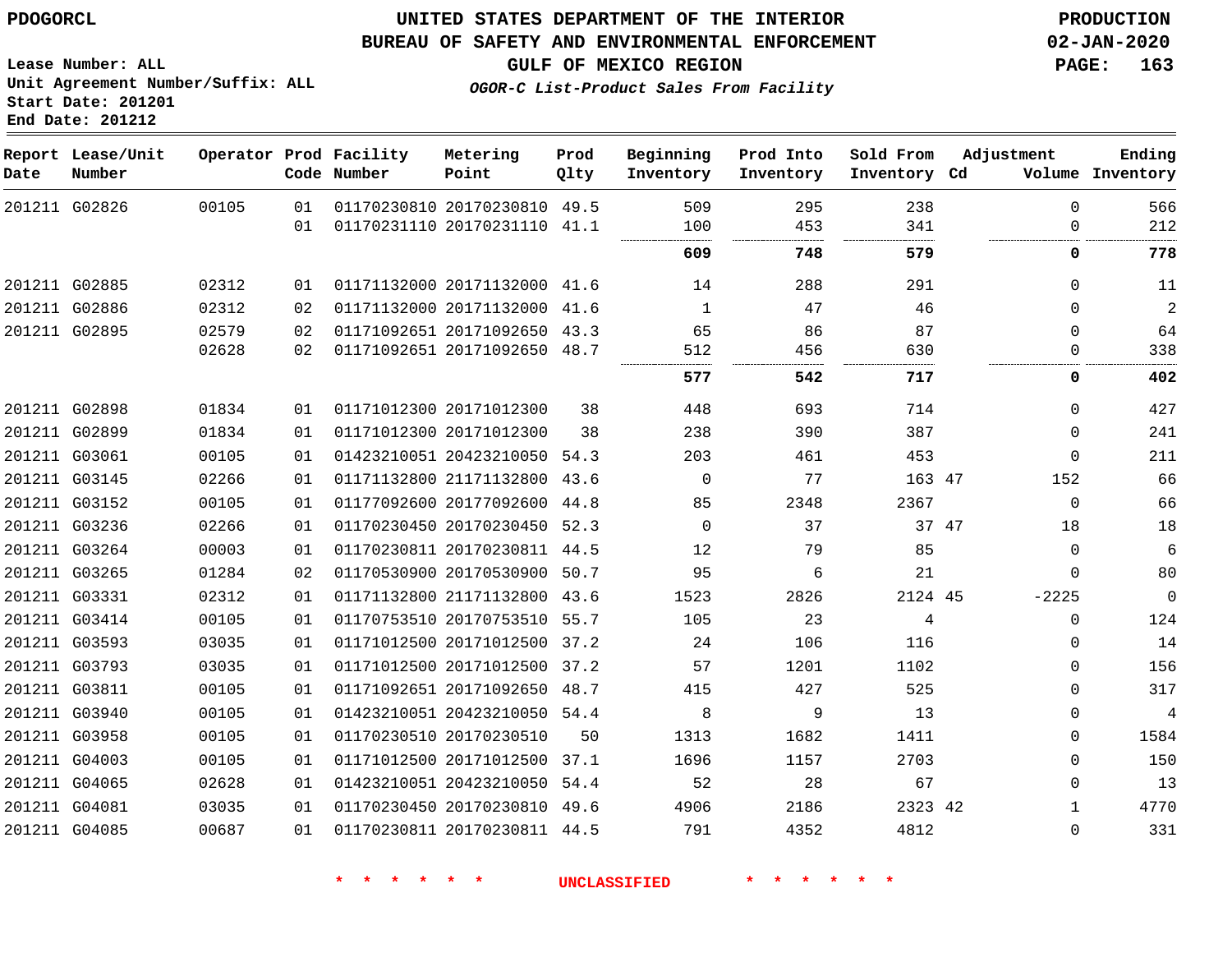**End Date: 201212**

## **UNITED STATES DEPARTMENT OF THE INTERIOR PDOGORCL PRODUCTION**

#### **BUREAU OF SAFETY AND ENVIRONMENTAL ENFORCEMENT 02-JAN-2020**

**Lease Number: ALL Unit Agreement Number/Suffix: ALL Start Date: 201201**

**GULF OF MEXICO REGION PAGE: 164**

**OGOR-C List-Product Sales From Facility**

| Date | Report Lease/Unit<br>Number |       |    | Operator Prod Facility<br>Code Number | Metering<br>Point            | Prod<br>Qlty | Beginning<br>Inventory | Prod Into<br>Inventory | Sold From<br>Inventory Cd | Adjustment | Ending<br>Volume Inventory |
|------|-----------------------------|-------|----|---------------------------------------|------------------------------|--------------|------------------------|------------------------|---------------------------|------------|----------------------------|
|      | 201211 G04087               | 02899 | 01 |                                       | 01177008150 01177008150      | 36           | 2485                   | 1986                   | 2521                      | $\Omega$   | 1950                       |
|      | 201211 G04098               | 01963 | 02 |                                       | 01170230810 20170230810 49.6 |              | 76                     | 185                    | 256                       | $\Omega$   | 5                          |
|      | 201211 G04232               | 00105 | 01 |                                       | 01171012500 20171012500 37.1 |              | 230                    | 958                    | 1064                      | $\Omega$   | 124                        |
|      |                             | 00730 | 01 |                                       | 01171012500 20171012500 37.2 |              | 2169                   | 13407                  | 13838                     | $\Omega$   | 1738                       |
|      |                             |       |    |                                       |                              |              | 2399                   | 14365                  | 14902                     | 0          | 1862                       |
|      | 201211 G04397               | 00105 | 01 |                                       | 01170230810 20170230810 49.5 |              | 100                    | 42                     | 44                        | $\Omega$   | 98                         |
|      | 201211 G04421               | 00105 | 01 |                                       | 01171131600 20171131600 43.5 |              | 852                    | 6477                   | 6353                      | $\Omega$   | 976                        |
|      | 201211 G04537               | 03033 | 01 |                                       | 01420470030 20420470030      | $\Omega$     | 724                    | 0                      | $\Omega$                  | 0          | 724                        |
|      | 201211 G04800               | 03026 | 02 |                                       | 01171132800 21171132800 43.6 |              | 1397                   | 2391                   | 1850                      | 0          | 1938                       |
|      | 201211 G04818               | 03035 | 01 |                                       | 01170230500 20170230500 42.6 |              | 11                     | 9                      | 17                        | $\Omega$   | 3                          |
|      | 201211 G05006               | 01284 | 02 |                                       | 01170230510 20170230510      | 50           | 7                      | 2                      | 7                         | 0          | 2                          |
|      | 201211 G05283               | 01376 | 01 |                                       | 01170231300 01170231300      | 44           | $\Omega$               | 3113                   | 3113                      | $\Omega$   | $\Omega$                   |
|      | 201211 G05286               | 03033 | 01 |                                       | 01170230810 20170230810 49.6 |              | 2323                   | 1086                   | 1111                      | $\Omega$   | 2298                       |
|      | 201211 G05392               | 02672 | 02 |                                       | 01170230811 20170230811 46.1 |              | 2                      | $\mathbf 0$            | 2                         | 0          | $\mathbf 0$                |
|      | 201211 G05431               | 02970 | 02 |                                       | 01177062608 2017706260A 37.3 |              | 79                     | 20030                  | 20040                     | $\Omega$   | 69                         |
|      | 201211 G05494               | 02871 | 02 |                                       | 01171132800 21171132800 43.6 |              | 177                    | 274                    | 220                       | $\Omega$   | 231                        |
|      | 201211 G05504               | 00105 | 01 |                                       | 01171012300 20171012300      | 38           | 562                    | 942                    | 924                       | 0          | 580                        |
|      |                             |       | 01 |                                       | 01171132800 21171132800 43.6 |              | 890                    | 1816                   | 1321                      | $\Omega$   | 1385                       |
|      |                             | 00730 | 01 |                                       | 01171132800 21171132800 43.6 |              | 222                    | 281                    | 246                       | 0          | 257                        |
|      |                             | 02970 | 02 |                                       | 01171132800 21171132800 43.6 |              | 7186<br>.              | 13639<br>              | 10170                     | 0<br>      | 10655                      |
|      |                             |       |    |                                       |                              |              | 8860                   | 16678                  | 12661                     | 0          | 12877                      |
|      | 201211 G05505               | 00078 | 01 |                                       | 01171012400 20171012400 52.1 |              | 2                      | $\Omega$               | 2                         | $\Omega$   | $\mathbf 0$                |
|      |                             |       | 01 |                                       | 01171132800 21171132800 43.6 |              | 932                    | 1410                   | 1085 42                   | 1          | 1258                       |
|      |                             |       |    |                                       |                              |              | 934                    | 1410                   | 1087                      | 1          | 1258                       |
|      | 201211 G05602               | 01834 | 01 |                                       | 01171012500 20171012500      | 40           | 503                    | 2511                   | 2689                      | $\Omega$   | 325                        |
|      | 201211 G05610               | 02312 | 01 |                                       | 01171012500 20171012500 37.2 |              | 24                     | 107                    | 117                       | $\Omega$   | 14                         |
|      | 201211 G05612               | 00105 | 01 |                                       | 01171012500 20171012500 37.2 |              | 1352                   | 5408                   | 6059                      | $\Omega$   | 701                        |
|      | 201211 G06069               | 00105 | 01 |                                       | 01423210051 20423210050 54.3 |              | 21                     | 64                     | 56                        | $\Omega$   | 29                         |
|      |                             |       |    | * * * * * *                           |                              |              | <b>UNCLASSIFIED</b>    | * * *                  | $\star$<br>$\star$        |            |                            |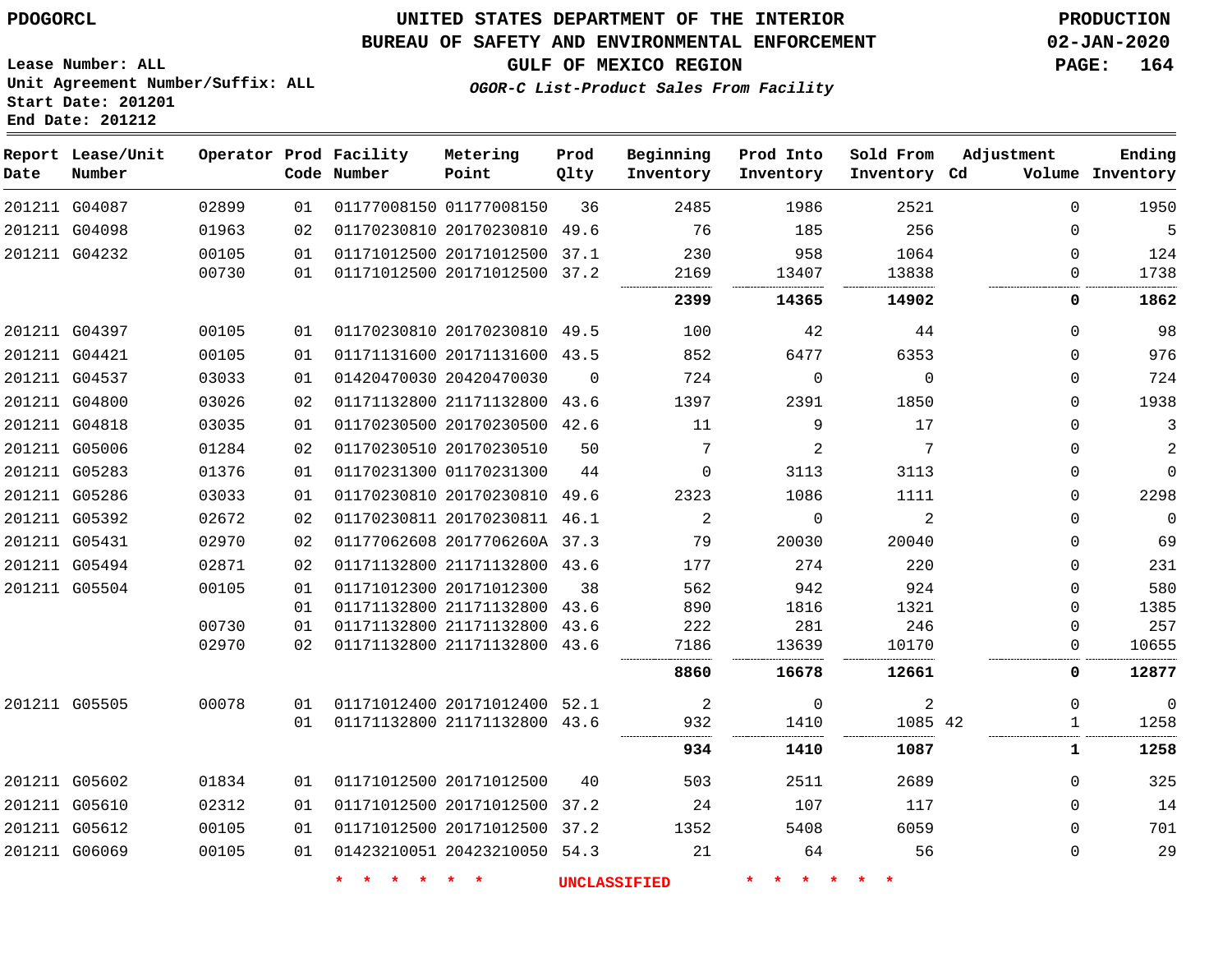**Prod Qlty**

#### **BUREAU OF SAFETY AND ENVIRONMENTAL ENFORCEMENT 02-JAN-2020**

**Lease Number: ALL Unit Agreement Number/Suffix: ALL Start Date: 201201**

> 

**Operator Prod Facility**

**Code Number**

20420390110

20170230500 42.6

**Metering Point**

 

   

**End Date: 201212**

**Report Lease/Unit**

**Number**

 G06105 G06156

**Date**

 G13937 G13938

**GULF OF MEXICO REGION PAGE: 165**

**Inventory Cd Volume**

**Adjustment**

  $\Omega$ 

**Ending**

**OGOR-C List-Product Sales From Facility**

**Beginning Inventory**

> 

 

 

**Sold From Inventory**

**Prod Into Inventory**

| 201211 G06166 | 00105 | 01 |                         | 01170230450 20170230450 52.2 |          | 82       | 16          | 90       | $\Omega$     |  |
|---------------|-------|----|-------------------------|------------------------------|----------|----------|-------------|----------|--------------|--|
| 201211 G06668 | 00276 | 01 |                         | 01171132000 20171132000 41.6 |          | 247      | 5684        | 5719 45  | $-212$       |  |
| 201211 G07703 | 02266 | 01 |                         | 01171132800 21171132800 43.6 |          | $\Omega$ | 791         | 425 47   | 171          |  |
| 201211 G07736 | 02312 | 01 |                         | 01171132800 21171132800 43.6 |          | 539      | 1063        | 782 45   | $-820$       |  |
| 201211 G07760 | 01284 | 01 |                         | 01177122950 20177122950 30.7 |          | 23       | 7637        | 7602     | $\mathbf{0}$ |  |
| 201211 G07917 | 01834 | 01 |                         | 01170573602 20170573602 34.7 |          | 53321    | 40528       | 34813    | $\mathbf 0$  |  |
| 201211 G08120 | 02312 | 01 |                         | 01423210051 20423210050 54.4 |          | 4        | 20          | 15       | $\Omega$     |  |
| 201211 G09010 | 02266 | 01 |                         | 01420390120 01420390120 53.4 |          | $\Omega$ | 243         | 150 47   | 315          |  |
| 201211 G09032 | 00730 | 01 |                         | 01170230450 20170230450 52.3 |          | 22       | 33          | 39       | $\Omega$     |  |
| 201211 G09631 | 01284 | 01 |                         | 01177122950 20177122950 30.7 |          | 9        | 3160        | 3149     | $\Omega$     |  |
| 201211 G10487 | 00981 | 01 |                         | 01170753850 20170753850 27.1 |          | 1972     | 85          | 104      | $\Omega$     |  |
| 201211 G10584 | 03075 | 02 |                         | 01170230811 20170230811 44.5 |          | 17       | 260         | 257      | $\Omega$     |  |
| 201211 G10636 | 03035 | 01 |                         | 01170230811 20170230811 44.5 |          | 206      | 928         | 1063 42  | $-1$         |  |
| 201211 G10794 | 03035 | 01 |                         | 01177122950 20177122950 30.7 |          | 28       | 7368        | 7340     | $\Omega$     |  |
| 201211 G10910 | 00162 | 01 |                         | 01177245110 2017724511G 46.5 |          | $\Omega$ | 7465        | 7465     | $\Omega$     |  |
| 201211 G11243 | 03033 | 01 | 01420470030 20420470030 |                              | $\Omega$ | 566      | $\mathbf 0$ | $\Omega$ | $\Omega$     |  |
| 201211 G11870 | 00276 | 01 |                         | 01171132000 20171132000 41.6 |          | 241      | 5994        | 6011 45  | $-224$       |  |
| 201211 G12020 | 03035 | 01 |                         | 01171012500 20171012500 37.2 |          | 273      | 1359        | 1456     | $\mathbf 0$  |  |
| 201211 G12024 | 02312 | 02 |                         | 01171012500 20171012500 37.2 |          | 51       | 189         | 215      | $\mathbf 0$  |  |
| 201211 G12355 | 03033 | 01 |                         | 01171012300 20171012300 38.5 |          | 6631     | 11305       | 10972    | $\Omega$     |  |
| 201211 G12564 | 02603 | 01 | 01170230510 20170230510 |                              | 50       | 210      | 333         | 229      | $\Omega$     |  |
| 201211 G13560 | 03033 | 01 |                         | 01170230810 20170230810 49.6 |          | 133      | 45          | 64 42    | $\mathbf{1}$ |  |
| 201211 G13563 | 03033 | 01 |                         | 01170230811 20170230811 44.5 |          | 439      | $\Omega$    | 439      | $\Omega$     |  |
| 201211 G13576 | 03147 | 02 |                         | 01170230810 20170230810 49.6 |          | 13       | $\Omega$    | 5        | $\Omega$     |  |

 20171092650 48.7 20171012500 37.2

 

  42

-17  $\Omega$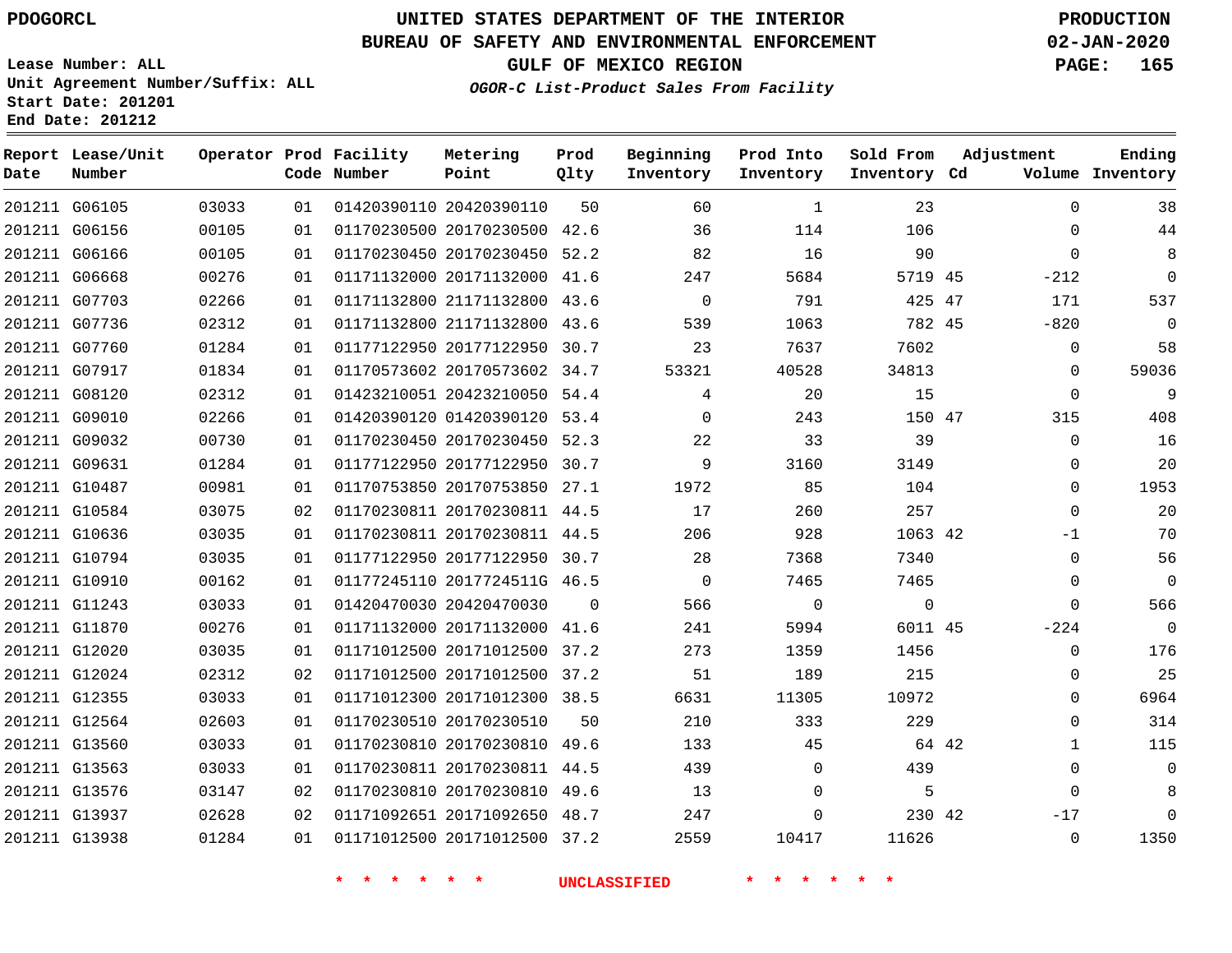### **BUREAU OF SAFETY AND ENVIRONMENTAL ENFORCEMENT 02-JAN-2020**

**Lease Number: ALL Unit Agreement Number/Suffix: ALL Start Date: 201201 End Date: 201212**

**GULF OF MEXICO REGION PAGE: 166**

**OGOR-C List-Product Sales From Facility**

| Date | Report Lease/Unit<br>Number |       |    | Operator Prod Facility<br>Code Number | Metering<br>Point            | Prod<br>Qlty | Beginning<br>Inventory | Prod Into<br>Inventory | Sold From<br>Inventory Cd | Adjustment            | Ending<br>Volume Inventory |
|------|-----------------------------|-------|----|---------------------------------------|------------------------------|--------------|------------------------|------------------------|---------------------------|-----------------------|----------------------------|
|      | 201211 G14428               | 02871 | 01 |                                       | 01171012400 20171012400 52.1 |              | 176                    | 363                    | 451 42                    | $-1$                  | 87                         |
|      | 201211 G14493               | 01834 | 01 |                                       | 01171092930 20171092930 35.5 |              | $\mathbf 0$            | 329                    | 311                       | $\mathbf 0$           | 18                         |
|      | 201211 G14535               | 02628 | 01 |                                       | 01171012500 20171012500 37.2 |              | 5412                   | 21831                  | 24414 42                  | 1                     | 2830                       |
|      | 201211 G15050               | 00105 | 01 |                                       | 01170231110 20170231110 41.1 |              | 5630                   | 15105                  | 13650                     | $\Omega$              | 7085                       |
|      | 201211 G15110               | 02714 | 01 |                                       | 01170530900 20170530900 50.3 |              | 2                      | $\Omega$               | 1                         | $\Omega$              | $\mathbf{1}$               |
|      | 201211 G15189               | 02970 | 02 |                                       | 01171132800 21171132800 43.6 |              | 31                     | $\mathbf 0$            | 31                        | $\mathbf 0$           | $\overline{0}$             |
|      | 201211 G15239               | 02266 | 01 |                                       | 01171012500 20171012500 37.2 |              | $\Omega$               | 88                     | 95 47                     | 18                    | 11                         |
|      | 201211 G15242               | 00105 | 01 |                                       | 01171092651 20171092650      | 48.7         | $\mathbf{0}$           | 8                      | 2                         | $\mathbf 0$           | 6                          |
|      | 201211 G15263               | 00105 | 01 |                                       | 01171132000 20171132000 41.6 |              | 69                     | 1421                   | 1437                      | $\Omega$              | 53                         |
|      | 201211 G15277               | 03035 | 01 |                                       | 01171012400 20171012400 52.1 |              | 1971                   | 4106                   | 5088                      | $\mathbf 0$           | 989                        |
|      | 201211 G15299               | 02200 | 02 |                                       | 01171092651 20171092650      | 49           | 1434                   | 1446                   | 1806                      | $\Omega$              | 1074                       |
|      | 201211 G15312               | 00105 | 01 |                                       | 01171092651 20171092650 48.6 |              | 3664                   | 3911                   | 4670                      | $\Omega$              | 2905                       |
|      | 201211 G15740               | 02893 | 02 |                                       | 01170230450 20170230450 48.5 |              | $\Omega$               | $\Omega$               | $\Omega$                  | $\Omega$              | $\mathbf 0$                |
|      | 201211 G16121               | 00687 | 01 |                                       | 01170230811 20170230811 44.5 |              | 124                    | 1007                   | 1055                      | $\Omega$              | 76                         |
|      | 201211 G16469               | 03026 | 02 |                                       | 01170753510 20170753510 55.7 |              | 55                     | 3                      |                           | 2 4 2<br>$\mathbf{1}$ | 57                         |
|      | 201211 G16515               | 00162 | 01 |                                       | 01177245110 2017724511G 46.5 |              | $\mathbf{0}$           | 25372                  | 25372                     | $\Omega$              | $\overline{0}$             |
|      | 201211 G16890               | 00981 | 01 |                                       | 01170753850 20170753850 27.1 |              | 529                    | $\mathbf 0$            | 28                        | $\Omega$              | 501                        |
|      | 201211 G17190               | 02312 | 02 |                                       | 01170230810 20170230810 49.6 |              | 132                    | 12                     | 47                        | $\Omega$              | 97                         |
|      | 201211 G17754               | 02375 | 02 |                                       | 01170230510 20170230510      | 50           | 1822                   | 2464                   | 1966                      | $\mathbf 0$           | 2320                       |
|      | 201211 G17789               | 00105 | 01 |                                       | 01170230810 20170230810 49.6 |              | 158                    | 78                     | 77                        | $\Omega$              | 159                        |
|      | 201211 G17858               | 00105 | 01 |                                       | 01170530900 20170530900 50.7 |              | 125                    | 7                      | 28                        | $\Omega$              | 104                        |
|      | 201211 G17898               | 01963 | 02 |                                       | 01171131600 20171131600 43.1 |              | $\mathbf{0}$           | $\Omega$               | $\Omega$                  | $\Omega$              | $\overline{0}$             |
|      | 201211 G17912               | 02970 | 02 |                                       | 01177062608 2017706260A 37.3 |              | 24                     | 4712                   | 4719                      | $\Omega$              | 17                         |
|      | 201211 G17913               | 01834 | 01 |                                       | 01171132800 21171132800 43.6 |              | 743                    | 2292                   | 1482                      | $\Omega$              | 1553                       |
|      | 201211 G17921               | 03026 | 01 |                                       | 01171012500 20177062959      | 24.9         | $\mathbf 0$            | 43408                  | 43408                     | $\Omega$              | $\overline{0}$             |
|      | 201211 G17966               | 00105 | 01 |                                       | 01171012300 20171012300 38.5 |              | $\Omega$               | 305                    | 117                       | $\Omega$              | 188                        |
|      | 201211 G18043               | 03059 | 01 |                                       | 01171012500 20171012500 37.2 |              | 1645                   | 8340                   | 8904                      | $\Omega$              | 1081                       |
|      | 201211 G18577               | 00981 | 01 |                                       | 01170753850 20170753850 27.1 |              | 4359                   | 141                    |                           | $0$ 09<br>$-229$      | 4271                       |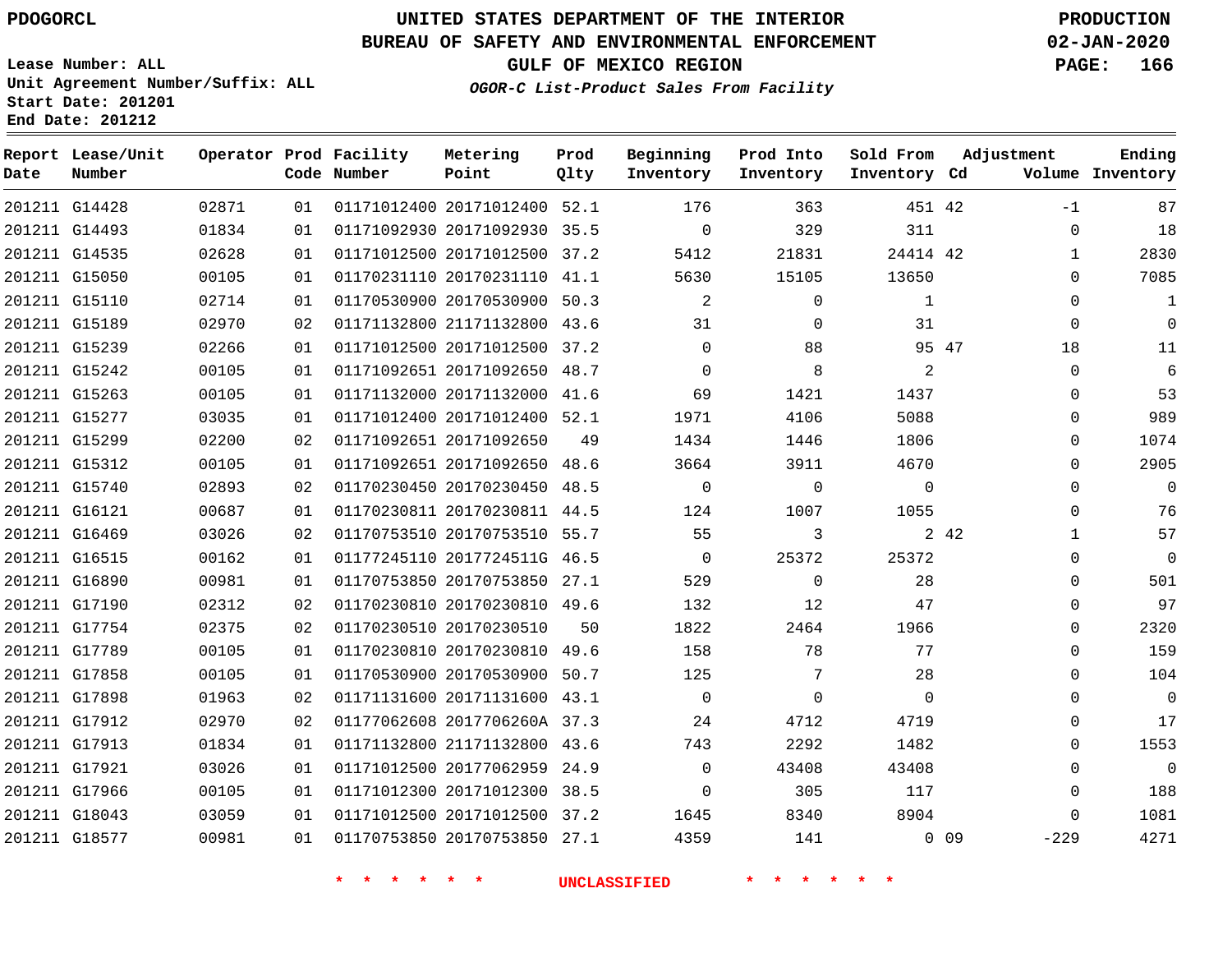**Prod Qlty**

#### **BUREAU OF SAFETY AND ENVIRONMENTAL ENFORCEMENT 02-JAN-2020**

**Lease Number: ALL Unit Agreement Number/Suffix: ALL Start Date: 201201**

> 

**Operator Prod Facility**

**Code Number**

20420470030

**Metering Point**

 

   

**End Date: 201212**

**Report Lease/Unit**

**Number**

G18863

**Date**

 G22513 G22549 **GULF OF MEXICO REGION PAGE: 167**

**Inventory Cd Volume**

**Adjustment**

  $\Omega$ 

 -1

**Ending**

**OGOR-C List-Product Sales From Facility**

**Beginning Inventory**

> 

  $\Omega$   

**Sold From Inventory**

**Prod Into Inventory**

|               | 201211 G18936 | 02871 | 01 | 01422450350 20422450350 |                              | 47 | 66       | $\Omega$    | 9        |                 | $\Omega$       |  |
|---------------|---------------|-------|----|-------------------------|------------------------------|----|----------|-------------|----------|-----------------|----------------|--|
|               | 201211 G19030 | 02806 | 01 | 01423210051 20423210050 |                              | 51 | 54       | 120         |          | 0 <sub>09</sub> | $-119$         |  |
|               | 201211 G19127 | 03165 | 01 |                         | 01170230811 20170230811 44.5 |    | 16       | 5           | $\Omega$ | 09              | $-21$          |  |
|               | 201211 G19839 | 02777 | 01 |                         | 01170753510 20170753510 45.5 |    | 87       | $\Omega$    | 2        |                 | $\Omega$       |  |
|               | 201211 G20605 | 02477 | 01 |                         | 01423550141 20423550140 27.1 |    | 1356     | 9870        | 10382    |                 | 0              |  |
|               | 201211 G20655 | 03035 | 01 | 01170230510 20170230510 |                              | 50 | 178      | 241         | 192      |                 | $\Omega$       |  |
|               | 201211 G20656 | 02266 | 02 | 01422450350 20422450350 |                              | 47 | $\Omega$ | $\mathbf 0$ |          | $0\quad 47$     | $\overline{2}$ |  |
|               | 201211 G20660 | 00105 | 01 |                         | 01170230450 20170230450 52.3 |    | $\Omega$ | 124         | 64       |                 | 0              |  |
|               | 201211 G21070 | 02970 | 02 |                         | 01171132800 21171132800 43.6 |    | 60       | 6           | 32       |                 | 0              |  |
|               | 201211 G21096 | 00105 | 01 |                         | 01170230811 20170230811 44.5 |    | 37       | 172         | 196      |                 | 0              |  |
|               | 201211 G21120 | 02058 | 02 |                         | 01171012500 20171012500 37.2 |    | 106      | 691         | 707      |                 | 0              |  |
|               | 201211 G21532 | 02807 | 01 |                         | 01170230811 20170230811 45.5 |    | 543      | 3054        | 3365     |                 | 0              |  |
|               | 201211 G21534 | 02807 | 01 |                         | 01170230811 20170230811 45.5 |    | $\Omega$ | $\Omega$    | $\Omega$ |                 | $\Omega$       |  |
|               | 201211 G21592 | 02628 | 02 |                         | 01171132000 20171132000 41.6 |    | 1        | 13          | 14       |                 | $\Omega$       |  |
|               | 201211 G21652 | 01834 | 01 |                         | 01171132800 21171132800 43.6 |    | 5        | 3           | 6        |                 | $\Omega$       |  |
|               | 201211 G21655 | 01834 | 01 |                         | 01171132800 21171132800 43.6 |    | 3052     | 6535        | 4680     |                 | $\Omega$       |  |
|               | 201211 G21825 | 00981 | 01 |                         | 01170753850 20170753850 27.1 |    | 909      | 33          |          | 0 <sub>09</sub> | $-48$          |  |
|               | 201211 G21826 | 00981 | 01 |                         | 01170753850 20170753850 27.1 |    | 20       | $\mathbf 0$ |          | $0\quad09$      | $-1$           |  |
|               | 201211 G22219 | 03033 | 01 |                         | 01423210051 20423210050 54.4 |    | 136      | 333         | 317      |                 | 0              |  |
|               | 201211 G22236 | 00105 | 01 |                         | 01170230450 20170230450 52.3 |    | 53       | 58          | 85       |                 | $\Omega$       |  |
|               | 201211 G22246 | 01284 | 02 |                         | 01423210051 20170230500 42.6 |    | 23       | 18          | 34       |                 | $\Omega$       |  |
|               | 201211 G22268 | 02777 | 01 |                         | 01170230810 2042709015I 42.7 |    | $\Omega$ | 824         | 824      |                 | 0              |  |
|               | 201211 G22501 | 00078 | 01 |                         | 01170230400 20170230400 51.1 |    | 50       | 466         | 403      |                 | 0              |  |
|               | 201211 G22505 | 02375 | 02 |                         | 01170230811 20170230811 44.5 |    | 395      | 4348        | 4413     |                 | $\Omega$       |  |
| 201211 G22510 |               | 00162 | 01 |                         | 01170230810 20170230810 49.6 |    | 9647     | 3934        | 4448 42  |                 |                |  |

 20170230500 42.6 20170530900 50.7

 

  $\Omega$ 

42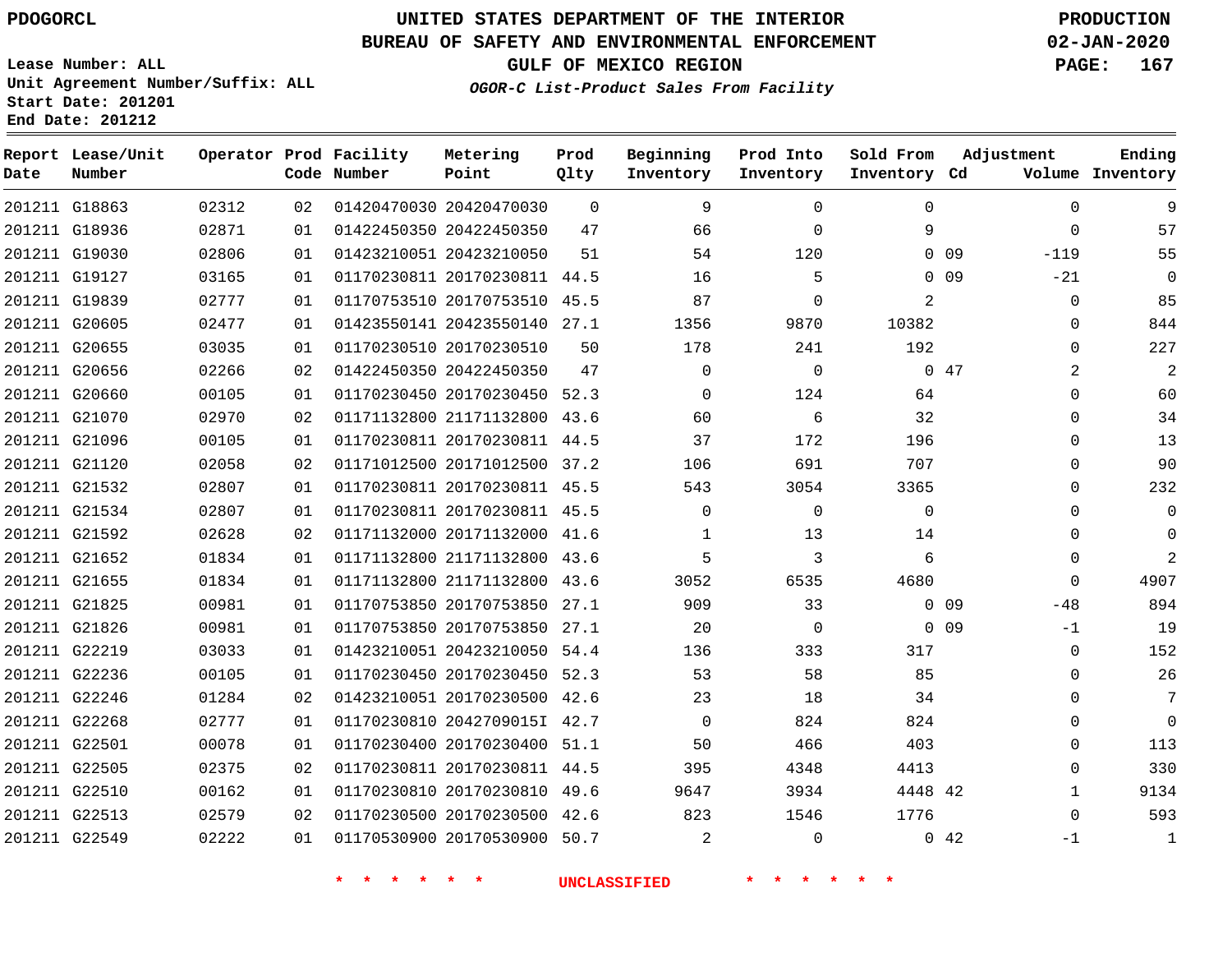#### **BUREAU OF SAFETY AND ENVIRONMENTAL ENFORCEMENT 02-JAN-2020**

**Lease Number: ALL Unit Agreement Number/Suffix: ALL Start Date: 201201 End Date: 201212**

**OGOR-C List-Product Sales From Facility**

**GULF OF MEXICO REGION PAGE: 168**

| Date | Report Lease/Unit<br>Number |       |    | Operator Prod Facility<br>Code Number | Metering<br>Point            | Prod<br>Qlty   | Beginning<br>Inventory | Prod Into<br>Inventory | Sold From<br>Inventory Cd | Adjustment    | Ending<br>Volume Inventory |
|------|-----------------------------|-------|----|---------------------------------------|------------------------------|----------------|------------------------|------------------------|---------------------------|---------------|----------------------------|
|      | 201211 G22605               | 01834 | 01 |                                       | 01171132800 21171132800 43.6 |                | 360                    | 820                    | 576                       |               | $\Omega$<br>604            |
|      | 201211 G22613               | 02655 | 02 |                                       | 01171132800 21171132800 43.6 |                | 306                    | 606                    | 445                       |               | 467<br>$\mathbf 0$         |
|      | 201211 G22621               | 01834 | 01 |                                       | 01171132800 21171132800 43.6 |                | 4726                   | 10116                  | 7248 42                   | $-1$          | 7593                       |
|      | 201211 G22660               | 02058 | 02 |                                       | 01171012310 20171012310 45.6 |                | $\Omega$               | 331                    | 294                       |               | 37<br>$\mathbf 0$          |
|      | 201211 G22699               | 00730 | 01 |                                       | 01171012500 20171012500 37.2 |                | 1186                   | 6253                   | 6628 42                   | $-1$          | 810                        |
|      | 201211 G22702               | 01834 | 01 |                                       | 01171132800 21171132800 43.6 |                | $\mathbf{1}$           | $\mathbf 0$            | 1                         |               | $\mathbf 0$<br>$\mathbf 0$ |
|      | 201211 G22772               | 00105 | 01 |                                       | 01170513800 20170513800 32.5 |                | 78                     | 322                    | 315                       |               | 85<br>$\Omega$             |
|      | 201211 G22781               | 03035 | 01 |                                       | 01170754751 01170754751      | $\overline{0}$ | 973                    | $\mathbf 0$            | $\Omega$                  |               | 973<br>$\Omega$            |
|      | 201211 G22792               | 03035 | 02 |                                       | 01177258041 01177258041      | 28             | 329                    | 1800                   | 1128                      |               | 1001<br>$\Omega$           |
|      | 201211 G22840               | 00730 | 01 |                                       | 01608103650 20608103650 30.8 |                | 3                      | 1126                   | 1126                      |               | 3<br>0                     |
|      | 201211 G23125               | 02312 | 02 |                                       | 01420470030 20420470030      | $\Omega$       | 124                    | $\mathbf 0$            | $\mathbf 0$               |               | 124<br>$\Omega$            |
|      | 201211 G23181               | 01963 | 01 |                                       | 01423210051 20423210050 54.4 |                | 124                    | 55                     | 51                        |               | 128<br>$\Omega$            |
|      | 201211 G23199               | 00105 | 01 |                                       | 01170230450 20170230450 52.3 |                | 407                    | 754                    | 798                       |               | 363<br>$\Omega$            |
|      | 201211 G23473               | 00981 | 01 |                                       | 01170753850 20170753850 27.1 |                | 156                    | $\mathbf 0$            | 8                         |               | 148<br>0                   |
|      | 201211 G23480               | 00981 | 01 |                                       | 01170753850 20170753850 27.1 |                | 1521                   | $\mathbf 0$            | 80                        |               | 1441<br>$\Omega$           |
|      | 201211 G23481               | 00981 | 01 |                                       | 01170753850 20170753850 27.1 |                | 1624                   | 87                     | 85                        |               | 1626<br>$\Omega$           |
|      | 201211 G23528               | 00981 | 01 |                                       | 01170753850 20170753850 27.1 |                | 3323                   | 0                      | 175                       |               | 3148<br>0                  |
|      | 201211 G23529               | 00981 | 01 |                                       | 01170753850 20170753850 27.1 |                | 5001                   | 252                    | 263                       |               | 4990<br>0                  |
|      | 201211 G23730               | 02807 | 01 |                                       | 01170230810 20170230811 45.5 |                | 10                     | 296                    | 284 42                    |               | 23<br>1                    |
|      | 201211 G23735               | 00162 | 01 |                                       | 01170230810 20170230810 49.6 |                | $\mathbf 0$            | 888                    | 888                       |               | $\mathbf 0$<br>$\Omega$    |
|      | 201211 G23736               | 02312 | 02 |                                       | 01170230810 20170230810 49.6 |                | 171                    | 70                     | 79                        |               | 162<br>$\Omega$            |
|      | 201211 G23754               | 02222 | 01 |                                       | 01170230811 20170230811 44.5 |                | 3                      | 9                      | 11                        |               | $\mathbf{1}$<br>0          |
|      | 201211 G23851               | 02503 | 02 |                                       | 01171012400 20171012400 52.1 |                | 2848                   | 14120                  | 13568 42                  |               | 3401<br>1                  |
|      | 201211 G23933               | 03035 | 01 |                                       | 01171092651 20171092650      | 48.7           | $\mathbf{1}$           | $\mathbf 0$            | $\mathbf{1}$              |               | $\Omega$<br>$\Omega$       |
|      | 201211 G23956               | 03217 | 01 |                                       | 01170753510 20170753510 55.7 |                | $\Omega$               | 0                      |                           | 1086<br>33 47 | 1053                       |
|      | 201211 G24425               | 02312 | 02 |                                       | 01170230810 20170230810 49.6 |                | 29                     | 4                      | 12                        |               | 21<br>$\mathbf 0$          |
|      | 201211 G24429               | 02312 | 02 |                                       | 01170230810 20170230810 49.6 |                | 287                    | 67                     | 115                       |               | 239<br>$\Omega$            |
|      | 201211 G24700               | 02312 | 02 |                                       | 01170230811 20170230811 44.5 |                | 13                     | 123                    | 127                       |               | 9<br>$\Omega$              |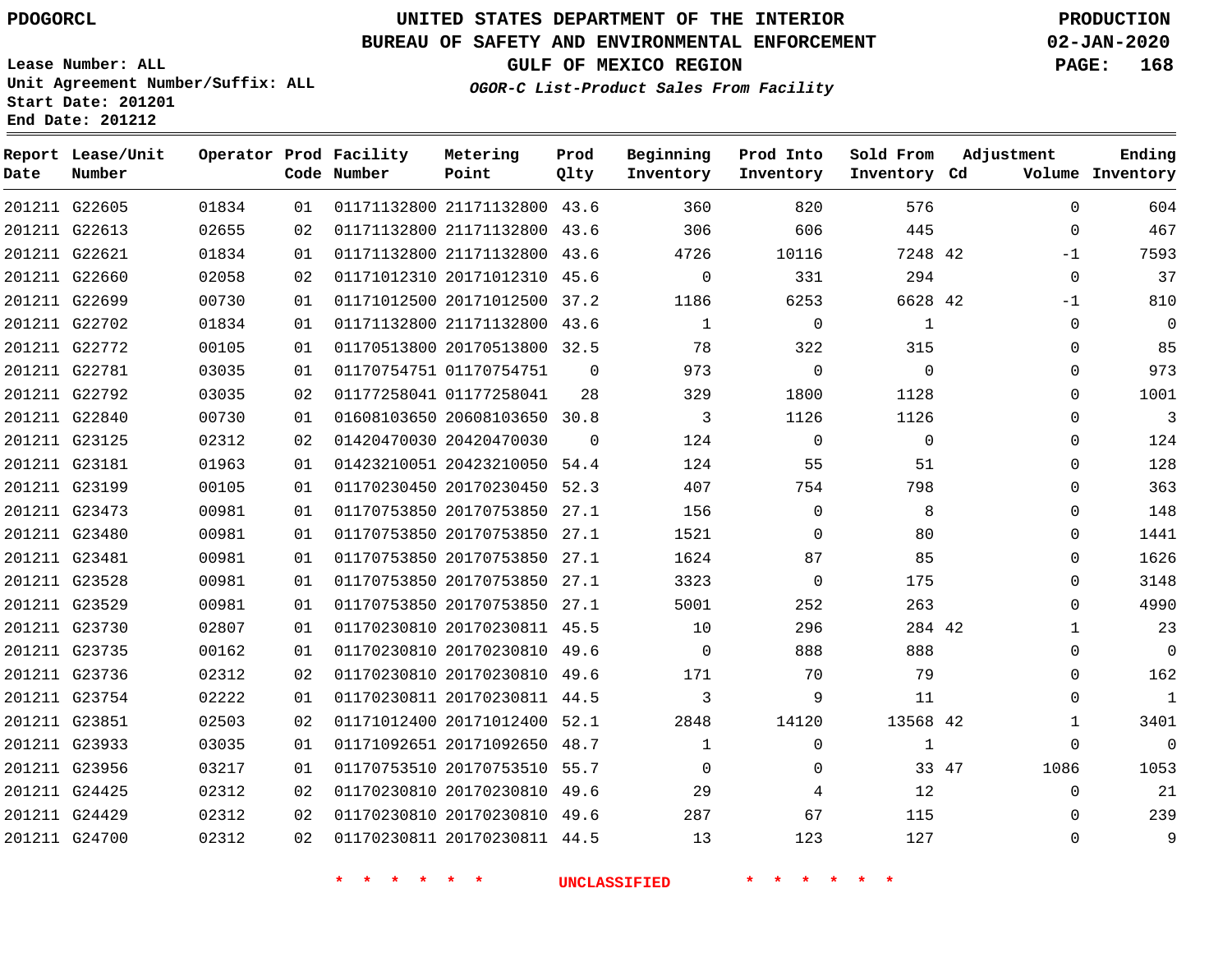### **BUREAU OF SAFETY AND ENVIRONMENTAL ENFORCEMENT 02-JAN-2020**

**Lease Number: ALL Unit Agreement Number/Suffix: ALL Start Date: 201201 End Date: 201212**

**OGOR-C List-Product Sales From Facility**

**GULF OF MEXICO REGION PAGE: 169**

| Date | Report Lease/Unit<br>Number |       |    | Operator Prod Facility<br>Code Number | Metering<br>Point            | Prod<br>Qlty | Beginning<br>Inventory | Prod Into<br>Inventory | Sold From<br>Inventory Cd | Adjustment | Ending<br>Volume Inventory |
|------|-----------------------------|-------|----|---------------------------------------|------------------------------|--------------|------------------------|------------------------|---------------------------|------------|----------------------------|
|      | 201211 G24710               | 02058 | 01 |                                       | 01170230811 20170230811 44.5 |              | 190                    | 1885                   | 1932                      | $\Omega$   | 143                        |
|      | 201211 G24730               | 00105 | 01 |                                       | 01170230500 20170230500 42.6 |              | 544                    | 1975                   | 1761                      | $\Omega$   | 758                        |
|      | 201211 G24767               | 02628 | 01 |                                       | 01170530900 20170530900 50.3 |              | $\Omega$               | $\mathbf 0$            | $\Omega$                  | $\Omega$   | $\mathbf{0}$               |
|      | 201211 G24791               | 02989 | 01 |                                       | 01171131600 20171131600 43.5 |              | 62                     | 218                    | 247                       | $\Omega$   | 33                         |
|      | 201211 G24878               | 02628 | 02 |                                       | 01171092651 20171092650 48.7 |              | 96                     | 204                    | 148                       | $\Omega$   | 152                        |
|      | 201211 G24883               | 02628 | 02 |                                       | 01171092651 20171092650 48.7 |              | 474                    | 548                    | 616                       | $\Omega$   | 406                        |
|      | 201211 G24898               | 02807 | 01 |                                       | 01171012300 20171012300      | 38           | 5210                   | 1597                   | 5823                      | $\Omega$   | 984                        |
|      | 201211 G24924               | 01834 | 01 |                                       | 01171132800 21171132800 43.6 |              | 3295                   | 6921                   | 4989                      | $\Omega$   | 5227                       |
|      | 201211 G24990               | 01284 | 01 |                                       | 01608103650 20608103650 31.4 |              | 2                      | 947                    | 946                       | 0          | 3                          |
|      | 201211 G25008               | 02777 | 01 |                                       | 01170753510 20170753510 45.5 |              | 0                      | $\mathbf 0$            | 0                         | 0          | $\Omega$                   |
|      | 201211 G25514               | 02813 | 02 |                                       | 01423210051 20423210050 54.4 |              | $\Omega$               | 13                     | 7                         | $\Omega$   | 6                          |
|      | 201211 G25515               | 02813 | 02 |                                       | 01423210051 20423210050 54.4 |              | 0                      | 5                      | 3                         | 0          | $\overline{2}$             |
|      | 201211 G25524               | 00105 | 01 |                                       | 01170230450 20170230450 52.3 |              | 305                    | 358                    | 491                       | $\Omega$   | 172                        |
|      | 201211 G25540               | 03033 | 01 |                                       | 01420390101 01420390101      | $\Omega$     | 613                    | $\mathbf 0$            | $\mathbf 0$               | $\Omega$   | 613                        |
|      | 201211 G25561               | 02058 | 02 |                                       | 01170230450 20170230450 52.3 |              | 350                    | 646                    | 685                       | $\Omega$   | 311                        |
|      | 201211 G25605               | 00105 | 01 |                                       | 01170230810 20170230810 49.6 |              | $\Omega$               | $\mathbf 0$            | $\Omega$                  | $\Omega$   | $\Omega$                   |
|      | 201211 G25606               | 02375 | 02 |                                       | 01170230810 20170230810 49.6 |              | 978                    | 446                    | 466                       | $\Omega$   | 958                        |
|      | 201211 G25933               | 02989 | 01 |                                       | 01171131600 20171131600 43.5 |              | $\Omega$               | 11                     | 9                         | $\Omega$   | $\overline{2}$             |
|      | 201211 G25937               | 03075 | 02 |                                       | 01170230810 20170230810 49.6 |              | 6635                   | 2251                   | 2910                      | $\Omega$   | 5976                       |
|      | 201211 G26001               | 02628 | 01 |                                       | 01171132800 21171132800 43.6 |              | 312                    | 863                    | 575 42                    | 2          | 602                        |
|      | 201211 G26032               | 03059 | 01 |                                       | 01171012300 20171012300 38.5 |              | 105                    | 640                    | 351                       | $\Omega$   | 394                        |
|      | 201211 G26074               | 01284 | 01 |                                       | 01177122950 20177122950 30.7 |              | 32                     | 9270                   | 9231                      | 0          | 71                         |
|      | 201211 G26146               | 01586 | 01 |                                       | 01177258152 01177258152 44.4 |              | 127                    | 0                      | 0                         | $\Omega$   | 127                        |
|      | 201211 G26281               | 02528 | 02 |                                       | 01170753850 20170753850 27.1 |              | 47                     | 0                      | 2                         | $\Omega$   | 45                         |
|      | 201211 G26480               | 01978 | 02 |                                       | 01423210051 20423210050 54.4 |              | 98                     | 517                    | 481                       | $\Omega$   | 134                        |
|      | 201211 G27036               | 03075 | 02 |                                       | 01170230810 20170230810 49.6 |              | 520                    | $\mathbf 0$            | $\Omega$                  | $\Omega$   | 520                        |
|      | 201211 G27100               | 01978 | 02 |                                       | 01171012310 20171012310 45.6 |              | 30                     | 233                    | 238                       | $\Omega$   | 25                         |
|      | 201211 G27169               | 01284 | 01 |                                       | 01171012500 20171012500 37.2 |              | 1580                   | 8204                   | 8721                      | $\Omega$   | 1063                       |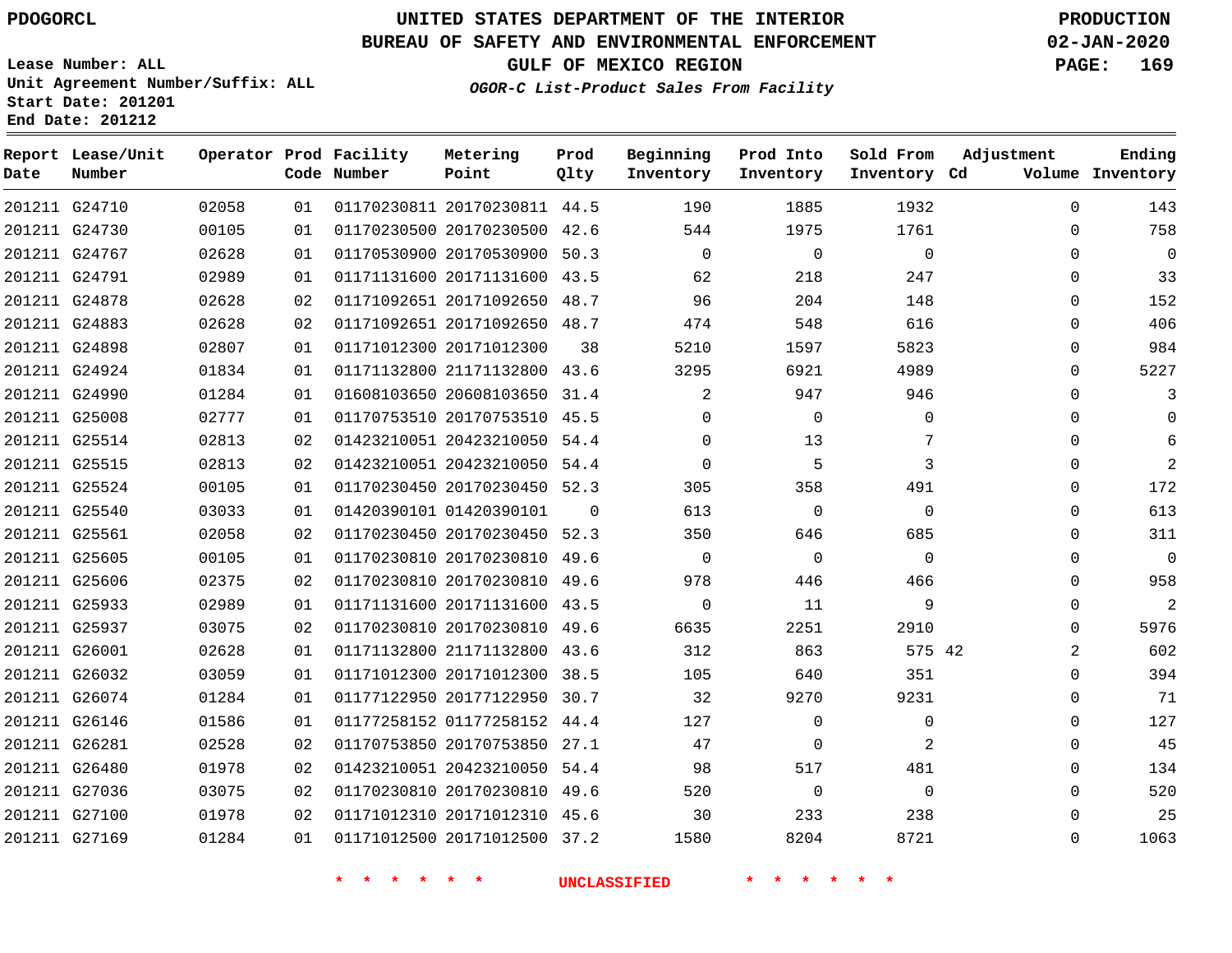### **BUREAU OF SAFETY AND ENVIRONMENTAL ENFORCEMENT 02-JAN-2020**

**Lease Number: ALL Unit Agreement Number/Suffix: ALL Start Date: 201201 End Date: 201212**

**GULF OF MEXICO REGION PAGE: 170**

**OGOR-C List-Product Sales From Facility**

| Date   | Report Lease/Unit<br>Number |       |    | Operator Prod Facility<br>Code Number | Metering<br>Point            | Prod<br>Qlty | Beginning<br>Inventory | Prod Into<br>Inventory | Sold From<br>Inventory Cd | Adjustment   | Ending<br>Volume Inventory |
|--------|-----------------------------|-------|----|---------------------------------------|------------------------------|--------------|------------------------|------------------------|---------------------------|--------------|----------------------------|
|        | 201211 G27194               | 01586 | 01 |                                       | 01177258152 01177258152 44.4 |              | 17                     | 2                      | $\Omega$                  | $\mathbf{0}$ | 19                         |
|        | 201211 G27214               | 01586 | 02 |                                       | 01177288152 01177288152      | 33           | 6                      | $\Omega$               | $\Omega$                  | $\Omega$     | 6                          |
|        | 201211 G27215               | 01586 | 02 |                                       | 01177288152 01177288152      | 33           | 19                     | $\Omega$               | $\Omega$                  | $\Omega$     | 19                         |
|        | 201211 G27509               | 02970 | 02 |                                       | 01170230450 20170230450 52.3 |              | 2859                   | 3284                   | 4561                      | $\mathbf{0}$ | 1582                       |
|        | 201211 G27789               | 01284 | 01 |                                       | 01170530900 20170530900 50.7 |              | 501                    | 4                      | 107                       | $\mathbf{0}$ | 398                        |
|        | 201211 G27851               | 02628 | 02 |                                       | 01171132000 20171132000 41.6 |              | $\mathbf 0$            | 2                      | 2                         | $\mathbf{0}$ | $\mathbf{0}$               |
|        | 201211 G27927               | 02503 | 02 |                                       | 01171092651 20171092650 48.7 |              | 3502                   | 1559                   | 3903                      | $\Omega$     | 1158                       |
|        | 201211 G27949               | 02871 | 01 |                                       | 01171012500 20171012500 37.2 |              | 364                    | 1645                   | 1796                      | $\mathbf{0}$ | 213                        |
|        | 201211 G27988               | 00730 | 01 |                                       | 01608103650 20608103650 31.4 |              | 307                    | 112735                 | 112706                    | $\mathbf{0}$ | 336                        |
|        | 201211 G30654               | 02777 | 02 |                                       | 01170230810 20170230810 40.6 |              | 704                    | 410                    | 364                       | $\mathbf{0}$ | 750                        |
|        | 201211 G31003               | 02579 | 02 |                                       | 01423210051 20423210050 54.4 |              | 64                     | 142                    | 141                       | $\mathbf{0}$ | 65                         |
|        | 201211 G31040               | 02058 | 02 |                                       | 01170230450 20170230450 52.3 |              | 613                    | 1255                   | 1264                      | $\mathbf{0}$ | 604                        |
|        | 201211 G31304               | 02714 | 01 |                                       | 01170230811 20170230811 44.5 |              | 211                    | 2348                   | 2381                      | $\mathbf{0}$ | 178                        |
|        | 201211 G31369               | 02628 | 01 |                                       | 01171012300 20171012300 38.5 |              | 22155                  | 35672                  | 35854                     | 0            | 21973                      |
|        | 201211 G32113               | 02477 | 01 |                                       | 01170230811 20170230811 44.5 |              | 2164                   | 5360                   | 7117                      | $\Omega$     | 407                        |
|        | 201211 G32197               | 01364 | 02 |                                       | 01171012500 20171012500 37.2 |              | 101                    | 686                    | 698 45                    | $-89$        | $\mathbf{0}$               |
|        | 201211 G32267               | 00105 | 01 |                                       | 01177298272 01177298272 46.7 |              | 26                     | 48                     | 72                        | $\mathbf{0}$ | $\overline{2}$             |
|        | 201211 G32268               | 00105 | 01 |                                       | 01177298272 01177298272 46.7 |              | 39                     | 59                     | 96                        | 0            | $\overline{a}$             |
|        | 201211 G33388               | 02967 | 01 |                                       | 01420470030 20420470030 41.7 |              | 173                    | $\Omega$               | $\Omega$                  | 0            | 173                        |
|        | 201211 G33407               | 02967 | 02 |                                       | 01170230810 20170230810 40.6 |              | 121                    | 34                     |                           | 51 42<br>-1  | 103                        |
|        | 201211 G33408               | 03075 | 02 |                                       | 01422450350 20422450350      | 47           | 1093                   | 205                    | 186                       | $\mathbf{0}$ | 1112                       |
|        | 201211 G33596               | 02503 | 02 |                                       | 01171132000 20171132000 41.6 |              | 525                    | 11314                  | 11416                     | 0            | 423                        |
| 201212 | 00016                       | 00687 | 01 |                                       | 01170513700 20170513700 25.3 |              | 123                    | 1477                   | 1484                      | $\mathbf 0$  | 116                        |
|        |                             | 02375 | 01 |                                       | 01170513700 20170513700 24.7 |              | 1756                   | 30110                  | 29494 42                  | $-2$         | 2370                       |
|        |                             |       |    |                                       |                              |              | 1879                   | 31587                  | 30978                     | -2           | 2486                       |
| 201212 | 00026                       | 02375 | 01 |                                       | 01170513700 20170513700 24.7 |              | 1234                   | 52750                  | 49834 42                  | 2            | 4152                       |
| 201212 | 00032                       | 02375 | 01 |                                       | 01170513700 20170513700 35.6 |              | 232                    | 3708                   | 3648                      | 0            | 292                        |
| 201212 | 00033                       | 02375 | 01 |                                       | 01170513700 20170513700 35.6 |              | 845                    | 14244                  | 13968                     | 0            | 1121                       |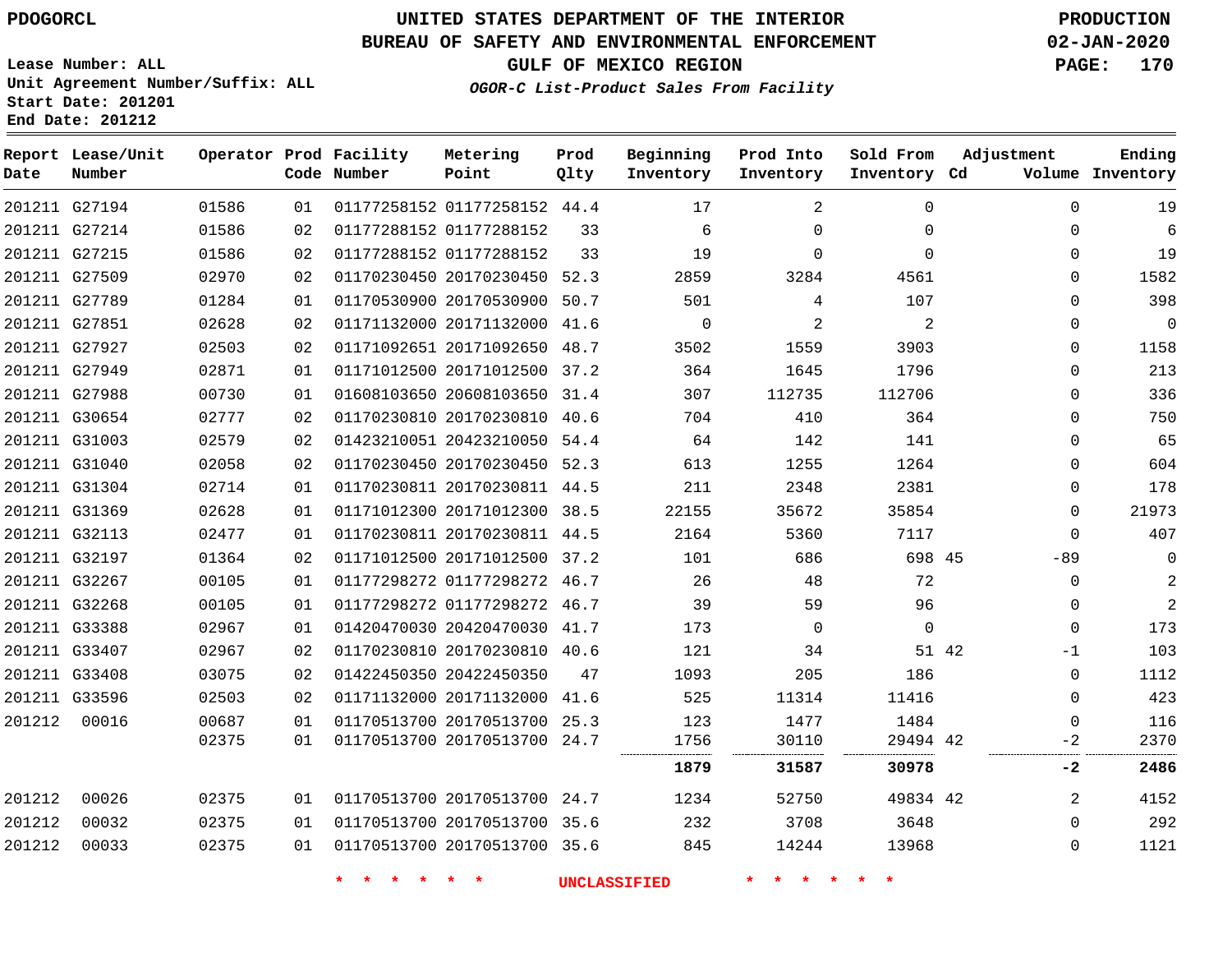## **UNITED STATES DEPARTMENT OF THE INTERIOR PDOGORCL PRODUCTION**

### **BUREAU OF SAFETY AND ENVIRONMENTAL ENFORCEMENT 02-JAN-2020**

**Lease Number: ALL Unit Agreement Number/Suffix: ALL Start Date: 201201**

**End Date: 201212**

**GULF OF MEXICO REGION PAGE: 171**

**OGOR-C List-Product Sales From Facility**

| Date   | Report Lease/Unit<br>Number |       |    | Operator Prod Facility<br>Code Number | Metering<br>Point            | Prod<br>Qlty | Beginning<br>Inventory | Prod Into<br>Inventory | Sold From<br>Inventory Cd | Adjustment  | Ending<br>Volume Inventory |
|--------|-----------------------------|-------|----|---------------------------------------|------------------------------|--------------|------------------------|------------------------|---------------------------|-------------|----------------------------|
| 201212 | 00049                       | 00105 | 01 |                                       | 01171012300 20171012300 38.3 |              | 12306                  | 31329                  | 26026                     | $\Omega$    | 17609                      |
| 201212 | 00050                       | 00105 | 01 |                                       | 01171012300 20171012300 38.3 |              | 10472                  | 16069                  | 17509                     | $\mathbf 0$ | 9032                       |
| 201212 | 00051                       | 00105 | 01 |                                       | 01171012300 20171012300 38.3 |              | 974                    | 1650                   | 1697                      | $\mathbf 0$ | 927                        |
| 201212 | 00052                       | 00105 | 01 |                                       | 01171012300 20171012300      | 38.3         | 2710                   | 6001                   | 5338                      | $\mathbf 0$ | 3373                       |
| 201212 | 00079                       | 01834 | 01 |                                       | 01170230810 20170230810 50.1 |              | 816                    | $\mathbf{1}$           | 413                       | $\mathbf 0$ | 404                        |
| 201212 | 00081                       | 00105 | 01 |                                       | 01170231300 01170231300      | 45           | $\Omega$               | 519                    | 519                       | $\mathbf 0$ | $\mathbf 0$                |
| 201212 | 00090                       | 03035 | 01 |                                       | 01170230810 20170230810 50.1 |              | 4                      | $\mathbf 0$            | 2                         | $\mathbf 0$ | $\overline{2}$             |
| 201212 | 00137                       | 00687 | 01 |                                       | 01170513700 20170513700 25.3 |              | 56                     | 839                    | 829                       | $\mathbf 0$ | 66                         |
| 201212 | 00138                       | 00687 | 01 |                                       | 01170513700 20170513700 25.3 |              | 374                    | 7092                   | 6907 42                   | $-1$        | 558                        |
| 201212 | 00184                       | 03147 | 02 |                                       | 01170230810 20170230810 50.1 |              | 1951                   | 3                      | 987 42                    | $-1$        | 966                        |
| 201212 | 00190                       | 02312 | 01 |                                       | 01170230810 20170230810 50.1 |              | 16                     | $\Omega$               | 8                         | $\mathbf 0$ | 8                          |
| 201212 | 00191                       | 02312 | 01 |                                       | 01170230810 20170230810 50.1 |              | 508                    | 1                      | 257                       | 0           | 252                        |
| 201212 | 00196                       | 02266 | 01 |                                       | 01171012300 20171012300 38.3 |              | 9203                   | 14480                  | 15544                     | $\mathbf 0$ | 8139                       |
| 201212 | 00244                       | 00105 | 01 |                                       | 01170231300 01170231300      | 45           | $\Omega$               | 1387                   | 1387                      | $\mathbf 0$ | $\mathbf 0$                |
| 201212 | 00247                       | 00105 | 01 |                                       | 01170231300 01170231300      | 45           | $\Omega$               | 827                    | 827                       | $\Omega$    | $\Omega$                   |
| 201212 | 00253                       | 01284 | 02 |                                       | 01170230810 20170230810 50.1 |              | $\Omega$               | $\mathbf 0$            | 292 47                    | 577         | 285                        |
|        |                             | 02375 | 02 |                                       | 01170230810 20170230810 50.1 |              | 41                     | $\mathbf{0}$           | 21                        | $\mathbf 0$ | 20                         |
|        |                             |       |    |                                       |                              |              | 41                     | 0                      | 313                       | 577         | 305                        |
| 201212 | 00317                       | 02970 | 02 |                                       | 01171012310 20171012310 45.9 |              | 15                     | 171                    | 165                       | 0           | 21                         |
| 201212 | 00353                       | 02266 | 01 |                                       | 01170754800 20170754800      | 28           | 597                    | 2801                   | 2774                      | $\mathbf 0$ | 624                        |
| 201212 | 00367                       | 02375 | 01 |                                       | 01170513700 20170513700 24.7 |              | 74                     | 1110                   | 1096 42                   | $-1$        | 87                         |
| 201212 | 00424                       | 03035 | 01 |                                       | 01171012400 20171012400 51.3 |              | $\mathbf 0$            | 30                     | 24                        | $\mathbf 0$ | 6                          |
| 201212 | 00434                       | 01284 | 01 |                                       | 01177112605 2017711260Y      | 32           | 43                     | 5959                   | 5955                      | $\mathbf 0$ | 47                         |
| 201212 | 00453                       | 01284 | 01 |                                       | 01177112605 2017711260Y      | 32           | 24                     | 2663                   | 2667                      | $\mathbf 0$ | 20                         |
| 201212 | 00466                       | 03035 | 01 |                                       | 01171012400 20171012400      | 51.3         | 457                    | 13272                  | 11165                     | $\mathbf 0$ | 2564                       |
| 201212 | 00479                       | 00105 | 01 |                                       | 01171012500 20171012500 36.7 |              | 998                    | 6058                   | 6456                      | $\mathbf 0$ | 600                        |
| 201212 | 00487                       | 03033 | 01 |                                       | 01171132800 21171132800 42.5 |              | 3275                   | 8424                   | 4501                      | $\mathbf 0$ | 7198                       |
| 201212 | 00495                       | 03033 | 01 |                                       | 01171132800 21171132800 42.5 |              | 1856                   | 1119                   | 2019                      | $\mathbf 0$ | 956                        |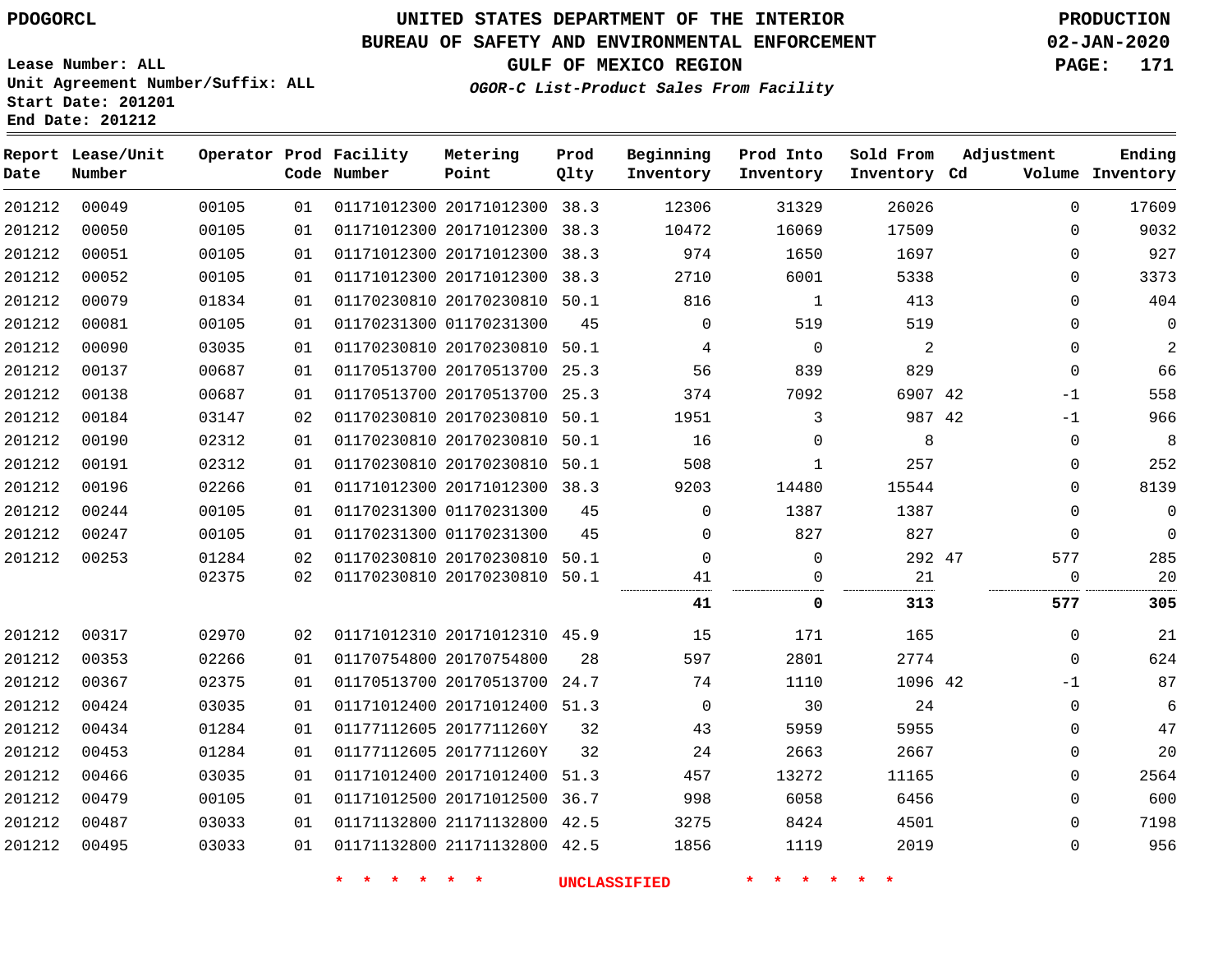#### **BUREAU OF SAFETY AND ENVIRONMENTAL ENFORCEMENT 02-JAN-2020**

**Lease Number: ALL Unit Agreement Number/Suffix: ALL Start Date: 201201 End Date: 201212**

**GULF OF MEXICO REGION PAGE: 172**

**OGOR-C List-Product Sales From Facility**

| Date   | Report Lease/Unit<br>Number |       |    | Operator Prod Facility<br>Code Number | Metering<br>Point            | Prod<br>Qlty | Beginning<br>Inventory | Prod Into<br>Inventory | Sold From<br>Inventory Cd | Adjustment           | Ending<br>Volume Inventory |
|--------|-----------------------------|-------|----|---------------------------------------|------------------------------|--------------|------------------------|------------------------|---------------------------|----------------------|----------------------------|
| 201212 | 00526                       | 00105 | 01 |                                       | 01170230810 20170230810      | 50           | 2108                   | 3                      | 1067                      | $\Omega$             | 1044                       |
| 201212 | 00541                       | 03033 | 01 |                                       | 01170530900 20170530900 52.9 |              | 2349                   | 8234                   | 7484                      | $\Omega$             | 3099                       |
| 201212 | 00560                       | 00687 | 01 |                                       | 01171131600 20171131600 43.5 |              | 53                     | 613                    | 582                       | $\Omega$             | 84                         |
| 201212 | 00577                       | 03059 | 01 |                                       | 01171012300 20171012300 38.3 |              | 16318                  | 26620                  | 27976                     | 0                    | 14962                      |
| 201212 | 00593                       | 01834 | 01 |                                       | 01171012300 20171012300 38.3 |              | 13275                  | 9697                   | 11764                     | 0                    | 11208                      |
|        |                             | 03033 | 01 |                                       | 01171012300 20171012300 38.3 |              | $\mathbf 0$<br>        | 9245                   | 4049                      | $\Omega$<br>         | 5196                       |
|        |                             |       |    |                                       |                              |              | 13275                  | 18942                  | 15813                     | 0                    | 16404                      |
| 201212 | 00605                       | 02899 | 01 |                                       | 01170573602 20170573602 34.7 |              | 855                    | 555                    | 759                       | $\Omega$             | 651                        |
| 201212 | 00680                       | 03033 | 01 |                                       | 01170230700 20170230700 45.4 |              | 919                    | 18                     | 278                       | $\Omega$             | 659                        |
| 201212 | 00691                       | 02312 | 02 |                                       | 01170754201 01170754201 37.1 |              | 702                    | 992                    | 810                       | 0                    | 884                        |
| 201212 | 00693                       | 02266 | 02 |                                       | 01170754800 20170754800      | 28           | 191                    | 839                    | 843                       | 0                    | 187                        |
| 201212 | 00694                       | 02266 | 01 |                                       | 01170754800 20170754800      | 28           | 2222                   | 9618                   | 9699                      | 0                    | 2141                       |
| 201212 | 00697                       | 02266 | 01 |                                       | 01170754800 20170754800      | 28           | 481                    | 2219                   | 2207                      | 0                    | 493                        |
| 201212 | 00758                       | 00105 | 01 |                                       | 01170230810 20170230810      | 50           | 2660                   | 2                      | 1346                      | 0                    | 1316                       |
| 201212 | 00763                       | 01284 | 01 |                                       | 01170230810 20170230810 50.1 |              | 522                    | $\mathbf 0$            | 264                       | $\mathbf 0$          | 258                        |
| 201212 | 00775                       | 01834 | 01 |                                       | 01171131600 20171131600 43.5 |              | $\mathbf 0$            | 25                     | 22                        | $\mathbf 0$          | $\overline{3}$             |
| 201212 | 00778                       | 03033 | 01 |                                       | 01171132000 20171132000 41.6 |              | 83                     | 2073                   | 2075 42                   | $-1$                 | 80                         |
| 201212 | 00796                       | 02628 | 01 |                                       | 01171012300 20171012300 38.3 |              | 15540                  | 20865                  | 24676                     | $\mathbf 0$          | 11729                      |
| 201212 | 00797                       | 00105 | 01 |                                       | 01171012300 20171012300 38.3 |              | 1626                   | 3286                   | 3065                      | 0                    | 1847                       |
| 201212 | 00819                       | 00078 | 01 |                                       | 01171132800 21171132800 42.5 |              | 14                     | 5                      |                           | 9 42<br>$\mathbf{1}$ | 11                         |
| 201212 | 00839                       | 02451 | 01 |                                       | 01170513800 20170513800 32.4 |              | 1349                   | 6205                   | 6649                      | $\mathbf 0$          | 905                        |
|        | 201212 754302006A           | 00078 | 01 |                                       | 01170573601 20170573601 24.8 |              | $\mathbf 0$            | 3011                   | 2310                      | $\Omega$             | 701                        |
|        | 201212 754303001A           | 00059 | 01 |                                       | 01170230811 20170230811 44.9 |              | 160                    | 1674                   | 1296 09                   | $-417$               | 121                        |
|        | 201212 754306012A           | 01207 | 01 |                                       | 01608128270 20608128270 25.8 |              | 79224                  | 196505                 |                           | $0$ 09<br>$-211222$  | 64507                      |
|        | 201212 754306013A           | 01207 | 01 |                                       | 01608128270 20608128270 25.8 |              | 183301                 | 303286                 |                           | $-378778$<br>$0$ 09  | 107809                     |
|        | 201212 754307005A           | 00078 | 01 |                                       | 01170573601 20170573601 24.8 |              | $\mathbf 0$            | 306                    | 235                       | $\mathbf 0$          | 71                         |
|        | 201212 754307017A           | 02970 | 02 |                                       | 01171132800 20170230811 44.9 |              | 336                    | 5613                   | 5541                      | $\mathbf 0$          | 408                        |
|        | 201212 754309002A           | 00981 | 01 |                                       | 01170753850 20170753850 26.7 |              | 1729                   | 14                     |                           | $0$ 09<br>$-264$     | 1479                       |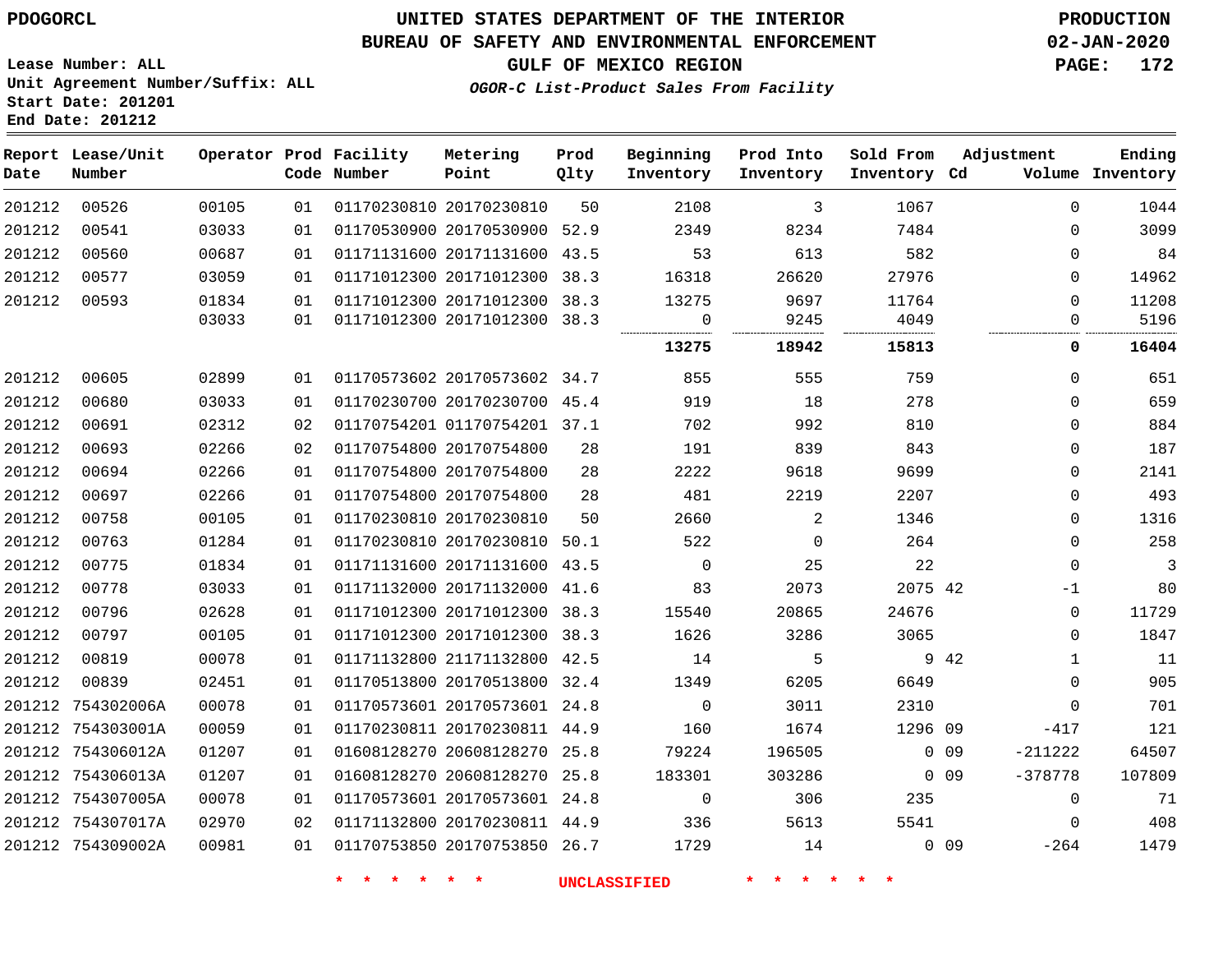**Date**

## **UNITED STATES DEPARTMENT OF THE INTERIOR PDOGORCL PRODUCTION**

**Prod Qlty**

**Metering Point**

#### **BUREAU OF SAFETY AND ENVIRONMENTAL ENFORCEMENT 02-JAN-2020**

**Lease Number: ALL Unit Agreement Number/Suffix: ALL Start Date: 201201**

**Operator Prod Facility**

**End Date: 201212**

**Report Lease/Unit**

**Number**

**GULF OF MEXICO REGION PAGE: 173**

**Adjustment**

**Ending**

**OGOR-C List-Product Sales From Facility**

**Beginning Inventory** **Prod Into Inventory**

**Sold From Inventory**

| Date | Number            |       |    | Code Number | Point                        | Qlty     | Inventory   | Inventory   | Inventory Cd |              | Volume Inventory |
|------|-------------------|-------|----|-------------|------------------------------|----------|-------------|-------------|--------------|--------------|------------------|
|      | 201212 754310009A | 00078 | 01 |             | 01170573601 20170573601 24.8 |          | 1           | 584         | 449          | $\Omega$     | 136              |
|      | 201212 754315006A | 02266 | 01 |             | 01170754800 20170754800 28.1 |          | 209         | 956         | 952          | 0            | 213              |
|      | 201212 7543880060 | 00105 | 01 |             | 01170230450 20170230450 49.2 |          | 13          | 111         | 113          | $\Omega$     | 11               |
|      | 201212 7543890080 | 02375 | 01 |             | 01170513700 20170513700 33.5 |          | 149         | 2099        | 2083         | $\Omega$     | 165              |
|      | 201212 7543890220 | 00105 | 01 |             | 01608158271 01608158271 21.5 |          | $\mathbf 0$ | 55          | 55           | $\Omega$     | $\mathbf 0$      |
|      | 201212 7543900080 | 00105 | 01 |             | 01177245111 01177245111      | $\Omega$ | 116         | 16          | $\Omega$     | $\Omega$     | 132              |
|      | 201212 7543930100 | 03026 | 02 |             | 01170230450 20170230450 49.3 |          | 582         | 3909        | 4106         | 0            | 385              |
|      | 201212 7543930200 | 00105 | 01 |             | 01171012310 20171012310 45.9 |          | 1674        | 13602       | 13555        | $\Omega$     | 1721             |
|      |                   | 01284 | 01 |             | 0117709260L 2017709260L 40.8 |          | 0           | 1738        | 1738         |              | $\Omega$         |
|      |                   |       |    |             |                              |          | 1674        | 15340       | 15293        | 0            | 1721             |
|      | 201212 7543940080 | 03035 | 01 |             | 01170230811 20170230811 44.9 |          | 49          | 437         | 454          | 0            | 32               |
|      | 201212 754395019A | 00105 | 01 |             | 01420390101 01420390101      | $\Omega$ | 69          | $\Omega$    | $\Omega$     | $\Omega$     | 69               |
|      | 201212 754396015A | 01284 | 01 |             | 01608103650 20608103650      | 33       | 26          | 6230        | 6240         | $\Omega$     | 16               |
|      | 201212 8910020210 | 02451 | 01 |             | 01170513800 20170513800      | 32.4     | 17020       | 65400       | 72883        | $\Omega$     | 9537             |
|      | 201212 8910024540 | 02451 | 01 |             | 01170513800 20170513800 32.4 |          | 18712       | 79202       | 86364        | $\Omega$     | 11550            |
|      | 201212 8910029320 | 02375 | 01 |             | 01170513700 20170513700      | 35.6     | 5104        | 64651       | 64668 42     | $\mathbf{1}$ | 5088             |
|      | 201212 8910034440 | 00730 | 01 |             | 01170513700 20170513700 34.2 |          | 826         | 4451        | 4926 42      | $-1$         | 350              |
|      |                   | 02375 | 01 |             | 01170513700 20170513700 34.3 |          | 3300        | 58258       | 56973        | 0            | 4585             |
|      |                   |       |    |             |                              |          | 4126        | 62709       | 61899        | -1           | 4935             |
|      | 201212 8910039150 | 00078 | 01 |             | 01170573601 20170573601 24.8 |          | 123         | 5466        | 4316         | $\Omega$     | 1273             |
|      | 201212 8910063810 | 00105 | 01 |             | 01170230450 20170230450 49.3 |          | 1           | $\mathbf 0$ | 1            | $\Omega$     | 0                |
|      |                   | 03035 | 01 |             | 01170230450 20170230450 49.3 |          | 38          | 147         | 171          | 0            | 14               |
|      |                   |       |    |             |                              |          | 39          | 147         | 172          | 0            | 14               |
|      | 201212 8910086400 | 02893 | 02 |             | 01171012400 20171012400 51.3 |          | 95          | 515         | 511          | $\mathbf{0}$ | 99               |
|      | 201212 8910087670 | 02312 | 01 |             | 01170754201 01170754201 37.1 |          | 516         | 759         | 598 42       | $-1$         | 676              |
|      | 201212 8910087840 | 00162 | 01 |             | 01177122606 20177122606 49.6 |          | $\Omega$    | 1191        | 1191         | $\Omega$     | 0                |
|      | 201212 8910088160 | 01284 | 01 |             | 01171132800 21171132800 42.5 |          | 22          | 216         | 105          | $\Omega$     | 133              |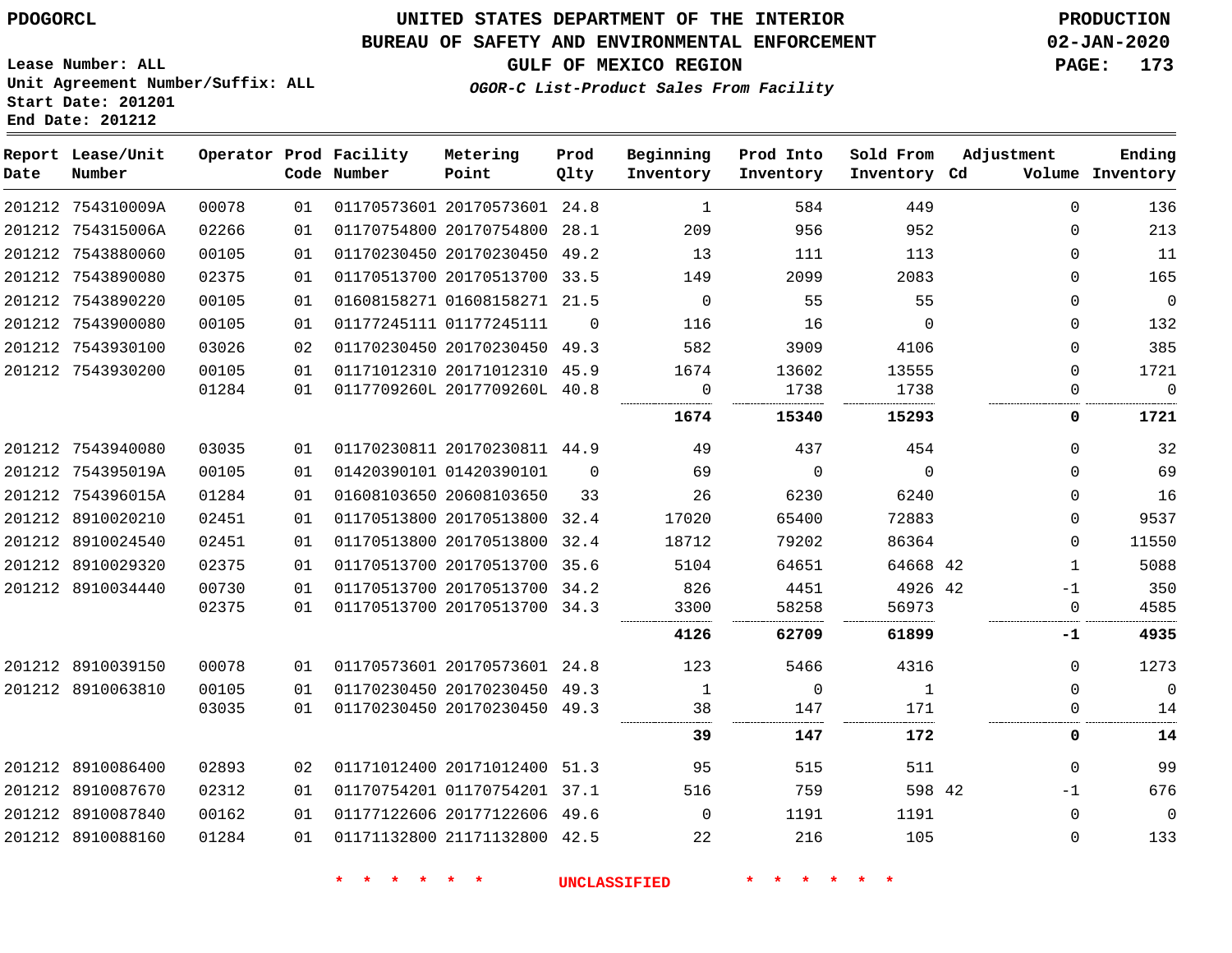### **BUREAU OF SAFETY AND ENVIRONMENTAL ENFORCEMENT 02-JAN-2020**

**Lease Number: ALL Unit Agreement Number/Suffix: ALL Start Date: 201201 End Date: 201212**

**OGOR-C List-Product Sales From Facility**

**GULF OF MEXICO REGION PAGE: 174**

| Date          | Report Lease/Unit<br>Number |       |    | Operator Prod Facility<br>Code Number | Metering<br>Point            | Prod<br>Qlty | Beginning<br>Inventory | Prod Into<br>Inventory | Sold From<br>Inventory Cd | Adjustment     | Ending<br>Volume Inventory |
|---------------|-----------------------------|-------|----|---------------------------------------|------------------------------|--------------|------------------------|------------------------|---------------------------|----------------|----------------------------|
|               | 201212 8910089160           | 02375 | 01 |                                       | 01170513700 20170513700      | 29           | 392                    | 5960                   | 5883                      | $\Omega$       | 469                        |
|               | 201212 891008927AE          | 00078 | 01 |                                       | 01170230400 20170230400      | 51.8         | 32                     | 105                    |                           | 98 09<br>$-37$ | $\overline{2}$             |
|               | 201212 891008927AG          | 00078 | 01 |                                       | 01170230400 20170230400      | 51.9         | 108                    | 524                    | 621                       | $\mathbf 0$    | 11                         |
|               | 201212 891008927Y           | 00078 | 01 |                                       | 01170230400 20170230400      | 51.9         | 26                     | 131                    | 153 42                    | -1             | 3                          |
|               | 201212 8910116580           | 02375 | 01 |                                       | 01170513700 20170513700      | 29           | 333                    | 4726                   | 4687                      | $\Omega$       | 372                        |
|               | 201212 8910116740           | 02375 | 01 |                                       | 01170513700 20170513700      | 29           | 516                    | 9693                   | 9446                      | $\mathbf{0}$   | 763                        |
|               | 201212 8910116770           | 02375 | 01 |                                       | 01170513700 20170513700      | 29           | 180                    | 2865                   | 2820                      | $\mathbf 0$    | 225                        |
|               | 201212 8910116790           | 02375 | 01 |                                       | 01170513700 20170513700      | 29           | 1983                   | 21328                  | 21633 42                  | $\mathbf{1}$   | 1679                       |
|               | 201212 8910116800           | 02375 | 01 |                                       | 01170513700 20170513700      | 29           | 847                    | 14392                  | 14107 42                  | 1              | 1133                       |
|               | 201212 891011687A           | 02266 | 01 |                                       | 01170754800 20170754800      | 28           | 79                     | 323                    | 330                       | 0              | 72                         |
|               | 201212 891011687C           | 02266 | 01 |                                       | 01170754800 20170754800      | 28           | 92                     | 432                    | 428                       | $\mathbf{0}$   | 96                         |
|               | 201212 891011687D           | 02266 | 01 |                                       | 01170754800 20170754800      | 28           | 184                    | 594                    | 646                       | 0              | 132                        |
|               | 201212 891011687E           | 02266 | 01 |                                       | 01170754800 20170754800      | 28           | 48                     | 161                    | 173                       | 0              | 36                         |
|               | 201212 8910117330           | 02266 | 01 |                                       | 01170754800 20170754800      | 28           | 4                      | 19                     | 19                        | 0              | $\overline{4}$             |
|               | 201212 8910123210           | 00687 | 01 |                                       | 0117709260A 2017709260A 34.5 |              | 38                     | 2403                   | 2397                      | $\Omega$       | 44                         |
|               | 201212 8910123270           | 00105 | 01 |                                       | 01177215100 20177215102 30.2 |              | 46                     | 4253                   | 4254                      | $\mathbf 0$    | 45                         |
|               | 201212 8910123320           | 00105 | 01 |                                       | 01177215100 20177215102 30.2 |              | 106                    | 10220                  | 10217                     | $\Omega$       | 109                        |
|               | 201212 8910123330           | 00105 | 01 |                                       | 01177215100 20177215102 30.2 |              | 147                    | 14382                  | 14376                     | 0              | 153                        |
|               | 201212 8910123350           | 03033 | 01 |                                       | 01171012500 20171012500 36.7 |              | 119                    | 508                    | 577                       | $\mathbf 0$    | 50                         |
|               | 201212 8910123390           | 00105 | 01 |                                       | 01171131800 20171131800      | $\Omega$     | 866                    | 42                     | $\mathbf 0$               | $\mathbf{0}$   | 908                        |
|               | 201212 8910169280           | 02628 | 01 |                                       | 01171132000 20171132000      | 41.6         | 221                    | 7360                   | 7297                      | $\Omega$       | 284                        |
|               | 201212 8910169290           | 02628 | 01 |                                       | 01171132000 20171132000      | 41.6         | 86                     | 2548                   | 2536                      | $\Omega$       | 98                         |
|               | 201212 8910169300           | 02375 | 02 |                                       | 01170230810 20170230810      | 50.1         | 339                    | 0                      | 171                       | $\mathbf 0$    | 168                        |
|               | 201212 8910169370           | 02628 | 01 |                                       | 01171132000 20171132000 41.6 |              | 194                    | 3435                   | 3496                      | $\mathbf 0$    | 133                        |
|               | 201212 8910202350           | 00276 | 01 |                                       | 01170513700 20170513700 35.1 |              | 1849                   | 23621                  | 23610                     | 0              | 1860                       |
|               | 201212 8910202550           | 00105 | 01 |                                       | 01170230810 20170230810      | $\mathbf 0$  | $\mathbf 0$            | 0                      | $\Omega$                  | $\Omega$       | $\mathbf 0$                |
|               | 201212 8910202560           | 02375 | 01 |                                       | 01170513700 20170513700      | 35           | 231                    | $\mathbf 0$            | 231                       | 0              | 0                          |
| 201212 G00971 |                             | 00105 | 01 |                                       | 01171132000 20171132000 41.5 |              | 1                      | 20                     | 20                        | $\mathbf 0$    | 1                          |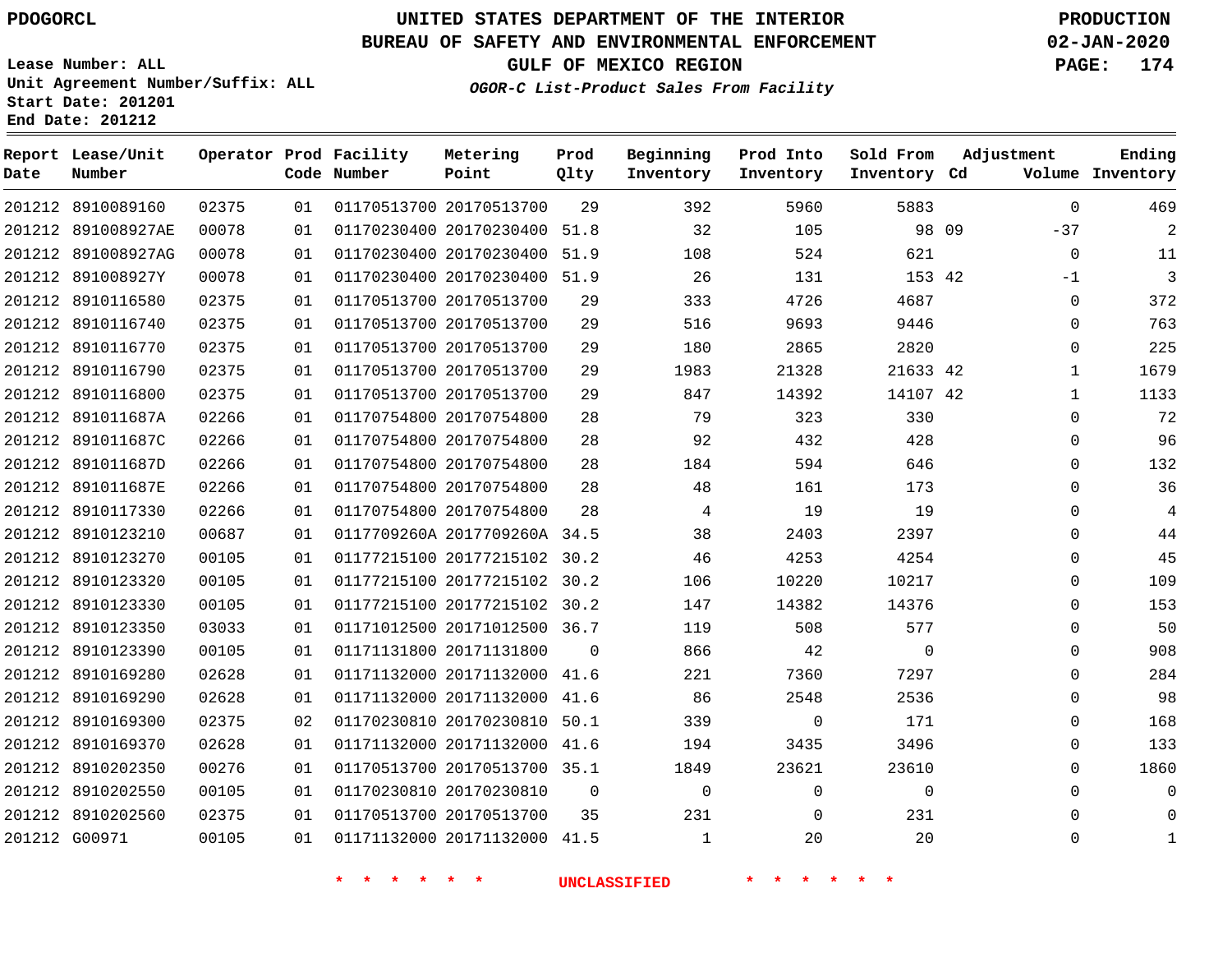### **BUREAU OF SAFETY AND ENVIRONMENTAL ENFORCEMENT 02-JAN-2020**

**Lease Number: ALL Unit Agreement Number/Suffix: ALL Start Date: 201201 End Date: 201212**

**GULF OF MEXICO REGION PAGE: 175**

**OGOR-C List-Product Sales From Facility**

| Date | Report Lease/Unit<br>Number |       |    | Operator Prod Facility<br>Code Number | Metering<br>Point            | Prod<br>Qlty | Beginning<br>Inventory | Prod Into<br>Inventory | Sold From<br>Inventory Cd | Adjustment |              | Ending<br>Volume Inventory |
|------|-----------------------------|-------|----|---------------------------------------|------------------------------|--------------|------------------------|------------------------|---------------------------|------------|--------------|----------------------------|
|      | 201212 G00974               | 00105 | 01 |                                       | 01171132000 20171132000 41.5 |              | 19                     | 388                    | 392                       |            | $\Omega$     | 15                         |
|      | 201212 G00985               | 00687 | 01 |                                       | 0117709260A 2017709260A 34.5 |              | 215                    | 10527                  | 10550 42                  |            | 1            | 193                        |
|      | 201212 G01027               | 00162 | 01 |                                       | 01177122606 20177122606 49.6 |              | $\Omega$               | 13351                  | 13351                     |            | $\Omega$     | $\mathbf 0$                |
|      | 201212 G01036               | 02312 | 01 |                                       | 01171092651 20171092650 50.3 |              | 1731                   | 4482                   | 4014                      |            | $\mathbf 0$  | 2199                       |
|      | 201212 G01082               | 01284 | 01 |                                       | 01170753510 20170753510 60.1 |              | $\mathbf 0$            | 13                     |                           | 3 47       | 126          | 136                        |
|      | 201212 G01083               | 02375 | 01 |                                       | 01170513700 20170513700      | 29           | 1794                   | 34745                  | 33803 42                  |            | $-2$         | 2734                       |
|      | 201212 G01084               | 02375 | 01 |                                       | 01170513700 20170513700      | 29           | 130                    | 1569                   | 1576 42                   |            | 1            | 124                        |
|      | 201212 G01090               | 02375 | 01 |                                       | 01170513700 20170513700      | 29           | 675                    | 10911                  | 10727                     |            | $\mathbf 0$  | 859                        |
|      | 201212 G01091               | 02375 | 01 |                                       | 01170513700 20170513700      | 29           | 134                    | 2594                   | 2524                      |            | $\mathbf 0$  | 204                        |
|      | 201212 G01092               | 02375 | 01 |                                       | 01170513700 20170513700      | 29           | 521                    | 7337                   | 7280 42                   |            | $-1$         | 577                        |
|      | 201212 G01153               | 01834 | 01 |                                       | 01171132800 21171132800 42.5 |              | 56                     | 98                     | 68                        |            | $\mathbf 0$  | 86                         |
|      | 201212 G01196               | 02266 | 01 |                                       | 01171132800 21171132800      | 42.5         | 186                    | 115                    | 148                       |            | $\mathbf 0$  | 153                        |
|      | 201212 G01198               | 00105 | 01 |                                       | 01171092651 20171092650 50.3 |              | 269                    | 842                    | 698                       |            | 0            | 413                        |
|      | 201212 G01208               | 00105 | 01 |                                       | 01171092651 20171092650 50.3 |              | 10                     | 73                     | 47                        |            | $\Omega$     | 36                         |
|      | 201212 G01210               | 02266 | 01 |                                       | 01171132800 21171132800 42.5 |              | 763                    | 767                    | 656                       |            | $\mathbf 0$  | 874                        |
|      | 201212 G01220               | 00105 | 01 |                                       | 01177092600 20177092600 45.2 |              | 193                    | 6211                   | 6168                      |            | $\mathbf 0$  | 236                        |
|      | 201212 G01248               | 02628 | 01 |                                       | 01171012500 20171012500 36.8 |              | 1573                   | 15720                  | 15737                     |            | $\Omega$     | 1556                       |
|      | 201212 G01256               | 02628 | 01 |                                       | 01171012500 20171012500 36.7 |              | 12                     | 50                     | 56                        |            | $\mathbf 0$  | 6                          |
|      | 201212 G01261               | 03033 | 01 |                                       | 01171012500 20171012500 36.7 |              | 53                     | 640                    | 629 42                    |            | $-1$         | 63                         |
|      | 201212 G01269               | 03033 | 01 |                                       | 01171012500 20171012500 36.7 |              | 35                     | 420                    | 413                       |            | $\mathbf 0$  | 42                         |
|      | 201212 G01351               | 00078 | 01 |                                       | 01170230400 20170230400      | 52           | 1                      | 67                     |                           | 66 42      | $-1$         | 1                          |
|      | 201212 G01447               | 02375 | 01 |                                       | 01170513700 20170513700      | 24.7         | 27                     | 492                    | 481 42                    |            | 1            | 39                         |
|      | 201212 G01477               | 03026 | 02 |                                       | 01170230810 20170230810      | 50.1         | 3702                   | 4                      | 1874 42                   |            | 1            | 1833                       |
|      | 201212 G01497               | 02451 | 01 |                                       | 01170513800 20170513800      | 32.4         | 9126                   | 30490                  | 35170                     |            | $\Omega$     | 4446                       |
|      | 201212 G01498               | 02451 | 01 |                                       | 01170513800 20170513800      | 32.4         | 1357                   | 4140                   | 4893                      |            | $\mathbf 0$  | 604                        |
|      | 201212 G01580               | 02451 | 01 |                                       | 01170513800 20170513800 32.3 |              | 23                     | $\Omega$               | 23                        |            | $\Omega$     | $\Omega$                   |
|      | 201212 G01610               | 00105 | 01 |                                       | 01177215100 20177215102 30.2 |              | 11                     | 1081                   | 1080                      |            | 0            | 12                         |
|      | 201212 G01619               | 02375 | 01 |                                       | 01170513700 20170513700 33.5 |              | 2419                   | 38138                  | 37556 42                  |            | $\mathbf{1}$ | 3002                       |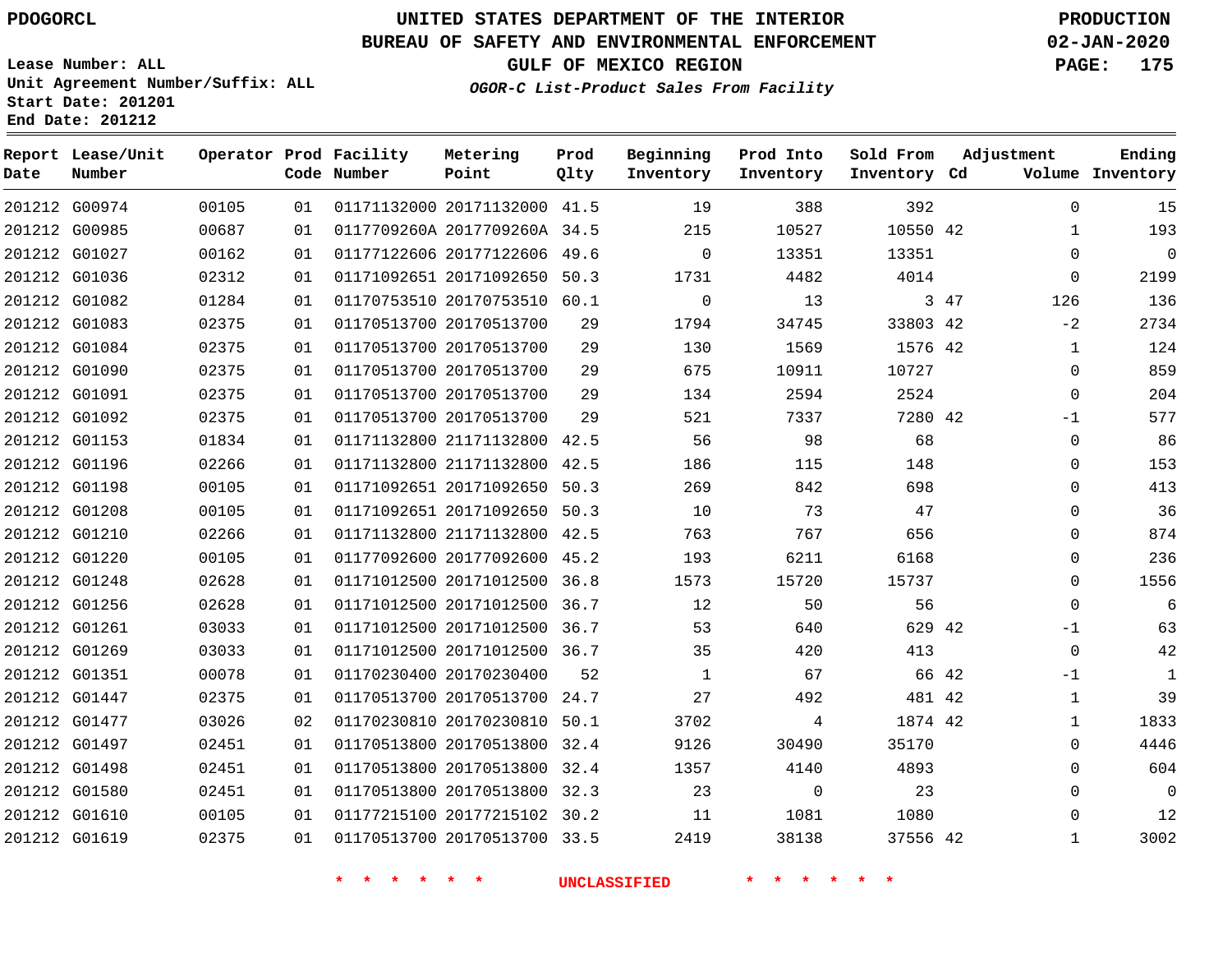**End Date: 201212**

## **UNITED STATES DEPARTMENT OF THE INTERIOR PDOGORCL PRODUCTION**

#### **BUREAU OF SAFETY AND ENVIRONMENTAL ENFORCEMENT 02-JAN-2020**

**Lease Number: ALL Unit Agreement Number/Suffix: ALL Start Date: 201201**

**GULF OF MEXICO REGION PAGE: 176**

**OGOR-C List-Product Sales From Facility**

| Date | Report Lease/Unit<br>Number |                |          | Operator Prod Facility<br>Code Number | Metering<br>Point                                            | Prod<br>Qlty | Beginning<br>Inventory | Prod Into<br>Inventory | Sold From<br>Inventory Cd | Adjustment           | Ending<br>Volume Inventory |
|------|-----------------------------|----------------|----------|---------------------------------------|--------------------------------------------------------------|--------------|------------------------|------------------------|---------------------------|----------------------|----------------------------|
|      | 201212 G01620               | 02375          | 01       |                                       | 01170513700 20170513700 33.5                                 |              | 275                    | 4686                   | 4592                      | $\mathbf 0$          | 369                        |
|      | 201212 G01754               | 00003          | 01       |                                       | 01423210051 20423210050 53.9                                 |              | 21                     | 148                    | 159                       | 0                    | 10                         |
|      | 201212 G01757               | 00003          | 01       |                                       | 01423210051 20423210050 53.9                                 |              | 152                    | 1168                   | 1240                      | $\Omega$             | 80                         |
|      | 201212 G01848               | 00105<br>01978 | 01<br>02 |                                       | 01170230500 20170230500 43.4<br>01170230500 20170230500 43.4 |              | 178<br>554             | 449<br>1737            | 374<br>1312               | $\Omega$<br>$\Omega$ | 253<br>979                 |
|      |                             |                |          |                                       |                                                              |              | 732                    | 2186                   | 1686                      | 0                    | 1232                       |
|      | 201212 G01860               | 00105          | 01       |                                       | 01170231110 20170231110 41.2                                 |              | 2272                   | 5050                   | 5042                      | $\mathbf{0}$         | 2280                       |
|      | 201212 G01865               | 00078          | 01       |                                       | 01171012500 20171012500 36.7                                 |              | 529                    | 3586                   | 3761 42                   | $\mathbf{1}$         | 355                        |
|      | 201212 G01880               | 00105          | 01       |                                       | 01171132000 20171132000 41.5                                 |              | 15                     | 336                    | 338                       | $\Omega$             | 13                         |
|      | 201212 G01898               | 02312          | 01       |                                       | 01171012500 20171012500 36.7                                 |              | 886                    | 5472                   | 5816                      | $\Omega$             | 542                        |
|      | 201212 G01901               | 00105          | 01       |                                       | 01177215100 20177215102 30.2                                 |              | 1                      | 84                     | 84                        | 0                    | $\mathbf{1}$               |
|      | 201212 G01966               | 00105          | 01       |                                       | 01177215100 20177215102 30.2                                 |              | 69                     | 7127                   | 7120                      | 0                    | 76                         |
|      | 201212 G01967               | 00105          | 01       |                                       | 01177215100 20177215102 30.2                                 |              | 130                    | 10818                  | 10833                     | $\mathbf 0$          | 115                        |
|      | 201212 G01972               | 03033          | 01       |                                       | 01170230810 20170230810 50.1                                 |              | 441                    | $\mathbf 1$            | 223 42                    | $-1$                 | 218                        |
|      | 201212 G01997               | 01071          | 02       |                                       | 01170230810 20170230810 47.2                                 |              | 37                     | $\mathbf 0$            | $\mathbf 0$               | $\mathbf 0$          | 37                         |
|      | 201212 G01998               | 00105          | 01       |                                       | 01170230810 20170230810 50.1                                 |              | 273                    | 0                      | 138                       | 0                    | 135                        |
|      | 201212 G02037               | 02222          | 01       |                                       | 01170530900 20170530900 52.9                                 |              | 6                      | $\Omega$               | 6                         | $\Omega$             | 0                          |
|      | 201212 G02045               | 00105          | 01       |                                       | 01170530900 20170530900 52.9                                 |              | 15                     | $\Omega$               | 15                        | $\Omega$             | 0                          |
|      | 201212 G02104               | 00687          | 01       |                                       | 01171132000 20171132000 41.6                                 |              | 21                     | 446                    | 450                       | $\Omega$             | 17                         |
|      | 201212 G02111               | 02628          | 01       |                                       | 01171132000 20171132000 41.6                                 |              | 4237                   | 112006                 | 111908                    | $\Omega$             | 4335                       |
|      | 201212 G02127               | 02312          | 02       |                                       | 01170230810 20170230810 50.1                                 |              | 1224                   | 1                      | 619                       | $\Omega$             | 606                        |
|      | 201212 G02161               | 00105          | 01       |                                       | 01171012500 20171012500 36.7                                 |              | 268                    | 5880                   | 5566                      | $\Omega$             | 582                        |
|      | 201212 G02163               | 00105          | 01       |                                       | 01171012500 20171012500 36.6                                 |              | 295                    | 1686                   | 1814                      | $\Omega$             | 167                        |
|      | 201212 G02317               | 00105          | 01       |                                       | 01171132000 20171132000 41.6                                 |              | 13                     | 307                    | 308                       | 0                    | 12                         |
|      | 201212 G02353               | 01284          | 01       |                                       | 01170230450 20170230450 49.3                                 |              | 425                    | 3115                   | 3233                      | $\Omega$             | 307                        |
|      | 201212 G02354               | 01284          | 01       |                                       | 01170230450 20170230450 49.3                                 |              | 400                    | 2785                   | 2910                      | $\Omega$             | 275                        |
|      | 201212 G02404               | 03033          | 01       |                                       | 01170230810 20170230810 50.1                                 |              | 478                    | $\Omega$               | 242                       | $\Omega$             | 236                        |
|      | 201212 G02428               | 00105          | 01       |                                       | 01170230810 20170230810 50.1                                 |              | $\mathbf{1}$           | $\mathbf 0$            | 1                         | $\Omega$             | $\mathbf 0$                |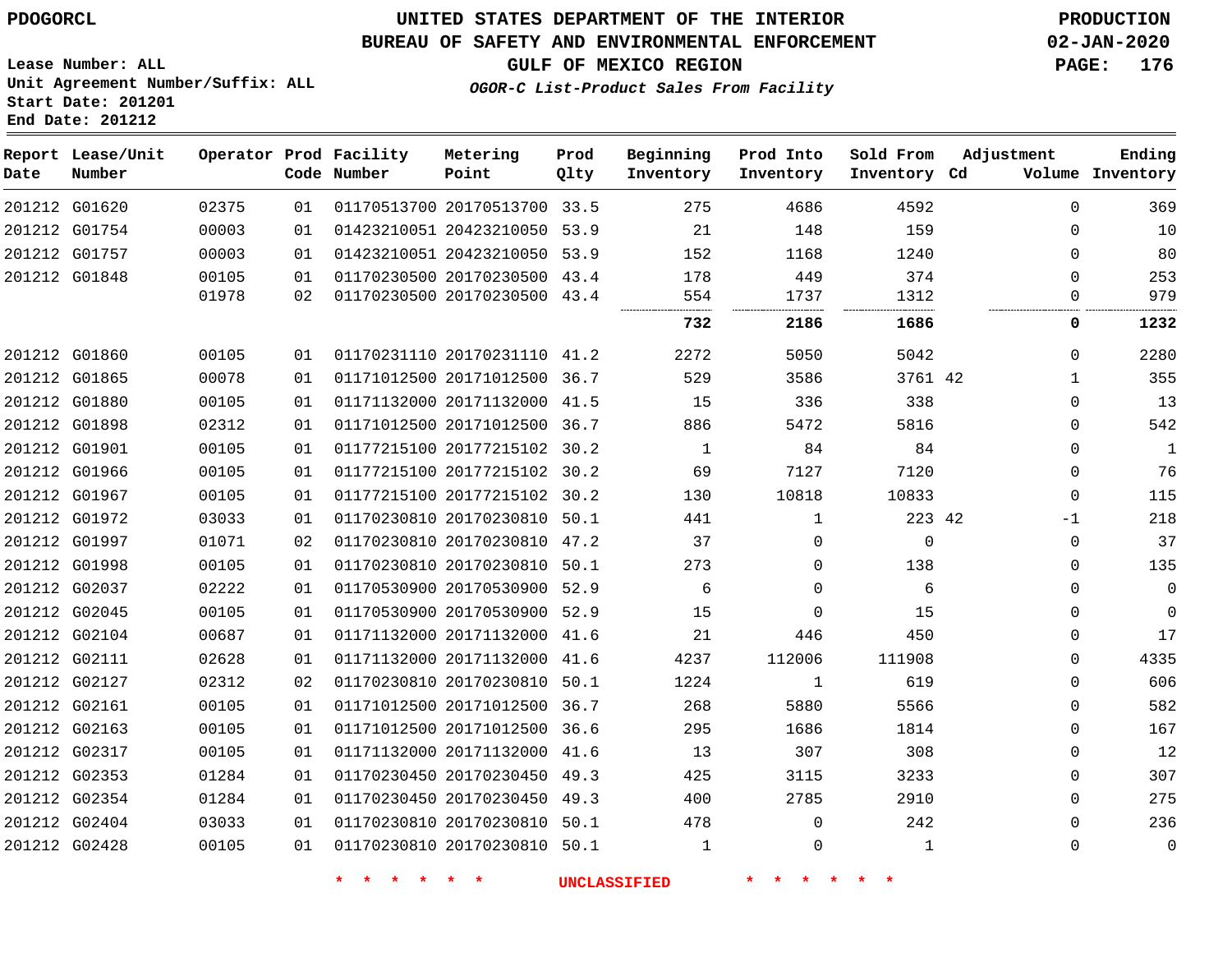**Lease Number: ALL**

# **UNITED STATES DEPARTMENT OF THE INTERIOR PDOGORCL PRODUCTION**

### **BUREAU OF SAFETY AND ENVIRONMENTAL ENFORCEMENT 02-JAN-2020**

**GULF OF MEXICO REGION PAGE: 177**

**OGOR-C List-Product Sales From Facility**

**Unit Agreement Number/Suffix: ALL Start Date: 201201 End Date: 201212**

| Date          | Report Lease/Unit<br>Number |       |    | Operator Prod Facility<br>Code Number | Metering<br>Point            | Prod<br>Qlty | Beginning<br>Inventory | Prod Into<br>Inventory | Sold From<br>Inventory Cd | Adjustment  | Ending<br>Volume Inventory |
|---------------|-----------------------------|-------|----|---------------------------------------|------------------------------|--------------|------------------------|------------------------|---------------------------|-------------|----------------------------|
| 201212 G02429 |                             | 02375 | 02 |                                       | 01170230811 20170230810      | 50.1         | 256                    | $\Omega$               | 129 42                    | $-1$        | 126                        |
| 201212 G02433 |                             | 02375 | 02 |                                       | 01170230810 20170230810 50.1 |              | 83                     | $\Omega$               | 42                        | $\Omega$    | 41                         |
| 201212 G02439 |                             | 02375 | 01 |                                       | 01171132000 20171132000      | 41.6         | $\Omega$               | 19                     | 19                        | $\Omega$    | $\mathbf 0$                |
| 201212 G02601 |                             | 01834 | 01 |                                       | 01171092651 20171092650      | 50.3         | 57                     | $\Omega$               | 57                        | 0           | $\mathbf{0}$               |
| 201212 G02613 |                             | 02628 | 01 |                                       | 01171132000 20171132000      | 40.5         | $\mathbf 0$            | $\Omega$               | $\mathbf 0$               | $\mathbf 0$ | $\mathbf 0$                |
| 201212 G02628 |                             | 00105 | 01 |                                       | 01171012500 20171012500      | 36.6         | 221                    | 1413                   | 1494                      | $\mathbf 0$ | 140                        |
|               | 201212 G02665               | 02451 | 01 |                                       | 01423210051 20423210050      | 53.8         | 202                    | 1826                   | 1903                      | $\mathbf 0$ | 125                        |
| 201212 G02735 |                             | 03035 | 01 |                                       | 01170230810 20170230810      | 50.1         | 659                    | 1                      | 333 42                    | $-1$        | 326                        |
| 201212 G02819 |                             | 00105 | 01 |                                       | 01170231110 20170231110 41.2 |              | 118                    | 294                    | 279                       | 0           | 133                        |
| 201212 G02825 |                             | 00105 | 01 |                                       | 01170230810 20170230810      | 50           | 518                    | $\mathbf 0$            | 262                       | $\mathbf 0$ | 256                        |
|               | 201212 G02826               | 00105 | 01 |                                       | 01170230810 20170230810      | 50           | 566                    | 2                      | 287                       | $\Omega$    | 281                        |
|               |                             |       | 01 |                                       | 01170231110 20170231110 41.2 |              | 212<br>.               | 254                    | 351<br>.                  | $\Omega$    | 115                        |
|               |                             |       |    |                                       |                              |              | 778                    | 256                    | 638                       | 0           | 396                        |
|               | 201212 G02885               | 02312 | 01 |                                       | 01171132000 20171132000 41.6 |              | 11                     | 183                    | 187                       | 0           | 7                          |
|               | 201212 G02886               | 02312 | 02 |                                       | 01171132000 20171132000      | 41.6         | 2                      | 23                     | 24                        | $\Omega$    | 1                          |
|               | 201212 G02895               | 02579 | 02 |                                       | 01171092651 20171092650 50.3 |              | 64                     | 74                     | 102                       | $\Omega$    | 36                         |
|               |                             | 02628 | 02 |                                       | 01171092651 20171092650 50.3 |              | 338                    | 546                    | 617                       | $\Omega$    | 267                        |
|               |                             |       |    |                                       |                              |              | 402                    | 620                    | 719                       | 0           | 303                        |
| 201212 G02898 |                             | 01834 | 01 |                                       | 01171012300 20171012300 38.3 |              | 427                    | 749                    | 755                       | $\mathbf 0$ | 421                        |
| 201212 G02899 |                             | 01834 | 01 |                                       | 01171012300 20171012300      | 38.3         | 241                    | 299                    | 371 42                    | $-1$        | 168                        |
| 201212 G02917 |                             | 01834 | 01 |                                       | 01171092930 20171092930      | 37.9         | $\mathbf 0$            | 9                      | 9                         | $\mathbf 0$ | $\mathbf 0$                |
| 201212 G03061 |                             | 00105 | 01 |                                       | 01423210051 20423210050 53.8 |              | 211                    | 1618                   | 1718                      | $\Omega$    | 111                        |
|               | 201212 G03145               | 02266 | 01 |                                       | 01171132800 21171132800      | 42.5         | 66                     | 85                     | 53                        | $\mathbf 0$ | 98                         |
|               | 201212 G03152               | 00105 | 01 |                                       | 01177092600 20177092600      | 45.2         | 66                     | 2437                   | 2410                      | $\mathbf 0$ | 93                         |
| 201212 G03236 |                             | 02266 | 01 |                                       | 01170230450 20170230450 49.3 |              | 18                     | 54                     | 67                        | $\mathbf 0$ | 5                          |
|               | 201212 G03264               | 00003 | 01 |                                       | 01170230811 20170230811 44.9 |              | 6                      | 64                     | 65                        | $\Omega$    | 5                          |
| 201212 G03265 |                             | 01284 | 02 |                                       | 01170530900 20170530900 52.9 |              | 80                     | 786                    | 569                       | $\Omega$    | 297                        |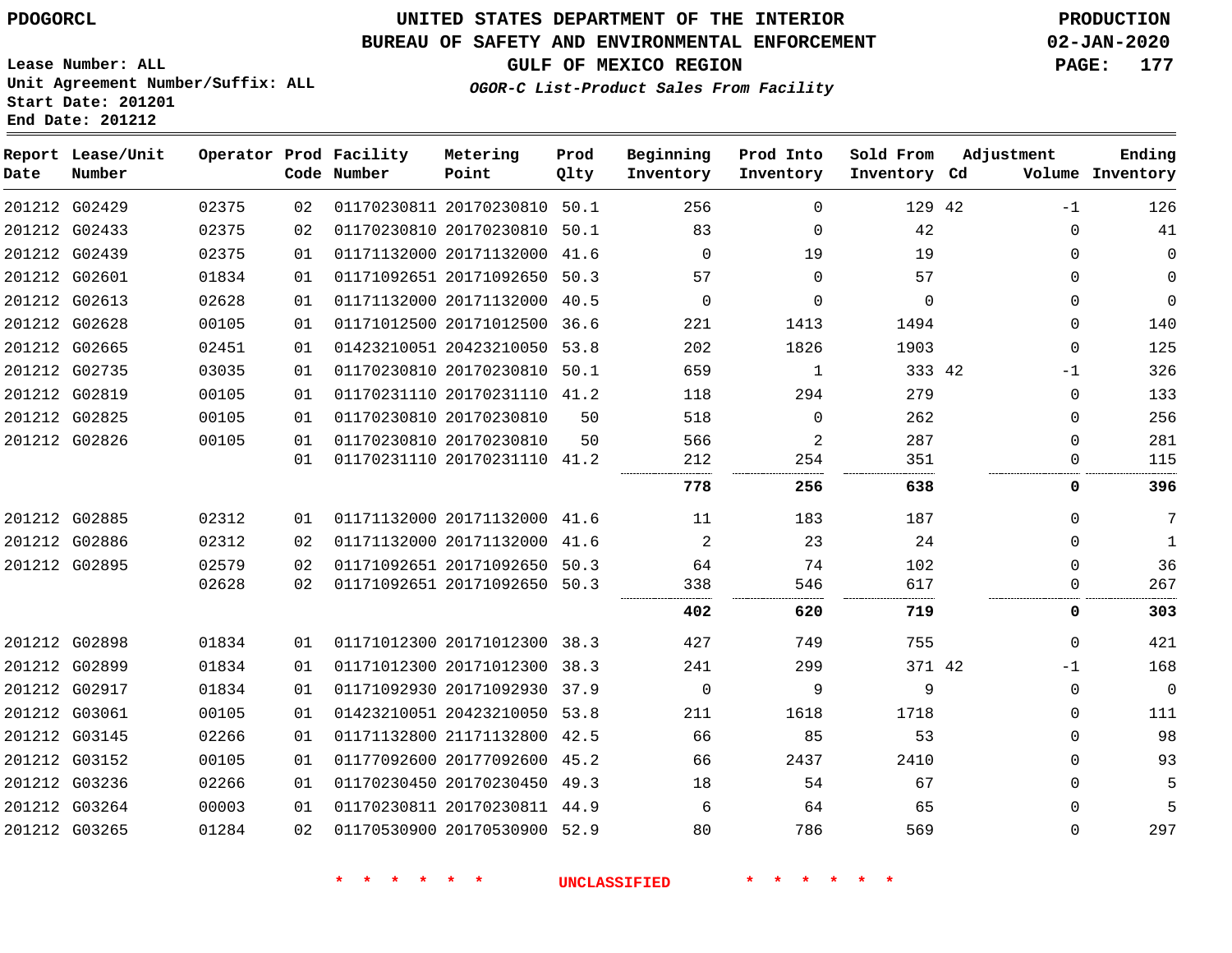**End Date: 201212**

# **UNITED STATES DEPARTMENT OF THE INTERIOR PDOGORCL PRODUCTION**

### **BUREAU OF SAFETY AND ENVIRONMENTAL ENFORCEMENT 02-JAN-2020**

**Lease Number: ALL Unit Agreement Number/Suffix: ALL Start Date: 201201**

### **OGOR-C List-Product Sales From Facility**

**GULF OF MEXICO REGION PAGE: 178**

| Date | Report Lease/Unit<br>Number |       |    | Operator Prod Facility<br>Code Number | Metering<br>Point            | Prod<br>Qlty | Beginning<br>Inventory | Prod Into<br>Inventory | Sold From<br>Inventory Cd | Adjustment           | Ending<br>Volume Inventory |
|------|-----------------------------|-------|----|---------------------------------------|------------------------------|--------------|------------------------|------------------------|---------------------------|----------------------|----------------------------|
|      | 201212 G03331               | 02628 | 01 |                                       | 01171132800 21171132800 42.5 |              | $\overline{0}$         | 3021                   | 2331 47                   | 2225                 | 2915                       |
|      | 201212 G03414               | 00105 | 01 |                                       | 01170753510 20170753510 60.1 |              | 124                    | 0                      | 3                         | $\mathbf{0}$         | 121                        |
|      | 201212 G03593               | 03035 | 01 |                                       | 01171012500 20171012500 36.7 |              | 14                     | 130                    | 131                       | $\Omega$             | 13                         |
|      | 201212 G03793               | 03035 | 01 |                                       | 01171012500 20171012500 36.7 |              | 156                    | 1717                   | 1703                      | $\mathbf 0$          | 170                        |
|      | 201212 G03811               | 00105 | 01 |                                       | 01171092651 20171092650 50.3 |              | 317                    | 791                    | 720                       | $\Omega$             | 388                        |
|      | 201212 G03940               | 00105 | 01 |                                       | 01423210051 20423210050 53.9 |              | $4\overline{ }$        | 67                     | 66                        | $\Omega$             | 5                          |
|      | 201212 G03958               | 00105 | 01 |                                       | 01170230510 20170230510 47.1 |              | 1584                   | 13                     | 154                       | $\Omega$             | 1443                       |
|      | 201212 G04003               | 00105 | 01 |                                       | 01171012500 20171012500 36.6 |              | 150                    | 3884                   | 3649                      | $\Omega$             | 385                        |
|      | 201212 G04065               | 02628 | 01 |                                       | 01423210051 20423210050 54.4 |              | 13                     | 101                    | 107                       | $\mathbf 0$          | 7                          |
|      | 201212 G04081               | 03035 | 01 |                                       | 01170230450 20170230810 50.1 |              | 4770                   | $7\phantom{.0}$        | 2415                      | $\Omega$             | 2362                       |
|      | 201212 G04085               | 00687 | 01 |                                       | 01170230811 20170230811 44.9 |              | 331                    | 5218                   | 5171                      | $\mathbf 0$          | 378                        |
|      | 201212 G04087               | 02899 | 01 |                                       | 01177008150 01177008150 34.7 |              | 1950                   | 2959                   | 3956                      | $\Omega$             | 953                        |
|      | 201212 G04098               | 01963 | 02 |                                       | 01170230810 20170230810 50.1 |              | 5                      | 1                      | $\Omega$                  | $\Omega$             | 6                          |
|      | 201212 G04232               | 00105 | 01 |                                       | 01171012500 20171012500 36.6 |              | 124                    | 540                    | 611                       | $\Omega$             | 53                         |
|      |                             | 00730 | 01 |                                       | 01171012500 20171012500 36.7 |              | 1738                   | 11379                  | 11990                     | $\mathbf 0$          | 1127                       |
|      |                             |       |    |                                       |                              |              | 1862                   | 11919                  | 12601                     | 0                    | 1180                       |
|      | 201212 G04397               | 00105 | 01 |                                       | 01170230810 20170230810      | 50           | 98                     | 1                      | 50                        | $\Omega$             | 49                         |
|      | 201212 G04421               | 00105 | 01 |                                       | 01171131600 20171131600 43.5 |              | 976                    | 9541                   | 9206                      | $\mathbf 0$          | 1311                       |
|      | 201212 G04537               | 03033 | 01 |                                       | 01420470030 20420470030      | $\Omega$     | 724                    | $\mathbf 0$            | $\mathbf 0$               | $\mathbf 0$          | 724                        |
|      | 201212 G04800               | 03026 | 02 |                                       | 01171132800 21171132800 42.5 |              | 1938                   | 4918                   | 3047 42                   | $\mathbf{1}$         | 3810                       |
|      | 201212 G04818               | 03035 | 01 |                                       | 01170230500 20170230500 43.4 |              | 3                      | 3                      |                           | 5 42<br>$\mathbf{1}$ | $\overline{c}$             |
|      | 201212 G05006               | 01284 | 02 |                                       | 01170230510 20170230510 47.2 |              | 2                      | $\Omega$               | $\mathbf 0$               | $\mathbf 0$          | $\overline{2}$             |
|      | 201212 G05283               | 01376 | 01 |                                       | 01170231300 01170231300      | 45           | $\Omega$               | 3997                   | 3997                      | $\mathbf 0$          | $\Omega$                   |
|      | 201212 G05286               | 03033 | 01 |                                       | 01170230810 20170230810 50.1 |              | 2298                   | $\mathbf 0$            | 1162                      | $\Omega$             | 1136                       |
|      | 201212 G05299               | 00105 | 01 |                                       | 01170230500 20170230500 43.4 |              | $\Omega$               | 7                      | 3                         | $\Omega$             | $\overline{4}$             |
|      | 201212 G05392               | 02672 | 02 |                                       | 01170230811 20170230811 46.1 |              | 2                      | 0                      | 2                         | $\mathbf 0$          | $\mathbf{0}$               |
|      | 201212 G05431               | 02970 | 02 |                                       | 01177062608 2017706260A 36.1 |              | 70                     | 24157                  | 24096                     | $\Omega$             | 131                        |
|      | 201212 G05494               | 02871 | 02 |                                       | 01171132800 21171132800 42.5 |              | 231                    | 211                    | 196 42                    | $-1$                 | 245                        |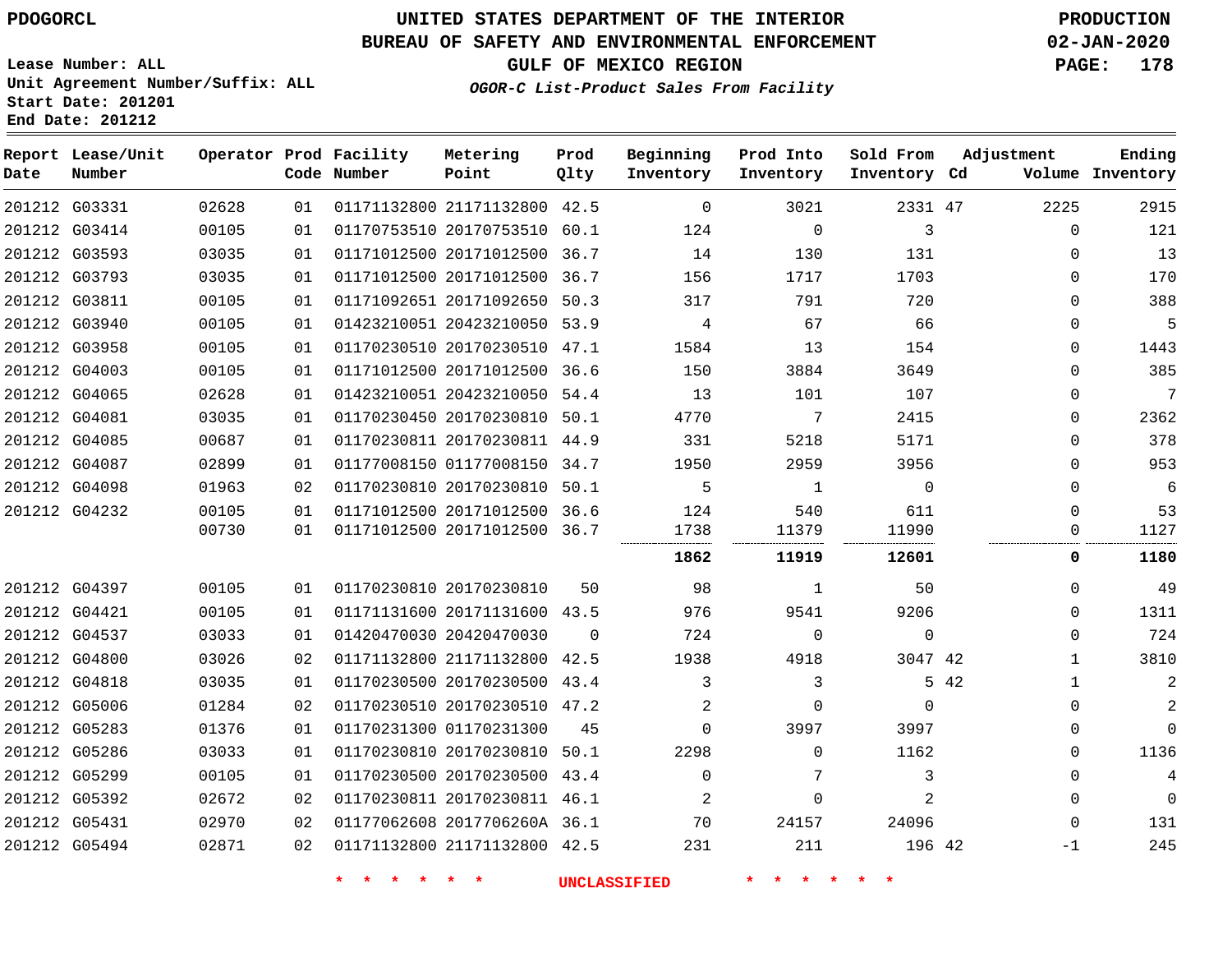#### **BUREAU OF SAFETY AND ENVIRONMENTAL ENFORCEMENT 02-JAN-2020**

**Lease Number: ALL Unit Agreement Number/Suffix: ALL Start Date: 201201 End Date: 201212**

**OGOR-C List-Product Sales From Facility**

**GULF OF MEXICO REGION PAGE: 179**

| Date | Report Lease/Unit<br>Number |       |    | Operator Prod Facility<br>Code Number | Metering<br>Point            | Prod<br>Qlty | Beginning<br>Inventory | Prod Into<br>Inventory | Sold From<br>Inventory Cd | Adjustment |              | Ending<br>Volume Inventory |
|------|-----------------------------|-------|----|---------------------------------------|------------------------------|--------------|------------------------|------------------------|---------------------------|------------|--------------|----------------------------|
|      | 201212 G05504               | 00105 | 01 |                                       | 01171012300 20171012300      | 38.3         | 580                    | 804                    | 932                       |            | $\Omega$     | 452                        |
|      |                             |       | 01 |                                       | 01171132800 21171132800      | 42.5         | 1385                   | 1864                   | 1444                      |            | $\mathbf 0$  | 1805                       |
|      |                             | 00730 | 01 |                                       | 01171132800 21171132800      | 42.5         | 257                    | $\Omega$               | 257                       |            | $\Omega$     | $\mathbf 0$                |
|      |                             | 02970 | 02 |                                       | 01171132800 21171132800      | 42.5         | 10655                  | 14524                  | 11188                     |            | 0            | 13991                      |
|      |                             |       |    |                                       |                              |              | 12877                  | 17192                  | 13821                     |            | 0            | 16248                      |
|      | 201212 G05505               | 00078 | 01 |                                       | 01171132800 21171132800 42.5 |              | 1258                   | 1025                   | 1015 42                   |            | $\mathbf{1}$ | 1269                       |
|      | 201212 G05602               | 01834 | 01 |                                       | 01171012500 20171012500      | 36.7         | 325                    | 2382                   | 2472 42                   |            | $\mathbf 1$  | 236                        |
|      | 201212 G05610               | 02312 | 01 |                                       | 01171012500 20171012500      | 36.7         | 14                     | 87                     | 92                        |            | $\mathbf 0$  | $\overline{9}$             |
|      | 201212 G05612               | 00105 | 01 |                                       | 01171012500 20171012500 36.7 |              | 701                    | 4745                   | 4976                      |            | $\mathbf 0$  | 470                        |
|      | 201212 G06069               | 00105 | 01 |                                       | 01423210051 20423210050 53.8 |              | 29                     | 93                     | 116                       |            | $\mathbf 0$  | 6                          |
|      | 201212 G06105               | 03033 | 01 | 01420390110 20420390110               |                              | $\Omega$     | 38                     | $\Omega$               | $\Omega$                  |            | $\mathbf 0$  | 38                         |
|      | 201212 G06156               | 00105 | 01 |                                       | 01170230500 20170230500 43.4 |              | 44                     | 25                     | 55                        |            | $\mathbf 0$  | 14                         |
|      |                             |       | 01 |                                       | 01170230810 20170230810 50.1 |              | $\mathbf 0$            | $\mathbf 0$            | $\overline{0}$<br>.       |            | $\mathbf 0$  | $\mathbf 0$                |
|      |                             |       |    |                                       |                              |              | 44                     | 25                     | 55                        |            | 0            | 14                         |
|      | 201212 G06166               | 00105 | 01 |                                       | 01170230450 20170230450 49.2 |              | 8                      | 48                     | 51                        |            | $\mathbf 0$  | 5                          |
|      | 201212 G06668               | 02375 | 01 |                                       | 01171132000 20171132000 41.6 |              | $\Omega$               | 5628                   | 5635 47                   |            | 225          | 218                        |
|      | 201212 G07703               | 02266 | 02 |                                       | 01171132800 21171132800 42.5 |              | 537                    | 448                    | 462                       |            | $\mathbf 0$  | 523                        |
|      | 201212 G07736               | 02628 | 01 |                                       | 01171132800 21171132800 42.5 |              | $\Omega$               | 1051                   | 831 47                    |            | 820          | 1040                       |
|      | 201212 G07760               | 01284 | 01 |                                       | 01177122950 20177122950      | 30.6         | 58                     | 6623                   | 6662                      |            | $\Omega$     | 19                         |
|      | 201212 G07917               | 01834 | 01 |                                       | 01170573602 20170573602 34.3 |              | 59036                  | 35895                  | 51093 42                  |            | 1            | 43839                      |
|      | 201212 G08120               | 02312 | 01 |                                       | 01423210051 20423210050 53.9 |              | 9                      | 28                     | 35                        |            | $\mathbf 0$  | 2                          |
|      | 201212 G09010               | 02266 | 02 | 01420390120 01420390120               |                              | $\Omega$     | 408                    | $\Omega$               | $\mathbf 0$               |            | $\mathbf 0$  | 408                        |
|      | 201212 G09032               | 00730 | 01 |                                       | 01170230450 20170230450 49.3 |              | 16                     | 102                    | 108                       |            | $\mathbf 0$  | 10                         |
|      | 201212 G09631               | 01284 | 01 |                                       | 01177122950 20177122950      | 30.6         | 20                     | 2969                   | 2982                      |            | $\mathbf 0$  | 7                          |
|      | 201212 G10487               | 00981 | 01 |                                       | 01170753850 20170753850 26.7 |              | 1953                   | 20                     | 298                       |            | $\mathbf 0$  | 1675                       |
|      | 201212 G10584               | 03075 | 02 |                                       | 01170230811 20170230811 44.9 |              | 20                     | 49                     |                           | 66 42      | $\mathbf{1}$ | $\overline{4}$             |
|      | 201212 G10636               | 03035 | 01 |                                       | 01170230811 20170230811 44.9 |              | 70                     | 1319                   | 1294 42                   |            | $\mathbf{1}$ | 96                         |
|      | 201212 G10794               | 03035 | 01 |                                       | 01177122950 20177122950      | 30.6         | 56                     | 5954                   | 5993 42                   |            | $\mathbf{1}$ | 18                         |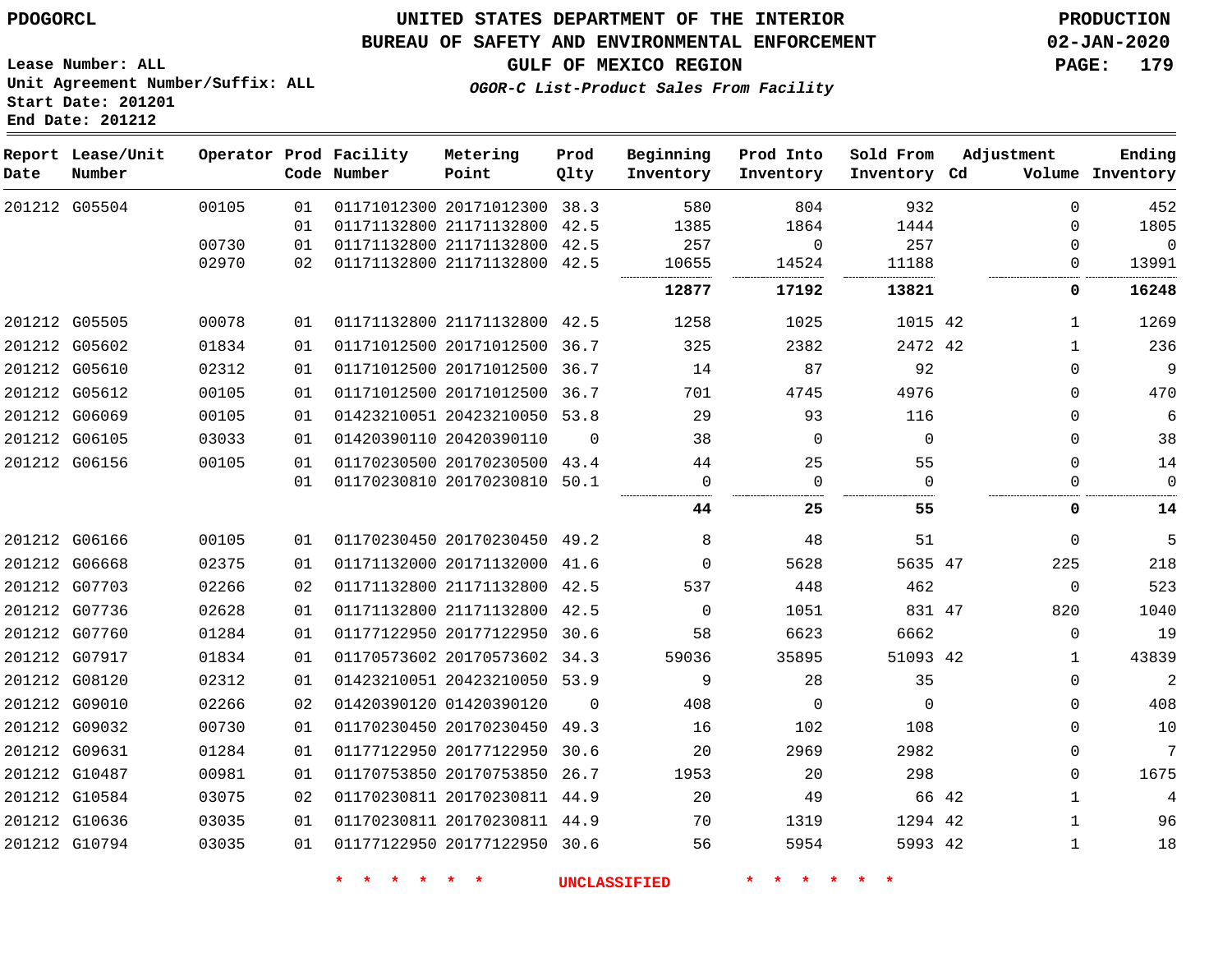G10910 G11243 G11870 G12020 G12024 G12355 G12564 G13560 G13576 G13938 G14428 G14493 G14535 G15050 G15110 G15189 G15239 G15242 G15263 G15277 G15299 G15312 G15740 G16121 G16469 G16515 G16890 G17190

**Date**

# **UNITED STATES DEPARTMENT OF THE INTERIOR PDOGORCL PRODUCTION**

#### **BUREAU OF SAFETY AND ENVIRONMENTAL ENFORCEMENT 02-JAN-2020**

**Lease Number: ALL Unit Agreement Number/Suffix: ALL Start Date: 201201 End Date: 201212**

**OGOR-C List-Product Sales From Facility**

**GULF OF MEXICO REGION PAGE: 180**

  $\Omega$   $\Omega$  $\Omega$  $\Omega$  $\Omega$  $\Omega$  $\Omega$  $\Omega$  $\Omega$   $\Omega$   $\Omega$  $\overline{0}$  $\Omega$  $\cap$  $\Omega$  $\Omega$ -1  $\Omega$  $\Omega$  $\Omega$  $\Omega$  -77  $\Omega$ 

| Date | Report Lease/Unit<br>Number |       |    | Operator Prod Facility<br>Code Number | Metering<br>Point            | Prod<br>Qlty | Beginning<br>Inventory | Prod Into<br>Inventory | Sold From<br>Inventory Cd | Adjustment  | Ending<br>Volume Inventory |
|------|-----------------------------|-------|----|---------------------------------------|------------------------------|--------------|------------------------|------------------------|---------------------------|-------------|----------------------------|
|      | 201212 G10910               | 00162 | 01 |                                       | 01177245110 2017724511G 46.5 |              | $\Omega$               | 8814                   | 8814                      | $\Omega$    | 0                          |
|      | 201212 G11243               | 03033 | 01 |                                       | 01420470030 20420470030      | $\Omega$     | 566                    | $\Omega$               | $\mathbf{0}$              | $\mathbf 0$ | 566                        |
|      | 201212 G11870               | 02375 | 01 |                                       | 01171132000 20171132000      | 41.6         | $\Omega$               | 3447                   | 3526 47                   | 212         | 133                        |
|      | 201212 G12020               | 03035 | 01 |                                       | 01171012500 20171012500      | 36.7         | 176                    | 980                    | 1059                      | $\Omega$    | 97                         |
|      | 201212 G12024               | 02312 | 02 |                                       | 01171012500 20171012500      | 36.7         | 25                     | 165                    | 174                       | $\mathbf 0$ | 16                         |
|      | 201212 G12355               | 03033 | 01 |                                       | 01171012300 20171012300      | 38.3         | 6964                   | 8974                   | 10894                     | $\Omega$    | 5044                       |
|      | 201212 G12564               | 02603 | 01 |                                       | 01170230510 20170230510      | 47.2         | 314                    | $\mathbf 1$            | 31                        | $\Omega$    | 284                        |
|      | 201212 G13560               | 03033 | 01 |                                       | 01170230810 20170230810      | 50.1         | 115                    | $\Omega$               | 58                        | $\Omega$    | 57                         |
|      | 201212 G13576               | 03147 | 02 |                                       | 01170230810 20170230810 50.1 |              | -8                     | $\Omega$               | 4                         | $\Omega$    | $\overline{4}$             |
|      | 201212 G13938               | 01284 | 01 |                                       | 01171012500 20171012500      | 36.7         | 1350                   | 9668                   | 10063                     | $\Omega$    | 955                        |
|      | 201212 G14428               | 02871 | 01 |                                       | 01171012400 20171012400 51.3 |              | 87                     | 437                    | 440                       | $\Omega$    | 84                         |
|      | 201212 G14493               | 01834 | 01 |                                       | 01171092930 20171092930      | 37.9         | 18                     | 656                    | 646 42                    | 1           | 29                         |
|      | 201212 G14535               | 02628 | 01 |                                       | 01171012500 20171012500      | 36.7         | 2830                   | 11900                  | 13551                     | $\Omega$    | 1179                       |
|      | 201212 G15050               | 00105 | 01 |                                       | 01170231110 20170231110      | 41.2         | 7085                   | 18090                  | 17007                     | $\Omega$    | 8168                       |
|      | 201212 G15110               | 02714 | 01 |                                       | 01170530900 20170530900 50.3 |              | 2                      | $\Omega$               | $\mathbf{1}$              | $\Omega$    | 1                          |
|      | 201212 G15189               | 02970 | 02 |                                       | 01171132800 21171132800      | 42.5         | $\Omega$               | 48                     | 21                        | $\Omega$    | 27                         |
|      | 201212 G15239               | 02266 | 02 |                                       | 01171012500 20171012500      | 36.7         | 11                     | 57                     | 62                        | $\Omega$    | 6                          |
|      | 201212 G15242               | 00105 | 01 |                                       | 01171092651 20171092650 50.3 |              | -6                     | 2136                   | 1094                      | $\Omega$    | 1048                       |
|      | 201212 G15263               | 00105 | 01 |                                       | 01171132000 20171132000      | 41.6         | 53                     | 1350                   | 1351                      | 0           | 52                         |
|      | 201212 G15277               | 03035 | 01 |                                       | 01171012400 20171012400 51.3 |              | 989                    | 5974                   | 5808                      | $\Omega$    | 1155                       |

20171092650

 20171092650 50.2 20170230450 48.5 20170230811 44.9 20170753510 60.1 2017724511G 46.5 20170753850 26.7 20170230810 50.1

**\* \* \* \* \* \* UNCLASSIFIED \* \* \* \* \* \***

42

0 0 9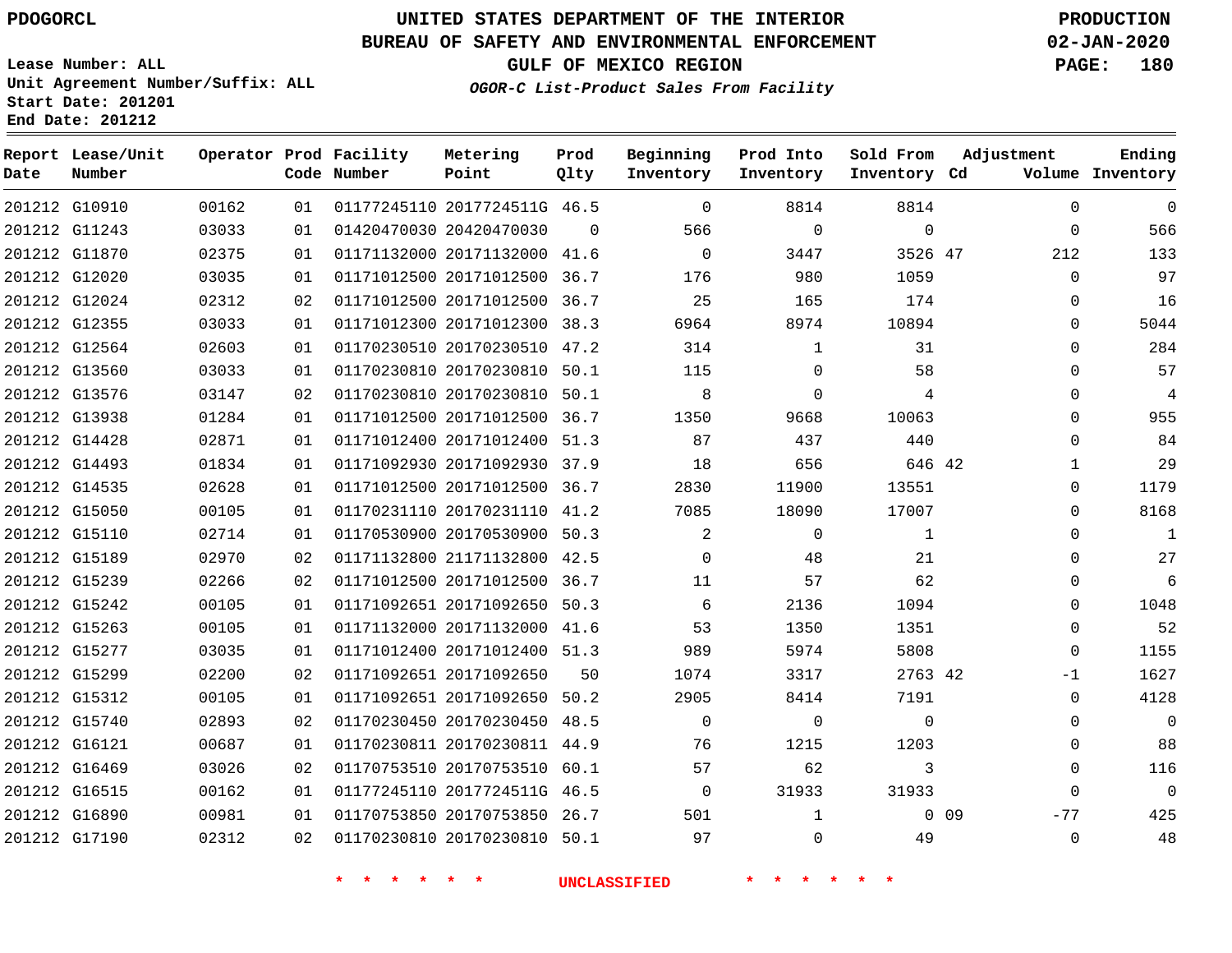**Report Lease/Unit**

**Number**

**Date**

# **UNITED STATES DEPARTMENT OF THE INTERIOR PDOGORCL PRODUCTION**

**Prod Qlty**

## **BUREAU OF SAFETY AND ENVIRONMENTAL ENFORCEMENT 02-JAN-2020**

**Lease Number: ALL Unit Agreement Number/Suffix: ALL Start Date: 201201 End Date: 201212**

**Operator Prod Facility**

**Code Number**

**Metering Point**

**OGOR-C List-Product Sales From Facility**

**Beginning Inventory** **Prod Into Inventory** **Sold From Inventory**

**GULF OF MEXICO REGION PAGE: 181**

**Inventory Cd Volume**

**Adjustment**

**Ending**

| G17754 | 02375 | 02 |                         | 01170230510 20170230510 47.2 |          | 2320                | 24              | 226          |        | $\Omega$       |
|--------|-------|----|-------------------------|------------------------------|----------|---------------------|-----------------|--------------|--------|----------------|
| G17789 | 00105 | 01 |                         | 01170230810 20170230810 50.1 |          | 159                 | $\mathbf 0$     | 80           |        | $\Omega$       |
| G17858 | 00105 | 01 |                         | 01170530900 20170530900 52.9 |          | 104                 | 611             | 485          |        | $\Omega$       |
| G17912 | 02970 | 02 |                         | 01177062608 2017706260A 36.1 |          | 16                  | 4832            | 4822         |        | $\Omega$       |
| G17913 | 01834 | 01 |                         | 01171132800 21171132800 42.5 |          | 1553                | 1854            | 1514         |        | $\Omega$       |
| G17921 | 03026 | 01 |                         | 01171012500 20177062959 25.1 |          | $\mathbf 0$         | 45185           | 45185        |        | $\mathbf 0$    |
| G17966 | 00105 | 01 |                         | 01171012300 20171012300 38.3 |          | 188                 | 2               | 189          |        | $\Omega$       |
| G18043 | 03059 | 01 |                         | 01171012500 20171012500 36.7 |          | 1081                | 7456            | 7799         |        | $\Omega$       |
| G18577 | 00981 | 01 |                         | 01170753850 20170753850 26.7 |          | 4271                | 23              |              | $0$ 09 | $-652$         |
| G18863 | 02312 | 02 |                         | 01420470030 20420470030      | $\Omega$ | 9                   | $\mathbf 0$     | $\mathbf 0$  |        | $\overline{0}$ |
| G18936 | 02871 | 01 |                         | 01422450350 20422450350      | 47       | 57                  | $\mathbf 0$     | 29           |        | $\Omega$       |
| G19030 | 02806 | 01 |                         | 01423210051 20423210050      | 51       | 55                  | 312             |              | $0$ 09 | $-345$         |
| G19839 | 02777 | 01 |                         | 01170753510 20170753510 45.5 |          | 85                  | 0               | $\mathbf{1}$ |        | 0              |
| G20605 | 02477 | 01 |                         | 01423550141 20423550140 27.1 |          | 844                 | 1972            | 1762         |        | $\mathbf 0$    |
| G20655 | 03035 | 01 |                         | 01170230510 20170230510 47.2 |          | 227                 | $\overline{a}$  | 22           |        | $\Omega$       |
| G20656 | 02266 | 02 | 01422450350 20422450350 |                              | 47       | 2                   | $\Omega$        | 1            |        | $\Omega$       |
| G20660 | 00105 | 01 |                         | 01170230450 20170230450 49.3 |          | 60                  | 1001            | 962          |        | $\Omega$       |
| G21070 | 02970 | 02 |                         | 01171132800 21171132800 42.5 |          | 34                  | 4               | 17           |        | 0              |
| G21096 | 00105 | 01 |                         | 01170230811 20170230811 44.9 |          | 13                  | 129             | 133          |        | $\mathbf 0$    |
| G21120 | 02058 | 02 |                         | 01171012500 20171012500 36.7 |          | 90                  | 966             | 960          |        | $\Omega$       |
| G21532 | 02807 | 01 |                         | 01170230811 20170230811 44.9 |          | 232                 | 3039            | 3050 45      |        | $-221$         |
| G21534 | 02807 | 01 |                         | 01170230811 20170230811 44.9 |          | $\mathbf 0$         | 593             | 550 45       |        | $-43$          |
| G21592 | 02628 | 02 |                         | 01171132000 20171132000 41.6 |          | $\mathsf{O}$        | 16              | 16           |        | $\overline{0}$ |
| G21652 | 01834 | 01 |                         | 01171132800 21171132800 42.5 |          | $\overline{2}$      | $7\phantom{.0}$ |              | 2 4 2  | $-1$           |
| G21655 | 01834 | 01 |                         | 01171132800 21171132800 42.5 |          | 4907                | 6251            | 4960         |        | $\overline{0}$ |
| G21825 | 00981 | 01 |                         | 01170753850 20170753850 26.7 |          | 894                 | 8               |              | $0$ 09 | $-137$         |
| G21826 | 00981 | 01 |                         | 01170753850 20170753850 26.7 |          | 19                  | $\mathbf 0$     |              | $0$ 09 | $-3$           |
| G22219 | 03033 | 01 |                         | 01423210051 20423210050 53.9 |          | 152                 | 865             | 958          |        | $\mathbf 0$    |
|        |       |    |                         | $\star$                      |          | <b>UNCLASSIFIED</b> |                 |              |        |                |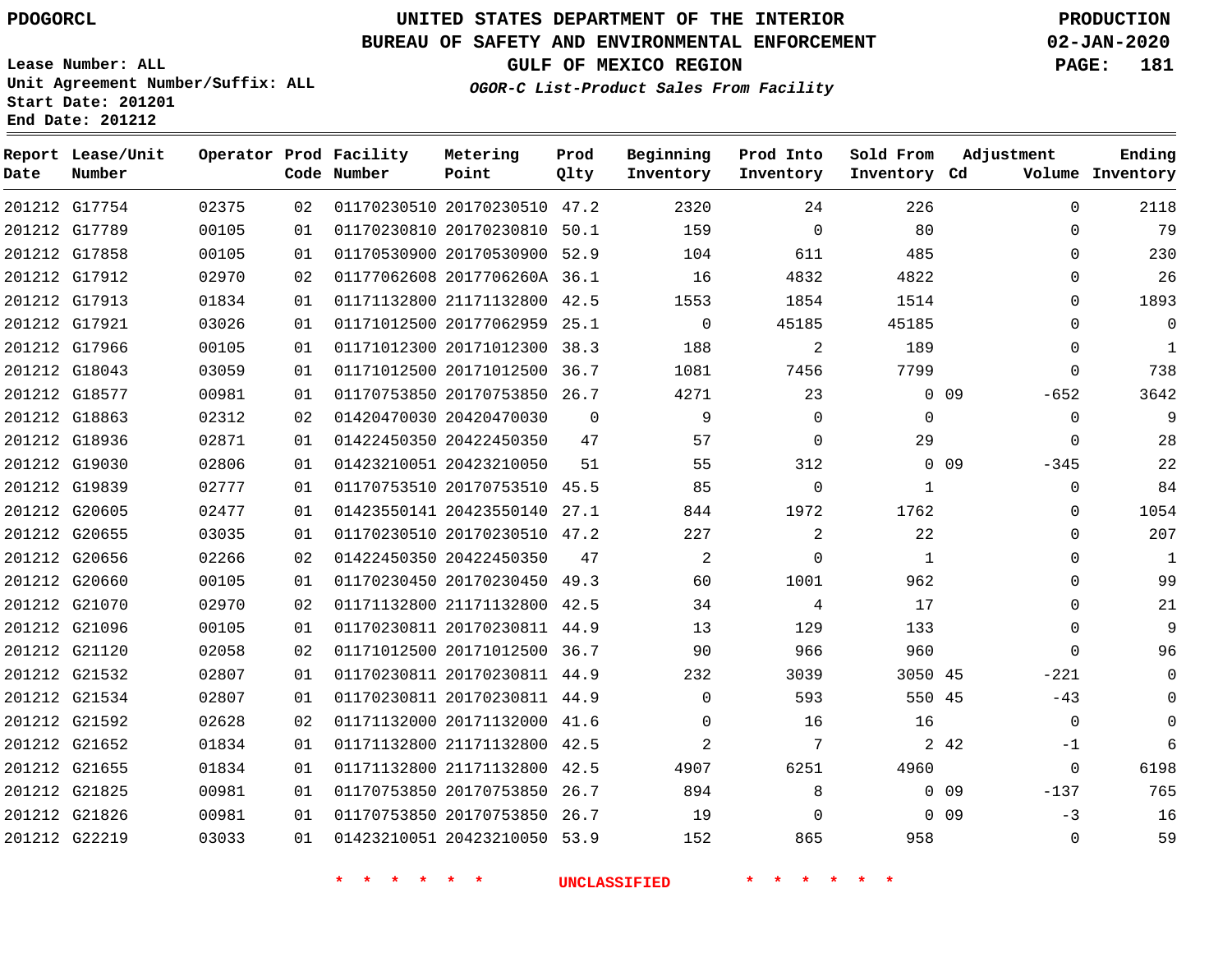## **BUREAU OF SAFETY AND ENVIRONMENTAL ENFORCEMENT 02-JAN-2020**

**Lease Number: ALL Unit Agreement Number/Suffix: ALL Start Date: 201201 End Date: 201212**

**OGOR-C List-Product Sales From Facility**

**GULF OF MEXICO REGION PAGE: 182**

| Ending<br>Volume Inventory | Adjustment   | Sold From<br>Inventory Cd | Prod Into<br>Inventory | Beginning<br>Inventory | Prod<br>Qlty | Metering<br>Point            | Operator Prod Facility<br>Code Number |    |       | Report Lease/Unit<br>Number | Date |
|----------------------------|--------------|---------------------------|------------------------|------------------------|--------------|------------------------------|---------------------------------------|----|-------|-----------------------------|------|
| 25                         | $\mathbf 0$  | 288                       | 290                    | 23                     |              | 01170230450 20170230450 49.3 |                                       | 01 | 00105 | 201212 G22236               |      |
| 38                         | 0            | 37                        | 68                     | 7                      |              | 01423210051 20170230500 43.4 |                                       | 02 | 01284 | 201212 G22246               |      |
| $\mathbf 0$                | $\mathbf 0$  | 937                       | 937                    | $\Omega$               |              | 01170230810 2042709015I 42.4 |                                       | 01 | 02777 | 201212 G22268               |      |
| $\mathbf{1}$               | $\mathbf 0$  | 181                       | 69                     | 113                    |              | 01170230400 20170230400 51.5 |                                       | 01 | 00078 | 201212 G22501               |      |
| 269                        | 0            | 3771                      | 3710                   | 330                    |              | 01170230811 20170230811 44.9 |                                       | 02 | 02375 | 201212 G22505               |      |
| 4523                       | $\mathbf 0$  | 4624                      | 13                     | 9134                   |              | 01170230810 20170230810 50.1 |                                       | 01 | 00162 | 201212 G22510               |      |
| 287                        | $\Omega$     | 815                       | 509                    | 593                    | 43.4         | 01170230500 20170230500      |                                       | 02 | 02579 | 201212 G22513               |      |
| 10                         | $\mathbf{1}$ | 18 42                     | 26                     | 1                      |              | 01170530900 20170530900 52.9 |                                       | 01 | 02222 | 201212 G22549               |      |
| 787                        | $\Omega$     | 630                       | 813                    | 604                    |              | 01171132800 21171132800 42.5 |                                       | 01 | 01834 | 201212 G22605               |      |
| 388                        | $\Omega$     | 310                       | 231                    | 467                    |              | 01171132800 21171132800 42.5 |                                       | 02 | 02655 | 201212 G22613               |      |
| 10153                      | $\mathbf{1}$ | 8119 42                   | 10678                  | 7593                   | 42.5         | 01171132800 21171132800      |                                       | 01 | 01834 | 201212 G22621               |      |
| 95                         | $\Omega$     | 692                       | 750                    | 37                     |              | 01171012310 20171012310 45.9 |                                       | 02 | 02058 | 201212 G22660               |      |
| 546                        | $\mathbf{1}$ | 5782 42                   | 5517                   | 810                    |              | 01171012500 20171012500 36.7 |                                       | 01 | 00730 | 201212 G22699               |      |
| 67                         | $\mathbf 0$  | 475                       | 457                    | 85                     |              | 01170513800 20170513800 32.4 |                                       | 01 | 00105 | 201212 G22772               |      |
| 973                        | $\Omega$     | $\Omega$                  | $\mathbf 0$            | 973                    | $\Omega$     |                              | 01170754751 01170754751               | 01 | 03035 | 201212 G22781               |      |
| 1033                       | $\Omega$     | 876                       | 908                    | 1001                   | 29           |                              | 01177258041 01177258041               | 02 | 03035 | 201212 G22792               |      |
| 4                          | $\Omega$     | 1575                      | 1576                   | 3                      | 33           | 01608103650 20608103650      |                                       | 01 | 00730 | 201212 G22840               |      |
| 124                        | $\mathbf 0$  | $\Omega$                  | $\overline{0}$         | 124                    | $\Omega$     |                              | 01420470030 20420470030               | 02 | 02312 | 201212 G23125               |      |
| 121                        | $\Omega$     | 126                       | 119                    | 128                    |              | 01423210051 20423210050 53.9 |                                       | 01 | 01963 | 201212 G23181               |      |
| 163                        | 0            | 1853                      | 1653                   | 363                    | 49.3         | 01170230450 20170230450      |                                       | 01 | 00105 | 201212 G23199               |      |
| 126                        | $\Omega$     | 23                        | $\mathbf{1}$           | 148                    | 26.7         | 01170753850 20170753850      |                                       | 01 | 00981 | 201212 G23473               |      |
| 1221                       | $\Omega$     | 220                       | $\Omega$               | 1441                   | 26.7         | 01170753850 20170753850      |                                       | 01 | 00981 | 201212 G23480               |      |
| 1400                       | 0            | 248                       | 22                     | 1626                   |              | 01170753850 20170753850 26.7 |                                       | 01 | 00981 | 201212 G23481               |      |
| 2668                       | $\mathbf 0$  | 480                       | $\mathbf{0}$           | 3148                   | 26.7         | 01170753850 20170753850      |                                       | 01 | 00981 | 201212 G23528               |      |
| 4279                       | $\Omega$     | 762                       | 51                     | 4990                   |              | 01170753850 20170753850 26.7 |                                       | 01 | 00981 | 201212 G23529               |      |
| $\mathbf 0$                | $-28$        | 377 45                    | 382                    | 23                     |              | 01170230810 20170230811 44.9 |                                       | 01 | 02807 | 201212 G23730               |      |
| $\Omega$                   | $\mathbf 0$  | 923                       | 923                    | $\Omega$               |              | 01170230810 20170230810 50.1 |                                       | 01 | 00162 | 201212 G23735               |      |
| 80                         | $\Omega$     | 82                        | $\Omega$               | 162                    |              | 01170230810 20170230810 50.1 |                                       | 02 | 02312 | 201212 G23736               |      |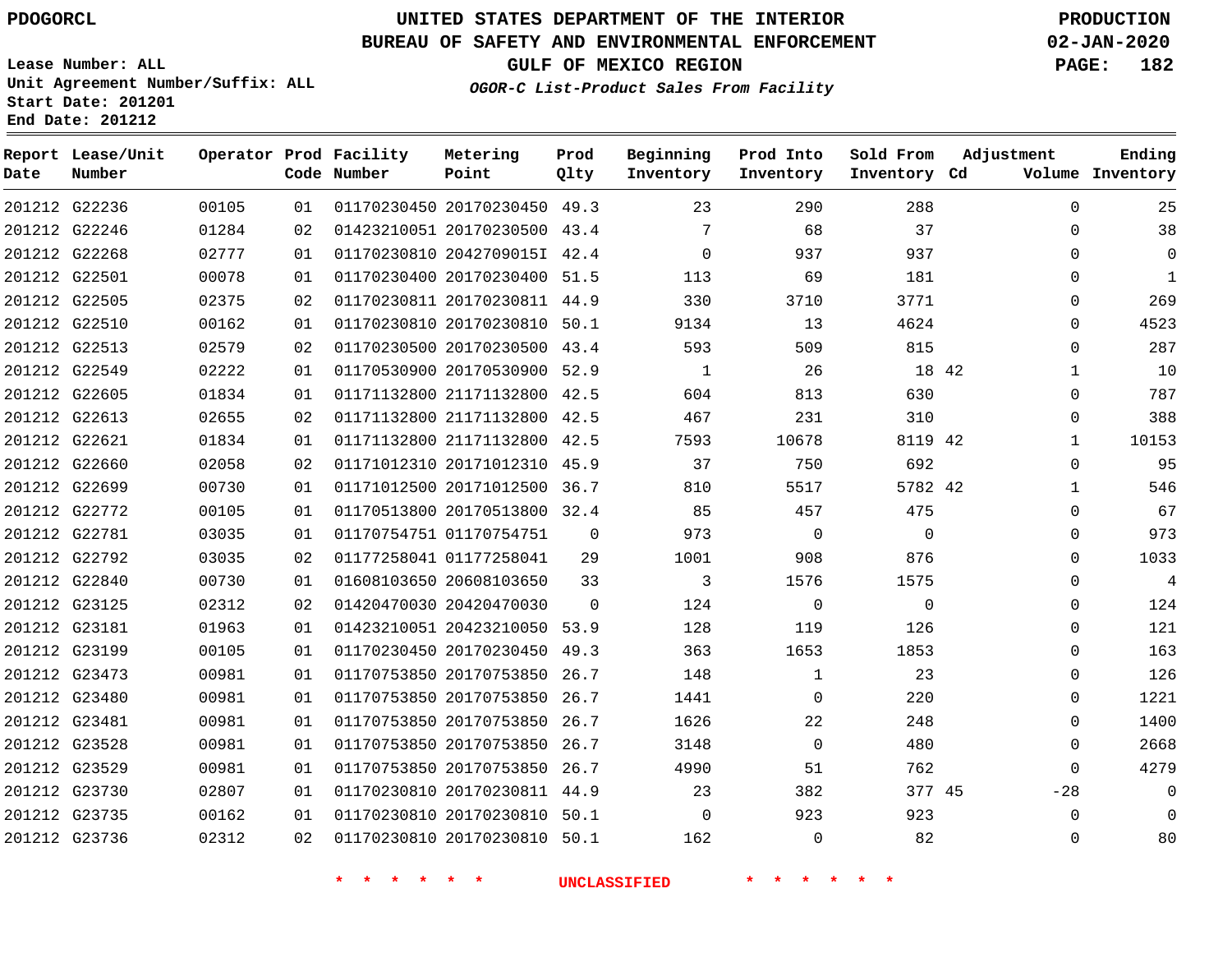## **BUREAU OF SAFETY AND ENVIRONMENTAL ENFORCEMENT 02-JAN-2020**

**Lease Number: ALL Unit Agreement Number/Suffix: ALL Start Date: 201201 End Date: 201212**

**OGOR-C List-Product Sales From Facility**

**GULF OF MEXICO REGION PAGE: 183**

| Date          | Report Lease/Unit<br>Number |       |    | Operator Prod Facility<br>Code Number | Metering<br>Point            | Prod<br>Qlty | Beginning<br>Inventory | Prod Into<br>Inventory | Sold From<br>Inventory Cd | Adjustment          | Ending<br>Volume Inventory |
|---------------|-----------------------------|-------|----|---------------------------------------|------------------------------|--------------|------------------------|------------------------|---------------------------|---------------------|----------------------------|
|               | 201212 G23754               | 02222 | 01 |                                       | 01170230811 20170230811 44.9 |              | $\mathbf{1}$           | $\mathbf{0}$           | $\mathbf{1}$              | $\mathbf 0$         | $\mathbf 0$                |
| 201212 G23851 |                             | 02503 | 02 |                                       | 01171012400 20171012400 51.3 |              | 3401                   | 32105                  | 29300 42                  | 1                   | 6207                       |
| 201212 G23933 |                             | 03035 | 01 |                                       | 01171092651 20171092650 50.3 |              | $\Omega$               | 40                     | 20                        | $\Omega$            | 20                         |
| 201212 G23956 |                             | 03217 | 01 |                                       | 01170753510 20170753510 55.2 |              | 1053                   | $\mathbf 0$            | 26                        | $\Omega$            | 1027                       |
| 201212 G24425 |                             | 02312 | 02 |                                       | 01170230810 20170230810 50.1 |              | 21                     | $\mathbf 0$            | 11                        | $\Omega$            | 10                         |
| 201212 G24429 |                             | 02312 | 02 |                                       | 01170230810 20170230810 50.1 |              | 239                    | $\mathbf 0$            | 121                       | 0                   | 118                        |
| 201212 G24700 |                             | 02312 | 02 |                                       | 01170230811 20170230811 44.9 |              | 9                      | 106                    | 107                       | $\Omega$            | 8                          |
| 201212 G24710 |                             | 02058 | 01 |                                       | 01170230811 20170230811 44.9 |              | 143                    | 1235                   | 1289                      | $\Omega$            | 89                         |
| 201212 G24730 |                             | 00105 | 01 |                                       | 01170230500 20170230500 43.4 |              | 758                    | 2060                   | 1656                      | 0                   | 1162                       |
| 201212 G24791 |                             | 02989 | 01 |                                       | 01171131600 20171131600 43.5 |              | 33                     | 316                    | 305 42                    | $-1$                | 43                         |
| 201212 G24878 |                             | 02628 | 02 |                                       | 01171092651 20171092650 50.3 |              | 152                    | 814                    | 566                       | $\Omega$            | 400                        |
| 201212 G24883 |                             | 02628 | 02 |                                       | 01171092651 20171092650 50.3 |              | 406                    | 690                    | 759                       | $\Omega$            | 337                        |
| 201212 G24898 |                             | 02807 | 01 |                                       | 01171012300 20171012300 38.3 |              | 984                    | 6217                   | 3706 42                   | $-1$                | 3494                       |
| 201212 G24924 |                             | 01834 | 01 |                                       | 01171132800 21171132800 42.5 |              | 5227                   | 6938                   | 5409                      | $\mathbf 0$         | 6756                       |
| 201212 G24926 |                             | 01834 | 01 |                                       | 01171132800 21171132800 42.5 |              | $\Omega$               | 8                      |                           | $0\quad 42$<br>$-1$ | 7                          |
| 201212 G24990 |                             | 01284 | 01 |                                       | 01608103650 20608103650      | 33           | 3                      | 289                    | 291                       | $\mathbf 0$         | 1                          |
| 201212 G25008 |                             | 02777 | 01 |                                       | 01170753510 20170753510 45.5 |              | $\mathbf 0$            | $\mathbf 0$            | $\mathbf 0$               | $\Omega$            | 0                          |
| 201212 G25514 |                             | 02813 | 02 |                                       | 01423210051 20423210050 53.9 |              | 6                      | 77                     | 78                        | $\Omega$            |                            |
|               | 201212 G25515               | 02813 | 02 |                                       | 01423210051 20423210050 53.9 |              | 2                      | 76                     | 73                        | 0                   |                            |
| 201212 G25524 |                             | 00105 | 01 |                                       | 01170230450 20170230450 49.3 |              | 172                    | 1338                   | 1378                      | $\Omega$            | 132                        |
| 201212 G25540 |                             | 03033 | 01 |                                       | 01420390101 01420390101      | $\Omega$     | 613                    | $\mathbf 0$            | $\mathbf 0$               | $\Omega$            | 613                        |
| 201212 G25561 |                             | 02058 | 02 |                                       | 01170230450 20170230450 49.3 |              | 307                    | 2053                   | 2158                      | 0                   | 202                        |
| 201212 G25579 |                             | 00105 | 01 |                                       | 01170230500 20170230500 43.4 |              | 0                      | 514                    | 224                       | 0                   | 290                        |
| 201212 G25605 |                             | 00105 | 01 |                                       | 01170230810 20170230810 50.1 |              | $\Omega$               | $\Omega$               | $\Omega$                  | $\Omega$            | $\mathbf 0$                |
| 201212 G25606 |                             | 02375 | 02 |                                       | 01170230810 20170230810 50.1 |              | 958                    | $\mathbf{1}$           | 485                       | $\Omega$            | 474                        |
| 201212 G25933 |                             | 02989 | 01 |                                       | 01171131600 20171131600 43.5 |              | 2                      | $\Omega$               | 2                         | $\Omega$            | $\mathbf 0$                |
| 201212 G25937 |                             | 03075 | 02 |                                       | 01170230810 20170230810 50.1 |              | 5976                   | 7                      | 3025                      | $\Omega$            | 2958                       |
| 201212 G26001 |                             | 02628 | 01 |                                       | 01171132800 21171132800 42.5 |              | 602                    | 627                    | 546                       | $\Omega$            | 683                        |

**\* \* \* \* \* \* UNCLASSIFIED \* \* \* \* \* \***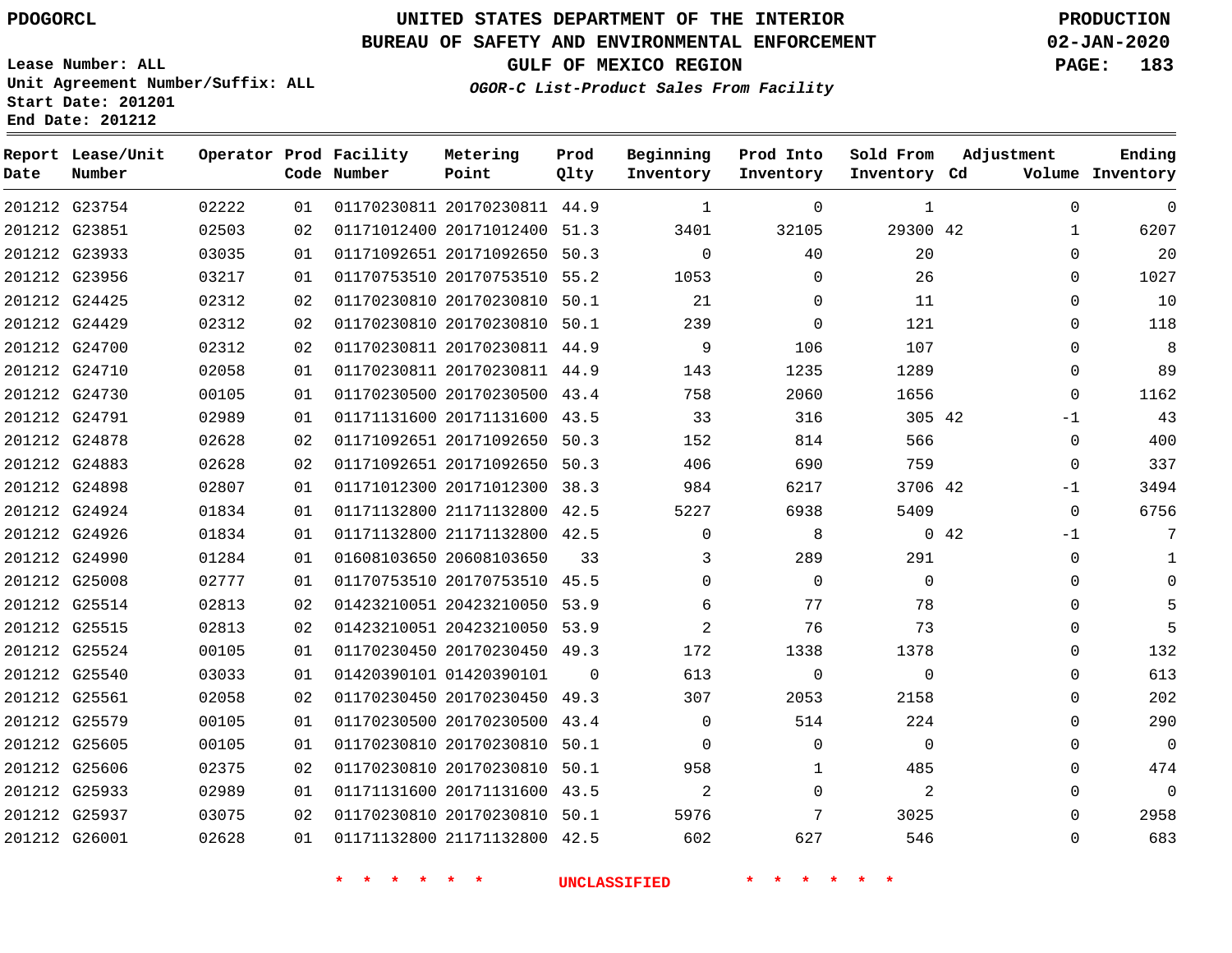**Prod Qlty**

## **BUREAU OF SAFETY AND ENVIRONMENTAL ENFORCEMENT 02-JAN-2020**

**Lease Number: ALL Unit Agreement Number/Suffix: ALL Start Date: 201201**

> 

**Operator Prod Facility**

**Code Number**

 20171012300 38.3 20177122950 30.6

**Metering Point**

 

**End Date: 201212**

**Report Lease/Unit**

**Number**

 G26032 G26074

**Date**

**OGOR-C List-Product Sales From Facility**

 

 

 

**Sold From Inventory**

**Prod Into Inventory**

**Beginning Inventory**

**GULF OF MEXICO REGION PAGE: 184**

**Inventory Cd Volume**

**Adjustment**

 

**Ending**

|               |                                |                |          | $\rightarrow$<br>$\star$ $\star$<br>$\star$ | $\star$ $\star$                                              |    | <b>UNCLASSIFIED</b> | *              |             |                            |
|---------------|--------------------------------|----------------|----------|---------------------------------------------|--------------------------------------------------------------|----|---------------------|----------------|-------------|----------------------------|
|               | 201212 G33407                  | 02967          | 02       |                                             | 01170230810 20170230810 40.6                                 |    | 103                 | $\Omega$       | 47          | 0                          |
|               | 201212 G33388                  | 02967          | 01       |                                             | 01420470030 20420470030 49.4                                 |    | 173                 | 0              | $\mathbf 0$ | $\mathbf 0$                |
|               | 201212 G32268                  | 00105          | 01       |                                             | 01177298272 01177298272 46.1                                 |    | 2                   | 59             | 59          | $\mathbf 0$                |
|               | 201212 G32267                  | 00105          | 01       |                                             | 01177298272 01177298272 46.1                                 |    | 2                   | 42             | 43          | 0                          |
|               | 201212 G32197                  | 01284          | 02       |                                             | 01171012500 20171012500 36.7                                 |    | $\mathbf 0$         | 808            | 817 47      | 89                         |
|               | 201212 G32113                  | 02477          | 01       |                                             | 01170230811 20170230811 44.9                                 |    | 407                 | 7228           | 7111        | $\Omega$                   |
|               | 201212 G31369                  | 02628          | 01       |                                             | 01171012300 20171012300 38.3                                 |    | 21973               | 41051          | 39952       | $\mathbf 0$                |
|               | 201212 G31304                  | 02714          | 01       |                                             | 01170230811 20170230811 44.9                                 |    | 178                 | 1776           | 1825        | $\mathbf 0$                |
|               | 201212 G31040                  | 02058          | 02       |                                             | 01170230450 20170230450 49.3                                 |    | 604                 | 3733           | 3969        | $\mathbf 0$                |
|               | 201212 G31003                  | 02579          | 02       |                                             | 01423210051 20423210050 53.9                                 |    | 65                  | 465            | 498         | $\mathbf 0$                |
|               | 201212 G30654                  | 02777          | 02       |                                             | 01170230810 20170230810 40.6                                 |    | 750                 | 1              | 385         | $\mathbf 0$                |
| 201212 G27988 |                                | 00730          | 01       | 01608103650 20608103650                     |                                                              | 33 | 336                 | 116734         | 116771      | $\mathbf 0$                |
|               | 201212 G27949                  | 02871          | 01       |                                             | 01171012500 20171012500 36.7                                 |    | 213                 | 1427           | 1499        | $\mathbf 0$                |
|               | 201212 G27927                  | 02503          | 02       |                                             | 01171092651 20171092650 50.3                                 |    | 1158                | 2554           | 2459        | $\mathsf{O}$               |
|               | 201212 G27851                  | 02628          | 02       |                                             | 01171132000 20171132000 41.6                                 |    | $\overline{0}$      | 3              | 3           | $\mathbf 0$                |
|               | 201212 G27789                  | 01284          | 01       |                                             | 01170530900 20170530900 52.9                                 |    | 398                 | 0              | 398         | $\mathbf 0$                |
|               | 201212 G27509                  | 02970          | 02       |                                             | 01170230450 20170230450 49.3                                 |    | 1581                | 10263          | 10834       | $\mathbf 0$                |
|               | 201212 G27215                  | 01586          | 02       | 01177288152 01177288152                     |                                                              | 33 | 19                  | 0              | 0           | $\mathsf{O}$               |
|               | 201212 G27214                  | 01586          | 02       | 01177288152 01177288152                     |                                                              | 33 | 6                   | $\mathbf 0$    | 0           | $\mathbf 0$                |
|               | 201212 G27194                  | 01586          | 01       |                                             | 01177258152 01177258152 44.4                                 |    | 17                  | $\overline{2}$ | 0           | $\mathbf 0$                |
|               | 201212 G27169                  | 01284          | 01       |                                             | 01171012500 20171012500 36.7                                 |    | 1063                | 8171           | 8427        | $\mathbf 0$                |
|               | 201212 G27100                  | 01978          | 02       |                                             | 01171012310 20171012310 45.9                                 |    | 25                  | 219            | 218         | $\mathbf 0$                |
|               | 201212 G27036                  | 03075          | 02       |                                             | 01170230810 20170230810 49.6                                 |    | 520                 | $\mathsf{O}$   | 260         | $\mathbf 0$                |
|               | 201212 G26281<br>201212 G26480 | 02528<br>01978 | 02<br>02 |                                             | 01170753850 20170753850 26.7<br>01423210051 20423210050 53.9 |    | 45<br>134           | 0<br>1876      | 7<br>1993   | $\mathbf 0$<br>$\mathbf 0$ |
|               | 201212 G26146                  | 01586          | 01       |                                             |                                                              |    |                     | $\Omega$       | 0           |                            |
|               |                                |                |          |                                             | 01177258152 01177258152 44.4                                 |    | 127                 |                |             | $\Omega$                   |